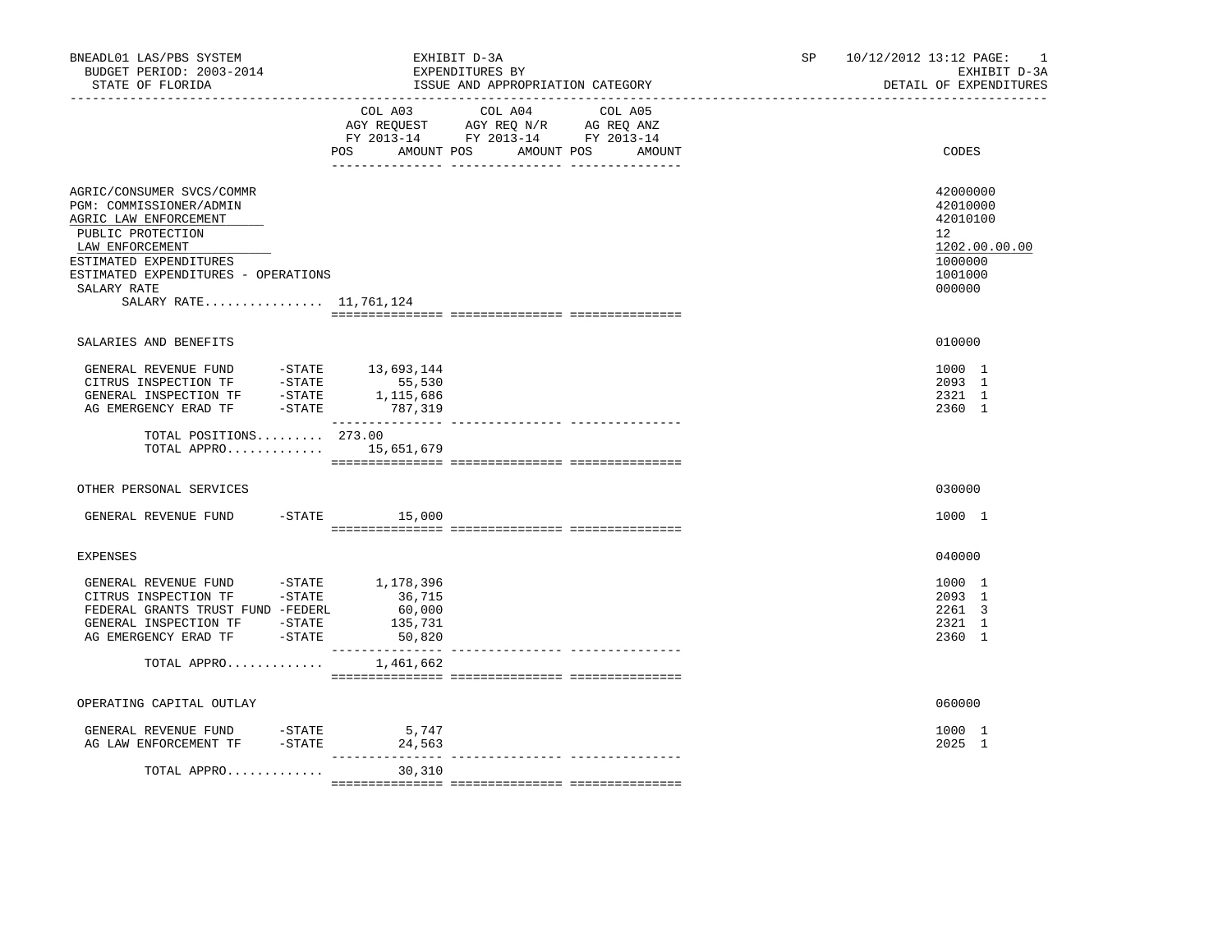| BNEADL01 LAS/PBS SYSTEM<br>BUDGET PERIOD: 2003-2014<br>STATE OF FLORIDA                                                                                                                                                             |                          | EXHIBIT D-3A<br>EXPENDITURES BY<br>ISSUE AND APPROPRIATION CATEGORY<br>_________________________________ |                                 | SP and the set of the set of the set of the set of the set of the set of the set of the set of the set of the set of the set of the set of the set of the set of the set of the set of the set of the set of the set of the se | 10/12/2012 13:12 PAGE:<br>$\overline{2}$<br>EXHIBIT D-3A<br>DETAIL OF EXPENDITURES                |
|-------------------------------------------------------------------------------------------------------------------------------------------------------------------------------------------------------------------------------------|--------------------------|----------------------------------------------------------------------------------------------------------|---------------------------------|--------------------------------------------------------------------------------------------------------------------------------------------------------------------------------------------------------------------------------|---------------------------------------------------------------------------------------------------|
|                                                                                                                                                                                                                                     | <b>POS</b><br>AMOUNT POS | COL A03 COL A04<br>AGY REQUEST AGY REQ N/R AG REQ ANZ<br>FY 2013-14 FY 2013-14 FY 2013-14                | COL A05<br>AMOUNT POS<br>AMOUNT |                                                                                                                                                                                                                                | CODES                                                                                             |
| AGRIC/CONSUMER SVCS/COMMR<br>PGM: COMMISSIONER/ADMIN<br>AGRIC LAW ENFORCEMENT<br>PUBLIC PROTECTION<br>LAW ENFORCEMENT<br>ESTIMATED EXPENDITURES<br>ESTIMATED EXPENDITURES - OPERATIONS<br>SPECIAL CATEGORIES<br>CONTRACTED SERVICES |                          |                                                                                                          |                                 |                                                                                                                                                                                                                                | 42000000<br>42010000<br>42010100<br>12<br>1202.00.00.00<br>1000000<br>1001000<br>100000<br>100777 |
| GENERAL REVENUE FUND -STATE 131,408<br>FEDERAL GRANTS TRUST FUND -FEDERL<br>GENERAL INSPECTION TF - STATE                                                                                                                           | 390,000<br>25,000        |                                                                                                          |                                 |                                                                                                                                                                                                                                | 1000 1<br>2261 3<br>2321 1                                                                        |
| TOTAL APPRO                                                                                                                                                                                                                         | 546,408                  |                                                                                                          |                                 |                                                                                                                                                                                                                                |                                                                                                   |
| RISK MANAGEMENT INSURANCE                                                                                                                                                                                                           |                          |                                                                                                          |                                 |                                                                                                                                                                                                                                | 103241                                                                                            |
| GENERAL REVENUE FUND                                                                                                                                                                                                                | $-STATE$ 333,340         |                                                                                                          |                                 |                                                                                                                                                                                                                                | 1000 1                                                                                            |
| SALARY INCENTIVE PAYMENTS                                                                                                                                                                                                           |                          |                                                                                                          |                                 |                                                                                                                                                                                                                                | 103290                                                                                            |
| GENERAL REVENUE FUND - STATE 106,242<br>AG LAW ENFORCEMENT TF -STATE<br>GENERAL INSPECTION TF -STATE                                                                                                                                | 23,035<br>881            |                                                                                                          |                                 |                                                                                                                                                                                                                                | 1000 1<br>2025 1<br>2321 1                                                                        |
| TOTAL APPRO                                                                                                                                                                                                                         | 130,158                  |                                                                                                          |                                 |                                                                                                                                                                                                                                |                                                                                                   |
| TR/DMS/HR SVCS/STW CONTRCT                                                                                                                                                                                                          |                          |                                                                                                          |                                 |                                                                                                                                                                                                                                | 107040                                                                                            |
| AG EMERGENCY ERAD TF - STATE                                                                                                                                                                                                        | 576                      |                                                                                                          |                                 |                                                                                                                                                                                                                                | 1000 1<br>2321 1<br>2360 1                                                                        |
| TOTAL APPRO                                                                                                                                                                                                                         | 86,229                   |                                                                                                          |                                 |                                                                                                                                                                                                                                |                                                                                                   |
| TOTAL: ESTIMATED EXPENDITURES - OPERATIONS<br>TOTAL POSITIONS 273.00<br>TOTAL ISSUE 18, 254, 786<br>TOTAL SALARY RATE 11,761,124                                                                                                    |                          |                                                                                                          |                                 |                                                                                                                                                                                                                                | 1001000                                                                                           |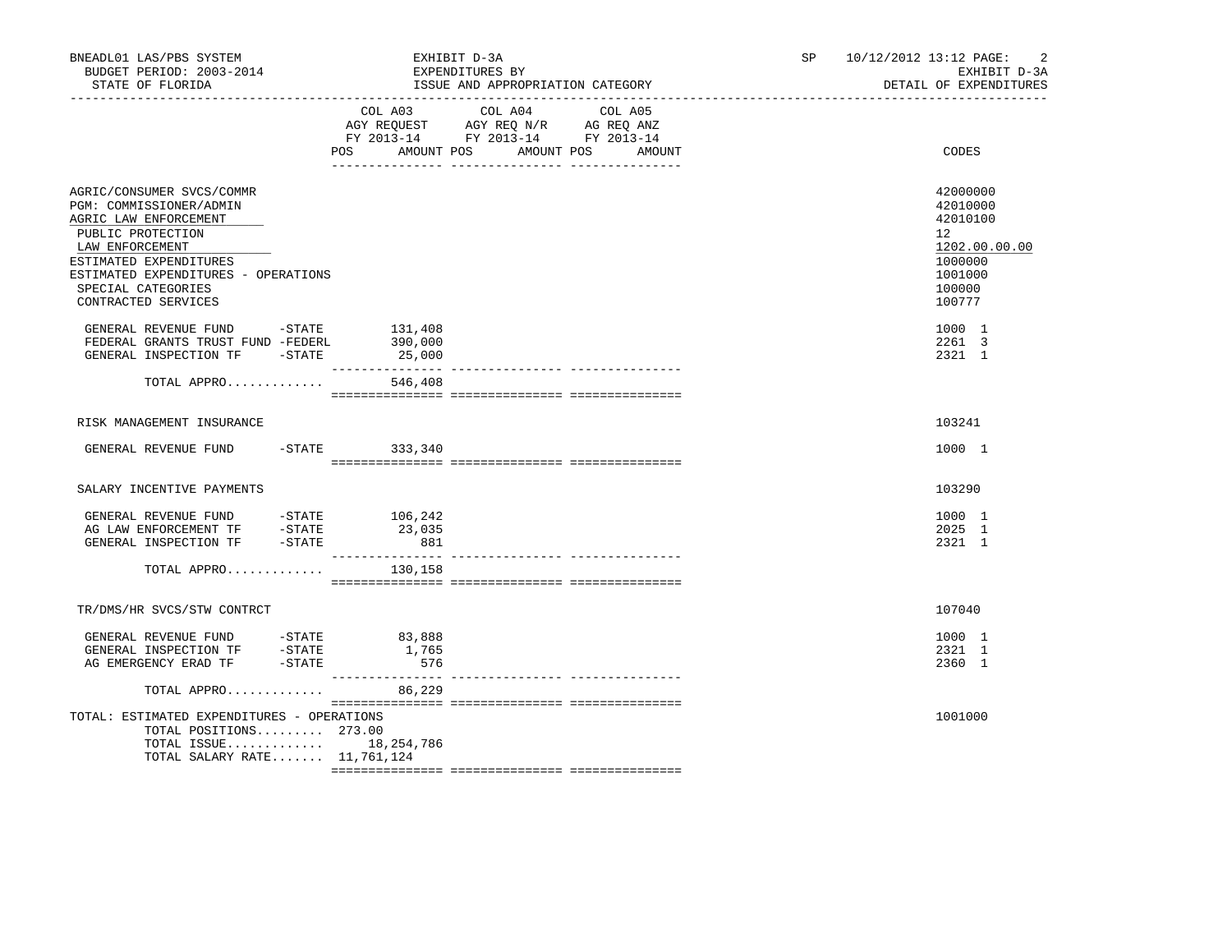| BNEADL01 LAS/PBS SYSTEM<br>BUDGET PERIOD: 2003-2014<br>STATE OF FLORIDA                                                                                                                                                                        | EXHIBIT D-3A<br>EXPENDITURES BY<br>ISSUE AND APPROPRIATION CATEGORY                                                                      | SP and the set of the set of the set of the set of the set of the set of the set of the set of the set of the set of the set of the set of the set of the set of the set of the set of the set of the set of the set of the se | 10/12/2012 13:12 PAGE:<br>-3<br>EXHIBIT D-3A<br>DETAIL OF EXPENDITURES                                         |
|------------------------------------------------------------------------------------------------------------------------------------------------------------------------------------------------------------------------------------------------|------------------------------------------------------------------------------------------------------------------------------------------|--------------------------------------------------------------------------------------------------------------------------------------------------------------------------------------------------------------------------------|----------------------------------------------------------------------------------------------------------------|
|                                                                                                                                                                                                                                                | COL A03 COL A04 COL A05<br>AGY REQUEST AGY REQ N/R AG REQ ANZ<br>FY 2013-14 FY 2013-14 FY 2013-14<br>POS AMOUNT POS AMOUNT POS<br>AMOUNT |                                                                                                                                                                                                                                | CODES                                                                                                          |
| AGRIC/CONSUMER SVCS/COMMR<br>PGM: COMMISSIONER/ADMIN<br>AGRIC LAW ENFORCEMENT<br>PUBLIC PROTECTION<br>LAW ENFORCEMENT<br>ESTIMATED EXPENDITURES<br>CASUALTY INSURANCE PREMIUM<br>ADJUSTMENT<br>SPECIAL CATEGORIES<br>RISK MANAGEMENT INSURANCE |                                                                                                                                          |                                                                                                                                                                                                                                | 42000000<br>42010000<br>42010100<br>12 <sup>°</sup><br>1202.00.00.00<br>1000000<br>1001090<br>100000<br>103241 |
| GENERAL REVENUE FUND -STATE 65,480-                                                                                                                                                                                                            |                                                                                                                                          |                                                                                                                                                                                                                                | 1000 1                                                                                                         |
| FLORIDA RETIREMENT SYSTEM<br>CONTRIBUTION ADJUSTMENT FOR<br>FISCAL YEAR 2012-2013<br>SALARIES AND BENEFITS                                                                                                                                     |                                                                                                                                          |                                                                                                                                                                                                                                | 1001240<br>010000                                                                                              |
| GENERAL REVENUE FUND -STATE 67,491<br>CITRUS INSPECTION TF -STATE 270<br>GENERAL INSPECTION TF -STATE 5,500<br>AG EMERGENCY ERAD TF -STATE 3,880                                                                                               | ________________                                                                                                                         |                                                                                                                                                                                                                                | 1000 1<br>2093 1<br>2321 1<br>2360 1                                                                           |
| TOTAL APPRO                                                                                                                                                                                                                                    | 77,141                                                                                                                                   |                                                                                                                                                                                                                                |                                                                                                                |
| ADJUSTMENT TO STATE HEALTH<br>INSURANCE PREMIUM CONTRIBUTION -<br>FISCAL YEAR 2012-13<br>SALARIES AND BENEFITS                                                                                                                                 |                                                                                                                                          |                                                                                                                                                                                                                                | 1001830<br>010000                                                                                              |
| GENERAL REVENUE FUND -STATE<br>CITRUS INSPECTION TF -STATE<br>CITRUS INSPECTION I.<br>GENERAL INSPECTION TF -STATE<br>A TEMPROFNOY ERAD TF -STATE                                                                                              | 28,739<br>115<br>2,342<br>1,652                                                                                                          |                                                                                                                                                                                                                                | 1000 1<br>2093 1<br>2321 1<br>2360 1                                                                           |
| TOTAL APPRO                                                                                                                                                                                                                                    | 32,848                                                                                                                                   |                                                                                                                                                                                                                                |                                                                                                                |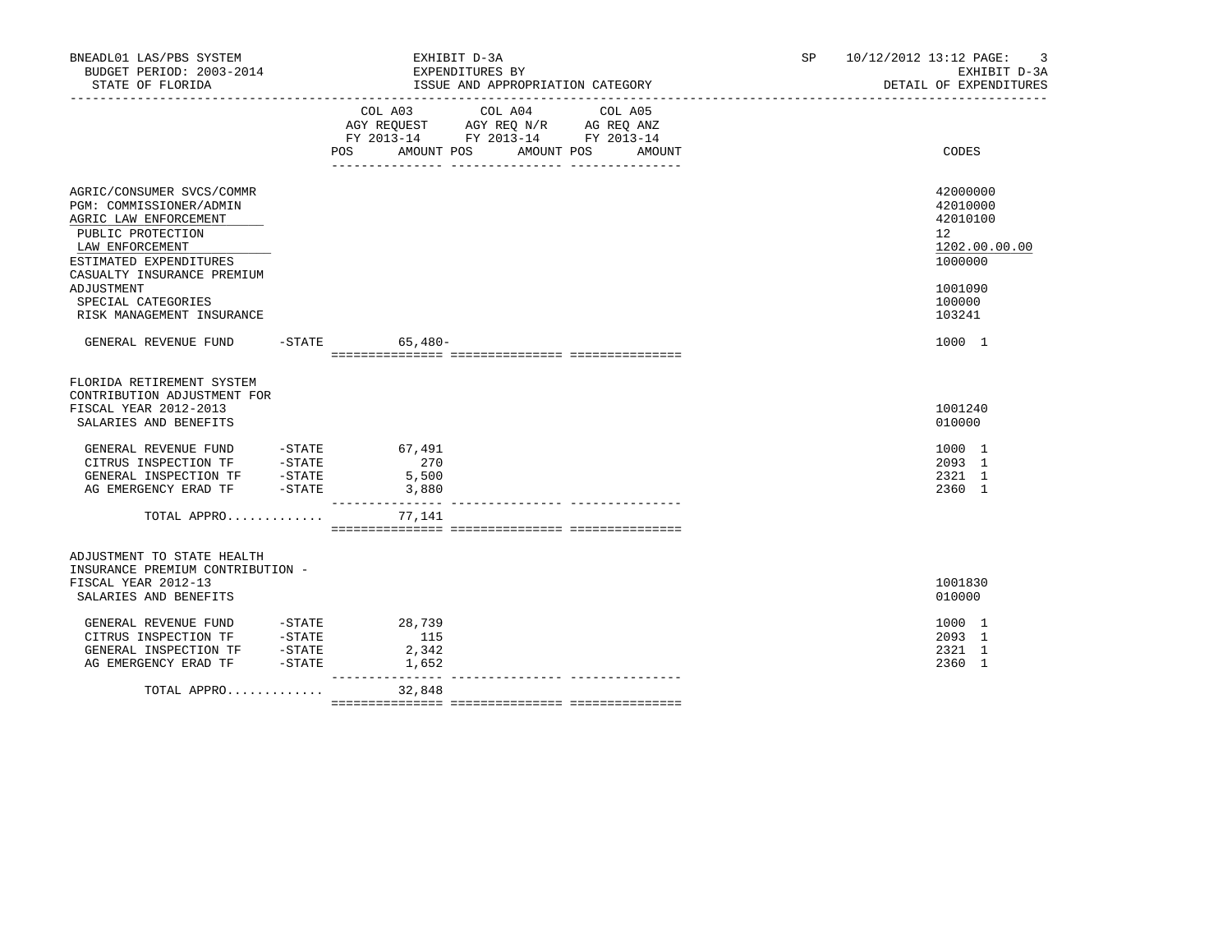| BNEADL01 LAS/PBS SYSTEM<br>BUDGET PERIOD: 2003-2014<br>STATE OF FLORIDA                                                                                                                                                                               | EXHIBIT D-3A<br>EXPENDITURES BY<br>ISSUE AND APPROPRIATION CATEGORY                                                                                                                                                                                                  | SP and the set of the set of the set of the set of the set of the set of the set of the set of the set of the set of the set of the set of the set of the set of the set of the set of the set of the set of the set of the se<br>10/12/2012 13:12 PAGE:<br>$\overline{4}$<br>EXHIBIT D-3A<br>DETAIL OF EXPENDITURES |
|-------------------------------------------------------------------------------------------------------------------------------------------------------------------------------------------------------------------------------------------------------|----------------------------------------------------------------------------------------------------------------------------------------------------------------------------------------------------------------------------------------------------------------------|----------------------------------------------------------------------------------------------------------------------------------------------------------------------------------------------------------------------------------------------------------------------------------------------------------------------|
|                                                                                                                                                                                                                                                       | COL A03 COL A04 COL A05<br>$\begin{tabular}{lllllll} AGY & \texttt{REQUEST} & \texttt{AGY} & \texttt{REG} & \texttt{N/R} & \texttt{AG} & \texttt{REQ} & \texttt{ANZ} \end{tabular}$<br>FY 2013-14 FY 2013-14 FY 2013-14<br>POS<br>AMOUNT POS<br>AMOUNT POS<br>AMOUNT | CODES                                                                                                                                                                                                                                                                                                                |
| AGRIC/CONSUMER SVCS/COMMR<br>PGM: COMMISSIONER/ADMIN<br>AGRIC LAW ENFORCEMENT<br>PUBLIC PROTECTION<br>LAW ENFORCEMENT<br>ESTIMATED EXPENDITURES<br>REALLOCATION OF HUMAN RESOURCES<br>OUTSOURCING<br>SPECIAL CATEGORIES<br>TR/DMS/HR SVCS/STW CONTRCT |                                                                                                                                                                                                                                                                      | 42000000<br>42010000<br>42010100<br>$12^{\circ}$<br>1202.00.00.00<br>1000000<br>1005900<br>100000<br>107040                                                                                                                                                                                                          |
| GENERAL REVENUE FUND -STATE<br>GENERAL INSPECTION TF -STATE<br>AG EMERGENCY ERAD TF - STATE                                                                                                                                                           | 1,552-<br>$33 -$<br>$11 -$<br>--------------- --                                                                                                                                                                                                                     | 1000 1<br>2321 1<br>2360 1                                                                                                                                                                                                                                                                                           |
| TOTAL APPRO                                                                                                                                                                                                                                           | 1,596–                                                                                                                                                                                                                                                               |                                                                                                                                                                                                                                                                                                                      |
| ADJUSTMENTS TO CURRENT YEAR<br>ESTIMATED EXPENDITURES<br>CONTINUATION OF BUDGET AMENDMENT<br>DACS-10/EOG-B112 TRANSFER OF FTE<br>AND ASSOCIATED RATE AND AUTHORITY<br>BETWEEN BUDGET ENTITIES - DEDUCT                                                |                                                                                                                                                                                                                                                                      | 1600000<br>1604400                                                                                                                                                                                                                                                                                                   |
| SALARY RATE<br>SALARY RATE 75,000-                                                                                                                                                                                                                    |                                                                                                                                                                                                                                                                      | 000000                                                                                                                                                                                                                                                                                                               |
| SALARIES AND BENEFITS                                                                                                                                                                                                                                 |                                                                                                                                                                                                                                                                      | 010000                                                                                                                                                                                                                                                                                                               |
| GENERAL INSPECTION TF                                                                                                                                                                                                                                 | $1.00-$<br>$-STATE$<br>94,980-                                                                                                                                                                                                                                       | 2321 1                                                                                                                                                                                                                                                                                                               |
| TOTAL: CONTINUATION OF BUDGET AMENDMENT<br>DACS-10/EOG-B112 TRANSFER OF FTE<br>AND ASSOCIATED RATE AND AUTHORITY<br>BETWEEN BUDGET ENTITIES - DEDUCT<br>TOTAL POSITIONS 1.00-<br>TOTAL ISSUE<br>TOTAL SALARY RATE $75,000-$                           | 94,980-                                                                                                                                                                                                                                                              | 1604400                                                                                                                                                                                                                                                                                                              |
|                                                                                                                                                                                                                                                       |                                                                                                                                                                                                                                                                      |                                                                                                                                                                                                                                                                                                                      |
| AGENCY ISSUE NARRATIVE:<br>2013-2014 BUDGET YEAR NARRATIVE:                                                                                                                                                                                           | IT COMPONENT? NO<br>BUREAU/SECTION/SUB-SECTION/OFFICE: Agricultural Law Enforcement                                                                                                                                                                                  |                                                                                                                                                                                                                                                                                                                      |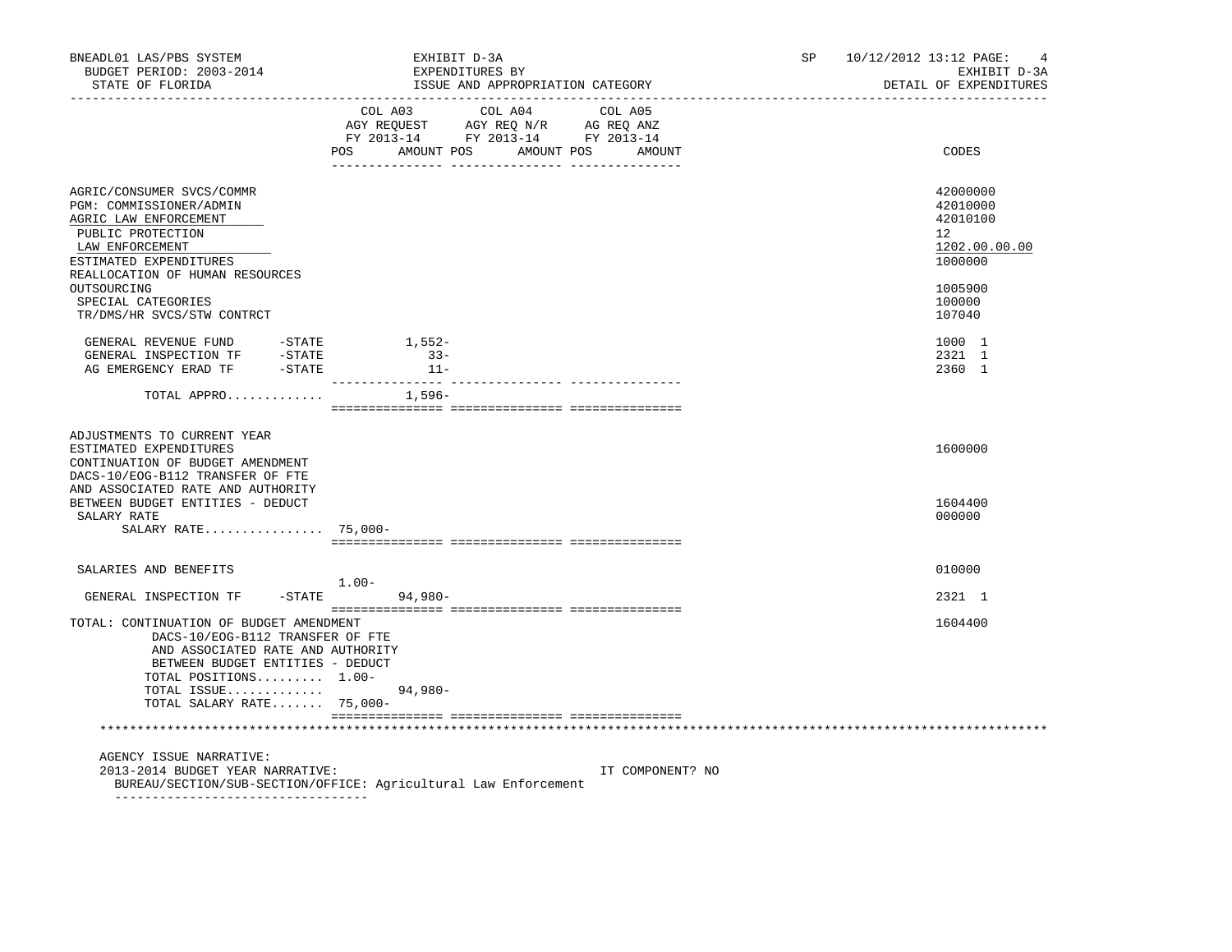| BNEADL01 LAS/PBS SYSTEM<br>BUDGET PERIOD: 2003-2014<br>STATE OF FLORIDA                                                                                                 | EXHIBIT D-3A<br>EXPENDITURES BY<br>ISSUE AND APPROPRIATION CATEGORY                                                                         | 10/12/2012 13:12 PAGE: 5<br>SP<br>EXHIBIT D-3A<br>DETAIL OF EXPENDITURES |
|-------------------------------------------------------------------------------------------------------------------------------------------------------------------------|---------------------------------------------------------------------------------------------------------------------------------------------|--------------------------------------------------------------------------|
|                                                                                                                                                                         | COL A03 COL A04 COL A05<br>AGY REQUEST AGY REQ N/R AG REQ ANZ<br>FY 2013-14 FY 2013-14 FY 2013-14<br>AMOUNT POS AMOUNT POS<br>POS<br>AMOUNT | CODES                                                                    |
| AGRIC/CONSUMER SVCS/COMMR<br>PGM: COMMISSIONER/ADMIN<br>AGRIC LAW ENFORCEMENT<br>PUBLIC PROTECTION<br>LAW ENFORCEMENT<br>ADJUSTMENTS TO CURRENT YEAR                    |                                                                                                                                             | 42000000<br>42010000<br>42010100<br>12 <sup>°</sup><br>1202.00.00.00     |
| ESTIMATED EXPENDITURES<br>CONTINUATION OF BUDGET AMENDMENT<br>DACS-10/EOG-B112 TRANSFER OF FTE<br>AND ASSOCIATED RATE AND AUTHORITY<br>BETWEEN BUDGET ENTITIES - DEDUCT |                                                                                                                                             | 1600000<br>1604400                                                       |

 DESCRIPTION OF ISSUE: This issue is to request the continuation of Budget Amendment DACS-010, EOG Log Number: B0112 into fiscal year 2013-14. This Budget Amendment was a balanced transfer of FTE's, salary rate, and associated salary and benefit authority to and from various budget entities within the Department.

 ISSUE SUMMARY: During the 2011-12 fiscal year, the Department began an initiative to reduce the number of longstanding vacancies within the Department by hiring those vacant positions that were determined to be critical to the Department's mission and eliminating other vacant positions that were no longer considered necessary. In addition, as part of this initiative, Department staff also reviewed all longstanding vacant positions to determine if any such positions may be better utilized by other Divisions within the Department. This review resulted in the identification of the following positions:

 1. The Office of Agricultural Law Enforcement had a Program Planning Coordinator position that had been vacant for 306 days. We determined that this position could be better utilized by the Division of AGMIC to provide program planning and project management support relating to information technology application development and security for the entire Department. To support the department's enterprise IT organization charged with providing infrastructure and application program oversight, this position will bring dedicated project management to the department's portfolio. As a result, this request transferred this position along with salary rate of \$75,000 and the associated salary and benefit authority of \$94,980 to the Division of AGMIC.

 2. The Division of Aquaculture had a 1/2 time Biological Scientist IV position that had been vacant for 264 days. We determined that this position could be better utilized by the Division of Administration to provide administrative support, including legislative bill tracking, correspondence, appointments, and scheduling. The addition of new programs in recent years, including the Office of Energy and Food, Nutrition and Wellness have resulted in increased administrative duties without a corresponding increase in administrative staff. As a result, this request reclassified and transferred this position along with salary rate of \$21,837 and the associated salary and benefit authority of \$29,270 to the Division of Administration.

 3. The Division of Water Policy had a Agricultural Natural Resources Management Director position that had been vacant for 166 days. We determined that this position could be better utilized by the Division of Administration to provide high level policy analysis and support. As a result, this request transferred this position along with salary rate of \$70,000 and the associated salary and benefit authority of \$89,404 to the Division of Administration.

 ADVERSE IMPACT IF NOT FUNDED: This request is needed to allow the Department to further reduce the number of longstanding vacant positions and to continue to stay out in front of new challenges associated with an ever changing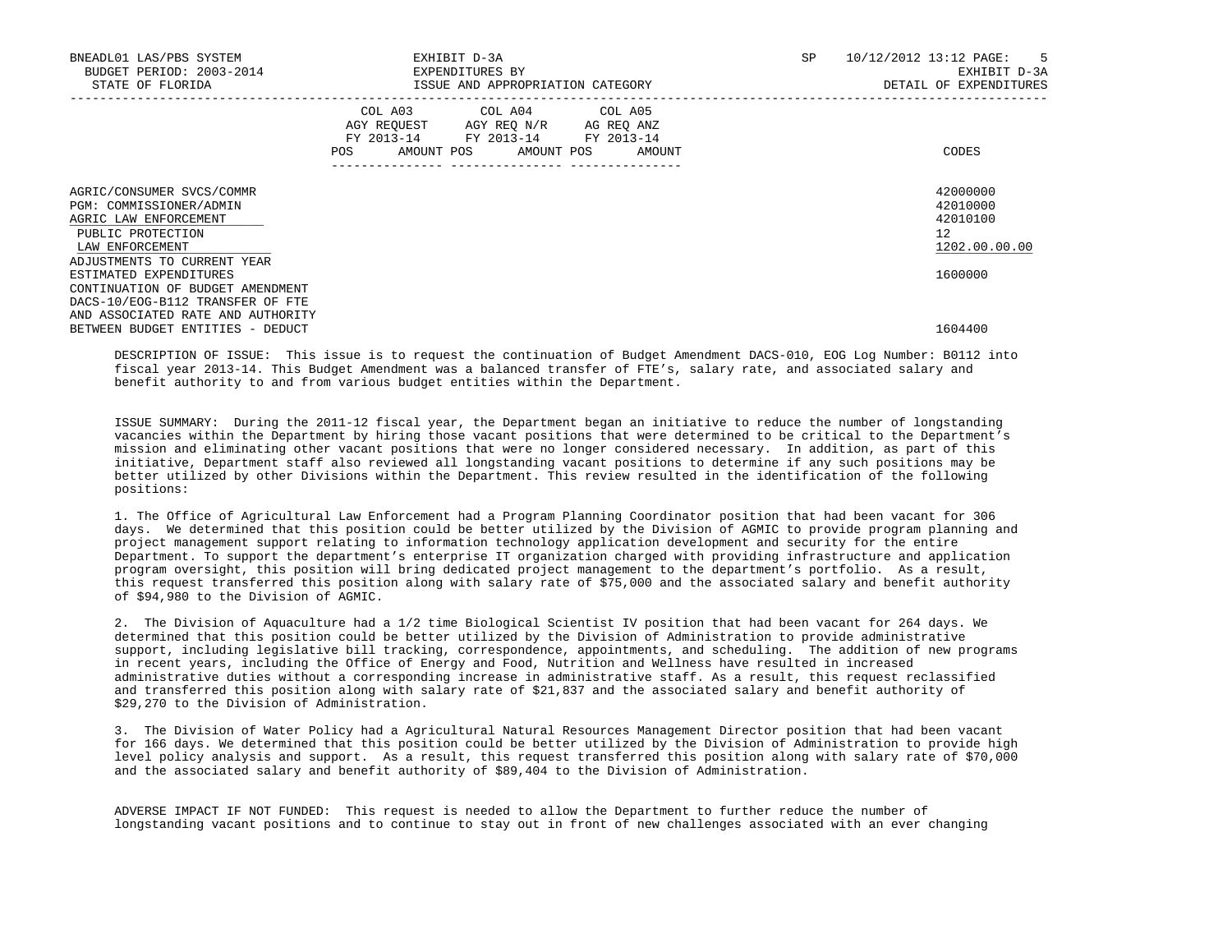| BNEADL01 LAS/PBS SYSTEM<br>BUDGET PERIOD: 2003-2014<br>STATE OF FLORIDA                                                                                                                                            |     | EXHIBIT D-3A<br>EXPENDITURES BY<br>ISSUE AND APPROPRIATION CATEGORY                                                                                                                            |                    |          | SP                       | 10/12/2012 13:12 PAGE:<br>-6<br>EXHIBIT D-3A<br>DETAIL OF EXPENDITURES |
|--------------------------------------------------------------------------------------------------------------------------------------------------------------------------------------------------------------------|-----|------------------------------------------------------------------------------------------------------------------------------------------------------------------------------------------------|--------------------|----------|--------------------------|------------------------------------------------------------------------|
| --------------------                                                                                                                                                                                               |     | $\begin{tabular}{lcccc} COL A03 & COL A04 & COL A05 \\ AGY REQUEST & AGY REQ N/R & AG REQ ANZ \\ FY & 2013-14 & FY & 2013-14 & FY & 2013-14 \end{tabular}$<br>POS AMOUNT POS AMOUNT POS AMOUNT |                    |          |                          | CODES                                                                  |
| AGRIC/CONSUMER SVCS/COMMR<br>PGM: COMMISSIONER/ADMIN<br>AGRIC LAW ENFORCEMENT<br>PUBLIC PROTECTION<br>LAW ENFORCEMENT<br>ADJUSTMENTS TO CURRENT YEAR<br>ESTIMATED EXPENDITURES<br>CONTINUATION OF BUDGET AMENDMENT |     |                                                                                                                                                                                                |                    |          |                          | 42000000<br>42010000<br>42010100<br>12<br>1202.00.00.00<br>1600000     |
| DACS-10/EOG-B112 TRANSFER OF FTE<br>AND ASSOCIATED RATE AND AUTHORITY<br>BETWEEN BUDGET ENTITIES - DEDUCT<br>work environment.                                                                                     |     |                                                                                                                                                                                                |                    |          |                          | 1604400                                                                |
| SALARIES AND BENEFITS (POSITIONS REQUESTED):<br>CLASS CODE TITLE                                                                                                                                                   |     |                                                                                                                                                                                                | PAY GRADE          |          | NUMBER OF<br>POSITIONS   |                                                                        |
| 7852 Program Planning Coordinator - DACS                                                                                                                                                                           |     |                                                                                                                                                                                                | ___________<br>530 |          | ______________<br>(1.00) |                                                                        |
| POSITION DETAIL OF SALARIES AND BENEFITS:                                                                                                                                                                          | ETE | BASE RATE                                                                                                                                                                                      | ADDITIVES          | BENEFITS | SUBTOTAL                 | LAPSE LAPSED SALARIES<br>% AND BENEFITS                                |
| A03 - AGY REQUEST FY 2013-14                                                                                                                                                                                       |     |                                                                                                                                                                                                |                    |          |                          |                                                                        |
| CHANGES TO CURRENTLY AUTHORIZED POSITIONS<br>7852 PROGRAM PLANNING COORDINATOR-DACS<br>00461 001                                                                                                                   |     | $1.00 - 75,000 -$                                                                                                                                                                              |                    |          |                          | 20,979- 95,979- 0.00 95,979-                                           |
| TOTALS FOR ISSUE BY FUND<br>2321 GENERAL INSPECTION TF                                                                                                                                                             |     |                                                                                                                                                                                                |                    |          |                          | 95,979-                                                                |
|                                                                                                                                                                                                                    |     | $1.00 - 75,000 -$                                                                                                                                                                              |                    |          | 20,979- 95,979-          | -----------<br>95,979-<br>==============                               |
|                                                                                                                                                                                                                    |     |                                                                                                                                                                                                |                    |          |                          |                                                                        |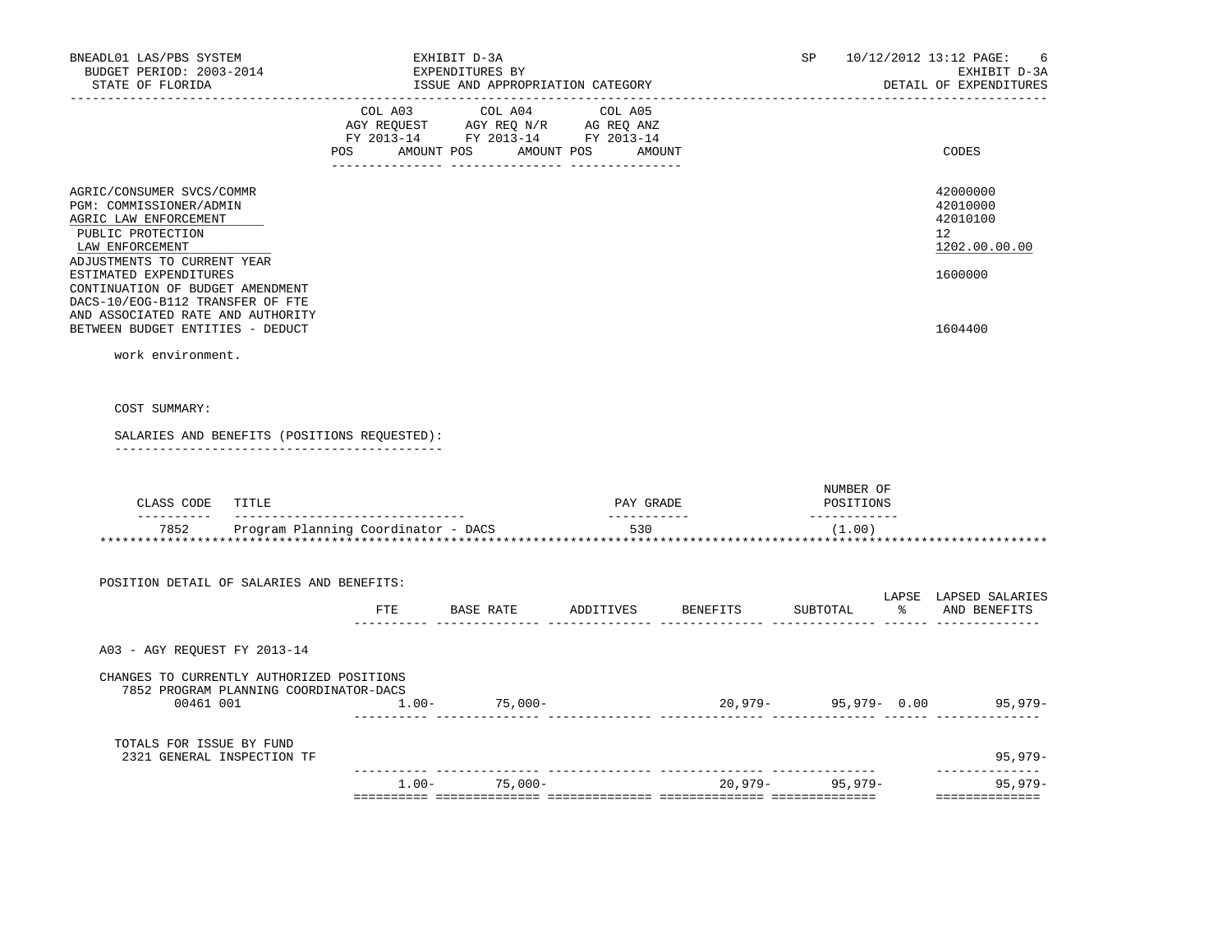| BNEADL01 LAS/PBS SYSTEM<br>BUDGET PERIOD: 2003-2014<br>STATE OF FLORIDA                                                                                                                                                                           |     |            | EXHIBIT D-3A<br>EXPENDITURES BY<br>ISSUE AND APPROPRIATION CATEGORY                                             |                  |                    | SP       |                      | 10/12/2012 13:12 PAGE:<br>7<br>EXHIBIT D-3A<br>DETAIL OF EXPENDITURES |
|---------------------------------------------------------------------------------------------------------------------------------------------------------------------------------------------------------------------------------------------------|-----|------------|-----------------------------------------------------------------------------------------------------------------|------------------|--------------------|----------|----------------------|-----------------------------------------------------------------------|
|                                                                                                                                                                                                                                                   | POS | AMOUNT POS | COL A03 COL A04 COL A05<br>AGY REQUEST AGY REQ N/R AG REQ ANZ<br>FY 2013-14 FY 2013-14 FY 2013-14<br>AMOUNT POS | AMOUNT           |                    |          |                      | CODES                                                                 |
| AGRIC/CONSUMER SVCS/COMMR<br>PGM: COMMISSIONER/ADMIN<br>AGRIC LAW ENFORCEMENT<br>PUBLIC PROTECTION<br>LAW ENFORCEMENT                                                                                                                             |     |            |                                                                                                                 |                  |                    |          |                      | 42000000<br>42010000<br>42010100<br>12<br>1202.00.00.00               |
| ADJUSTMENTS TO CURRENT YEAR<br>ESTIMATED EXPENDITURES<br>CONTINUATION OF BUDGET AMENDMENT<br>DACS-10/EOG-B112 TRANSFER OF FTE<br>AND ASSOCIATED RATE AND AUTHORITY<br>BETWEEN BUDGET ENTITIES - DEDUCT                                            |     |            |                                                                                                                 |                  |                    |          |                      | 1600000<br>1604400                                                    |
|                                                                                                                                                                                                                                                   |     |            |                                                                                                                 |                  |                    |          |                      |                                                                       |
| POSITION DETAIL OF SALARIES AND BENEFITS:                                                                                                                                                                                                         |     |            | FTE BASE RATE                                                                                                   |                  | ADDITIVES BENEFITS | SUBTOTAL | $\sim$ $\sim$ $\sim$ | LAPSE LAPSED SALARIES<br>AND BENEFITS                                 |
| A03 - AGY REQUEST FY 2013-14<br>CHANGES TO CURRENTLY AUTHORIZED POSITIONS<br>OTHER SALARY AMOUNT<br>2321 GENERAL INSPECTION TF                                                                                                                    |     |            |                                                                                                                 |                  |                    |          |                      | 999                                                                   |
|                                                                                                                                                                                                                                                   |     |            |                                                                                                                 |                  |                    |          |                      | $94,980 -$<br>==============                                          |
|                                                                                                                                                                                                                                                   |     |            |                                                                                                                 |                  |                    |          |                      |                                                                       |
| ESTIMATED EXPENDITURES REALIGNMENT<br>REALIGNMENT OF SALARY AND BENEFIT<br>AUTHORITY ASSOCIATED WITH BUDGET                                                                                                                                       |     |            |                                                                                                                 |                  |                    |          |                      | 2000000                                                               |
| AMENDMENT DACS-10/EOG-B112 - DEDUCT<br>SALARIES AND BENEFITS                                                                                                                                                                                      |     |            |                                                                                                                 |                  |                    |          |                      | 2001510<br>010000                                                     |
| GENERAL INSPECTION TF<br>$-$ STATE                                                                                                                                                                                                                |     | $999 -$    |                                                                                                                 |                  |                    |          |                      | 2321 1                                                                |
|                                                                                                                                                                                                                                                   |     |            |                                                                                                                 |                  |                    |          |                      |                                                                       |
| AGENCY ISSUE NARRATIVE:<br>2013-2014 BUDGET YEAR NARRATIVE:<br>BUREAU/SECTION/SUB-SECTION/OFFICE: Office of Agricultural Law Enforcement                                                                                                          |     |            |                                                                                                                 | IT COMPONENT? NO |                    |          |                      |                                                                       |
| -----------------------------------<br>DESCRIPTION OF ISSUE: This issue is a technical adjustment relating to Budget Amendment DACS-010 / EOG-B112. This issue<br>deducts additional authority associated with health and retirement adjustments. |     |            |                                                                                                                 |                  |                    |          |                      |                                                                       |

 ISSUE SUMMARY: This issue requests the deduction of salary and benefit authority in the General Inspection Trust Fund for the amount of (\$999) in the Office of Agricultural Law Enforcement.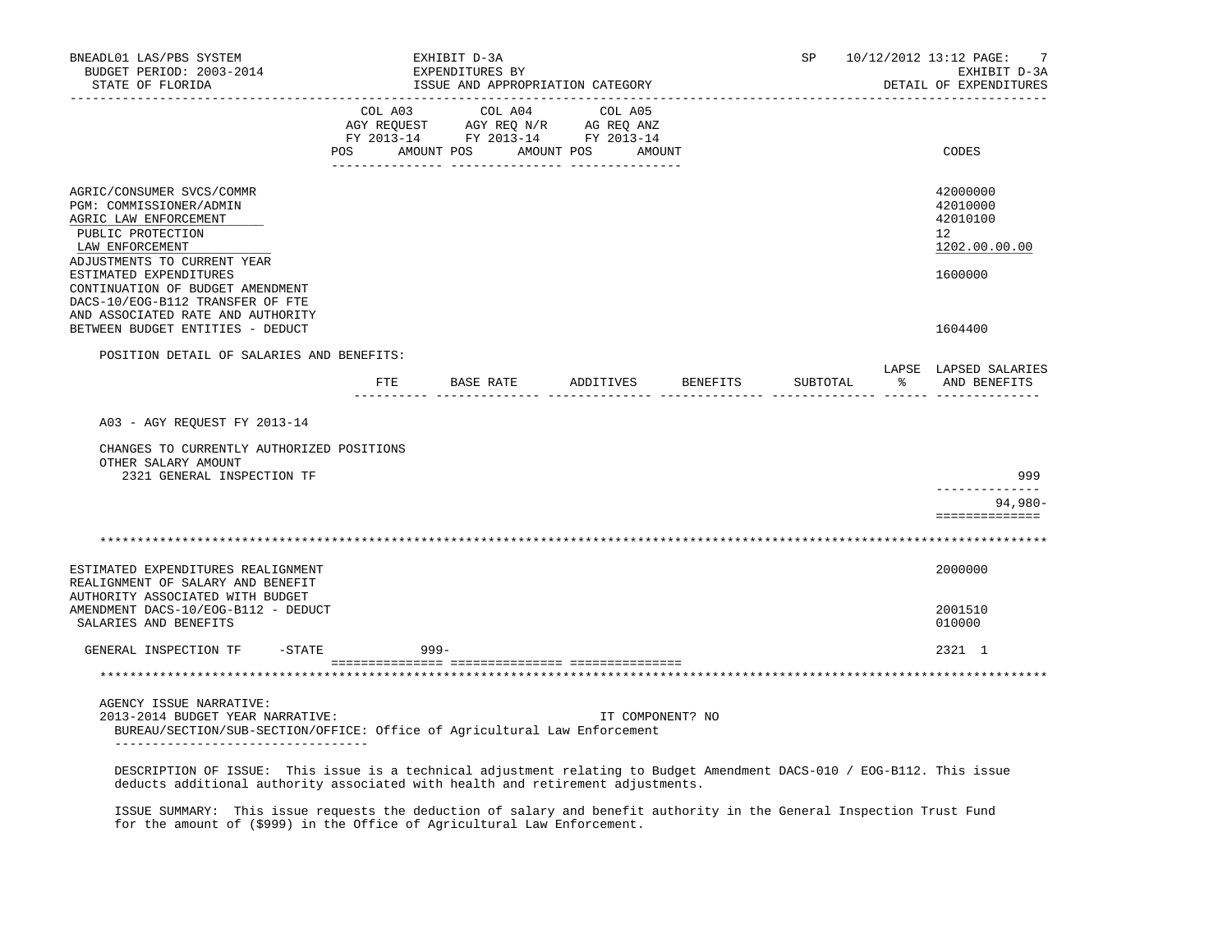| BNEADL01 LAS/PBS SYSTEM<br>BUDGET PERIOD: 2003-2014<br>STATE OF FLORIDA<br>-------------------                                                                                                                                                                              |                | EXHIBIT D-3A<br>EXPENDITURES BY<br>ISSUE AND APPROPRIATION CATEGORY                               |                      |                                                     | SP                                           |               | 10/12/2012 13:12 PAGE:<br>8<br>EXHIBIT D-3A<br>DETAIL OF EXPENDITURES         |
|-----------------------------------------------------------------------------------------------------------------------------------------------------------------------------------------------------------------------------------------------------------------------------|----------------|---------------------------------------------------------------------------------------------------|----------------------|-----------------------------------------------------|----------------------------------------------|---------------|-------------------------------------------------------------------------------|
|                                                                                                                                                                                                                                                                             | POS AMOUNT POS | COL A03 COL A04 COL A05<br>AGY REQUEST AGY REQ N/R AG REQ ANZ<br>FY 2013-14 FY 2013-14 FY 2013-14 | AMOUNT POS<br>AMOUNT |                                                     |                                              |               | CODES                                                                         |
| AGRIC/CONSUMER SVCS/COMMR<br>PGM: COMMISSIONER/ADMIN<br>AGRIC LAW ENFORCEMENT<br>PUBLIC PROTECTION<br>LAW ENFORCEMENT<br>ESTIMATED EXPENDITURES REALIGNMENT<br>REALIGNMENT OF SALARY AND BENEFIT<br>AUTHORITY ASSOCIATED WITH BUDGET<br>AMENDMENT DACS-10/EOG-B112 - DEDUCT |                |                                                                                                   |                      |                                                     |                                              |               | 42000000<br>42010000<br>42010100<br>12<br>1202.00.00.00<br>2000000<br>2001510 |
| COST SUMMARY:                                                                                                                                                                                                                                                               |                |                                                                                                   |                      |                                                     |                                              |               |                                                                               |
| SPECIAL CATEGORY:<br>_________________                                                                                                                                                                                                                                      |                |                                                                                                   |                      |                                                     |                                              |               |                                                                               |
| SALARIES AND BENEFITS<br>___________________________                                                                                                                                                                                                                        |                |                                                                                                   |                      | ----------------<br>CALCULATIONS<br>_______________ | AMOUNT NEEDED<br>FY 2013-14<br>_____________ |               |                                                                               |
| 2321 General Inspection Trust Fund                                                                                                                                                                                                                                          |                |                                                                                                   |                      | TOTAL BY FUND:                                      | (5999)                                       |               |                                                                               |
| POSITION DETAIL OF SALARIES AND BENEFITS:                                                                                                                                                                                                                                   |                |                                                                                                   |                      | TOTAL ISSUE BY FUND:                                | (\$999)<br>**************************        |               | LAPSE LAPSED SALARIES                                                         |
|                                                                                                                                                                                                                                                                             |                | FTE BASE RATE ADDITIVES BENEFITS                                                                  |                      |                                                     | SUBTOTAL                                     | $\frac{1}{6}$ | AND BENEFITS                                                                  |
| A03 - AGY REOUEST FY 2013-14<br>CHANGES TO CURRENTLY AUTHORIZED POSITIONS                                                                                                                                                                                                   |                |                                                                                                   |                      |                                                     |                                              |               |                                                                               |
| OTHER SALARY AMOUNT<br>2321 GENERAL INSPECTION TF                                                                                                                                                                                                                           |                |                                                                                                   |                      |                                                     |                                              |               | $999 -$                                                                       |
|                                                                                                                                                                                                                                                                             |                |                                                                                                   |                      |                                                     |                                              |               | --------------<br>$999 -$                                                     |
|                                                                                                                                                                                                                                                                             |                |                                                                                                   |                      |                                                     |                                              |               | ==============                                                                |
|                                                                                                                                                                                                                                                                             |                |                                                                                                   |                      |                                                     |                                              |               |                                                                               |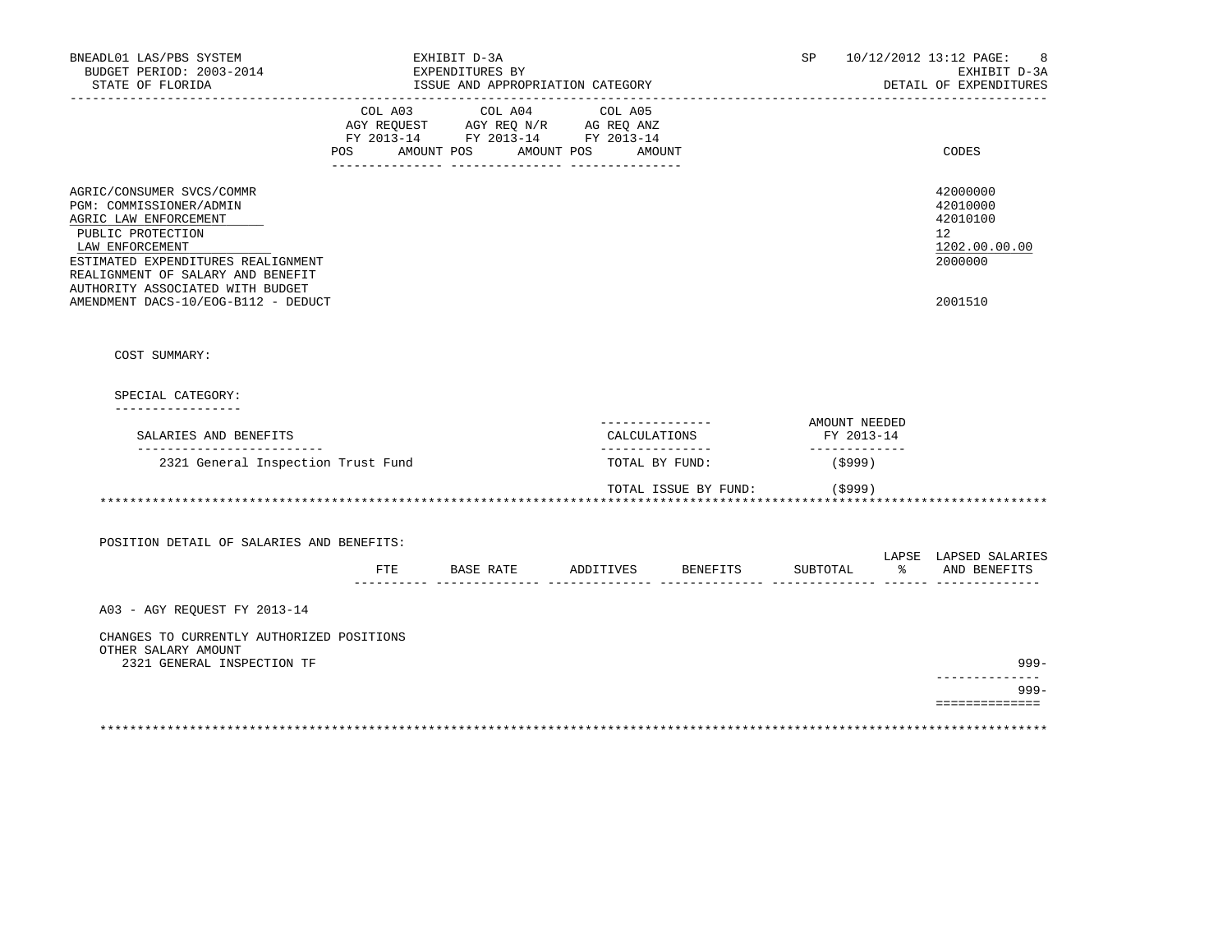| BNEADL01 LAS/PBS SYSTEM<br>BUDGET PERIOD: 2003-2014<br>STATE OF FLORIDA                                                                                                                                                             | EXHIBIT D-3A<br>EXPENDITURES BY                                                                                                                                                      | ISSUE AND APPROPRIATION CATEGORY |                  | SP 10/12/2012 13:12 PAGE:<br>-9<br>EXHIBIT D-3A<br>DETAIL OF EXPENDITURES               |
|-------------------------------------------------------------------------------------------------------------------------------------------------------------------------------------------------------------------------------------|--------------------------------------------------------------------------------------------------------------------------------------------------------------------------------------|----------------------------------|------------------|-----------------------------------------------------------------------------------------|
|                                                                                                                                                                                                                                     | $\begin{tabular}{lllllll} AGY & \texttt{REGUEST} & \texttt{AGY REQ N/R} & \texttt{AG REQ ANZ} \end{tabular}$<br>FY 2013-14 FY 2013-14 FY 2013-14<br>POS AMOUNT POS AMOUNT POS AMOUNT | COL A03 COL A04 COL A05          |                  | CODES                                                                                   |
| AGRIC/CONSUMER SVCS/COMMR<br>PGM: COMMISSIONER/ADMIN<br>AGRIC LAW ENFORCEMENT<br>PUBLIC PROTECTION<br>LAW ENFORCEMENT<br>NONRECURRING EXPENDITURES<br>REPLACEMENT OF LAW ENFORCEMENT<br>RADIO EOUIPMENT<br>OPERATING CAPITAL OUTLAY |                                                                                                                                                                                      |                                  |                  | 42000000<br>42010000<br>42010100<br>12<br>1202.00.00.00<br>2100000<br>2103041<br>060000 |
| AG LAW ENFORCEMENT TF -STATE 24,563-                                                                                                                                                                                                |                                                                                                                                                                                      |                                  |                  | 2025 1                                                                                  |
| EOUIPMENT NEEDS<br>REPLACEMENT OF MOTOR VEHICLES<br>SPECIAL CATEGORIES<br>ACQUISITION/MOTOR VEHICLES                                                                                                                                |                                                                                                                                                                                      |                                  |                  | 2400000<br>2401500<br>100000<br>100021                                                  |
| AG LAW ENFORCEMENT TF - STATE 21,950 21,950<br>FED LAW ENFORCEMENT TF -STATE 150,000 150,000                                                                                                                                        |                                                                                                                                                                                      |                                  |                  | 2025 1<br>2719 1                                                                        |
| TOTAL APPRO                                                                                                                                                                                                                         | 171,950 171,950                                                                                                                                                                      |                                  |                  |                                                                                         |
|                                                                                                                                                                                                                                     |                                                                                                                                                                                      |                                  |                  |                                                                                         |
| AGENCY ISSUE NARRATIVE:<br>2013-2014 BUDGET YEAR NARRATIVE:<br>LONG RANGE REQUIRE NUMBRAGUES' Number of law opforgoment invostigations initiated / Number of somplaints invostigated                                                |                                                                                                                                                                                      |                                  | IT COMPONENT? NO |                                                                                         |

PROGRAM PLAN MEASURE: Number of law enforcement investigations initiated / Number of complaints investigated upon referral from the Division of Consumer Protection --------------------------------

 DESCRIPTION OF ISSUE: This request is for \$171,950 of non-recurring Trust Fund authority in the Acquisition of Motor Vehicles Category to replace a total of seven (7) vehicles in the Bureau of Investigative Services. Authority is requested in the amount of \$150,000 in the Federal Equitable Sharing Trust Fund and \$21,950 in the Agricultural Law Enforcement Trust Fund. The vehicles we intend to replace are all projected to have more than 150,000 miles by July 1, 2013.

 ISSUE SUMMARY: During the previous fiscal year, the Department started an initiative to reduce the vehicle replacement needs within each division by closely reviewing the utilization rates of our existing vehicles. This initiative was able to reduce the Department's overall vehicle replacement needs by identifying underutilized vehicles and moving them to divisions with significant vehicle replacement needs. Despite these successes, there still remains a need to replace certain vehicles within the Office of Agricultural Law Enforcement. These vehicles are detailed below and they represent the most critical replacement needs within the Division.

 As with all law enforcement agencies, vehicles are an integral part of the job. Conducting investigations throughout the State amounts to significant mileage increases on our vehicles each year. In addition, our Criminal Investigators often travel into areas of rough terrain, as with wildland arson investigations, for example. This type of terrain increases the wear and tear on our vehicles. These vehicles are also used for emergency response such as search and rescue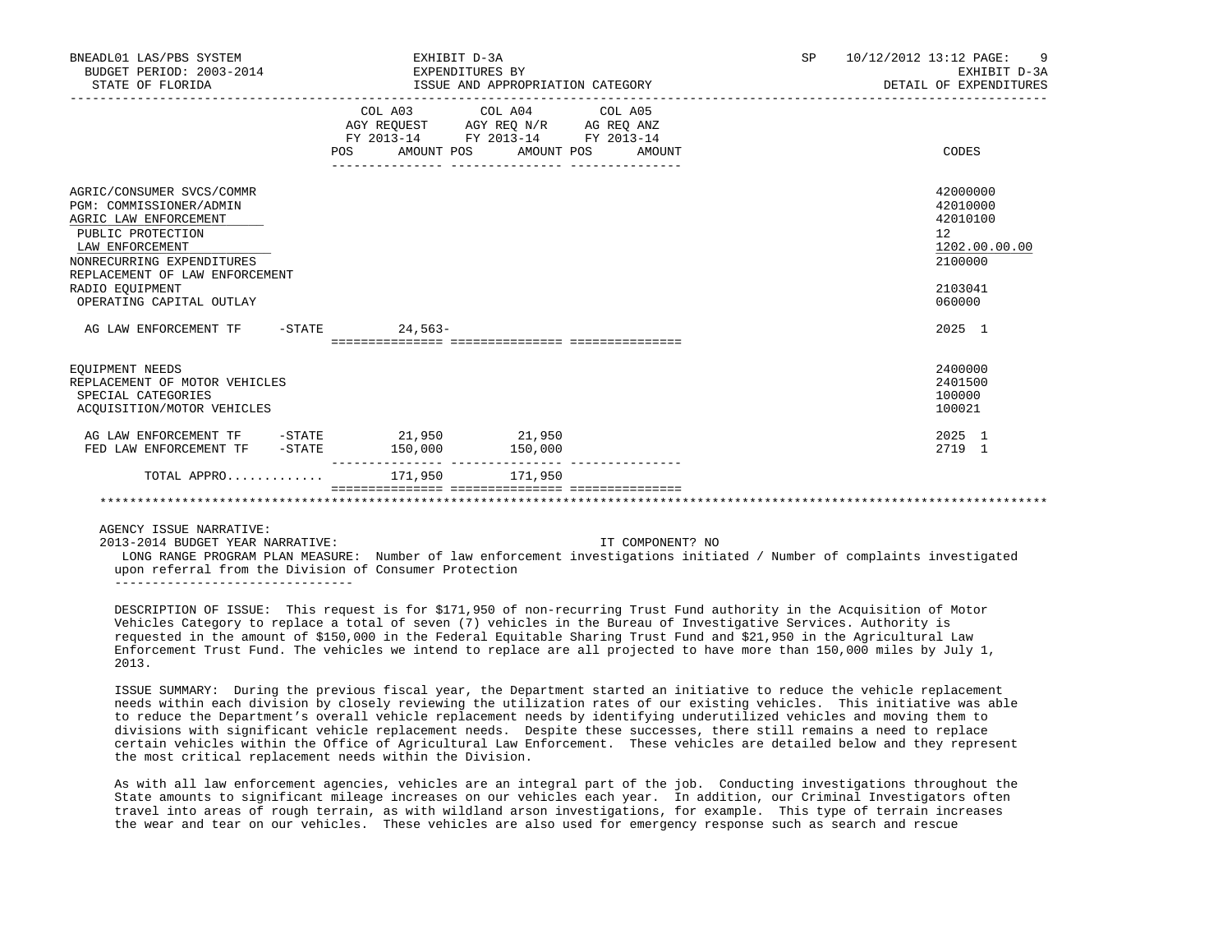| BNEADL01 LAS/PBS SYSTEM<br>BUDGET PERIOD: 2003-2014<br>STATE OF FLORIDA                                                                                                   | EXHIBIT D-3A<br>EXPENDITURES BY<br>ISSUE AND APPROPRIATION CATEGORY                                                                                           | SP | 10/12/2012 13:12 PAGE:<br>10<br>EXHIBIT D-3A<br>DETAIL OF EXPENDITURES        |
|---------------------------------------------------------------------------------------------------------------------------------------------------------------------------|---------------------------------------------------------------------------------------------------------------------------------------------------------------|----|-------------------------------------------------------------------------------|
|                                                                                                                                                                           | COL A04 COL A05<br>COL A03<br>AGY REOUEST<br>AGY REO N/R<br>AG REO ANZ<br>FY 2013-14<br>FY 2013-14<br>FY 2013-14<br>AMOUNT POS<br>AMOUNT POS<br>AMOUNT<br>POS |    | CODES                                                                         |
| AGRIC/CONSUMER SVCS/COMMR<br>PGM: COMMISSIONER/ADMIN<br>AGRIC LAW ENFORCEMENT<br>PUBLIC PROTECTION<br>LAW ENFORCEMENT<br>EQUIPMENT NEEDS<br>REPLACEMENT OF MOTOR VEHICLES |                                                                                                                                                               |    | 42000000<br>42010000<br>42010100<br>12<br>1202.00.00.00<br>2400000<br>2401500 |

 operations, traffic control and patrol. Four (4) of these vehicles are projected to have more than 150,000 miles by July 1, 2013. We would like to replace them with 2013 Ford Explorer 4WD Sport Utility Vehicles at a cost of \$29,495 each.

 If this issue is funded, we intend to replace three (3) vehicles used by our Regulatory Investigators. Our Regulatory Investigators also travel large distances in order to conduct inspections and investigations throughout the State. Three (3)of the vehicles used by these investigators are projected to have more than 150,000 miles by July 1, 2013, with two of the three (3)projected to have in excess of 200,000 miles. We would like to replace them with 2013 Chevy Malibu 4-Door Sedans at a cost of \$17,990 each.

 ADVERSE IMPACT IF NOT FUNDED: During FY 2011-12, the Office of Agricultural Law Enforcement spent more than \$75,000 on vehicle repairs and maintenance, which is a 19% increase over the previous year. If this issue is not funded, we will be forced to spend more and more of our Expense dollars on vehicle repairs. In addition, we may be forced to park vehicles that become unsafe or unreliable, hindering our ability to conduct investigations.

 COST SUMMARY: The pricing below was derived from Department of Management Services State Term Contracts and includes the dealer recommended 10% over current year prices for FY 2013/14 cost estimates.

| ACS#  | Year | Model               | Mileage | Average Miles/Year | Projected Miles |
|-------|------|---------------------|---------|--------------------|-----------------|
|       |      |                     | 6/2012  |                    | 7/2013          |
| 27560 | 2005 | Chevrolet Tahoe     | 142,360 | 20,337             | 162,697         |
| 28392 | 2007 | Ford F150           | 168,571 | 33,714             | 202,285         |
| 28393 | 2007 | Ford Explorer       | 133,044 | 26,609             | 159,653         |
| 31142 | 2002 | Ford F350           | 139,083 | 13,908             | 152,991         |
| 27741 | 2002 | Chevrolet Tahoe     | 192,952 | 19,295             | 212,247         |
| 27841 | 2003 | Ford Crown Victoria | 137,638 | 15,293             | 152,931         |
| 27770 | 2003 | Ford Crown Victoria | 196,142 | 21,794             | 217,936         |

SPECIAL CATEGORY: Acquisition of Motor Vehicle

| OUANTITY DESCRIPTION                                                                                                                                         | CALCULATIONS        | AMOUNT NEEDED<br>FY 2013-14 |
|--------------------------------------------------------------------------------------------------------------------------------------------------------------|---------------------|-----------------------------|
|                                                                                                                                                              |                     |                             |
| Ford Explorer 4WD Sport Utility Vehicles<br>with dome light, anti-theft system, three-<br>power accessory unit, lights, siren, and<br>corner strobes package | $4 \times \$29.495$ | \$117,980                   |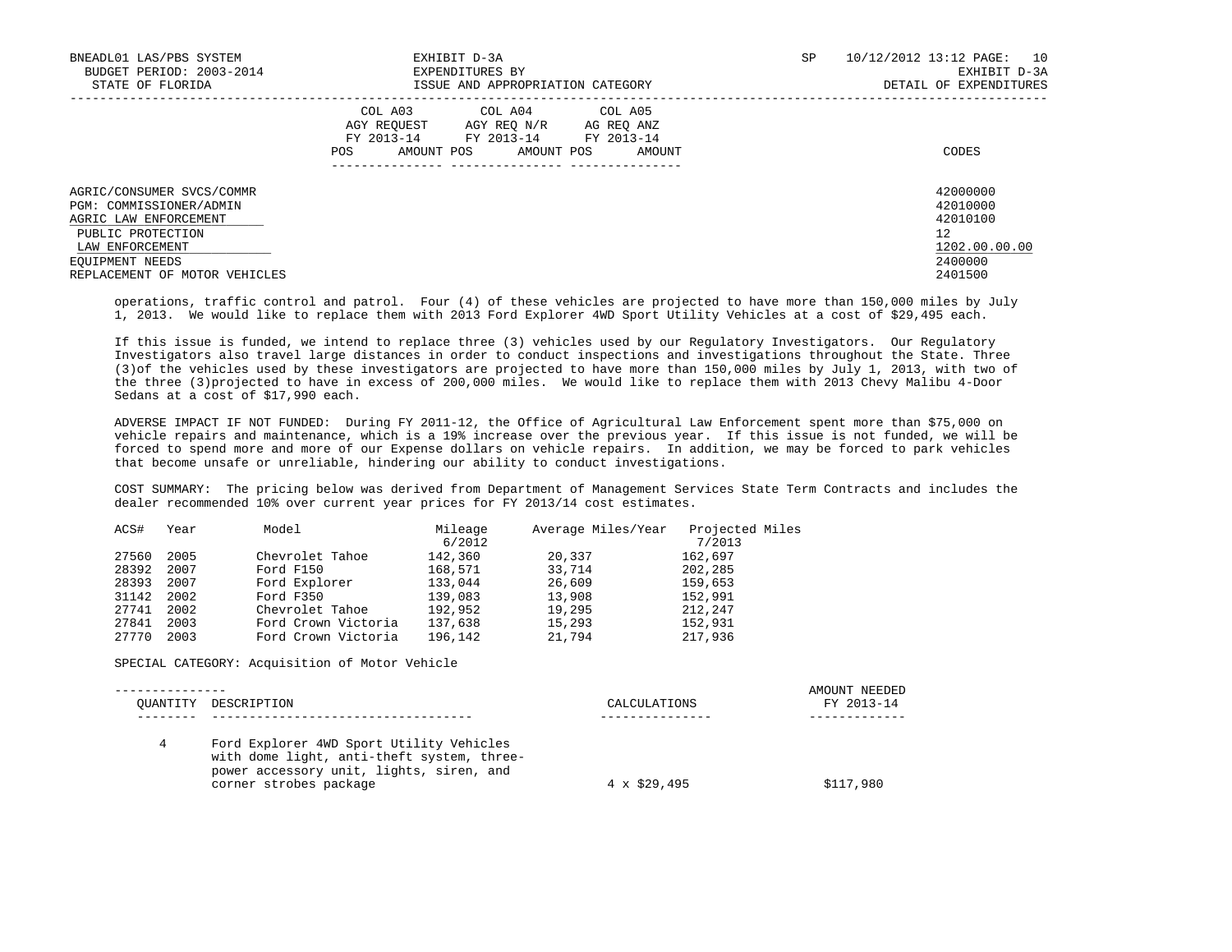| BNEADL01 LAS/PBS SYSTEM<br>BUDGET PERIOD: 2003-2014<br>STATE OF FLORIDA                                                                                                   | EXHIBIT D-3A<br>EXPENDITURES BY                                                          | ISSUE AND APPROPRIATION CATEGORY |                   | SP       | 10/12/2012 13:12 PAGE: 11<br>EXHIBIT D-3A<br>DETAIL OF EXPENDITURES                        |  |
|---------------------------------------------------------------------------------------------------------------------------------------------------------------------------|------------------------------------------------------------------------------------------|----------------------------------|-------------------|----------|--------------------------------------------------------------------------------------------|--|
|                                                                                                                                                                           | COL A03<br>AGY REQUEST AGY REQ N/R AG REQ ANZ<br>FY 2013-14 FY 2013-14 FY 2013-14<br>POS | COL A04<br>AMOUNT POS AMOUNT POS | COL A05<br>AMOUNT |          | CODES                                                                                      |  |
| AGRIC/CONSUMER SVCS/COMMR<br>PGM: COMMISSIONER/ADMIN<br>AGRIC LAW ENFORCEMENT<br>PUBLIC PROTECTION<br>LAW ENFORCEMENT<br>EOUIPMENT NEEDS<br>REPLACEMENT OF MOTOR VEHICLES |                                                                                          |                                  |                   |          | 42000000<br>42010000<br>42010100<br>12 <sup>°</sup><br>1202.00.00.00<br>2400000<br>2401500 |  |
| $\overline{3}$<br>2012 Chevy Malibu 4-Door Sedans                                                                                                                         |                                                                                          | $3 \times 17,990$                |                   | \$53,970 |                                                                                            |  |
|                                                                                                                                                                           |                                                                                          |                                  |                   |          |                                                                                            |  |
| ANNUALIZATION OF ADMINISTERED<br>FUNDS APPROPRIATIONS<br>STATE HEALTH INSURANCE ADJUSTMENT<br>FOR FY 2012-13 - 10 MONTHS<br><b>ANNUALIZATION</b>                          |                                                                                          |                                  |                   |          | 26A0000<br>26A1830                                                                         |  |
| SALARIES AND BENEFITS                                                                                                                                                     |                                                                                          |                                  |                   |          | 010000                                                                                     |  |
| GENERAL REVENUE FUND -STATE<br>CITRUS INSPECTION TF -STATE<br>GENERAL INSPECTION TF -STATE<br>$-STATE$<br>AG EMERGENCY ERAD TF                                            | 143,695<br>575<br>11,710<br>8,260                                                        |                                  |                   |          | 1000 1<br>2093 1<br>2321 1<br>2360 1                                                       |  |
| TOTAL APPRO                                                                                                                                                               | 164,240                                                                                  |                                  |                   |          |                                                                                            |  |
| TOTAL: LAW ENFORCEMENT<br>BY FUND TYPE<br>GENERAL REVENUE FUND<br>TRUST FUNDS                                                                                             | 15,720,058<br>2,793,289 171,950                                                          |                                  |                   |          | 1202.00.00.00<br>1000<br>2000                                                              |  |
| TOTAL POSITIONS 272.00<br>TOTAL PROG COMP 18,513,347 171,950<br>TOTAL SALARY RATE 11,686,124                                                                              |                                                                                          |                                  |                   |          |                                                                                            |  |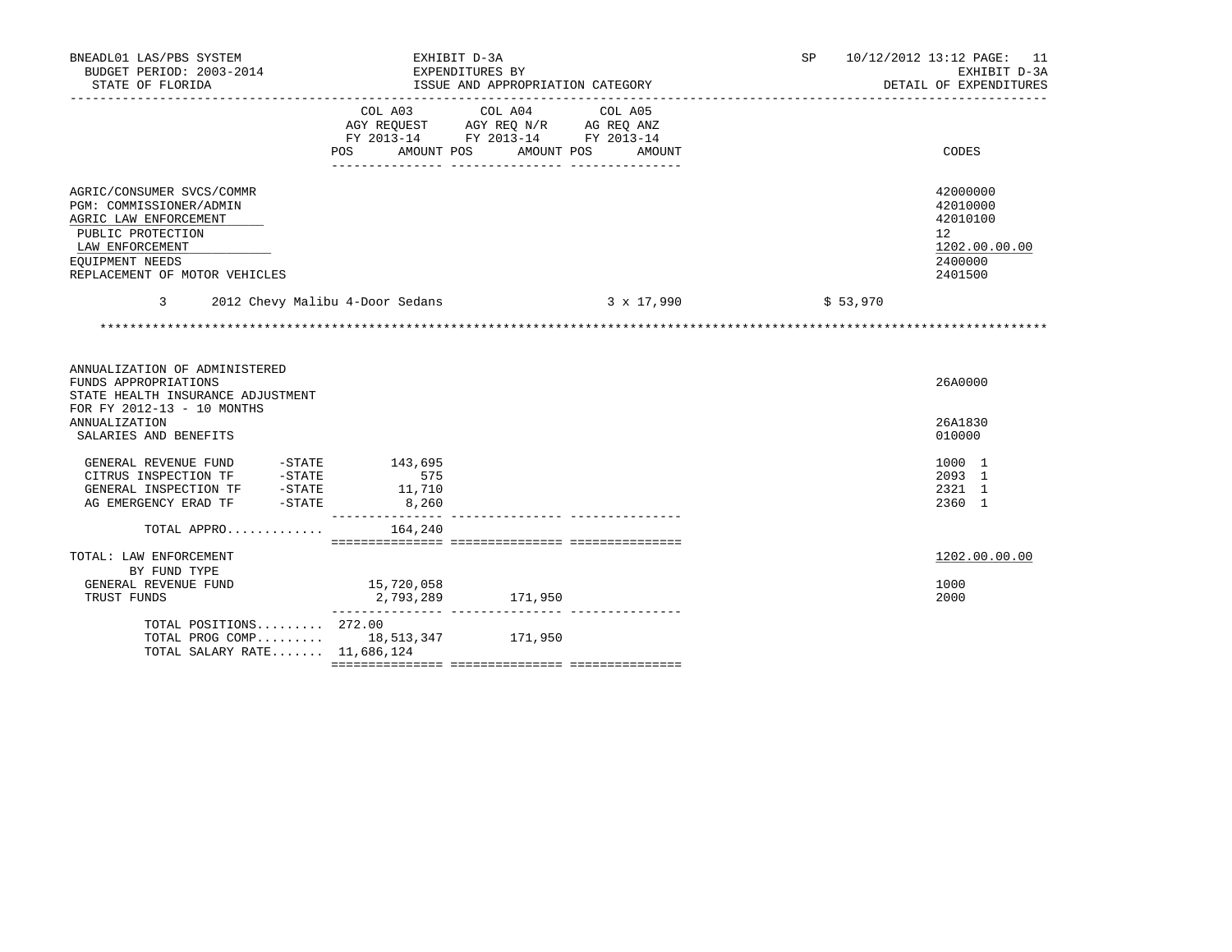| BNEADL01 LAS/PBS SYSTEM<br>BUDGET PERIOD: 2003-2014<br>STATE OF FLORIDA                                                                                                                                                                   | EXHIBIT D-3A<br>EXPENDITURES BY<br>ISSUE AND APPROPRIATION CATEGORY<br>------------------- |                                                                                         |  |  |
|-------------------------------------------------------------------------------------------------------------------------------------------------------------------------------------------------------------------------------------------|--------------------------------------------------------------------------------------------|-----------------------------------------------------------------------------------------|--|--|
|                                                                                                                                                                                                                                           | COL A03 COL A04 COL A05<br>POS AMOUNT POS AMOUNT POS                                       | CODES<br>AMOUNT                                                                         |  |  |
| AGRIC/CONSUMER SVCS/COMMR<br>PGM: COMMISSIONER/ADMIN<br>AGRIC WATER POLICY COORD<br>NATURAL RESOURCES/ENVIRON<br>WATER RESOURCES<br>ESTIMATED EXPENDITURES<br>ESTIMATED EXPENDITURES - OPERATIONS<br>SALARY RATE<br>SALARY RATE 1,890,413 |                                                                                            | 42000000<br>42010000<br>42010200<br>14<br>1403.00.00.00<br>1000000<br>1001000<br>000000 |  |  |
| SALARIES AND BENEFITS                                                                                                                                                                                                                     |                                                                                            | 010000                                                                                  |  |  |
| GENERAL REVENUE FUND -STATE 100,000<br>GENERAL INSPECTION TF                                                                                                                                                                              | -STATE 2,267,705                                                                           | 1000 1<br>2321 1                                                                        |  |  |
| TOTAL POSITIONS 35.00<br>TOTAL APPRO 2,367,705                                                                                                                                                                                            |                                                                                            |                                                                                         |  |  |
| <b>EXPENSES</b>                                                                                                                                                                                                                           |                                                                                            | 040000                                                                                  |  |  |
| GENERAL INSPECTION TF                                                                                                                                                                                                                     | $-STATE$ 398,865                                                                           | 2321 1                                                                                  |  |  |
| SPECIAL CATEGORIES<br>NITRATE RSH/REMEDIATION                                                                                                                                                                                             |                                                                                            | 100000<br>100863                                                                        |  |  |
| GENERAL INSPECTION TF                                                                                                                                                                                                                     | $-STATE$ 930,000                                                                           | 2321 1                                                                                  |  |  |
| AG NPS BMP IMPLEMENTATION                                                                                                                                                                                                                 |                                                                                            | 104127                                                                                  |  |  |
| GENERAL REVENUE FUND $-$ STATE 9,000,000<br>GENERAL INSPECTION TF $-$ STATE 4,051,000                                                                                                                                                     |                                                                                            | 1000 1<br>2321 1                                                                        |  |  |
| TOTAL APPRO $13,051,000$                                                                                                                                                                                                                  |                                                                                            |                                                                                         |  |  |
| TR/DMS/HR SVCS/STW CONTRCT                                                                                                                                                                                                                |                                                                                            | 107040                                                                                  |  |  |
| GENERAL INSPECTION TF                                                                                                                                                                                                                     | $-STATE$ 10,809                                                                            | 2321 1                                                                                  |  |  |
| TOTAL: ESTIMATED EXPENDITURES - OPERATIONS<br>TOTAL POSITIONS 35.00<br>TOTAL ISSUE 16,758,379<br>TOTAL SALARY RATE 1,890,413                                                                                                              |                                                                                            | 1001000                                                                                 |  |  |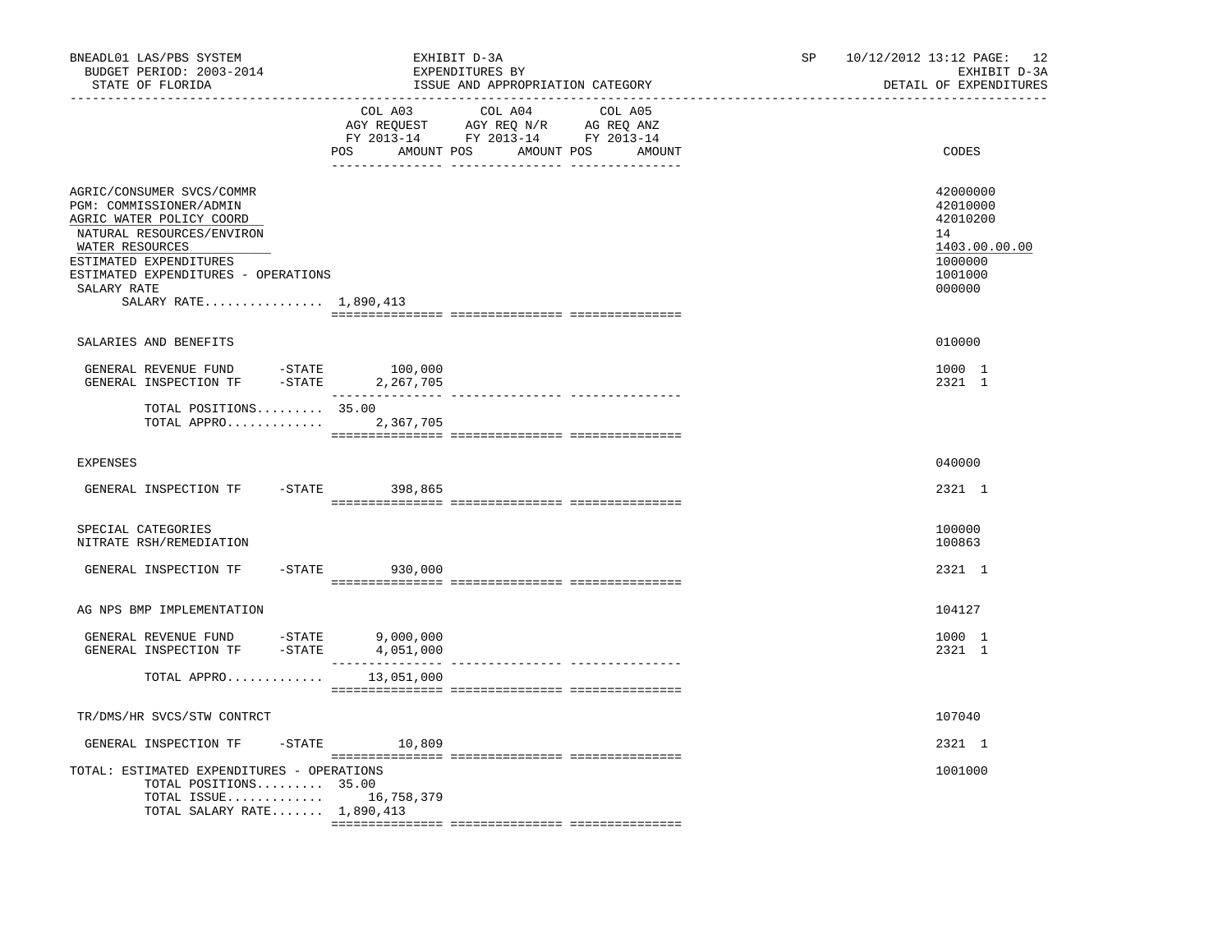| BNEADL01 LAS/PBS SYSTEM<br>BUDGET PERIOD: 2003-2014<br>STATE OF FLORIDA<br>---------------------                                                                                                                                                          |           |                                          | EXHIBIT D-3A<br>EXPENDITURES BY<br>ISSUE AND APPROPRIATION CATEGORY<br>-------------------------------------- |                                                                         | SP | 10/12/2012 13:12 PAGE: 13<br>EXHIBIT D-3A<br>DETAIL OF EXPENDITURES                               |
|-----------------------------------------------------------------------------------------------------------------------------------------------------------------------------------------------------------------------------------------------------------|-----------|------------------------------------------|---------------------------------------------------------------------------------------------------------------|-------------------------------------------------------------------------|----|---------------------------------------------------------------------------------------------------|
|                                                                                                                                                                                                                                                           |           | COL A03<br><b>POS</b><br>AMOUNT POS      | COL A04<br>AGY REQUEST AGY REQ N/R AG REQ ANZ<br>FY 2013-14 FY 2013-14 FY 2013-14                             | COL A05<br>AMOUNT POS<br>AMOUNT<br>___ ________________ _______________ |    | CODES                                                                                             |
| AGRIC/CONSUMER SVCS/COMMR<br>PGM: COMMISSIONER/ADMIN<br>AGRIC WATER POLICY COORD<br>NATURAL RESOURCES/ENVIRON<br>WATER RESOURCES<br>ESTIMATED EXPENDITURES<br>CASUALTY INSURANCE PREMIUM<br>ADJUSTMENT<br>SPECIAL CATEGORIES<br>RISK MANAGEMENT INSURANCE |           |                                          |                                                                                                               |                                                                         |    | 42000000<br>42010000<br>42010200<br>14<br>1403.00.00.00<br>1000000<br>1001090<br>100000<br>103241 |
| GENERAL INSPECTION TF                                                                                                                                                                                                                                     |           | $-$ STATE<br>5,137                       |                                                                                                               |                                                                         |    | 2321 1                                                                                            |
| FLORIDA RETIREMENT SYSTEM<br>CONTRIBUTION ADJUSTMENT FOR<br>FISCAL YEAR 2012-2013<br>SALARIES AND BENEFITS<br>GENERAL REVENUE FUND -STATE<br>GENERAL INSPECTION TF<br>TOTAL APPRO                                                                         | $-STATE$  | 230<br>5,212<br>---------------<br>5,442 |                                                                                                               |                                                                         |    | 1001240<br>010000<br>1000 1<br>2321 1                                                             |
| ADJUSTMENT TO STATE HEALTH<br>INSURANCE PREMIUM CONTRIBUTION -<br>FISCAL YEAR 2012-13<br>SALARIES AND BENEFITS<br>GENERAL REVENUE FUND -STATE<br>GENERAL INSPECTION TF                                                                                    | $-$ STATE | 179<br>4,059                             |                                                                                                               |                                                                         |    | 1001830<br>010000<br>1000 1<br>2321 1                                                             |
| TOTAL APPRO                                                                                                                                                                                                                                               |           | 4,238                                    |                                                                                                               | ---------------- ----------------                                       |    |                                                                                                   |
| REALLOCATION OF HUMAN RESOURCES<br>OUTSOURCING<br>SPECIAL CATEGORIES<br>TR/DMS/HR SVCS/STW CONTRCT                                                                                                                                                        |           |                                          |                                                                                                               |                                                                         |    | 1005900<br>100000<br>107040                                                                       |
| GENERAL INSPECTION TF                                                                                                                                                                                                                                     | $-$ STATE | $200 -$                                  |                                                                                                               |                                                                         |    | 2321 1                                                                                            |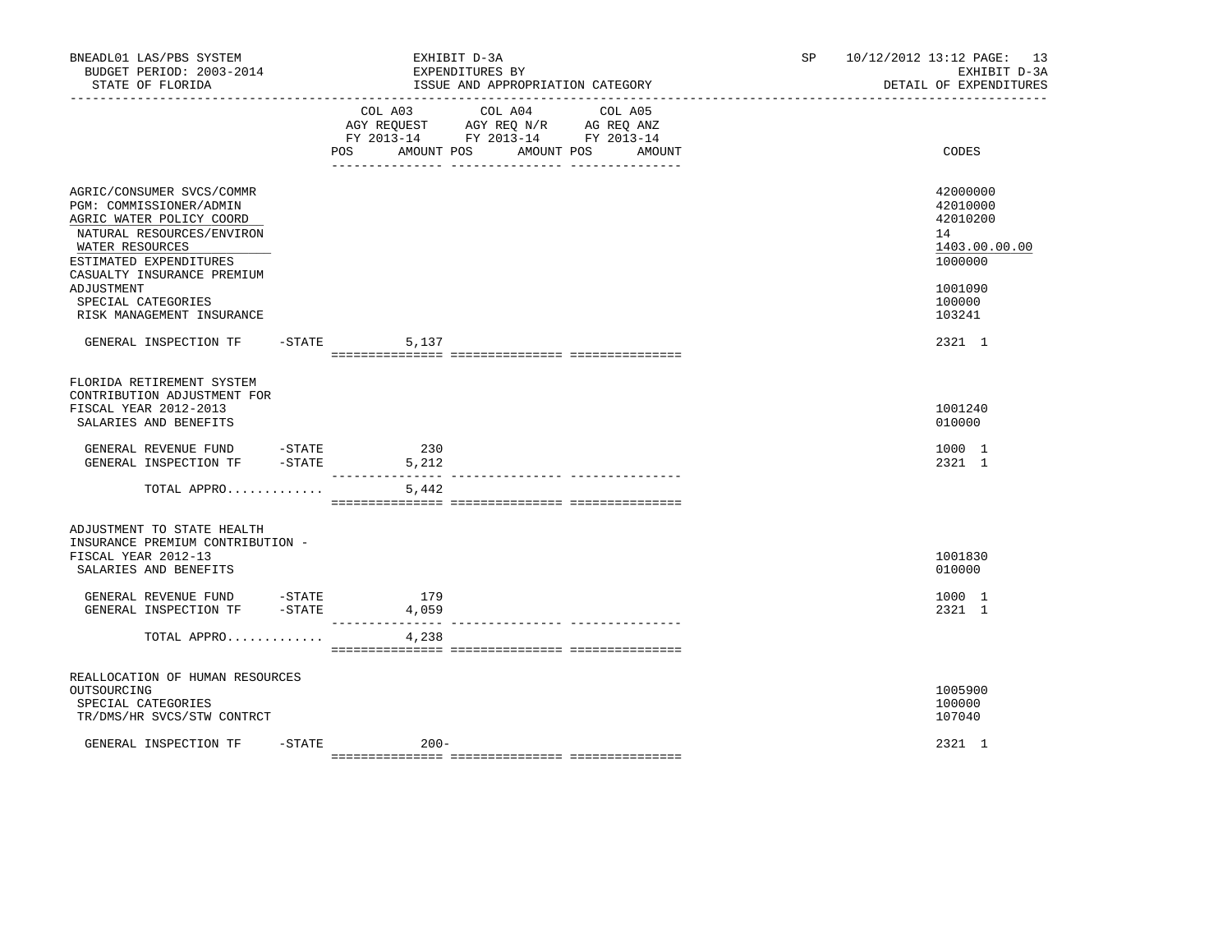| BNEADL01 LAS/PBS SYSTEM<br>BUDGET PERIOD: 2003-2014<br>STATE OF FLORIDA                                                                                                                                                   |                         | EXHIBIT D-3A<br>EXPENDITURES BY<br>ISSUE AND APPROPRIATION CATEGORY                                                                                                                                                                                                                                                     |  |                   | SP 10/12/2012 13:12 PAGE: 14 | EXHIBIT D-3A<br>DETAIL OF EXPENDITURES                       |
|---------------------------------------------------------------------------------------------------------------------------------------------------------------------------------------------------------------------------|-------------------------|-------------------------------------------------------------------------------------------------------------------------------------------------------------------------------------------------------------------------------------------------------------------------------------------------------------------------|--|-------------------|------------------------------|--------------------------------------------------------------|
|                                                                                                                                                                                                                           | POS AMOUNT POS          | $\begin{tabular}{lllllllllllll} &\multicolumn{4}{c}{\text{COL A03}} &\multicolumn{4}{c}{\text{COL A04}} &\multicolumn{4}{c}{\text{COL A05}} \\ \multicolumn{4}{c}{\text{AGY REQUEST}} &\multicolumn{4}{c}{\text{AGY REQ N/R}} &\multicolumn{4}{c}{\text{AG REQ ANZ}} \end{tabular}$<br>FY 2013-14 FY 2013-14 FY 2013-14 |  | AMOUNT POS AMOUNT |                              | CODES                                                        |
| AGRIC/CONSUMER SVCS/COMMR<br>PGM: COMMISSIONER/ADMIN<br>AGRIC WATER POLICY COORD<br>NATURAL RESOURCES/ENVIRON<br>WATER RESOURCES<br>ADJUSTMENTS TO CURRENT YEAR<br>ESTIMATED EXPENDITURES                                 |                         |                                                                                                                                                                                                                                                                                                                         |  |                   | 14                           | 42000000<br>42010000<br>42010200<br>1403.00.00.00<br>1600000 |
| CONTINUATION OF BUDGET AMENDMENT<br>DACS-10/EOG-B112 TRANSFER OF FTE<br>AND ASSOCIATED RATE AND AUTHORITY<br>BETWEEN BUDGET ENTITIES - DEDUCT<br>SALARY RATE<br>SALARY RATE $70.000 -$                                    |                         |                                                                                                                                                                                                                                                                                                                         |  |                   |                              | 1604400<br>000000                                            |
| SALARIES AND BENEFITS                                                                                                                                                                                                     |                         |                                                                                                                                                                                                                                                                                                                         |  |                   |                              | 010000                                                       |
| GENERAL INSPECTION TF                                                                                                                                                                                                     | 1.00-<br>-STATE 89,404- |                                                                                                                                                                                                                                                                                                                         |  |                   |                              | 2321 1                                                       |
| TOTAL: CONTINUATION OF BUDGET AMENDMENT<br>DACS-10/EOG-B112 TRANSFER OF FTE<br>AND ASSOCIATED RATE AND AUTHORITY<br>BETWEEN BUDGET ENTITIES - DEDUCT<br>TOTAL POSITIONS 1.00-<br>TOTAL ISSUE<br>TOTAL SALARY RATE 70,000- |                         | $89,404-$                                                                                                                                                                                                                                                                                                               |  |                   |                              | 1604400                                                      |
|                                                                                                                                                                                                                           |                         |                                                                                                                                                                                                                                                                                                                         |  |                   |                              |                                                              |
| AGENCY ISSUE NARRATIVE:<br>2013-2014 BUDGET YEAR NARRATIVE:<br>BUREAU/SECTION/SUB-SECTION/OFFICE: Office of Water Policy Coordination<br>____________________________________                                             |                         |                                                                                                                                                                                                                                                                                                                         |  | IT COMPONENT? NO  |                              |                                                              |

 DESCRIPTION OF ISSUE: This issue is to request the continuation of Budget Amendment DACS-010, EOG Log Number: B0112 into fiscal year 2013-14. This Budget Amendment was a balanced transfer of FTE's, salary rate, and associated salary and benefit authority to and from various budget entities within the Department.

 ISSUE SUMMARY: During the 2011-12 fiscal year, the Department began an initiative to reduce the number of longstanding vacancies within the Department by hiring those vacant positions that were determined to be critical to the Department's mission and eliminating other vacant positions that were no longer considered necessary. In addition, as part of this initiative, Department staff also reviewed all longstanding vacant positions to determine if any such positions may be better utilized by other Divisions within the Department. This review resulted in the identification of the following positions:

1. The Office of Agricultural Law Enforcement had a Program Planning Coordinator position that had been vacant for 306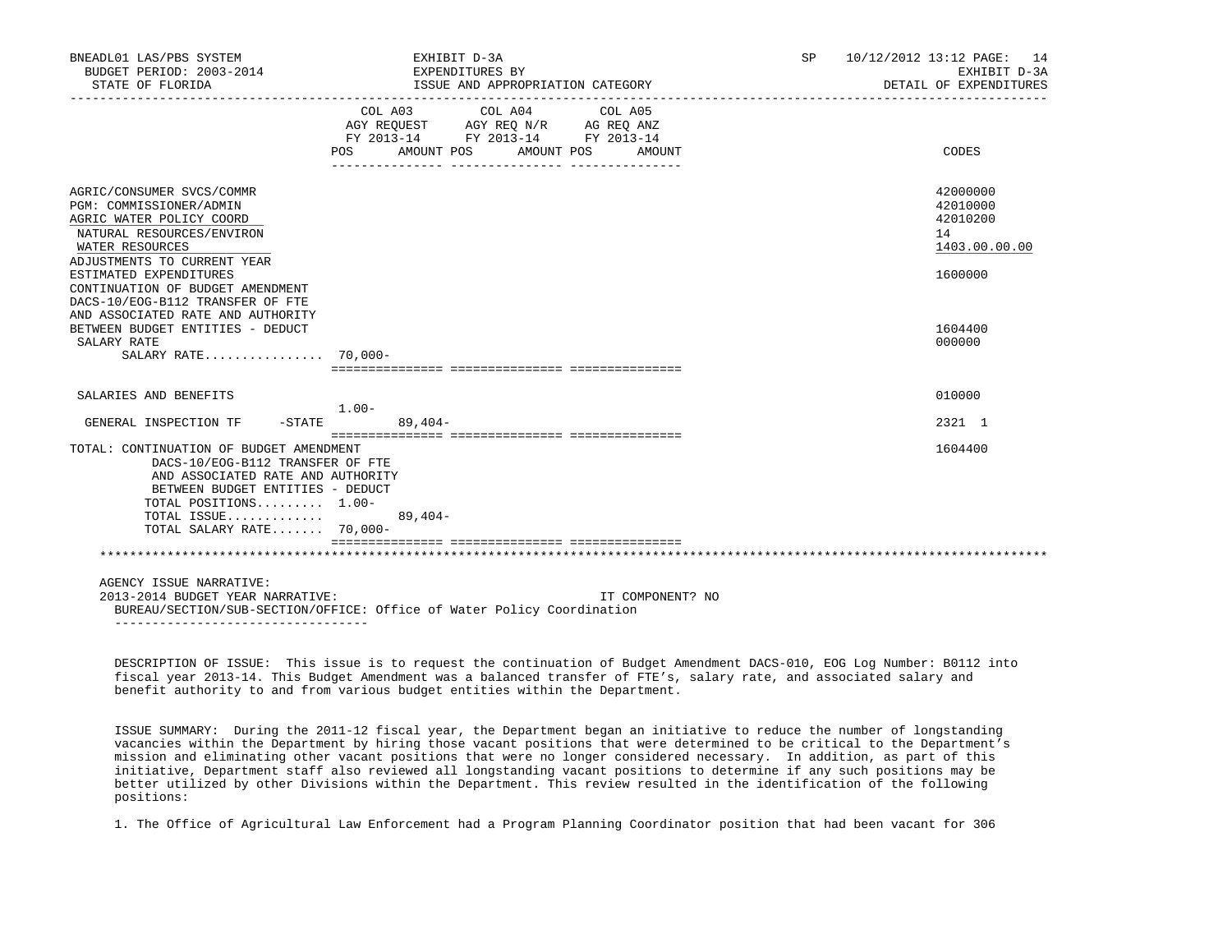| BNEADL01 LAS/PBS SYSTEM<br>BUDGET PERIOD: 2003-2014<br>STATE OF FLORIDA                                                                                         | EXHIBIT D-3A<br>EXPENDITURES BY<br>ISSUE AND APPROPRIATION CATEGORY                                                                                                                                                                                 | SP | 10/12/2012 13:12 PAGE: 15<br>EXHIBIT D-3A<br>DETAIL OF EXPENDITURES |
|-----------------------------------------------------------------------------------------------------------------------------------------------------------------|-----------------------------------------------------------------------------------------------------------------------------------------------------------------------------------------------------------------------------------------------------|----|---------------------------------------------------------------------|
|                                                                                                                                                                 | COL A03 COL A04 COL A05<br>AGY REQUEST AGY REQ N/R AG REQ ANZ<br>FY 2013-14 FY 2013-14 FY 2013-14<br>POS FOR THE POST OF THE STATE STATE STATE STATE STATE STATE STATE STATE STATE STATE STATE STATE STATE STATE ST<br>AMOUNT POS AMOUNT POS AMOUNT |    | CODES                                                               |
| AGRIC/CONSUMER SVCS/COMMR<br>PGM: COMMISSIONER/ADMIN<br>AGRIC WATER POLICY COORD<br>NATURAL RESOURCES/ENVIRON<br>WATER RESOURCES<br>ADJUSTMENTS TO CURRENT YEAR |                                                                                                                                                                                                                                                     |    | 42000000<br>42010000<br>42010200<br>14<br>1403.00.00.00             |
| ESTIMATED EXPENDITURES<br>CONTINUATION OF BUDGET AMENDMENT<br>DACS-10/EOG-B112 TRANSFER OF FTE<br>AND ASSOCIATED RATE AND AUTHORITY                             |                                                                                                                                                                                                                                                     |    | 1600000                                                             |
| BETWEEN BUDGET ENTITIES - DEDUCT                                                                                                                                |                                                                                                                                                                                                                                                     |    | 1604400                                                             |

 days. We determined that this position could be better utilized by the Office of Agriculture Technology Services to provide program planning and project management support relating to information technology application development and security for the entire Department. To support the department's enterprise IT organization charged with providing infrastructure and application program oversight, this position will bring dedicated project management to the department's portfolio. As a result, this request transferred this position along with salary rate of \$75,000 and the associated salary and benefit authority of \$94,980 to the Office of Agriculture Technology Services.

 2. The Division of Aquaculture had a 1/2 time Biological Scientist IV position that had been vacant for 264 days. We determined that this position could be better utilized by the Division of Administration to provide administrative support, including legislative bill tracking, correspondence, appointments, and scheduling. The addition of new programs in recent years, including the Office of Energy and Food, Nutrition and Wellness have resulted in increased administrative duties without a corresponding increase in administrative staff. As a result, this request reclassified and transferred this position along with salary rate of \$21,837 and the associated salary and benefit authority of \$29,270 to the Division of Administration.

 3. The Division of Water Policy had a Agricultural Natural Resources Management Director position that had been vacant for 166 days. We determined that this position could be better utilized by the Division of Administration to provide high level policy analysis and support. As a result, this request transferred this position along with salary rate of \$70,000 and the associated salary and benefit authority of \$89,404 to the Division of Administration.

 ADVERSE IMPACT IF NOT FUNDED: This request is needed to allow the Department to further reduce the number of longstanding vacant positions and to continue to stay out in front of new challenges associated with an ever changing work environment.

COST SUMMARY:

 SALARIES AND BENEFITS (POSITIONS REQUESTED): --------------------------------------------

| __________ | -----------------------------<br>--- | -----------<br>______ | ----<br>--- |
|------------|--------------------------------------|-----------------------|-------------|
|            |                                      | 'nъ                   |             |
|            |                                      |                       |             |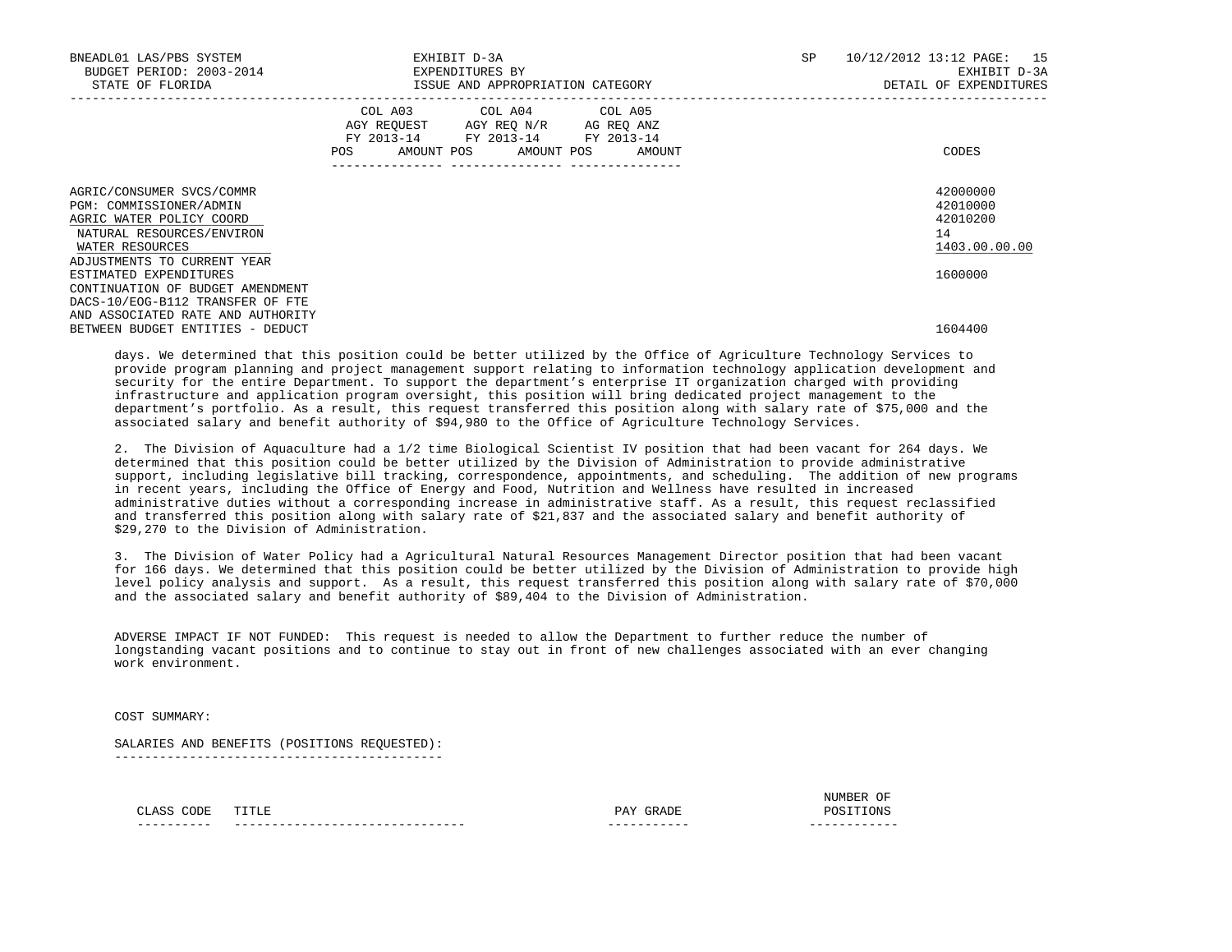|                                           | EXPENDITURES BY<br>ISSUE AND APPROPRIATION CATEGORY |                                                                                       |                                                                        |                                                         |                                                                                          | SP 10/12/2012 13:12 PAGE: 16<br>EXHIBIT D-3A<br>DETAIL OF EXPENDITURES |
|-------------------------------------------|-----------------------------------------------------|---------------------------------------------------------------------------------------|------------------------------------------------------------------------|---------------------------------------------------------|------------------------------------------------------------------------------------------|------------------------------------------------------------------------|
|                                           | COL A03 COL A04 COL A05                             |                                                                                       |                                                                        |                                                         |                                                                                          | CODES                                                                  |
|                                           |                                                     |                                                                                       |                                                                        |                                                         |                                                                                          | 42000000<br>42010000<br>42010200<br>14<br>1403.00.00.00                |
|                                           |                                                     |                                                                                       |                                                                        |                                                         |                                                                                          | 1600000<br>1604400                                                     |
|                                           |                                                     |                                                                                       |                                                                        |                                                         |                                                                                          |                                                                        |
| POSITION DETAIL OF SALARIES AND BENEFITS: |                                                     |                                                                                       |                                                                        |                                                         |                                                                                          | LAPSE LAPSED SALARIES                                                  |
| FTE                                       |                                                     |                                                                                       |                                                                        |                                                         |                                                                                          | % AND BENEFITS                                                         |
|                                           |                                                     |                                                                                       |                                                                        |                                                         |                                                                                          |                                                                        |
| CHANGES TO CURRENTLY AUTHORIZED POSITIONS |                                                     |                                                                                       |                                                                        |                                                         |                                                                                          |                                                                        |
|                                           |                                                     |                                                                                       |                                                                        |                                                         |                                                                                          | $90, 335 -$                                                            |
|                                           |                                                     |                                                                                       |                                                                        |                                                         |                                                                                          | ______________<br>$90, 335 -$<br>==============                        |
|                                           |                                                     |                                                                                       |                                                                        |                                                         |                                                                                          |                                                                        |
|                                           |                                                     |                                                                                       |                                                                        |                                                         |                                                                                          |                                                                        |
|                                           |                                                     |                                                                                       |                                                                        |                                                         |                                                                                          | 931<br>______________<br>89,404-                                       |
|                                           |                                                     | 9265 AGRICULTURAL NATURAL RESOURCES MGT DIR<br>$1.00 - 70,000 -$<br>$1.00 - 70.000 -$ | AGY REQUEST AGY REQ N/R AG REQ ANZ<br>FY 2013-14 FY 2013-14 FY 2013-14 | POS AMOUNT POS AMOUNT POS AMOUNT<br>BASE RATE ADDITIVES | 9265 Agricultural Natural Resources Mngt Director 530 530 (1.00)<br>BENEFITS<br>SUBTOTAL | $20,335-$ 90,335- 0.00 90,335-<br>$20.335 - 90.335 -$                  |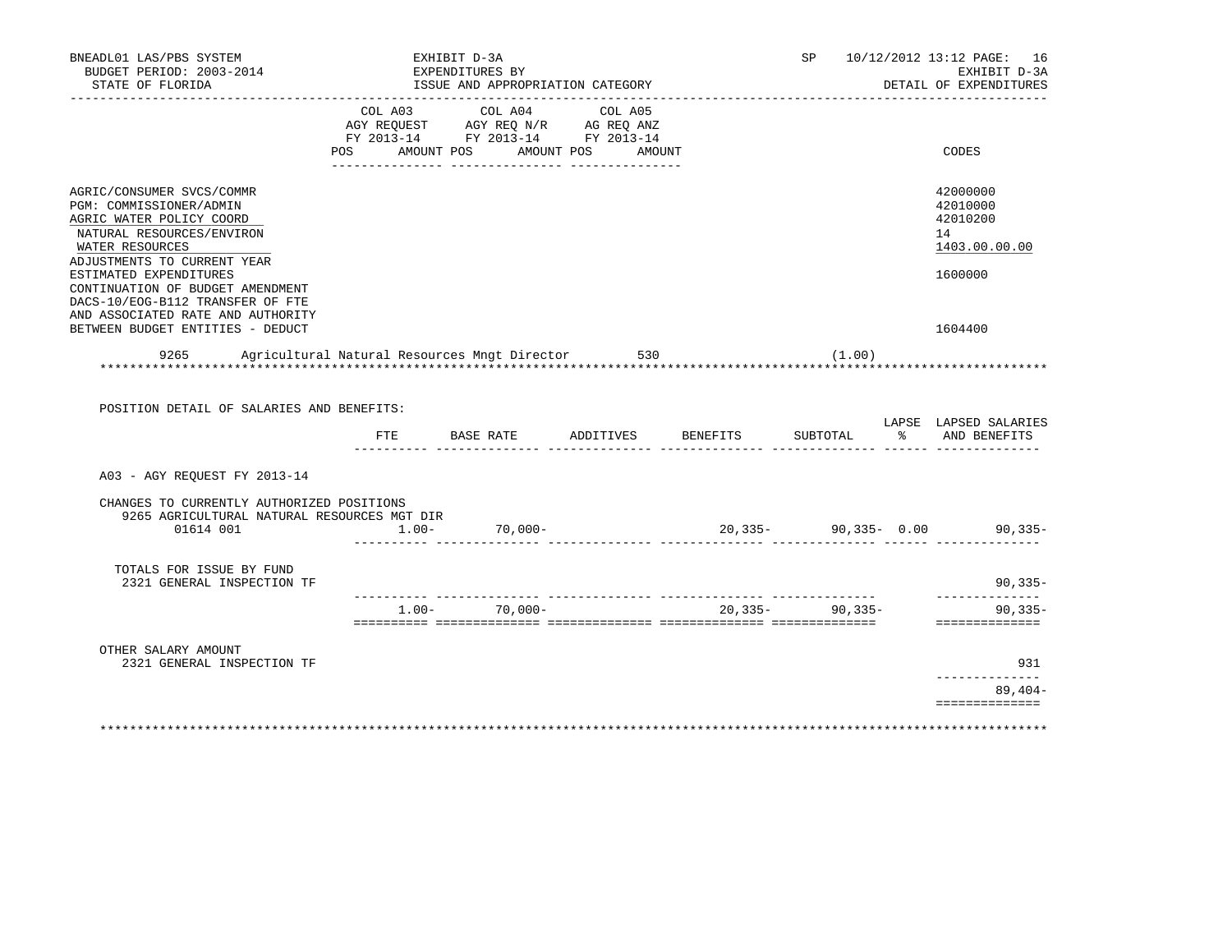| BNEADL01 LAS/PBS SYSTEM                                                                                                                                                                                                                                                                | EXHIBIT D-3A                                                                                                                                                                                               |                                  |                             | SP 10/12/2012 13:12 PAGE: 17                                                  |
|----------------------------------------------------------------------------------------------------------------------------------------------------------------------------------------------------------------------------------------------------------------------------------------|------------------------------------------------------------------------------------------------------------------------------------------------------------------------------------------------------------|----------------------------------|-----------------------------|-------------------------------------------------------------------------------|
| BUDGET PERIOD: 2003-2014<br>STATE OF FLORIDA                                                                                                                                                                                                                                           | EXPENDITURES BY                                                                                                                                                                                            | ISSUE AND APPROPRIATION CATEGORY |                             | EXHIBIT D-3A<br>DETAIL OF EXPENDITURES                                        |
|                                                                                                                                                                                                                                                                                        | COL A03 COL A04 COL A05<br>AGY REQUEST AGY REQ N/R AG REQ ANZ<br>FY 2013-14 FY 2013-14 FY 2013-14<br>AMOUNT POS AMOUNT POS<br>POS                                                                          | AMOUNT                           |                             | CODES                                                                         |
| AGRIC/CONSUMER SVCS/COMMR<br>PGM: COMMISSIONER/ADMIN<br>AGRIC WATER POLICY COORD<br>NATURAL RESOURCES/ENVIRON<br>WATER RESOURCES<br>ESTIMATED EXPENDITURES REALIGNMENT<br>REALIGNMENT OF SALARY AND BENEFIT<br>AUTHORITY ASSOCIATED WITH BUDGET<br>AMENDMENT DACS-10/EOG-B112 - DEDUCT |                                                                                                                                                                                                            |                                  |                             | 42000000<br>42010000<br>42010200<br>14<br>1403.00.00.00<br>2000000<br>2001510 |
| SALARIES AND BENEFITS<br>GENERAL INSPECTION TF -STATE 931-                                                                                                                                                                                                                             |                                                                                                                                                                                                            |                                  |                             | 010000<br>2321 1                                                              |
| AGENCY ISSUE NARRATIVE:<br>2013-2014 BUDGET YEAR NARRATIVE:<br>------------------------------------                                                                                                                                                                                    | BUREAU/SECTION/SUB-SECTION/OFFICE: Office of Water Policy Coordination                                                                                                                                     | IT COMPONENT? NO                 |                             |                                                                               |
|                                                                                                                                                                                                                                                                                        | DESCRIPTION OF ISSUE: This issue is a technical adjustment relating to Budget Amendment DACS-010 / EOG-B112. This issue<br>deducts additional authority associated with health and retirement adjustments. |                                  |                             |                                                                               |
|                                                                                                                                                                                                                                                                                        | ISSUE SUMMARY: This issue requests the deduction of salary and benefit authority in the General Inspection Trust Fund<br>for the amount of (\$931) in the Office of Water Policy Coordination.             |                                  |                             |                                                                               |
| COST SUMMARY:                                                                                                                                                                                                                                                                          |                                                                                                                                                                                                            |                                  |                             |                                                                               |
| SPECIAL CATEGORY:<br>----------------                                                                                                                                                                                                                                                  |                                                                                                                                                                                                            |                                  |                             |                                                                               |
| SALARIES AND BENEFITS                                                                                                                                                                                                                                                                  |                                                                                                                                                                                                            | CALCULATIONS                     | AMOUNT NEEDED<br>FY 2013-14 |                                                                               |
| 2321 General Inspection Trust Fund                                                                                                                                                                                                                                                     |                                                                                                                                                                                                            | TOTAL BY FUND:                   | ______________<br>(\$931)   |                                                                               |
|                                                                                                                                                                                                                                                                                        |                                                                                                                                                                                                            |                                  |                             |                                                                               |

 TOTAL ISSUE BY FUND: (\$931) \*\*\*\*\*\*\*\*\*\*\*\*\*\*\*\*\*\*\*\*\*\*\*\*\*\*\*\*\*\*\*\*\*\*\*\*\*\*\*\*\*\*\*\*\*\*\*\*\*\*\*\*\*\*\*\*\*\*\*\*\*\*\*\*\*\*\*\*\*\*\*\*\*\*\*\*\*\*\*\*\*\*\*\*\*\*\*\*\*\*\*\*\*\*\*\*\*\*\*\*\*\*\*\*\*\*\*\*\*\*\*\*\*\*\*\*\*\*\*\*\*\*\*\*\*\*\*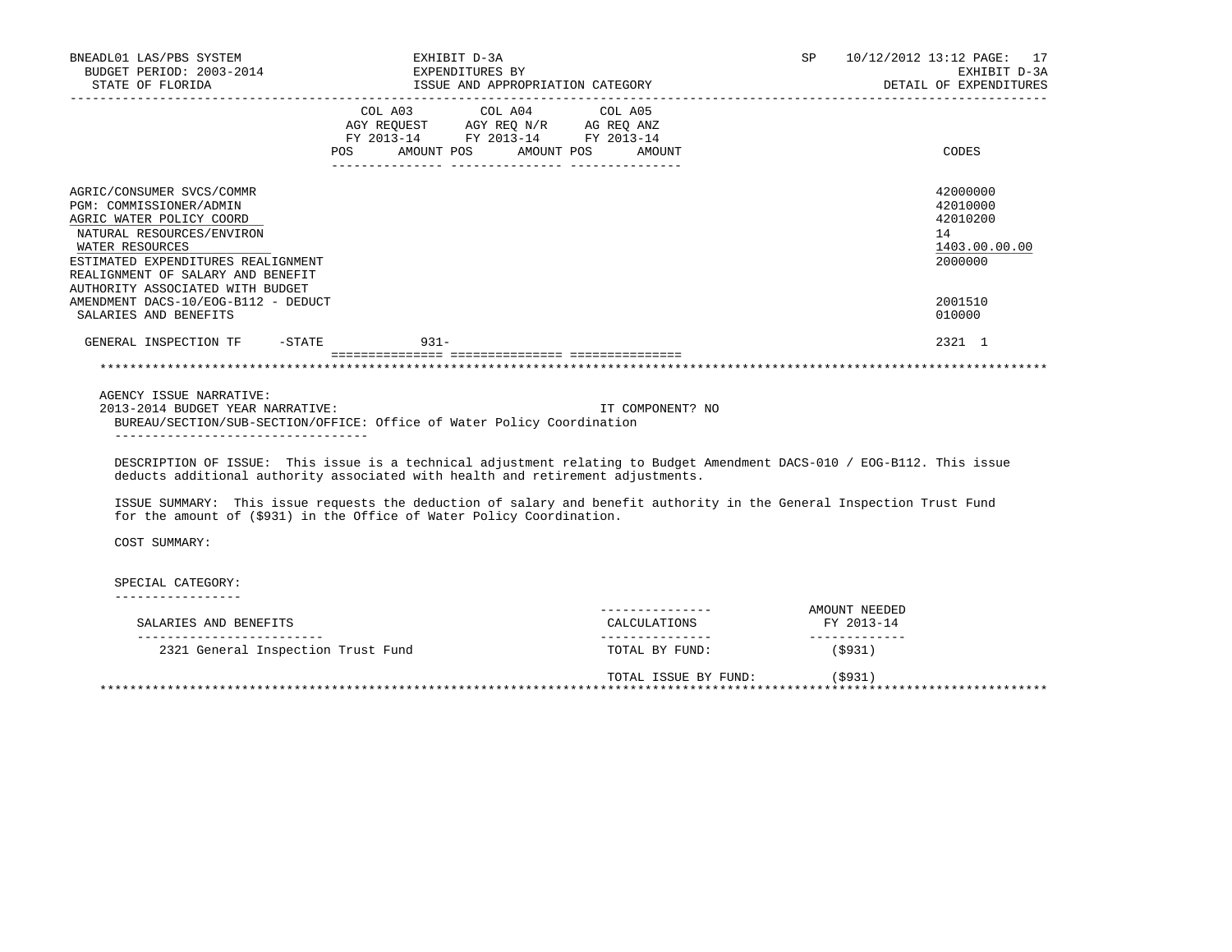| BNEADL01 LAS/PBS SYSTEM<br>BUDGET PERIOD: 2003-2014<br>STATE OF FLORIDA                                                                                                                                                                         |                     |              | EXHIBIT D-3A<br>EXPENDITURES BY | ISSUE AND APPROPRIATION CATEGORY                                                                           |           |        |                 | SP       |               | 10/12/2012 13:12 PAGE: 18<br>EXHIBIT D-3A<br>DETAIL OF EXPENDITURES |
|-------------------------------------------------------------------------------------------------------------------------------------------------------------------------------------------------------------------------------------------------|---------------------|--------------|---------------------------------|------------------------------------------------------------------------------------------------------------|-----------|--------|-----------------|----------|---------------|---------------------------------------------------------------------|
|                                                                                                                                                                                                                                                 | COL A03<br>POS      |              |                                 | COL A04<br>AGY REQUEST AGY REQ N/R AG REQ ANZ<br>FY 2013-14 FY 2013-14 FY 2013-14<br>AMOUNT POS AMOUNT POS | COL A05   | AMOUNT |                 |          |               | CODES                                                               |
| AGRIC/CONSUMER SVCS/COMMR<br>PGM: COMMISSIONER/ADMIN<br>AGRIC WATER POLICY COORD<br>NATURAL RESOURCES/ENVIRON<br>WATER RESOURCES<br>ESTIMATED EXPENDITURES REALIGNMENT<br>REALIGNMENT OF SALARY AND BENEFIT<br>AUTHORITY ASSOCIATED WITH BUDGET |                     |              |                                 |                                                                                                            |           |        |                 |          |               | 42000000<br>42010000<br>42010200<br>14<br>1403.00.00.00<br>2000000  |
| AMENDMENT DACS-10/EOG-B112 - DEDUCT                                                                                                                                                                                                             |                     |              |                                 |                                                                                                            |           |        |                 |          |               | 2001510                                                             |
| POSITION DETAIL OF SALARIES AND BENEFITS:                                                                                                                                                                                                       | FTE                 |              | BASE RATE                       |                                                                                                            | ADDITIVES |        | <b>BENEFITS</b> | SUBTOTAL | $\frac{1}{6}$ | LAPSE LAPSED SALARIES<br>AND BENEFITS                               |
| A03 - AGY REQUEST FY 2013-14<br>CHANGES TO CURRENTLY AUTHORIZED POSITIONS<br>OTHER SALARY AMOUNT<br>2321 GENERAL INSPECTION TF                                                                                                                  |                     |              |                                 |                                                                                                            |           |        |                 |          |               | $931 -$<br>--------------<br>$931 -$<br>==============              |
|                                                                                                                                                                                                                                                 |                     |              |                                 |                                                                                                            |           |        |                 |          |               |                                                                     |
| NONRECURRING EXPENDITURES<br>HYBRIDS WETLANDS<br>SPECIAL CATEGORIES<br>AG NPS BMP IMPLEMENTATION                                                                                                                                                |                     |              |                                 |                                                                                                            |           |        |                 |          |               | 2100000<br>2103003<br>100000<br>104127                              |
| $-$ STATE<br>GENERAL REVENUE FUND                                                                                                                                                                                                               |                     | $2,000,000-$ |                                 |                                                                                                            |           |        |                 |          |               | 1000 1                                                              |
| NORTHERN EVERGLADES AND ESTUARIES<br>PROTECTION AREAS<br>SPECIAL CATEGORIES<br>AG NPS BMP IMPLEMENTATION                                                                                                                                        |                     |              |                                 |                                                                                                            |           |        |                 |          |               | 2103059<br>100000<br>104127                                         |
| GENERAL INSPECTION TF                                                                                                                                                                                                                           | $-STATE$ 3,000,000- |              |                                 |                                                                                                            |           |        |                 |          |               | 2321 1                                                              |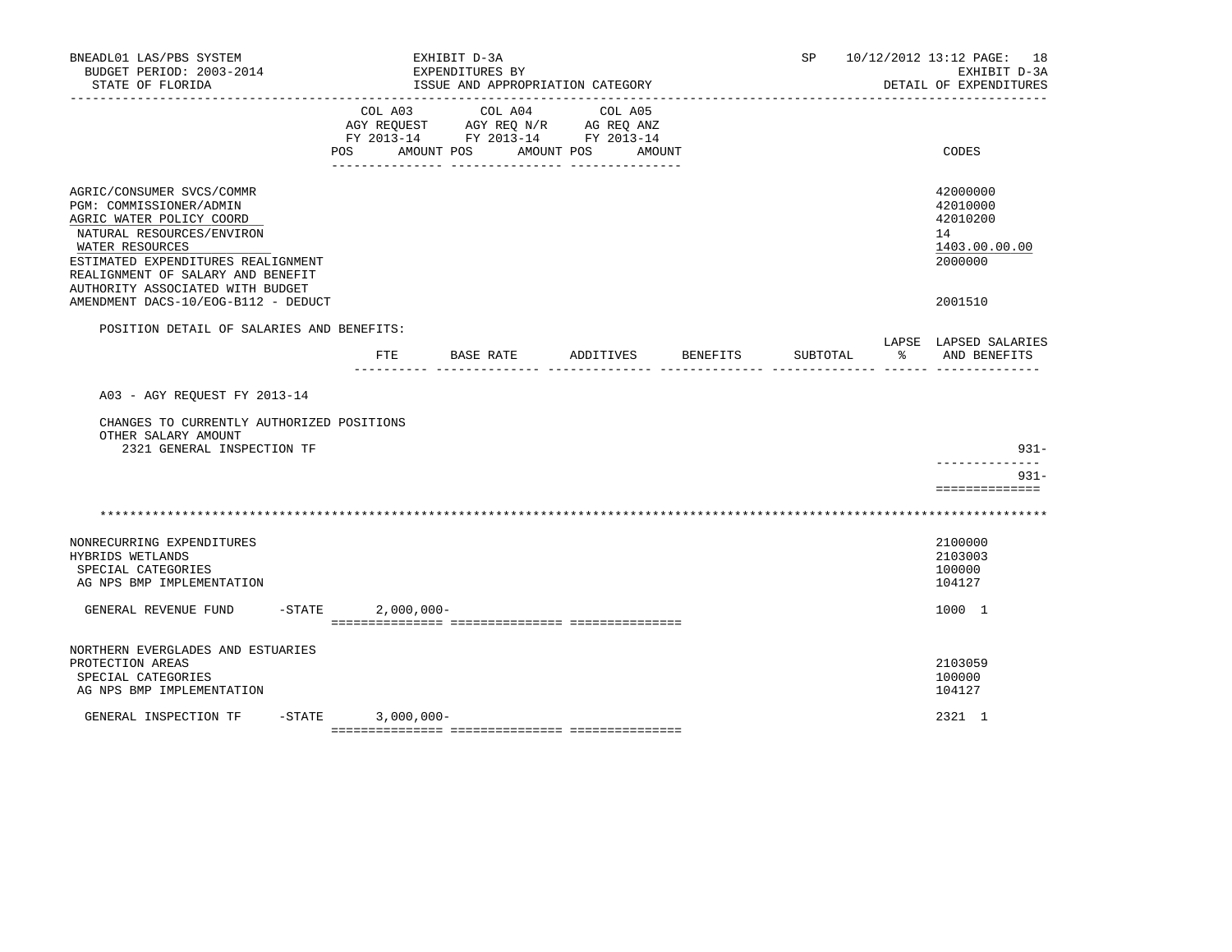| BNEADL01 LAS/PBS SYSTEM<br>BUDGET PERIOD: 2003-2014<br>STATE OF FLORIDA                                                                                                                                                                         |                   | EXHIBIT D-3A                                                                                                  | EXPENDITURES BY<br>ISSUE AND APPROPRIATION CATEGORY |         |        | <b>SP</b> | 10/12/2012 13:12 PAGE: 19<br>EXHIBIT D-3A<br>DETAIL OF EXPENDITURES                               |
|-------------------------------------------------------------------------------------------------------------------------------------------------------------------------------------------------------------------------------------------------|-------------------|---------------------------------------------------------------------------------------------------------------|-----------------------------------------------------|---------|--------|-----------|---------------------------------------------------------------------------------------------------|
|                                                                                                                                                                                                                                                 |                   | COL A03<br>AGY REQUEST AGY REQ N/R AG REQ ANZ<br>FY 2013-14 FY 2013-14 FY 2013-14<br><b>POS</b><br>AMOUNT POS | COL A04<br>AMOUNT POS                               | COL A05 | AMOUNT |           | CODES                                                                                             |
| AGRIC/CONSUMER SVCS/COMMR<br>PGM: COMMISSIONER/ADMIN<br>AGRIC WATER POLICY COORD<br>NATURAL RESOURCES/ENVIRON<br>WATER RESOURCES<br>NONRECURRING EXPENDITURES<br>WATER CONSERVATION PROGRAMS<br>SPECIAL CATEGORIES<br>AG NPS BMP IMPLEMENTATION |                   |                                                                                                               |                                                     |         |        |           | 42000000<br>42010000<br>42010200<br>14<br>1403.00.00.00<br>2100000<br>2103081<br>100000<br>104127 |
| GENERAL INSPECTION TF -STATE 400,000-                                                                                                                                                                                                           |                   |                                                                                                               |                                                     |         |        |           | 2321 1                                                                                            |
| AGRICULTURE BEST MANAGEMENT<br>PRACTICES DEVELOPMENT AND<br>IMPLEMENTATION PARTNERSHIP<br><b>AGREEMENTS</b><br>SPECIAL CATEGORIES<br>AG NPS BMP IMPLEMENTATION                                                                                  |                   |                                                                                                               |                                                     |         |        |           | 2103225<br>100000<br>104127                                                                       |
| GENERAL INSPECTION TF                                                                                                                                                                                                                           |                   | -STATE 651,000-                                                                                               |                                                     |         |        |           | 2321 1                                                                                            |
| ANNUALIZATION OF ADMINISTERED<br>FUNDS APPROPRIATIONS<br>STATE HEALTH INSURANCE ADJUSTMENT<br>FOR FY 2012-13 - 10 MONTHS                                                                                                                        |                   |                                                                                                               |                                                     |         |        |           | 26A0000                                                                                           |
| <b>ANNUALIZATION</b><br>SALARIES AND BENEFITS                                                                                                                                                                                                   |                   |                                                                                                               |                                                     |         |        |           | 26A1830<br>010000                                                                                 |
| GENERAL REVENUE FUND -STATE<br>GENERAL INSPECTION TF                                                                                                                                                                                            | $-\mathtt{STATE}$ | 895<br>20,295                                                                                                 |                                                     |         |        |           | 1000 1<br>2321 1                                                                                  |
| TOTAL APPRO                                                                                                                                                                                                                                     |                   | ----------------<br>21,190                                                                                    |                                                     |         |        |           |                                                                                                   |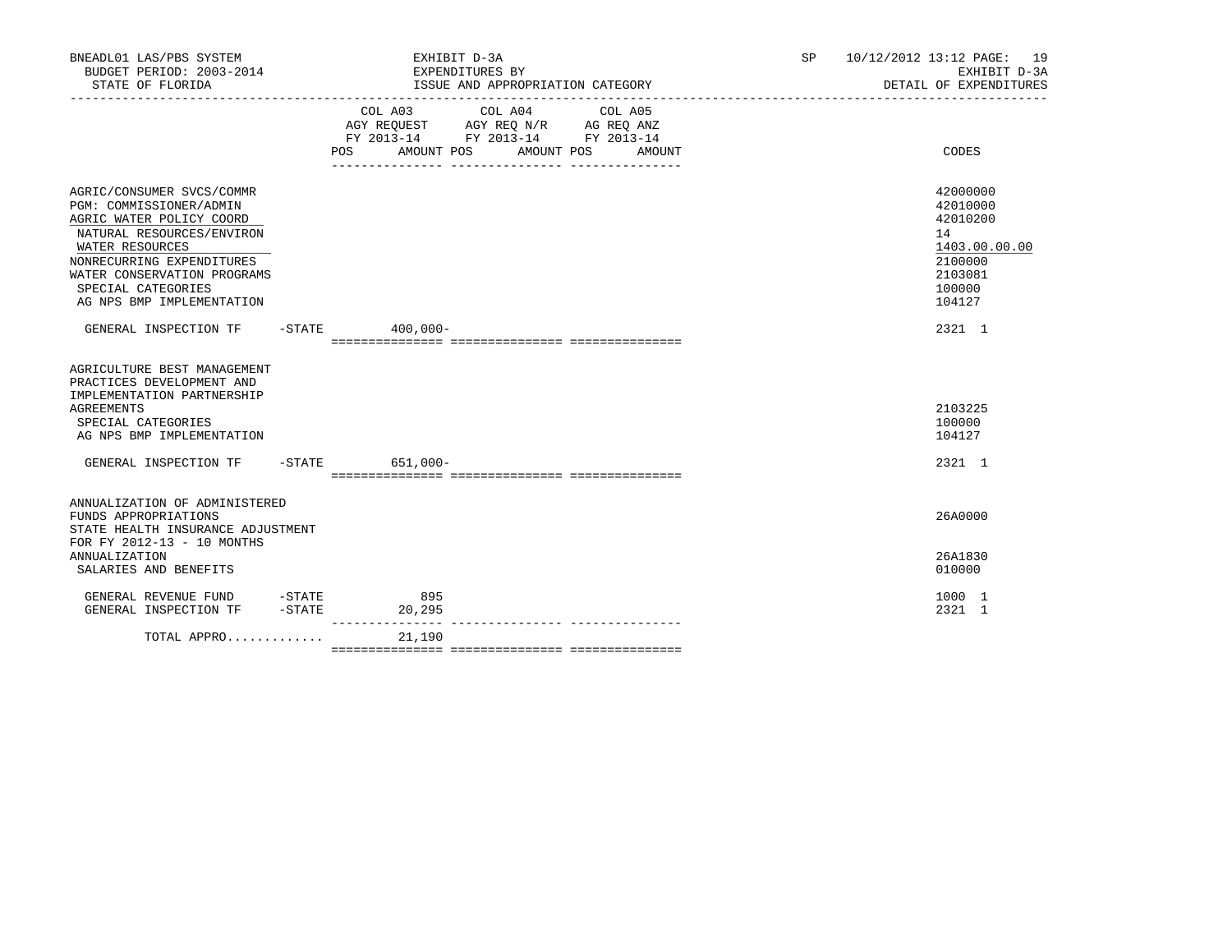| BNEADL01 LAS/PBS SYSTEM<br>BUDGET PERIOD: 2003-2014<br>STATE OF FLORIDA                                                                                                                                                                    |     | EXHIBIT D-3A<br>EXPENDITURES BY | ISSUE AND APPROPRIATION CATEGORY                                                                                           |                  | <b>SP</b> | 10/12/2012 13:12 PAGE:<br>-20<br>EXHIBIT D-3A<br>DETAIL OF EXPENDITURES       |
|--------------------------------------------------------------------------------------------------------------------------------------------------------------------------------------------------------------------------------------------|-----|---------------------------------|----------------------------------------------------------------------------------------------------------------------------|------------------|-----------|-------------------------------------------------------------------------------|
|                                                                                                                                                                                                                                            | POS |                                 | COL A03 COL A04 COL A05<br>AGY REQUEST AGY REQ N/R AG REQ ANZ<br>FY 2013-14 FY 2013-14 FY 2013-14<br>AMOUNT POS AMOUNT POS | AMOUNT           |           | CODES                                                                         |
| AGRIC/CONSUMER SVCS/COMMR<br>PGM: COMMISSIONER/ADMIN<br>AGRIC WATER POLICY COORD<br>NATURAL RESOURCES/ENVIRON<br>WATER RESOURCES<br>SPECIAL PROGRAM FUNDING<br>AGRICULTURAL BEST MANAGEMENT<br>PRACTICES DEVELOPMENT AND<br>IMPLEMENTATION |     |                                 |                                                                                                                            |                  |           | 42000000<br>42010000<br>42010200<br>14<br>1403.00.00.00<br>4900000<br>4902810 |
| SPECIAL CATEGORIES<br>AG NPS BMP IMPLEMENTATION                                                                                                                                                                                            |     |                                 |                                                                                                                            |                  |           | 100000<br>104127                                                              |
| GENERAL INSPECTION TF                                                                                                                                                                                                                      |     | $-$ STATE 500,000 500,000       |                                                                                                                            |                  |           | 2321 1                                                                        |
|                                                                                                                                                                                                                                            |     |                                 |                                                                                                                            |                  |           |                                                                               |
| AGENCY ISSUE NARRATIVE:<br>2013-2014 BUDGET YEAR NARRATIVE:<br>BUREAU/SECTION/SUB-SECTION/OFFICE: Office of Water Policy Coordination                                                                                                      |     |                                 |                                                                                                                            | IT COMPONENT? NO |           |                                                                               |

LONG RANGE PROGRAM PLAN MEASURE:

--------------------------------

 Number of acres in priority basins or watersheds outside the Northern Everglades and Estuaries Protection Program (NEEPP) area enrolled annually, through Notices of Intent, in Agricultural Water Policy Best Management Practices (BMP) programs.

 DESCRIPTION OF ISSUE: This request is for \$500,000 in the Agricultural Nonpoint Source Best Management Practices Implementation Special Appropriation Category, General Inspection Trust Fund to develop and implement Best Management Practices (BMPs) and other non-point regulatory solutions to water quality problems for agriculture outside the Northern Everglades and Estuaries Protection Program area. Funds appropriated will be used as legislatively mandated to: (1) protect the quality of Florida waters by helping agricultural producers implement Best Management Practices to meet Total Maximum Daily Loads; (2) complete comprehensive Best Management Practices (BMPs) manuals for every major sector of agricultural production in Florida; and (3) expand and implement BMPs statewide onto thousands of acres of citrus, pasture, row crops and vegetables. Examples of Best Management Practices include nutrient management (animal waste and fertilizers) and irrigation management for row crops, cattle, citrus, and vegetables.

 ISSUE SUMMARY: The Federal Water Pollution Control Act of 1972 (The Clean Water Act) provides the framework for pollution control in the nation's water bodies. The referenced Act requires states to (1) submit a prioritized list of waters that do not meet relevant water quality standards 303(d) list and (2) to develop and implement Total Maximum Daily Loads (TMDLs) for those waters. The TMDL program is a process which identifies water bodies that need to reduce pollutant inputs, including those originating from agriculture.

As required, the Department of Environmental Protection (DEP) has submitted a 303(d) list for Florida and is developing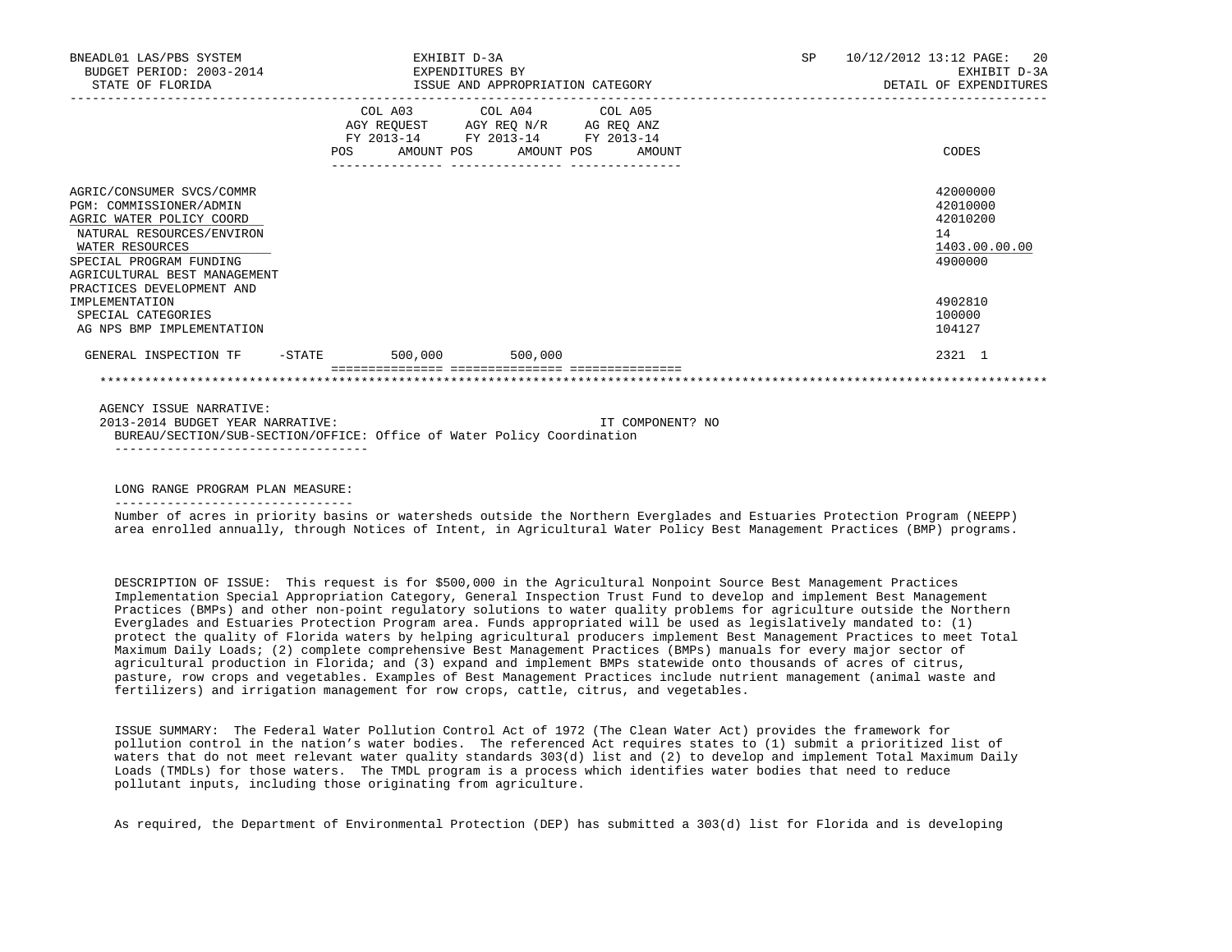| BNEADL01 LAS/PBS SYSTEM<br>BUDGET PERIOD: 2003-2014<br>STATE OF FLORIDA                                                          | EXHIBIT D-3A<br>EXPENDITURES BY<br>ISSUE AND APPROPRIATION CATEGORY                                                                                  | 10/12/2012 13:12 PAGE: 21<br>SP<br>EXHIBIT D-3A<br>DETAIL OF EXPENDITURES |
|----------------------------------------------------------------------------------------------------------------------------------|------------------------------------------------------------------------------------------------------------------------------------------------------|---------------------------------------------------------------------------|
|                                                                                                                                  | COL A03<br>COL A04 COL A05<br>AGY REOUEST<br>AGY REQ N/R AG REQ ANZ<br>FY 2013-14 FY 2013-14 FY 2013-14<br>AMOUNT POS<br>AMOUNT POS<br>POS<br>AMOUNT | CODES                                                                     |
| AGRIC/CONSUMER SVCS/COMMR<br>PGM: COMMISSIONER/ADMIN<br>AGRIC WATER POLICY COORD<br>NATURAL RESOURCES/ENVIRON<br>WATER RESOURCES |                                                                                                                                                      | 42000000<br>42010000<br>42010200<br>14<br>1403.00.00.00                   |
| SPECIAL PROGRAM FUNDING<br>AGRICULTURAL BEST MANAGEMENT<br>PRACTICES DEVELOPMENT AND<br>IMPLEMENTATION                           |                                                                                                                                                      | 4900000<br>4902810                                                        |

 TMDLs using the basin/watershed approach. These TMDLs are achieved through the development and implementation of Basin Management Action Plans (BMAPs). As TMDLs and BMAPs are implemented, the Florida Watershed Restoration Act (CH. 403.067 (7) F.S.) requires FDACS to develop and adopt by rule, BMPs to achieve pollutant load reductions necessary for water quality improvements.

 Recently, Florida has proposed a comprehensive set of Numeric Nutrient water quality standards. These new standards are intended to protect water bodies from adverse impact. The Florida Watershed Restoration Act authorizes FDACS to develop and implement BMP programs to implement these new Numeric Nutrient Criteria.

 Federal and State funding appropriated to date has been inadequate for all of the purposes identified by law for BMP implementation, including providing incentives and assisting landowners statewide with costs in adopting BMPs which improve water quality.

 Based on the level of funding for TMDLs, source water protection and other non-point source water quality programs, together with the statutory requirement for implementation statewide, the demand for dedicated funding is far greater than what is presently provided. The demand is expected to grow as new TMDLs and BMAPs are developed by the Department of Environmental Protection.

 ADVERSE IMPACT IF NOT FUNDED: If this issue is not approved funding would not be available to assist producers with the implementation of cost shared practices to enhance and improve water quality. The Department would also lose the ability to leverage other funding sources such as Federal Farm Bill programs, including the Environmental Quality Incentives Program (EQIP).

 COST SUMMARY: The amount requested was determined based on the estimated level of documentary stamp tax collections and anticipated need for the development of Best Management Practices and cost share requests as demonstrated by prior year expenditures and the value of a select number of continuation contracts for fiscal year 2013-14.

 SPECIAL CATEGORY: -----------------

|          |                           |              | AMOUNT NEEDED |
|----------|---------------------------|--------------|---------------|
| OUANTITY | DESCRIPTION               | CALCULATIONS | FY 2013-14    |
|          |                           |              |               |
|          | Best Management Practices |              | \$500,000     |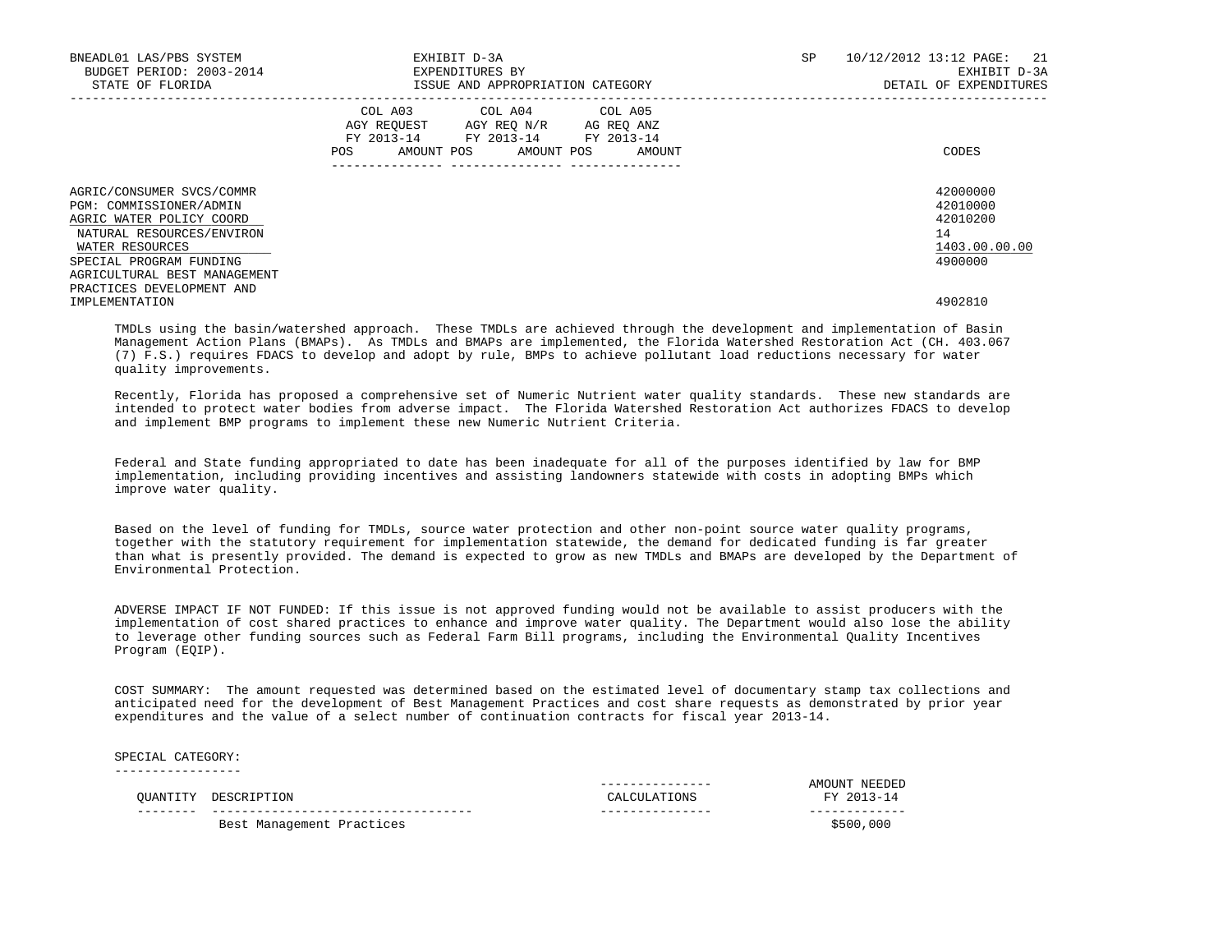| BNEADL01 LAS/PBS SYSTEM<br>BUDGET PERIOD: 2003-2014<br>STATE OF FLORIDA                                                                                                                                                                    | EXHIBIT D-3A<br>EXPENDITURES BY | ISSUE AND APPROPRIATION CATEGORY                                                                                |                                                      | SP 10/12/2012 13:12 PAGE: 22<br>EXHIBIT D-3A<br>DETAIL OF EXPENDITURES        |
|--------------------------------------------------------------------------------------------------------------------------------------------------------------------------------------------------------------------------------------------|---------------------------------|-----------------------------------------------------------------------------------------------------------------|------------------------------------------------------|-------------------------------------------------------------------------------|
|                                                                                                                                                                                                                                            | POS AMOUNT POS                  | COL A03 COL A04 COL A05<br>AGY REQUEST AGY REQ N/R AG REQ ANZ<br>FY 2013-14 FY 2013-14 FY 2013-14<br>AMOUNT POS | AMOUNT                                               | CODES                                                                         |
| AGRIC/CONSUMER SVCS/COMMR<br>PGM: COMMISSIONER/ADMIN<br>AGRIC WATER POLICY COORD<br>NATURAL RESOURCES/ENVIRON<br>WATER RESOURCES<br>SPECIAL PROGRAM FUNDING<br>AGRICULTURAL BEST MANAGEMENT<br>PRACTICES DEVELOPMENT AND<br>IMPLEMENTATION |                                 |                                                                                                                 |                                                      | 42000000<br>42010000<br>42010200<br>14<br>1403.00.00.00<br>4900000<br>4902810 |
|                                                                                                                                                                                                                                            |                                 |                                                                                                                 | TOTAL ISSUE BY FUND: General Inspection TF \$500,000 |                                                                               |
| NORTHERN EVERGLADES AND ESTUARIES<br>PROTECTION AREAS<br>SPECIAL CATEGORIES<br>AG NPS BMP IMPLEMENTATION                                                                                                                                   |                                 |                                                                                                                 |                                                      | 4902850<br>100000<br>104127                                                   |
| GENERAL INSPECTION TF -STATE                                                                                                                                                                                                               |                                 | 5,000,000 5,000,000                                                                                             |                                                      | 2321 1                                                                        |
|                                                                                                                                                                                                                                            |                                 |                                                                                                                 |                                                      |                                                                               |
| AGENCY ISSUE NARRATIVE:<br>2013-2014 BUDGET YEAR NARRATIVE:<br>BUREAU/SECTION/SUB-SECTION/OFFICE: Office of Water Policy Coordination                                                                                                      |                                 |                                                                                                                 | IT COMPONENT? NO                                     |                                                                               |
| ___________________________________<br>LONG RANGE PROGRAM PLAN MEASURE:                                                                                                                                                                    |                                 |                                                                                                                 |                                                      |                                                                               |

 Number of acres in the Northern Everglades and Estuaries Protection Program area enrolled annually, through Notices of Intent, in Agricultural Water Policy Best Management Practices programs.

 DESCRIPTION OF ISSUE: This is to request authority for \$5,000,000 in the Agricultural Nonpoint Source Best Management Practices Implementation Special Appropriation Category, General Inspection Trust Fund for the development and implementation of water resource protection "Best Management Practices" (BMPs) on agricultural lands in the Lake Okeechobee, St. Lucie River and Caloosahatchee River watersheds (collectively referred to as the Northern Everglades and Estuaries Protection Area). These BMPs will include an emphasis on water management systems for beef cattle operations and the implementation of water quality protection practices on vegetables, citrus, nursery, dairy and sod in priority basins within the Northern Everglades and Estuaries protection areas.

 ISSUE SUMMARY: The Northern Everglades and Estuaries Protection Act (NEEPA) is intended to continue the funding described in the Lake Okeechobee Protection Plan and its updates submitted to the Legislature as required by the 2000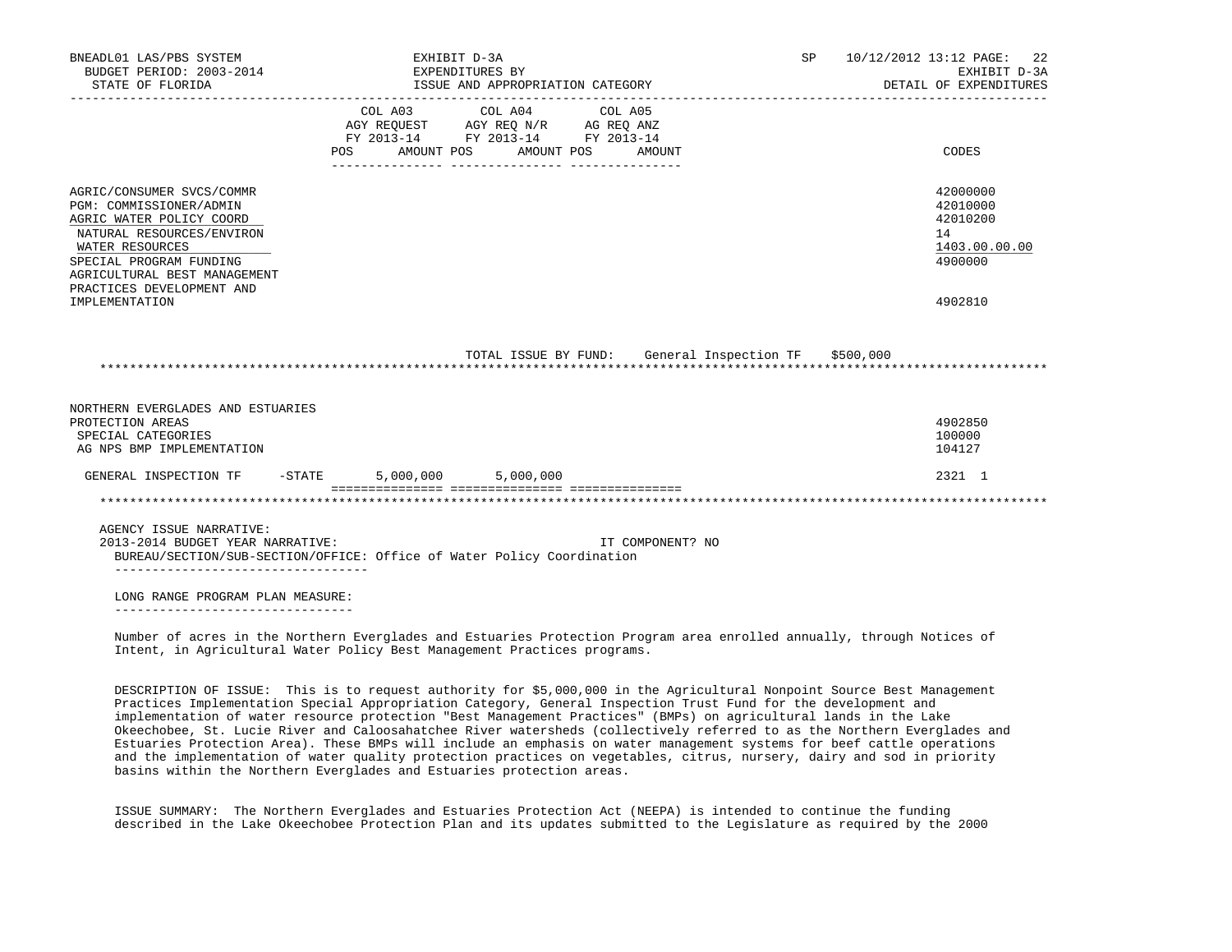| BNEADL01 LAS/PBS SYSTEM<br>BUDGET PERIOD: 2003-2014<br>STATE OF FLORIDA                                                                                                                          | EXHIBIT D-3A<br>EXPENDITURES BY<br>ISSUE AND APPROPRIATION CATEGORY                                                                            | SP. | 10/12/2012 13:12 PAGE:<br>23<br>EXHIBIT D-3A<br>DETAIL OF EXPENDITURES |
|--------------------------------------------------------------------------------------------------------------------------------------------------------------------------------------------------|------------------------------------------------------------------------------------------------------------------------------------------------|-----|------------------------------------------------------------------------|
|                                                                                                                                                                                                  | COL A03 COL A04 COL A05<br>AGY REQUEST AGY REO N/R AG REO ANZ<br>FY 2013-14 FY 2013-14 FY 2013-14<br>AMOUNT POS<br>AMOUNT POS<br>POS<br>AMOUNT |     | CODES                                                                  |
| AGRIC/CONSUMER SVCS/COMMR<br>PGM: COMMISSIONER/ADMIN<br>AGRIC WATER POLICY COORD<br>NATURAL RESOURCES/ENVIRON<br>WATER RESOURCES<br>SPECIAL PROGRAM FUNDING<br>NORTHERN EVERGLADES AND ESTUARIES |                                                                                                                                                |     | 42000000<br>42010000<br>42010200<br>14<br>1403.00.00.00<br>4900000     |
| PROTECTION AREAS                                                                                                                                                                                 |                                                                                                                                                |     | 4902850                                                                |

 Lake Okeechobee Protection Act. NEEPA also authorizes appropriated funds to be used for agricultural BMP development, implementation and evaluation in the newly expanded geographic areas to the east and west of Lake Okeechobee. The appropriations provided to the Department in previous fiscal years are inadequate and represent only a portion of the funds identified in the plan for restoration. The Department's request is for additional funding that is in accordance with the Lake Okeechobee Protection Plan as updated and submitted to the legislature in 2011. The implementation of agricultural BMPs is critical to reducing the historical phosphorus loads to Lake Okeechobee and its tributaries. Phosphorus source control through the development and implementation of agricultural BMPs is a key long-term component to the success of restoration efforts throughout the Northern Everglades and Estuaries Protection areas.

 ADVERSE IMPACT IF NOT FUNDED: If this issue is not approved, funding will not be available to implement agricultural best management practices to accomplish phosphorus load reductions necessary to improve long term water quality in Lake Okeechobee or the St. Lucie and Caloosahatchee River watersheds.

 COST SUMMARY: The amount requested was determined based on the estimated average per acre cost for the implementation of BMPs on citrus, vegetables, nursery, sod and beef cattle land uses and actual expenditures for the development of storm water management systems in prior fiscal years.

SPECIAL CATEGORY:

-----------------

| OUANTITY DESCRIPTION | CALCULATIONS                               | AMOUNT NEEDED<br>FY 2013-14 |
|----------------------|--------------------------------------------|-----------------------------|
| Northern Everglades  |                                            | \$5,000,000                 |
|                      | TOTAL ISSUE BY FUND: General Inspection TF | \$5,000,000                 |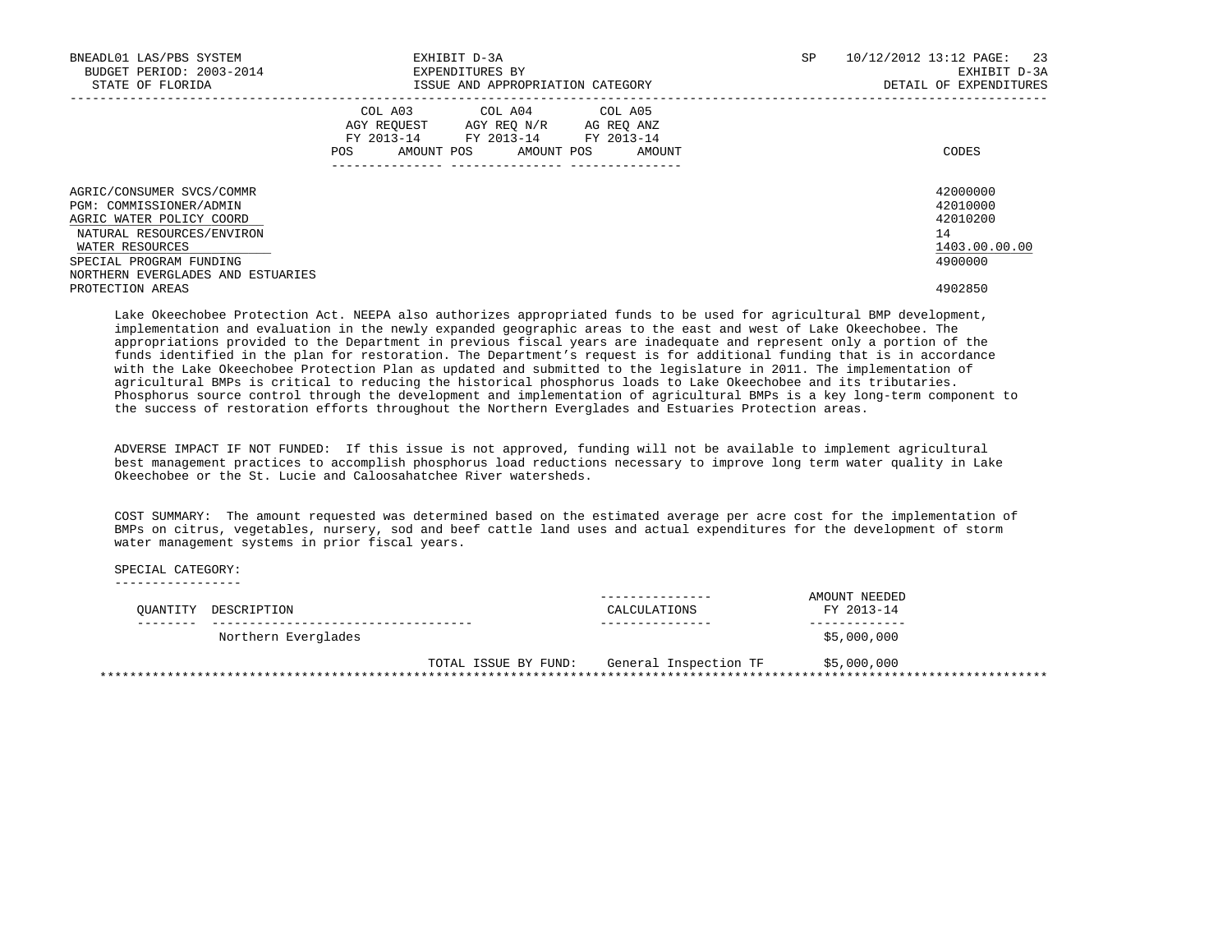| BNEADL01 LAS/PBS SYSTEM<br>BUDGET PERIOD: 2003-2014<br>STATE OF FLORIDA                                                                                                                                                                                              |     | EXPENDITURES BY | EXHIBIT D-3A | ISSUE AND APPROPRIATION CATEGORY                                                                  |                   | SP. | 10/12/2012 13:12 PAGE: 24<br>EXHIBIT D-3A<br>DETAIL OF EXPENDITURES                               |
|----------------------------------------------------------------------------------------------------------------------------------------------------------------------------------------------------------------------------------------------------------------------|-----|-----------------|--------------|---------------------------------------------------------------------------------------------------|-------------------|-----|---------------------------------------------------------------------------------------------------|
|                                                                                                                                                                                                                                                                      | POS | AMOUNT POS      |              | COL A03 COL A04 COL A05<br>AGY REQUEST AGY REQ N/R AG REQ ANZ<br>FY 2013-14 FY 2013-14 FY 2013-14 | AMOUNT POS AMOUNT |     | CODES                                                                                             |
| AGRIC/CONSUMER SVCS/COMMR<br>PGM: COMMISSIONER/ADMIN<br>AGRIC WATER POLICY COORD<br>NATURAL RESOURCES/ENVIRON<br>WATER RESOURCES<br>SPECIAL PROGRAM FUNDING<br>WATER SUPPLY PLANNING AND<br>CONSERVATION PROGRAMS<br>SPECIAL CATEGORIES<br>AG NPS BMP IMPLEMENTATION |     |                 |              |                                                                                                   |                   |     | 42000000<br>42010000<br>42010200<br>14<br>1403.00.00.00<br>4900000<br>4902880<br>100000<br>104127 |
| GENERAL REVENUE FUND -STATE 1,500,000 1,500,000                                                                                                                                                                                                                      |     |                 |              |                                                                                                   |                   |     | 1000 1                                                                                            |
| AGENCY ISSUE NARRATIVE:                                                                                                                                                                                                                                              |     |                 |              |                                                                                                   |                   |     |                                                                                                   |
| 2013-2014 BUDGET YEAR NARRATIVE:<br>BUREAU/SECTION/SUB-SECTION/OFFICE: Office of Water Policy Coordination                                                                                                                                                           |     |                 |              |                                                                                                   | IT COMPONENT? NO  |     |                                                                                                   |

 LONG RANGE PROGRAM PLAN MEASURE: Number of gallons of water potentially conserved annually by agricultural operations pursuant to site specific recommendations provided by participating Mobile Irrigation Labs during the fiscal year.

--------------------------------

 DESCRIPTION OF ISSUE: This request is for \$1,500,000 in budget authority in the Agricultural Nonpoint Source Best Management Practices Implementation Special Appropriation Category, General Revenue Fund. Approval of this request will provide for an agricultural water supply planning and conservation program that includes the implementation of an effective and comprehensive statewide water conservation element. The program will include overall agricultural water supply planning policy and technical assistance to the existing statewide structure. It will also provide for development and implementation of cost shared programs for irrigation system conversions and retrofits. This program will be executed in association and cooperation with the Department of Environmental Protection (DEP), agricultural Mobile Irrigation Laboratories (MILs), water management districts (WMDs), local governments and federal cost-share partners.

 ISSUE SUMMARY: As part of Florida's existing Water Supply Planning structure (373.709 F.S.) all five WMDs have identified water resource caution areas where water supplies are projected to be inadequate to meet future demands. This water supply assessment requires each of the WMDs to develop regional water supply plans including estimates of future agricultural crop acreage and water demand. The Department will provide policy and technical assistance to the WMDs and DEP regarding current and projected agriculture water use demand. Water conservation measures, especially increases in efficiency, are the most cost effective means of assisting in meeting future water demands. This request will be used to continue leveraging funding from the five (5) water management districts and the United States Department of Agriculture/Natural Resources Conservation Service to operate a comprehensive statewide network of MILs. Funding for this effort will result in potential water savings of four (4) billion gallons.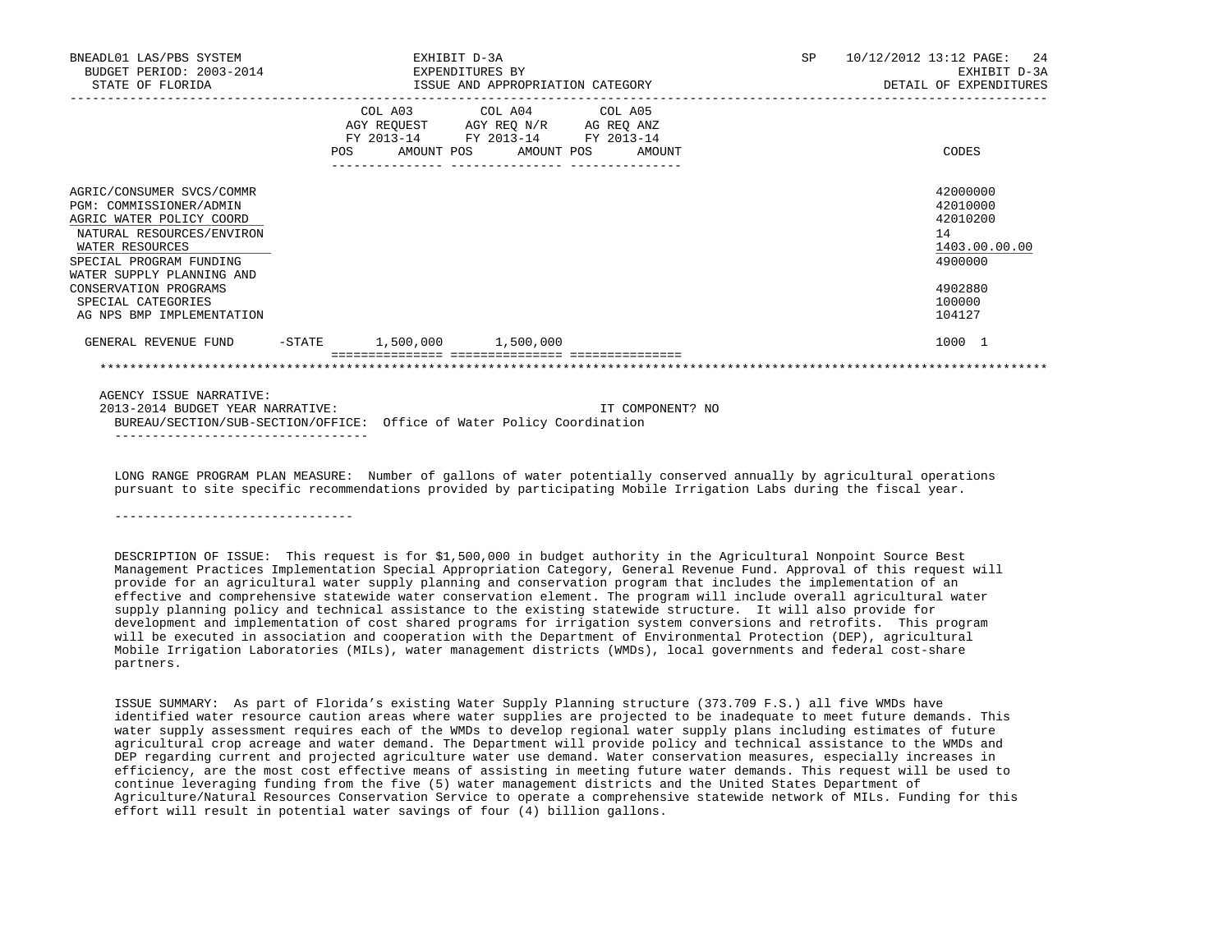| BNEADL01 LAS/PBS SYSTEM<br>BUDGET PERIOD: 2003-2014<br>STATE OF FLORIDA                                                                                                                  | EXHIBIT D-3A<br>EXPENDITURES BY<br>ISSUE AND APPROPRIATION CATEGORY                                                                               | SP<br>10/12/2012 13:12 PAGE:<br>25<br>EXHIBIT D-3A<br>DETAIL OF EXPENDITURES |
|------------------------------------------------------------------------------------------------------------------------------------------------------------------------------------------|---------------------------------------------------------------------------------------------------------------------------------------------------|------------------------------------------------------------------------------|
|                                                                                                                                                                                          | COL A03<br>COL A04 COL A05<br>AGY REOUEST AGY REO N/R<br>AG REO ANZ<br>FY 2013-14 FY 2013-14 FY 2013-14<br>AMOUNT POS AMOUNT POS<br>POS<br>AMOUNT | CODES                                                                        |
| AGRIC/CONSUMER SVCS/COMMR<br>PGM: COMMISSIONER/ADMIN<br>AGRIC WATER POLICY COORD<br>NATURAL RESOURCES/ENVIRON<br>WATER RESOURCES<br>SPECIAL PROGRAM FUNDING<br>WATER SUPPLY PLANNING AND |                                                                                                                                                   | 42000000<br>42010000<br>42010200<br>14<br>1403.00.00.00<br>4900000           |
| CONSERVATION PROGRAMS                                                                                                                                                                    |                                                                                                                                                   | 4902880                                                                      |

 ADVERSE IMPACT IF NOT FUNDED: If this issue is not approved, cost-share grants will not be available to support agricultural water conservation, conservation planning, in-field problem-solving and irrigation system upgrades and retrofits; which in turn provide substantial savings in water quantity, and will alleviate the need for other costly measures among competing water users. These programs make the water allocation process more predictable, fair and equitable. Additionally, future water demand projections for agricultural land uses will continue to be inconsistently derived.

 COST SUMMARY: The authority requested was determined based on the level of funds needed to continue partially funding and supporting eight (8) regional mobile irrigation laboratories during fiscal year 2013-14 and to assume responsibility for developing estimates of future agricultural acreages and associated long-term water demand projections.

## SPECIAL CATEGORY:

-----------------

| OUANTITY                                                                                                                                                | DESCRIPTION                            |           |                      | ----------------<br>CALCULATIONS | AMOUNT NEEDED<br>FY 2013-14 |                             |
|---------------------------------------------------------------------------------------------------------------------------------------------------------|----------------------------------------|-----------|----------------------|----------------------------------|-----------------------------|-----------------------------|
|                                                                                                                                                         | Water Supply Planning and Conservation |           |                      | \$1,500,000                      | \$1,500,000                 |                             |
|                                                                                                                                                         |                                        |           | TOTAL ISSUE BY FUND: |                                  | \$1,500,000                 |                             |
| AGRICULTURE BEST MANAGEMENT<br>PRACTICES DEVELOPMENT AND<br>IMPLEMENTATION PARTNERSHIP<br>AGREEMENTS<br>SPECIAL CATEGORIES<br>AG NPS BMP IMPLEMENTATION |                                        |           |                      |                                  |                             | 4907410<br>100000<br>104127 |
| GENERAL INSPECTION TF                                                                                                                                   | $-$ STATE                              | 1,051,000 | 1,051,000            |                                  |                             | 2321 1                      |

 =============== =============== =============== \*\*\*\*\*\*\*\*\*\*\*\*\*\*\*\*\*\*\*\*\*\*\*\*\*\*\*\*\*\*\*\*\*\*\*\*\*\*\*\*\*\*\*\*\*\*\*\*\*\*\*\*\*\*\*\*\*\*\*\*\*\*\*\*\*\*\*\*\*\*\*\*\*\*\*\*\*\*\*\*\*\*\*\*\*\*\*\*\*\*\*\*\*\*\*\*\*\*\*\*\*\*\*\*\*\*\*\*\*\*\*\*\*\*\*\*\*\*\*\*\*\*\*\*\*\*\*

AGENCY ISSUE NARRATIVE:

 2013-2014 BUDGET YEAR NARRATIVE: IT COMPONENT? NO BUREAU/SECTION/SUB-SECTION/OFFICE: Office of Water Policy Coordination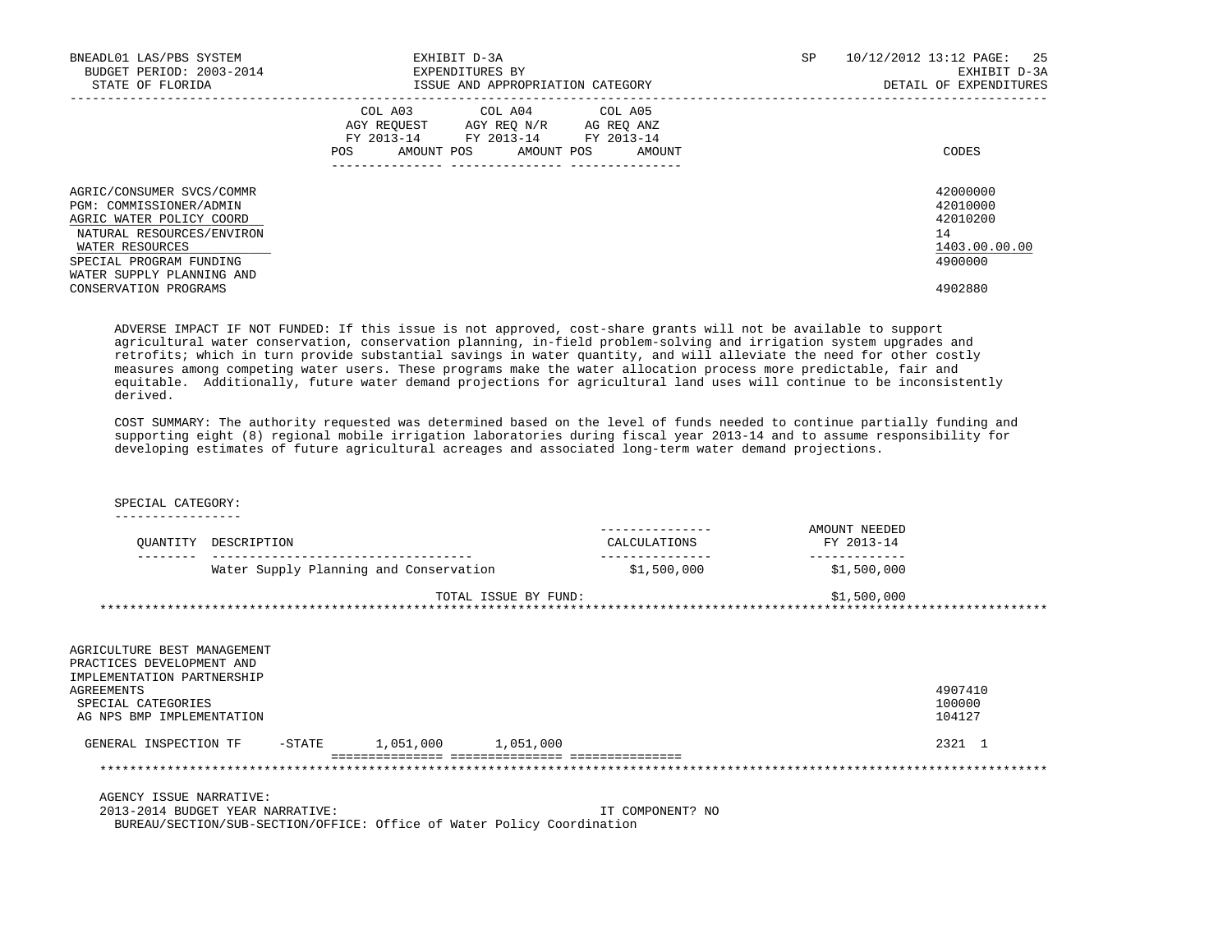| BNEADL01 LAS/PBS SYSTEM<br>BUDGET PERIOD: 2003-2014<br>STATE OF FLORIDA                                                                                                                                                 | EXHIBIT D-3A<br>EXPENDITURES BY<br>ISSUE AND APPROPRIATION CATEGORY                                                                      | 10/12/2012 13:12 PAGE: 26<br><b>SP</b><br>EXHIBIT D-3A<br>DETAIL OF EXPENDITURES |
|-------------------------------------------------------------------------------------------------------------------------------------------------------------------------------------------------------------------------|------------------------------------------------------------------------------------------------------------------------------------------|----------------------------------------------------------------------------------|
|                                                                                                                                                                                                                         | COL A03 COL A04 COL A05<br>AGY REQUEST AGY REQ N/R AG REQ ANZ<br>FY 2013-14 FY 2013-14 FY 2013-14<br>AMOUNT POS AMOUNT POS AMOUNT<br>POS | CODES                                                                            |
| AGRIC/CONSUMER SVCS/COMMR<br>PGM: COMMISSIONER/ADMIN<br>AGRIC WATER POLICY COORD<br>NATURAL RESOURCES/ENVIRON<br>WATER RESOURCES<br>SPECIAL PROGRAM FUNDING<br>AGRICULTURE BEST MANAGEMENT<br>PRACTICES DEVELOPMENT AND |                                                                                                                                          | 42000000<br>42010000<br>42010200<br>14<br>1403.00.00.00<br>4900000               |
| IMPLEMENTATION PARTNERSHIP<br><b>AGREEMENTS</b>                                                                                                                                                                         |                                                                                                                                          | 4907410                                                                          |

LONG RANGE PROGRAM PLAN MEASURE: N/A

----------------------------------

--------------------------------

 DESCRIPTION OF ISSUE: This is to request authority for \$1,051,000 in the Agricultural Nonpoint Source Best Management Practices Implementation Special Appropriation Category, General Inspection Trust Fund for the expenditure of funds awarded to the Department by water management districts and other partners for activities and projects associated with the research, development and implementation of Best Management Practices (BMPs) to address water quality problems for agriculture. Contractual services agreements are subsequently executed with system partners to expedite and facilitate BMP development and implementation to improve water quality.

 The Department has forged many partnerships with sister agencies, water management districts, soil and water conservation districts and resource conservation and development councils to meet its statutorily mandated responsibility under the Florida Watershed Restoration Act (Chapter 403.067 (7) F.S.). As a result, a number of inter-agency agreements and localized agreements have been developed and executed to assist the Department in its efforts to comply with the aforementioned Act.

 ISSUE SUMMARY: Limited funding is currently available from other sources (Federal and State) to address all activities identified by law for BMP implementation; including providing incentives and assisting landowners statewide with costs in adopting BMPs which improve water quality and benefit the public. In addition, the existing programs do not reach all of the producers who are interested in participating in BMP implementation.

 Funds available are inadequate to develop and implement BMPs and to provide problem solving assistance and follow-up technical support to landowners who adopt BMPs to reduce pollutants. Based on the level of funding for Total Maximum Daily Loads (TMDLs), source water protection and other non-point source water quality programs, together with the statutory requirement for implementation statewide, the demand for dedicated funding is far greater than what is presently provided. The demand is expected to grow as new TMDLs are developed by the Department of Environmental Protection.

 ADVERSE IMPACT IF NOT FUNDED: If this issue is not approved, funds would not be available to provide additional technical assistance, support and cost share to land owners who are willing to adopt Best Management Practices (BMPs) to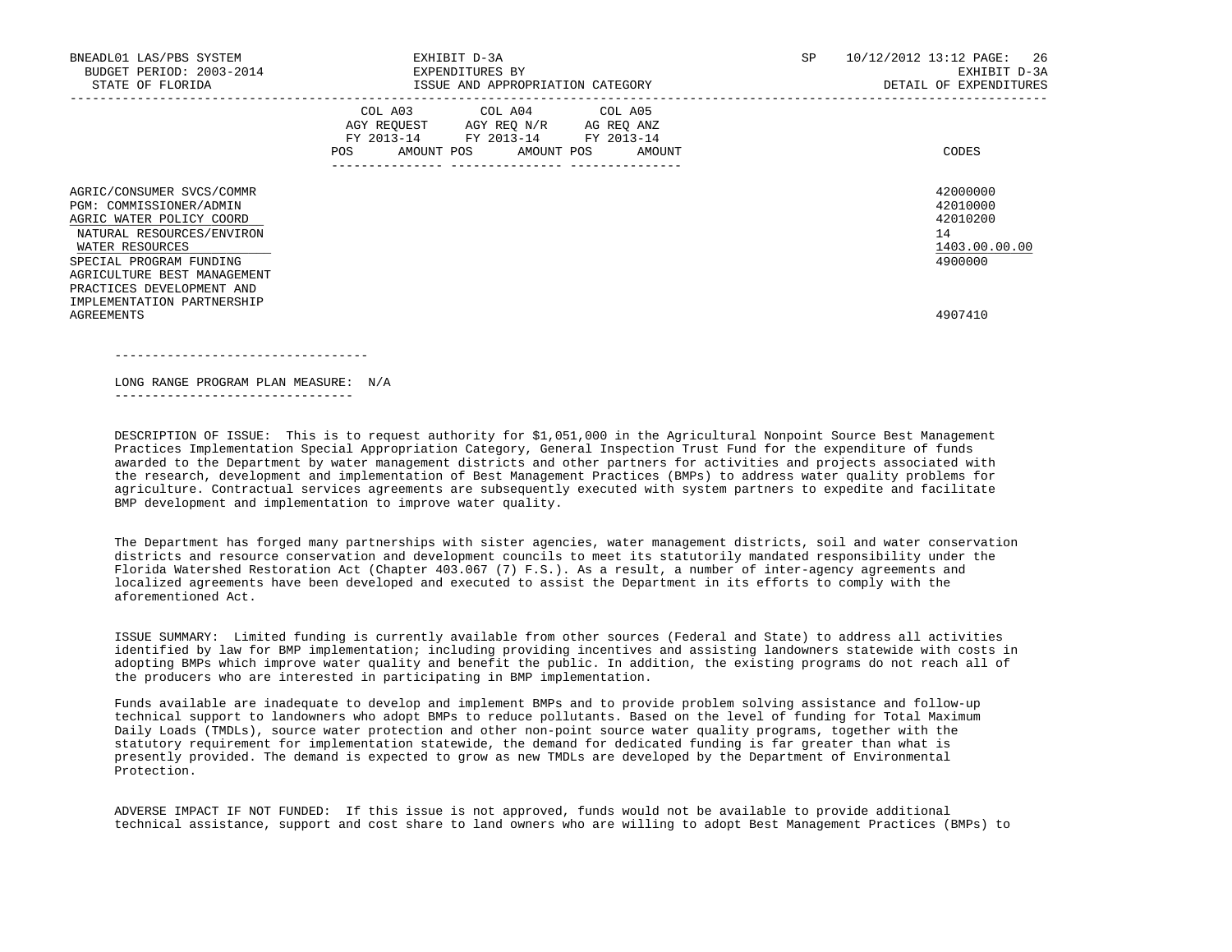| BNEADL01 LAS/PBS SYSTEM<br>BUDGET PERIOD: 2003-2014<br>STATE OF FLORIDA                                                                                                                                                                               | EXHIBIT D-3A<br>EXPENDITURES BY<br>ISSUE AND APPROPRIATION CATEGORY                                                                         | 10/12/2012 13:12 PAGE: 27<br><b>SP</b><br>EXHIBIT D-3A<br>DETAIL OF EXPENDITURES |
|-------------------------------------------------------------------------------------------------------------------------------------------------------------------------------------------------------------------------------------------------------|---------------------------------------------------------------------------------------------------------------------------------------------|----------------------------------------------------------------------------------|
|                                                                                                                                                                                                                                                       | COL A03 COL A04 COL A05<br>AGY REOUEST AGY REO N/R AG REO ANZ<br>FY 2013-14 FY 2013-14 FY 2013-14<br>AMOUNT POS AMOUNT POS<br>POS<br>AMOUNT | CODES                                                                            |
| AGRIC/CONSUMER SVCS/COMMR<br>PGM: COMMISSIONER/ADMIN<br>AGRIC WATER POLICY COORD<br>NATURAL RESOURCES/ENVIRON<br>WATER RESOURCES<br>SPECIAL PROGRAM FUNDING<br>AGRICULTURE BEST MANAGEMENT<br>PRACTICES DEVELOPMENT AND<br>IMPLEMENTATION PARTNERSHIP |                                                                                                                                             | 42000000<br>42010000<br>42010200<br>14<br>1403.00.00.00<br>4900000               |
| AGREEMENTS                                                                                                                                                                                                                                            |                                                                                                                                             | 4907410                                                                          |

protect and enhance water quality through pollution reduction.

 COST SUMMARY: The amount requested is based on actual revenues provided in contractual agreements by water management districts to support jointly funded regional water quality improvement projects for 2013-14.

SPECIAL CATEGORY:

| OUANTITY DESCRIPTION                                                                                                          | CALCULATIONS | AMOUNT NEEDED<br>FY 2013-14 |
|-------------------------------------------------------------------------------------------------------------------------------|--------------|-----------------------------|
| BMP Implementation Project<br>Funded from S. Fla, & SW FLA<br>(South Dade, East Central Fla, U of F)                          | \$125,000    | \$125,000                   |
| Mobile Irrigation Laboratories<br>Funded from St Johns River WMD<br>(Lake SWCD \$40,000/Floridan \$33,000)                    | \$73,000     | \$73,000                    |
| Mobile Irrigation Laboratories<br>Funded from Natural Resource Conservation Service<br>(Lake SWCD \$40,000/Floridan \$33,000) | \$73,000     | \$73,000                    |
| Conservation Technicians<br>Funded from Natural Resource Conservation Service<br>(Holmes, Lafayette, Okeechobee & Suwannee)   | \$120,000    | \$120,000                   |
| Conservation Technicians<br>Funded from Suwannee River WMD<br>(Gilchrist, Lafayette & Suwannee)                               | \$60.000     | \$60,000                    |
| BMP Implementation Project Teams<br>Funded from transfer from FDEP                                                            | \$200,000    | \$200,000                   |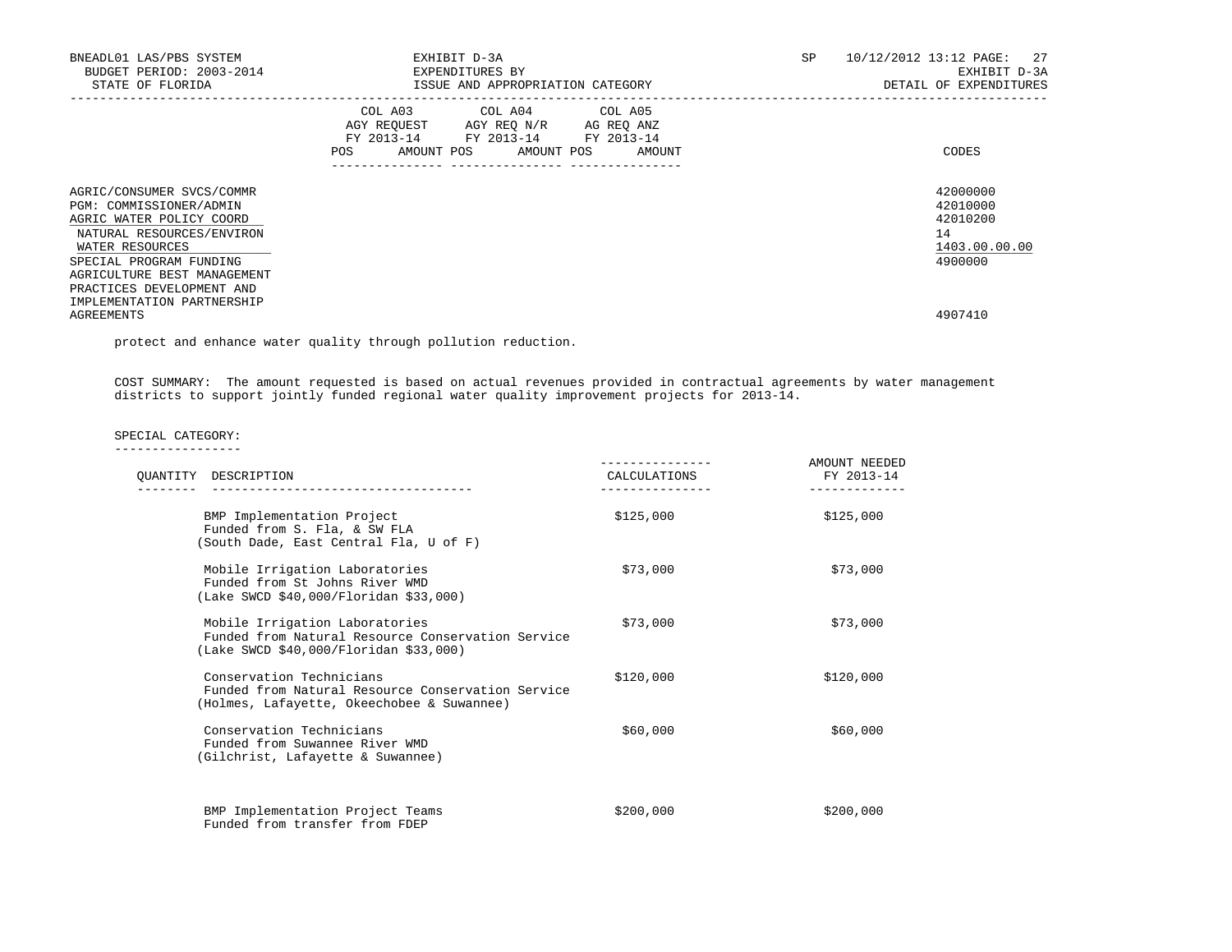| BNEADL01 LAS/PBS SYSTEM<br>BUDGET PERIOD: 2003-2014<br>STATE OF FLORIDA                                                                                                                                                                                                    | EXHIBIT D-3A                                                                                                  | EXPENDITURES BY<br>ISSUE AND APPROPRIATION CATEGORY | SP        | 10/12/2012 13:12 PAGE:<br>28<br>EXHIBIT D-3A<br>DETAIL OF EXPENDITURES |                                                                               |
|----------------------------------------------------------------------------------------------------------------------------------------------------------------------------------------------------------------------------------------------------------------------------|---------------------------------------------------------------------------------------------------------------|-----------------------------------------------------|-----------|------------------------------------------------------------------------|-------------------------------------------------------------------------------|
|                                                                                                                                                                                                                                                                            | COL A03<br>AGY REQUEST AGY REQ N/R AG REQ ANZ<br>FY 2013-14 FY 2013-14 FY 2013-14<br>AMOUNT POS<br><b>POS</b> | COL A04 COL A05<br>AMOUNT POS                       | AMOUNT    |                                                                        | CODES                                                                         |
| AGRIC/CONSUMER SVCS/COMMR<br>PGM: COMMISSIONER/ADMIN<br>AGRIC WATER POLICY COORD<br>NATURAL RESOURCES/ENVIRON<br>WATER RESOURCES<br>SPECIAL PROGRAM FUNDING<br>AGRICULTURE BEST MANAGEMENT<br>PRACTICES DEVELOPMENT AND<br>IMPLEMENTATION PARTNERSHIP<br><b>AGREEMENTS</b> |                                                                                                               |                                                     |           |                                                                        | 42000000<br>42010000<br>42010200<br>14<br>1403.00.00.00<br>4900000<br>4907410 |
|                                                                                                                                                                                                                                                                            | (South Dade, East Central Fla, U of F)                                                                        |                                                     |           |                                                                        |                                                                               |
| BMP Implementation-TCAA<br>Funded from St Johns River WMD                                                                                                                                                                                                                  | (Tri Co Ag Area Water Mgt Partnership [TCAA-WMP])                                                             |                                                     | \$400,000 | \$400,000                                                              |                                                                               |
|                                                                                                                                                                                                                                                                            |                                                                                                               | TOTAL ISSUE BY FUND: \$1,051,000                    |           | \$1,051,000                                                            |                                                                               |
| TOTAL: WATER RESOURCES<br>BY FUND TYPE<br>GENERAL REVENUE FUND<br>TRUST FUNDS                                                                                                                                                                                              | 8,601,304 1,500,000                                                                                           | $10, 102, 547$ $6, 551, 000$                        |           |                                                                        | 1403.00.00.00<br>1000<br>2000                                                 |
| TOTAL POSITIONS 34.00<br>TOTAL PROG COMP 18,703,851 8,051,000<br>TOTAL SALARY RATE 1,820,413                                                                                                                                                                               |                                                                                                               |                                                     |           |                                                                        |                                                                               |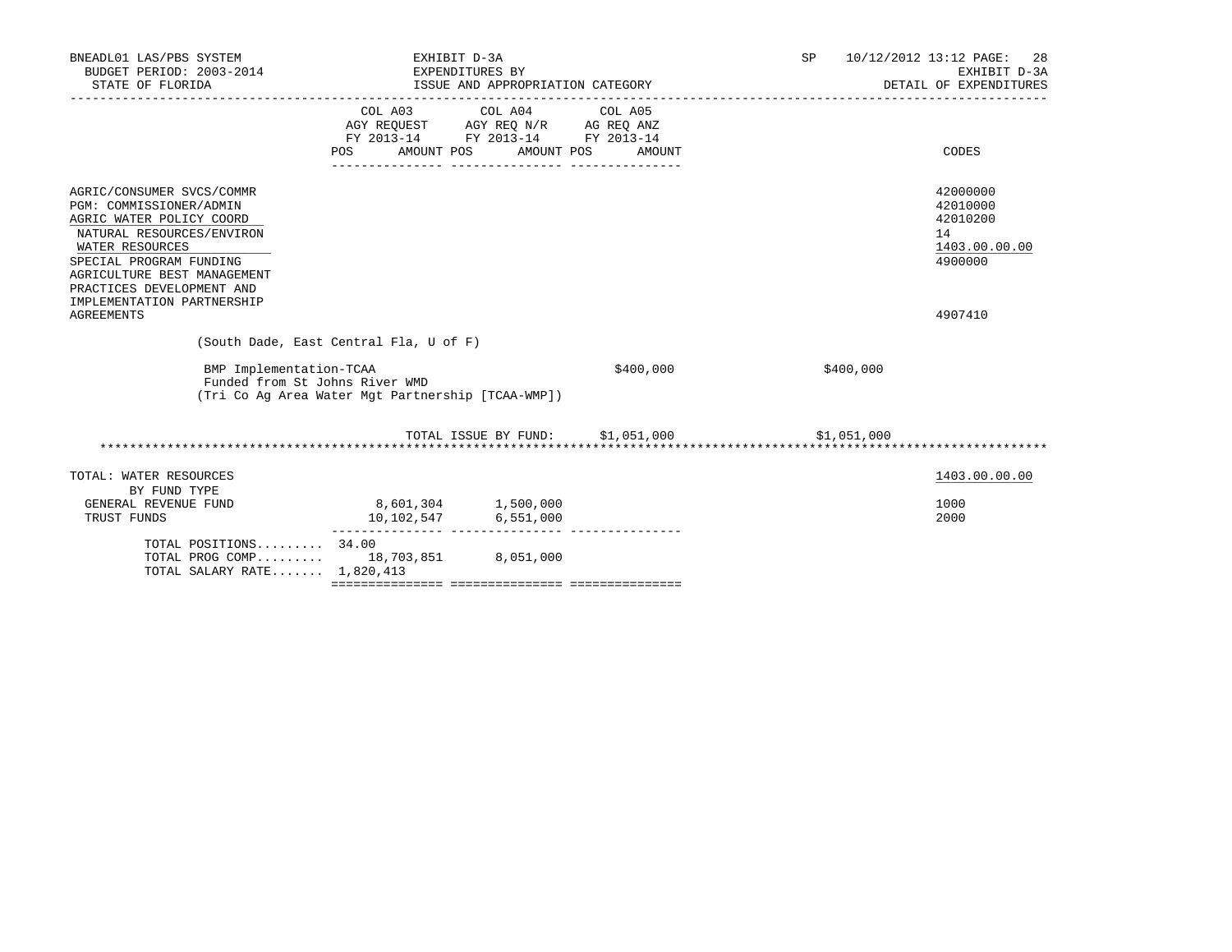| BNEADL01 LAS/PBS SYSTEM<br>BUDGET PERIOD: 2003-2014<br>STATE OF FLORIDA                                                                                                                                                                                     |           |                                  | EXHIBIT D-3A<br>EXPENDITURES BY<br>ISSUE AND APPROPRIATION CATEGORY                               |  | SP. | 10/12/2012 13:12 PAGE: |                                                                        | -29<br>EXHIBIT D-3A<br>DETAIL OF EXPENDITURES |
|-------------------------------------------------------------------------------------------------------------------------------------------------------------------------------------------------------------------------------------------------------------|-----------|----------------------------------|---------------------------------------------------------------------------------------------------|--|-----|------------------------|------------------------------------------------------------------------|-----------------------------------------------|
|                                                                                                                                                                                                                                                             |           | POS AMOUNT POS AMOUNT POS AMOUNT | COL A03 COL A04 COL A05<br>AGY REQUEST AGY REQ N/R AG REQ ANZ<br>FY 2013-14 FY 2013-14 FY 2013-14 |  |     |                        | CODES                                                                  |                                               |
| AGRIC/CONSUMER SVCS/COMMR<br>PGM: COMMISSIONER/ADMIN<br>EXECUTIVE DIR/SUPPORT SVCS<br>GOV OPERATIONS/SUPPORT<br>EXEC LEADERSHIP/SUPPRT SVC<br>ESTIMATED EXPENDITURES<br>ESTIMATED EXPENDITURES - OPERATIONS<br>SALARY RATE<br>SALARY RATE 9,170,681         |           |                                  |                                                                                                   |  |     |                        | 42000000<br>42010000<br>42010300<br>16<br>1000000<br>1001000<br>000000 | 1602.00.00.00                                 |
| SALARIES AND BENEFITS                                                                                                                                                                                                                                       |           |                                  |                                                                                                   |  |     |                        | 010000                                                                 |                                               |
| GENERAL REVENUE FUND                                                                                                                                                                                                                                        | $-STATE$  | 5, 113, 848                      |                                                                                                   |  |     |                        | 1000 1                                                                 |                                               |
| ADMINISTRATIVE TRUST FUND -STATE                                                                                                                                                                                                                            | $-FEDERL$ | 5,656,090<br>424,592             |                                                                                                   |  |     |                        | 2021 1<br>2021 3                                                       |                                               |
| TOTAL ADMINISTRATIVE TRUST FUND                                                                                                                                                                                                                             |           | 6,080,682                        |                                                                                                   |  |     |                        | 2021                                                                   |                                               |
| FEDERAL GRANTS TRUST FUND -FEDERL 3,362                                                                                                                                                                                                                     |           |                                  |                                                                                                   |  |     |                        | $2261$ 3                                                               |                                               |
| GENERAL INSPECTION TF -STATE 643,908                                                                                                                                                                                                                        |           |                                  |                                                                                                   |  |     |                        | 2321 1                                                                 |                                               |
| AG EMERGENCY ERAD TF - STATE 593                                                                                                                                                                                                                            |           |                                  |                                                                                                   |  |     |                        | 2360 1                                                                 |                                               |
| TOTAL POSITIONS 173.75<br>TOTAL APPRO $11,842,393$                                                                                                                                                                                                          |           |                                  |                                                                                                   |  |     |                        |                                                                        |                                               |
| OTHER PERSONAL SERVICES                                                                                                                                                                                                                                     |           |                                  |                                                                                                   |  |     |                        | 030000                                                                 |                                               |
| GENERAL REVENUE FUND -STATE<br>ADMINISTRATIVE TRUST FUND -STATE                                                                                                                                                                                             |           | 70,524<br>10,352                 |                                                                                                   |  |     |                        | 1000 1<br>2021 1                                                       |                                               |
| TOTAL APPRO                                                                                                                                                                                                                                                 |           | 80,876                           |                                                                                                   |  |     |                        |                                                                        |                                               |
| <b>EXPENSES</b>                                                                                                                                                                                                                                             |           |                                  |                                                                                                   |  |     |                        | 040000                                                                 |                                               |
| ADMINISTRATIVE TRUST FUND -STATE 1,433,666<br>$\begin{tabular}{llllll} \multicolumn{2}{llll} \textbf{GENERAL} & \textbf{INSPECTION} & \textbf{TF} & & -STATE \\ \textbf{AG} & \textbf{EMERGENCY} & \textbf{ERAD} & \textbf{TF} & & -STATE \\ \end{tabular}$ |           | 158,223<br>81,190                |                                                                                                   |  |     |                        | 2021 1<br>2321 1<br>2360 1                                             |                                               |
| TOTAL APPRO                                                                                                                                                                                                                                                 |           | 1,673,079                        |                                                                                                   |  |     |                        |                                                                        |                                               |
|                                                                                                                                                                                                                                                             |           |                                  |                                                                                                   |  |     |                        |                                                                        |                                               |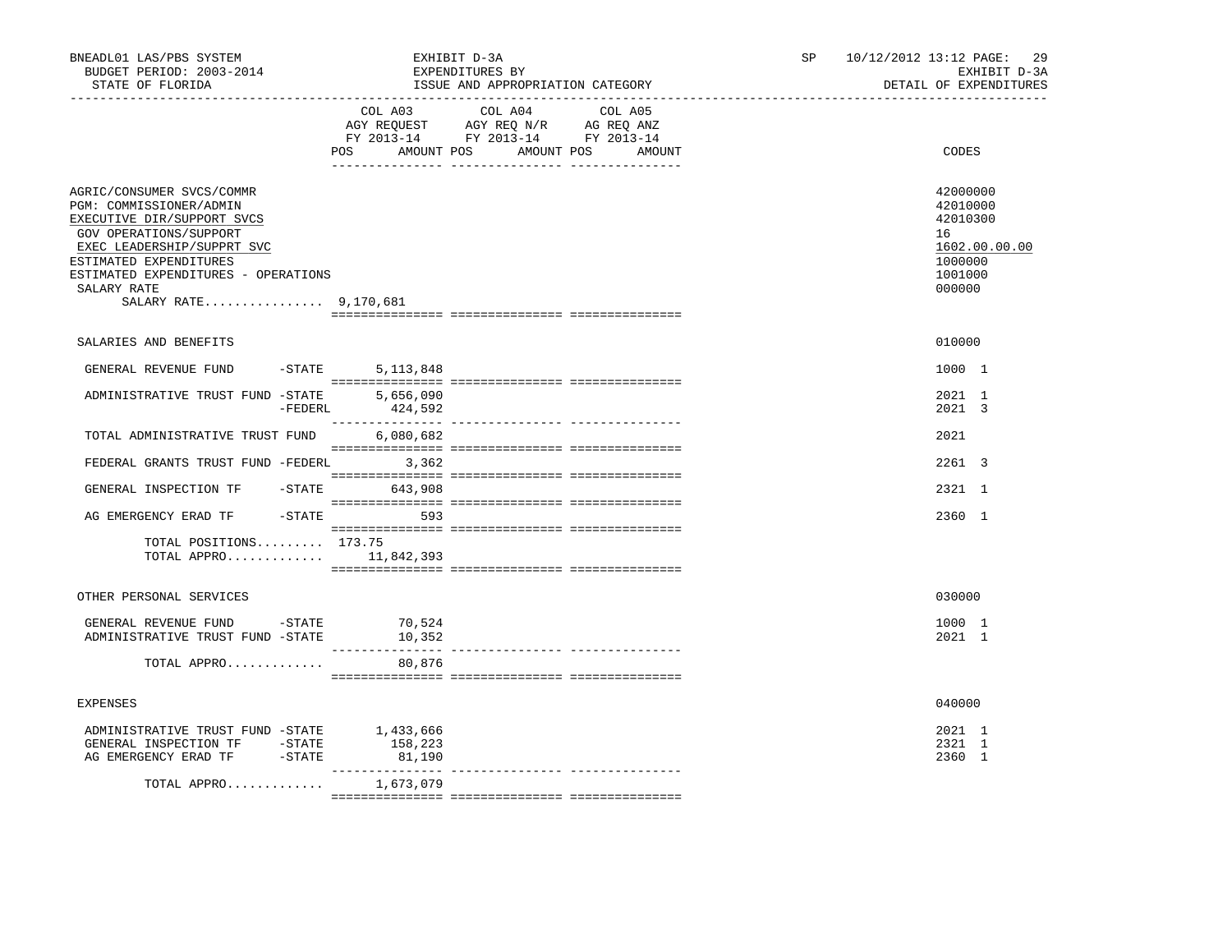| BNEADL01 LAS/PBS SYSTEM<br>BUDGET PERIOD: 2003-2014<br>STATE OF FLORIDA                                                                                                                                                                 |                   | EXHIBIT D-3A<br>EXPENDITURES BY<br>ISSUE AND APPROPRIATION CATEGORY  | 10/12/2012 13:12 PAGE:<br>SP and the set of the set of the set of the set of the set of the set of the set of the set of the set of the set of the set of the set of the set of the set of the set of the set of the set of the set of the set of the se | 30<br>EXHIBIT D-3A<br>DETAIL OF EXPENDITURES |  |  |
|-----------------------------------------------------------------------------------------------------------------------------------------------------------------------------------------------------------------------------------------|-------------------|----------------------------------------------------------------------|----------------------------------------------------------------------------------------------------------------------------------------------------------------------------------------------------------------------------------------------------------|----------------------------------------------|--|--|
|                                                                                                                                                                                                                                         |                   | FY 2013-14 FY 2013-14 FY 2013-14<br>POS AMOUNT POS AMOUNT POS AMOUNT | CODES                                                                                                                                                                                                                                                    |                                              |  |  |
| AGRIC/CONSUMER SVCS/COMMR<br>PGM: COMMISSIONER/ADMIN<br>EXECUTIVE DIR/SUPPORT SVCS<br>GOV OPERATIONS/SUPPORT<br>EXEC LEADERSHIP/SUPPRT SVC<br>ESTIMATED EXPENDITURES<br>ESTIMATED EXPENDITURES - OPERATIONS<br>OPERATING CAPITAL OUTLAY |                   |                                                                      | 42000000<br>42010000<br>42010300<br>16<br>1602.00.00.00<br>1000000<br>1001000<br>060000                                                                                                                                                                  |                                              |  |  |
| GENERAL REVENUE FUND                                                                                                                                                                                                                    | $-$ STATE 3,614   |                                                                      | 1000 1                                                                                                                                                                                                                                                   |                                              |  |  |
| SPECIAL CATEGORIES<br>TRANS TO DIV ADM HEARINGS                                                                                                                                                                                         |                   |                                                                      | 100000<br>100565                                                                                                                                                                                                                                         |                                              |  |  |
| ADMINISTRATIVE TRUST FUND -STATE 10,994                                                                                                                                                                                                 |                   |                                                                      | 2021 1                                                                                                                                                                                                                                                   |                                              |  |  |
| CONTRACTED SERVICES                                                                                                                                                                                                                     |                   |                                                                      | 100777                                                                                                                                                                                                                                                   |                                              |  |  |
| ${\tt GENERAL}\;\; {\tt REVENUE}\;\;{\tt FUND}\;\qquad\qquad\texttt{-STATE}\;\qquad\qquad\texttt{1,000}$<br>ADMINISTRATIVE TRUST FUND -STATE                                                                                            | 618,000           |                                                                      | 1000 1<br>2021 1                                                                                                                                                                                                                                         |                                              |  |  |
| TOTAL APPRO $619,000$                                                                                                                                                                                                                   |                   |                                                                      |                                                                                                                                                                                                                                                          |                                              |  |  |
| RISK MANAGEMENT INSURANCE                                                                                                                                                                                                               |                   |                                                                      | 103241                                                                                                                                                                                                                                                   |                                              |  |  |
| GENERAL REVENUE FUND -STATE<br>ADMINISTRATIVE TRUST FUND -STATE                                                                                                                                                                         | 35,556<br>143,054 |                                                                      | 1000 1<br>2021 1                                                                                                                                                                                                                                         |                                              |  |  |
| TOTAL APPRO                                                                                                                                                                                                                             | 178,610           |                                                                      |                                                                                                                                                                                                                                                          |                                              |  |  |
| SALARY INCENTIVE PAYMENTS                                                                                                                                                                                                               |                   |                                                                      | 103290                                                                                                                                                                                                                                                   |                                              |  |  |
| GENERAL REVENUE FUND                                                                                                                                                                                                                    | $-STATE$ 4,000    |                                                                      | 1000 1                                                                                                                                                                                                                                                   |                                              |  |  |
| TR/DMS/HR SVCS/STW CONTRCT                                                                                                                                                                                                              |                   |                                                                      | 107040                                                                                                                                                                                                                                                   |                                              |  |  |
| GENERAL REVENUE FUND - STATE<br>ADMINISTRATIVE TRUST FUND -STATE<br>AG EMERGENCY ERAD TF $-$ STATE $18$                                                                                                                                 | 37,965<br>19,972  |                                                                      | 1000 1<br>2021 1<br>2360 1                                                                                                                                                                                                                               |                                              |  |  |
| TOTAL APPRO                                                                                                                                                                                                                             | 57,955            |                                                                      |                                                                                                                                                                                                                                                          |                                              |  |  |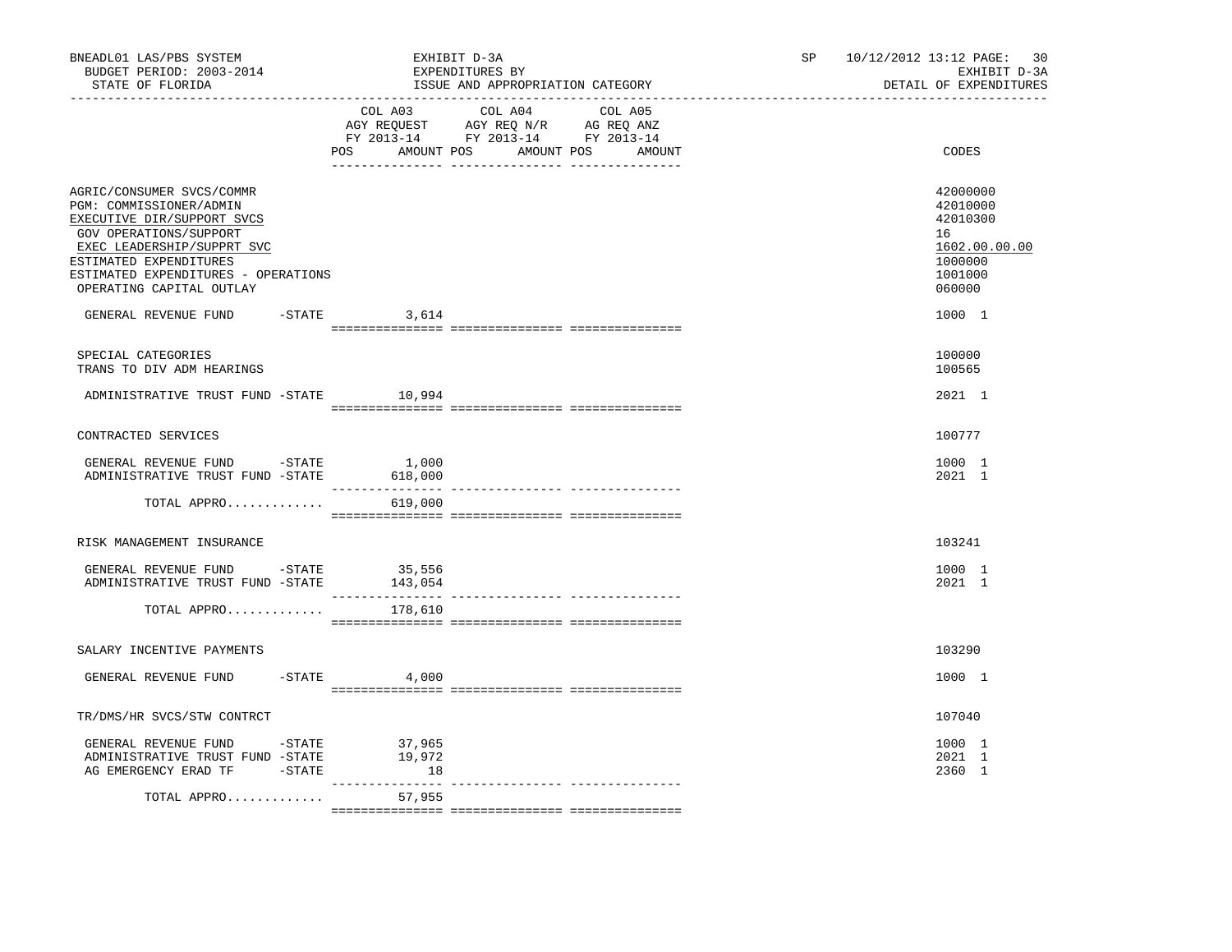| BNEADL01 LAS/PBS SYSTEM<br>BUDGET PERIOD: 2003-2014<br>STATE OF FLORIDA                                                                                                                                     | EXHIBIT D-3A<br>EXPENDITURES BY<br>ISSUE AND APPROPRIATION CATEGORY                                                                  | SP <sub>2</sub> | 10/12/2012 13:12 PAGE: 31<br>EXHIBIT D-3A<br>DETAIL OF EXPENDITURES           |
|-------------------------------------------------------------------------------------------------------------------------------------------------------------------------------------------------------------|--------------------------------------------------------------------------------------------------------------------------------------|-----------------|-------------------------------------------------------------------------------|
|                                                                                                                                                                                                             | COL A03 COL A04 COL A05<br>AGY REQUEST AGY REQ N/R AG REQ ANZ<br>FY 2013-14 FY 2013-14 FY 2013-14<br>AMOUNT POS<br>POS<br>AMOUNT POS | AMOUNT          | CODES                                                                         |
| AGRIC/CONSUMER SVCS/COMMR<br>PGM: COMMISSIONER/ADMIN<br>EXECUTIVE DIR/SUPPORT SVCS<br>GOV OPERATIONS/SUPPORT<br>EXEC LEADERSHIP/SUPPRT SVC<br>ESTIMATED EXPENDITURES<br>ESTIMATED EXPENDITURES - OPERATIONS |                                                                                                                                      |                 | 42000000<br>42010000<br>42010300<br>16<br>1602.00.00.00<br>1000000<br>1001000 |
| TOTAL: ESTIMATED EXPENDITURES - OPERATIONS<br>TOTAL POSITIONS 173.75<br>TOTAL ISSUE 14,470,521<br>TOTAL SALARY RATE 9,170,681                                                                               |                                                                                                                                      |                 | 1001000                                                                       |
| CASUALTY INSURANCE PREMIUM<br>ADJUSTMENT<br>SPECIAL CATEGORIES<br>RISK MANAGEMENT INSURANCE                                                                                                                 |                                                                                                                                      |                 | 1001090<br>100000<br>103241                                                   |
| GENERAL REVENUE FUND - STATE<br>ADMINISTRATIVE TRUST FUND -STATE                                                                                                                                            | 16,526-<br>66,492-                                                                                                                   |                 | 1000 1<br>2021 1                                                              |
| TOTAL APPRO                                                                                                                                                                                                 | $83,018-$                                                                                                                            |                 |                                                                               |
| FLORIDA RETIREMENT SYSTEM<br>CONTRIBUTION ADJUSTMENT FOR<br>FISCAL YEAR 2012-2013<br>SALARIES AND BENEFITS                                                                                                  |                                                                                                                                      |                 | 1001240<br>010000                                                             |
| GENERAL REVENUE FUND                                                                                                                                                                                        | $-STATE$ 13,384                                                                                                                      |                 | 1000 1                                                                        |
| ADMINISTRATIVE TRUST FUND -STATE 14,808<br>$-$ FEDERL                                                                                                                                                       | 1,111                                                                                                                                |                 | 2021 1<br>2021 3                                                              |
| TOTAL ADMINISTRATIVE TRUST FUND                                                                                                                                                                             | 15,919                                                                                                                               |                 | 2021                                                                          |
| FEDERAL GRANTS TRUST FUND -FEDERL                                                                                                                                                                           | -9                                                                                                                                   |                 | $2261$ 3                                                                      |
| GENERAL INSPECTION TF                                                                                                                                                                                       | $-$ STATE $1,686$                                                                                                                    |                 | 2321 1                                                                        |
| AG EMERGENCY ERAD TF - STATE<br>TOTAL APPRO                                                                                                                                                                 | $\overline{3}$<br>31,001                                                                                                             |                 | 2360 1                                                                        |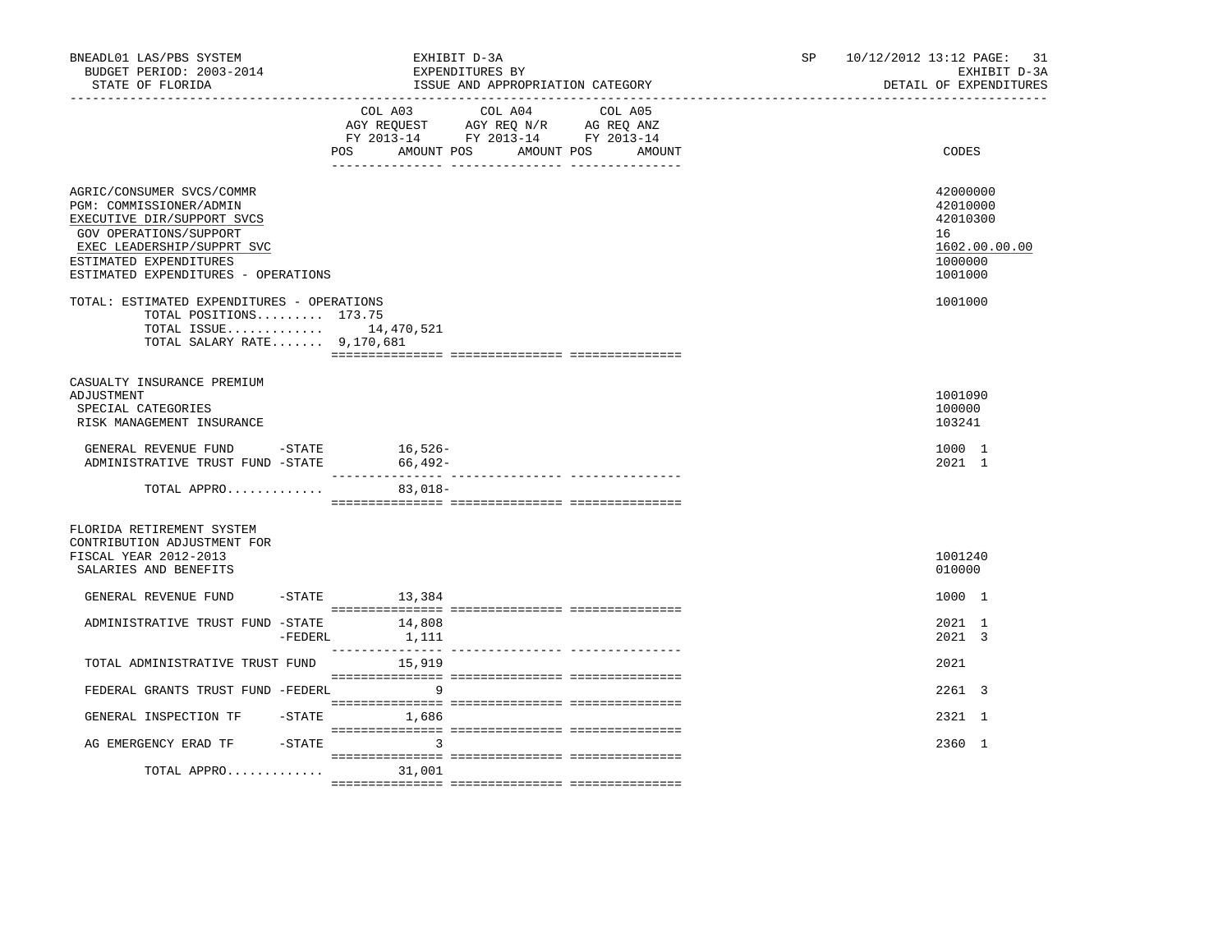| BNEADL01 LAS/PBS SYSTEM<br>BUDGET PERIOD: 2003-2014<br>STATE OF FLORIDA                                                                                                                                                                                                                |            |                  | EXHIBIT D-3A<br>EXPENDITURES BY<br>ISSUE AND APPROPRIATION CATEGORY                                                                  | SP and the set of the set of the set of the set of the set of the set of the set of the set of the set of the set of the set of the set of the set of the set of the set of the set of the set of the set of the set of the se | 10/12/2012 13:12 PAGE: 32 |                                                                        | EXHIBIT D-3A<br>DETAIL OF EXPENDITURES |
|----------------------------------------------------------------------------------------------------------------------------------------------------------------------------------------------------------------------------------------------------------------------------------------|------------|------------------|--------------------------------------------------------------------------------------------------------------------------------------|--------------------------------------------------------------------------------------------------------------------------------------------------------------------------------------------------------------------------------|---------------------------|------------------------------------------------------------------------|----------------------------------------|
|                                                                                                                                                                                                                                                                                        |            | POS              | COL A03 COL A04 COL A05<br>AGY REQUEST AGY REQ N/R AG REQ ANZ<br>FY 2013-14 FY 2013-14 FY 2013-14<br>AMOUNT POS AMOUNT POS<br>AMOUNT |                                                                                                                                                                                                                                |                           | CODES                                                                  |                                        |
| AGRIC/CONSUMER SVCS/COMMR<br>PGM: COMMISSIONER/ADMIN<br>EXECUTIVE DIR/SUPPORT SVCS<br>GOV OPERATIONS/SUPPORT<br>EXEC LEADERSHIP/SUPPRT SVC<br>ESTIMATED EXPENDITURES<br>ADJUSTMENT TO STATE HEALTH<br>INSURANCE PREMIUM CONTRIBUTION -<br>FISCAL YEAR 2012-13<br>SALARIES AND BENEFITS |            |                  |                                                                                                                                      |                                                                                                                                                                                                                                |                           | 42000000<br>42010000<br>42010300<br>16<br>1000000<br>1001830<br>010000 | 1602.00.00.00                          |
| GENERAL REVENUE FUND -STATE 9,713                                                                                                                                                                                                                                                      |            |                  |                                                                                                                                      |                                                                                                                                                                                                                                |                           | 1000 1                                                                 |                                        |
| ADMINISTRATIVE TRUST FUND -STATE 10,747                                                                                                                                                                                                                                                | $-$ FEDERL | 806              |                                                                                                                                      |                                                                                                                                                                                                                                |                           | 2021 1<br>2021 3                                                       |                                        |
| TOTAL ADMINISTRATIVE TRUST FUND 11,553                                                                                                                                                                                                                                                 |            |                  |                                                                                                                                      |                                                                                                                                                                                                                                |                           | 2021                                                                   |                                        |
| FEDERAL GRANTS TRUST FUND -FEDERL                                                                                                                                                                                                                                                      |            | $\overline{7}$   |                                                                                                                                      |                                                                                                                                                                                                                                |                           | 2261 3                                                                 |                                        |
| GENERAL INSPECTION TF -STATE 1,224                                                                                                                                                                                                                                                     |            |                  |                                                                                                                                      |                                                                                                                                                                                                                                |                           | 2321 1                                                                 |                                        |
| AG EMERGENCY ERAD TF                                                                                                                                                                                                                                                                   |            | $-$ STATE<br>2   |                                                                                                                                      |                                                                                                                                                                                                                                |                           | 2360 1                                                                 |                                        |
| TOTAL APPRO                                                                                                                                                                                                                                                                            |            | 22,499           |                                                                                                                                      |                                                                                                                                                                                                                                |                           |                                                                        |                                        |
| REALLOCATION OF HUMAN RESOURCES<br>OUTSOURCING<br>SPECIAL CATEGORIES<br>TR/DMS/HR SVCS/STW CONTRCT                                                                                                                                                                                     |            |                  |                                                                                                                                      |                                                                                                                                                                                                                                |                           | 1005900<br>100000<br>107040                                            |                                        |
| GENERAL REVENUE FUND -STATE<br>ADMINISTRATIVE TRUST FUND -STATE                                                                                                                                                                                                                        |            | $703-$<br>$370-$ |                                                                                                                                      |                                                                                                                                                                                                                                |                           | 1000 1<br>2021 1                                                       |                                        |
| TOTAL APPRO $1,073-$                                                                                                                                                                                                                                                                   |            |                  |                                                                                                                                      |                                                                                                                                                                                                                                |                           |                                                                        |                                        |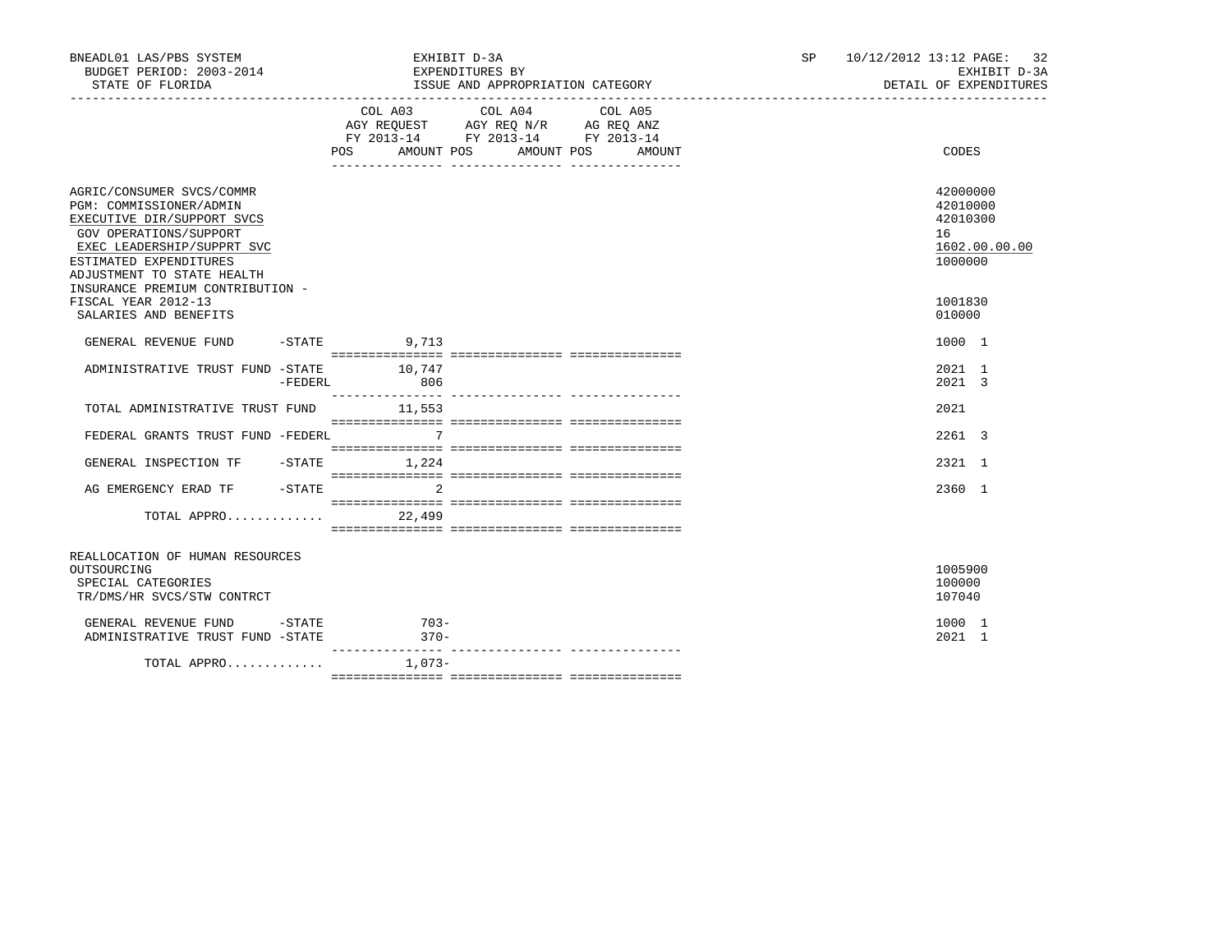| BNEADL01 LAS/PBS SYSTEM<br>BUDGET PERIOD: 2003-2014<br>STATE OF FLORIDA                                                                                                                                                                 | EXHIBIT D-3A<br>EXPENDITURES BY<br>ISSUE AND APPROPRIATION CATEGORY | SP <sub>2</sub><br>$10/12/2012$ 13:12 PAGE: 33<br>EXHIBIT D-3A<br>DETAIL OF EXPENDITURES          |                  |  |                                                                    |
|-----------------------------------------------------------------------------------------------------------------------------------------------------------------------------------------------------------------------------------------|---------------------------------------------------------------------|---------------------------------------------------------------------------------------------------|------------------|--|--------------------------------------------------------------------|
|                                                                                                                                                                                                                                         | POS AMOUNT POS AMOUNT POS AMOUNT                                    | COL A03 COL A04 COL A05<br>AGY REQUEST AGY REQ N/R AG REQ ANZ<br>FY 2013-14 FY 2013-14 FY 2013-14 |                  |  | CODES                                                              |
| AGRIC/CONSUMER SVCS/COMMR<br>PGM: COMMISSIONER/ADMIN<br>EXECUTIVE DIR/SUPPORT SVCS<br>GOV OPERATIONS/SUPPORT<br>EXEC LEADERSHIP/SUPPRT SVC<br>ADJUSTMENTS TO CURRENT YEAR<br>ESTIMATED EXPENDITURES<br>CONTINUATION OF BUDGET AMENDMENT |                                                                     |                                                                                                   |                  |  | 42000000<br>42010000<br>42010300<br>16<br>1602.00.00.00<br>1600000 |
| DACS-10/EOG-B112 TRANSFER OF FTE<br>AND ASSOCIATED RATE AND AUTHORITY<br>BETWEEN BUDGET ENTITIES - ADD<br>SALARY RATE<br>SALARY RATE 91,837                                                                                             |                                                                     |                                                                                                   |                  |  | 1604300<br>000000                                                  |
| SALARIES AND BENEFITS                                                                                                                                                                                                                   |                                                                     |                                                                                                   |                  |  | 010000                                                             |
| GENERAL INSPECTION TF                                                                                                                                                                                                                   | 1.50<br>$-$ STATE 118,674                                           |                                                                                                   |                  |  | 2321 1                                                             |
| TOTAL: CONTINUATION OF BUDGET AMENDMENT<br>DACS-10/EOG-B112 TRANSFER OF FTE<br>AND ASSOCIATED RATE AND AUTHORITY<br>BETWEEN BUDGET ENTITIES - ADD<br>TOTAL POSITIONS 1.50<br>TOTAL ISSUE<br>TOTAL SALARY RATE 91,837                    | 118,674                                                             |                                                                                                   |                  |  | 1604300                                                            |
|                                                                                                                                                                                                                                         |                                                                     |                                                                                                   |                  |  |                                                                    |
| AGENCY ISSUE NARRATIVE:<br>2013-2014 BUDGET YEAR NARRATIVE:<br>BUREAU/SECTION/SUB-SECTION/OFFICE: Executive Direction and Support Services<br>___________________________________                                                       |                                                                     |                                                                                                   | IT COMPONENT? NO |  |                                                                    |

 DESCRIPTION OF ISSUE: This issue is to request the continuation of Budget Amendment DACS-010, EOG Log Number: B0112 into fiscal year 2013-14. This Budget Amendment was a balanced transfer of FTE's, salary rate, and associated salary and benefit authority to and from various budget entities within the Department.

 ISSUE SUMMARY: During the 2011-12 fiscal year, the Department began an initiative to reduce the number of longstanding vacancies within the Department by hiring those vacant positions that were determined to be critical to the Department's mission and eliminating other vacant positions that were no longer considered necessary. In addition, as part of this initiative, Department staff also reviewed all longstanding vacant positions to determine if any such positions may be better utilized by other Divisions within the Department. This review resulted in the identification of the following positions:

1. The Office of Agricultural Law Enforcement had a Program Planning Coordinator position that had been vacant for 306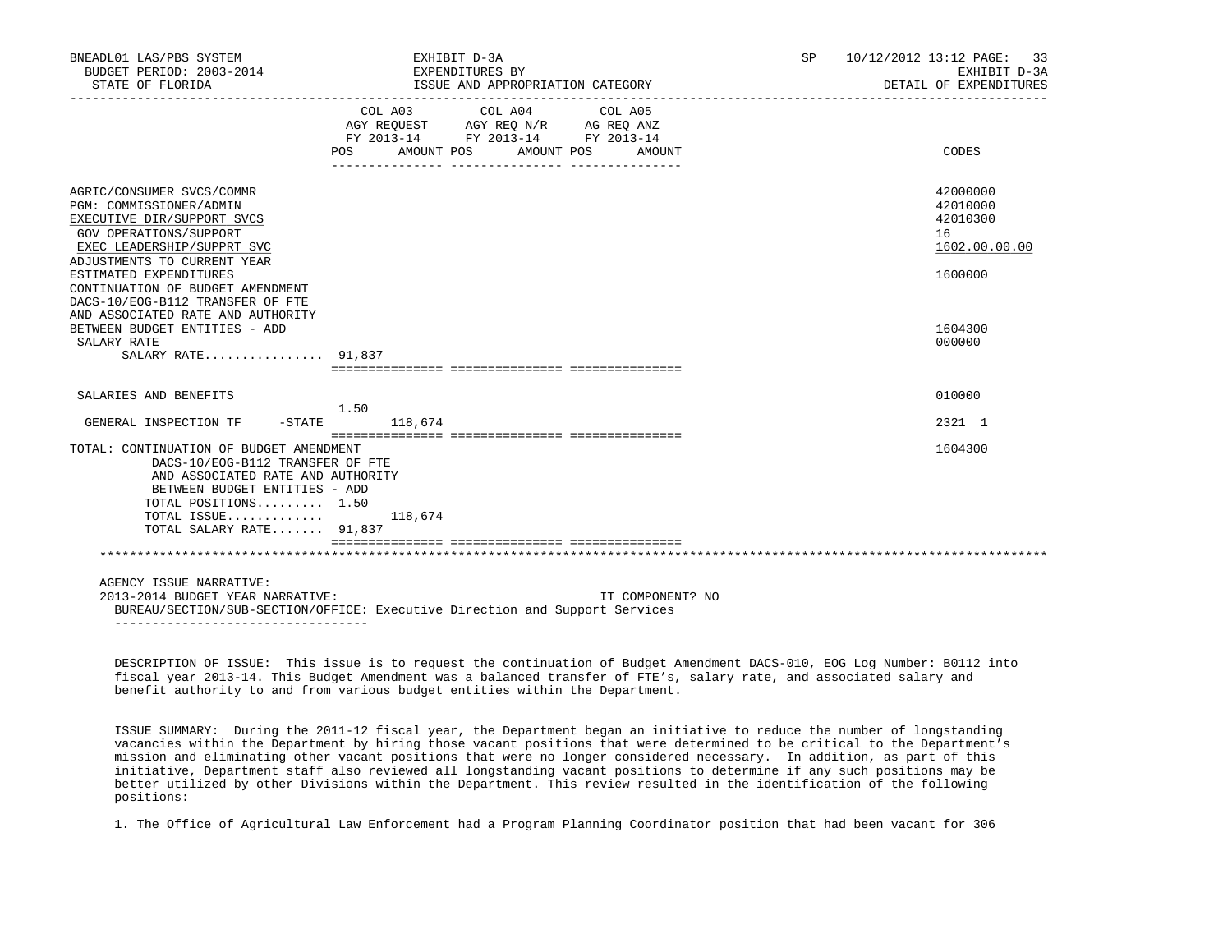| BNEADL01 LAS/PBS SYSTEM<br>BUDGET PERIOD: 2003-2014<br>STATE OF FLORIDA                                                                                                   | EXHIBIT D-3A<br>EXPENDITURES BY<br>ISSUE AND APPROPRIATION CATEGORY                                                                      | SP<br>10/12/2012 13:12 PAGE: 34<br>EXHIBIT D-3A<br>DETAIL OF EXPENDITURES |
|---------------------------------------------------------------------------------------------------------------------------------------------------------------------------|------------------------------------------------------------------------------------------------------------------------------------------|---------------------------------------------------------------------------|
|                                                                                                                                                                           | COL A03 COL A04 COL A05<br>AGY REQUEST AGY REQ N/R AG REQ ANZ<br>FY 2013-14 FY 2013-14 FY 2013-14<br>AMOUNT POS AMOUNT POS AMOUNT<br>POS | CODES                                                                     |
| AGRIC/CONSUMER SVCS/COMMR<br>PGM: COMMISSIONER/ADMIN<br>EXECUTIVE DIR/SUPPORT SVCS<br>GOV OPERATIONS/SUPPORT<br>EXEC LEADERSHIP/SUPPRT SVC<br>ADJUSTMENTS TO CURRENT YEAR |                                                                                                                                          | 42000000<br>42010000<br>42010300<br>16<br>1602.00.00.00                   |
| ESTIMATED EXPENDITURES<br>CONTINUATION OF BUDGET AMENDMENT<br>DACS-10/EOG-B112 TRANSFER OF FTE<br>AND ASSOCIATED RATE AND AUTHORITY<br>BETWEEN BUDGET ENTITIES - ADD      |                                                                                                                                          | 1600000<br>1604300                                                        |

 days. We determined that this position could be better utilized by the Office of Agriculture Technology Services to provide program planning and project management support relating to information technology application development and security for the entire Department. To support the department's enterprise IT organization charged with providing infrastructure and application program oversight, this position will bring dedicated project management to the department's portfolio. As a result, this request transferred this position along with salary rate of \$75,000 and the associated salary and benefit authority of \$94,980 to the Office of Agriculture Technology Services.

 2. The Division of Aquaculture had a 1/2 time Biological Scientist IV position that had been vacant for 264 days. We determined that this position could be better utilized by the Division of Administration to provide administrative support, including legislative bill tracking, correspondence, appointments, and scheduling. The addition of new programs in recent years, including the Office of Energy and Food, Nutrition and Wellness have resulted in increased administrative duties without a corresponding increase in administrative staff. As a result, this request reclassified and transferred this position along with salary rate of \$21,837 and the associated salary and benefit authority of \$29,270 to the Division of Administration.

 3. The Division of Water Policy had a Agricultural Natural Resources Management Director position that had been vacant for 166 days. We determined that this position could be better utilized by the Division of Administration to provide high level policy analysis and support. As a result, this request transferred this position along with salary rate of \$70,000 and the associated salary and benefit authority of \$89,404 to the Division of Administration.

 ADVERSE IMPACT IF NOT FUNDED: This request is needed to allow the Department to further reduce the number of longstanding vacant positions and to continue to stay out in front of new challenges associated with an ever changing work environment.

COST SUMMARY:

 SALARIES AND BENEFITS (POSITIONS REQUESTED): --------------------------------------------

| __________ | -----------------------<br>--- | ----------- | ----<br>--- |
|------------|--------------------------------|-------------|-------------|
|            |                                |             |             |
|            |                                |             | <b>IIVI</b> |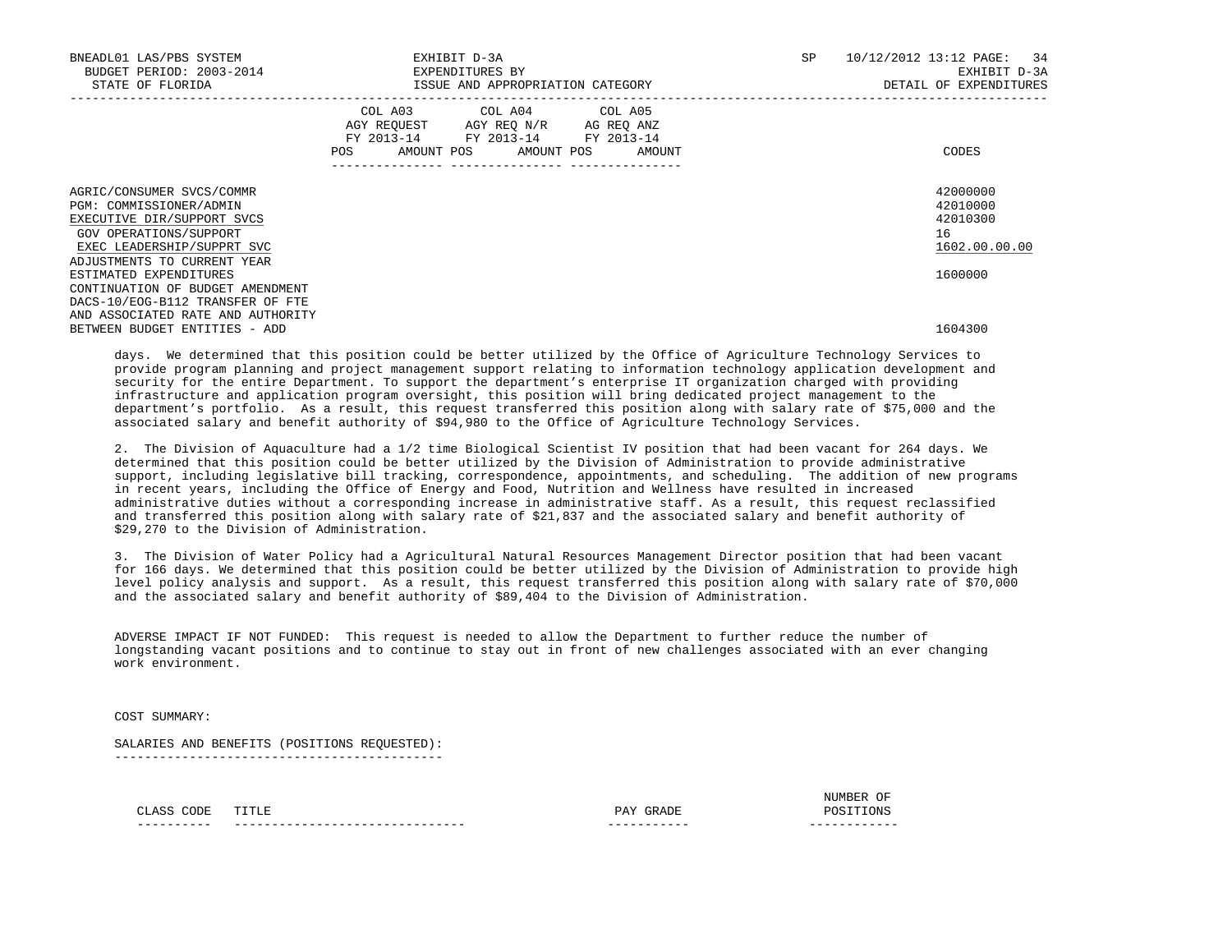| BNEADL01 LAS/PBS SYSTEM<br>BUDGET PERIOD: 2003-2014<br>STATE OF FLORIDA                                                                                                                             | EXHIBIT D-3A<br>EXPENDITURES BY<br>ISSUE AND APPROPRIATION CATEGORY              | SP            |                                                                                                                                                                                                                                                                               | 10/12/2012 13:12 PAGE: 35<br>EXHIBIT D-3A<br>DETAIL OF EXPENDITURES |                                                       |      |                                                         |
|-----------------------------------------------------------------------------------------------------------------------------------------------------------------------------------------------------|----------------------------------------------------------------------------------|---------------|-------------------------------------------------------------------------------------------------------------------------------------------------------------------------------------------------------------------------------------------------------------------------------|---------------------------------------------------------------------|-------------------------------------------------------|------|---------------------------------------------------------|
|                                                                                                                                                                                                     | POS<br>AMOUNT POS                                                                |               | COL A03 COL A04 COL A05<br>$\begin{tabular}{lllllll} \bf AGY \;\; REQUEST \hspace{1cm} AGY \;\; REQ \;\; N/R \hspace{1cm} AG \;\; REQ \;\; ANZ \\ \hline \tt FY \;\; 2013-14 \hspace{1cm} FY \;\; 2013-14 \hspace{1cm} FY \;\; 2013-14 \end{tabular}$<br>AMOUNT POS<br>AMOUNT |                                                                     |                                                       |      | CODES                                                   |
| AGRIC/CONSUMER SVCS/COMMR<br>PGM: COMMISSIONER/ADMIN<br>EXECUTIVE DIR/SUPPORT SVCS<br>GOV OPERATIONS/SUPPORT<br>EXEC LEADERSHIP/SUPPRT SVC                                                          |                                                                                  |               |                                                                                                                                                                                                                                                                               |                                                                     |                                                       |      | 42000000<br>42010000<br>42010300<br>16<br>1602.00.00.00 |
| ADJUSTMENTS TO CURRENT YEAR<br>ESTIMATED EXPENDITURES<br>CONTINUATION OF BUDGET AMENDMENT<br>DACS-10/EOG-B112 TRANSFER OF FTE<br>AND ASSOCIATED RATE AND AUTHORITY<br>BETWEEN BUDGET ENTITIES - ADD |                                                                                  |               |                                                                                                                                                                                                                                                                               |                                                                     |                                                       |      | 1600000<br>1604300                                      |
| 9265<br>0709<br>****************************                                                                                                                                                        | Agricultural Natural Resources Mngt Director<br>Administrative Assistant I - SES |               | 940<br>015<br>*************************************                                                                                                                                                                                                                           |                                                                     | 1.00<br>0.50<br>* * * * * * * * * * * * * * * * * * * |      |                                                         |
| POSITION DETAIL OF SALARIES AND BENEFITS:                                                                                                                                                           |                                                                                  |               | FTE BASE RATE ADDITIVES BENEFITS                                                                                                                                                                                                                                              |                                                                     | SUBTOTAL                                              |      | LAPSE LAPSED SALARIES<br>% AND BENEFITS                 |
| A03 - AGY REQUEST FY 2013-14                                                                                                                                                                        |                                                                                  |               |                                                                                                                                                                                                                                                                               |                                                                     |                                                       |      |                                                         |
| CHANGES TO CURRENTLY AUTHORIZED POSITIONS<br>0709 ADMINISTRATIVE ASSISTANT I                                                                                                                        |                                                                                  |               |                                                                                                                                                                                                                                                                               |                                                                     |                                                       |      |                                                         |
| 00373 001<br>9265 AGRICULTURAL NATURAL RESOURCES MGT DIR                                                                                                                                            |                                                                                  | $0.50$ 21,837 |                                                                                                                                                                                                                                                                               |                                                                     | 7,891                                                 |      | 29,728 0.00 29,728                                      |
| 01614 001                                                                                                                                                                                           | 1.00                                                                             | 70,000        |                                                                                                                                                                                                                                                                               | 20,335                                                              | 90,335                                                | 0.00 | 90,335                                                  |
| TOTALS FOR ISSUE BY FUND<br>2321 GENERAL INSPECTION TF                                                                                                                                              |                                                                                  |               |                                                                                                                                                                                                                                                                               |                                                                     | __________ ________________                           |      | 120,063<br>------------                                 |
|                                                                                                                                                                                                     |                                                                                  | 1.50 91,837   |                                                                                                                                                                                                                                                                               |                                                                     | 28,226 120,063                                        |      | 120,063<br>==============                               |
| OTHER SALARY AMOUNT<br>2321 GENERAL INSPECTION TF                                                                                                                                                   |                                                                                  |               |                                                                                                                                                                                                                                                                               |                                                                     |                                                       |      | $1,389-$                                                |
|                                                                                                                                                                                                     |                                                                                  |               |                                                                                                                                                                                                                                                                               |                                                                     |                                                       |      | -----------<br>118,674<br>==============                |
|                                                                                                                                                                                                     |                                                                                  |               |                                                                                                                                                                                                                                                                               |                                                                     |                                                       |      |                                                         |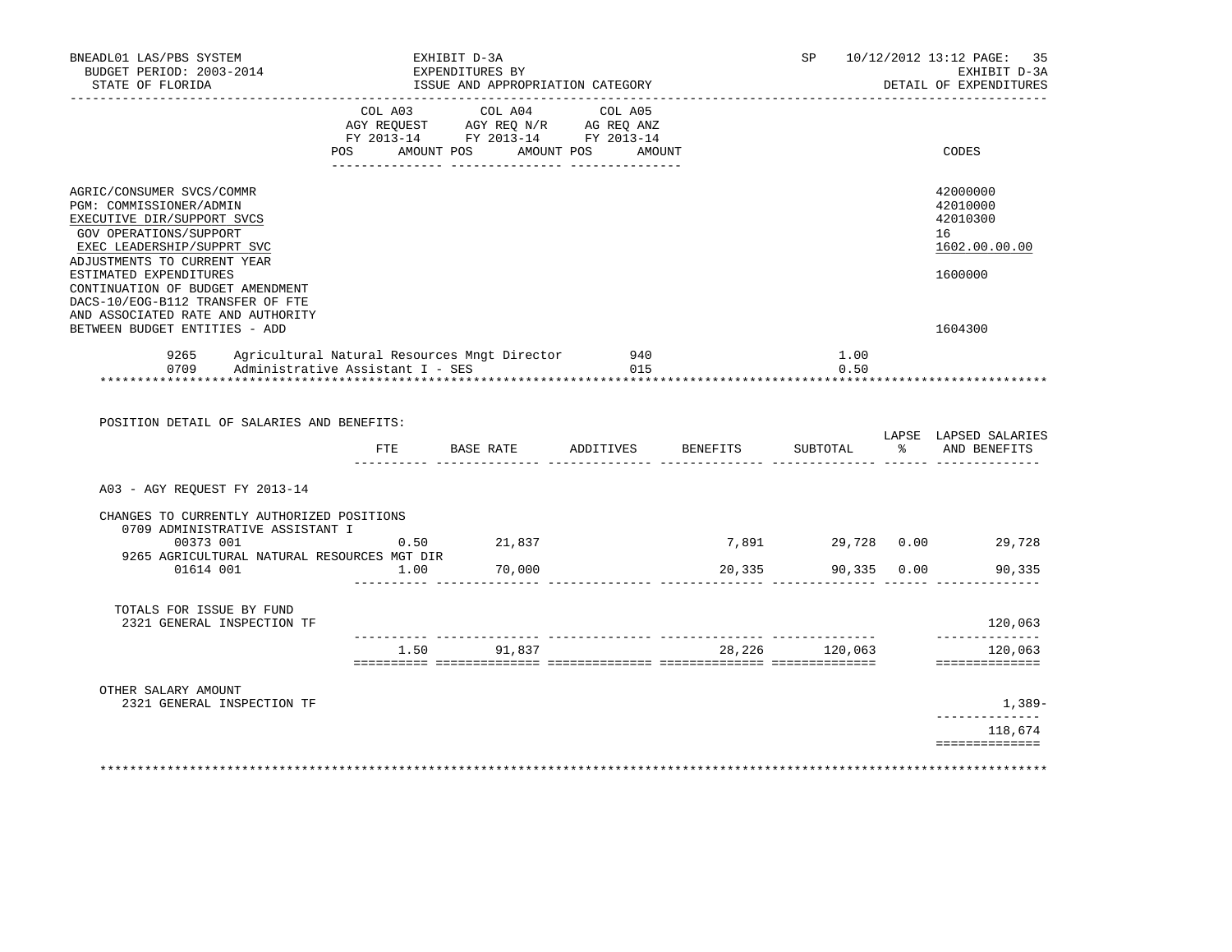| BNEADL01 LAS/PBS SYSTEM<br>BUDGET PERIOD: 2003-2014<br>STATE OF FLORIDA                                                                                                                                                                     |          | EXHIBIT D-3A<br>EXPENDITURES BY                                                                 | ISSUE AND APPROPRIATION CATEGORY |                   | SP | 10/12/2012 13:12 PAGE: 36<br>EXHIBIT D-3A<br>DETAIL OF EXPENDITURES |
|---------------------------------------------------------------------------------------------------------------------------------------------------------------------------------------------------------------------------------------------|----------|-------------------------------------------------------------------------------------------------|----------------------------------|-------------------|----|---------------------------------------------------------------------|
|                                                                                                                                                                                                                                             | POS      | COL A03<br>AGY REQUEST AGY REQ N/R AG REQ ANZ<br>FY 2013-14 FY 2013-14 FY 2013-14<br>AMOUNT POS | COL A04<br>AMOUNT POS            | COL A05<br>AMOUNT |    | CODES                                                               |
| AGRIC/CONSUMER SVCS/COMMR<br>PGM: COMMISSIONER/ADMIN<br>EXECUTIVE DIR/SUPPORT SVCS<br>GOV OPERATIONS/SUPPORT<br>EXEC LEADERSHIP/SUPPRT SVC<br>INTRA-AGENCY REORGANIZATIONS<br>TRANSFER CIO POSITION FROM<br>ADMINISTRATION TO THE OFFICE OF |          |                                                                                                 |                                  |                   |    | 42000000<br>42010000<br>42010300<br>16<br>1602.00.00.00<br>1800000  |
| AGRICULTURE TECHNOLOGY - DEDUCT<br>SALARY RATE<br>SALARY RATE 93,358-                                                                                                                                                                       |          |                                                                                                 |                                  |                   |    | 1800180<br>000000                                                   |
| SALARIES AND BENEFITS<br>$-$ STATE<br>GENERAL REVENUE FUND                                                                                                                                                                                  | $1.00 -$ | $102,087-$                                                                                      |                                  |                   |    | 010000<br>1000 1                                                    |
| TOTAL: TRANSFER CIO POSITION FROM<br>ADMINISTRATION TO THE OFFICE OF<br>AGRICULTURE TECHNOLOGY - DEDUCT<br>TOTAL POSITIONS 1.00-<br>TOTAL ISSUE<br>TOTAL SALARY RATE 93,358-                                                                |          | $102,087-$                                                                                      |                                  |                   |    | 1800180                                                             |
| AGENCY ISSUE NARRATIVE:                                                                                                                                                                                                                     |          |                                                                                                 |                                  |                   |    |                                                                     |
| 2013-2014 BUDGET YEAR NARRATIVE:<br>BUREAU/SECTION/SUB-SECTION/OFFICE: Executive Direction and Support Services                                                                                                                             |          |                                                                                                 |                                  | IT COMPONENT? NO  |    |                                                                     |
| ISSUE NARRATIVE JUSTIFICATION:                                                                                                                                                                                                              |          |                                                                                                 |                                  |                   |    |                                                                     |
| DESCRIPTION OF ISSUE:                                                                                                                                                                                                                       |          |                                                                                                 |                                  |                   |    |                                                                     |

 This is to request the transfer of the Chief Information Officer's position and the associated salary and benefit authority of \$102,087 from the General Revenue Fund within Executive Direction and Support Services to the General Inspection Trust Fund within the Office of Agriculture Technology Services (OATS).

ISSUE SUMMARY:

 In order to facilitate reorganization and restructuring of information technology resources within the Department of Agriculture and Consumer Services, it is requested that the Chief Information Officer's position and associated salary and benefit authority be transferred from Executive Direction and Support Services to OATS. This transfer would serve as the first step to facilitate reorganization of information technology resources within the department to best align strategic and operational support services with departmental goals and mission critical services. The accomplishment of the department's mission requires these resources to be directed by a senior IT leader providing enterprise vision and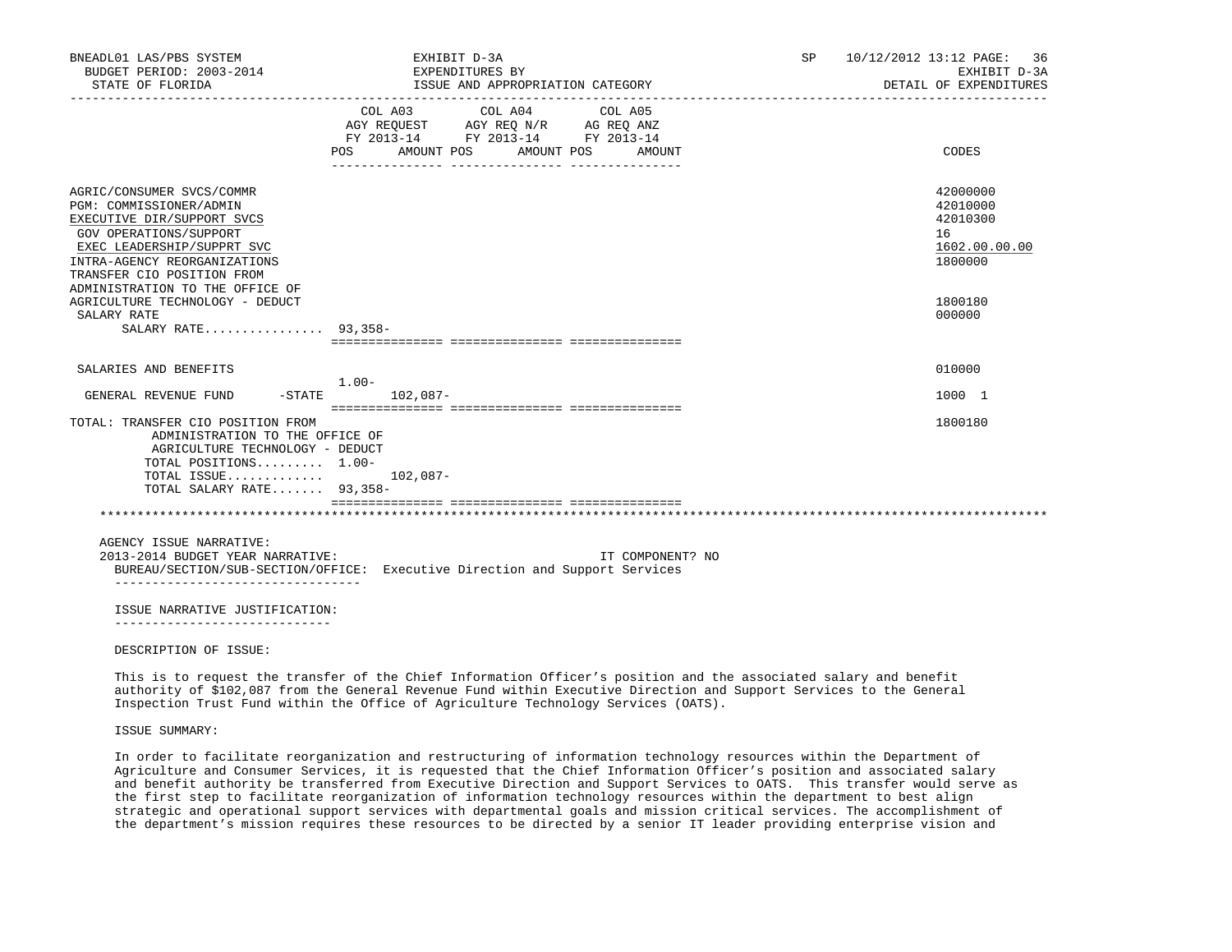| BNEADL01 LAS/PBS SYSTEM<br>BUDGET PERIOD: 2003-2014<br>STATE OF FLORIDA                                                                                                                                                                     | EXHIBIT D-3A<br>EXPENDITURES BY<br>ISSUE AND APPROPRIATION CATEGORY                                                                   | SP<br>10/12/2012 13:12 PAGE: 37<br>EXHIBIT D-3A<br>DETAIL OF EXPENDITURES |
|---------------------------------------------------------------------------------------------------------------------------------------------------------------------------------------------------------------------------------------------|---------------------------------------------------------------------------------------------------------------------------------------|---------------------------------------------------------------------------|
|                                                                                                                                                                                                                                             | COL A03 COL A04 COL A05<br>AGY REQUEST AGY REQ N/R AG REQ ANZ<br>FY 2013-14 FY 2013-14 FY 2013-14<br>POS AMOUNT POS AMOUNT POS AMOUNT | CODES                                                                     |
| AGRIC/CONSUMER SVCS/COMMR<br>PGM: COMMISSIONER/ADMIN<br>EXECUTIVE DIR/SUPPORT SVCS<br>GOV OPERATIONS/SUPPORT<br>EXEC LEADERSHIP/SUPPRT SVC<br>INTRA-AGENCY REORGANIZATIONS<br>TRANSFER CIO POSITION FROM<br>ADMINISTRATION TO THE OFFICE OF |                                                                                                                                       | 42000000<br>42010000<br>42010300<br>16<br>1602.00.00.00<br>1800000        |
| AGRICULTURE TECHNOLOGY - DEDUCT                                                                                                                                                                                                             |                                                                                                                                       | 1800180                                                                   |

executive level support. Transfer of the CIO's position would enable this executive level IT direction.

 COST SUMMARY: This request transfers the salary and benefit authority of the Chief Information Officer's position from the General Revenue Fund within Executive Direction and Support Services to the General Inspection Trust Fund within OATS.

|                          | OUANTITY DESCRIPTION                                                                          |     |                   | CALCULATIONS                                    |                                     | AMOUNT NEEDED<br>FY 2013-14      |  |                                       |
|--------------------------|-----------------------------------------------------------------------------------------------|-----|-------------------|-------------------------------------------------|-------------------------------------|----------------------------------|--|---------------------------------------|
| 1                        | CIO position (#005194)                                                                        |     |                   | Current Salary & Benefits<br>of Position 005194 |                                     | (\$102,087)                      |  |                                       |
|                          |                                                                                               |     |                   |                                                 | TOTAL ISSUE BY FUND: GR (\$102,087) |                                  |  |                                       |
|                          | POSITION DETAIL OF SALARIES AND BENEFITS:                                                     |     |                   |                                                 |                                     |                                  |  |                                       |
|                          |                                                                                               | FTE | <b>BASE RATE</b>  | ADDITIVES                                       | BENEFITS                            | $\sim$ $\sim$<br>SUBTOTAL        |  | LAPSE LAPSED SALARIES<br>AND BENEFITS |
|                          | A03 - AGY REOUEST FY 2013-14                                                                  |     |                   |                                                 |                                     |                                  |  |                                       |
|                          | CHANGES TO CURRENTLY AUTHORIZED POSITIONS<br>8088 CHIEF INFORMATION OFFICER-DACS<br>05194 001 |     | $1.00 - 93,358 -$ |                                                 |                                     | $8,729 102,087-$ 0.00 $102,087-$ |  |                                       |
| TOTALS FOR ISSUE BY FUND | 1000 GENERAL REVENUE FUND                                                                     |     |                   |                                                 |                                     | ______________                   |  | $102,087-$                            |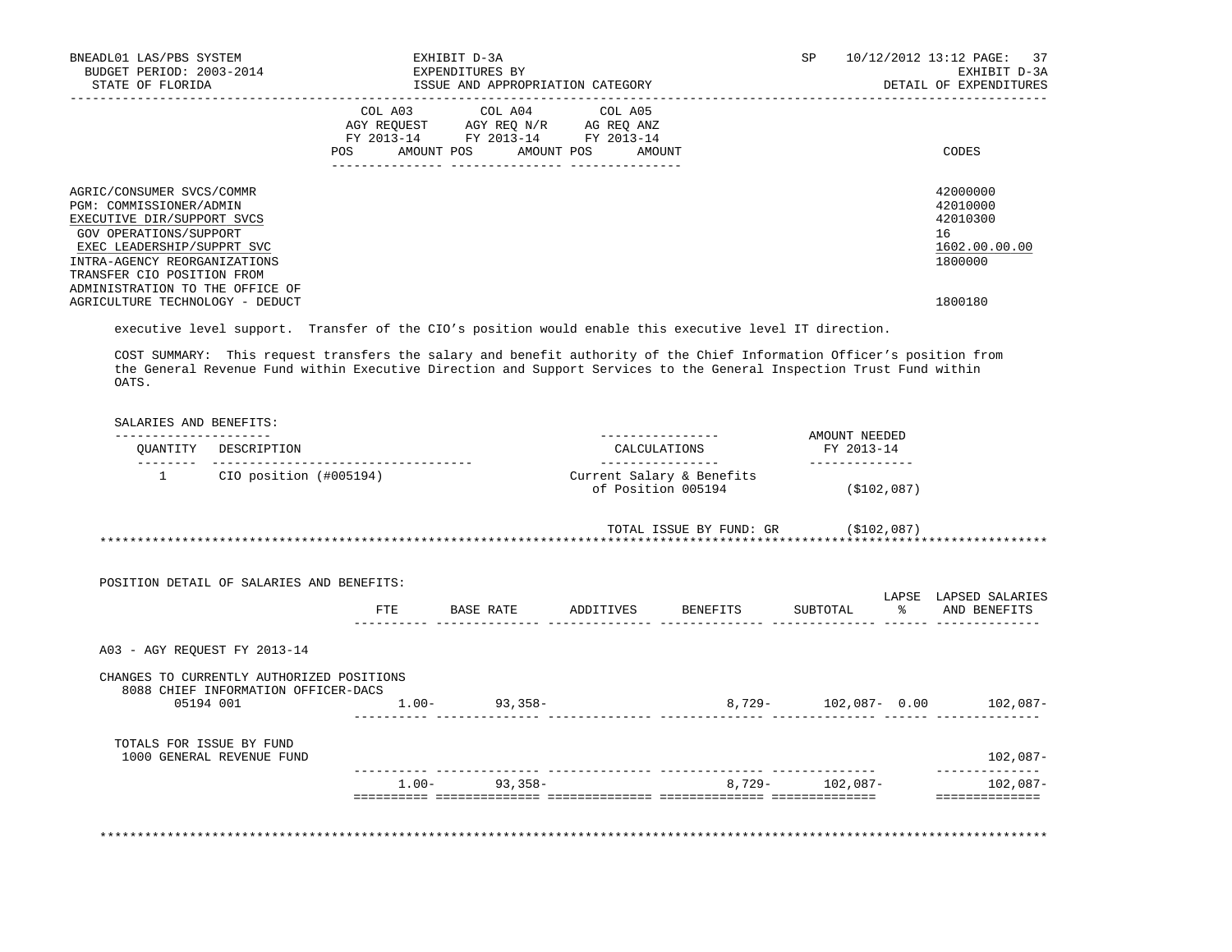| BNEADL01 LAS/PBS SYSTEM<br>BUDGET PERIOD: 2003-2014<br>STATE OF FLORIDA                                                                                                                                               | EXHIBIT D-3A                                                         | EXPENDITURES BY<br>ISSUE AND APPROPRIATION CATEGORY |                                                                                                                          | SP 10/12/2012 13:12 PAGE: 38<br>EXHIBIT D-3A<br>DETAIL OF EXPENDITURES |
|-----------------------------------------------------------------------------------------------------------------------------------------------------------------------------------------------------------------------|----------------------------------------------------------------------|-----------------------------------------------------|--------------------------------------------------------------------------------------------------------------------------|------------------------------------------------------------------------|
|                                                                                                                                                                                                                       | FY 2013-14 FY 2013-14 FY 2013-14<br>POS AMOUNT POS AMOUNT POS AMOUNT |                                                     |                                                                                                                          | CODES                                                                  |
| AGRIC/CONSUMER SVCS/COMMR<br>PGM: COMMISSIONER/ADMIN<br>EXECUTIVE DIR/SUPPORT SVCS<br>GOV OPERATIONS/SUPPORT<br>EXEC LEADERSHIP/SUPPRT SVC<br>ESTIMATED EXPENDITURES REALIGNMENT<br>REALIGNMENT OF SALARY AND BENEFIT |                                                                      |                                                     |                                                                                                                          | 42000000<br>42010000<br>42010300<br>16<br>1602.00.00.00<br>2000000     |
| AUTHORITY ASSOCIATED WITH BUDGET<br>AMENDMENT DACS-10/EOG-B112 - ADD<br>SALARIES AND BENEFITS                                                                                                                         |                                                                      |                                                     |                                                                                                                          | 2001500<br>010000                                                      |
| GENERAL INSPECTION TF -STATE 1,389                                                                                                                                                                                    |                                                                      |                                                     |                                                                                                                          | 2321 1                                                                 |
|                                                                                                                                                                                                                       |                                                                      |                                                     |                                                                                                                          |                                                                        |
| AGENCY ISSUE NARRATIVE:<br>2013-2014 BUDGET YEAR NARRATIVE:<br>BUREAU/SECTION/SUB-SECTION/OFFICE: Executive Direction and Support Services<br>___________________________________                                     |                                                                      | IT COMPONENT? NO                                    |                                                                                                                          |                                                                        |
| adds additional authority associated with health and retirement adjustments.                                                                                                                                          |                                                                      |                                                     | DESCRIPTION OF ISSUE: This issue is a technical adjustment relating to Budget Amendment DACS-010 / EOG-B112. This issue  |                                                                        |
| the amount of \$1,389 in Executive Direction and Support Services.                                                                                                                                                    |                                                                      |                                                     | ISSUE SUMMARY: This issue requests the addition of salary and benefit authority in the General Inspection Trust Fund for |                                                                        |
| COST SUMMARY:                                                                                                                                                                                                         |                                                                      |                                                     |                                                                                                                          |                                                                        |
| SPECIAL CATEGORY:<br>-----------------                                                                                                                                                                                |                                                                      |                                                     |                                                                                                                          |                                                                        |
| SALARIES AND BENEFITS<br>__________________________                                                                                                                                                                   |                                                                      | ---------------<br>CALCULATIONS                     | AMOUNT NEEDED<br>FY 2013-14<br>-------------                                                                             |                                                                        |

 TOTAL ISSUE BY FUND: \$1,389 \*\*\*\*\*\*\*\*\*\*\*\*\*\*\*\*\*\*\*\*\*\*\*\*\*\*\*\*\*\*\*\*\*\*\*\*\*\*\*\*\*\*\*\*\*\*\*\*\*\*\*\*\*\*\*\*\*\*\*\*\*\*\*\*\*\*\*\*\*\*\*\*\*\*\*\*\*\*\*\*\*\*\*\*\*\*\*\*\*\*\*\*\*\*\*\*\*\*\*\*\*\*\*\*\*\*\*\*\*\*\*\*\*\*\*\*\*\*\*\*\*\*\*\*\*\*\*

2321 General Inspection Trust Fund TOTAL BY FUND: \$1,389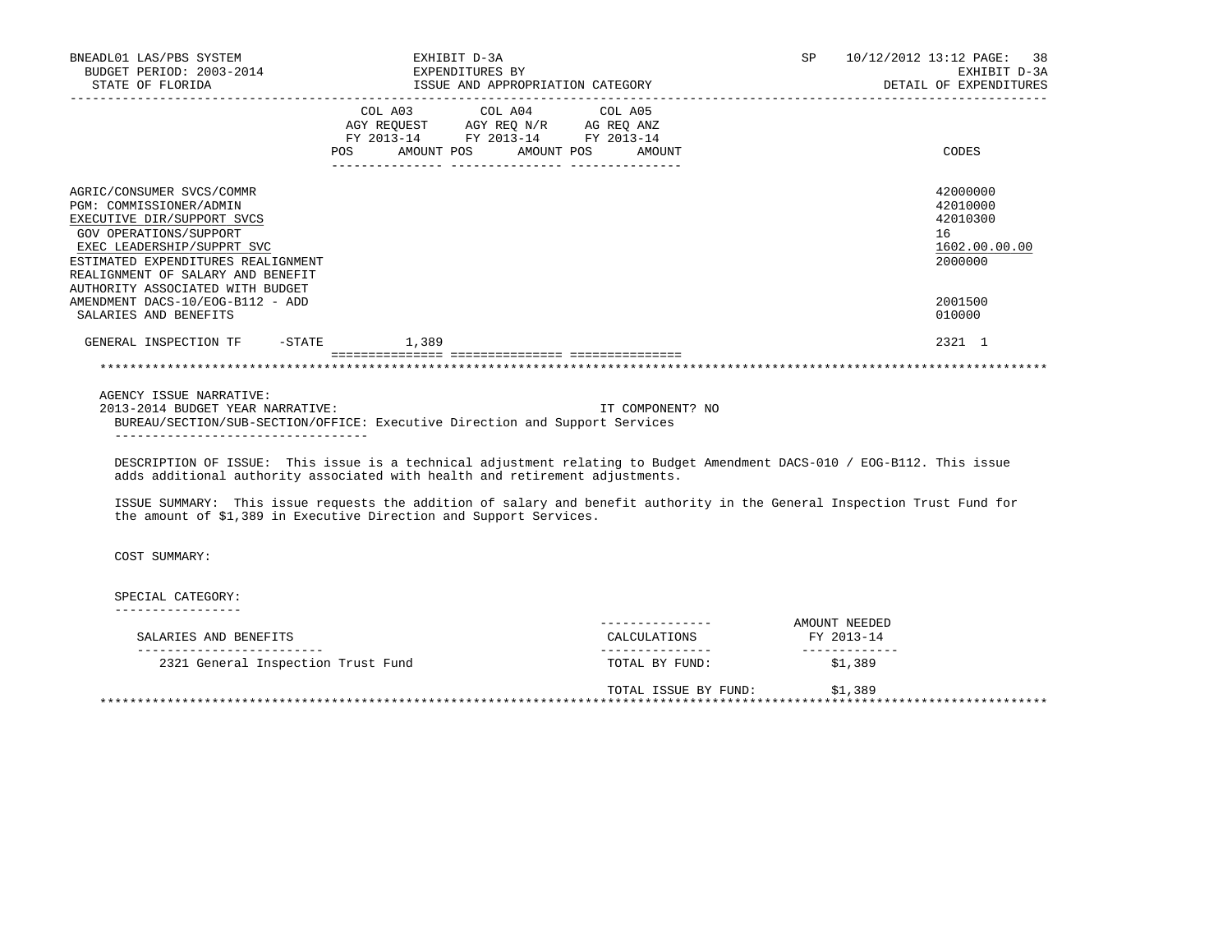| BNEADL01 LAS/PBS SYSTEM<br>BUDGET PERIOD: 2003-2014<br>STATE OF FLORIDA                                                                                                                                                                                   |                  | EXHIBIT D-3A<br>EXPENDITURES BY<br>ISSUE AND APPROPRIATION CATEGORY                                    |                              | SP       | 10/12/2012 13:12 PAGE: 39<br>EXHIBIT D-3A<br>DETAIL OF EXPENDITURES |
|-----------------------------------------------------------------------------------------------------------------------------------------------------------------------------------------------------------------------------------------------------------|------------------|--------------------------------------------------------------------------------------------------------|------------------------------|----------|---------------------------------------------------------------------|
|                                                                                                                                                                                                                                                           | COL A03<br>POS   | AGY REQUEST AGY REQ N/R AG REQ ANZ<br>FY 2013-14 FY 2013-14 FY 2013-14<br>AMOUNT POS AMOUNT POS AMOUNT | COL A04 COL A05              |          | CODES                                                               |
| AGRIC/CONSUMER SVCS/COMMR<br>PGM: COMMISSIONER/ADMIN<br>EXECUTIVE DIR/SUPPORT SVCS<br>GOV OPERATIONS/SUPPORT<br>EXEC LEADERSHIP/SUPPRT SVC<br>ESTIMATED EXPENDITURES REALIGNMENT<br>REALIGNMENT OF SALARY AND BENEFIT<br>AUTHORITY ASSOCIATED WITH BUDGET |                  |                                                                                                        |                              |          | 42000000<br>42010000<br>42010300<br>16<br>1602.00.00.00<br>2000000  |
| AMENDMENT DACS-10/EOG-B112 - ADD                                                                                                                                                                                                                          |                  |                                                                                                        |                              |          | 2001500                                                             |
| POSITION DETAIL OF SALARIES AND BENEFITS:                                                                                                                                                                                                                 |                  |                                                                                                        |                              |          | LAPSE LAPSED SALARIES                                               |
|                                                                                                                                                                                                                                                           | ETE              |                                                                                                        | BASE RATE ADDITIVES BENEFITS | SUBTOTAL | AND BENEFITS                                                        |
| A03 - AGY REOUEST FY 2013-14                                                                                                                                                                                                                              |                  |                                                                                                        |                              |          |                                                                     |
| CHANGES TO CURRENTLY AUTHORIZED POSITIONS<br>OTHER SALARY AMOUNT<br>2321 GENERAL INSPECTION TF                                                                                                                                                            |                  |                                                                                                        |                              |          | 1,389                                                               |
|                                                                                                                                                                                                                                                           |                  |                                                                                                        |                              |          | 1,389                                                               |
|                                                                                                                                                                                                                                                           |                  |                                                                                                        |                              |          | ==============                                                      |
| ANNUALIZATION OF ADMINISTERED<br>FUNDS APPROPRIATIONS<br>STATE HEALTH INSURANCE ADJUSTMENT                                                                                                                                                                |                  |                                                                                                        |                              |          | 26A0000                                                             |
| FOR FY 2012-13 - 10 MONTHS<br><b>ANNUALIZATION</b><br>SALARIES AND BENEFITS                                                                                                                                                                               |                  |                                                                                                        |                              |          | 26A1830<br>010000                                                   |
| GENERAL REVENUE FUND                                                                                                                                                                                                                                      | $-$ STATE 48,565 |                                                                                                        |                              |          | 1000 1                                                              |
| ADMINISTRATIVE TRUST FUND -STATE<br>$-FEDERL$                                                                                                                                                                                                             | 53,735<br>4,030  |                                                                                                        |                              |          | 2021 1<br>2021 3                                                    |
| TOTAL ADMINISTRATIVE TRUST FUND                                                                                                                                                                                                                           | 57,765           |                                                                                                        |                              |          | 2021                                                                |
| FEDERAL GRANTS TRUST FUND -FEDERL                                                                                                                                                                                                                         | 35               |                                                                                                        |                              |          | 2261 3                                                              |
| GENERAL INSPECTION TF                                                                                                                                                                                                                                     | $-STATE$ 6,120   |                                                                                                        |                              |          | 2321 1                                                              |
| AG EMERGENCY ERAD TF                                                                                                                                                                                                                                      | $-STATE$         | 10                                                                                                     |                              |          | 2360 1                                                              |
| TOTAL APPRO                                                                                                                                                                                                                                               | 112,495          |                                                                                                        |                              |          |                                                                     |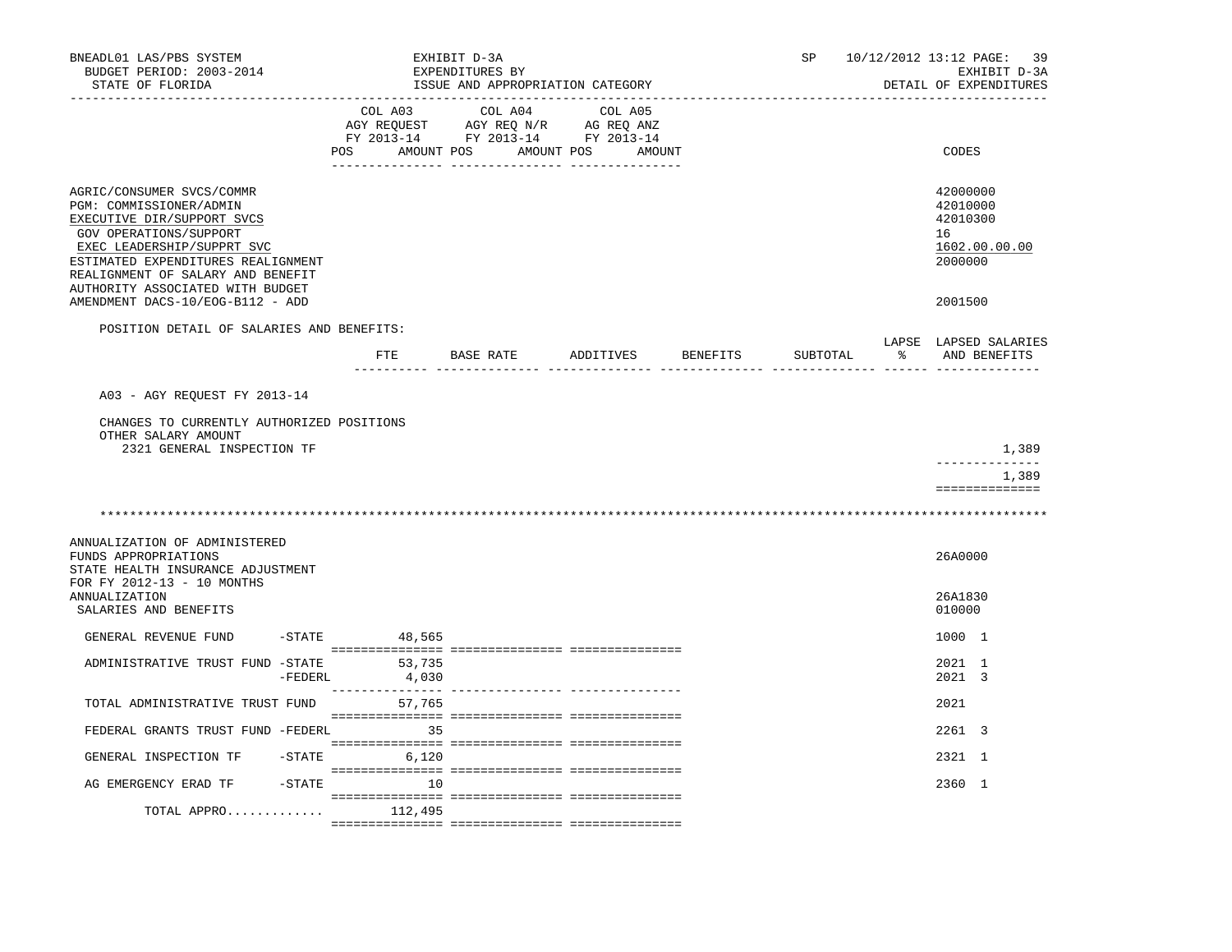| BNEADL01 LAS/PBS SYSTEM<br>BUDGET PERIOD: 2003-2014<br>STATE OF FLORIDA                                                                    | EXHIBIT D-3A<br>EXPENDITURES BY<br>ISSUE AND APPROPRIATION CATEGORY |                                                                                                                                       |  | 10/12/2012 13:12 PAGE: 40<br>EXHIBIT D-3A<br>DETAIL OF EXPENDITURES |
|--------------------------------------------------------------------------------------------------------------------------------------------|---------------------------------------------------------------------|---------------------------------------------------------------------------------------------------------------------------------------|--|---------------------------------------------------------------------|
|                                                                                                                                            | _____________________________________                               | COL A03 COL A04 COL A05<br>AGY REQUEST AGY REQ N/R AG REQ ANZ<br>FY 2013-14 FY 2013-14 FY 2013-14<br>POS AMOUNT POS AMOUNT POS AMOUNT |  | CODES                                                               |
| AGRIC/CONSUMER SVCS/COMMR<br>PGM: COMMISSIONER/ADMIN<br>EXECUTIVE DIR/SUPPORT SVCS<br>GOV OPERATIONS/SUPPORT<br>EXEC LEADERSHIP/SUPPRT SVC |                                                                     |                                                                                                                                       |  | 42000000<br>42010000<br>42010300<br>16<br>1602.00.00.00             |
| TOTAL: EXEC LEADERSHIP/SUPPRT SVC                                                                                                          |                                                                     |                                                                                                                                       |  | 1602.00.00.00                                                       |
| BY FUND TYPE<br>GENERAL REVENUE FUND<br>TRUST FUNDS                                                                                        | 5,218,853<br>9,351,548                                              |                                                                                                                                       |  | 1000<br>2000                                                        |
| TOTAL POSITIONS 174.25<br>TOTAL PROG COMP 14,570,401<br>TOTAL SALARY RATE 9,169,160                                                        |                                                                     |                                                                                                                                       |  |                                                                     |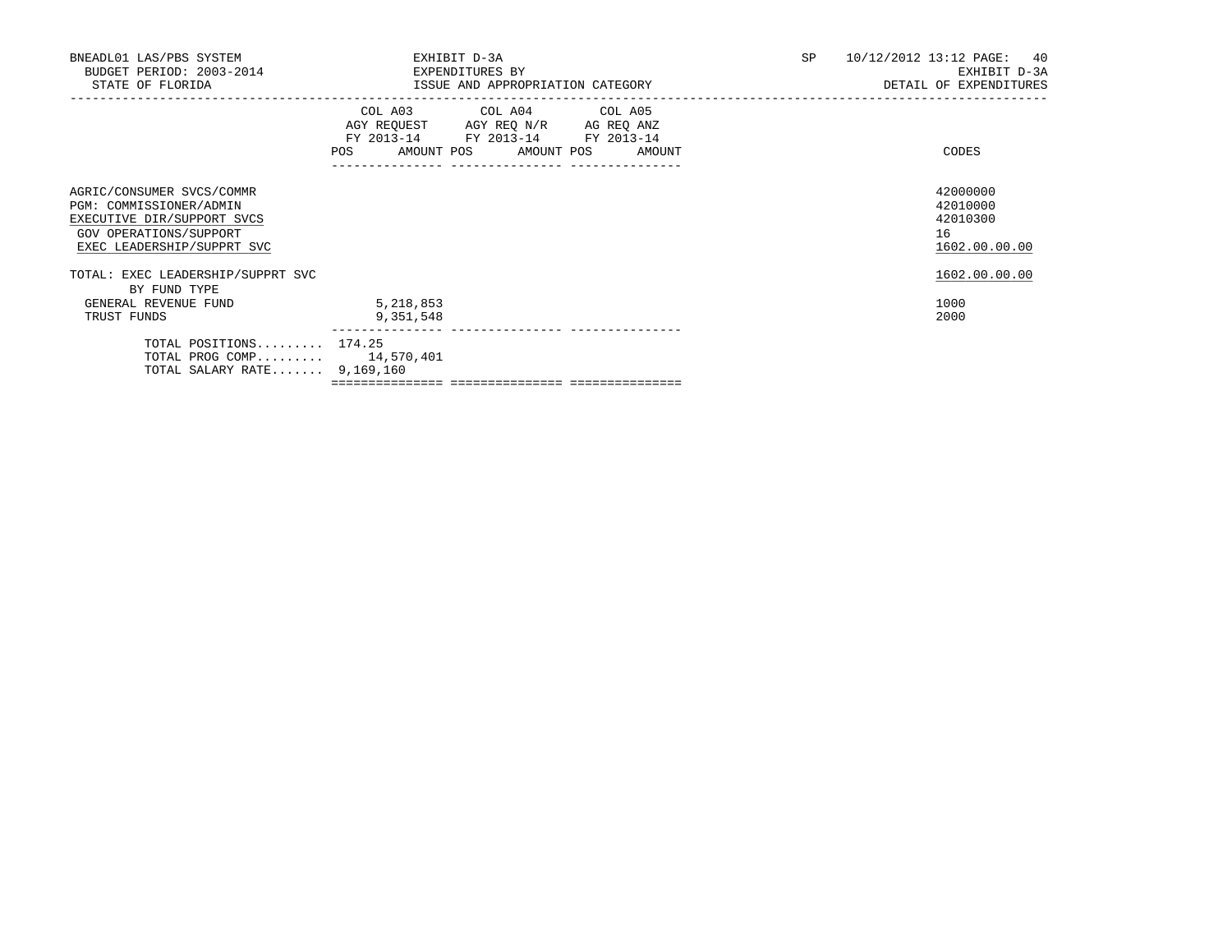| BNEADL01 LAS/PBS SYSTEM<br>BUDGET PERIOD: 2003-2014<br>STATE OF FLORIDA<br>------------------                                                                                                                                           |                                   | EXHIBIT D-3A<br>EXPENDITURES BY<br>ISSUE AND APPROPRIATION CATEGORY                                                  | SP. | 10/12/2012 13:12 PAGE:<br>41<br>EXHIBIT D-3A<br>DETAIL OF EXPENDITURES                  |
|-----------------------------------------------------------------------------------------------------------------------------------------------------------------------------------------------------------------------------------------|-----------------------------------|----------------------------------------------------------------------------------------------------------------------|-----|-----------------------------------------------------------------------------------------|
|                                                                                                                                                                                                                                         | COL A03<br>POS<br>AMOUNT POS      | COL A04<br>COL A05<br>AGY REQUEST AGY REQ N/R AG REQ ANZ<br>FY 2013-14 FY 2013-14 FY 2013-14<br>AMOUNT POS<br>AMOUNT |     | CODES                                                                                   |
| AGRIC/CONSUMER SVCS/COMMR<br>PGM: COMMISSIONER/ADMIN<br>DIVISION OF LICENSING<br>PUBLIC PROTECTION<br>REGULATION AND LICENSING<br>ESTIMATED EXPENDITURES<br>ESTIMATED EXPENDITURES - OPERATIONS<br>SALARY RATE<br>SALARY RATE 7,255,782 |                                   |                                                                                                                      |     | 42000000<br>42010000<br>42010400<br>12<br>1204.00.00.00<br>1000000<br>1001000<br>000000 |
| SALARIES AND BENEFITS                                                                                                                                                                                                                   |                                   |                                                                                                                      |     | 010000                                                                                  |
| DIV OF LICENSING TF                                                                                                                                                                                                                     | 216.00<br>$-$ STATE<br>10,208,478 |                                                                                                                      |     | 2163 1                                                                                  |
| OTHER PERSONAL SERVICES                                                                                                                                                                                                                 |                                   |                                                                                                                      |     | 030000                                                                                  |
| DIV OF LICENSING TF                                                                                                                                                                                                                     | $-$ STATE<br>309,832              |                                                                                                                      |     | 2163 1                                                                                  |
| <b>EXPENSES</b>                                                                                                                                                                                                                         |                                   |                                                                                                                      |     | 040000                                                                                  |
| DIV OF LICENSING TF                                                                                                                                                                                                                     | $-STATE$<br>3,355,103             |                                                                                                                      |     | 2163 1                                                                                  |
| OPERATING CAPITAL OUTLAY                                                                                                                                                                                                                |                                   |                                                                                                                      |     | 060000                                                                                  |
| DIV OF LICENSING TF                                                                                                                                                                                                                     | $-$ STATE<br>197,427              |                                                                                                                      |     | 2163 1                                                                                  |
| SPECIAL CATEGORIES<br>CONTRACTED SERVICES                                                                                                                                                                                               |                                   |                                                                                                                      |     | 100000<br>100777                                                                        |
| DIV OF LICENSING TF                                                                                                                                                                                                                     | $-$ STATE<br>6,344,519            |                                                                                                                      |     | 2163 1                                                                                  |
| RISK MANAGEMENT INSURANCE                                                                                                                                                                                                               |                                   |                                                                                                                      |     | 103241                                                                                  |
| DIV OF LICENSING TF<br>$-$ STATE                                                                                                                                                                                                        | 88,682                            |                                                                                                                      |     | 2163 1                                                                                  |
| TR/DMS/HR SVCS/STW CONTRCT                                                                                                                                                                                                              |                                   |                                                                                                                      |     | 107040                                                                                  |
| DIV OF LICENSING TF<br>$-$ STATE                                                                                                                                                                                                        | 67,907                            |                                                                                                                      |     | 2163 1                                                                                  |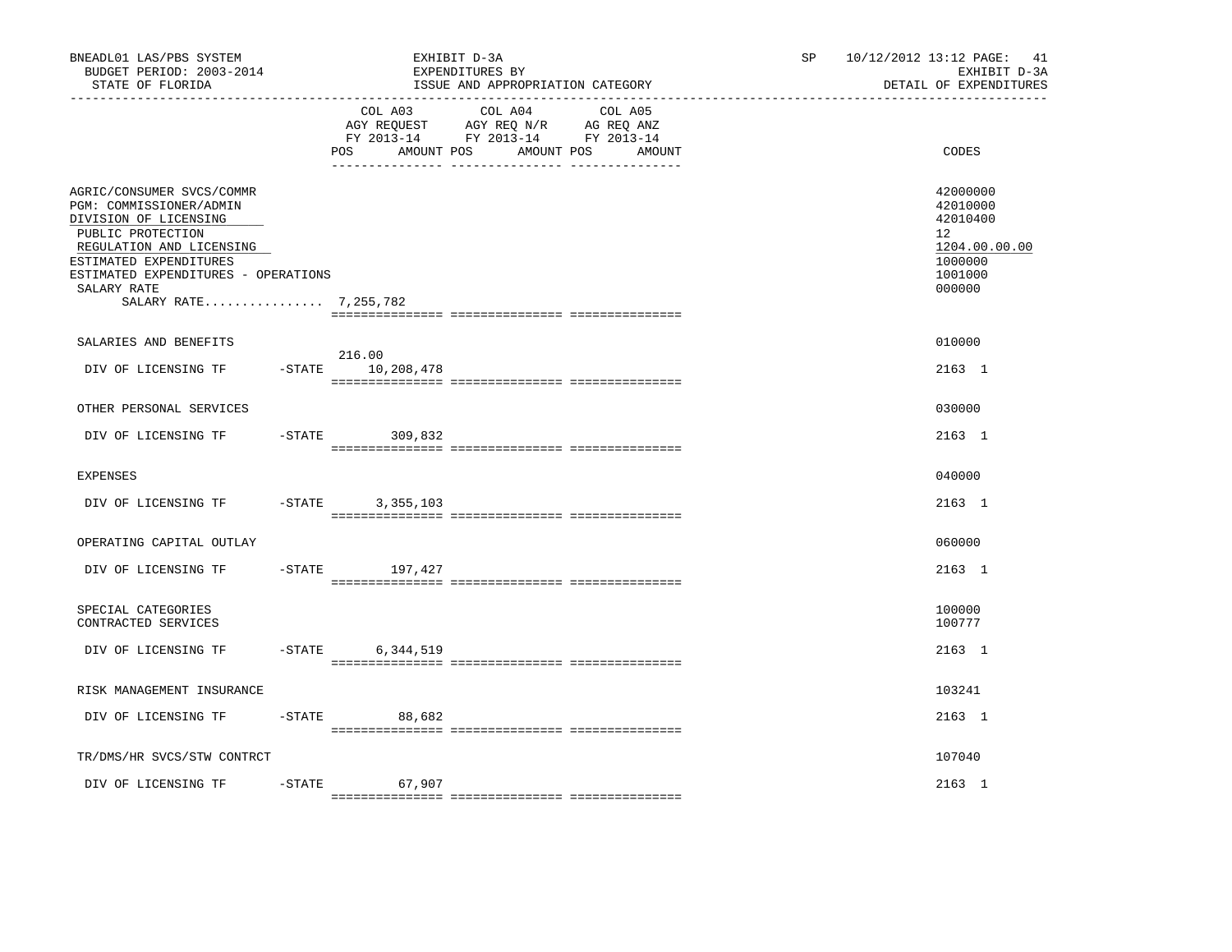| BNEADL01 LAS/PBS SYSTEM<br>BUDGET PERIOD: 2003-2014<br>STATE OF FLORIDA<br>.                                                                                                                    |                 | EXHIBIT D-3A<br>EXPENDITURES BY<br>ISSUE AND APPROPRIATION CATEGORY                                                              |        | SP. | 42<br>10/12/2012 13:12 PAGE:<br>EXHIBIT D-3A<br>DETAIL OF EXPENDITURES                  |
|-------------------------------------------------------------------------------------------------------------------------------------------------------------------------------------------------|-----------------|----------------------------------------------------------------------------------------------------------------------------------|--------|-----|-----------------------------------------------------------------------------------------|
|                                                                                                                                                                                                 | POS             | COL A03<br>COL A04 COL A05<br>AGY REQUEST AGY REQ N/R AG REQ ANZ<br>FY 2013-14 FY 2013-14 FY 2013-14<br>AMOUNT POS<br>AMOUNT POS | AMOUNT |     | CODES                                                                                   |
| AGRIC/CONSUMER SVCS/COMMR<br>PGM: COMMISSIONER/ADMIN<br>DIVISION OF LICENSING<br>PUBLIC PROTECTION<br>REGULATION AND LICENSING<br>ESTIMATED EXPENDITURES<br>ESTIMATED EXPENDITURES - OPERATIONS |                 |                                                                                                                                  |        |     | 42000000<br>42010000<br>42010400<br>$12^{\circ}$<br>1204.00.00.00<br>1000000<br>1001000 |
| TOTAL: ESTIMATED EXPENDITURES - OPERATIONS<br>TOTAL POSITIONS 216.00<br>TOTAL ISSUE 20,571,948<br>TOTAL SALARY RATE 7,255,782                                                                   |                 |                                                                                                                                  |        |     | 1001000                                                                                 |
| CASUALTY INSURANCE PREMIUM<br>ADJUSTMENT<br>SPECIAL CATEGORIES<br>RISK MANAGEMENT INSURANCE                                                                                                     |                 |                                                                                                                                  |        |     | 1001090<br>100000<br>103241                                                             |
| DIV OF LICENSING TF                                                                                                                                                                             | -STATE 28,156-  |                                                                                                                                  |        |     | 2163 1                                                                                  |
| FLORIDA RETIREMENT SYSTEM<br>CONTRIBUTION ADJUSTMENT FOR<br>FISCAL YEAR 2012-2013<br>SALARIES AND BENEFITS<br>DIV OF LICENSING TF                                                               | $-STATE$ 25,631 |                                                                                                                                  |        |     | 1001240<br>010000<br>2163 1                                                             |
| ADJUSTMENT TO STATE HEALTH<br>INSURANCE PREMIUM CONTRIBUTION -<br>FISCAL YEAR 2012-13<br>SALARIES AND BENEFITS                                                                                  |                 |                                                                                                                                  |        |     | 1001830<br>010000                                                                       |
| DIV OF LICENSING TF                                                                                                                                                                             | $-$ STATE       | 25,236                                                                                                                           |        |     | 2163 1                                                                                  |
| REALLOCATION OF HUMAN RESOURCES<br>OUTSOURCING<br>SPECIAL CATEGORIES<br>TR/DMS/HR SVCS/STW CONTRCT                                                                                              | $-STATE$        |                                                                                                                                  |        |     | 1005900<br>100000<br>107040                                                             |
| DIV OF LICENSING TF                                                                                                                                                                             |                 | $1,257-$                                                                                                                         |        |     | 2163 1                                                                                  |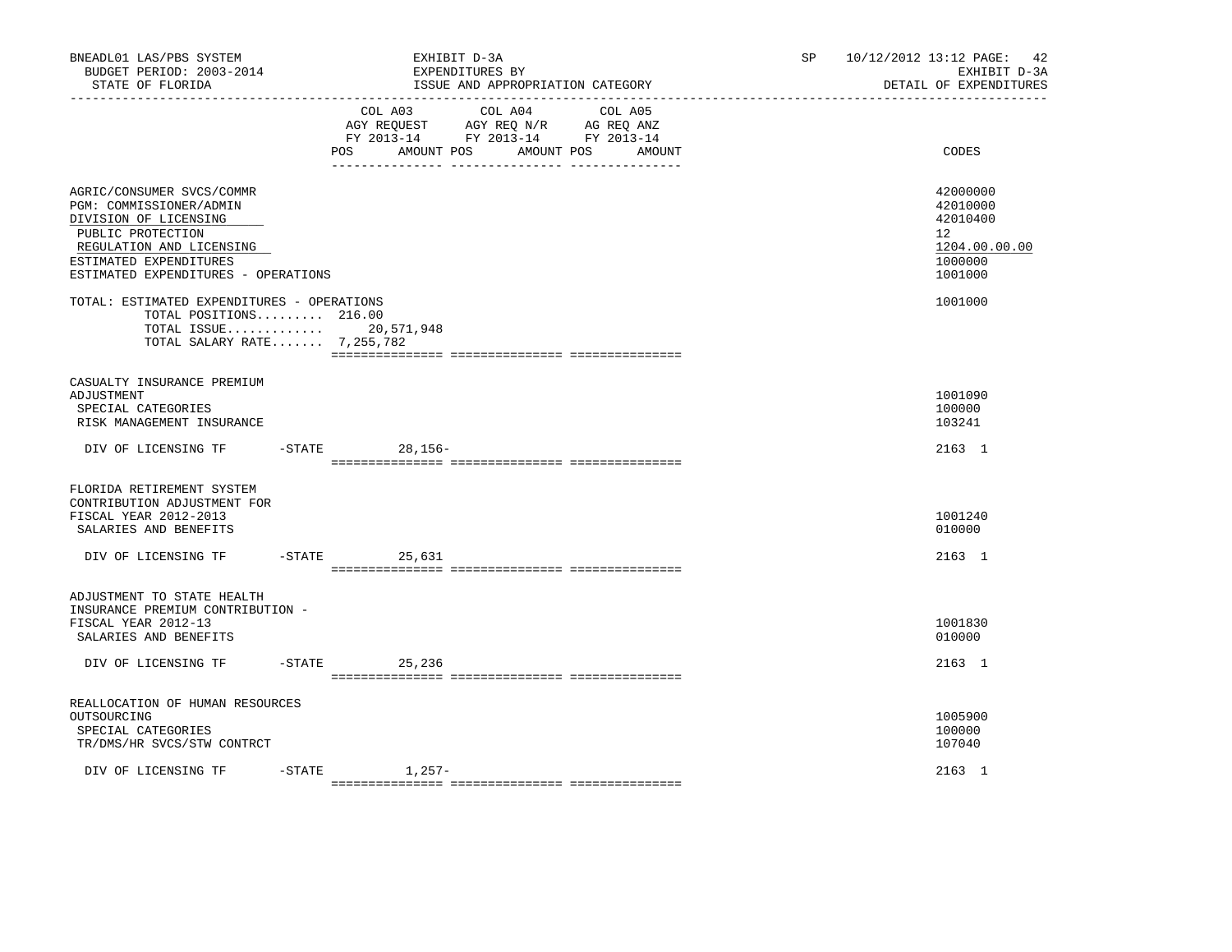| BNEADL01 LAS/PBS SYSTEM<br>BUDGET PERIOD: 2003-2014<br>STATE OF FLORIDA                                                                                          | EXHIBIT D-3A<br>EXPENDITURES BY                                                                                                                                                                                                                                                                             | ISSUE AND APPROPRIATION CATEGORY | SP <sub>2</sub> | 10/12/2012 13:12 PAGE: 43<br>EXHIBIT D-3A<br>DETAIL OF EXPENDITURES |
|------------------------------------------------------------------------------------------------------------------------------------------------------------------|-------------------------------------------------------------------------------------------------------------------------------------------------------------------------------------------------------------------------------------------------------------------------------------------------------------|----------------------------------|-----------------|---------------------------------------------------------------------|
|                                                                                                                                                                  | COL A03 COL A04 COL A05<br>$\begin{tabular}{lllllll} \bf AGY \,\, &\bf REGUEST \,\, &\bf AGY \,\, &\bf REQ \,\, &\bf N/R \,\, &\bf AG \,\, &\bf REQ \,\, &\bf ANZ \,\, \\ \bf FY \,\, &\bf 2013-14 \,\, &\bf FY \,\, &\bf 2013-14 \,\, &\bf FY \,\, &\bf 2013-14 \end{tabular}$<br><b>POS</b><br>AMOUNT POS | AMOUNT POS<br>AMOUNT             |                 | CODES                                                               |
| AGRIC/CONSUMER SVCS/COMMR<br>PGM: COMMISSIONER/ADMIN<br>DIVISION OF LICENSING<br>PUBLIC PROTECTION<br>REGULATION AND LICENSING<br>INTER-AGENCY REORGANIZATIONS - |                                                                                                                                                                                                                                                                                                             |                                  |                 | 42000000<br>42010000<br>42010400<br>12<br>1204.00.00.00             |
| INFORMATION TECHNOLOGY<br>DEDUCT AGENCY DATA CENTER SERVICES<br>FUNDING<br>SALARY RATE<br>SALARY RATE 38,809-                                                    |                                                                                                                                                                                                                                                                                                             |                                  |                 | 17C0000<br>17C01C0<br>000000                                        |
|                                                                                                                                                                  |                                                                                                                                                                                                                                                                                                             |                                  |                 |                                                                     |
| SALARIES AND BENEFITS                                                                                                                                            | $1.00-$                                                                                                                                                                                                                                                                                                     |                                  |                 | 010000                                                              |
| DIV OF LICENSING TF                                                                                                                                              | $-$ STATE $12,909-$                                                                                                                                                                                                                                                                                         | $51.638 -$                       |                 | 2163 1                                                              |
| <b>EXPENSES</b>                                                                                                                                                  |                                                                                                                                                                                                                                                                                                             |                                  |                 | 040000                                                              |
| DIV OF LICENSING TF                                                                                                                                              | -STATE 1,553-                                                                                                                                                                                                                                                                                               | 103,810-                         |                 | 2163 1                                                              |
| SPECIAL CATEGORIES<br>CONTRACTED SERVICES                                                                                                                        |                                                                                                                                                                                                                                                                                                             |                                  |                 | 100000<br>100777                                                    |
| DIV OF LICENSING TF<br>-STATE                                                                                                                                    |                                                                                                                                                                                                                                                                                                             | 41,484-                          |                 | 2163 1                                                              |
| TR/DMS/HR SVCS/STW CONTRCT                                                                                                                                       |                                                                                                                                                                                                                                                                                                             |                                  |                 | 107040                                                              |
| DIV OF LICENSING TF                                                                                                                                              | $-STATE$<br>$89-$                                                                                                                                                                                                                                                                                           | $354 -$                          |                 | 2163 1                                                              |
| TOTAL: DEDUCT AGENCY DATA CENTER SERVICES<br>FUNDING<br>TOTAL POSITIONS 1.00-                                                                                    |                                                                                                                                                                                                                                                                                                             |                                  |                 | 17C01C0                                                             |
| TOTAL ISSUE $14,551-$<br>TOTAL SALARY RATE 38,809-                                                                                                               |                                                                                                                                                                                                                                                                                                             | 197,286-                         |                 |                                                                     |
|                                                                                                                                                                  |                                                                                                                                                                                                                                                                                                             |                                  |                 |                                                                     |
| AGENCY ISSUE NARRATIVE:<br>2013-2014 BUDGET YEAR NARRATIVE:<br>DESCRIPTION OF ISSUE:                                                                             |                                                                                                                                                                                                                                                                                                             | IT COMPONENT? YES                |                 |                                                                     |

 In accordance with section 282.201(4), Florida Statutes, the Department of Agriculture and Consumer Services is scheduled to consolidate its existing data centers in the Mayo Building and the Division of Licensing with other state resources located in the Northwood Shared Resource Center by March 31, 2014. This issue seeks to reduce the department's existing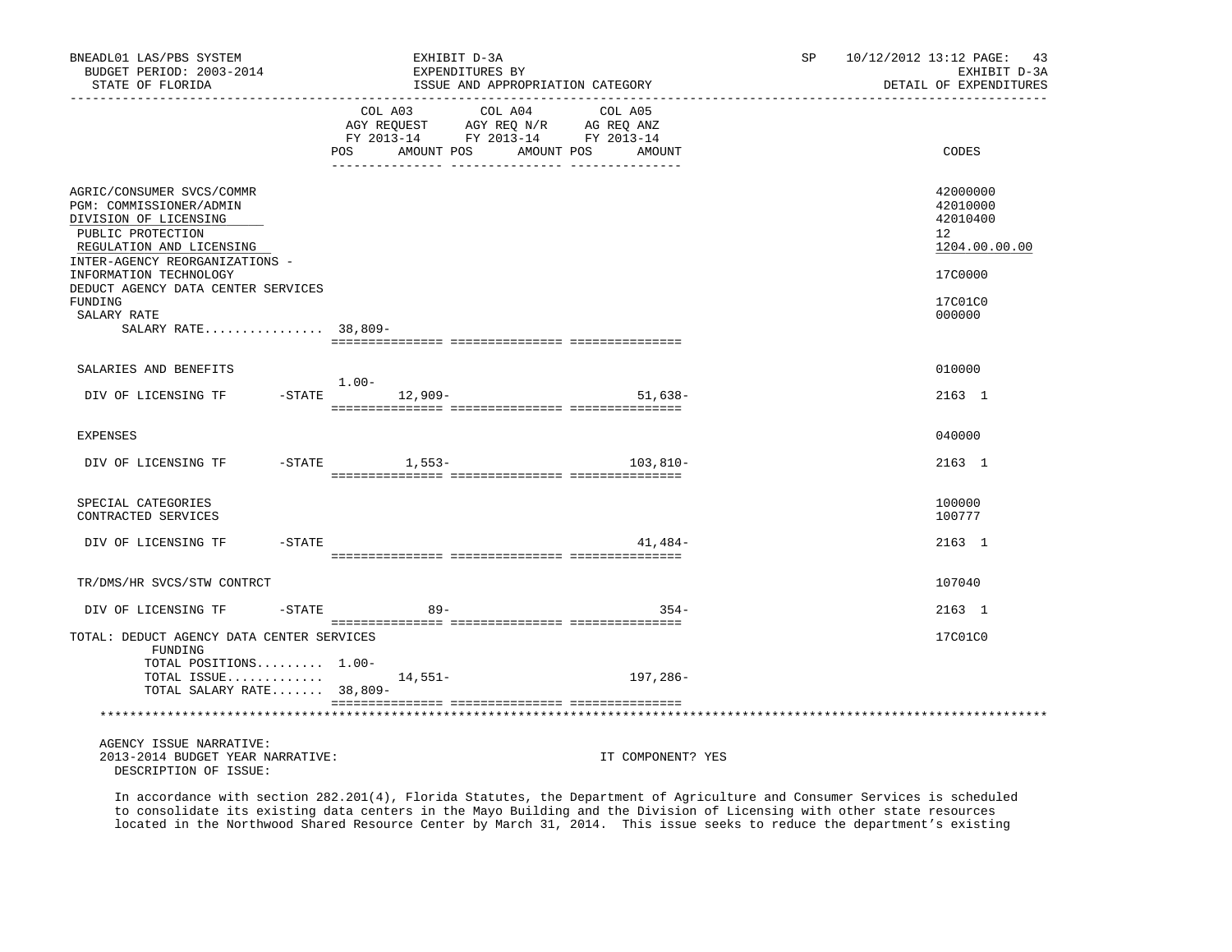| BNEADL01 LAS/PBS SYSTEM<br>BUDGET PERIOD: 2003-2014<br>STATE OF FLORIDA                                                        | EXHIBIT D-3A<br>EXPENDITURES BY<br>ISSUE AND APPROPRIATION CATEGORY                                                                            | 10/12/2012 13:12 PAGE: 44<br>SP<br>EXHIBIT D-3A<br>DETAIL OF EXPENDITURES |
|--------------------------------------------------------------------------------------------------------------------------------|------------------------------------------------------------------------------------------------------------------------------------------------|---------------------------------------------------------------------------|
|                                                                                                                                | COL A03 COL A04 COL A05<br>AGY REQUEST AGY REO N/R AG REO ANZ<br>FY 2013-14 FY 2013-14 FY 2013-14<br>POS<br>AMOUNT POS<br>AMOUNT POS<br>AMOUNT | CODES                                                                     |
| AGRIC/CONSUMER SVCS/COMMR<br>PGM: COMMISSIONER/ADMIN<br>DIVISION OF LICENSING<br>PUBLIC PROTECTION<br>REGULATION AND LICENSING |                                                                                                                                                | 42000000<br>42010000<br>42010400<br>12<br>1204.00.00.00                   |
| INTER-AGENCY REORGANIZATIONS -<br>INFORMATION TECHNOLOGY<br>DEDUCT AGENCY DATA CENTER SERVICES<br>FUNDING                      |                                                                                                                                                | 17C0000<br>17C01C0                                                        |

operating authority and FTEs associated with data center operations to accommodate this consolidation.

### ISSUE SUMMARY:

 With the assistance of staff located at the Northwood Shared Resource Center (NSRC), the department has identified the existing costs of our own data center operations. As part of this identification, department staff reviewed the allocation of each IT staff member's time spent on data center operations and determined that staff time spent on these services equated to 3.72 FTE and \$223,478 in salary and benefit authority annually. In working on the consolidation plan with NSRC, it was determined that a partial position would not be needed given the difficulty the department would have in hiring a qualified individual to the part-time position remaining in the department after consolidation. As a result, the department requests a total reduction of 3 FTEs, consisting of 2 FTEs and associated salary and benefit authority of \$25,003 from the Office of Agriculture Technology Services, and a reduction of 1 FTE and associated salary and benefit authority of \$12,909 from the Division of Licensing for the fourth quarter of the 2013-14 fiscal year. Additionally, the department requests a reduction of \$4,659 in expense authority (\$1,553 for Licensing and \$3,106 for OATS) and \$266 (\$89 for Licensing and \$177 for OATS) in HR Services authority associated with fourth quarter administrative overhead costs for these positions.

 In addition to the staffing costs described above, department staff also identified costs associated with hardware and software maintenance contracts and licenses that are paid annually at the beginning of each fiscal year. Data center staff has indicated that these services will not be provided by the Northwood Shared Resources Center for the fourth quarter of the 2013-14 fiscal year. As a result, this issue does not include a reduction in the 2013-14 fiscal year for these costs. We will however place these costs in the annualized column in the LAS/PBS system.

 COST SUMMARY: The costs associated with this issue were determined with the assistance of staff from the Northwood Shared Resource Center and are described below:

## SALARIES AND BENEFITS:

| DESCRIPTION |                                   |                        | CALCULATIONS           |                        |                |                             |
|-------------|-----------------------------------|------------------------|------------------------|------------------------|----------------|-----------------------------|
| CLASS CODE  | TITLE                             | Rate                   | NUMBER OF<br>POSITIONS | <b>ANNUAL</b><br>COSTS | ONE<br>Ouarter | AMOUNT NEEDED<br>FY 2013-14 |
| 2111        | Systems Programmer I              | (S <sub>38.809</sub> ) |                        | (51, 638)              | 25%            | (S 12, 909)                 |
|             | Total Salary and Benefits Request |                        |                        |                        |                | (S 12, 909)                 |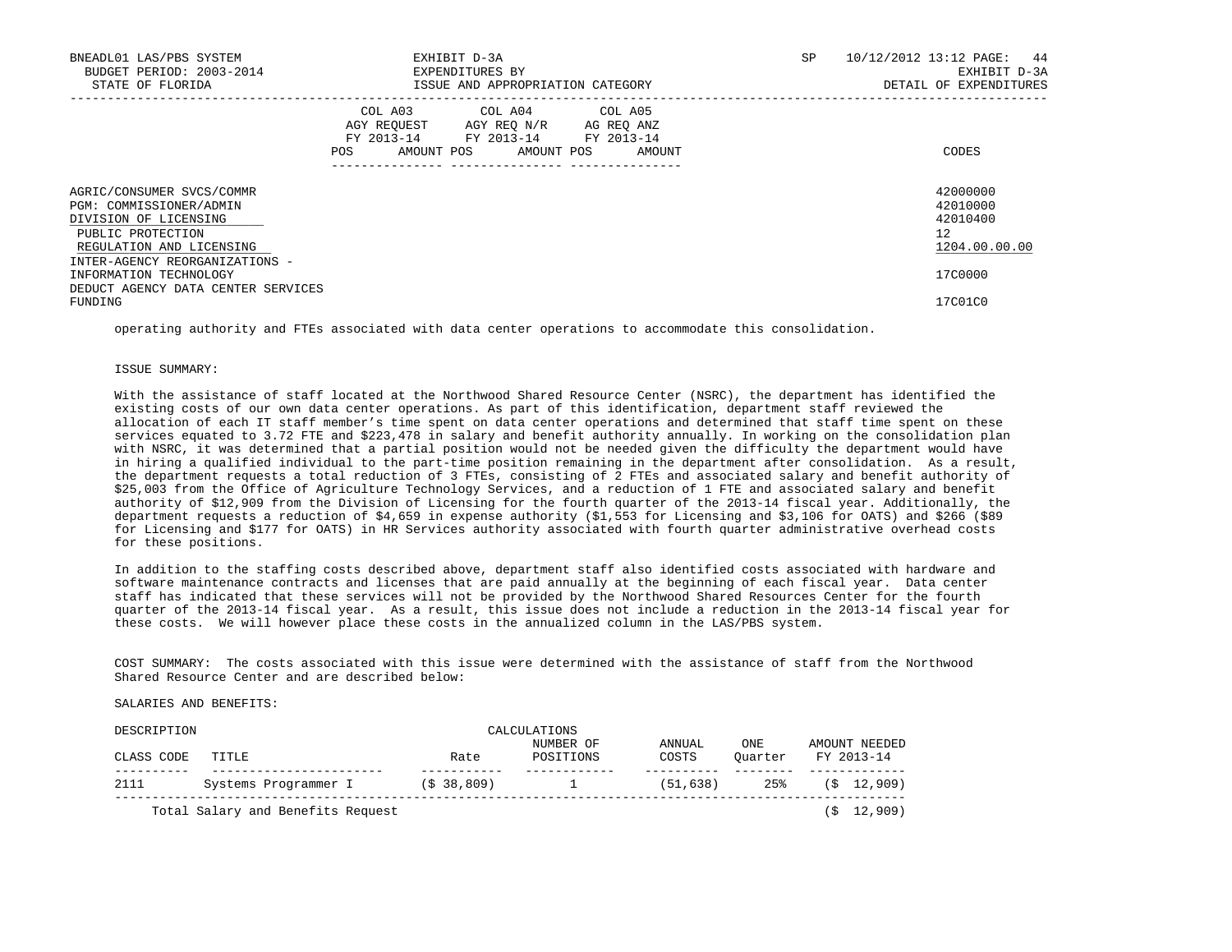| BNEADL01 LAS/PBS SYSTEM<br>BUDGET PERIOD: 2003-2014                                                                                                                                        |         | EXHIBIT D-3A<br>EXPENDITURES BY                                                                                                                                                                                      |                                                              | SP |                                               | 10/12/2012 13:12 PAGE: 45<br>EXHIBIT D-3A                          |
|--------------------------------------------------------------------------------------------------------------------------------------------------------------------------------------------|---------|----------------------------------------------------------------------------------------------------------------------------------------------------------------------------------------------------------------------|--------------------------------------------------------------|----|-----------------------------------------------|--------------------------------------------------------------------|
| STATE OF FLORIDA                                                                                                                                                                           |         | ISSUE AND APPROPRIATION CATEGORY                                                                                                                                                                                     |                                                              |    | DETAIL OF EXPENDITURES                        |                                                                    |
|                                                                                                                                                                                            | COL A03 | COL A04 COL A05<br>$\begin{tabular}{lllllll} \bf AGY \,\,\, REQUEST \,\,\, & \bf AGY \,\, REQ \,\, N/R & \,\, AC \,\, REQ \,\, ANZ \\ \bf FY \,\, 2013-14 & \bf FY \,\, 2013-14 & \bf FY \,\, 2013-14 \end{tabular}$ |                                                              |    |                                               |                                                                    |
|                                                                                                                                                                                            |         | POS AMOUNT POS AMOUNT POS AMOUNT                                                                                                                                                                                     |                                                              |    |                                               | CODES                                                              |
| AGRIC/CONSUMER SVCS/COMMR<br>PGM: COMMISSIONER/ADMIN<br>DIVISION OF LICENSING<br>PUBLIC PROTECTION<br>REGULATION AND LICENSING<br>INTER-AGENCY REORGANIZATIONS -<br>INFORMATION TECHNOLOGY |         |                                                                                                                                                                                                                      |                                                              |    |                                               | 42000000<br>42010000<br>42010400<br>12<br>1204.00.00.00<br>17C0000 |
| DEDUCT AGENCY DATA CENTER SERVICES<br>FUNDING                                                                                                                                              |         |                                                                                                                                                                                                                      |                                                              |    |                                               | 17C01C0                                                            |
| EXPENSES:                                                                                                                                                                                  |         |                                                                                                                                                                                                                      |                                                              |    |                                               |                                                                    |
| ----------<br>DESCRIPTION<br>______________________________________                                                                                                                        |         |                                                                                                                                                                                                                      | ----------<br>ANNUAL COSTS ONE QUARTER                       |    | AMOUNT NEEDED<br>FY 2013-14<br>______________ |                                                                    |
| Software Licenses                                                                                                                                                                          |         |                                                                                                                                                                                                                      | $(S 97, 599)$ N/A-Costs paid upfront<br>at beginning of year |    | $(S \t 0)$                                    |                                                                    |
| Admin Costs for position reductions (\$ 6,211)                                                                                                                                             |         |                                                                                                                                                                                                                      | 25%                                                          |    | $($ \$1,553)                                  |                                                                    |
|                                                                                                                                                                                            |         |                                                                                                                                                                                                                      | TOTAL BY FUND: DLTF (\$ 1,553)                               |    |                                               |                                                                    |
| SPECIAL CATEGORY: CONTRACTED SERVICES<br>----------                                                                                                                                        |         |                                                                                                                                                                                                                      |                                                              |    |                                               |                                                                    |
| DESCRIPTION<br>_____________________________________                                                                                                                                       |         | ---------------<br>ANNUAL COSTS ONE QUARTER                                                                                                                                                                          | -----------                                                  |    | AMOUNT NEEDED<br>FY 2013-14<br>-------------  |                                                                    |
| Hardware Maintenance and Support                                                                                                                                                           |         | ( \$ 41, 484)                                                                                                                                                                                                        | N/A-Costs paid upfront<br>at beginning of year               |    | $(S \t 0)$                                    |                                                                    |
|                                                                                                                                                                                            |         |                                                                                                                                                                                                                      | TOTAL BY FUND: DLTF (\$                                      |    | 0)                                            |                                                                    |
| SPECIAL CATEGORY: TRANSFER TO DMS HR SERVICES ASSESSMENT<br>---------                                                                                                                      |         |                                                                                                                                                                                                                      |                                                              |    |                                               |                                                                    |
| DESCRIPTION                                                                                                                                                                                |         |                                                                                                                                                                                                                      | ------------                                                 |    | AMOUNT NEEDED<br>FY 2013-14<br>-------------  |                                                                    |
| HR Services for position reductions                                                                                                                                                        |         | $($ \$354)                                                                                                                                                                                                           | 25%                                                          |    | (\$89)                                        |                                                                    |
|                                                                                                                                                                                            |         |                                                                                                                                                                                                                      | TOTAL BY FUND: DLTF                                          | (S | 89)                                           |                                                                    |
|                                                                                                                                                                                            |         |                                                                                                                                                                                                                      | TOTAL ISSUE BY FUND: DLTF (\$14,551)                         |    |                                               |                                                                    |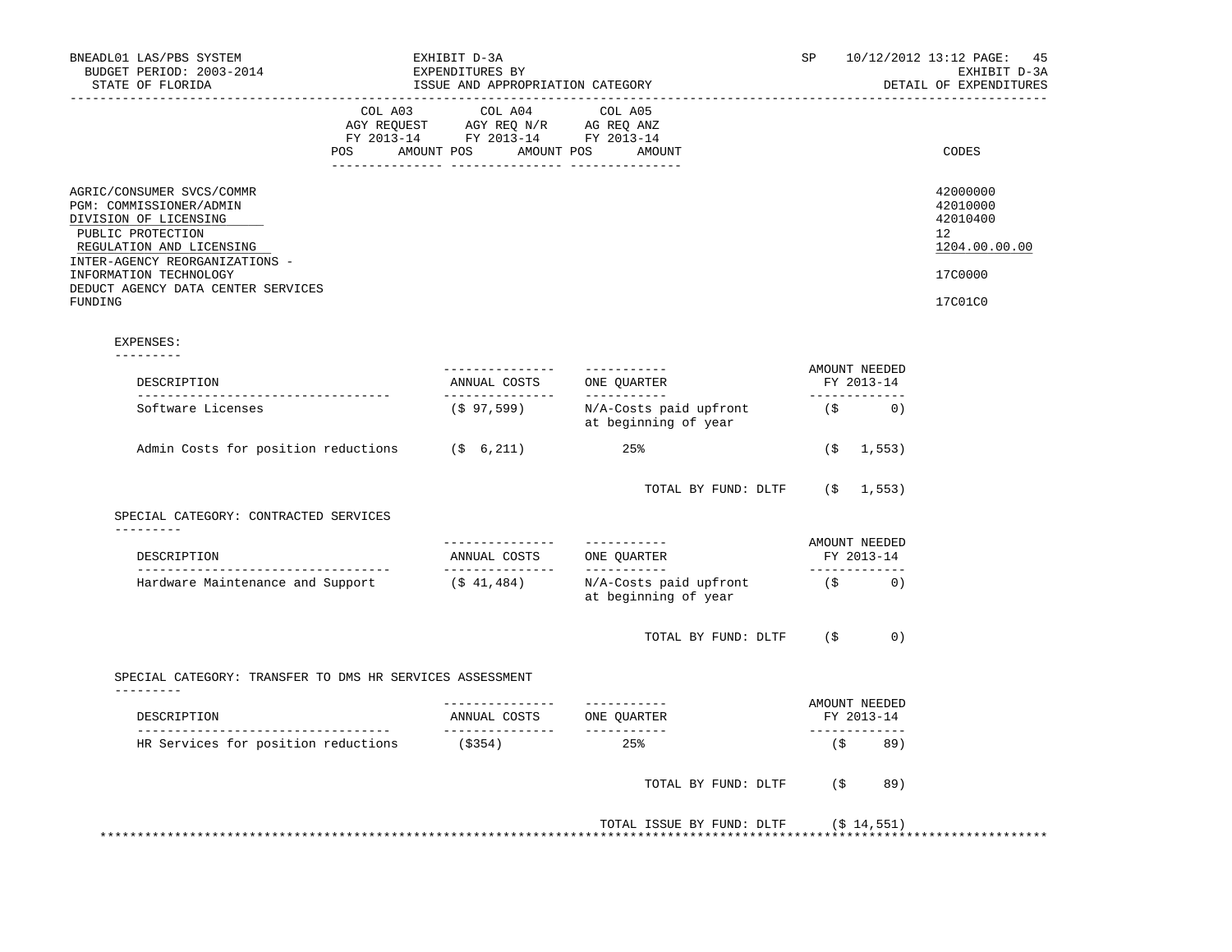| COL A03<br>AGY REQUEST AGY REQ N/R AG REQ ANZ<br>FY 2013-14 FY 2013-14 FY 2013-14<br>POS AMOUNT POS AMOUNT POS AMOUNT |                                                                                                                                     | COL A04 | COL A05                                                 |  |                    |          |                                                         |
|-----------------------------------------------------------------------------------------------------------------------|-------------------------------------------------------------------------------------------------------------------------------------|---------|---------------------------------------------------------|--|--------------------|----------|---------------------------------------------------------|
|                                                                                                                       |                                                                                                                                     |         |                                                         |  |                    |          | CODES                                                   |
|                                                                                                                       |                                                                                                                                     |         |                                                         |  |                    |          | 42000000<br>42010000<br>42010400<br>12<br>1204.00.00.00 |
|                                                                                                                       |                                                                                                                                     |         |                                                         |  |                    |          | 17C0000<br>17C01C0                                      |
|                                                                                                                       |                                                                                                                                     |         |                                                         |  |                    |          | LAPSE LAPSED SALARIES<br>% AND BENEFITS                 |
|                                                                                                                       |                                                                                                                                     |         |                                                         |  |                    |          |                                                         |
|                                                                                                                       |                                                                                                                                     |         |                                                         |  |                    |          |                                                         |
|                                                                                                                       |                                                                                                                                     |         |                                                         |  |                    |          |                                                         |
|                                                                                                                       |                                                                                                                                     |         |                                                         |  |                    |          | $12,909-$<br>--------------                             |
|                                                                                                                       |                                                                                                                                     |         |                                                         |  |                    |          | 12,909-<br>==============                               |
|                                                                                                                       |                                                                                                                                     |         |                                                         |  |                    |          |                                                         |
|                                                                                                                       |                                                                                                                                     |         |                                                         |  |                    |          |                                                         |
|                                                                                                                       |                                                                                                                                     |         |                                                         |  |                    |          | $51,638-$<br>. <u>.</u> .                               |
|                                                                                                                       |                                                                                                                                     |         |                                                         |  |                    |          | $51,638-$<br>==============                             |
|                                                                                                                       | POSITION DETAIL OF SALARIES AND BENEFITS:<br>CHANGES TO CURRENTLY AUTHORIZED POSITIONS<br>CHANGES TO CURRENTLY AUTHORIZED POSITIONS |         | FTE BASE RATE<br>$1.00 - 38,809 -$<br>$1.00 - 38,809 -$ |  | ADDITIVES BENEFITS | SUBTOTAL | $12,829-51,638-75.00$ 12,909<br>12,829- 51,638-         |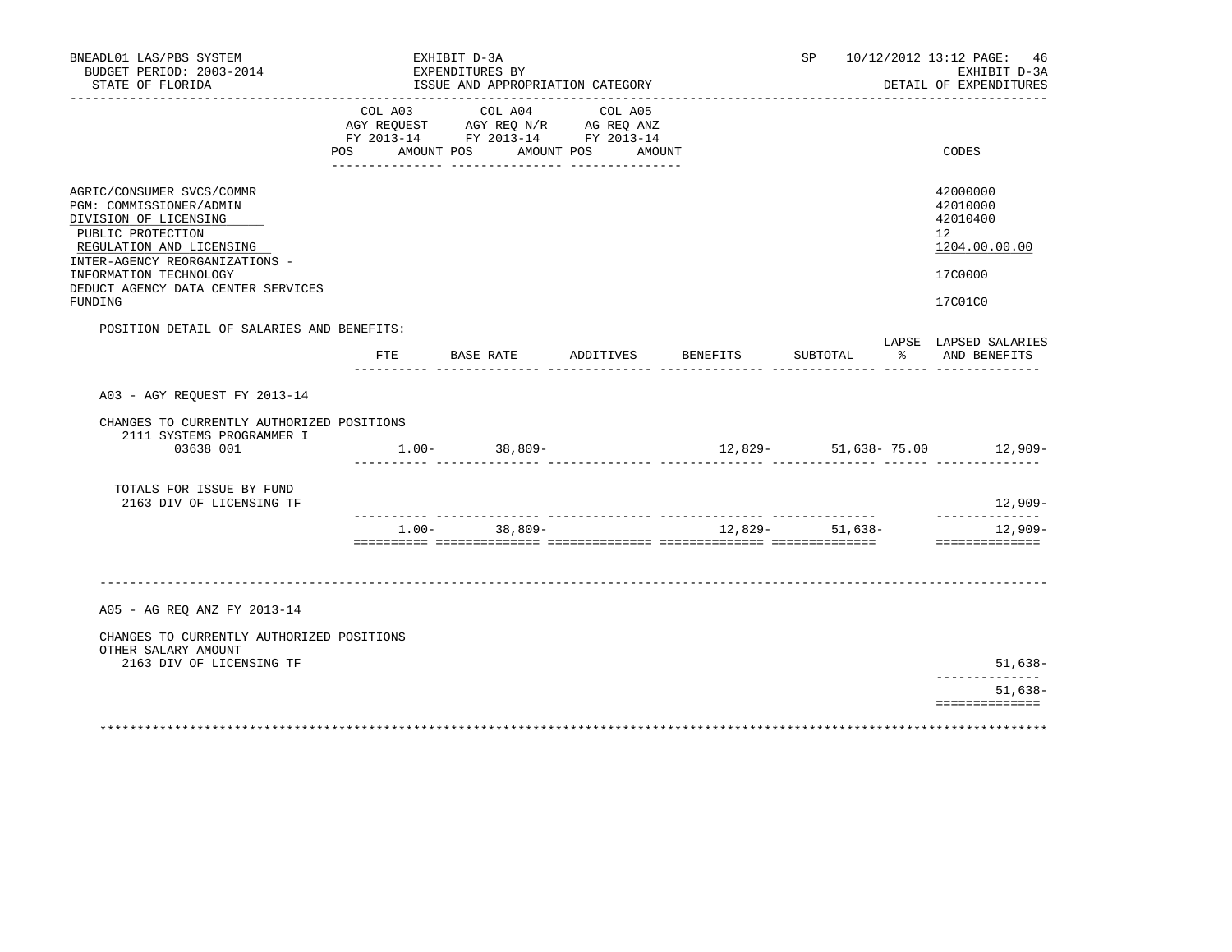| BNEADL01 LAS/PBS SYSTEM<br>BUDGET PERIOD: 2003-2014<br>STATE OF FLORIDA                                                                                          |           | EXHIBIT D-3A<br>EXPENDITURES BY<br>ISSUE AND APPROPRIATION CATEGORY                                                        |  |         | SP | 10/12/2012 13:12 PAGE:<br>47<br>EXHIBIT D-3A<br>DETAIL OF EXPENDITURES |
|------------------------------------------------------------------------------------------------------------------------------------------------------------------|-----------|----------------------------------------------------------------------------------------------------------------------------|--|---------|----|------------------------------------------------------------------------|
|                                                                                                                                                                  | POS       | COL A03 COL A04 COL A05<br>AGY REQUEST AGY REQ N/R AG REQ ANZ<br>FY 2013-14 FY 2013-14 FY 2013-14<br>AMOUNT POS AMOUNT POS |  | AMOUNT  |    | CODES                                                                  |
| AGRIC/CONSUMER SVCS/COMMR<br>PGM: COMMISSIONER/ADMIN<br>DIVISION OF LICENSING<br>PUBLIC PROTECTION<br>REGULATION AND LICENSING<br>INTER-AGENCY REORGANIZATIONS - |           |                                                                                                                            |  |         |    | 42000000<br>42010000<br>42010400<br>12<br>1204.00.00.00                |
| INFORMATION TECHNOLOGY<br>ADD SERVICES PROVIDED BY PRIMARY<br>DATA CENTER<br>DATA PROCESSING SERVICES<br>NORTHWOOD SRC (NSRC)                                    |           |                                                                                                                            |  |         |    | 17C0000<br>17C02C0<br>210000<br>210022                                 |
| DIV OF LICENSING TF                                                                                                                                              | $-$ STATE | 14,551                                                                                                                     |  | 197,286 |    | 2163 1                                                                 |

 AGENCY ISSUE NARRATIVE: 2013-2014 BUDGET YEAR NARRATIVE: IT COMPONENT? YES DESCRIPTION OF ISSUE:

 In accordance with section 282.201(4), Florida Statutes, the Department of Agriculture and Consumer Services is scheduled to consolidate its existing data centers in the Mayo Building and the Division of Licensing with other state resources located in the Northwood Shared Resource Center by March 31, 2014. This issue seeks to increase data processing authority in the Northwood Shared Resource Center category in an amount consistent with the operating reductions included in budget issue 17C01C0.

## ISSUE SUMMARY:

 With the assistance of staff located at the Northwood Shared Resource Center (NSRC), the department has identified the existing costs of our own data center operations. As part of this identification, department staff reviewed the allocation of each IT staff member's time spent on data center operations and determined that staff time spent on these services equated to 3.72 FTE and \$223,478 in salary and benefit authority annually. In working on the consolidation plan with NSRC, it was determined that a partial position would not be needed given the difficulty the department would have in hiring a qualified individual to the part-time position remaining in the department after consolidation. As a result, the department requests a total reduction of 3 FTEs, consisting of 2 FTEs and associated salary and benefit authority of \$25,003 from the Office of Agriculture Technology Services, and a reduction of 1 FTE and associated salary and benefit authority of \$12,909 from the Division of Licensing for the fourth quarter of the 2013-14 fiscal year. Additionally, the department requests a reduction of \$4,659 in expense authority (\$1,553 for Licensing and \$3,106 for OATS) and \$266 (\$89 for Licensing and \$177 for OATS) in HR Services authority associated with fourth quarter administrative overhead costs for these positions.

 In addition to the staffing costs described above, department staff also identified costs associated with hardware and software maintenance contracts and licenses that are paid annually at the beginning of each fiscal year. Data center staff has indicated that these services will not be provided by the Northwood Shared Resources Center for the fourth quarter of the 2013-14 fiscal year. As a result, this issue does not include a reduction in the 2013-14 fiscal year for these costs. We will however place these costs in the annualized column in the LAS/PBS system.

COST SUMMARY: The costs associated with this issue were determined with the assistance of staff from the Northwood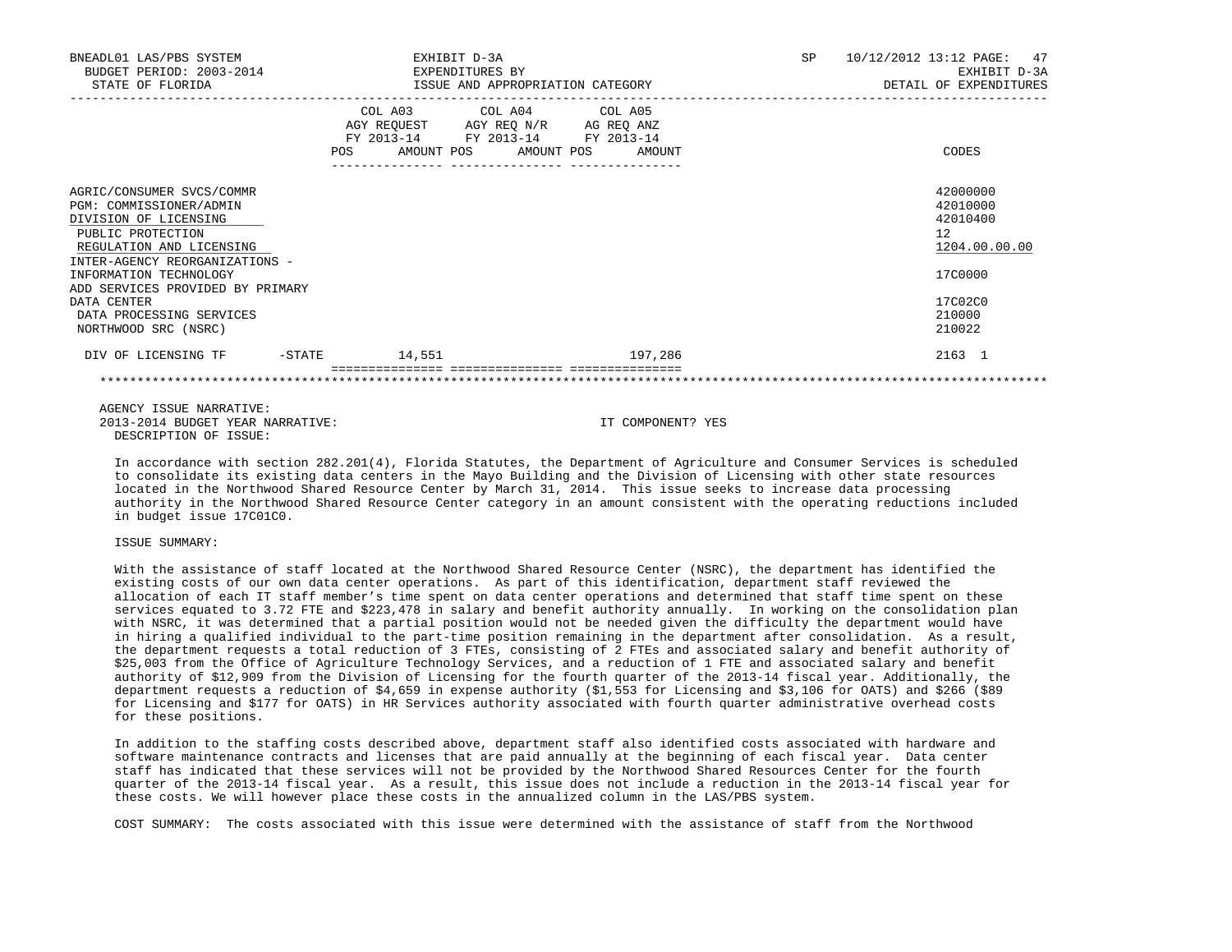| BNEADL01 LAS/PBS SYSTEM<br>BUDGET PERIOD: 2003-2014<br>STATE OF FLORIDA                                                        | EXHIBIT D-3A<br>EXPENDITURES BY<br>ISSUE AND APPROPRIATION CATEGORY                                                                     | SP<br>10/12/2012 13:12 PAGE:<br>48<br>EXHIBIT D-3A<br>DETAIL OF EXPENDITURES                                         |
|--------------------------------------------------------------------------------------------------------------------------------|-----------------------------------------------------------------------------------------------------------------------------------------|----------------------------------------------------------------------------------------------------------------------|
| POS                                                                                                                            | COL A03<br>COL A04<br>COL A05<br>AGY REQUEST AGY REQ N/R AG REQ ANZ<br>FY 2013-14 FY 2013-14 FY 2013-14<br>AMOUNT POS AMOUNT POS AMOUNT | CODES                                                                                                                |
| AGRIC/CONSUMER SVCS/COMMR<br>PGM: COMMISSIONER/ADMIN<br>DIVISION OF LICENSING<br>PUBLIC PROTECTION<br>REGULATION AND LICENSING |                                                                                                                                         | 42000000<br>42010000<br>42010400<br>12<br>1204.00.00.00                                                              |
| INTER-AGENCY REORGANIZATIONS -<br>INFORMATION TECHNOLOGY                                                                       |                                                                                                                                         | 17C0000                                                                                                              |
| ADD SERVICES PROVIDED BY PRIMARY<br>DATA CENTER                                                                                |                                                                                                                                         | 17C02C0                                                                                                              |
| reductions included in issue 17C01C0:<br>DATA PROCESSING SERVICES: NORTHWOOD SHARED RESOURCE CENTER:                           |                                                                                                                                         | Shared Resource Center and represent additional data processing authority in an amount equal to the operating budget |
| ---------                                                                                                                      |                                                                                                                                         | AMOUNT NEEDED                                                                                                        |
| DESCRIPTION<br>____________________________________                                                                            |                                                                                                                                         | FY 2013-14                                                                                                           |
| Northwood Shared Resource Center                                                                                               |                                                                                                                                         | \$14,551                                                                                                             |
|                                                                                                                                |                                                                                                                                         | TOTAL ISSUE BY FUND: DLTF<br>\$14,551                                                                                |
| EQUIPMENT NEEDS<br>REPLACEMENT OF MOTOR VEHICLES<br>SPECIAL CATEGORIES<br>ACQUISITION/MOTOR VEHICLES                           |                                                                                                                                         | 2400000<br>2401500<br>100000<br>100021                                                                               |
| DIV OF LICENSING TF $-$ STATE $166,500$ $166,500$                                                                              |                                                                                                                                         | 2163 1                                                                                                               |
|                                                                                                                                |                                                                                                                                         |                                                                                                                      |
| AGENCY ISSUE NARRATIVE:<br>2013-2014 BUDGET YEAR NARRATIVE:                                                                    | IT COMPONENT? NO<br>BUREAU/SECTION/SUB-SECTION/OFFICE: Bureau of Regulation and Enforcement                                             |                                                                                                                      |
| LONG RANGE PROGRAM PLAN MEASURE:                                                                                               | Number of investigations performed (security, investigative, recovery<br>complaint and agency-generated investigations)                 |                                                                                                                      |
|                                                                                                                                | licenses/new agency and random inspections)                                                                                             | Number of compliance inspections performed (security, investigative, and recovery                                    |
| DESCRIPTION OF ISSUE:                                                                                                          |                                                                                                                                         |                                                                                                                      |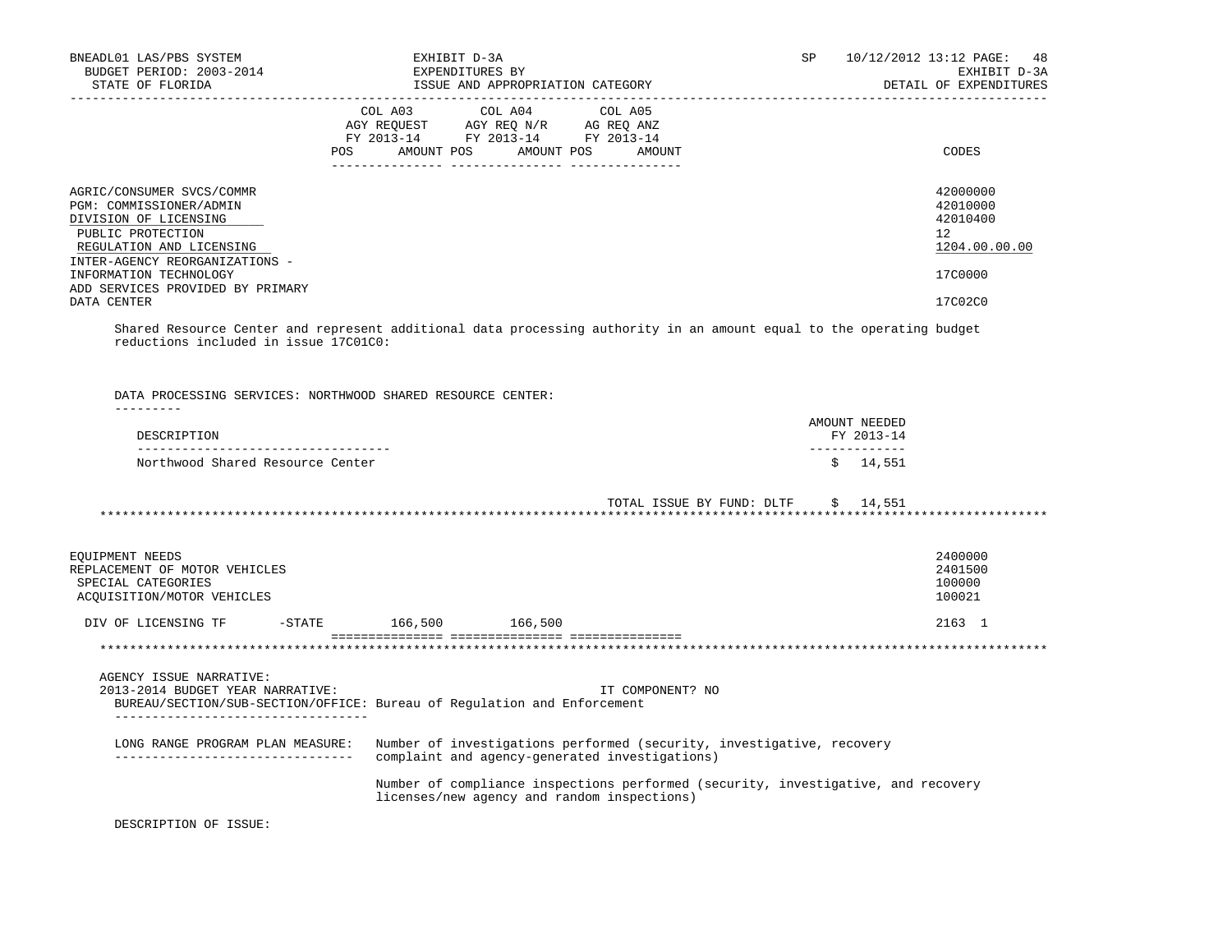| BNEADL01 LAS/PBS SYSTEM<br>BUDGET PERIOD: 2003-2014<br>STATE OF FLORIDA                                                                                                            | EXHIBIT D-3A<br>EXPENDITURES BY<br>ISSUE AND APPROPRIATION CATEGORY                                                                            | <b>SP</b> | 10/12/2012 13:12 PAGE: 49<br>EXHIBIT D-3A<br>DETAIL OF EXPENDITURES           |
|------------------------------------------------------------------------------------------------------------------------------------------------------------------------------------|------------------------------------------------------------------------------------------------------------------------------------------------|-----------|-------------------------------------------------------------------------------|
|                                                                                                                                                                                    | COL A03 COL A04 COL A05<br>AGY REOUEST AGY REO N/R AG REO ANZ<br>FY 2013-14 FY 2013-14 FY 2013-14<br>AMOUNT POS<br>AMOUNT POS<br>AMOUNT<br>POS |           | CODES                                                                         |
| AGRIC/CONSUMER SVCS/COMMR<br>PGM: COMMISSIONER/ADMIN<br>DIVISION OF LICENSING<br>PUBLIC PROTECTION<br>REGULATION AND LICENSING<br>EOUIPMENT NEEDS<br>REPLACEMENT OF MOTOR VEHICLES |                                                                                                                                                |           | 42000000<br>42010000<br>42010400<br>12<br>1204.00.00.00<br>2400000<br>2401500 |

 During the previous fiscal year, the department started an initiative to reduce the vehicle replacement needs within each division by closely reviewing the utilization rates of our existing vehicles. This initiative was able to reduce the department's overall vehicle replacement needs by identifying underutilized vehicles and moving them to divisions with significant vehicle replacement needs. Despite these successes, a need to replace certain vehicles remains within the Division of Licensing. These vehicles are detailed below and represent the most critical replacement needs within the Division.

 The division seeks to replace nine (9) vehicles all having mileage exceeding 150,000 as of June 30th, 2012 and requests budget authority of \$166,500 from the Division of Licensing Trust Fund to replace these vehicles at a per vehicle cost of \$18,500 from the Acquisition of Motor Vehicles category.

## ISSUE SUMMARY:

 The division's fleet of thirty-two (32) vehicles is used by the twenty-nine (29) investigators to conduct inspections and investigations; these vehicles were driven 523,895 miles in FY 2011-12 to conduct 1,280 investigations and 5,017 inspections overseeing the regulation of over 179,701 private investigators, security officers, recovery agents and agencies. In addition to the 1,280 investigations and 5,017 inspections conducted, investigators made 2,676 unannounced "spot checks" to security guard post locations statewide (average of 11 visits every day).

 The Legislature has not provided replacement vehicle funding (or vehicle funding of any kind) to the division for the past five years (since Fiscal Year (FY) 2007-08), and as a consequence, nine (9) of the thirty-two (32) vehicles met our agency's internal replacement criteria of 150,000 miles as of June 30th, 2012. By the end of the current 2012-13 fiscal year, these nine (9) vehicles are estimated to average 188,146 miles, with five (5) additional vehicles also estimated to exceed 150,000 miles at FYE 2012-13. Therefore, fourteen (14) or almost half of the Division's thirty-two (32) vehicles will meet the agency's expanded 150,000 mile replacement threshold, based on current actual mileage, by June 30, 2013.

 Adequate license revenue exists to replace these worn vehicles as intended; the Division of Licensing Trust Fund had an unreserved cash balance of \$10.2M as of June 30, 2011, which is projected to increase in subsequent years. In addition, state law prohibits the transfer of unappropriated cash balances in the Division of Licensing Trust Fund to the Budget Stabilization Fund or General Revenue Fund in the General Appropriations Act (s. 215.32(2)4.a. Florida Statutes).

## ADVERSE IMPACT IF NOT FUNDED:

 This is primarily a safety and liability issue for staff operating high mileage vehicles, often in crime prone urban areas, and the personal safety risks from vehicles breaking down in these areas. There is an additional adverse economic impact for failing to replace old vehicles. The division incurred \$78,842 in fleet maintenance costs this past fiscal year, or more than the purchase price of four (4) new \$18,500 replacement vehicles. The \$3,977 average per vehicle maintenance cost of the nine (9) highest mileage vehicles is almost seven times the \$598 average for the newest four (4) 2008 vehicles. Given that the fleet size of thirty-two (32) vehicles corresponds to the twenty-nine (29) investigators plus a cargo van and two (2) high mileage passenger "pool vehicles" (11 and 16 years of age), when these high mileage vehicles break down, personal vehicles will be driven. Personal vehicles will be reimbursed at \$.445 per mile or 2 times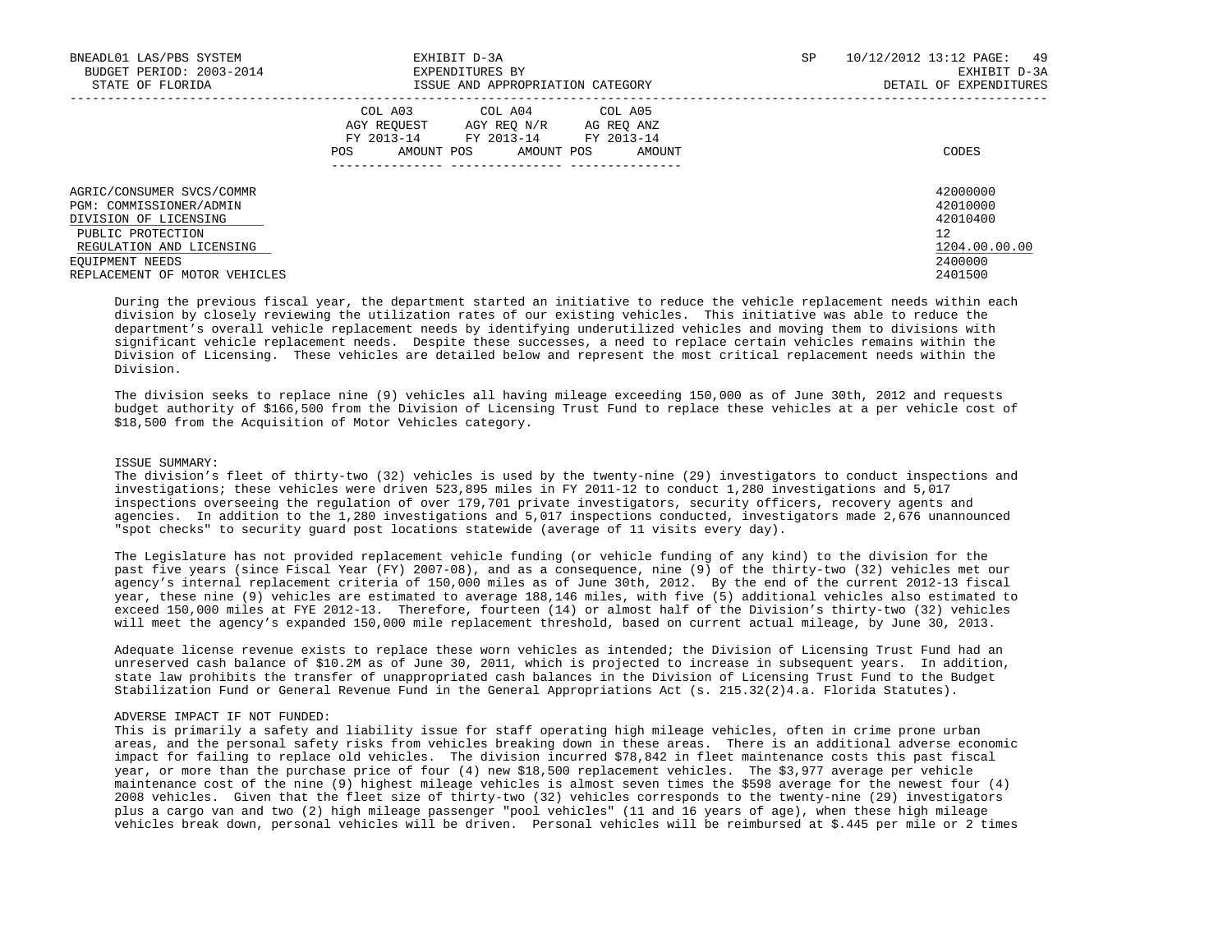| EXHIBIT D-3A<br>EXPENDITURES BY<br>ISSUE AND APPROPRIATION CATEGORY                                                                                  | SP | 10/12/2012 13:12 PAGE: 50<br>EXHIBIT D-3A<br>DETAIL OF EXPENDITURES           |
|------------------------------------------------------------------------------------------------------------------------------------------------------|----|-------------------------------------------------------------------------------|
| COL A03<br>COL A04 COL A05<br>AGY REQUEST AGY REQ N/R AG REQ ANZ<br>FY 2013-14<br>FY 2013-14 FY 2013-14<br>AMOUNT POS<br>POS<br>AMOUNT POS<br>AMOUNT |    | CODES                                                                         |
|                                                                                                                                                      |    | 42000000<br>42010000<br>42010400<br>12<br>1204.00.00.00<br>2400000<br>2401500 |
|                                                                                                                                                      |    |                                                                               |

 the \$.21 operating cost per mile for the newer '08 fleet vehicles. If personal vehicles are not available, rental vehicles will be required, at an even higher cost per mile.

COST SUMMARY:

 Nine (9) full size Chevrolet Impala sedans would be purchased at a unit cost of \$18,500 for a total of \$166,500. The full size Impala provides adequate space to transport up to five (5) adults, work files, and computer equipment as needed.

|       |           |                     | ACTUAL<br>MILEAGE AT | ESTIMATED<br>MILEAGE AT |
|-------|-----------|---------------------|----------------------|-------------------------|
| TAG # |           | YEAR AND MODEL      | FYE 2011-12          | FYE 2012-13             |
|       | ACS 12279 | 2000 Ford Taurus    | 195,573              | 218,787                 |
|       | ACS 11815 | 2000 Ford Taurus    | 179,094              | 191,595                 |
|       | ACS 12263 | 2002 Buick Century  | 172,791              | 194,682                 |
|       | ACS 27923 | 2005 Buick Century  | 172,209              | 195,021                 |
|       | ACS 12670 | 2001 Crown Victoria | 166,896              | 176,344                 |
|       | ACS 27919 | 2005 Buick Century  | 160,713              | 179,550                 |
|       | ACS 12257 | 2000 Ford Taurus    | 160,621              | 176,201                 |
|       | ACS 27826 | 2003 Buick Century  | 157,911              | 173,366                 |
|       | ACS 27921 | 2005 Buick Century  | 155,485              | 187,765                 |

## SPECIAL CATEGORY-ACQUISITION OF MOTOR VEHICLES

---------------------------------------------

|             | OUANTITY DESCRIPTION    | --------------<br>CALCULATIONS  | AMOUNT NEEDED<br>FY 2013-14 |
|-------------|-------------------------|---------------------------------|-----------------------------|
| ------<br>a | Chevrolet Impala Sedans | ---------------<br>9 X \$18,500 | \$166,500                   |

 TOTAL ISSUE BY FUND: Division of Licensing Trust Fund \$166,500 \*\*\*\*\*\*\*\*\*\*\*\*\*\*\*\*\*\*\*\*\*\*\*\*\*\*\*\*\*\*\*\*\*\*\*\*\*\*\*\*\*\*\*\*\*\*\*\*\*\*\*\*\*\*\*\*\*\*\*\*\*\*\*\*\*\*\*\*\*\*\*\*\*\*\*\*\*\*\*\*\*\*\*\*\*\*\*\*\*\*\*\*\*\*\*\*\*\*\*\*\*\*\*\*\*\*\*\*\*\*\*\*\*\*\*\*\*\*\*\*\*\*\*\*\*\*\*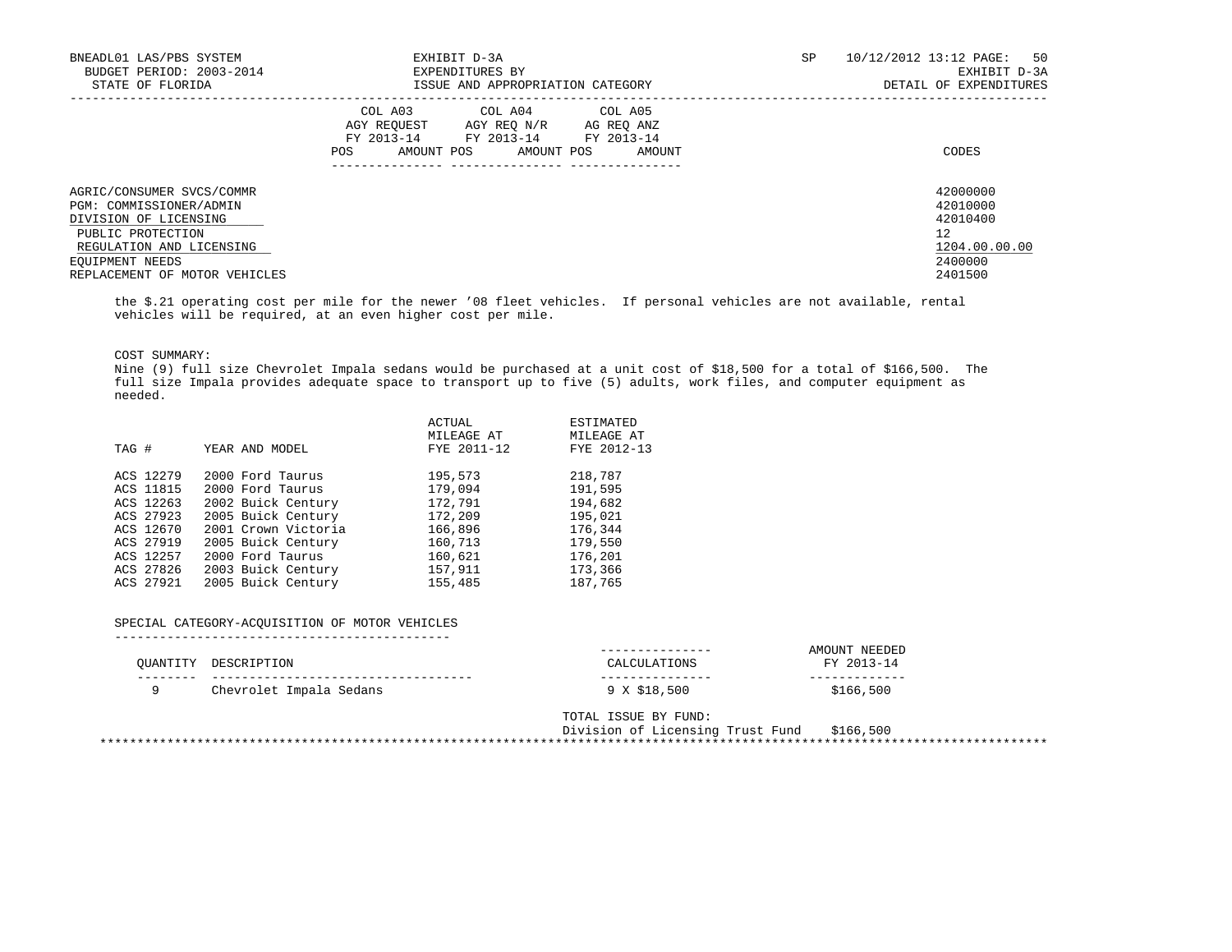| BNEADL01 LAS/PBS SYSTEM<br>BUDGET PERIOD: 2003-2014<br>STATE OF FLORIDA                                                                                                                                                                                    |                              | EXHIBIT D-3A<br>EXPENDITURES BY<br>ISSUE AND APPROPRIATION CATEGORY                                                              | SP | 10/12/2012 13:12 PAGE: 51<br>EXHIBIT D-3A<br>DETAIL OF EXPENDITURES          |
|------------------------------------------------------------------------------------------------------------------------------------------------------------------------------------------------------------------------------------------------------------|------------------------------|----------------------------------------------------------------------------------------------------------------------------------|----|------------------------------------------------------------------------------|
|                                                                                                                                                                                                                                                            | COL A03                      | COL A04 COL A05<br>AGY REQUEST AGY REQ N/R AG REQ ANZ<br>FY 2013-14 FY 2013-14 FY 2013-14<br>POS AMOUNT POS AMOUNT POS<br>AMOUNT |    | CODES                                                                        |
| AGRIC/CONSUMER SVCS/COMMR<br>PGM: COMMISSIONER/ADMIN<br>DIVISION OF LICENSING<br>PUBLIC PROTECTION<br>REGULATION AND LICENSING<br>ANNUALIZATION OF ADMINISTERED<br>FUNDS APPROPRIATIONS<br>STATE HEALTH INSURANCE ADJUSTMENT<br>FOR FY 2012-13 - 10 MONTHS |                              |                                                                                                                                  |    | 42000000<br>42010000<br>42010400<br>$12^{\circ}$<br>1204.00.00.00<br>26A0000 |
| <b>ANNUALIZATION</b><br>SALARIES AND BENEFITS                                                                                                                                                                                                              |                              |                                                                                                                                  |    | 26A1830<br>010000                                                            |
| DIV OF LICENSING TF -STATE 126,180                                                                                                                                                                                                                         |                              |                                                                                                                                  |    | 2163 1                                                                       |
| WORKLOAD<br>ADDITIONAL STAFF - DIVISION OF<br>LICENSING<br>SALARY RATE<br>SALARY RATE 127,885                                                                                                                                                              |                              |                                                                                                                                  |    | 3000000<br>3005100<br>000000                                                 |
| SALARIES AND BENEFITS                                                                                                                                                                                                                                      |                              |                                                                                                                                  |    | 010000                                                                       |
| DIV OF LICENSING TF                                                                                                                                                                                                                                        | 5.00<br>$-$ STATE<br>195,172 |                                                                                                                                  |    | 2163 1                                                                       |
| <b>EXPENSES</b>                                                                                                                                                                                                                                            |                              |                                                                                                                                  |    | 040000                                                                       |
| DIV OF LICENSING TF                                                                                                                                                                                                                                        | $-STATE$                     | 49,865 18,810                                                                                                                    |    | 2163 1                                                                       |
| SPECIAL CATEGORIES<br>TR/DMS/HR SVCS/STW CONTRCT                                                                                                                                                                                                           |                              |                                                                                                                                  |    | 100000<br>107040                                                             |
| DIV OF LICENSING TF                                                                                                                                                                                                                                        | $-$ STATE $1,770$            |                                                                                                                                  |    | 2163 1                                                                       |
| TOTAL: ADDITIONAL STAFF - DIVISION OF<br>LICENSING                                                                                                                                                                                                         |                              |                                                                                                                                  |    | 3005100                                                                      |
| TOTAL POSITIONS 5.00<br>TOTAL ISSUE $246,807$<br>TOTAL SALARY RATE 127,885                                                                                                                                                                                 |                              | 18,810                                                                                                                           |    |                                                                              |
|                                                                                                                                                                                                                                                            |                              |                                                                                                                                  |    |                                                                              |
| AGENCY ISSUE NARRATIVE:<br>2013-2014 BUDGET YEAR NARRATIVE:<br>BUREAU/SECTION/SUB-SECTION/OFFICE: Bureau of License Issuance                                                                                                                               |                              | IT COMPONENT? NO                                                                                                                 |    |                                                                              |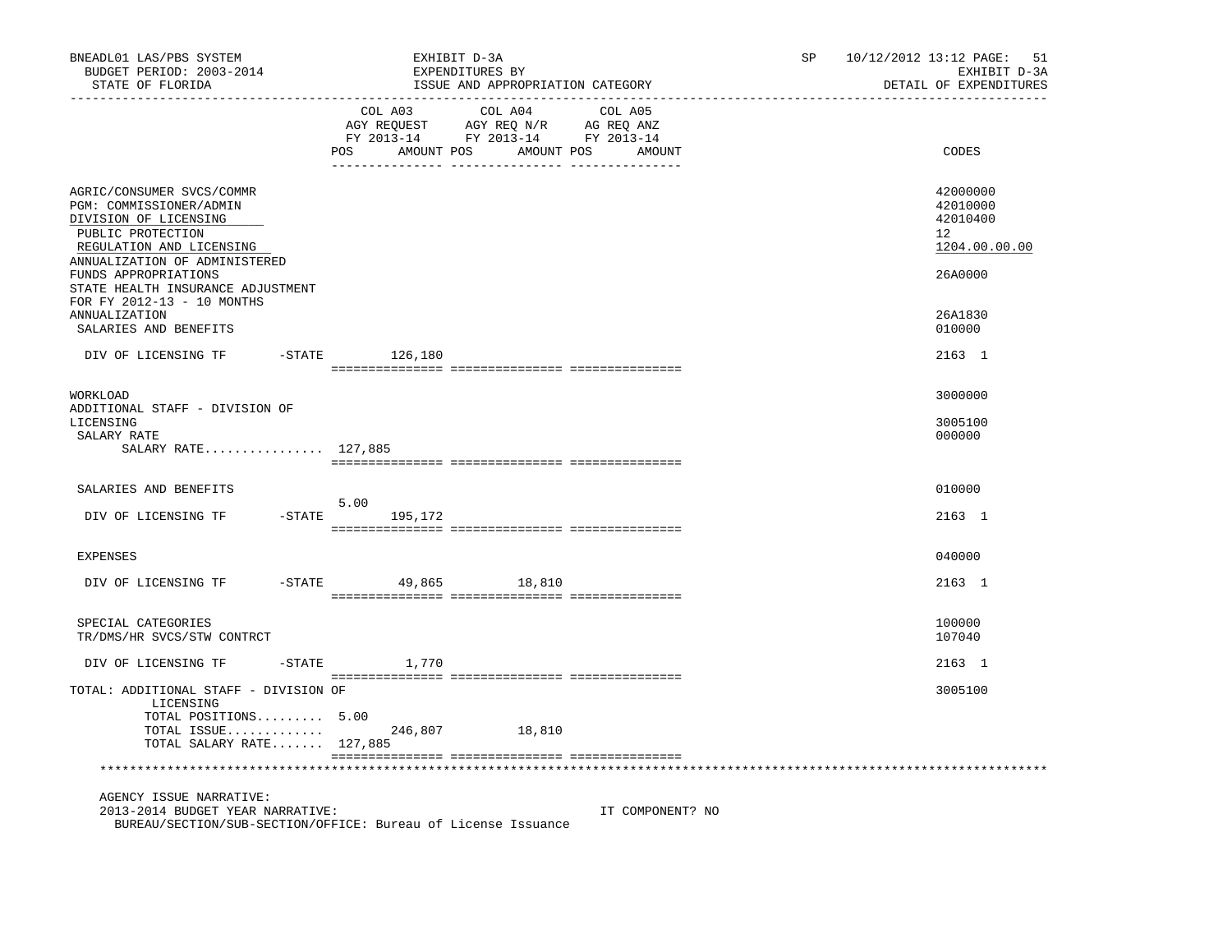| BNEADL01 LAS/PBS SYSTEM<br>BUDGET PERIOD: 2003-2014<br>STATE OF FLORIDA                                                                                                                   | EXHIBIT D-3A<br>EXPENDITURES BY<br>ISSUE AND APPROPRIATION CATEGORY                                                                            | SP | 10/12/2012 13:12 PAGE: 52<br>EXHIBIT D-3A<br>DETAIL OF EXPENDITURES           |
|-------------------------------------------------------------------------------------------------------------------------------------------------------------------------------------------|------------------------------------------------------------------------------------------------------------------------------------------------|----|-------------------------------------------------------------------------------|
|                                                                                                                                                                                           | COL A03 COL A04 COL A05<br>AGY REQUEST AGY REQ N/R AG REQ ANZ<br>FY 2013-14 FY 2013-14 FY 2013-14<br>AMOUNT POS<br>POS<br>AMOUNT POS<br>AMOUNT |    | CODES                                                                         |
| AGRIC/CONSUMER SVCS/COMMR<br>PGM: COMMISSIONER/ADMIN<br>DIVISION OF LICENSING<br>PUBLIC PROTECTION<br>REGULATION AND LICENSING<br>WORKLOAD<br>ADDITIONAL STAFF - DIVISION OF<br>LICENSING |                                                                                                                                                |    | 42000000<br>42010000<br>42010400<br>12<br>1204.00.00.00<br>3000000<br>3005100 |

LONG RANGE PROGRAM PLAN MEASURE: Number of Telephone Inquiries answered by Division Staff

#### DESCRIPTION OF ISSUE:

----------------------------------

--------------------------------

 This request is for five (5) full time Regulatory Specialist I Career Service positions to handle the large call volume received by the Public Inquiry (PI) Section within the Division of Licensing's Bureau of License Issuance. In addition to estimated Salaries and Benefits costs of \$195,172, budget authority of \$49,865 for Expenses and \$1,770 for Human Resources (HR) outsourcing are also requested for an estimated total request of \$246,807.

## ISSUE SUMMARY:

 The Public Inquiry (PI) Section continues to struggle to handle the large volume of phone calls for license issuance, renewal and existing licensee inquiries. The FY 2011-12 volume of 197,814 phone calls received reflects an 8,176 increase above the 189,638 received the previous year and equates to a ratio of 28,259 calls for each of the seven (7) employees receiving phone calls. This ratio of calls to employee has proven unmanageable as evidenced by the FY 2011-12 average wait time of 8:14 and a call abandonment rate of 42,982 or 22% of the 197,814 calls received by the section.

 Call volume represents new and renewal license applicants seeking a variety of answers, including status of their application, change of name or address, or application problems resolution. These applicant callers are in addition to existing licensees seeking answers to similar questions ranging from change of name or address procedures to concealed weapon reciprocity when traveling out of state. This past year (FY 2011-12), the Division processed 318,906 new/renewal applications and finished the fiscal year with over 1.1 million licensees, well over double the 160,434 new/renewal applications received and 465,732 licensees just eight years earlier in FY 2003-04. An estimated 1 in 20 Floridians are now licensed by the Division and when one of these 1.1 million licensees moves, gets married, travels out of state, or has a minor brush with the law potentially impacting their concealed weapons (CW) license, they are on the phone to the Public Inquiry Section to get answers.

 To address this problem without requesting new positions, the Division implemented an automated Interactive Voice Response (IVR) system in late FY 2009-10. The IVR, which allows applicants and licensees to check application status, request applications, change address, etc., annually handles approximately the same volume of callers as the PI section (180,664 handled by IVR in FY 2011-12, in addition to the 197,814 received by the PI section). A large percentage of the population, however, wants to talk to a person and the Division is unable to adequately provide this service with available staffing. Five (5) additional positions is estimated to reduce the call volume per employee from one call every 3 minutes and 41 seconds to a manageable level of a call every 6 minutes and 19 seconds.

## ADVERSE IMPACT IF NOT FUNDED:

 A failure to provide additional employees to personally answer phones will result in continued high call wait times and the associated high abandonment rates may result in dissatisfied license applicants and existing licensees whose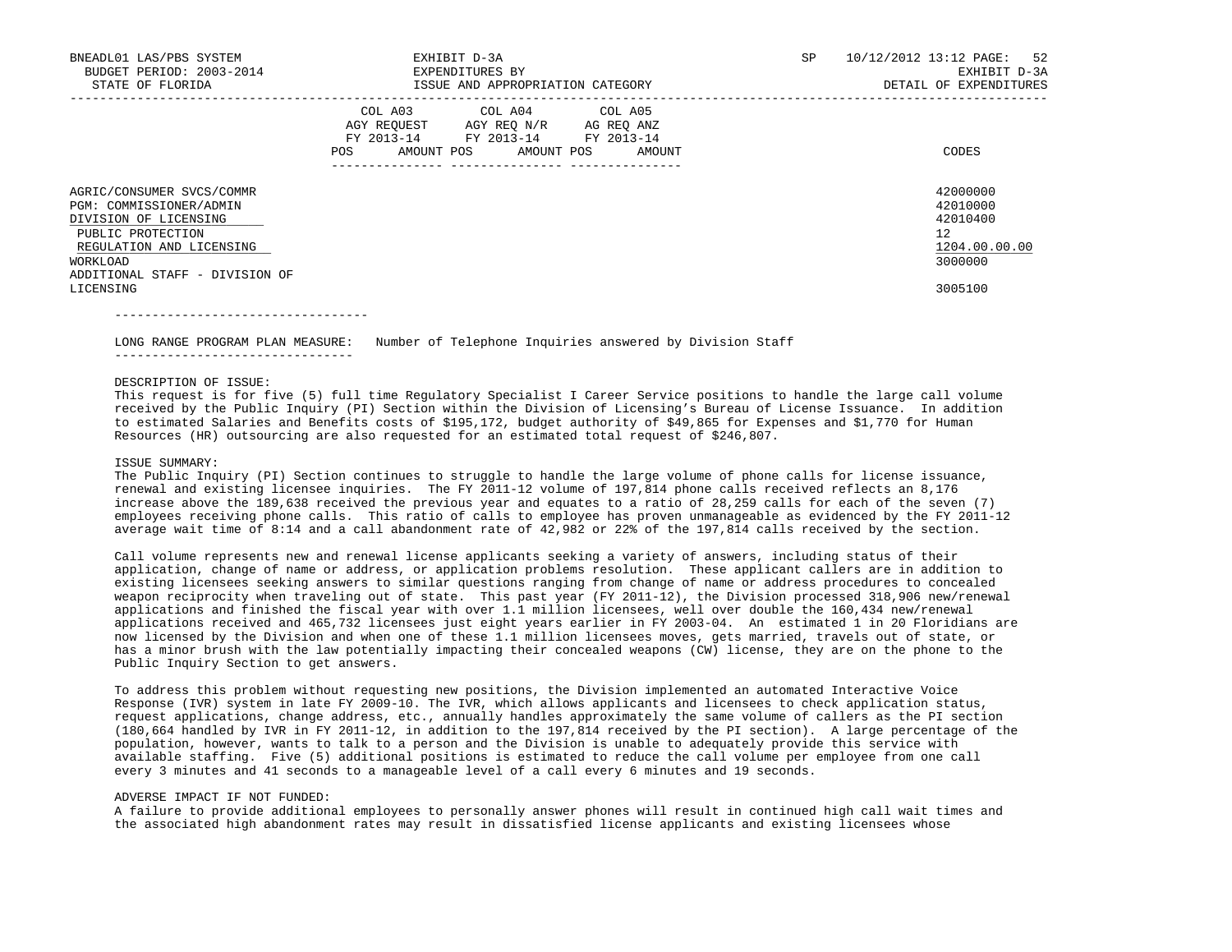| BNEADL01 LAS/PBS SYSTEM<br>BUDGET PERIOD: 2003-2014<br>STATE OF FLORIDA                                                                    | EXHIBIT D-3A<br>EXPENDITURES BY<br>ISSUE AND APPROPRIATION CATEGORY                                                                          | 10/12/2012 13:12 PAGE: 53<br>SP<br>EXHIBIT D-3A<br>DETAIL OF EXPENDITURES |
|--------------------------------------------------------------------------------------------------------------------------------------------|----------------------------------------------------------------------------------------------------------------------------------------------|---------------------------------------------------------------------------|
|                                                                                                                                            | COL A03 COL A04 COL A05<br>AGY REQUEST AGY REQ N/R AG REQ ANZ<br>FY 2013-14 FY 2013-14 FY 2013-14<br>AMOUNT POS AMOUNT POS AMOUNT<br>POS FOR | CODES                                                                     |
| AGRIC/CONSUMER SVCS/COMMR<br>PGM: COMMISSIONER/ADMIN<br>DIVISION OF LICENSING<br>PUBLIC PROTECTION<br>REGULATION AND LICENSING<br>WORKLOAD |                                                                                                                                              | 42000000<br>42010000<br>42010400<br>12<br>1204.00.00.00<br>3000000        |
| ADDITIONAL STAFF - DIVISION OF<br>LICENSING                                                                                                |                                                                                                                                              | 3005100                                                                   |

application and renewal fees provide the financial resources to provide an adequate level of customer service.

COST SUMMARY:

 This request is for budget authority for five (5) Career Service Regulatory Specialist I positions, with the standard Expenses and Human Resources Services package costs funded.

#### SALARIES AND BENEFITS:

----------------------

| CLASS<br>CODE | TITLE                                                                                                | PAY<br>GRADE | RATE     | NUMBER OF<br>POSITIONS | FY 2013-14<br>TOTAL RATE         | AMOUNT NEEDED<br>FY 2013-14<br>Salary and Benefits |
|---------------|------------------------------------------------------------------------------------------------------|--------------|----------|------------------------|----------------------------------|----------------------------------------------------|
| 0440          | Regulatory Specialist I 015                                                                          |              | \$25,577 | $5^{\circ}$            | \$127,885                        | \$195,172                                          |
| EXPENSES      |                                                                                                      |              |          |                        |                                  |                                                    |
| OUANTITY      | DESCRIPTION<br>-----------------------------                                                         |              |          |                        | CALCULATIONS                     | AMOUNT NEEDED<br>FY 2013-14                        |
| 5             | Expenses package cost of \$9,973 per position<br>$( $18, 810$ of $ $49, 865$ total is non-recurring) |              |          |                        | $5 \times 9,973$                 | \$49,865                                           |
|               | SPECIAL CATEGORY-HUMAN RESOURCES SERVICES:                                                           |              |          |                        |                                  |                                                    |
| OUANTITY      | DESCRIPTION                                                                                          |              |          |                        | CALCULATIONS                     | AMOUNT NEEDED<br>FY 2013-14                        |
| 5.            | Human Resources Services (107040)                                                                    |              |          |                        | 5 X \$354                        | \$1,770                                            |
|               |                                                                                                      |              |          | TOTAL ISSUE BY FUND:   | Division of Licensing Trust Fund | \$246,807                                          |

\*\*\*\*\*\*\*\*\*\*\*\*\*\*\*\*\*\*\*\*\*\*\*\*\*\*\*\*\*\*\*\*\*\*\*\*\*\*\*\*\*\*\*\*\*\*\*\*\*\*\*\*\*\*\*\*\*\*\*\*\*\*\*\*\*\*\*\*\*\*\*\*\*\*\*\*\*\*\*\*\*\*\*\*\*\*\*\*\*\*\*\*\*\*\*\*\*\*\*\*\*\*\*\*\*\*\*\*\*\*\*\*\*\*\*\*\*\*\*\*\*\*\*\*\*\*\*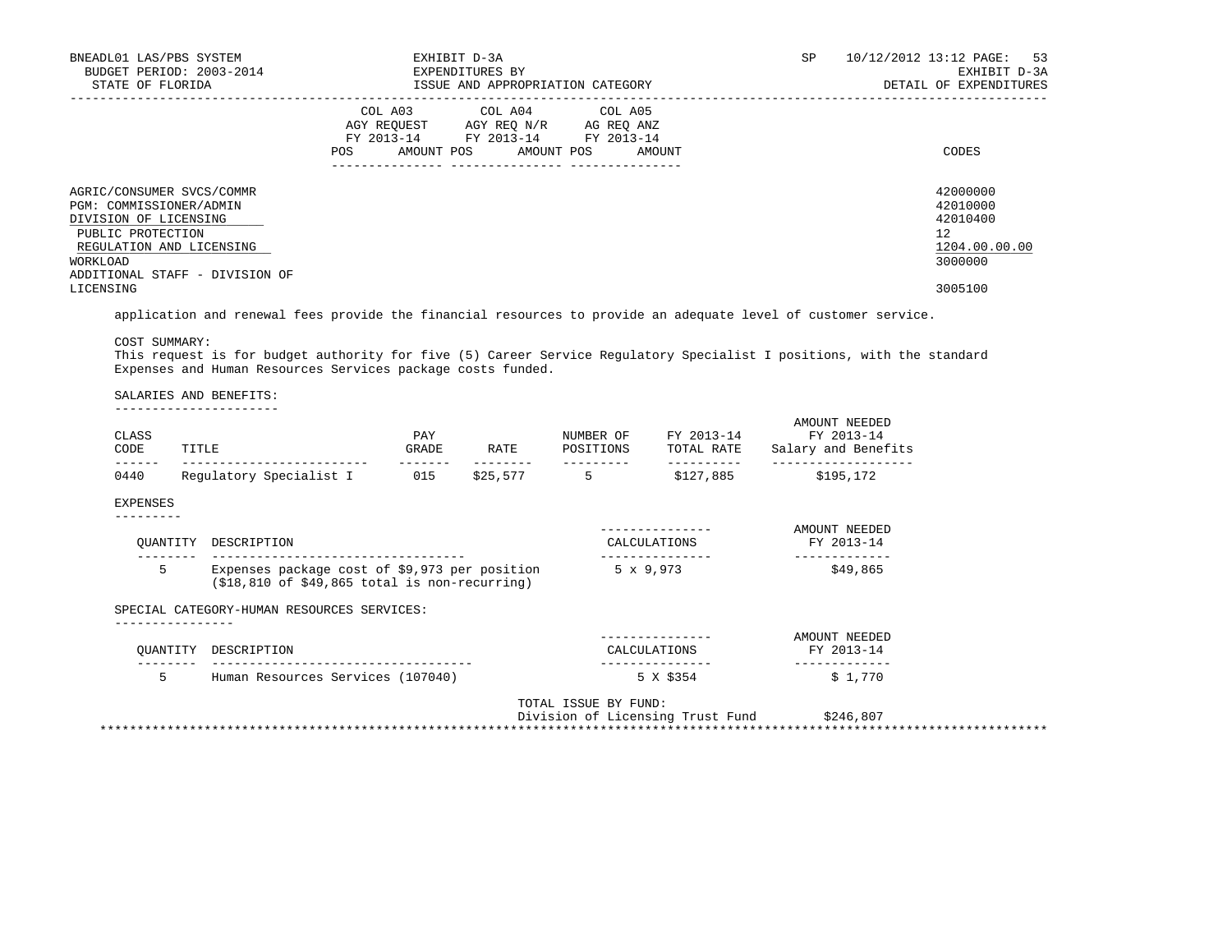| BNEADL01 LAS/PBS SYSTEM<br>BUDGET PERIOD: 2003-2014<br>STATE OF FLORIDA                                                                                                                   |                | EXHIBIT D-3A<br>EXPENDITURES BY | ISSUE AND APPROPRIATION CATEGORY                                                                                          |          | SP             | 10/12/2012 13:12 PAGE:<br>-54<br>EXHIBIT D-3A<br>DETAIL OF EXPENDITURES       |
|-------------------------------------------------------------------------------------------------------------------------------------------------------------------------------------------|----------------|---------------------------------|---------------------------------------------------------------------------------------------------------------------------|----------|----------------|-------------------------------------------------------------------------------|
|                                                                                                                                                                                           | <b>POS</b>     | AMOUNT POS                      | COL A03 COL A04 COL A05<br>AGY REQUEST AGY REQ N/R AG REQ ANZ<br>FY 2013-14 FY 2013-14 FY 2013-14<br>AMOUNT POS<br>AMOUNT |          |                | CODES                                                                         |
| AGRIC/CONSUMER SVCS/COMMR<br>PGM: COMMISSIONER/ADMIN<br>DIVISION OF LICENSING<br>PUBLIC PROTECTION<br>REGULATION AND LICENSING<br>WORKLOAD<br>ADDITIONAL STAFF - DIVISION OF<br>LICENSING |                |                                 |                                                                                                                           |          |                | 42000000<br>42010000<br>42010400<br>12<br>1204.00.00.00<br>3000000<br>3005100 |
| POSITION DETAIL OF SALARIES AND BENEFITS:                                                                                                                                                 | ETE            | BASE RATE                       | ADDITIVES                                                                                                                 | BENEFITS | SUBTOTAL       | LAPSE LAPSED SALARIES<br>% AND BENEFITS                                       |
| A03 - AGY REQUEST FY 2013-14<br>CHANGES TO CURRENTLY AUTHORIZED POSITIONS<br>0440 REGULATORY SPECIALIST I<br>P0101 001                                                                    |                | 5.00 127,885                    | . <u></u>                                                                                                                 |          |                | 67,287 195,172 0.00 195,172                                                   |
| TOTALS FOR ISSUE BY FUND<br>2163 DIV OF LICENSING TF                                                                                                                                      |                |                                 |                                                                                                                           |          |                | 195,172                                                                       |
|                                                                                                                                                                                           |                | 5.00 127,885                    |                                                                                                                           |          | 67,287 195,172 | --------------<br>195,172<br>==============                                   |
|                                                                                                                                                                                           |                |                                 |                                                                                                                           |          |                |                                                                               |
| DATA CENTER CONSOLIDATION<br>ADDITIONAL RESOURCES REQUIRED TO                                                                                                                             |                |                                 |                                                                                                                           |          |                | 55C0000                                                                       |
| SUPPORT CONSOLIDATION OF TECHNOLOGY<br><b>SERVICES</b><br>DATA PROCESSING SERVICES<br>NORTHWOOD SRC (NSRC)                                                                                |                |                                 |                                                                                                                           |          |                | 55C01C0<br>210000<br>210022                                                   |
| DIV OF LICENSING TF                                                                                                                                                                       | -STATE 106,491 |                                 | 268,048                                                                                                                   |          |                | 2163 1                                                                        |
|                                                                                                                                                                                           |                |                                 |                                                                                                                           |          |                |                                                                               |
| AGENCY ISSUE NARRATIVE:<br>2013-2014 BUDGET YEAR NARRATIVE:<br>DESCRIPTION OF ISSUE:                                                                                                      |                |                                 | IT COMPONENT? YES                                                                                                         |          |                |                                                                               |

 In accordance with section 282.201(4), Florida Statutes, the Department of Agriculture and Consumer Services is scheduled to consolidate its existing data centers in the Mayo Building and the Division of Licensing with other state resources located in the Northwood Shared Resource Center by March 31, 2014. This issue seeks to increase data processing authority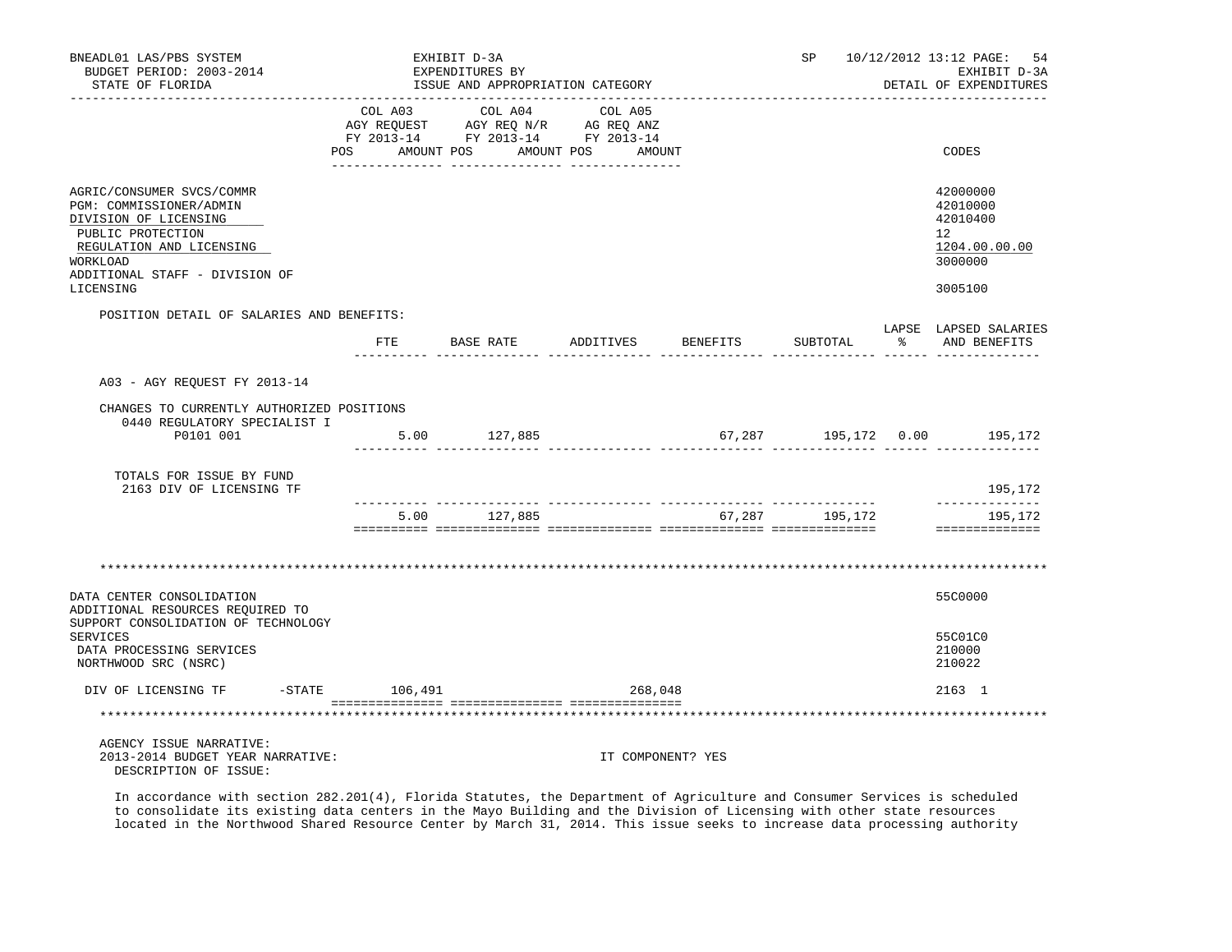| BNEADL01 LAS/PBS SYSTEM<br>BUDGET PERIOD: 2003-2014<br>STATE OF FLORIDA                                                                                                                         |     | EXHIBIT D-3A<br>EXPENDITURES BY<br>ISSUE AND APPROPRIATION CATEGORY                                                                  | SP<br>10/12/2012 13:12 PAGE: 55<br>DETAIL OF EXPENDITURES | EXHIBIT D-3A  |
|-------------------------------------------------------------------------------------------------------------------------------------------------------------------------------------------------|-----|--------------------------------------------------------------------------------------------------------------------------------------|-----------------------------------------------------------|---------------|
|                                                                                                                                                                                                 | POS | COL A03 COL A04 COL A05<br>AGY REOUEST AGY REO N/R AG REO ANZ<br>FY 2013-14 FY 2013-14 FY 2013-14<br>AMOUNT POS AMOUNT POS<br>AMOUNT | CODES                                                     |               |
| AGRIC/CONSUMER SVCS/COMMR<br>PGM: COMMISSIONER/ADMIN<br>DIVISION OF LICENSING<br>PUBLIC PROTECTION<br>REGULATION AND LICENSING<br>DATA CENTER CONSOLIDATION<br>ADDITIONAL RESOURCES REQUIRED TO |     |                                                                                                                                      | 42000000<br>42010000<br>42010400<br>12.<br>55C0000        | 1204.00.00.00 |
| SUPPORT CONSOLIDATION OF TECHNOLOGY<br>SERVICES                                                                                                                                                 |     |                                                                                                                                      | 55C01C0                                                   |               |

 in the Northwood Shared Resource Center category in excess of the operating reductions included in budget issue 17C01C0. In addition, this request seeks additional non-recurring authority in the contracted services category. This additional authority is needed to comply with the statutorily required data center consolidation efforts.

## ISSUE SUMMARY:

 With the assistance of staff located at the Northwood Shared Resource Center, Department staff identified the anticipated costs of our existing data center operations for the fourth quarter of the 2013-14 fiscal year and included these costs in budget issue 17C01C0 as reductions to the Department's operating authority. These costs totaled \$28,286 for OATS and \$14,551 for the Division of Licensing for a total operating reduction of \$42,837. However, the anticipated billing from the Northwood Shared resource center for the fourth quarter of the 2013-14 fiscal year is \$356,339. As a result, this request seeks additional data processing authority of \$207,011 in OATS and \$106,491 in Licensing for a total increase of \$313,502 in the Northwood Shared Resource Center category to provide sufficient authority to pay the fourth quarter billing.

 COST SUMMARY: The costs associated with this issue were determined with the assistance of staff from the Northwood Shared Resource Center and represent the additional data processing authority needed to pay the anticipated billing for the fourth quarter of 2013-14 fiscal year and to fund one-time implementation costs associated with the consolidation.

DATA PROCESSING SERVICES: NORTHWOOD SHARED RESOURCE CENTER:

| DESCRIPTION                          |                      |         |                     | AMOUNT NEEDED<br>FY 2013-14 |               |
|--------------------------------------|----------------------|---------|---------------------|-----------------------------|---------------|
| Northwood Shared Resource Center     |                      |         |                     | \$106,491                   |               |
|                                      |                      |         | TOTAL BY FUND: DLTF | \$106,491                   |               |
|                                      |                      |         |                     |                             |               |
| TOTAL: REGULATION AND LICENSING      |                      |         |                     |                             | 1204.00.00.00 |
| BY FUND TYPE                         |                      |         |                     |                             |               |
| TRUST FUNDS<br>SALARY RATE 7,344,858 | 220.00<br>21,239,380 | 185,310 | 268,048             |                             | 2000          |
|                                      |                      |         |                     |                             |               |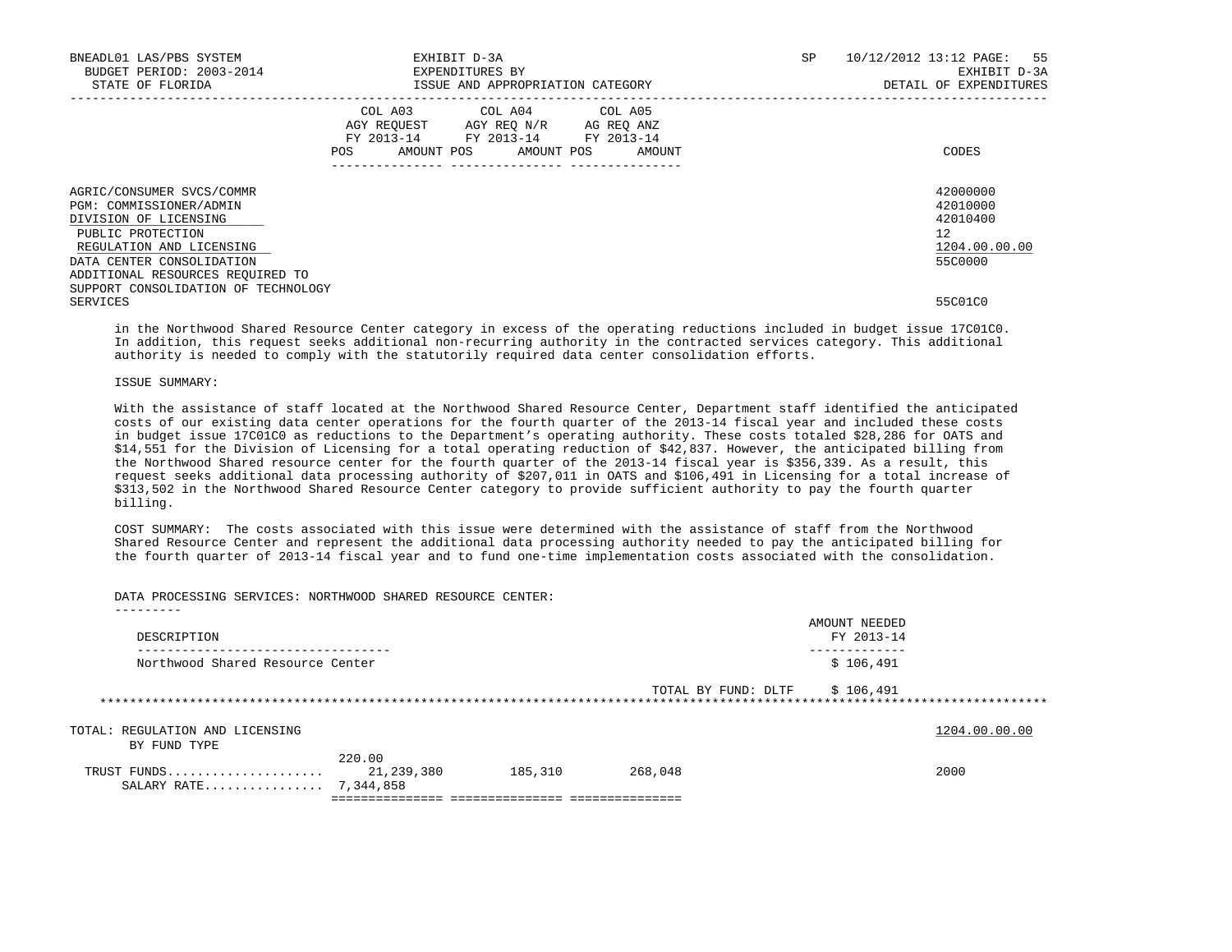| BNEADL01 LAS/PBS SYSTEM<br>BUDGET PERIOD: 2003-2014<br>STATE OF FLORIDA                                                                                                                                                                    | EXHIBIT D-3A<br>EXPENDITURES BY                                                                                        | ISSUE AND APPROPRIATION CATEGORY | SP | 10/12/2012 13:12 PAGE: 56<br>EXHIBIT D-3A<br>DETAIL OF EXPENDITURES                     |
|--------------------------------------------------------------------------------------------------------------------------------------------------------------------------------------------------------------------------------------------|------------------------------------------------------------------------------------------------------------------------|----------------------------------|----|-----------------------------------------------------------------------------------------|
|                                                                                                                                                                                                                                            | COL A03 COL A04 COL A05<br>AGY REQUEST AGY REQ N/R AG REQ ANZ<br>FY 2013-14 FY 2013-14 FY 2013-14<br>AMOUNT POS<br>POS | AMOUNT POS<br>AMOUNT             |    | CODES                                                                                   |
| AGRIC/CONSUMER SVCS/COMMR<br>PGM: COMMISSIONER/ADMIN<br>OFFICE OF ENERGY<br>NATURAL RESOURCES/ENVIRON<br>ENERGY SUSTAIN/CLIMAT PROT<br>ESTIMATED EXPENDITURES<br>ESTIMATED EXPENDITURES - OPERATIONS<br>SALARY RATE<br>SALARY RATE 837,758 |                                                                                                                        |                                  |    | 42000000<br>42010000<br>42010600<br>14<br>1407.00.00.00<br>1000000<br>1001000<br>000000 |
|                                                                                                                                                                                                                                            |                                                                                                                        |                                  |    |                                                                                         |
| SALARIES AND BENEFITS<br>FEDERAL GRANTS TRUST FUND -FEDERL 1,309,950                                                                                                                                                                       | 15.00                                                                                                                  |                                  |    | 010000<br>2261 3                                                                        |
| OTHER PERSONAL SERVICES                                                                                                                                                                                                                    |                                                                                                                        |                                  |    | 030000                                                                                  |
| FEDERAL GRANTS TRUST FUND -FEDERL 350,000                                                                                                                                                                                                  |                                                                                                                        |                                  |    | 2261 3                                                                                  |
| <b>EXPENSES</b>                                                                                                                                                                                                                            |                                                                                                                        |                                  |    | 040000                                                                                  |
| FEDERAL GRANTS TRUST FUND -FEDERL 427,212                                                                                                                                                                                                  |                                                                                                                        |                                  |    | 2261 3                                                                                  |
| OPERATING CAPITAL OUTLAY                                                                                                                                                                                                                   |                                                                                                                        |                                  |    | 060000                                                                                  |
| FEDERAL GRANTS TRUST FUND -FEDERL                                                                                                                                                                                                          | 2,500                                                                                                                  |                                  |    | 2261 3                                                                                  |
| SPECIAL CATEGORIES<br>SMART GRID TECH-ARRA 2009                                                                                                                                                                                            |                                                                                                                        |                                  |    | 100000<br>100314                                                                        |
| FEDERAL GRANTS TRUST FUND -FEDERL 658,586                                                                                                                                                                                                  |                                                                                                                        |                                  |    | 2261 3                                                                                  |
| CONTRACTED SERVICES                                                                                                                                                                                                                        |                                                                                                                        |                                  |    | 100777                                                                                  |
| FEDERAL GRANTS TRUST FUND -FEDERL 52,687                                                                                                                                                                                                   |                                                                                                                        |                                  |    | 2261 3                                                                                  |
| G/A-ENER/BLOCK GRANT-ARRA                                                                                                                                                                                                                  |                                                                                                                        |                                  |    | 101165                                                                                  |
| FEDERAL GRANTS TRUST FUND -FEDERL                                                                                                                                                                                                          | 391,241                                                                                                                |                                  |    | $2261$ 3                                                                                |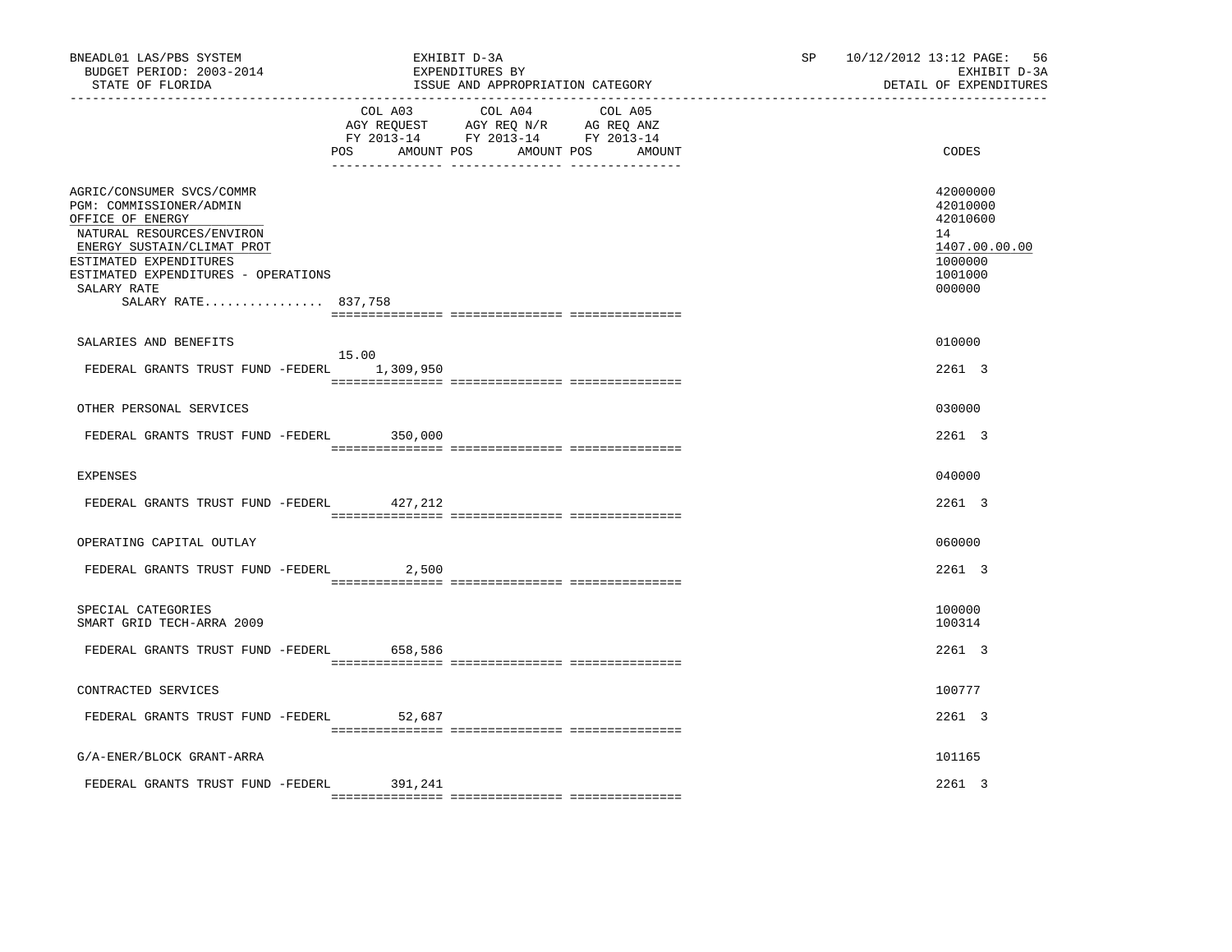| BNEADL01 LAS/PBS SYSTEM<br>BUDGET PERIOD: 2003-2014<br>STATE OF FLORIDA                                                                                                                                                                                                                               | EXHIBIT D-3A<br>EXPENDITURES BY<br>ISSUE AND APPROPRIATION CATEGORY                                                                  | SP and the set of the set of the set of the set of the set of the set of the set of the set of the set of the set of the set of the set of the set of the set of the set of the set of the set of the set of the set of the se | 57<br>10/12/2012 13:12 PAGE:<br>EXHIBIT D-3A<br>DETAIL OF EXPENDITURES                                      |
|-------------------------------------------------------------------------------------------------------------------------------------------------------------------------------------------------------------------------------------------------------------------------------------------------------|--------------------------------------------------------------------------------------------------------------------------------------|--------------------------------------------------------------------------------------------------------------------------------------------------------------------------------------------------------------------------------|-------------------------------------------------------------------------------------------------------------|
|                                                                                                                                                                                                                                                                                                       | COL A04 COL A05<br>COL A03<br>AGY REQUEST AGY REQ N/R AG REQ ANZ<br>FY 2013-14 FY 2013-14 FY 2013-14<br>POS AMOUNT POS<br>AMOUNT POS | AMOUNT                                                                                                                                                                                                                         | CODES                                                                                                       |
| AGRIC/CONSUMER SVCS/COMMR<br>PGM: COMMISSIONER/ADMIN<br>OFFICE OF ENERGY<br>NATURAL RESOURCES/ENVIRON<br>ENERGY SUSTAIN/CLIMAT PROT<br>ESTIMATED EXPENDITURES<br>ESTIMATED EXPENDITURES - OPERATIONS<br>SPECIAL CATEGORIES<br>ENERGY CONSERVATION INCENT<br>FEDERAL GRANTS TRUST FUND -FEDERL 109,285 |                                                                                                                                      |                                                                                                                                                                                                                                | 42000000<br>42010000<br>42010600<br>14<br>1407.00.00.00<br>1000000<br>1001000<br>100000<br>101174<br>2261 3 |
| RISK MANAGEMENT INSURANCE                                                                                                                                                                                                                                                                             |                                                                                                                                      |                                                                                                                                                                                                                                | 103241                                                                                                      |
| FEDERAL GRANTS TRUST FUND -FEDERL 3,058                                                                                                                                                                                                                                                               |                                                                                                                                      |                                                                                                                                                                                                                                | 2261 3                                                                                                      |
| TR/DMS/HR SVCS/STW CONTRCT                                                                                                                                                                                                                                                                            |                                                                                                                                      |                                                                                                                                                                                                                                | 107040                                                                                                      |
| FEDERAL GRANTS TRUST FUND -FEDERL                                                                                                                                                                                                                                                                     | 3,388                                                                                                                                |                                                                                                                                                                                                                                | 2261 3                                                                                                      |
| TOTAL: ESTIMATED EXPENDITURES - OPERATIONS<br>TOTAL POSITIONS 15.00<br>TOTAL ISSUE 3,307,907<br>TOTAL SALARY RATE 837,758                                                                                                                                                                             |                                                                                                                                      |                                                                                                                                                                                                                                | 1001000                                                                                                     |
| CASUALTY INSURANCE PREMIUM<br>ADJUSTMENT<br>SPECIAL CATEGORIES<br>RISK MANAGEMENT INSURANCE                                                                                                                                                                                                           |                                                                                                                                      |                                                                                                                                                                                                                                | 1001090<br>100000<br>103241                                                                                 |
| FEDERAL GRANTS TRUST FUND -FEDERL                                                                                                                                                                                                                                                                     | $203 -$                                                                                                                              |                                                                                                                                                                                                                                | 2261 3                                                                                                      |
| FLORIDA RETIREMENT SYSTEM<br>CONTRIBUTION ADJUSTMENT FOR<br>FISCAL YEAR 2012-2013<br>SALARIES AND BENEFITS                                                                                                                                                                                            |                                                                                                                                      |                                                                                                                                                                                                                                | 1001240<br>010000                                                                                           |
| FEDERAL GRANTS TRUST FUND -FEDERL                                                                                                                                                                                                                                                                     | 2,456                                                                                                                                |                                                                                                                                                                                                                                | 2261 3                                                                                                      |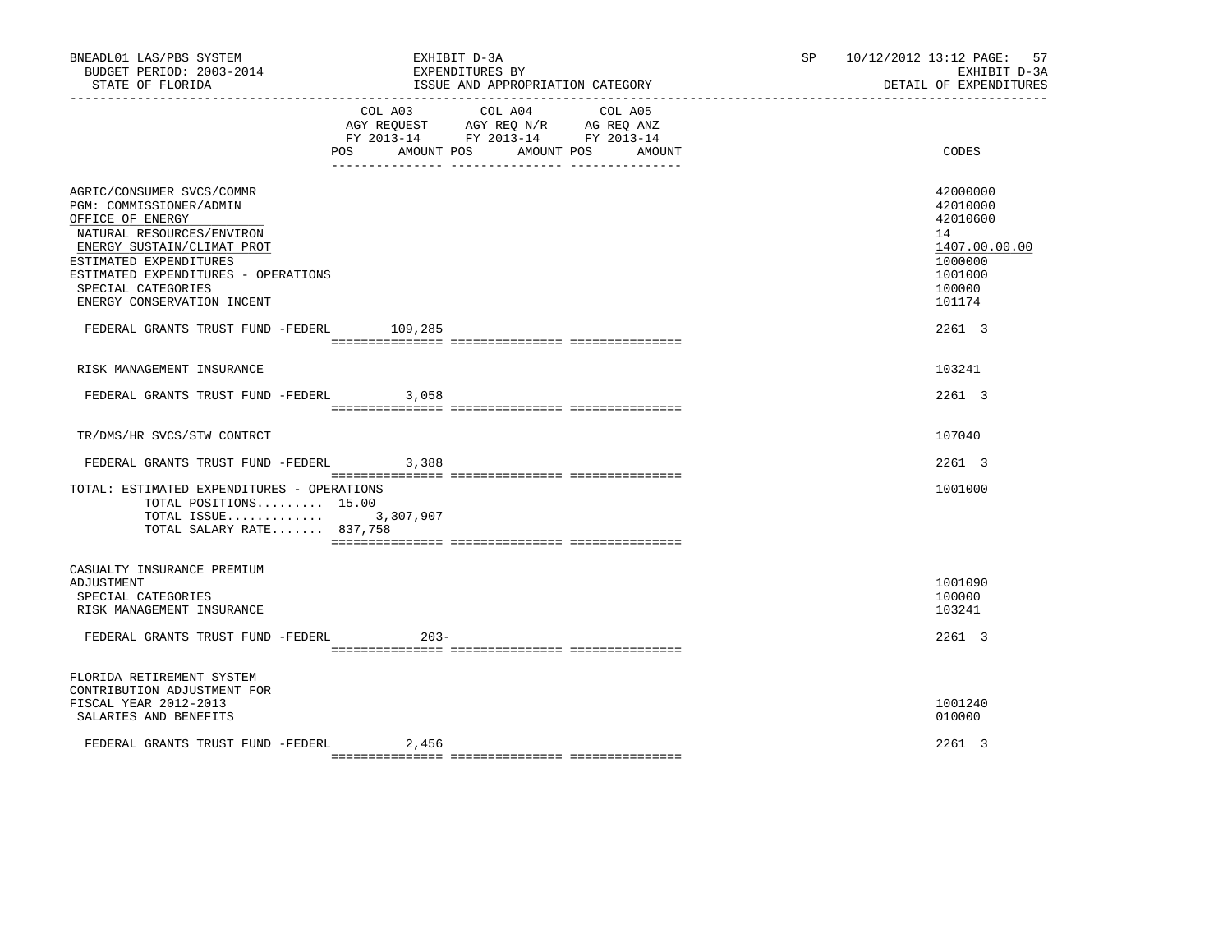| BNEADL01 LAS/PBS SYSTEM<br>BUDGET PERIOD: 2003-2014<br>STATE OF FLORIDA                                                                                                                                                                                | EXHIBIT D-3A<br>EXPENDITURES BY<br>ISSUE AND APPROPRIATION CATEGORY                                                                   | SP 10/12/2012 13:12 PAGE: 58<br>EXHIBIT D-3A<br>DETAIL OF EXPENDITURES        |
|--------------------------------------------------------------------------------------------------------------------------------------------------------------------------------------------------------------------------------------------------------|---------------------------------------------------------------------------------------------------------------------------------------|-------------------------------------------------------------------------------|
|                                                                                                                                                                                                                                                        | COL A03 COL A04 COL A05<br>AGY REQUEST AGY REQ N/R AG REQ ANZ<br>FY 2013-14 FY 2013-14 FY 2013-14<br>POS AMOUNT POS AMOUNT POS AMOUNT | CODES                                                                         |
| AGRIC/CONSUMER SVCS/COMMR<br>PGM: COMMISSIONER/ADMIN<br>OFFICE OF ENERGY<br>NATURAL RESOURCES/ENVIRON<br>ENERGY SUSTAIN/CLIMAT PROT<br>ESTIMATED EXPENDITURES<br>ADJUSTMENT TO STATE HEALTH<br>INSURANCE PREMIUM CONTRIBUTION -<br>FISCAL YEAR 2012-13 |                                                                                                                                       | 42000000<br>42010000<br>42010600<br>14<br>1407.00.00.00<br>1000000<br>1001830 |
| SALARIES AND BENEFITS<br>FEDERAL GRANTS TRUST FUND -FEDERL 2,010                                                                                                                                                                                       |                                                                                                                                       | 010000<br>2261 3                                                              |
| REALLOCATION OF HUMAN RESOURCES<br>OUTSOURCING<br>SPECIAL CATEGORIES<br>TR/DMS/HR SVCS/STW CONTRCT<br>FEDERAL GRANTS TRUST FUND -FEDERL                                                                                                                | $63-$                                                                                                                                 | 1005900<br>100000<br>107040<br>2261 3                                         |
|                                                                                                                                                                                                                                                        |                                                                                                                                       |                                                                               |
| NONRECURRING EXPENDITURES<br>ENERGY EFFICIENCY CONSERVATION<br>DEVELOPMENT BLOCK GRANT<br>SPECIAL CATEGORIES<br>G/A-ENER/BLOCK GRANT-ARRA                                                                                                              |                                                                                                                                       | 2100000<br>2103110<br>100000<br>101165                                        |
| FEDERAL GRANTS TRUST FUND -FEDERL 391, 241-                                                                                                                                                                                                            |                                                                                                                                       | 2261 3                                                                        |
| ENERGY ASSURANCE CAPABILITIES AND<br>PLANNING FOR SMART GRID<br>RESILIENCY GRANT<br>SPECIAL CATEGORIES<br>SMART GRID TECH-ARRA 2009<br>FEDERAL GRANTS TRUST FUND -FEDERL 658,586-                                                                      |                                                                                                                                       | 2103111<br>100000<br>100314<br>2261 3                                         |
|                                                                                                                                                                                                                                                        |                                                                                                                                       |                                                                               |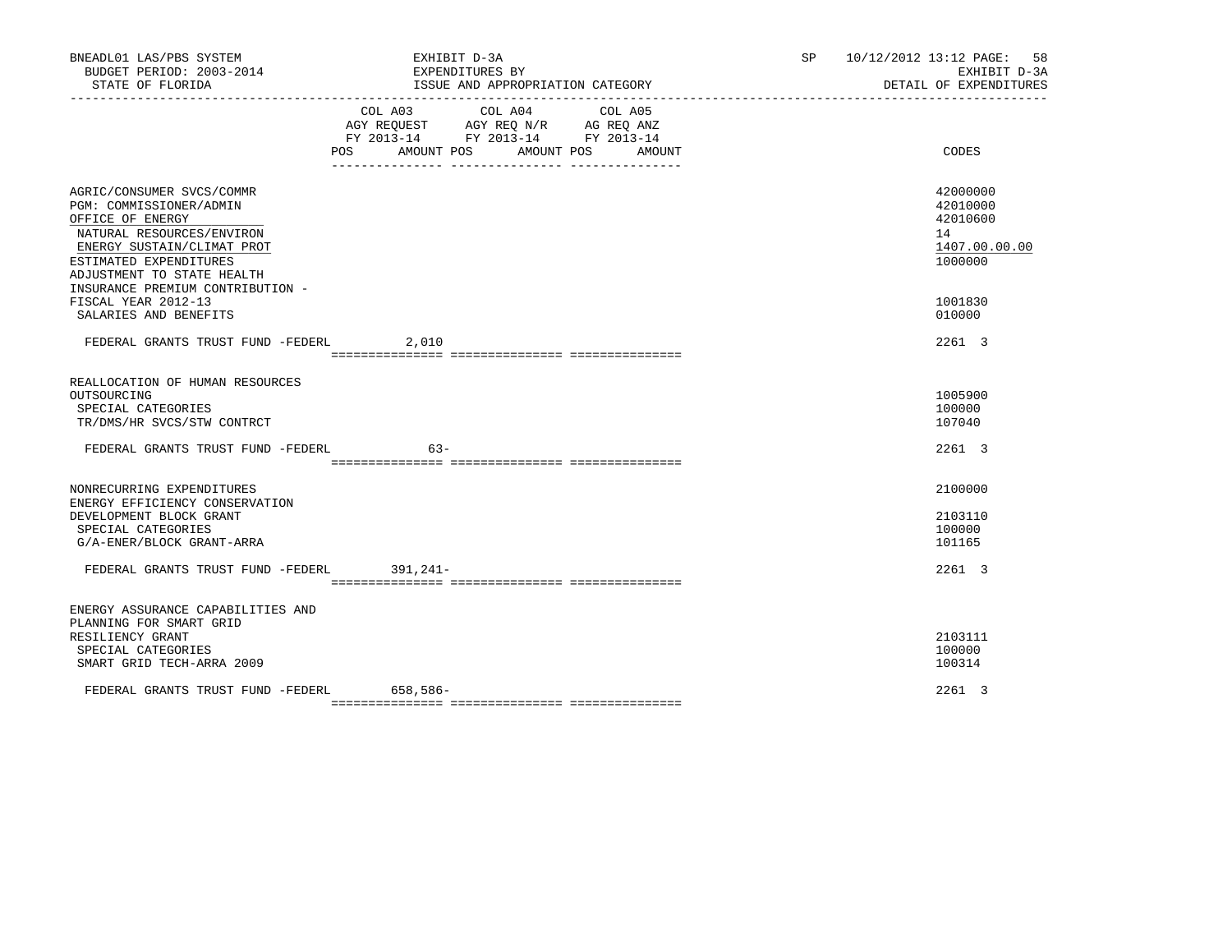| ________________________________<br>COL A03 COL A04 COL A05<br>$\begin{tabular}{lllllll} \bf AGY \;\; REQUEST \hspace{1cm} AGY \;\; REQ \;\; N/R \hspace{1cm} AG \;\; REQ \;\; ANZ \\ \hline \texttt{FY} \;\; 2013\text{--}14 \hspace{1cm} & \texttt{FY} \;\; 2013\text{--}14 \hspace{1cm} & \texttt{FY} \;\; 2013\text{--}14 \end{tabular}$ | CODES                                                                                             |
|----------------------------------------------------------------------------------------------------------------------------------------------------------------------------------------------------------------------------------------------------------------------------------------------------------------------------------------------|---------------------------------------------------------------------------------------------------|
| POS<br>AMOUNT POS<br>AMOUNT POS<br>AMOUNT                                                                                                                                                                                                                                                                                                    |                                                                                                   |
| AGRIC/CONSUMER SVCS/COMMR<br>PGM: COMMISSIONER/ADMIN<br>OFFICE OF ENERGY<br>NATURAL RESOURCES/ENVIRON<br>ENERGY SUSTAIN/CLIMAT PROT<br>NONRECURRING EXPENDITURES<br>SOLAR REBATE INCENTIVE PROGRAM<br>SPECIAL CATEGORIES<br>ENERGY CONSERVATION INCENT                                                                                       | 42000000<br>42010000<br>42010600<br>14<br>1407.00.00.00<br>2100000<br>2103112<br>100000<br>101174 |
| FEDERAL GRANTS TRUST FUND -FEDERL 109,285-                                                                                                                                                                                                                                                                                                   | 2261 3                                                                                            |
| ANNUALIZATION OF ADMINISTERED<br>FUNDS APPROPRIATIONS<br>STATE HEALTH INSURANCE ADJUSTMENT<br>FOR FY 2012-13 - 10 MONTHS                                                                                                                                                                                                                     | 26A0000                                                                                           |
| <b>ANNUALIZATION</b><br>SALARIES AND BENEFITS                                                                                                                                                                                                                                                                                                | 26A1830<br>010000                                                                                 |
| FEDERAL GRANTS TRUST FUND -FEDERL<br>10,050                                                                                                                                                                                                                                                                                                  | 2261 3                                                                                            |
| FUND SHIFT<br>FUND SHIFT - ENERGY FROM FEDERAL                                                                                                                                                                                                                                                                                               | 3400000                                                                                           |
| GRANTS TRUST FUND TO GENERAL<br>REVENUE - DEDUCT<br>SALARY RATE<br>SALARY RATE 54,865-                                                                                                                                                                                                                                                       | 3400030<br>000000                                                                                 |
| SALARIES AND BENEFITS                                                                                                                                                                                                                                                                                                                        | 010000                                                                                            |
| $1.00 -$<br>FEDERAL GRANTS TRUST FUND -FEDERL 72,080-                                                                                                                                                                                                                                                                                        | 2261 3                                                                                            |
| EXPENSES                                                                                                                                                                                                                                                                                                                                     | 040000                                                                                            |
| FEDERAL GRANTS TRUST FUND -FEDERL 6,211-                                                                                                                                                                                                                                                                                                     | 2261 3                                                                                            |
| SPECIAL CATEGORIES<br>TR/DMS/HR SVCS/STW CONTRCT                                                                                                                                                                                                                                                                                             | 100000<br>107040                                                                                  |
| FEDERAL GRANTS TRUST FUND -FEDERL<br>$354-$                                                                                                                                                                                                                                                                                                  | 2261 3                                                                                            |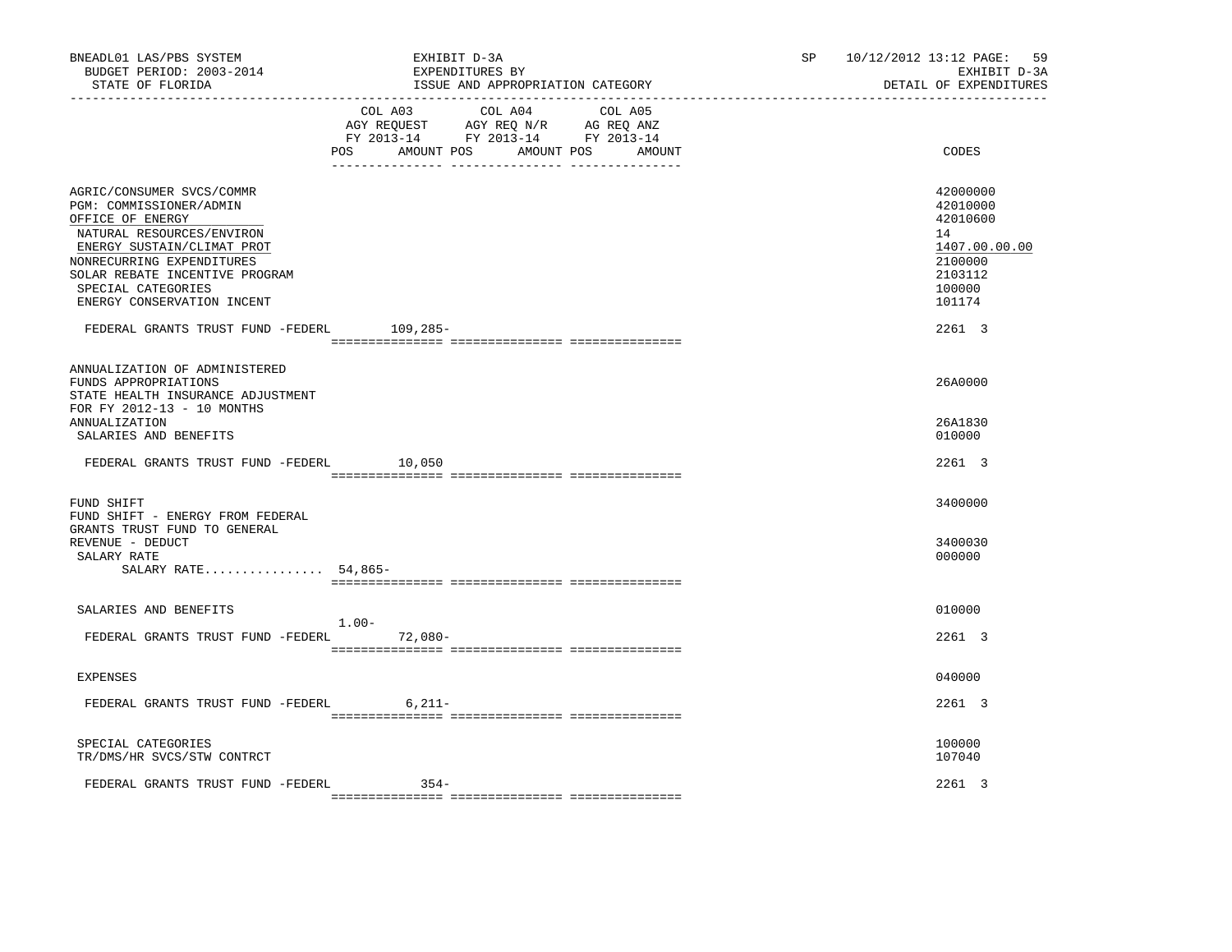| BNEADL01 LAS/PBS SYSTEM<br>BUDGET PERIOD: 2003-2014<br>STATE OF FLORIDA                                                                                                                                                                   |           | EXHIBIT D-3A<br>EXPENDITURES BY<br>ISSUE AND APPROPRIATION CATEGORY                                                        |        | <b>SP</b> | 10/12/2012 13:12 PAGE:<br>60<br>EXHIBIT D-3A<br>DETAIL OF EXPENDITURES        |
|-------------------------------------------------------------------------------------------------------------------------------------------------------------------------------------------------------------------------------------------|-----------|----------------------------------------------------------------------------------------------------------------------------|--------|-----------|-------------------------------------------------------------------------------|
|                                                                                                                                                                                                                                           | POS       | COL A03 COL A04 COL A05<br>AGY REQUEST AGY REQ N/R AG REQ ANZ<br>FY 2013-14 FY 2013-14 FY 2013-14<br>AMOUNT POS AMOUNT POS | AMOUNT |           | CODES                                                                         |
| AGRIC/CONSUMER SVCS/COMMR<br>PGM: COMMISSIONER/ADMIN<br>OFFICE OF ENERGY<br>NATURAL RESOURCES/ENVIRON<br>ENERGY SUSTAIN/CLIMAT PROT<br>FUND SHIFT<br>FUND SHIFT - ENERGY FROM FEDERAL<br>GRANTS TRUST FUND TO GENERAL<br>REVENUE - DEDUCT |           |                                                                                                                            |        |           | 42000000<br>42010000<br>42010600<br>14<br>1407.00.00.00<br>3400000<br>3400030 |
| TOTAL: FUND SHIFT - ENERGY FROM FEDERAL<br>GRANTS TRUST FUND TO GENERAL<br>REVENUE - DEDUCT<br>TOTAL POSITIONS 1.00-<br>TOTAL ISSUE<br>TOTAL SALARY RATE 54,865-                                                                          | $78.645-$ |                                                                                                                            |        |           | 3400030                                                                       |
|                                                                                                                                                                                                                                           |           |                                                                                                                            |        |           |                                                                               |

 AGENCY ISSUE NARRATIVE: 2013-2014 BUDGET YEAR NARRATIVE: IT COMPONENT? NO

LONG RANGE PROGRAM PLAN MEASURE: Energy Efficiency and Renewable Energy Grants and Incentives

## DESCRIPTION OF ISSUE:

 To support the implementation of Chapters 212.08, 220.192, 220.193 and 377.703(2), Florida Statutes and Chapter 2012-117, Laws of Florida, effective July 1, 2012, General Revenue funds in the amount of \$78,645 are requested for Fiscal Year 2013-14. The request for these funds includes the transfer of one (1) Full-Time Equivalent (FTE) from Federal Grants Trust Fund to General Revenue and related recurring administrative costs including: \$72,080 in Salaries and Benefits, \$6,211 in Expenses and \$354 in Human Resource Services. In summary, a total of \$78,645 in the General Revenue fund is requested in Fiscal Year 2013-14.

# ISSUE SUMMARY:

 Chapters 212.08, 220.192, 220.193 and 377.703(2), Florida Statutes and Chapter 2012-117, Laws of Florida became effective July 1, 2012 with the purpose of facilitating Florida Department of Agriculture and Consumer Services (FDACS) efforts to increase diversity in the state's energy portfolio, to expand energy production and to create jobs in Florida. The bill reinstates tax credits for investments in renewable energy technologies and production, and requires the Office of Energy to conduct an annual evaluation of the utilization of these tax credits, evaluate the Florida Energy Efficiency and Conservation Act, develop an Energy Clearinghouse of information regarding cost savings associated with various energy efficiency and conservation measures and promote energy efficiency across state government by establishing benchmarks and reporting requirements for energy consumption by state-owned buildings.

 Currently, one (1) Office of Energy Full-Time Equivalent (FTE) that has been designated to perform the functions required by Chapters 212.08, 220.192, 220.193 and 377.703(2), Florida Statutes and Chapter 2012-117, Laws of Florida, is being primarily funded by American Recovery and Reinvestment Act Energy Efficiency and Conservation Block Grant funds through the Federal Grants Trust Fund, however this funding will expire on November 23, 2012. Due to the upcoming expiration of federal funding FDACS will be transitioning this initiative from a grant program to a policy program as a component of the Office of Energy and hereby request a transfer of one (1) FTE Federal Grants Trust Fund to General Revenue and the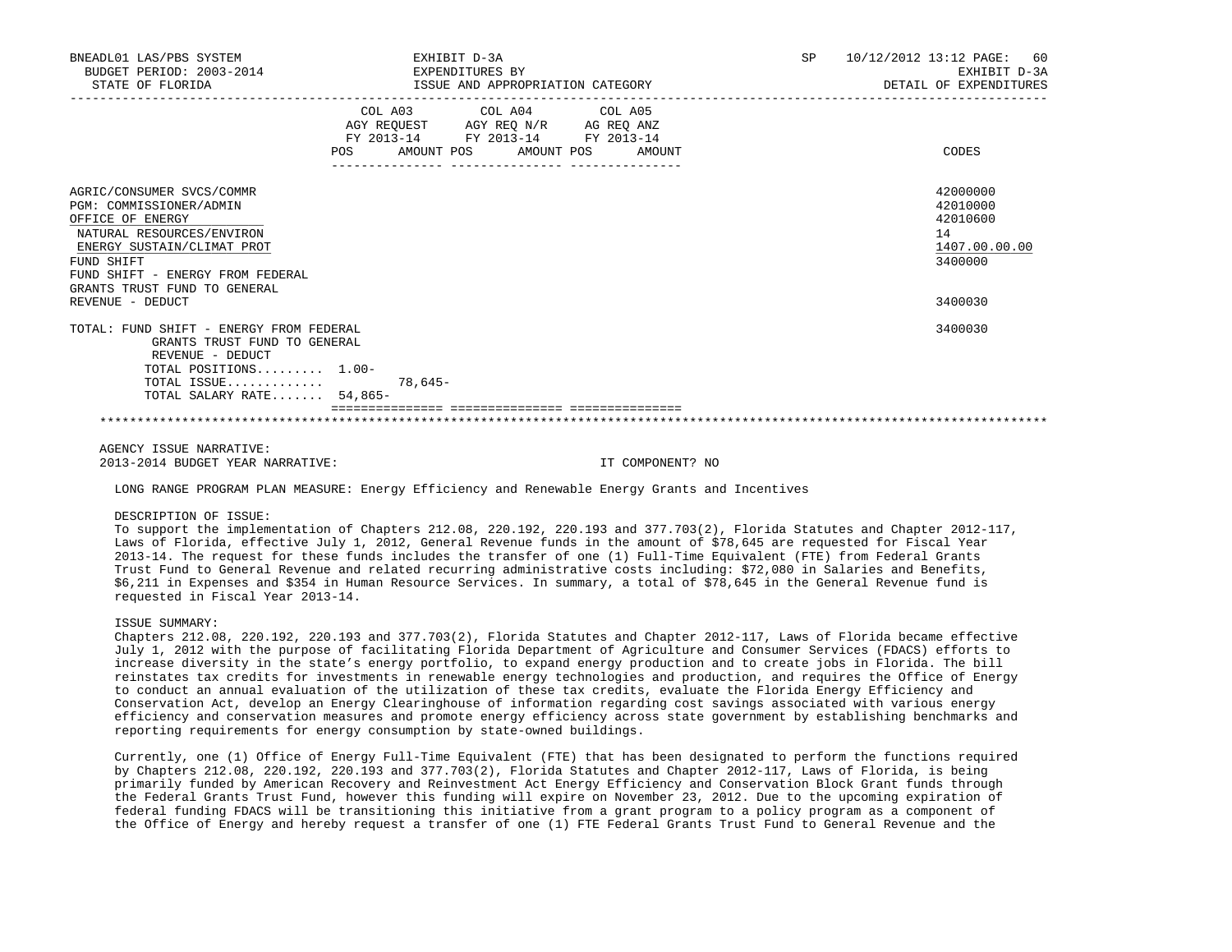| BNEADL01 LAS/PBS SYSTEM<br>BUDGET PERIOD: 2003-2014<br>STATE OF FLORIDA                                                                                                               | EXHIBIT D-3A<br>EXPENDITURES BY<br>ISSUE AND APPROPRIATION CATEGORY                                                                   | 10/12/2012 13:12 PAGE: 61<br>SP<br>EXHIBIT D-3A<br>DETAIL OF EXPENDITURES |
|---------------------------------------------------------------------------------------------------------------------------------------------------------------------------------------|---------------------------------------------------------------------------------------------------------------------------------------|---------------------------------------------------------------------------|
|                                                                                                                                                                                       | COL A03 COL A04 COL A05<br>AGY REQUEST AGY REQ N/R AG REQ ANZ<br>FY 2013-14 FY 2013-14 FY 2013-14<br>POS AMOUNT POS AMOUNT POS AMOUNT | CODES                                                                     |
| AGRIC/CONSUMER SVCS/COMMR<br>PGM: COMMISSIONER/ADMIN<br>OFFICE OF ENERGY<br>NATURAL RESOURCES/ENVIRON<br>ENERGY SUSTAIN/CLIMAT PROT<br>FUND SHIFT<br>FUND SHIFT - ENERGY FROM FEDERAL |                                                                                                                                       | 42000000<br>42010000<br>42010600<br>14<br>1407.00.00.00<br>3400000        |
| GRANTS TRUST FUND TO GENERAL<br>REVENUE - DEDUCT                                                                                                                                      |                                                                                                                                       | 3400030                                                                   |

 related authority to fully fund this position and related expenditures after November 23, 2012 and throughout the implementation schedule of this legislation, which runs through Fiscal Year 2016-17. In summary, a total of \$78,645 in General Revenue funds is requested in Fiscal Year 2013-14.

ADVERSE IMPACT IF NOT FUNDED:

 State of Florida will be unable to implement initiatives directed in state legislation under Chapters 212.08, 220.192, 220.193 and 377.703(2), Florida Statutes and Chapter 2012-117, Laws of Florida.

COST SUMMARY:

SALARIES AND BENEFITS:

| Senior Management Analyst I SES | 022                                                                          | (1)               | - - - - - - - - - - - -<br>(572,080) |
|---------------------------------|------------------------------------------------------------------------------|-------------------|--------------------------------------|
|                                 |                                                                              |                   |                                      |
|                                 |                                                                              |                   |                                      |
|                                 |                                                                              | .<br>CALCULATIONS | AMOUNT NEEDED<br>FY 2013-14          |
|                                 |                                                                              | 1 X (6, 211)      | 6,211)<br>(\$                        |
|                                 | DESCRIPTION<br>Annual Expenses<br>SPECIAL CATEGORY: HUMAN RESOURCES SERVICES |                   |                                      |

 QUANTITY DESCRIPTION CALCULATIONS FY 2013-14 -------- ----------------------------------- ---------------- ------------- (1) Human Resources Services (5 and 1 X (354) (5 and 1 X (354)

 TOTAL ISSUE BY FUND: Federal Grants Trust Fund (\$78,645) \*\*\*\*\*\*\*\*\*\*\*\*\*\*\*\*\*\*\*\*\*\*\*\*\*\*\*\*\*\*\*\*\*\*\*\*\*\*\*\*\*\*\*\*\*\*\*\*\*\*\*\*\*\*\*\*\*\*\*\*\*\*\*\*\*\*\*\*\*\*\*\*\*\*\*\*\*\*\*\*\*\*\*\*\*\*\*\*\*\*\*\*\*\*\*\*\*\*\*\*\*\*\*\*\*\*\*\*\*\*\*\*\*\*\*\*\*\*\*\*\*\*\*\*\*\*\*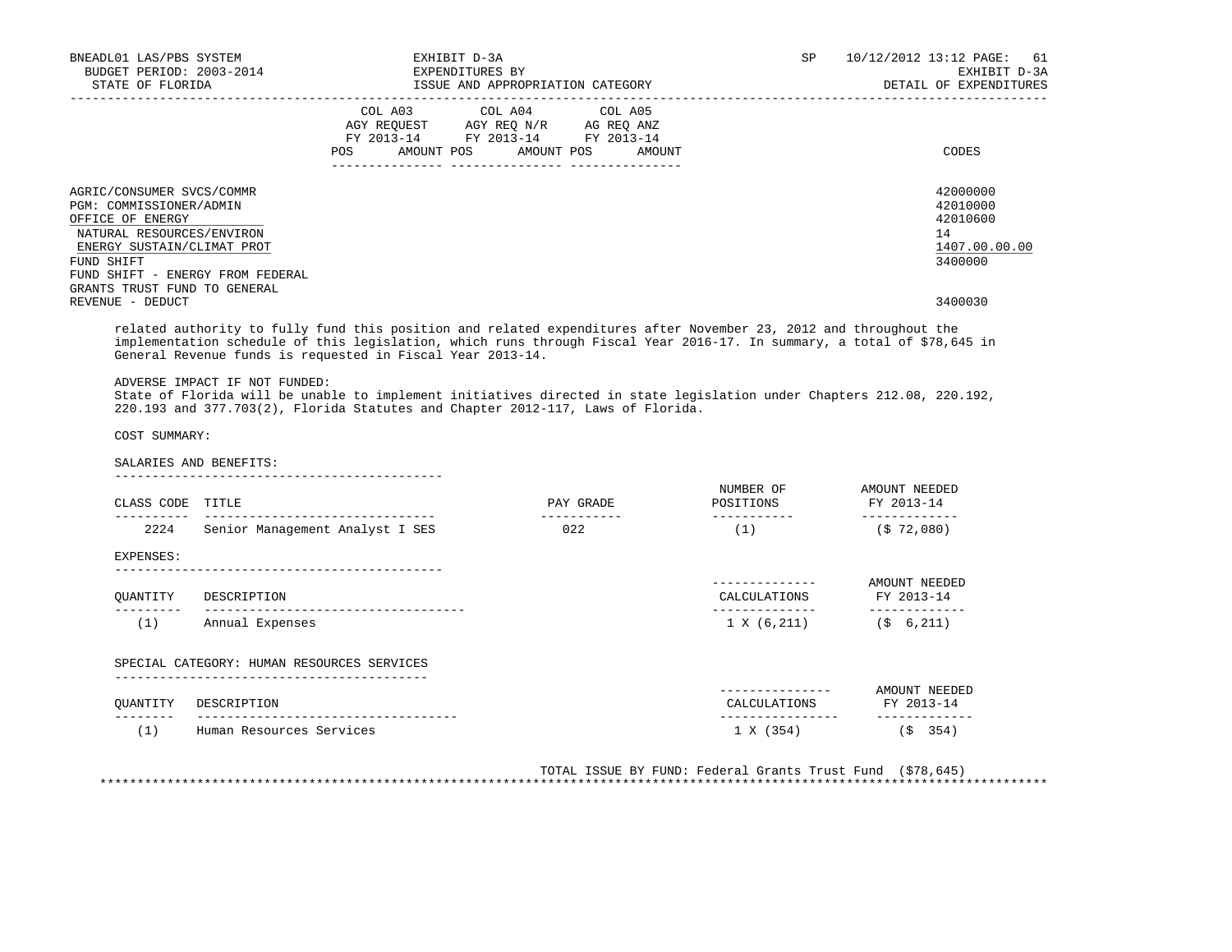| BNEADL01 LAS/PBS SYSTEM<br>BUDGET PERIOD: 2003-2014<br>STATE OF FLORIDA                                                                                                                                                                   |            |                       | EXHIBIT D-3A<br>EXPENDITURES BY | ISSUE AND APPROPRIATION CATEGORY                                                                                                   |           |                   |          | SP               |  | 10/12/2012 13:12 PAGE: 62<br>EXHIBIT D-3A<br>DETAIL OF EXPENDITURES |
|-------------------------------------------------------------------------------------------------------------------------------------------------------------------------------------------------------------------------------------------|------------|-----------------------|---------------------------------|------------------------------------------------------------------------------------------------------------------------------------|-----------|-------------------|----------|------------------|--|---------------------------------------------------------------------|
|                                                                                                                                                                                                                                           | <b>POS</b> | COL A03<br>AMOUNT POS |                                 | COL A04<br>AGY REQUEST AGY REQ N/R AG REQ ANZ<br>FY 2013-14 FY 2013-14 FY 2013-14<br>AMOUNT POS<br>.__ ________________ __________ |           | COL A05<br>AMOUNT |          |                  |  | CODES                                                               |
| AGRIC/CONSUMER SVCS/COMMR<br>PGM: COMMISSIONER/ADMIN<br>OFFICE OF ENERGY<br>NATURAL RESOURCES/ENVIRON<br>ENERGY SUSTAIN/CLIMAT PROT<br>FUND SHIFT<br>FUND SHIFT - ENERGY FROM FEDERAL<br>GRANTS TRUST FUND TO GENERAL<br>REVENUE - DEDUCT |            |                       |                                 |                                                                                                                                    |           |                   |          |                  |  | 42000000<br>42010000<br>42010600<br>14<br>1407.00.00.00<br>3400000  |
| POSITION DETAIL OF SALARIES AND BENEFITS:                                                                                                                                                                                                 |            |                       |                                 |                                                                                                                                    |           |                   |          |                  |  | 3400030                                                             |
|                                                                                                                                                                                                                                           |            | ETE                   | BASE RATE                       |                                                                                                                                    | ADDITIVES |                   | BENEFITS | SUBTOTAL         |  | LAPSE LAPSED SALARIES<br>% AND BENEFITS                             |
| A03 - AGY REQUEST FY 2013-14<br>CHANGES TO CURRENTLY AUTHORIZED POSITIONS<br>2224 GOVERNMENT ANALYST I<br>C2224 001                                                                                                                       |            |                       |                                 | $1.00 - 54,865 -$                                                                                                                  |           |                   |          |                  |  | $17,215-72,080-0.00$ 72,080-                                        |
| TOTALS FOR ISSUE BY FUND<br>2261 FEDERAL GRANTS TRUST FUND                                                                                                                                                                                |            |                       |                                 |                                                                                                                                    |           |                   |          |                  |  | $72,080-$                                                           |
|                                                                                                                                                                                                                                           |            | 1.00-                 |                                 | $54,865-$                                                                                                                          |           |                   |          | $17,215-72,080-$ |  | --------------<br>$72,080-$<br>==============                       |
|                                                                                                                                                                                                                                           |            |                       |                                 |                                                                                                                                    |           |                   |          |                  |  |                                                                     |
| FUND SHIFT - ENERGY FROM FEDERAL<br>GRANTS TRUST FUND TO GENERAL<br>REVENUE - ADD<br>SALARY RATE<br>SALARY RATE 54,865                                                                                                                    |            |                       |                                 |                                                                                                                                    |           |                   |          |                  |  | 3400040<br>000000                                                   |
| SALARIES AND BENEFITS                                                                                                                                                                                                                     |            |                       |                                 |                                                                                                                                    |           |                   |          |                  |  | 010000                                                              |
| $-$ STATE<br>GENERAL REVENUE FUND                                                                                                                                                                                                         | 1.00       | 72,080                |                                 |                                                                                                                                    |           |                   |          |                  |  | 1000 1                                                              |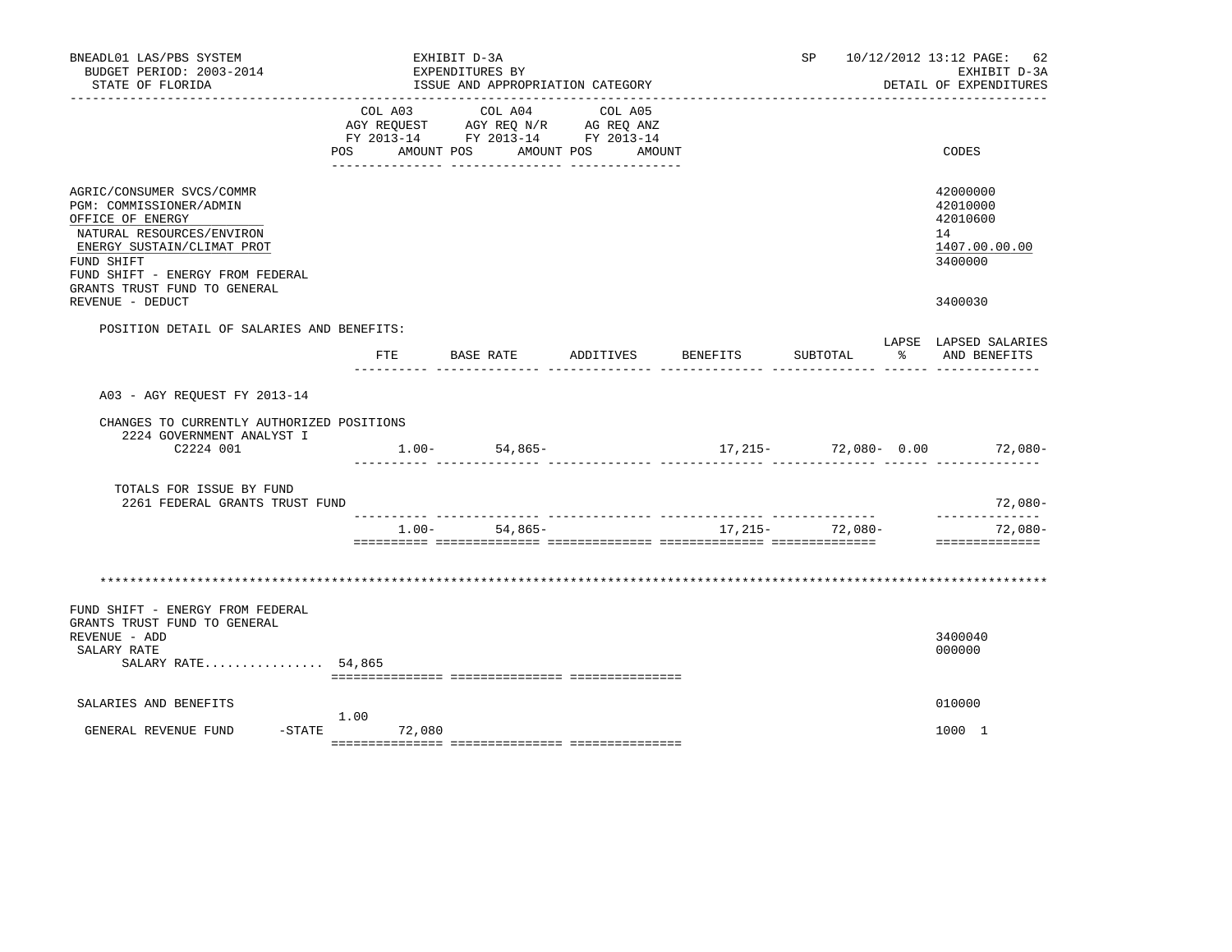| BNEADL01 LAS/PBS SYSTEM<br>BUDGET PERIOD: 2003-2014<br>STATE OF FLORIDA                                                                                                                                               |                | EXHIBIT D-3A<br>EXPENDITURES BY<br>ISSUE AND APPROPRIATION CATEGORY                                                       | SP 10/12/2012 13:12 PAGE: 63<br>EXHIBIT D-3A<br>DETAIL OF EXPENDITURES |
|-----------------------------------------------------------------------------------------------------------------------------------------------------------------------------------------------------------------------|----------------|---------------------------------------------------------------------------------------------------------------------------|------------------------------------------------------------------------|
|                                                                                                                                                                                                                       | POS AMOUNT POS | COL A03 COL A04 COL A05<br>AGY REQUEST AGY REQ N/R AG REQ ANZ<br>FY 2013-14 FY 2013-14 FY 2013-14<br>AMOUNT POS<br>AMOUNT | CODES                                                                  |
| AGRIC/CONSUMER SVCS/COMMR<br>PGM: COMMISSIONER/ADMIN<br>OFFICE OF ENERGY<br>NATURAL RESOURCES/ENVIRON<br>ENERGY SUSTAIN/CLIMAT PROT<br>FUND SHIFT<br>FUND SHIFT - ENERGY FROM FEDERAL<br>GRANTS TRUST FUND TO GENERAL |                |                                                                                                                           | 42000000<br>42010000<br>42010600<br>14<br>1407.00.00.00<br>3400000     |
| REVENUE - ADD<br>EXPENSES                                                                                                                                                                                             |                |                                                                                                                           | 3400040<br>040000                                                      |
| GENERAL REVENUE FUND -STATE                                                                                                                                                                                           | 6,211          |                                                                                                                           | 1000 1                                                                 |
| SPECIAL CATEGORIES<br>TR/DMS/HR SVCS/STW CONTRCT                                                                                                                                                                      |                |                                                                                                                           | 100000<br>107040                                                       |
| GENERAL REVENUE FUND                                                                                                                                                                                                  | $-STATE$ 354   |                                                                                                                           | 1000 1                                                                 |
| TOTAL: FUND SHIFT - ENERGY FROM FEDERAL<br>GRANTS TRUST FUND TO GENERAL<br>REVENUE - ADD<br>TOTAL POSITIONS 1.00                                                                                                      |                |                                                                                                                           | 3400040                                                                |
| TOTAL ISSUE<br>TOTAL SALARY RATE 54,865                                                                                                                                                                               | 78,645         |                                                                                                                           |                                                                        |
|                                                                                                                                                                                                                       |                |                                                                                                                           |                                                                        |
| AGENCY ISSUE NARRATIVE:<br>2013-2014 BUDGET YEAR NARRATIVE:                                                                                                                                                           |                | IT COMPONENT? NO                                                                                                          |                                                                        |
|                                                                                                                                                                                                                       |                | LONG RANGE PROGRAM PLAN MEASURE: Energy Efficiency and Renewable Energy Grants and Incentives                             |                                                                        |

#### DESCRIPTION OF ISSUE:

 To support the implementation of Chapters 212.08, 220.192, 220.193 and 377.703(2), Florida Statutes and Chapter 2012-117, Laws of Florida, effective July 1, 2012, General Revenue funds in the amount of \$78,645 are requested for Fiscal Year 2013-14. The request for these funds includes the transfer of one (1) Full-Time Equivalent (FTE)from Federal Grants Trust Fund to General Revenue and related recurring administrative costs including: \$72,080 in Salaries and Benefits, \$6,211 in Expenses and \$354 in Human Resource Services. In summary, a total of \$78,645 in the General Revenue fund is requested in Fiscal Year 2013-14.

## ISSUE SUMMARY:

 Chapters 212.08, 220.192, 220.193 and 377.703(2), Florida Statutes and Chapter 2012-117, Laws of Florida became effective July 1, 2012 with the purpose of facilitating Florida Department of Agriculture and Consumer Services (FDACS) efforts to increase diversity in the state's energy portfolio, to expand energy production and to create jobs in Florida. The bill reinstates tax credits for investments in renewable energy technologies and production, and requires the Department's Office of Energy to conduct an annual evaluation of the utilization of these tax credits, evaluate the Florida Energy Efficiency and Conservation Act, develop an Energy Clearinghouse of information regarding cost savings associated with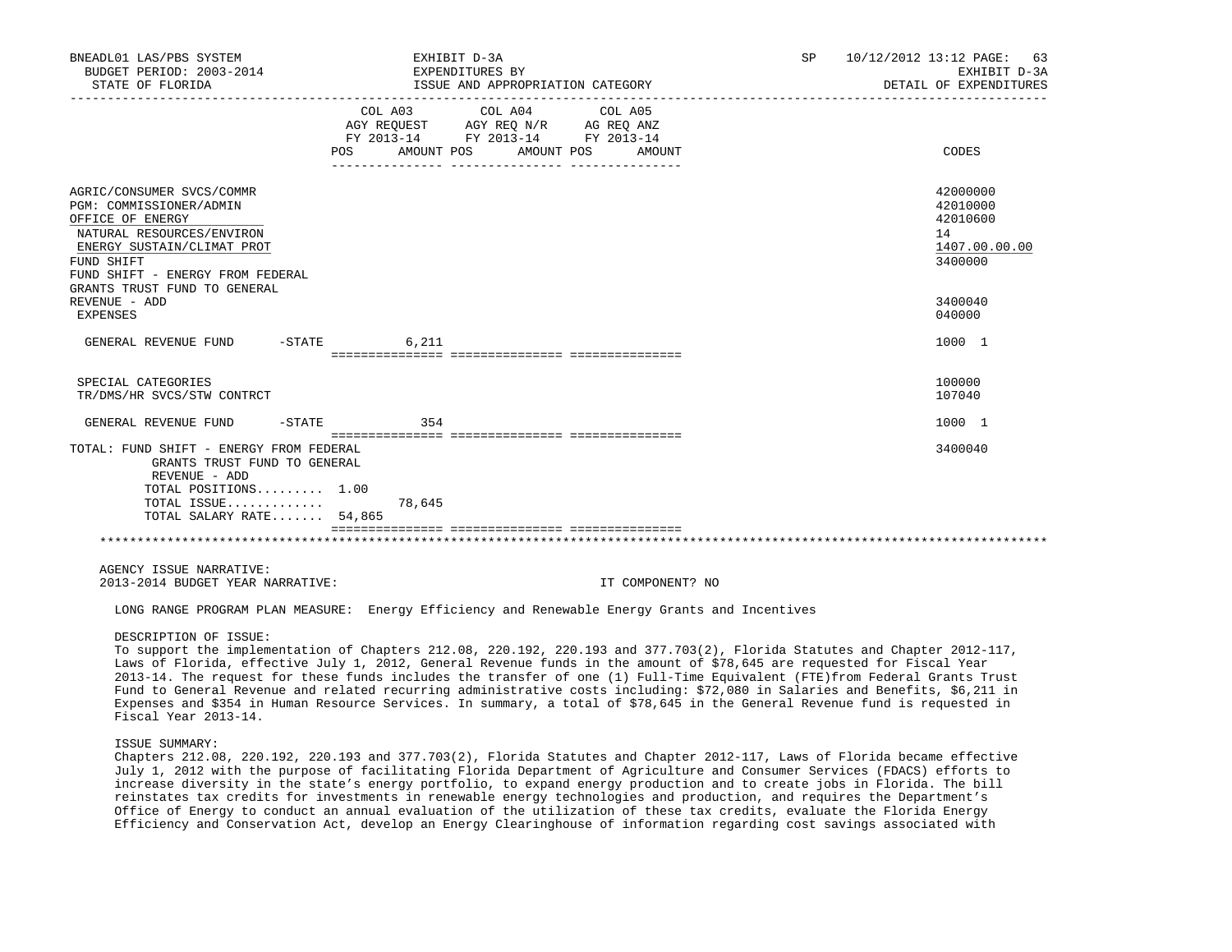| BNEADL01 LAS/PBS SYSTEM<br>BUDGET PERIOD: 2003-2014<br>STATE OF FLORIDA                                                                                                               |                                                                                                                | EXHIBIT D-3A<br>EXPENDITURES BY<br>ISSUE AND APPROPRIATION CATEGORY                                                               | SP | 10/12/2012 13:12 PAGE: 64<br>EXHIBIT D-3A<br>DETAIL OF EXPENDITURES |
|---------------------------------------------------------------------------------------------------------------------------------------------------------------------------------------|----------------------------------------------------------------------------------------------------------------|-----------------------------------------------------------------------------------------------------------------------------------|----|---------------------------------------------------------------------|
|                                                                                                                                                                                       | POS FOR THE POST OF THE STATE STATE STATE STATE STATE STATE STATE STATE STATE STATE STATE STATE STATE STATE ST | COL A03 COL A04 COL A05<br>AGY REQUEST AGY REQ N/R AG REQ ANZ<br>FY 2013-14 FY 2013-14 FY 2013-14<br>AMOUNT POS AMOUNT POS AMOUNT |    | CODES                                                               |
| AGRIC/CONSUMER SVCS/COMMR<br>PGM: COMMISSIONER/ADMIN<br>OFFICE OF ENERGY<br>NATURAL RESOURCES/ENVIRON<br>ENERGY SUSTAIN/CLIMAT PROT<br>FUND SHIFT<br>FUND SHIFT - ENERGY FROM FEDERAL |                                                                                                                |                                                                                                                                   |    | 42000000<br>42010000<br>42010600<br>14<br>1407.00.00.00<br>3400000  |
| GRANTS TRUST FUND TO GENERAL<br>REVENUE - ADD                                                                                                                                         |                                                                                                                |                                                                                                                                   |    | 3400040                                                             |

 various energy efficiency and conservation measures and promote energy efficiency across state government by establishing benchmarks and reporting requirements for energy consumption by state-owned buildings.

 Currently, one (1) Office of Energy Full-Time Equivalent (FTE) that has been designated to perform the functions required by Chapters 212.08, 220.192, 220.193 and 377.703(2), Florida Statutes and Chapter 2012-117, Laws of Florida, is being primarily funded by American Recovery and Reinvestment Act Energy Efficiency and Conservation Block Grant funds through the Federal Grants Trust Fund, however this funding will expire on November 23, 2012. Due to the upcoming expiration of federal funding FDACS will be transitioning this initiative from a grant program to a policy program as a component of the Office of Energy and hereby request a transfer of one (1) FTE from Federal Grants Trust Fund to General Revenue and the related authority to fully fund this position and related expenditures after November 23, 2012 and throughout the implementation schedule of this legislation, which runs through Fiscal Year 2016-17. In summary, a total of \$78,645 in General Revenue funds is requested in Fiscal Year 2013-14.

ADVERSE IMPACT IF NOT FUNDED:

 State of Florida will be unable to implement initiatives directed in state legislation under Chapters 212.08, 220.192, 220.193 and 377.703(2), Florida Statutes and Chapter 2012-117, Laws of Florida.

COST SUMMARY:

SALARIES AND BENEFITS:

| CLASS CODE | TITLE                              | PAY GRADE | NUMBER OF<br>POSITIONS    | AMOUNT NEEDED<br>FY 2013-14 |
|------------|------------------------------------|-----------|---------------------------|-----------------------------|
| 2224       | Senior Management Analyst I<br>SES | 022       |                           | --------<br>\$72,080        |
| EXPENSES:  |                                    |           |                           |                             |
| OUANTITY   | DESCRIPTION                        |           | ---------<br>CALCULATIONS | AMOUNT NEEDED<br>FY 2013-14 |
|            | Annual Expenses                    |           | 1 X 6,211                 | \$6,211                     |

 SPECIAL CATEGORY: HUMAN RESOURCES SERVICES ------------------------------------------

--------------------------------------------

--------------- AMOUNT NEEDED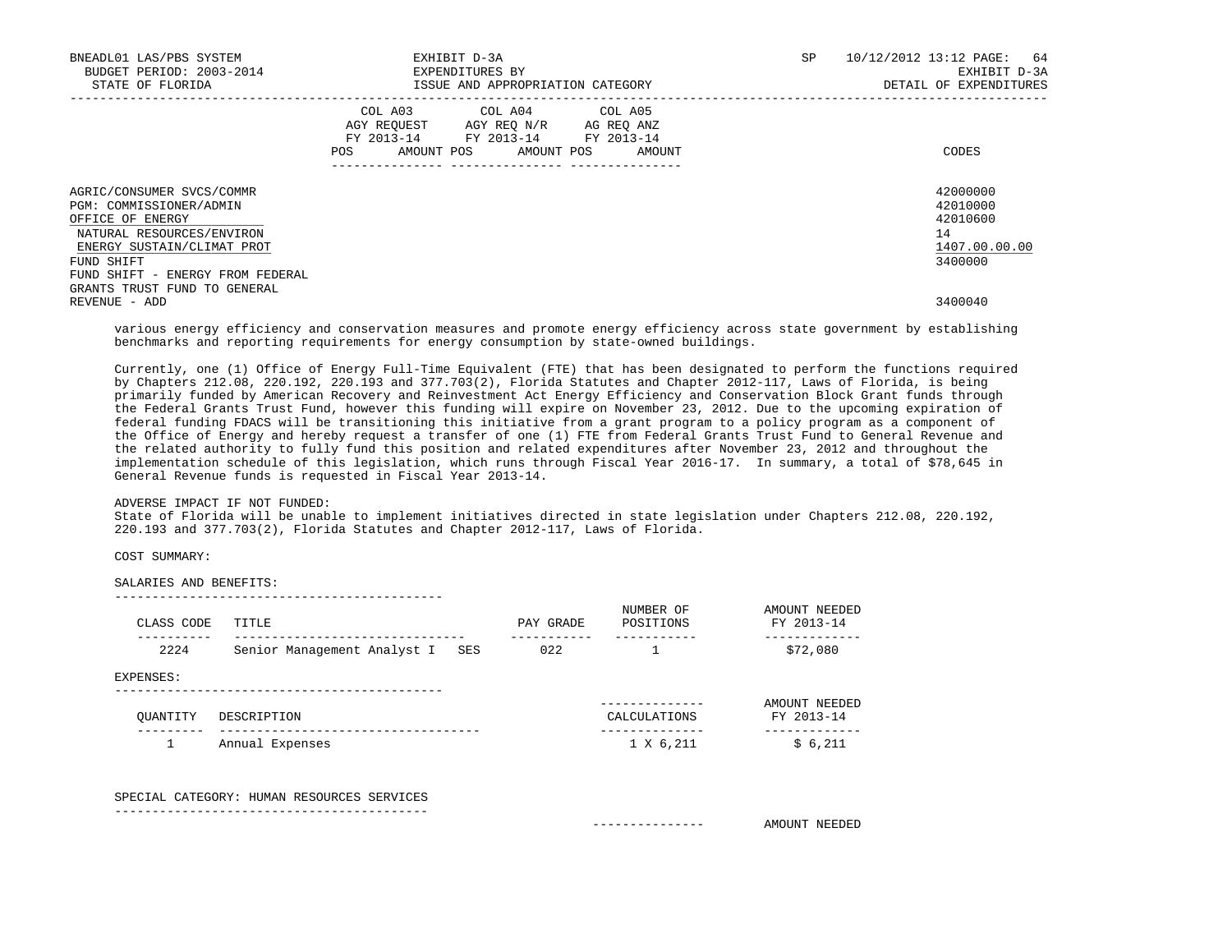|          |                                                                                                                    |                                                                                    |        |                                                                                                                                                                           |                                                                                   | EXHIBIT D-3A                                                       |
|----------|--------------------------------------------------------------------------------------------------------------------|------------------------------------------------------------------------------------|--------|---------------------------------------------------------------------------------------------------------------------------------------------------------------------------|-----------------------------------------------------------------------------------|--------------------------------------------------------------------|
|          |                                                                                                                    |                                                                                    |        |                                                                                                                                                                           |                                                                                   | DETAIL OF EXPENDITURES                                             |
| COL A03  | COL A04                                                                                                            | COL A05                                                                            |        |                                                                                                                                                                           |                                                                                   | CODES                                                              |
|          |                                                                                                                    |                                                                                    |        |                                                                                                                                                                           |                                                                                   |                                                                    |
|          |                                                                                                                    |                                                                                    |        |                                                                                                                                                                           |                                                                                   | 42000000<br>42010000<br>42010600<br>14<br>1407.00.00.00<br>3400000 |
|          |                                                                                                                    |                                                                                    |        |                                                                                                                                                                           |                                                                                   | 3400040                                                            |
|          |                                                                                                                    |                                                                                    |        |                                                                                                                                                                           |                                                                                   |                                                                    |
|          |                                                                                                                    |                                                                                    |        | \$354                                                                                                                                                                     |                                                                                   |                                                                    |
|          |                                                                                                                    |                                                                                    |        | SUBTOTAL                                                                                                                                                                  |                                                                                   | LAPSE LAPSED SALARIES<br>% AND BENEFITS                            |
|          |                                                                                                                    |                                                                                    |        |                                                                                                                                                                           |                                                                                   |                                                                    |
|          |                                                                                                                    |                                                                                    |        |                                                                                                                                                                           |                                                                                   |                                                                    |
|          |                                                                                                                    |                                                                                    |        |                                                                                                                                                                           |                                                                                   |                                                                    |
|          |                                                                                                                    |                                                                                    |        |                                                                                                                                                                           |                                                                                   | 72,080                                                             |
| $1.00 -$ | 54,865                                                                                                             |                                                                                    | 17,215 | 72,080                                                                                                                                                                    |                                                                                   | _____________<br>72,080<br>==============                          |
|          | Human Resources Services<br>POSITION DETAIL OF SALARIES AND BENEFITS:<br>CHANGES TO CURRENTLY AUTHORIZED POSITIONS | EXHIBIT D-3A<br>EXPENDITURES BY<br>---------------<br>FTE BASE RATE<br>1.00 54,865 |        | ISSUE AND APPROPRIATION CATEGORY<br>AGY REQUEST AGY REQ N/R AG REQ ANZ<br>FY 2013-14 FY 2013-14 FY 2013-14<br>POS AMOUNT POS AMOUNT POS AMOUNT<br>CALCULATIONS<br>1 X 354 | FY 2013-14<br>TOTAL ISSUE BY FUND: General Revenue \$78,645<br>ADDITIVES BENEFITS | SP 10/12/2012 13:12 PAGE: 65<br>17,215 72,080 0.00 72,080          |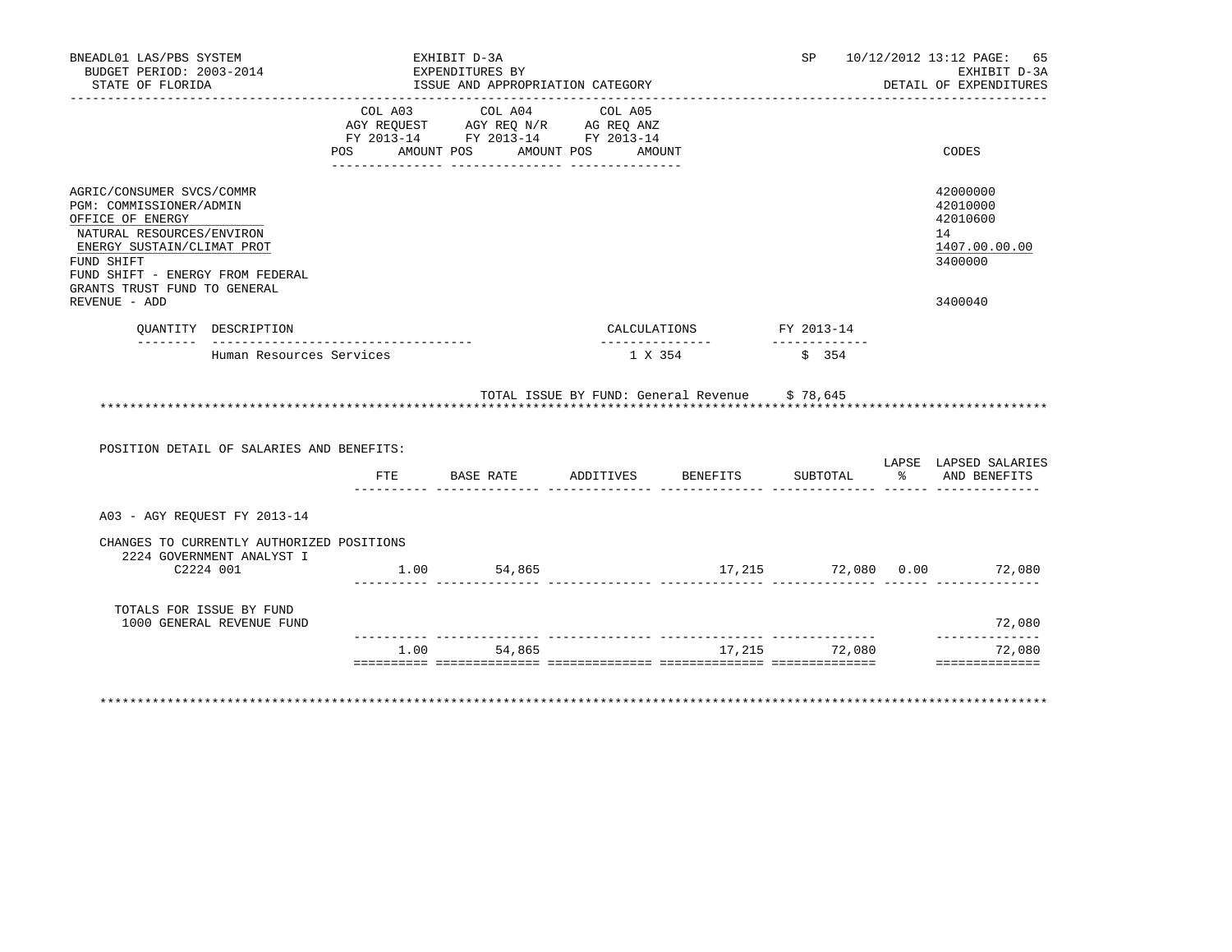| BNEADL01 LAS/PBS SYSTEM<br>BUDGET PERIOD: 2003-2014<br>STATE OF FLORIDA                                                                                                                          | EXHIBIT D-3A | EXPENDITURES BY<br>ISSUE AND APPROPRIATION CATEGORY                                                                        | SP     | 10/12/2012 13:12 PAGE:<br>66<br>EXHIBIT D-3A<br>DETAIL OF EXPENDITURES |
|--------------------------------------------------------------------------------------------------------------------------------------------------------------------------------------------------|--------------|----------------------------------------------------------------------------------------------------------------------------|--------|------------------------------------------------------------------------|
|                                                                                                                                                                                                  | POS          | COL A03 COL A04 COL A05<br>AGY REQUEST AGY REQ N/R AG REQ ANZ<br>FY 2013-14 FY 2013-14 FY 2013-14<br>AMOUNT POS AMOUNT POS | AMOUNT | CODES                                                                  |
| AGRIC/CONSUMER SVCS/COMMR<br>PGM: COMMISSIONER/ADMIN<br>OFFICE OF ENERGY<br>NATURAL RESOURCES/ENVIRON<br>ENERGY SUSTAIN/CLIMAT PROT<br>SPECIAL PROGRAM FUNDING<br>INCREASE CONTRACTED SERVICES - |              |                                                                                                                            |        | 42000000<br>42010000<br>42010600<br>14<br>1407.00.00.00<br>4900000     |
| ENERGY<br>SPECIAL CATEGORIES<br>CONTRACTED SERVICES                                                                                                                                              |              |                                                                                                                            |        | 4901620<br>100000<br>100777                                            |
| FEDERAL GRANTS TRUST FUND -FEDERL 123,230 123,230                                                                                                                                                |              |                                                                                                                            |        | 2261 3                                                                 |
|                                                                                                                                                                                                  |              |                                                                                                                            |        |                                                                        |

 AGENCY ISSUE NARRATIVE: 2013-2014 BUDGET YEAR NARRATIVE: IT COMPONENT? NO

LONG RANGE PROGRAM PLAN MEASURE: Energy Efficiency and Renewable Energy Grants and Incentives

#### DESCRIPTION OF ISSUE:

 The Florida Department of Agriculture and Consumer Services (FDACS), Office of Energy is requesting \$123,230 in non-recurring Contracted Services budget authority in the Federal Grants Trust Fund to continually provide energy audits and renewable energy development assistance associated with the Rural Business Enterprise Grant (RBEG) funds awarded to FDACS from the U.S. Department of Agriculture (USDA) in Fiscal Year 2012-13 for a period of 24 months.

 The Office of Energy submitted a budget amendment request during the Fiscal Year 2012-13 for \$38,915 of non-recurring budget authority in Contracted Services in the Federal Grants Trust Fund for the anticipated expenditures to provide the initial 24 energy audits. It is anticipated that \$123,230 of the \$162,145 federal funds will be expended during Fiscal Year 2013-14 for the purpose of providing 76 audits. Therefore to continue this initiative, the Office of Energy is requesting \$123,230 of non-recurring Contracted Services budget authority in Fiscal Year 2013-14 in the Federal Grants Trust Fund in order to expend the remaining grant funds.

## ISSUE SUMMARY:

 On May 10, 2012, the Office of Energy within the Florida Department of Agriculture and Consumer Services (FDACS)submitted an application for a Rural Business Enterprise Grant (RBEG)to the U.S. Department of Agriculture (USDA). On June 25, 2012, DACS was notified of a federal grant award in the amount of \$162,145. The term of the grant is 24 months. The RBEG funds were awarded to further the DACS efforts to encourage new energy practices and facilitate the development of small and emerging private business enterprises.

 It is anticipated that this will be accomplished by contracting with a vendor that is a Certified Energy Manager, to provide affordable energy efficiency assistance in the form of energy audits and renewable energy development assistance in at least two (2) Rural Areas of Critical Economic Concern. Rural Areas of Critical Economic Concern are defined as rural communities, or a region composed of rural communities, that have been adversely affected by extraordinary economic events or natural disasters. The two (2) Rural Areas of Critical Economic Concern to be initially provided services are in Northwest and North Central Florida and include: Calhoun, Franklin, Gadsden, Gulf, Holmes, Jackson, Liberty, Wakulla, Washington, Baker, Bradford, Dixie, Gilchrist, Hamilton, Jefferson, Lafayette, Levy, Madison, Putnam, Suwannee, Taylor and Union counties and the City of Freeport. If funding remains available, services will also be extended to include the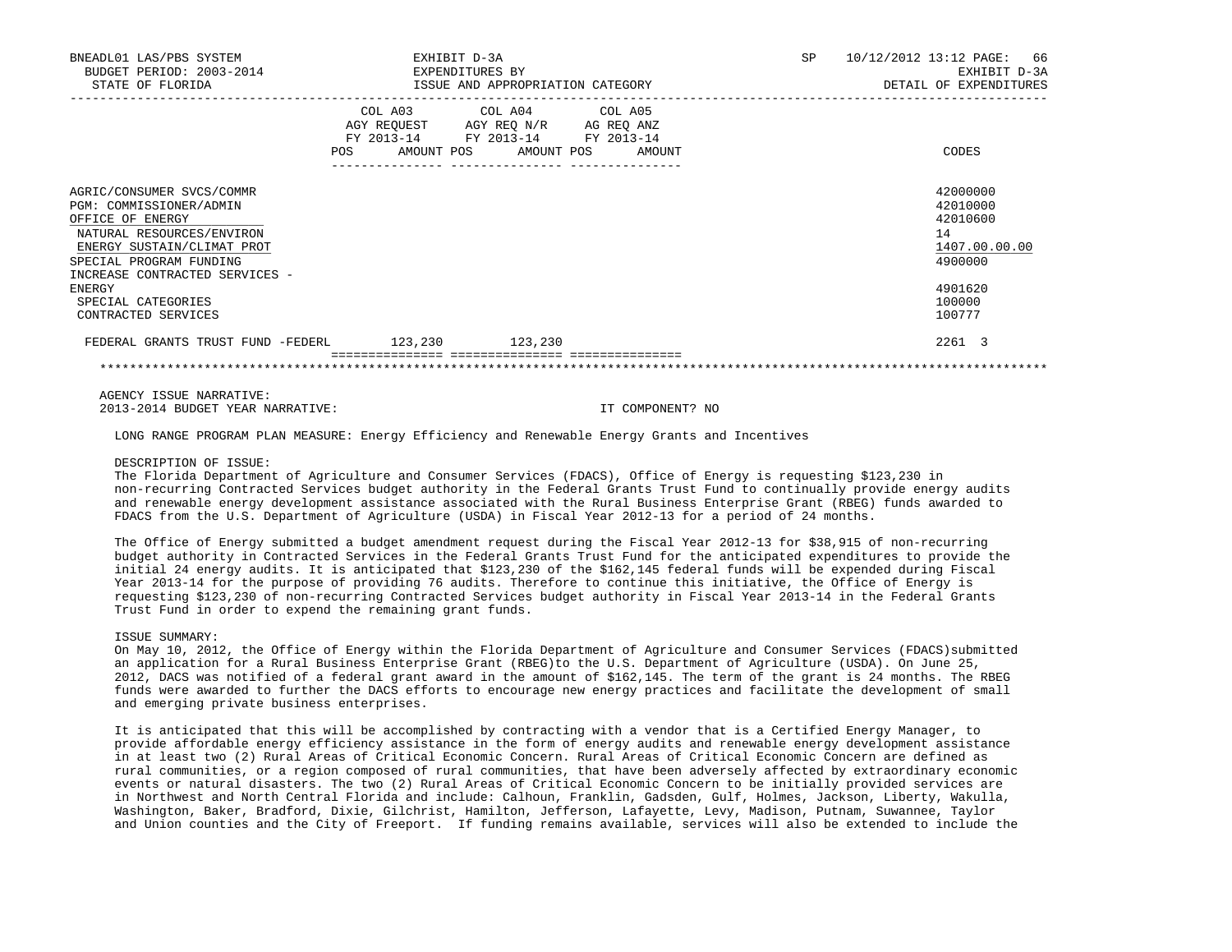| BNEADL01 LAS/PBS SYSTEM<br>BUDGET PERIOD: 2003-2014<br>STATE OF FLORIDA                                                                                                                          | EXHIBIT D-3A<br>EXPENDITURES BY<br>ISSUE AND APPROPRIATION CATEGORY                                                                               | SP | 10/12/2012 13:12 PAGE:<br>67<br>EXHIBIT D-3A<br>DETAIL OF EXPENDITURES |
|--------------------------------------------------------------------------------------------------------------------------------------------------------------------------------------------------|---------------------------------------------------------------------------------------------------------------------------------------------------|----|------------------------------------------------------------------------|
|                                                                                                                                                                                                  | COL A03<br>COL A04 COL A05<br>AGY REQUEST AGY REO N/R AG REO ANZ<br>FY 2013-14 FY 2013-14 FY 2013-14<br>AMOUNT POS<br>AMOUNT POS<br>POS<br>AMOUNT |    | CODES                                                                  |
| AGRIC/CONSUMER SVCS/COMMR<br>PGM: COMMISSIONER/ADMIN<br>OFFICE OF ENERGY<br>NATURAL RESOURCES/ENVIRON<br>ENERGY SUSTAIN/CLIMAT PROT<br>SPECIAL PROGRAM FUNDING<br>INCREASE CONTRACTED SERVICES - |                                                                                                                                                   |    | 42000000<br>42010000<br>42010600<br>14<br>1407.00.00.00<br>4900000     |
| ENERGY                                                                                                                                                                                           |                                                                                                                                                   |    | 4901620                                                                |

 other Rural Area of Critical Economic Concern in South Central Florida including: DeSoto, Glades, Hardee, Hendry, Highlands and Okeechobee counties and the cities of Belle Glade, Pahokee, South Bay and the Immokalee area. Recipients of the services must be a private business which will employ 50 or fewer new employees and has less than one million dollars in annual projected gross revenue. It is anticipated that approximately 100 rural energy audits will be performed. Completion of an energy audit is a required component of another USDA initiative entitled the Rural Energy for America Program - Renewable Energy System and Energy Efficiency Improvement Guaranteed Loan and Grant Program which provides either guaranteed loans or grants to these same small private businesses to purchase, install, and construct renewable energy systems; make energy efficiency improvements to non-residential buildings and facilities; and use renewable technologies that reduce energy consumption. By providing energy audits to these businesses, FDACS is facilitating their completion of a necessary prerequisite to obtaining additional federal funding.

## ADVERSE IMPACT IF NOT FUNDED:

 Without approval of this issue, the Office of Energy would be unable to expend funds associated with this USDA-RBEG award and would not be able to provide energy audits nor encourage new energy practices to rural businesses.

COST SUMMARY:

SPECIAL CATEGORY:

-----------------

| OUANTITY | DESCRIPTION                     | CALCULATIONS | NEEDEL<br>ידתדדר<br>$2013 - 14$<br><b>FV</b> |
|----------|---------------------------------|--------------|----------------------------------------------|
| -------- | Increase in Contracted Services |              | . 230                                        |

 TOTAL ISSUE BY FUND: Federal Grants Trust Fund \$ 123,230 \*\*\*\*\*\*\*\*\*\*\*\*\*\*\*\*\*\*\*\*\*\*\*\*\*\*\*\*\*\*\*\*\*\*\*\*\*\*\*\*\*\*\*\*\*\*\*\*\*\*\*\*\*\*\*\*\*\*\*\*\*\*\*\*\*\*\*\*\*\*\*\*\*\*\*\*\*\*\*\*\*\*\*\*\*\*\*\*\*\*\*\*\*\*\*\*\*\*\*\*\*\*\*\*\*\*\*\*\*\*\*\*\*\*\*\*\*\*\*\*\*\*\*\*\*\*\*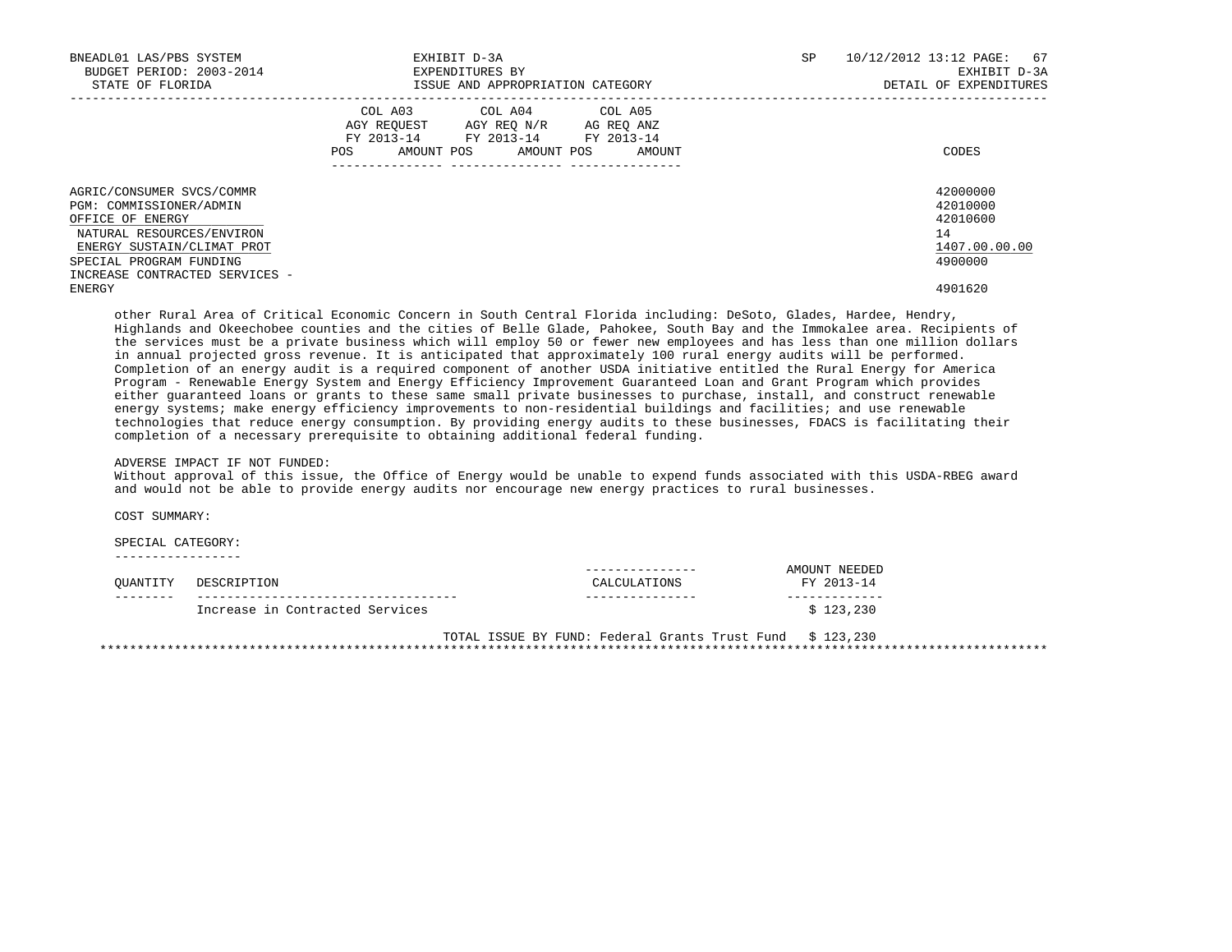| BNEADL01 LAS/PBS SYSTEM<br>BUDGET PERIOD: 2003-2014<br>STATE OF FLORIDA                                                                                                                            | EXHIBIT D-3A<br>EXPENDITURES BY | ISSUE AND APPROPRIATION CATEGORY                                                                                                  | SP | 10/12/2012 13:12 PAGE: 68<br>EXHIBIT D-3A<br>DETAIL OF EXPENDITURES |
|----------------------------------------------------------------------------------------------------------------------------------------------------------------------------------------------------|---------------------------------|-----------------------------------------------------------------------------------------------------------------------------------|----|---------------------------------------------------------------------|
|                                                                                                                                                                                                    | POS                             | COL A03 COL A04 COL A05<br>AGY REQUEST AGY REQ N/R AG REQ ANZ<br>FY 2013-14 FY 2013-14 FY 2013-14<br>AMOUNT POS AMOUNT POS AMOUNT |    | CODES                                                               |
| AGRIC/CONSUMER SVCS/COMMR<br>PGM: COMMISSIONER/ADMIN<br>OFFICE OF ENERGY<br>NATURAL RESOURCES/ENVIRON<br>ENERGY SUSTAIN/CLIMAT PROT<br>CAPITAL IMPROVEMENT PLAN<br>GRANTS AND AIDS - FIXED CAPITAL |                                 |                                                                                                                                   |    | 42000000<br>42010000<br>42010600<br>14<br>1407.00.00.00<br>9900000  |
| <b>OUTLAY</b><br>G/A-LOC GOV/NONST ENT-FCO<br>US DEPT OF ENERGY/PROJECTS                                                                                                                           |                                 |                                                                                                                                   |    | 990G000<br>140000<br>146556                                         |
| FEDERAL GRANTS TRUST FUND -FEDERL 500,000                                                                                                                                                          |                                 | 500,000                                                                                                                           |    | 2261 3                                                              |
|                                                                                                                                                                                                    |                                 | ===============                                                                                                                   |    |                                                                     |

AGENCY NARRATIVE:

2013-2014 BUDGET YEAR NARRATIVE: US DEPT OF ENERGY/PROJECTS IT COMPONENT? NO

 This request is for continued funding in the Office of Energy, Department of Agriculture and Consumer Services for U.S. Department of Energy (US DOE) Federal Grants and Federal Grants for Special and Omnibus projects. The requested amount is based on the level of grant awards that are expected to be received from the United States Department of Energy for the State of Florida.

 Each year, the Office of Energy receives Federal awards for energy related Special Projects and Omnibus Projects. The amount(s) awarded for these purposes varies each year based on available funds, the level of qualified project needs, and other factors. Typically, funding can be used to support energy efficiency projects, renewable energy projects and energy saving performance contracts as well as other projects as specified in the solicitation document developed by the U.S. Department of Energy for each particular grant program. It is estimated that for Fiscal Year 2013-14, the awards may total approximately \$500,000.

 Without approval of this issue, the Office of Energy would be unable to expend funds associated with this Special Projects awards.

|             | TOTAL POSITIONS 15.00<br>TOTAL PROG COMP 2,786,275<br>TOTAL SALARY RATE 837,758 |                     | 623,230 |  |               |
|-------------|---------------------------------------------------------------------------------|---------------------|---------|--|---------------|
| TRUST FUNDS | GENERAL REVENUE FUND                                                            | 78,645<br>2,707,630 | 623,230 |  | 1000<br>2000  |
|             | TOTAL: ENERGY SUSTAIN/CLIMAT PROT<br>BY FUND TYPE                               |                     |         |  | 1407.00.00.00 |
|             | County: Statewide                                                               |                     |         |  |               |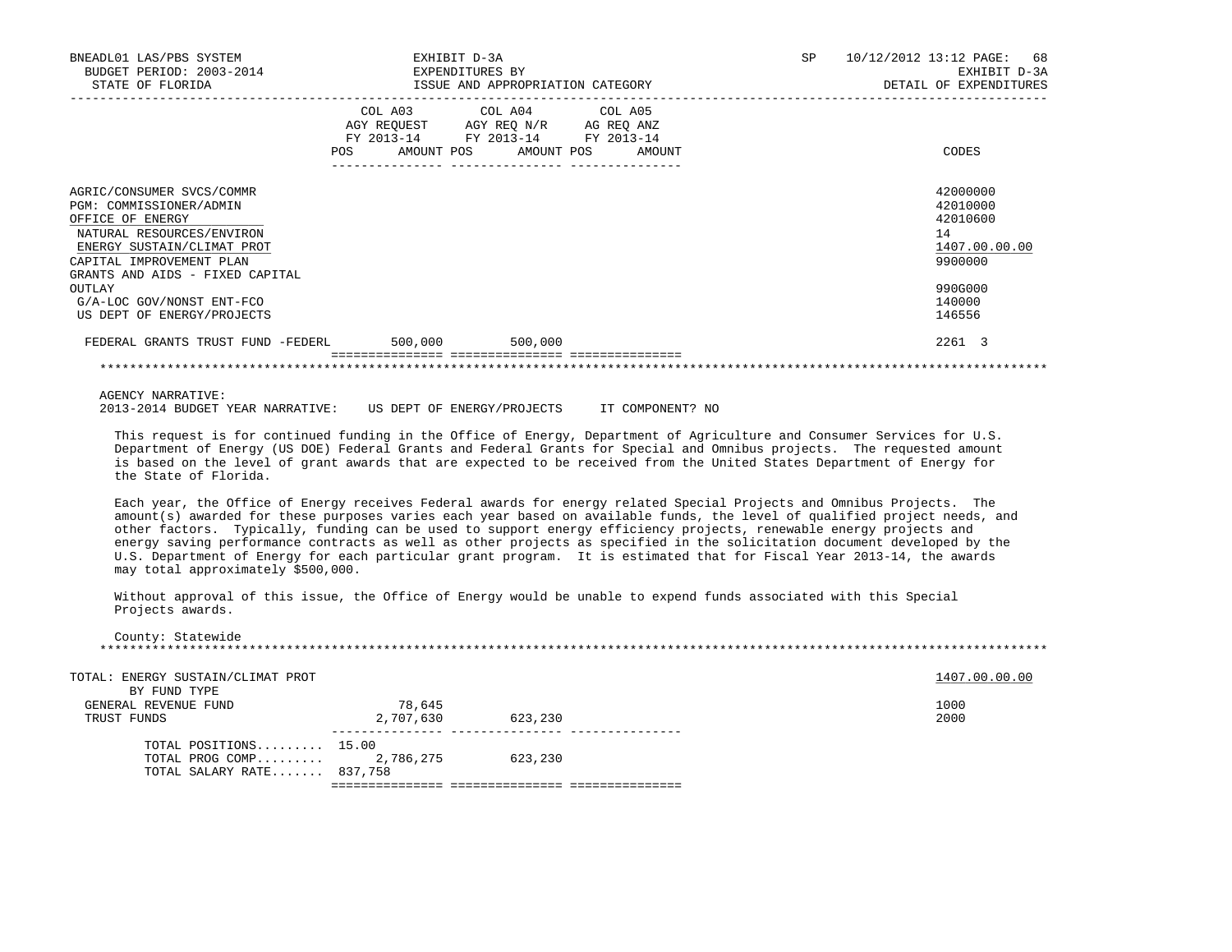| BNEADL01 LAS/PBS SYSTEM<br>BUDGET PERIOD: 2003-2014<br>STATE OF FLORIDA                                                                                                                                                             | EXHIBIT D-3A<br>EXPENDITURES BY<br>ISSUE AND APPROPRIATION CATEGORY                                                                   | 10/12/2012 13:12 PAGE:<br>69<br>SP and the set of the set of the set of the set of the set of the set of the set of the set of the set of the set of the set of the set of the set of the set of the set of the set of the set of the set of the set of the se<br>EXHIBIT D-3A<br>DETAIL OF EXPENDITURES |
|-------------------------------------------------------------------------------------------------------------------------------------------------------------------------------------------------------------------------------------|---------------------------------------------------------------------------------------------------------------------------------------|----------------------------------------------------------------------------------------------------------------------------------------------------------------------------------------------------------------------------------------------------------------------------------------------------------|
|                                                                                                                                                                                                                                     | COL A03 COL A04 COL A05<br>AGY REQUEST AGY REQ N/R AG REQ ANZ<br>FY 2013-14 FY 2013-14 FY 2013-14<br>POS AMOUNT POS AMOUNT POS AMOUNT | CODES                                                                                                                                                                                                                                                                                                    |
| AGRIC/CONSUMER SVCS/COMMR<br>PGM: FOREST/RES PROTECTION<br>LAND MANAGEMENT<br>NATURAL RESOURCES/ENVIRON<br>LAND RESOURCES<br>ESTIMATED EXPENDITURES<br>ESTIMATED EXPENDITURES - OPERATIONS<br>SALARY RATE<br>SALARY RATE 15,799,423 |                                                                                                                                       | 42000000<br>42110000<br>42110100<br>14<br>1402.00.00.00<br>1000000<br>1001000<br>000000                                                                                                                                                                                                                  |
| SALARIES AND BENEFITS                                                                                                                                                                                                               |                                                                                                                                       | 010000                                                                                                                                                                                                                                                                                                   |
| GENERAL REVENUE FUND -STATE $6,261,573$<br>FEDERAL GRANTS TRUST FUND -FEDERL $1,045,059$<br>INCIDENTAL TRUST FUND -STATE<br>CONS/REC LANDS PROGRAM TF -STATE                                                                        | 3,734,997<br>9,498,679                                                                                                                | 1000 1<br>2261 3<br>2381 1<br>2931 1                                                                                                                                                                                                                                                                     |
| TOTAL POSITIONS 449.00<br>TOTAL APPRO 20,540,308                                                                                                                                                                                    |                                                                                                                                       |                                                                                                                                                                                                                                                                                                          |
| OTHER PERSONAL SERVICES                                                                                                                                                                                                             |                                                                                                                                       | 030000                                                                                                                                                                                                                                                                                                   |
| FEDERAL GRANTS TRUST FUND -FEDERL<br>INCIDENTAL TRUST FUND -STATE<br>CONS/REC LANDS PROGRAM TF -STATE                                                                                                                               | 217,818<br>375,769<br>358,576                                                                                                         | 2261 3<br>2381 1<br>2931 1                                                                                                                                                                                                                                                                               |
| TOTAL APPRO                                                                                                                                                                                                                         | 952,163                                                                                                                               |                                                                                                                                                                                                                                                                                                          |
| <b>EXPENSES</b>                                                                                                                                                                                                                     |                                                                                                                                       | 040000                                                                                                                                                                                                                                                                                                   |
| GENERAL REVENUE FUND -STATE<br>FEDERAL GRANTS TRUST FUND -FEDERL<br>INCIDENTAL TRUST FUND -STATE<br>RELOCATION & CONST TF -STATE<br>CONS/REC LANDS PROGRAM TF -STATE                                                                | 1,000,000<br>345,696<br>2,683,957<br>10,000<br>2,852,334                                                                              | 1000 1<br>2261 3<br>2381 1<br>2584 1<br>2931 1                                                                                                                                                                                                                                                           |
| TOTAL APPRO                                                                                                                                                                                                                         | 6,891,987                                                                                                                             |                                                                                                                                                                                                                                                                                                          |
| AID TO LOCAL GOVERNMENTS<br>AMERICA THE BEAUTIFUL PRG                                                                                                                                                                               |                                                                                                                                       | 050000<br>050052                                                                                                                                                                                                                                                                                         |
| FEDERAL GRANTS TRUST FUND -FEDERL                                                                                                                                                                                                   | 1,747,538                                                                                                                             | 2261 3                                                                                                                                                                                                                                                                                                   |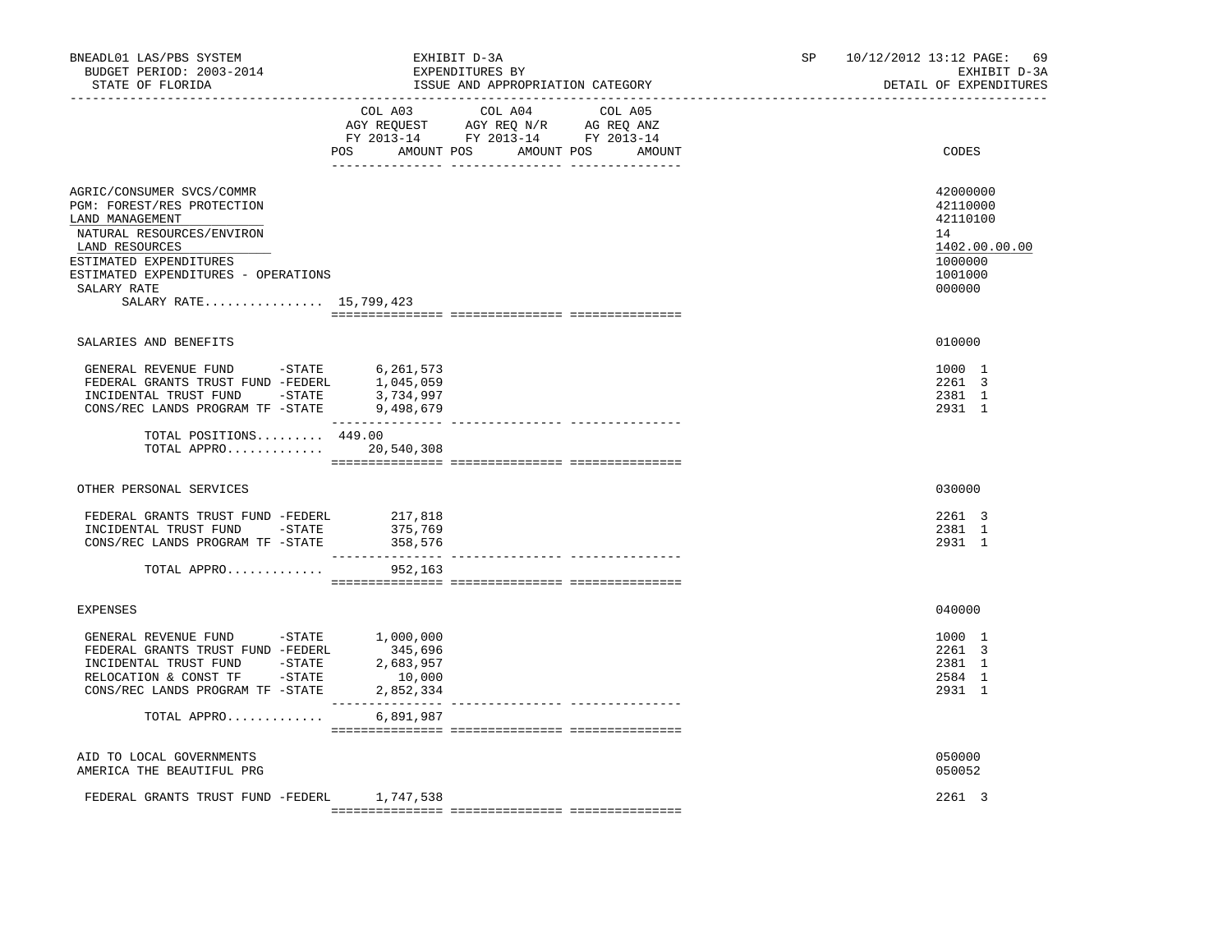| BNEADL01 LAS/PBS SYSTEM<br>BUDGET PERIOD: 2003-2014<br>STATE OF FLORIDA<br>__________________                                                                                                                                                                                             |                               | EXHIBIT D-3A<br>EXPENDITURES BY<br>ISSUE AND APPROPRIATION CATEGORY                                                                   |  | 10/12/2012 13:12 PAGE: 70<br>SP<br>EXHIBIT D-3A<br>DETAIL OF EXPENDITURES |                                                                                                             |
|-------------------------------------------------------------------------------------------------------------------------------------------------------------------------------------------------------------------------------------------------------------------------------------------|-------------------------------|---------------------------------------------------------------------------------------------------------------------------------------|--|---------------------------------------------------------------------------|-------------------------------------------------------------------------------------------------------------|
|                                                                                                                                                                                                                                                                                           |                               | COL A03 COL A04 COL A05<br>AGY REQUEST AGY REQ N/R AG REQ ANZ<br>FY 2013-14 FY 2013-14 FY 2013-14<br>POS AMOUNT POS AMOUNT POS AMOUNT |  |                                                                           | CODES                                                                                                       |
| AGRIC/CONSUMER SVCS/COMMR<br>PGM: FOREST/RES PROTECTION<br>LAND MANAGEMENT<br>NATURAL RESOURCES/ENVIRON<br>LAND RESOURCES<br>ESTIMATED EXPENDITURES<br>ESTIMATED EXPENDITURES - OPERATIONS<br>AID TO LOCAL GOVERNMENTS<br>ST FOREST RECEIPT DISTR<br>INCIDENTAL TRUST FUND -STATE 595,000 |                               |                                                                                                                                       |  |                                                                           | 42000000<br>42110000<br>42110100<br>14<br>1402.00.00.00<br>1000000<br>1001000<br>050000<br>051204<br>2381 1 |
| OPERATING CAPITAL OUTLAY                                                                                                                                                                                                                                                                  |                               |                                                                                                                                       |  |                                                                           | 060000                                                                                                      |
| GENERAL REVENUE FUND -STATE 3,110<br>FEDERAL GRANTS TRUST FUND -FEDERL 59,150<br>CONS/REC LANDS PROGRAM TF -STATE                                                                                                                                                                         | 118,458                       |                                                                                                                                       |  |                                                                           | 1000 1<br>2261 3<br>2931 1                                                                                  |
| TOTAL APPRO                                                                                                                                                                                                                                                                               | 180,718                       |                                                                                                                                       |  |                                                                           |                                                                                                             |
| SPECIAL CATEGORIES<br>OFF-HIGHWAY VEH/REC PROGRM                                                                                                                                                                                                                                          |                               |                                                                                                                                       |  |                                                                           | 100000<br>100619                                                                                            |
| INCIDENTAL TRUST FUND -STATE 220,000                                                                                                                                                                                                                                                      |                               |                                                                                                                                       |  |                                                                           | 2381 1                                                                                                      |
| CONTRACTED SERVICES                                                                                                                                                                                                                                                                       |                               |                                                                                                                                       |  |                                                                           | 100777                                                                                                      |
| CONS/REC LANDS PROGRAM TF -STATE<br>TOTAL APPRO                                                                                                                                                                                                                                           | 633,875<br>1,794,051          |                                                                                                                                       |  |                                                                           | 2261 3<br>2381 1<br>2584 1<br>2931 1                                                                        |
|                                                                                                                                                                                                                                                                                           |                               |                                                                                                                                       |  |                                                                           |                                                                                                             |
| RISK MANAGEMENT INSURANCE<br>GENERAL REVENUE FUND - STATE<br>INCIDENTAL TRUST FUND - STATE<br>CONS/REC LANDS PROGRAM TF -STATE                                                                                                                                                            | 170,369<br>135,320<br>355,764 |                                                                                                                                       |  |                                                                           | 103241<br>1000 1<br>2381 1<br>2931 1                                                                        |
| TOTAL APPRO                                                                                                                                                                                                                                                                               | 661,453                       |                                                                                                                                       |  |                                                                           |                                                                                                             |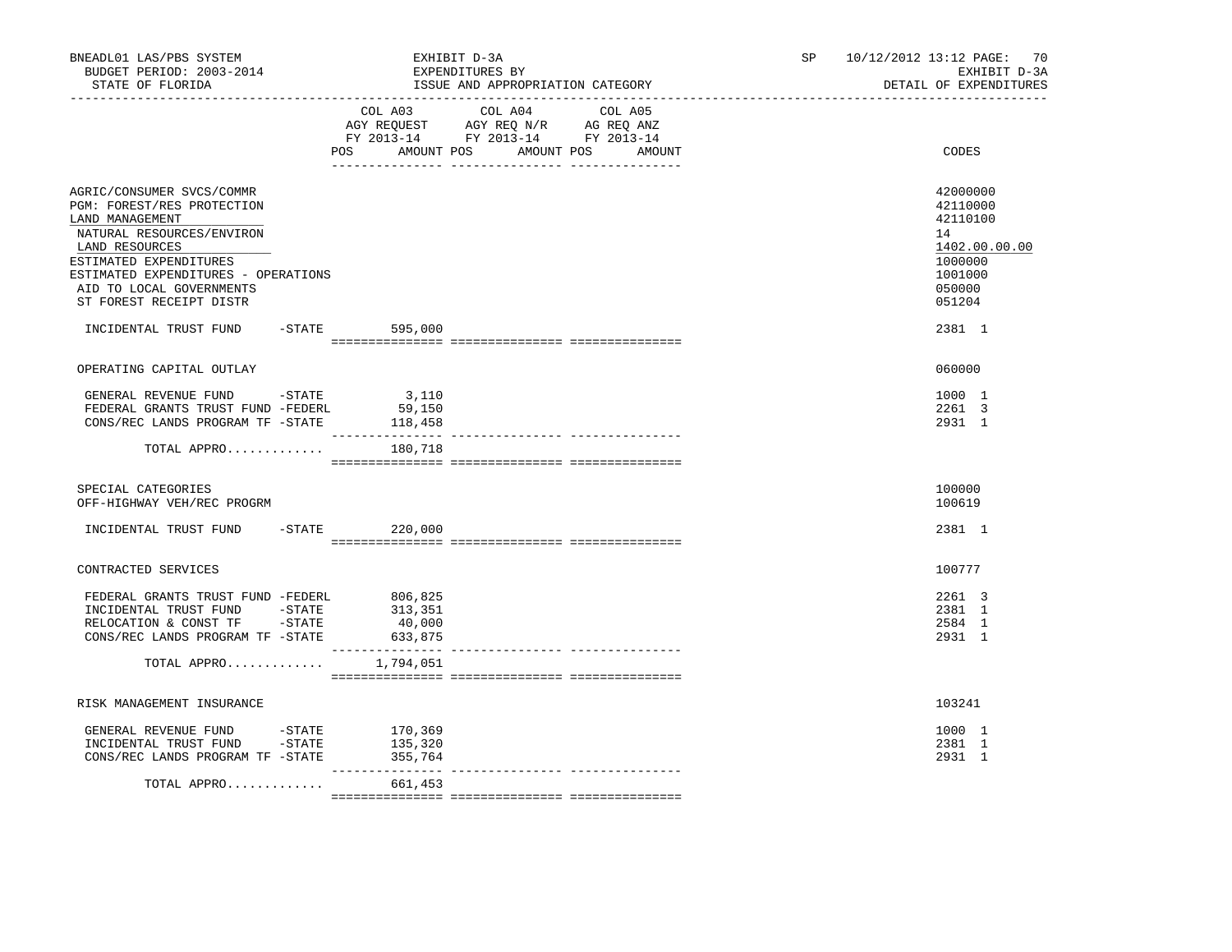| BNEADL01 LAS/PBS SYSTEM<br>BUDGET PERIOD: 2003-2014<br>STATE OF FLORIDA<br>_____________________________________                                                                                                                               | EXHIBIT D-3A<br>EXPENDITURES BY<br>ISSUE AND APPROPRIATION CATEGORY                                                                                                                                                                                              | 10/12/2012 13:12 PAGE: 71<br>SP<br>EXHIBIT D-3A<br>DETAIL OF EXPENDITURES                         |
|------------------------------------------------------------------------------------------------------------------------------------------------------------------------------------------------------------------------------------------------|------------------------------------------------------------------------------------------------------------------------------------------------------------------------------------------------------------------------------------------------------------------|---------------------------------------------------------------------------------------------------|
|                                                                                                                                                                                                                                                | COL A03 COL A04 COL A05<br>$\begin{tabular}{lllllll} \bf AGY \,\, REQUEST \,\, &\bf AGY \,\, REQ \,\, N/R &\bf AG \,\, REQ \,\, ANZ \\ \bf FY \,\, 2013-14 &\bf FY \,\, 2013-14 &\bf FY \,\, 2013-14 \\ \end{tabular}$<br>AMOUNT POS AMOUNT POS<br>POS<br>AMOUNT | CODES                                                                                             |
| AGRIC/CONSUMER SVCS/COMMR<br>PGM: FOREST/RES PROTECTION<br>LAND MANAGEMENT<br>NATURAL RESOURCES/ENVIRON<br>LAND RESOURCES<br>ESTIMATED EXPENDITURES<br>ESTIMATED EXPENDITURES - OPERATIONS<br>SPECIAL CATEGORIES<br>TR/DMS/HR SVCS/STW CONTRCT |                                                                                                                                                                                                                                                                  | 42000000<br>42110000<br>42110100<br>14<br>1402.00.00.00<br>1000000<br>1001000<br>100000<br>107040 |
| GENERAL REVENUE FUND<br>$-$ STATE<br>INCIDENTAL TRUST FUND -STATE<br>CONS/REC LANDS PROGRAM TF -STATE                                                                                                                                          | 72,952<br>18,718<br>71,032                                                                                                                                                                                                                                       | 1000 1<br>2381 1<br>2931 1                                                                        |
| TOTAL APPRO $162,702$                                                                                                                                                                                                                          |                                                                                                                                                                                                                                                                  |                                                                                                   |
| TOTAL: ESTIMATED EXPENDITURES - OPERATIONS<br>TOTAL POSITIONS 449.00<br>TOTAL ISSUE 33,745,920<br>TOTAL SALARY RATE 15,799,423                                                                                                                 |                                                                                                                                                                                                                                                                  | 1001000                                                                                           |
| CASUALTY INSURANCE PREMIUM<br>ADJUSTMENT<br>SPECIAL CATEGORIES<br>RISK MANAGEMENT INSURANCE                                                                                                                                                    |                                                                                                                                                                                                                                                                  | 1001090<br>100000<br>103241                                                                       |
| GENERAL REVENUE FUND -STATE 10,348<br>INCIDENTAL TRUST FUND -STATE<br>CONS/REC LANDS PROGRAM TF -STATE                                                                                                                                         | 8,221<br>21,611                                                                                                                                                                                                                                                  | 1000 1<br>2381 1<br>2931 1                                                                        |
| TOTAL APPRO                                                                                                                                                                                                                                    | 40,180                                                                                                                                                                                                                                                           |                                                                                                   |
| FLORIDA RETIREMENT SYSTEM<br>CONTRIBUTION ADJUSTMENT FOR<br>FISCAL YEAR 2012-2013<br>SALARIES AND BENEFITS                                                                                                                                     |                                                                                                                                                                                                                                                                  | 1001240<br>010000                                                                                 |
| GENERAL REVENUE FUND -STATE<br>FEDERAL GRANTS TRUST FUND -FEDERL<br>INCIDENTAL TRUST FUND -STATE<br>CONS/REC LANDS PROGRAM TF - STATE 31,251                                                                                                   | 20,607<br>3,440<br>12,287                                                                                                                                                                                                                                        | 1000 1<br>2261 3<br>2381 1<br>2931 1                                                              |
| TOTAL APPRO                                                                                                                                                                                                                                    | 67,585                                                                                                                                                                                                                                                           |                                                                                                   |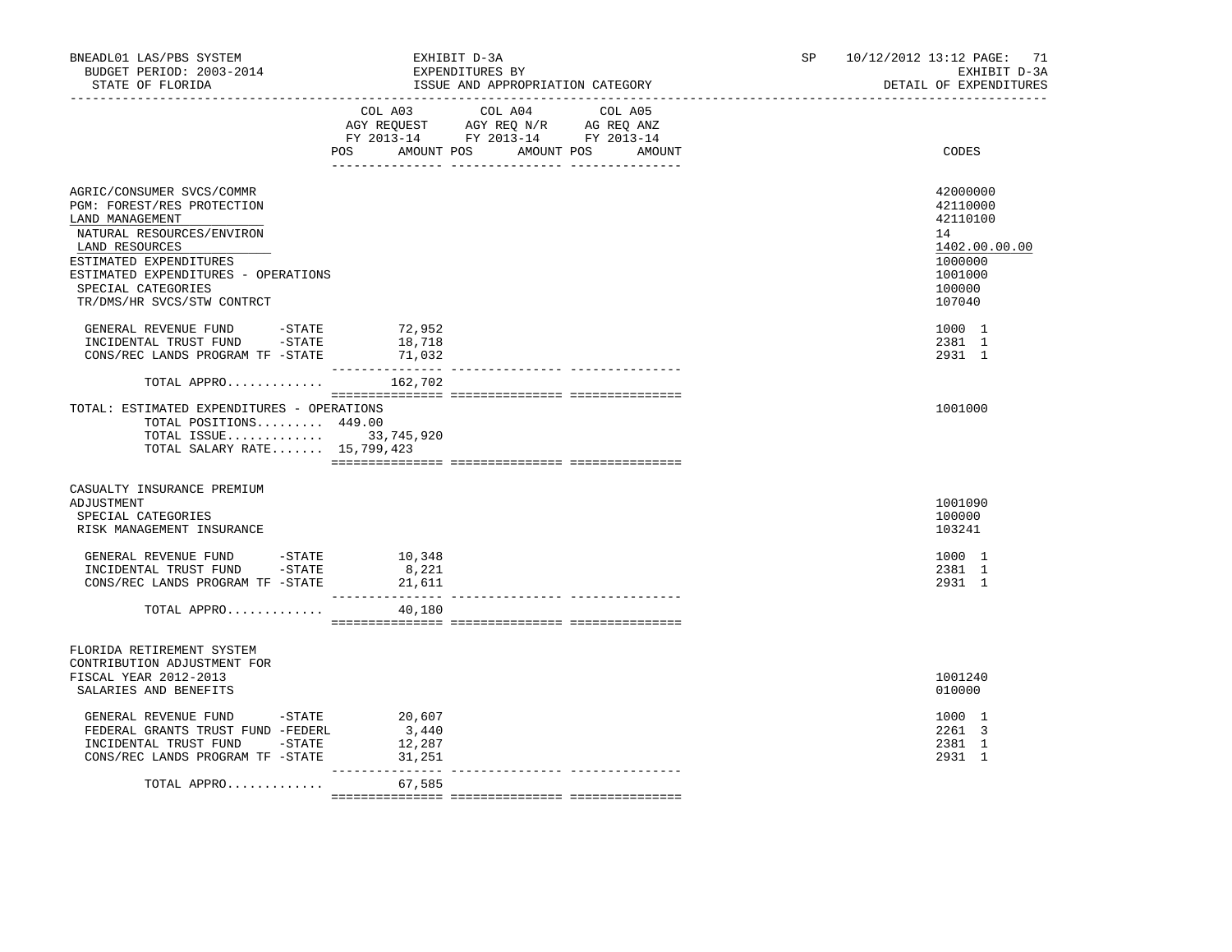| BNEADL01 LAS/PBS SYSTEM<br>BUDGET PERIOD: 2003-2014<br>STATE OF FLORIDA                                                                                                                                               | EXHIBIT D-3A<br>EXPENDITURES BY<br>ISSUE AND APPROPRIATION CATEGORY         | 10/12/2012 13:12 PAGE: 72<br>SP <sub>2</sub><br>EXHIBIT D-3A<br>DETAIL OF EXPENDITURES |
|-----------------------------------------------------------------------------------------------------------------------------------------------------------------------------------------------------------------------|-----------------------------------------------------------------------------|----------------------------------------------------------------------------------------|
|                                                                                                                                                                                                                       | COL A03 COL A04 COL A05<br><b>POS</b><br>AMOUNT POS<br>AMOUNT POS<br>AMOUNT | CODES                                                                                  |
| AGRIC/CONSUMER SVCS/COMMR<br>PGM: FOREST/RES PROTECTION<br>LAND MANAGEMENT<br>NATURAL RESOURCES/ENVIRON<br>LAND RESOURCES<br>ESTIMATED EXPENDITURES<br>ADJUSTMENT TO STATE HEALTH<br>INSURANCE PREMIUM CONTRIBUTION - |                                                                             | 42000000<br>42110000<br>42110100<br>14<br>1402.00.00.00<br>1000000                     |
| FISCAL YEAR 2012-13<br>SALARIES AND BENEFITS                                                                                                                                                                          |                                                                             | 1001830<br>010000                                                                      |
| GENERAL REVENUE FUND -STATE 17,395<br>FEDERAL GRANTS TRUST FUND -FEDERL<br>INCIDENTAL TRUST FUND -STATE<br>CONS/REC LANDS PROGRAM TF -STATE                                                                           | 2,904<br>10,372<br>26,381                                                   | 1000 1<br>2261 3<br>2381 1<br>2931 1                                                   |
| TOTAL APPRO                                                                                                                                                                                                           | 57,052                                                                      |                                                                                        |
| REALLOCATION OF HUMAN RESOURCES<br>OUTSOURCING<br>SPECIAL CATEGORIES<br>TR/DMS/HR SVCS/STW CONTRCT                                                                                                                    |                                                                             | 1005900<br>100000<br>107040                                                            |
| GENERAL REVENUE FUND -STATE<br>INCIDENTAL TRUST FUND -STATE<br>CONS/REC LANDS PROGRAM TF -STATE                                                                                                                       | $1,350-$<br>$346-$<br>$1,314-$                                              | 1000 1<br>2381 1<br>2931 1                                                             |
| TOTAL APPRO                                                                                                                                                                                                           | $3.010-$                                                                    |                                                                                        |
| ANNUALIZATION OF ADMINISTERED<br>FUNDS APPROPRIATIONS<br>STATE HEALTH INSURANCE ADJUSTMENT<br>FOR FY 2012-13 - 10 MONTHS                                                                                              |                                                                             | 26A0000                                                                                |
| ANNUALIZATION<br>SALARIES AND BENEFITS                                                                                                                                                                                |                                                                             | 26A1830<br>010000                                                                      |
| GENERAL REVENUE FUND -STATE<br>FEDERAL GRANTS TRUST FUND -FEDERL<br>INCIDENTAL TRUST FUND -STATE<br>CONS/REC LANDS PROGRAM TF -STATE                                                                                  | 86,975<br>14,520<br>51,860<br>131,905                                       | 1000 1<br>2261 3<br>2381 1<br>2931 1                                                   |
| TOTAL APPRO                                                                                                                                                                                                           | 285,260                                                                     |                                                                                        |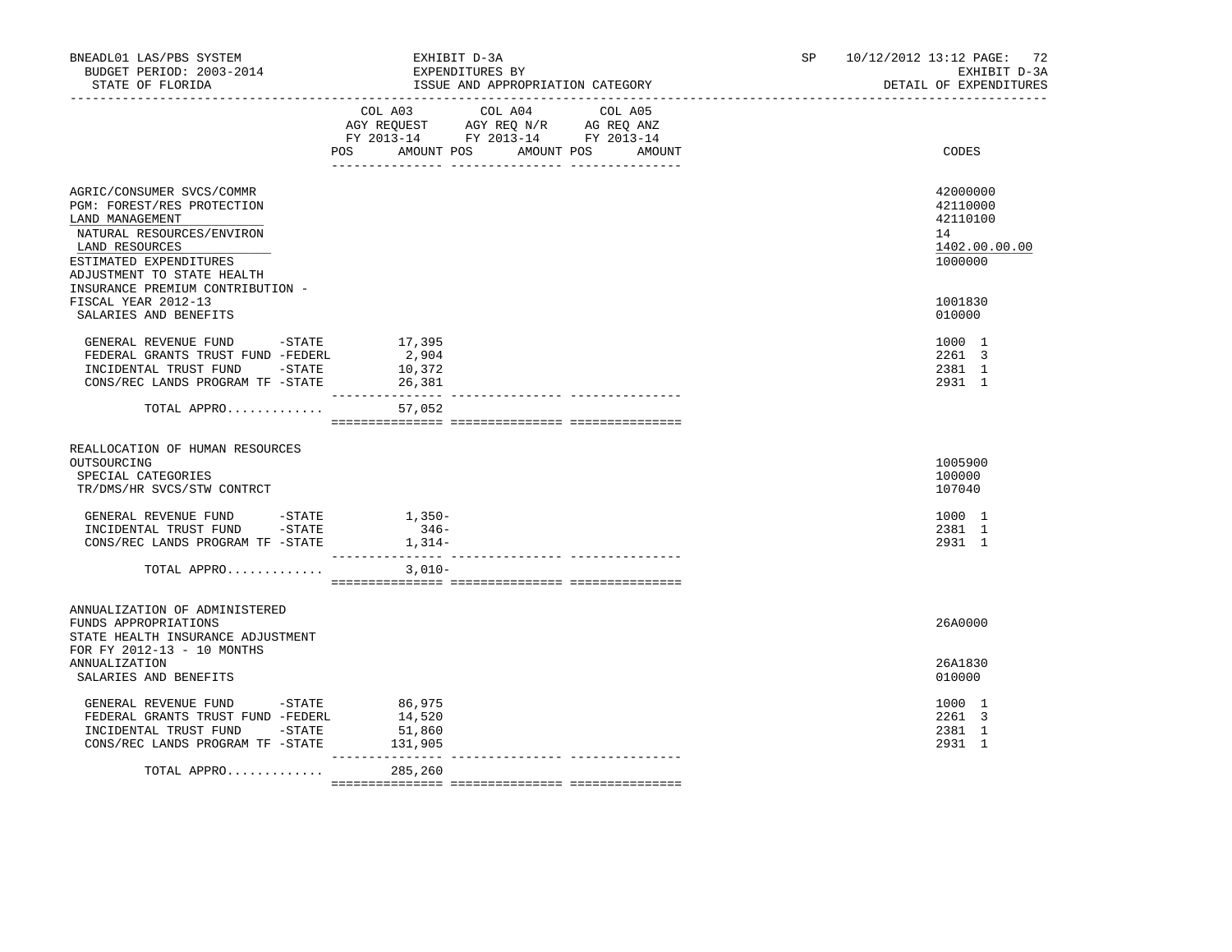| BNEADL01 LAS/PBS SYSTEM<br>BUDGET PERIOD: 2003-2014<br>STATE OF FLORIDA                                                                                                                                              |                  | EXHIBIT D-3A<br>EXPENDITURES BY<br>ISSUE AND APPROPRIATION CATEGORY                                                                                                                                                                                                                                                                                |                  | 10/12/2012 13:12 PAGE: 73<br>SP and the set of the set of the set of the set of the set of the set of the set of the set of the set of the set of the set of the set of the set of the set of the set of the set of the set of the set of the set of the se<br>EXHIBIT D-3A<br>DETAIL OF EXPENDITURES |                                                                                         |  |
|----------------------------------------------------------------------------------------------------------------------------------------------------------------------------------------------------------------------|------------------|----------------------------------------------------------------------------------------------------------------------------------------------------------------------------------------------------------------------------------------------------------------------------------------------------------------------------------------------------|------------------|-------------------------------------------------------------------------------------------------------------------------------------------------------------------------------------------------------------------------------------------------------------------------------------------------------|-----------------------------------------------------------------------------------------|--|
|                                                                                                                                                                                                                      |                  | $\begin{tabular}{lllllllllll} &\multicolumn{4}{c}{\text{COL A03}} &\multicolumn{4}{c}{\text{COL A04}} &\multicolumn{4}{c}{\text{COL A05}} \\ \multicolumn{4}{c}{\text{AGY REQUEST}} &\multicolumn{4}{c}{\text{AGY REQ N/R}} &\multicolumn{4}{c}{\text{AG REQ ANZ}} \end{tabular}$<br>FY 2013-14 FY 2013-14 FY 2013-14<br>POS AMOUNT POS AMOUNT POS | AMOUNT           |                                                                                                                                                                                                                                                                                                       | CODES                                                                                   |  |
| AGRIC/CONSUMER SVCS/COMMR<br>PGM: FOREST/RES PROTECTION<br>LAND MANAGEMENT<br>NATURAL RESOURCES/ENVIRON<br>LAND RESOURCES<br>SPECIAL PROGRAM FUNDING<br>NON NATIVE INVASIVE PLANT SPECIES<br>OTHER PERSONAL SERVICES |                  |                                                                                                                                                                                                                                                                                                                                                    |                  |                                                                                                                                                                                                                                                                                                       | 42000000<br>42110000<br>42110100<br>14<br>1402.00.00.00<br>4900000<br>4900010<br>030000 |  |
| INCIDENTAL TRUST FUND                                                                                                                                                                                                | $-STATE$ 150,000 |                                                                                                                                                                                                                                                                                                                                                    |                  |                                                                                                                                                                                                                                                                                                       | 2381 1                                                                                  |  |
| EXPENSES                                                                                                                                                                                                             |                  |                                                                                                                                                                                                                                                                                                                                                    |                  |                                                                                                                                                                                                                                                                                                       | 040000                                                                                  |  |
| INCIDENTAL TRUST FUND -STATE 70,000                                                                                                                                                                                  |                  |                                                                                                                                                                                                                                                                                                                                                    |                  |                                                                                                                                                                                                                                                                                                       | 2381 1                                                                                  |  |
| OPERATING CAPITAL OUTLAY                                                                                                                                                                                             |                  |                                                                                                                                                                                                                                                                                                                                                    |                  |                                                                                                                                                                                                                                                                                                       | 060000                                                                                  |  |
| INCIDENTAL TRUST FUND -STATE 15,000                                                                                                                                                                                  |                  |                                                                                                                                                                                                                                                                                                                                                    |                  |                                                                                                                                                                                                                                                                                                       | 2381 1                                                                                  |  |
| SPECIAL CATEGORIES<br>CONTRACTED SERVICES                                                                                                                                                                            |                  |                                                                                                                                                                                                                                                                                                                                                    |                  |                                                                                                                                                                                                                                                                                                       | 100000<br>100777                                                                        |  |
| INCIDENTAL TRUST FUND                                                                                                                                                                                                | $-STATE$ 15,000  |                                                                                                                                                                                                                                                                                                                                                    |                  |                                                                                                                                                                                                                                                                                                       | 2381 1                                                                                  |  |
| TOTAL: NON NATIVE INVASIVE PLANT SPECIES<br>TOTAL ISSUE 250,000                                                                                                                                                      |                  |                                                                                                                                                                                                                                                                                                                                                    |                  |                                                                                                                                                                                                                                                                                                       | 4900010                                                                                 |  |
|                                                                                                                                                                                                                      |                  |                                                                                                                                                                                                                                                                                                                                                    |                  |                                                                                                                                                                                                                                                                                                       |                                                                                         |  |
| AGENCY ISSUE NARRATIVE:<br>2013-2014 BUDGET YEAR NARRATIVE:<br>--------------------------------                                                                                                                      |                  | LONG RANGE PROGRAM PLAN MEASURE: Number of acres of state forests managed by the Department                                                                                                                                                                                                                                                        | IT COMPONENT? NO |                                                                                                                                                                                                                                                                                                       |                                                                                         |  |
| DESCRIPTION OF ISSUE:                                                                                                                                                                                                |                  |                                                                                                                                                                                                                                                                                                                                                    |                  |                                                                                                                                                                                                                                                                                                       |                                                                                         |  |

 This is to request \$250,000 in additional budget for the treatment of non-native invasive plant species on portions of the thirty five (35) state forest which as of June 30, 2012 totaled 1,058,784 acres. There are approximately 101,400 state forest acres that are infested with non-native invasive plant species. This equates to approximately 9.6 percent of the total state forest acres and if not treated effectively these species will aggressively grow to other areas of these state forests. This request is for recurring funding of \$150,000 in OPS, \$70,000 in Expenses, \$15,000 in OCO, and \$15,000 in Contractual Services.

ISSUE SUMMARY:

The Florida Forest Service will use these funds to treat non-native invasive plant species on a portion of the thirty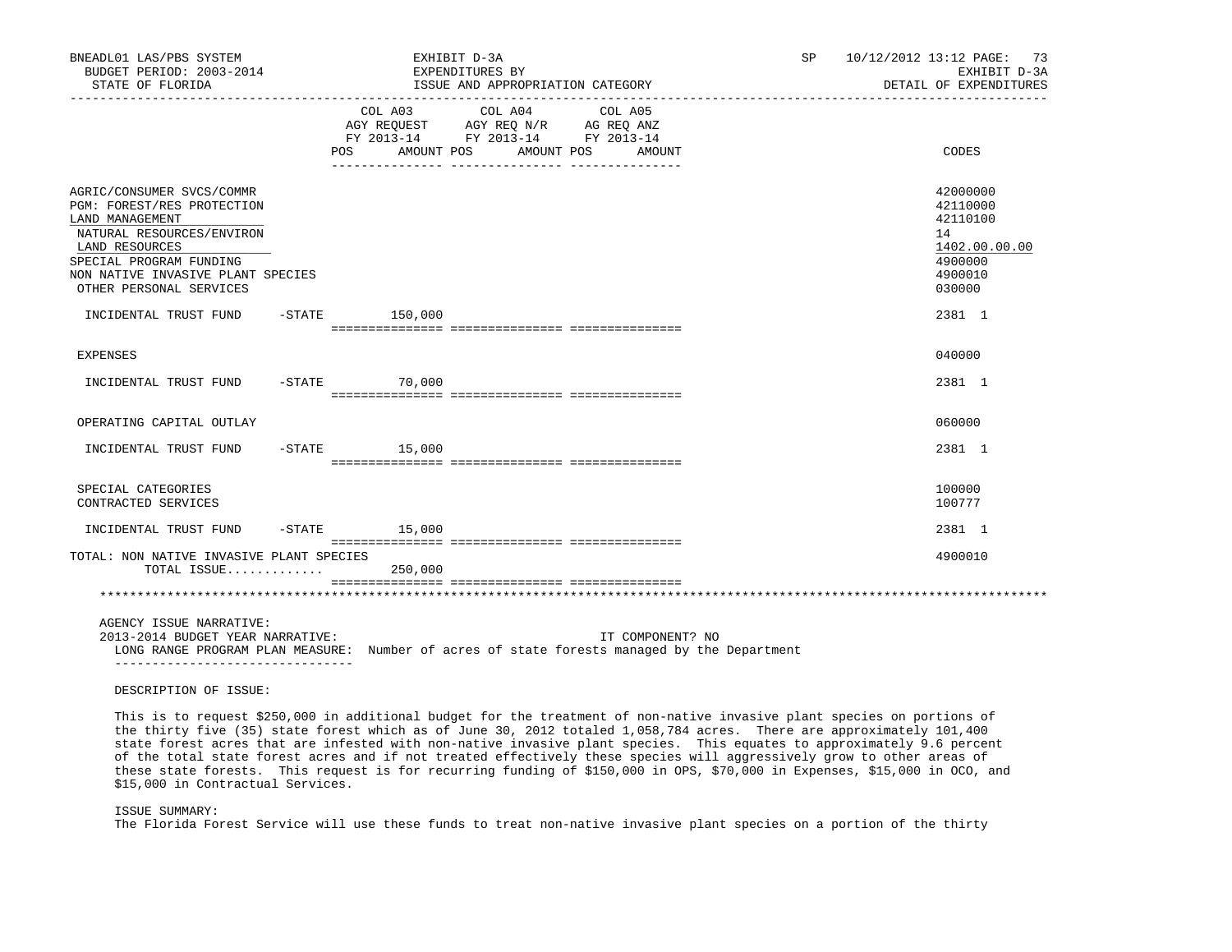| BNEADL01 LAS/PBS SYSTEM<br>BUDGET PERIOD: 2003-2014<br>STATE OF FLORIDA                                                                                                                   | EXHIBIT D-3A<br>EXPENDITURES BY<br>ISSUE AND APPROPRIATION CATEGORY                                                                            | SP | 10/12/2012 13:12 PAGE: 74<br>EXHIBIT D-3A<br>DETAIL OF EXPENDITURES           |
|-------------------------------------------------------------------------------------------------------------------------------------------------------------------------------------------|------------------------------------------------------------------------------------------------------------------------------------------------|----|-------------------------------------------------------------------------------|
|                                                                                                                                                                                           | COL A03 COL A04 COL A05<br>AGY REQUEST AGY REQ N/R AG REQ ANZ<br>FY 2013-14 FY 2013-14 FY 2013-14<br>AMOUNT POS<br>POS<br>AMOUNT POS<br>AMOUNT |    | CODES                                                                         |
| AGRIC/CONSUMER SVCS/COMMR<br>PGM: FOREST/RES PROTECTION<br>LAND MANAGEMENT<br>NATURAL RESOURCES/ENVIRON<br>LAND RESOURCES<br>SPECIAL PROGRAM FUNDING<br>NON NATIVE INVASIVE PLANT SPECIES |                                                                                                                                                |    | 42000000<br>42110000<br>42110100<br>14<br>1402.00.00.00<br>4900000<br>4900010 |

 five(35) state forests. A majority of the non-native invasive plant species is on nine (9) state forests. Efforts are to focus in central and south Florida state forests. Most of Florida has a climate absent of yearly hard freezes and exhibits a disturbed and diverse patchwork of agricultural, environmental and urban habitats. This makes Florida particularly prone to non-native invasive plant species invasions. Florida also has many lakes, streams, and rivers that can facilitate the easy spread of non-native invasive plant species throughout the state. Florida's ports receive many of the live non-indigenous plant shipments that arrive each year in the United States. Forest communities are susceptible to non-native invasive plant species. While only a few of the thousands of species that have been introduced into Florida have become invasive, it is unfortunately quite costly to treat these species on state forests.

 ADVERSE IMPACT IF NOT FUNDED: If this request is not funded the Florida Forest Service's state forest acres would be at risk for more non-native invasive plant species invasions into intact native forest communities.

COST SUMMARY:

 Incidental Trust Fund ---------------

| OUANTITY | DESCRIPTION                           | ---------------<br>CALCULATIONS | AMOUNT NEEDED<br>FY 2013-14 |
|----------|---------------------------------------|---------------------------------|-----------------------------|
|          | Other Personal Services               | -------------                   | .<br>\$150,000              |
|          | Expenses                              |                                 | \$70,000                    |
|          | Operating Capital Outlay              |                                 | \$15,000                    |
|          | Special Category Contractual Services |                                 | \$15,000                    |

 TOTAL BY FUND: Incidental Trust Fund \$250,000 \*\*\*\*\*\*\*\*\*\*\*\*\*\*\*\*\*\*\*\*\*\*\*\*\*\*\*\*\*\*\*\*\*\*\*\*\*\*\*\*\*\*\*\*\*\*\*\*\*\*\*\*\*\*\*\*\*\*\*\*\*\*\*\*\*\*\*\*\*\*\*\*\*\*\*\*\*\*\*\*\*\*\*\*\*\*\*\*\*\*\*\*\*\*\*\*\*\*\*\*\*\*\*\*\*\*\*\*\*\*\*\*\*\*\*\*\*\*\*\*\*\*\*\*\*\*\*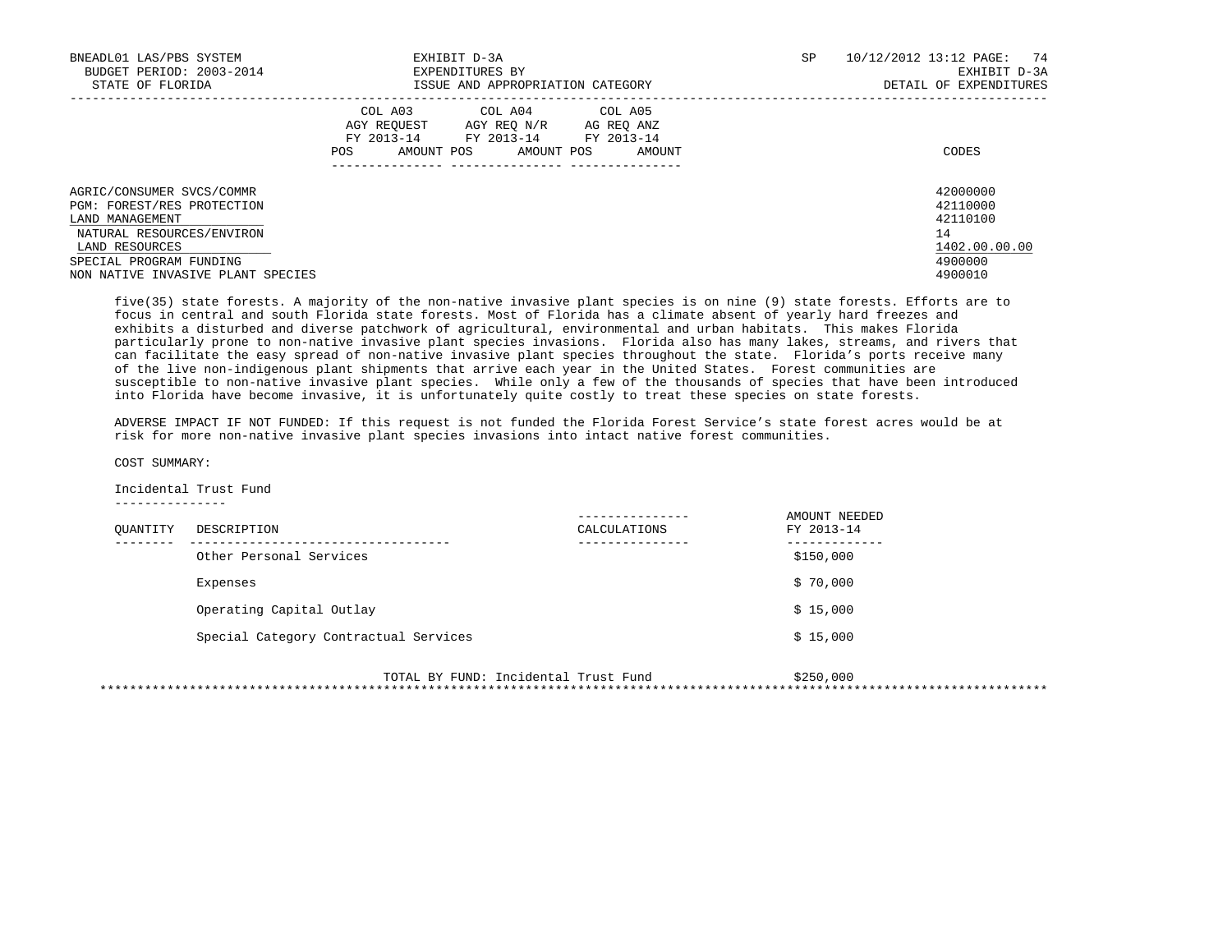| BNEADL01 LAS/PBS SYSTEM<br>BUDGET PERIOD: 2003-2014<br>STATE OF FLORIDA                                                                                                                                            |           | EXHIBIT D-3A<br>EXPENDITURES BY<br>ISSUE AND APPROPRIATION CATEGORY                               |  | SP<br>10/12/2012 13:12 PAGE:<br>75<br>EXHIBIT D-3A<br>DETAIL OF EXPENDITURES |  |                                                                                                   |  |
|--------------------------------------------------------------------------------------------------------------------------------------------------------------------------------------------------------------------|-----------|---------------------------------------------------------------------------------------------------|--|------------------------------------------------------------------------------|--|---------------------------------------------------------------------------------------------------|--|
|                                                                                                                                                                                                                    |           | COL A03 COL A04 COL A05<br>AGY REQUEST AGY REQ N/R AG REQ ANZ<br>FY 2013-14 FY 2013-14 FY 2013-14 |  | POS AMOUNT POS AMOUNT POS AMOUNT                                             |  | CODES                                                                                             |  |
| AGRIC/CONSUMER SVCS/COMMR<br>PGM: FOREST/RES PROTECTION<br>LAND MANAGEMENT<br>NATURAL RESOURCES/ENVIRON<br>LAND RESOURCES<br>SPECIAL PROGRAM FUNDING<br>BABCOCK RANCH<br>SPECIAL CATEGORIES<br>BABCOCK RANCH, INC. |           |                                                                                                   |  |                                                                              |  | 42000000<br>42110000<br>42110100<br>14<br>1402.00.00.00<br>4900000<br>4900130<br>100000<br>105125 |  |
| GENERAL REVENUE FUND                                                                                                                                                                                               | $-$ STATE | 97,000 97,000                                                                                     |  |                                                                              |  | 1000 1                                                                                            |  |
|                                                                                                                                                                                                                    |           |                                                                                                   |  |                                                                              |  |                                                                                                   |  |

AGENCY ISSUE NARRATIVE:

 2013-2014 BUDGET YEAR NARRATIVE: IT COMPONENT? NO BUREAU/SECTION/SUB-SECTION/OFFICE: Florida Forest Service ----------------------------------

 DESCRIPTION OF ISSUE: This is to request \$97,000 in General Revenue, Special Category for FY 13-14 to cover operating expenses for the Babcock Ranch, Inc. (BRI)

 ISSUE SUMMARY: As established by the Legislature under F.S. 259.1053 (10) (d) the board of directors from the Babcock Ranch, Inc. shall prepare an annual budget to achieve financial self-sustained operation, the request shall be submitted through the Department of Agriculture and Consumer Services.

 Presently Babcock Ranch Inc. is relying on a discretionary transfer from Kitson & Partners LLC of a cell tower lease totaling \$20,000 per year for annual operating costs. These financial constraints greatly limit the ability of the BRI to fully meet its statutory requirements: management plan approvals, business plan development, approval of leases, fundraising, etc. The public/private partnership with Kitson and Partners LLC terminates in 2016; BRI is not financially prepared and is relying on very limited outside donations as well as the generosity and goodwill of the board members and their personal staff. A pressing priority is the development of a business management plan so the BRI is prepared to take over full responsibility for managing the ranch. Expense funds, a Coordinator/Development Coordinator position (salary and fringe benefits) is needed to start preparation and planning for BRI to transition into full management of the ranch operations and to develop recreational opportunities when management agreement with Kitson & Partners LLC ends in 2016. This position, when funded will also give BRI the capacity to conduct fundraising effectively, hold required meetings, submit grants and prepare to assume management of ranch operations. This position will ultimately result in additional funding coming into BRI to enable the increase in public access and self-support of the Babcock Ranch Preserve.

 ADVERSE IMPACT IF NOT FUNDED: BRI will be unable to manage and operate the 74,000-acre working cattle ranch to its fullest potential.

COST SUMMARY:

SPECIAL CATEGORY:

-----------------

QUANTITY DESCRIPTION **CALCULATIONS** 

--------------- AMOUNT NEEDED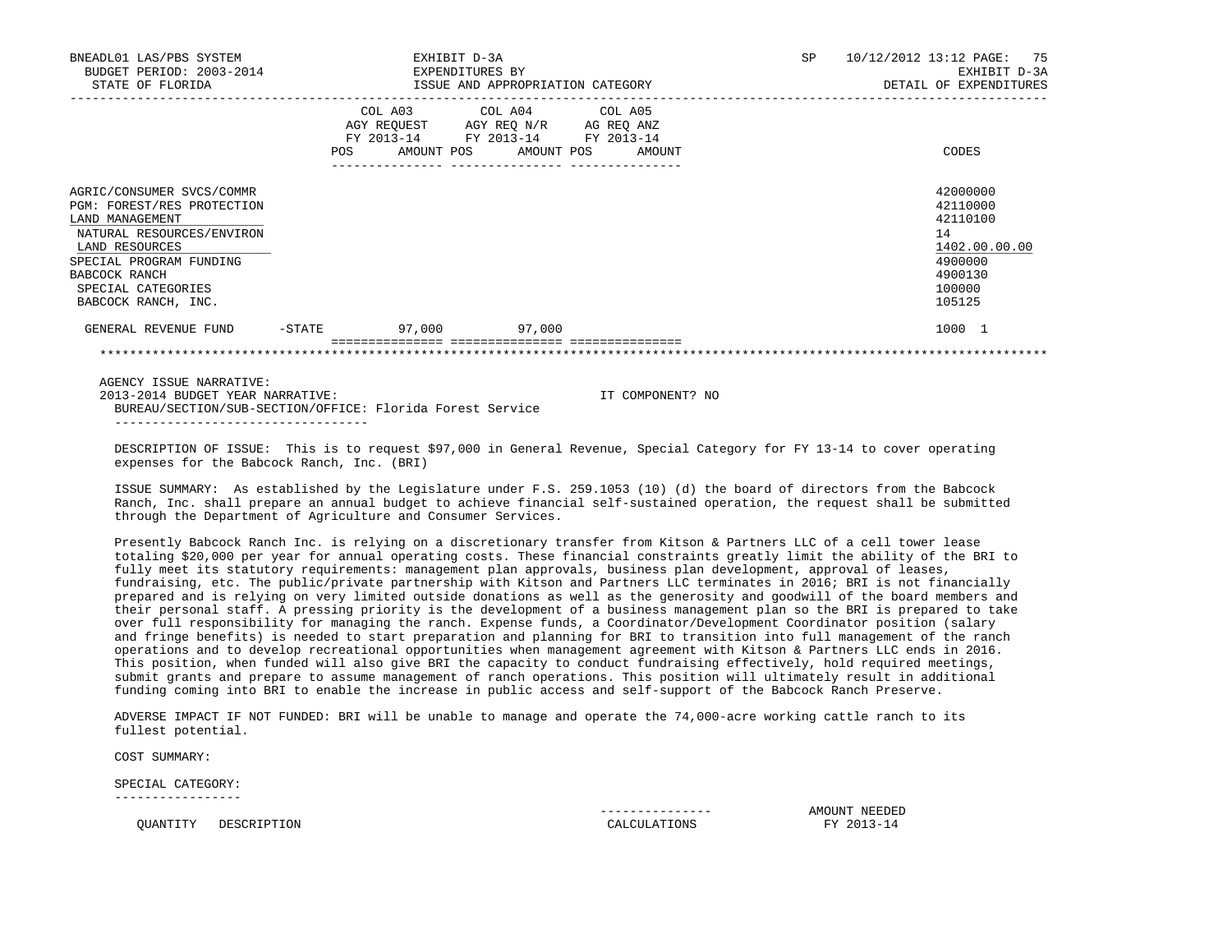| BNEADL01 LAS/PBS SYSTEM<br>BUDGET PERIOD: 2003-2014<br>STATE OF FLORIDA                           |                      | EXHIBIT D-3A<br>EXPENDITURES BY                                       | ISSUE AND APPROPRIATION CATEGORY                                                                                  | SP                        | 10/12/2012 13:12 PAGE: 76<br>EXHIBIT D-3A<br>DETAIL OF EXPENDITURES |
|---------------------------------------------------------------------------------------------------|----------------------|-----------------------------------------------------------------------|-------------------------------------------------------------------------------------------------------------------|---------------------------|---------------------------------------------------------------------|
|                                                                                                   |                      | COL A03<br>AMOUNT POS<br><b>POS</b>                                   | COL A04 COL A05<br>AGY REQUEST AGY REQ N/R AG REQ ANZ<br>FY 2013-14 FY 2013-14 FY 2013-14<br>AMOUNT POS<br>AMOUNT |                           | CODES                                                               |
| AGRIC/CONSUMER SVCS/COMMR<br>PGM: FOREST/RES PROTECTION<br>LAND MANAGEMENT                        |                      |                                                                       |                                                                                                                   |                           | 42000000<br>42110000<br>42110100                                    |
| NATURAL RESOURCES/ENVIRON<br>LAND RESOURCES                                                       |                      |                                                                       |                                                                                                                   |                           | 14<br>1402.00.00.00                                                 |
| SPECIAL PROGRAM FUNDING<br>BABCOCK RANCH                                                          |                      |                                                                       |                                                                                                                   |                           | 4900000<br>4900130                                                  |
| $\mathbf{1}$                                                                                      |                      | Community Services Development Coord.                                 | _______________<br>1,250.00 x 52 weeks                                                                            | -------------<br>\$75,000 |                                                                     |
|                                                                                                   | Annual Audit         |                                                                       |                                                                                                                   | \$5,000                   |                                                                     |
|                                                                                                   | Web Site Development |                                                                       |                                                                                                                   | \$7,000                   |                                                                     |
|                                                                                                   |                      | Expenses: Travel, Public Notices,<br>Printing, Insurance, Phone, etc. |                                                                                                                   | \$10,000                  |                                                                     |
|                                                                                                   |                      |                                                                       | TOTAL BY FUND:<br>TOTAL ISSUE BY FUND:                                                                            | \$97,000                  |                                                                     |
|                                                                                                   |                      |                                                                       | (EXCLUDING SALARIES &<br>BENEFITS)                                                                                | \$97,000                  |                                                                     |
|                                                                                                   |                      |                                                                       |                                                                                                                   |                           |                                                                     |
| CAPITAL IMPROVEMENT PLAN<br>LAND ACQUISITION<br>FIXED CAPITAL OUTLAY<br>LAND PROTECTION EASEMENTS |                      |                                                                       |                                                                                                                   |                           | 9900000<br>990L000<br>080000<br>082002                              |
| FL FOREVER PROGRAM TF                                                                             |                      | $-STATE$ 5, 250, 000 5, 250, 000                                      |                                                                                                                   |                           | 2349 1                                                              |
|                                                                                                   |                      |                                                                       |                                                                                                                   |                           |                                                                     |
| ACTNOV NAPOATIVE.                                                                                 |                      |                                                                       |                                                                                                                   |                           |                                                                     |

AGENCY NARRATIVE:<br>2013-2014 BUDGET YEAR NARRATIVE: LAND PROTECTION EASEMENTS IT COMPONENT? NO Rural and Family Lands Protection Program

 This request is for \$5,250,000 from the Florida Forever Trust Fund to protect important agricultural lands through the acquisition of perpetual conservation easements that ensure that land will not be fragmented and will be preserved in productive agricultural use.

 In 2001, the Rural and Family Lands Protection Act was enacted creating Sections 570.70 and 570.71, F.S. and establishing the framework for a working agricultural lands easement program. The program will ensure sustainable agricultural practices and reasonable protection of the environment through adherence to established Best Management Practices on the lands that are acquired.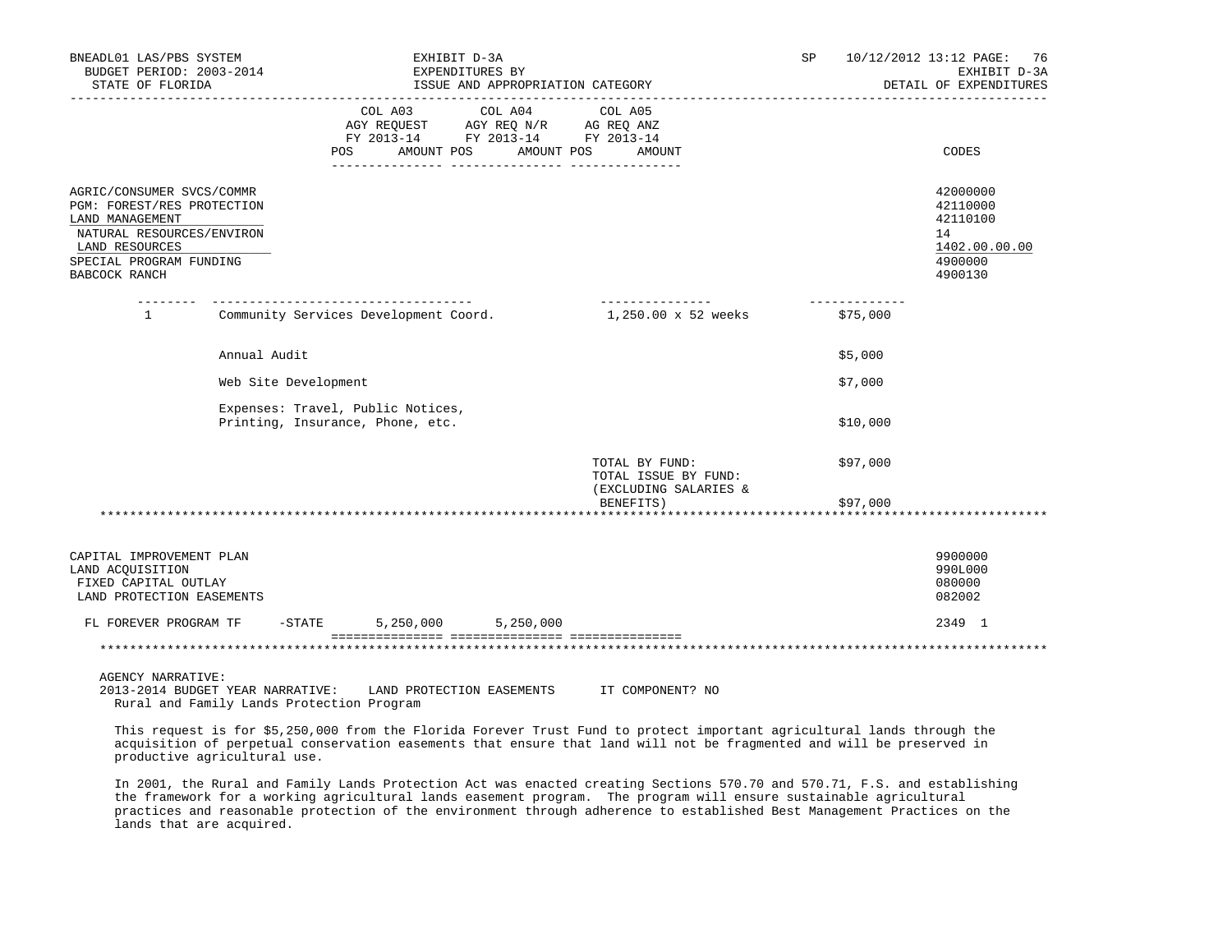| BNEADL01 LAS/PBS SYSTEM<br>BUDGET PERIOD: 2003-2014<br>STATE OF FLORIDA                                                                                                   | EXHIBIT D-3A<br>EXPENDITURES BY<br>ISSUE AND APPROPRIATION CATEGORY                                                                                           | 10/12/2012 13:12 PAGE: 77<br>SP<br>EXHIBIT D-3A<br>DETAIL OF EXPENDITURES     |
|---------------------------------------------------------------------------------------------------------------------------------------------------------------------------|---------------------------------------------------------------------------------------------------------------------------------------------------------------|-------------------------------------------------------------------------------|
|                                                                                                                                                                           | COL A04<br>COL A05<br>COL A03<br>AGY REOUEST AGY REO N/R<br>AG REQ ANZ<br>FY 2013-14<br>FY 2013-14<br>FY 2013-14<br>AMOUNT POS<br>AMOUNT POS<br>AMOUNT<br>POS | CODES                                                                         |
| AGRIC/CONSUMER SVCS/COMMR<br>PGM: FOREST/RES PROTECTION<br>LAND MANAGEMENT<br>NATURAL RESOURCES/ENVIRON<br>LAND RESOURCES<br>CAPITAL IMPROVEMENT PLAN<br>LAND ACOUISITION |                                                                                                                                                               | 42000000<br>42110000<br>42110100<br>14<br>1402.00.00.00<br>9900000<br>990L000 |

 Section 570.71, Florida Statutes, contemplated state funds being provided to implement the Rural and Family Lands Protection Program. As a pre-requisite to funding, an Agriculture and Resource Conservation Assessment was prepared and submitted on December 19, 2001 by the Department in consultation with other public agencies, environmental and agricultural organizations. During the 2008 legislative session the program was funded using Florida Forever Funds, and on July 29, 2008 the Governor and Cabinet authorized the department to initiate rulemaking for this program.

 Unlike other land buying programs, this agricultural lands protection program is much different from the environmental conservation programs. While those programs focus on protecting and preserving the natural environment and providing nature-based recreational opportunities, the Rural and Family Lands Protection Program focuses on maintaining the agricultural land base in Florida. The Program recognizes that a thriving rural economy with a strong agricultural base and viable rural communities is essential to Florida's future. In summary, the Legislature created this separate program to ensure a viable agricultural economy in Florida and to focus on the needs of agriculture being impacted by Florida's growing population.

 County: Statewide \*\*\*\*\*\*\*\*\*\*\*\*\*\*\*\*\*\*\*\*\*\*\*\*\*\*\*\*\*\*\*\*\*\*\*\*\*\*\*\*\*\*\*\*\*\*\*\*\*\*\*\*\*\*\*\*\*\*\*\*\*\*\*\*\*\*\*\*\*\*\*\*\*\*\*\*\*\*\*\*\*\*\*\*\*\*\*\*\*\*\*\*\*\*\*\*\*\*\*\*\*\*\*\*\*\*\*\*\*\*\*\*\*\*\*\*\*\*\*\*\*\*\*\*\*\*\*

| SPECIAL PURPOSE<br>FIXED CAPITAL OUTLAY<br>MAIN/REP/CONST-STATEWIDE |           |         |         | 990S000<br>080000<br>083643 |
|---------------------------------------------------------------------|-----------|---------|---------|-----------------------------|
| INCIDENTAL TRUST FUND                                               | $-$ STATE | 500,000 | 500,000 | 2381 1                      |
|                                                                     |           |         |         |                             |

AGENCY NARRATIVE:

 2013-2014 BUDGET YEAR NARRATIVE: MAIN/REP/CONST-STATEWIDE IT COMPONENT? NO Maintenance, repairs & Small Construction

 This is to request \$500,000, from the Incidental Trust Fund, to provide a systematic plan for maintenance, repairs and minor construction for Florida Forest Service (FFS) facilities and structures that serve both wildland fire protection, state forest land management, and emergency response activities. The FFS has over 1,000 insured facilities ranging in size, use and occupancy (e.g., pump/well houses, radio buildings, storage buildings, pole barns, equipment sheds, bath houses, restrooms, pavilions, towers, trash houses, residences, forestry stations & sites, state forest headquarters (HQ), district/center HQ, etc.) that range in year built from the 1930's to the present. Facilities on a forestry station site or a state forest HQ are the most common and typically include storage, well, radio buildings, pole barns, equipment sheds, communication towers, fire towers, and administrative office buildings. The FFS also has a significant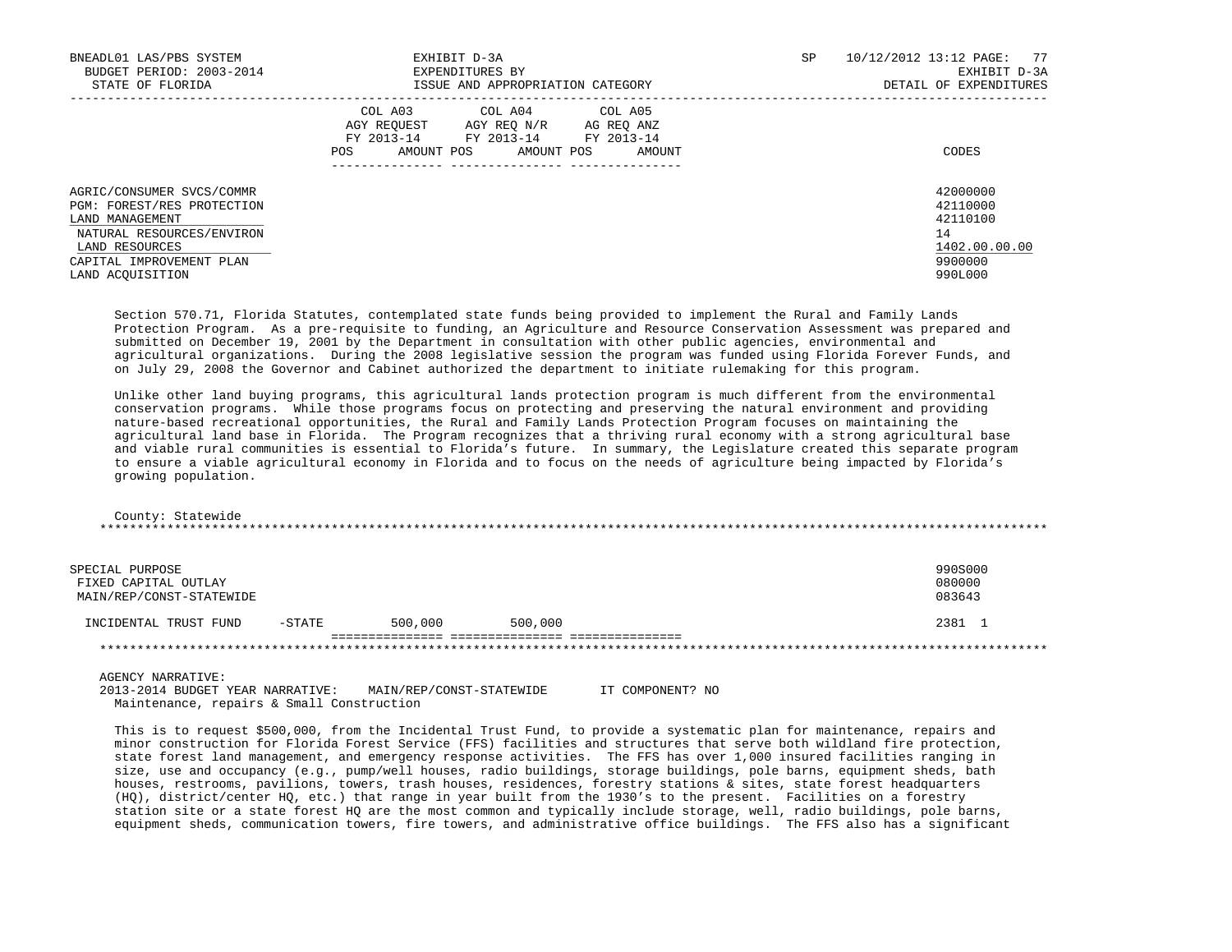| BNEADL01 LAS/PBS SYSTEM<br>BUDGET PERIOD: 2003-2014<br>STATE OF FLORIDA                                                                                                  | EXHIBIT D-3A<br>EXPENDITURES BY<br>ISSUE AND APPROPRIATION CATEGORY                                                                               | SP. | 10/12/2012 13:12 PAGE: 78<br>EXHIBIT D-3A<br>DETAIL OF EXPENDITURES           |  |
|--------------------------------------------------------------------------------------------------------------------------------------------------------------------------|---------------------------------------------------------------------------------------------------------------------------------------------------|-----|-------------------------------------------------------------------------------|--|
|                                                                                                                                                                          | COL A04 COL A05<br>COL A03<br>AGY REQUEST AGY REQ N/R AG REQ ANZ<br>FY 2013-14 FY 2013-14 FY 2013-14<br>AMOUNT POS<br>POS<br>AMOUNT POS<br>AMOUNT |     | CODES                                                                         |  |
| AGRIC/CONSUMER SVCS/COMMR<br>PGM: FOREST/RES PROTECTION<br>LAND MANAGEMENT<br>NATURAL RESOURCES/ENVIRON<br>LAND RESOURCES<br>CAPITAL IMPROVEMENT PLAN<br>SPECIAL PURPOSE |                                                                                                                                                   |     | 42000000<br>42110000<br>42110100<br>14<br>1402.00.00.00<br>9900000<br>990S000 |  |

 number of facilities on state forests that provide critical services to support recreational opportunities for Florida's citizens and visitors.

 It is imperative that facilities serving the general public for recreation and daily operations of wildland fire protection, land management and emergency response core programs, remain operational and safe. Due to the advanced age of our facilities and not enough operational budget authority to conduct many of these repairs, our facilities are in extreme need of repairs. The needed repairs raise basic safety concerns and compliance with building and fire codes. In addition, some public recreational facilities need to be improved and/or made Americans with Disabilities (ADA) compliant.

 Examples of building deficiencies are: leaking roofs that need repair or replacement, improvements to failing septic tank systems, inadequate fixtures in recreation bathhouses and restroom facilities, electrical repairs to address safety and code compliance, structural corrections as a result of termite damage to bring the facilities up to current Florida and local building codes, safety and accessibility codes as mandated. In addition, due to the age of most facilities the windows, doors, HVAC systems, lighting and building envelopes are not energy efficient.

 This funding request is for materials and a limited amount for sub-contractual services. Where possible, Florida Forest Service employees will be used to perform the needed repairs and construction services. Sub-contracted services would be used in areas where specialty of various trades would make financial sense or where the scope of work is outside the expertise of Florida Forest Service personnel.

| County: Statewide                                                                    |            |           |               |  |
|--------------------------------------------------------------------------------------|------------|-----------|---------------|--|
| TOTAL: LAND RESOURCES<br>BY FUND TYPE                                                |            |           | 1402.00.00.00 |  |
| GENERAL REVENUE FUND                                                                 | 7,738,979  | 97,000    | 1000          |  |
| TRUST FUNDS                                                                          | 32,551,008 | 5,750,000 | 2000          |  |
| TOTAL POSITIONS 449.00<br>TOTAL PROG COMP 40,289,987<br>TOTAL SALARY RATE 15,799,423 |            | 5,847,000 |               |  |
|                                                                                      |            |           |               |  |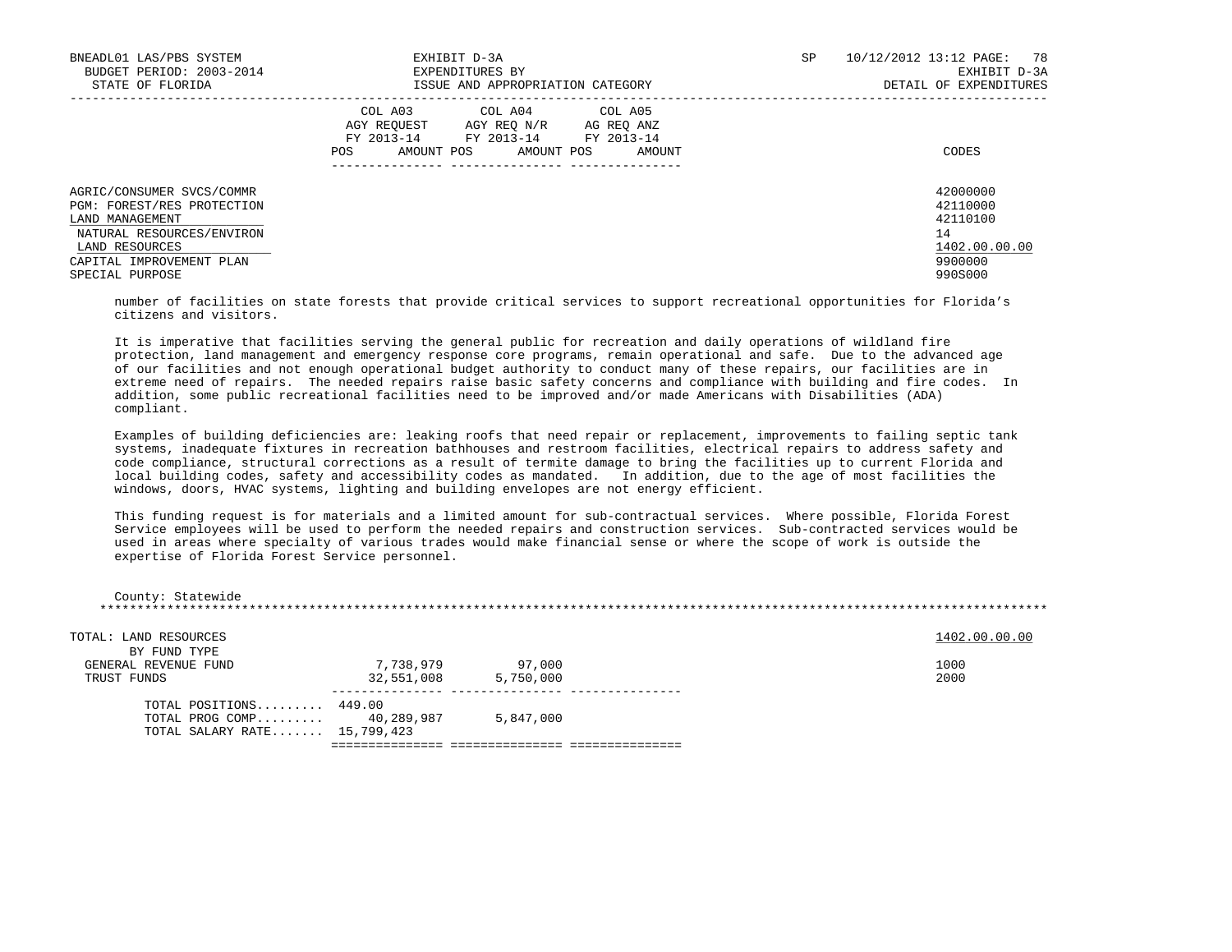| BNEADL01 LAS/PBS SYSTEM<br>BUDGET PERIOD: 2003-2014<br>STATE OF FLORIDA                                                                                                                                                                     |           | EXHIBIT D-3A<br>EXPENDITURES BY<br>ISSUE AND APPROPRIATION CATEGORY | 10/12/2012 13:12 PAGE:<br>SP |  |  | 79<br>EXHIBIT D-3A<br>DETAIL OF EXPENDITURES |                                                                        |               |
|---------------------------------------------------------------------------------------------------------------------------------------------------------------------------------------------------------------------------------------------|-----------|---------------------------------------------------------------------|------------------------------|--|--|----------------------------------------------|------------------------------------------------------------------------|---------------|
|                                                                                                                                                                                                                                             |           | COL A03 COL A04 COL A05<br>POS AMOUNT POS AMOUNT POS AMOUNT         |                              |  |  |                                              | CODES                                                                  |               |
| AGRIC/CONSUMER SVCS/COMMR<br>PGM: FOREST/RES PROTECTION<br>WILDFIRE PREVENTION/MGT<br>NATURAL RESOURCES/ENVIRON<br>LAND RESOURCES<br>ESTIMATED EXPENDITURES<br>ESTIMATED EXPENDITURES - OPERATIONS<br>SALARY RATE<br>SALARY RATE 25,191,006 |           |                                                                     |                              |  |  |                                              | 42000000<br>42110000<br>42110200<br>14<br>1000000<br>1001000<br>000000 | 1402.00.00.00 |
| SALARIES AND BENEFITS                                                                                                                                                                                                                       |           |                                                                     |                              |  |  |                                              | 010000                                                                 |               |
| GENERAL REVENUE FUND                                                                                                                                                                                                                        | $-MATCH$  | -STATE 31,515,769<br>982,142                                        |                              |  |  |                                              | 1000 1<br>1000 2                                                       |               |
| TOTAL GENERAL REVENUE FUND                                                                                                                                                                                                                  |           | 32,497,911                                                          |                              |  |  |                                              | 1000                                                                   |               |
| FEDERAL GRANTS TRUST FUND -FEDERL 1,259,383                                                                                                                                                                                                 |           |                                                                     |                              |  |  |                                              | 2261 3                                                                 |               |
| AG EMERGENCY ERAD TF - STATE 926,330                                                                                                                                                                                                        |           |                                                                     |                              |  |  |                                              | 2360 1                                                                 |               |
| INCIDENTAL TRUST FUND -STATE 2,179,798                                                                                                                                                                                                      |           |                                                                     |                              |  |  |                                              | 2381 1                                                                 |               |
| TOTAL POSITIONS 727.50<br>TOTAL APPRO 36,863,422                                                                                                                                                                                            |           |                                                                     |                              |  |  |                                              |                                                                        |               |
| OTHER PERSONAL SERVICES                                                                                                                                                                                                                     |           |                                                                     |                              |  |  |                                              | 030000                                                                 |               |
| GENERAL REVENUE FUND -STATE<br>FEDERAL GRANTS TRUST FUND -FEDERL<br>INCIDENTAL TRUST FUND -STATE<br>TOTAL APPRO                                                                                                                             |           | 356,742<br>277,349<br>25,000<br>659,091                             |                              |  |  |                                              | 1000 1<br>2261 3<br>2381 1                                             |               |
| <b>EXPENSES</b>                                                                                                                                                                                                                             |           |                                                                     |                              |  |  |                                              | 040000                                                                 |               |
| GENERAL REVENUE FUND                                                                                                                                                                                                                        | $-MATCH$  | -STATE 3,820,594<br>449,844                                         |                              |  |  |                                              | 1000 1<br>1000 2                                                       |               |
| TOTAL GENERAL REVENUE FUND                                                                                                                                                                                                                  |           | 4,270,438                                                           |                              |  |  |                                              | 1000                                                                   |               |
| FEDERAL GRANTS TRUST FUND -FEDERL                                                                                                                                                                                                           |           | 1,591,567                                                           |                              |  |  |                                              | 2261 3                                                                 |               |
| INCIDENTAL TRUST FUND                                                                                                                                                                                                                       | $-$ STATE | 2,280,167                                                           |                              |  |  |                                              | 2381 1                                                                 |               |
| CONS/REC LANDS PROGRAM TF -STATE                                                                                                                                                                                                            |           | 1,006,570                                                           |                              |  |  |                                              | 2931 1                                                                 |               |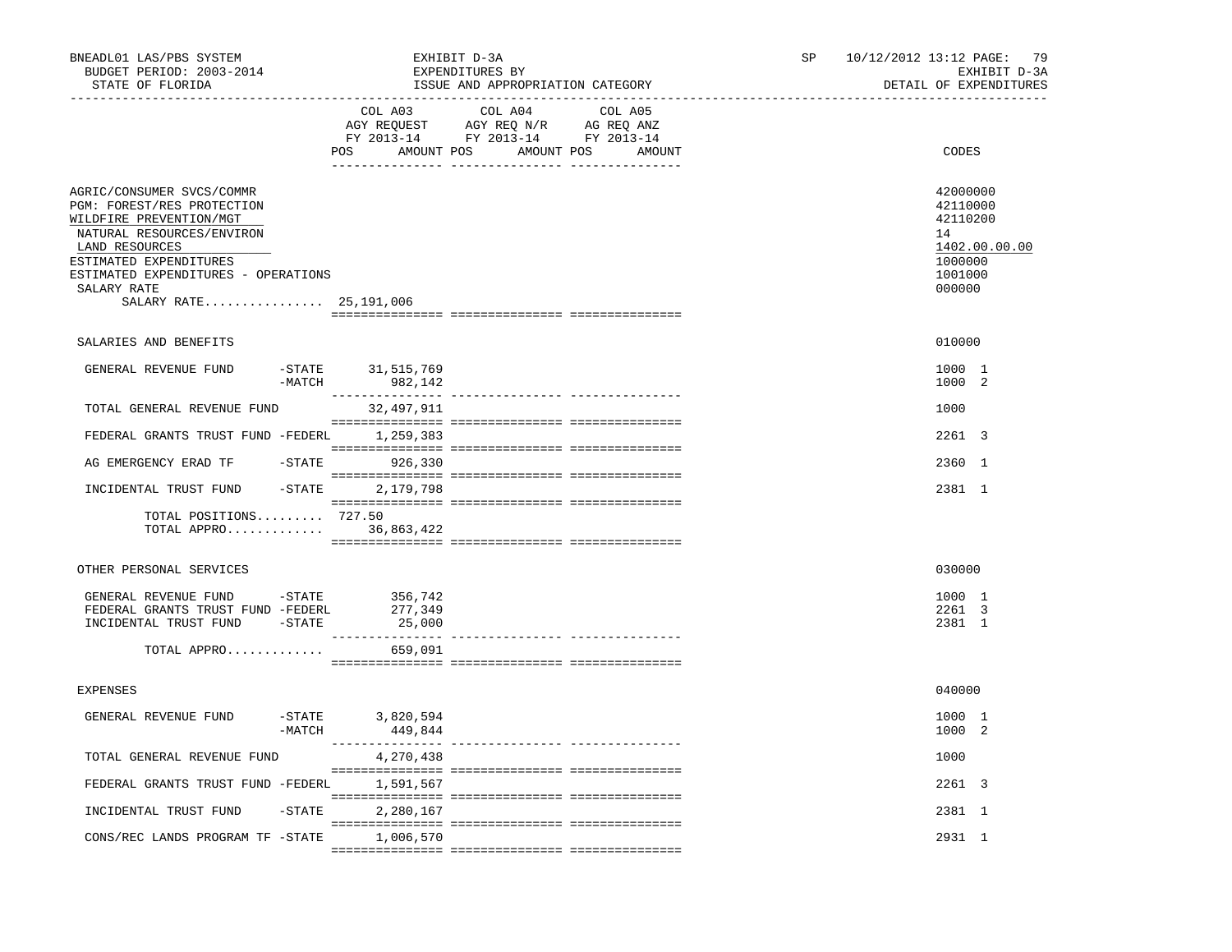| BNEADL01 LAS/PBS SYSTEM<br>BUDGET PERIOD: 2003-2014<br>STATE OF FLORIDA                                                                                                                                                                 | EXHIBIT D-3A<br>EXPENDITURES BY<br>ISSUE AND APPROPRIATION CATEGORY                                                               | 10/12/2012 13:12 PAGE: 80<br>SP and the set of the set of the set of the set of the set of the set of the set of the set of the set of the set of the set of the set of the set of the set of the set of the set of the set of the set of the set of the se<br>EXHIBIT D-3A<br>DETAIL OF EXPENDITURES |
|-----------------------------------------------------------------------------------------------------------------------------------------------------------------------------------------------------------------------------------------|-----------------------------------------------------------------------------------------------------------------------------------|-------------------------------------------------------------------------------------------------------------------------------------------------------------------------------------------------------------------------------------------------------------------------------------------------------|
|                                                                                                                                                                                                                                         | COL A03 COL A04 COL A05<br>AGY REQUEST AGY REQ N/R AG REQ ANZ<br>FY 2013-14 FY 2013-14 FY 2013-14<br>AMOUNT POS<br>POS AMOUNT POS | CODES<br>AMOUNT                                                                                                                                                                                                                                                                                       |
| AGRIC/CONSUMER SVCS/COMMR<br>PGM: FOREST/RES PROTECTION<br>WILDFIRE PREVENTION/MGT<br>NATURAL RESOURCES/ENVIRON<br>LAND RESOURCES<br>ESTIMATED EXPENDITURES<br>ESTIMATED EXPENDITURES - OPERATIONS<br>EXPENSES<br>TOTAL APPRO 9,148,742 |                                                                                                                                   | 42000000<br>42110000<br>42110200<br>14<br>1402.00.00.00<br>1000000<br>1001000<br>040000                                                                                                                                                                                                               |
| AID TO LOCAL GOVERNMENTS<br>G/A-VOLUNTEER FIRE ASST                                                                                                                                                                                     |                                                                                                                                   | 050000<br>050135                                                                                                                                                                                                                                                                                      |
| FEDERAL GRANTS TRUST FUND -FEDERL 275,763                                                                                                                                                                                               |                                                                                                                                   | 2261 3                                                                                                                                                                                                                                                                                                |
| G/A-RURAL COM FIRE PROTECT                                                                                                                                                                                                              |                                                                                                                                   | 051055                                                                                                                                                                                                                                                                                                |
| FEDERAL GRANTS TRUST FUND -FEDERL 72,589                                                                                                                                                                                                |                                                                                                                                   | 2261 3                                                                                                                                                                                                                                                                                                |
| OPERATING CAPITAL OUTLAY                                                                                                                                                                                                                |                                                                                                                                   | 060000                                                                                                                                                                                                                                                                                                |
| GENERAL REVENUE FUND -STATE 10,731<br>FEDERAL GRANTS TRUST FUND -FEDERL 558,625                                                                                                                                                         |                                                                                                                                   | 1000 1<br>2261 3                                                                                                                                                                                                                                                                                      |
| TOTAL APPRO                                                                                                                                                                                                                             | 569,356                                                                                                                           |                                                                                                                                                                                                                                                                                                       |
| SPECIAL CATEGORIES<br>ACQUISITION/MOTOR VEHICLES                                                                                                                                                                                        |                                                                                                                                   | 100000<br>100021                                                                                                                                                                                                                                                                                      |
| FEDERAL GRANTS TRUST FUND -FEDERL 100,000                                                                                                                                                                                               |                                                                                                                                   | 2261 3                                                                                                                                                                                                                                                                                                |
| FORESTRY WILDFIRE/SUPP EOU                                                                                                                                                                                                              |                                                                                                                                   | 100100                                                                                                                                                                                                                                                                                                |
| GENERAL REVENUE FUND -STATE 4,603,000<br>FEDERAL GRANTS TRUST FUND -FEDERL<br>INCIDENTAL TRUST FUND -STATE 156,868                                                                                                                      | 400,000                                                                                                                           | 1000 1<br>2261 3<br>2381 1                                                                                                                                                                                                                                                                            |
| TOTAL APPRO                                                                                                                                                                                                                             | 5,159,868                                                                                                                         |                                                                                                                                                                                                                                                                                                       |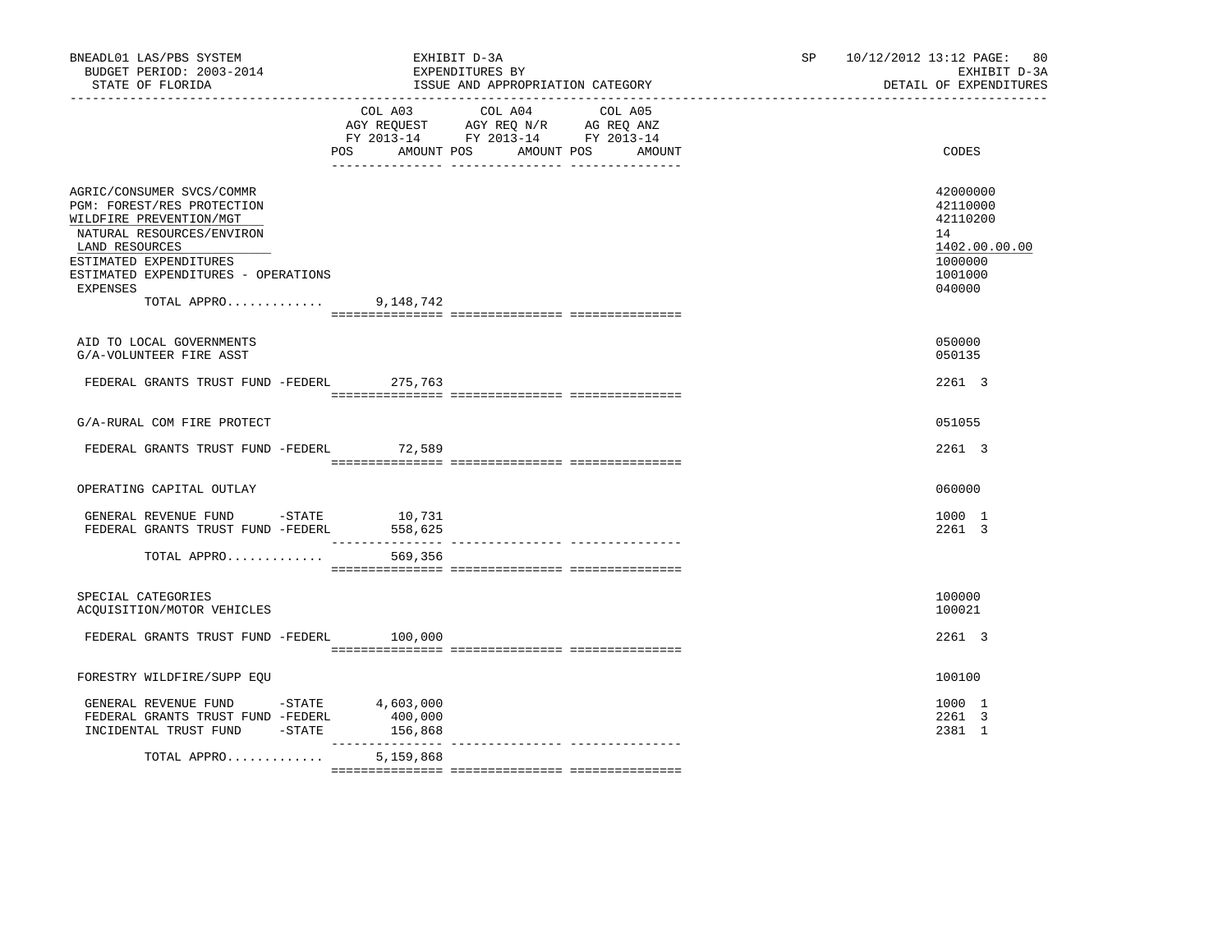| BNEADL01 LAS/PBS SYSTEM<br>BUDGET PERIOD: 2003-2014<br>STATE OF FLORIDA                                                                                                                                                                         |     |                                | EXHIBIT D-3A<br>EXPENDITURES BY<br>ISSUE AND APPROPRIATION CATEGORY                                                                                                                                                                                                                                                                                                                                                                     | 10/12/2012 13:12 PAGE: 81<br>SP and the set of the set of the set of the set of the set of the set of the set of the set of the set of the set of the set of the set of the set of the set of the set of the set of the set of the set of the set of the se<br>EXHIBIT D-3A<br>DETAIL OF EXPENDITURES |  |                                                                                                   |
|-------------------------------------------------------------------------------------------------------------------------------------------------------------------------------------------------------------------------------------------------|-----|--------------------------------|-----------------------------------------------------------------------------------------------------------------------------------------------------------------------------------------------------------------------------------------------------------------------------------------------------------------------------------------------------------------------------------------------------------------------------------------|-------------------------------------------------------------------------------------------------------------------------------------------------------------------------------------------------------------------------------------------------------------------------------------------------------|--|---------------------------------------------------------------------------------------------------|
|                                                                                                                                                                                                                                                 | POS | AMOUNT POS                     | COL A03 COL A04 COL A05<br>AGY REQUEST AGY REQ N/R AG REQ ANZ<br>FY 2013-14 FY 2013-14 FY 2013-14<br>AMOUNT POS                                                                                                                                                                                                                                                                                                                         | AMOUNT                                                                                                                                                                                                                                                                                                |  | CODES                                                                                             |
| AGRIC/CONSUMER SVCS/COMMR<br>PGM: FOREST/RES PROTECTION<br>WILDFIRE PREVENTION/MGT<br>NATURAL RESOURCES/ENVIRON<br>LAND RESOURCES<br>ESTIMATED EXPENDITURES<br>ESTIMATED EXPENDITURES - OPERATIONS<br>SPECIAL CATEGORIES<br>CONTRACTED SERVICES |     |                                |                                                                                                                                                                                                                                                                                                                                                                                                                                         |                                                                                                                                                                                                                                                                                                       |  | 42000000<br>42110000<br>42110200<br>14<br>1402.00.00.00<br>1000000<br>1001000<br>100000<br>100777 |
| GENERAL REVENUE FUND -STATE 133.794<br>FEDERAL GRANTS TRUST FUND -FEDERL<br>INCIDENTAL TRUST FUND -STATE<br>CONS/REC LANDS PROGRAM TF -STATE                                                                                                    |     | 2,099,078<br>123,756<br>34,468 |                                                                                                                                                                                                                                                                                                                                                                                                                                         |                                                                                                                                                                                                                                                                                                       |  | 1000 1<br>2261 3<br>2381 1<br>2931 1                                                              |
| TOTAL APPRO                                                                                                                                                                                                                                     |     | 2,391,096                      |                                                                                                                                                                                                                                                                                                                                                                                                                                         |                                                                                                                                                                                                                                                                                                       |  |                                                                                                   |
| ON-CALL FEES                                                                                                                                                                                                                                    |     |                                |                                                                                                                                                                                                                                                                                                                                                                                                                                         |                                                                                                                                                                                                                                                                                                       |  | 102261                                                                                            |
| AG EMERGENCY ERAD TF -STATE 333,296<br>INCIDENTAL TRUST FUND -STATE                                                                                                                                                                             |     | 10,000                         |                                                                                                                                                                                                                                                                                                                                                                                                                                         |                                                                                                                                                                                                                                                                                                       |  | 2360 1<br>2381 1                                                                                  |
| TOTAL APPRO                                                                                                                                                                                                                                     |     | 343,296                        |                                                                                                                                                                                                                                                                                                                                                                                                                                         |                                                                                                                                                                                                                                                                                                       |  |                                                                                                   |
| RISK MANAGEMENT INSURANCE                                                                                                                                                                                                                       |     |                                |                                                                                                                                                                                                                                                                                                                                                                                                                                         |                                                                                                                                                                                                                                                                                                       |  | 103241                                                                                            |
|                                                                                                                                                                                                                                                 |     |                                |                                                                                                                                                                                                                                                                                                                                                                                                                                         |                                                                                                                                                                                                                                                                                                       |  | 1000 1<br>2381 1                                                                                  |
| TOTAL APPRO                                                                                                                                                                                                                                     |     | 2,395,414                      | $\begin{minipage}{0.03\textwidth} \begin{tabular}{l} \textbf{1} & \textbf{2} & \textbf{3} & \textbf{5} & \textbf{5} & \textbf{6} & \textbf{6} & \textbf{7} & \textbf{8} & \textbf{8} & \textbf{9} & \textbf{9} & \textbf{9} & \textbf{9} & \textbf{9} & \textbf{9} & \textbf{9} & \textbf{9} & \textbf{9} & \textbf{9} & \textbf{9} & \textbf{9} & \textbf{9} & \textbf{9} & \textbf{9} & \textbf{9} & \textbf{9} & \textbf{9} & \text$ |                                                                                                                                                                                                                                                                                                       |  |                                                                                                   |
| TR/DMS/HR SVCS/STW CONTRCT                                                                                                                                                                                                                      |     |                                |                                                                                                                                                                                                                                                                                                                                                                                                                                         |                                                                                                                                                                                                                                                                                                       |  | 107040                                                                                            |
| GENERAL REVENUE FUND -STATE 222,029<br>INCIDENTAL TRUST FUND -STATE                                                                                                                                                                             |     | 18,497                         |                                                                                                                                                                                                                                                                                                                                                                                                                                         |                                                                                                                                                                                                                                                                                                       |  | 1000 1<br>2381 1                                                                                  |
| TOTAL APPRO                                                                                                                                                                                                                                     |     | 240,526                        |                                                                                                                                                                                                                                                                                                                                                                                                                                         |                                                                                                                                                                                                                                                                                                       |  |                                                                                                   |
| TOTAL: ESTIMATED EXPENDITURES - OPERATIONS<br>TOTAL POSITIONS 727.50<br>TOTAL ISSUE 58,219,163<br>TOTAL SALARY RATE 25,191,006                                                                                                                  |     |                                |                                                                                                                                                                                                                                                                                                                                                                                                                                         |                                                                                                                                                                                                                                                                                                       |  | 1001000                                                                                           |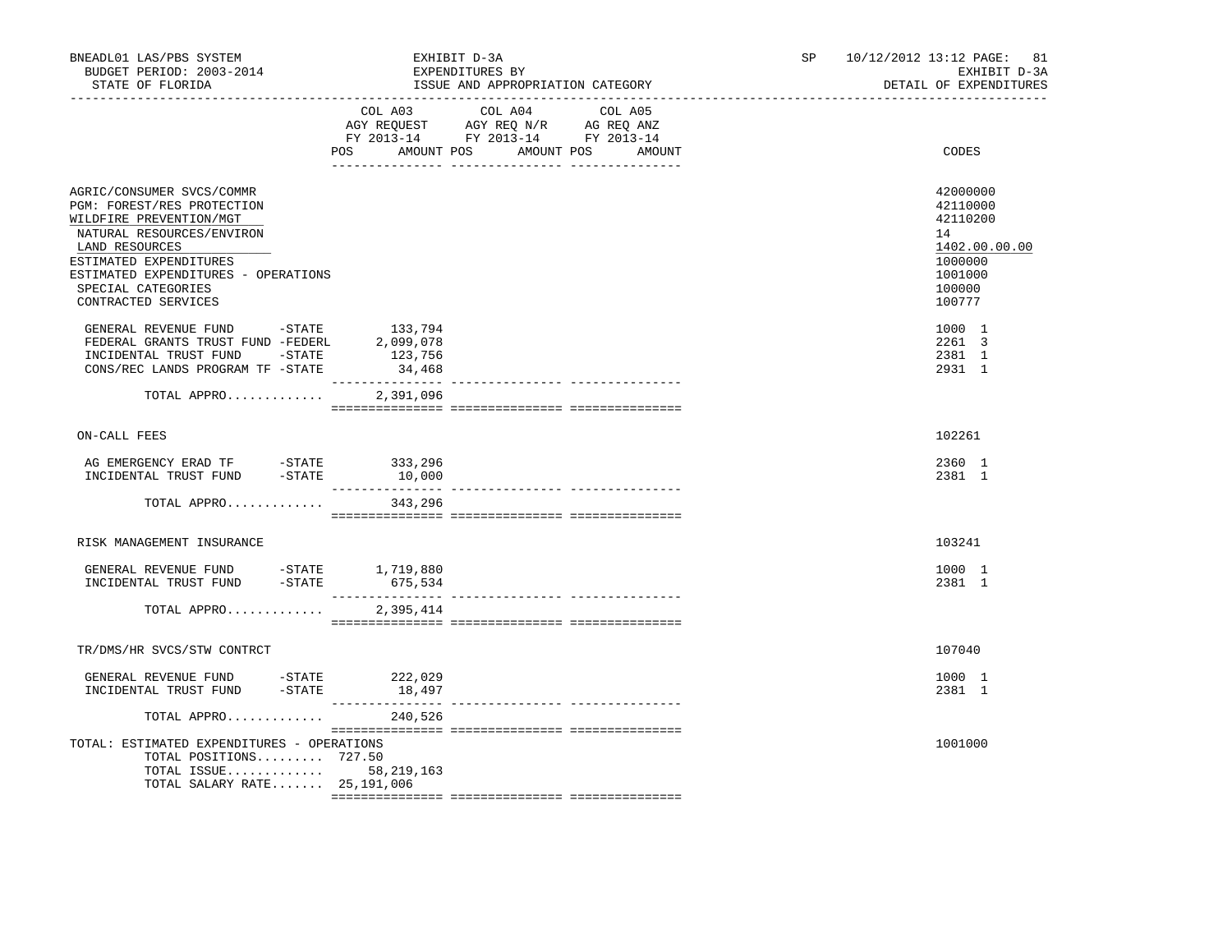| BNEADL01 LAS/PBS SYSTEM<br>BUDGET PERIOD: 2003-2014<br>STATE OF FLORIDA                                                                                                                                                       |           |                           | EXHIBIT D-3A<br>EXPENDITURES BY<br>ISSUE AND APPROPRIATION CATEGORY                                               | 10/12/2012 13:12 PAGE: 82<br>SP and the set of the set of the set of the set of the set of the set of the set of the set of the set of the set of the set of the set of the set of the set of the set of the set of the set of the set of the set of the se<br>EXHIBIT D-3A<br>DETAIL OF EXPENDITURES |                                                                                         |  |
|-------------------------------------------------------------------------------------------------------------------------------------------------------------------------------------------------------------------------------|-----------|---------------------------|-------------------------------------------------------------------------------------------------------------------|-------------------------------------------------------------------------------------------------------------------------------------------------------------------------------------------------------------------------------------------------------------------------------------------------------|-----------------------------------------------------------------------------------------|--|
|                                                                                                                                                                                                                               |           | COL A03<br>POS AMOUNT POS | COL A04 COL A05<br>AGY REQUEST AGY REQ N/R AG REQ ANZ<br>FY 2013-14 FY 2013-14 FY 2013-14<br>AMOUNT POS<br>AMOUNT |                                                                                                                                                                                                                                                                                                       | CODES                                                                                   |  |
| AGRIC/CONSUMER SVCS/COMMR<br>PGM: FOREST/RES PROTECTION<br>WILDFIRE PREVENTION/MGT<br>NATURAL RESOURCES/ENVIRON<br>LAND RESOURCES<br>ESTIMATED EXPENDITURES<br>CASUALTY INSURANCE PREMIUM<br>ADJUSTMENT<br>SPECIAL CATEGORIES |           |                           |                                                                                                                   |                                                                                                                                                                                                                                                                                                       | 42000000<br>42110000<br>42110200<br>14<br>1402.00.00.00<br>1000000<br>1001090<br>100000 |  |
| RISK MANAGEMENT INSURANCE                                                                                                                                                                                                     |           |                           |                                                                                                                   |                                                                                                                                                                                                                                                                                                       | 103241                                                                                  |  |
| GENERAL REVENUE FUND -STATE 114,345<br>INCIDENTAL TRUST FUND -STATE                                                                                                                                                           |           | 31,164                    |                                                                                                                   |                                                                                                                                                                                                                                                                                                       | 1000 1<br>2381 1                                                                        |  |
| TOTAL APPRO $145,509$                                                                                                                                                                                                         |           |                           |                                                                                                                   |                                                                                                                                                                                                                                                                                                       |                                                                                         |  |
| FLORIDA RETIREMENT SYSTEM<br>CONTRIBUTION ADJUSTMENT FOR<br>FISCAL YEAR 2012-2013<br>SALARIES AND BENEFITS                                                                                                                    |           |                           |                                                                                                                   |                                                                                                                                                                                                                                                                                                       | 1001240<br>010000                                                                       |  |
| GENERAL REVENUE FUND                                                                                                                                                                                                          | -MATCH    | $-STATE$ 139,982<br>4,359 |                                                                                                                   |                                                                                                                                                                                                                                                                                                       | 1000 1<br>1000 2                                                                        |  |
| TOTAL GENERAL REVENUE FUND                                                                                                                                                                                                    |           | 144,341                   |                                                                                                                   |                                                                                                                                                                                                                                                                                                       | 1000                                                                                    |  |
| FEDERAL GRANTS TRUST FUND -FEDERL 5,599                                                                                                                                                                                       |           |                           |                                                                                                                   |                                                                                                                                                                                                                                                                                                       | 2261 3                                                                                  |  |
| AG EMERGENCY ERAD TF - STATE                                                                                                                                                                                                  |           | 4,109                     |                                                                                                                   |                                                                                                                                                                                                                                                                                                       | 2360 1                                                                                  |  |
| INCIDENTAL TRUST FUND -STATE 9,676                                                                                                                                                                                            |           |                           |                                                                                                                   |                                                                                                                                                                                                                                                                                                       | 2381 1                                                                                  |  |
| TOTAL APPRO                                                                                                                                                                                                                   |           | 163,725                   |                                                                                                                   |                                                                                                                                                                                                                                                                                                       |                                                                                         |  |
| ADJUSTMENT TO STATE HEALTH<br>INSURANCE PREMIUM CONTRIBUTION -<br>FISCAL YEAR 2012-13<br>SALARIES AND BENEFITS                                                                                                                |           |                           |                                                                                                                   |                                                                                                                                                                                                                                                                                                       | 1001830<br>010000                                                                       |  |
| GENERAL REVENUE FUND -STATE                                                                                                                                                                                                   | $-MATCH$  | 77,618<br>2,417           |                                                                                                                   |                                                                                                                                                                                                                                                                                                       | 1000 1<br>1000 2                                                                        |  |
| TOTAL GENERAL REVENUE FUND                                                                                                                                                                                                    |           | ---------------<br>80,035 | --------- ---------------                                                                                         |                                                                                                                                                                                                                                                                                                       | 1000                                                                                    |  |
| FEDERAL GRANTS TRUST FUND -FEDERL                                                                                                                                                                                             |           | 3,105                     |                                                                                                                   |                                                                                                                                                                                                                                                                                                       | 2261 3                                                                                  |  |
| AG EMERGENCY ERAD TF                                                                                                                                                                                                          | $-$ STATE | 2,279                     |                                                                                                                   |                                                                                                                                                                                                                                                                                                       | 2360 1                                                                                  |  |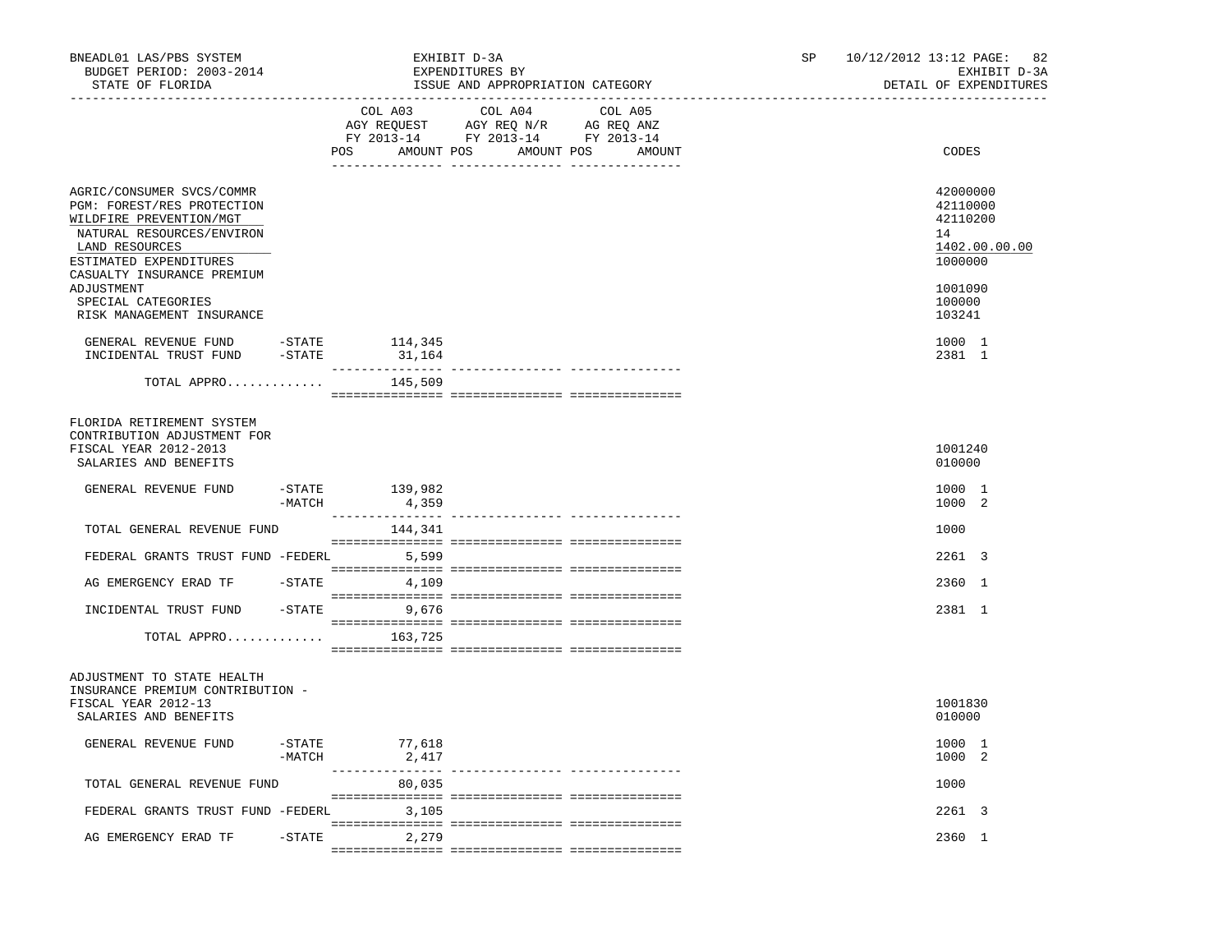| BNEADL01 LAS/PBS SYSTEM<br>BUDGET PERIOD: 2003-2014<br>STATE OF FLORIDA                                                                                                                   | EXHIBIT D-3A<br>EXPENDITURES BY<br>ISSUE AND APPROPRIATION CATEGORY                                                                            | 10/12/2012 13:12 PAGE: 83<br>SP<br>EXHIBIT D-3A<br>DETAIL OF EXPENDITURES |
|-------------------------------------------------------------------------------------------------------------------------------------------------------------------------------------------|------------------------------------------------------------------------------------------------------------------------------------------------|---------------------------------------------------------------------------|
|                                                                                                                                                                                           | COL A03<br>COL A04<br>COL A05<br>AGY REQUEST AGY REQ N/R AG REQ ANZ<br>FY 2013-14 FY 2013-14 FY 2013-14<br>POS AMOUNT POS AMOUNT POS<br>AMOUNT | CODES                                                                     |
| AGRIC/CONSUMER SVCS/COMMR<br>PGM: FOREST/RES PROTECTION<br>WILDFIRE PREVENTION/MGT<br>NATURAL RESOURCES/ENVIRON<br>LAND RESOURCES<br>ESTIMATED EXPENDITURES<br>ADJUSTMENT TO STATE HEALTH |                                                                                                                                                | 42000000<br>42110000<br>42110200<br>14<br>1402.00.00.00<br>1000000        |
| INSURANCE PREMIUM CONTRIBUTION -<br>FISCAL YEAR 2012-13<br>SALARIES AND BENEFITS<br>INCIDENTAL TRUST FUND -STATE<br>TOTAL APPRO 90,784                                                    | 5,365                                                                                                                                          | 1001830<br>010000<br>2381 1                                               |
| REALLOCATION OF HUMAN RESOURCES<br>OUTSOURCING<br>SPECIAL CATEGORIES<br>TR/DMS/HR SVCS/STW CONTRCT                                                                                        |                                                                                                                                                | 1005900<br>100000<br>107040                                               |
| GENERAL REVENUE FUND -STATE 4,109-<br>INCIDENTAL TRUST FUND -STATE                                                                                                                        | $342-$                                                                                                                                         | 1000 1<br>2381 1                                                          |
| TOTAL APPRO                                                                                                                                                                               | 4,451-                                                                                                                                         |                                                                           |
| NONRECURRING EXPENDITURES<br>FORESTRY WILDFIRE EQUIPMENT<br>SPECIAL CATEGORIES<br>FORESTRY WILDFIRE/SUPP EQU                                                                              |                                                                                                                                                | 2100000<br>2103069<br>100000<br>100100                                    |
| GENERAL REVENUE FUND                                                                                                                                                                      | $-$ STATE 4,603,000 -                                                                                                                          | 1000 1                                                                    |
| HELICOPTER MAINTENANCE<br>EXPENSES                                                                                                                                                        |                                                                                                                                                | 2103117<br>040000                                                         |
| GENERAL REVENUE FUND                                                                                                                                                                      | $-STATE$ 1,000,000-                                                                                                                            | 1000 1                                                                    |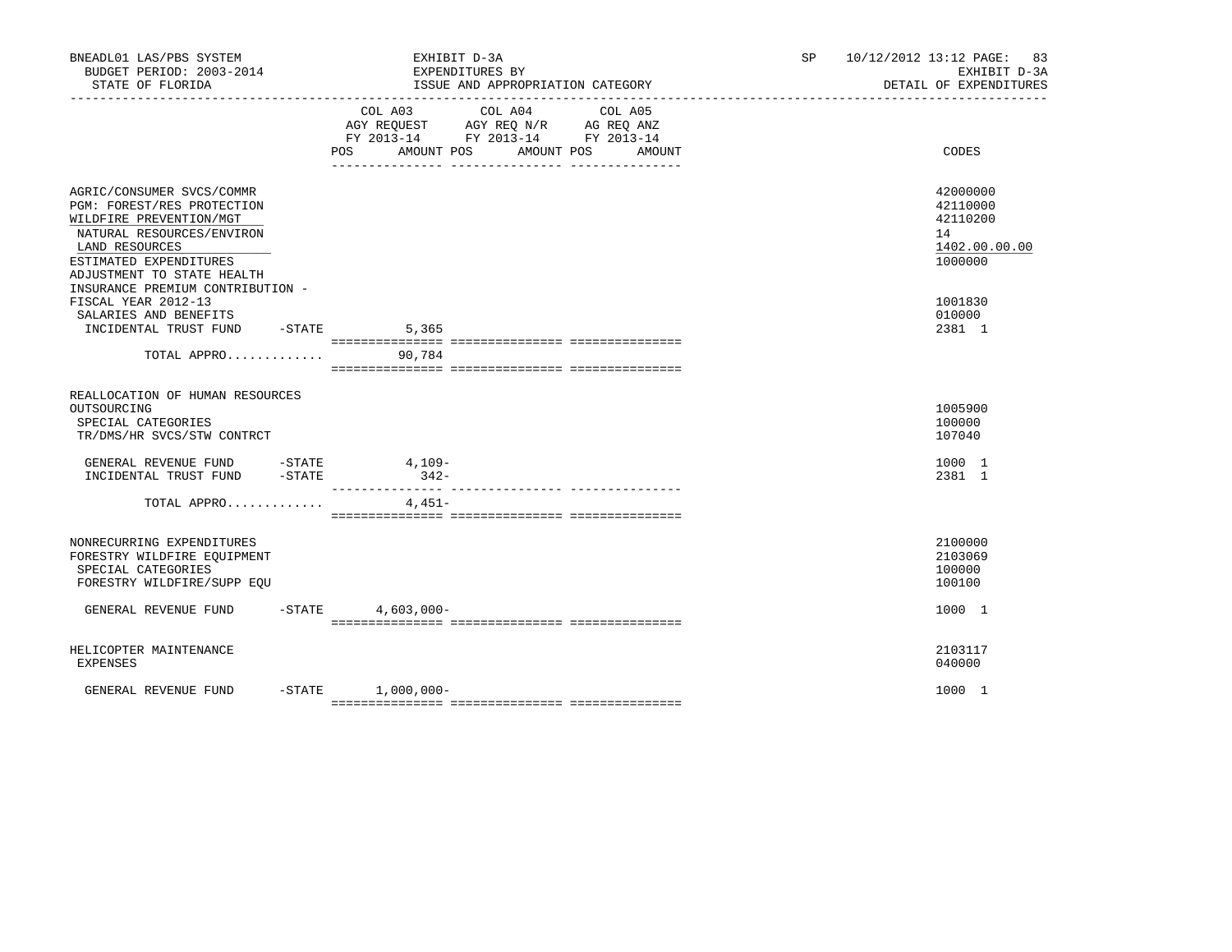| BNEADL01 LAS/PBS SYSTEM<br>BUDGET PERIOD: 2003-2014<br>STATE OF FLORIDA                                                                                                                 |           | EXHIBIT D-3A<br>EXPENDITURES BY<br>ISSUE AND APPROPRIATION CATEGORY |                                                                                                                    |                              | SP | 10/12/2012 13:12 PAGE: 84<br>EXHIBIT D-3A<br>DETAIL OF EXPENDITURES |
|-----------------------------------------------------------------------------------------------------------------------------------------------------------------------------------------|-----------|---------------------------------------------------------------------|--------------------------------------------------------------------------------------------------------------------|------------------------------|----|---------------------------------------------------------------------|
|                                                                                                                                                                                         |           | POS                                                                 | COL A03 COL A04 COL A05<br>AGY REQUEST AGY REQ N/R AG REQ ANZ<br>FY 2013-14 FY 2013-14 FY 2013-14<br>------------- | AMOUNT POS AMOUNT POS AMOUNT |    | CODES                                                               |
| AGRIC/CONSUMER SVCS/COMMR<br>PGM: FOREST/RES PROTECTION<br>WILDFIRE PREVENTION/MGT<br>NATURAL RESOURCES/ENVIRON<br>LAND RESOURCES<br>EOUIPMENT NEEDS<br>REPLACE FIRE RADIO CONSOLES AND |           |                                                                     |                                                                                                                    |                              |    | 42000000<br>42110000<br>42110200<br>14<br>1402.00.00.00<br>2400000  |
| MOBILE RADIOS<br>OPERATING CAPITAL OUTLAY                                                                                                                                               |           |                                                                     |                                                                                                                    |                              |    | 2404000<br>060000                                                   |
| GENERAL REVENUE FUND                                                                                                                                                                    | $-$ STATE |                                                                     | 780,000 780,000                                                                                                    |                              |    | 1000 1                                                              |
|                                                                                                                                                                                         |           |                                                                     |                                                                                                                    |                              |    |                                                                     |

AGENCY ISSUE NARRATIVE:

2013-2014 BUDGET YEAR NARRATIVE: IT COMPONENT? NO

 DESCRIPTION OF ISSUE: This request is for \$780,000 in General Revenue, Operating Capital Outlay category, to replace a portion of the existing old and obsolete fire mobile radios. This request will allow us to replace 306 mobile radios, or approximately 12% of the total number of mobile radios used by the Florida Forest Service. These radios are the primary means of communications for our personnel in the field, who are often in remote locations suppressing a wildfire or providing non-wildfire emergency assistance, and need a dependable communications link for safety reasons.

 ISSUE SUMMARY: The current mobile radios used in our suppression equipment are over twelve years old and are no longer supported by the manufacturer. These mobile radios are the primary means for our wildfire suppression personnel to communicate with our dispatch centers and other units on the scene. If one of these radios develops a problem that needs a replacement part, we have to use parts from another mobile radio that has been placed out of service because replacement parts were unavailable. The supply of replacement parts for these old radios is quickly running out.

 ADVERSE IMPACT IF NOT FUNDED: This is one of the most critical pieces of our communications system and it directly impacts the safety of our firefighters and cooperators. It is imperative that we replace these mobile radios in our primary wildfire suppression equipment before they all become inoperable and we can no longer rely on parts from the out of service units. If we do not have communications equipment to talk to our suppression personnel we will lose our situational awareness on wildfires and we will not be able to respond to wildfires as effectively nor with the number of units that are necessary to minimize losses. This will result in more acres being burned by wildfires as well as increasing the likelihood of a structure being damaged or destroyed by a wildfire.

# OPERATING CAPITAL OUTLAY:

-------------------------

|     |                      |                    | AMOUNT NEEDED |
|-----|----------------------|--------------------|---------------|
|     | OUANTITY DESCRIPTION | CALCULATIONS       | FY 2013-14    |
|     |                      |                    |               |
| 306 | Mobile Radios        | $306 \times 2,549$ | \$780,000     |
|     |                      | TOTAL BY FUND:     | \$780,000     |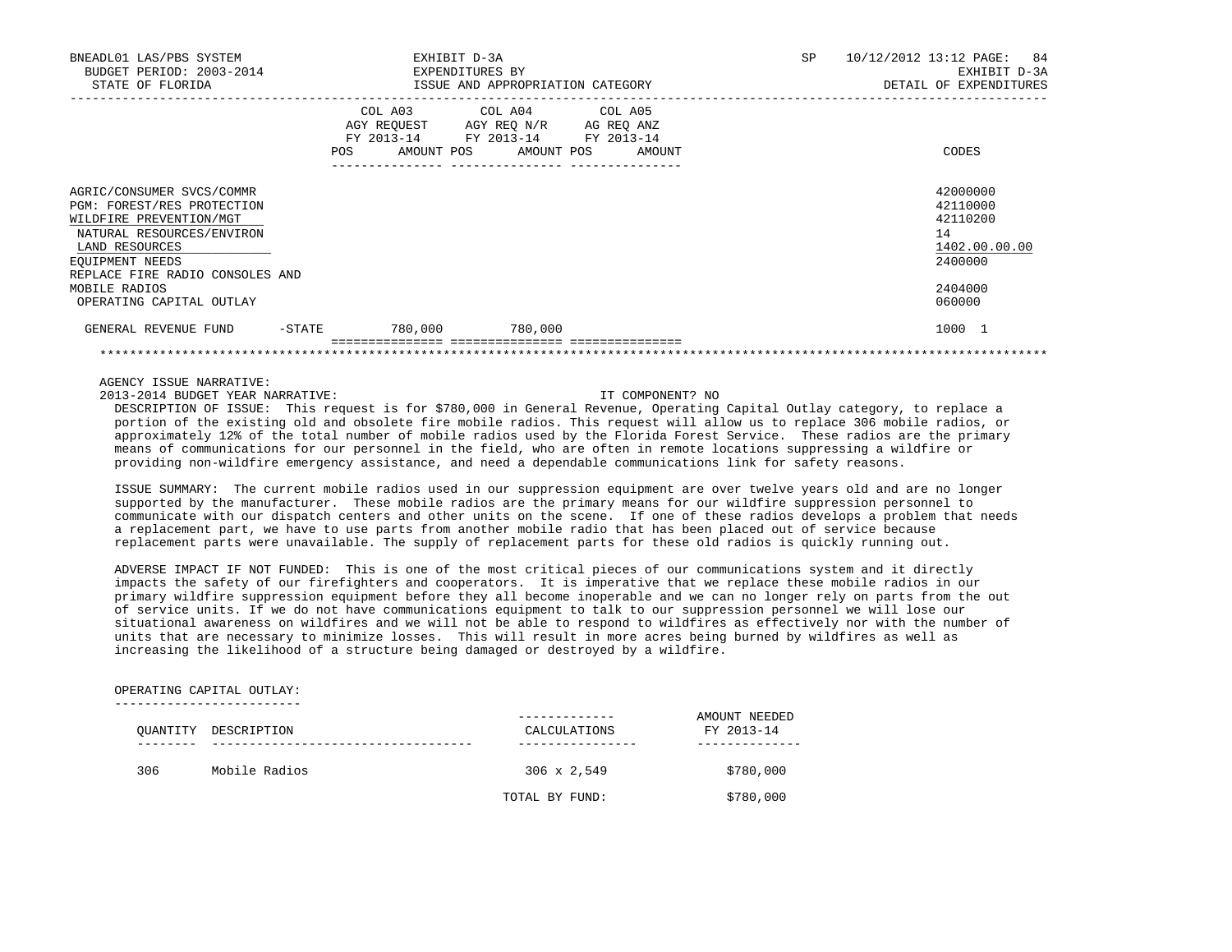| BNEADL01 LAS/PBS SYSTEM<br>BUDGET PERIOD: 2003-2014<br>STATE OF FLORIDA                                                                                                                                  |        |                              | EXHIBIT D-3A<br>EXPENDITURES BY<br>ISSUE AND APPROPRIATION CATEGORY                       |                                               |           | SP | 10/12/2012 13:12 PAGE: 85<br>EXHIBIT D-3A<br>DETAIL OF EXPENDITURES           |
|----------------------------------------------------------------------------------------------------------------------------------------------------------------------------------------------------------|--------|------------------------------|-------------------------------------------------------------------------------------------|-----------------------------------------------|-----------|----|-------------------------------------------------------------------------------|
|                                                                                                                                                                                                          |        | COL A03<br>AMOUNT POS<br>POS | COL A04 COL A05<br>AGY REQUEST AGY REQ N/R AG REQ ANZ<br>FY 2013-14 FY 2013-14 FY 2013-14 | AMOUNT POS<br>AMOUNT                          |           |    | CODES                                                                         |
| AGRIC/CONSUMER SVCS/COMMR<br>PGM: FOREST/RES PROTECTION<br>WILDFIRE PREVENTION/MGT<br>NATURAL RESOURCES/ENVIRON<br>LAND RESOURCES<br>EQUIPMENT NEEDS<br>REPLACE FIRE RADIO CONSOLES AND<br>MOBILE RADIOS |        |                              |                                                                                           |                                               |           |    | 42000000<br>42110000<br>42110200<br>14<br>1402.00.00.00<br>2400000<br>2404000 |
|                                                                                                                                                                                                          |        |                              | BENEFITS)                                                                                 | TOTAL ISSUE BY FUND:<br>(EXCLUDING SALARIES & | \$780,000 |    |                                                                               |
| ANNUALIZATION OF ADMINISTERED<br>FUNDS APPROPRIATIONS<br>STATE HEALTH INSURANCE ADJUSTMENT<br>FOR FY 2012-13 - 10 MONTHS                                                                                 |        |                              |                                                                                           |                                               |           |    | 26A0000                                                                       |
| <b>ANNUALIZATION</b><br>SALARIES AND BENEFITS                                                                                                                                                            |        |                              |                                                                                           |                                               |           |    | 26A1830<br>010000                                                             |
| GENERAL REVENUE FUND                                                                                                                                                                                     | -MATCH | $-STATE$ 388,090<br>12,085   |                                                                                           |                                               |           |    | 1000 1<br>1000 2                                                              |
| TOTAL GENERAL REVENUE FUND                                                                                                                                                                               |        | 400,175                      |                                                                                           |                                               |           |    | 1000                                                                          |
| FEDERAL GRANTS TRUST FUND -FEDERL                                                                                                                                                                        |        | 15,525                       |                                                                                           |                                               |           |    | 2261 3                                                                        |
| AG EMERGENCY ERAD TF - STATE                                                                                                                                                                             |        | 11,395                       |                                                                                           |                                               |           |    | 2360 1                                                                        |
| INCIDENTAL TRUST FUND                                                                                                                                                                                    |        | $-$ STATE<br>26,825          |                                                                                           |                                               |           |    | 2381 1                                                                        |
| TOTAL APPRO                                                                                                                                                                                              |        | 453,920                      |                                                                                           |                                               |           |    |                                                                               |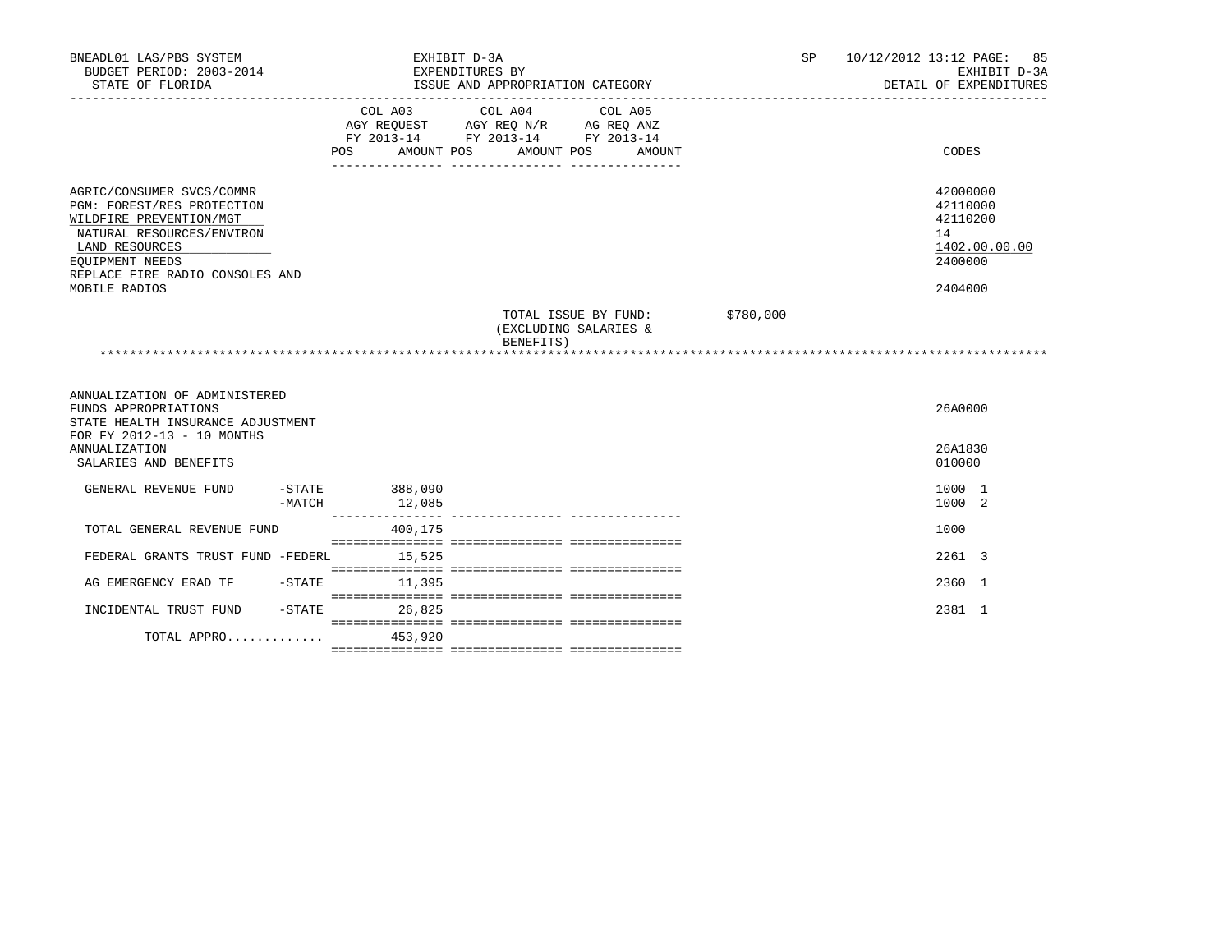| BNEADL01 LAS/PBS SYSTEM<br>BUDGET PERIOD: 2003-2014<br>STATE OF FLORIDA                                                                                                                                                 | EXHIBIT D-3A<br>EXPENDITURES BY<br>ISSUE AND APPROPRIATION CATEGORY |                                            |                                                                                                        | 10/12/2012 13:12 PAGE:<br><b>SP</b><br>86<br>EXHIBIT D-3A<br>DETAIL OF EXPENDITURES |
|-------------------------------------------------------------------------------------------------------------------------------------------------------------------------------------------------------------------------|---------------------------------------------------------------------|--------------------------------------------|--------------------------------------------------------------------------------------------------------|-------------------------------------------------------------------------------------|
|                                                                                                                                                                                                                         |                                                                     | COL A03<br>FY 2013-14<br>POS<br>AMOUNT POS | COL A04 COL A05<br>AGY REQUEST AGY REQ N/R AG REQ ANZ<br>FY 2013-14 FY 2013-14<br>AMOUNT POS<br>AMOUNT | CODES                                                                               |
| AGRIC/CONSUMER SVCS/COMMR<br>PGM: FOREST/RES PROTECTION<br>WILDFIRE PREVENTION/MGT<br>NATURAL RESOURCES/ENVIRON<br>LAND RESOURCES<br>SPECIAL PROGRAM FUNDING<br>FLORIDA FOREST SERVICE CALL BACK<br>ASSIGNMENT PAYMENTS |                                                                     |                                            |                                                                                                        | 42000000<br>42110000<br>42110200<br>14<br>1402.00.00.00<br>4900000<br>4901A00       |
| SPECIAL CATEGORIES<br>OVERTIME                                                                                                                                                                                          |                                                                     |                                            |                                                                                                        | 100000<br>102331                                                                    |
| GENERAL REVENUE FUND                                                                                                                                                                                                    | $-$ STATE                                                           | 151,700                                    |                                                                                                        | 1000 1                                                                              |

AGENCY ISSUE NARRATIVE:

 2013-2014 BUDGET YEAR NARRATIVE: IT COMPONENT? NO DESCRIPTION OF ISSUE: This is a request of \$151,700 in General Revenue, Special Category to compensate Florida Forest

Service employees during Call Back assignments.

 ISSUE SUMMARY: The Florida Forest Service (FFS) is an emergency response organization with employees who are required to respond to emergencies after normal work hours (Call Back). Presently, due to budgetary constraints, FFS is unable to pay the employee for their extra time, therefore, these employees must offset the extra hours earned during Call Back assignments. This funding would allow the Florida Forest Service employees to be paid for most, if not all of their work time during Call Back assignments without having a budget shortfall. Within an 18 month period, Florida Forest Service included employees (Forest Rangers, Senior Forest Rangers, Duty Officers, and Pilots) worked an average of 442 hours per month on Call Back Assignments. Due to budgetary constraints, these employees were required to offset their Call Back hours rather than be paid overtime for the worked hours.

 ADVERSE IMPACT IF NOT FUNDED: If funding for Call Back assignments is not available, the Florida Forest Service will continue to require that employees offset their extra hours earned from Call Back assignments. This requires that the supervisors adjust schedules during normal working hours to compensate for the offsetting of Call Back hours. In addition, the employee will continue not receiving additional compensation for returning to work after hours when responding to an emergency situation.

COST SUMMARY:

| SPECIAL CATEGORY: |                           |                                          |                             |  |  |
|-------------------|---------------------------|------------------------------------------|-----------------------------|--|--|
| OUANTITY          | DESCRIPTION               | CALCULATIONS                             | AMOUNT NEEDED<br>FY 2013-14 |  |  |
|                   | Call Back Overtime Salary | 442 Hours $x$ \$20.72/Hour $x$ 12 Months | \$110,000                   |  |  |
|                   | Call Back Benefits        | 38% of 110,000                           | \$41,700                    |  |  |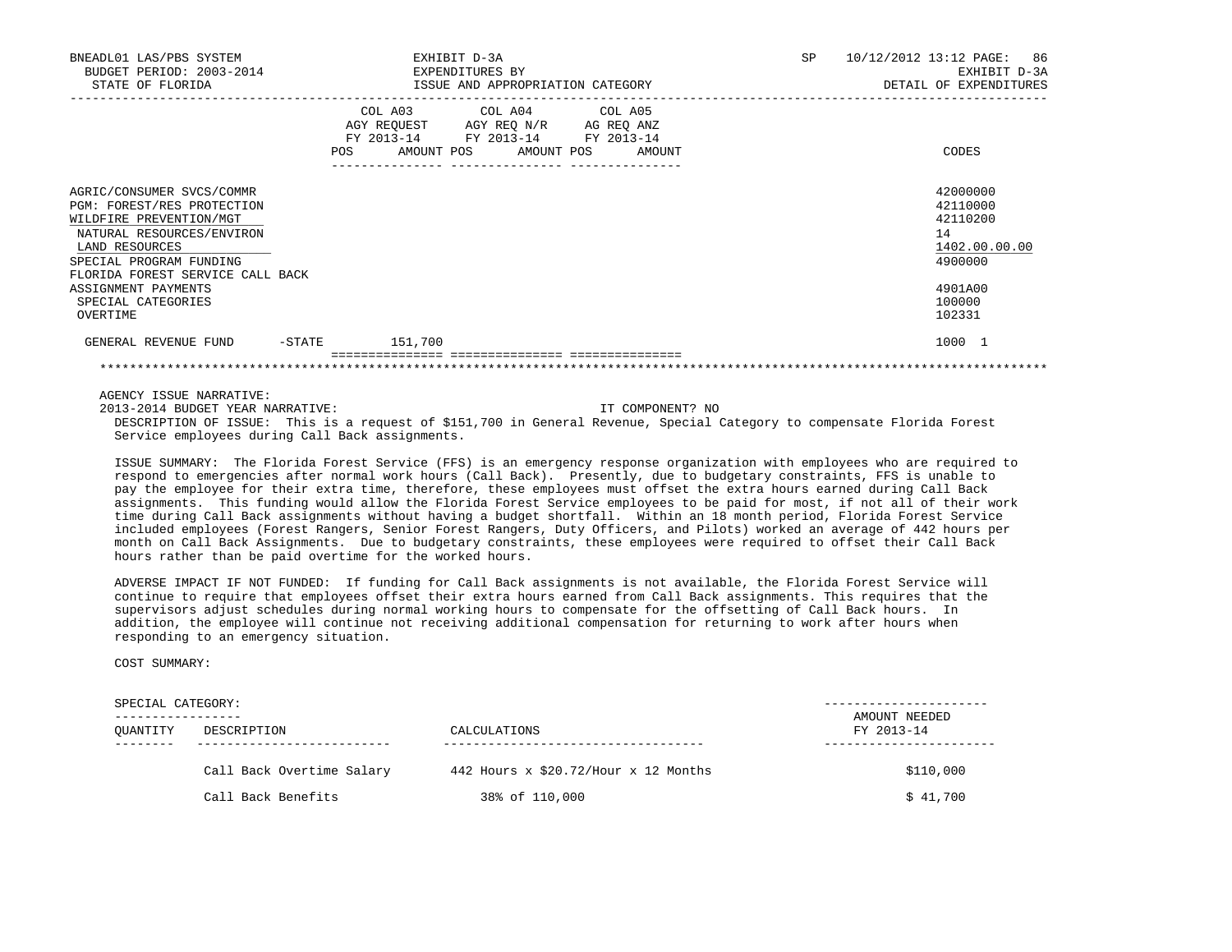| BNEADL01 LAS/PBS SYSTEM<br>BUDGET PERIOD: 2003-2014                                                                                                                                                                     |          | EXHIBIT D-3A<br>EXPENDITURES BY                                                                                                                                                                                                                                                                                                                                                                                                                                                                                                                                                                                                                                                                                                              | SP and the set of the set of the set of the set of the set of the set of the set of the set of the set of the set of the set of the set of the set of the set of the set of the set of the set of the set of the set of the se | 10/12/2012 13:12 PAGE: 87<br>EXHIBIT D-3A<br>DETAIL OF EXPENDITURES           |
|-------------------------------------------------------------------------------------------------------------------------------------------------------------------------------------------------------------------------|----------|----------------------------------------------------------------------------------------------------------------------------------------------------------------------------------------------------------------------------------------------------------------------------------------------------------------------------------------------------------------------------------------------------------------------------------------------------------------------------------------------------------------------------------------------------------------------------------------------------------------------------------------------------------------------------------------------------------------------------------------------|--------------------------------------------------------------------------------------------------------------------------------------------------------------------------------------------------------------------------------|-------------------------------------------------------------------------------|
|                                                                                                                                                                                                                         |          | FY 2013-14 FY 2013-14 FY 2013-14<br>POS AMOUNT POS AMOUNT POS                                                                                                                                                                                                                                                                                                                                                                                                                                                                                                                                                                                                                                                                                | AMOUNT                                                                                                                                                                                                                         | CODES                                                                         |
| AGRIC/CONSUMER SVCS/COMMR<br>PGM: FOREST/RES PROTECTION<br>WILDFIRE PREVENTION/MGT<br>NATURAL RESOURCES/ENVIRON<br>LAND RESOURCES<br>SPECIAL PROGRAM FUNDING<br>FLORIDA FOREST SERVICE CALL BACK<br>ASSIGNMENT PAYMENTS |          |                                                                                                                                                                                                                                                                                                                                                                                                                                                                                                                                                                                                                                                                                                                                              |                                                                                                                                                                                                                                | 42000000<br>42110000<br>42110200<br>14<br>1402.00.00.00<br>4900000<br>4901A00 |
|                                                                                                                                                                                                                         |          |                                                                                                                                                                                                                                                                                                                                                                                                                                                                                                                                                                                                                                                                                                                                              | TOTAL BY FUND:                                                                                                                                                                                                                 | \$151,700                                                                     |
|                                                                                                                                                                                                                         |          | BENEFITS)                                                                                                                                                                                                                                                                                                                                                                                                                                                                                                                                                                                                                                                                                                                                    | TOTAL ISSUE BY FUND:<br>(EXCLUDING SALARIES &                                                                                                                                                                                  | \$151,700                                                                     |
|                                                                                                                                                                                                                         |          |                                                                                                                                                                                                                                                                                                                                                                                                                                                                                                                                                                                                                                                                                                                                              |                                                                                                                                                                                                                                |                                                                               |
| FORESTRY WILDFIRE EQUIPMENT<br>REPLACEMENT<br>FORESTRY WILDFIRE EQUIPMENT<br>SPECIAL CATEGORIES<br>FORESTRY WILDFIRE/SUPP EOU                                                                                           |          |                                                                                                                                                                                                                                                                                                                                                                                                                                                                                                                                                                                                                                                                                                                                              |                                                                                                                                                                                                                                | 5200000<br>5200010<br>100000<br>100100                                        |
| GENERAL REVENUE FUND                                                                                                                                                                                                    | $-STATE$ | 5,000,000 5,000,000                                                                                                                                                                                                                                                                                                                                                                                                                                                                                                                                                                                                                                                                                                                          |                                                                                                                                                                                                                                | 1000 1                                                                        |
|                                                                                                                                                                                                                         |          |                                                                                                                                                                                                                                                                                                                                                                                                                                                                                                                                                                                                                                                                                                                                              |                                                                                                                                                                                                                                |                                                                               |
| AGENCY ISSUE NARRATIVE:<br>2013-2014 BUDGET YEAR NARRATIVE:<br>and cost of operation.                                                                                                                                   |          | DESCRIPTION OF ISSUE: This is to request a total of \$5,000,000 in General Revenue, for the replacement of critical<br>Florida Forest Service (FFS) equipment used in the wildland fire suppression, detection, prevention and mitigation<br>programs in the protection of over 26 million acres of Florida forest lands and the citizens of Florida. This equipment<br>is also used for any emergency/disaster response such as hurricanes, tornadoes, etc. This request is supported by<br>identifying equipment that has reached the point of diminishing returns based on reliability, down-time, age, condition<br>ISSUE SUMMARY: Many different types of equipment are critical for carrying out and supporting wildland fire programs | IT COMPONENT? NO                                                                                                                                                                                                               |                                                                               |

 (suppression, detection, prevention and mitigation) in efforts to protect Florida forest lands and the public from wildfires. During any type of emergency response it is not only critical to have the proper equipment, but that equipment must be functional, reliable and safe to operate.

 This budget request is for the replacement of critical wildland fire suppression and fire support equipment that are the oldest, most costly to maintain, unreliable and unsafe to operate. It has been a priority of the FFS the past several years to use wildland firefighting equipment funding to replace initial attack open cab dozers/tractors with enclosed cab dozers/tractors for the protection of the operator. Focusing on this high priority has caused the FFS to delay the replacement of other types of wildland firefighting equipment that have exceeded replacement criteria. In addition, inconsistent funding in previous fiscal years and the unexpected loss of wildland fire suppression equipment in the "line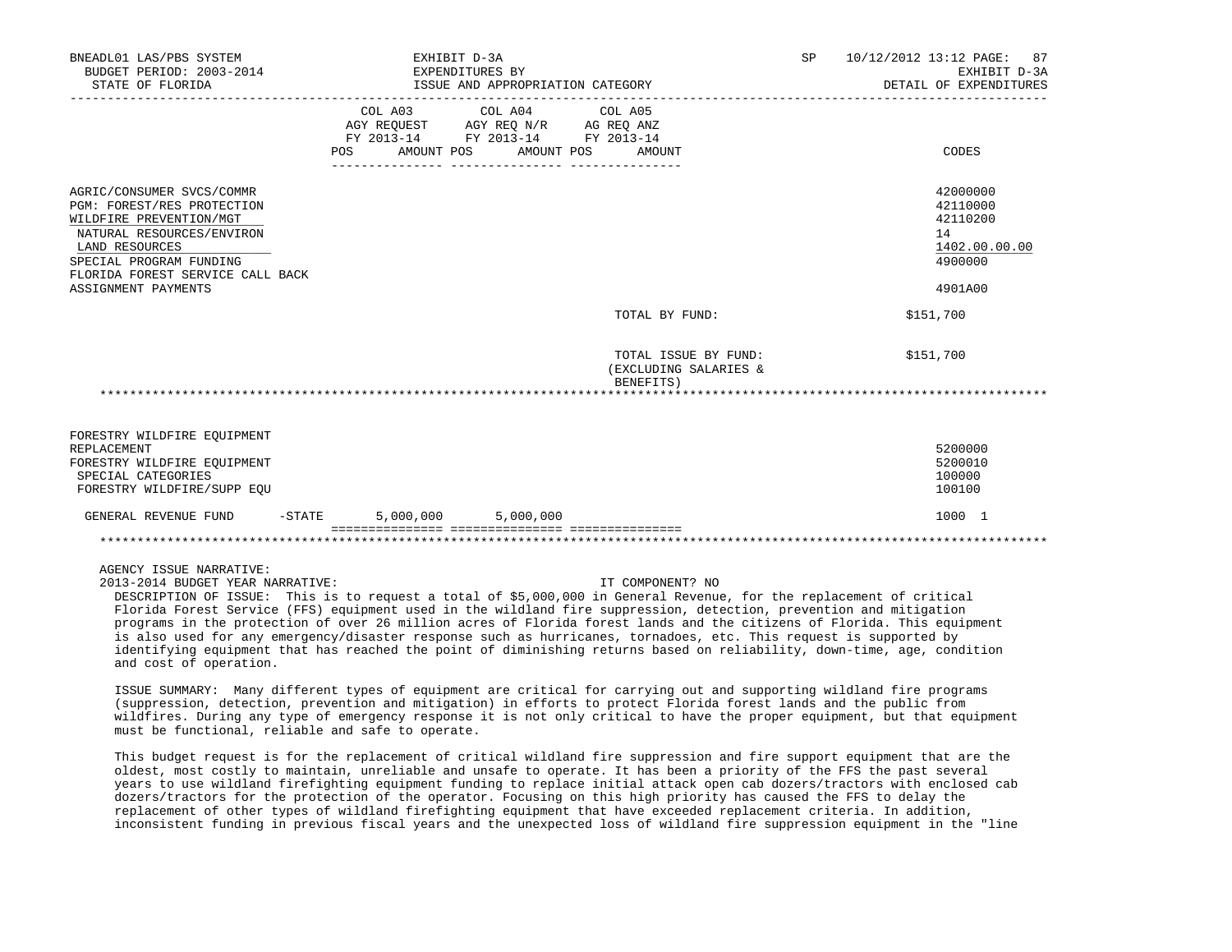| BNEADL01 LAS/PBS SYSTEM<br>BUDGET PERIOD: 2003-2014<br>STATE OF FLORIDA                                                                                          | EXHIBIT D-3A<br>EXPENDITURES BY<br>ISSUE AND APPROPRIATION CATEGORY                                                                               | SP | 10/12/2012 13:12 PAGE: 88<br>EXHIBIT D-3A<br>DETAIL OF EXPENDITURES |
|------------------------------------------------------------------------------------------------------------------------------------------------------------------|---------------------------------------------------------------------------------------------------------------------------------------------------|----|---------------------------------------------------------------------|
|                                                                                                                                                                  | COL A03<br>COL A04 COL A05<br>AGY REQUEST AGY REQ N/R AG REQ ANZ<br>FY 2013-14 FY 2013-14 FY 2013-14<br>AMOUNT POS<br>AMOUNT POS<br>POS<br>AMOUNT |    | CODES                                                               |
| AGRIC/CONSUMER SVCS/COMMR<br>PGM: FOREST/RES PROTECTION<br>WILDFIRE PREVENTION/MGT<br>NATURAL RESOURCES/ENVIRON<br>LAND RESOURCES<br>FORESTRY WILDFIRE EOUIPMENT |                                                                                                                                                   |    | 42000000<br>42110000<br>42110200<br>14<br>1402.00.00.00             |
| REPLACEMENT<br>FORESTRY WILDFIRE EOUIPMENT                                                                                                                       |                                                                                                                                                   |    | 5200000<br>5200010                                                  |

of duty" has prevented the FFS from keeping up with equipment replacement needs.

 Our highest priority is to replace the four remaining open cab heavy dozers/tractors that have exceeded Department of Management Services (DMS) replacement criteria. Heavy dozers/tractors are critical in suppressing wildland fire in areas of the state with extremely heavy vegetation that is not accessible with a medium dozer/tractor, protecting structures in the wildland/urban interface and for road clearing or repair after major disasters. Replacing these four open cab heavy dozers/tractors with an enclosed cab will also provide the necessary protection, both environmentally and physically, for the operator. In addition, we will replace the most unreliable, unsafe, costly to operate and oldest of our wildland fire suppression and wildland fire support equipment such as: medium & heavy dozers/tractors, transports, lowboy trailers (i.e., used to haul dozers/tractors over the weight limit of a transport), road tractors, tracked carriers, ATV's and four-wheeled drive fire pickup trucks (off road wildland fire engines) with the appropriate modifications and safety equipment for wildland firefighting and emergency response.

 ADVERSE IMPACT IF NOT FUNDED: Existing wildland fire suppression and wildland fire program support equipment is deteriorating faster than the rate of replacement. With 54% of the fleet meeting or exceeding replacement eligibility our wildland firefighting equipment requires more maintenance and increased maintenance time for major repairs, which reduces the equipment's availability for wildland fire response. Increased maintenance also means increased maintenance costs and parts can be difficult to obtain on older equipment. Unreliable equipment can compromise operator safety and their ability to effectively suppress wildfires resulting in more acres burned and more structures and natural resources threatened, damaged and/or destroyed. The ability of the FFS to carry out our mission in wildland fire suppression, wildland fire program support and emergency response will be compromised if we do not maintain a fleet of reliable, efficient, and safe wildland firefighting equipment. Funding for the replacement of wildland firefighting and emergency response equipment should be appropriated on a consistent and balanced basis in order to meet the goals of the wildland fire programs.

COST SUMMARY: The following table shows that the FFS has  $2.362$  pieces of equipment, of which 1,281 pieces of equipment (54%) are eligible for replacement under DMS guidelines at a total cost of \$58.8 million. This information is based on data from the Equipment Management Information System (EMIS), since the newer FLEET system does not currently have a calculated Replacement Eligibility Factor (REF). In order to prioritize equipment replacement the 1,281 pieces of equipment were separated into one of three groups:

 Group 1 = Equipment that has reached but not exceeded 1.5 times the DMS replacement criteria. Group 2 = Equipment that has exceeded 1.5 times but not reached 2 times the replacement criteria. Group 3 = Equipment that has reached or exceeded 2 times the replacement criteria.

 For example, trucks less than 1-ton require a minimum REF of 300 before they are eligible for replacement. Therefore, to be in Group 1, trucks less than 1-ton would have a REF of 300 - 450 (REF 300 x 1.5); to be in Group 2 a REF of 451 -599(REF 300 x 2), and Group 3 a REF of 600-999 (999 is the maximum REF).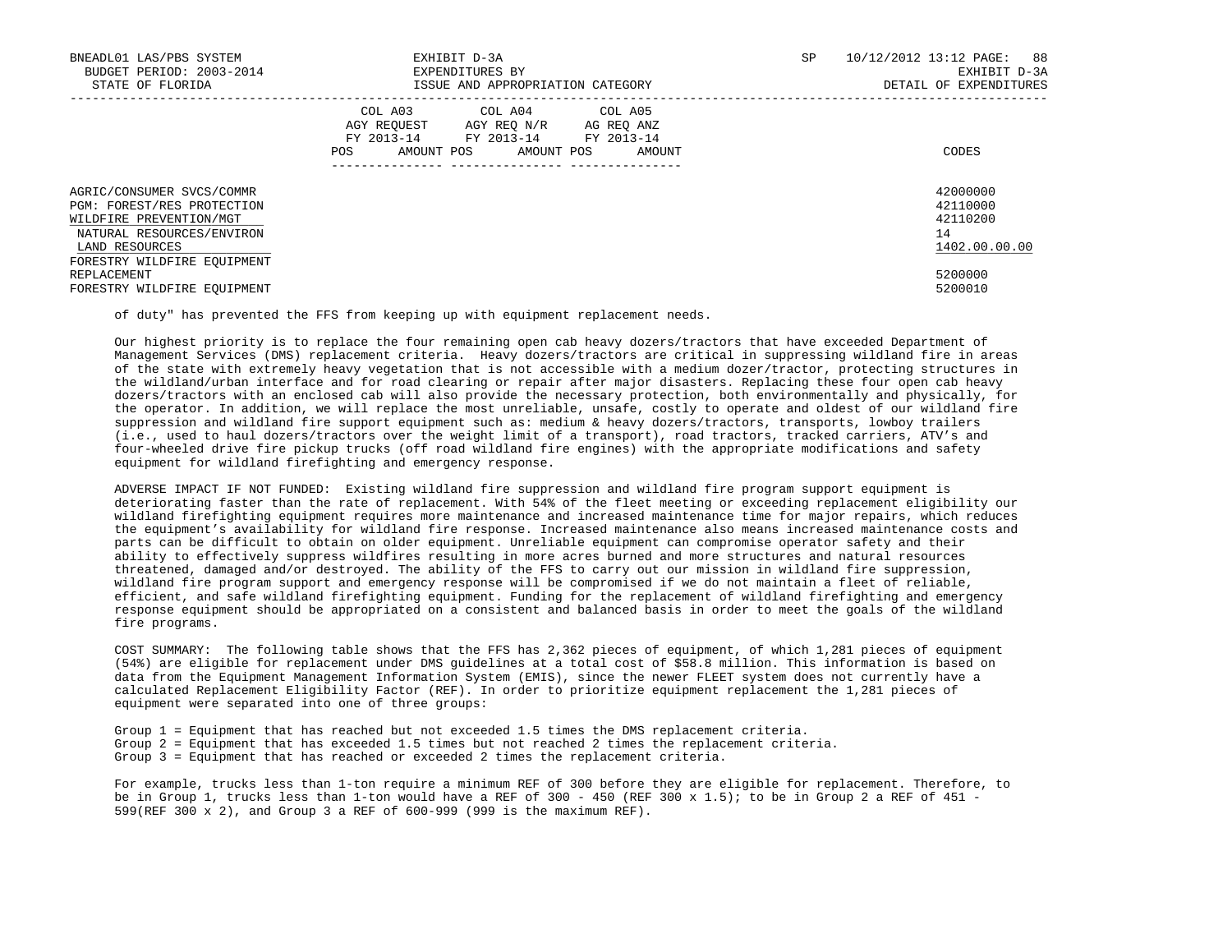| BNEADL01 LAS/PBS SYSTEM<br>BUDGET PERIOD: 2003-2014<br>STATE OF FLORIDA                                                                                          | EXHIBIT D-3A<br>EXPENDITURES BY<br>ISSUE AND APPROPRIATION CATEGORY                                                                            | SP | 10/12/2012 13:12 PAGE: 89<br>EXHIBIT D-3A<br>DETAIL OF EXPENDITURES |
|------------------------------------------------------------------------------------------------------------------------------------------------------------------|------------------------------------------------------------------------------------------------------------------------------------------------|----|---------------------------------------------------------------------|
|                                                                                                                                                                  | COL A03 COL A04 COL A05<br>AGY REQUEST AGY REQ N/R AG REQ ANZ<br>FY 2013-14 FY 2013-14 FY 2013-14<br>AMOUNT POS<br>AMOUNT POS<br>POS<br>AMOUNT |    | CODES                                                               |
| AGRIC/CONSUMER SVCS/COMMR<br>PGM: FOREST/RES PROTECTION<br>WILDFIRE PREVENTION/MGT<br>NATURAL RESOURCES/ENVIRON<br>LAND RESOURCES<br>FORESTRY WILDFIRE EQUIPMENT |                                                                                                                                                |    | 42000000<br>42110000<br>42110200<br>14<br>1402.00.00.00             |
| REPLACEMENT<br>FORESTRY WILDFIRE EOUIPMENT                                                                                                                       |                                                                                                                                                |    | 5200000<br>5200010                                                  |

 Of the 1,281 pieces of equipment eligible for replacement our highest priority is to replace four open cab heavy dozers/tractors; three from Group 2 and one from Group 3. All four open cab heavy tractors can be replaced for a total cost of \$1.4 million (4 x \$344,000). The second highest priority is to continue replacing equipment with high REF numbers and/or high operational costs, which typically would be equipment from Groups 2 & 3. In addition to using the REF we also research fleet data (number of repairs performed on each piece of equipment, number of down days, condition, and operating cost per hour/per mile) and obtain input from FFS wildland firefighters and mechanics before any equipment is replaced/purchased. There are 154 pieces of equipment in Group 2 with a replacement cost of \$12.5 million and 668 pieces of equipment in Group 3 with a replacement cost of \$19.2 million. Equipment in Groups 2 & 3 represents 12% and 52% of the 1,281 pieces of equipment eligible for replacement. If this budget issue is funded it will allow the FFS to replace the most unreliable, unsafe and highest cost to operate/maintain wildland fire suppression and wildland fire support equipment.

# REPLACEMENT OF FORESTRY EQUIPMENT FY 13-14 Legislative Budget Request

| EOUIPMENT<br>TYPE         | INVENTORY<br>#OF UNITS<br>06/2012 | #OF UNITS<br>GROUP 1 | #OF UNITS<br>GROUP <sub>2</sub> | #OF<br>UNITS<br>GROUP <sub>3</sub> | TOTAL<br>NEEDING<br>REPLACEMENT | COST PER<br>VEHICLE TO<br>REPLACE | TOTAL<br><b>REPLACEMENT</b><br>COST |
|---------------------------|-----------------------------------|----------------------|---------------------------------|------------------------------------|---------------------------------|-----------------------------------|-------------------------------------|
| TRANSPORTS                | 259                               | 69                   | 10                              | $\mathbf{1}$                       | 80                              | \$95,000                          | \$7,600,000                         |
| DOZERS,<br>MEDIUM         | 250                               | 44                   | 32                              | $\mathbf 0$                        | 76                              | \$154,000                         | \$11,704,000                        |
| DOZERS,<br>HEAVY          | 31                                | $\mathbf 0$          | 7                               | 1                                  | 8                               | \$344,000                         | \$3,784,000                         |
| ENGINES                   | 102                               | 18                   | 2                               | 15                                 | 35                              | \$75,000                          | \$2,625,000                         |
| FIRE COMMAND<br>UTILITIES | 127                               | $\overline{a}$       | 0                               | 60                                 | 62                              | \$25,000                          | \$1,550,000                         |
| PASSENGER<br>VANS         | 84                                | 4                    | 0                               | 61                                 | 65                              | \$20,000                          | \$1,300,000                         |
| TRACKED<br>CARRIERS       | 27                                | 11                   | 4                               | 2                                  | 17                              | \$165,000                         | \$2,805,000                         |

PICKUP TRUCKS/OFF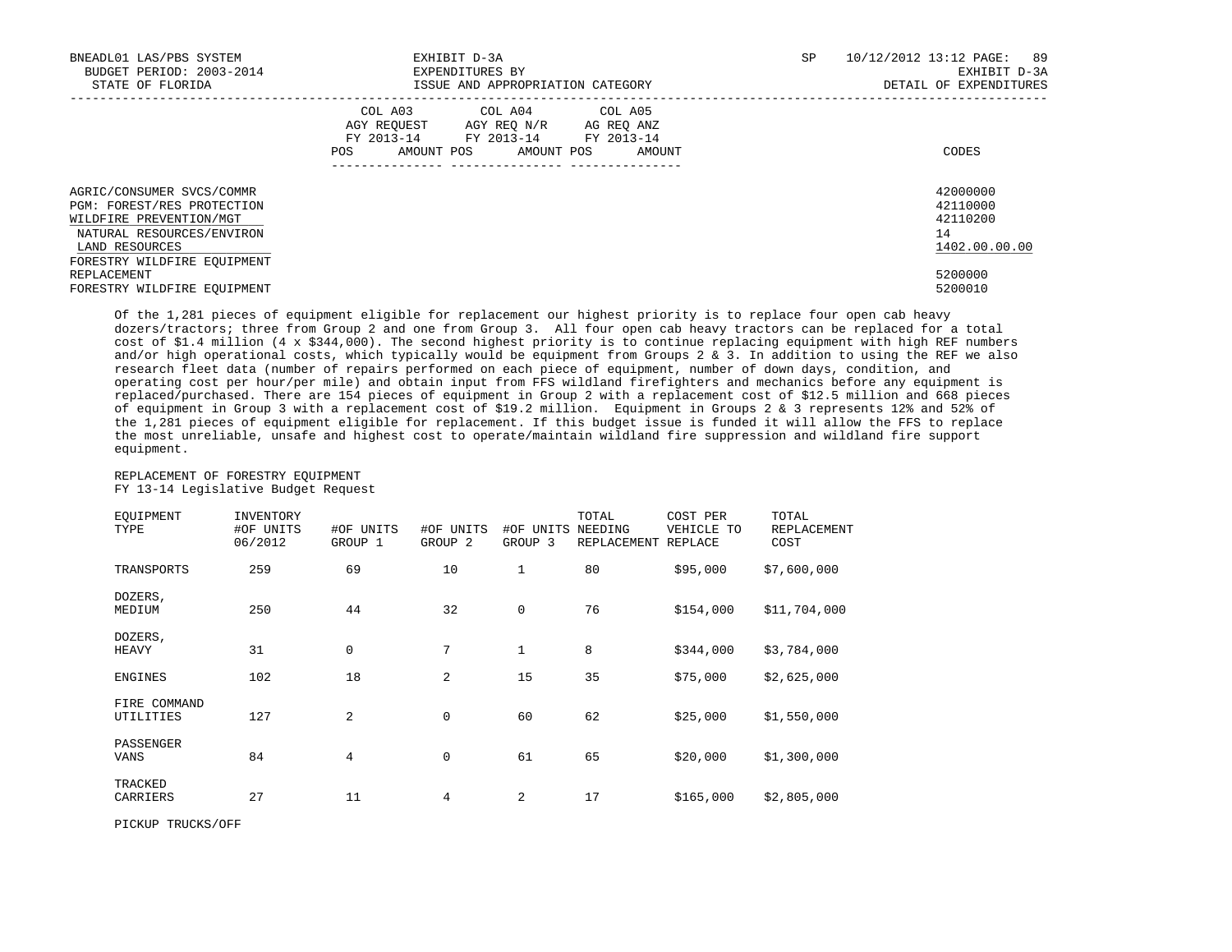| BNEADL01 LAS/PBS SYSTEM<br>STATE OF FLORIDA<br>AGRIC/CONSUMER SVCS/COMMR<br>PGM: FOREST/RES PROTECTION<br>WILDFIRE PREVENTION/MGT<br>NATURAL RESOURCES/ENVIRON<br>LAND RESOURCES<br>FORESTRY WILDFIRE EOUIPMENT<br><b>REPLACEMENT</b><br>FORESTRY WILDFIRE EQUIPMENT |    | EXHIBIT D-3A<br>BUDGET PERIOD: 2003-2014 EXPENDITURES BY<br>ISSUE AND APPROPRIATION CATEGORY |                                                                                                                                   |     |     |          | SP.                    | 10/12/2012 13:12 PAGE:<br>EXHIBIT D-3A<br>DETAIL OF EXPENDITURES              | 90 |
|----------------------------------------------------------------------------------------------------------------------------------------------------------------------------------------------------------------------------------------------------------------------|----|----------------------------------------------------------------------------------------------|-----------------------------------------------------------------------------------------------------------------------------------|-----|-----|----------|------------------------|-------------------------------------------------------------------------------|----|
|                                                                                                                                                                                                                                                                      |    | <b>POS</b>                                                                                   | COL A03 COL A04 COL A05<br>AGY REQUEST AGY REQ N/R AG REQ ANZ<br>FY 2013-14 FY 2013-14 FY 2013-14<br>AMOUNT POS AMOUNT POS AMOUNT |     |     |          |                        | CODES                                                                         |    |
|                                                                                                                                                                                                                                                                      |    |                                                                                              |                                                                                                                                   |     |     |          |                        | 42000000<br>42110000<br>42110200<br>14<br>1402.00.00.00<br>5200000<br>5200010 |    |
| ROAD FIRE ENGINES 401                                                                                                                                                                                                                                                |    | 16                                                                                           | 6                                                                                                                                 | 210 | 232 | \$29,000 | \$6,728,000            |                                                                               |    |
| SEDANS                                                                                                                                                                                                                                                               | 8  | $\Omega$                                                                                     | $\mathbf{0}$                                                                                                                      | 4   | 4   | \$18,000 | \$72,000               |                                                                               |    |
| MOTOR<br>GRADERS                                                                                                                                                                                                                                                     | 18 | 3                                                                                            | $\mathbf{0}$                                                                                                                      | 6   | 9   |          | $$140,000$ \$1,260,000 |                                                                               |    |

| EQUIPMENT<br>TYPE        | INVENTORY<br>#OF UNITS<br>06/2012 | #OF UNITS<br>GROUP 1 | #OF UNITS<br>GROUP <sub>2</sub> | #OF UNITS<br>GROUP 3 | TOTAL<br>NEEDING<br>REPLACEMENT REPLACE | COST PER<br>VEHICLE TO | TOTAL<br>REPLACEMENT<br>COST |
|--------------------------|-----------------------------------|----------------------|---------------------------------|----------------------|-----------------------------------------|------------------------|------------------------------|
| WHEEL<br><b>TRACTORS</b> | 69                                | 13                   | 9                               | 17                   | 39                                      | \$60,000               | \$2,340,000                  |
| <b>TRUCK</b><br>TRACTORS | 52                                | 21                   | 8                               | 6                    | 35                                      | \$110,000              | \$3,850,000                  |
| <b>DUMP</b><br>TRUCKS    | 35                                | 20                   | 3                               | 5                    | 28                                      | \$92,000               | \$2,576,000                  |
| ATV'S                    | 136                               | 14                   | 8                               | 37                   | 59                                      | \$7,500                | \$442,500                    |
| STAKEBODY<br>TRUCKS      | 19                                | 6                    | $\mathbf 0$                     | 8                    | 14                                      | \$45,000               | \$630,000                    |
| FORKLIFTS                | 8                                 | 0                    | $\mathbf 0$                     | 6                    | 6                                       | \$42,000               | \$252,000                    |
| <b>BACKHOES</b>          | 5                                 | $\mathbf{1}$         | $\mathbf{1}$                    | $\mathbf 0$          | 2                                       | \$100,000              | \$200,000                    |
| LOADERS                  | 11                                | 3                    | 3                               | $\mathbf 0$          | 6                                       | \$92,000               | \$552,000                    |
| <b>EXCAVATORS</b>        | 4                                 | 2                    | $\mathbf 0$                     | $\mathbf 0$          | $\sqrt{2}$                              | \$220,000              | \$440,000                    |
| LOWBOY<br>TRAILERS       | 48                                | 16                   | 7                               | 7                    | 30                                      | \$45,000               | \$1,350,000                  |

UTILITY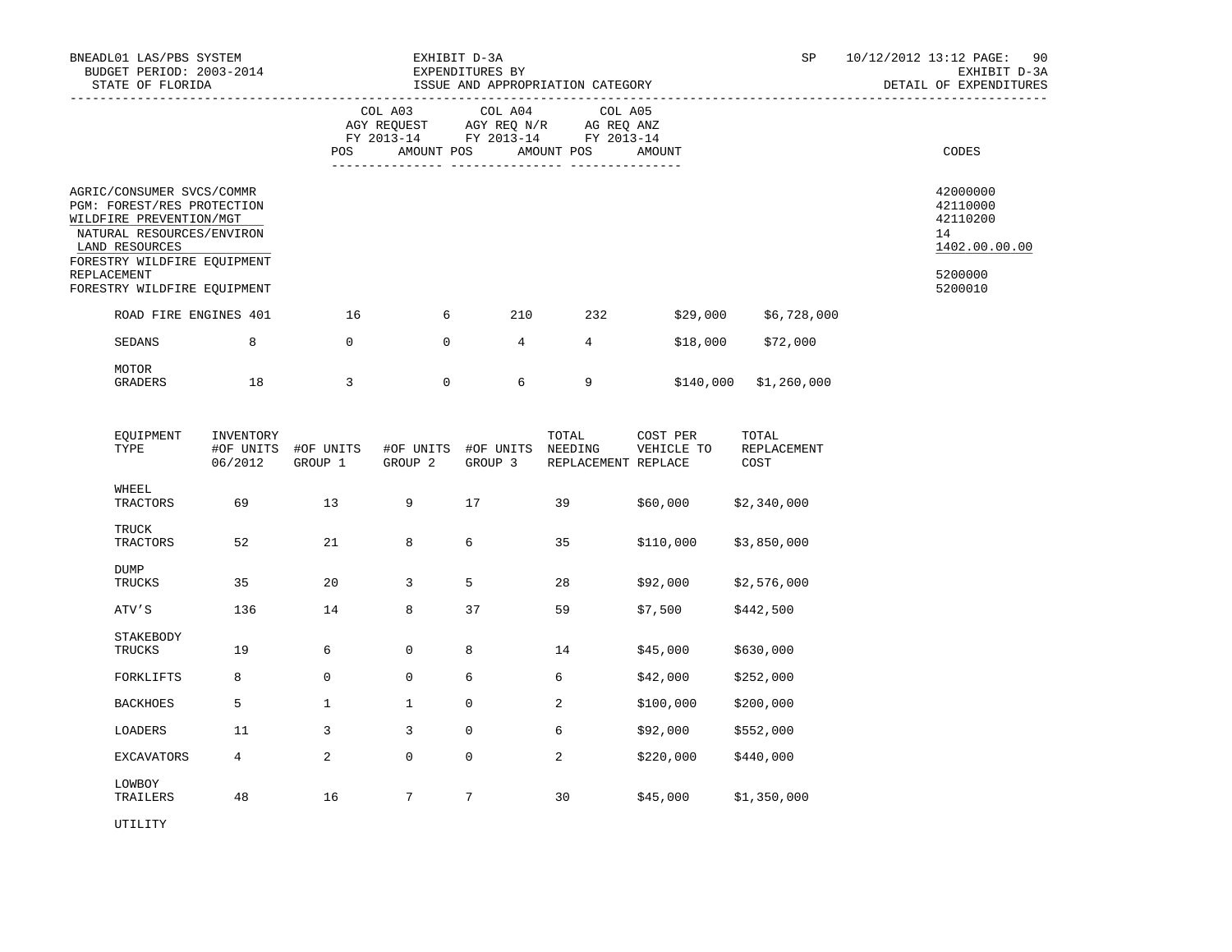| BNEADL01 LAS/PBS SYSTEM<br>BUDGET PERIOD: 2003-2014<br>STATE OF FLORIDA                                                                                                                                        |       |              | EXHIBIT D-3A<br>EXPENDITURES BY | ISSUE AND APPROPRIATION CATEGORY |                                                                                                                                       | SP<br>10/12/2012 13:12 PAGE: 91<br>EXHIBIT D-3A<br>DETAIL OF EXPENDITURES |              |                                                                               |
|----------------------------------------------------------------------------------------------------------------------------------------------------------------------------------------------------------------|-------|--------------|---------------------------------|----------------------------------|---------------------------------------------------------------------------------------------------------------------------------------|---------------------------------------------------------------------------|--------------|-------------------------------------------------------------------------------|
|                                                                                                                                                                                                                |       |              |                                 | ----------------                 | COL A03 COL A04 COL A05<br>AGY REQUEST AGY REQ N/R AG REQ ANZ<br>FY 2013-14 FY 2013-14 FY 2013-14<br>POS AMOUNT POS AMOUNT POS AMOUNT |                                                                           |              | CODES                                                                         |
| AGRIC/CONSUMER SVCS/COMMR<br>PGM: FOREST/RES PROTECTION<br>WILDFIRE PREVENTION/MGT<br>NATURAL RESOURCES/ENVIRON<br>LAND RESOURCES<br>FORESTRY WILDFIRE EOUIPMENT<br>REPLACEMENT<br>FORESTRY WILDFIRE EOUIPMENT |       |              |                                 |                                  |                                                                                                                                       |                                                                           |              | 42000000<br>42110000<br>42110200<br>14<br>1402.00.00.00<br>5200000<br>5200010 |
| TRAILERS                                                                                                                                                                                                       | 269   | 73           | 15                              | 46                               | 134                                                                                                                                   | \$10,000                                                                  | \$1,340,000  |                                                                               |
| MECHANICS<br>TRUCK                                                                                                                                                                                             | 33    | $\mathbf{0}$ | $\mathbf{0}$                    | 23                               | 23                                                                                                                                    | \$50,000                                                                  | \$1,150,000  |                                                                               |
| FIRE PLOWS*                                                                                                                                                                                                    | 366   | 123          | 39                              | 153                              | 315                                                                                                                                   | \$17,000                                                                  | \$5,355,000  |                                                                               |
| TOTAL                                                                                                                                                                                                          | 2,362 | 459          | 154                             | 668                              | 1,281                                                                                                                                 |                                                                           | \$58,873,500 |                                                                               |

 \*Fire Plows do not have replacement criteria. Group 1 contains plows between 10 and 20 years old, Group 2 contains plows between 20 and 30 years old and Group 3 contains plows over 30 years old.

Based upon the table the total fleet value of all 2,362 pieces of equipment is \$135.4 million.

# SPECIAL CATEGORY -

ACQUISITION OF WILDFIRE FIGHTING EQUIPMENT:

------------------------------

|          |                            |              | AMOUNT<br><b>NEEDED</b> |
|----------|----------------------------|--------------|-------------------------|
| OUANTITY | DESCRIPTION                | CALCULATIONS | FY 2013-14              |
|          | Items from the above list. |              | \$5,000,000             |

 Funding of this issue will allow replacement of the most unreliable, costly to operate, and least dependable of the firefighting and fire support equipment, which may include: Transports, Dozers/Tractors, Road Tractors, Lowboy Trailers (i.e., trailers to haul dozers/tractors over the weight limit of a transport), Fire Pickup Trucks (Off Road Wildland Fire Engines), Tracked Carriers, Wheel Tractors, Stake Body Trucks, Motor Graders, Heavy Equipment, Wildland Fire Command Utility Vehicles, Dump Trucks, Emergency Telecommunication Repair Vehicles, Mechanic Trucks, Sedans and All Terrain Vehicles (ATVs) each with the appropriate modifications and safety equipment required for wildland firefighting, emergency response and support of all wildland fire programs.

 Total Issue by Fund: GENERAL REVENUE: \$5,000,000 \*\*\*\*\*\*\*\*\*\*\*\*\*\*\*\*\*\*\*\*\*\*\*\*\*\*\*\*\*\*\*\*\*\*\*\*\*\*\*\*\*\*\*\*\*\*\*\*\*\*\*\*\*\*\*\*\*\*\*\*\*\*\*\*\*\*\*\*\*\*\*\*\*\*\*\*\*\*\*\*\*\*\*\*\*\*\*\*\*\*\*\*\*\*\*\*\*\*\*\*\*\*\*\*\*\*\*\*\*\*\*\*\*\*\*\*\*\*\*\*\*\*\*\*\*\*\*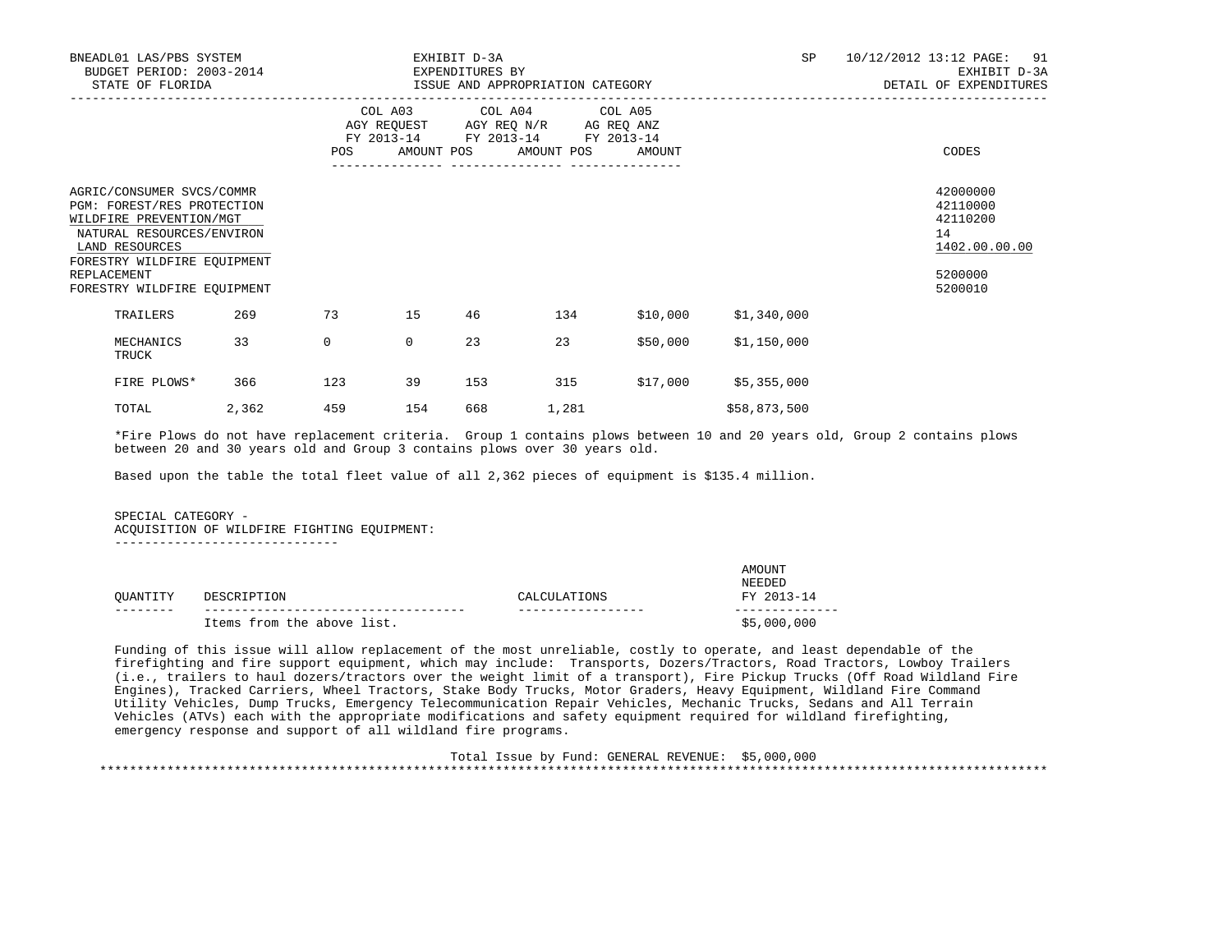| BNEADL01 LAS/PBS SYSTEM<br>BUDGET PERIOD: 2003-2014<br>EXPENDITURES BY<br>STATE OF FLORIDA                                        | 10/12/2012 13:12 PAGE: 92<br><b>SP</b><br>EXHIBIT D-3A<br>DETAIL OF EXPENDITURES |                                                                                                                                                           |  |                                                         |
|-----------------------------------------------------------------------------------------------------------------------------------|----------------------------------------------------------------------------------|-----------------------------------------------------------------------------------------------------------------------------------------------------------|--|---------------------------------------------------------|
|                                                                                                                                   |                                                                                  | COL A03 COL A04 COL A05<br>AGY REQUEST AGY REQ N/R AG REQ ANZ<br>FY 2013-14 FY 2013-14 FY 2013-14<br>POS AMOUNT POS AMOUNT POS AMOUNT<br>---------------- |  | CODES                                                   |
| AGRIC/CONSUMER SVCS/COMMR<br>PGM: FOREST/RES PROTECTION<br>WILDFIRE PREVENTION/MGT<br>NATURAL RESOURCES/ENVIRON<br>LAND RESOURCES |                                                                                  |                                                                                                                                                           |  | 42000000<br>42110000<br>42110200<br>14<br>1402.00.00.00 |
| TOTAL: LAND RESOURCES<br>BY FUND TYPE                                                                                             |                                                                                  |                                                                                                                                                           |  | 1402.00.00.00                                           |
| GENERAL REVENUE FUND<br>TRUST FUNDS                                                                                               | 44,878,012<br>14,519,338                                                         | 5,780,000                                                                                                                                                 |  | 1000<br>2000                                            |
| TOTAL POSITIONS 727.50<br>TOTAL PROG COMP 59,397,350 5,780,000<br>TOTAL SALARY RATE 25,191,006                                    |                                                                                  |                                                                                                                                                           |  |                                                         |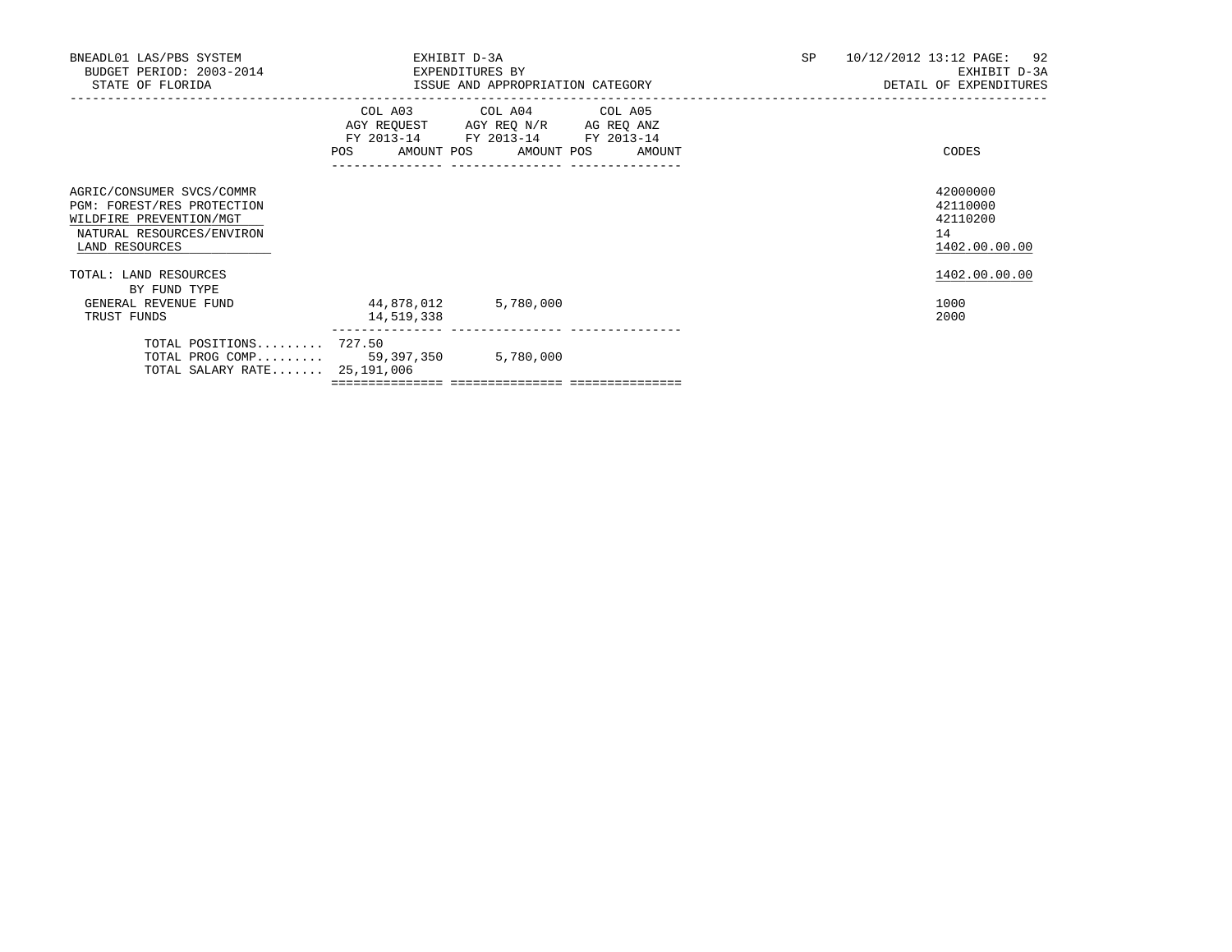| BNEADL01 LAS/PBS SYSTEM<br>BUDGET PERIOD: 2003-2014<br>STATE OF FLORIDA                                                                                                                                                                 |           |                               | EXHIBIT D-3A<br>EXPENDITURES BY<br>ISSUE AND APPROPRIATION CATEGORY                                                       | SP<br>10/12/2012 13:12 PAGE:<br>EXHIBIT D-3A<br>DETAIL OF EXPENDITURES |                                                                                         |  |
|-----------------------------------------------------------------------------------------------------------------------------------------------------------------------------------------------------------------------------------------|-----------|-------------------------------|---------------------------------------------------------------------------------------------------------------------------|------------------------------------------------------------------------|-----------------------------------------------------------------------------------------|--|
|                                                                                                                                                                                                                                         |           | COL A03<br>POS                | COL A04 COL A05<br>AGY REQUEST AGY REQ N/R AG REQ ANZ<br>FY 2013-14 FY 2013-14 FY 2013-14<br>AMOUNT POS AMOUNT POS AMOUNT |                                                                        | CODES                                                                                   |  |
| AGRIC/CONSUMER SVCS/COMMR<br>PGM: AGRICULTURE MIC<br>TECHNOLOGY SERVICES<br>GOV OPERATIONS/SUPPORT<br>INFORMATION TECHNOLOGY<br>ESTIMATED EXPENDITURES<br>ESTIMATED EXPENDITURES - OPERATIONS<br>SALARY RATE<br>SALARY RATE $2,192,102$ |           |                               |                                                                                                                           |                                                                        | 42000000<br>42120000<br>42120100<br>16<br>1603.00.00.00<br>1000000<br>1001000<br>000000 |  |
| SALARIES AND BENEFITS                                                                                                                                                                                                                   |           |                               |                                                                                                                           |                                                                        | 010000                                                                                  |  |
| GENERAL REVENUE FUND -STATE<br>GENERAL INSPECTION TF                                                                                                                                                                                    | $-STATE$  | 613,326<br>2,230,713          |                                                                                                                           |                                                                        | 1000 1<br>2321 1                                                                        |  |
| TOTAL POSITIONS 42.00<br>TOTAL APPRO 2,844,039                                                                                                                                                                                          |           |                               | -------------- ---------------                                                                                            |                                                                        |                                                                                         |  |
| OTHER PERSONAL SERVICES                                                                                                                                                                                                                 |           |                               |                                                                                                                           |                                                                        | 030000                                                                                  |  |
| GENERAL INSPECTION TF                                                                                                                                                                                                                   |           | $-$ STATE 47,348              |                                                                                                                           |                                                                        | 2321 1                                                                                  |  |
| EXPENSES                                                                                                                                                                                                                                |           |                               |                                                                                                                           |                                                                        | 040000                                                                                  |  |
| DIV OF LICENSING TF -STATE 116,125<br>GENERAL INSPECTION TF -STATE                                                                                                                                                                      |           | 2,384,350<br>________________ | --------------- ---------------                                                                                           |                                                                        | 2163 1<br>2321 1                                                                        |  |
| TOTAL APPRO                                                                                                                                                                                                                             |           | 2,500,475                     |                                                                                                                           |                                                                        |                                                                                         |  |
| OPERATING CAPITAL OUTLAY                                                                                                                                                                                                                |           |                               |                                                                                                                           |                                                                        | 060000                                                                                  |  |
| GENERAL INSPECTION TF                                                                                                                                                                                                                   | $-$ STATE | 179,000                       |                                                                                                                           |                                                                        | 2321 1                                                                                  |  |
| SPECIAL CATEGORIES<br>CONTRACTED SERVICES                                                                                                                                                                                               |           |                               |                                                                                                                           |                                                                        | 100000<br>100777                                                                        |  |
| GENERAL INSPECTION TF                                                                                                                                                                                                                   |           | $-STATE$ 785,505              |                                                                                                                           |                                                                        | 2321 1                                                                                  |  |
| TR/DMS/HR SVCS/STW CONTRCT                                                                                                                                                                                                              |           |                               |                                                                                                                           |                                                                        | 107040                                                                                  |  |
| GENERAL INSPECTION TF                                                                                                                                                                                                                   | $-$ STATE | 13,930                        |                                                                                                                           |                                                                        | 2321 1                                                                                  |  |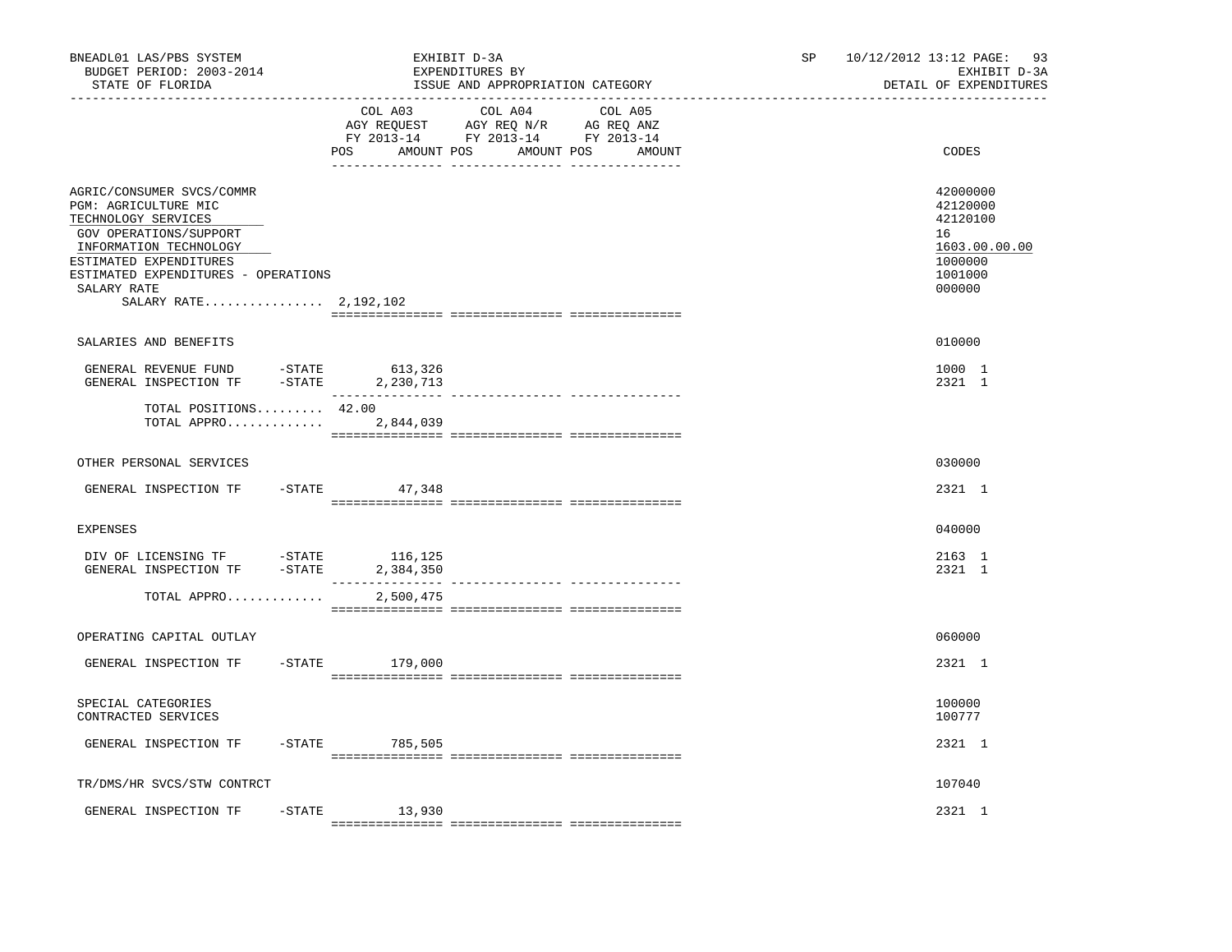| BNEADL01 LAS/PBS SYSTEM<br>BUDGET PERIOD: 2003-2014<br>STATE OF FLORIDA                                                                                                                       | EXHIBIT D-3A<br>EXPENDITURES BY<br>ISSUE AND APPROPRIATION CATEGORY                                                                                         | 10/12/2012 13:12 PAGE:<br>94<br>SP and the set of the set of the set of the set of the set of the set of the set of the set of the set of the set of the set of the set of the set of the set of the set of the set of the set of the set of the set of the se<br>EXHIBIT D-3A<br>DETAIL OF EXPENDITURES |
|-----------------------------------------------------------------------------------------------------------------------------------------------------------------------------------------------|-------------------------------------------------------------------------------------------------------------------------------------------------------------|----------------------------------------------------------------------------------------------------------------------------------------------------------------------------------------------------------------------------------------------------------------------------------------------------------|
|                                                                                                                                                                                               | COL A03<br>COL A04<br>COL A05<br>AGY REQUEST AGY REQ N/R AG REQ ANZ<br>FY 2013-14 FY 2013-14 FY 2013-14<br><b>POS</b><br>AMOUNT POS<br>AMOUNT POS<br>AMOUNT | CODES                                                                                                                                                                                                                                                                                                    |
| AGRIC/CONSUMER SVCS/COMMR<br>PGM: AGRICULTURE MIC<br>TECHNOLOGY SERVICES<br>GOV OPERATIONS/SUPPORT<br>INFORMATION TECHNOLOGY<br>ESTIMATED EXPENDITURES<br>ESTIMATED EXPENDITURES - OPERATIONS |                                                                                                                                                             | 42000000<br>42120000<br>42120100<br>16<br>1603.00.00.00<br>1000000<br>1001000                                                                                                                                                                                                                            |
| TOTAL: ESTIMATED EXPENDITURES - OPERATIONS<br>TOTAL POSITIONS 42.00<br>TOTAL ISSUE 6,370,297<br>TOTAL SALARY RATE 2,192,102                                                                   |                                                                                                                                                             | 1001000                                                                                                                                                                                                                                                                                                  |
| CASUALTY INSURANCE PREMIUM<br>ADJUSTMENT<br>SPECIAL CATEGORIES<br>RISK MANAGEMENT INSURANCE                                                                                                   |                                                                                                                                                             | 1001090<br>100000<br>103241                                                                                                                                                                                                                                                                              |
| GENERAL INSPECTION TF -STATE 6,009                                                                                                                                                            |                                                                                                                                                             | 2321 1                                                                                                                                                                                                                                                                                                   |
| FLORIDA RETIREMENT SYSTEM<br>CONTRIBUTION ADJUSTMENT FOR<br>FISCAL YEAR 2012-2013<br>SALARIES AND BENEFITS                                                                                    |                                                                                                                                                             | 1001240<br>010000                                                                                                                                                                                                                                                                                        |
| GENERAL REVENUE FUND - STATE<br>$-STATE$<br>GENERAL INSPECTION TF                                                                                                                             | 1,928<br>7,012                                                                                                                                              | 1000 1<br>2321 1                                                                                                                                                                                                                                                                                         |
| TOTAL APPRO                                                                                                                                                                                   | 8,940                                                                                                                                                       |                                                                                                                                                                                                                                                                                                          |
| ADJUSTMENT TO STATE HEALTH<br>INSURANCE PREMIUM CONTRIBUTION -<br>FISCAL YEAR 2012-13<br>SALARIES AND BENEFITS                                                                                |                                                                                                                                                             | 1001830<br>010000                                                                                                                                                                                                                                                                                        |
| GENERAL REVENUE FUND -STATE<br>$-$ STATE<br>GENERAL INSPECTION TF                                                                                                                             | 1,061<br>3,856                                                                                                                                              | 1000 1<br>2321 1                                                                                                                                                                                                                                                                                         |
| TOTAL APPRO                                                                                                                                                                                   | ---------<br>4,917                                                                                                                                          |                                                                                                                                                                                                                                                                                                          |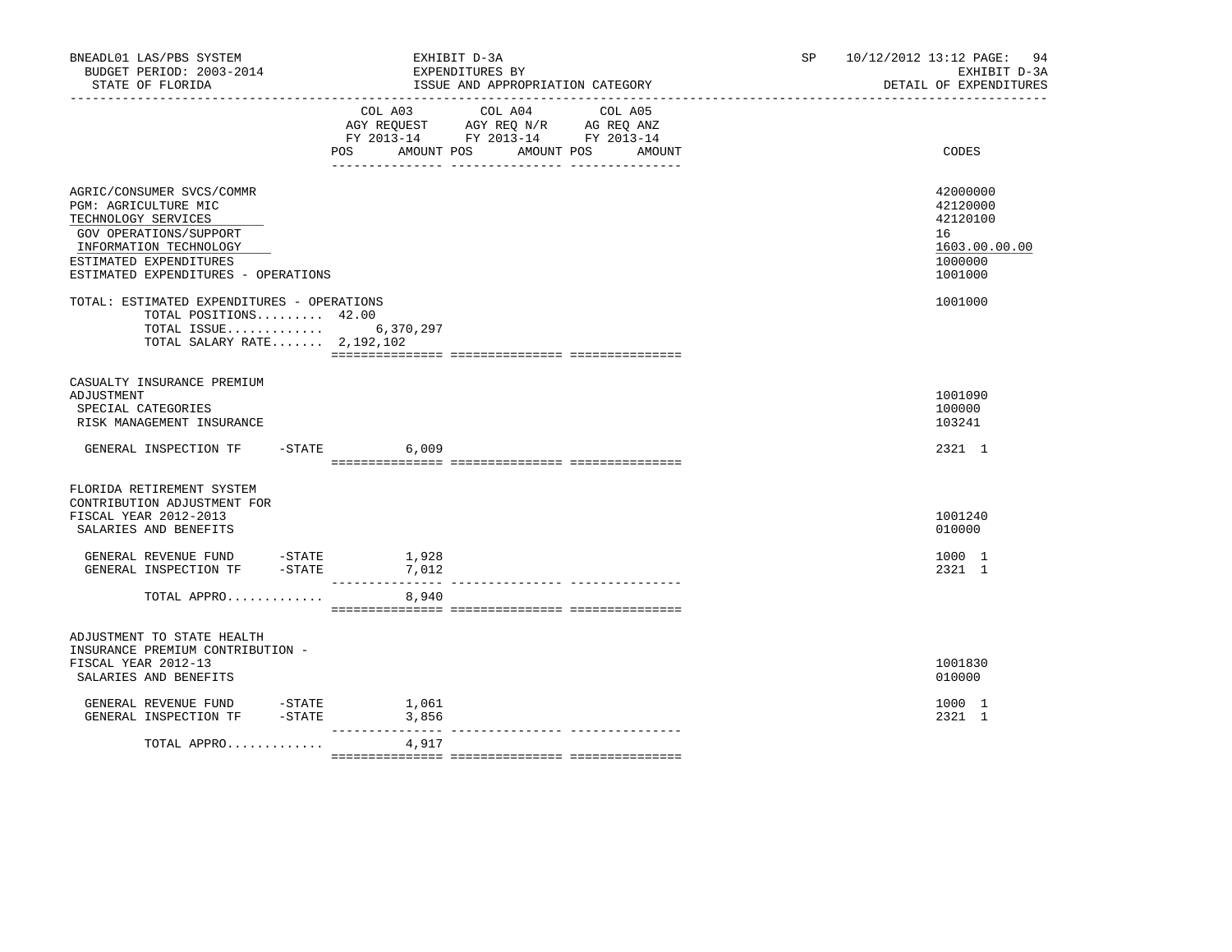| EXPENDITURES BY<br>ISSUE AND APPROPRIATION CATEGORY                                                                                                         | 95<br>SP.<br>10/12/2012 13:12 PAGE:<br>EXHIBIT D-3A<br>DETAIL OF EXPENDITURES                                                                                                                                                                                                                                                                      |
|-------------------------------------------------------------------------------------------------------------------------------------------------------------|----------------------------------------------------------------------------------------------------------------------------------------------------------------------------------------------------------------------------------------------------------------------------------------------------------------------------------------------------|
| COL A03<br>COL A04<br>COL A05<br>AGY REQUEST AGY REQ N/R AG REQ ANZ<br>FY 2013-14 FY 2013-14 FY 2013-14<br><b>POS</b><br>AMOUNT POS<br>AMOUNT POS<br>AMOUNT | CODES                                                                                                                                                                                                                                                                                                                                              |
|                                                                                                                                                             | 42000000<br>42120000<br>42120100<br>16<br>1603.00.00.00<br>1000000<br>1005900                                                                                                                                                                                                                                                                      |
| $258 -$                                                                                                                                                     | 100000<br>107040<br>2321 1                                                                                                                                                                                                                                                                                                                         |
|                                                                                                                                                             | 1600000<br>1604300<br>000000                                                                                                                                                                                                                                                                                                                       |
| 1.00<br>94,980                                                                                                                                              | 010000<br>2321 1                                                                                                                                                                                                                                                                                                                                   |
| 94,980                                                                                                                                                      | 1604300                                                                                                                                                                                                                                                                                                                                            |
|                                                                                                                                                             | ____________________________________<br>$-$ STATE<br>AND ASSOCIATED RATE AND AUTHORITY<br>SALARY RATE 75,000<br>$-STATE$<br>TOTAL: CONTINUATION OF BUDGET AMENDMENT<br>DACS-10/EOG-B112 TRANSFER OF FTE<br>AND ASSOCIATED RATE AND AUTHORITY<br>BETWEEN BUDGET ENTITIES - ADD<br>TOTAL POSITIONS $1.00$<br>TOTAL ISSUE<br>TOTAL SALARY RATE 75,000 |

AGENCY ISSUE NARRATIVE:

2013-2014 BUDGET YEAR NARRATIVE: IT COMPONENT? NO

 DESCRIPTION OF ISSUE: This issue is to request the continuation of Budget Amendment DACS-010, EOG Log Number: B0112 into fiscal year 2013-14. This Budget Amendment was a balanced transfer of FTE's, salary rate, and associated salary and benefit authority to and from various budget entities within the Department.

 ISSUE SUMMARY: During the 2011-12 fiscal year, the Department began an initiative to reduce the number of longstanding vacancies within the Department by hiring those vacant positions that were determined to be critical to the Department's mission and eliminating other vacant positions that were no longer considered necessary. In addition, as part of this initiative, Department staff also reviewed all longstanding vacant positions to determine if any such positions may be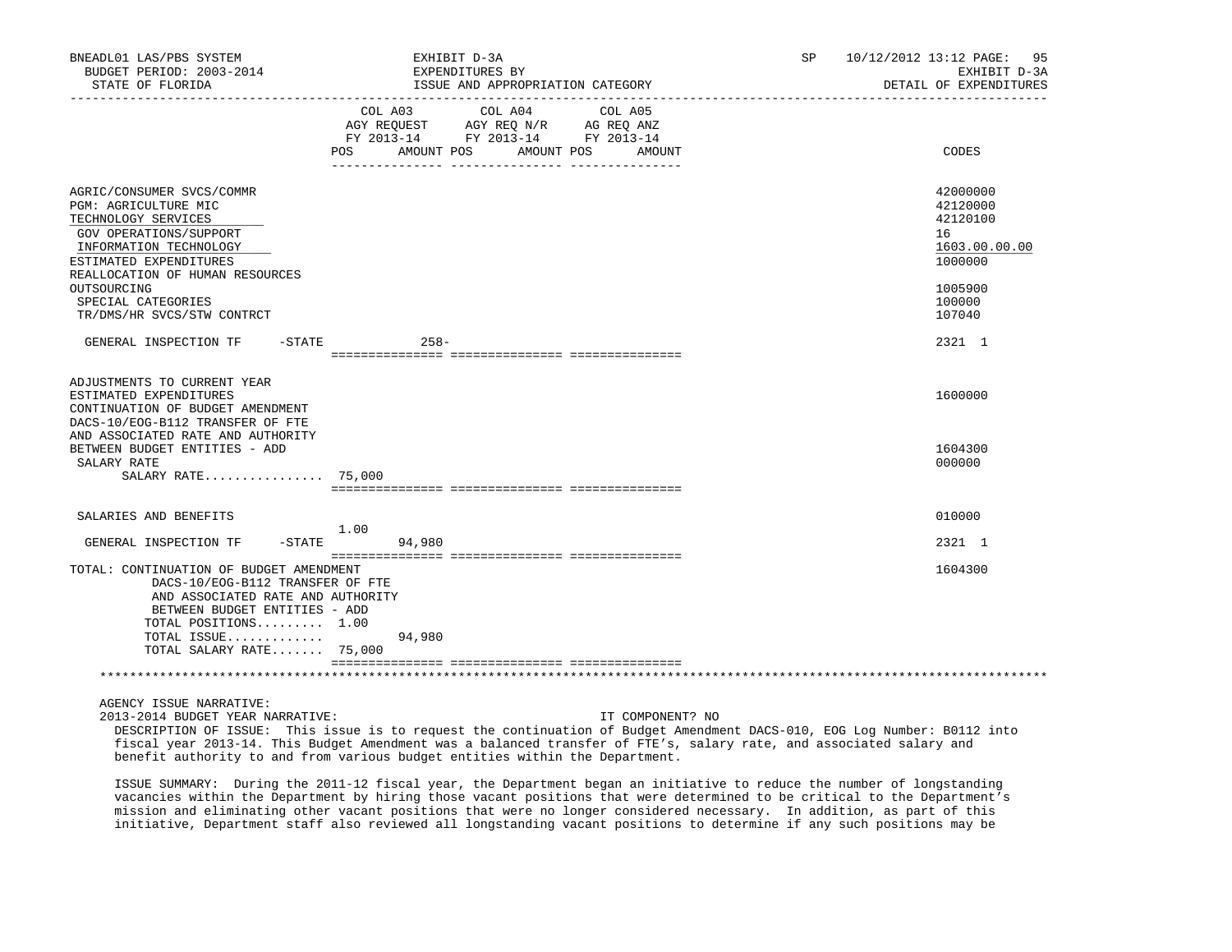| 10/12/2012 13:12 PAGE:<br>96<br>EXHIBIT D-3A<br>DETAIL OF EXPENDITURES |
|------------------------------------------------------------------------|
| CODES                                                                  |
| 42000000<br>42120000<br>42120100<br>16<br>1603.00.00.00                |
| 1600000<br>1604300                                                     |
|                                                                        |

 better utilized by other Divisions within the Department. This review resulted in the identification of the following positions:

 1. The Office of Agricultural Law Enforcement had a Program Planning Coordinator position that had been vacant for 306 days. We determined that this position could be better utilized by the Office of Agriculture Technology Services to provide program planning and project management support relating to information technology application development and security for the entire Department. To support the department's enterprise IT organization charged with providing infrastructure and application program oversight, this position will bring dedicated project management to the department's portfolio. As a result, this request transferred this position along with salary rate of \$75,000 and the associated salary and benefit authority of \$94,980 to the Office of Agriculture Technology Services.

 2. The Division of Aquaculture had a 1/2 time Biological Scientist IV position that had been vacant for 264 days. We determined that this position could be better utilized by the Division of Administration to provide administrative support, including legislative bill tracking, correspondence, appointments, and scheduling. The addition of new programs in recent years, including the Office of Energy and Food, Nutrition and Wellness have resulted in increased administrative duties without a corresponding increase in administrative staff. As a result, this request reclassified and transferred this position along with salary rate of \$21,837 and the associated salary and benefit authority of \$29,270 to the Division of Administration.

 3. The Division of Water Policy had a Agricultural Natural Resources Management Director position that had been vacant for 166 days. We determined that this position could be better utilized by the Division of Administration to provide high level policy analysis and support. As a result, this request transferred this position along with salary rate of \$70,000 and the associated salary and benefit authority of \$89,404 to the Division of Administration.

 ADVERSE IMPACT IF NOT FUNDED: This request is needed to allow the Department to further reduce the number of longstanding vacant positions and to continue to stay out in front of new challenges associated with an ever changing work environment.

COST SUMMARY:

 SALARIES AND BENEFITS (POSITIONS REQUESTED): (If applicable) --------------------------------------------

|                |                              |           | <b>ITIMRFP</b> |       |
|----------------|------------------------------|-----------|----------------|-------|
| CODE<br>LLASS. | TITLE                        | PAY GRADE |                |       |
| -------        |                              |           |                |       |
| 7852           | Program Planning Coordinator | 530       | $\bot.00$      |       |
|                |                              |           |                | ***** |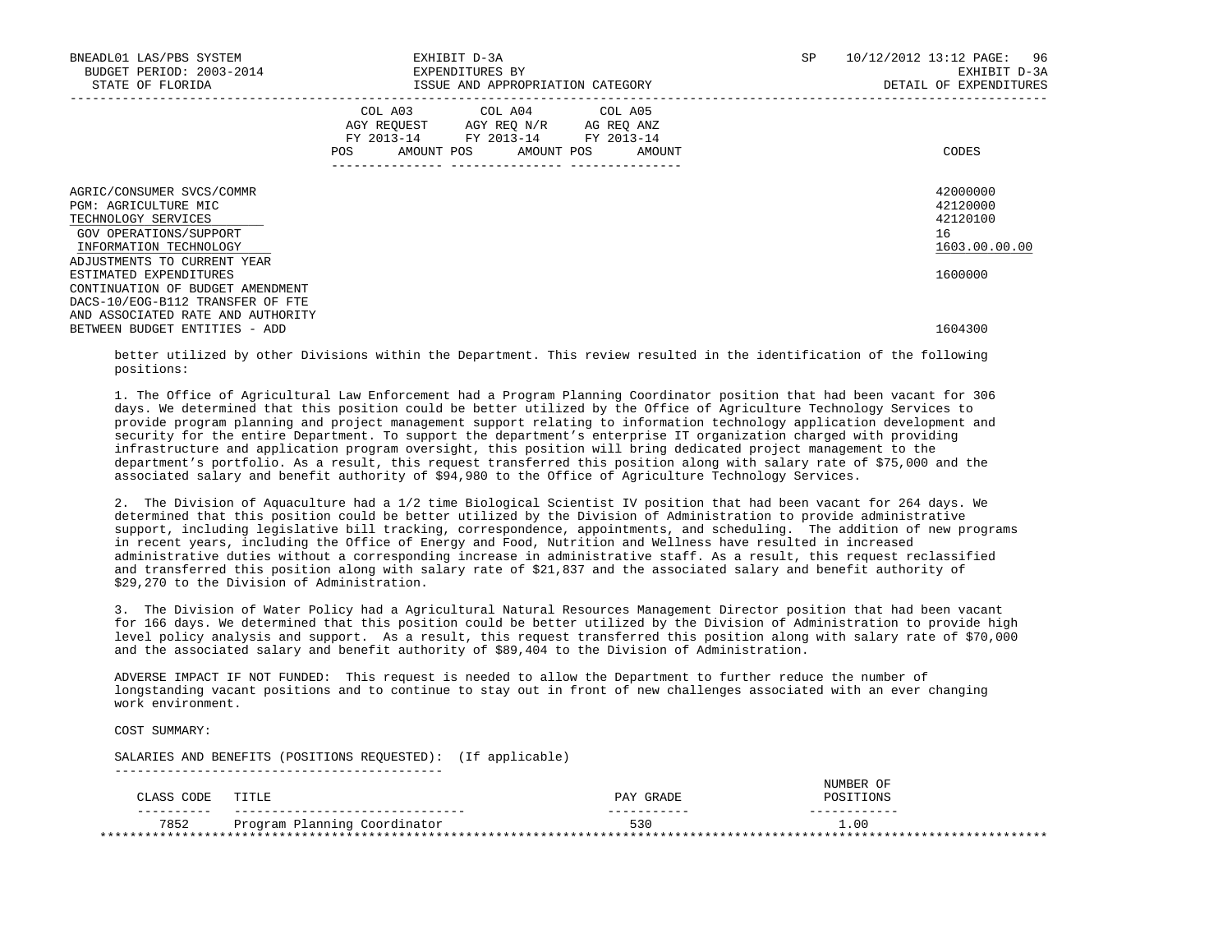| BNEADL01 LAS/PBS SYSTEM<br>BUDGET PERIOD: 2003-2014<br>STATE OF FLORIDA                                                                                                                                                                                       |                | EXHIBIT D-3A<br>EXPENDITURES BY<br>ISSUE AND APPROPRIATION CATEGORY<br>_______________________  |                              |               |    | SP 10/12/2012 13:12 PAGE: 97<br>EXHIBIT D-3A<br>DETAIL OF EXPENDITURES |
|---------------------------------------------------------------------------------------------------------------------------------------------------------------------------------------------------------------------------------------------------------------|----------------|-------------------------------------------------------------------------------------------------|------------------------------|---------------|----|------------------------------------------------------------------------|
|                                                                                                                                                                                                                                                               | COL A03<br>POS | COL A04<br>AGY REQUEST AGY REQ N/R AG REQ ANZ<br>FY 2013-14 FY 2013-14 FY 2013-14<br>AMOUNT POS | COL A05<br>AMOUNT POS AMOUNT |               |    | CODES                                                                  |
| AGRIC/CONSUMER SVCS/COMMR<br>PGM: AGRICULTURE MIC<br>TECHNOLOGY SERVICES<br>GOV OPERATIONS/SUPPORT<br>INFORMATION TECHNOLOGY<br>ADJUSTMENTS TO CURRENT YEAR<br>ESTIMATED EXPENDITURES<br>CONTINUATION OF BUDGET AMENDMENT<br>DACS-10/EOG-B112 TRANSFER OF FTE |                |                                                                                                 |                              |               |    | 42000000<br>42120000<br>42120100<br>16<br>1603.00.00.00<br>1600000     |
| AND ASSOCIATED RATE AND AUTHORITY<br>BETWEEN BUDGET ENTITIES - ADD                                                                                                                                                                                            |                |                                                                                                 |                              |               |    | 1604300                                                                |
| POSITION DETAIL OF SALARIES AND BENEFITS:                                                                                                                                                                                                                     |                |                                                                                                 |                              |               |    | LAPSE LAPSED SALARIES                                                  |
|                                                                                                                                                                                                                                                               | FTE            | BASE RATE                                                                                       | ADDITIVES BENEFITS           | SUBTOTAL      | ႜႂ | AND BENEFITS                                                           |
| A03 - AGY REOUEST FY 2013-14                                                                                                                                                                                                                                  |                |                                                                                                 |                              |               |    |                                                                        |
| CHANGES TO CURRENTLY AUTHORIZED POSITIONS<br>7852 PROGRAM PLANNING COORDINATOR-DACS<br>00461 001                                                                                                                                                              | 1.00           | 75,000                                                                                          |                              |               |    | 20,979 95,979 0.00 95,979                                              |
| TOTALS FOR ISSUE BY FUND<br>2321 GENERAL INSPECTION TF                                                                                                                                                                                                        |                |                                                                                                 |                              |               |    | 95,979                                                                 |
|                                                                                                                                                                                                                                                               |                | 1.00 75,000                                                                                     |                              | 20,979 95,979 |    | . <u>.</u><br>95,979<br>==============                                 |
| OTHER SALARY AMOUNT<br>2321 GENERAL INSPECTION TF                                                                                                                                                                                                             |                |                                                                                                 |                              |               |    | $999-$                                                                 |
|                                                                                                                                                                                                                                                               |                |                                                                                                 |                              |               |    | 94,980<br>==============                                               |
|                                                                                                                                                                                                                                                               |                |                                                                                                 |                              |               |    |                                                                        |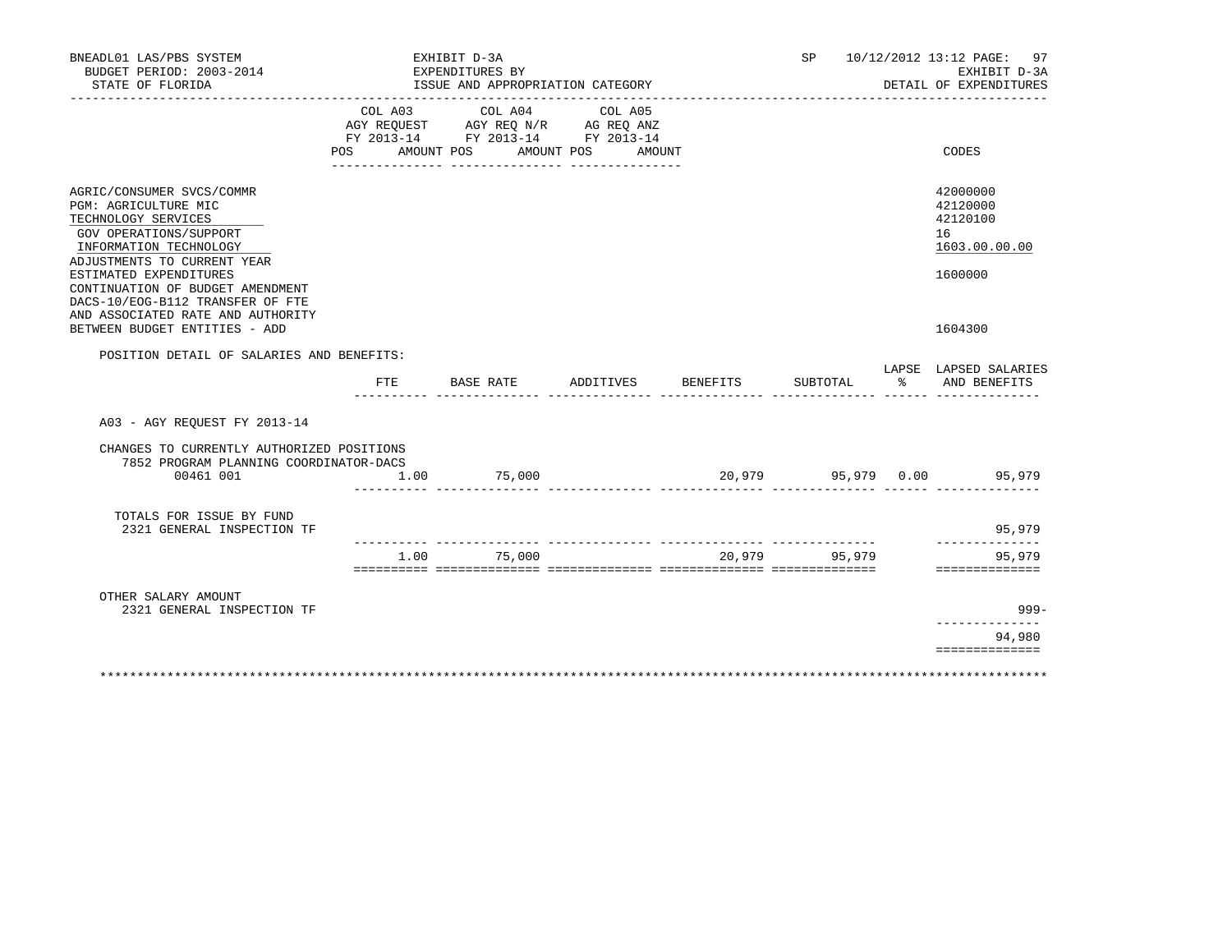| BNEADL01 LAS/PBS SYSTEM<br>BUDGET PERIOD: 2003-2014<br>STATE OF FLORIDA                                                                                        | EXHIBIT D-3A<br>EXPENDITURES BY                                                                                                       | ISSUE AND APPROPRIATION CATEGORY | SP and the set of the set of the set of the set of the set of the set of the set of the set of the set of the set of the set of the set of the set of the set of the set of the set of the set of the set of the set of the se | 10/12/2012 13:12 PAGE: 98<br>EXHIBIT D-3A<br>DETAIL OF EXPENDITURES |
|----------------------------------------------------------------------------------------------------------------------------------------------------------------|---------------------------------------------------------------------------------------------------------------------------------------|----------------------------------|--------------------------------------------------------------------------------------------------------------------------------------------------------------------------------------------------------------------------------|---------------------------------------------------------------------|
|                                                                                                                                                                | COL A03 COL A04 COL A05<br>AGY REQUEST AGY REQ N/R AG REQ ANZ<br>FY 2013-14 FY 2013-14 FY 2013-14<br>POS AMOUNT POS AMOUNT POS AMOUNT |                                  |                                                                                                                                                                                                                                | CODES                                                               |
| AGRIC/CONSUMER SVCS/COMMR<br>PGM: AGRICULTURE MIC<br>TECHNOLOGY SERVICES<br>GOV OPERATIONS/SUPPORT<br>INFORMATION TECHNOLOGY<br>INTER-AGENCY REORGANIZATIONS - |                                                                                                                                       |                                  |                                                                                                                                                                                                                                | 42000000<br>42120000<br>42120100<br>16<br>1603.00.00.00             |
| INFORMATION TECHNOLOGY<br>DEDUCT AGENCY DATA CENTER SERVICES<br>FUNDING<br>SALARY RATE                                                                         |                                                                                                                                       |                                  |                                                                                                                                                                                                                                | 17C0000<br>17C01C0<br>000000                                        |
| SALARY RATE 75,835-                                                                                                                                            |                                                                                                                                       |                                  |                                                                                                                                                                                                                                |                                                                     |
| SALARIES AND BENEFITS                                                                                                                                          |                                                                                                                                       |                                  |                                                                                                                                                                                                                                | 010000                                                              |
| GENERAL INSPECTION TF                                                                                                                                          | $2.00-$<br>$-STATE$ 25,003-                                                                                                           | 100,013-                         |                                                                                                                                                                                                                                | 2321 1                                                              |
| <b>EXPENSES</b>                                                                                                                                                |                                                                                                                                       |                                  |                                                                                                                                                                                                                                | 040000                                                              |
| GENERAL INSPECTION TF                                                                                                                                          | $-STATE$ 3, 106-                                                                                                                      | $370,593-$                       |                                                                                                                                                                                                                                | 2321 1                                                              |
| SPECIAL CATEGORIES<br>CONTRACTED SERVICES                                                                                                                      |                                                                                                                                       |                                  |                                                                                                                                                                                                                                | 100000<br>100777                                                    |
| GENERAL INSPECTION TF<br>$-$ STATE                                                                                                                             |                                                                                                                                       | $178.150 -$                      |                                                                                                                                                                                                                                | 2321 1                                                              |
| TR/DMS/HR SVCS/STW CONTRCT                                                                                                                                     |                                                                                                                                       |                                  |                                                                                                                                                                                                                                | 107040                                                              |
| GENERAL INSPECTION TF                                                                                                                                          | $-$ STATE $177-$                                                                                                                      | $708 -$                          |                                                                                                                                                                                                                                | 2321 1                                                              |
| TOTAL: DEDUCT AGENCY DATA CENTER SERVICES<br>FUNDING<br>TOTAL POSITIONS 2.00-                                                                                  |                                                                                                                                       |                                  |                                                                                                                                                                                                                                | 17C01C0                                                             |
| TOTAL ISSUE 28,286-<br>TOTAL SALARY RATE 75,835-                                                                                                               |                                                                                                                                       | 649,464–                         |                                                                                                                                                                                                                                |                                                                     |
|                                                                                                                                                                |                                                                                                                                       |                                  |                                                                                                                                                                                                                                |                                                                     |
| AGENCY ISSUE NARRATIVE:<br>2013-2014 BUDGET YEAR NARRATIVE:<br>__________________________________                                                              | BUREAU/SECTION/SUB-SECTION/OFFICE: Office of Agriculture Technology Services                                                          | IT COMPONENT? YES                |                                                                                                                                                                                                                                |                                                                     |
| ISSUE NARRATIVE JUSTIFICATION:                                                                                                                                 |                                                                                                                                       |                                  |                                                                                                                                                                                                                                |                                                                     |

-----------------------------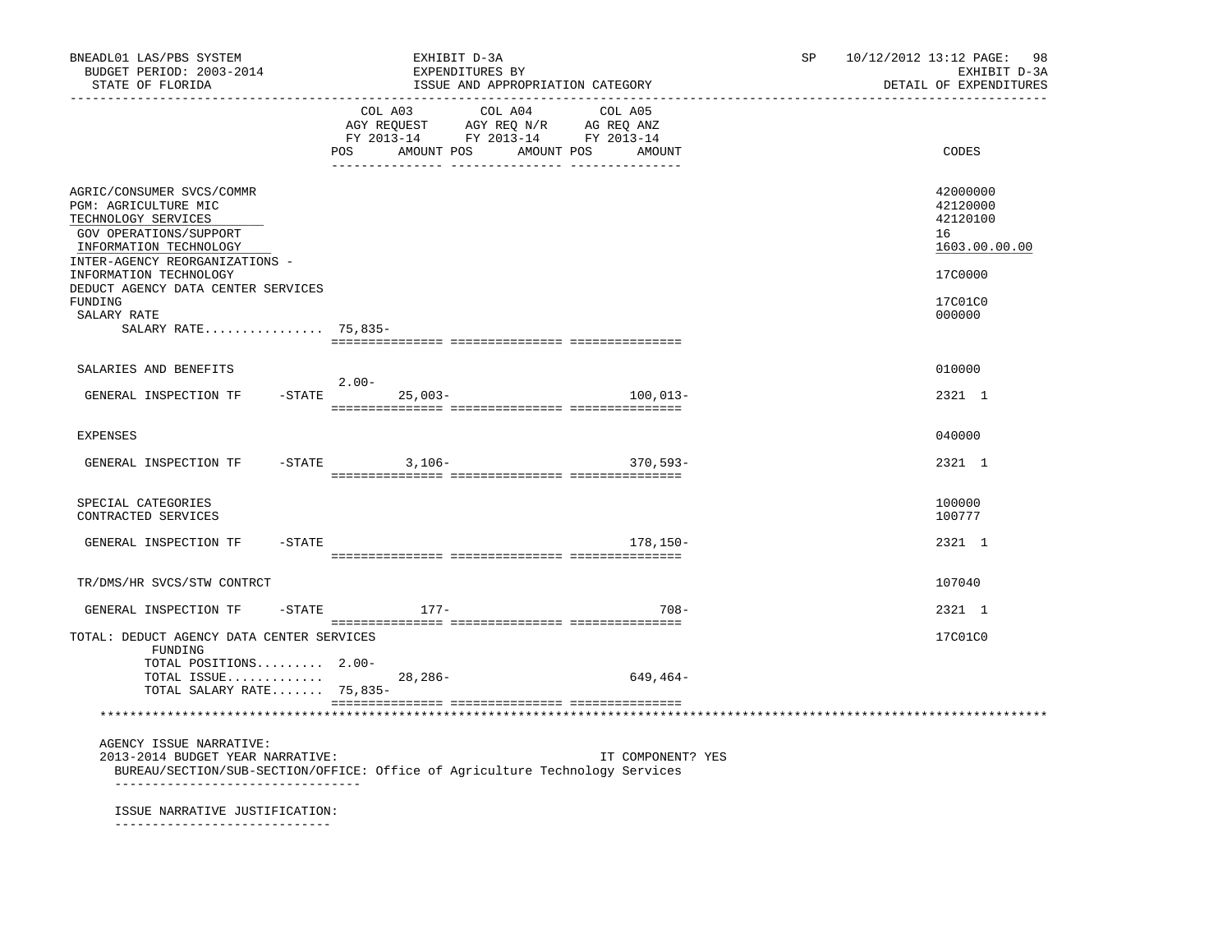| BNEADL01 LAS/PBS SYSTEM<br>BUDGET PERIOD: 2003-2014<br>STATE OF FLORIDA                                                      |                                             | EXHIBIT D-3A<br>EXPENDITURES BY<br>ISSUE AND APPROPRIATION CATEGORY                 |                      | SP. | 10/12/2012 13:12 PAGE: 99<br>EXHIBIT D-3A<br>DETAIL OF EXPENDITURES |
|------------------------------------------------------------------------------------------------------------------------------|---------------------------------------------|-------------------------------------------------------------------------------------|----------------------|-----|---------------------------------------------------------------------|
|                                                                                                                              | COL A03<br>AGY REOUEST<br>FY 2013-14<br>POS | COL A04 COL A05<br>AGY REQ N/R<br>FY 2013-14 FY 2013-14<br>AMOUNT POS<br>AMOUNT POS | AG REQ ANZ<br>AMOUNT |     | CODES                                                               |
| AGRIC/CONSUMER SVCS/COMMR<br>PGM: AGRICULTURE MIC<br>TECHNOLOGY SERVICES<br>GOV OPERATIONS/SUPPORT<br>INFORMATION TECHNOLOGY |                                             |                                                                                     |                      |     | 42000000<br>42120000<br>42120100<br>16<br>1603.00.00.00             |
| INTER-AGENCY REORGANIZATIONS -<br>INFORMATION TECHNOLOGY<br>DEDUCT AGENCY DATA CENTER SERVICES<br>FUNDING                    |                                             |                                                                                     |                      |     | 17C0000<br>17C01C0                                                  |

#### DESCRIPTION OF ISSUE:

 In accordance with section 282.201(4), Florida Statutes, the Department of Agriculture and Consumer Services is scheduled to consolidate its existing data centers in the Mayo Building and the Division of Licensing with other state resources located in the Northwood Shared Resource Center by March 31, 2014. This issue seeks to reduce the Department's existing operating authority and FTEs associated with data center operations to accommodate this consolidation.

# ISSUE SUMMARY:

 With the assistance of staff located at the Northwood Shared Resource Center (NSRC), the Department has identified the existing costs of our own data center operations. As part of this identification, Department staff reviewed the allocation of each IT staff member's time spent on data center operations and determined that staff time spent on these services equated to 3.72 FTE and \$223,478 in salary and benefit authority annually. In working on the consolidation plan with NSRC, it was determined that a partial position would not be needed given the difficulty the Department would have in hiring a qualified individual to the part-time position remaining in the Department after consolidation. As a result, the Department requests a total reduction of 3 FTEs, consisting of 2 FTEs and associated salary and benefit authority of \$25,003 from the Office of Agriculture Technology Services, and a reduction of 1 FTE and associated salary and benefit authority of \$12,909 from the Division of Licensing for the fourth quarter of the 2013-14 fiscal year. Additionally, the Department requests a reduction of \$4,659 in expense authority (\$1,553 for Licensing and \$3,106 for OATS) and \$266 (\$89 for Licensing and \$177 for OATS) in HR services authority associated with fourth quarter administrative overhead costs for these positions.

 In addition to the staffing costs described above, Department staff also identified costs associated with hardware and software maintenance contracts and licenses that are paid annually at beginning of each fiscal year. Data center staff has indicated that these services will not be provided by the Northwood Shared Resources Center for the fourth quarter of the 2013-14 fiscal year. As a result, this issue does not include a reduction in the 2013-14 fiscal year for these costs. We will however place these costs in the annualized column in the LAS/PBS system.

 COST SUMMARY: The costs associated with this issue were determined with the assistance of staff from the Northwood Shared Resource Center and are described below:

SALARIES AND BENEFITS:

| DE:                                 | ( ) N |      | ATTONS<br>$\sim$ $\sim$ $\sim$ $\sim$ $\sim$ $\sim$                                                                             |        |                      |                                             |
|-------------------------------------|-------|------|---------------------------------------------------------------------------------------------------------------------------------|--------|----------------------|---------------------------------------------|
|                                     |       |      | ∩1<br>NITMR.<br>the contract of the contract of the contract of the contract of the contract of the contract of the contract of | ANNUAL | ONE<br>$\sim$ $\sim$ | ידורדר ו<br>חיםרו אים וא<br>ΔM <sup>2</sup> |
| CODE<br>$\sim$ $\sim$ $\sim$ $\sim$ | TITLE | Rate |                                                                                                                                 | COSTS  | $^\circ$ uur cer     | <b>TRAZ</b>                                 |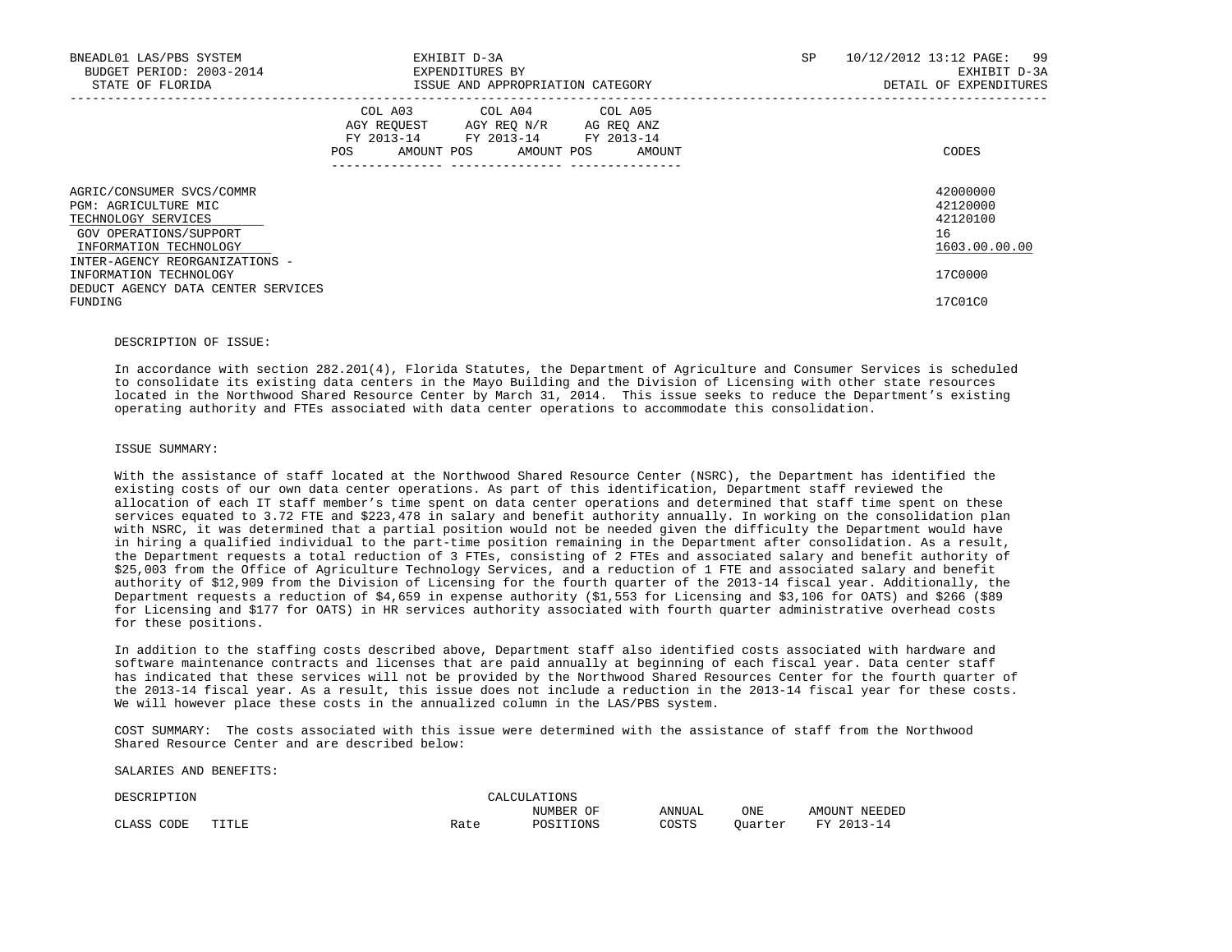| BNEADL01 LAS/PBS SYSTEM<br>BUDGET PERIOD: 2003-2014<br>STATE OF FLORIDA | EXHIBIT D-3A<br>EXPENDITURES BY<br>ISSUE AND APPROPRIATION CATEGORY                                                                            |                                                                                                                                                                                                |  |                 |                  | SP |                                                                     | 10/12/2012 13:12 PAGE: 100<br>EXHIBIT D-3A<br>DETAIL OF EXPENDITURES |  |                             |                                                         |
|-------------------------------------------------------------------------|------------------------------------------------------------------------------------------------------------------------------------------------|------------------------------------------------------------------------------------------------------------------------------------------------------------------------------------------------|--|-----------------|------------------|----|---------------------------------------------------------------------|----------------------------------------------------------------------|--|-----------------------------|---------------------------------------------------------|
|                                                                         |                                                                                                                                                | $\begin{tabular}{lcccc} COL A03 & COL A04 & COL A05 \\ AGY REQUEST & AGY REQ N/R & AG REQ ANZ \\ FY & 2013-14 & FY & 2013-14 & FY & 2013-14 \end{tabular}$<br>POS AMOUNT POS AMOUNT POS AMOUNT |  |                 |                  |    |                                                                     |                                                                      |  |                             | CODES                                                   |
| PGM: AGRICULTURE MIC<br>TECHNOLOGY SERVICES<br>GOV OPERATIONS/SUPPORT   | AGRIC/CONSUMER SVCS/COMMR<br>INFORMATION TECHNOLOGY<br>INTER-AGENCY REORGANIZATIONS -                                                          |                                                                                                                                                                                                |  |                 |                  |    |                                                                     |                                                                      |  |                             | 42000000<br>42120000<br>42120100<br>16<br>1603.00.00.00 |
| INFORMATION TECHNOLOGY                                                  | DEDUCT AGENCY DATA CENTER SERVICES                                                                                                             |                                                                                                                                                                                                |  |                 |                  |    |                                                                     |                                                                      |  |                             | 17C0000                                                 |
| FUNDING                                                                 |                                                                                                                                                |                                                                                                                                                                                                |  |                 |                  |    |                                                                     |                                                                      |  |                             | 17C01C0                                                 |
|                                                                         | 2107 Systems Project Analyst (\$ 41,106) 1 (\$ 54,230) 25% (\$ 13,557)<br>2023 Computer Operator III (\$ 33,397) 1 (\$ 45,783) 25% (\$ 11,446) |                                                                                                                                                                                                |  |                 |                  |    |                                                                     |                                                                      |  |                             |                                                         |
|                                                                         | Total Salary and Benefits Request                                                                                                              |                                                                                                                                                                                                |  |                 |                  |    |                                                                     |                                                                      |  | $($ \$25,003)               |                                                         |
| EXPENSES:<br>---------                                                  |                                                                                                                                                |                                                                                                                                                                                                |  |                 |                  |    |                                                                     |                                                                      |  |                             |                                                         |
|                                                                         | DESCRIPTION                                                                                                                                    |                                                                                                                                                                                                |  |                 |                  |    | AMOUNT NEEDED<br>FY 2013-14<br>______________                       |                                                                      |  |                             |                                                         |
|                                                                         | Software Licenses                                                                                                                              |                                                                                                                                                                                                |  |                 |                  |    | $(\$358,171)$ N/A-Costs paid upfront (\$ 0)<br>at beginning of year |                                                                      |  |                             |                                                         |
|                                                                         | Admin Costs for position reductions (\$ 12,422)                                                                                                |                                                                                                                                                                                                |  |                 |                  |    | 25%                                                                 |                                                                      |  | (5, 3, 106)                 |                                                         |
|                                                                         | SPECIAL CATEGORY: CONTRACTED SERVICES                                                                                                          |                                                                                                                                                                                                |  |                 |                  |    | TOTAL BY FUND: GITF $(\$ 3,106)$                                    |                                                                      |  |                             |                                                         |
| ----------                                                              |                                                                                                                                                |                                                                                                                                                                                                |  |                 | ________________ |    | -----------                                                         |                                                                      |  | AMOUNT NEEDED               |                                                         |
|                                                                         | DESCRIPTION                                                                                                                                    |                                                                                                                                                                                                |  |                 |                  |    | ANNUAL COSTS ONE QUARTER                                            |                                                                      |  | FY 2013-14<br>_____________ |                                                         |
|                                                                         | Hardware Maintenance and Support                                                                                                               |                                                                                                                                                                                                |  |                 | ( \$178, 150)    |    | N/A-Costs paid upfront<br>at beginning of year                      |                                                                      |  | $(S$ 0)                     |                                                         |
|                                                                         |                                                                                                                                                |                                                                                                                                                                                                |  |                 |                  |    | TOTAL BY FUND: GITF (\$                                             |                                                                      |  | 0)                          |                                                         |
|                                                                         | SPECIAL CATEGORY: TRANSFER TO DMS HR SERVICES ASSESSMENT                                                                                       |                                                                                                                                                                                                |  |                 |                  |    |                                                                     |                                                                      |  |                             |                                                         |
| ---------                                                               | DESCRIPTION                                                                                                                                    |                                                                                                                                                                                                |  | --------------- | ANNUAL COSTS     |    | -----------<br>ONE QUARTER                                          |                                                                      |  | AMOUNT NEEDED<br>FY 2013-14 |                                                         |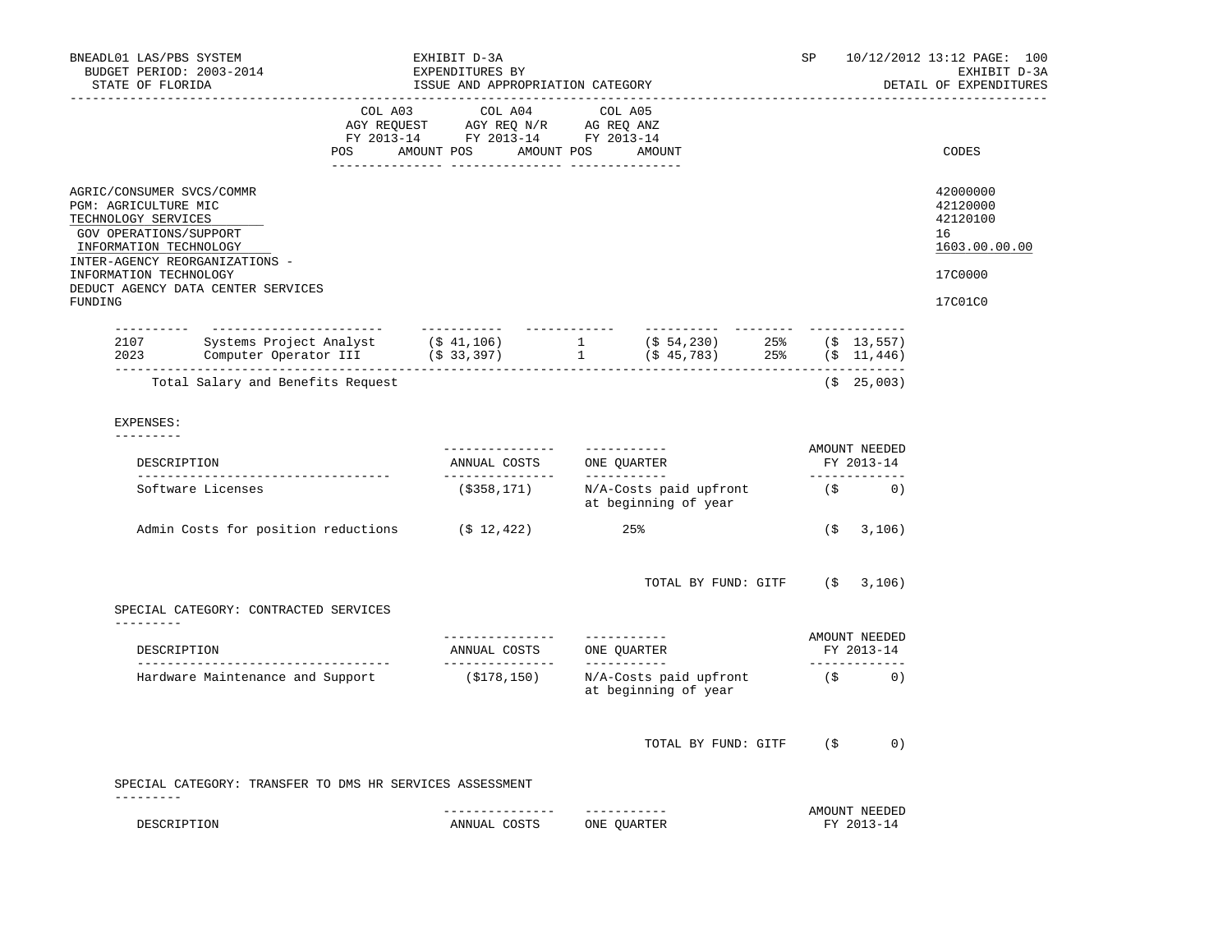| BNEADL01 LAS/PBS SYSTEM<br>BUDGET PERIOD: 2003-2014<br>STATE OF FLORIDA                                                      | EXHIBIT D-3A<br>EXPENDITURES BY<br>ISSUE AND APPROPRIATION CATEGORY |                                                                                       | SP                                                        |                                       | 10/12/2012 13:12 PAGE: 101<br>EXHIBIT D-3A<br>DETAIL OF EXPENDITURES |              |                                                         |
|------------------------------------------------------------------------------------------------------------------------------|---------------------------------------------------------------------|---------------------------------------------------------------------------------------|-----------------------------------------------------------|---------------------------------------|----------------------------------------------------------------------|--------------|---------------------------------------------------------|
|                                                                                                                              | COL A03<br>POS                                                      | COL A04<br>COL AGY REQUEST AGY REQ ANZ AG REQ ANZ<br>FY 2013-14 FY 2013-14 FY 2013-14 | COL A05<br>AMOUNT POS AMOUNT POS AMOUNT                   |                                       |                                                                      |              | CODES                                                   |
| AGRIC/CONSUMER SVCS/COMMR<br>PGM: AGRICULTURE MIC<br>TECHNOLOGY SERVICES<br>GOV OPERATIONS/SUPPORT<br>INFORMATION TECHNOLOGY |                                                                     |                                                                                       |                                                           |                                       |                                                                      |              | 42000000<br>42120000<br>42120100<br>16<br>1603.00.00.00 |
| INTER-AGENCY REORGANIZATIONS -<br>INFORMATION TECHNOLOGY<br>DEDUCT AGENCY DATA CENTER SERVICES<br>FUNDING                    |                                                                     |                                                                                       |                                                           |                                       |                                                                      |              | 17C0000<br>17C01C0                                      |
| __________________________________<br>HR Services for position reductions (\$708)                                            |                                                                     | ________________                                                                      | ------------<br>25%                                       |                                       | $($ \$177)                                                           |              |                                                         |
|                                                                                                                              |                                                                     |                                                                                       |                                                           | TOTAL BY FUND: GITF (\$               |                                                                      | 177)         |                                                         |
|                                                                                                                              |                                                                     |                                                                                       |                                                           | TOTAL ISSUE BY FUND: GITF (\$ 28,286) |                                                                      |              |                                                         |
| POSITION DETAIL OF SALARIES AND BENEFITS:                                                                                    |                                                                     |                                                                                       |                                                           |                                       |                                                                      |              | LAPSE LAPSED SALARIES                                   |
|                                                                                                                              |                                                                     |                                                                                       | FTE BASE RATE ADDITIVES                                   | BENEFITS                              | SUBTOTAL                                                             |              | AND BENEFITS                                            |
| A03 - AGY REQUEST FY 2013-14                                                                                                 |                                                                     |                                                                                       |                                                           |                                       |                                                                      |              |                                                         |
| CHANGES TO CURRENTLY AUTHORIZED POSITIONS<br>2023 COMPUTER OPERATOR III                                                      |                                                                     |                                                                                       |                                                           |                                       |                                                                      |              |                                                         |
| 00423 001<br>2107 SYSTEMS PROJECT ANALYST                                                                                    |                                                                     |                                                                                       | $1.00 - 33.397 - 1.332 - 11.054 - 45.783 - 75.00$ 11,446- |                                       |                                                                      |              |                                                         |
| 05036 001                                                                                                                    |                                                                     | $1.00 - 41,106 -$                                                                     |                                                           | 13,124-                               |                                                                      | 54,230-75.00 | 13,557-                                                 |
| TOTALS FOR ISSUE BY FUND<br>2321 GENERAL INSPECTION TF                                                                       |                                                                     |                                                                                       |                                                           |                                       |                                                                      |              | 25,003-                                                 |
|                                                                                                                              | $2.00 -$                                                            | $74,503-$                                                                             | 1,332-                                                    | $24.178 - 100.013 -$                  |                                                                      |              | ______________<br>$25,003-$<br>==============           |
|                                                                                                                              |                                                                     |                                                                                       |                                                           |                                       |                                                                      |              |                                                         |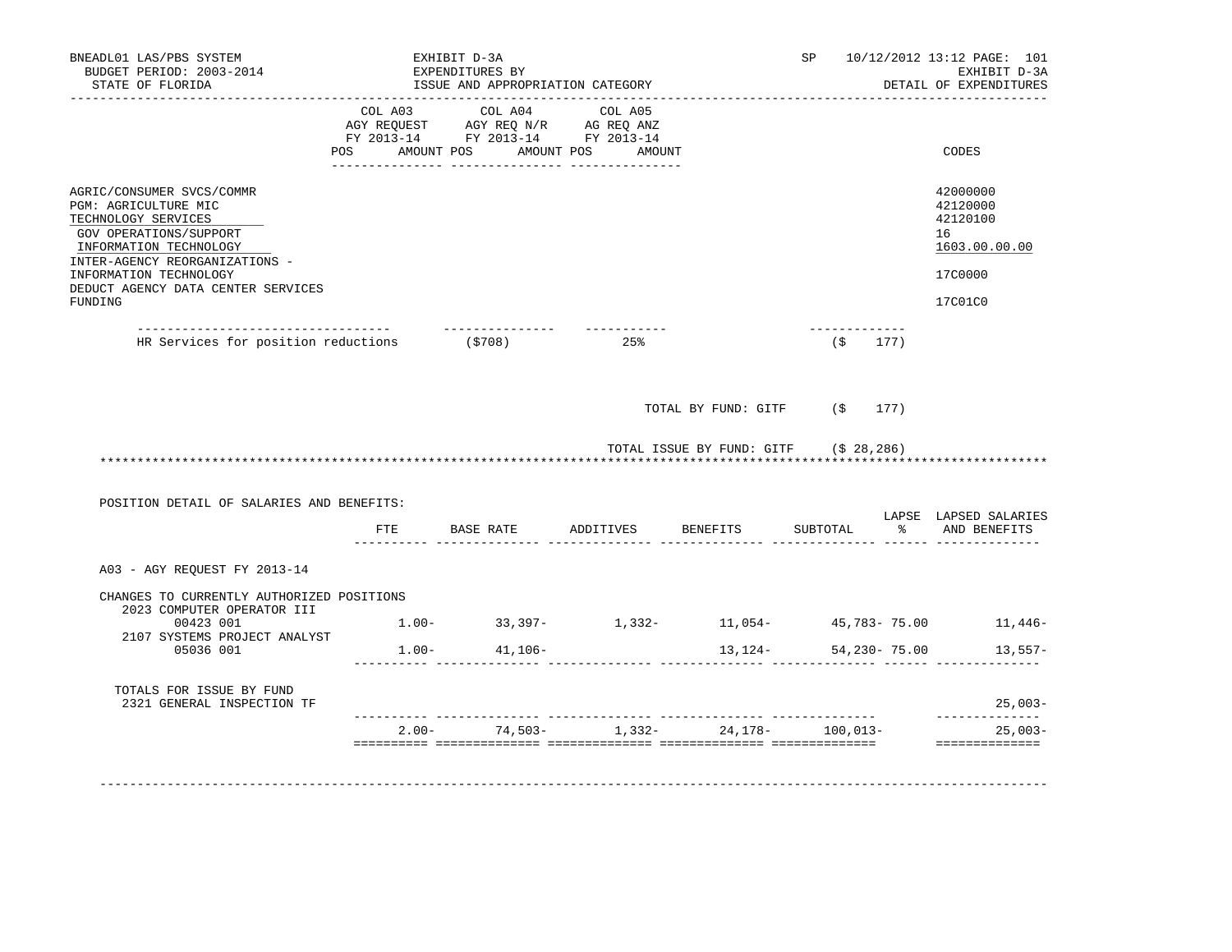| BNEADL01 LAS/PBS SYSTEM<br>BUDGET PERIOD: 2003-2014<br>STATE OF FLORIDA<br>------------------                                                                                  |              | EXHIBIT D-3A<br>EXPENDITURES BY<br>ISSUE AND APPROPRIATION CATEGORY                                             |                      |                   |          | SP 10/12/2012 13:12 PAGE: 102<br>EXHIBIT D-3A<br>DETAIL OF EXPENDITURES |
|--------------------------------------------------------------------------------------------------------------------------------------------------------------------------------|--------------|-----------------------------------------------------------------------------------------------------------------|----------------------|-------------------|----------|-------------------------------------------------------------------------|
|                                                                                                                                                                                | <b>POS</b>   | COL A03 COL A04 COL A05<br>AGY REQUEST AGY REQ N/R AG REQ ANZ<br>FY 2013-14 FY 2013-14 FY 2013-14<br>AMOUNT POS | AMOUNT POS<br>AMOUNT |                   |          | CODES                                                                   |
| AGRIC/CONSUMER SVCS/COMMR<br>PGM: AGRICULTURE MIC<br>TECHNOLOGY SERVICES<br>GOV OPERATIONS/SUPPORT<br>INFORMATION TECHNOLOGY<br>INTER-AGENCY REORGANIZATIONS -                 |              |                                                                                                                 |                      |                   |          | 42000000<br>42120000<br>42120100<br>16<br>1603.00.00.00                 |
| INFORMATION TECHNOLOGY<br>DEDUCT AGENCY DATA CENTER SERVICES<br>FUNDING                                                                                                        |              |                                                                                                                 |                      |                   |          | 17C0000<br>17C01C0                                                      |
| POSITION DETAIL OF SALARIES AND BENEFITS:                                                                                                                                      |              |                                                                                                                 |                      |                   |          |                                                                         |
|                                                                                                                                                                                | $_{\rm FTE}$ | BASE RATE                                                                                                       | ADDITIVES BENEFITS   |                   | SUBTOTAL | LAPSE LAPSED SALARIES<br>% AND BENEFITS                                 |
| A05 - AG REO ANZ FY 2013-14<br>CHANGES TO CURRENTLY AUTHORIZED POSITIONS<br>OTHER SALARY AMOUNT<br>2321 GENERAL INSPECTION TF                                                  |              |                                                                                                                 |                      |                   |          | $100,013-$                                                              |
|                                                                                                                                                                                |              |                                                                                                                 |                      |                   |          | $100,013-$<br>==============                                            |
|                                                                                                                                                                                |              |                                                                                                                 |                      |                   |          |                                                                         |
| ADD SERVICES PROVIDED BY PRIMARY<br>DATA CENTER<br>DATA PROCESSING SERVICES<br>NORTHWOOD SRC (NSRC)                                                                            |              |                                                                                                                 |                      |                   |          | 17C02C0<br>210000<br>210022                                             |
| GENERAL INSPECTION TF<br>$-STATE$                                                                                                                                              | 28,286       |                                                                                                                 | 649,464              |                   |          | 2321 1                                                                  |
|                                                                                                                                                                                |              |                                                                                                                 |                      |                   |          |                                                                         |
| AGENCY ISSUE NARRATIVE:<br>2013-2014 BUDGET YEAR NARRATIVE:<br>BUREAU/SECTION/SUB-SECTION/OFFICE: Office of Agriculture Technology Services<br>_______________________________ |              |                                                                                                                 |                      | IT COMPONENT? YES |          |                                                                         |
| ISSUE NARRATIVE JUSTIFICATION:                                                                                                                                                 |              |                                                                                                                 |                      |                   |          |                                                                         |
| __________________________<br>DESCRIPTION OF ISSUE:                                                                                                                            |              |                                                                                                                 |                      |                   |          |                                                                         |

 In accordance with section 282.201(4), Florida Statutes, the Department of Agriculture and Consumer Services is scheduled to consolidate its existing data centers in the Mayo Building and the Division of Licensing with other state resources located in the Northwood Shared Resource Center by March 31, 2014. This issue seeks to increase data processing authority in the Northwood Shared Resource Center category in an amount consistent with the operating reductions included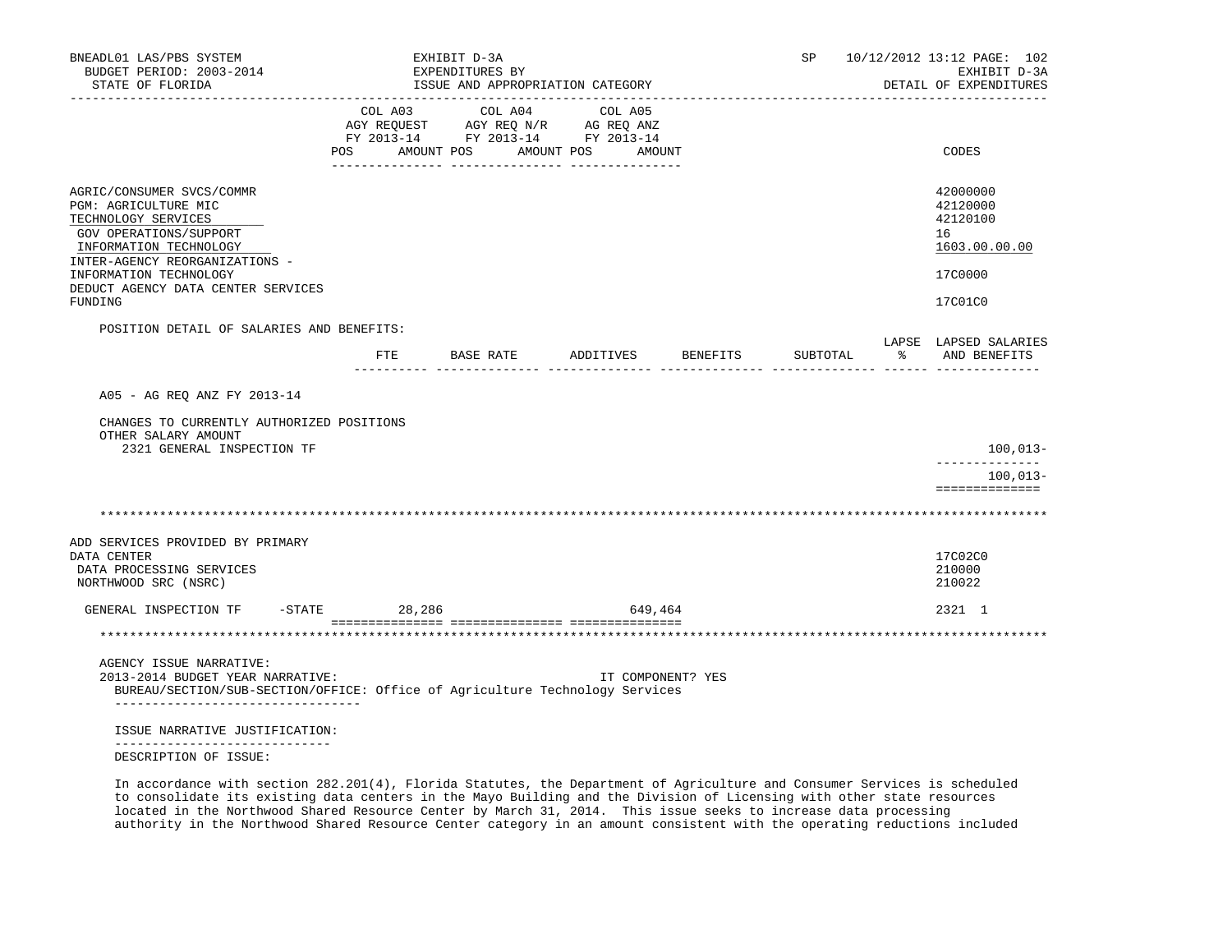| BNEADL01 LAS/PBS SYSTEM<br>BUDGET PERIOD: 2003-2014<br>STATE OF FLORIDA                                                                                        | EXHIBIT D-3A<br>EXPENDITURES BY<br>ISSUE AND APPROPRIATION CATEGORY                                                                         | SP<br>10/12/2012 13:12 PAGE: 103<br>EXHIBIT D-3A<br>DETAIL OF EXPENDITURES |
|----------------------------------------------------------------------------------------------------------------------------------------------------------------|---------------------------------------------------------------------------------------------------------------------------------------------|----------------------------------------------------------------------------|
|                                                                                                                                                                | COL A03 COL A04 COL A05<br>AGY REOUEST AGY REO N/R AG REO ANZ<br>FY 2013-14 FY 2013-14 FY 2013-14<br>AMOUNT POS AMOUNT POS<br>POS<br>AMOUNT | CODES                                                                      |
| AGRIC/CONSUMER SVCS/COMMR<br>PGM: AGRICULTURE MIC<br>TECHNOLOGY SERVICES<br>GOV OPERATIONS/SUPPORT<br>INFORMATION TECHNOLOGY<br>INTER-AGENCY REORGANIZATIONS - |                                                                                                                                             | 42000000<br>42120000<br>42120100<br>16<br>1603.00.00.00                    |
| INFORMATION TECHNOLOGY<br>ADD SERVICES PROVIDED BY PRIMARY<br>DATA CENTER                                                                                      |                                                                                                                                             | 17C0000<br>17C02C0                                                         |

in budget issue 17C01C0.

### ISSUE SUMMARY:

 With the assistance of staff located at the Northwood Shared Resource Center (NSRC), the Department has identified the existing costs of our own data center operations. As part of this identification, Department staff reviewed the allocation of each IT staff member's time spent on data center operations and determined that staff time spent on these services equated to 3.72 FTE and \$223,478 in salary and benefit authority annually. In working on the consolidation plan with NSRC, it was determined that a partial position would not be needed given the difficulty the Department would have in hiring a qualified individual to the part-time position remaining in the Department after consolidation. As a result, the Department requests a total reduction of 3 FTEs, consisting of 2 FTEs and associated salary and benefit authority of \$25,003 from the Office of Agriculture Technology Services, and a reduction of 1 FTE and associated salary and benefit authority of \$12,909 from the Division of Licensing for the fourth quarter of the 2013-14 fiscal year. Additionally, the Department requests a reduction of \$4,659 in expense authority (\$1,553 for Licensing and \$3,106 for OATS) and \$266 (\$89 for Licensing and \$177 for OATS) in HR services authority associated with fourth quarter administrative overhead costs for these positions.

 In addition to the staffing costs described above, Department staff also identified costs associated with hardware and software maintenance contracts and licenses that are paid annually at beginning of each fiscal year. Data center staff has indicated that these services will not be provided by the Northwood Shared Resources Center for the fourth quarter of the 2013-14 fiscal year. As a result, this issue does not include a reduction in the 2013-14 fiscal year for these costs. We will however place these costs in the annualized column in the LAS/PBS system.

 COST SUMMARY: The costs associated with this issue were determined with the assistance of staff from the Northwood Shared Resource Center and represent additional data processing authority in an amount equal to the operating budget reductions included in issue 17C01C0:

DATA PROCESSING SERVICES: NORTHWOOD SHARED RESOURCE CENTER:

| DESCRIPTION                      | AMOUNT NEEDED<br>FY 2013-14 |
|----------------------------------|-----------------------------|
| Northwood Shared Resource Center | 28,286                      |

TOTAL ISSUE BY FUND: GITF \$ 28,286 \*\*\*\*\*\*\*\*\*\*\*\*\*\*\*\*\*\*\*\*\*\*\*\*\*\*\*\*\*\*\*\*\*\*\*\*\*\*\*\*\*\*\*\*\*\*\*\*\*\*\*\*\*\*\*\*\*\*\*\*\*\*\*\*\*\*\*\*\*\*\*\*\*\*\*\*\*\*\*\*\*\*\*\*\*\*\*\*\*\*\*\*\*\*\*\*\*\*\*\*\*\*\*\*\*\*\*\*\*\*\*\*\*\*\*\*\*\*\*\*\*\*\*\*\*\*\*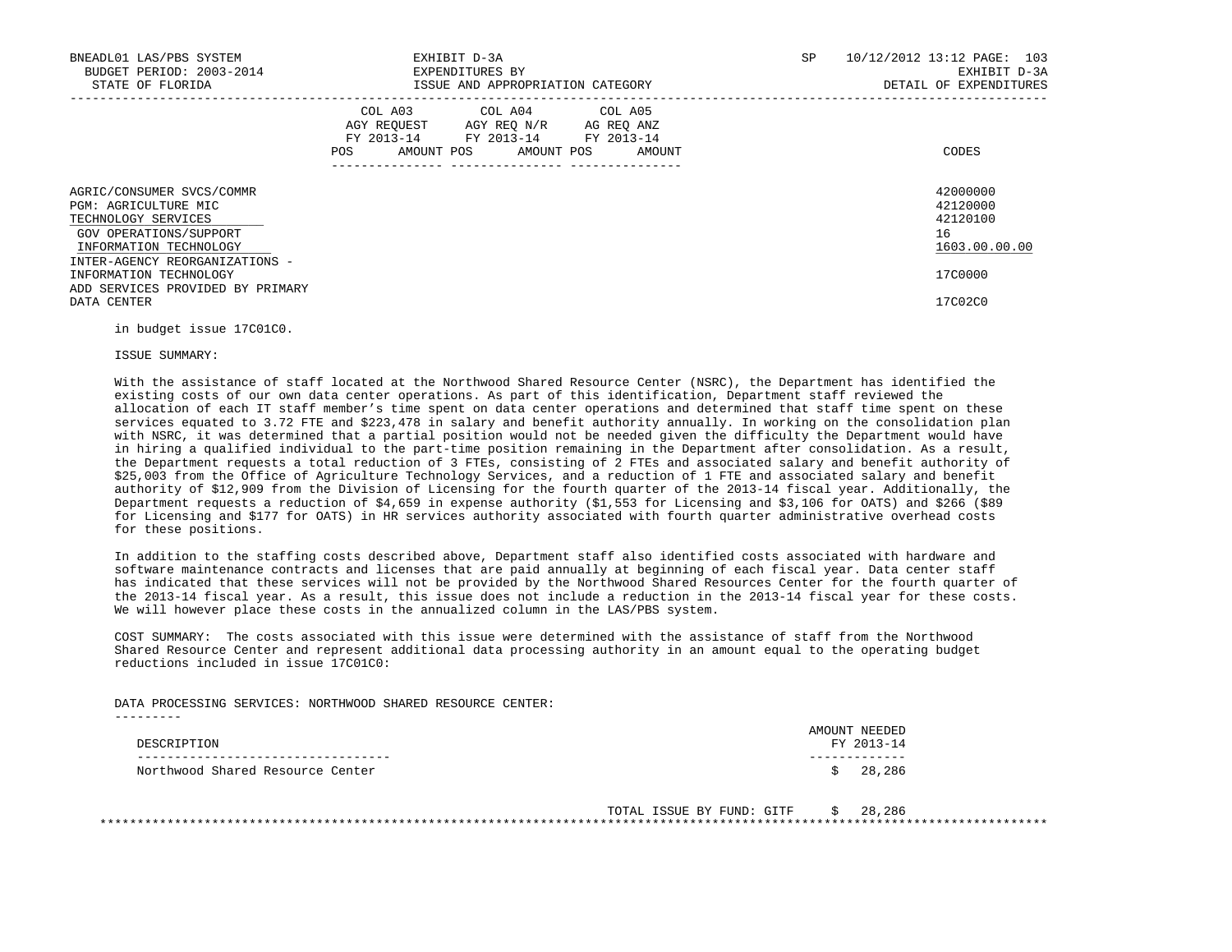| BNEADL01 LAS/PBS SYSTEM<br>BUDGET PERIOD: 2003-2014<br>STATE OF FLORIDA                                                                                                                    |                  | EXHIBIT D-3A<br>EXPENDITURES BY<br>ISSUE AND APPROPRIATION CATEGORY                             |         |         |                   |  | SP 10/12/2012 13:12 PAGE: 104<br>EXHIBIT D-3A<br>DETAIL OF EXPENDITURES |                                                                    |
|--------------------------------------------------------------------------------------------------------------------------------------------------------------------------------------------|------------------|-------------------------------------------------------------------------------------------------|---------|---------|-------------------|--|-------------------------------------------------------------------------|--------------------------------------------------------------------|
|                                                                                                                                                                                            | POS              | COL A03<br>AGY REQUEST AGY REQ N/R AG REQ ANZ<br>FY 2013-14 FY 2013-14 FY 2013-14<br>AMOUNT POS | COL A04 | COL A05 | AMOUNT POS AMOUNT |  |                                                                         | CODES                                                              |
| AGRIC/CONSUMER SVCS/COMMR<br>PGM: AGRICULTURE MIC<br>TECHNOLOGY SERVICES<br>GOV OPERATIONS/SUPPORT<br>INFORMATION TECHNOLOGY<br>INTRA-AGENCY REORGANIZATIONS<br>TRANSFER CIO POSITION FROM |                  |                                                                                                 |         |         |                   |  |                                                                         | 42000000<br>42120000<br>42120100<br>16<br>1603.00.00.00<br>1800000 |
| ADMINISTRATION TO THE OFFICE OF<br>AGRICULTURE TECHNOLOGY - ADD<br>SALARY RATE<br>SALARY RATE 93,358                                                                                       |                  |                                                                                                 |         |         |                   |  |                                                                         | 1800170<br>000000                                                  |
| SALARIES AND BENEFITS                                                                                                                                                                      | 1.00             |                                                                                                 |         |         |                   |  |                                                                         | 010000                                                             |
| GENERAL INSPECTION TF                                                                                                                                                                      | $-STATE$ 102,087 |                                                                                                 |         |         |                   |  |                                                                         | 2321 1                                                             |
| TOTAL: TRANSFER CIO POSITION FROM<br>ADMINISTRATION TO THE OFFICE OF<br>AGRICULTURE TECHNOLOGY - ADD<br>TOTAL POSITIONS 1.00<br>TOTAL ISSUE<br>TOTAL SALARY RATE 93,358                    |                  | 102,087                                                                                         |         |         |                   |  |                                                                         | 1800170                                                            |
|                                                                                                                                                                                            |                  |                                                                                                 |         |         |                   |  |                                                                         |                                                                    |
| AGENCY ISSUE NARRATIVE:<br>2013-2014 BUDGET YEAR NARRATIVE:<br>BUREAU/SECTION/SUB-SECTION/OFFICE: Office of Agriculture Technology Services<br>__________________________________          |                  |                                                                                                 |         |         | IT COMPONENT? NO  |  |                                                                         |                                                                    |
| ISSUE NARRATIVE JUSTIFICATION:                                                                                                                                                             |                  |                                                                                                 |         |         |                   |  |                                                                         |                                                                    |

 This is to request the transfer of the Chief Information Officer's position and the associated salary and benefit authority of \$102,087 from the General Revenue Fund within Executive Direction and Support Services to the General Inspection Trust Fund within the Office of Agriculture Technology Services (OATS).

ISSUE SUMMARY:

 In order to facilitate reorganization and restructuring of information technology resources within the Department of Agriculture and Consumer Services, it is requested that the Chief Information Officer's position and associated salary and benefit authority be transferred from Executive Direction and Support Services to OATS. This transfer would serve as the first step to facilitate reorganization of information technology resources within the department to best align strategic and operational support services with departmental goals and mission critical services. The accomplishment of the department's mission requires these resources to be directed by a senior IT leader providing enterprise vision and executive level support. Transfer of the CIO's position would enable this executive level IT direction.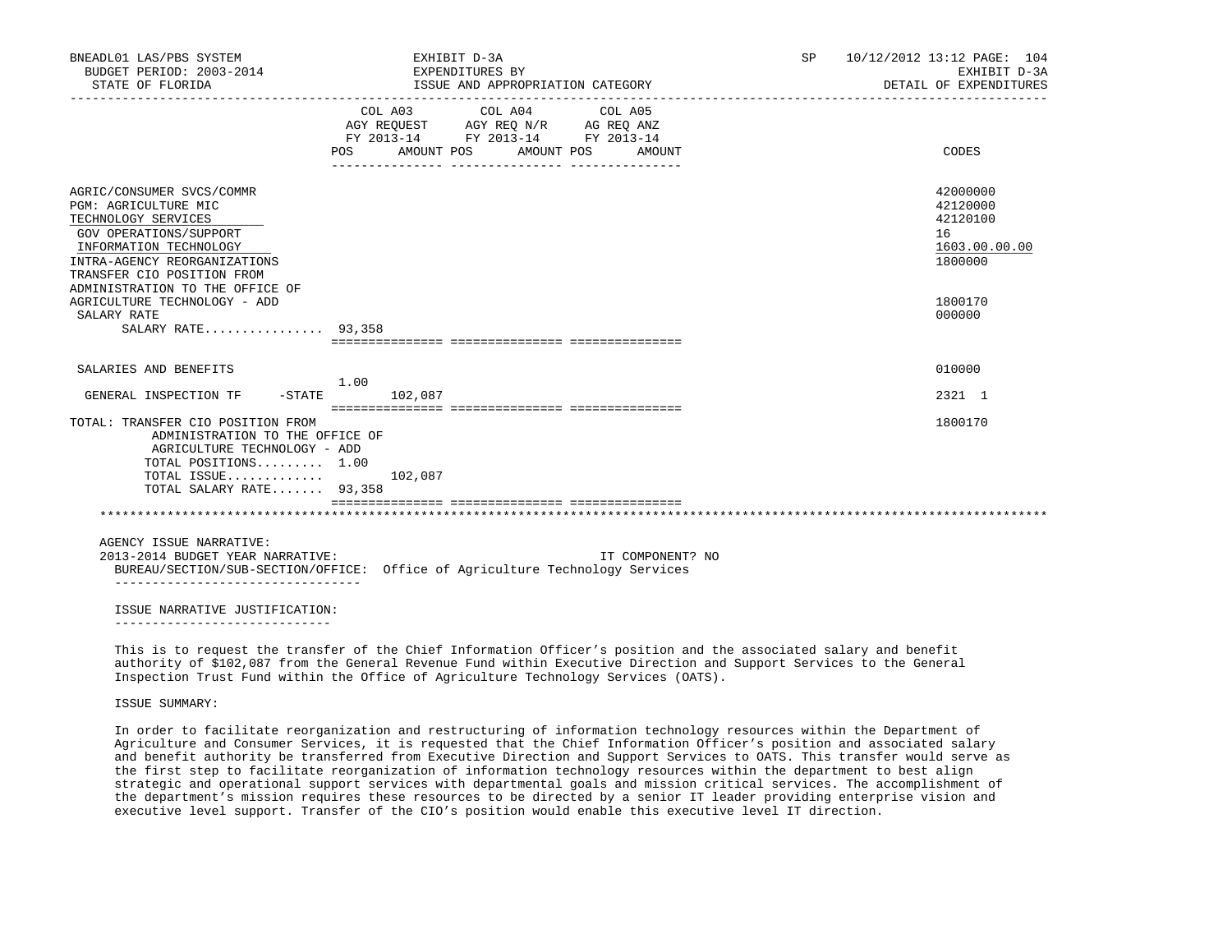| BNEADL01 LAS/PBS SYSTEM<br>BUDGET PERIOD: 2003-2014<br>STATE OF FLORIDA                                                                                                                                                                                       | EXHIBIT D-3A<br>EXPENDITURES BY<br>ISSUE AND APPROPRIATION CATEGORY                                                                            | 10/12/2012 13:12 PAGE: 105<br>SP<br>EXHIBIT D-3A<br>DETAIL OF EXPENDITURES    |
|---------------------------------------------------------------------------------------------------------------------------------------------------------------------------------------------------------------------------------------------------------------|------------------------------------------------------------------------------------------------------------------------------------------------|-------------------------------------------------------------------------------|
|                                                                                                                                                                                                                                                               | COL A03 COL A04 COL A05<br>AGY REQUEST AGY REQ N/R AG REQ ANZ<br>FY 2013-14 FY 2013-14 FY 2013-14<br>AMOUNT POS<br>POS<br>AMOUNT POS<br>AMOUNT | CODES                                                                         |
| AGRIC/CONSUMER SVCS/COMMR<br>PGM: AGRICULTURE MIC<br>TECHNOLOGY SERVICES<br>GOV OPERATIONS/SUPPORT<br>INFORMATION TECHNOLOGY<br>INTRA-AGENCY REORGANIZATIONS<br>TRANSFER CIO POSITION FROM<br>ADMINISTRATION TO THE OFFICE OF<br>AGRICULTURE TECHNOLOGY - ADD |                                                                                                                                                | 42000000<br>42120000<br>42120100<br>16<br>1603.00.00.00<br>1800000<br>1800170 |

 COST SUMMARY: This request transfers the salary and benefit authority of the Chief Information Officer's position from the General Revenue Fund within Executive Direction and Support Services to the General Inspection Trust Fund within OATS.

| OUANTITY                     | DESCRIPTION                                                                      |      |        | CALCULATIONS                                    |           | AMOUNT NEEDED<br>FY 2013-14 |                            |
|------------------------------|----------------------------------------------------------------------------------|------|--------|-------------------------------------------------|-----------|-----------------------------|----------------------------|
| $\overline{1}$               | CIO position (#005194)                                                           |      |        | Current Salary & Benefits<br>of Position 005194 | \$102,087 |                             |                            |
|                              |                                                                                  |      |        | TOTAL ISSUE BY FUND: GITF \$102,087             |           |                             |                            |
|                              | POSITION DETAIL OF SALARIES AND BENEFITS:                                        |      |        |                                                 |           |                             | LAPSE LAPSED SALARIES      |
|                              |                                                                                  |      |        | FTE BASE RATE ADDITIVES BENEFITS                |           |                             | SUBTOTAL % AND BENEFITS    |
| A03 - AGY REOUEST FY 2013-14 |                                                                                  |      |        |                                                 |           |                             |                            |
|                              | CHANGES TO CURRENTLY AUTHORIZED POSITIONS<br>8088 CHIEF INFORMATION OFFICER-DACS | 1.00 | 93,358 |                                                 |           |                             | 8,729 102,087 0.00 102,087 |
| 05194 001                    |                                                                                  |      |        |                                                 |           |                             |                            |
| TOTALS FOR ISSUE BY FUND     | 2321 GENERAL INSPECTION TF                                                       |      |        |                                                 |           |                             | 102,087                    |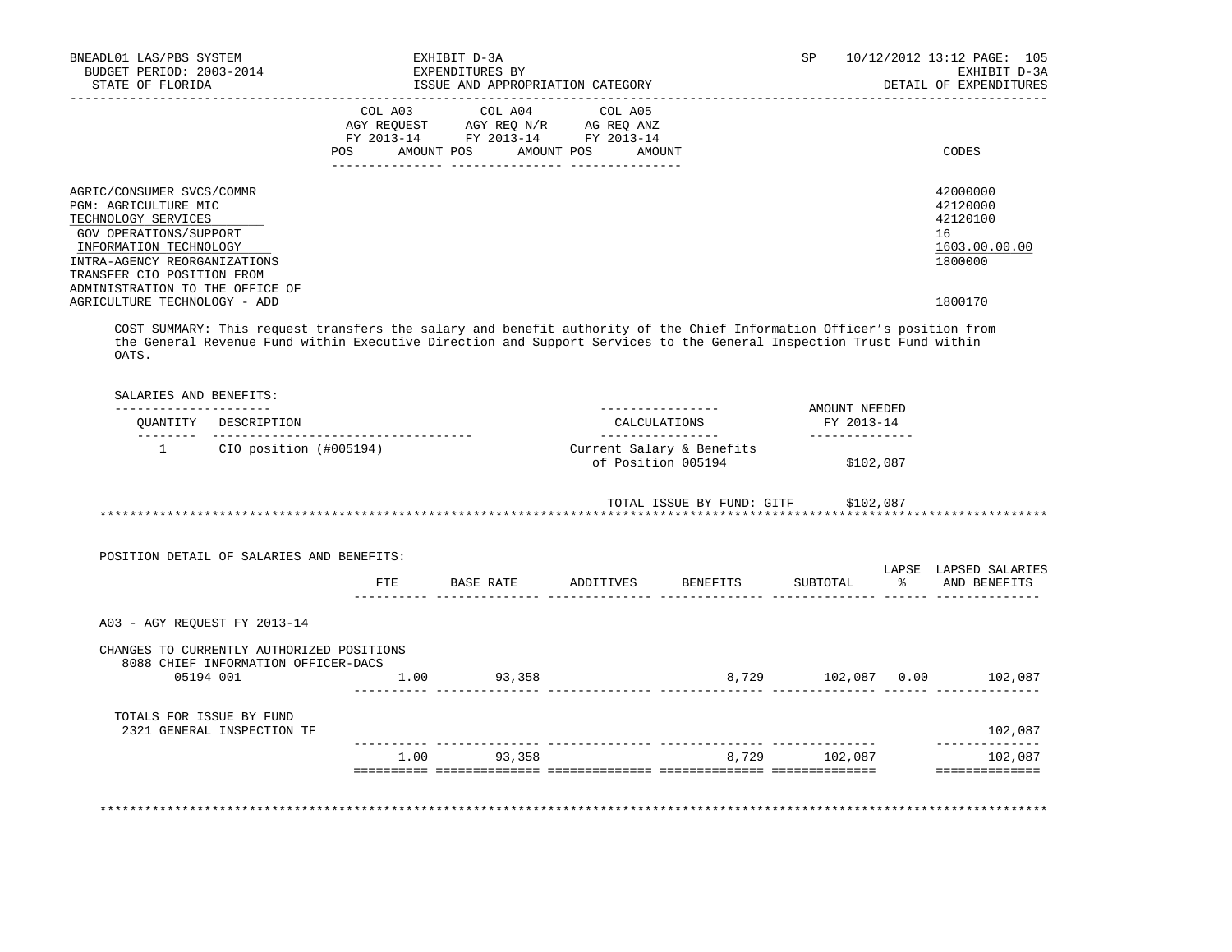| BNEADL01 LAS/PBS SYSTEM<br>BUDGET PERIOD: 2003-2014<br>STATE OF FLORIDA                                                                                                                                                                                                                                                                                                                        | EXHIBIT D-3A<br>EXPENDITURES BY<br>ISSUE AND APPROPRIATION CATEGORY                                    | SP 10/12/2012 13:12 PAGE: 106 | EXHIBIT D-3A<br>DETAIL OF EXPENDITURES             |                                      |                                                                    |
|------------------------------------------------------------------------------------------------------------------------------------------------------------------------------------------------------------------------------------------------------------------------------------------------------------------------------------------------------------------------------------------------|--------------------------------------------------------------------------------------------------------|-------------------------------|----------------------------------------------------|--------------------------------------|--------------------------------------------------------------------|
|                                                                                                                                                                                                                                                                                                                                                                                                | COL A03<br>AGY REQUEST AGY REQ N/R AG REQ ANZ<br>FY 2013-14 FY 2013-14 FY 2013-14<br>POS<br>AMOUNT POS | COL A04 COL A05               | AMOUNT POS<br>AMOUNT                               |                                      | CODES                                                              |
| AGRIC/CONSUMER SVCS/COMMR<br>PGM: AGRICULTURE MIC<br>TECHNOLOGY SERVICES<br>GOV OPERATIONS/SUPPORT<br>INFORMATION TECHNOLOGY<br>ESTIMATED EXPENDITURES REALIGNMENT<br>REALIGNMENT OF SALARY AND BENEFIT<br>AUTHORITY ASSOCIATED WITH BUDGET                                                                                                                                                    |                                                                                                        |                               |                                                    |                                      | 42000000<br>42120000<br>42120100<br>16<br>1603.00.00.00<br>2000000 |
| AMENDMENT DACS-10/EOG-B112 - ADD<br>SALARIES AND BENEFITS<br>GENERAL INSPECTION TF<br>$-$ STATE                                                                                                                                                                                                                                                                                                | 999                                                                                                    |                               |                                                    |                                      | 2001500<br>010000<br>2321 1                                        |
|                                                                                                                                                                                                                                                                                                                                                                                                |                                                                                                        |                               |                                                    |                                      |                                                                    |
| AGENCY ISSUE NARRATIVE:<br>2013-2014 BUDGET YEAR NARRATIVE:<br>BUREAU/SECTION/SUB-SECTION/OFFICE: Office of Agriculture Technology Services<br>____________________________________<br>DESCRIPTION OF ISSUE: This issue is a technical adjustment relating to Budget Amendment DACS-010 / EOG-B112. This issue<br>adds additional authority associated with health and retirement adjustments. |                                                                                                        |                               | IT COMPONENT? NO                                   |                                      |                                                                    |
| ISSUE SUMMARY: This issue requests the addition of salary and benefit authority in the General Inspection Trust Fund for<br>the amount of \$999 in the Office of Agriculture Technology Services.                                                                                                                                                                                              |                                                                                                        |                               |                                                    |                                      |                                                                    |
| COST SUMMARY:                                                                                                                                                                                                                                                                                                                                                                                  |                                                                                                        |                               |                                                    |                                      |                                                                    |
| SPECIAL CATEGORY:                                                                                                                                                                                                                                                                                                                                                                              |                                                                                                        |                               |                                                    |                                      |                                                                    |
|                                                                                                                                                                                                                                                                                                                                                                                                |                                                                                                        |                               | . _ _ _ _ _ _ _ _ _ _ _ _ _ _ _                    | AMOUNT NEEDED                        |                                                                    |
| SALARIES AND BENEFITS<br>__________________________<br>2321 General Inspection Trust Fund                                                                                                                                                                                                                                                                                                      |                                                                                                        |                               | CALCULATIONS<br>----------------<br>TOTAL BY FUND: | FY 2013-14<br>_____________<br>\$999 |                                                                    |

 TOTAL ISSUE BY FUND: \$999 \*\*\*\*\*\*\*\*\*\*\*\*\*\*\*\*\*\*\*\*\*\*\*\*\*\*\*\*\*\*\*\*\*\*\*\*\*\*\*\*\*\*\*\*\*\*\*\*\*\*\*\*\*\*\*\*\*\*\*\*\*\*\*\*\*\*\*\*\*\*\*\*\*\*\*\*\*\*\*\*\*\*\*\*\*\*\*\*\*\*\*\*\*\*\*\*\*\*\*\*\*\*\*\*\*\*\*\*\*\*\*\*\*\*\*\*\*\*\*\*\*\*\*\*\*\*\*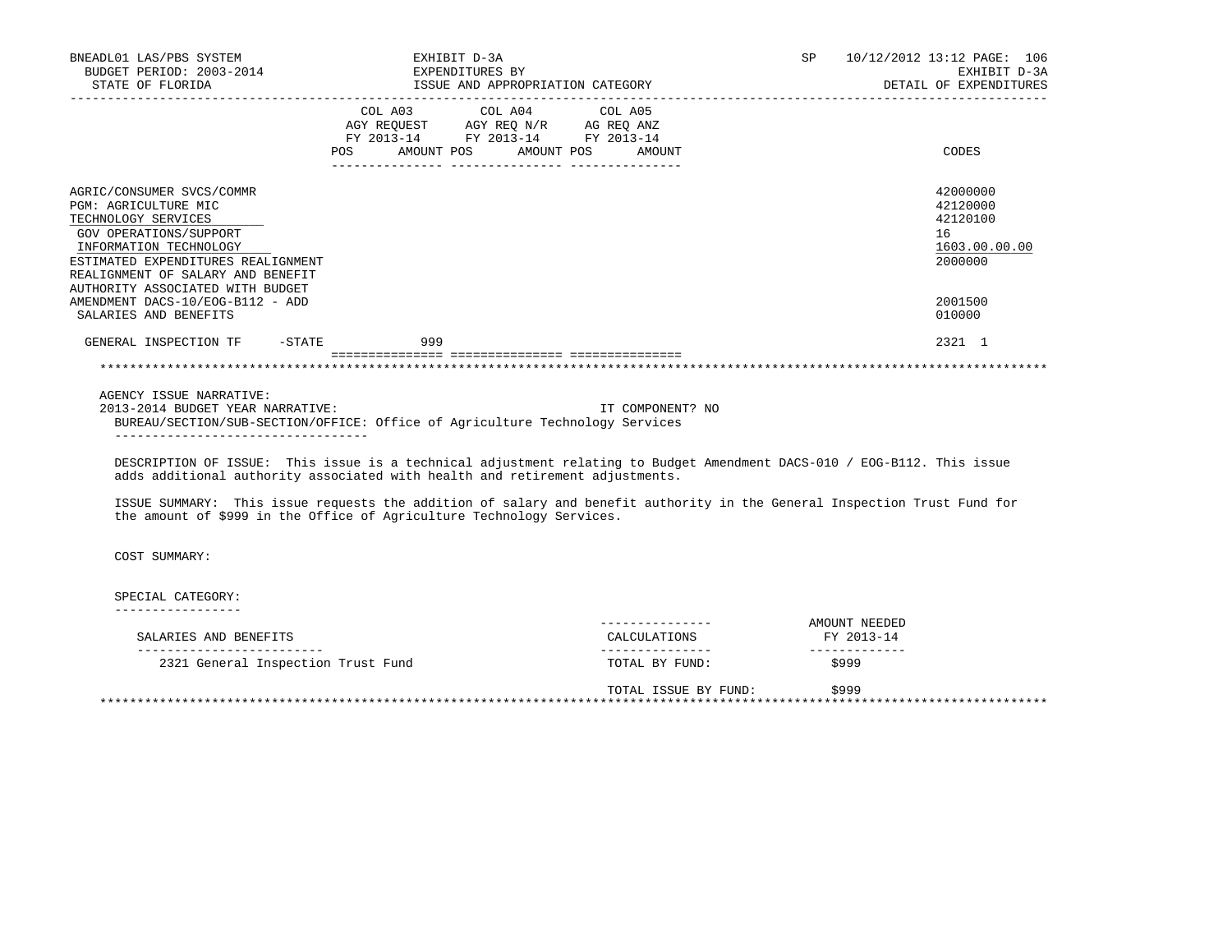| BNEADL01 LAS/PBS SYSTEM<br>BUDGET PERIOD: 2003-2014<br>STATE OF FLORIDA                                                                                                                                                                     |                        | EXHIBIT D-3A<br>EXPENDITURES BY |           | ISSUE AND APPROPRIATION CATEGORY                                                                                                  |                   | SP       | 10/12/2012 13:12 PAGE: 107<br>EXHIBIT D-3A<br>DETAIL OF EXPENDITURES |
|---------------------------------------------------------------------------------------------------------------------------------------------------------------------------------------------------------------------------------------------|------------------------|---------------------------------|-----------|-----------------------------------------------------------------------------------------------------------------------------------|-------------------|----------|----------------------------------------------------------------------|
|                                                                                                                                                                                                                                             | POS                    |                                 |           | COL A03 COL A04 COL A05<br>AGY REQUEST AGY REQ N/R AG REQ ANZ<br>FY 2013-14 FY 2013-14 FY 2013-14<br>AMOUNT POS AMOUNT POS AMOUNT |                   |          | CODES                                                                |
| AGRIC/CONSUMER SVCS/COMMR<br>PGM: AGRICULTURE MIC<br>TECHNOLOGY SERVICES<br>GOV OPERATIONS/SUPPORT<br>INFORMATION TECHNOLOGY<br>ESTIMATED EXPENDITURES REALIGNMENT<br>REALIGNMENT OF SALARY AND BENEFIT<br>AUTHORITY ASSOCIATED WITH BUDGET |                        |                                 |           |                                                                                                                                   |                   |          | 42000000<br>42120000<br>42120100<br>16<br>1603.00.00.00<br>2000000   |
| AMENDMENT DACS-10/EOG-B112 - ADD                                                                                                                                                                                                            |                        |                                 |           |                                                                                                                                   |                   |          | 2001500                                                              |
| POSITION DETAIL OF SALARIES AND BENEFITS:                                                                                                                                                                                                   | FTE                    |                                 | BASE RATE | ADDITIVES                                                                                                                         | BENEFITS          | SUBTOTAL | LAPSE LAPSED SALARIES<br>AND BENEFITS                                |
| A03 - AGY REQUEST FY 2013-14                                                                                                                                                                                                                |                        |                                 |           |                                                                                                                                   |                   |          |                                                                      |
| CHANGES TO CURRENTLY AUTHORIZED POSITIONS<br>OTHER SALARY AMOUNT<br>2321 GENERAL INSPECTION TF                                                                                                                                              |                        |                                 |           |                                                                                                                                   |                   |          | 999                                                                  |
|                                                                                                                                                                                                                                             |                        |                                 |           |                                                                                                                                   |                   |          | 999<br>==============                                                |
|                                                                                                                                                                                                                                             |                        |                                 |           |                                                                                                                                   |                   |          |                                                                      |
| EQUIPMENT NEEDS                                                                                                                                                                                                                             |                        |                                 |           |                                                                                                                                   |                   |          | 2400000                                                              |
| INFORMATION TECHNOLOGY<br>INFRASTRUCTURE REPLACEMENT<br><b>EXPENSES</b>                                                                                                                                                                     |                        |                                 |           |                                                                                                                                   |                   |          | 24010C0<br>040000                                                    |
| GENERAL INSPECTION TF                                                                                                                                                                                                                       | $-STATE$               | 54,120 54,120                   |           |                                                                                                                                   |                   |          | 2321 1                                                               |
| OPERATING CAPITAL OUTLAY                                                                                                                                                                                                                    |                        |                                 |           |                                                                                                                                   |                   |          | 060000                                                               |
| GENERAL INSPECTION TF                                                                                                                                                                                                                       | -STATE 355,500 355,500 |                                 |           |                                                                                                                                   |                   |          | 2321 1                                                               |
| TOTAL: INFORMATION TECHNOLOGY<br>INFRASTRUCTURE REPLACEMENT<br>TOTAL ISSUE                                                                                                                                                                  |                        | 409,620                         | 409,620   |                                                                                                                                   |                   |          | 24010C0                                                              |
|                                                                                                                                                                                                                                             |                        |                                 |           |                                                                                                                                   |                   |          |                                                                      |
| AGENCY ISSUE NARRATIVE:<br>2013-2014 BUDGET YEAR NARRATIVE:<br>DESCRIPTION OF ISSUE:                                                                                                                                                        |                        |                                 |           |                                                                                                                                   | IT COMPONENT? YES |          |                                                                      |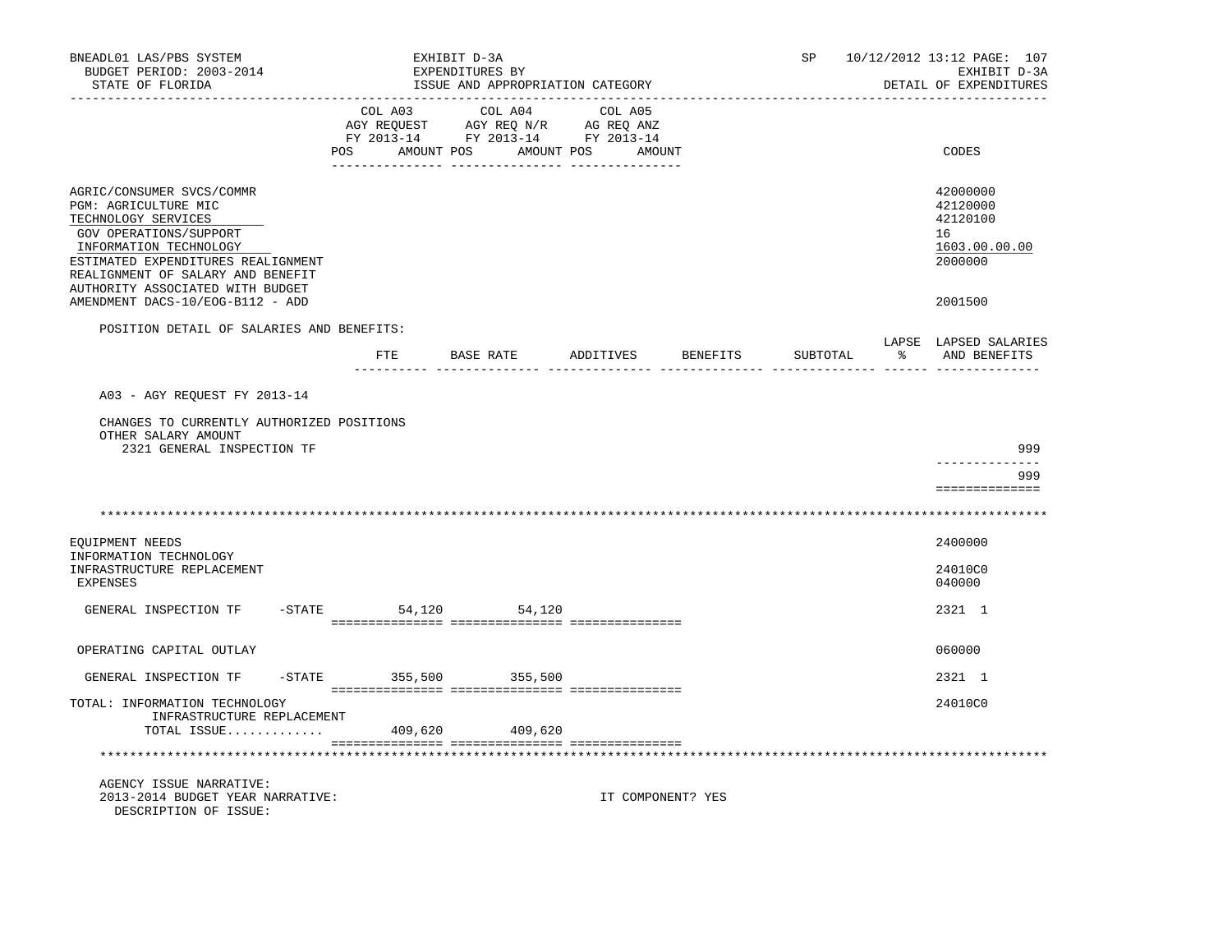| BNEADL01 LAS/PBS SYSTEM<br>BUDGET PERIOD: 2003-2014<br>STATE OF FLORIDA                                                                         | EXHIBIT D-3A<br>EXPENDITURES BY<br>ISSUE AND APPROPRIATION CATEGORY                                                                                  | SP. | 108<br>10/12/2012 13:12 PAGE:<br>EXHIBIT D-3A<br>DETAIL OF EXPENDITURES |
|-------------------------------------------------------------------------------------------------------------------------------------------------|------------------------------------------------------------------------------------------------------------------------------------------------------|-----|-------------------------------------------------------------------------|
|                                                                                                                                                 | COL A04 COL A05<br>COL A03<br>AGY REOUEST AGY REO N/R AG REO ANZ<br>FY 2013-14<br>FY 2013-14 FY 2013-14<br>AMOUNT POS<br>AMOUNT POS<br>AMOUNT<br>POS |     | CODES                                                                   |
| AGRIC/CONSUMER SVCS/COMMR<br>PGM: AGRICULTURE MIC<br>TECHNOLOGY SERVICES<br>GOV OPERATIONS/SUPPORT<br>INFORMATION TECHNOLOGY<br>EQUIPMENT NEEDS |                                                                                                                                                      |     | 42000000<br>42120000<br>42120100<br>16<br>1603.00.00.00<br>2400000      |
| INFORMATION TECHNOLOGY<br>INFRASTRUCTURE REPLACEMENT                                                                                            |                                                                                                                                                      |     | 24010C0                                                                 |

 This is to request \$355,500 and \$54,120 (\$409,620 total) in the Operating Capital Outlay and Expense categories, respectively, from General Inspection Trust Funds to replace network switches located in facilities throughout the Department at various statewide locations.

### ISSUE SUMMARY:

 The Department is in need of replacing network switches that connect servers and users to the network providing access to the data utilized in carrying out the business functions and regulatory responsibilities of the Department. These network switches are located in Tallahassee and at remote locations throughout the state. The network switches to be replaced are end-of-life and are susceptible to failure.

 The information technology network resources enable the Department's business functions and regulatory responsibilities, providing the backbone for connectivity to the services delivered by the Department to its customers. Information technology enables the Department to process information in a timely and accurate manner to assure that regulated commodities meet statutorily mandated standards, and the movement and use of such commodities conforms to the standards and/or restrictions protecting consumers and the environment. The proposed solution is to replace two hundred sixty (260) end-of-life network switches.

 This network switch replacement initiative will ensure that the Department will be able to effectively maintain and likely improve upon the effectiveness of the network switch infrastructure. The newer technology switches will allow computers and servers attached to the network to transfer data at gigabit speed, which is 10 times faster than existing switch capability.

 As the department moves towards Voice over Internet Protocol (VoIP) phones, Power over Ethernet can be utilized to power VoIP phones eliminating the need for additional power. The Department will also have the ability to implement improved Quality of Service (QoS) capabilities allowing for better control over bandwidth utilization for VoIP phones, video teleconferencing and other high bandwidth applications.

# ADVERSE IMPACT IF NOT FUNDED:

When a network switch fails, users and/or network resources connected through that switch are unavailable until such time as the switch is repaired and returned to service. The duration of the downtime can range from four (4) hours or longer due to the availability of service personnel and the needed replacement parts. Data and applications (such as Florida Fire Management System, Pest Incident Control System, Food Distribution System, Food Inspection System, Lab Information Management Systems, and Department-wide email) utilized by Department employees will be unavailable, adversely affecting employee productivity and the ability to carry out the regulatory functions of the Department.

 The information technology resources being requested facilitate the Department's business functions and regulatory responsibilities. These information technology resources provide the backbone for the services that are delivered by the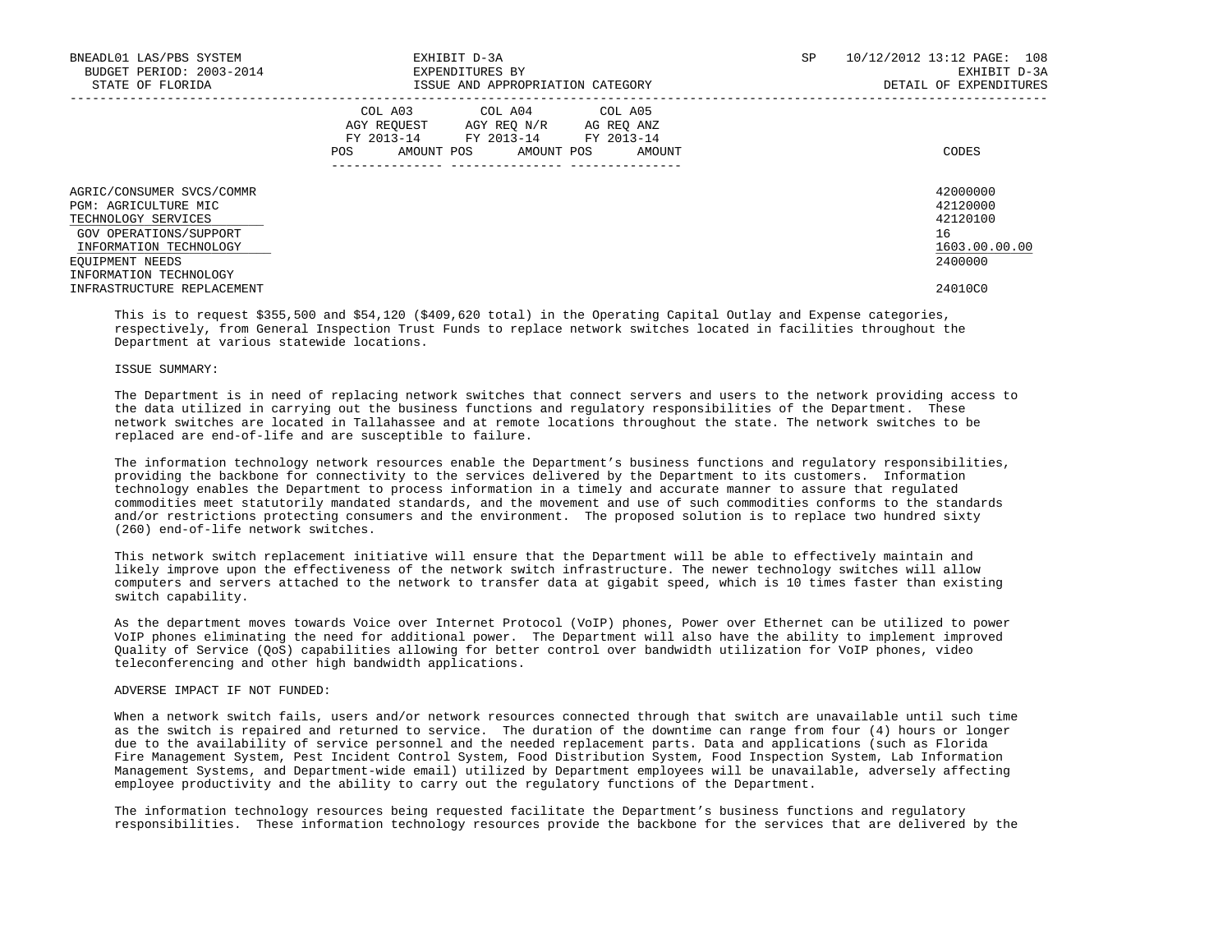| BNEADL01 LAS/PBS SYSTEM<br>BUDGET PERIOD: 2003-2014<br>STATE OF FLORIDA                                                                         | EXHIBIT D-3A<br>EXPENDITURES BY<br>ISSUE AND APPROPRIATION CATEGORY                                                                                  | SP | 10/12/2012 13:12 PAGE: 109<br>EXHIBIT D-3A<br>DETAIL OF EXPENDITURES |
|-------------------------------------------------------------------------------------------------------------------------------------------------|------------------------------------------------------------------------------------------------------------------------------------------------------|----|----------------------------------------------------------------------|
|                                                                                                                                                 | COL A03<br>COL A04 COL A05<br>AGY REOUEST AGY REO N/R AG REO ANZ<br>FY 2013-14 FY 2013-14<br>FY 2013-14<br>AMOUNT POS<br>AMOUNT POS<br>AMOUNT<br>POS |    | CODES                                                                |
| AGRIC/CONSUMER SVCS/COMMR<br>PGM: AGRICULTURE MIC<br>TECHNOLOGY SERVICES<br>GOV OPERATIONS/SUPPORT<br>INFORMATION TECHNOLOGY<br>EQUIPMENT NEEDS |                                                                                                                                                      |    | 42000000<br>42120000<br>42120100<br>16<br>1603.00.00.00<br>2400000   |
| INFORMATION TECHNOLOGY<br>INFRASTRUCTURE REPLACEMENT                                                                                            |                                                                                                                                                      |    | 24010C0                                                              |

 Department to its customers. The accomplishment of the Department's mission requires the information to be processed in a timely and accurate manner for the Department's customers.

 If network switch replacement does not occur, the network will become less reliable as the equipment continues to age, switch failures will increase, and loss of access to mission critical data and applications will occur. The current method of maintenance for switch failures is the Department must acquire parts from a third-party market since the models have been discontinued by the manufacturer. Data and applications utilized by the Department will be unavailable, affecting the Department's ability to perform its regulatory functions, and provide adequate public safety.

 The main assumption for this project is that the purchase and installation of this equipment is performed in a timely manner. If not replaced with newer technology, access to parts through third party supplier may become more difficult.

COST SUMMARY: The switch costs associated with this issue were derived from vendor supplied information.

 EXPENSES: ---------

|       |                                         | CALCULATIONS                                                 | AMOUNT NEEDED<br>FY 2013-14 |
|-------|-----------------------------------------|--------------------------------------------------------------|-----------------------------|
|       | 18-Port Network Switches and components | 165 @ \$ 328                                                 | \$54,120                    |
|       |                                         |                                                              |                             |
|       |                                         | CALCULATIONS                                                 | AMOUNT NEEDED<br>FY 2013-14 |
| CISCO | 24-Port Network Switches and components | 95 @ \$3,742                                                 | \$355,500                   |
|       |                                         | TOTAL BY FUND:                                               | \$355,500                   |
|       |                                         | TOTAL ISSUE BY FUND:<br>(EXCLUDING SALARIES<br>AND BENEFITS) | \$409,620                   |
|       | CISCO                                   | DESCRIPTION<br>OPERATING CAPITAL OUTLAY:<br>DESCRIPTION      |                             |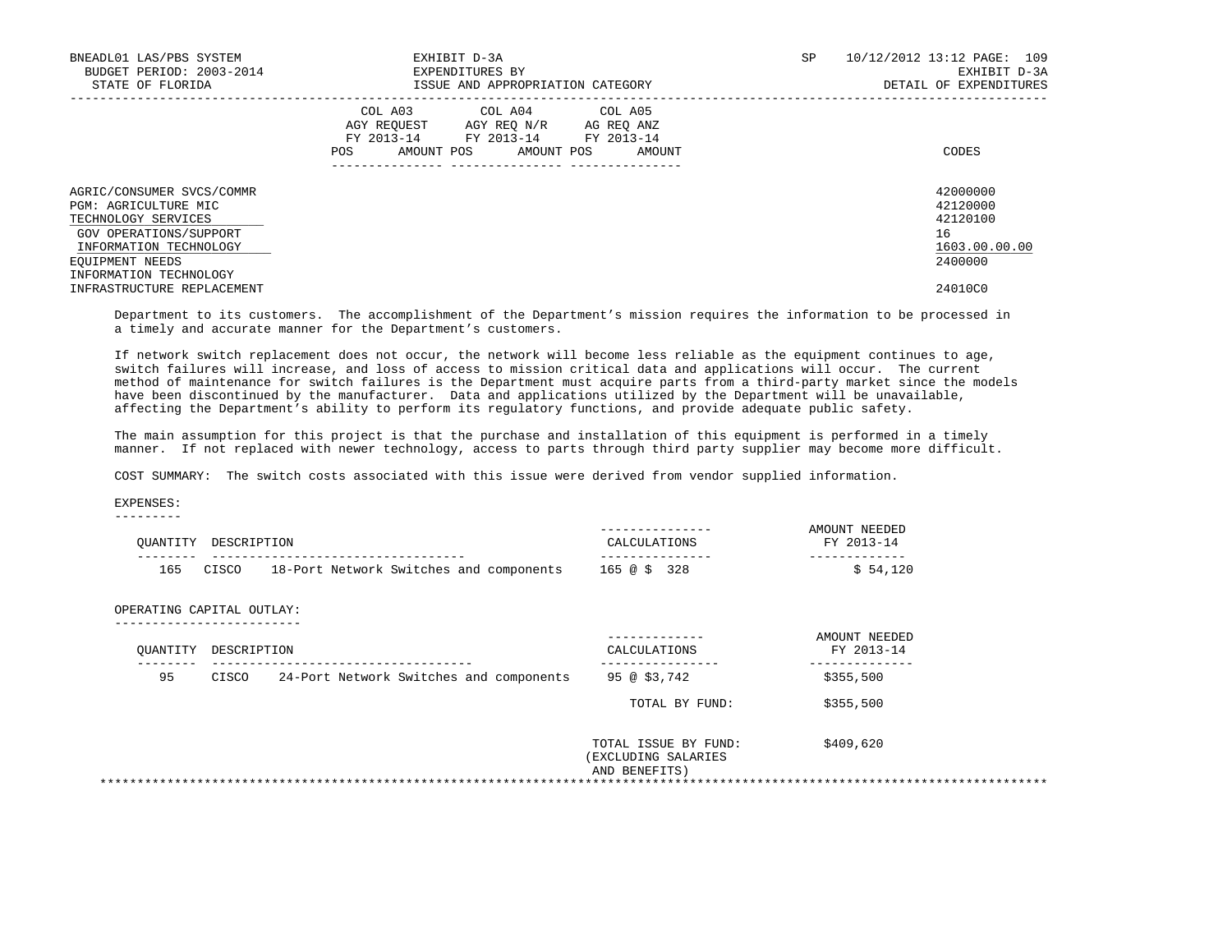| BNEADL01 LAS/PBS SYSTEM<br>BUDGET PERIOD: 2003-2014<br>STATE OF FLORIDA                                                                                                                                                                 | EXHIBIT D-3A<br>EXPENDITURES BY<br>ISSUE AND APPROPRIATION CATEGORY |  |                                                                                                                                       |  | <b>SP</b><br>10/12/2012 13:12 PAGE: 110<br>EXHIBIT D-3A<br>DETAIL OF EXPENDITURES |                                                                                         |  |
|-----------------------------------------------------------------------------------------------------------------------------------------------------------------------------------------------------------------------------------------|---------------------------------------------------------------------|--|---------------------------------------------------------------------------------------------------------------------------------------|--|-----------------------------------------------------------------------------------|-----------------------------------------------------------------------------------------|--|
|                                                                                                                                                                                                                                         |                                                                     |  | COL A03 COL A04 COL A05<br>AGY REQUEST AGY REQ N/R AG REQ ANZ<br>FY 2013-14 FY 2013-14 FY 2013-14<br>POS AMOUNT POS AMOUNT POS AMOUNT |  |                                                                                   | CODES                                                                                   |  |
| AGRIC/CONSUMER SVCS/COMMR<br>PGM: AGRICULTURE MIC<br>TECHNOLOGY SERVICES<br>GOV OPERATIONS/SUPPORT<br>INFORMATION TECHNOLOGY<br>EOUIPMENT NEEDS<br>REPLACEMENT OF CORE NETWORK<br>INFRASTRUCTURE COMPONENTS<br>OPERATING CAPITAL OUTLAY |                                                                     |  |                                                                                                                                       |  |                                                                                   | 42000000<br>42120000<br>42120100<br>16<br>1603.00.00.00<br>2400000<br>24014C0<br>060000 |  |
| GENERAL INSPECTION TF                                                                                                                                                                                                                   |                                                                     |  | $-$ STATE 222, 200 222, 200                                                                                                           |  |                                                                                   | 2321 1                                                                                  |  |
| SPECIAL CATEGORIES<br>CONTRACTED SERVICES                                                                                                                                                                                               |                                                                     |  |                                                                                                                                       |  |                                                                                   | 100000<br>100777                                                                        |  |
| GENERAL INSPECTION TF                                                                                                                                                                                                                   |                                                                     |  | $-STATE$ 23,000 23,000                                                                                                                |  |                                                                                   | 2321 1                                                                                  |  |
| TOTAL: REPLACEMENT OF CORE NETWORK<br>INFRASTRUCTURE COMPONENTS<br>TOTAL ISSUE                                                                                                                                                          |                                                                     |  | 245,200 245,200                                                                                                                       |  |                                                                                   | 24014C0                                                                                 |  |
|                                                                                                                                                                                                                                         |                                                                     |  |                                                                                                                                       |  |                                                                                   |                                                                                         |  |

AGENCY ISSUE NARRATIVE:

2013-2014 BUDGET YEAR NARRATIVE: IT COMPONENT? YES

DESCRIPTION OF ISSUE:

 This is to request \$245,200 in the Operating Capital Outlay category from General Inspection Trust Fund to replace the core network infrastructure switch components located in the Department's Central Computing Facility in Tallahassee, Florida.

ISSUE SUMMARY:

 The Department is in need of replacing the core network switch and components that provides connectivity to Department servers and connectivity to the Department's network. The core network switch serves as the central hub of all data and Internet connectivity for the Department, and is a mission-critical, integral part of the Department's network backbone. The current core network switch was installed during 2006 and is nearing its end-of-life.

 The information technology network resources enable the Department's business functions and regulatory responsibilities, providing the backbone for connectivity to the services delivered by the Department to its customers. Information technology enables the Department to process information in a timely and accurate manner to assure that regulated commodities meet statutorily mandated standards, and the movement and use of such commodities conforms to the standards and/or restrictions protecting consumers and the environment. The proposed solution is to replace the core network switch in the Department's Central Computing Facility with a robust, fault-tolerant core switch which has the capacity to service the short-term and long-term needs of the Department.

 This core network switch replacement initiative will ensure that the Department will be able to effectively maintain and likely improve upon the effectiveness of the network core switch infrastructure.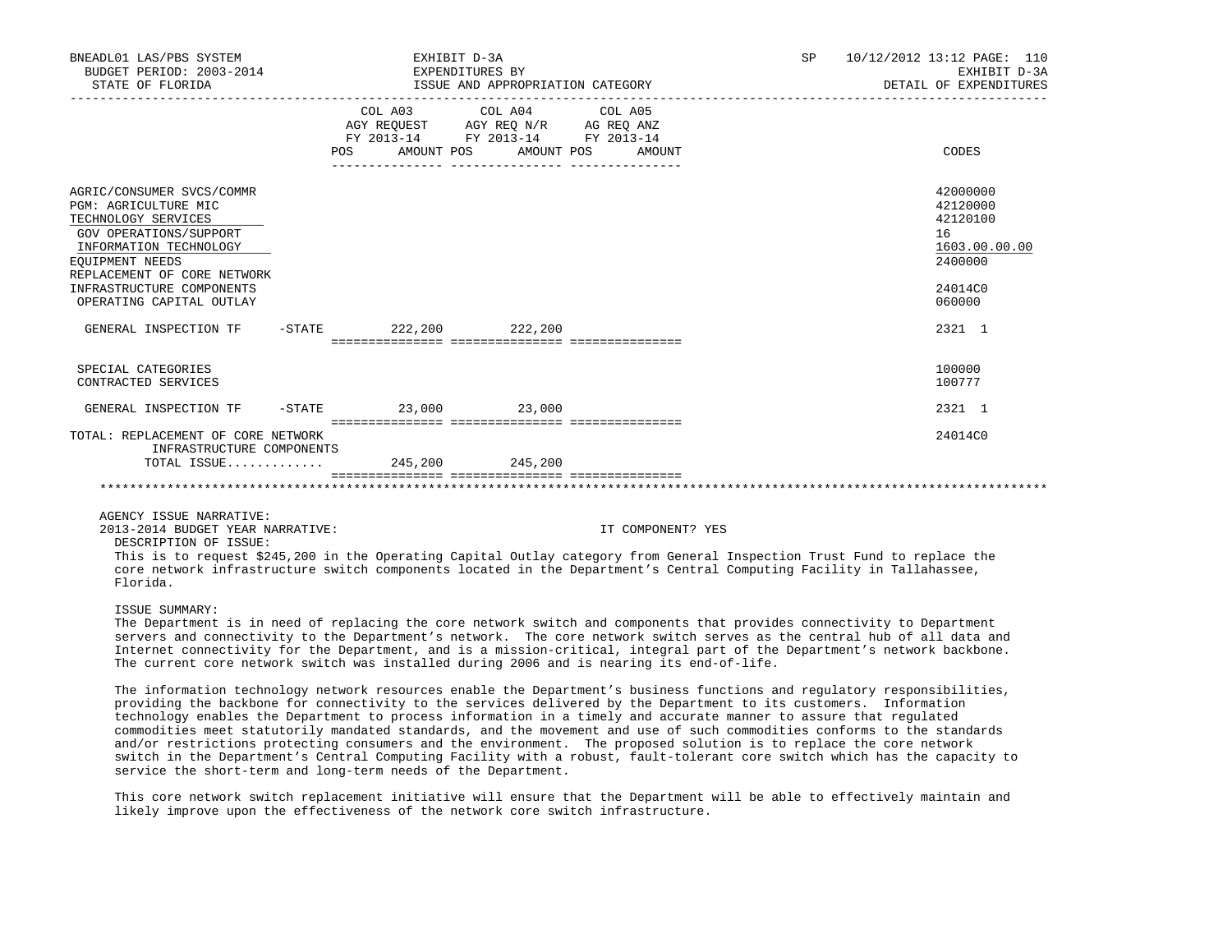| BNEADL01 LAS/PBS SYSTEM<br>BUDGET PERIOD: 2003-2014<br>STATE OF FLORIDA                                                                                                        | EXHIBIT D-3A<br>EXPENDITURES BY<br>ISSUE AND APPROPRIATION CATEGORY                                                                                   | 10/12/2012 13:12 PAGE: 111<br>SP<br>EXHIBIT D-3A<br>DETAIL OF EXPENDITURES |
|--------------------------------------------------------------------------------------------------------------------------------------------------------------------------------|-------------------------------------------------------------------------------------------------------------------------------------------------------|----------------------------------------------------------------------------|
|                                                                                                                                                                                | COL A03<br>COL A04 COL A05<br>AGY REOUEST AGY REO N/R AG REO ANZ<br>FY 2013-14<br>FY 2013-14 FY 2013-14<br>AMOUNT POS<br>AMOUNT POS<br>POS.<br>AMOUNT | CODES                                                                      |
| AGRIC/CONSUMER SVCS/COMMR<br>PGM: AGRICULTURE MIC<br>TECHNOLOGY SERVICES<br>GOV OPERATIONS/SUPPORT<br>INFORMATION TECHNOLOGY<br>EOUIPMENT NEEDS<br>REPLACEMENT OF CORE NETWORK |                                                                                                                                                       | 42000000<br>42120000<br>42120100<br>16<br>1603.00.00.00<br>2400000         |
| INFRASTRUCTURE COMPONENTS                                                                                                                                                      |                                                                                                                                                       | 24014C0                                                                    |

 The newer core switch will allow servers and mission-critical systems to transfer data at higher speeds, thereby enhancing access and meeting future demands for centralized computer applications.

 As the Department moves toward VoIP it will have the ability to implement improved Quality of Service (QoS) capabilities allowing for better control over bandwidth utilization for VoIP phones, video teleconferencing and other high bandwidth applications.

### ADVERSE IMPACT IF NOT FUNDED:

 When a core network switch component fails, network resources such as mission-critical applications, systems, and access to the Internet is either unavailable or interrupted until the core switch is repaired and returned to service. The duration of the downtime can range from four (4) hours or longer due to the availability of service personnel and the needed replacement parts. Data and applications (such as Florida Fire Management System, Pest Incident Control System, Food Distribution System, Food Inspection System, and Department-wide email) utilized by Department employees will be unavailable, adversely affecting employee productivity and the ability to carry out the regulatory functions of the Department.

 The information technology resources being requested facilitate the Department's business functions and regulatory responsibilities. These information technology resources provide the backbone for the services that are delivered by the Department to its customers. The accomplishment of the Department's mission requires the information to be processed in a timely and accurate manner for the Department's customers.

 If the core network switch replacement does not occur, the network will become less reliable as the equipment continues to age, switch failures will increase, and loss of access to mission critical data and applications will occur. Data and applications utilized by the Department will be unavailable, affecting the Department's ability to perform its regulatory functions, and provide adequate public safety.

 The main assumption for this project is that the purchase and installation of this equipment is performed in a timely manner. If not replaced with newer technology, access to parts through third party supplier may become more difficult. Further considerations include maintenance deadlines for analytical reviews of product hardware failure or defect (Aug. 4th, 2013), extension or renewal deadline of maintenance for the core switch (Nov. 2nd, 2016), and absolute final date of support for the product in total (Aug. 31st, 2017).

COST SUMMARY: The switch costs associated with this issue were derived from vendor supplied information.

#### OPERATING CAPITAL OUTLAY: -------------------------

|                                                                                           |          | ---<br>. |     |
|-------------------------------------------------------------------------------------------|----------|----------|-----|
| $\sim$<br>the contract of the contract of the contract of the contract of the contract of | י:דר     | ,,       | アマア |
| ----<br>___                                                                               | --<br>-- | ___      |     |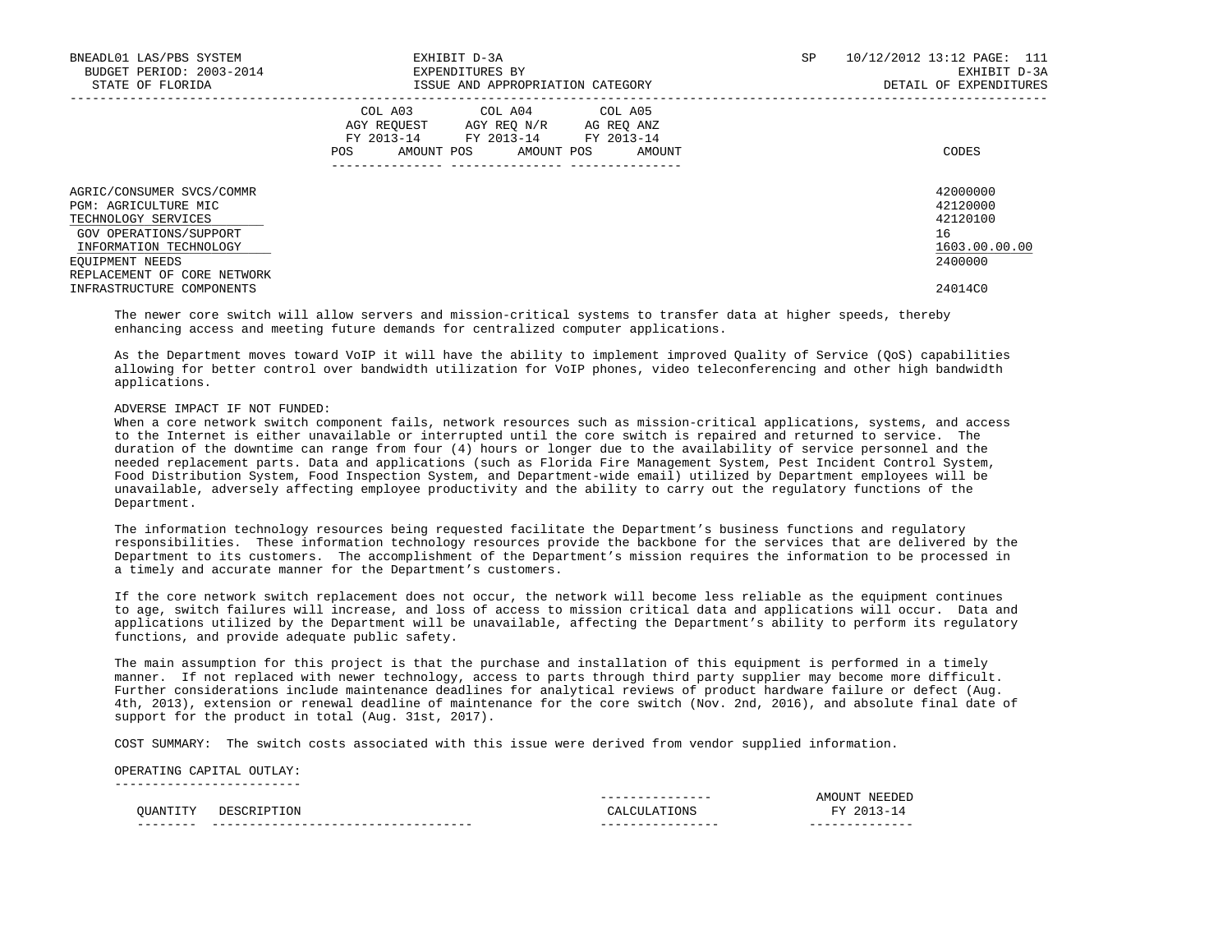| BNEADL01 LAS/PBS SYSTEM<br>BUDGET PERIOD: 2003-2014<br>STATE OF FLORIDA                                                                                                                                     | EXHIBIT D-3A<br>EXPENDITURES BY            | ISSUE AND APPROPRIATION CATEGORY                                                                                                                                                                                                                                                                   | SP                                                                     | 10/12/2012 13:12 PAGE: 112<br>EXHIBIT D-3A<br>DETAIL OF EXPENDITURES          |
|-------------------------------------------------------------------------------------------------------------------------------------------------------------------------------------------------------------|--------------------------------------------|----------------------------------------------------------------------------------------------------------------------------------------------------------------------------------------------------------------------------------------------------------------------------------------------------|------------------------------------------------------------------------|-------------------------------------------------------------------------------|
|                                                                                                                                                                                                             | COL A03<br>AMOUNT POS<br><b>POS</b>        | COL A04<br>COL A05<br>$\begin{tabular}{lllllll} \bf AGY \,\, &\bf REQUEST \,\, &\bf AGY \,\, &\bf REQ \,\, &\bf N/R \,\, &\bf AG \,\, &\bf REQ \,\, &\bf ANZ \,\, \\ \bf FY \,\, &\bf 2013-14 \,\, &\bf FY \,\, &\bf 2013-14 \,\, &\bf FY \,\, &\bf 2013-14 \end{tabular}$<br>AMOUNT POS<br>AMOUNT |                                                                        | <b>CODES</b>                                                                  |
| AGRIC/CONSUMER SVCS/COMMR<br>PGM: AGRICULTURE MIC<br>TECHNOLOGY SERVICES<br>GOV OPERATIONS/SUPPORT<br>INFORMATION TECHNOLOGY<br>EOUIPMENT NEEDS<br>REPLACEMENT OF CORE NETWORK<br>INFRASTRUCTURE COMPONENTS |                                            |                                                                                                                                                                                                                                                                                                    |                                                                        | 42000000<br>42120000<br>42120100<br>16<br>1603.00.00.00<br>2400000<br>24014C0 |
| 1                                                                                                                                                                                                           |                                            | CISCO Core Network Switch and components 1 @ \$222,200                                                                                                                                                                                                                                             | \$222,200                                                              |                                                                               |
| SPECIAL CATEGORY:                                                                                                                                                                                           |                                            |                                                                                                                                                                                                                                                                                                    |                                                                        |                                                                               |
| ---------------<br>QUANTITY DESCRIPTION                                                                                                                                                                     | ________________________________           | ----------------<br>CALCULATIONS<br>________________                                                                                                                                                                                                                                               | AMOUNT NEEDED<br>FY 2013-14                                            |                                                                               |
|                                                                                                                                                                                                             | 1 Recurring Annual Maintenance and Support | $1 \t@ 523,000$                                                                                                                                                                                                                                                                                    | _____________<br>\$23,000                                              |                                                                               |
|                                                                                                                                                                                                             |                                            |                                                                                                                                                                                                                                                                                                    | TOTAL BY FUND: GITF<br>\$23,000                                        |                                                                               |
|                                                                                                                                                                                                             |                                            |                                                                                                                                                                                                                                                                                                    | TOTAL ISSUE BY FUND:<br>\$245,200<br>(EXCLUDING SALARIES AND BENEFITS) |                                                                               |
| ANNUALIZATION OF ADMINISTERED<br>FUNDS APPROPRIATIONS<br>STATE HEALTH INSURANCE ADJUSTMENT                                                                                                                  |                                            |                                                                                                                                                                                                                                                                                                    |                                                                        | 26A0000                                                                       |
| FOR FY 2012-13 - 10 MONTHS<br><b>ANNUALIZATION</b><br>SALARIES AND BENEFITS                                                                                                                                 |                                            |                                                                                                                                                                                                                                                                                                    |                                                                        | 26A1830<br>010000                                                             |
| GENERAL REVENUE FUND -STATE<br>GENERAL INSPECTION TF -STATE                                                                                                                                                 | 5,305<br>19,280                            |                                                                                                                                                                                                                                                                                                    |                                                                        | 1000 1<br>2321 1                                                              |
| TOTAL APPRO                                                                                                                                                                                                 | 24,585                                     |                                                                                                                                                                                                                                                                                                    |                                                                        |                                                                               |

=============== =============== ===============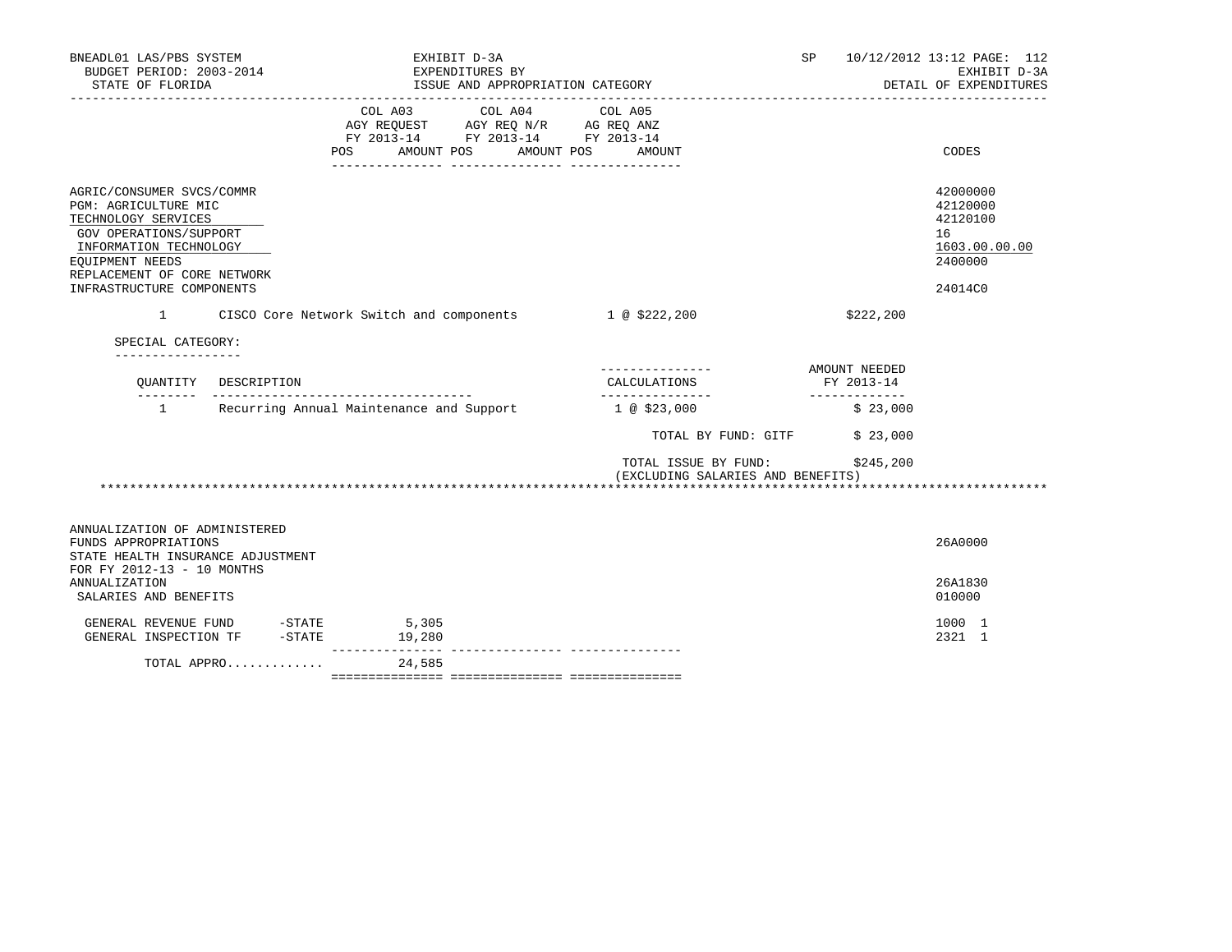| BNEADL01 LAS/PBS SYSTEM<br>BUDGET PERIOD: 2003-2014<br>STATE OF FLORIDA                                                                                                                                                              |  | EXHIBIT D-3A<br>EXPENDITURES BY<br>ISSUE AND APPROPRIATION CATEGORY |                                             |  |            |  | SP                     |  | 10/12/2012 13:12 PAGE: 113<br>EXHIBIT D-3A<br>DETAIL OF EXPENDITURES |                                                                    |
|--------------------------------------------------------------------------------------------------------------------------------------------------------------------------------------------------------------------------------------|--|---------------------------------------------------------------------|---------------------------------------------|--|------------|--|------------------------|--|----------------------------------------------------------------------|--------------------------------------------------------------------|
|                                                                                                                                                                                                                                      |  |                                                                     | COL A03<br>FY 2013-14 FY 2013-14 FY 2013-14 |  | COL A04    |  | COL A05                |  |                                                                      |                                                                    |
|                                                                                                                                                                                                                                      |  | POS                                                                 | AMOUNT POS                                  |  | AMOUNT POS |  | AMOUNT                 |  |                                                                      | CODES                                                              |
| AGRIC/CONSUMER SVCS/COMMR<br>PGM: AGRICULTURE MIC<br>TECHNOLOGY SERVICES<br>GOV OPERATIONS/SUPPORT<br>INFORMATION TECHNOLOGY<br>DATA CENTER CONSOLIDATION<br>ADDITIONAL RESOURCES REQUIRED TO<br>SUPPORT CONSOLIDATION OF TECHNOLOGY |  |                                                                     |                                             |  |            |  |                        |  |                                                                      | 42000000<br>42120000<br>42120100<br>16<br>1603.00.00.00<br>55C0000 |
| <b>SERVICES</b><br>SPECIAL CATEGORIES<br>CONTRACTED SERVICES                                                                                                                                                                         |  |                                                                     |                                             |  |            |  |                        |  |                                                                      | 55C01C0<br>100000<br>100777                                        |
| GENERAL INSPECTION TF -STATE 75,000 75,000                                                                                                                                                                                           |  |                                                                     |                                             |  |            |  |                        |  |                                                                      | 2321 1                                                             |
| DATA PROCESSING SERVICES<br>NORTHWOOD SRC (NSRC)                                                                                                                                                                                     |  |                                                                     |                                             |  |            |  |                        |  |                                                                      | 210000<br>210022                                                   |
| GENERAL INSPECTION TF -STATE 207,011                                                                                                                                                                                                 |  |                                                                     |                                             |  |            |  | 255,112                |  |                                                                      | 2321 1                                                             |
| TOTAL: ADDITIONAL RESOURCES REOUIRED TO<br>SUPPORT CONSOLIDATION OF TECHNOLOGY<br>SERVICES                                                                                                                                           |  |                                                                     |                                             |  |            |  |                        |  |                                                                      | 55C01C0                                                            |
| TOTAL ISSUE                                                                                                                                                                                                                          |  |                                                                     |                                             |  |            |  | 282,011 75,000 255,112 |  |                                                                      |                                                                    |
|                                                                                                                                                                                                                                      |  |                                                                     |                                             |  |            |  |                        |  |                                                                      |                                                                    |
| AGENCY ISSUE NARRATIVE:<br>2013-2014 BUDGET YEAR NARRATIVE:<br>BUREAU/SECTION/SUB-SECTION/OFFICE: Office of Agriculture Technology Services<br>-----------------------------------                                                   |  |                                                                     |                                             |  |            |  | IT COMPONENT? YES      |  |                                                                      |                                                                    |
| ISSUE NARRATIVE JUSTIFICATION:                                                                                                                                                                                                       |  |                                                                     |                                             |  |            |  |                        |  |                                                                      |                                                                    |
| DESCRIPTION OF ISSUE:                                                                                                                                                                                                                |  |                                                                     |                                             |  |            |  |                        |  |                                                                      |                                                                    |

 In accordance with section 282.201(4), Florida Statutes, the Department of Agriculture and Consumer Services is scheduled to consolidate its existing data centers in the Mayo Building and the Division of Licensing with other state resources located in the Northwood Shared Resource Center by March 31, 2014. This issue seeks to increase data processing authority in the Northwood Shared Resource Center category in excess of the operating reductions included in budget issue 17C01C0. In addition, this request seeks additional non-recurring authority in the contracted services category. This additional authority is needed to comply with the statutorily required data center consolidation efforts.

## ISSUE SUMMARY:

 With the assistance of staff located at the Northwood Shared Resource Center, Department staff identified the anticipated costs of our existing data center operations for the fourth quarter of the 2013-14 fiscal year and included these costs in budget issue 17C01C0 as reductions to the Department's operating authority. These costs totaled \$28,286 for OATS and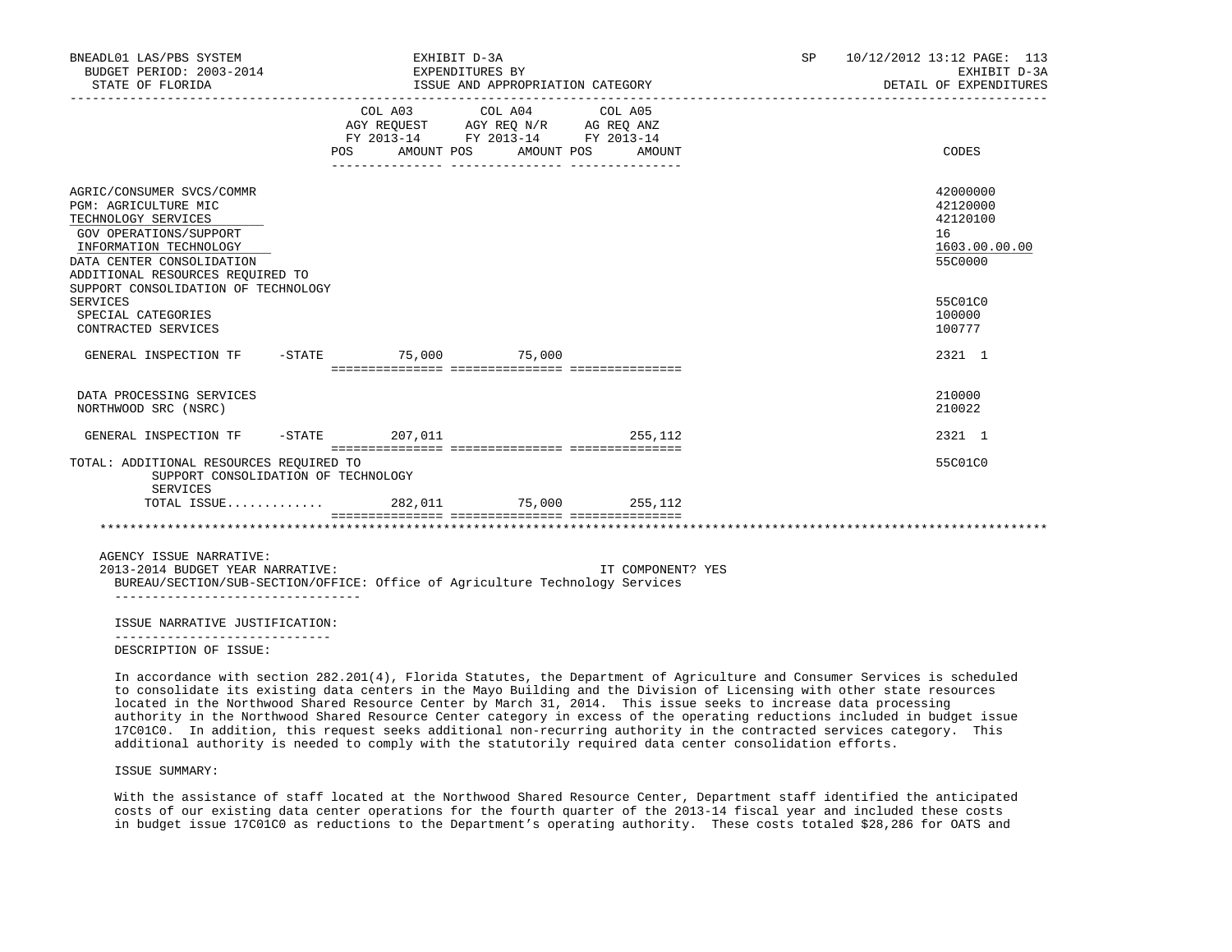| BNEADL01 LAS/PBS SYSTEM<br>BUDGET PERIOD: 2003-2014<br>STATE OF FLORIDA                                                      | EXHIBIT D-3A<br>EXPENDITURES BY<br>ISSUE AND APPROPRIATION CATEGORY |                                                                                                   |                       |  |  | SP     | 10/12/2012 13:12 PAGE: 114<br>EXHIBIT D-3A<br>DETAIL OF EXPENDITURES |                                                         |
|------------------------------------------------------------------------------------------------------------------------------|---------------------------------------------------------------------|---------------------------------------------------------------------------------------------------|-----------------------|--|--|--------|----------------------------------------------------------------------|---------------------------------------------------------|
|                                                                                                                              | POS                                                                 | COL A03 COL A04 COL A05<br>AGY REOUEST AGY REO N/R AG REO ANZ<br>FY 2013-14 FY 2013-14 FY 2013-14 | AMOUNT POS AMOUNT POS |  |  | AMOUNT |                                                                      | CODES                                                   |
| AGRIC/CONSUMER SVCS/COMMR<br>PGM: AGRICULTURE MIC<br>TECHNOLOGY SERVICES<br>GOV OPERATIONS/SUPPORT<br>INFORMATION TECHNOLOGY |                                                                     |                                                                                                   |                       |  |  |        |                                                                      | 42000000<br>42120000<br>42120100<br>16<br>1603.00.00.00 |
| DATA CENTER CONSOLIDATION<br>ADDITIONAL RESOURCES REQUIRED TO<br>SUPPORT CONSOLIDATION OF TECHNOLOGY<br>SERVICES             |                                                                     |                                                                                                   |                       |  |  |        |                                                                      | 55C0000<br>55C01C0                                      |

 \$14,551 for the Division of Licensing for a total operating reduction of \$42,837. However, the anticipated billing from the Northwood Shared resource center for the fourth quarter of the 2013-14 fiscal year is \$356,339. As a result, this request seeks additional data processing authority of \$207,011 in OATS and \$106,491 in Licensing for a total increase of \$313,502 in the Northwood Shared Resource Center category to provide sufficient authority to pay the fourth quarter billing.

 In addition, this request also seeks additional non-recurring Contracted Services authority of \$75,000 within OATS to fund one-time costs associated with the data center consolidation.

 COST SUMMARY: The costs associated with this issue were determined with the assistance of staff from the Northwood Shared Resource Center and represent the additional data processing authority needed to pay the anticipated billing for the fourth quarter of 2013-14 fiscal year and to fund one-time implementation costs associated with the consolidation.

SPECIAL CATEGORY: CONTRACTED SERVICES

---------

| DESCRIPTION                                                              |                               | AMOUNT NEEDED<br>FY 2013-14 |
|--------------------------------------------------------------------------|-------------------------------|-----------------------------|
| Onetime costs associated with consolidation                              |                               | \$75,000                    |
|                                                                          | TOTAL BY FUND: GITF \$ 75,000 |                             |
| DATA PROCESSING SERVICES: NORTHWOOD SHARED RESOURCE CENTER:<br>--------- |                               |                             |
|                                                                          |                               | AMOUNT NEEDED               |
| DESCRIPTION                                                              |                               | FY 2013-14                  |
| Northwood Shared Resource Center                                         |                               | \$207,011                   |
|                                                                          | TOTAL BY FUND: GITF           | \$207,011                   |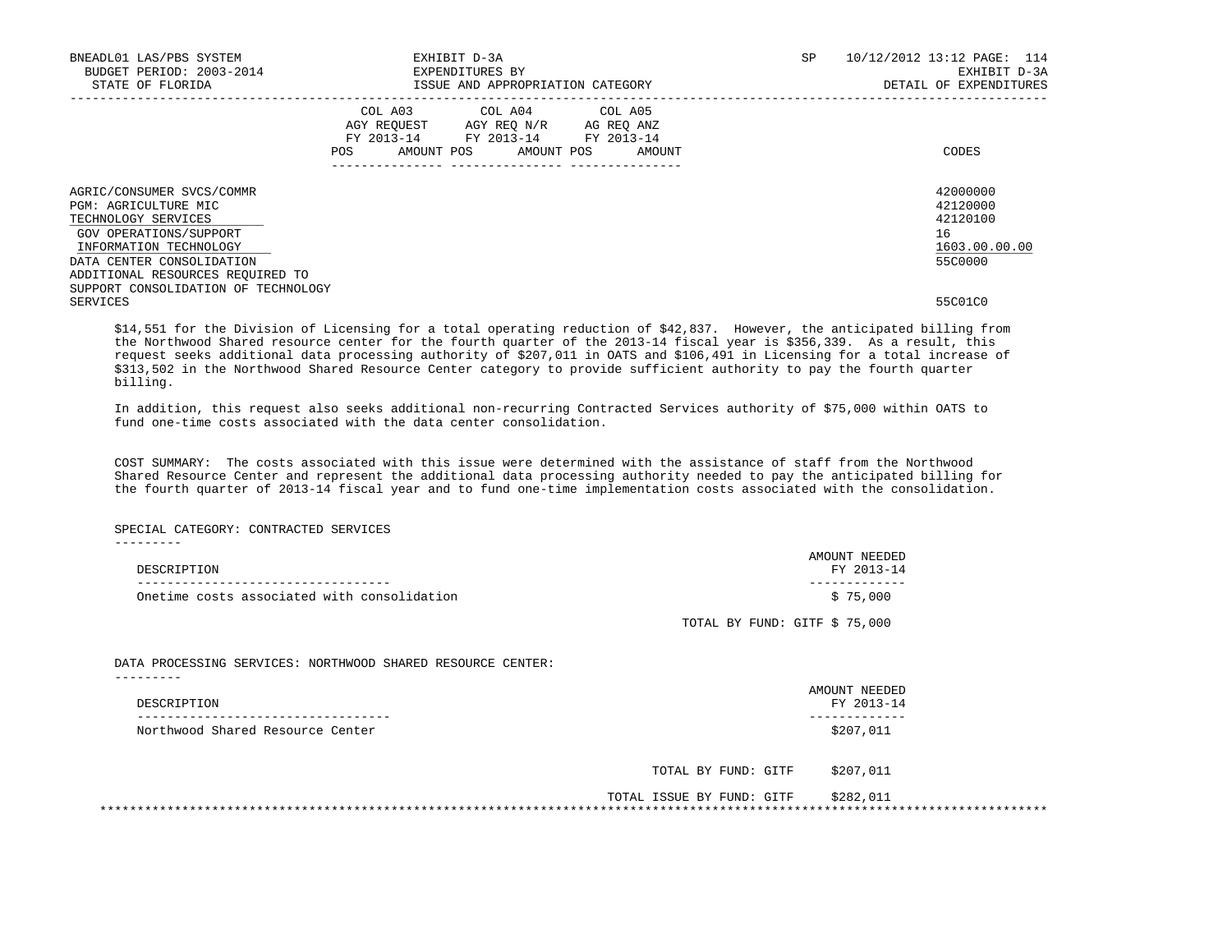| BNEADL01 LAS/PBS SYSTEM<br>BUDGET PERIOD: 2003-2014<br>STATE OF FLORIDA                                                      | EXPENDITURES BY<br>ISSUE AND APPROPRIATION CATEGORY | EXHIBIT D-3A                                                                                                          | 10/12/2012 13:12 PAGE: 115<br>SP<br>DETAIL OF EXPENDITURES | EXHIBIT D-3A                           |               |
|------------------------------------------------------------------------------------------------------------------------------|-----------------------------------------------------|-----------------------------------------------------------------------------------------------------------------------|------------------------------------------------------------|----------------------------------------|---------------|
|                                                                                                                              | POS AMOUNT POS AMOUNT POS AMOUNT                    | COL A03 COL A04 COL A05<br>AGY REQUEST AGY REQ N/R AG REQ ANZ<br>FY 2013-14 FY 2013-14 FY 2013-14<br>---------------- |                                                            | CODES                                  |               |
| AGRIC/CONSUMER SVCS/COMMR<br>PGM: AGRICULTURE MIC<br>TECHNOLOGY SERVICES<br>GOV OPERATIONS/SUPPORT<br>INFORMATION TECHNOLOGY |                                                     |                                                                                                                       |                                                            | 42000000<br>42120000<br>42120100<br>16 | 1603.00.00.00 |
| TOTAL: INFORMATION TECHNOLOGY<br>BY FUND TYPE                                                                                |                                                     |                                                                                                                       |                                                            |                                        | 1603.00.00.00 |
| GENERAL REVENUE FUND<br>TRUST FUNDS                                                                                          | 621,620<br>6,927,767                                | 729,820 255,112                                                                                                       |                                                            | 1000<br>2000                           |               |
| TOTAL POSITIONS $42.00$<br>TOTAL PROG COMP 7,549,387<br>TOTAL SALARY RATE 2,284,625                                          |                                                     | 729,820 255,112                                                                                                       |                                                            |                                        |               |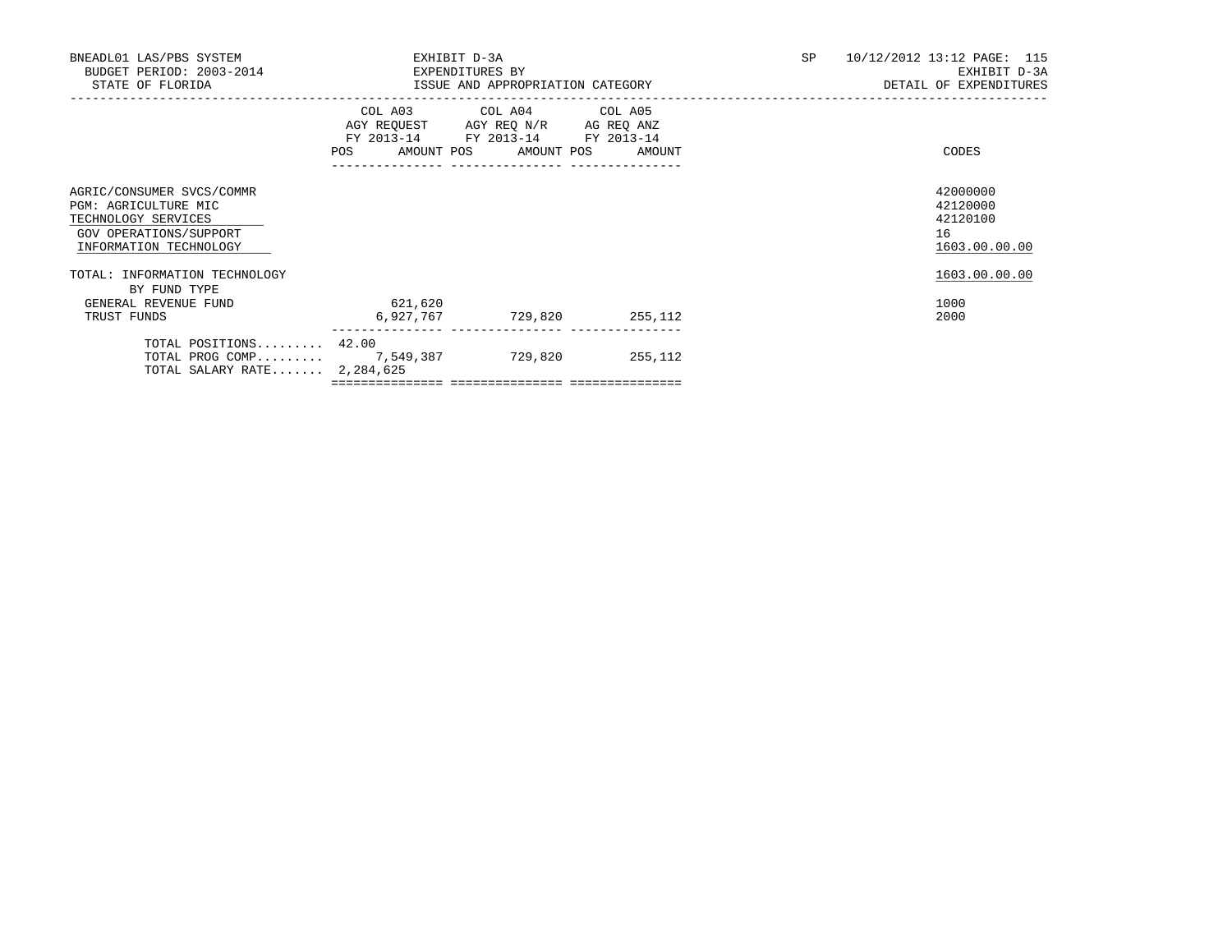| BNEADL01 LAS/PBS SYSTEM<br>BUDGET PERIOD: 2003-2014<br>STATE OF FLORIDA                                                                                                                                                                            |                                         | EXHIBIT D-3A<br>EXPENDITURES BY<br>ISSUE AND APPROPRIATION CATEGORY                                                                   | 10/12/2012 13:12 PAGE: 116<br>SP.<br>EXHIBIT D-3A<br>DETAIL OF EXPENDITURES |                                                                                         |  |
|----------------------------------------------------------------------------------------------------------------------------------------------------------------------------------------------------------------------------------------------------|-----------------------------------------|---------------------------------------------------------------------------------------------------------------------------------------|-----------------------------------------------------------------------------|-----------------------------------------------------------------------------------------|--|
|                                                                                                                                                                                                                                                    |                                         | COL A03 COL A04 COL A05<br>AGY REQUEST AGY REQ N/R AG REQ ANZ<br>FY 2013-14 FY 2013-14 FY 2013-14<br>POS AMOUNT POS AMOUNT POS AMOUNT |                                                                             | CODES                                                                                   |  |
| AGRIC/CONSUMER SVCS/COMMR<br>PGM: FOOD SAFETY & QUALITY<br>FOOD SAFETY INSPECT/ENFORC<br>PUBLIC PROTECTION<br>CONSUMER SAFETY/PROTECTION<br>ESTIMATED EXPENDITURES<br>ESTIMATED EXPENDITURES - OPERATIONS<br>SALARY RATE<br>SALARY RATE 11,815,481 |                                         |                                                                                                                                       |                                                                             | 42000000<br>42150000<br>42150200<br>12<br>1205.00.00.00<br>1000000<br>1001000<br>000000 |  |
| SALARIES AND BENEFITS                                                                                                                                                                                                                              |                                         |                                                                                                                                       |                                                                             | 010000                                                                                  |  |
| GENERAL REVENUE FUND -STATE 162,440                                                                                                                                                                                                                |                                         |                                                                                                                                       |                                                                             | 1000 1                                                                                  |  |
| FEDERAL GRANTS TRUST FUND -FEDERL 1,715,241                                                                                                                                                                                                        |                                         |                                                                                                                                       |                                                                             | 2261 3                                                                                  |  |
| GENERAL INSPECTION TF<br>-FEDERL                                                                                                                                                                                                                   | $-$ STATE $14, 186, 185$<br>230,188     |                                                                                                                                       |                                                                             | 2321 1<br>2321 3                                                                        |  |
| TOTAL GENERAL INSPECTION TF 14,416,373                                                                                                                                                                                                             |                                         |                                                                                                                                       |                                                                             | 2321                                                                                    |  |
| TOTAL POSITIONS 300.00<br>TOTAL APPRO 16,294,054                                                                                                                                                                                                   |                                         |                                                                                                                                       |                                                                             |                                                                                         |  |
| OTHER PERSONAL SERVICES                                                                                                                                                                                                                            |                                         |                                                                                                                                       |                                                                             | 030000                                                                                  |  |
| FEDERAL GRANTS TRUST FUND -FEDERL 223,441                                                                                                                                                                                                          |                                         |                                                                                                                                       |                                                                             | 2261 3                                                                                  |  |
| GENERAL INSPECTION TF                                                                                                                                                                                                                              | $-$ STATE 213,000<br>$-FEDERL$ 50,000   |                                                                                                                                       |                                                                             | 2321 1<br>2321 3                                                                        |  |
| TOTAL GENERAL INSPECTION TF                                                                                                                                                                                                                        | 263,000                                 |                                                                                                                                       |                                                                             | 2321                                                                                    |  |
| TOTAL APPRO                                                                                                                                                                                                                                        | 486,441                                 |                                                                                                                                       |                                                                             |                                                                                         |  |
| <b>EXPENSES</b>                                                                                                                                                                                                                                    |                                         |                                                                                                                                       |                                                                             | 040000                                                                                  |  |
| FEDERAL GRANTS TRUST FUND -FEDERL                                                                                                                                                                                                                  | 732,195                                 |                                                                                                                                       |                                                                             | 2261 3                                                                                  |  |
| GENERAL INSPECTION TF                                                                                                                                                                                                                              | $-$ STATE 2,044,374<br>$-FEDERL$ 10,000 |                                                                                                                                       |                                                                             | 2321 1<br>2321 3                                                                        |  |
| TOTAL GENERAL INSPECTION TF                                                                                                                                                                                                                        | 2,054,374                               |                                                                                                                                       |                                                                             | 2321                                                                                    |  |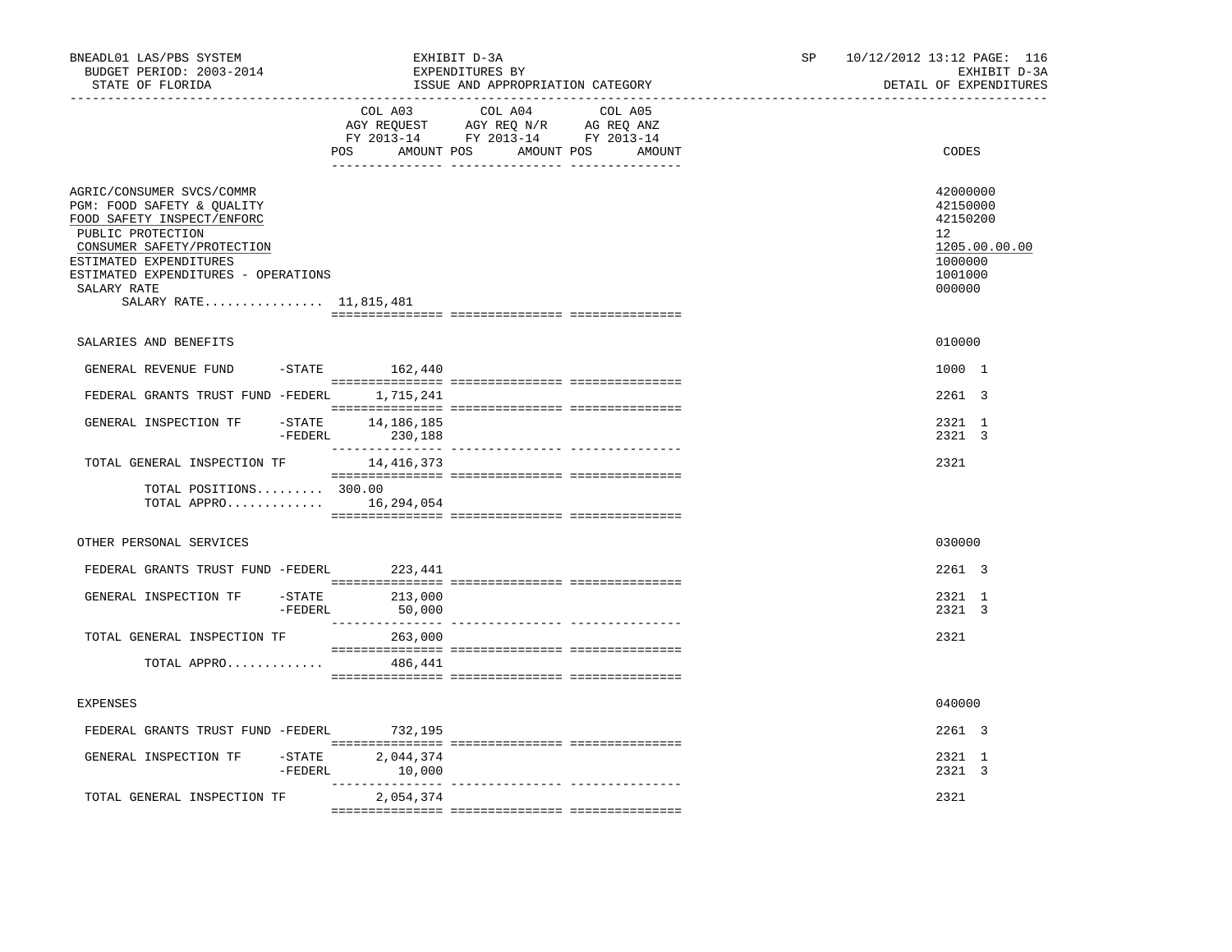| BNEADL01 LAS/PBS SYSTEM<br>BUDGET PERIOD: 2003-2014<br>STATE OF FLORIDA                                                                                                                                                                        | EXHIBIT D-3A<br>EXPENDITURES BY | ISSUE AND APPROPRIATION CATEGORY                                                                                                      | 10/12/2012 13:12 PAGE: 117<br>SP and the set of the set of the set of the set of the set of the set of the set of the set of the set of the set of the set of the set of the set of the set of the set of the set of the set of the set of the set of the se<br>EXHIBIT D-3A<br>DETAIL OF EXPENDITURES |                                                                                         |  |
|------------------------------------------------------------------------------------------------------------------------------------------------------------------------------------------------------------------------------------------------|---------------------------------|---------------------------------------------------------------------------------------------------------------------------------------|--------------------------------------------------------------------------------------------------------------------------------------------------------------------------------------------------------------------------------------------------------------------------------------------------------|-----------------------------------------------------------------------------------------|--|
|                                                                                                                                                                                                                                                |                                 | COL A03 COL A04 COL A05<br>AGY REQUEST AGY REQ N/R AG REQ ANZ<br>FY 2013-14 FY 2013-14 FY 2013-14<br>POS AMOUNT POS AMOUNT POS AMOUNT |                                                                                                                                                                                                                                                                                                        | CODES                                                                                   |  |
| AGRIC/CONSUMER SVCS/COMMR<br>PGM: FOOD SAFETY & QUALITY<br>FOOD SAFETY INSPECT/ENFORC<br>PUBLIC PROTECTION<br>CONSUMER SAFETY/PROTECTION<br>ESTIMATED EXPENDITURES<br>ESTIMATED EXPENDITURES - OPERATIONS<br>EXPENSES<br>TOTAL APPRO 2,786,569 |                                 |                                                                                                                                       |                                                                                                                                                                                                                                                                                                        | 42000000<br>42150000<br>42150200<br>12<br>1205.00.00.00<br>1000000<br>1001000<br>040000 |  |
| OPERATING CAPITAL OUTLAY                                                                                                                                                                                                                       |                                 |                                                                                                                                       |                                                                                                                                                                                                                                                                                                        | 060000                                                                                  |  |
| FEDERAL GRANTS TRUST FUND -FEDERL<br>GENERAL INSPECTION TF - STATE                                                                                                                                                                             | 250,747<br>57,833               |                                                                                                                                       |                                                                                                                                                                                                                                                                                                        | 2261 3<br>2321 1                                                                        |  |
| TOTAL APPRO 308,580                                                                                                                                                                                                                            |                                 |                                                                                                                                       |                                                                                                                                                                                                                                                                                                        |                                                                                         |  |
| SPECIAL CATEGORIES<br>CONTRACTED SERVICES                                                                                                                                                                                                      |                                 |                                                                                                                                       |                                                                                                                                                                                                                                                                                                        | 100000<br>100777                                                                        |  |
| FEDERAL GRANTS TRUST FUND -FEDERL<br>GENERAL INSPECTION TF -STATE                                                                                                                                                                              | 370,707<br>384,960              |                                                                                                                                       |                                                                                                                                                                                                                                                                                                        | 2261 3<br>2321 1                                                                        |  |
| TOTAL APPRO                                                                                                                                                                                                                                    | 755,667                         |                                                                                                                                       |                                                                                                                                                                                                                                                                                                        |                                                                                         |  |
| RISK MANAGEMENT INSURANCE                                                                                                                                                                                                                      |                                 |                                                                                                                                       |                                                                                                                                                                                                                                                                                                        | 103241                                                                                  |  |
| GENERAL INSPECTION TF<br>-FEDERL                                                                                                                                                                                                               | $-STATE$ 210,541<br>2,000       |                                                                                                                                       |                                                                                                                                                                                                                                                                                                        | 2321 1<br>2321 3                                                                        |  |
| TOTAL GENERAL INSPECTION TF                                                                                                                                                                                                                    | 212,541                         |                                                                                                                                       |                                                                                                                                                                                                                                                                                                        | 2321                                                                                    |  |
| TOTAL APPRO                                                                                                                                                                                                                                    | 212,541                         |                                                                                                                                       |                                                                                                                                                                                                                                                                                                        |                                                                                         |  |
| TR/DMS/HR SVCS/STW CONTRCT                                                                                                                                                                                                                     |                                 |                                                                                                                                       |                                                                                                                                                                                                                                                                                                        | 107040                                                                                  |  |
| GENERAL INSPECTION TF<br>-FEDERL                                                                                                                                                                                                               | $-STATE$ 92,801<br>1,348        |                                                                                                                                       |                                                                                                                                                                                                                                                                                                        | 2321 1<br>2321 3                                                                        |  |
| TOTAL GENERAL INSPECTION TF                                                                                                                                                                                                                    | _______________<br>94,149       |                                                                                                                                       |                                                                                                                                                                                                                                                                                                        | 2321                                                                                    |  |
| TOTAL APPRO                                                                                                                                                                                                                                    | 94,149                          |                                                                                                                                       |                                                                                                                                                                                                                                                                                                        |                                                                                         |  |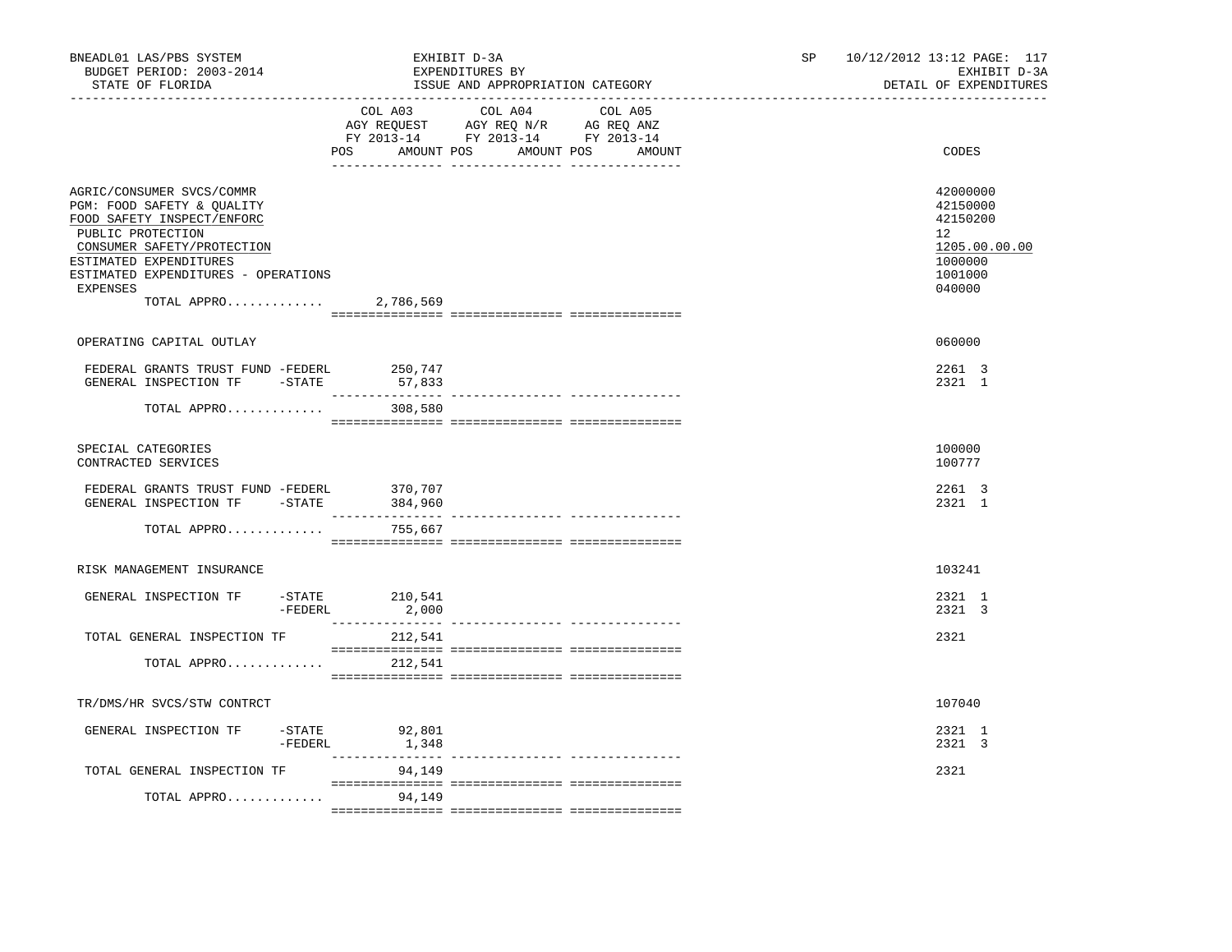| BNEADL01 LAS/PBS SYSTEM<br>BUDGET PERIOD: 2003-2014<br>STATE OF FLORIDA                                                                                                                                                                                     |                   |                                  | EXHIBIT D-3A<br>EXPENDITURES BY<br>ISSUE AND APPROPRIATION CATEGORY                               |  | SP | 10/12/2012 13:12 PAGE: 118<br>EXHIBIT D-3A<br>DETAIL OF EXPENDITURES                                        |
|-------------------------------------------------------------------------------------------------------------------------------------------------------------------------------------------------------------------------------------------------------------|-------------------|----------------------------------|---------------------------------------------------------------------------------------------------|--|----|-------------------------------------------------------------------------------------------------------------|
|                                                                                                                                                                                                                                                             |                   | POS AMOUNT POS AMOUNT POS AMOUNT | COL A03 COL A04 COL A05<br>AGY REQUEST AGY REQ N/R AG REQ ANZ<br>FY 2013-14 FY 2013-14 FY 2013-14 |  |    | CODES                                                                                                       |
| AGRIC/CONSUMER SVCS/COMMR<br>PGM: FOOD SAFETY & QUALITY<br>FOOD SAFETY INSPECT/ENFORC<br>PUBLIC PROTECTION<br>CONSUMER SAFETY/PROTECTION<br>ESTIMATED EXPENDITURES<br>ESTIMATED EXPENDITURES - OPERATIONS<br>SPECIAL CATEGORIES<br>G/A-DEEPWATER HORIZON/SO |                   |                                  |                                                                                                   |  |    | 42000000<br>42150000<br>42150200<br>$12^{\circ}$<br>1205.00.00.00<br>1000000<br>1001000<br>100000<br>108037 |
| AG EMERGENCY ERAD TF - STATE 3,101,372                                                                                                                                                                                                                      |                   |                                  |                                                                                                   |  |    | 2360 1                                                                                                      |
| QUALIFIED EXPENDITURE<br>FOOD INSPECTION MGT SYST                                                                                                                                                                                                           |                   |                                  |                                                                                                   |  |    | 200000<br>200200                                                                                            |
| GENERAL INSPECTION TF -STATE 1,059,200                                                                                                                                                                                                                      |                   |                                  |                                                                                                   |  |    | 2321 1                                                                                                      |
| TOTAL: ESTIMATED EXPENDITURES - OPERATIONS<br>TOTAL POSITIONS 300.00<br>TOTAL ISSUE 25,098,573<br>TOTAL SALARY RATE 11,815,481                                                                                                                              |                   |                                  |                                                                                                   |  |    | 1001000                                                                                                     |
| CASUALTY INSURANCE PREMIUM<br>ADJUSTMENT<br>SPECIAL CATEGORIES<br>RISK MANAGEMENT INSURANCE                                                                                                                                                                 |                   |                                  |                                                                                                   |  |    | 1001090<br>100000<br>103241                                                                                 |
| GENERAL INSPECTION TF                                                                                                                                                                                                                                       |                   | $-$ STATE 18,555                 |                                                                                                   |  |    | 2321 1                                                                                                      |
| FLORIDA RETIREMENT SYSTEM<br>CONTRIBUTION ADJUSTMENT FOR<br>FISCAL YEAR 2012-2013<br>SALARIES AND BENEFITS                                                                                                                                                  |                   |                                  |                                                                                                   |  |    | 1001240<br>010000                                                                                           |
| GENERAL REVENUE FUND                                                                                                                                                                                                                                        |                   | $-STATE$ 398                     |                                                                                                   |  |    | 1000 1                                                                                                      |
| FEDERAL GRANTS TRUST FUND -FEDERL                                                                                                                                                                                                                           |                   | 4,228                            |                                                                                                   |  |    | 2261 3                                                                                                      |
| GENERAL INSPECTION TF                                                                                                                                                                                                                                       | -STATE<br>-FEDERL | 34,958<br>568                    |                                                                                                   |  |    | 2321 1<br>2321 3                                                                                            |
| TOTAL GENERAL INSPECTION TF                                                                                                                                                                                                                                 |                   | 35,526                           |                                                                                                   |  |    | 2321                                                                                                        |
| TOTAL APPRO                                                                                                                                                                                                                                                 |                   | 40,152                           |                                                                                                   |  |    |                                                                                                             |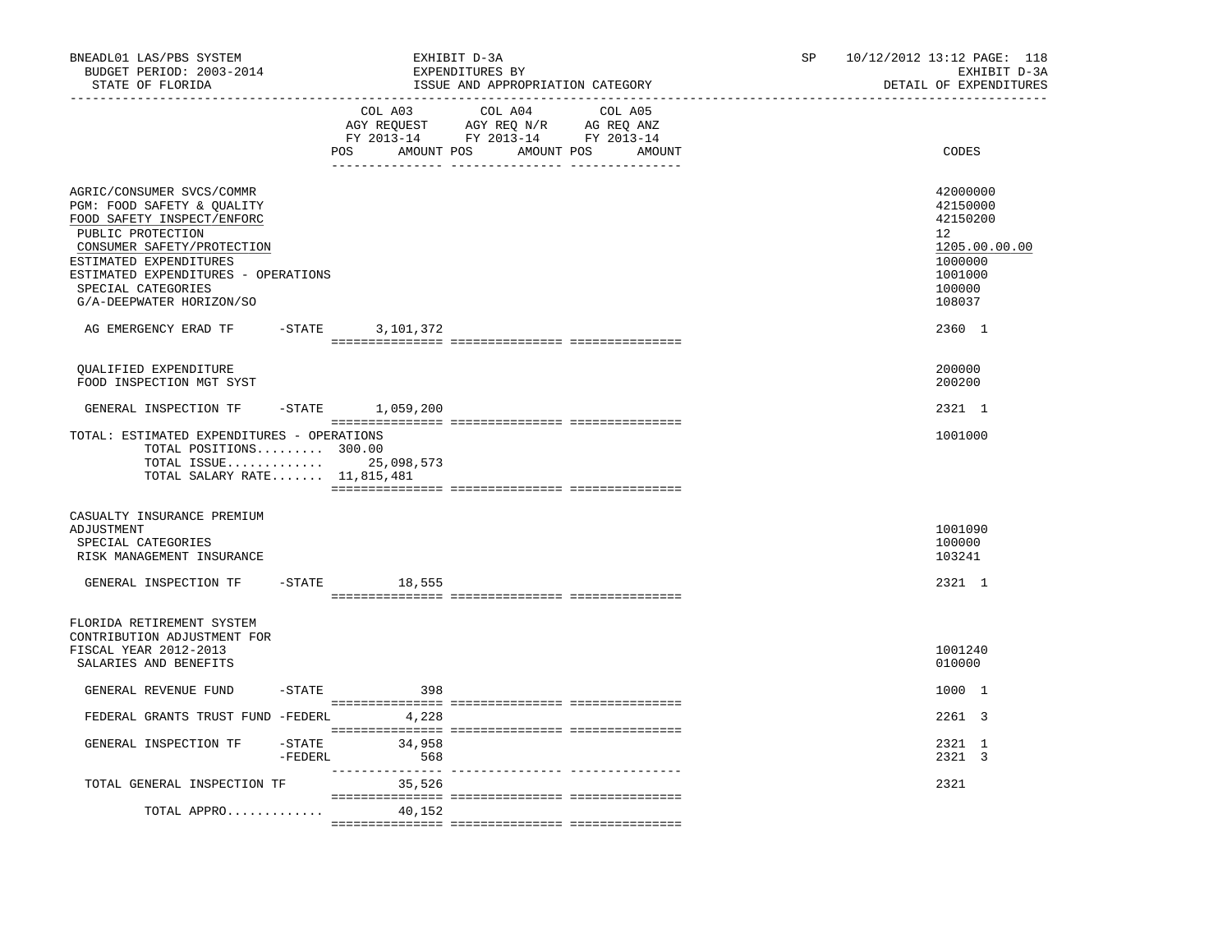| BNEADL01 LAS/PBS SYSTEM<br>BUDGET PERIOD: 2003-2014<br>STATE OF FLORIDA                                                                                                                                                              |         |               |          | EXHIBIT D-3A<br>EXPENDITURES BY | ISSUE AND APPROPRIATION CATEGORY                                                                                           |        | SP | 10/12/2012 13:12 PAGE: 119<br>EXHIBIT D-3A<br>DETAIL OF EXPENDITURES         |
|--------------------------------------------------------------------------------------------------------------------------------------------------------------------------------------------------------------------------------------|---------|---------------|----------|---------------------------------|----------------------------------------------------------------------------------------------------------------------------|--------|----|------------------------------------------------------------------------------|
|                                                                                                                                                                                                                                      |         | POS FOR       |          |                                 | COL A03 COL A04 COL A05<br>AGY REQUEST AGY REQ N/R AG REQ ANZ<br>FY 2013-14 FY 2013-14 FY 2013-14<br>AMOUNT POS AMOUNT POS | AMOUNT |    | <b>CODES</b>                                                                 |
| AGRIC/CONSUMER SVCS/COMMR<br>PGM: FOOD SAFETY & QUALITY<br>FOOD SAFETY INSPECT/ENFORC<br>PUBLIC PROTECTION<br>CONSUMER SAFETY/PROTECTION<br>ESTIMATED EXPENDITURES<br>ADJUSTMENT TO STATE HEALTH<br>INSURANCE PREMIUM CONTRIBUTION - |         |               |          |                                 |                                                                                                                            |        |    | 42000000<br>42150000<br>42150200<br>$12^{\circ}$<br>1205.00.00.00<br>1000000 |
| FISCAL YEAR 2012-13<br>SALARIES AND BENEFITS                                                                                                                                                                                         |         |               |          |                                 |                                                                                                                            |        |    | 1001830<br>010000                                                            |
| GENERAL REVENUE FUND                                                                                                                                                                                                                 |         | $-STATE$ 346  |          |                                 |                                                                                                                            |        |    | 1000 1                                                                       |
| FEDERAL GRANTS TRUST FUND -FEDERL                                                                                                                                                                                                    |         |               | 3,684    |                                 |                                                                                                                            |        |    | 2261 3                                                                       |
| GENERAL INSPECTION TF -STATE 30,456                                                                                                                                                                                                  | -FEDERL | 495           |          |                                 |                                                                                                                            |        |    | 2321 1<br>2321 3                                                             |
| TOTAL GENERAL INSPECTION TF                                                                                                                                                                                                          |         |               | 30,951   |                                 |                                                                                                                            |        |    | 2321                                                                         |
| TOTAL APPRO                                                                                                                                                                                                                          |         |               | 34,981   |                                 |                                                                                                                            |        |    |                                                                              |
| REALLOCATION OF HUMAN RESOURCES<br>OUTSOURCING<br>SPECIAL CATEGORIES<br>TR/DMS/HR SVCS/STW CONTRCT                                                                                                                                   |         |               |          |                                 |                                                                                                                            |        |    | 1005900<br>100000<br>107040                                                  |
| GENERAL INSPECTION TF                                                                                                                                                                                                                | -FEDERL | -STATE 1,717- | $25 -$   |                                 |                                                                                                                            |        |    | 2321 1<br>2321 3                                                             |
| TOTAL GENERAL INSPECTION TF                                                                                                                                                                                                          |         |               | 1,742-   |                                 |                                                                                                                            |        |    | 2321                                                                         |
| TOTAL APPRO                                                                                                                                                                                                                          |         |               | $1.742-$ |                                 |                                                                                                                            |        |    |                                                                              |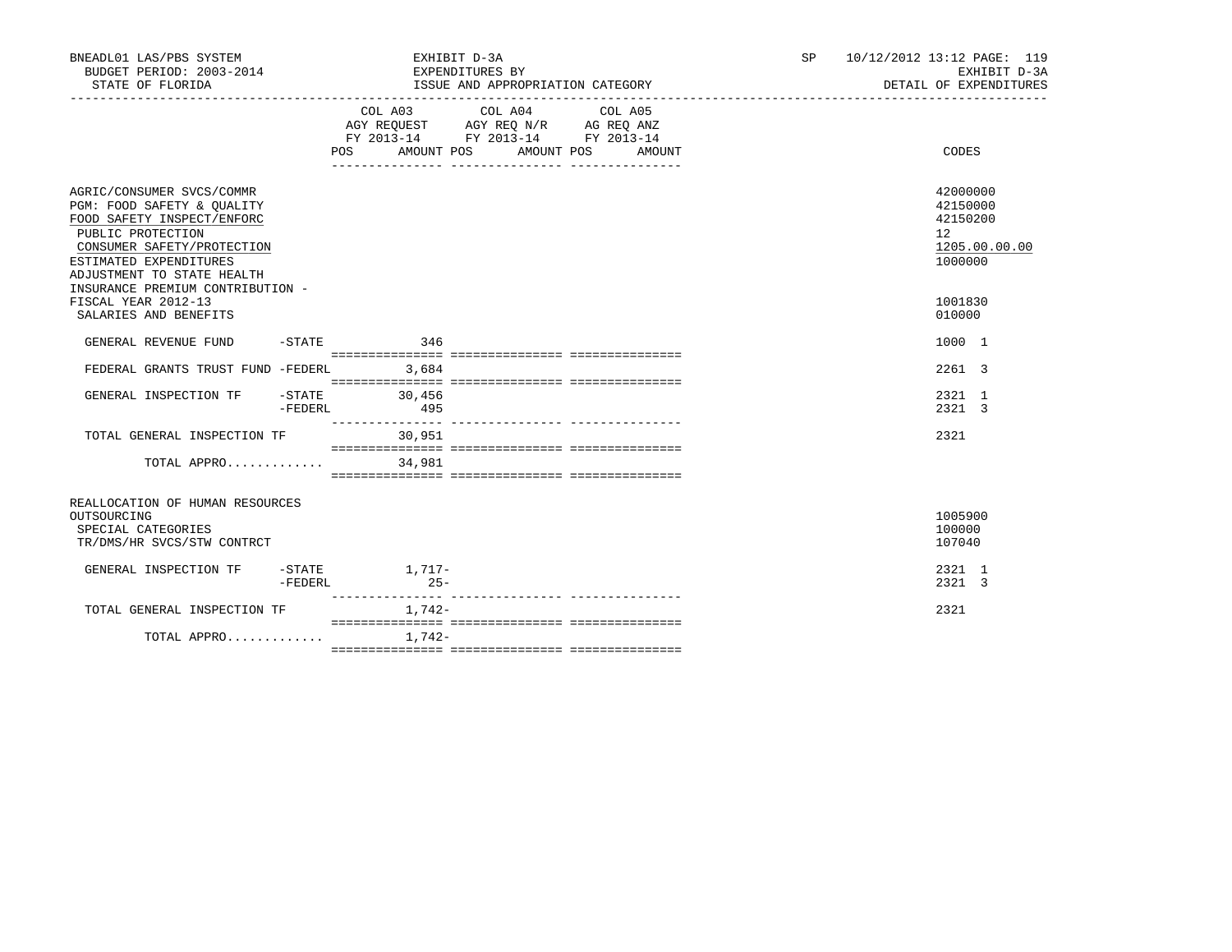| BNEADL01 LAS/PBS SYSTEM<br>BUDGET PERIOD: 2003-2014 EXPENDITURES BY<br>STATE OF FLORIDA                                                                                                                                                                                   | EXHIBIT D-3A                                                                                                                          | ISSUE AND APPROPRIATION CATEGORY                                                                                                                                                                                                                                                                                                                                            | SP 10/12/2012 13:12 PAGE: 120<br>EXHIBIT D-3A<br>DETAIL OF EXPENDITURES                 |
|---------------------------------------------------------------------------------------------------------------------------------------------------------------------------------------------------------------------------------------------------------------------------|---------------------------------------------------------------------------------------------------------------------------------------|-----------------------------------------------------------------------------------------------------------------------------------------------------------------------------------------------------------------------------------------------------------------------------------------------------------------------------------------------------------------------------|-----------------------------------------------------------------------------------------|
|                                                                                                                                                                                                                                                                           | COL A03 COL A04 COL A05<br>AGY REQUEST AGY REQ N/R AG REQ ANZ<br>FY 2013-14 FY 2013-14 FY 2013-14<br>POS AMOUNT POS AMOUNT POS AMOUNT |                                                                                                                                                                                                                                                                                                                                                                             | CODES                                                                                   |
| AGRIC/CONSUMER SVCS/COMMR<br>PGM: FOOD SAFETY & OUALITY<br>FOOD SAFETY INSPECT/ENFORC<br>PUBLIC PROTECTION<br>CONSUMER SAFETY/PROTECTION<br>ESTIMATED EXPENDITURES REALIGNMENT<br>REALIGNMENT OF SALARIES TO OTHER<br>PERSONAL SERVICES - DEDUCT<br>SALARIES AND BENEFITS |                                                                                                                                       |                                                                                                                                                                                                                                                                                                                                                                             | 42000000<br>42150000<br>42150200<br>12<br>1205.00.00.00<br>2000000<br>2000500<br>010000 |
| GENERAL INSPECTION TF -STATE 75,000-                                                                                                                                                                                                                                      |                                                                                                                                       |                                                                                                                                                                                                                                                                                                                                                                             | 2321 1                                                                                  |
|                                                                                                                                                                                                                                                                           |                                                                                                                                       |                                                                                                                                                                                                                                                                                                                                                                             |                                                                                         |
| AGENCY ISSUE NARRATIVE:<br>2013-2014 BUDGET YEAR NARRATIVE:                                                                                                                                                                                                               |                                                                                                                                       | IT COMPONENT? NO                                                                                                                                                                                                                                                                                                                                                            |                                                                                         |
| DESCRIPTION OF ISSUE:<br>(OPS) in the General Inspection Trust Fund.                                                                                                                                                                                                      |                                                                                                                                       | The Division of Food Safety requests the realignment of \$75,000 from Salaries and Benefits to Other Personal Services                                                                                                                                                                                                                                                      |                                                                                         |
| ISSUE SUMMARY:                                                                                                                                                                                                                                                            | Division Director and in the Bureau of Food and Meat Inspection.                                                                      | In the last four fiscal years, expenditures related to the OPS category have increased from \$278,000 in Fiscal Year<br>2008-09 to \$350,000 in Fiscal Year 2011-12. The average annual expenditure amount in the OPS category during this time<br>period was \$310,000. These expenditure increases are primarily attributable to increased OPS needs in the Office of the |                                                                                         |

 The OPS annual appropriation has been insufficient to cover expenditures during the fiscal year. The average annual OPS budget amount during this time period was \$238,000, or had an average deficit of \$72,000 per year. In order to cover this deficit, the Division has submitted a significant amount of 5% budget transfers during the course of the fiscal year.

 This request is being submitted in order to reduce or eliminate the need each fiscal year to complete 5% budget transfers to cover anticipated OPS expenditures. The Division has sufficient General Inspection Trust Fund Salaries and Benefits authority to transfer \$75,000 to the OPS category.

ADVERSE IMPACT IF NOT FUNDED:

 If this request is not approved, the Division will continue to submit 5% budget transfer requests in the General Inspection Trust Fund in order to have sufficient authority for expenditures in the OPS category.

COST SUMMARY:

 SALARIES AND BENEFITS: --------------------------------------------

AMOUNT NEEDED AND ANOUNT NEEDED AND ANOUNT NEEDED FY 2013–14 CLASS CODE TITLE PAY GRADE FY 2013-14

Transfer authority from Salaries & Benefits

---------- ------------------------------- ----------- ------------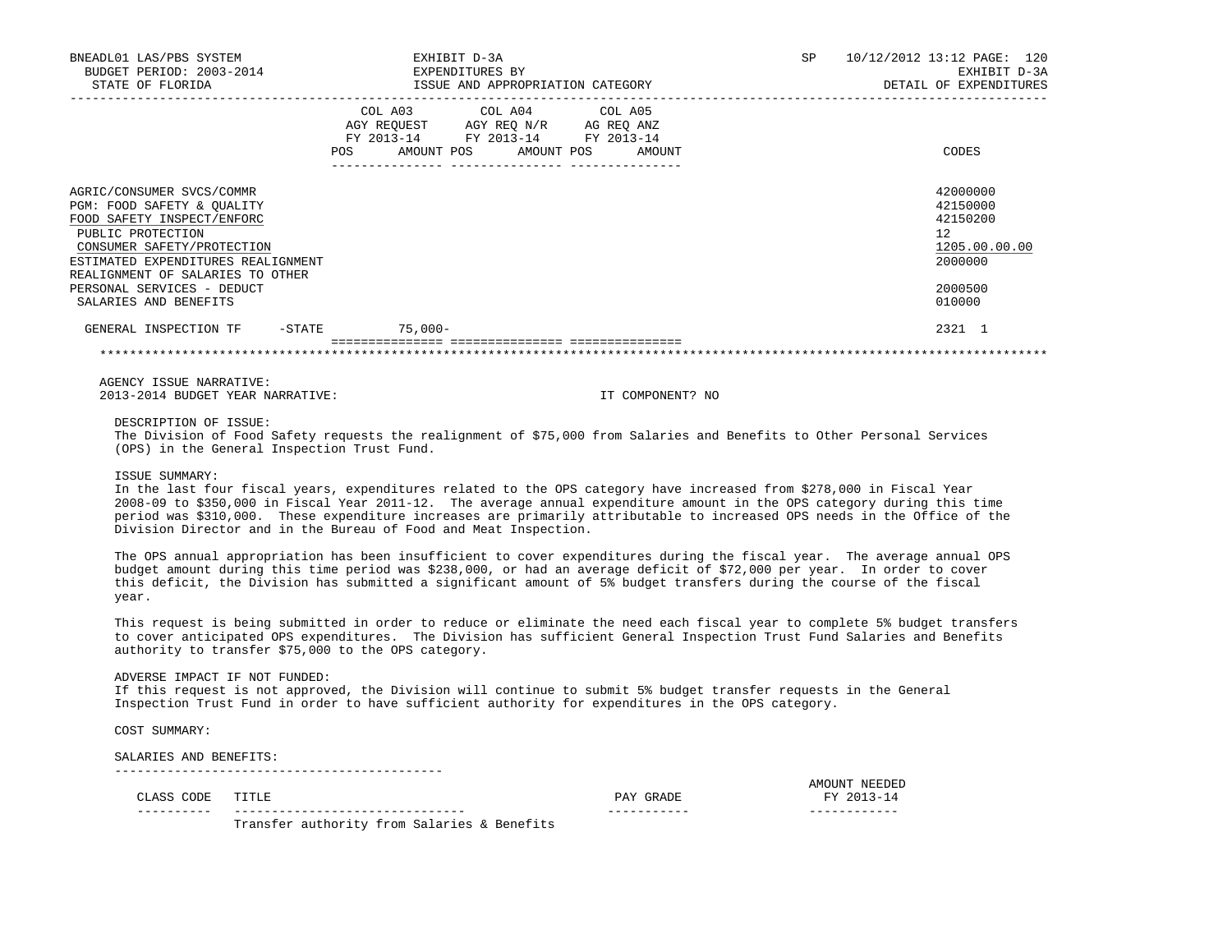| BNEADL01 LAS/PBS SYSTEM<br>BUDGET PERIOD: 2003-2014<br>STATE OF FLORIDA                                                                                                                                                                          |                 | EXHIBIT D-3A<br>EXPENDITURES BY<br>ISSUE AND APPROPRIATION CATEGORY                                                                                                                            |                   | ---------------------                           | SP          | 10/12/2012 13:12 PAGE: 121<br>EXHIBIT D-3A<br>DETAIL OF EXPENDITURES                       |
|--------------------------------------------------------------------------------------------------------------------------------------------------------------------------------------------------------------------------------------------------|-----------------|------------------------------------------------------------------------------------------------------------------------------------------------------------------------------------------------|-------------------|-------------------------------------------------|-------------|--------------------------------------------------------------------------------------------|
|                                                                                                                                                                                                                                                  |                 | $\begin{tabular}{lcccc} COL A03 & COL A04 & COL A05 \\ AGY REQUEST & AGY REQ N/R & AG REQ ANZ \\ FY & 2013-14 & FY & 2013-14 & FY & 2013-14 \end{tabular}$<br>POS AMOUNT POS AMOUNT POS AMOUNT | --------- ------- |                                                 |             | CODES                                                                                      |
| AGRIC/CONSUMER SVCS/COMMR<br>PGM: FOOD SAFETY & QUALITY<br>FOOD SAFETY INSPECT/ENFORC<br>PUBLIC PROTECTION<br>CONSUMER SAFETY/PROTECTION<br>ESTIMATED EXPENDITURES REALIGNMENT<br>REALIGNMENT OF SALARIES TO OTHER<br>PERSONAL SERVICES - DEDUCT |                 |                                                                                                                                                                                                |                   |                                                 |             | 42000000<br>42150000<br>42150200<br>12 <sup>°</sup><br>1205.00.00.00<br>2000000<br>2000500 |
| to OPS                                                                                                                                                                                                                                           |                 |                                                                                                                                                                                                |                   |                                                 | ( \$75,000) |                                                                                            |
| POSITION DETAIL OF SALARIES AND BENEFITS:                                                                                                                                                                                                        |                 |                                                                                                                                                                                                |                   | TOTAL: General Inspection Trust Fund (\$75,000) |             |                                                                                            |
|                                                                                                                                                                                                                                                  |                 | FTE BASE RATE ADDITIVES BENEFITS SUBTOTAL                                                                                                                                                      |                   |                                                 |             | LAPSE LAPSED SALARIES<br>% AND BENEFITS                                                    |
| A03 - AGY REOUEST FY 2013-14<br>CHANGES TO CURRENTLY AUTHORIZED POSITIONS<br>OTHER SALARY AMOUNT<br>2321 GENERAL INSPECTION TF                                                                                                                   |                 |                                                                                                                                                                                                |                   |                                                 |             | 75,000-<br>--------------<br>$75,000-$<br>==============                                   |
|                                                                                                                                                                                                                                                  |                 |                                                                                                                                                                                                |                   |                                                 |             |                                                                                            |
| REALIGNMENT OF SALARIES TO OTHER<br>PERSONAL SERVICES - ADD<br>OTHER PERSONAL SERVICES                                                                                                                                                           |                 |                                                                                                                                                                                                |                   |                                                 |             | 2000600<br>030000                                                                          |
| GENERAL INSPECTION TF                                                                                                                                                                                                                            | $-STATE$ 75,000 |                                                                                                                                                                                                |                   |                                                 |             | 2321 1                                                                                     |
|                                                                                                                                                                                                                                                  |                 |                                                                                                                                                                                                |                   |                                                 |             |                                                                                            |
| AGENCY ISSUE NARRATIVE:<br>2013-2014 BUDGET YEAR NARRATIVE:                                                                                                                                                                                      |                 |                                                                                                                                                                                                |                   | IT COMPONENT? NO                                |             |                                                                                            |
| DESCRIPTION OF ISSUE:<br>The Division of Food Safety requests the realignment of \$75,000 from Salaries and Benefits to Other Personal Services<br>(OPS) in the General Inspection Trust Fund.                                                   |                 |                                                                                                                                                                                                |                   |                                                 |             |                                                                                            |
| ISSUE SUMMARY:<br>In the last four fiscal years, expenditures related to the OPS category have increased from \$278,000 in Fiscal Year                                                                                                           |                 |                                                                                                                                                                                                |                   |                                                 |             |                                                                                            |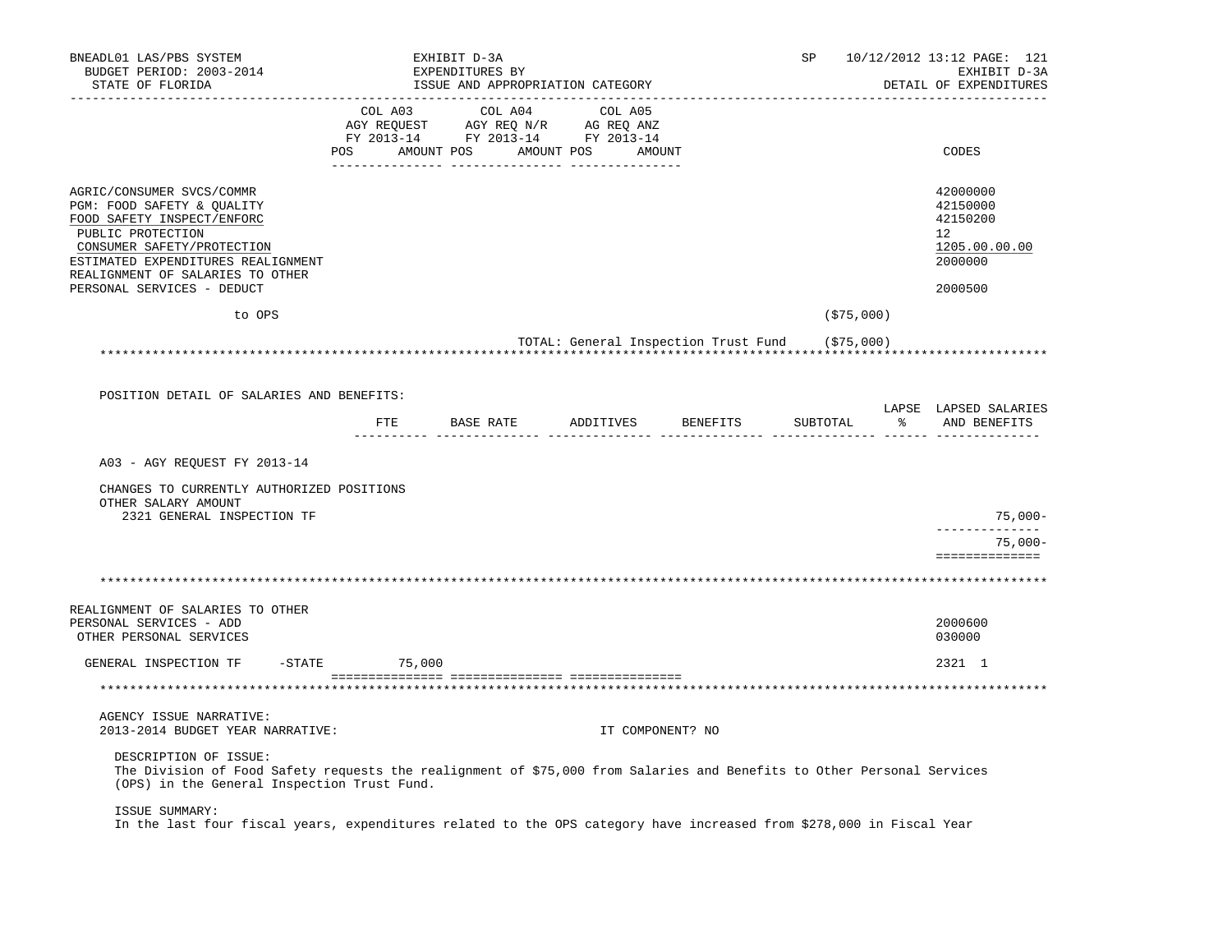| BNEADL01 LAS/PBS SYSTEM<br>BUDGET PERIOD: 2003-2014<br>STATE OF FLORIDA                                                                                                                                            | EXHIBIT D-3A<br>EXPENDITURES BY<br>ISSUE AND APPROPRIATION CATEGORY                                                                            | SP. | 10/12/2012 13:12 PAGE: 122<br>EXHIBIT D-3A<br>DETAIL OF EXPENDITURES         |
|--------------------------------------------------------------------------------------------------------------------------------------------------------------------------------------------------------------------|------------------------------------------------------------------------------------------------------------------------------------------------|-----|------------------------------------------------------------------------------|
|                                                                                                                                                                                                                    | COL A03 COL A04 COL A05<br>AGY REQUEST AGY REQ N/R AG REQ ANZ<br>FY 2013-14 FY 2013-14 FY 2013-14<br>AMOUNT POS<br>AMOUNT POS<br>POS<br>AMOUNT |     | CODES                                                                        |
| AGRIC/CONSUMER SVCS/COMMR<br>PGM: FOOD SAFETY & OUALITY<br>FOOD SAFETY INSPECT/ENFORC<br>PUBLIC PROTECTION<br>CONSUMER SAFETY/PROTECTION<br>ESTIMATED EXPENDITURES REALIGNMENT<br>REALIGNMENT OF SALARIES TO OTHER |                                                                                                                                                |     | 42000000<br>42150000<br>42150200<br>$12^{\circ}$<br>1205.00.00.00<br>2000000 |
| PERSONAL SERVICES - ADD                                                                                                                                                                                            |                                                                                                                                                |     | 2000600                                                                      |

 2008-09 to \$350,000 in Fiscal Year 2011-12. The average annual expenditure amount in the OPS category during this time period was \$310,000. These expenditure increases are primarily attributable to increased OPS needs in the Office of the Division Director and in the Bureau of Food and Meat Inspection.

 The OPS annual appropriation has been insufficient to cover expenditures during the fiscal year. The average annual OPS budget amount during this time period was \$238,000, or had an average deficit of \$72,000 per year. In order to cover this deficit, the Division has submitted a significant amount of 5% budget transfers during the course of the fiscal year.

 This request is being submitted in order to reduce or eliminate the need each fiscal year to complete 5% budget transfers to cover anticipated OPS expenditures. The Division has sufficient General Inspection Trust Fund Salaries and Benefits authority to transfer \$75,000 to the OPS category.

ADVERSE IMPACT IF NOT FUNDED:

 If this request is not approved, the Division will continue to submit 5% budget transfer requests in the General Inspection Trust Fund in order to have sufficient authority for expenditures in the OPS category.

COST SUMMARY:

OTHER PERSONAL SERVICES:

--------------------------------------------

| OUANTITY | DESCRIPTION                                                 | CALCULATIONS                         | AMOUNT NEEDED<br>FY 2013-14 |
|----------|-------------------------------------------------------------|--------------------------------------|-----------------------------|
|          |                                                             |                                      |                             |
|          | Transfer authority to the OPS<br>from Salaries and Benefits |                                      | \$75,000                    |
|          |                                                             | TOTAL: General Inspection Trust Fund | \$75,000                    |

\*\*\*\*\*\*\*\*\*\*\*\*\*\*\*\*\*\*\*\*\*\*\*\*\*\*\*\*\*\*\*\*\*\*\*\*\*\*\*\*\*\*\*\*\*\*\*\*\*\*\*\*\*\*\*\*\*\*\*\*\*\*\*\*\*\*\*\*\*\*\*\*\*\*\*\*\*\*\*\*\*\*\*\*\*\*\*\*\*\*\*\*\*\*\*\*\*\*\*\*\*\*\*\*\*\*\*\*\*\*\*\*\*\*\*\*\*\*\*\*\*\*\*\*\*\*\*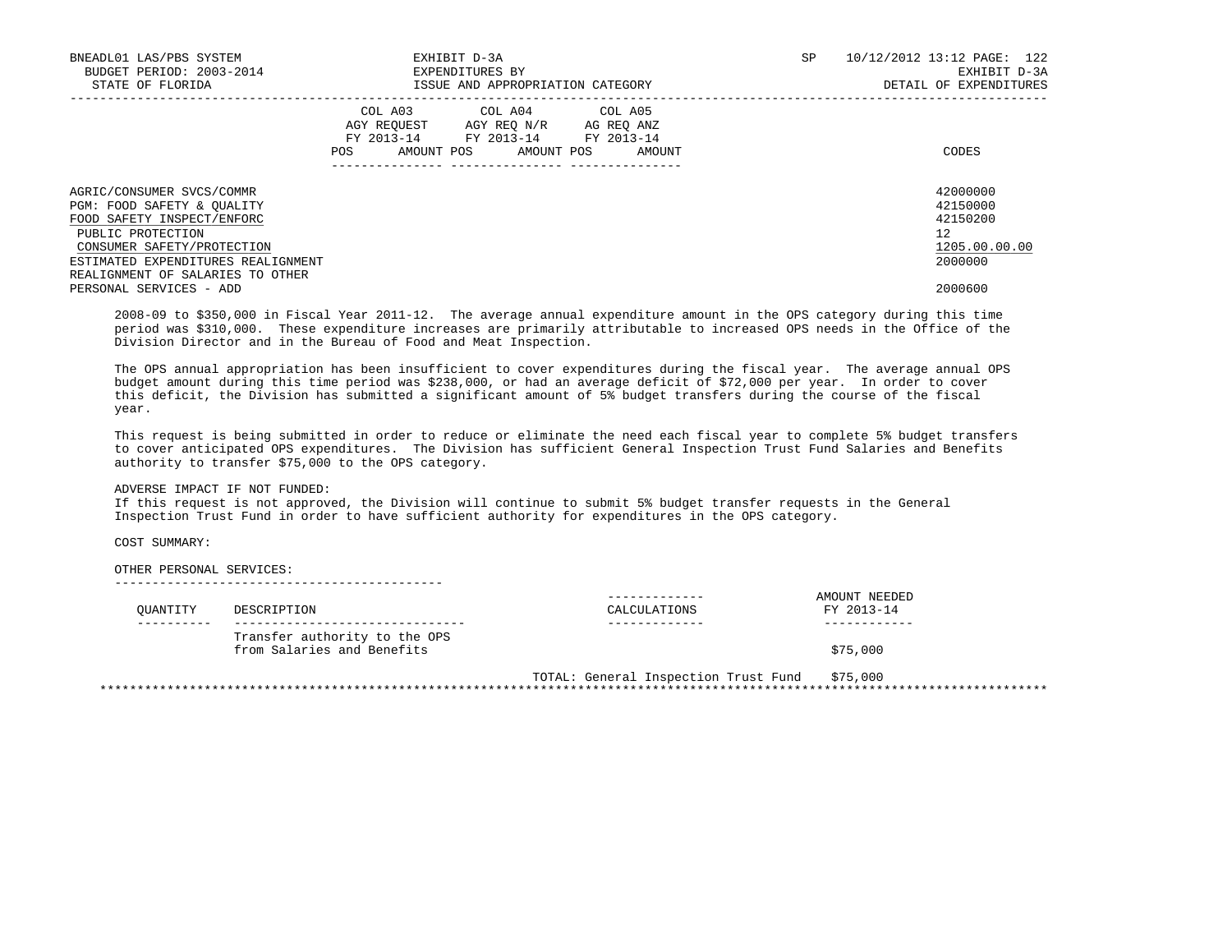| BNEADL01 LAS/PBS SYSTEM<br>BUDGET PERIOD: 2003-2014<br>STATE OF FLORIDA                                                                                                                                                                                                                                                                                                                                                                                                                                                        | EXPENDITURES BY                                                                                                                       | EXHIBIT D-3A |  | ISSUE AND APPROPRIATION CATEGORY |  | SP 10/12/2012 13:12 PAGE: 123<br>EXHIBIT D-3A<br>DETAIL OF EXPENDITURES                 |
|--------------------------------------------------------------------------------------------------------------------------------------------------------------------------------------------------------------------------------------------------------------------------------------------------------------------------------------------------------------------------------------------------------------------------------------------------------------------------------------------------------------------------------|---------------------------------------------------------------------------------------------------------------------------------------|--------------|--|----------------------------------|--|-----------------------------------------------------------------------------------------|
|                                                                                                                                                                                                                                                                                                                                                                                                                                                                                                                                | COL A03 COL A04 COL A05<br>AGY REQUEST AGY REQ N/R AG REQ ANZ<br>FY 2013-14 FY 2013-14 FY 2013-14<br>POS AMOUNT POS AMOUNT POS AMOUNT |              |  |                                  |  | CODES                                                                                   |
| AGRIC/CONSUMER SVCS/COMMR<br>PGM: FOOD SAFETY & OUALITY<br>FOOD SAFETY INSPECT/ENFORC<br>PUBLIC PROTECTION<br>CONSUMER SAFETY/PROTECTION<br>ESTIMATED EXPENDITURES REALIGNMENT<br>REALIGNMENT OF SALARIES TO<br>CONTRACTED SERVICES - DEDUCT<br>SALARIES AND BENEFITS                                                                                                                                                                                                                                                          |                                                                                                                                       |              |  |                                  |  | 42000000<br>42150000<br>42150200<br>12<br>1205.00.00.00<br>2000000<br>2001200<br>010000 |
| GENERAL INSPECTION TF -STATE 75,000-                                                                                                                                                                                                                                                                                                                                                                                                                                                                                           |                                                                                                                                       |              |  |                                  |  | 2321 1                                                                                  |
|                                                                                                                                                                                                                                                                                                                                                                                                                                                                                                                                |                                                                                                                                       |              |  |                                  |  |                                                                                         |
| AGENCY ISSUE NARRATIVE:<br>2013-2014 BUDGET YEAR NARRATIVE:<br>DESCRIPTION OF ISSUE:                                                                                                                                                                                                                                                                                                                                                                                                                                           |                                                                                                                                       |              |  | IT COMPONENT? NO                 |  |                                                                                         |
| The Division of Food Safety requests the realignment of \$75,000 from Salaries and Benefits to the Contracted Services in<br>the General Inspection Trust Fund.                                                                                                                                                                                                                                                                                                                                                                |                                                                                                                                       |              |  |                                  |  |                                                                                         |
| ISSUE SUMMARY:<br>In the last two fiscal years, expenditures related to the General Inspection Trust Fund Contracted Services category (not<br>including expenditures related to software development) has averaged about \$425,000. The general appropriation for this<br>category has been insufficient to cover expenditures during this time period. The average annual budgeted amount during<br>this same time period was \$360,000, or had an average deficit of \$65,000 per year. In order to cover this deficit, the |                                                                                                                                       |              |  |                                  |  |                                                                                         |

 This request is being submitted in order to reduce or eliminate the need each fiscal year to complete 5% budget transfers to cover anticipated Contracted Services expenditures. The Division has sufficient General Inspection Trust Fund Salaries and Benefits authority to transfer \$75,000 to the Contracted Services category.

ADVERSE IMPACT IF NOT FUNDED:

 If this request is not approved, the Division will continue to submit 5% budget transfer requests in the General Inspection Trust Fund in order to have sufficient authority for expenditures in the Contracted Services category.

Division has submitted a significant amount of 5% budget transfers during the course of the fiscal year.

COST SUMMARY:

SALARIES AND BENEFITS (POSITIONS REQUESTED): (If applicable)

--------------------------------------------

| CLASS CODE | TITLE                                                                      | PAY GRADE | AMOUNT NEEDED<br>FY 2013-14 |
|------------|----------------------------------------------------------------------------|-----------|-----------------------------|
|            | Transfer of authority from Salaries and<br>Benefits to Contracted Services |           | (\$75,000)                  |

 TOTAL: General Inspection Trust Fund (\$75,000) \*\*\*\*\*\*\*\*\*\*\*\*\*\*\*\*\*\*\*\*\*\*\*\*\*\*\*\*\*\*\*\*\*\*\*\*\*\*\*\*\*\*\*\*\*\*\*\*\*\*\*\*\*\*\*\*\*\*\*\*\*\*\*\*\*\*\*\*\*\*\*\*\*\*\*\*\*\*\*\*\*\*\*\*\*\*\*\*\*\*\*\*\*\*\*\*\*\*\*\*\*\*\*\*\*\*\*\*\*\*\*\*\*\*\*\*\*\*\*\*\*\*\*\*\*\*\*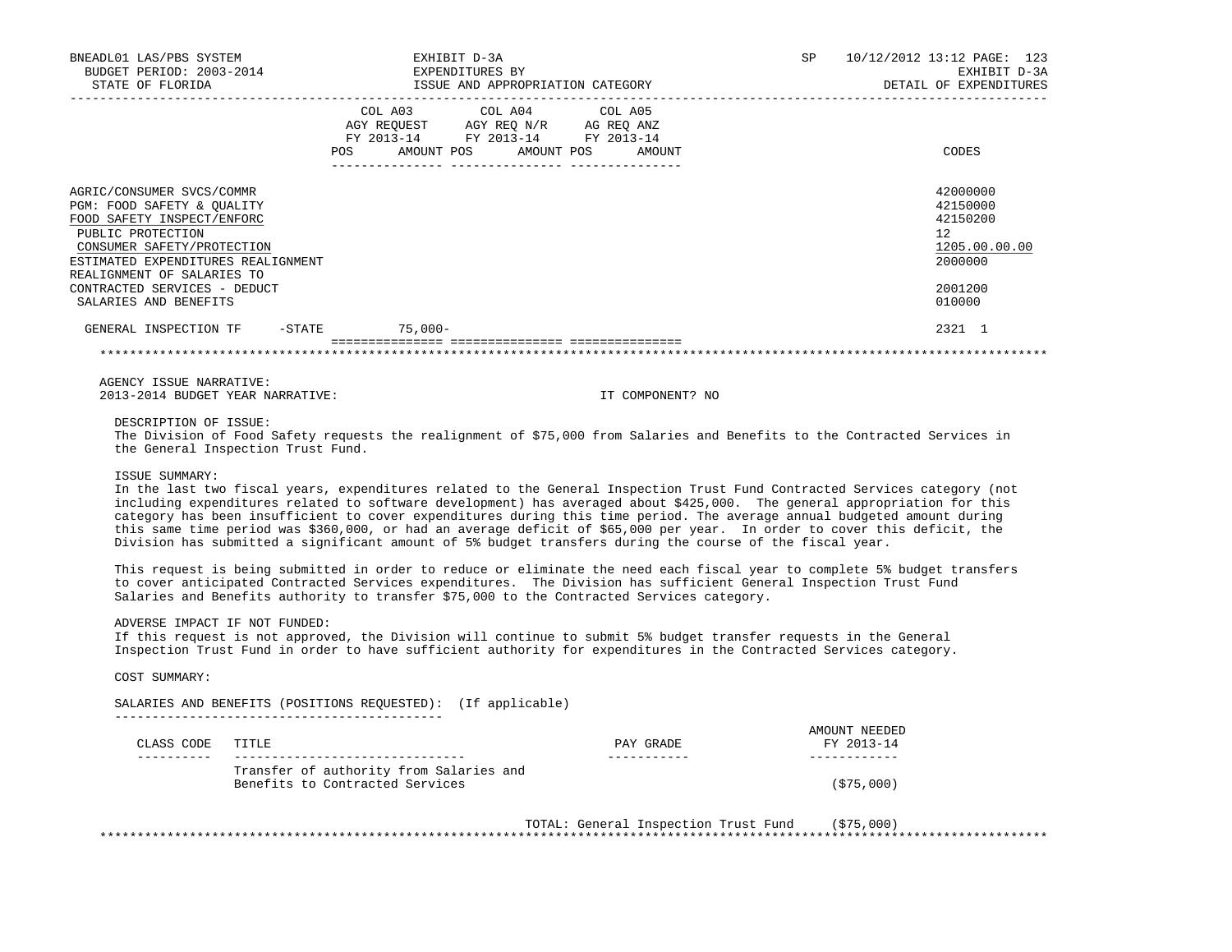| BNEADL01 LAS/PBS SYSTEM<br>BUDGET PERIOD: 2003-2014<br>STATE OF FLORIDA                                                                                                                                                                      |                                                                                                                       | EXHIBIT D-3A<br>EXPENDITURES BY | ISSUE AND APPROPRIATION CATEGORY |                  |                    |  | SP 10/12/2012 13:12 PAGE: 124<br>EXHIBIT D-3A<br>DETAIL OF EXPENDITURES       |
|----------------------------------------------------------------------------------------------------------------------------------------------------------------------------------------------------------------------------------------------|-----------------------------------------------------------------------------------------------------------------------|---------------------------------|----------------------------------|------------------|--------------------|--|-------------------------------------------------------------------------------|
|                                                                                                                                                                                                                                              | COL A03<br>AGY REQUEST AGY REQ N/R AG REQ ANZ<br>FY 2013-14 FY 2013-14 FY 2013-14<br>POS AMOUNT POS AMOUNT POS AMOUNT |                                 | COL A04                          | COL A05          |                    |  | CODES                                                                         |
| AGRIC/CONSUMER SVCS/COMMR<br>PGM: FOOD SAFETY & QUALITY<br>FOOD SAFETY INSPECT/ENFORC<br>PUBLIC PROTECTION<br>CONSUMER SAFETY/PROTECTION<br>ESTIMATED EXPENDITURES REALIGNMENT<br>REALIGNMENT OF SALARIES TO<br>CONTRACTED SERVICES - DEDUCT |                                                                                                                       |                                 |                                  |                  |                    |  | 42000000<br>42150000<br>42150200<br>12<br>1205.00.00.00<br>2000000<br>2001200 |
| POSITION DETAIL OF SALARIES AND BENEFITS:                                                                                                                                                                                                    | FTE BASE RATE                                                                                                         |                                 |                                  |                  | ADDITIVES BENEFITS |  | LAPSE LAPSED SALARIES<br>SUBTOTAL % AND BENEFITS                              |
| A03 - AGY REQUEST FY 2013-14                                                                                                                                                                                                                 |                                                                                                                       |                                 |                                  |                  |                    |  |                                                                               |
| CHANGES TO CURRENTLY AUTHORIZED POSITIONS<br>OTHER SALARY AMOUNT<br>2321 GENERAL INSPECTION TF                                                                                                                                               |                                                                                                                       |                                 |                                  |                  |                    |  | $75,000-$                                                                     |
|                                                                                                                                                                                                                                              |                                                                                                                       |                                 |                                  |                  |                    |  | --------------<br>$75,000-$<br>==============                                 |
|                                                                                                                                                                                                                                              |                                                                                                                       |                                 |                                  |                  |                    |  |                                                                               |
| REALIGNMENT OF SALARIES TO<br>CONTRACTED SERVICES - ADD<br>SPECIAL CATEGORIES<br>CONTRACTED SERVICES                                                                                                                                         |                                                                                                                       |                                 |                                  |                  |                    |  | 2001300<br>100000<br>100777                                                   |
| GENERAL INSPECTION TF -STATE 75,000                                                                                                                                                                                                          |                                                                                                                       |                                 |                                  |                  |                    |  | 2321 1                                                                        |
|                                                                                                                                                                                                                                              |                                                                                                                       |                                 |                                  |                  |                    |  |                                                                               |
| AGENCY ISSUE NARRATIVE:<br>2013-2014 BUDGET YEAR NARRATIVE:                                                                                                                                                                                  |                                                                                                                       |                                 |                                  | IT COMPONENT? NO |                    |  |                                                                               |
| DESCRIPTION OF ISSUE:                                                                                                                                                                                                                        |                                                                                                                       |                                 |                                  |                  |                    |  |                                                                               |

 The Division of Food Safety requests the realignment of \$75,000 from Salaries and Benefits to the Contracted Services in the General Inspection Trust Fund.

ISSUE SUMMARY:

 In the last two fiscal years, expenditures related to the General Inspection Trust Fund Contracted Services category (not including expenditures related to software development) has averaged about \$425,000. The general appropriation for this category has been insufficient to cover expenditures during this time period. The average annual budgeted amount during this same time period was \$360,000, or had an average deficit of \$65,000 per year. In order to cover this deficit, the Division has submitted a significant amount of 5% budget transfers during the course of the fiscal year.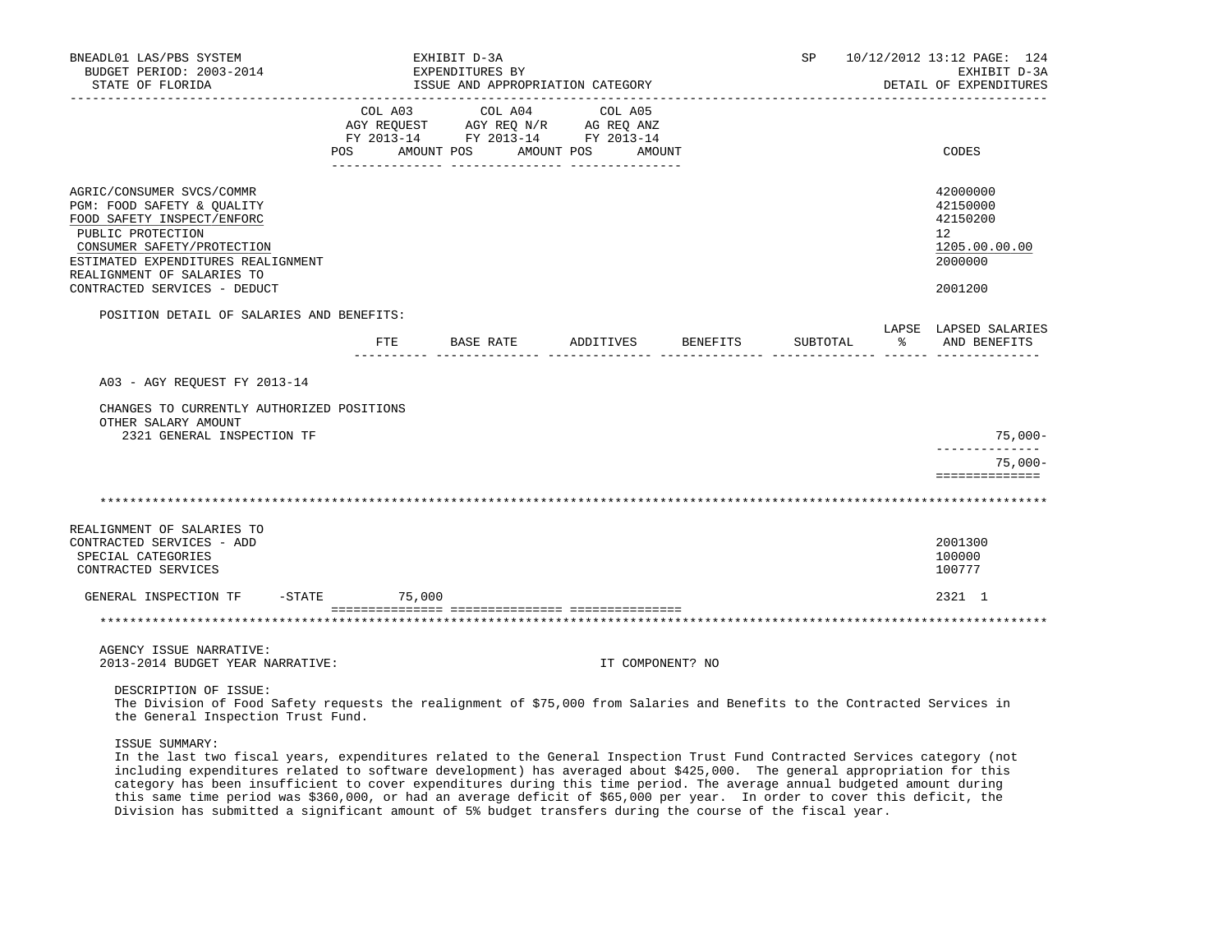| BNEADL01 LAS/PBS SYSTEM<br>BUDGET PERIOD: 2003-2014<br>STATE OF FLORIDA                                                                                                                                                                                                                                                           | EXHIBIT D-3A<br>EXPENDITURES BY<br>ISSUE AND APPROPRIATION CATEGORY                                                                                                                                                                                       |                              | SP | 10/12/2012 13:12 PAGE: 125<br>EXHIBIT D-3A<br>DETAIL OF EXPENDITURES |
|-----------------------------------------------------------------------------------------------------------------------------------------------------------------------------------------------------------------------------------------------------------------------------------------------------------------------------------|-----------------------------------------------------------------------------------------------------------------------------------------------------------------------------------------------------------------------------------------------------------|------------------------------|----|----------------------------------------------------------------------|
|                                                                                                                                                                                                                                                                                                                                   | COL A03 COL A04 COL A05<br>AGY REQUEST AGY REQ N/R AG REQ ANZ<br>FY 2013-14 FY 2013-14 FY 2013-14<br>POS FOR THE POST OF THE STATE STATE STATE STATE STATE STATE STATE STATE STATE STATE STATE STATE STATE STATE ST<br>---------------- ----------------- | AMOUNT POS AMOUNT POS AMOUNT |    | CODES                                                                |
| AGRIC/CONSUMER SVCS/COMMR<br>PGM: FOOD SAFETY & OUALITY<br>FOOD SAFETY INSPECT/ENFORC<br>PUBLIC PROTECTION<br>CONSUMER SAFETY/PROTECTION<br>ESTIMATED EXPENDITURES REALIGNMENT<br>REALIGNMENT OF SALARIES TO                                                                                                                      |                                                                                                                                                                                                                                                           |                              |    | 42000000<br>42150000<br>42150200<br>12<br>1205.00.00.00<br>2000000   |
| CONTRACTED SERVICES - ADD                                                                                                                                                                                                                                                                                                         |                                                                                                                                                                                                                                                           |                              |    | 2001300                                                              |
| This request is being submitted in order to reduce or eliminate the need each fiscal year to complete 5% budget transfers<br>to cover anticipated Contracted Services expenditures. The Division has sufficient General Inspection Trust Fund<br>Salaries and Benefits authority to transfer \$75,000 to the Contracted Services. |                                                                                                                                                                                                                                                           |                              |    |                                                                      |

ADVERSE IMPACT IF NOT FUNDED:

 If this request is not approved, the Division will continue to submit 5% budget transfer requests in the General Inspection Trust Fund in order to have sufficient authority for expenditures in the Contracted Services category.

COST SUMMARY:

SPECIAL CATEGORY: Contracted Services

| OUANTITY DESCRIPTION                                                       | CALCULATIONS | AMOUNT NEEDED<br>FY 2013-14 |
|----------------------------------------------------------------------------|--------------|-----------------------------|
| Transfer of authority to Contracted<br>Services from Salaries and Benefits |              | \$75,000                    |

 TOTAL: General Inspection Trust Fund \$75,000 \*\*\*\*\*\*\*\*\*\*\*\*\*\*\*\*\*\*\*\*\*\*\*\*\*\*\*\*\*\*\*\*\*\*\*\*\*\*\*\*\*\*\*\*\*\*\*\*\*\*\*\*\*\*\*\*\*\*\*\*\*\*\*\*\*\*\*\*\*\*\*\*\*\*\*\*\*\*\*\*\*\*\*\*\*\*\*\*\*\*\*\*\*\*\*\*\*\*\*\*\*\*\*\*\*\*\*\*\*\*\*\*\*\*\*\*\*\*\*\*\*\*\*\*\*\*\*

| NONRECURRING EXPENDITURES<br>BP DEEPWATER HORIZON OIL SPILL<br>SPECIAL CATEGORIES<br>G/A-DEEPWATER HORIZON/SO |        |              | 2100000<br>2103005<br>100000<br>108037 |
|---------------------------------------------------------------------------------------------------------------|--------|--------------|----------------------------------------|
| AG EMERGENCY ERAD TF                                                                                          | -STATE | 3,101,372-   | 2360                                   |
|                                                                                                               |        |              |                                        |
| FOOD INSPECTION MANAGEMENT<br>SYSTEM (FIMS)                                                                   |        |              | 2103125                                |
| OUALIFIED EXPENDITURE<br>FOOD INSPECTION MGT SYST                                                             |        |              | 200000<br>200200                       |
| GENERAL INSPECTION TF                                                                                         | -STATE | $1,059,200-$ | 2321                                   |
|                                                                                                               |        |              |                                        |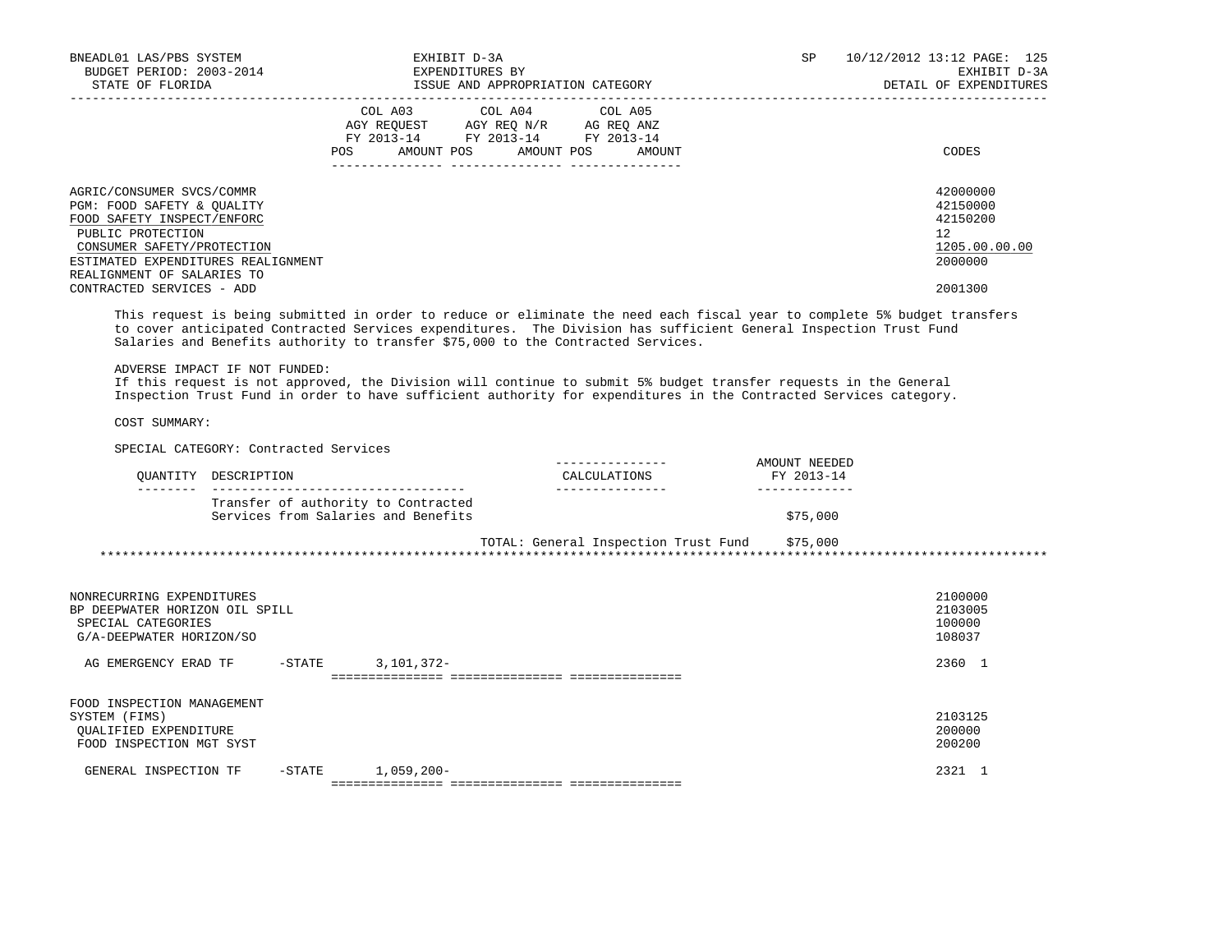| BNEADL01 LAS/PBS SYSTEM<br>BUDGET PERIOD: 2003-2014<br>STATE OF FLORIDA                                                                                                                                                                          | EXHIBIT D-3A<br>EXPENDITURES BY | ISSUE AND APPROPRIATION CATEGORY                                                                                                      | SP | 10/12/2012 13:12 PAGE: 126<br>EXHIBIT D-3A<br>DETAIL OF EXPENDITURES                              |  |  |
|--------------------------------------------------------------------------------------------------------------------------------------------------------------------------------------------------------------------------------------------------|---------------------------------|---------------------------------------------------------------------------------------------------------------------------------------|----|---------------------------------------------------------------------------------------------------|--|--|
|                                                                                                                                                                                                                                                  |                                 | COL A03 COL A04 COL A05<br>AGY REQUEST AGY REO N/R AG REO ANZ<br>FY 2013-14 FY 2013-14 FY 2013-14<br>POS AMOUNT POS AMOUNT POS AMOUNT |    | CODES                                                                                             |  |  |
| AGRIC/CONSUMER SVCS/COMMR<br>PGM: FOOD SAFETY & OUALITY<br>FOOD SAFETY INSPECT/ENFORC<br>PUBLIC PROTECTION<br>CONSUMER SAFETY/PROTECTION<br>EQUIPMENT NEEDS<br>REPLACEMENT OF MOTOR VEHICLES<br>SPECIAL CATEGORIES<br>ACOUISITION/MOTOR VEHICLES |                                 |                                                                                                                                       |    | 42000000<br>42150000<br>42150200<br>12<br>1205.00.00.00<br>2400000<br>2401500<br>100000<br>100021 |  |  |
| GENERAL INSPECTION TF - STATE                                                                                                                                                                                                                    | 316,720 316,720                 |                                                                                                                                       |    | 2321 1                                                                                            |  |  |
|                                                                                                                                                                                                                                                  |                                 |                                                                                                                                       |    |                                                                                                   |  |  |

 AGENCY ISSUE NARRATIVE: 2013-2014 BUDGET YEAR NARRATIVE: IT COMPONENT? NO

LONG RANGE PROGRAM PLAN MEASURE:

 Bureau of Food and Meat Inspection - Conduct Food Establishment Inspections Bureau of Dairy Industry/Dairy Inspection Section - Number of Dairy Establishment Inspections Bureau of Chemical Residue Laboratories- Perform Analyses for Chemical Residue and Pesticide Data

# DESCRIPTION OF ISSUE:

 During the previous fiscal year, the Florida Department of Agriculture and Consumer Services (FDACS) started an initiative to reduce the vehicle replacement needs within each division by closely reviewing the utilization rates of our existing vehicles. This initiative was able to reduce the FDACS's overall vehicle replacement needs by identifying underutilized vehicles and moving them to divisions with significant vehicle replacement needs. Despite these successes, there still remains a need to replace certain vehicles within the Division of Food Safety. Therefore the Division of Food Safety is requesting \$316,720 in the General Inspection Trust Fund to replace sixteen (16)vehicles.

 These vehicles are described below and represent the most critical replacement needs within the Division. This issue requests authority to purchase vehicles for the Bureau of Food and Meat Inspection, Bureau of Chemical Residue Laboratories and the Bureau of Dairy Industry. These vehicles would replace current Division vehicles that exceed the minimum DMS replacement criteria of 120,000 as well as the Florida Department of Agriculture and Consumer Services replacement criteria of 150,000 miles (the 16 vehicles to be replaced currently have or are projected to have at least 150,000 miles by the end of FY 12-13). The sixteen (16) vehicles are comprised of three (3) small SUV's, two (2) mid-sized SUV's and eleven (11) sedans. Of these sixteen (16) vehicles, the eleven (11) large mid-size passenger vehicles to be purchased would be used in food inspection activities for the Bureau of Food and Meat Inspection and the five (5) SUV's would be purchased for use in performing field inspections, collecting field samples for laboratory analysis and conducting enforcement and compliance actions on firms permitted by the Florida Department of Agriculture and Consumer Services by the Bureau of Chemical Residue Laboratories and the Bureau of Dairy Industry.

## ISSUE SUMMARY:

 In the Bureaus of Food and Meat Inspection and Chemical Residue Laboratories funding was provided for one replacement vehicle in FY 2010-11 and there wasn't any funding provided for replacement vehicles in the FY 2007-08, 2008-09, 2009-10 and 2011-12 operating budget. Because of a limited number of replacement vehicles purchased several years ago, many of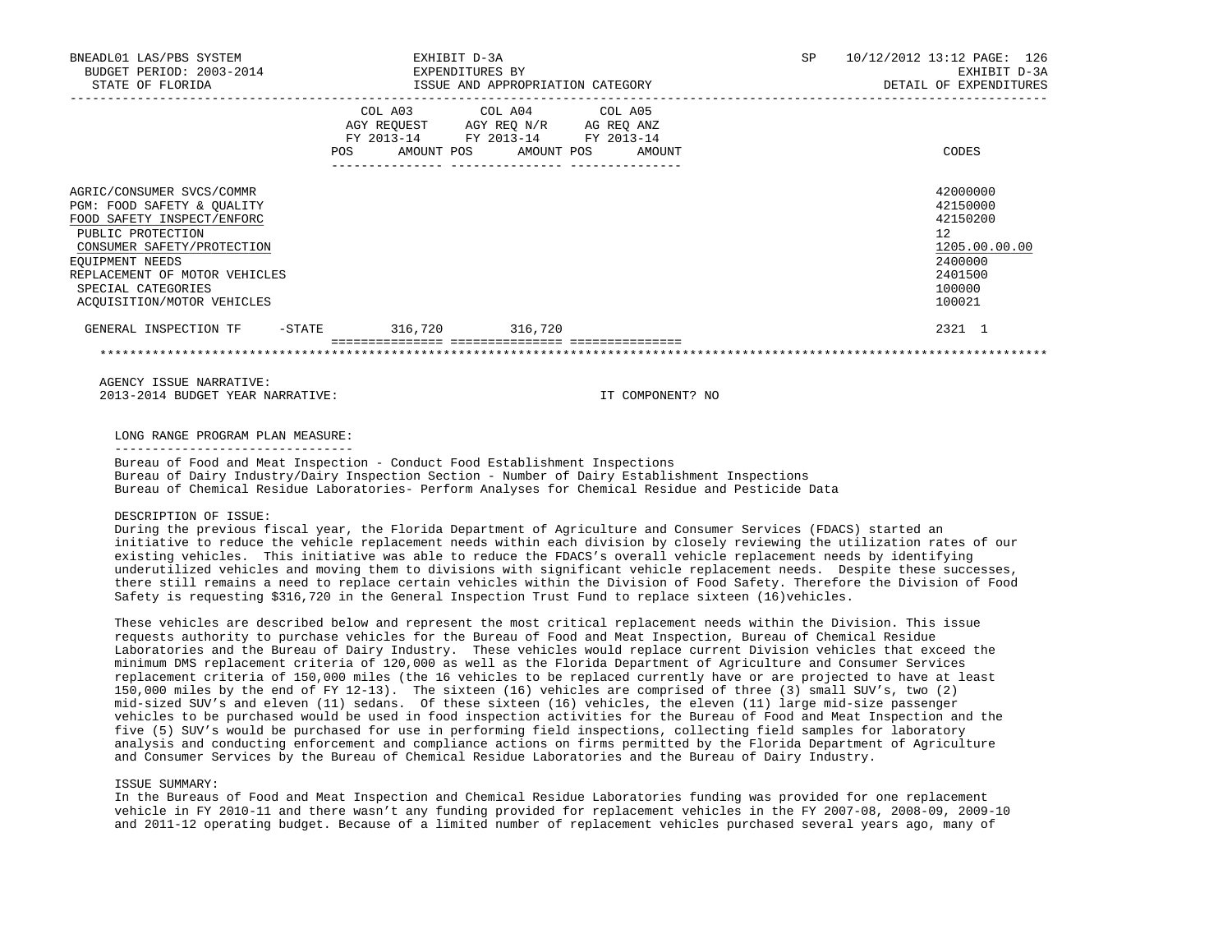| BNEADL01 LAS/PBS SYSTEM<br>BUDGET PERIOD: 2003-2014<br>STATE OF FLORIDA                                                                                                                      | EXHIBIT D-3A<br>EXPENDITURES BY<br>ISSUE AND APPROPRIATION CATEGORY                                                                                  | SP | 10/12/2012 13:12 PAGE: 127<br>EXHIBIT D-3A<br>DETAIL OF EXPENDITURES          |
|----------------------------------------------------------------------------------------------------------------------------------------------------------------------------------------------|------------------------------------------------------------------------------------------------------------------------------------------------------|----|-------------------------------------------------------------------------------|
|                                                                                                                                                                                              | COL A03<br>COL A04 COL A05<br>AGY REQUEST AGY REO N/R AG REO ANZ<br>FY 2013-14<br>FY 2013-14 FY 2013-14<br>AMOUNT POS<br>AMOUNT POS<br>AMOUNT<br>POS |    | CODES                                                                         |
| AGRIC/CONSUMER SVCS/COMMR<br>PGM: FOOD SAFETY & OUALITY<br>FOOD SAFETY INSPECT/ENFORC<br>PUBLIC PROTECTION<br>CONSUMER SAFETY/PROTECTION<br>EOUIPMENT NEEDS<br>REPLACEMENT OF MOTOR VEHICLES |                                                                                                                                                      |    | 42000000<br>42150000<br>42150200<br>12<br>1205.00.00.00<br>2400000<br>2401500 |

 these state vehicles now have very high mileage and are at a point of being unsafe and unreliable. Down time for repairs mean added cost for reimbursement for use of personal vehicles or not conducting important food safety inspections. In the Food Inspection Program, vehicles are only assigned to those employees who drive high-mileages due to large territories and frequent travel needs. Inspectors transport large amounts of authorized equipment and frequently collect large volumes of samples, which are to be shipped to laboratories for analysis.

 In the Bureau of Dairy Industry, all of the Sanitation and Safety Specialists and the Sanitation and Safety Supervisor have a vehicle assigned to them. These specialists and the supervisors conduct inspections at dairy establishments around the state. They also transport large quantities of authorized equipment and collect milk, milk product, frozen dessert and dairy water samples from those establishments, which are to be shipped to the Central Dairy Laboratory for analysis.

 Regular replacement of vehicles will ensure the Division operates effectively by reducing downtime and by taking advantage of new technologies that make vehicles less costly to operate and safer for the environment.

 Replacement of older vehicles is a critical need because several in use have excessive years of wear and very high mileage. Older vehicles have increased downtime for repairs, which cuts into productivity. Repair costs can run into thousands of dollars. If this issue is not funded, overall effectiveness of the employees to whom vehicles are assigned will be diminished. In addition, older vehicles may sometimes be unsafe due to excessive wear.

## ADVERSE IMPACT IF NOT FUNDED:

 There has been little or no funding for replacement of older vehicles in preceding years' budgets. Without regular replacement, the entire fleet will become unreliable and program effectiveness will be diminished. More funding will still be necessary in the future to replace the non-functioning vehicles.

COST SUMMARY:

#### SPECIAL CATEGORY: -----------------

| OUANTITY | DESCRIPTION                           | CALCULATIONS                                 | AMOUNT NEEDED<br>FY 2013-14 |  |
|----------|---------------------------------------|----------------------------------------------|-----------------------------|--|
| 11       | Large Mid-size Passenger Vehicles     | 11 X \$ 18,786 (est.)                        | \$206.646                   |  |
| 2        | Mid-Sized Sport Utility Vehicle (4x2) | 2 X \$ 23,087 (est.)                         | \$46.174                    |  |
|          | Compact SUV $(4x2)$                   | 3 X \$ 21,300 (est.)                         | \$63,900                    |  |
| ---      |                                       |                                              |                             |  |
| 16       |                                       | TOTAL BY FUND: General Inspection Trust Fund | \$316.720                   |  |
|          |                                       |                                              |                             |  |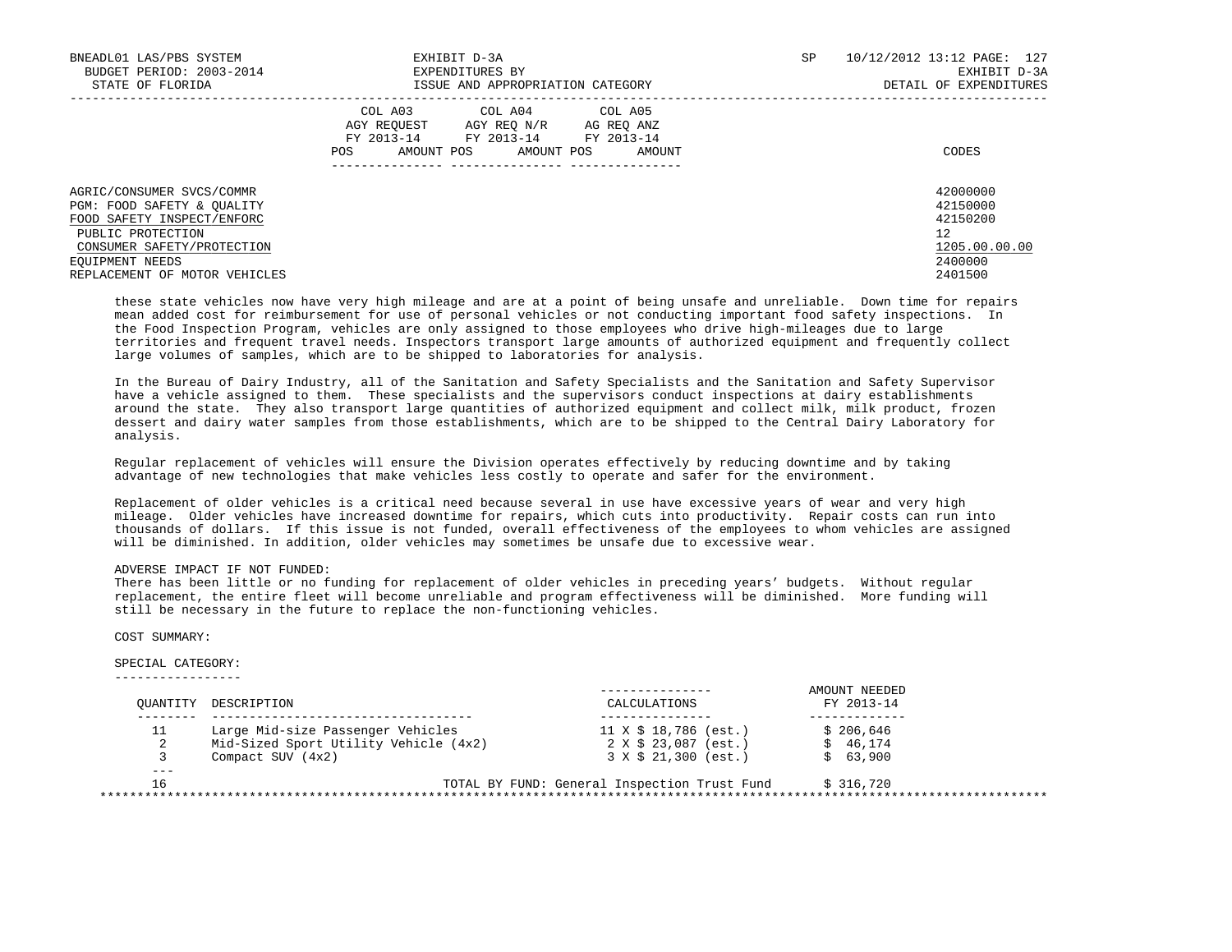| BNEADL01 LAS/PBS SYSTEM<br>BUDGET PERIOD: 2003-2014<br>STATE OF FLORIDA                                                                                                                                                                                                                                               |         |                           | EXHIBIT D-3A<br>EXPENDITURES BY<br>ISSUE AND APPROPRIATION CATEGORY                                                    |                                                                                                                                         | SP <sub>2</sub> | 10/12/2012 13:12 PAGE: 128<br>EXHIBIT D-3A<br>DETAIL OF EXPENDITURES                    |
|-----------------------------------------------------------------------------------------------------------------------------------------------------------------------------------------------------------------------------------------------------------------------------------------------------------------------|---------|---------------------------|------------------------------------------------------------------------------------------------------------------------|-----------------------------------------------------------------------------------------------------------------------------------------|-----------------|-----------------------------------------------------------------------------------------|
|                                                                                                                                                                                                                                                                                                                       |         |                           | COL A03 COL A04<br>AGY REQUEST AGY REQ N/R AG REQ ANZ<br>FY 2013-14 FY 2013-14 FY 2013-14<br>POS AMOUNT POS AMOUNT POS | COL A05<br>AMOUNT                                                                                                                       |                 | CODES                                                                                   |
| AGRIC/CONSUMER SVCS/COMMR<br>PGM: FOOD SAFETY & QUALITY<br>FOOD SAFETY INSPECT/ENFORC<br>PUBLIC PROTECTION<br>CONSUMER SAFETY/PROTECTION<br>ANNUALIZATION OF ADMINISTERED<br>FUNDS APPROPRIATIONS<br>STATE HEALTH INSURANCE ADJUSTMENT<br>FOR FY 2012-13 - 10 MONTHS<br><b>ANNUALIZATION</b><br>SALARIES AND BENEFITS |         |                           |                                                                                                                        |                                                                                                                                         |                 | 42000000<br>42150000<br>42150200<br>12<br>1205.00.00.00<br>26A0000<br>26A1830<br>010000 |
| GENERAL REVENUE FUND                                                                                                                                                                                                                                                                                                  |         | $-STATE$ 1,730            |                                                                                                                        |                                                                                                                                         |                 | 1000 1                                                                                  |
| FEDERAL GRANTS TRUST FUND -FEDERL 18,420                                                                                                                                                                                                                                                                              |         |                           |                                                                                                                        |                                                                                                                                         |                 | 2261 3                                                                                  |
| GENERAL INSPECTION TF                                                                                                                                                                                                                                                                                                 | -FEDERL | $-STATE$ 152,280<br>2,475 |                                                                                                                        |                                                                                                                                         |                 | 2321 1<br>2321 3                                                                        |
| TOTAL GENERAL INSPECTION TF                                                                                                                                                                                                                                                                                           |         | 154,755                   |                                                                                                                        |                                                                                                                                         |                 | 2321                                                                                    |
| TOTAL APPRO $174,905$                                                                                                                                                                                                                                                                                                 |         |                           |                                                                                                                        |                                                                                                                                         |                 |                                                                                         |
| WORKLOAD<br>BP DEEPWATER HORIZON OIL SPILL<br>SPECIAL CATEGORIES<br>G/A-DEEPWATER HORIZON/SO                                                                                                                                                                                                                          |         |                           |                                                                                                                        |                                                                                                                                         |                 | 3000000<br>3005110<br>100000<br>108037                                                  |
| AG EMERGENCY ERAD TF                                                                                                                                                                                                                                                                                                  |         |                           | $-$ STATE 1,500,000 1,500,000                                                                                          |                                                                                                                                         |                 | 2360 1                                                                                  |
|                                                                                                                                                                                                                                                                                                                       |         |                           |                                                                                                                        |                                                                                                                                         |                 |                                                                                         |
| AGENCY ISSUE NARRATIVE:<br>2013-2014 BUDGET YEAR NARRATIVE:                                                                                                                                                                                                                                                           |         |                           |                                                                                                                        | IT COMPONENT? NO                                                                                                                        |                 |                                                                                         |
| DESCRIPTION OF ISSUE:                                                                                                                                                                                                                                                                                                 |         |                           |                                                                                                                        | This issue requests a total of \$1,500,000 in spending authority in the Agricultural Emergency Eradication Trust Fund<br>$\overline{a}$ |                 |                                                                                         |

 (AEETF), Special Category Deepwater Horizon to continue the Seafood Safety program pursuant to the Memorandum of Understanding (MOU) between BP Exploration and Production, Inc. (BP) and the Florida Department of Agriculture and Consumer Services (FDACS). FDACS has developed a Seafood Safety Scope of Work Plan and subsequent testing program in order to accomplish required tasks set forth in the MOU. The \$1,500,000 requested represents the total amount of estimated expenditures through the end of the MOU period.

ISSUE SUMMARY:

 Pursuant to the Memorandum of Understanding (MOU) between BP Exploration and Production, Inc. (BP) and the Florida Department of Agriculture and Consumer Services (FDACS), signed on October 22, 2010 and will be in effect through October 21, 2013, funding is necessary to accomplish tasks as outlined in the FDACS Seafood Safety Scope of Work Plan.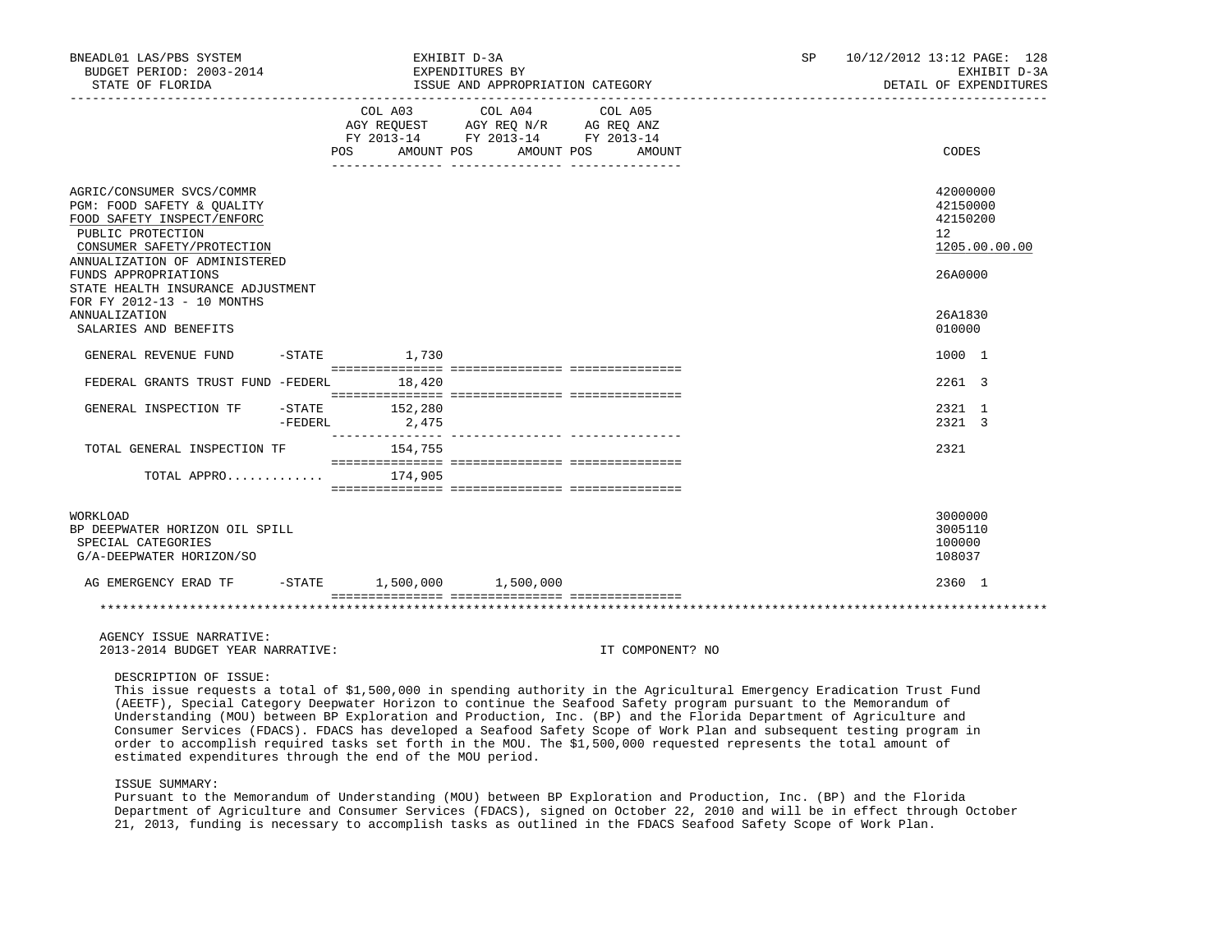| BNEADL01 LAS/PBS SYSTEM<br>BUDGET PERIOD: 2003-2014<br>STATE OF FLORIDA               | EXHIBIT D-3A<br>EXPENDITURES BY<br>ISSUE AND APPROPRIATION CATEGORY                                                                               | 10/12/2012 13:12 PAGE: 129<br>SP.<br>EXHIBIT D-3A<br>DETAIL OF EXPENDITURES |  |
|---------------------------------------------------------------------------------------|---------------------------------------------------------------------------------------------------------------------------------------------------|-----------------------------------------------------------------------------|--|
|                                                                                       | COL A03<br>COL A04 COL A05<br>AGY REQUEST AGY REQ N/R AG REQ ANZ<br>FY 2013-14 FY 2013-14 FY 2013-14<br>AMOUNT POS<br>AMOUNT POS<br>AMOUNT<br>POS | CODES                                                                       |  |
| AGRIC/CONSUMER SVCS/COMMR<br>PGM: FOOD SAFETY & OUALITY<br>FOOD SAFETY INSPECT/ENFORC |                                                                                                                                                   | 42000000<br>42150000<br>42150200                                            |  |
| PUBLIC PROTECTION                                                                     |                                                                                                                                                   | 12                                                                          |  |
| CONSUMER SAFETY/PROTECTION<br>WORKLOAD                                                |                                                                                                                                                   | 1205.00.00.00<br>3000000                                                    |  |
| BP DEEPWATER HORIZON OIL SPILL                                                        |                                                                                                                                                   | 3005110                                                                     |  |

 As of June 30, 2012, the Division of Food Safety has spent \$3,335,055 million of the \$10 million received through the BP MOU and anticipates expenditures of \$5,164,945 million in Fiscal Year 2012-13. Therefore the remaining balance of \$1.5 million is requested for Fiscal Year 2013-14.

 In response to the Deepwater Horizon Oil Spill, FDACS has been actively preparing for the long-term monitoring and analyses of Florida seafood products. FDACS laboratories are responsible for the National Oceanic Atmospheric Administration (NOAA) chemical analyses and heavy metals testing. Significant additional resources will be necessary to accommodate the anticipated impact to current required laboratory workload. It is anticipated that a minimum of approximately 80 samples per month (shellfish and finfish) at a rate of approximately 20 per week will be analyzed. Samples will be largely collected by FDACS personnel with the Florida Fish and Wildlife Commission providing samples as well.

 FDACS' seafood testing program is designed to ensure seafood caught or harvested from Florida state waters does not contain levels of polycyclic aromatic hydrocarbons (PAH's), dispersants and metals that may be harmful to human health when consumed. Testing and analysis is being conducted using specific, written protocols based on Food and Drug Administration or National Oceanic Atmospheric Administration (NOAA) methods for polycyclic aromatic hydrocarbons (PAH's), dispersants, or other oil contaminant chemicals of interest. Following these nationally validated procedures FDACS will be confident in our findings, and can report on seafood safety to both producers and consumers of Florida. This testing and analysis phase requires both sample preparation and laboratory testing. FDACS inspection and sampling staff will be responsible for the long term post-harvest sampling and monitoring of product throughout the state from open waters, at dockside locations and in processing plants regulated by this agency. FDACS will utilize the services of the Florida Fish and Wildlife Commission to obtain finfish samples direct from harvesting sites in open waters.

 One of the goals of the Florida Seafood Safety Testing Program is to provide the public with objective access to full test results that allows them to make informed decisions regarding the safety of Florida seafood. This includes providing the public with the number of samples tested, the number of samples where contaminants are detected, and the number of those detections that are above levels of concern (may pose a health risk) as established by the Food and Drug Administration (FDA). Results from seafood testing would be made available to the public through an interactive FDACS's website so that they are aware of the quality and safety of Florida seafood.

 An integral piece to ensuring the safety of Florida's seafood is the education and training of those who touch seafood beginning at the boat and ending with the final consumer. At each step in the process there is opportunity for increased safety through having people properly trained in how to identify contaminated product, what to do if they see it, knowledge of safe seafood practices, and knowledge of what is safe to consume. To reach the multitude of stakeholders in Florida seafood, FDACS has partnered with multiple state agencies that have the knowledge, skills and ability to efficiently reach our audiences. These stakeholders include industry (fishermen and harvesters), retail (restaurants, retail facilities, and their regulators), and the consumer.

ADVERSE IMPACT IF NOT FUNDED: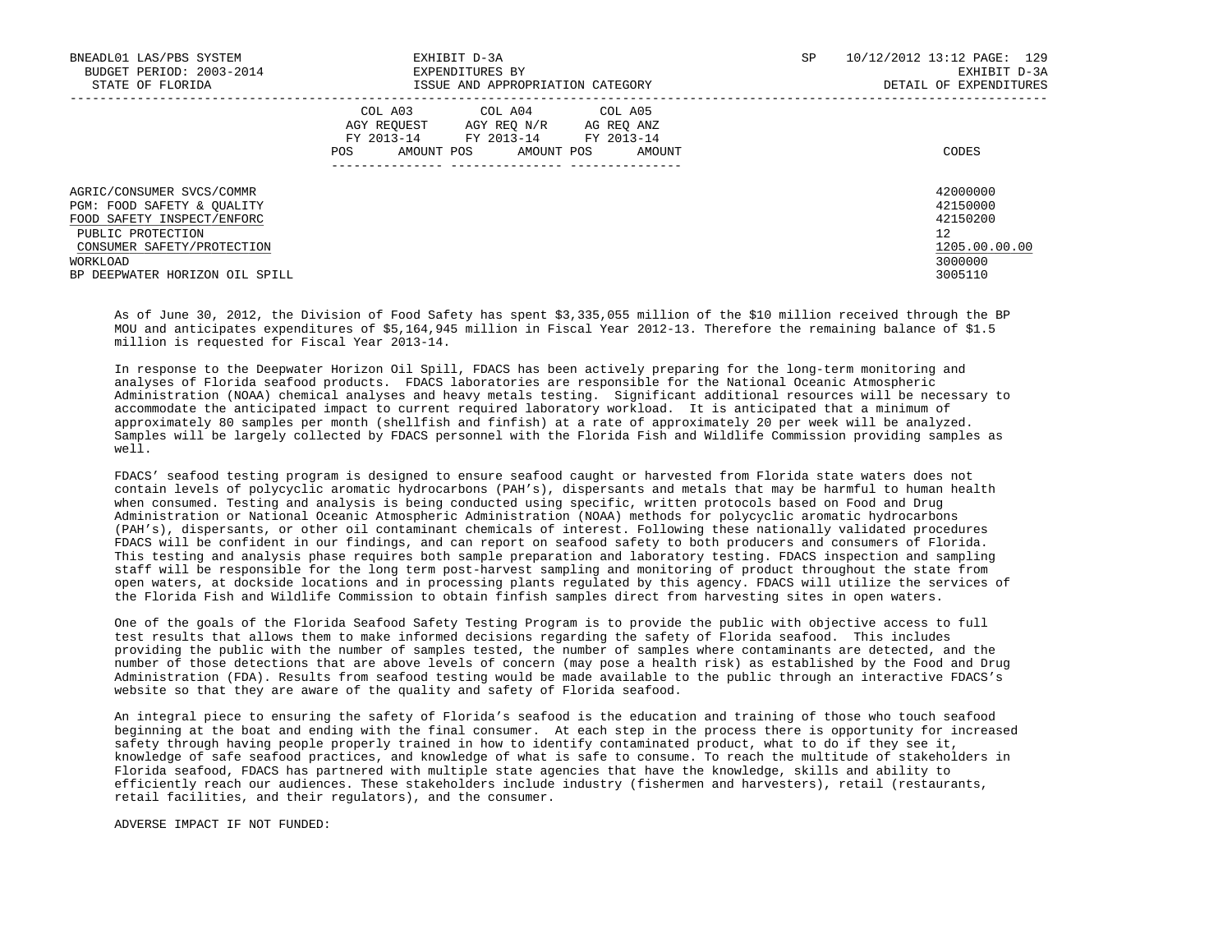| BNEADL01 LAS/PBS SYSTEM<br>BUDGET PERIOD: 2003-2014<br>STATE OF FLORIDA                                                                                                                | EXHIBIT D-3A<br>EXPENDITURES BY<br>ISSUE AND APPROPRIATION CATEGORY                                                                               | SP | 10/12/2012 13:12 PAGE: 130<br>EXHIBIT D-3A<br>DETAIL OF EXPENDITURES          |
|----------------------------------------------------------------------------------------------------------------------------------------------------------------------------------------|---------------------------------------------------------------------------------------------------------------------------------------------------|----|-------------------------------------------------------------------------------|
|                                                                                                                                                                                        | COL A04 COL A05<br>COL A03<br>AGY REQUEST AGY REQ N/R AG REQ ANZ<br>FY 2013-14 FY 2013-14 FY 2013-14<br>AMOUNT POS<br>AMOUNT POS<br>POS<br>AMOUNT |    | CODES                                                                         |
| AGRIC/CONSUMER SVCS/COMMR<br>PGM: FOOD SAFETY & OUALITY<br>FOOD SAFETY INSPECT/ENFORC<br>PUBLIC PROTECTION<br>CONSUMER SAFETY/PROTECTION<br>WORKLOAD<br>BP DEEPWATER HORIZON OIL SPILL |                                                                                                                                                   |    | 42000000<br>42150000<br>42150200<br>12<br>1205.00.00.00<br>3000000<br>3005110 |

 Adequate funding is necessary in order to accomplish goals discussed in the issue summary. Failure to adequately fund this work will result in decreased consumer confidence in purchasing and eating Florida gulf seafood, lack of scientific evidence that can be shared with the public and other entities to confirm that Florida gulf seafood is safe to consume, and potentially place the consumer at risk for the consumption of Florida gulf seafood that has not been consistently tested, monitored and reported by a fully equipped, trained and capable testing laboratory. If this issue is not approved, then FDACS would potentially lose funding for this program.

### COST SUMMARY:

The cost summary shows the amounts needed to fund this project through the end of the project period (October 2013).

## SPECIAL CATEGORY: BP Deepwater Horizon (Category 108037)

-----------------

| OUANTITY                                                                  | DESCRIPTION                                                                                                                       |                                                                                          | CALCULATIONS                                                                   | AMOUNT NEEDED<br>FY 2013-14                                                           |                       |
|---------------------------------------------------------------------------|-----------------------------------------------------------------------------------------------------------------------------------|------------------------------------------------------------------------------------------|--------------------------------------------------------------------------------|---------------------------------------------------------------------------------------|-----------------------|
|                                                                           | Salaries and Benefits<br>Laboratory Testing Supplies<br>Travel Expenditures<br>Data Infrastructure<br>Education/Training/Supplies | Laboratory Equipment (Including Installation)<br>Boats/Vehicles/Gas/Maintenance/Supplies |                                                                                | \$300,000<br>\$250,000<br>\$75,000<br>\$150,000<br>\$75,000<br>\$400,000<br>\$125,000 |                       |
|                                                                           | FWCC Seafood Sampling                                                                                                             | Sample Collection/Shipping Costs                                                         | TOTAL ISSUE BY FUND: Agricultural Emergency Eradication Trust Fund \$1,500,000 | \$75,000<br>50,000<br>Ŝ.                                                              |                       |
| TOTAL: CONSUMER SAFETY/PROTECTION<br>BY FUND TYPE<br>GENERAL REVENUE FUND |                                                                                                                                   | 164,914                                                                                  |                                                                                |                                                                                       | 1205.00.00.00<br>1000 |
| TRUST FUNDS                                                               | TOTAL POSITIONS $300.00$<br>TOTAL SALARY RATE $11,815,481$                                                                        | 22,856,658 1,816,720<br>TOTAL PROG COMP 23, 021, 572 1, 816, 720                         |                                                                                |                                                                                       | 2000                  |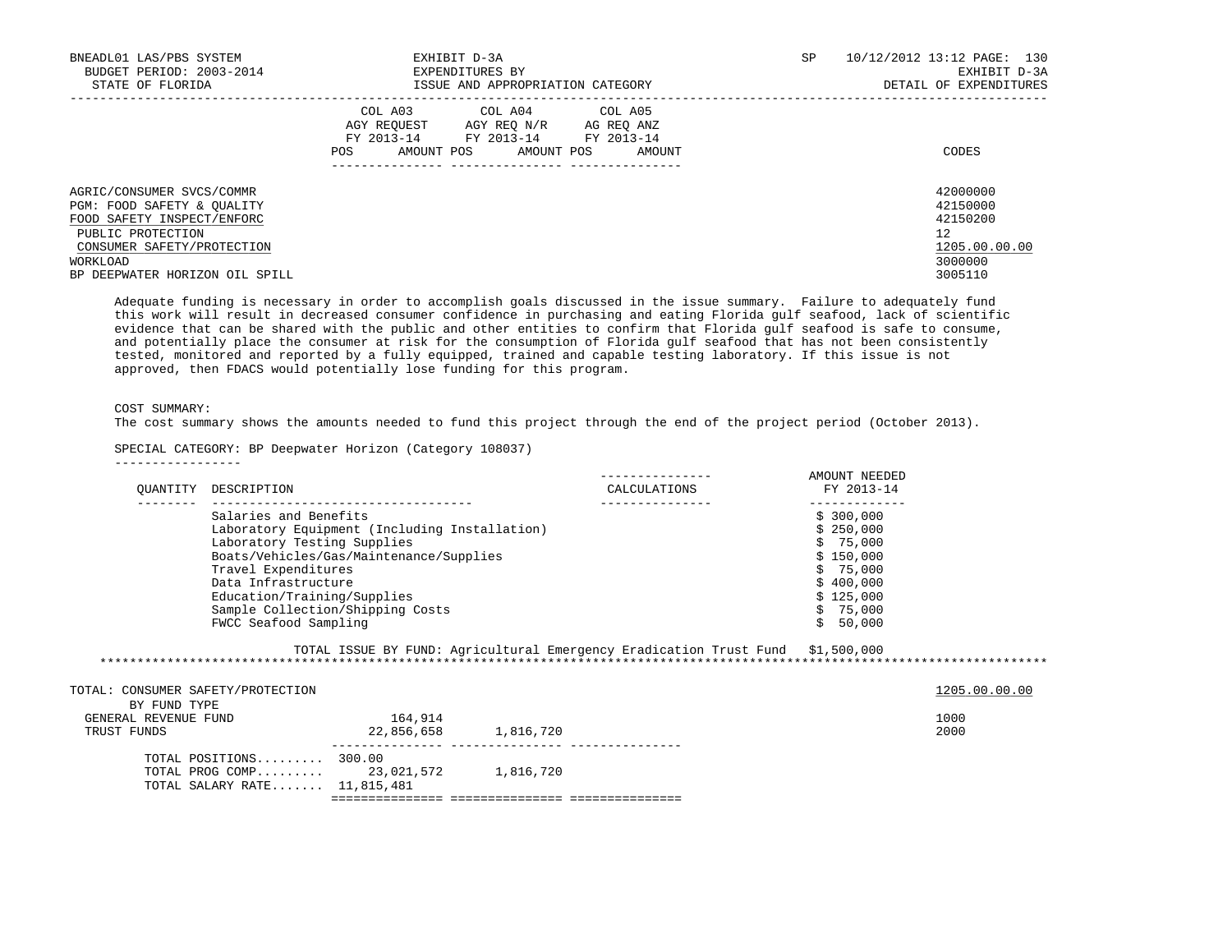| BNEADL01 LAS/PBS SYSTEM<br>BUDGET PERIOD: 2003-2014<br>STATE OF FLORIDA<br>__________________                                                                                                                                                |                                               | EXHIBIT D-3A<br>EXPENDITURES BY<br>ISSUE AND APPROPRIATION CATEGORY                                                               | SP and the set of the set of the set of the set of the set of the set of the set of the set of the set of the set of the set of the set of the set of the set of the set of the set of the set of the set of the set of the se<br>10/12/2012 13:12 PAGE: 131<br>EXHIBIT D-3A<br>DETAIL OF EXPENDITURES |                                                                                         |
|----------------------------------------------------------------------------------------------------------------------------------------------------------------------------------------------------------------------------------------------|-----------------------------------------------|-----------------------------------------------------------------------------------------------------------------------------------|--------------------------------------------------------------------------------------------------------------------------------------------------------------------------------------------------------------------------------------------------------------------------------------------------------|-----------------------------------------------------------------------------------------|
|                                                                                                                                                                                                                                              | POS                                           | COL A03 COL A04 COL A05<br>AGY REQUEST AGY REQ N/R AG REQ ANZ<br>FY 2013-14 FY 2013-14 FY 2013-14<br>AMOUNT POS AMOUNT POS AMOUNT |                                                                                                                                                                                                                                                                                                        | CODES                                                                                   |
| AGRIC/CONSUMER SVCS/COMMR<br>PGM: CONSUMER PROTECTION<br>AGRICULTURAL ENVIRON SVCS<br>PUBLIC PROTECTION<br>REGULATION AND LICENSING<br>ESTIMATED EXPENDITURES<br>ESTIMATED EXPENDITURES - OPERATIONS<br>SALARY RATE<br>SALARY RATE 7,693,899 |                                               |                                                                                                                                   |                                                                                                                                                                                                                                                                                                        | 42000000<br>42160000<br>42160100<br>12<br>1204.00.00.00<br>1000000<br>1001000<br>000000 |
| SALARIES AND BENEFITS                                                                                                                                                                                                                        |                                               |                                                                                                                                   |                                                                                                                                                                                                                                                                                                        | 010000                                                                                  |
| GENERAL REVENUE FUND -STATE<br>FEDERAL GRANTS TRUST FUND -FEDERL<br>GENERAL INSPECTION TF - STATE<br>PEST CONTROL TRUST FUND -STATE                                                                                                          | 682,072<br>400,697<br>6,587,364<br>2,802,435  |                                                                                                                                   |                                                                                                                                                                                                                                                                                                        | 1000 1<br>2261 3<br>2321 1<br>2528 1                                                    |
| TOTAL POSITIONS 183.00<br>TOTAL APPRO $10.472.568$                                                                                                                                                                                           |                                               |                                                                                                                                   |                                                                                                                                                                                                                                                                                                        |                                                                                         |
| OTHER PERSONAL SERVICES                                                                                                                                                                                                                      |                                               |                                                                                                                                   |                                                                                                                                                                                                                                                                                                        | 030000                                                                                  |
| GENERAL REVENUE FUND - STATE<br>FEDERAL GRANTS TRUST FUND -FEDERL<br>GENERAL INSPECTION TF - STATE<br>PEST CONTROL TRUST FUND -STATE<br>TOTAL APPRO                                                                                          | 100<br>145,000<br>33,000<br>41,530<br>219,630 |                                                                                                                                   |                                                                                                                                                                                                                                                                                                        | 1000 1<br>2261 3<br>2321 1<br>2528 1                                                    |
|                                                                                                                                                                                                                                              |                                               |                                                                                                                                   |                                                                                                                                                                                                                                                                                                        |                                                                                         |
| <b>EXPENSES</b>                                                                                                                                                                                                                              |                                               |                                                                                                                                   |                                                                                                                                                                                                                                                                                                        | 040000                                                                                  |
| GENERAL REVENUE FUND                                                                                                                                                                                                                         | $-$ STATE $14, 451$                           |                                                                                                                                   |                                                                                                                                                                                                                                                                                                        | 1000 1<br>2261 3                                                                        |
| FEDERAL GRANTS TRUST FUND -FEDERL 338,295<br>GENERAL INSPECTION TF                                                                                                                                                                           | -STATE 991,939                                |                                                                                                                                   |                                                                                                                                                                                                                                                                                                        | 2321 1                                                                                  |
|                                                                                                                                                                                                                                              | $-FEDERL$<br>98,000                           |                                                                                                                                   |                                                                                                                                                                                                                                                                                                        | 2321 3                                                                                  |
| TOTAL GENERAL INSPECTION TF                                                                                                                                                                                                                  | 1,089,939                                     |                                                                                                                                   |                                                                                                                                                                                                                                                                                                        | 2321                                                                                    |
| PEST CONTROL TRUST FUND -STATE 375,731                                                                                                                                                                                                       |                                               |                                                                                                                                   |                                                                                                                                                                                                                                                                                                        | 2528 1                                                                                  |
| TOTAL APPRO $1,818,416$                                                                                                                                                                                                                      |                                               |                                                                                                                                   |                                                                                                                                                                                                                                                                                                        |                                                                                         |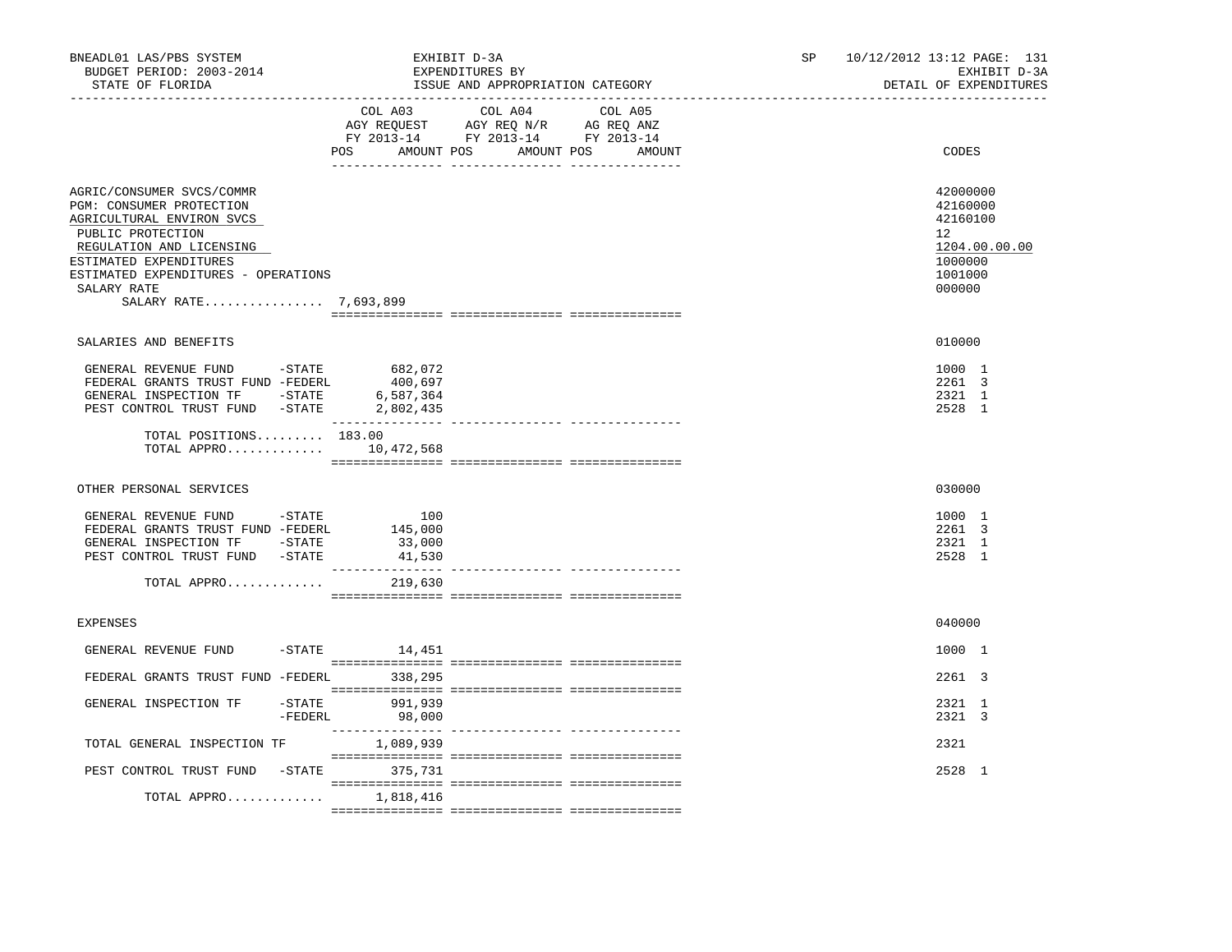| BNEADL01 LAS/PBS SYSTEM<br>BUDGET PERIOD: 2003-2014<br>STATE OF FLORIDA                                                                                                                                                                                      |                               | EXHIBIT D-3A<br>EXPENDITURES BY<br>ISSUE AND APPROPRIATION CATEGORY                                                                   |  | SP <sub>2</sub> | 10/12/2012 13:12 PAGE: 132<br>EXHIBIT D-3A<br>DETAIL OF EXPENDITURES                                           |
|--------------------------------------------------------------------------------------------------------------------------------------------------------------------------------------------------------------------------------------------------------------|-------------------------------|---------------------------------------------------------------------------------------------------------------------------------------|--|-----------------|----------------------------------------------------------------------------------------------------------------|
| ------------------                                                                                                                                                                                                                                           |                               | COL A03 COL A04 COL A05<br>AGY REQUEST AGY REQ N/R AG REQ ANZ<br>FY 2013-14 FY 2013-14 FY 2013-14<br>POS AMOUNT POS AMOUNT POS AMOUNT |  |                 | CODES                                                                                                          |
| AGRIC/CONSUMER SVCS/COMMR<br>PGM: CONSUMER PROTECTION<br>AGRICULTURAL ENVIRON SVCS<br>PUBLIC PROTECTION<br>REGULATION AND LICENSING<br>ESTIMATED EXPENDITURES<br>ESTIMATED EXPENDITURES - OPERATIONS<br>AID TO LOCAL GOVERNMENTS<br>MOSQUITO CONTROL PROGRAM |                               |                                                                                                                                       |  |                 | 42000000<br>42160000<br>42160100<br>12 <sup>°</sup><br>1204.00.00.00<br>1000000<br>1001000<br>050000<br>050896 |
| GENERAL INSPECTION TF -STATE 1,043,368                                                                                                                                                                                                                       |                               |                                                                                                                                       |  |                 | 2321 1                                                                                                         |
| OPERATING CAPITAL OUTLAY                                                                                                                                                                                                                                     |                               |                                                                                                                                       |  |                 | 060000                                                                                                         |
| GENERAL REVENUE FUND -STATE<br>FEDERAL GRANTS TRUST FUND -FEDERL 252,500                                                                                                                                                                                     | 1,513                         |                                                                                                                                       |  |                 | 1000 1<br>2261 3                                                                                               |
| TOTAL APPRO                                                                                                                                                                                                                                                  | 254,013                       |                                                                                                                                       |  |                 |                                                                                                                |
| SPECIAL CATEGORIES<br>CONTRACTED SERVICES                                                                                                                                                                                                                    |                               |                                                                                                                                       |  |                 | 100000<br>100777                                                                                               |
| GENERAL REVENUE FUND -STATE<br>FEDERAL GRANTS TRUST FUND -FEDERL<br>GENERAL INSPECTION TF -STATE<br>PEST CONTROL TRUST FUND -STATE 106,425                                                                                                                   | 107,372<br>296,278<br>125,124 |                                                                                                                                       |  |                 | 1000 1<br>2261 3<br>2321 1<br>2528 1                                                                           |
| TOTAL APPRO                                                                                                                                                                                                                                                  | 635,199                       |                                                                                                                                       |  |                 |                                                                                                                |
| RISK MANAGEMENT INSURANCE                                                                                                                                                                                                                                    |                               |                                                                                                                                       |  |                 | 103241                                                                                                         |
| ${\tt GENERAL}\;\;{\tt REVENUE}\;\;{\tt FUND}\qquad\qquad-{\tt STATE}\qquad\qquad 85\,,564$<br>GENERAL INSPECTION TF -STATE                                                                                                                                  | 54,602                        |                                                                                                                                       |  |                 | 1000 1<br>2321 1                                                                                               |
| TOTAL APPRO                                                                                                                                                                                                                                                  | 140,166                       |                                                                                                                                       |  |                 |                                                                                                                |
| TR/DMS/HR SVCS/STW CONTRCT                                                                                                                                                                                                                                   |                               |                                                                                                                                       |  |                 | 107040                                                                                                         |
| GENERAL REVENUE FUND -STATE 19,020<br>GENERAL INSPECTION TF -STATE<br>PEST CONTROL TRUST FUND -STATE 15,042                                                                                                                                                  | 32,177                        |                                                                                                                                       |  |                 | 1000 1<br>2321 1<br>2528 1                                                                                     |
| TOTAL APPRO                                                                                                                                                                                                                                                  | 66,239                        |                                                                                                                                       |  |                 |                                                                                                                |
|                                                                                                                                                                                                                                                              |                               |                                                                                                                                       |  |                 |                                                                                                                |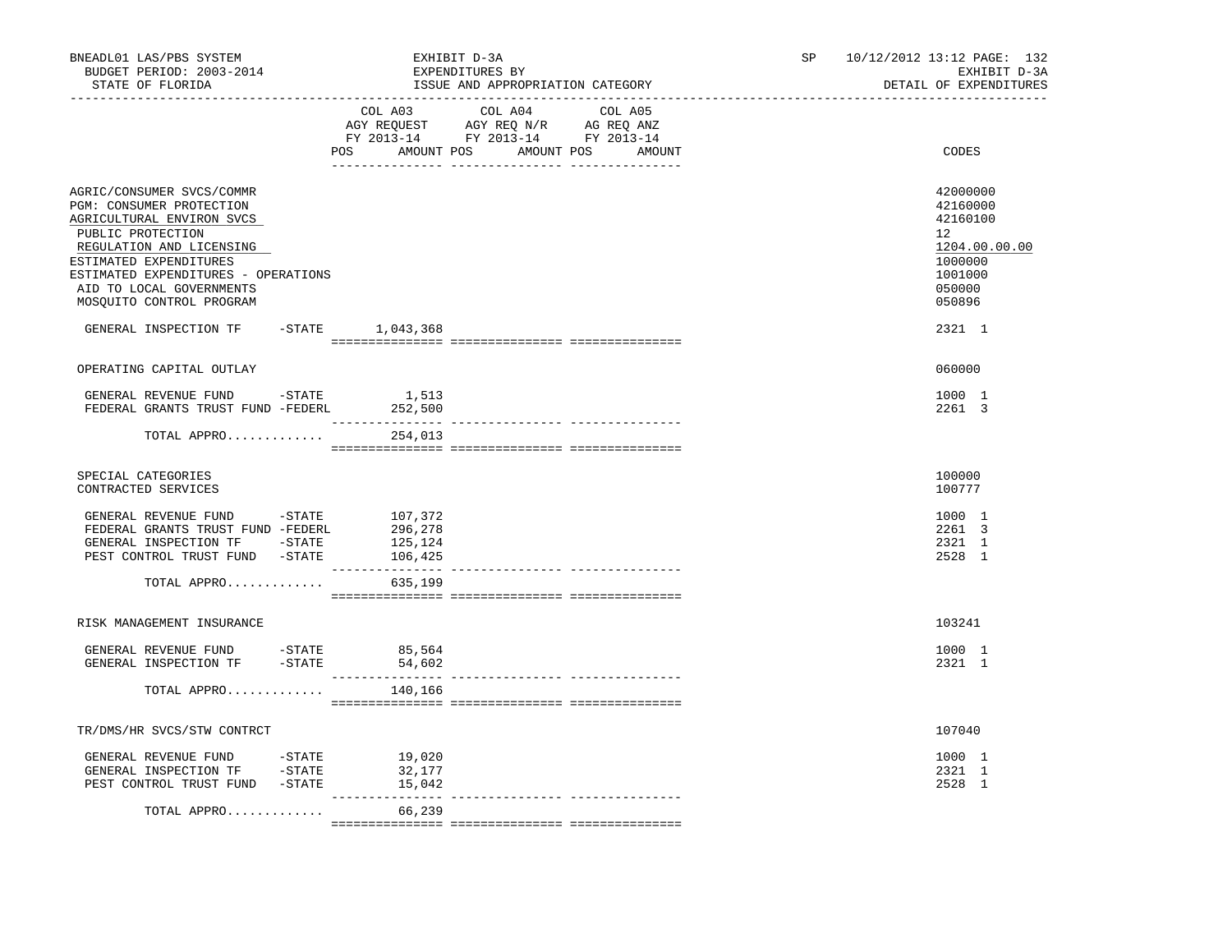| BNEADL01 LAS/PBS SYSTEM<br>BUDGET PERIOD: 2003-2014<br>STATE OF FLORIDA                                                                                                                                                                                                                                                               | EXHIBIT D-3A<br>EXPENDITURES BY | ISSUE AND APPROPRIATION CATEGORY                                                                                                                                                                                                                                                                                                                                                                                                                                                             | SP | 10/12/2012 13:12 PAGE: 133<br>EXHIBIT D-3A<br>DETAIL OF EXPENDITURES                               |
|---------------------------------------------------------------------------------------------------------------------------------------------------------------------------------------------------------------------------------------------------------------------------------------------------------------------------------------|---------------------------------|----------------------------------------------------------------------------------------------------------------------------------------------------------------------------------------------------------------------------------------------------------------------------------------------------------------------------------------------------------------------------------------------------------------------------------------------------------------------------------------------|----|----------------------------------------------------------------------------------------------------|
|                                                                                                                                                                                                                                                                                                                                       |                                 | $\begin{tabular}{lllllllllllll} &\multicolumn{4}{c}{\text{COL A03}} &\multicolumn{4}{c}{\text{COL A04}} &\multicolumn{4}{c}{\text{COL A05}} \\ \multicolumn{4}{c}{\text{AGY REQUEST}} &\multicolumn{4}{c}{\text{AGY REQ N/R}} &\multicolumn{4}{c}{\text{AG REQ ANZ}} \\ \multicolumn{4}{c}{\text{FGY REQ N/R}} &\multicolumn{4}{c}{\text{AG REQ ANZ}} \\ \multicolumn{4}{c}{\text{FY 2013--14}} &\multicolumn{4}{c}{\text{FY 2013--14}} &\multicolumn{4$<br>POS AMOUNT POS AMOUNT POS AMOUNT |    | CODES                                                                                              |
| AGRIC/CONSUMER SVCS/COMMR<br>PGM: CONSUMER PROTECTION<br>AGRICULTURAL ENVIRON SVCS<br>PUBLIC PROTECTION<br>REGULATION AND LICENSING<br>ESTIMATED EXPENDITURES<br>ESTIMATED EXPENDITURES - OPERATIONS<br>TOTAL: ESTIMATED EXPENDITURES - OPERATIONS<br>TOTAL POSITIONS 183.00<br>TOTAL ISSUE 14,649,599<br>TOTAL SALARY RATE 7,693,899 |                                 |                                                                                                                                                                                                                                                                                                                                                                                                                                                                                              |    | 42000000<br>42160000<br>42160100<br>$12^{\circ}$<br>1204.00.00.00<br>1000000<br>1001000<br>1001000 |
| CASUALTY INSURANCE PREMIUM<br>ADJUSTMENT<br>SPECIAL CATEGORIES<br>RISK MANAGEMENT INSURANCE                                                                                                                                                                                                                                           |                                 |                                                                                                                                                                                                                                                                                                                                                                                                                                                                                              |    | 1001090<br>100000<br>103241                                                                        |
|                                                                                                                                                                                                                                                                                                                                       |                                 |                                                                                                                                                                                                                                                                                                                                                                                                                                                                                              |    | 1000 1<br>2321 1                                                                                   |
| TOTAL APPRO                                                                                                                                                                                                                                                                                                                           | 85,853-                         |                                                                                                                                                                                                                                                                                                                                                                                                                                                                                              |    |                                                                                                    |
| FLORIDA RETIREMENT SYSTEM<br>CONTRIBUTION ADJUSTMENT FOR<br>FISCAL YEAR 2012-2013<br>SALARIES AND BENEFITS<br>GENERAL REVENUE FUND -STATE $1,924$<br>FEDERAL GRANTS TRUST FUND -FEDERL $1,132$<br>GENERAL INSPECTION TF -STATE                                                                                                        | 18,593                          |                                                                                                                                                                                                                                                                                                                                                                                                                                                                                              |    | 1001240<br>010000<br>1000 1<br>2261 3<br>2321 1                                                    |
| PEST CONTROL TRUST FUND -STATE 7,910<br>TOTAL APPRO                                                                                                                                                                                                                                                                                   | ________________<br>29,559      |                                                                                                                                                                                                                                                                                                                                                                                                                                                                                              |    | 2528 1                                                                                             |
| ADJUSTMENT TO STATE HEALTH                                                                                                                                                                                                                                                                                                            |                                 |                                                                                                                                                                                                                                                                                                                                                                                                                                                                                              |    |                                                                                                    |
| INSURANCE PREMIUM CONTRIBUTION -<br>FISCAL YEAR 2012-13<br>SALARIES AND BENEFITS                                                                                                                                                                                                                                                      |                                 |                                                                                                                                                                                                                                                                                                                                                                                                                                                                                              |    | 1001830<br>010000                                                                                  |
| GENERAL REVENUE FUND - STATE<br>FEDERAL GRANTS TRUST FUND -FEDERL<br>GENERAL INSPECTION TF -STATE<br>PEST CONTROL TRUST FUND -STATE                                                                                                                                                                                                   | 1,495<br>880<br>14,446<br>6,146 |                                                                                                                                                                                                                                                                                                                                                                                                                                                                                              |    | 1000 1<br>2261 3<br>2321 1<br>2528 1                                                               |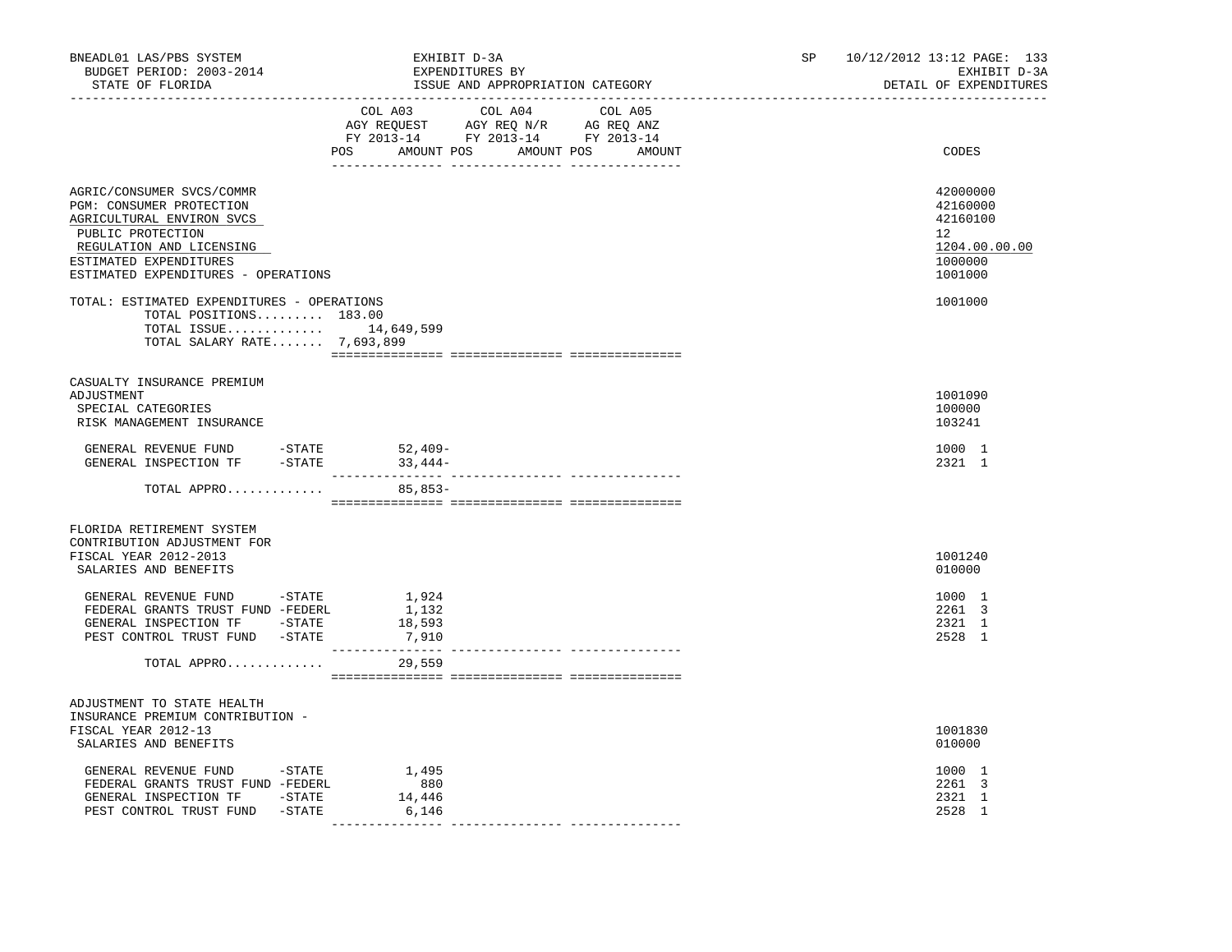| BNEADL01 LAS/PBS SYSTEM<br>BUDGET PERIOD: 2003-2014<br>STATE OF FLORIDA                                                                                                                     | EXHIBIT D-3A<br>EXPENDITURES BY                                                                                   | ISSUE AND APPROPRIATION CATEGORY | SP | 10/12/2012 13:12 PAGE: 134<br>EXHIBIT D-3A<br>DETAIL OF EXPENDITURES |
|---------------------------------------------------------------------------------------------------------------------------------------------------------------------------------------------|-------------------------------------------------------------------------------------------------------------------|----------------------------------|----|----------------------------------------------------------------------|
|                                                                                                                                                                                             | COL A03<br>COL A04<br>AGY REQUEST AGY REQ N/R AG REQ ANZ<br>FY 2013-14 FY 2013-14 FY 2013-14<br>POS<br>AMOUNT POS | COL A05<br>AMOUNT POS<br>AMOUNT  |    | CODES                                                                |
| AGRIC/CONSUMER SVCS/COMMR<br>PGM: CONSUMER PROTECTION<br>AGRICULTURAL ENVIRON SVCS<br>PUBLIC PROTECTION<br>REGULATION AND LICENSING<br>ESTIMATED EXPENDITURES<br>ADJUSTMENT TO STATE HEALTH |                                                                                                                   |                                  |    | 42000000<br>42160000<br>42160100<br>12<br>1204.00.00.00<br>1000000   |
| INSURANCE PREMIUM CONTRIBUTION -<br>FISCAL YEAR 2012-13<br>SALARIES AND BENEFITS<br>TOTAL APPRO                                                                                             | 22,967                                                                                                            |                                  |    | 1001830<br>010000                                                    |
| REALLOCATION OF HUMAN RESOURCES<br>OUTSOURCING<br>SPECIAL CATEGORIES<br>TR/DMS/HR SVCS/STW CONTRCT                                                                                          |                                                                                                                   |                                  |    | 1005900<br>100000<br>107040                                          |
| GENERAL REVENUE FUND -STATE<br>GENERAL INSPECTION TF -STATE<br>PEST CONTROL TRUST FUND -STATE                                                                                               | $352-$<br>595-<br>$278-$                                                                                          |                                  |    | 1000 1<br>2321 1<br>2528 1                                           |
| TOTAL APPRO                                                                                                                                                                                 | __________ ________________ ______<br>$1,225-$                                                                    |                                  |    |                                                                      |
| NONRECURRING EXPENDITURES<br>REPLACEMENT EQUIPMENT<br>OPERATING CAPITAL OUTLAY                                                                                                              |                                                                                                                   |                                  |    | 2100000<br>2103017<br>060000                                         |
| FEDERAL GRANTS TRUST FUND -FEDERL 150,000-                                                                                                                                                  |                                                                                                                   |                                  |    | 2261 3                                                               |
| EQUIPMENT NEEDS<br>REPLACEMENT OF MOTOR VEHICLES<br>SPECIAL CATEGORIES<br>ACQUISITION/MOTOR VEHICLES                                                                                        |                                                                                                                   |                                  |    | 2400000<br>2401500<br>100000<br>100021                               |
| FEDERAL GRANTS TRUST FUND -FEDERL                                                                                                                                                           | 280,000 280,000                                                                                                   |                                  |    | 2261 3                                                               |
|                                                                                                                                                                                             |                                                                                                                   |                                  |    |                                                                      |
| AGENCY ISSUE NARRATIVE:<br>2013-2014 BUDGET YEAR NARRATIVE:                                                                                                                                 |                                                                                                                   | IT COMPONENT? NO                 |    |                                                                      |

 LONG RANGE PROGRAM PLAN MEASURE: Inspect Pesticide Applicators and Dealers and Inspect Pest Control Businesses and Applicators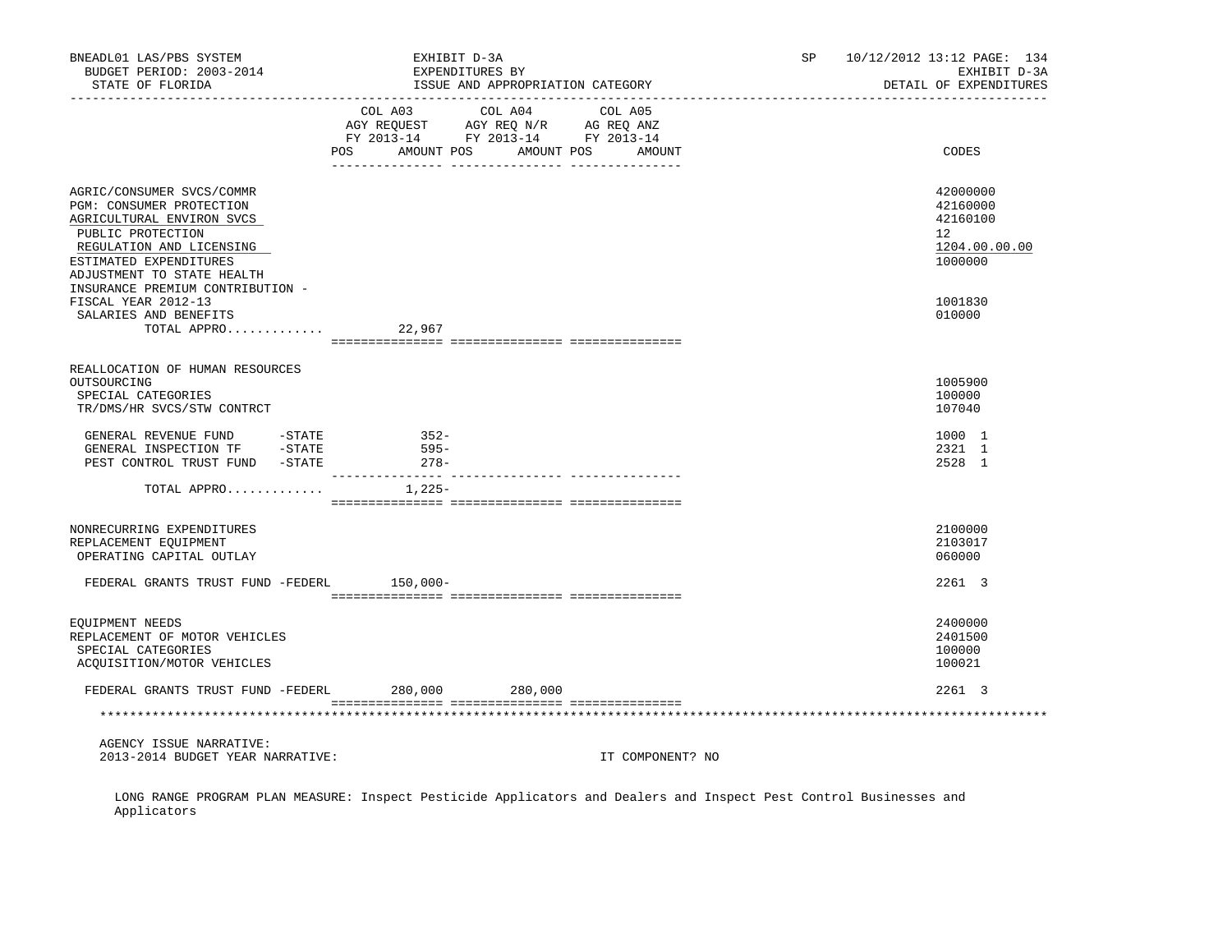| BNEADL01 LAS/PBS SYSTEM<br>BUDGET PERIOD: 2003-2014<br>STATE OF FLORIDA | EXHIBIT D-3A<br>EXPENDITURES BY<br>ISSUE AND APPROPRIATION CATEGORY                                                                               | 10/12/2012 13:12 PAGE: 135<br>SP<br>EXHIBIT D-3A<br>DETAIL OF EXPENDITURES |
|-------------------------------------------------------------------------|---------------------------------------------------------------------------------------------------------------------------------------------------|----------------------------------------------------------------------------|
|                                                                         | COL A04 COL A05<br>COL A03<br>AGY REOUEST AGY REO N/R AG REO ANZ<br>FY 2013-14 FY 2013-14 FY 2013-14<br>AMOUNT POS<br>AMOUNT POS<br>AMOUNT<br>POS | CODES                                                                      |
| AGRIC/CONSUMER SVCS/COMMR<br>PGM: CONSUMER PROTECTION                   |                                                                                                                                                   | 42000000<br>42160000                                                       |
| AGRICULTURAL ENVIRON SVCS                                               |                                                                                                                                                   | 42160100                                                                   |
| PUBLIC PROTECTION                                                       |                                                                                                                                                   | 12                                                                         |
| REGULATION AND LICENSING                                                |                                                                                                                                                   | 1204.00.00.00                                                              |
| EOUIPMENT NEEDS                                                         |                                                                                                                                                   | 2400000                                                                    |
| REPLACEMENT OF MOTOR VEHICLES                                           |                                                                                                                                                   | 2401500                                                                    |

#### DESCRIPTION OF ISSUE:

 During the previous year, the Florida Department of Agriculture and Consumer Services (FDACS) started an initiative to reduce the vehicle replacement needs within each division by closely reviewing the utilization rates of our existing vehicles. This initiative was able to reduce FDACS's overall vehicle replacement needs by identifying underutilized vehicles and moving them to divisions with significant vehicle replacement needs. Despite these successes, there still remains a need to replace certain vehicles within the Division of Agricultural Environmental Services. These vehicles are detailed below and they represent the most critical replacement needs within the Division.

 This is to request \$280,000 in the Special Category, Replacement of Motor Vehicles in the Federal Grants Trust Fund for the replacement of fourteen (14) vehicles in the Bureau of Compliance Monitoring and the Bureau of Entomology and Pest Control. These funds will be requested from the US Environmental Protection Agency (EPA) as part of the Performance Partnership Grant. These vehicles are used by field employees to conduct inspections and investigations of feed, seed, fertilizer, pesticides, worker protection, structural pest control, and mosquito control.

## ISSUE SUMMARY:

 Currently the Division of Agricultural Environmental Services has fourteen (14) vehicles that meet the Florida Department of Management Services replacement criteria of ten (10) years or 120,000 miles as well as the Florida Department of Agriculture and Consumer Services (FDACS) replacement criteria of 150,000 miles. The Bureau of Entomology and Pest Control needs five (5) replacement vehicles to conduct inspections and respond to complaints under the Structural Pest Control Law. The Bureau of Compliance Monitoring needs nine (9) replacement vehicles to conduct inspections throughout the State of Florida, respond to consumer complaints, and performing other compliance and surveillance activities involving feed, seed, fertilizer, and pesticides.

### ADVERSE IMPACT IF NOT FUNDED:

 Without this funding, efficiency in meeting statutory responsibilities will be impacted due to down time for vehicle breakdowns and repairs. The division will experience substantial maintenance costs maintaining these high mileage vehicles.

## COST SUMMARY:

## SPECIAL CATEGORY: MOTOR VEHICLES:

|          |      | Tag Number Year Make and Model | Actual Mileage as of 8/19/2012 | Projected Mileage on 7/1/2013 |
|----------|------|--------------------------------|--------------------------------|-------------------------------|
| ACS12240 | 2003 | Chevrolet Blazer               | 153,877                        | 159,900                       |
| ACS27513 |      | 2003 Ford Explorer             | 182,194                        | 190,368                       |
| ACS12553 | 2001 | Dodge Ram 1500                 | 173,404                        | 185,888                       |
| ACS12551 |      | 2001 Dodge Ram 1500            | 226,892                        | 234,159                       |
| ACS27423 | 2001 | Ford F150                      | 138,800                        | 150,246                       |
| ACS27465 | 2002 | Ford F150                      | 178,408                        | 188,958                       |
|          |      |                                |                                |                               |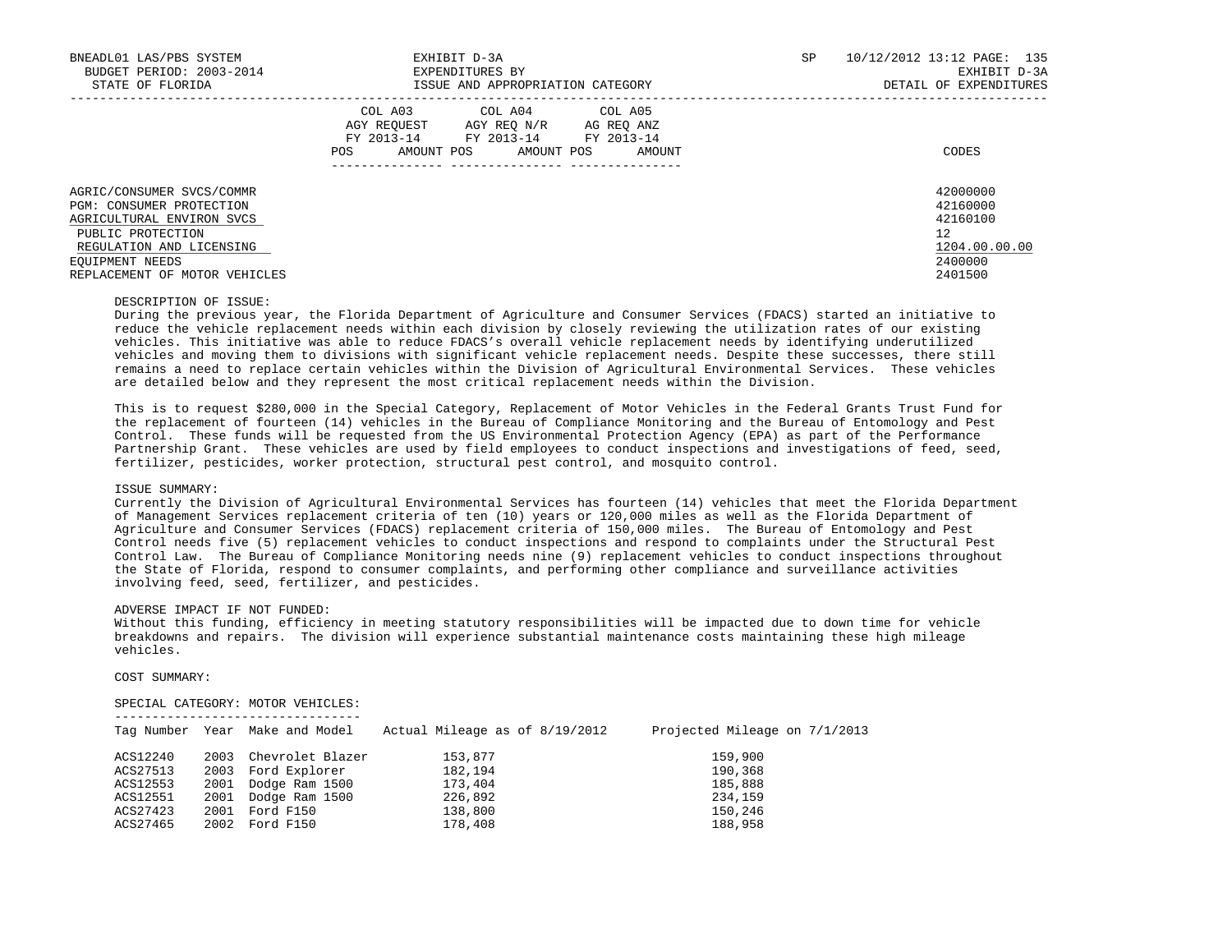| BNEADL01 LAS/PBS SYSTEM<br>BUDGET PERIOD: 2003-2014                                                                                                                                     |                                                                                                                               | EXHIBIT D-3A<br>EXPENDITURES BY                                | SP                                                                                   | 10/12/2012 13:12 PAGE: 136<br>EXHIBIT D-3A<br>DETAIL OF EXPENDITURES<br>_______________ |                                                                               |
|-----------------------------------------------------------------------------------------------------------------------------------------------------------------------------------------|-------------------------------------------------------------------------------------------------------------------------------|----------------------------------------------------------------|--------------------------------------------------------------------------------------|-----------------------------------------------------------------------------------------|-------------------------------------------------------------------------------|
|                                                                                                                                                                                         | COL A03                                                                                                                       | COL A04<br>POS AMOUNT POS AMOUNT POS AMOUNT                    | COL A05                                                                              |                                                                                         | CODES                                                                         |
| AGRIC/CONSUMER SVCS/COMMR<br>PGM: CONSUMER PROTECTION<br>AGRICULTURAL ENVIRON SVCS<br>PUBLIC PROTECTION<br>REGULATION AND LICENSING<br>EQUIPMENT NEEDS<br>REPLACEMENT OF MOTOR VEHICLES |                                                                                                                               |                                                                |                                                                                      |                                                                                         | 42000000<br>42160000<br>42160100<br>12<br>1204.00.00.00<br>2400000<br>2401500 |
| ACS12237<br>2003 Ford F150<br>ACS27530<br>ACS27559<br>ACS27925<br>2005 Ford F150<br>ACS27928<br>2005 Ford F150<br>ACS27932<br>ACS28314<br>ACS29527                                      | 2003 Chevrolet Blazer 189,635<br>2005 Chevrolet C1500 120,376<br>2005 Ford Taurus<br>2006 Ford Explorer<br>2007 Dodge Durango | 137,687<br>132,575<br>153,039<br>149,978<br>166,000<br>124,000 | 196,657<br>151,482<br>150,376<br>150,820<br>167,415<br>168,219<br>199,757<br>150,972 |                                                                                         |                                                                               |
| OUANTITY DESCRIPTION                                                                                                                                                                    |                                                                                                                               |                                                                | CALCULATIONS                                                                         | AMOUNT NEEDED<br>FY 2013-14                                                             |                                                                               |
|                                                                                                                                                                                         | 14 Replacement Motor Vehicles                                                                                                 |                                                                | ________________<br>14 X \$20,000                                                    | _______________<br>\$280,000                                                            |                                                                               |
|                                                                                                                                                                                         |                                                                                                                               |                                                                | TOTAL ISSUE BY FUND: Federal Grants Trust Fund \$ 280,000                            |                                                                                         |                                                                               |
| ANNUALIZATION OF ADMINISTERED<br>FUNDS APPROPRIATIONS<br>STATE HEALTH INSURANCE ADJUSTMENT<br>FOR FY 2012-13 - 10 MONTHS                                                                |                                                                                                                               |                                                                |                                                                                      |                                                                                         | 26A0000                                                                       |
| <b>ANNUALIZATION</b><br>SALARIES AND BENEFITS                                                                                                                                           |                                                                                                                               |                                                                |                                                                                      |                                                                                         | 26A1830<br>010000                                                             |
| GENERAL REVENUE FUND $-$ STATE $7,475$<br>FEDERAL GRANTS TRUST FUND -FEDERL<br>GENERAL INSPECTION TF -STATE 72,230<br>PEST CONTROL TRUST FUND -STATE                                    | 4,400<br>30,730                                                                                                               |                                                                |                                                                                      |                                                                                         | 1000 1<br>2261 3<br>2321 1<br>2528<br>$\overline{1}$                          |
| TOTAL APPRO                                                                                                                                                                             | 114,835                                                                                                                       |                                                                |                                                                                      |                                                                                         |                                                                               |

=============== =============== ===============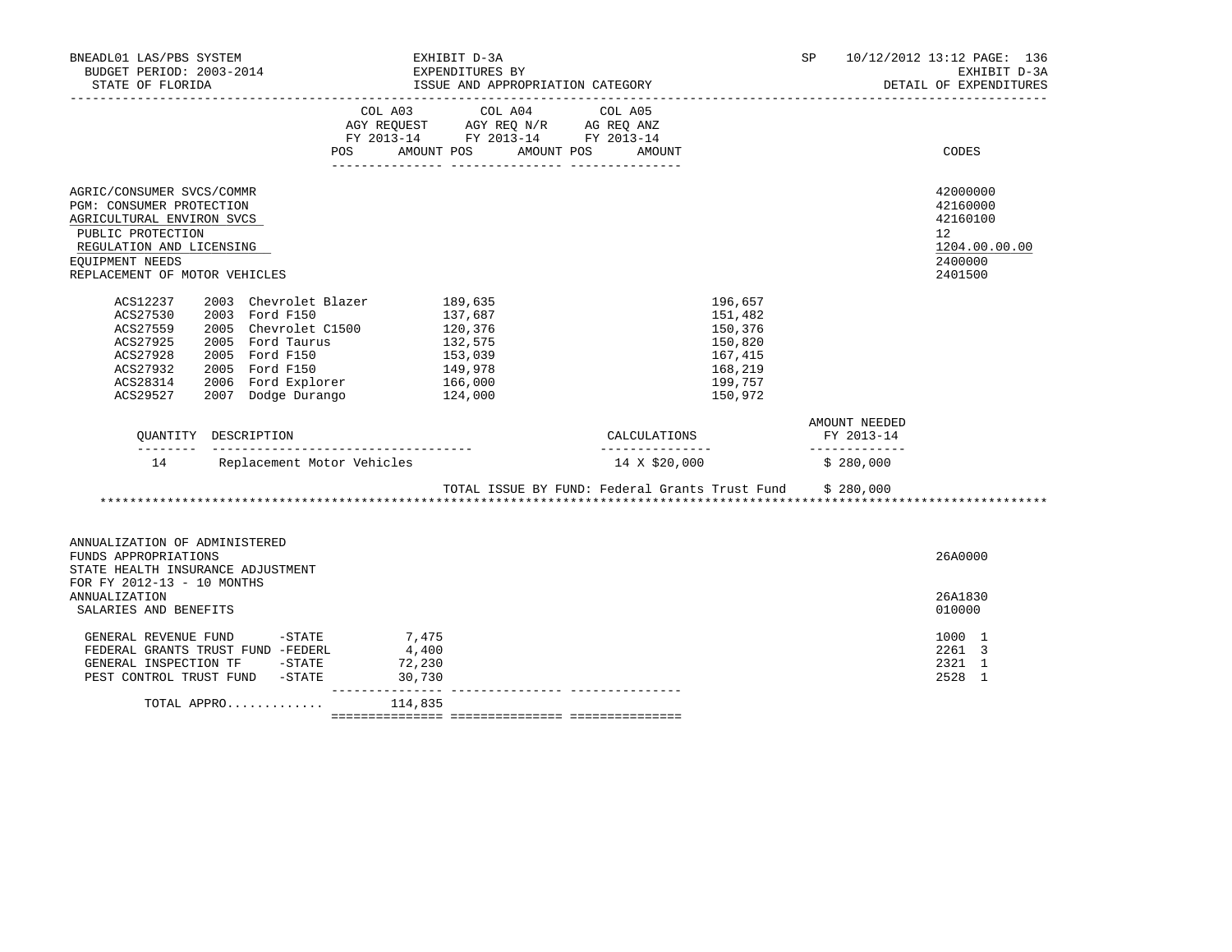| BNEADL01 LAS/PBS SYSTEM<br>BUDGET PERIOD: 2003-2014<br>STATE OF FLORIDA                                                                                                                                                                   | EXHIBIT D-3A<br>EXPENDITURES BY<br>ISSUE AND APPROPRIATION CATEGORY                                                                  | SP     | 10/12/2012 13:12 PAGE: 137<br>EXHIBIT D-3A<br>DETAIL OF EXPENDITURES                              |
|-------------------------------------------------------------------------------------------------------------------------------------------------------------------------------------------------------------------------------------------|--------------------------------------------------------------------------------------------------------------------------------------|--------|---------------------------------------------------------------------------------------------------|
|                                                                                                                                                                                                                                           | COL A03 COL A04 COL A05<br>AGY REQUEST AGY REQ N/R AG REQ ANZ<br>FY 2013-14 FY 2013-14 FY 2013-14<br>AMOUNT POS<br>AMOUNT POS<br>POS | AMOUNT | CODES                                                                                             |
| AGRIC/CONSUMER SVCS/COMMR<br>PGM: CONSUMER PROTECTION<br>AGRICULTURAL ENVIRON SVCS<br>PUBLIC PROTECTION<br>REGULATION AND LICENSING<br>SPECIAL PROGRAM FUNDING<br>INVASIVE TERMITE CONTROL PROGRAM<br>SALARY RATE<br>SALARY RATE $72,215$ |                                                                                                                                      |        | 42000000<br>42160000<br>42160100<br>$12^{\circ}$<br>1204.00.00.00<br>4900000<br>4900880<br>000000 |
| SALARIES AND BENEFITS                                                                                                                                                                                                                     |                                                                                                                                      |        | 010000                                                                                            |
| GENERAL REVENUE FUND                                                                                                                                                                                                                      | 2.00<br>$-STATE$ 101,832                                                                                                             |        | 1000 1                                                                                            |
| <b>EXPENSES</b>                                                                                                                                                                                                                           |                                                                                                                                      |        | 040000                                                                                            |
| GENERAL REVENUE FUND                                                                                                                                                                                                                      | -STATE 24,374 5,976                                                                                                                  |        | 1000 1                                                                                            |
| OPERATING CAPITAL OUTLAY                                                                                                                                                                                                                  |                                                                                                                                      |        | 060000                                                                                            |
| GENERAL REVENUE FUND                                                                                                                                                                                                                      | $-$ STATE<br>3,508<br>3,508                                                                                                          |        | 1000 1                                                                                            |
| SPECIAL CATEGORIES<br>ACQUISITION/MOTOR VEHICLES                                                                                                                                                                                          |                                                                                                                                      |        | 100000<br>100021                                                                                  |
| GENERAL REVENUE FUND                                                                                                                                                                                                                      | $-$ STATE 40,000 40,000                                                                                                              |        | 1000 1                                                                                            |
| CONTRACTED SERVICES                                                                                                                                                                                                                       |                                                                                                                                      |        | 100777                                                                                            |
| GENERAL REVENUE FUND                                                                                                                                                                                                                      | $-STATE$<br>32,000                                                                                                                   |        | 1000 1                                                                                            |
| TR/DMS/HR SVCS/STW CONTRCT                                                                                                                                                                                                                |                                                                                                                                      |        | 107040                                                                                            |
| $-$ STATE<br>GENERAL REVENUE FUND                                                                                                                                                                                                         | 708                                                                                                                                  |        | 1000 1                                                                                            |
| TOTAL: INVASIVE TERMITE CONTROL PROGRAM<br>TOTAL POSITIONS 2.00<br>TOTAL ISSUE $202,422$<br>TOTAL SALARY RATE 72,215                                                                                                                      | 49,484                                                                                                                               |        | 4900880                                                                                           |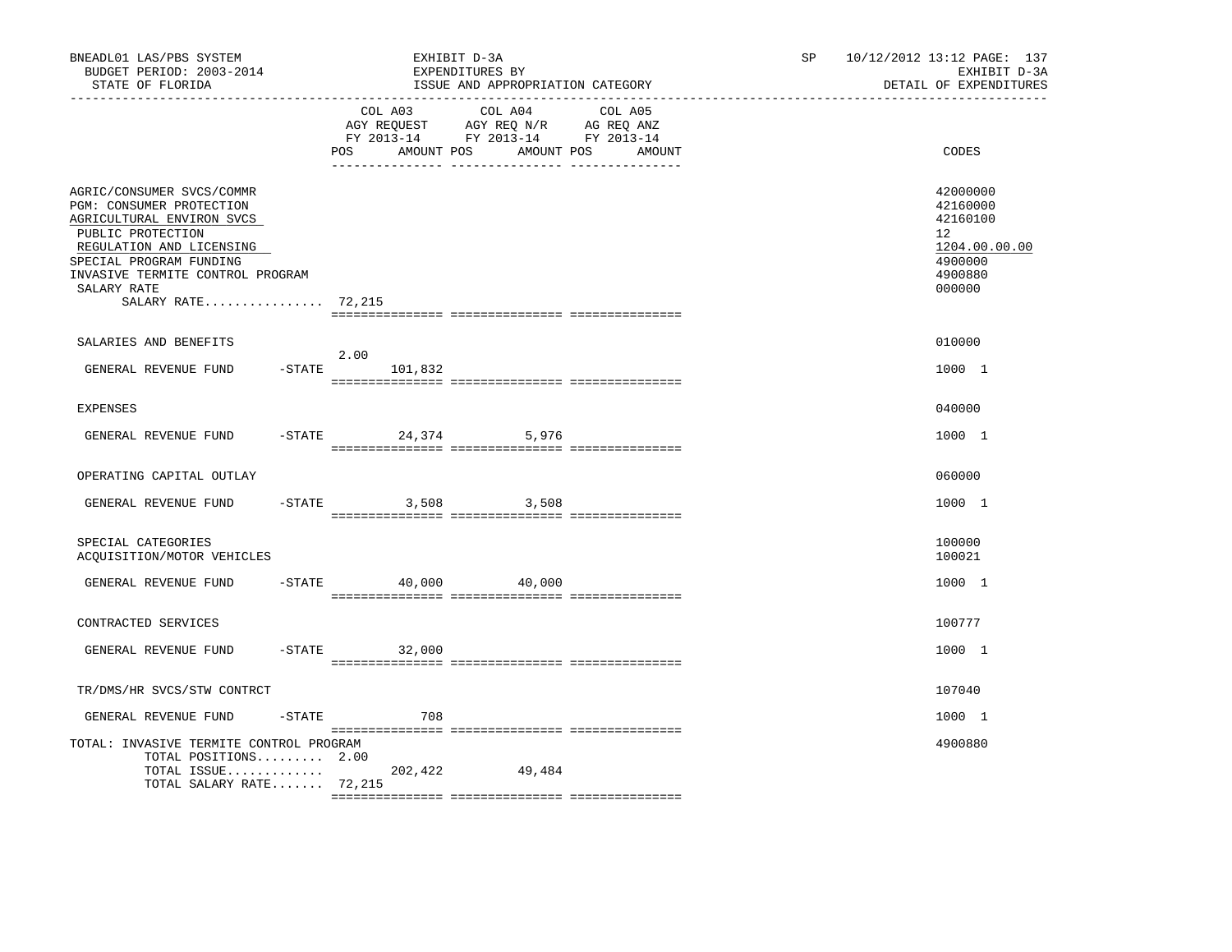| BNEADL01 LAS/PBS SYSTEM<br>BUDGET PERIOD: 2003-2014<br>STATE OF FLORIDA | EXHIBIT D-3A<br>EXPENDITURES BY<br>ISSUE AND APPROPRIATION CATEGORY                                                                                            | SP. | 10/12/2012 13:12 PAGE: 138<br>EXHIBIT D-3A<br>DETAIL OF EXPENDITURES |
|-------------------------------------------------------------------------|----------------------------------------------------------------------------------------------------------------------------------------------------------------|-----|----------------------------------------------------------------------|
|                                                                         | COL A03<br>COL A04 COL A05<br>AGY REOUEST<br>AGY REO N/R<br>AG REO ANZ<br>FY 2013-14<br>FY 2013-14<br>FY 2013-14<br>AMOUNT POS<br>AMOUNT POS<br>AMOUNT<br>POS. |     | CODES                                                                |
| AGRIC/CONSUMER SVCS/COMMR<br>PGM: CONSUMER PROTECTION                   |                                                                                                                                                                |     | 42000000<br>42160000                                                 |
| AGRICULTURAL ENVIRON SVCS                                               |                                                                                                                                                                |     | 42160100                                                             |
| PUBLIC PROTECTION                                                       |                                                                                                                                                                |     | 12                                                                   |
| REGULATION AND LICENSING                                                |                                                                                                                                                                |     | 1204.00.00.00                                                        |
| SPECIAL PROGRAM FUNDING                                                 |                                                                                                                                                                |     | 4900000                                                              |
| INVASIVE TERMITE CONTROL PROGRAM                                        |                                                                                                                                                                |     | 4900880                                                              |
|                                                                         |                                                                                                                                                                |     |                                                                      |

 AGENCY ISSUE NARRATIVE: 2013-2014 BUDGET YEAR NARRATIVE: IT COMPONENT? NO

DESCRIPTION OF ISSUE:

 The Bureau of Entomology and Pest Control within the Division of Agricultural Environmental Services is requesting \$202,422 in General Revenue for the development and implementation of a program for control and potential eradication of an invasive termite, Nasutitermes Corniger.

## ISSUE SUMMARY:

 The Division of Agricultural Environmental Services is requesting funding for establishment of a control program in South Florida (Broward County) to address the tree termite, Nasutitermes Corniger, an invasive, highly aggressive and destructive above ground termite. This insect has infested a portion of the county and an estimate of the potential economic impact from establishment of this termite in the coastal counties in Southeast Florida (Miami-Dade, Broward, Palm Beach, Martin) is over \$460 million dollars in increased annual termite control costs, not including costs for repair of damage. Conventional termite control methods do not protect structures from this pest and a control program is needed to contain the current infestation. Funds are requested for two (2) Full-time Equivalents (FTEs); one (1) Environmental Specialist I and one (1) Environmental Specialist III, expenses, two (2) laptops for field staff, human resource services assessment, contracted services and two (2) motor vehicles. The contracted services are for a technical tree termite expert, copier and support service contracts. Due to the specific system requirements necessary to meet the criteria of field staff, the Division is requesting two (2)laptops at \$1,754 each in the Operating Capital Outlay category. These laptops will meet the Division's current system requirements, applications, network, memory and space configurations required for processing inspections and reports.

ADVERSE IMPACT IF NOT FUNDED:

If this funding is not provided, there will be no control program for this invasive termite developed and implemented.

COST SUMMARY:

 SALARIES AND BENEFITS (POSITIONS REQUESTED): --------------------------------------------

|            |                              |           | NUMBER OF |
|------------|------------------------------|-----------|-----------|
| CLASS CODE | TITLE                        | PAY GRADE | POSITIONS |
|            |                              |           |           |
| 4806       | Environmental Specialist I   | ۱q        |           |
| 4812       | Environmental Specialist III |           |           |

#### EXPENSES: ---------

--------------- AMOUNT NEEDED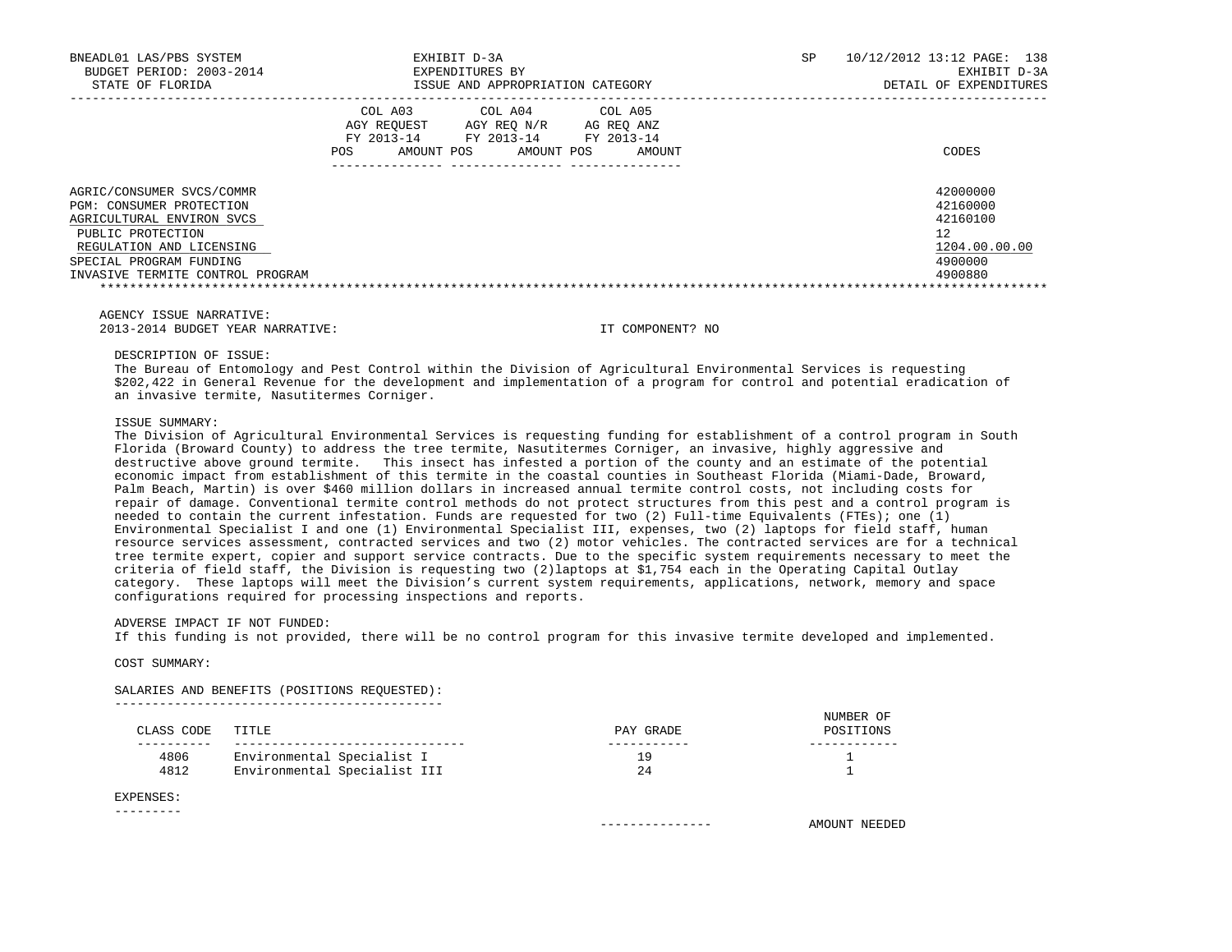| BNEADL01 LAS/PBS SYSTEM<br>BUDGET PERIOD: 2003-2014<br>STATE OF FLORIDA                                                                                                                            |                                                              |            |            | EXHIBIT D-3A<br>EXPENDITURES BY | ISSUE AND APPROPRIATION CATEGORY                                                                                |                                                   |        | SP                                |                                | 10/12/2012 13:12 PAGE: 139<br>EXHIBIT D-3A<br>DETAIL OF EXPENDITURES          |
|----------------------------------------------------------------------------------------------------------------------------------------------------------------------------------------------------|--------------------------------------------------------------|------------|------------|---------------------------------|-----------------------------------------------------------------------------------------------------------------|---------------------------------------------------|--------|-----------------------------------|--------------------------------|-------------------------------------------------------------------------------|
|                                                                                                                                                                                                    |                                                              | <b>POS</b> | AMOUNT POS |                                 | COL A03 COL A04 COL A05<br>AGY REQUEST AGY REQ N/R AG REQ ANZ<br>FY 2013-14 FY 2013-14 FY 2013-14<br>AMOUNT POS | AMOUNT                                            |        |                                   |                                | CODES                                                                         |
| AGRIC/CONSUMER SVCS/COMMR<br>PGM: CONSUMER PROTECTION<br>AGRICULTURAL ENVIRON SVCS<br>PUBLIC PROTECTION<br>REGULATION AND LICENSING<br>SPECIAL PROGRAM FUNDING<br>INVASIVE TERMITE CONTROL PROGRAM |                                                              |            |            |                                 |                                                                                                                 |                                                   |        |                                   |                                | 42000000<br>42160000<br>42160100<br>12<br>1204.00.00.00<br>4900000<br>4900880 |
|                                                                                                                                                                                                    | OUANTITY DESCRIPTION<br>__________________________________   |            |            |                                 |                                                                                                                 | CALCULATIONS<br>---------------                   |        |                                   | FY 2013-14                     |                                                                               |
| 2<br>2                                                                                                                                                                                             | Expenses (Recurring)<br>Expenses (Non-recurring)             |            |            |                                 |                                                                                                                 | 2 X \$9,199<br>2 X \$2,988                        |        | \$18,398<br>\$5,976<br>---------- |                                |                                                                               |
|                                                                                                                                                                                                    | OPERATING CAPITAL OUTLAY:                                    |            |            |                                 |                                                                                                                 |                                                   | TOTAL: | \$24,374                          |                                |                                                                               |
|                                                                                                                                                                                                    | QUANTITY DESCRIPTION<br>------------------------------------ |            |            |                                 |                                                                                                                 | --------------<br>CALCULATIONS<br>_______________ |        | AMOUNT NEEDED<br>FY 2013-14       | -------------                  |                                                                               |
|                                                                                                                                                                                                    | 2 Dell Laptops                                               |            |            |                                 |                                                                                                                 | 2 X \$1,754                                       |        | \$3,508                           |                                |                                                                               |
| SPECIAL CATEGORY:                                                                                                                                                                                  |                                                              |            |            |                                 |                                                                                                                 |                                                   |        |                                   |                                |                                                                               |
|                                                                                                                                                                                                    | OUANTITY DESCRIPTION                                         |            |            |                                 |                                                                                                                 | CALCULATIONS<br>_______________                   |        | FY 2013-14                        | AMOUNT NEEDED<br>_____________ |                                                                               |
| 2<br>2                                                                                                                                                                                             | Contracted Services<br>Vehicles<br>HR Assessment             |            |            |                                 |                                                                                                                 | 2 X \$20,000<br>2 X \$313                         |        | \$32,000<br>\$40,000<br>\$708     | -----------                    |                                                                               |
|                                                                                                                                                                                                    |                                                              |            |            |                                 |                                                                                                                 |                                                   |        | TOTAL: \$72,708                   |                                |                                                                               |
|                                                                                                                                                                                                    |                                                              |            |            |                                 | TOTAL ISSUE BY FUND: General Revenue                                                                            |                                                   |        | \$202,422                         |                                |                                                                               |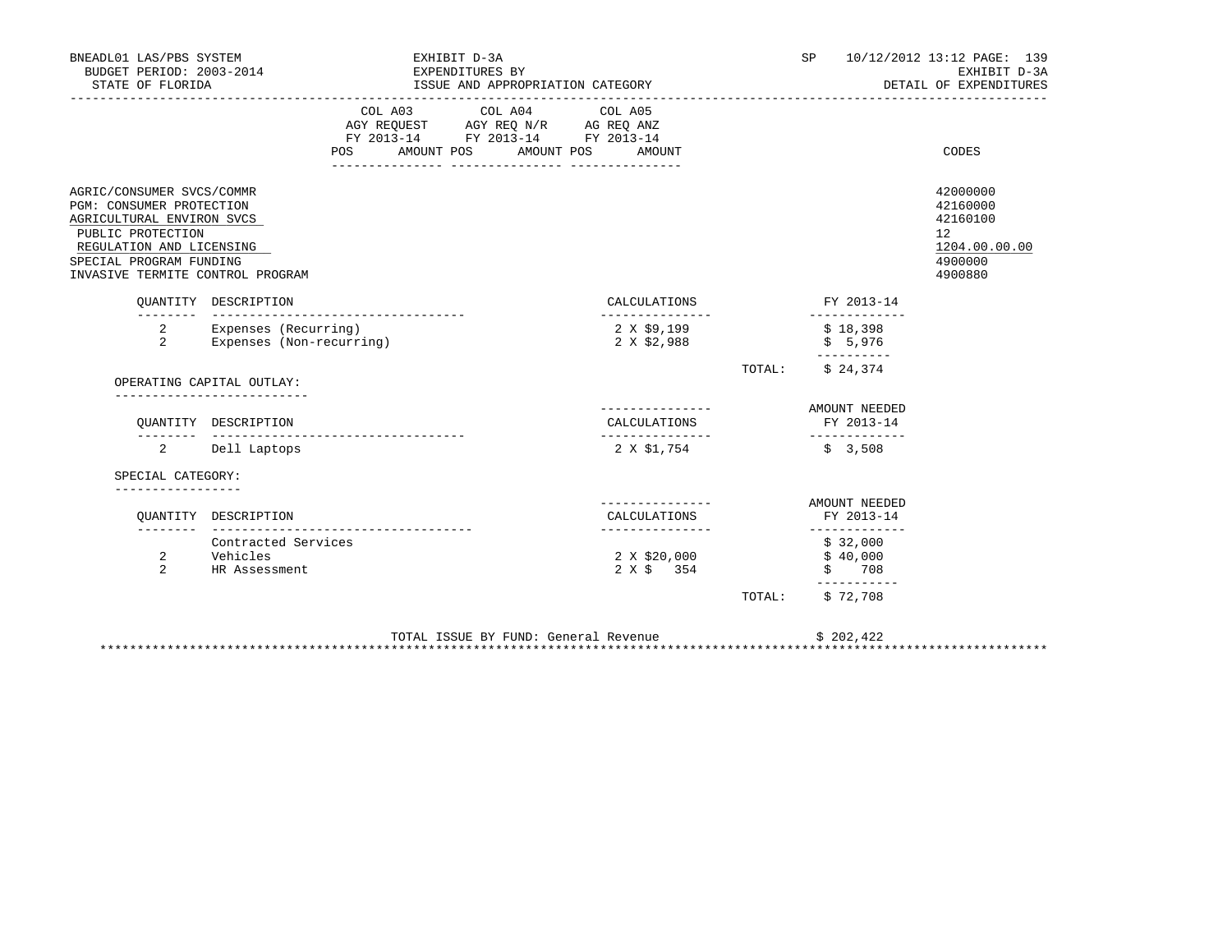| BNEADL01 LAS/PBS SYSTEM<br>BUDGET PERIOD: 2003-2014<br>STATE OF FLORIDA                                                                                                                            | EXHIBIT D-3A<br>EXPENDITURES BY<br>ISSUE AND APPROPRIATION CATEGORY                                                            |                  |          | <b>SP</b>      |          | 10/12/2012 13:12 PAGE: 140<br>EXHIBIT D-3A<br>DETAIL OF EXPENDITURES                       |
|----------------------------------------------------------------------------------------------------------------------------------------------------------------------------------------------------|--------------------------------------------------------------------------------------------------------------------------------|------------------|----------|----------------|----------|--------------------------------------------------------------------------------------------|
|                                                                                                                                                                                                    | COL A03 COL A04 COL A05<br>AGY REQUEST AGY REQ N/R AG REQ ANZ<br>FY 2013-14 FY 2013-14 FY 2013-14<br>POS AMOUNT POS AMOUNT POS | AMOUNT           |          |                |          | CODES                                                                                      |
| AGRIC/CONSUMER SVCS/COMMR<br>PGM: CONSUMER PROTECTION<br>AGRICULTURAL ENVIRON SVCS<br>PUBLIC PROTECTION<br>REGULATION AND LICENSING<br>SPECIAL PROGRAM FUNDING<br>INVASIVE TERMITE CONTROL PROGRAM |                                                                                                                                |                  |          |                |          | 42000000<br>42160000<br>42160100<br>12 <sup>7</sup><br>1204.00.00.00<br>4900000<br>4900880 |
| POSITION DETAIL OF SALARIES AND BENEFITS:                                                                                                                                                          |                                                                                                                                |                  |          |                |          | LAPSE LAPSED SALARIES                                                                      |
|                                                                                                                                                                                                    | FTE BASE RATE ADDITIVES                                                                                                        |                  | BENEFITS | SUBTOTAL       | $\sim$ 8 | AND BENEFITS                                                                               |
| A03 - AGY REOUEST FY 2013-14                                                                                                                                                                       |                                                                                                                                |                  |          |                |          |                                                                                            |
| NEW POSITIONS<br>4806 ENVIRONMENTAL SPECIALIST I<br>N0001 001                                                                                                                                      | 1.00 31,109                                                                                                                    |                  |          |                |          | 14, 167 45, 276 0.00 45, 276                                                               |
| 4812 ENVIRONMENTAL SPECIALIST III<br>N0002 001                                                                                                                                                     | 1.00 41,106                                                                                                                    |                  | 15,450   |                |          | 56,556 0.00 56,556                                                                         |
| TOTALS FOR ISSUE BY FUND<br>1000 GENERAL REVENUE FUND                                                                                                                                              |                                                                                                                                |                  |          |                |          | 101,832                                                                                    |
|                                                                                                                                                                                                    | 2.00 72,215                                                                                                                    |                  |          | 29,617 101,832 |          | --------------<br>101,832<br>________________                                              |
|                                                                                                                                                                                                    |                                                                                                                                |                  |          |                |          |                                                                                            |
| INCREASE CONTRACTED SERVICES -<br>AGRICULTURAL ENVIRONMENTAL SERVICES<br>SPECIAL CATEGORIES<br>CONTRACTED SERVICES                                                                                 |                                                                                                                                |                  |          |                |          | 4900940<br>100000<br>100777                                                                |
| PEST CONTROL TRUST FUND -STATE 100,000                                                                                                                                                             |                                                                                                                                |                  |          |                |          | 2528 1                                                                                     |
|                                                                                                                                                                                                    |                                                                                                                                |                  |          |                |          |                                                                                            |
| AGENCY ISSUE NARRATIVE:<br>2013-2014 BUDGET YEAR NARRATIVE:                                                                                                                                        |                                                                                                                                | IT COMPONENT? NO |          |                |          |                                                                                            |
| DESCRIPTION OF ISSUE:<br>The Division of Agricultural Environmental Services, Bureau of Entomology and Pest Control is requesting \$100,000 in                                                     |                                                                                                                                |                  |          |                |          |                                                                                            |

 The Division of Agricultural Environmental Services, Bureau of Entomology and Pest Control is requesting \$100,000 in Contracted Services authority in order to expend administrative fines collected by the Bureau for violations of Chapter 482, F.S. The funds will be used for contract research and to improve training and education of the pest control practitioners in the state.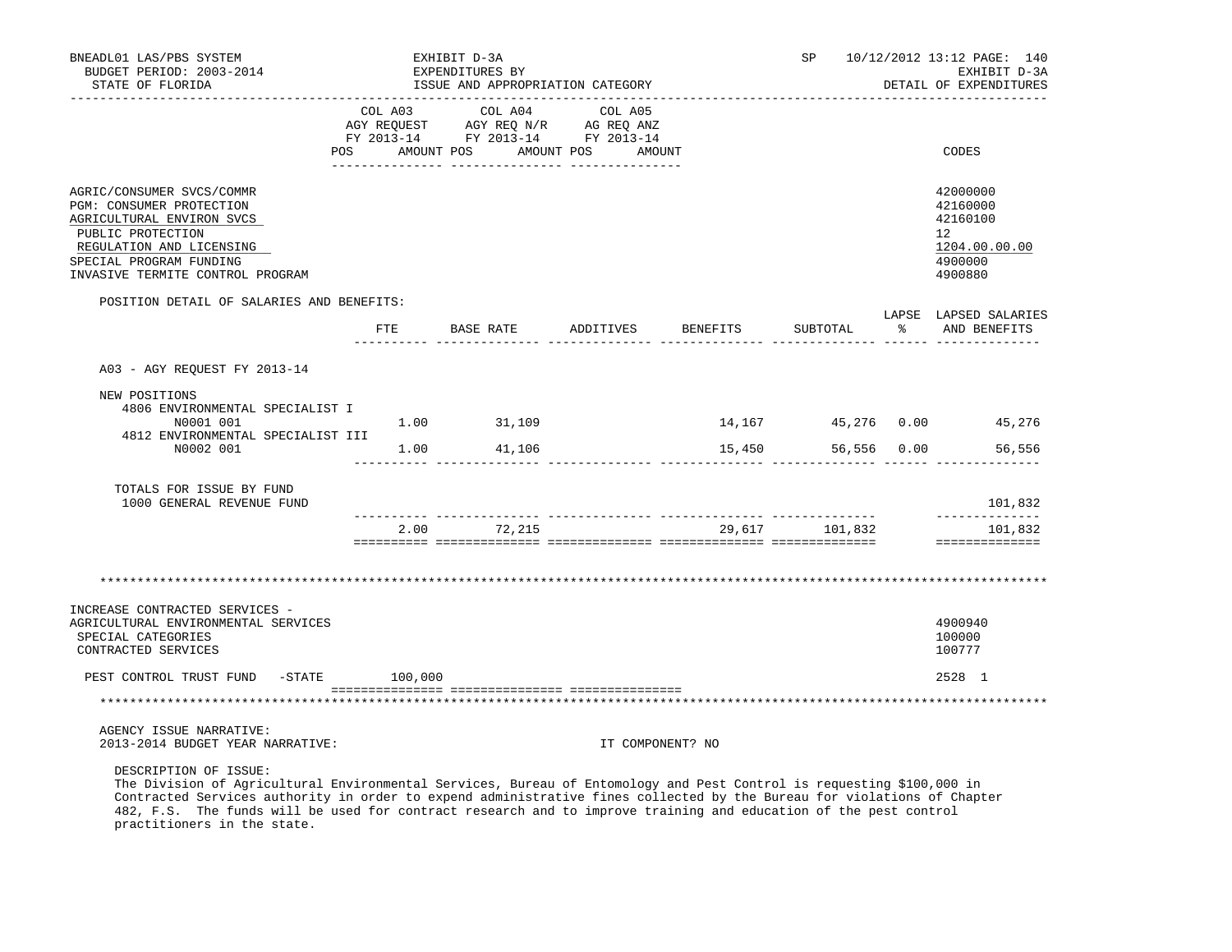| BNEADL01 LAS/PBS SYSTEM<br>BUDGET PERIOD: 2003-2014<br>STATE OF FLORIDA                                                                                                                          | EXHIBIT D-3A<br>EXPENDITURES BY<br>ISSUE AND APPROPRIATION CATEGORY                                                                               | SP | 10/12/2012 13:12 PAGE: 141<br>EXHIBIT D-3A<br>DETAIL OF EXPENDITURES |
|--------------------------------------------------------------------------------------------------------------------------------------------------------------------------------------------------|---------------------------------------------------------------------------------------------------------------------------------------------------|----|----------------------------------------------------------------------|
|                                                                                                                                                                                                  | COL A03<br>COL A04 COL A05<br>AGY REQUEST AGY REO N/R AG REO ANZ<br>FY 2013-14 FY 2013-14 FY 2013-14<br>AMOUNT POS<br>POS<br>AMOUNT POS<br>AMOUNT |    | CODES                                                                |
| AGRIC/CONSUMER SVCS/COMMR<br>PGM: CONSUMER PROTECTION<br>AGRICULTURAL ENVIRON SVCS<br>PUBLIC PROTECTION<br>REGULATION AND LICENSING<br>SPECIAL PROGRAM FUNDING<br>INCREASE CONTRACTED SERVICES - |                                                                                                                                                   |    | 42000000<br>42160000<br>42160100<br>12<br>1204.00.00.00<br>4900000   |
| AGRICULTURAL ENVIRONMENTAL SERVICES                                                                                                                                                              |                                                                                                                                                   |    | 4900940                                                              |

### ISSUE SUMMARY:

 Chapter 482.2401(3), Florida Statutes states that administrative fines collected by the Florida Department of Agriculture and Consumer Services may be used to support contract research or education for pest control, if the revenues are available. Over the last several years, the bureau has collected \$255,000 in excess revenues, but does not have adequate authority to expend these funds as required by statute. Currently, the division has \$106,425 in contracted services authority that is used to pay for contractual obligations within the pest control program and to disburse revenues received from fines collected. On average, the bureau disburses \$60,000 per year to support research and education efforts, which is 56% of the total authority received. The research component is supported by these fines which benefit the citizens of Florida by providing research into the control of introduced structural pests such as the tree termite, Caribbean crazy ant, white footed ant, and other non-agricultural pests. The educational training would also benefit citizens by improving the professional qualifications and capabilities of pest control practitioners in the state. An increase in Contracted Services authority will allow the expenditure of funds collected without reducing the services necessary to operate and will increase the resources for research and education.

### ADVERSE IMPACT IF NOT FUNDED:

 If this issue is not funded, then the funds collected will not be used to support research and education at the level of fines collected.

## COST SUMMARY:

#### SPECIAL CATEGORY: -----------------

| OUANTITY | DESCRIPTION                     | CALCULATIONS | NEEDED<br>$\triangle$ MOTINT $\Box$<br>FY 2013-14 |
|----------|---------------------------------|--------------|---------------------------------------------------|
|          | Increase in Contracted Services |              | \$100,000                                         |

 TOTAL ISSUE BY FUND: Pest Control Trust Fund \$ 100,000 \*\*\*\*\*\*\*\*\*\*\*\*\*\*\*\*\*\*\*\*\*\*\*\*\*\*\*\*\*\*\*\*\*\*\*\*\*\*\*\*\*\*\*\*\*\*\*\*\*\*\*\*\*\*\*\*\*\*\*\*\*\*\*\*\*\*\*\*\*\*\*\*\*\*\*\*\*\*\*\*\*\*\*\*\*\*\*\*\*\*\*\*\*\*\*\*\*\*\*\*\*\*\*\*\*\*\*\*\*\*\*\*\*\*\*\*\*\*\*\*\*\*\*\*\*\*\*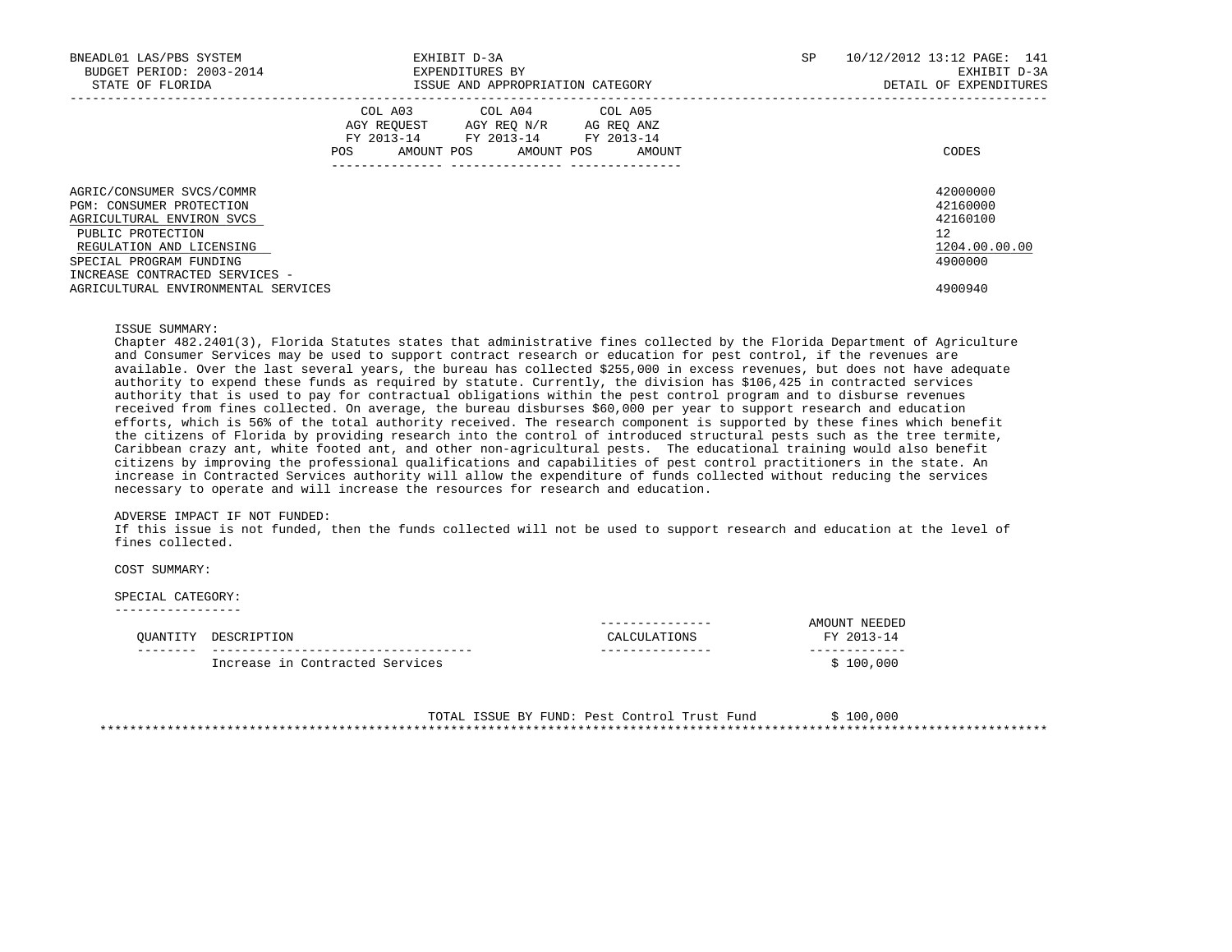| BNEADL01 LAS/PBS SYSTEM<br>BUDGET PERIOD: 2003-2014 EXPENDITURES BY<br>STATE OF FLORIDA                                             | EXHIBIT D-3A<br>ISSUE AND APPROPRIATION CATEGORY                      | SP                                                                                                | 10/12/2012 13:12 PAGE: 142<br>EXHIBIT D-3A<br>DETAIL OF EXPENDITURES |  |  |                                                         |
|-------------------------------------------------------------------------------------------------------------------------------------|-----------------------------------------------------------------------|---------------------------------------------------------------------------------------------------|----------------------------------------------------------------------|--|--|---------------------------------------------------------|
|                                                                                                                                     | POS AMOUNT POS AMOUNT POS AMOUNT<br>---------------- ---------------- | COL A03 COL A04 COL A05<br>AGY REQUEST AGY REQ N/R AG REQ ANZ<br>FY 2013-14 FY 2013-14 FY 2013-14 |                                                                      |  |  | CODES                                                   |
| AGRIC/CONSUMER SVCS/COMMR<br>PGM: CONSUMER PROTECTION<br>AGRICULTURAL ENVIRON SVCS<br>PUBLIC PROTECTION<br>REGULATION AND LICENSING |                                                                       |                                                                                                   |                                                                      |  |  | 42000000<br>42160000<br>42160100<br>12<br>1204.00.00.00 |
| TOTAL: REGULATION AND LICENSING<br>BY FUND TYPE                                                                                     |                                                                       |                                                                                                   |                                                                      |  |  | 1204.00.00.00                                           |
| GENERAL REVENUE FUND<br>TRUST FUNDS                                                                                                 | 1,070,647 49,484                                                      | 14,091,657 280,000                                                                                |                                                                      |  |  | 1000<br>2000                                            |
| TOTAL POSITIONS $185.00$<br>TOTAL PROG COMP 15, 162, 304 329, 484<br>TOTAL SALARY RATE $7,766,114$                                  |                                                                       |                                                                                                   |                                                                      |  |  |                                                         |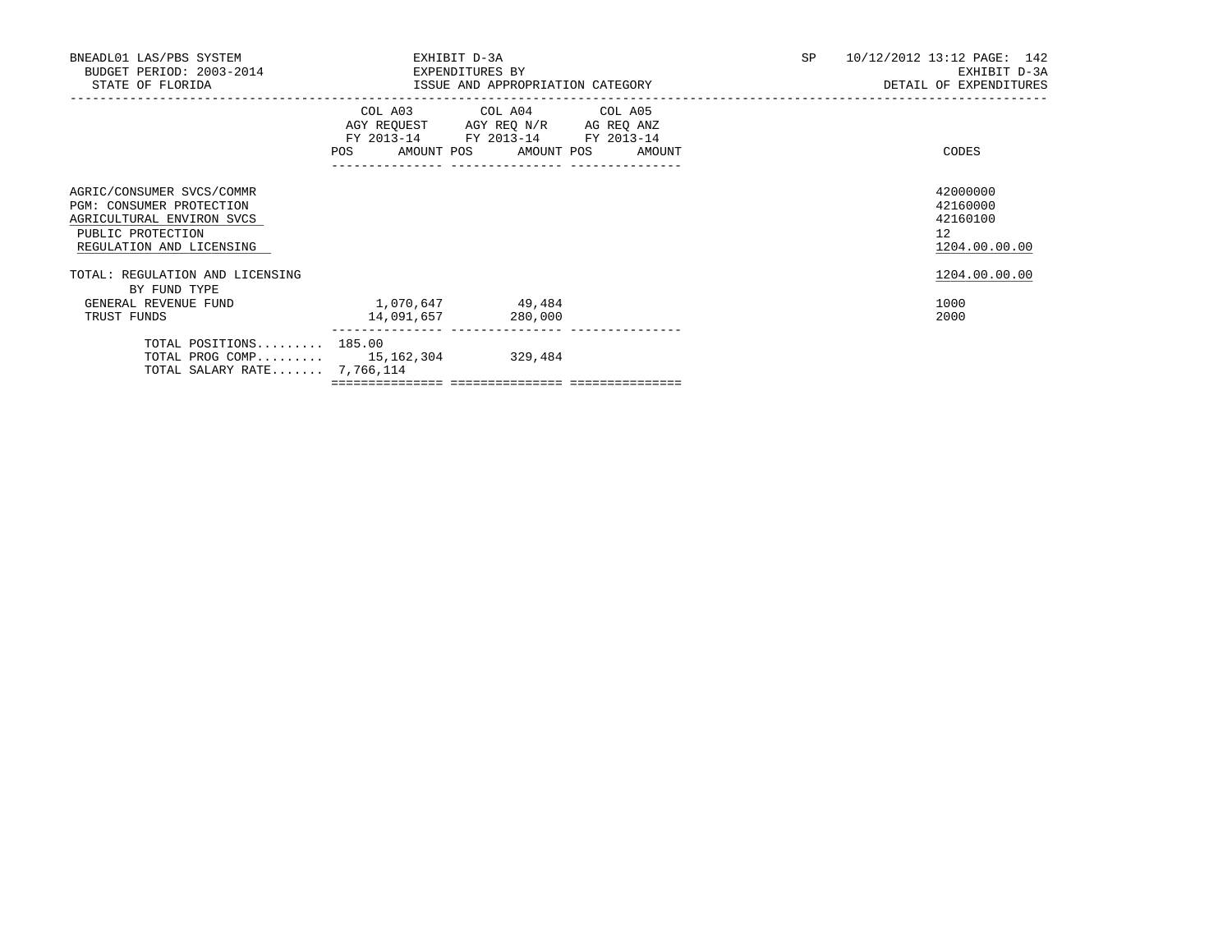| BNEADL01 LAS/PBS SYSTEM<br>BUDGET PERIOD: 2003-2014<br>STATE OF FLORIDA                                                                                                                                                                |           |                               | EXHIBIT D-3A<br>EXPENDITURES BY<br>ISSUE AND APPROPRIATION CATEGORY                             |                   | 10/12/2012 13:12 PAGE: 143<br>SP.<br>EXHIBIT D-3A<br>DETAIL OF EXPENDITURES |                                                                                                      |  |
|----------------------------------------------------------------------------------------------------------------------------------------------------------------------------------------------------------------------------------------|-----------|-------------------------------|-------------------------------------------------------------------------------------------------|-------------------|-----------------------------------------------------------------------------|------------------------------------------------------------------------------------------------------|--|
|                                                                                                                                                                                                                                        |           | COL A03<br>POS<br>AMOUNT POS  | COL A04<br>AGY REQUEST AGY REQ N/R AG REQ ANZ<br>FY 2013-14 FY 2013-14 FY 2013-14<br>AMOUNT POS | COL A05<br>AMOUNT |                                                                             | CODES                                                                                                |  |
| AGRIC/CONSUMER SVCS/COMMR<br>PGM: CONSUMER PROTECTION<br>CONSUMER PROTECTION<br>PUBLIC PROTECTION<br>REGULATION AND LICENSING<br>ESTIMATED EXPENDITURES<br>ESTIMATED EXPENDITURES - OPERATIONS<br>SALARY RATE<br>SALARY RATE 9,868,476 |           |                               |                                                                                                 |                   |                                                                             | 42000000<br>42160000<br>42160200<br>12 <sup>°</sup><br>1204.00.00.00<br>1000000<br>1001000<br>000000 |  |
|                                                                                                                                                                                                                                        |           |                               |                                                                                                 |                   |                                                                             |                                                                                                      |  |
| SALARIES AND BENEFITS<br>GENERAL INSPECTION TF                                                                                                                                                                                         |           | 274.00<br>$-STATE$ 13,099,852 |                                                                                                 |                   |                                                                             | 010000<br>2321 1                                                                                     |  |
| OTHER PERSONAL SERVICES                                                                                                                                                                                                                |           |                               |                                                                                                 |                   |                                                                             | 030000                                                                                               |  |
| GENERAL INSPECTION TF                                                                                                                                                                                                                  |           | $-STATE$ 170,285              |                                                                                                 |                   |                                                                             | 2321 1                                                                                               |  |
| <b>EXPENSES</b>                                                                                                                                                                                                                        |           |                               |                                                                                                 |                   |                                                                             | 040000                                                                                               |  |
| GENERAL INSPECTION TF                                                                                                                                                                                                                  | $-$ STATE | 2,463,323                     |                                                                                                 |                   |                                                                             | 2321 1                                                                                               |  |
| OPERATING CAPITAL OUTLAY                                                                                                                                                                                                               |           |                               |                                                                                                 |                   |                                                                             | 060000                                                                                               |  |
| GENERAL INSPECTION TF                                                                                                                                                                                                                  | $-$ STATE | 375,437                       |                                                                                                 |                   |                                                                             | 2321 1                                                                                               |  |
| SPECIAL CATEGORIES<br>CONTRACTED SERVICES                                                                                                                                                                                              |           |                               |                                                                                                 |                   |                                                                             | 100000<br>100777                                                                                     |  |
| GENERAL INSPECTION TF                                                                                                                                                                                                                  | $-$ STATE | 988,533                       |                                                                                                 |                   |                                                                             | 2321 1                                                                                               |  |
| RISK MANAGEMENT INSURANCE                                                                                                                                                                                                              |           |                               |                                                                                                 |                   |                                                                             | 103241                                                                                               |  |
| GENERAL INSPECTION TF                                                                                                                                                                                                                  | -STATE    | 283,882                       |                                                                                                 |                   |                                                                             | 2321 1                                                                                               |  |
| TR/DMS/HR SVCS/STW CONTRCT                                                                                                                                                                                                             |           |                               |                                                                                                 |                   |                                                                             | 107040                                                                                               |  |
| GENERAL INSPECTION TF                                                                                                                                                                                                                  | $-$ STATE | 93,204                        |                                                                                                 |                   |                                                                             | 2321 1                                                                                               |  |
|                                                                                                                                                                                                                                        |           |                               |                                                                                                 |                   |                                                                             |                                                                                                      |  |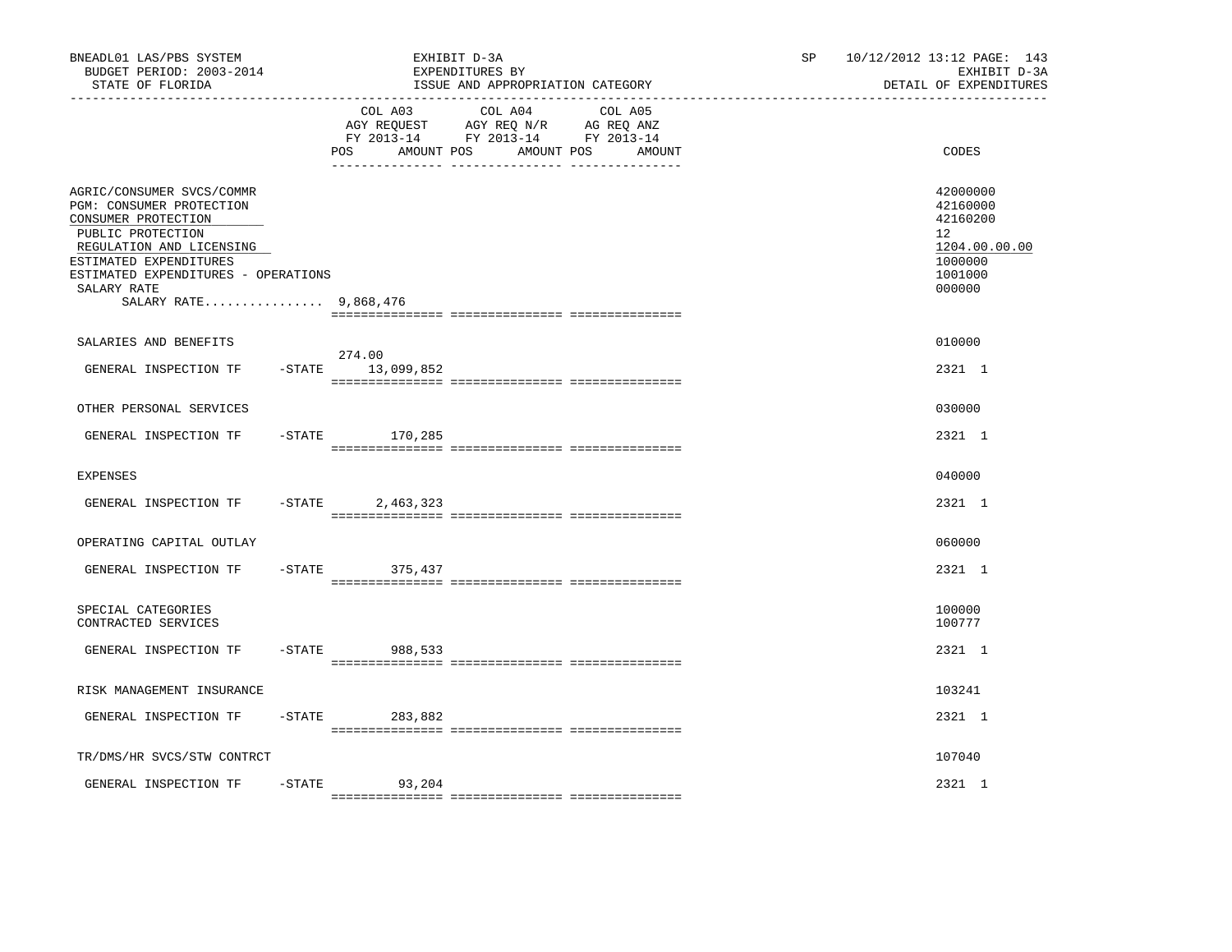| BNEADL01 LAS/PBS SYSTEM<br>BUDGET PERIOD: 2003-2014<br>STATE OF FLORIDA<br>------------------                                                                                                  | EXHIBIT D-3A<br>EXPENDITURES BY<br>ISSUE AND APPROPRIATION CATEGORY                                                                                  | 10/12/2012 13:12 PAGE: 144<br>SP.<br>EXHIBIT D-3A<br>DETAIL OF EXPENDITURES                |
|------------------------------------------------------------------------------------------------------------------------------------------------------------------------------------------------|------------------------------------------------------------------------------------------------------------------------------------------------------|--------------------------------------------------------------------------------------------|
|                                                                                                                                                                                                | COL A03<br>COL A04<br>COL A05<br>AGY REQUEST AGY REQ N/R AG REQ ANZ<br>FY 2013-14 FY 2013-14 FY 2013-14<br>POS<br>AMOUNT POS<br>AMOUNT POS<br>AMOUNT | CODES                                                                                      |
| AGRIC/CONSUMER SVCS/COMMR<br>PGM: CONSUMER PROTECTION<br>CONSUMER PROTECTION<br>PUBLIC PROTECTION<br>REGULATION AND LICENSING<br>ESTIMATED EXPENDITURES<br>ESTIMATED EXPENDITURES - OPERATIONS |                                                                                                                                                      | 42000000<br>42160000<br>42160200<br>12 <sup>°</sup><br>1204.00.00.00<br>1000000<br>1001000 |
| TOTAL: ESTIMATED EXPENDITURES - OPERATIONS<br>TOTAL POSITIONS 274.00<br>TOTAL SALARY RATE $9,868,476$                                                                                          | TOTAL ISSUE 17,474,516                                                                                                                               | 1001000                                                                                    |
| CASUALTY INSURANCE PREMIUM<br>ADJUSTMENT<br>SPECIAL CATEGORIES<br>RISK MANAGEMENT INSURANCE                                                                                                    |                                                                                                                                                      | 1001090<br>100000<br>103241                                                                |
| GENERAL INSPECTION TF                                                                                                                                                                          | $-$ STATE<br>$52,595-$                                                                                                                               | 2321 1                                                                                     |
| FLORIDA RETIREMENT SYSTEM<br>CONTRIBUTION ADJUSTMENT FOR<br>FISCAL YEAR 2012-2013<br>SALARIES AND BENEFITS                                                                                     |                                                                                                                                                      | 1001240<br>010000                                                                          |
| GENERAL INSPECTION TF                                                                                                                                                                          | $-STATE$ 33,550                                                                                                                                      | 2321 1                                                                                     |
| ADJUSTMENT TO STATE HEALTH<br>INSURANCE PREMIUM CONTRIBUTION -<br>FISCAL YEAR 2012-13<br>SALARIES AND BENEFITS                                                                                 |                                                                                                                                                      | 1001830<br>010000                                                                          |
| GENERAL INSPECTION TF                                                                                                                                                                          | $-STATE$<br>31,221                                                                                                                                   | 2321 1                                                                                     |
| REALLOCATION OF HUMAN RESOURCES<br>OUTSOURCING<br>SPECIAL CATEGORIES<br>TR/DMS/HR SVCS/STW CONTRCT                                                                                             |                                                                                                                                                      | 1005900<br>100000<br>107040                                                                |
| GENERAL INSPECTION TF                                                                                                                                                                          | $-$ STATE<br>1,725-                                                                                                                                  | 2321 1                                                                                     |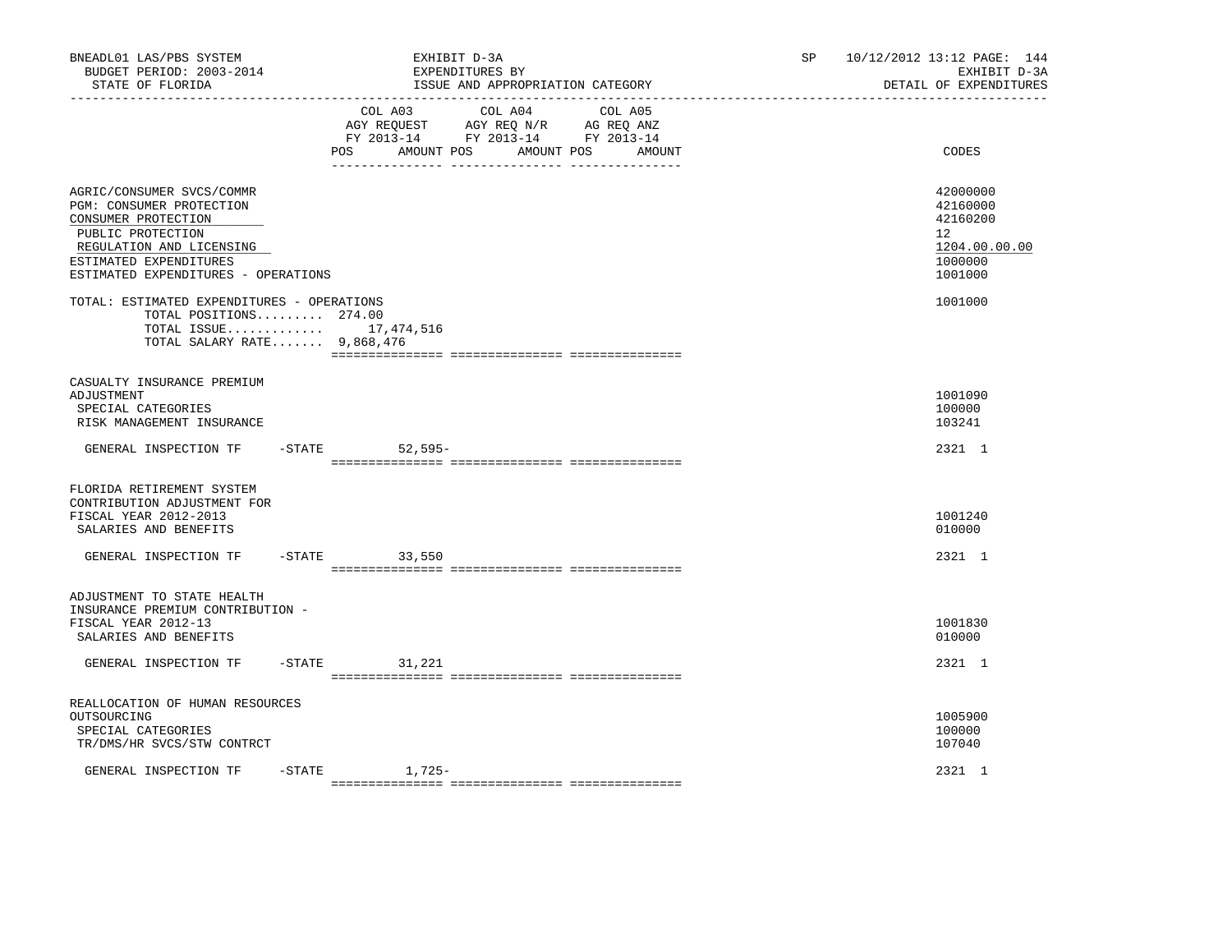| BNEADL01 LAS/PBS SYSTEM<br>BUDGET PERIOD: 2003-2014<br>STATE OF FLORIDA                                                                                                                                                                                                                                                                                                                                                                                                                                                                                                                                                                                                                                        |            | EXHIBIT D-3A<br>EXPENDITURES BY                                                                                            | ISSUE AND APPROPRIATION CATEGORY | SP 10/12/2012 13:12 PAGE: 145<br>EXHIBIT D-3A<br>DETAIL OF EXPENDITURES                 |
|----------------------------------------------------------------------------------------------------------------------------------------------------------------------------------------------------------------------------------------------------------------------------------------------------------------------------------------------------------------------------------------------------------------------------------------------------------------------------------------------------------------------------------------------------------------------------------------------------------------------------------------------------------------------------------------------------------------|------------|----------------------------------------------------------------------------------------------------------------------------|----------------------------------|-----------------------------------------------------------------------------------------|
|                                                                                                                                                                                                                                                                                                                                                                                                                                                                                                                                                                                                                                                                                                                | <b>POS</b> | COL A03 COL A04 COL A05<br>AGY REQUEST AGY REQ N/R AG REQ ANZ<br>FY 2013-14 FY 2013-14 FY 2013-14<br>AMOUNT POS AMOUNT POS | AMOUNT                           | CODES                                                                                   |
| AGRIC/CONSUMER SVCS/COMMR<br>PGM: CONSUMER PROTECTION<br>CONSUMER PROTECTION<br>PUBLIC PROTECTION<br>REGULATION AND LICENSING<br>NONRECURRING EXPENDITURES<br>ADDITIONAL EQUIPMENT<br>OPERATING CAPITAL OUTLAY                                                                                                                                                                                                                                                                                                                                                                                                                                                                                                 |            |                                                                                                                            |                                  | 42000000<br>42160000<br>42160200<br>12<br>1204.00.00.00<br>2100000<br>2103015<br>060000 |
| GENERAL INSPECTION TF -STATE 300,000-                                                                                                                                                                                                                                                                                                                                                                                                                                                                                                                                                                                                                                                                          |            |                                                                                                                            |                                  | 2321 1                                                                                  |
| EOUIPMENT NEEDS<br>REPLACEMENT OF MOTOR VEHICLES<br>SPECIAL CATEGORIES<br>ACOUISITION/MOTOR VEHICLES                                                                                                                                                                                                                                                                                                                                                                                                                                                                                                                                                                                                           |            |                                                                                                                            |                                  | 2400000<br>2401500<br>100000<br>100021                                                  |
| GENERAL INSPECTION TF -STATE 209,700 209,700                                                                                                                                                                                                                                                                                                                                                                                                                                                                                                                                                                                                                                                                   |            |                                                                                                                            |                                  | 2321 1                                                                                  |
|                                                                                                                                                                                                                                                                                                                                                                                                                                                                                                                                                                                                                                                                                                                |            |                                                                                                                            |                                  |                                                                                         |
| AGENCY ISSUE NARRATIVE:<br>2013-2014 BUDGET YEAR NARRATIVE:<br>DESCRIPTION OF ISSUE:                                                                                                                                                                                                                                                                                                                                                                                                                                                                                                                                                                                                                           |            |                                                                                                                            | IT COMPONENT? NO                 |                                                                                         |
| During the previous fiscal year, the Florida Department of Agriculture and Consumer Services started an initiative to<br>reduce the vehicle replacement needs within each division by closely reviewing the utilization rates of our existing<br>vehicles. This initiative was able to reduce the Department's overall vehicle replacement needs by identifying<br>underutilized vehicles and moving them to divisions with significant vehicle replacement needs. Despite these successes,<br>there still remains a need to replace certain vehicles with the Division of Consumer Services. These vehicles are<br>detailed below and they represent the most critical replacement needs within the Division. |            |                                                                                                                            |                                  |                                                                                         |

 GITF funds from the replacement vehicle special category in the amount of \$209,700 is being requested for replacement of ten (10) light-duty trucks, and two (2)3/4 ton pickups. The Bureau of LP Gas Inspection needs to replace six (6) light-duty trucks that are used by LP gas inspectors to carry specialized equipment for LP Gas Inspections and the Bureau of Standards needs to replace four (4) light-duty trucks that are used for gasoline sample collections, hauling specialized calibration and inspection equipment. The Bureau of Standards also needs to replace two (2) 3/4 ton pickups that are used to tow 50/100/1000 gallon provers which are specialized containers used to test the accuracy of metering devices such as gasoline pumps, fuel dispensing trucks, and terminal meters.

 ISSUE SUMMARY: No funds were appropriated in the 2008-2009, 2009-2010, 2010-2011, 2011-12 or 2012-13 budget to replace aged vehicles.

 ADVERSE IMPACT IF NOT FUNDED: Without replacement of aged and worn vehicles, repair costs will continue to rise and the downtime of these vehicles will increase. As of July 1, 2012, all the vehicles that need to be replaced either have been surplused or have a minimum of 150,000 miles on each odometer per Department of Management Services FLEET reports. With downtime due to mechanical repairs, the inspection frequencies will not be adequate to discourage fraud pertaining to petroleum products as well as measuring/weighing devices and will not be able to ensure the safe operations of LP gas facilities. Without replacement vehicles, the risk of accidents that result from vehicular failure are more likely.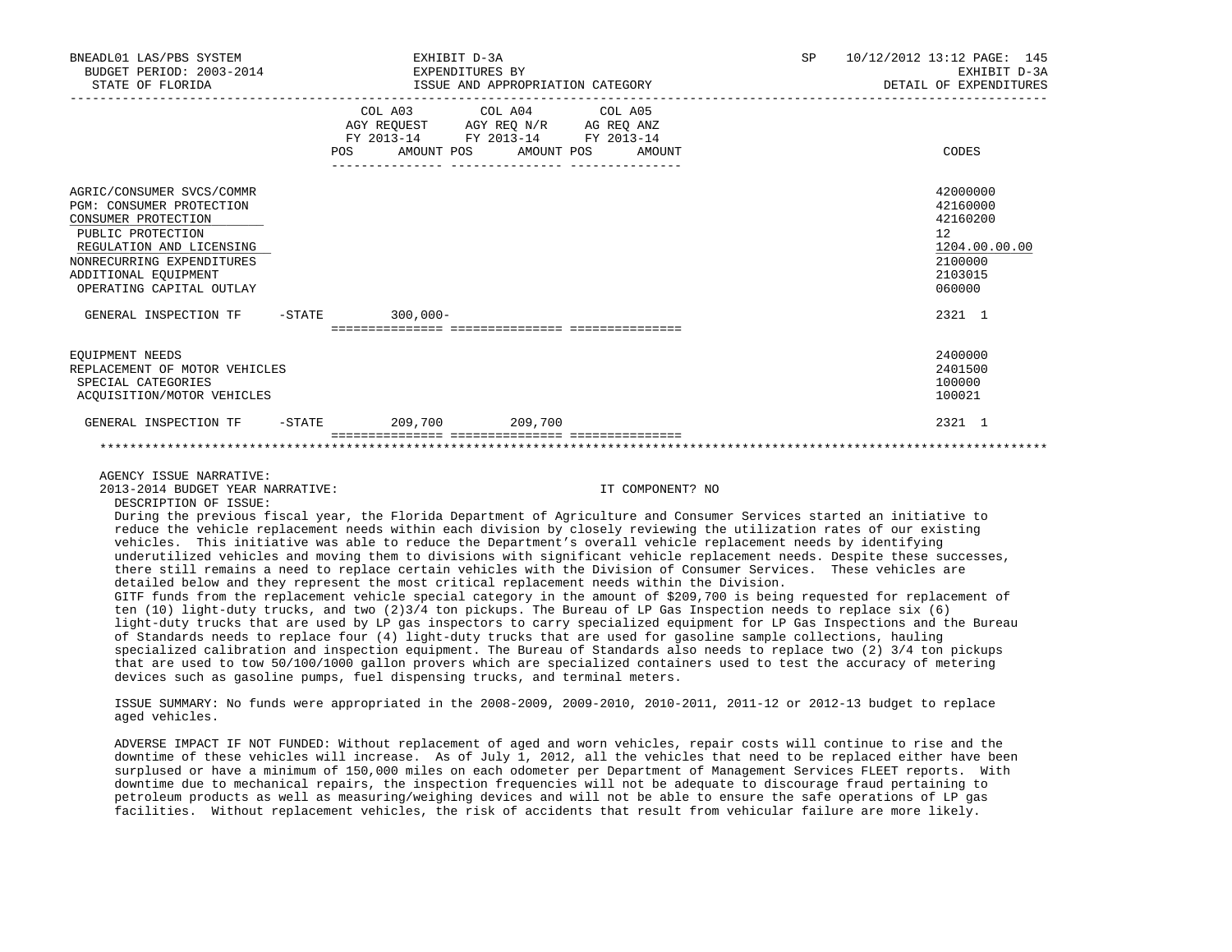| BNEADL01 LAS/PBS SYSTEM<br>EXHIBIT D-3A<br>BUDGET PERIOD: 2003-2014                                                                                                               |      |                                                                                                                                                                                                                                                                                                                                                                                                                 |  |                                                     |                                                                                                             | SP                                            | 10/12/2012 13:12 PAGE: 146<br>EXHIBIT D-3A<br>DETAIL OF EXPENDITURES                       |
|-----------------------------------------------------------------------------------------------------------------------------------------------------------------------------------|------|-----------------------------------------------------------------------------------------------------------------------------------------------------------------------------------------------------------------------------------------------------------------------------------------------------------------------------------------------------------------------------------------------------------------|--|-----------------------------------------------------|-------------------------------------------------------------------------------------------------------------|-----------------------------------------------|--------------------------------------------------------------------------------------------|
|                                                                                                                                                                                   |      | POS AMOUNT POS AMOUNT POS AMOUNT                                                                                                                                                                                                                                                                                                                                                                                |  |                                                     |                                                                                                             |                                               | CODES                                                                                      |
| AGRIC/CONSUMER SVCS/COMMR<br>PGM: CONSUMER PROTECTION<br>CONSUMER PROTECTION<br>PUBLIC PROTECTION<br>REGULATION AND LICENSING<br>EOUIPMENT NEEDS<br>REPLACEMENT OF MOTOR VEHICLES |      |                                                                                                                                                                                                                                                                                                                                                                                                                 |  |                                                     |                                                                                                             |                                               | 42000000<br>42160000<br>42160200<br>12 <sup>°</sup><br>1204.00.00.00<br>2400000<br>2401500 |
| COST SUMMARY:                                                                                                                                                                     |      | SPECIAL CATEGORY: Replacement Vehicles                                                                                                                                                                                                                                                                                                                                                                          |  |                                                     |                                                                                                             |                                               |                                                                                            |
|                                                                                                                                                                                   |      |                                                                                                                                                                                                                                                                                                                                                                                                                 |  |                                                     |                                                                                                             |                                               |                                                                                            |
| ACS11947<br>ACS27522                                                                                                                                                              | 2000 | ACS11620 2000 Chevy Astro van and the control and the state of 169,286<br>ACS28087 2006 Ford Ranger light pickup truck 165,852<br>ACS27825 2002 GMC Sonoma light pickup truck 164,012<br>ACS27837 2003 Chevrolet S10 light pickup tr<br>GMC Sonoma light pickup truck 65,644 -surplused (blown engine) sold at auction<br>2003 Chevrolet S10 light pickup truck 194,508 -surplused and sold at auction, removed |  | at auction<br>from FLEET records                    | removed from FLEET records                                                                                  |                                               |                                                                                            |
|                                                                                                                                                                                   |      | OUANTITY DESCRIPTION                                                                                                                                                                                                                                                                                                                                                                                            |  | CALCULATIONS<br>--------------<br>_________________ |                                                                                                             | AMOUNT NEEDED<br>FY 2013-14<br>______________ |                                                                                            |
| 10<br>2                                                                                                                                                                           |      | Light Pickup Trucks for Inspectors (per<br>DMS price sheets)<br>3/4 Ton Pickup Trucks (per DMS price sheets)<br>3/4 Ton Pickup Trucks (per DMS price sheets)<br>2 @ \$19,635<br>\$39,270                                                                                                                                                                                                                        |  |                                                     |                                                                                                             |                                               |                                                                                            |
|                                                                                                                                                                                   |      |                                                                                                                                                                                                                                                                                                                                                                                                                 |  |                                                     | TOTAL BY FUND (GITF) \$209,700<br>TOTAL ISSUE BY FUND (GITF) \$209,700<br>(EXCLUDING SALARIES AND BENEFITS) |                                               |                                                                                            |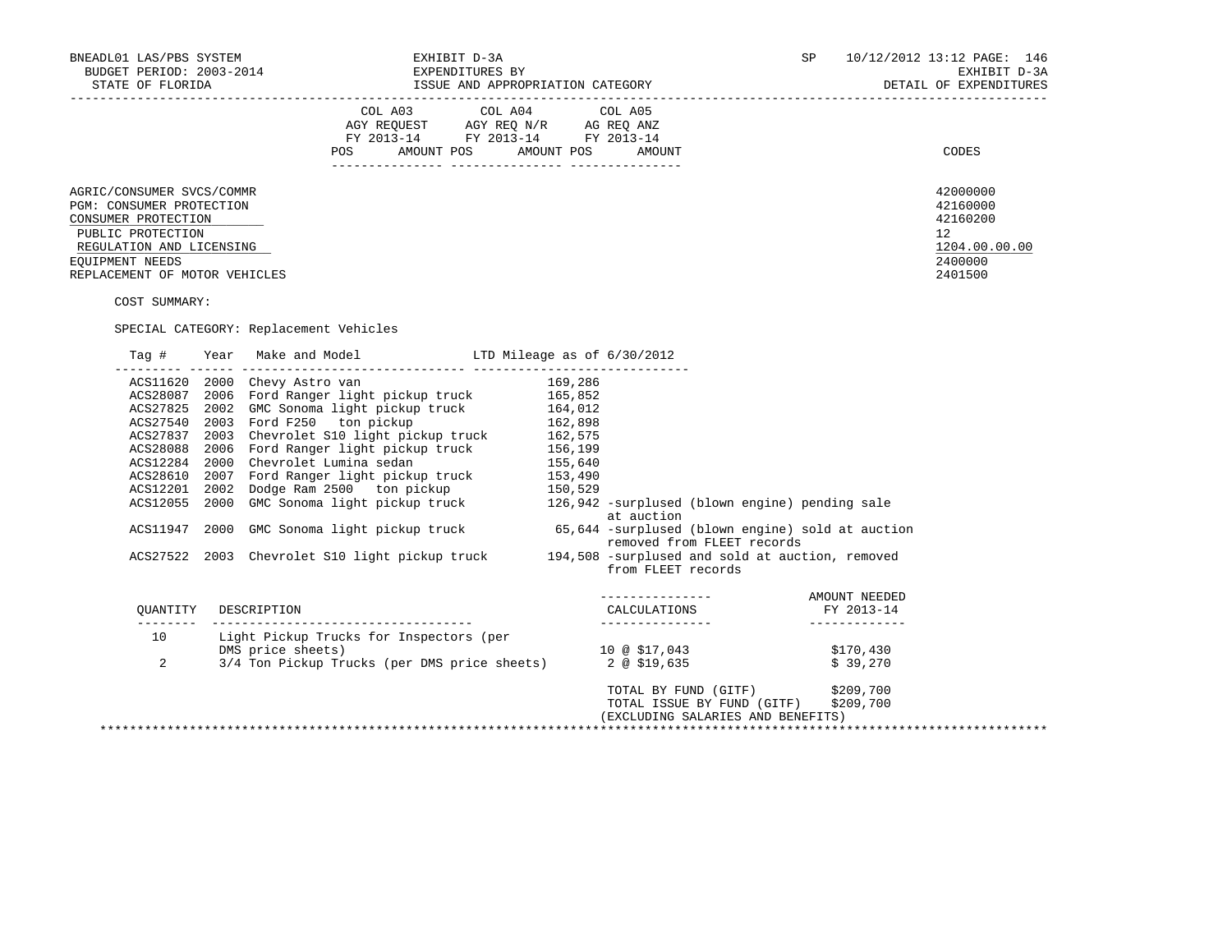| BNEADL01 LAS/PBS SYSTEM<br>BUDGET PERIOD: 2003-2014<br>STATE OF FLORIDA                                                                          |                   | EXHIBIT D-3A<br>EXPENDITURES BY<br>ISSUE AND APPROPRIATION CATEGORY |                                                                                                                            |  |        |  | <b>SP</b> | 10/12/2012 13:12 PAGE: 147<br>EXHIBIT D-3A<br>DETAIL OF EXPENDITURES |
|--------------------------------------------------------------------------------------------------------------------------------------------------|-------------------|---------------------------------------------------------------------|----------------------------------------------------------------------------------------------------------------------------|--|--------|--|-----------|----------------------------------------------------------------------|
|                                                                                                                                                  | POS               |                                                                     | COL A03 COL A04 COL A05<br>AGY REOUEST AGY REO N/R AG REO ANZ<br>FY 2013-14 FY 2013-14 FY 2013-14<br>AMOUNT POS AMOUNT POS |  | AMOUNT |  |           | CODES                                                                |
| AGRIC/CONSUMER SVCS/COMMR<br>PGM: CONSUMER PROTECTION<br>CONSUMER PROTECTION<br>PUBLIC PROTECTION<br>REGULATION AND LICENSING<br>EOUIPMENT NEEDS |                   |                                                                     |                                                                                                                            |  |        |  |           | 42000000<br>42160000<br>42160200<br>12<br>1204.00.00.00<br>2400000   |
| ADDITIONAL EOUIPMENT - MOTOR<br>VEHICLES<br>SPECIAL CATEGORIES<br>ACOUISITION/MOTOR VEHICLES                                                     |                   |                                                                     |                                                                                                                            |  |        |  |           | 2402400<br>100000<br>100021                                          |
| GENERAL INSPECTION TF                                                                                                                            | $-\mathtt{STATE}$ | 102,258                                                             | 102,258                                                                                                                    |  |        |  |           | 2321 1                                                               |
|                                                                                                                                                  |                   |                                                                     |                                                                                                                            |  |        |  |           |                                                                      |

# AGENCY ISSUE NARRATIVE:

2013-2014 BUDGET YEAR NARRATIVE: IT COMPONENT? NO

 DESCRIPTION OF ISSUE: During the 2012 Legislative session the Division of Standards was merged with the Division of Consumer Services. In our effort to continue efficiencies within the new Division the Bureau of Standards was created, which merged the Bureau of Petroleum Inspection and the Bureau of Weights and Measures Inspection. One purpose of this merger was to cross train inspectors to do both petroleum inspections and weights & measures inspections in order to reduce the number of inspectors that have to be sent to an establishment and to cover the State of Florida in a more cost efficient manner. Cross trained inspectors must have pickup trucks in order to do both types of inspections, due to hauling petroleum samples. Fifteen (15) vehicles are assigned to Weights and Measures program area, and this consists of four (4) enclosed vans that are used for retail inspections and twelve (12) vehicles that are outfitted with cranes and extremely heavy weights used to inspect high volume weight items. Since we currently have eighty-six (86) field inspectors in the program, there will be at least eighteen (18) if not more, that will be capable of doing both types of inspections, but in order to do this, pickup trucks are needed to carry the petroleum samples. The Bureau of Standards is requesting \$102,258 in General Inspection Trust fund to purchase six (6) light trucks for inspectors that are being cross trained in order to do both petroleum inspection and weights & measures inspection. There are currently eighteen (18) inspectors that are in the process of being cross trained, but are unable to perform petroleum inspections. These inspectors drive personal vehicles and are unable to carry petroleum samples in their personal vehicles due to safety concerns. In order to achieve our goal of maximizing our inspection staff abilities, our plan is to request six (6) vehicles for FY 13-14, FY 14-15, and FY 15-16. The Bureau of Standards currently has eighty-six (86) inspectors and supervisors in the field and only fifty (50) vehicles.

ISSUE SUMMARY: Light trucks are needed in order for cross-trained inspectors to transport petroleum samples.

 ADVERSE IMPACT IF NOT FUNDED: These vehicles are needed in order to achieve our goal of maximizing our inspection staff abilities, without them, we will not have the ability to use multi-functional inspectors. Without this ability, the Department will continue to utilize two (2) inspectors in each region, one (1) petroleum inspector and one (1) weights & measures inspector. This reduces inspection efficiencies and increase travel costs as well.

COST SUMMARY:

SPECIAL CATEGORY: 100021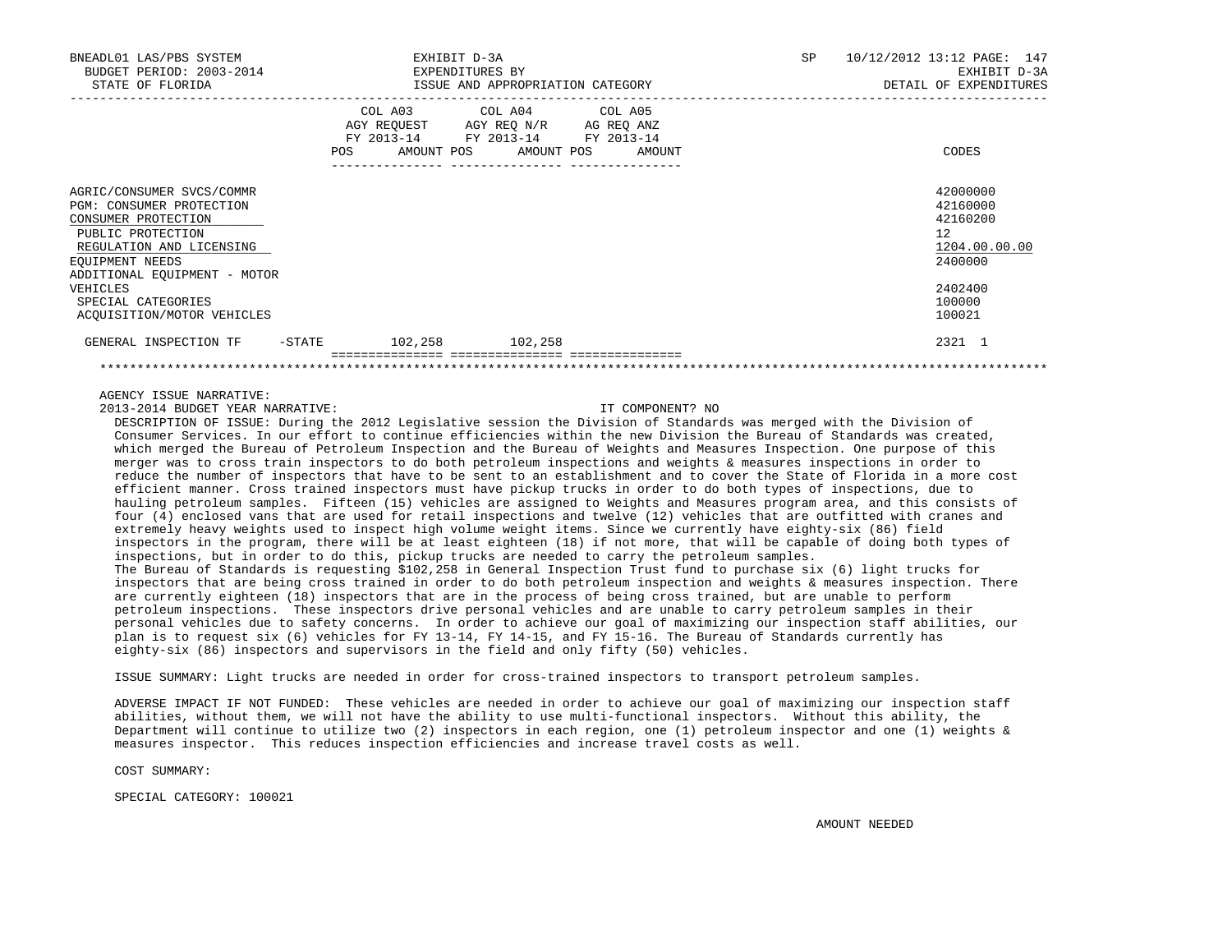| BNEADL01 LAS/PBS SYSTEM<br>BUDGET PERIOD: 2003-2014<br>STATE OF FLORIDA                                                                                                                      |                                                              |                                      | EXHIBIT D-3A<br>EXPENDITURES BY<br>ISSUE AND APPROPRIATION CATEGORY                                                               |                                                                | SP.        | 10/12/2012 13:12 PAGE: 148<br>EXHIBIT D-3A<br>DETAIL OF EXPENDITURES                       |
|----------------------------------------------------------------------------------------------------------------------------------------------------------------------------------------------|--------------------------------------------------------------|--------------------------------------|-----------------------------------------------------------------------------------------------------------------------------------|----------------------------------------------------------------|------------|--------------------------------------------------------------------------------------------|
|                                                                                                                                                                                              |                                                              | POS                                  | COL A03 COL A04 COL A05<br>AGY REQUEST AGY REQ N/R AG REQ ANZ<br>FY 2013-14 FY 2013-14 FY 2013-14<br>AMOUNT POS AMOUNT POS AMOUNT |                                                                |            | CODES                                                                                      |
| AGRIC/CONSUMER SVCS/COMMR<br>PGM: CONSUMER PROTECTION<br>CONSUMER PROTECTION<br>PUBLIC PROTECTION<br>REGULATION AND LICENSING<br>EOUIPMENT NEEDS<br>ADDITIONAL EQUIPMENT - MOTOR<br>VEHICLES |                                                              |                                      |                                                                                                                                   |                                                                |            | 42000000<br>42160000<br>42160200<br>12 <sup>°</sup><br>1204.00.00.00<br>2400000<br>2402400 |
|                                                                                                                                                                                              | OUANTITY DESCRIPTION                                         | ------------------------------------ |                                                                                                                                   | CALCULATIONS                                                   | FY 2013-14 |                                                                                            |
| б.                                                                                                                                                                                           | Light Pickup Trucks for Inspectors (per<br>DMS price sheets) |                                      |                                                                                                                                   | 6 @ \$17,043                                                   |            | \$102,258                                                                                  |
|                                                                                                                                                                                              |                                                              |                                      |                                                                                                                                   | TOTAL BY FUND (GITF)                                           |            | \$102,258                                                                                  |
|                                                                                                                                                                                              |                                                              |                                      |                                                                                                                                   | TOTAL ISSUE BY FUND (GITF)<br>(EXCLUDING SALARIES<br>BENEFITS) |            | \$102,258                                                                                  |
|                                                                                                                                                                                              |                                                              |                                      |                                                                                                                                   |                                                                |            |                                                                                            |
| ANNUALIZATION OF ADMINISTERED<br>FUNDS APPROPRIATIONS<br>STATE HEALTH INSURANCE ADJUSTMENT<br>FOR FY 2012-13 - 10 MONTHS                                                                     |                                                              |                                      |                                                                                                                                   |                                                                |            | 26A0000                                                                                    |
| <b>ANNUALIZATION</b><br>SALARIES AND BENEFITS                                                                                                                                                |                                                              |                                      |                                                                                                                                   |                                                                |            | 26A1830<br>010000                                                                          |
| GENERAL INSPECTION TF                                                                                                                                                                        |                                                              | $-$ STATE 156,105                    |                                                                                                                                   |                                                                |            | 2321 1                                                                                     |
| TOTAL: REGULATION AND LICENSING<br>BY FUND TYPE                                                                                                                                              |                                                              |                                      |                                                                                                                                   |                                                                |            | 1204.00.00.00                                                                              |
|                                                                                                                                                                                              | SALARY RATE 9,868,476                                        | 274.00                               |                                                                                                                                   |                                                                |            | 2000                                                                                       |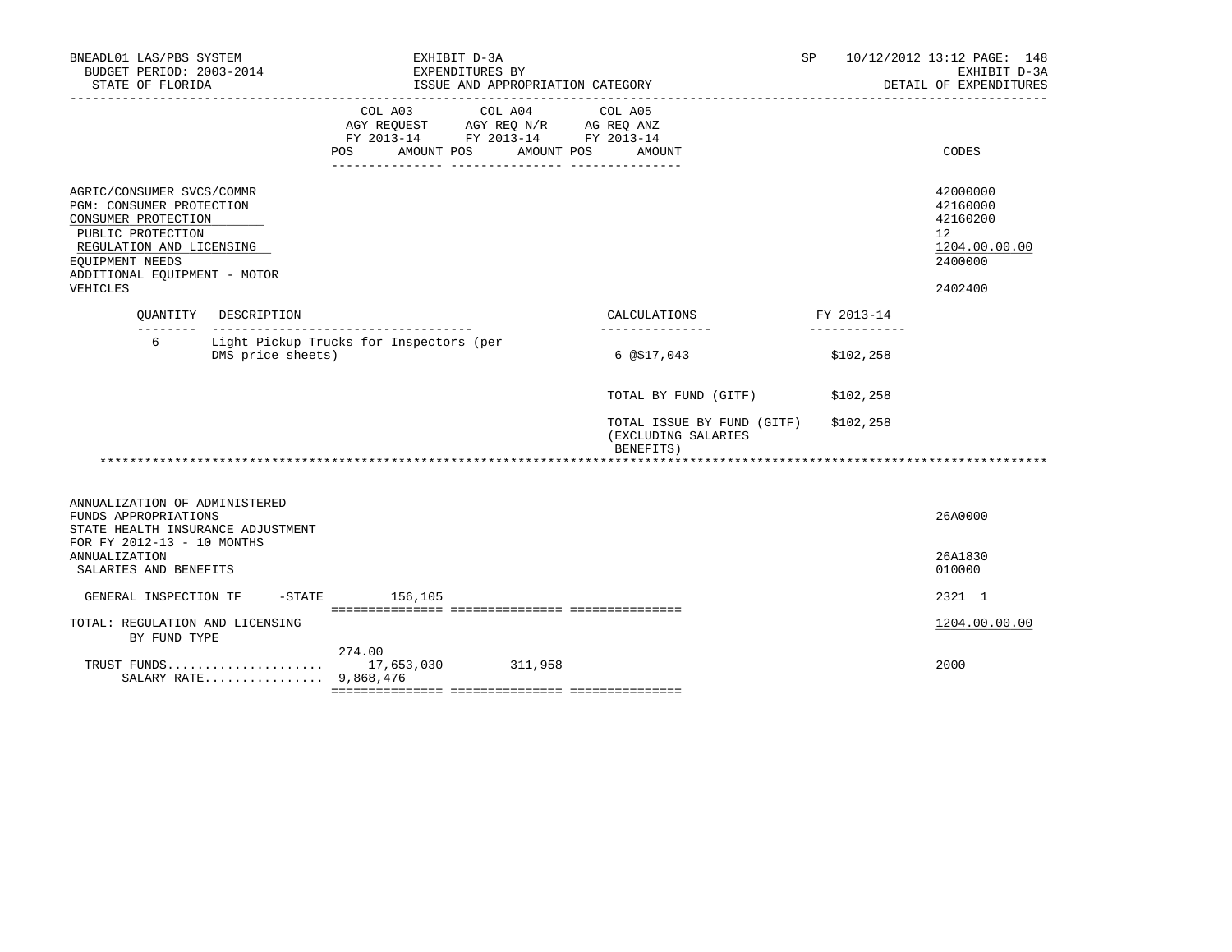| BUDGET PERIOD: 2003-2014<br>STATE OF FLORIDA                                                                                                                                                                                                     |                      | EXHIBIT D-3A<br>EXPENDITURES BY<br>ISSUE AND APPROPRIATION CATEGORY                                                                                                                                                                             | SP. | 10/12/2012 13:12 PAGE: 149<br>EXHIBIT D-3A<br>DETAIL OF EXPENDITURES                    |
|--------------------------------------------------------------------------------------------------------------------------------------------------------------------------------------------------------------------------------------------------|----------------------|-------------------------------------------------------------------------------------------------------------------------------------------------------------------------------------------------------------------------------------------------|-----|-----------------------------------------------------------------------------------------|
|                                                                                                                                                                                                                                                  | POS<br>AMOUNT POS    | COL A03 COL A04 COL A05<br>$\begin{tabular}{lllllll} AGY & \texttt{REQUEST} & \texttt{AGY} & \texttt{REG} & \texttt{N/R} & \texttt{AG} & \texttt{REQ} & \texttt{ANZ} \end{tabular}$<br>FY 2013-14 FY 2013-14 FY 2013-14<br>AMOUNT POS<br>AMOUNT |     | CODES                                                                                   |
| AGRIC/CONSUMER SVCS/COMMR<br>PGM: AGRICULTURAL ECON DEV<br>FRUIT/VEG INSPECT & ENFORC<br>ECONOMIC OPPORTUNITIES<br>BUSINESS DEVELOPMENT<br>ESTIMATED EXPENDITURES<br>ESTIMATED EXPENDITURES - OPERATIONS<br>SALARY RATE<br>SALARY RATE 4,188,971 |                      |                                                                                                                                                                                                                                                 |     | 42000000<br>42170000<br>42170100<br>11<br>1101.00.00.00<br>1000000<br>1001000<br>000000 |
| SALARIES AND BENEFITS                                                                                                                                                                                                                            |                      |                                                                                                                                                                                                                                                 |     | 010000                                                                                  |
| CITRUS INSPECTION TF - STATE 4,188,159<br>GENERAL INSPECTION TF -STATE 1,796,054                                                                                                                                                                 |                      |                                                                                                                                                                                                                                                 |     | 2093 1<br>2321 1                                                                        |
| TOTAL POSITIONS 112.00<br>TOTAL APPRO                                                                                                                                                                                                            | 5,984,213            |                                                                                                                                                                                                                                                 |     |                                                                                         |
| OTHER PERSONAL SERVICES                                                                                                                                                                                                                          |                      |                                                                                                                                                                                                                                                 |     | 030000                                                                                  |
| CITRUS INSPECTION TF -STATE<br>GENERAL INSPECTION TF -STATE 800,000                                                                                                                                                                              | 678,425              |                                                                                                                                                                                                                                                 |     | 2093 1<br>2321 1                                                                        |
| TOTAL APPRO                                                                                                                                                                                                                                      | 1,478,425            |                                                                                                                                                                                                                                                 |     |                                                                                         |
| <b>EXPENSES</b>                                                                                                                                                                                                                                  |                      |                                                                                                                                                                                                                                                 |     | 040000                                                                                  |
| CITRUS INSPECTION TF -STATE 660,052<br>GENERAL INSPECTION TF<br>$-STATE$                                                                                                                                                                         | 424,333              |                                                                                                                                                                                                                                                 |     | 2093 1<br>2321 1                                                                        |
| TOTAL APPRO                                                                                                                                                                                                                                      | 1,084,385            |                                                                                                                                                                                                                                                 |     |                                                                                         |
| OPERATING CAPITAL OUTLAY                                                                                                                                                                                                                         |                      |                                                                                                                                                                                                                                                 |     | 060000                                                                                  |
| CITRUS INSPECTION TF                                                                                                                                                                                                                             | $-$ STATE<br>33,710  |                                                                                                                                                                                                                                                 |     | 2093 1                                                                                  |
| SPECIAL CATEGORIES<br>AUTOMATED TESTING EQUIP                                                                                                                                                                                                    |                      |                                                                                                                                                                                                                                                 |     | 100000<br>100175                                                                        |
| CITRUS INSPECTION TF                                                                                                                                                                                                                             | $-$ STATE<br>391,041 |                                                                                                                                                                                                                                                 |     | 2093 1                                                                                  |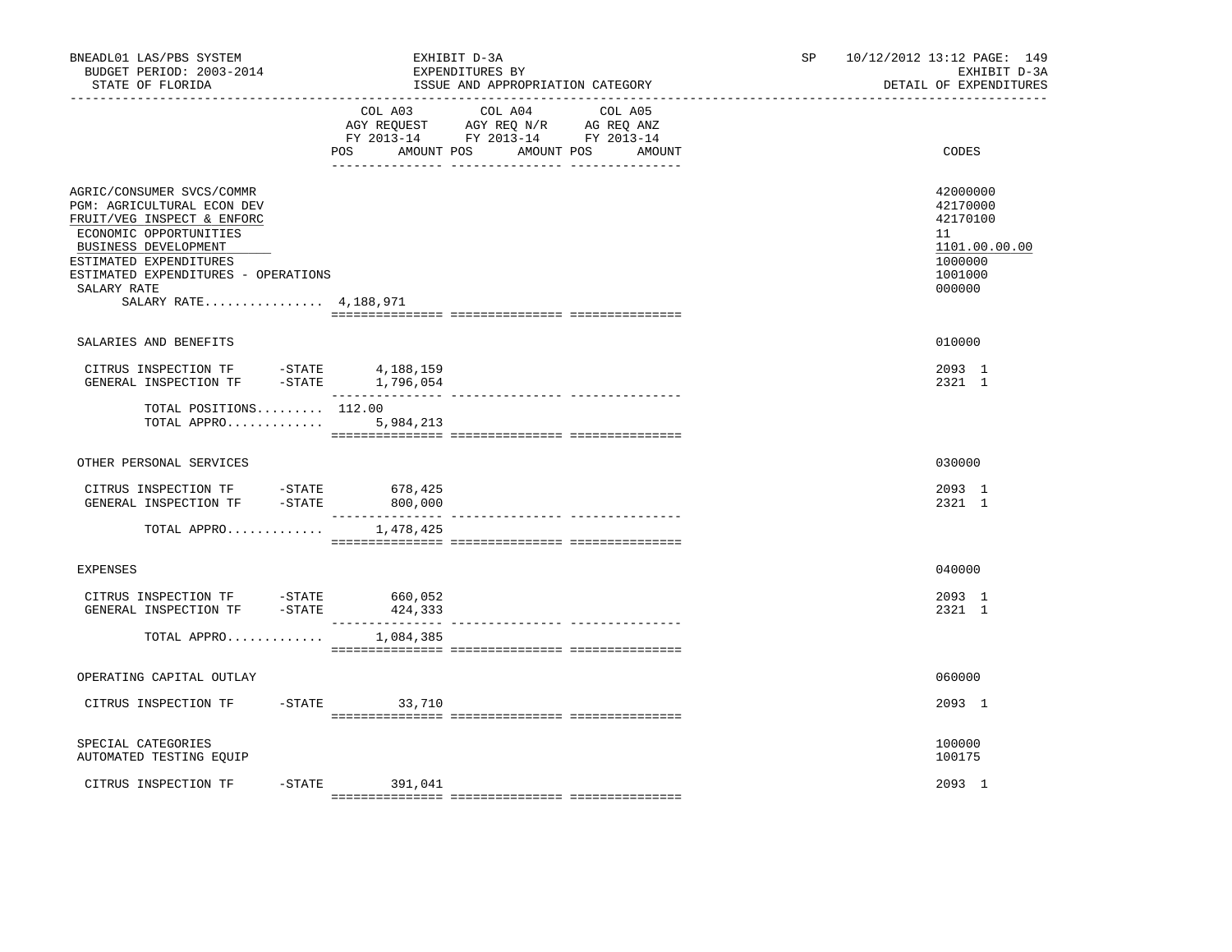| BNEADL01 LAS/PBS SYSTEM<br>BUDGET PERIOD: 2003-2014<br>STATE OF FLORIDA                                                                                                                                                                                                                                                                                                                  |                   | EXHIBIT D-3A<br>EXPENDITURES BY<br>ISSUE AND APPROPRIATION CATEGORY                                                                   | SP and the set of the set of the set of the set of the set of the set of the set of the set of the set of the set of the set of the set of the set of the set of the set of the set of the set of the set of the set of the se | 10/12/2012 13:12 PAGE: 150<br>EXHIBIT D-3A<br>DETAIL OF EXPENDITURES                              |
|------------------------------------------------------------------------------------------------------------------------------------------------------------------------------------------------------------------------------------------------------------------------------------------------------------------------------------------------------------------------------------------|-------------------|---------------------------------------------------------------------------------------------------------------------------------------|--------------------------------------------------------------------------------------------------------------------------------------------------------------------------------------------------------------------------------|---------------------------------------------------------------------------------------------------|
|                                                                                                                                                                                                                                                                                                                                                                                          |                   | COL A03 COL A04 COL A05<br>AGY REQUEST AGY REQ N/R AG REQ ANZ<br>FY 2013-14 FY 2013-14 FY 2013-14<br>POS AMOUNT POS AMOUNT POS AMOUNT |                                                                                                                                                                                                                                | CODES                                                                                             |
| AGRIC/CONSUMER SVCS/COMMR<br>PGM: AGRICULTURAL ECON DEV<br>FRUIT/VEG INSPECT & ENFORC<br>ECONOMIC OPPORTUNITIES<br>BUSINESS DEVELOPMENT<br>ESTIMATED EXPENDITURES<br>ESTIMATED EXPENDITURES - OPERATIONS<br>SPECIAL CATEGORIES<br>CONTRACTED SERVICES                                                                                                                                    |                   |                                                                                                                                       |                                                                                                                                                                                                                                | 42000000<br>42170000<br>42170100<br>11<br>1101.00.00.00<br>1000000<br>1001000<br>100000<br>100777 |
| $\begin{tabular}{llllll} \multicolumn{2}{c}{\textbf{CITRUS}} & \textbf{INSPECTION TF} & & & -\textbf{STATE} & & \textbf{201,388} \\ \multicolumn{2}{c}{\textbf{GENERAL}} & \textbf{INSPECTION TF} & & -\textbf{STATE} & & \textbf{39,462} \\ \end{tabular}$                                                                                                                              |                   |                                                                                                                                       |                                                                                                                                                                                                                                | 2093 1<br>2321 1                                                                                  |
| TOTAL APPRO                                                                                                                                                                                                                                                                                                                                                                              | 240,850           |                                                                                                                                       |                                                                                                                                                                                                                                |                                                                                                   |
| RISK MANAGEMENT INSURANCE                                                                                                                                                                                                                                                                                                                                                                |                   |                                                                                                                                       |                                                                                                                                                                                                                                | 103241                                                                                            |
| CITRUS INSPECTION TF - STATE<br>GENERAL INSPECTION TF - STATE                                                                                                                                                                                                                                                                                                                            | 108,196<br>95,946 |                                                                                                                                       |                                                                                                                                                                                                                                | 2093 1<br>2321 1                                                                                  |
| TOTAL APPRO                                                                                                                                                                                                                                                                                                                                                                              | 204,142           |                                                                                                                                       |                                                                                                                                                                                                                                |                                                                                                   |
| TR/DMS/HR SVCS/STW CONTRCT                                                                                                                                                                                                                                                                                                                                                               |                   |                                                                                                                                       |                                                                                                                                                                                                                                | 107040                                                                                            |
| $\begin{tabular}{llllll} \multicolumn{2}{l}{{\small\tt CITRUS}} & \multicolumn{2}{l}{\small\tt NSPECTION TF} & & \multicolumn{2}{l}{\small\tt -STATE} & & \multicolumn{2}{l}{\small\tt 65,254} \\ & \multicolumn{2}{l}{\small\tt GENERAL} & \multicolumn{2}{l}{\small\tt INSPECTION TF} & & \multicolumn{2}{l}{\small\tt -STATE} & & \multicolumn{2}{l}{\small\tt 20,057} \end{tabular}$ |                   |                                                                                                                                       |                                                                                                                                                                                                                                | 2093 1<br>2321 1                                                                                  |
| TOTAL APPRO                                                                                                                                                                                                                                                                                                                                                                              | 85,311            |                                                                                                                                       |                                                                                                                                                                                                                                |                                                                                                   |
| TOTAL: ESTIMATED EXPENDITURES - OPERATIONS<br>TOTAL POSITIONS 112.00<br>TOTAL ISSUE<br>TOTAL SALARY RATE $4,188,971$                                                                                                                                                                                                                                                                     | 9,502,077         |                                                                                                                                       |                                                                                                                                                                                                                                | 1001000                                                                                           |
| CASUALTY INSURANCE PREMIUM<br>ADJUSTMENT<br>SPECIAL CATEGORIES<br>RISK MANAGEMENT INSURANCE                                                                                                                                                                                                                                                                                              |                   |                                                                                                                                       |                                                                                                                                                                                                                                | 1001090<br>100000<br>103241                                                                       |
| CITRUS INSPECTION TF -STATE<br>GENERAL INSPECTION TF -STATE 42,710-                                                                                                                                                                                                                                                                                                                      | 48,162-           |                                                                                                                                       |                                                                                                                                                                                                                                | 2093 1<br>2321 1                                                                                  |
| TOTAL APPRO                                                                                                                                                                                                                                                                                                                                                                              | 90,872-           |                                                                                                                                       |                                                                                                                                                                                                                                |                                                                                                   |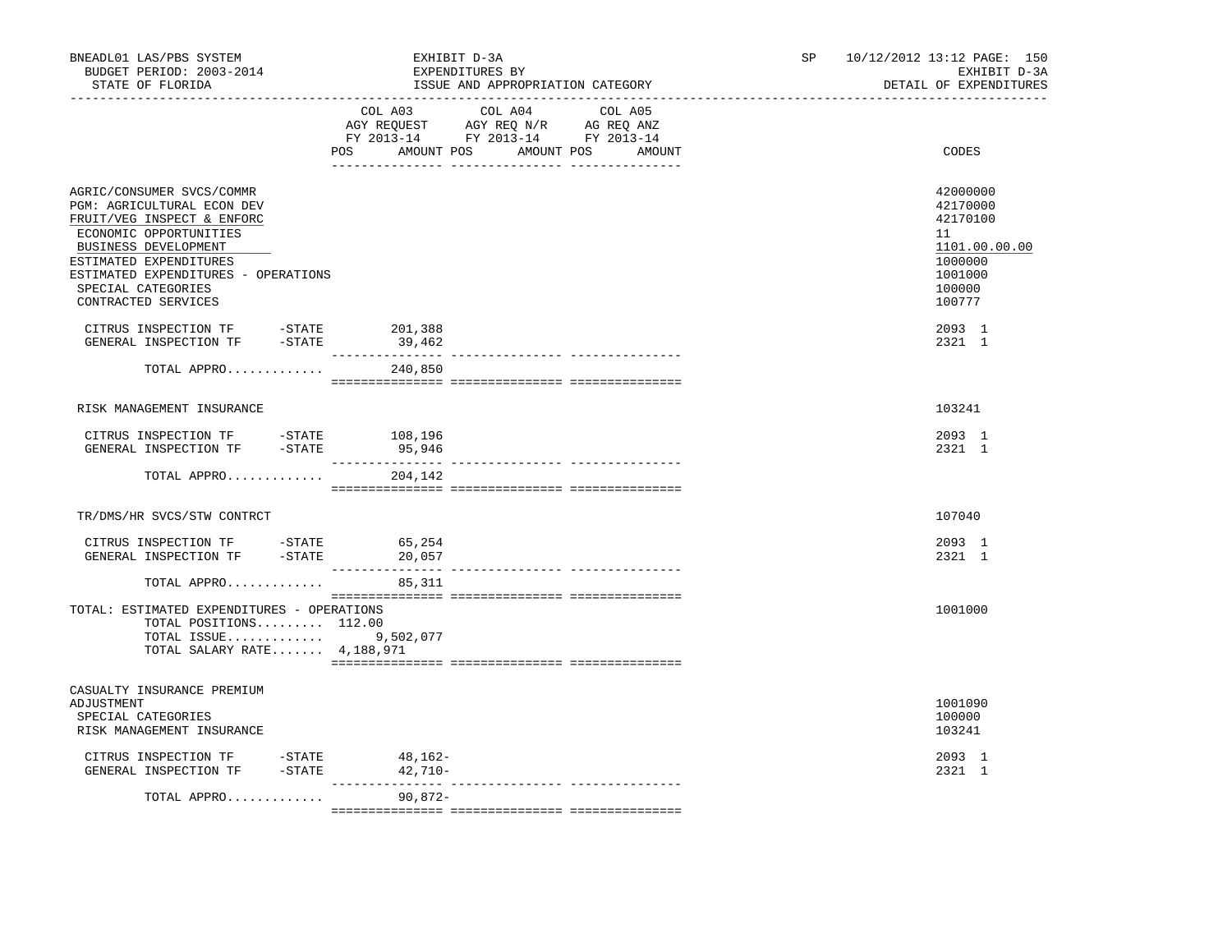| BNEADL01 LAS/PBS SYSTEM<br>BUDGET PERIOD: 2003-2014<br>STATE OF FLORIDA                                                                                                                                                                                       |          | EXHIBIT D-3A<br>EXPENDITURES BY                                                                                                   | ISSUE AND APPROPRIATION CATEGORY |        | SP and the set of the set of the set of the set of the set of the set of the set of the set of the set of the set of the set of the set of the set of the set of the set of the set of the set of the set of the set of the se<br>_____________________________ | 10/12/2012 13:12 PAGE: 151<br>EXHIBIT D-3A<br>DETAIL OF EXPENDITURES          |
|---------------------------------------------------------------------------------------------------------------------------------------------------------------------------------------------------------------------------------------------------------------|----------|-----------------------------------------------------------------------------------------------------------------------------------|----------------------------------|--------|-----------------------------------------------------------------------------------------------------------------------------------------------------------------------------------------------------------------------------------------------------------------|-------------------------------------------------------------------------------|
|                                                                                                                                                                                                                                                               |          | COL A03 COL A04 COL A05<br>AGY REQUEST AGY REQ N/R AG REQ ANZ<br>FY 2013-14 FY 2013-14 FY 2013-14<br>POS<br>AMOUNT POS AMOUNT POS |                                  | AMOUNT |                                                                                                                                                                                                                                                                 | CODES                                                                         |
| AGRIC/CONSUMER SVCS/COMMR<br><b>PGM: AGRICULTURAL ECON DEV</b><br>FRUIT/VEG INSPECT & ENFORC<br>ECONOMIC OPPORTUNITIES<br>BUSINESS DEVELOPMENT<br>ESTIMATED EXPENDITURES<br>FLORIDA RETIREMENT SYSTEM<br>CONTRIBUTION ADJUSTMENT FOR<br>FISCAL YEAR 2012-2013 |          |                                                                                                                                   |                                  |        |                                                                                                                                                                                                                                                                 | 42000000<br>42170000<br>42170100<br>11<br>1101.00.00.00<br>1000000<br>1001240 |
| SALARIES AND BENEFITS<br>CITRUS INSPECTION TF -STATE 10,377                                                                                                                                                                                                   |          |                                                                                                                                   |                                  |        |                                                                                                                                                                                                                                                                 | 010000<br>2093 1                                                              |
| GENERAL INSPECTION TF -STATE 4,449<br>TOTAL APPRO $14,826$                                                                                                                                                                                                    |          |                                                                                                                                   |                                  |        |                                                                                                                                                                                                                                                                 | 2321 1                                                                        |
| ADJUSTMENT TO STATE HEALTH<br>INSURANCE PREMIUM CONTRIBUTION -<br>FISCAL YEAR 2012-13<br>SALARIES AND BENEFITS                                                                                                                                                |          |                                                                                                                                   |                                  |        |                                                                                                                                                                                                                                                                 | 1001830<br>010000                                                             |
| CITRUS INSPECTION TF -STATE<br>GENERAL INSPECTION TF -STATE                                                                                                                                                                                                   |          | 9,690<br>4,155                                                                                                                    |                                  |        |                                                                                                                                                                                                                                                                 | 2093 1<br>2321 1                                                              |
| TOTAL APPRO $13,845$                                                                                                                                                                                                                                          |          |                                                                                                                                   |                                  |        |                                                                                                                                                                                                                                                                 |                                                                               |
| REALLOCATION OF HUMAN RESOURCES<br>OUTSOURCING<br>SPECIAL CATEGORIES<br>TR/DMS/HR SVCS/STW CONTRCT                                                                                                                                                            |          |                                                                                                                                   |                                  |        |                                                                                                                                                                                                                                                                 | 1005900<br>100000<br>107040                                                   |
| CITRUS INSPECTION TF -STATE 1,208-<br>GENERAL INSPECTION TF                                                                                                                                                                                                   | $-STATE$ | $371-$                                                                                                                            |                                  |        |                                                                                                                                                                                                                                                                 | 2093 1<br>2321 1                                                              |
| TOTAL APPRO                                                                                                                                                                                                                                                   |          | 1,579–                                                                                                                            |                                  |        |                                                                                                                                                                                                                                                                 |                                                                               |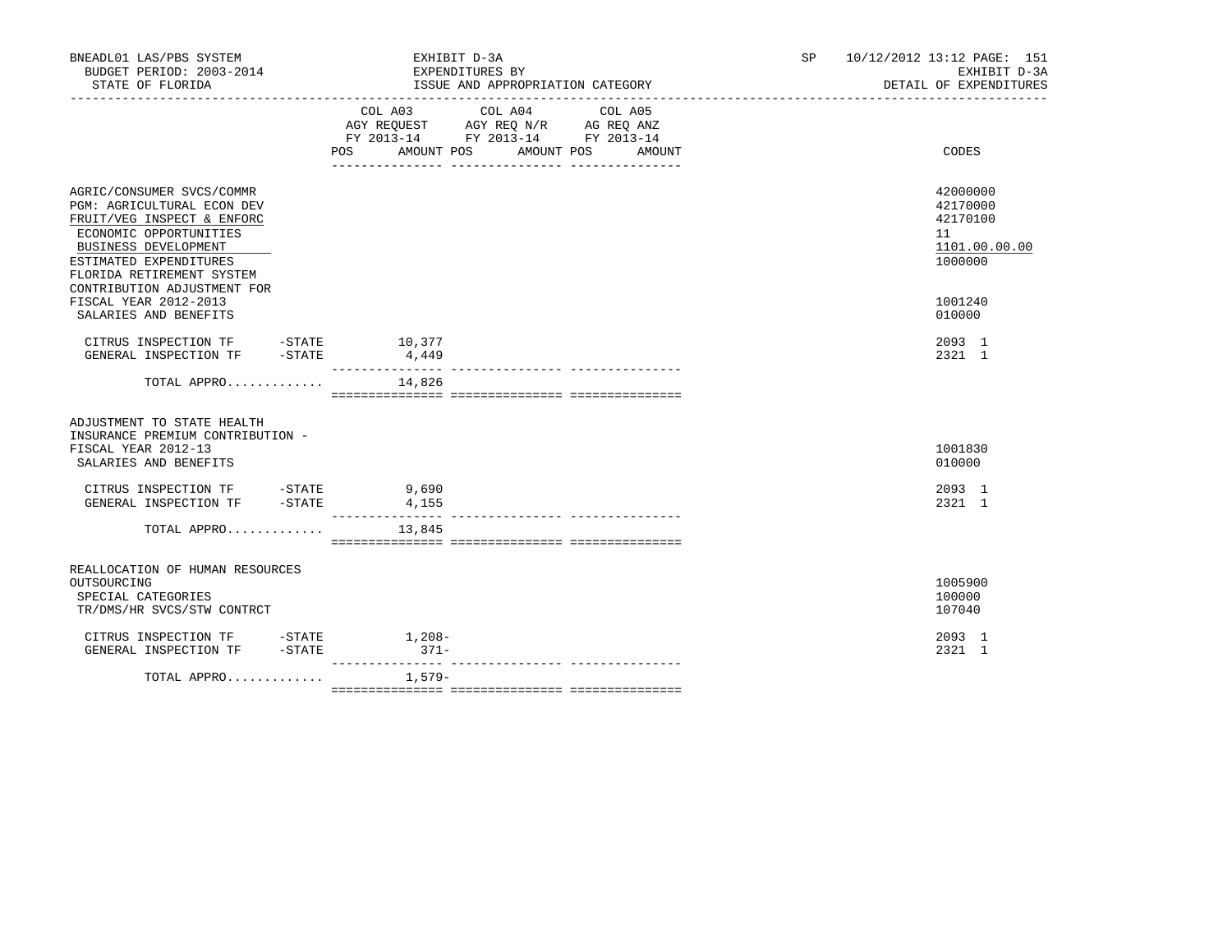| BNEADL01 LAS/PBS SYSTEM<br>BUDGET PERIOD: 2003-2014 EXPENDITURES BY<br>STATE OF FLORIDA                                                                                                                                                                                                                       | ISSUE AND APPROPRIATION CATEGORY | EXHIBIT D-3A                                                                                      |                                  | SP 10/12/2012 13:12 PAGE: 152<br>EXHIBIT D-3A<br>DETAIL OF EXPENDITURES |
|---------------------------------------------------------------------------------------------------------------------------------------------------------------------------------------------------------------------------------------------------------------------------------------------------------------|----------------------------------|---------------------------------------------------------------------------------------------------|----------------------------------|-------------------------------------------------------------------------|
|                                                                                                                                                                                                                                                                                                               |                                  | COL A03 COL A04 COL A05<br>AGY REQUEST AGY REQ N/R AG REQ ANZ<br>FY 2013-14 FY 2013-14 FY 2013-14 | POS AMOUNT POS AMOUNT POS AMOUNT | CODES                                                                   |
| AGRIC/CONSUMER SVCS/COMMR<br>PGM: AGRICULTURAL ECON DEV<br>FRUIT/VEG INSPECT & ENFORC<br>ECONOMIC OPPORTUNITIES<br>BUSINESS DEVELOPMENT<br>ADJUSTMENTS TO CURRENT YEAR<br>ESTIMATED EXPENDITURES<br>CONTINUATION OF BUDGET AMENDMENT<br>DACS-009/B0074 TRANSFER OF SALARY<br>& BENEFIT AUTHORITY FROM CITF TO |                                  |                                                                                                   |                                  | 42000000<br>42170000<br>42170100<br>11<br>1101.00.00.00<br>1600000      |
| GITF WITHIN FRUIT & VEGETABL - ADD<br>SALARIES AND BENEFITS                                                                                                                                                                                                                                                   |                                  |                                                                                                   |                                  | 1604100<br>010000                                                       |
| GENERAL INSPECTION TF -STATE 242,874                                                                                                                                                                                                                                                                          |                                  |                                                                                                   |                                  | 2321 1                                                                  |
|                                                                                                                                                                                                                                                                                                               |                                  |                                                                                                   |                                  |                                                                         |
| AGENCY ISSUE NARRATIVE:<br>2013-2014 BUDGET YEAR NARRATIVE:                                                                                                                                                                                                                                                   |                                  |                                                                                                   | IT COMPONENT? NO                 |                                                                         |

 DESCRIPTION OF ISSUE: This issue is to request the continuation of Budget Amendment DACS-009, EOG Log Number: B0074 into fiscal year 2013-14. This Budget Amendment was a balanced transfer of Salary and Benefit authority from the Citrus Inspection Trust Fund to the General Inspection Trust Fund, in the amount of \$242,874 in the Division of Fruit and Vegetables.

BUREAU/SECTION/SUB-SECTION/OFFICE: Fruit and Vegetable Inspection

----------------------------------

 ISSUE SUMMARY: During the 2011-12 fiscal year, the Department began an initiative to reduce the number of longstanding vacancies within the Department by hiring those vacant positions that were determined to be critical to the Department's mission and eliminating other vacant positions that were no longer considered necessary. As part of this initiative, the Division of Fruit and Vegetables offered to cut 35 positions from its 2012-13 fiscal year budget and these cuts were accepted by the Legislature during the 2012 legislative session. These position cuts included 13 FTE from the General Inspection Trust Fund and 22 FTE from the Citrus Inspection Trust Fund. However, an error was made with the funding of these positions when requesting that they be cut. This error resulted in 6 FTE and the associated Salary and Benefit authority of \$242,874 being cut from the General Inspection Trust Fund instead of the Citrus Inspection Trust Fund where these positions were assigned. As a result, the Citrus Inspection Trust Fund had excess authority of \$242,874 while the General Inspection Trust Fund had a funding shortfall of \$242,874 This Budget Amendment transferred \$242,874 from the Citrus Inspection Trust Fund to the General Inspection Trust Fund, and allowed the Division of Fruit and Vegetables to appropriately meet their payroll demands.

 ADVERSE IMPACT IF NOT FUNDED: If not funded, the Division of Fruit and Vegetables would not be able to meet their payroll demands.

COST SUMMARY: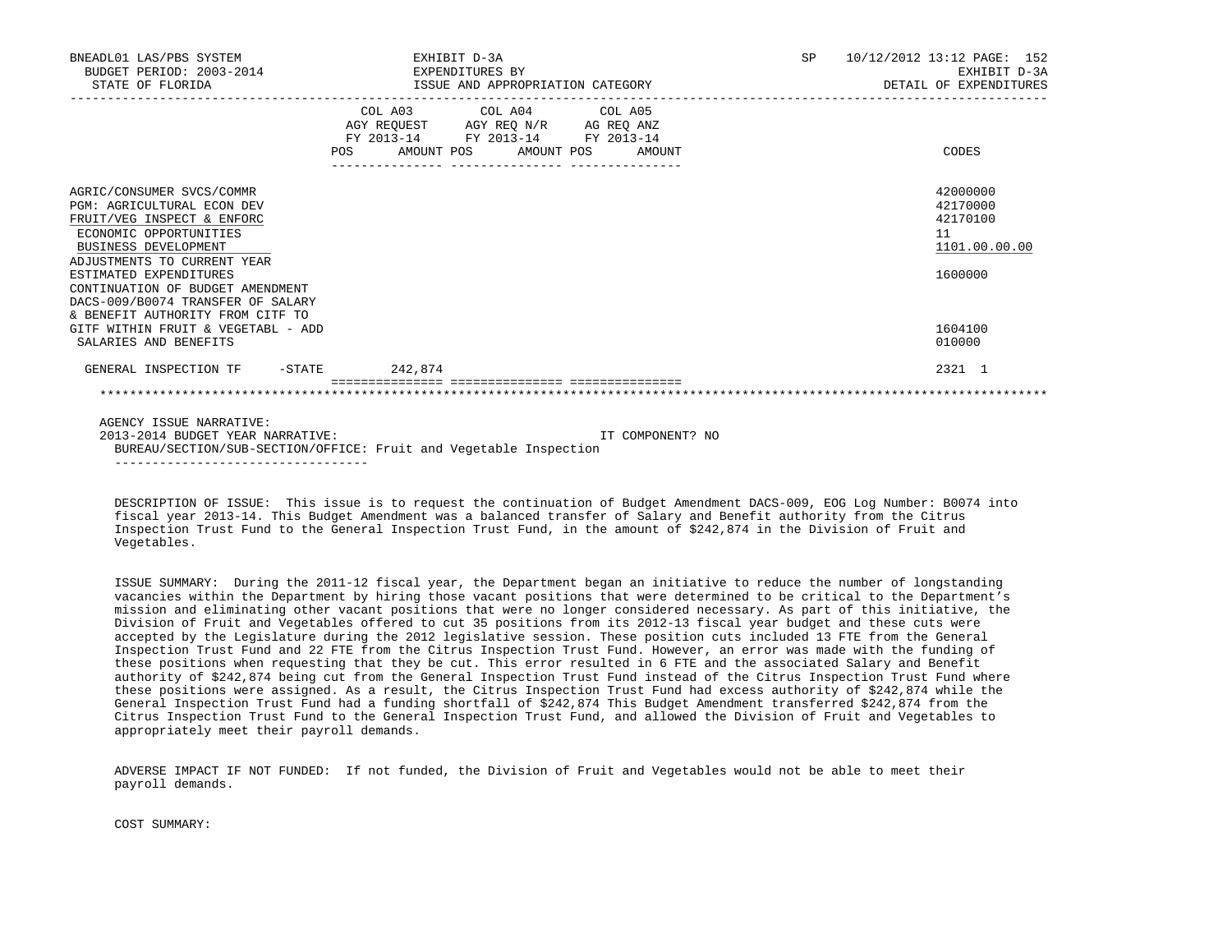| BNEADL01 LAS/PBS SYSTEM<br>BUDGET PERIOD: 2003-2014<br>STATE OF FLORIDA                                                                                                   |         | EXHIBIT D-3A<br>EXPENDITURES BY<br>ISSUE AND APPROPRIATION CATEGORY<br>-----------------------------                                       |                                    |                                               |                                              |                   | SP 10/12/2012 13:12 PAGE: 153<br>EXHIBIT D-3A<br>DETAIL OF EXPENDITURES |
|---------------------------------------------------------------------------------------------------------------------------------------------------------------------------|---------|--------------------------------------------------------------------------------------------------------------------------------------------|------------------------------------|-----------------------------------------------|----------------------------------------------|-------------------|-------------------------------------------------------------------------|
|                                                                                                                                                                           | COL A03 | COL A04<br>AGY REQUEST AGY REQ N/R AG REQ ANZ<br>FY 2013-14 FY 2013-14 FY 2013-14<br>POS AMOUNT POS AMOUNT POS AMOUNT<br>__ ______________ | COL A05<br>$-$ --------------      |                                               |                                              |                   | CODES                                                                   |
| AGRIC/CONSUMER SVCS/COMMR<br>PGM: AGRICULTURAL ECON DEV<br>FRUIT/VEG INSPECT & ENFORC<br>ECONOMIC OPPORTUNITIES<br>BUSINESS DEVELOPMENT<br>ADJUSTMENTS TO CURRENT YEAR    |         |                                                                                                                                            |                                    |                                               |                                              |                   | 42000000<br>42170000<br>42170100<br>11<br>1101.00.00.00                 |
| ESTIMATED EXPENDITURES<br>CONTINUATION OF BUDGET AMENDMENT<br>DACS-009/B0074 TRANSFER OF SALARY<br>& BENEFIT AUTHORITY FROM CITF TO<br>GITF WITHIN FRUIT & VEGETABL - ADD |         |                                                                                                                                            |                                    |                                               |                                              |                   | 1600000<br>1604100                                                      |
| SPECIAL CATEGORY: Salaries and Benefits<br>---------------                                                                                                                |         |                                                                                                                                            |                                    |                                               |                                              |                   |                                                                         |
| QUANTITY DESCRIPTION                                                                                                                                                      |         |                                                                                                                                            | ---------------<br>_______________ | CALCULATIONS                                  | AMOUNT NEEDED<br>FY 2013-14<br>_____________ |                   |                                                                         |
| 1 ADD Salary and Benefit Authority GITF                                                                                                                                   |         |                                                                                                                                            |                                    | TOTAL BY FUND:                                | \$242,874                                    |                   |                                                                         |
|                                                                                                                                                                           |         |                                                                                                                                            | BENEFITS)                          | TOTAL ISSUE BY FUND:<br>(EXCLUDING SALARIES & | \$242,874                                    |                   |                                                                         |
|                                                                                                                                                                           |         |                                                                                                                                            |                                    |                                               |                                              |                   |                                                                         |
| POSITION DETAIL OF SALARIES AND BENEFITS:                                                                                                                                 | ETE     | BASE RATE                                                                                                                                  |                                    | ADDITIVES BENEFITS                            | SUBTOTAL<br>_____ ________                   | _______ ______ __ | LAPSE LAPSED SALARIES<br>% AND BENEFITS                                 |
| A03 - AGY REOUEST FY 2013-14                                                                                                                                              |         |                                                                                                                                            |                                    |                                               |                                              |                   |                                                                         |
| CHANGES TO CURRENTLY AUTHORIZED POSITIONS<br>OTHER SALARY AMOUNT                                                                                                          |         |                                                                                                                                            |                                    |                                               |                                              |                   |                                                                         |
| 2321 GENERAL INSPECTION TF                                                                                                                                                |         |                                                                                                                                            |                                    |                                               |                                              |                   | 242,874<br>______________                                               |
|                                                                                                                                                                           |         |                                                                                                                                            |                                    |                                               |                                              |                   | 242,874<br>==============                                               |
|                                                                                                                                                                           |         |                                                                                                                                            |                                    |                                               |                                              |                   |                                                                         |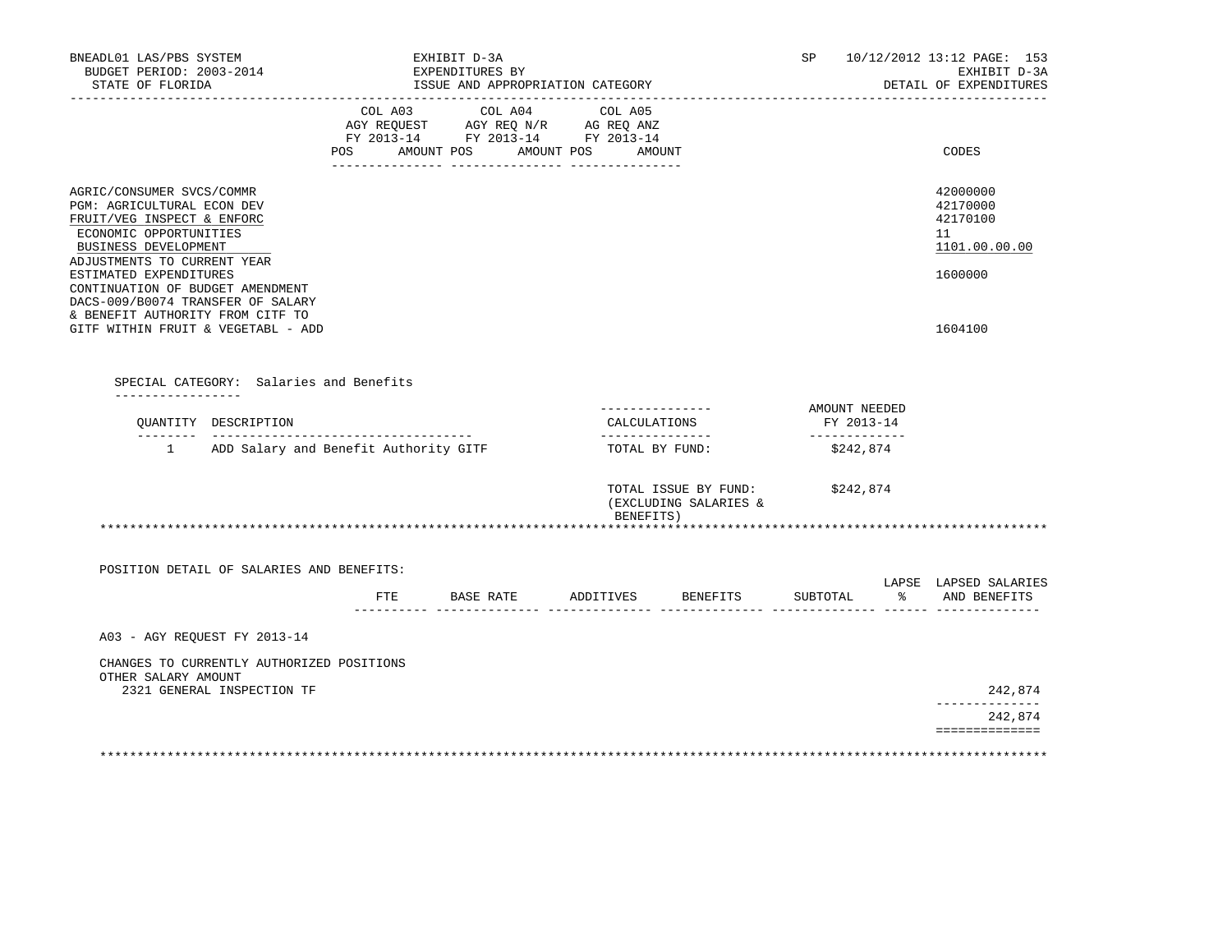| BNEADL01 LAS/PBS SYSTEM<br>BUDGET PERIOD: 2003-2014<br>STATE OF FLORIDA                                                                                                                                                                     | EXHIBIT D-3A<br>EXPENDITURES BY | ISSUE AND APPROPRIATION CATEGORY                                                                                                  | <b>SP</b><br>10/12/2012 13:12 PAGE: 154<br>EXHIBIT D-3A<br>DETAIL OF EXPENDITURES |  |
|---------------------------------------------------------------------------------------------------------------------------------------------------------------------------------------------------------------------------------------------|---------------------------------|-----------------------------------------------------------------------------------------------------------------------------------|-----------------------------------------------------------------------------------|--|
|                                                                                                                                                                                                                                             | POS                             | COL A03 COL A04 COL A05<br>AGY REQUEST AGY REQ N/R AG REQ ANZ<br>FY 2013-14 FY 2013-14 FY 2013-14<br>AMOUNT POS AMOUNT POS AMOUNT | CODES                                                                             |  |
| AGRIC/CONSUMER SVCS/COMMR<br><b>PGM: AGRICULTURAL ECON DEV</b><br>FRUIT/VEG INSPECT & ENFORC<br>ECONOMIC OPPORTUNITIES<br>BUSINESS DEVELOPMENT<br>ADJUSTMENTS TO CURRENT YEAR<br>ESTIMATED EXPENDITURES<br>CONTINUATION OF BUDGET AMENDMENT |                                 |                                                                                                                                   | 42000000<br>42170000<br>42170100<br>11<br>1101.00.00.00<br>1600000                |  |
| DACS-009/B0074 TRANSFER OF SALARY<br>& BENEFIT AUTHORITY FROM CITF TO<br>GITF WITHIN F&V - DEDUCT<br>SALARIES AND BENEFITS                                                                                                                  |                                 |                                                                                                                                   | 1604200<br>010000                                                                 |  |
| CITRUS INSPECTION TF                                                                                                                                                                                                                        | $-$ STATE 242,874 -             |                                                                                                                                   | 2093 1                                                                            |  |
| AGENCY ISSUE NARRATIVE:<br>$2012-2014$ פגשי ישמחום 2011.                                                                                                                                                                                    |                                 | ∩M Cידווים מחו∩מו∩ חיד                                                                                                            |                                                                                   |  |

 2013-2014 BUDGET YEAR NARRATIVE: IT COMPONENT? NO BUREAU/SECTION/SUB-SECTION/OFFICE: Fruit and Vegetable Inspection ----------------------------------

 DESCRIPTION OF ISSUE: This issue is to request the continuation of Budget Amendment DACS-009, EOG Log Number: B0074 into fiscal year 2013-14. This Budget Amendment was a balanced transfer of Salary and Benefit authority from the Citrus Inspection Trust Fund to the General Inspection Trust Fund, in the amount of \$242,874 in the Division of Fruit and Vegetables.

 ISSUE SUMMARY: During the 2011-12 fiscal year, the Department began an initiative to reduce the number of longstanding vacancies within the Department by hiring those vacant positions that were determined to be critical to the Department's mission and eliminating other vacant positions that were no longer considered necessary. As part of this initiative, the Division of Fruit and Vegetables offered to cut 35 positions from its 2012-13 fiscal year budget and these cuts were accepted by the Legislature during the 2012 legislative session. These position cuts included 13 FTE from the General Inspection Trust Fund and 22 FTE from the Citrus Inspection Trust Fund. However, an error was made with the funding of these positions when requesting that they be cut. This error resulted in 6 FTE and the associated Salary and Benefit authority of \$242,874 being cut from the General Inspection Trust Fund instead of the Citrus Inspection Trust Fund where these positions were assigned. As a result, the Citrus Inspection Trust Fund had excess authority of \$242,874 while the General Inspection Trust Fund had a funding shortfall of \$242,874 This Budget Amendment transferred \$242,874 from the Citrus Inspection Trust Fund to the General Inspection Trust Fund, and allowed the Division of Fruit and Vegetables to appropriately meet their payroll demands.

 ADVERSE IMPACT IF NOT FUNDED: If not funded, the Division of Fruit and Vegetables would not be able to meet their payroll demands.

COST SUMMARY: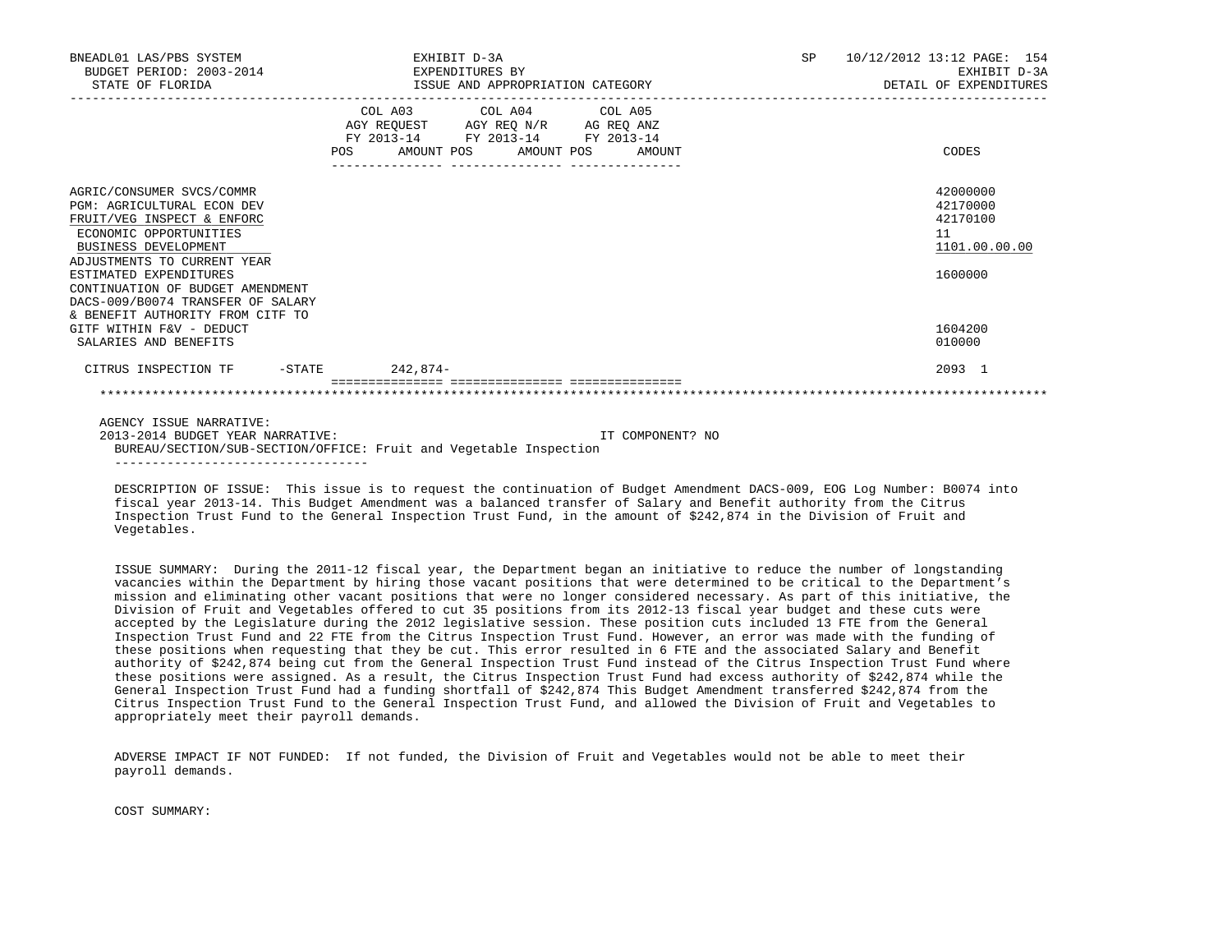| BNEADL01 LAS/PBS SYSTEM<br>BUDGET PERIOD: 2003-2014<br>STATE OF FLORIDA                                                                                                |                                                                                                     | EXHIBIT D-3A<br>EXPENDITURES BY | ISSUE AND APPROPRIATION CATEGORY |                                    |                                 |                                               | SP       |                                          | 10/12/2012 13:12 PAGE: 155<br>EXHIBIT D-3A<br>DETAIL OF EXPENDITURES |
|------------------------------------------------------------------------------------------------------------------------------------------------------------------------|-----------------------------------------------------------------------------------------------------|---------------------------------|----------------------------------|------------------------------------|---------------------------------|-----------------------------------------------|----------|------------------------------------------|----------------------------------------------------------------------|
|                                                                                                                                                                        | COL A03<br>AGY REQUEST AGY REQ N/R AG REQ ANZ<br>FY 2013-14 FY 2013-14 FY 2013-14<br>POS AMOUNT POS |                                 | COL A04                          | AMOUNT POS                         | COL A05<br>AMOUNT               |                                               |          | -----------------------                  | CODES                                                                |
| AGRIC/CONSUMER SVCS/COMMR<br>PGM: AGRICULTURAL ECON DEV<br>FRUIT/VEG INSPECT & ENFORC<br>ECONOMIC OPPORTUNITIES<br>BUSINESS DEVELOPMENT<br>ADJUSTMENTS TO CURRENT YEAR |                                                                                                     |                                 |                                  |                                    |                                 |                                               |          |                                          | 42000000<br>42170000<br>42170100<br>11<br>1101.00.00.00              |
| ESTIMATED EXPENDITURES<br>CONTINUATION OF BUDGET AMENDMENT<br>DACS-009/B0074 TRANSFER OF SALARY<br>& BENEFIT AUTHORITY FROM CITF TO<br>GITF WITHIN F&V - DEDUCT        |                                                                                                     |                                 |                                  |                                    |                                 |                                               |          |                                          | 1600000<br>1604200                                                   |
| SPECIAL CATEGORY: Salaries and Benefits                                                                                                                                |                                                                                                     |                                 |                                  |                                    |                                 |                                               |          |                                          |                                                                      |
| __________________<br>QUANTITY DESCRIPTION                                                                                                                             |                                                                                                     |                                 |                                  |                                    | ---------------<br>CALCULATIONS |                                               |          | AMOUNT NEEDED<br>FY 2013-14              |                                                                      |
| 1 Deduct Salary and Benefit Authority CITF                                                                                                                             |                                                                                                     |                                 |                                  | ________________<br>TOTAL BY FUND: |                                 |                                               |          | _____________<br>(S242, 874)             |                                                                      |
|                                                                                                                                                                        |                                                                                                     |                                 |                                  |                                    | BENEFITS)                       | TOTAL ISSUE BY FUND:<br>(EXCLUDING SALARIES & |          | (\$242,874)                              |                                                                      |
|                                                                                                                                                                        |                                                                                                     |                                 |                                  |                                    |                                 |                                               |          |                                          |                                                                      |
| POSITION DETAIL OF SALARIES AND BENEFITS:                                                                                                                              |                                                                                                     |                                 |                                  |                                    |                                 |                                               |          |                                          | LAPSE LAPSED SALARIES                                                |
|                                                                                                                                                                        | FTE                                                                                                 | BASE RATE                       |                                  |                                    |                                 | ADDITIVES BENEFITS                            | SUBTOTAL | $\sim$ $\sim$ $\sim$<br>------ ------ -- | AND BENEFITS                                                         |
| A03 - AGY REOUEST FY 2013-14                                                                                                                                           |                                                                                                     |                                 |                                  |                                    |                                 |                                               |          |                                          |                                                                      |
| CHANGES TO CURRENTLY AUTHORIZED POSITIONS<br>OTHER SALARY AMOUNT                                                                                                       |                                                                                                     |                                 |                                  |                                    |                                 |                                               |          |                                          |                                                                      |
| 2093 CITRUS INSPECTION TF                                                                                                                                              |                                                                                                     |                                 |                                  |                                    |                                 |                                               |          |                                          | 242,874-                                                             |
|                                                                                                                                                                        |                                                                                                     |                                 |                                  |                                    |                                 |                                               |          |                                          | 242,874-<br>==============                                           |
|                                                                                                                                                                        |                                                                                                     |                                 |                                  |                                    |                                 |                                               |          |                                          |                                                                      |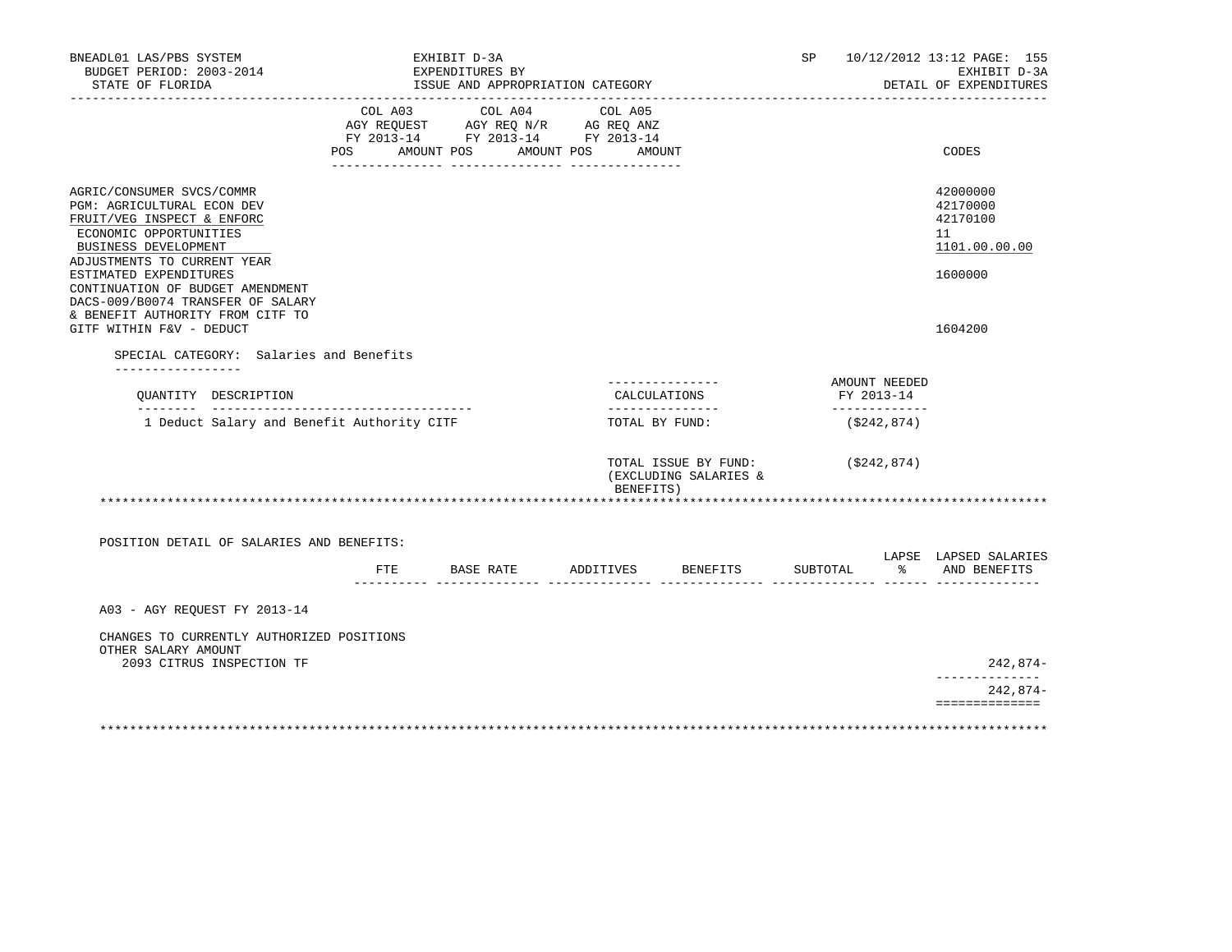| BNEADL01 LAS/PBS SYSTEM<br>BUDGET PERIOD: 2003-2014<br>STATE OF FLORIDA                                                                                                                                                                         | EXHIBIT D-3A<br>EXPENDITURES BY<br>---------------------------------                                                                                                                                                                          |         | ISSUE AND APPROPRIATION CATEGORY | SP and the set of the set of the set of the set of the set of the set of the set of the set of the set of the set of the set of the set of the set of the set of the set of the set of the set of the set of the set of the se | 10/12/2012 13:12 PAGE: 156<br>EXHIBIT D-3A<br>DETAIL OF EXPENDITURES                              |
|-------------------------------------------------------------------------------------------------------------------------------------------------------------------------------------------------------------------------------------------------|-----------------------------------------------------------------------------------------------------------------------------------------------------------------------------------------------------------------------------------------------|---------|----------------------------------|--------------------------------------------------------------------------------------------------------------------------------------------------------------------------------------------------------------------------------|---------------------------------------------------------------------------------------------------|
|                                                                                                                                                                                                                                                 | COL A03<br>$\begin{tabular}{lllllll} \bf AGY & \bf REQUEST & \bf AGY & \bf REQ & \bf N/R & \bf AG & \bf REQ & \bf ANZ \\ \bf FY & \tt 2013-14 & \bf FY & \tt 2013-14 & \bf FY & \tt 2013-14 \\ \end{tabular}$<br>POS<br>AMOUNT POS AMOUNT POS | COL A04 | COL A05<br>AMOUNT                |                                                                                                                                                                                                                                | CODES                                                                                             |
| AGRIC/CONSUMER SVCS/COMMR<br>PGM: AGRICULTURAL ECON DEV<br>FRUIT/VEG INSPECT & ENFORC<br>ECONOMIC OPPORTUNITIES<br>BUSINESS DEVELOPMENT<br>NONRECURRING EXPENDITURES<br>BRIX ACID UNIT SYSTEMS<br>SPECIAL CATEGORIES<br>AUTOMATED TESTING EQUIP |                                                                                                                                                                                                                                               |         |                                  |                                                                                                                                                                                                                                | 42000000<br>42170000<br>42170100<br>11<br>1101.00.00.00<br>2100000<br>2103094<br>100000<br>100175 |
| CITRUS INSPECTION TF -STATE 175,000-                                                                                                                                                                                                            |                                                                                                                                                                                                                                               |         |                                  |                                                                                                                                                                                                                                | 2093 1                                                                                            |
| CONTRACTED SERVICES                                                                                                                                                                                                                             |                                                                                                                                                                                                                                               |         |                                  |                                                                                                                                                                                                                                | 100777                                                                                            |
| CITRUS INSPECTION TF -STATE 102,960-                                                                                                                                                                                                            |                                                                                                                                                                                                                                               |         |                                  |                                                                                                                                                                                                                                | 2093 1                                                                                            |
| TOTAL: BRIX ACID UNIT SYSTEMS<br>TOTAL ISSUE                                                                                                                                                                                                    | $277,960-$                                                                                                                                                                                                                                    |         |                                  |                                                                                                                                                                                                                                | 2103094                                                                                           |
| ANNUALIZATION OF ADMINISTERED<br>FUNDS APPROPRIATIONS<br>STATE HEALTH INSURANCE ADJUSTMENT<br>FOR FY 2012-13 - 10 MONTHS                                                                                                                        |                                                                                                                                                                                                                                               |         |                                  |                                                                                                                                                                                                                                | 26A0000                                                                                           |
| <b>ANNUALIZATION</b><br>SALARIES AND BENEFITS                                                                                                                                                                                                   |                                                                                                                                                                                                                                               |         |                                  |                                                                                                                                                                                                                                | 26A1830<br>010000                                                                                 |
| CITRUS INSPECTION TF -STATE 48,450<br>GENERAL INSPECTION TF -STATE                                                                                                                                                                              | 20,775<br>------------                                                                                                                                                                                                                        |         | ---------------- --------------- |                                                                                                                                                                                                                                | 2093 1<br>2321 1                                                                                  |
| TOTAL APPRO                                                                                                                                                                                                                                     | 69,225                                                                                                                                                                                                                                        |         |                                  |                                                                                                                                                                                                                                |                                                                                                   |
| PROGRAM OR SERVICE-LEVEL<br>INFORMATION TECHNOLOGY<br>ELECTRONIC INSPECTION SYSTEM MOBILE<br>EQUIPMENT<br>EXPENSES                                                                                                                              |                                                                                                                                                                                                                                               |         |                                  |                                                                                                                                                                                                                                | 3630000<br>36320C0<br>040000                                                                      |
| GENERAL INSPECTION TF                                                                                                                                                                                                                           | -STATE 52,800 36,000                                                                                                                                                                                                                          |         |                                  |                                                                                                                                                                                                                                | 2321 1                                                                                            |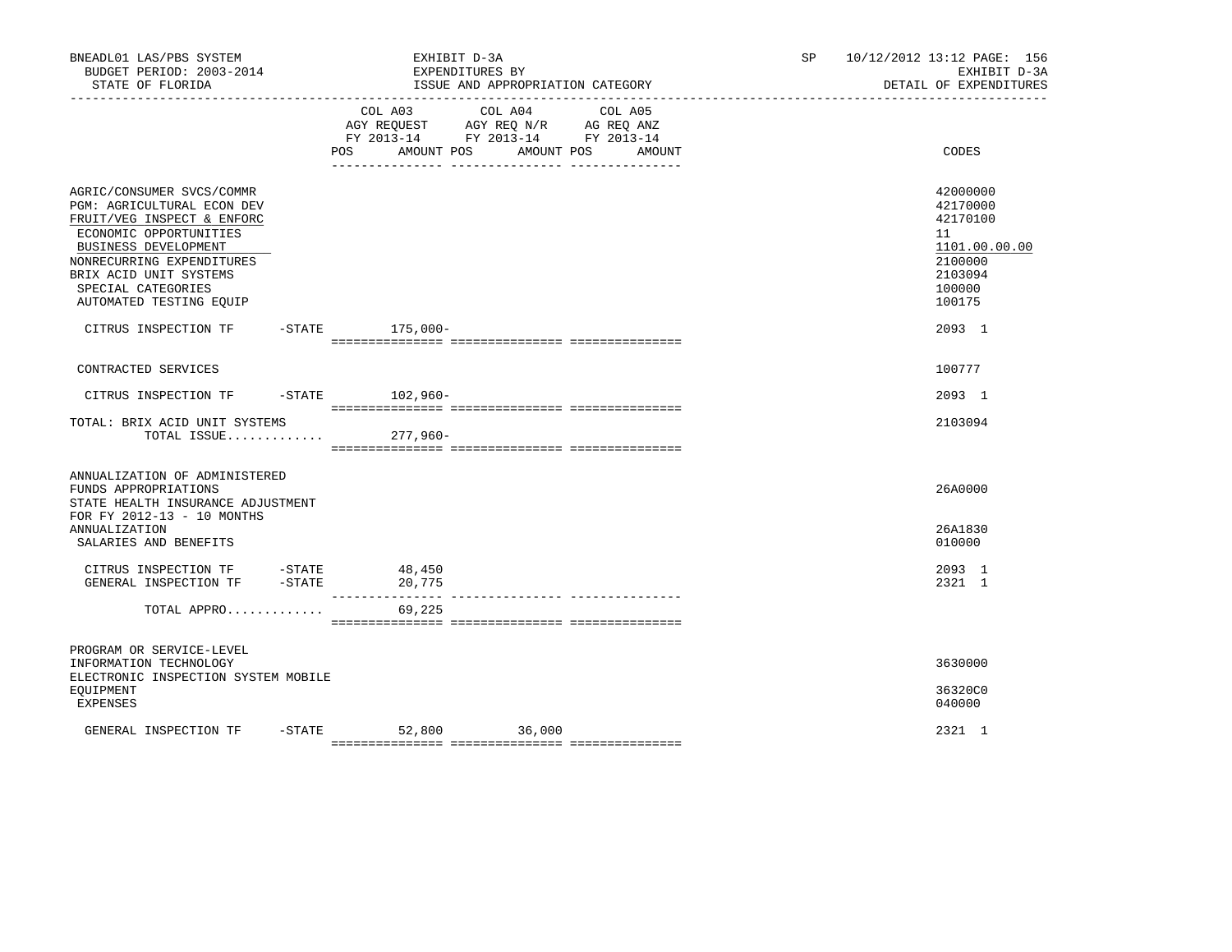| BNEADL01 LAS/PBS SYSTEM<br>BUDGET PERIOD: 2003-2014 EXPENDITURES BY<br>STATE OF FLORIDA                                                                                           |     | EXHIBIT D-3A                                                                                                               | ISSUE AND APPROPRIATION CATEGORY | SP 10/12/2012 13:12 PAGE: 157<br>EXHIBIT D-3A<br>DETAIL OF EXPENDITURES |
|-----------------------------------------------------------------------------------------------------------------------------------------------------------------------------------|-----|----------------------------------------------------------------------------------------------------------------------------|----------------------------------|-------------------------------------------------------------------------|
|                                                                                                                                                                                   | POS | COL A03 COL A04 COL A05<br>AGY REQUEST AGY REQ N/R AG REQ ANZ<br>FY 2013-14 FY 2013-14 FY 2013-14<br>AMOUNT POS AMOUNT POS | AMOUNT                           | CODES                                                                   |
| AGRIC/CONSUMER SVCS/COMMR<br><b>PGM: AGRICULTURAL ECON DEV</b><br>FRUIT/VEG INSPECT & ENFORC<br>ECONOMIC OPPORTUNITIES<br><b>BUSINESS DEVELOPMENT</b><br>PROGRAM OR SERVICE-LEVEL |     |                                                                                                                            |                                  | 42000000<br>42170000<br>42170100<br>11<br>1101.00.00.00                 |
| INFORMATION TECHNOLOGY<br>ELECTRONIC INSPECTION SYSTEM MOBILE<br>EOUIPMENT<br>SPECIAL CATEGORIES<br>CONTRACTED SERVICES                                                           |     |                                                                                                                            |                                  | 3630000<br>36320C0<br>100000<br>100777                                  |
| GENERAL INSPECTION TF -STATE 89,200 81,200                                                                                                                                        |     |                                                                                                                            |                                  | 2321 1                                                                  |
| TOTAL: ELECTRONIC INSPECTION SYSTEM MOBILE<br>EOUIPMENT<br>TOTAL ISSUE 142,000 117,200                                                                                            |     |                                                                                                                            |                                  | 36320C0                                                                 |
| AGENCY ISSUE NARRATIVE:                                                                                                                                                           |     |                                                                                                                            |                                  |                                                                         |
| 2013-2014 BUDGET YEAR NARRATIVE:<br>BUREAU/SECTION/SUB-SECTION/OFFICE: Fruit and Vegetable Inspection                                                                             |     |                                                                                                                            | IT COMPONENT? YES                |                                                                         |

 LONG RANGE PROGRAM PLAN REFERENCE: Number of tons of fruits and vegetables inspected ---------------------------------

ISSUE NARRATIVE JUSTIFICATION:

-----------------------------

DESCRIBE YOUR REQUEST:

 In facilitation of a modern electronic inspection process, this request seeks budget authority of \$142,000 in the General Inspection Trust Fund to augment inspection services with forty (40) mobile tablet devices. Each device will require mobile data services provided by a state vendor contract at \$35 per month, per device for an annual cost of \$16,800. In addition, a one time consulting services contract through a state approved vendor provider will be required as a staff augmentation or contractual services for approximately 560 man hours at an estimated rate of \$145/hour for a total cost of \$81,200.

Forty (40) Mobile Tablet devices (touch/stylus) with an estimated per unit cost of \$900, Total of \$36,000 cost.

Consulting Services estimated 560 man hours at 145/hour - Onetime cost of \$81,200.

 All functionality relative to data entry, searching and reporting for inspection services. Integration of reporting services and outside access to reporting through both mobile and standard web interfaces on front facing Department of Agriculture site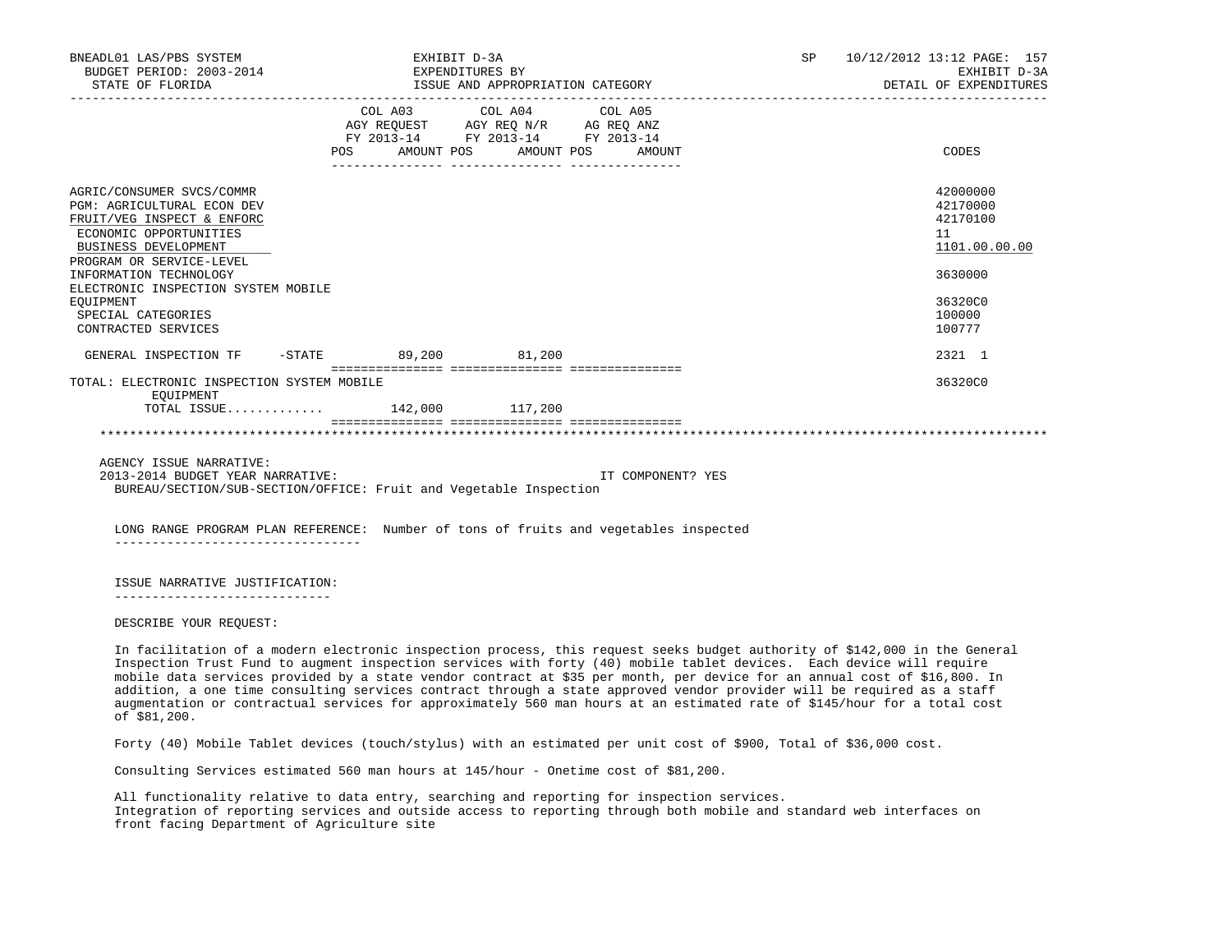| BNEADL01 LAS/PBS SYSTEM<br>BUDGET PERIOD: 2003-2014<br>STATE OF FLORIDA                                                                        |     | EXHIBIT D-3A<br>EXPENDITURES BY<br>ISSUE AND APPROPRIATION CATEGORY                                             |                      | SP | 10/12/2012 13:12 PAGE: 158<br>EXHIBIT D-3A<br>DETAIL OF EXPENDITURES |
|------------------------------------------------------------------------------------------------------------------------------------------------|-----|-----------------------------------------------------------------------------------------------------------------|----------------------|----|----------------------------------------------------------------------|
|                                                                                                                                                | POS | COL A03 COL A04 COL A05<br>AGY REQUEST AGY REQ N/R<br>FY 2013-14 FY 2013-14 FY 2013-14<br>AMOUNT POS AMOUNT POS | AG REQ ANZ<br>AMOUNT |    | CODES                                                                |
| AGRIC/CONSUMER SVCS/COMMR<br><b>PGM: AGRICULTURAL ECON DEV</b><br>FRUIT/VEG INSPECT & ENFORC<br>ECONOMIC OPPORTUNITIES<br>BUSINESS DEVELOPMENT |     |                                                                                                                 |                      |    | 42000000<br>42170000<br>42170100<br>11<br>1101.00.00.00              |
| PROGRAM OR SERVICE-LEVEL<br>INFORMATION TECHNOLOGY<br>ELECTRONIC INSPECTION SYSTEM MOBILE<br>EOUIPMENT                                         |     |                                                                                                                 |                      |    | 3630000<br>36320C0                                                   |

 Synchronization of data with store and forward capabilities between the mobile device and the existing Enterprise database solution (Oracle or Microsoft SQL\*Server).

Flexible framework for integration of future commodity inspection services.

All documentation (User guides, and Maintenance requirements).

Training with regards to mobile application frameworks, packages, and future state deployments.

First Phase Inspection Forms and data entry on mobile solution set is as follows:

 Tomato Inspection Services Inspector's Notes (DACS-07095) Tomato Total Lot Manifest (DACS-07016) Tomato Standard Weight Record (V-1W) Inspector's daily grade report - Tomatoes (DACS-0714) Federal-State Inspection Certificate (FV 184)

Potato Inspection services (Pending) will be included in the scope of this engagement.

 Maintenance cost (Annually) - \$8,000, Annual Cost for licenses and warranty continued support. Laptop Cellular Services (Verizon) \$35/Month(12)/Device(40), Total \$16,800 Annual Cost

# WHAT IS THE BUSINESS PROBLEM BEING ADDRESSED:

 The State of Florida is dependent on its vast agricultural seasonal resources. As various fruit and vegetable commodities across Florida compete on a global scale, the need for accurate, timely, and immediate inspection data is critical. Presently, the Florida Department of Agriculture and Consumer Services (FDACS), Division of Fruit and Vegetables prepares inspection on multipart and preprinted forms which are mailed to the central office, shared with local vendors, and audited weeks after the inspection process has been completed.

 Appropriately, the shipping, packing, or processing points within the State of Florida need to share this critical information with global customers in a real-time basis which is not supported in the paper based model. As the Agency is responsible to ensure the safety and wholesomeness of food and other consumer products as well as Increase production and sale of Florida's agricultural products within the open competitive market it is critical the technologies be leveraged to facilitate that mission.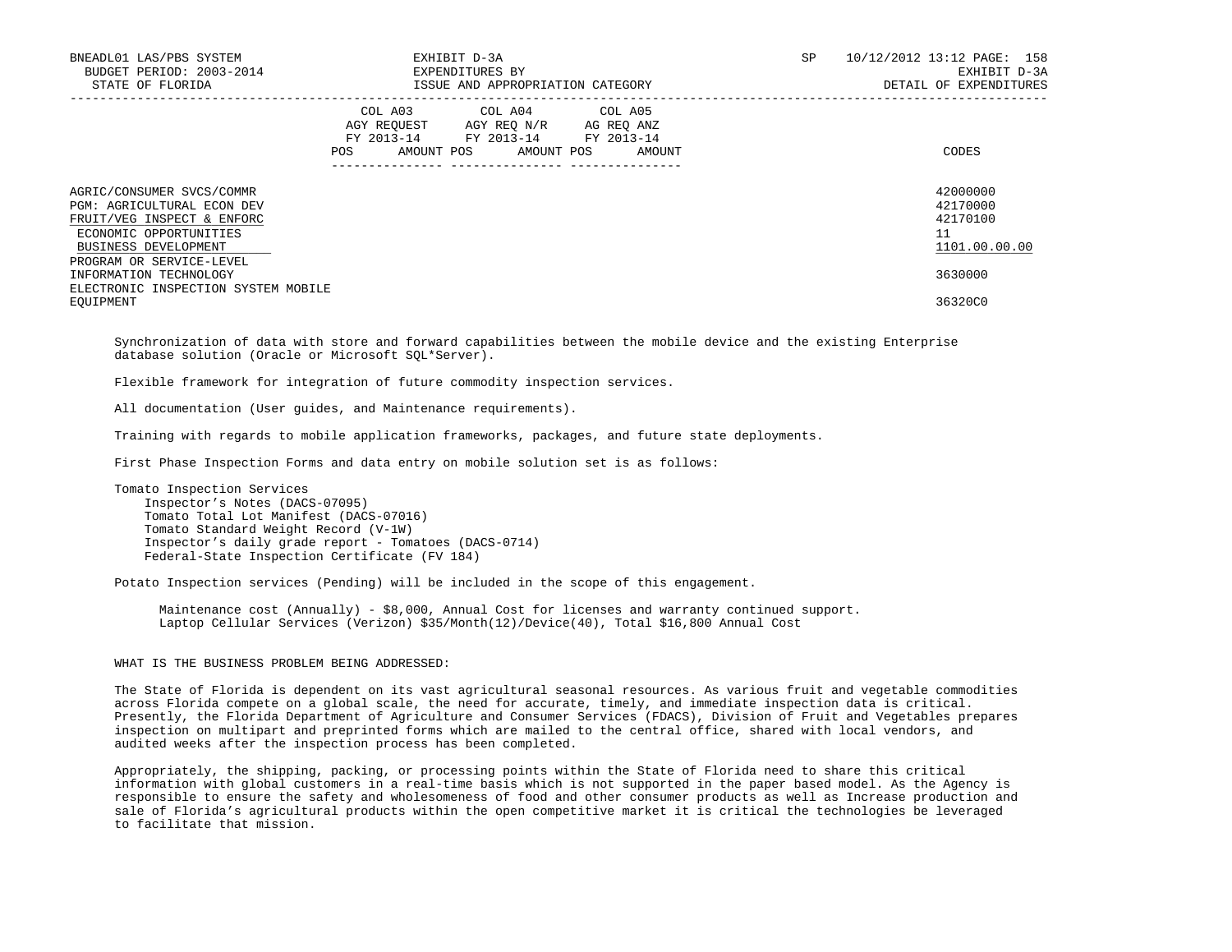| BNEADL01 LAS/PBS SYSTEM<br>BUDGET PERIOD: 2003-2014<br>STATE OF FLORIDA                                                                        |                    | EXHIBIT D-3A<br>EXPENDITURES BY<br>ISSUE AND APPROPRIATION CATEGORY                                    |                      | SP<br>10/12/2012 13:12 PAGE: 159 | EXHIBIT D-3A<br>DETAIL OF EXPENDITURES            |
|------------------------------------------------------------------------------------------------------------------------------------------------|--------------------|--------------------------------------------------------------------------------------------------------|----------------------|----------------------------------|---------------------------------------------------|
|                                                                                                                                                | AGY REQUEST<br>POS | COL A03 COL A04 COL A05<br>AGY REQ N/R<br>FY 2013-14 FY 2013-14 FY 2013-14<br>AMOUNT POS<br>AMOUNT POS | AG REQ ANZ<br>AMOUNT |                                  | CODES                                             |
| AGRIC/CONSUMER SVCS/COMMR<br><b>PGM: AGRICULTURAL ECON DEV</b><br>FRUIT/VEG INSPECT & ENFORC<br>ECONOMIC OPPORTUNITIES<br>BUSINESS DEVELOPMENT |                    |                                                                                                        |                      | 11                               | 42000000<br>42170000<br>42170100<br>1101.00.00.00 |
| PROGRAM OR SERVICE-LEVEL<br>INFORMATION TECHNOLOGY<br>ELECTRONIC INSPECTION SYSTEM MOBILE<br>EOUIPMENT                                         |                    |                                                                                                        |                      |                                  | 3630000<br>36320C0                                |

 The agency is therefore requesting to incrementally by commodity (starting with Tomato and Potato) migrate from a paper based inspection process to a tablet based, electronic inspection process. This process will leverage existing United States Department of Agriculture (USDA) relationships, along with State of Florida approved vendors to negotiate approval of automated data entry of both State of Florida and Federal cooperative inspection processes. Moreover, FDACS has already reviewed similar successful limited solution sets deployed by The Washington State Department of Agriculture for its Apple, Pear, and Potato commodities.

#### DESCRIBE THE PROPOSED SOLUTION FOR THE BUSINESS PROBLEM:

 This issue requests \$142,000 for project inception from the General Inspection Trust Fund to augment inspection services with forty (40) mobile tablet devices. Each laptop device will require mobile data services provided by State vendor contract at \$35.00 per month, per device for an annual cost of \$16,800. In addition, onetime consulting services through State approved vendor for 560 man hours at a rate of approximately \$145/hour totaling \$81,200. The vendor will assist in the design, development, deployment, and training of Florida Department of Agriculture staff. An estimated \$8,000.00 per year will be required for licensing and warranty costs (software revisions, etc.)

 The implementation of an electronic inspection process will allow the field inspector within the Division of Fruit and Vegetables to accurately enter inspection data electronically at the field site and transmit the inspection to a Department web interface. All existing paper inspection processes will be engineered into an electronic inspection process in which the inspector will be guided through the unique inspection details for the commodity being inspected. Guided inspection will improve the inspection process and quality, and providing the data through the Department website will allow both the commodity owner and potential customers to survey the resulting inspection documentation. The removal of all inspection preprinted forms will save \$18,322.00 annually (reoccurring) from the migration of both potato and tomato inspection printed forms for the 2013-2014 season.

The resources required for this project are as follows:

 Existing FTE (Supervisor/Manager) will be required for approximately 200 hours to facilitate the project documentation and manage the timely delivery of the system (no incremental FTE)

Contractual consulting services for the amount of \$81,200 (560 man hours X \$145/hour)

FDACS Web interfacing services (In inventory)

FDACS Microsoft SQL\*Server database access and storage (In inventory)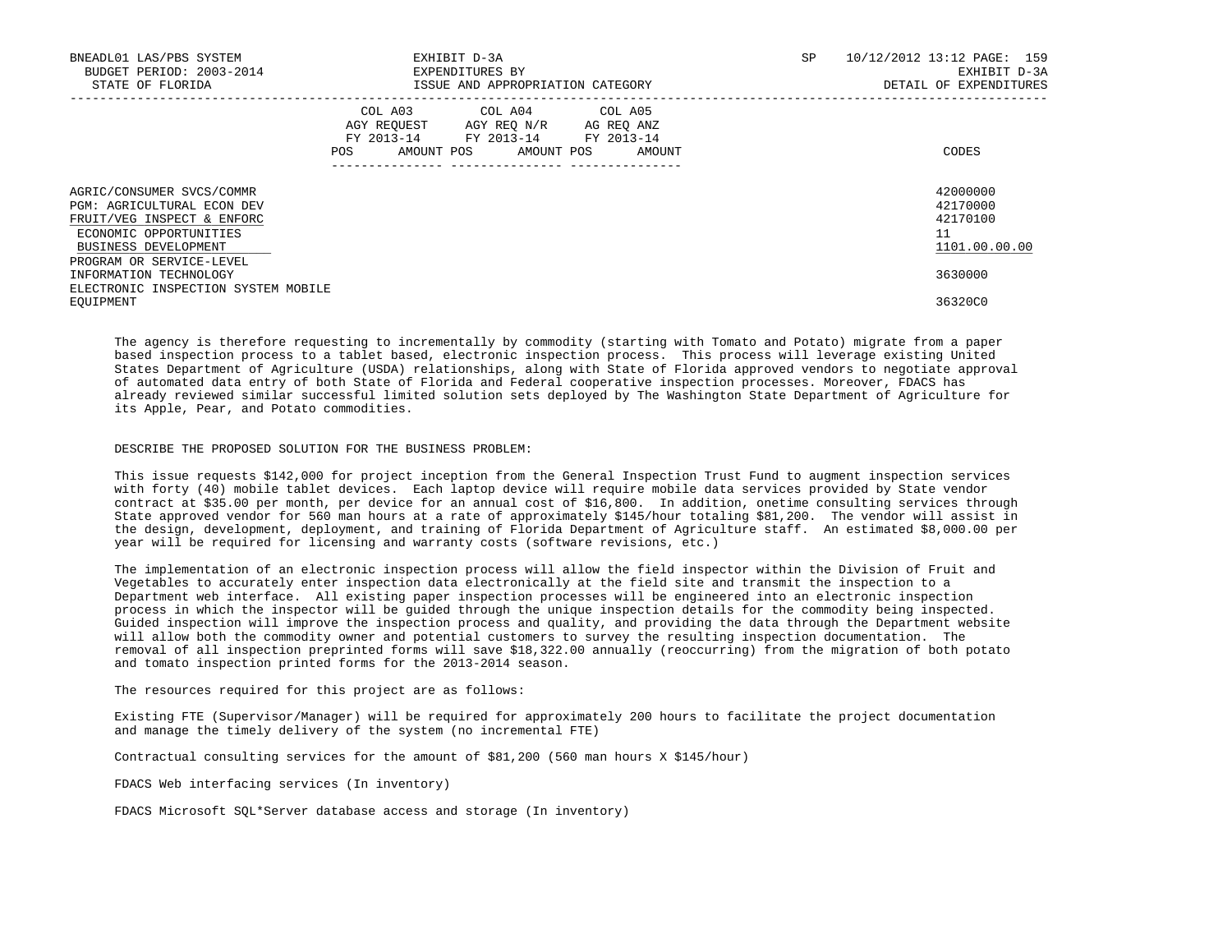| BNEADL01 LAS/PBS SYSTEM<br>BUDGET PERIOD: 2003-2014<br>STATE OF FLORIDA                                                                        |                    | EXHIBIT D-3A<br>EXPENDITURES BY<br>ISSUE AND APPROPRIATION CATEGORY                                 |                      | SP | 10/12/2012 13:12 PAGE: 160<br>EXHIBIT D-3A<br>DETAIL OF EXPENDITURES |
|------------------------------------------------------------------------------------------------------------------------------------------------|--------------------|-----------------------------------------------------------------------------------------------------|----------------------|----|----------------------------------------------------------------------|
|                                                                                                                                                | AGY REQUEST<br>POS | COL A03 COL A04 COL A05<br>AGY REQ N/R<br>FY 2013-14 FY 2013-14 FY 2013-14<br>AMOUNT POS AMOUNT POS | AG REQ ANZ<br>AMOUNT |    | CODES                                                                |
| AGRIC/CONSUMER SVCS/COMMR<br><b>PGM: AGRICULTURAL ECON DEV</b><br>FRUIT/VEG INSPECT & ENFORC<br>ECONOMIC OPPORTUNITIES<br>BUSINESS DEVELOPMENT |                    |                                                                                                     |                      |    | 42000000<br>42170000<br>42170100<br>11<br>1101.00.00.00              |
| PROGRAM OR SERVICE-LEVEL<br>INFORMATION TECHNOLOGY<br>ELECTRONIC INSPECTION SYSTEM MOBILE<br>EOUIPMENT                                         |                    |                                                                                                     |                      |    | 3630000<br>36320C0                                                   |

 The Tomato Industry will benefit financially through reduced fees necessary to perform the inspection service due to cost savings from reduction in preprinted forms, shipping and mailing costs (average annual savings of \$18,322) and decreased cost of training due to the availability of electronic manuals installed on the device. Additionally, the Industry will benefit from more timely and accurate inspections resulting from a guided electronic inspection process.

 The Florida Department of Agriculture will be using mobile tablet devices that are obtained through State of Florida DMS procurement contracts. The Verizon cellular data services are also based on State contract services that are provided and supported through DMS state negotiated service contract.

 The application will be developed with regards to a common reusable frameworks that leverages current Microsoft SQL\*Server technologies, Web domain interfaces, and security good practices as compliant with State security policies as of the date of the project development.

 The Agency currently has several applications which facilitate mobile technologies that transfer data through mobile data collection technologies. As the agency will be using Microsoft SQL\*Server technologies which are deployed within the agency, the implementation process will require proper data sizing and storage calculation. The Agency has development, database, and security experience that are capable of supporting this issue.

The assumptions and constraints to completing the request and achieving the desired benefits include the following:

 Any new federal forms must be approved by USDA after they are converted into electronic format. This will be the case for the Federal-State Inspection Certificate (FV 184). A meeting between FDACS, Tangara and USDA will be required to determine if the developed form meets USDA's requirements. It has been expressed in the past from USDA that as long as the new form follows the same guidelines as the currently created electronic forms that approval should not be a problem.

 During development of the solution, feedback and testing cases will be needed from inspection services. Answers to questions and testing conducted in a timely manner will go greatly to keeping the project on time and on budget. Testing conducted by users with the expertise in the field matter will decrease issues by users of the completed system.

 Facility locations may prohibit the immediate transmission of data due to State of Florida cellular infrastructure. In these cases, local wireless or networking facilities may be required and negotiated as part of the existing business model. Various commodity business facilities are at different levels of technological maturity and training maybe required through site inspection staff and initial setup and demonstration processes. These training sessions should be financially absorbed in the existing agency budget.

Benefits (New)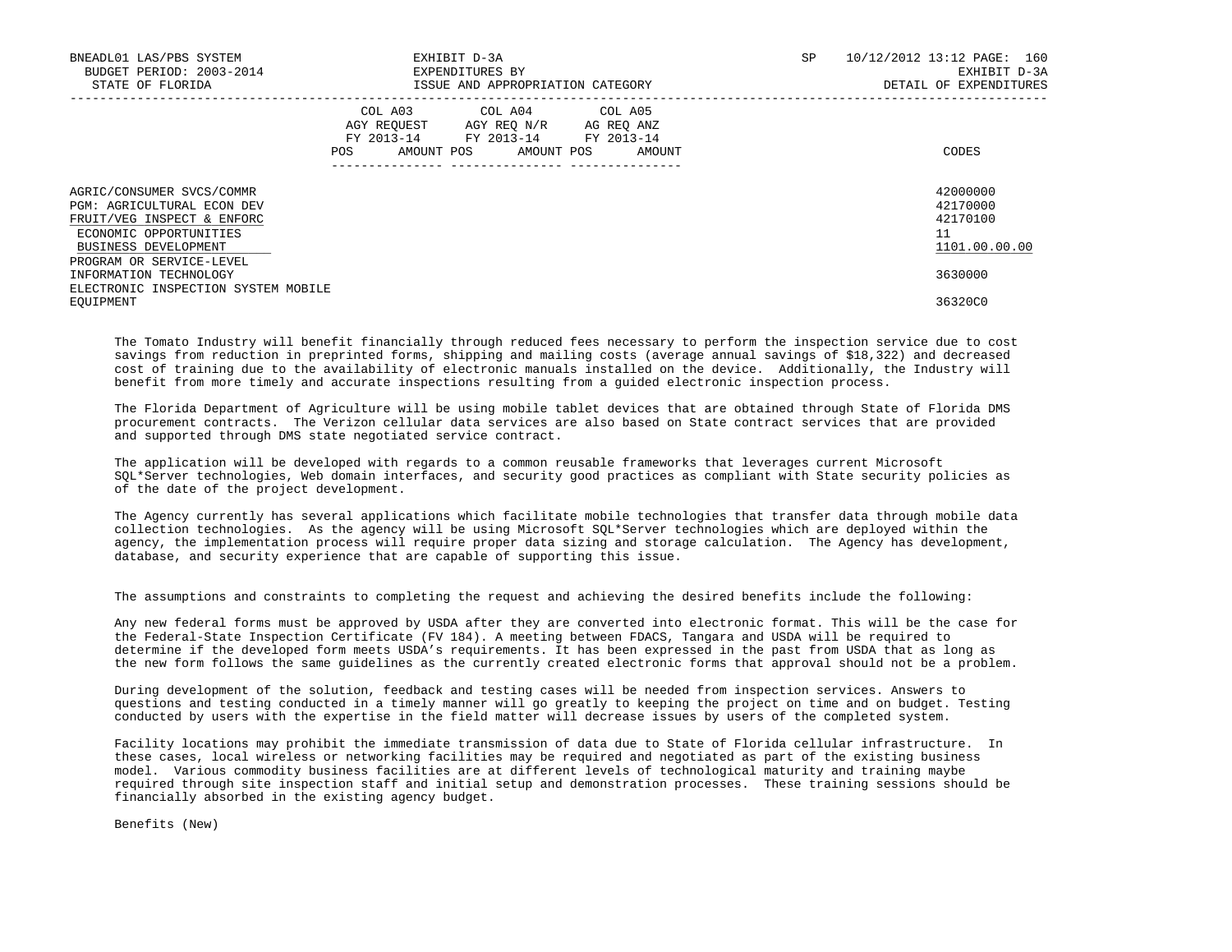| BNEADL01 LAS/PBS SYSTEM<br>EADLUI LAS/PBS SYSTEM<br>BUDGET PERIOD: 2003-2014                                                                                                                                                                                                                          | EXHIBIT D-3A                                                                                                                                                                                                                                                                                                                                                                                                                                                                                                                                                                                                                                                                                                                                                                          | SP | 10/12/2012 13:12 PAGE: 161<br>EXHIBIT D-3A<br>DETAIL OF EXPENDITURES |
|-------------------------------------------------------------------------------------------------------------------------------------------------------------------------------------------------------------------------------------------------------------------------------------------------------|---------------------------------------------------------------------------------------------------------------------------------------------------------------------------------------------------------------------------------------------------------------------------------------------------------------------------------------------------------------------------------------------------------------------------------------------------------------------------------------------------------------------------------------------------------------------------------------------------------------------------------------------------------------------------------------------------------------------------------------------------------------------------------------|----|----------------------------------------------------------------------|
|                                                                                                                                                                                                                                                                                                       | COL A03<br>COL A04<br>COL A05<br>AGY REQUEST AGY REQ N/R AG REQ ANZ<br>FY 2013-14 FY 2013-14 FY 2013-14<br>POS AMOUNT POS AMOUNT POS AMOUNT                                                                                                                                                                                                                                                                                                                                                                                                                                                                                                                                                                                                                                           |    | CODES                                                                |
| AGRIC/CONSUMER SVCS/COMMR<br>PGM: AGRICULTURAL ECON DEV<br>FRUIT/VEG INSPECT & ENFORC<br>ECONOMIC OPPORTUNITIES<br>BUSINESS DEVELOPMENT<br>PROGRAM OR SERVICE-LEVEL                                                                                                                                   |                                                                                                                                                                                                                                                                                                                                                                                                                                                                                                                                                                                                                                                                                                                                                                                       |    | 42000000<br>42170000<br>42170100<br>11<br>1101.00.00.00              |
| INFORMATION TECHNOLOGY<br>ELECTRONIC INSPECTION SYSTEM MOBILE<br>EQUIPMENT                                                                                                                                                                                                                            |                                                                                                                                                                                                                                                                                                                                                                                                                                                                                                                                                                                                                                                                                                                                                                                       |    | 3630000<br>36320C0                                                   |
| (Department) costs<br>Inspector's Notes (DACS-07095)<br>Tomato Total Lot Manifest (DACS-07016)<br>Tomato Standard Weight Record (V-1W)<br>Federal-State Inspection Certificate (FV 184)<br>10,000 sheets from USDA \$3,600 source costs<br>\$480 shipping costs<br>Annual Mailing Costs<br>Intangible | [Potato/Tomato Forms, Mail, Printing, Paper, Ink, labor, shipping]. (Cost Savings) Specific reductions in program<br>10,000 sheets @ \$0.2025/page Annual \$2,025 printing costs<br>6,000 sheets @ \$0.2025/page Annual \$1,215 Printing Costs<br>13,000 sheets @ \$0.2025/page Annual \$2,632 Printing Costs<br>Inspector's daily grade report - Tomatoes (DACS-0714)<br>6,000 sheets @ \$0.2025/page Annual \$1,215 Printing Costs<br>4500 shipments from various field locations @ \$1.59/mailing, \$7,155 annual<br>(Audit and storage of 5 years of records not calculated)<br>Decrease training costs, based on availability of manuals and instructional materials on the mobile device. Built-in<br>inspection workflows will reduce the need for supplemental training.      |    |                                                                      |
|                                                                                                                                                                                                                                                                                                       | Guided inspection will improve the inspection process and quality through the accurate reflection of automated market<br>order and USDA inspection program controls, reduced human interpretation.<br>Accessibility to inspection data through electronic resources and centralized online facilities that                                                                                                                                                                                                                                                                                                                                                                                                                                                                            |    |                                                                      |
| Assumptions, Constraints, and Risk (New)<br>Assumptions:<br>of project data.<br>based data regarding the inspection process.                                                                                                                                                                          | 1. The Florida Department of Agriculture will leverage existing Microsoft SQL*Server licensing to facilitate the storage<br>2. The present Agency VPN and State Cellular infrastructure will provide sufficient bandwidth to send the limited text<br>3. Leverage of existing Microsoft based laptop/tablet convertible solutions will provide both office and field support<br>while allowing for the use of existing infrastructure.<br>4. Warranty and Accidental damage contracts from the Lenovo vendor will mitigate replacement costs and field damage<br>liability. Lenovo Next day replacement (3 year) will facilitate the rapid replacement of devices within field offices<br>and maintain lower maintenance costs for the agency (based on call pay/per incident model). |    |                                                                      |
|                                                                                                                                                                                                                                                                                                       |                                                                                                                                                                                                                                                                                                                                                                                                                                                                                                                                                                                                                                                                                                                                                                                       |    |                                                                      |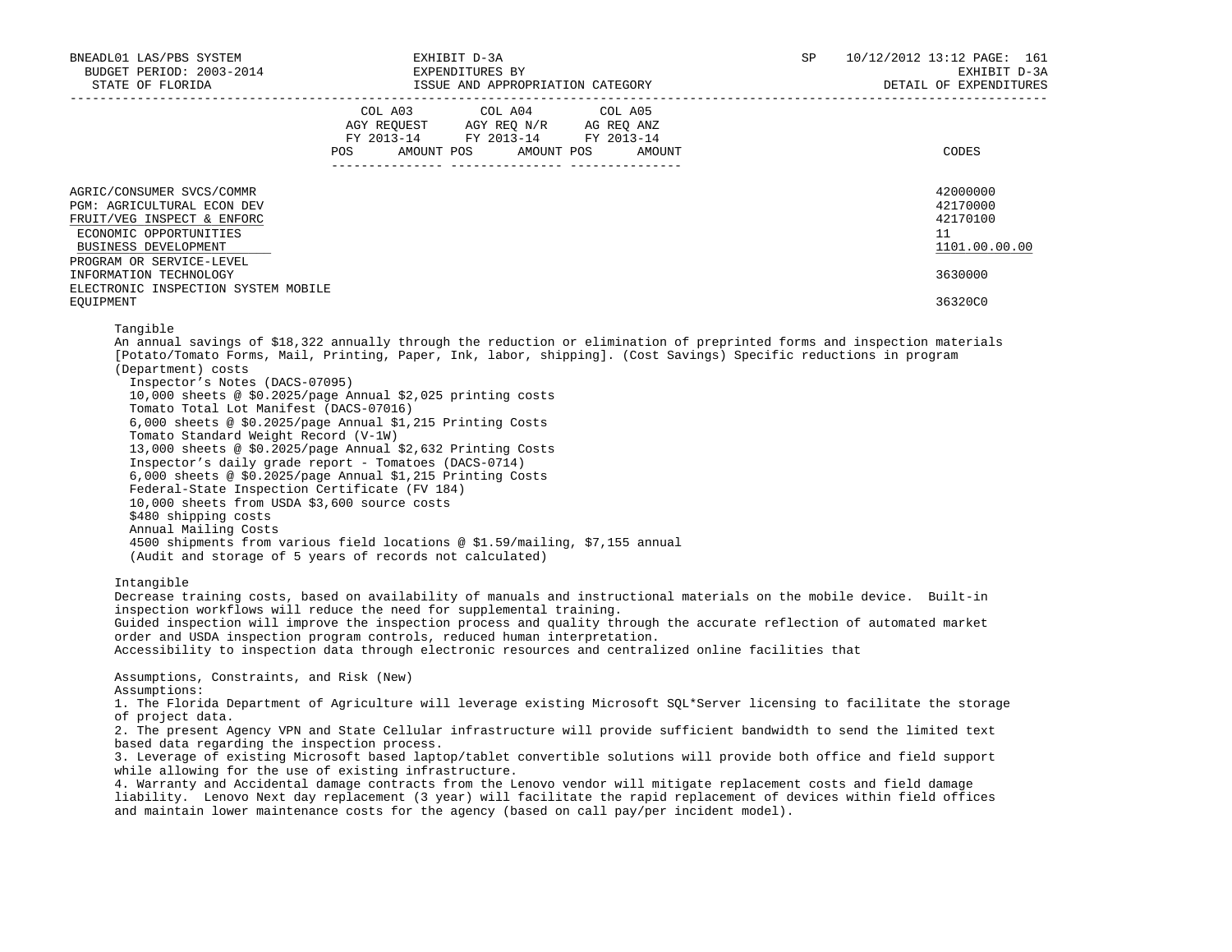| BNEADL01 LAS/PBS SYSTEM<br>BUDGET PERIOD: 2003-2014<br>STATE OF FLORIDA                                                                                                    |     | EXHIBIT D-3A<br>EXPENDITURES BY                                                                                                   | ISSUE AND APPROPRIATION CATEGORY |  | SP | 10/12/2012 13:12 PAGE: 162<br>EXHIBIT D-3A<br>DETAIL OF EXPENDITURES |
|----------------------------------------------------------------------------------------------------------------------------------------------------------------------------|-----|-----------------------------------------------------------------------------------------------------------------------------------|----------------------------------|--|----|----------------------------------------------------------------------|
|                                                                                                                                                                            | POS | COL A03 COL A04 COL A05<br>AGY REOUEST AGY REO N/R AG REO ANZ<br>FY 2013-14 FY 2013-14 FY 2013-14<br>AMOUNT POS AMOUNT POS AMOUNT |                                  |  |    | CODES                                                                |
| AGRIC/CONSUMER SVCS/COMMR<br><b>PGM: AGRICULTURAL ECON DEV</b><br>FRUIT/VEG INSPECT & ENFORC<br>ECONOMIC OPPORTUNITIES<br>BUSINESS DEVELOPMENT<br>PROGRAM OR SERVICE-LEVEL |     |                                                                                                                                   |                                  |  |    | 42000000<br>42170000<br>42170100<br>11<br>1101.00.00.00              |
| INFORMATION TECHNOLOGY<br>ELECTRONIC INSPECTION SYSTEM MOBILE<br>EOUIPMENT                                                                                                 |     |                                                                                                                                   |                                  |  |    | 3630000<br>36320C0                                                   |

Constraints:

 1. The project will improve inspection process and controls, but the device cannot replace the need for visual inspections and individual opinions with regards to quality measures which require visual review.

 2. Although the interface will be simplified, inspectors will require computer skills to ensure the proper operation and maintenance of the automated device.

 3. Tomato Commodities are available in a regional area and the testing of the tablet services may require that the testing team members incur travel during the user testing process.

Risks:

 1. Automation of inspection processes will not replace the need and availability of a sample of manual forms. In the event of a platform outage (damaged device, infrastructure issue) a perishable commodity must receive timely quality inspeevent of a platform outage (damaged device, infrastructure issue) a perishable commodity must receive timely quality inspe inspeevent of a platform outage (damaged device, infrastructure issue) a perishable commodity must receive timely quality inspe inspection servicesto preserve the viability for sale and protect the State of Florida industry. Inspectors must continue to be trained on manual form and calculations with regards to inspection processing across all electronically inspected commodities.

 2. Cross over inspection and weight collection methodologies may require additional review of integration - adjustment of processes must be reviewed with USDA and Agency members and agreed upon. Each commodity must be validated and reviewed separately.

Implementation Approach (New)

Proposed solution

 Purchase and/or replace existing field desktop and laptop systems. If an existing platform is not available or must be added, add the mobile tablet device.

 Leverage the existing relationship between Florida Department of Agriculture and the USDA to gain approval for automation of a combined State of Florida and USDA inspection process. In addition, leverage the current infrastructure and technology baseline developed by in sister organizations such as the Washington State Department of Agriculture and the learning and processes and knowledge acquired.

 Utilize existing Microsoft technologies (OS, Database), Agency resources (Database, Network, Security) to facilitate the electronic collection of field inspection data in across various commodities. Initially starting with Tomato inspection services, and moving forward into Potato inspection services.

Alternatives considered:

 Combination devices such as Lenovo X230T laptop/Tablet devices. The device is still rather bulky and difficult to read in direct sunlight.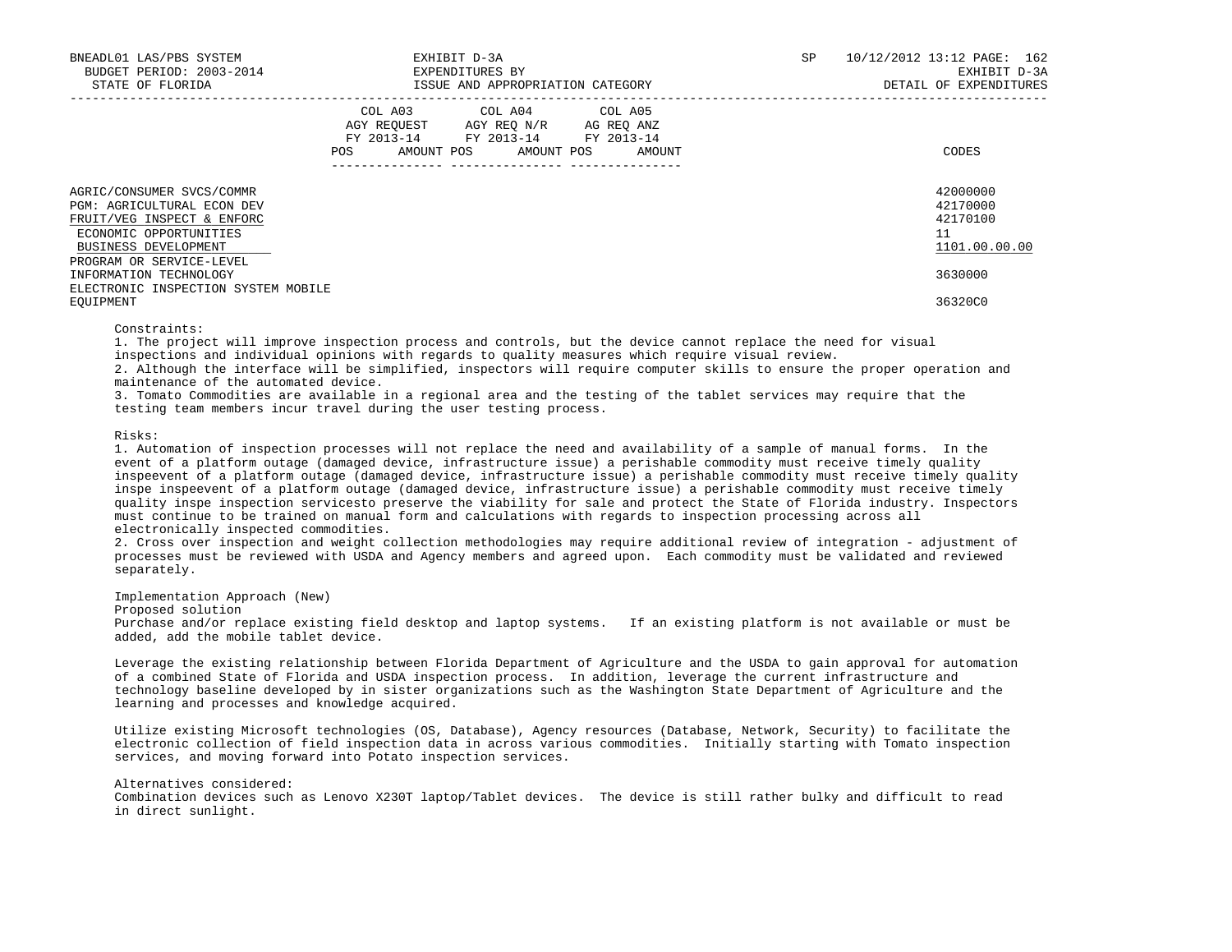| BNEADL01 LAS/PBS SYSTEM<br>BUDGET PERIOD: 2003-2014<br>STATE OF FLORIDA                                                                        |     |                                                    | EXHIBIT D-3A<br>EXPENDITURES BY<br>ISSUE AND APPROPRIATION CATEGORY |            |        | <b>SP</b> | 10/12/2012 13:12 PAGE: 163<br>EXHIBIT D-3A<br>DETAIL OF EXPENDITURES |
|------------------------------------------------------------------------------------------------------------------------------------------------|-----|----------------------------------------------------|---------------------------------------------------------------------|------------|--------|-----------|----------------------------------------------------------------------|
|                                                                                                                                                | POS | COL A03<br>AGY REOUEST<br>FY 2013-14<br>AMOUNT POS | COL A04 COL A05<br>AGY REO N/R AG REO ANZ<br>FY 2013-14 FY 2013-14  | AMOUNT POS | AMOUNT |           | CODES                                                                |
| AGRIC/CONSUMER SVCS/COMMR<br><b>PGM: AGRICULTURAL ECON DEV</b><br>FRUIT/VEG INSPECT & ENFORC<br>ECONOMIC OPPORTUNITIES<br>BUSINESS DEVELOPMENT |     |                                                    |                                                                     |            |        |           | 42000000<br>42170000<br>42170100<br>11<br>1101.00.00.00              |
| PROGRAM OR SERVICE-LEVEL<br>INFORMATION TECHNOLOGY<br>ELECTRONIC INSPECTION SYSTEM MOBILE<br>EOUIPMENT                                         |     |                                                    |                                                                     |            |        |           | 3630000<br>36320C0                                                   |

 Android and Apple Tablet products are being considered; however, a common framework or development platform does not exist at the enterprise level.

 Potential new tablet technologies such as the Lenovo 2 Tablet, or Microsoft Surface could be utilized as a field hardware implementation; however, the choice of a hardware solution would not directly impact the development environment.

 Adobe Flex technologies can provide a fundamental Adobe Air compatible application; however, the knowledge to support and maintain this technology is not within the technology inventory of the agency. Adobe Air would facility a cross platform development with a single code base; however, the technology is relatively new and the agency would not be able to leverage any baseline efforts or relationships.

 The program will have a technology lifecycle of five to six years based on current equipment lifecycle and software platforms. Expense funding will be used to mitigate equipment replacement as equipment ages and the total cost of ownership is exceeded.

IMPACT OF NOT FUNDING THE REQUEST:

 If this request is not funded, the inspection process will remain manual, limiting the ability for continuous improvement.

WHAT IS THE TOTAL COST RELATING TO THE REQUEST:

Total Cost:

Year One (Inception) - One year Project

| Equipment Mobile Technology Tablet (40 Tablets)     | \$900 per unit | \$36,000 Total  |
|-----------------------------------------------------|----------------|-----------------|
| Consulting Services (560 Hours @\$145/hr)           | \$145 per hour | \$81,200 Total  |
| Mobile Data Connection (Monthly cost for 40 tablets | \$35 per month | \$16,800 Total  |
| Software Licensing/Warranty                         |                | \$8,000 Total   |
|                                                     |                | \$142,000 Total |
| Ongoing Costs (Annual)                              |                |                 |
| Software Maintenance                                |                | \$8,000         |
| Mobile Data Connection                              |                | \$16,800        |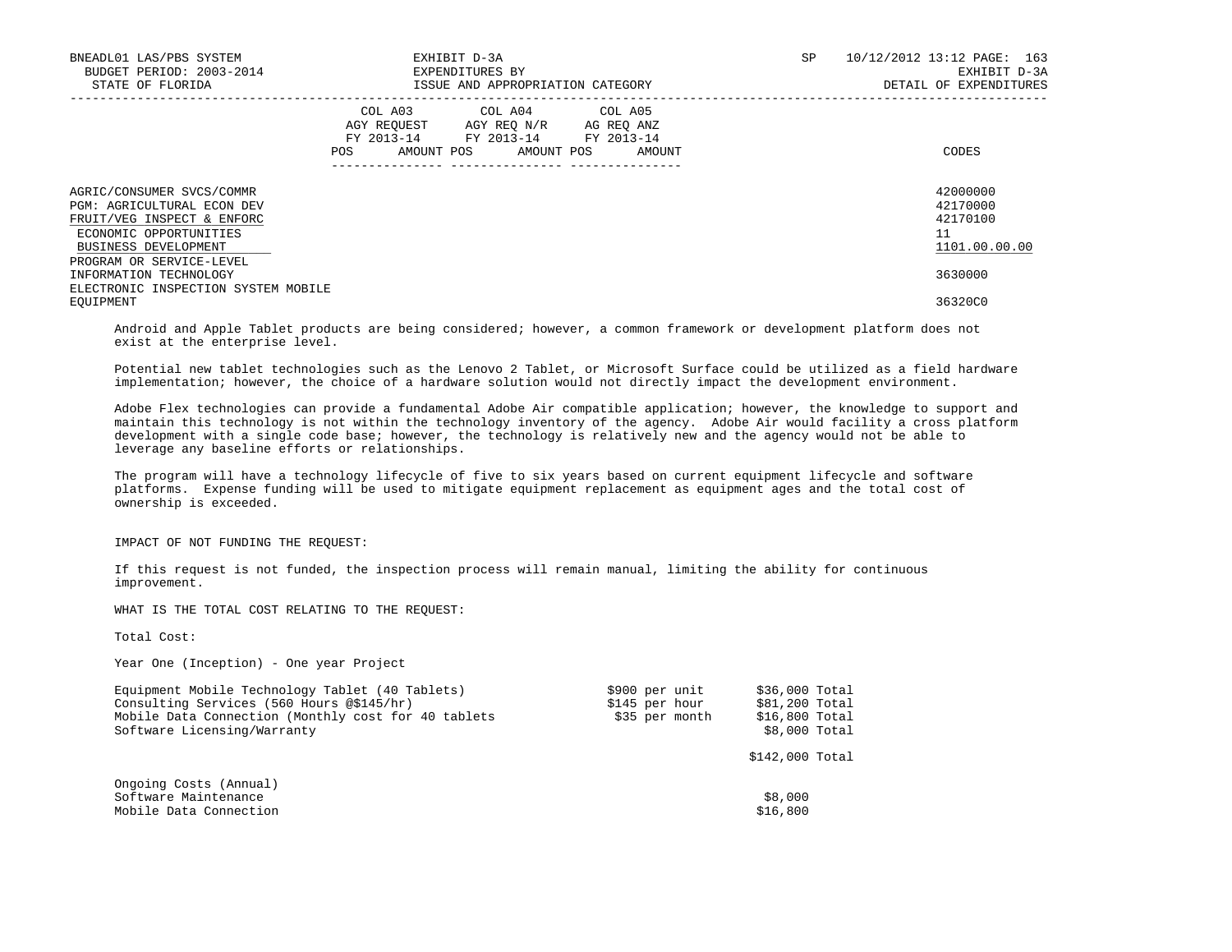| BNEADL01 LAS/PBS SYSTEM<br>BUDGET PERIOD: 2003-2014<br>STATE OF FLORIDA                                                                                                                                                                                  | EXHIBIT D-3A<br>EXPENDITURES BY<br>ISSUE AND APPROPRIATION CATEGORY                                                               | SP.    | 10/12/2012 13:12 PAGE: 164<br>EXHIBIT D-3A<br>DETAIL OF EXPENDITURES          |  |
|----------------------------------------------------------------------------------------------------------------------------------------------------------------------------------------------------------------------------------------------------------|-----------------------------------------------------------------------------------------------------------------------------------|--------|-------------------------------------------------------------------------------|--|
|                                                                                                                                                                                                                                                          | COL A03 COL A04 COL A05<br>AGY REQUEST AGY REQ N/R AG REQ ANZ<br>FY 2013-14 FY 2013-14 FY 2013-14<br>AMOUNT POS AMOUNT POS<br>POS | AMOUNT | CODES                                                                         |  |
| AGRIC/CONSUMER SVCS/COMMR<br><b>PGM: AGRICULTURAL ECON DEV</b><br>FRUIT/VEG INSPECT & ENFORC<br>ECONOMIC OPPORTUNITIES<br>BUSINESS DEVELOPMENT<br>PROGRAM OR SERVICE-LEVEL<br>INFORMATION TECHNOLOGY<br>ELECTRONIC INSPECTION SYSTEM MOBILE<br>EOUIPMENT |                                                                                                                                   |        | 42000000<br>42170000<br>42170100<br>11<br>1101.00.00.00<br>3630000<br>36320C0 |  |

\$24,800 Total

 Cost Impact After Implementation (New) Mobile Data costs will be incurred in the estimated amount (current 2012-2013 Verizon contract rates) of \$35 per month for six devices for an annualized cost of \$16,800. Proposed Vendor maintenance costs for the first year will be \$8,000; however, this will be negotiated further during the bid process. Total reoccurring outlay costs (annualized): \$24,800

Fiscal Impact on other Services (New)

 Equipment will be covered by a 3 year accidental replacement warranty (next business day replacement) offered by the vendor. The costs of this warranty is included as part of the costs presented After the first three years, the Laptop/Tablet convertible hardware will supported through existing authority and bill by service agency contracts.

THE PLANNED MILESTONE DATES FOR THE REQUEST:

| OUANTITY<br>DESCRIPTION                        |                                                                              | CALCULATIONS | FY 2013-14       |
|------------------------------------------------|------------------------------------------------------------------------------|--------------|------------------|
| COST SUMMARY:<br>EXPENSES:                     |                                                                              |              | AMOUNT<br>NEEDED |
|                                                | Maintenance Begins (90 Days after)                                           |              |                  |
| 2/1/2014 to 3/1/2014                           | Deploy Equipment<br>Project Closing                                          |              |                  |
| 12/15/2013 to 2/1/2014                         | Tomato Commodity<br>Implementation                                           |              |                  |
| 10/15/2013 to 12/15/2013                       | Integration, Test, Acceptance<br>Limited Field Testing (Region or District). |              |                  |
|                                                | Purchase Equipment<br>Begin Vendor deliverables                              |              |                  |
| 7/1/2013 to 10/15/2013                         | Acquisition/Development                                                      |              |                  |
| 5/15/2013 to 6/30/2013                         | Design                                                                       |              |                  |
| 4/14/2013 to 5/15/2013                         | Requirements Analysis                                                        |              |                  |
| 11/1/2012 to 2/1/2013<br>2/1/2013 to 4/15/2013 | Project Planning<br>Project Executions                                       |              |                  |
| 8/1/2012 to 11/1/2012                          | Project Needs Assessment                                                     |              |                  |
| 7/15/2012                                      | Project Initiation                                                           |              |                  |
|                                                |                                                                              |              |                  |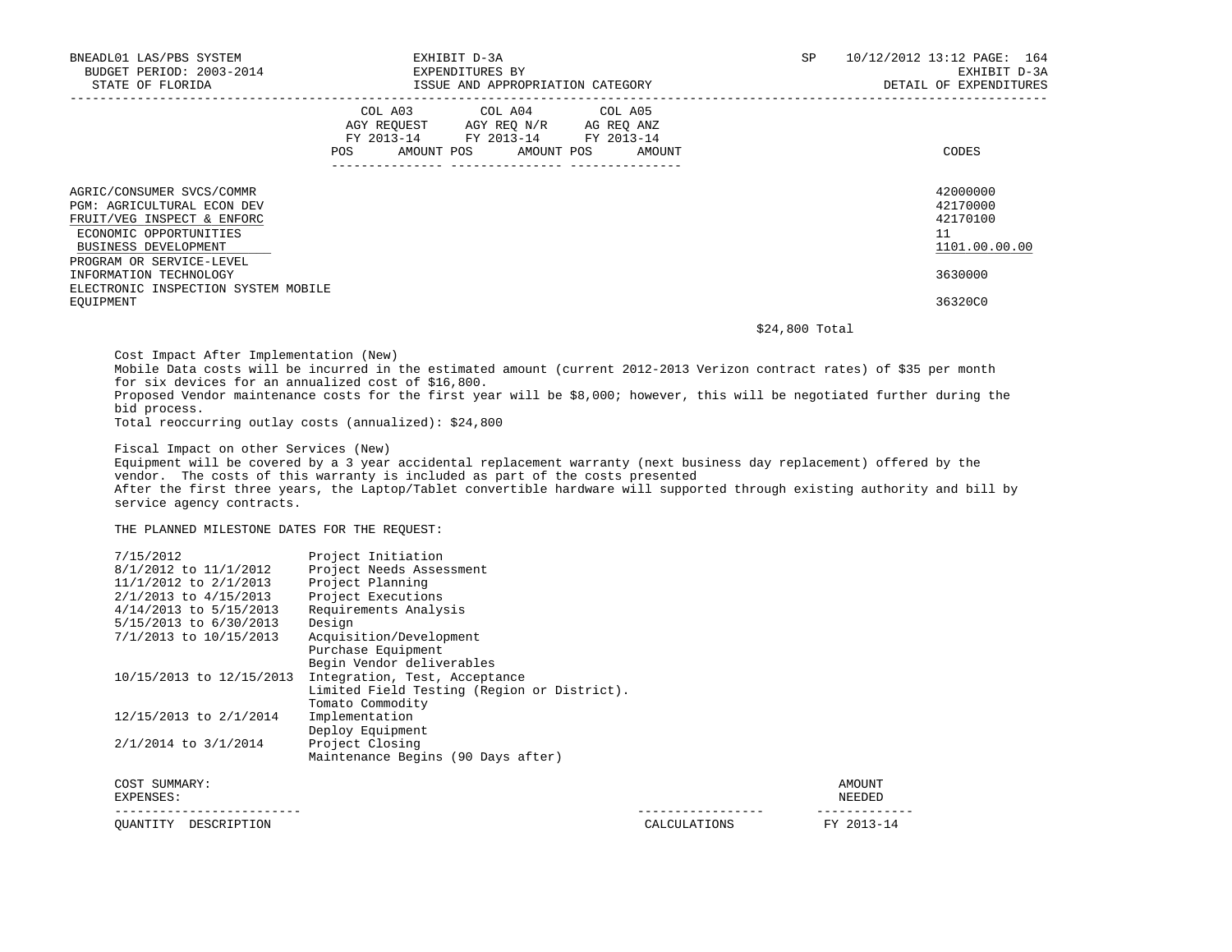| BNEADL01 LAS/PBS SYSTEM<br>BUDGET PERIOD: 2003-2014<br>STATE OF FLORIDA                                                                                                                                                                           | EXHIBIT D-3A<br>EXPENDITURES BY<br>ISSUE AND APPROPRIATION CATEGORY                                                             |                                                                 | SP                        | 10/12/2012 13:12 PAGE: 165<br>EXHIBIT D-3A<br>DETAIL OF EXPENDITURES          |
|---------------------------------------------------------------------------------------------------------------------------------------------------------------------------------------------------------------------------------------------------|---------------------------------------------------------------------------------------------------------------------------------|-----------------------------------------------------------------|---------------------------|-------------------------------------------------------------------------------|
|                                                                                                                                                                                                                                                   | COL A03<br>COL A04<br>AGY REQUEST AGY REQ N/R AG REQ ANZ<br>FY 2013-14 FY 2013-14 FY 2013-14<br>AMOUNT POS<br>AMOUNT POS<br>POS | COL A05<br>AMOUNT                                               |                           | CODES                                                                         |
| AGRIC/CONSUMER SVCS/COMMR<br>PGM: AGRICULTURAL ECON DEV<br>FRUIT/VEG INSPECT & ENFORC<br>ECONOMIC OPPORTUNITIES<br>BUSINESS DEVELOPMENT<br>PROGRAM OR SERVICE-LEVEL<br>INFORMATION TECHNOLOGY<br>ELECTRONIC INSPECTION SYSTEM MOBILE<br>EQUIPMENT |                                                                                                                                 |                                                                 |                           | 42000000<br>42170000<br>42170100<br>11<br>1101.00.00.00<br>3630000<br>36320C0 |
| Mobile Cellular Service<br>40                                                                                                                                                                                                                     |                                                                                                                                 | __________________<br>$40 \times $35 \times 12$                 | -------------<br>\$16,800 |                                                                               |
| 40<br>Mobile Tablets Devices                                                                                                                                                                                                                      |                                                                                                                                 | 40 x \$900                                                      | \$36,000                  |                                                                               |
| SPECIAL CATEGORY-CONTRACTED SERVICES:                                                                                                                                                                                                             |                                                                                                                                 |                                                                 |                           |                                                                               |
| State Approved vendor Consulting Services<br>$\mathbf{1}$                                                                                                                                                                                         |                                                                                                                                 | 560 * \$145/hr                                                  | \$81,200                  |                                                                               |
| $\mathbf{1}$<br>Licensing / Maintenance Contract                                                                                                                                                                                                  |                                                                                                                                 | $1 * $8,000$                                                    | \$8,000                   |                                                                               |
|                                                                                                                                                                                                                                                   |                                                                                                                                 | TOTAL ISSUE BY FUND:<br>General Inspection Trust Fund \$142,000 |                           |                                                                               |
| SPECIAL PROGRAM FUNDING<br>GLOBAL FOOD SAFETY INITIATIVE                                                                                                                                                                                          |                                                                                                                                 |                                                                 |                           | 4900000                                                                       |
| AUDITING PROGRAM<br>SALARY RATE<br>SALARY RATE 139,680                                                                                                                                                                                            |                                                                                                                                 |                                                                 |                           | 4900890<br>000000                                                             |
| SALARIES AND BENEFITS                                                                                                                                                                                                                             |                                                                                                                                 |                                                                 |                           | 010000                                                                        |
| GENERAL INSPECTION TF<br>$-$ STATE                                                                                                                                                                                                                | 3.00<br>191,635                                                                                                                 |                                                                 |                           | 2321 1                                                                        |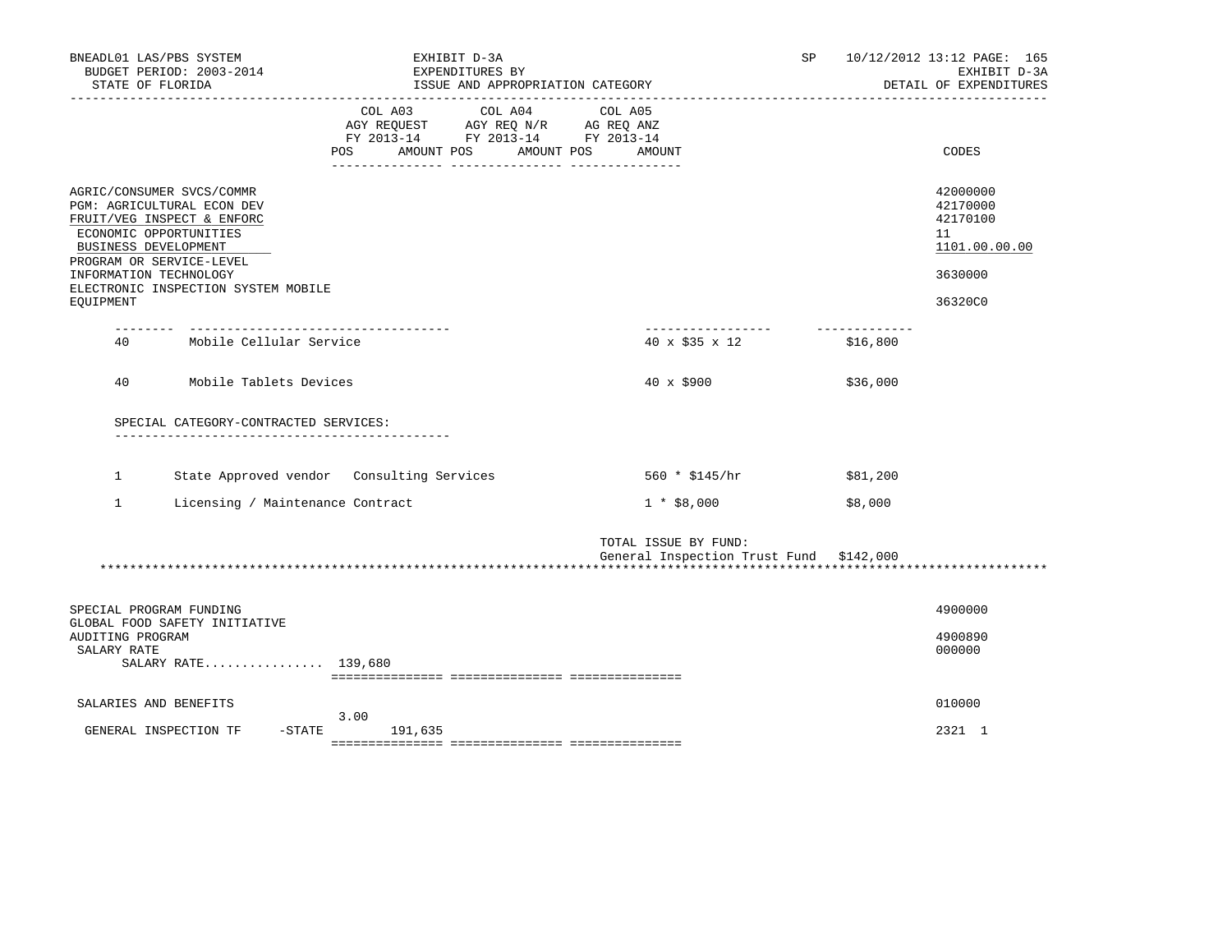| BNEADL01 LAS/PBS SYSTEM<br>BUDGET PERIOD: 2003-2014<br>STATE OF FLORIDA                                                                                                                                                                           | EXPENDITURES BY                                                            | EXHIBIT D-3A<br>ISSUE AND APPROPRIATION CATEGORY                                                  |                  |  | SP 10/12/2012 13:12 PAGE: 166<br>EXHIBIT D-3A<br>DETAIL OF EXPENDITURES                 |
|---------------------------------------------------------------------------------------------------------------------------------------------------------------------------------------------------------------------------------------------------|----------------------------------------------------------------------------|---------------------------------------------------------------------------------------------------|------------------|--|-----------------------------------------------------------------------------------------|
|                                                                                                                                                                                                                                                   | POS AMOUNT POS AMOUNT POS AMOUNT<br>______________________________________ | COL A03 COL A04 COL A05<br>AGY REQUEST AGY REQ N/R AG REQ ANZ<br>FY 2013-14 FY 2013-14 FY 2013-14 |                  |  | CODES                                                                                   |
| AGRIC/CONSUMER SVCS/COMMR<br><b>PGM: AGRICULTURAL ECON DEV</b><br>FRUIT/VEG INSPECT & ENFORC<br>ECONOMIC OPPORTUNITIES<br><b>BUSINESS DEVELOPMENT</b><br>SPECIAL PROGRAM FUNDING<br>GLOBAL FOOD SAFETY INITIATIVE<br>AUDITING PROGRAM<br>EXPENSES |                                                                            |                                                                                                   |                  |  | 42000000<br>42170000<br>42170100<br>11<br>1101.00.00.00<br>4900000<br>4900890<br>040000 |
| GENERAL INSPECTION TF -STATE 107,763                                                                                                                                                                                                              |                                                                            |                                                                                                   |                  |  | 2321 1                                                                                  |
| TOTAL: GLOBAL FOOD SAFETY INITIATIVE<br>AUDITING PROGRAM<br>TOTAL POSITIONS 3.00<br>TOTAL ISSUE 299,398<br>TOTAL SALARY RATE 139,680                                                                                                              |                                                                            |                                                                                                   |                  |  | 4900890                                                                                 |
|                                                                                                                                                                                                                                                   |                                                                            |                                                                                                   |                  |  |                                                                                         |
| AGENCY ISSUE NARRATIVE:<br>2013-2014 BUDGET YEAR NARRATIVE:<br>BUREAU/SECTION/SUB-SECTION/OFFICE: Fruit and Vegetables Inspection                                                                                                                 |                                                                            |                                                                                                   | IT COMPONENT? NO |  |                                                                                         |

 LONG RANGE PROGRAM PLAN MEASURE: Dollar value of fruit and vegetables that are shipped to other states or countries that are subject to mandatory inspection

--------------------------------

----------------------------------

# DESCRIPTION OF ISSUE:

 This request is for \$299,398 of budget authority in the General Inspection Trust Fund to hire and train auditors to perform Global Food Safety Initiative (GFSI) certified audits around the state. This request includes \$191,635 in the Salaries & Benefits category to hire three (3 FTE) personnel, \$107,763 in the Expenses category for the associated travel and expenses required to perform audits and attend conferences for training necessary to gain GFSI Certification.

ISSUE SUMMARY:

 The Global Food Safety Initiative is a business-driven initiative for the continuous improvement of food safety management systems to ensure confidence in the delivery of safe food to consumers worldwide. GFSI provides a platform for collaboration between some of the world's leading food safety experts from retailer, manufacturer and food service companies, service providers associated with the food supply chain, international organizations, academia and government.

 The initiative was launched in 2000 following a number of food safety crises when consumer confidence was at an all-time low. Since then, experts have been collaborating in numerous Technical Working Groups to tackle current food safety issues defined by GFSI stakeholders head on. Current activities within GFSI include the definition of food safety requirements along the entire food supply chain to cover scopes such as feed, distribution and packaging. The development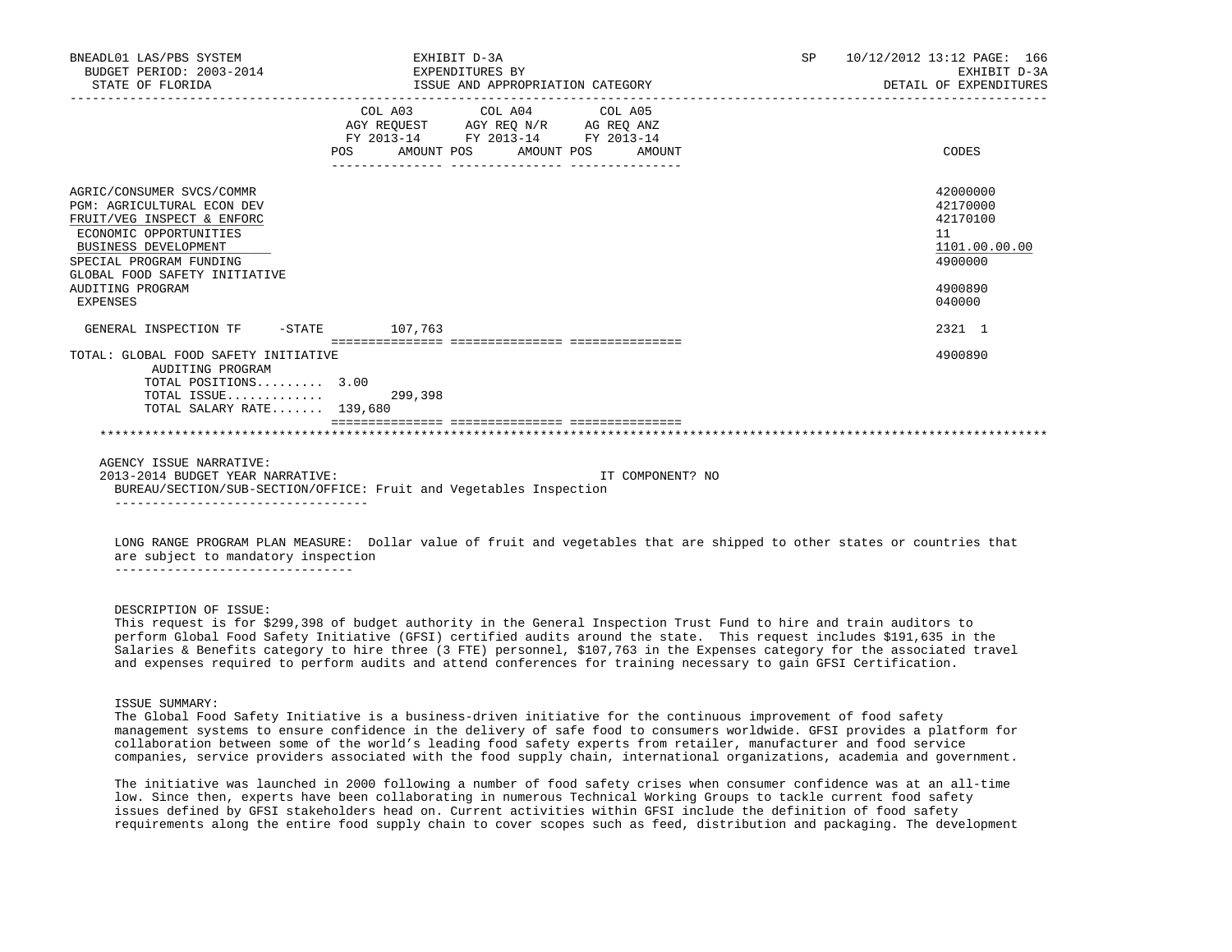| BNEADL01 LAS/PBS SYSTEM<br>BUDGET PERIOD: 2003-2014<br>STATE OF FLORIDA                                                                                                                                    | EXHIBIT D-3A<br>EXPENDITURES BY<br>ISSUE AND APPROPRIATION CATEGORY                                                                               | 167<br>10/12/2012 13:12 PAGE:<br>SP.<br>EXHIBIT D-3A<br>DETAIL OF EXPENDITURES |
|------------------------------------------------------------------------------------------------------------------------------------------------------------------------------------------------------------|---------------------------------------------------------------------------------------------------------------------------------------------------|--------------------------------------------------------------------------------|
|                                                                                                                                                                                                            | COL A03<br>COL A04 COL A05<br>AGY REOUEST AGY REO N/R AG REO ANZ<br>FY 2013-14 FY 2013-14 FY 2013-14<br>AMOUNT POS<br>AMOUNT POS<br>AMOUNT<br>POS | CODES                                                                          |
| AGRIC/CONSUMER SVCS/COMMR<br><b>PGM: AGRICULTURAL ECON DEV</b><br>FRUIT/VEG INSPECT & ENFORC<br>ECONOMIC OPPORTUNITIES<br>BUSINESS DEVELOPMENT<br>SPECIAL PROGRAM FUNDING<br>GLOBAL FOOD SAFETY INITIATIVE |                                                                                                                                                   | 42000000<br>42170000<br>42170100<br>11<br>1101.00.00.00<br>4900000             |
| AUDITING PROGRAM                                                                                                                                                                                           |                                                                                                                                                   | 4900890                                                                        |

 of a capacity building program for small and/or less developed businesses is facilitating their access to local markets and a focus on food safety auditors is bringing industry experts to common consensus on the skills, knowledge and attributes that a competent auditor should possess.

 GFSI benchmarks existing food standards against food safety criteria to raise consumer awareness and to review existing good retail practices. GFSI has become a critical component of commerce between produce buyers and sellers and is the most widely accepted audit matrix in the food industry. GFSI audits are required of vendors who supply retail markets and are currently performed by private companies whose auditors are GFSI certified. These private, for-profit firms charge exorbitant prices for the audit service. Furthermore, the same vendors who underwent the GFSI audit are required by rule or regulation to have a separate audit performed by licensed Division personnel. With respect to resources, the Division only has one inspector who meets the minimum qualifications of possessing an agricultural degree and required experience who could be promoted into an auditor role. Additionally, there are no vacant auditor positions from which to hire. With this fund request, we will expand existing capabilities into a GFSI Auditing Program by hiring three auditors who meet the minimum educational requirements and training them to become GFSI certified. Implementing this program will eliminate the double audit requirements on the vendors thus saving them money. To cover costs, companies who utilize the auditing service will be billed an hourly rate plus travel.

# ADVERSE IMPACT IF NOT FUNDED:

 The fees charged for a GFSI audit by the private companies and the audit redundancy is cost prohibitive for many of the small farms wanting to market their commodities to large retailers.

| COST SUMMARY: |
|---------------|
|               |

SALARIES AND BENEFITS (POSITIONS REQUESTED):

| CLASS CODE | TITLE                            | PAY GRADE                                                                                | NUMBER OF<br>POSITIONS      |
|------------|----------------------------------|------------------------------------------------------------------------------------------|-----------------------------|
| 2225       | Senior Management Analyst II-SES | 426                                                                                      | 3                           |
| EXPENSES:  |                                  |                                                                                          |                             |
| OUANTITY   | DESCRIPTION                      | CALCULATIONS                                                                             | AMOUNT NEEDED<br>FY 2013-14 |
|            |                                  | -------------<br>Anticipated travel for audits<br>2 audits per week for a 9 month period | \$98,748                    |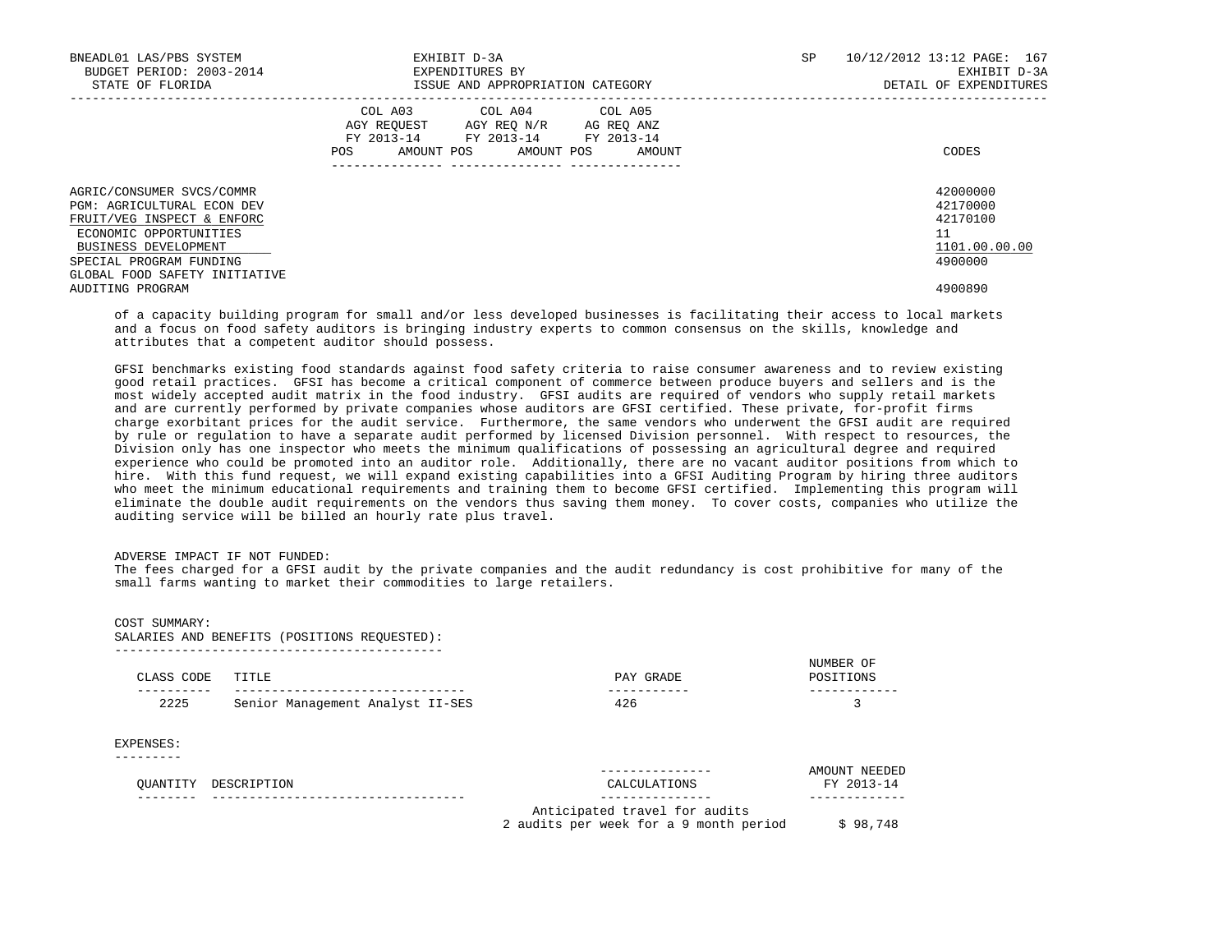| BNEADL01 LAS/PBS SYSTEM<br>BUDGET PERIOD: 2003-2014<br>STATE OF FLORIDA                                                                                                                                                 |      | EXHIBIT D-3A<br>EXPENDITURES BY<br>ISSUE AND APPROPRIATION CATEGORY |           |                                                           | SP             | 10/12/2012 13:12 PAGE: 168<br>EXHIBIT D-3A<br>DETAIL OF EXPENDITURES          |
|-------------------------------------------------------------------------------------------------------------------------------------------------------------------------------------------------------------------------|------|---------------------------------------------------------------------|-----------|-----------------------------------------------------------|----------------|-------------------------------------------------------------------------------|
|                                                                                                                                                                                                                         |      | FY 2013-14 FY 2013-14 FY 2013-14                                    |           |                                                           |                |                                                                               |
|                                                                                                                                                                                                                         |      | POS AMOUNT POS AMOUNT POS AMOUNT                                    |           |                                                           |                | CODES                                                                         |
| AGRIC/CONSUMER SVCS/COMMR<br>PGM: AGRICULTURAL ECON DEV<br>FRUIT/VEG INSPECT & ENFORC<br>ECONOMIC OPPORTUNITIES<br>BUSINESS DEVELOPMENT<br>SPECIAL PROGRAM FUNDING<br>GLOBAL FOOD SAFETY INITIATIVE<br>AUDITING PROGRAM |      |                                                                     |           |                                                           |                | 42000000<br>42170000<br>42170100<br>11<br>1101.00.00.00<br>4900000<br>4900890 |
|                                                                                                                                                                                                                         |      |                                                                     |           | Anticipated travel & registration<br>fees for conferences | \$9,015        |                                                                               |
|                                                                                                                                                                                                                         |      |                                                                     |           | TOTAL BY FUND:                                            | \$107,763      |                                                                               |
|                                                                                                                                                                                                                         |      |                                                                     | BENEFITS) | TOTAL ISSUE BY FUND: \$107,763<br>(EXCLUDING SALARIES &   |                |                                                                               |
| POSITION DETAIL OF SALARIES AND BENEFITS:                                                                                                                                                                               |      |                                                                     |           |                                                           |                |                                                                               |
|                                                                                                                                                                                                                         |      | FTE BASE RATE                                                       |           | ADDITIVES BENEFITS                                        | SUBTOTAL       | LAPSE LAPSED SALARIES<br>% AND BENEFITS                                       |
| A03 - AGY REOUEST FY 2013-14                                                                                                                                                                                            |      |                                                                     |           |                                                           |                |                                                                               |
| NEW POSITIONS<br>2225 SENIOR MANAGEMENT ANALYST II - SES<br>P0101 001                                                                                                                                                   | 3.00 | 139,680                                                             |           |                                                           |                | 51,955 191,635 0.00 191,635                                                   |
| TOTALS FOR ISSUE BY FUND<br>2321 GENERAL INSPECTION TF                                                                                                                                                                  |      |                                                                     |           |                                                           |                | 191,635                                                                       |
|                                                                                                                                                                                                                         |      | 3.00 139,680                                                        |           |                                                           | 51,955 191,635 | --------------<br>191,635<br>==============                                   |
|                                                                                                                                                                                                                         |      |                                                                     |           |                                                           |                |                                                                               |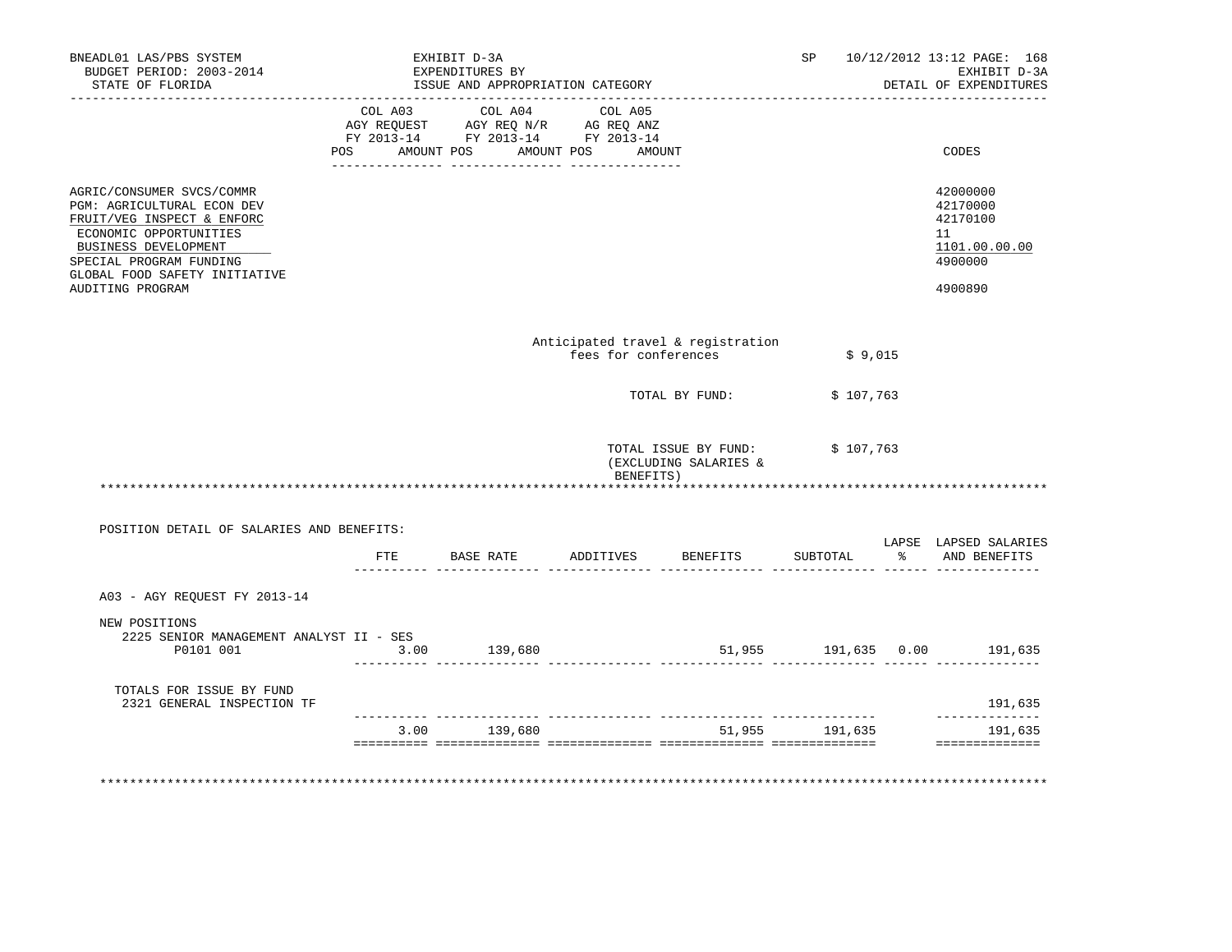| BNEADL01 LAS/PBS SYSTEM<br>BUDGET PERIOD: 2003-2014<br>STATE OF FLORIDA                                                                        | EXHIBIT D-3A<br>EXPENDITURES BY                         | ISSUE AND APPROPRIATION CATEGORY                                                          | SP | 10/12/2012 13:12 PAGE: 169<br>EXHIBIT D-3A<br>DETAIL OF EXPENDITURES |
|------------------------------------------------------------------------------------------------------------------------------------------------|---------------------------------------------------------|-------------------------------------------------------------------------------------------|----|----------------------------------------------------------------------|
|                                                                                                                                                | COL A03<br>AGY REQUEST AGY REQ N/R<br>AMOUNT POS<br>POS | COL A04 COL A05<br>AG REQ ANZ<br>FY 2013-14 FY 2013-14 FY 2013-14<br>AMOUNT POS<br>AMOUNT |    | CODES                                                                |
| AGRIC/CONSUMER SVCS/COMMR<br><b>PGM: AGRICULTURAL ECON DEV</b><br>FRUIT/VEG INSPECT & ENFORC<br>ECONOMIC OPPORTUNITIES<br>BUSINESS DEVELOPMENT |                                                         |                                                                                           |    | 42000000<br>42170000<br>42170100<br>11<br>1101.00.00.00              |
| TOTAL: BUSINESS DEVELOPMENT<br>BY FUND TYPE                                                                                                    |                                                         |                                                                                           |    | 1101.00.00.00                                                        |
| TRUST FUNDS<br>SALARY RATE 4,328,651                                                                                                           | 115.00<br>9,670,960                                     | 117,200                                                                                   |    | 2000                                                                 |

 $=$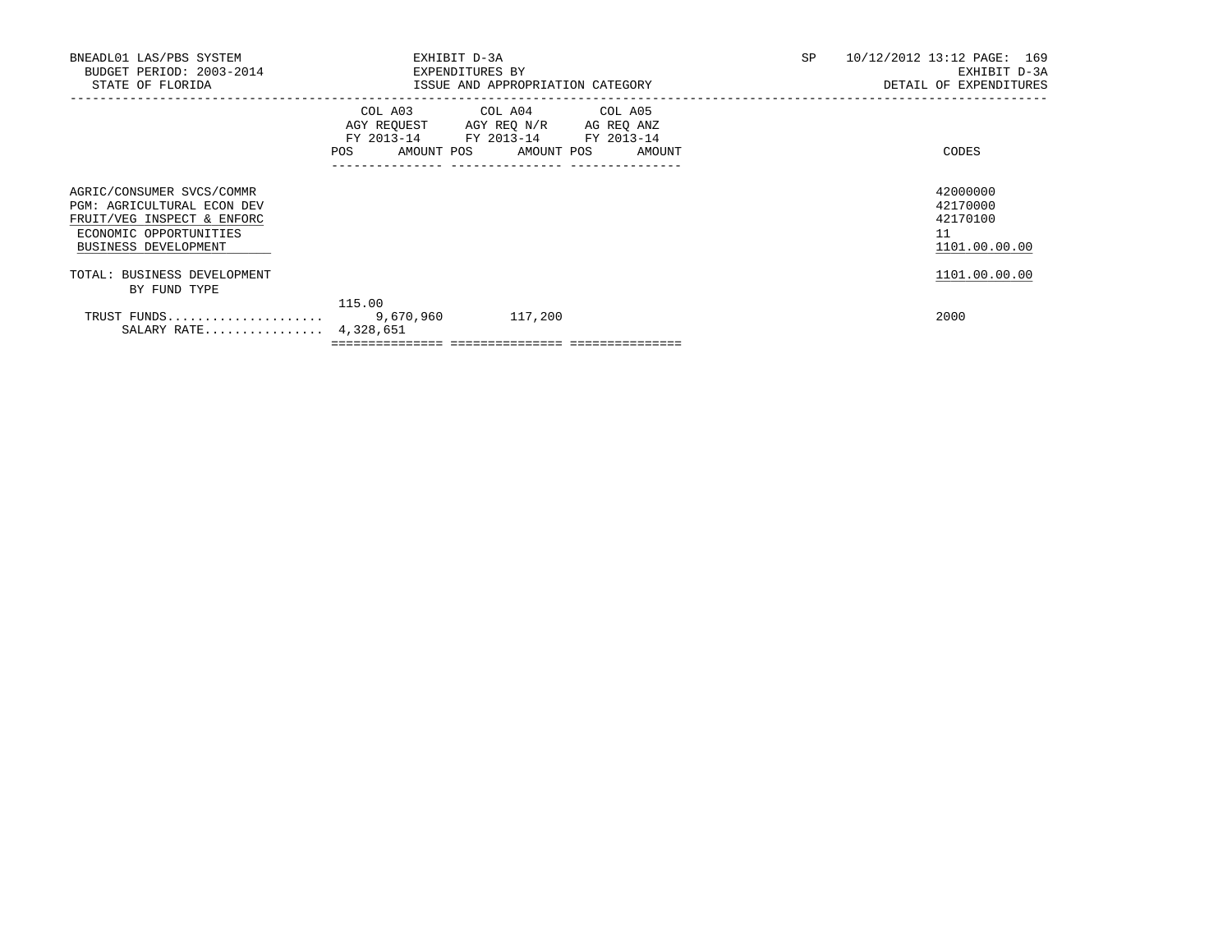| BNEADL01 LAS/PBS SYSTEM<br>BUDGET PERIOD: 2003-2014<br>STATE OF FLORIDA                                                                                                                                                                                                                                                                 | EXHIBIT D-3A<br>EXPENDITURES BY<br>ISSUE AND APPROPRIATION CATEGORY                                                                   | SP <sub>2</sub><br>10/12/2012 13:12 PAGE: 170<br>EXHIBIT D-3A<br>DETAIL OF EXPENDITURES |
|-----------------------------------------------------------------------------------------------------------------------------------------------------------------------------------------------------------------------------------------------------------------------------------------------------------------------------------------|---------------------------------------------------------------------------------------------------------------------------------------|-----------------------------------------------------------------------------------------|
|                                                                                                                                                                                                                                                                                                                                         | COL A03 COL A04 COL A05<br>AGY REQUEST AGY REQ N/R AG REQ ANZ<br>FY 2013-14 FY 2013-14 FY 2013-14<br>POS AMOUNT POS AMOUNT POS AMOUNT | CODES                                                                                   |
| AGRIC/CONSUMER SVCS/COMMR<br>PGM: AGRICULTURAL ECON DEV<br>AGRIC PRODUCTS MARKETING<br>ECONOMIC OPPORTUNITIES<br>BUSINESS DEVELOPMENT<br>ESTIMATED EXPENDITURES<br>ESTIMATED EXPENDITURES - OPERATIONS<br>SALARY RATE<br>SALARY RATE 5,715,137                                                                                          |                                                                                                                                       | 42000000<br>42170000<br>42170200<br>11<br>1101.00.00.00<br>1000000<br>1001000<br>000000 |
| SALARIES AND BENEFITS                                                                                                                                                                                                                                                                                                                   |                                                                                                                                       | 010000                                                                                  |
| SALTWTR PRODUCTS PROM TF -STATE<br>FL AGRIC PROM CAMPAIGN TF -STATE                                                                                                                                                                                                                                                                     | 830,408<br>41,994                                                                                                                     | 1000 1<br>2093 1<br>2321 1<br>2360 1<br>2473 1<br>2609 1<br>2920 1                      |
| TOTAL POSITIONS $156.00$<br>TOTAL APPRO 8,037,762                                                                                                                                                                                                                                                                                       |                                                                                                                                       |                                                                                         |
| OTHER PERSONAL SERVICES                                                                                                                                                                                                                                                                                                                 |                                                                                                                                       | 030000                                                                                  |
| TOTAL APPRO                                                                                                                                                                                                                                                                                                                             | 302,363                                                                                                                               | 1000 1<br>2093 1<br>2360 1<br>2473 1                                                    |
| <b>EXPENSES</b>                                                                                                                                                                                                                                                                                                                         |                                                                                                                                       | 040000                                                                                  |
| GENERAL REVENUE FUND - STATE<br>CITRUS INSPECTION TF - STATE<br>GENERAL INSPECTION TF - STATE<br>AG EMERGENCY ERAD TF - STATE<br>MARKET TRADE SHOW TF - STATE<br>MARKET IMP WKG CAP TF - STATE<br>MARKET IMP WKG CAP TF - STATE<br>SALTWTR PRODUCTS PROM TF -STATE<br>VITICULTURE TRUST FUND -STATE<br>FL AGRIC PROM CAMPAIGN TF -STATE | 148,541<br>323,828<br>625,716<br>99,980<br>101,601<br>848,391<br>200,959<br>9,580<br>121,622                                          | 1000 1<br>2093 1<br>2321 1<br>2360 1<br>2466 1<br>2473 1<br>2609 1<br>2773 1<br>2920 1  |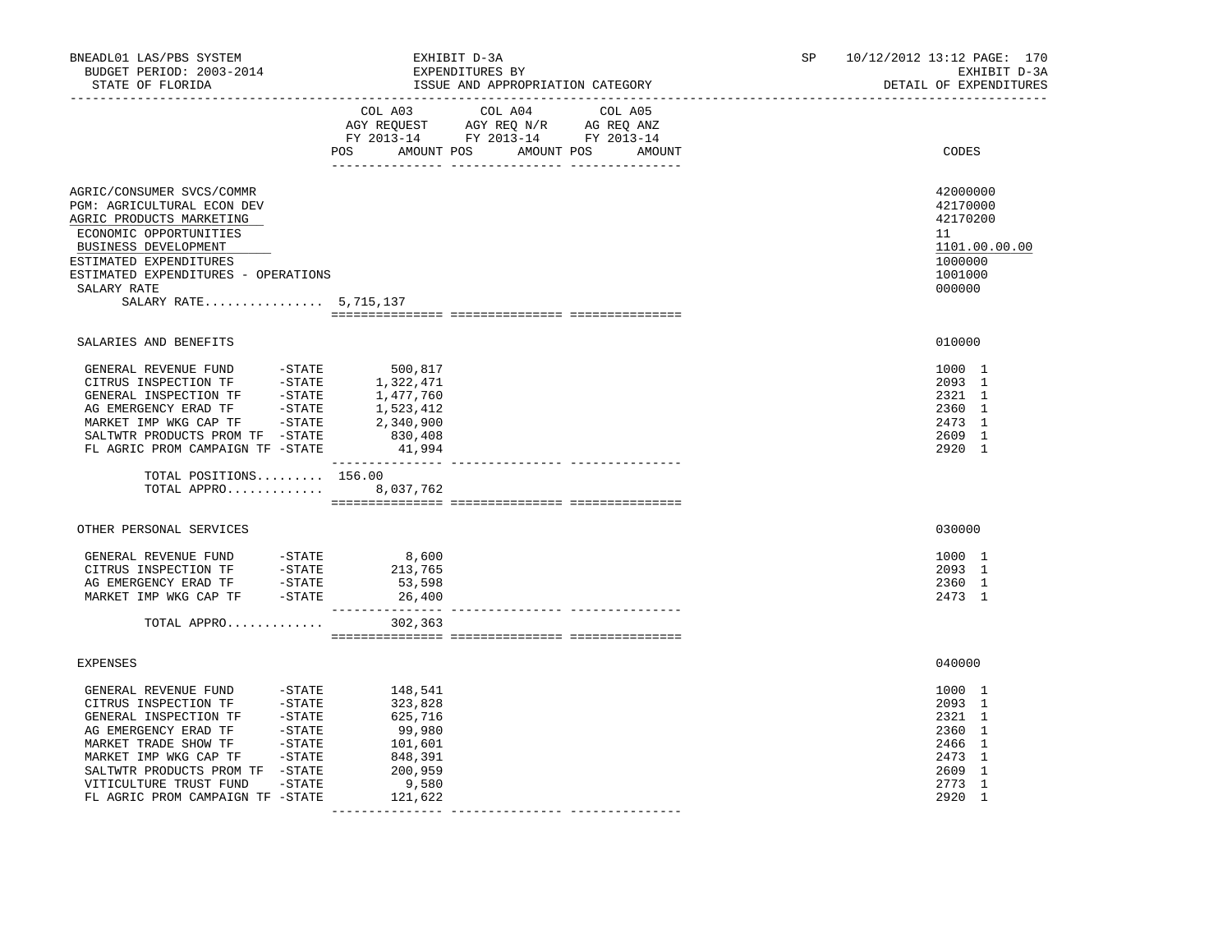| COL A04<br>COL A03<br>COL A05<br>AGY REQUEST AGY REQ N/R AG REQ ANZ<br>FY 2013-14 FY 2013-14 FY 2013-14<br>POS.<br>AMOUNT POS<br>AMOUNT POS<br>AMOUNT<br>AGRIC/CONSUMER SVCS/COMMR<br>PGM: AGRICULTURAL ECON DEV<br>AGRIC PRODUCTS MARKETING<br>ECONOMIC OPPORTUNITIES |                                                                                         |
|------------------------------------------------------------------------------------------------------------------------------------------------------------------------------------------------------------------------------------------------------------------------|-----------------------------------------------------------------------------------------|
|                                                                                                                                                                                                                                                                        | CODES                                                                                   |
| BUSINESS DEVELOPMENT<br>ESTIMATED EXPENDITURES<br>ESTIMATED EXPENDITURES - OPERATIONS<br>EXPENSES<br>TOTAL APPRO $2,480,218$                                                                                                                                           | 42000000<br>42170000<br>42170200<br>11<br>1101.00.00.00<br>1000000<br>1001000<br>040000 |
| OPERATING CAPITAL OUTLAY                                                                                                                                                                                                                                               | 060000                                                                                  |
| $-STATE$<br>MARKET IMP WKG CAP TF<br>10,500                                                                                                                                                                                                                            | 2473 1                                                                                  |
| SPECIAL CATEGORIES<br>G/A-VITICULTURE PROGRAM                                                                                                                                                                                                                          | 100000<br>100110                                                                        |
| VITICULTURE TRUST FUND<br>$-$ STATE 762,000                                                                                                                                                                                                                            | 2773 1                                                                                  |
| FLA AGRIC PROM CAMPAIGN                                                                                                                                                                                                                                                | 100131                                                                                  |
|                                                                                                                                                                                                                                                                        | 1000 1<br>2360 1                                                                        |
| 5,960,000<br>TOTAL APPRO                                                                                                                                                                                                                                               |                                                                                         |
| FED VALUE-PROD SPEC CROP                                                                                                                                                                                                                                               | 100262                                                                                  |
| FEDERAL GRANTS TRUST FUND -FEDERL<br>6,000,000                                                                                                                                                                                                                         | 2261 3                                                                                  |
| FED SUPPORT-FLA AGR PROMO                                                                                                                                                                                                                                              | 100264                                                                                  |
| FEDERAL GRANTS TRUST FUND -FEDERL 206,586                                                                                                                                                                                                                              | 2261 3                                                                                  |
| CITRUS RESEARCH                                                                                                                                                                                                                                                        | 100695                                                                                  |
| $-$ STATE<br>GENERAL REVENUE FUND<br>2,000,000                                                                                                                                                                                                                         | 1000 1                                                                                  |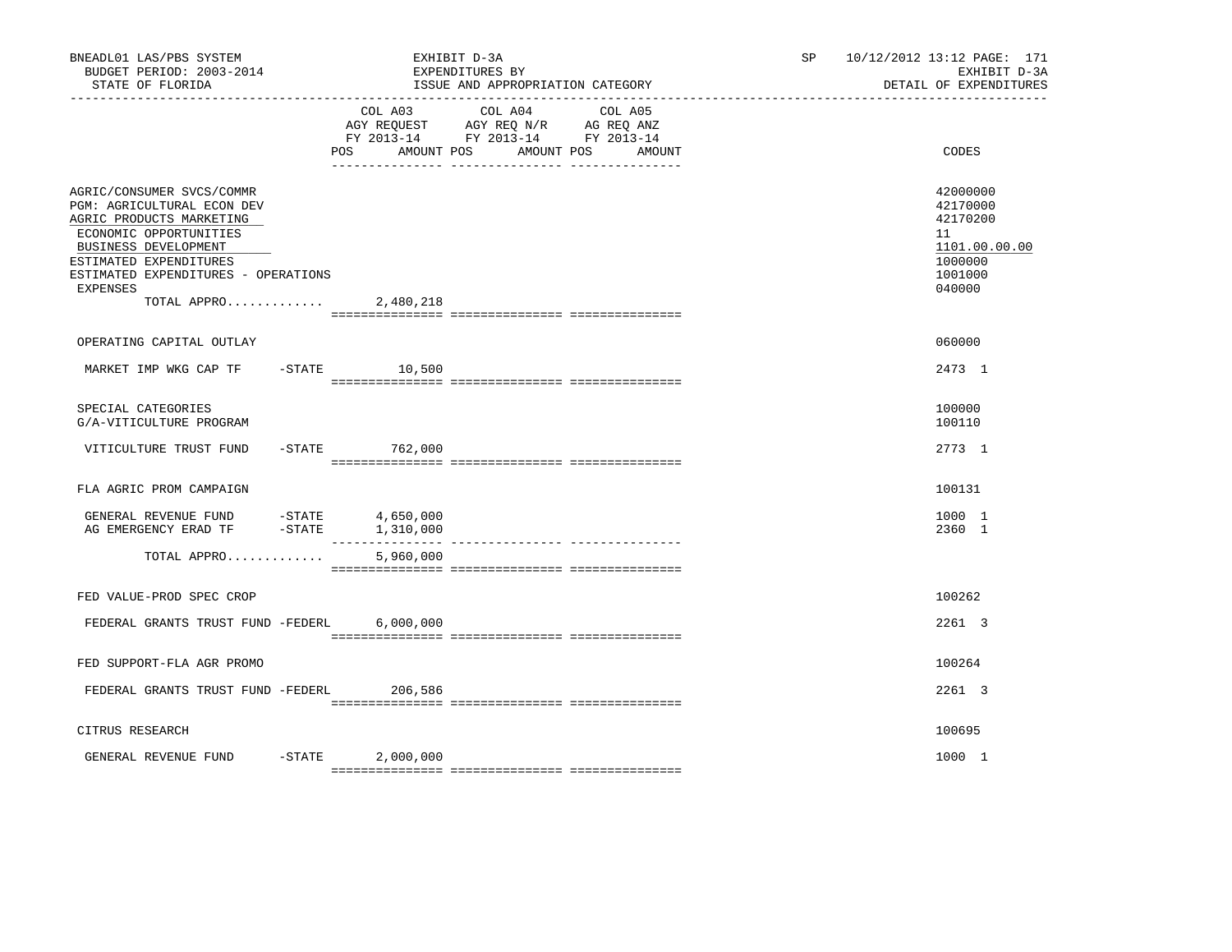| BNEADL01 LAS/PBS SYSTEM<br>BUDGET PERIOD: 2003-2014<br>STATE OF FLORIDA<br>-------------------                                                                                                                                                      |                                                            | EXHIBIT D-3A<br>EXPENDITURES BY<br>ISSUE AND APPROPRIATION CATEGORY                                                                                                                                                                                                        | SP | 10/12/2012 13:12 PAGE: 172<br>EXHIBIT D-3A<br>DETAIL OF EXPENDITURES                              |
|-----------------------------------------------------------------------------------------------------------------------------------------------------------------------------------------------------------------------------------------------------|------------------------------------------------------------|----------------------------------------------------------------------------------------------------------------------------------------------------------------------------------------------------------------------------------------------------------------------------|----|---------------------------------------------------------------------------------------------------|
|                                                                                                                                                                                                                                                     |                                                            | COL A03 COL A04 COL A05<br>$\begin{tabular}{lllllllll} \bf AGY \,\,\, REQUEST \,\,\, & \bf AGY \,\, REQ \,\, N/R & \,\, AG \,\, REQ \,\, ANZ \\ \bf FY \,\, 2013-14 & \,\, FY \,\, 2013-14 & \,\, FY \,\, 2013-14 \\ \end{tabular}$<br>POS AMOUNT POS AMOUNT POS<br>AMOUNT |    | CODES                                                                                             |
| AGRIC/CONSUMER SVCS/COMMR<br>PGM: AGRICULTURAL ECON DEV<br>AGRIC PRODUCTS MARKETING<br>ECONOMIC OPPORTUNITIES<br>BUSINESS DEVELOPMENT<br>ESTIMATED EXPENDITURES<br>ESTIMATED EXPENDITURES - OPERATIONS<br>SPECIAL CATEGORIES<br>CONTRACTED SERVICES |                                                            |                                                                                                                                                                                                                                                                            |    | 42000000<br>42170000<br>42170200<br>11<br>1101.00.00.00<br>1000000<br>1001000<br>100000<br>100777 |
| GENERAL REVENUE FUND -STATE<br>CITRUS INSPECTION TF -STATE<br>GENERAL INSPECTION TF -STATE<br>MARKET TRADE SHOW TF -STATE<br>MARKET IMP WKG CAP TF -STATE<br>SALTWTR PRODUCTS PROM TF -STATE                                                        | 15,219<br>25,000<br>129,760<br>75,000<br>28,600<br>150,000 |                                                                                                                                                                                                                                                                            |    | 1000 1<br>2093 1<br>2321 1<br>2466 1<br>2473 1<br>2609 1                                          |
| TOTAL APPRO                                                                                                                                                                                                                                         | 423,579                                                    |                                                                                                                                                                                                                                                                            |    |                                                                                                   |
| G/A-MARKETING ORDERS                                                                                                                                                                                                                                |                                                            |                                                                                                                                                                                                                                                                            |    | 100838                                                                                            |
| CITRUS INSPECTION TF -STATE 7,149,231<br>GENERAL INSPECTION TF -STATE 615,082                                                                                                                                                                       |                                                            |                                                                                                                                                                                                                                                                            |    | 2093 1<br>2321 1                                                                                  |
| TOTAL APPRO                                                                                                                                                                                                                                         | 7,764,313                                                  |                                                                                                                                                                                                                                                                            |    |                                                                                                   |
| G/A-PROMOTIONAL AWARDS                                                                                                                                                                                                                              |                                                            |                                                                                                                                                                                                                                                                            |    | 102758                                                                                            |
| GENERAL INSPECTION TF                                                                                                                                                                                                                               | $-$ STATE 300,000                                          |                                                                                                                                                                                                                                                                            |    | 2321 1                                                                                            |
| RISK MANAGEMENT INSURANCE                                                                                                                                                                                                                           |                                                            |                                                                                                                                                                                                                                                                            |    | 103241                                                                                            |
| GENERAL REVENUE FUND -STATE<br>CITRUS INSPECTION TF -STATE<br>GENERAL INSPECTION TF -STATE<br>MARKET IMP WKG CAP TF -STATE<br>SALTWTR PRODUCTS PROM TF -STATE                                                                                       | 9.091<br>5,679<br>11,534<br>27,886<br>5,820                |                                                                                                                                                                                                                                                                            |    | 1000 1<br>2093 1<br>2321 1<br>2473 1<br>2609 1                                                    |
| TOTAL APPRO                                                                                                                                                                                                                                         | 60,010                                                     |                                                                                                                                                                                                                                                                            |    |                                                                                                   |
| TR/DMS/HR SVCS/STW CONTRCT                                                                                                                                                                                                                          |                                                            |                                                                                                                                                                                                                                                                            |    | 107040                                                                                            |
| GENERAL REVENUE FUND -STATE<br>CITRUS INSPECTION TF -STATE<br>GENERAL INSPECTION TF -STATE                                                                                                                                                          | 19,411<br>7,965<br>8,516                                   |                                                                                                                                                                                                                                                                            |    | 1000 1<br>2093 1<br>2321 1                                                                        |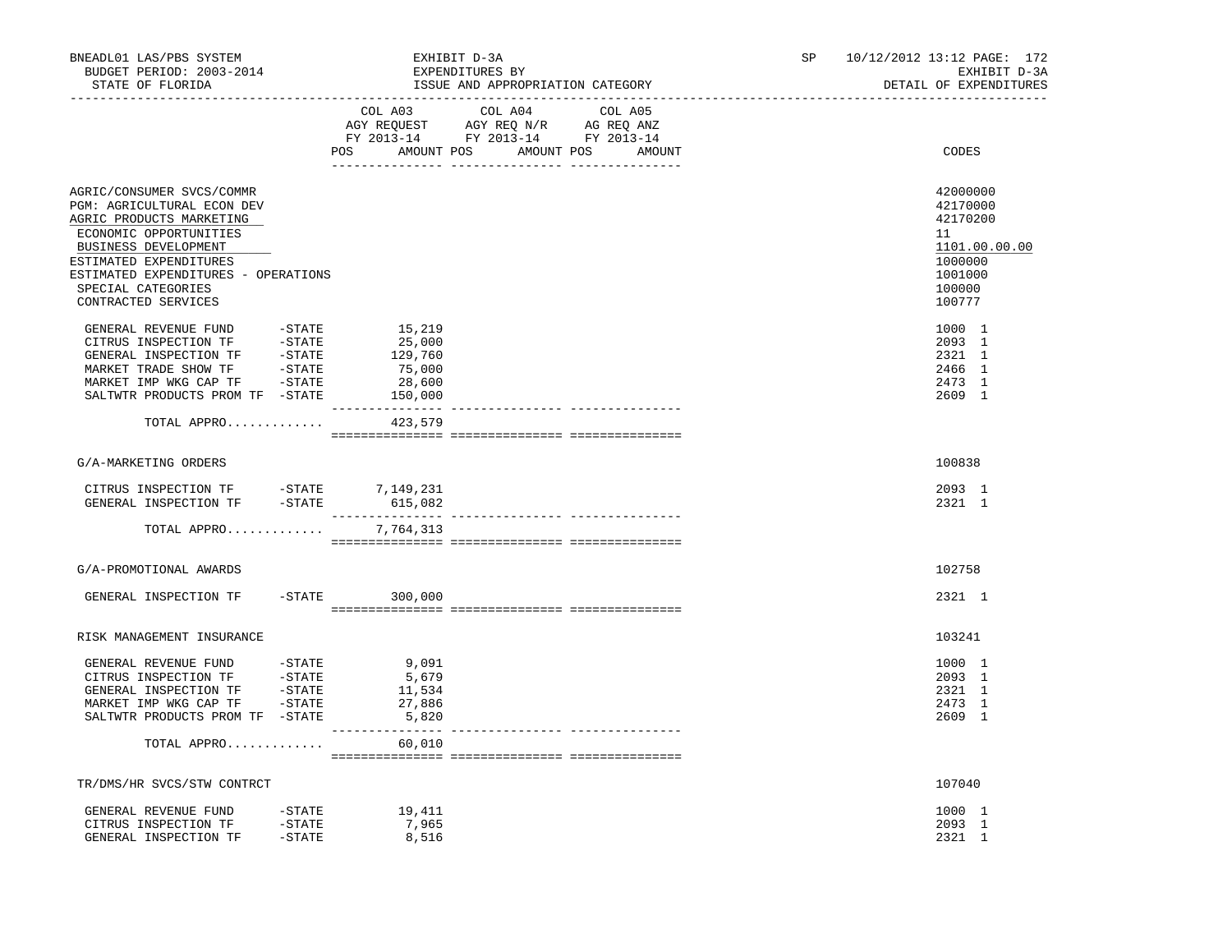| BNEADL01 LAS/PBS SYSTEM<br>BUDGET PERIOD: 2003-2014<br>STATE OF FLORIDA                                                                                                                                                                                                                                                                                            |                                           | EXHIBIT D-3A<br>EXPENDITURES BY<br>ISSUE AND APPROPRIATION CATEGORY                                                                         | 10/12/2012 13:12 PAGE: 173<br>SP <sub>2</sub><br>EXHIBIT D-3A<br>DETAIL OF EXPENDITURES                                         |
|--------------------------------------------------------------------------------------------------------------------------------------------------------------------------------------------------------------------------------------------------------------------------------------------------------------------------------------------------------------------|-------------------------------------------|---------------------------------------------------------------------------------------------------------------------------------------------|---------------------------------------------------------------------------------------------------------------------------------|
|                                                                                                                                                                                                                                                                                                                                                                    |                                           | COL A03 COL A04<br>COL A05<br>AGY REQUEST AGY REQ N/R AG REQ ANZ<br>FY 2013-14 FY 2013-14 FY 2013-14<br>POS AMOUNT POS AMOUNT POS<br>AMOUNT | CODES                                                                                                                           |
| AGRIC/CONSUMER SVCS/COMMR<br>PGM: AGRICULTURAL ECON DEV<br>AGRIC PRODUCTS MARKETING<br>ECONOMIC OPPORTUNITIES<br>BUSINESS DEVELOPMENT<br>ESTIMATED EXPENDITURES<br>ESTIMATED EXPENDITURES - OPERATIONS<br>SPECIAL CATEGORIES<br>TR/DMS/HR SVCS/STW CONTRCT<br>MARKET IMP WKG CAP TF - STATE<br>SALTWTR PRODUCTS PROM TF -STATE<br>FL AGRIC PROM CAMPAIGN TF -STATE | 14,882<br>5,037<br>253                    |                                                                                                                                             | 42000000<br>42170000<br>42170200<br>11<br>1101.00.00.00<br>1000000<br>1001000<br>100000<br>107040<br>2473 1<br>2609 1<br>2920 1 |
| TOTAL APPRO 56,064                                                                                                                                                                                                                                                                                                                                                 |                                           |                                                                                                                                             |                                                                                                                                 |
| G/A-DEEPWATER HORIZON/SO                                                                                                                                                                                                                                                                                                                                           |                                           |                                                                                                                                             | 108037                                                                                                                          |
| AG EMERGENCY ERAD TF -STATE 3,000,000                                                                                                                                                                                                                                                                                                                              |                                           |                                                                                                                                             | 2360 1                                                                                                                          |
| TOTAL: ESTIMATED EXPENDITURES - OPERATIONS<br>TOTAL POSITIONS 156.00<br>TOTAL ISSUE 37,363,395<br>TOTAL SALARY RATE 5,715,137                                                                                                                                                                                                                                      |                                           |                                                                                                                                             | 1001000                                                                                                                         |
| CASUALTY INSURANCE PREMIUM<br>ADJUSTMENT<br>SPECIAL CATEGORIES<br>RISK MANAGEMENT INSURANCE                                                                                                                                                                                                                                                                        |                                           |                                                                                                                                             | 1001090<br>100000<br>103241                                                                                                     |
| GENERAL REVENUE FUND -STATE<br>$-STATE$<br>CITRUS INSPECTION TF<br>GENERAL INSPECTION TF -STATE<br>MARKET IMP WKG CAP TF -STATE<br>SALTWTR PRODUCTS PROM TF -STATE                                                                                                                                                                                                 | 3,146<br>1,966<br>3,992<br>9,653<br>2,015 |                                                                                                                                             | 1000 1<br>2093 1<br>2321 1<br>2473 1<br>2609 1                                                                                  |
| TOTAL APPRO                                                                                                                                                                                                                                                                                                                                                        | 20,772                                    |                                                                                                                                             |                                                                                                                                 |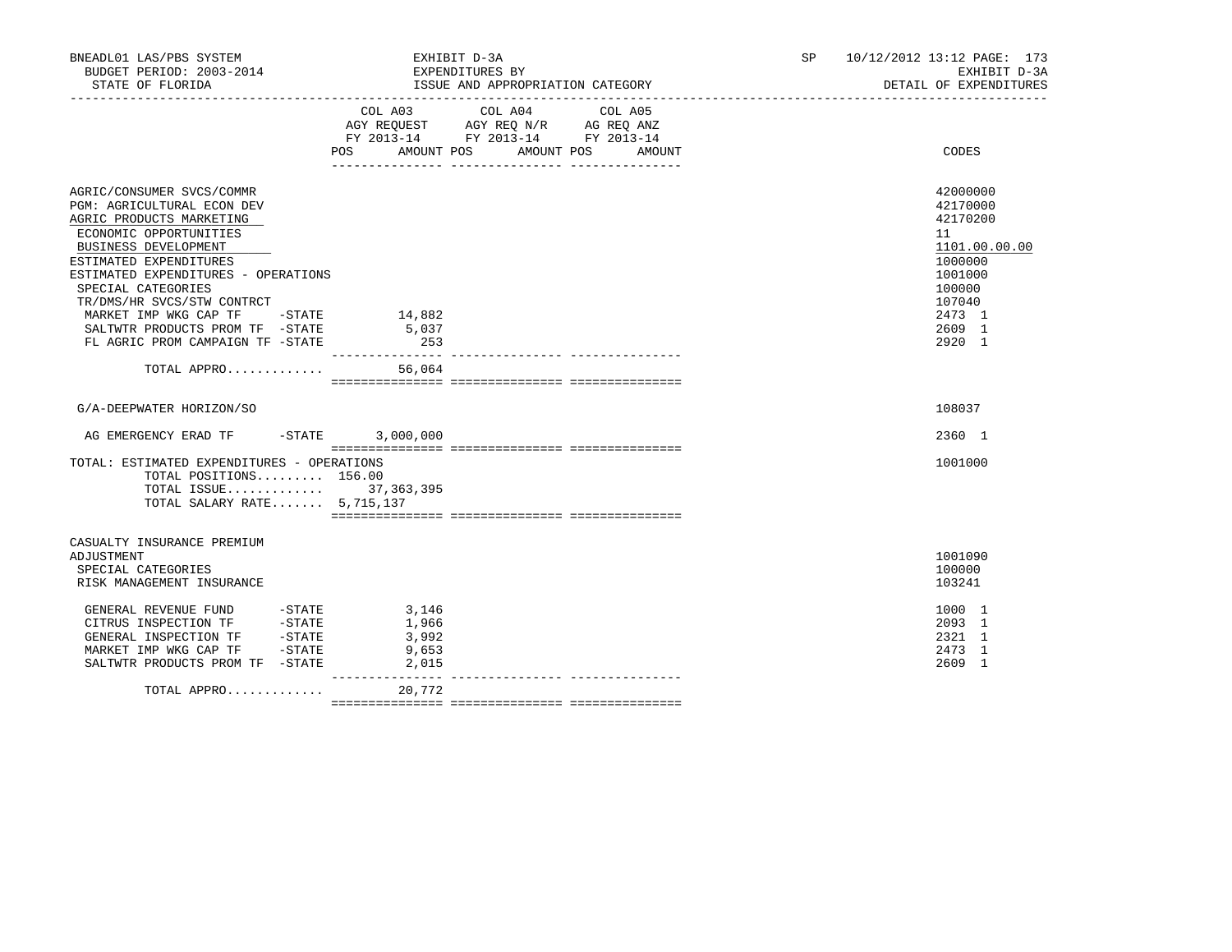| BNEADL01 LAS/PBS SYSTEM<br>BUDGET PERIOD: 2003-2014<br>STATE OF FLORIDA<br>------------------                                                                                                                                         | EXHIBIT D-3A<br>EXPENDITURES BY<br>ISSUE AND APPROPRIATION CATEGORY                                                                   | SP <sub>2</sub><br>10/12/2012 13:12 PAGE: 174<br>EXHIBIT D-3A<br>DETAIL OF EXPENDITURES |
|---------------------------------------------------------------------------------------------------------------------------------------------------------------------------------------------------------------------------------------|---------------------------------------------------------------------------------------------------------------------------------------|-----------------------------------------------------------------------------------------|
|                                                                                                                                                                                                                                       | COL A03 COL A04 COL A05<br>AGY REQUEST AGY REQ N/R AG REQ ANZ<br>FY 2013-14 FY 2013-14 FY 2013-14<br>POS AMOUNT POS AMOUNT POS AMOUNT | CODES                                                                                   |
| AGRIC/CONSUMER SVCS/COMMR<br>PGM: AGRICULTURAL ECON DEV<br>AGRIC PRODUCTS MARKETING<br>ECONOMIC OPPORTUNITIES<br>BUSINESS DEVELOPMENT<br>ESTIMATED EXPENDITURES<br>FLORIDA RETIREMENT SYSTEM<br>CONTRIBUTION ADJUSTMENT FOR           |                                                                                                                                       | 42000000<br>42170000<br>42170200<br>11<br>1101.00.00.00<br>1000000                      |
| FISCAL YEAR 2012-2013<br>SALARIES AND BENEFITS                                                                                                                                                                                        |                                                                                                                                       | 1001240<br>010000                                                                       |
| GENERAL REVENUE FUND -STATE<br>CITRUS INSPECTION TF -STATE<br>CHERAL INSPECTION TF - STATE<br>AG EMERGENCY ERAD TF - STATE<br>MARKET IMP WKG CAP TF - STATE<br>SALTWTR PRODUCTS PROM TF -STATE<br>FL AGRIC PROM CAMPAIGN TF -STATE    | 1,147<br>3,023<br>3,380<br>3,482<br>5,351<br>1,898<br>96                                                                              | 1000 1<br>2093 1<br>2321 1<br>2360 1<br>2473 1<br>2609 1<br>2920 1                      |
| TOTAL APPRO $18,377$                                                                                                                                                                                                                  |                                                                                                                                       |                                                                                         |
| ADJUSTMENT TO STATE HEALTH<br>INSURANCE PREMIUM CONTRIBUTION -<br>FISCAL YEAR 2012-13<br>SALARIES AND BENEFITS                                                                                                                        |                                                                                                                                       | 1001830<br>010000                                                                       |
| GENERAL REVENUE FUND - STATE<br>CITRUS INSPECTION TF - STATE<br>GENERAL INSPECTION TF - STATE<br>AG EMERGENCY ERAD TF - STATE<br>MARKET IMP WKG CAP TF - STATE<br>SALTWTR PRODUCTS PROM TF -STATE<br>FL AGRIC PROM CAMPAIGN TF -STATE | 1,130<br>2,979<br>3,330<br>3,432<br>5,273<br>$\frac{1}{1}, \frac{871}{94}$                                                            | 1000 1<br>2093 1<br>2321 1<br>2360 1<br>2473 1<br>2609 1<br>2920 1                      |
| TOTAL APPRO                                                                                                                                                                                                                           | 18,109                                                                                                                                |                                                                                         |
| REALLOCATION OF HUMAN RESOURCES<br>OUTSOURCING<br>SPECIAL CATEGORIES<br>TR/DMS/HR SVCS/STW CONTRCT                                                                                                                                    |                                                                                                                                       | 1005900<br>100000<br>107040                                                             |
| GENERAL REVENUE FUND -STATE<br>CITRUS INSPECTION TF -STATE<br>-STATE<br>-STATE<br>-STATE<br>GENERAL INSPECTION TF<br>MARKET IMP WKG CAP TF<br>SALTWTR PRODUCTS PROM TF -STATE<br>FL AGRIC PROM CAMPAIGN TF -STATE                     | $359-$<br>147-<br>$158 -$<br>$275-$<br>$93-$<br>$5 -$                                                                                 | 1000 1<br>2093 1<br>2321 1<br>2473 1<br>2609 1<br>2920 1                                |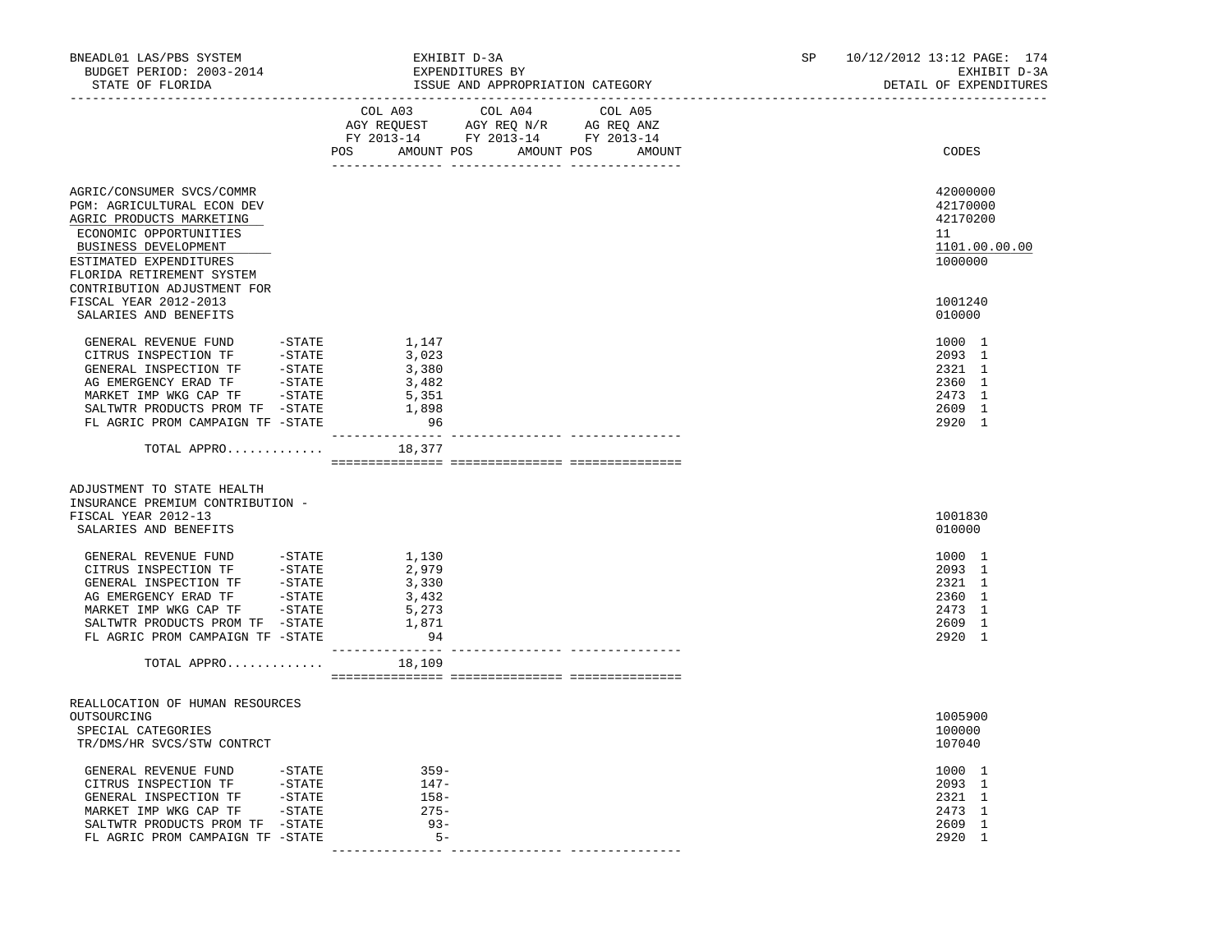| BNEADL01 LAS/PBS SYSTEM<br>BUDGET PERIOD: 2003-2014<br>STATE OF FLORIDA                                                                                                                                                                                                              |           | EXHIBIT D-3A<br>EXPENDITURES BY<br>ISSUE AND APPROPRIATION CATEGORY                                                                                               | SP     | 10/12/2012 13:12 PAGE: 175<br>EXHIBIT D-3A<br>DETAIL OF EXPENDITURES                              |
|--------------------------------------------------------------------------------------------------------------------------------------------------------------------------------------------------------------------------------------------------------------------------------------|-----------|-------------------------------------------------------------------------------------------------------------------------------------------------------------------|--------|---------------------------------------------------------------------------------------------------|
|                                                                                                                                                                                                                                                                                      |           | COL A03<br>COL A04<br>COL A05<br>AGY REQUEST AGY REQ N/R AG REQ ANZ<br>FY 2013-14 FY 2013-14 FY 2013-14<br>POS<br>AMOUNT POS<br>AMOUNT POS<br>____ ______________ | AMOUNT | CODES                                                                                             |
| AGRIC/CONSUMER SVCS/COMMR<br>PGM: AGRICULTURAL ECON DEV<br>AGRIC PRODUCTS MARKETING<br>ECONOMIC OPPORTUNITIES<br>BUSINESS DEVELOPMENT<br>ESTIMATED EXPENDITURES<br>REALLOCATION OF HUMAN RESOURCES<br>OUTSOURCING<br>SPECIAL CATEGORIES<br>TR/DMS/HR SVCS/STW CONTRCT<br>TOTAL APPRO |           | $1,037-$                                                                                                                                                          |        | 42000000<br>42170000<br>42170200<br>11<br>1101.00.00.00<br>1000000<br>1005900<br>100000<br>107040 |
| NONRECURRING EXPENDITURES<br>BP DEEPWATER HORIZON OIL SPILL<br>SPECIAL CATEGORIES<br>G/A-DEEPWATER HORIZON/SO                                                                                                                                                                        |           |                                                                                                                                                                   |        | 2100000<br>2103005<br>100000<br>108037                                                            |
| AG EMERGENCY ERAD TF - STATE                                                                                                                                                                                                                                                         |           | $3,000,000 -$                                                                                                                                                     |        | 2360 1                                                                                            |
| FLORIDA AGRICULTURE PROMOTION<br>CAMPAIGN<br>SPECIAL CATEGORIES<br>FLA AGRIC PROM CAMPAIGN<br>GENERAL REVENUE FUND                                                                                                                                                                   | $-$ STATE | $250,000 -$                                                                                                                                                       |        | 2103030<br>100000<br>100131<br>1000 1                                                             |
| AGRICULTURAL RESEARCH<br>SPECIAL CATEGORIES<br>CITRUS RESEARCH                                                                                                                                                                                                                       |           |                                                                                                                                                                   |        | 2103048<br>100000<br>100695                                                                       |
| GENERAL REVENUE FUND                                                                                                                                                                                                                                                                 | $-$ STATE | $2,000,000 -$                                                                                                                                                     |        | 1000 1                                                                                            |
| AGRICULTURAL MARKETING ORDERS -<br>PEANUTS<br>SPECIAL CATEGORIES<br>G/A-MARKETING ORDERS                                                                                                                                                                                             |           |                                                                                                                                                                   |        | 2103215<br>100000<br>100838                                                                       |
| GENERAL INSPECTION TF                                                                                                                                                                                                                                                                | $-$ STATE | $50,000-$                                                                                                                                                         |        | 2321 1                                                                                            |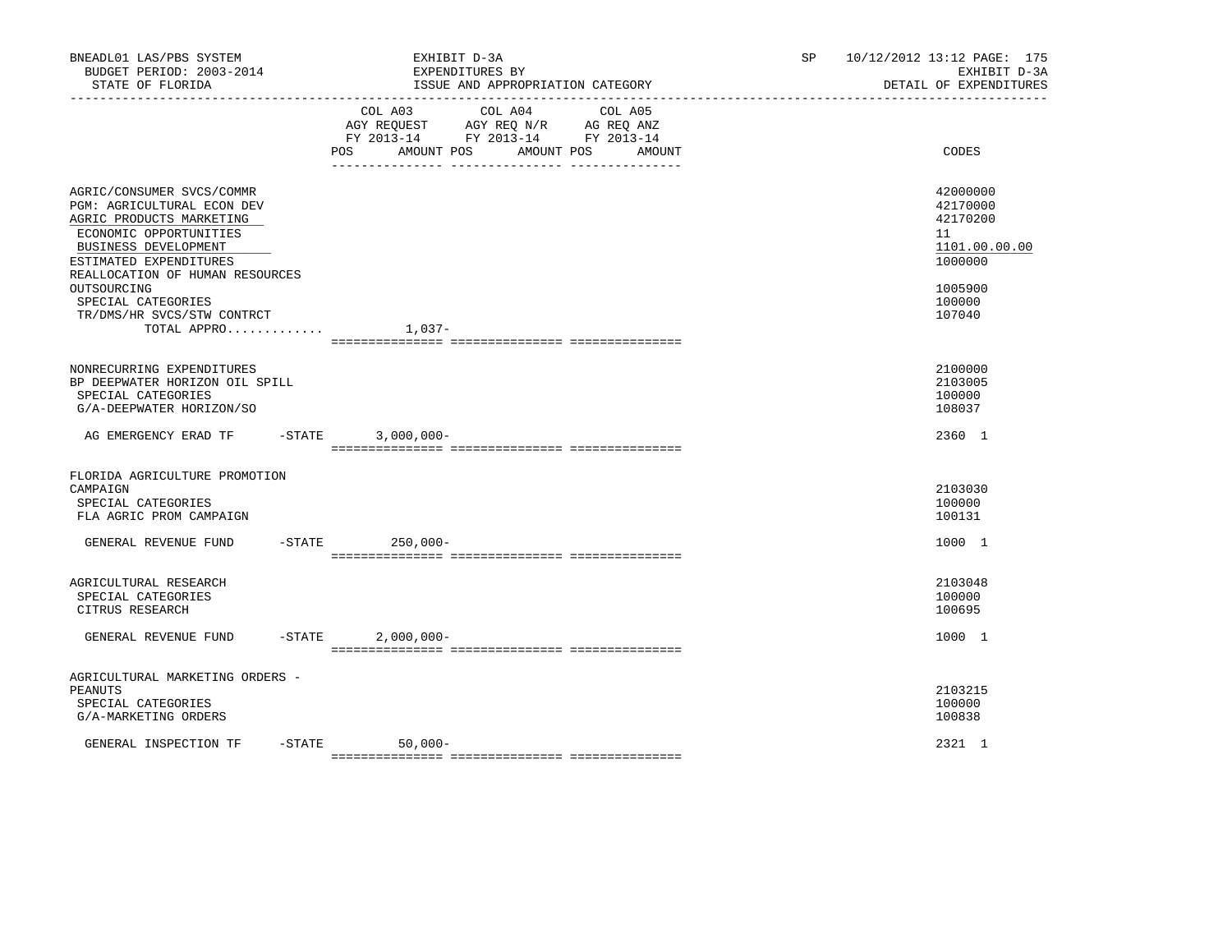| BNEADL01 LAS/PBS SYSTEM<br>BUDGET PERIOD: 2003-2014<br>STATE OF FLORIDA                                                                                                                                                                                                                            | EXPENDITURES BY      | EXHIBIT D-3A<br>ISSUE AND APPROPRIATION CATEGORY                                                  |                              | SP | 10/12/2012 13:12 PAGE: 176<br>EXHIBIT D-3A<br>DETAIL OF EXPENDITURES                                        |
|----------------------------------------------------------------------------------------------------------------------------------------------------------------------------------------------------------------------------------------------------------------------------------------------------|----------------------|---------------------------------------------------------------------------------------------------|------------------------------|----|-------------------------------------------------------------------------------------------------------------|
|                                                                                                                                                                                                                                                                                                    | POS                  | COL A03 COL A04 COL A05<br>AGY REQUEST AGY REQ N/R AG REQ ANZ<br>FY 2013-14 FY 2013-14 FY 2013-14 | AMOUNT POS AMOUNT POS AMOUNT |    | CODES                                                                                                       |
| AGRIC/CONSUMER SVCS/COMMR<br><b>PGM: AGRICULTURAL ECON DEV</b><br>AGRIC PRODUCTS MARKETING<br>ECONOMIC OPPORTUNITIES<br><b>BUSINESS DEVELOPMENT</b><br>NONRECURRING EXPENDITURES<br>VITICULTURE PROGRAM<br>SPECIAL CATEGORIES<br>G/A-VITICULTURE PROGRAM<br>VITICULTURE TRUST FUND -STATE 262,000- |                      |                                                                                                   |                              |    | 42000000<br>42170000<br>42170200<br>11<br>1101.00.00.00<br>2100000<br>2103239<br>100000<br>100110<br>2773 1 |
| EOUIPMENT NEEDS<br>OPERATING CAPITAL OUTLAY                                                                                                                                                                                                                                                        |                      |                                                                                                   |                              |    | 2400000<br>060000                                                                                           |
| MARKET IMP WKG CAP TF                                                                                                                                                                                                                                                                              | -STATE 93,500 93,500 |                                                                                                   |                              |    | 2473 1                                                                                                      |
|                                                                                                                                                                                                                                                                                                    |                      |                                                                                                   |                              |    |                                                                                                             |

 AGENCY ISSUE NARRATIVE: 2013-2014 BUDGET YEAR NARRATIVE: IT COMPONENT? NO BUREAU/SECTION/SUB-SECTION/OFFICE: Bureau of State Farmers' Markets ----------------------------------

 LONG RANGE PROGRAM PLAN MEASURE: Conduct State Farmers' Market Program --------------------------------

 DESCRIPTION OF ISSUE: This is a request for \$93,500 from Operating Capital Outlay in the Market Improvement Working Capital Trust Fund (MIWCTF) to purchase eleven (11) utility vehicles. These vehicles are to replace eleven (11) underutilized compact pickup trucks at state farmers' markets that will be transferred within the department to replace vehicles that meet or exceed the Department of Management Services and the Department of Agriculture and Consumer Services replacement criteria.

 ISSUE SUMMARY: The state farmer's markets have eleven (11) underutilized compact pickup trucks that will be moved from the state markets to other bureaus/division's within the department to replace older models that meet the Department of Management Services and the Department of Agriculture and Consumer Services replacement criteria. The state markets will replace these vehicles with utility vehicles used by maintenance personnel on state farmers' markets grounds. A utility vehicle, such as a John Deere Gator, utility-type vehicle with a flat bed, etc., is more conducive to performing the work needed by maintenance staff and security guards. The overall size of property of the state farmers' markets requires the need for a vehicle to be used on site to transport tools, equipment, parts, etc. However, a vehicle used for this purpose is not required to be "road-worthy". Currently, road-worthy vehicles are used for this purpose and are maintained and insured as such but may never leave the market property.

 ADVERSE IMPACT IF NOT FUNDED: Maintenance staff and/or security guards will not be able to perform daily duties in an efficient manner. The ability to respond to tenants' needs will be severely reduced.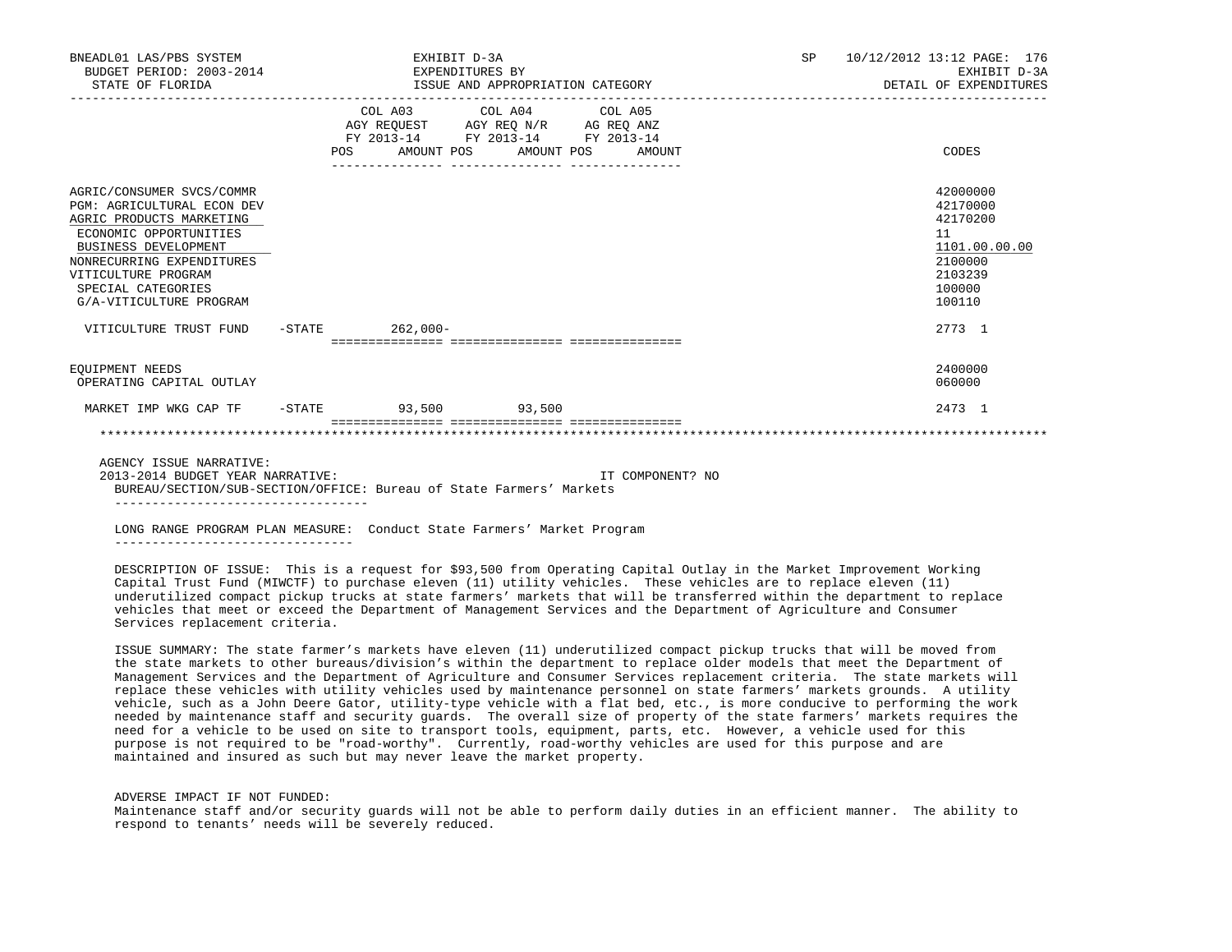| BNEADL01 LAS/PBS SYSTEM<br>BUDGET PERIOD: 2003-2014<br>STATE OF FLORIDA                                                                                                                                                                                                       | EXHIBIT D-3A<br>EXPENDITURES BY                                                                                                                                                                                                                                                                                                                                                                                                                                               | ISSUE AND APPROPRIATION CATEGORY | SP <sub>2</sub>                      | 10/12/2012 13:12 PAGE: 177<br>EXHIBIT D-3A<br>DETAIL OF EXPENDITURES |
|-------------------------------------------------------------------------------------------------------------------------------------------------------------------------------------------------------------------------------------------------------------------------------|-------------------------------------------------------------------------------------------------------------------------------------------------------------------------------------------------------------------------------------------------------------------------------------------------------------------------------------------------------------------------------------------------------------------------------------------------------------------------------|----------------------------------|--------------------------------------|----------------------------------------------------------------------|
|                                                                                                                                                                                                                                                                               | $\begin{tabular}{lllllllllll} &\multicolumn{4}{c}{\text{COL A03}} &\multicolumn{4}{c}{\text{COL A04}} &\multicolumn{4}{c}{\text{COL A05}}\\ &\multicolumn{4}{c}{\text{AGY REQUEST}} &\multicolumn{4}{c}{\text{AGY REQ}} &\multicolumn{4}{c}{\text{N/Y}} &\multicolumn{4}{c}{\text{AG REQ ANZ}}\\ &\multicolumn{4}{c}{\text{FGY A03--14}} &\multicolumn{4}{c}{\text{FY 2013--14}} &\multicolumn{4}{c}{\text{FY 2013--14}}\\ \end{tabular}$<br>POS AMOUNT POS AMOUNT POS AMOUNT |                                  |                                      | -----------------------<br>CODES                                     |
| AGRIC/CONSUMER SVCS/COMMR<br>PGM: AGRICULTURAL ECON DEV<br>AGRIC PRODUCTS MARKETING<br>ECONOMIC OPPORTUNITIES<br>BUSINESS DEVELOPMENT<br>EQUIPMENT NEEDS                                                                                                                      |                                                                                                                                                                                                                                                                                                                                                                                                                                                                               |                                  |                                      | 42000000<br>42170000<br>42170200<br>11<br>1101.00.00.00<br>2400000   |
| COST SUMMARY: The price range for state contracts on these types of vehicles range from \$7,500-\$10,000. Therefore, a<br>below average figure of \$8,500 was used to determine the overall cost of the vehicles. Eleven off-highway utility<br>vehicles @ $$8,500 = $93,500$ |                                                                                                                                                                                                                                                                                                                                                                                                                                                                               |                                  |                                      |                                                                      |
| CATEGORY: Operating Capital Outlay<br>--------------                                                                                                                                                                                                                          |                                                                                                                                                                                                                                                                                                                                                                                                                                                                               |                                  |                                      |                                                                      |
| OUANTITY DESCRIPTION                                                                                                                                                                                                                                                          |                                                                                                                                                                                                                                                                                                                                                                                                                                                                               | ---------------<br>CALCULATIONS  | AMOUNT NEEDED<br>FY 2013-14          |                                                                      |
|                                                                                                                                                                                                                                                                               | 11 MIWCTF Off-Highway Utility Vehicles                                                                                                                                                                                                                                                                                                                                                                                                                                        | ________________<br>\$8,500 each | ______________<br>\$93,500           |                                                                      |
|                                                                                                                                                                                                                                                                               |                                                                                                                                                                                                                                                                                                                                                                                                                                                                               |                                  | TOTAL ISSUE BY FUND: MIWCTF \$93,500 |                                                                      |
|                                                                                                                                                                                                                                                                               |                                                                                                                                                                                                                                                                                                                                                                                                                                                                               |                                  |                                      |                                                                      |
| REPLACEMENT OF MOTOR VEHICLES<br>SPECIAL CATEGORIES<br>ACQUISITION/MOTOR VEHICLES                                                                                                                                                                                             |                                                                                                                                                                                                                                                                                                                                                                                                                                                                               |                                  |                                      | 2401500<br>100000<br>100021                                          |
| CITRUS INSPECTION TF -STATE 235,800 235,800                                                                                                                                                                                                                                   |                                                                                                                                                                                                                                                                                                                                                                                                                                                                               |                                  |                                      | 2093 1                                                               |
|                                                                                                                                                                                                                                                                               |                                                                                                                                                                                                                                                                                                                                                                                                                                                                               |                                  |                                      |                                                                      |
| AGENCY ISSUE NARRATIVE:<br>2013-2014 BUDGET YEAR NARRATIVE:<br>BUREAU/SECTION/SUB-SECTION/OFFICE: Bureau of Florida Agricultural Statistics Service (FASS)<br>____________________________________                                                                            |                                                                                                                                                                                                                                                                                                                                                                                                                                                                               | IT COMPONENT? NO                 |                                      |                                                                      |
| LONG RANGE PROGRAM PLAN MEASURE:<br>---------------------------------                                                                                                                                                                                                         |                                                                                                                                                                                                                                                                                                                                                                                                                                                                               |                                  |                                      |                                                                      |
| DESCRIPTION OF ISSUE:<br>This is a request to replace nine (9) vehicles in the Division of Marketing and Development, Citrus Inspection Trust                                                                                                                                 |                                                                                                                                                                                                                                                                                                                                                                                                                                                                               |                                  |                                      |                                                                      |

 Fund. These vehicles would be purchased by the Florida Agricultural Statistics Section using \$235,800 from the Citrus Inspection Trust Fund that has been approved by the Citrus Crop Estimates Advisory Committee. The vehicles all exceed the Department of Management Services (DMS) replacement criteria of 120,000 miles or twelve (12) years for a mid-size utility vehicle (4x4). Four (4) of the vehicles actually have double the DMS mileage standard.

 During the previous fiscal year, the department started an initiative to reduce the vehicle replacement needs within each division by closely reviewing the utilization rates of our existing vehicles. This initiative was able to reduce the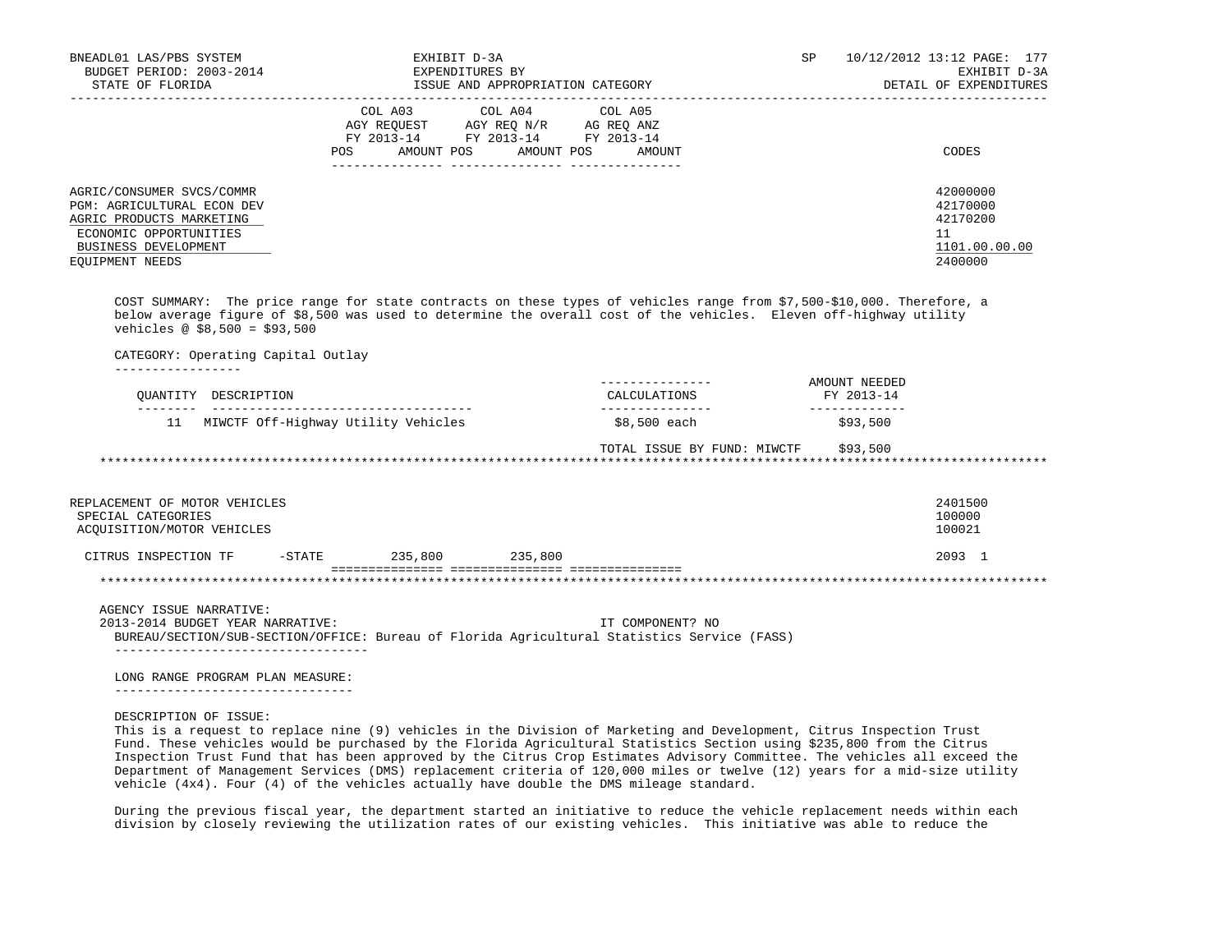| BNEADL01 LAS/PBS SYSTEM<br>BUDGET PERIOD: 2003-2014<br>STATE OF FLORIDA                                                                                         | EXHIBIT D-3A<br>EXPENDITURES BY<br>ISSUE AND APPROPRIATION CATEGORY                                                                                                       | SP | 10/12/2012 13:12 PAGE: 178<br>EXHIBIT D-3A<br>DETAIL OF EXPENDITURES |
|-----------------------------------------------------------------------------------------------------------------------------------------------------------------|---------------------------------------------------------------------------------------------------------------------------------------------------------------------------|----|----------------------------------------------------------------------|
|                                                                                                                                                                 | COL A04 COL A05<br>COL A03<br>AGY REOUEST AGY REO N/R<br>AG REO ANZ<br>FY 2013-14<br>FY 2013-14 FY 2013-14<br>AMOUNT POS<br>AMOUNT POS<br>POS<br>AMOUNT<br>-------------- |    | CODES                                                                |
| AGRIC/CONSUMER SVCS/COMMR<br><b>PGM: AGRICULTURAL ECON DEV</b><br>AGRIC PRODUCTS MARKETING<br>ECONOMIC OPPORTUNITIES<br>BUSINESS DEVELOPMENT<br>EOUIPMENT NEEDS |                                                                                                                                                                           |    | 42000000<br>42170000<br>42170200<br>11<br>1101.00.00.00<br>2400000   |
| REPLACEMENT OF MOTOR VEHICLES                                                                                                                                   |                                                                                                                                                                           |    | 2401500                                                              |

 department's overall vehicle replacement needs by identifying underutilized vehicles and moving them to divisions with significant vehicle replacement needs. Despite these successes, there still remains a need to replace certain vehicles within the Division of Marketing. These vehicles are detailed below and they represent the most critical replacement needs within the division.

## ISSUE SUMMARY:

 Vehicles become the everyday offices for Florida Agricultural Statistics Service employees as they conduct field research critical to the industry's survival. Florida Agricultural Statistics Service (FASS) has fifteen (15) vehicles in its fleet. Four (4) were purchased in FY 2010-11. The other eleven (11) in the fleet exceed DMS criteria for replacement. The work requires the use of four-wheel-drive all-terrain vehicles in order to navigate remote citrus groves with slippery roads, deep sandy soil, tree hedging / topping debris, temperatures exceeding 100 degrees, steep inclines, and a wide variety of highly-corrosive liquid sprays. Maintenance cost has escalated significantly as the vehicles age. The division spent \$125,865 on maintenance and repairs for these vehicles in FY 2011-12. The four vehicles approved for replacement in FY 2010-11 are the first replacements for the program since FY 2004-05.

Vehicles scheduled for replacement by this issue are:

| Year | Make  | Model    | Current |
|------|-------|----------|---------|
|      |       |          | Mileage |
| 1999 | Jeep  | Cherokee | 247,101 |
| 1999 | Jeep  | Cherokee | 250,505 |
| 2001 | Jeep  | Cherokee | 251,079 |
| 2002 | Chevy | Blazer   | 244,689 |
| 2002 | Chevy | Blazer   | 192,118 |
| 2003 | Jeep  | Cherokee | 219,460 |
| 2003 | Jeep  | Cherokee | 268,530 |
| 2003 | Chevy | Blazer   | 209,370 |
| 2005 | Ford  | Explorer | 196,141 |

## ADVERSE IMPACT IF NOT FUNDED:

 Due to the high mileage on the vehicles, the cost of operating them (fuel and maintenance) in some cases exceeds the cost of replacing the vehicle. Any savings gained by not replacing the vehicles has now been replaced by the use of Expenses Category funds to repair them, and to obtain short-term rental vehicles when they are out of service due to mechanical problems. When vehicles are in the shop, employee productivity is also lost and the result is less productivity with these trust fund dollars. In the Agricultural Statistics Unit, reports and forecasts are issued on a prescribed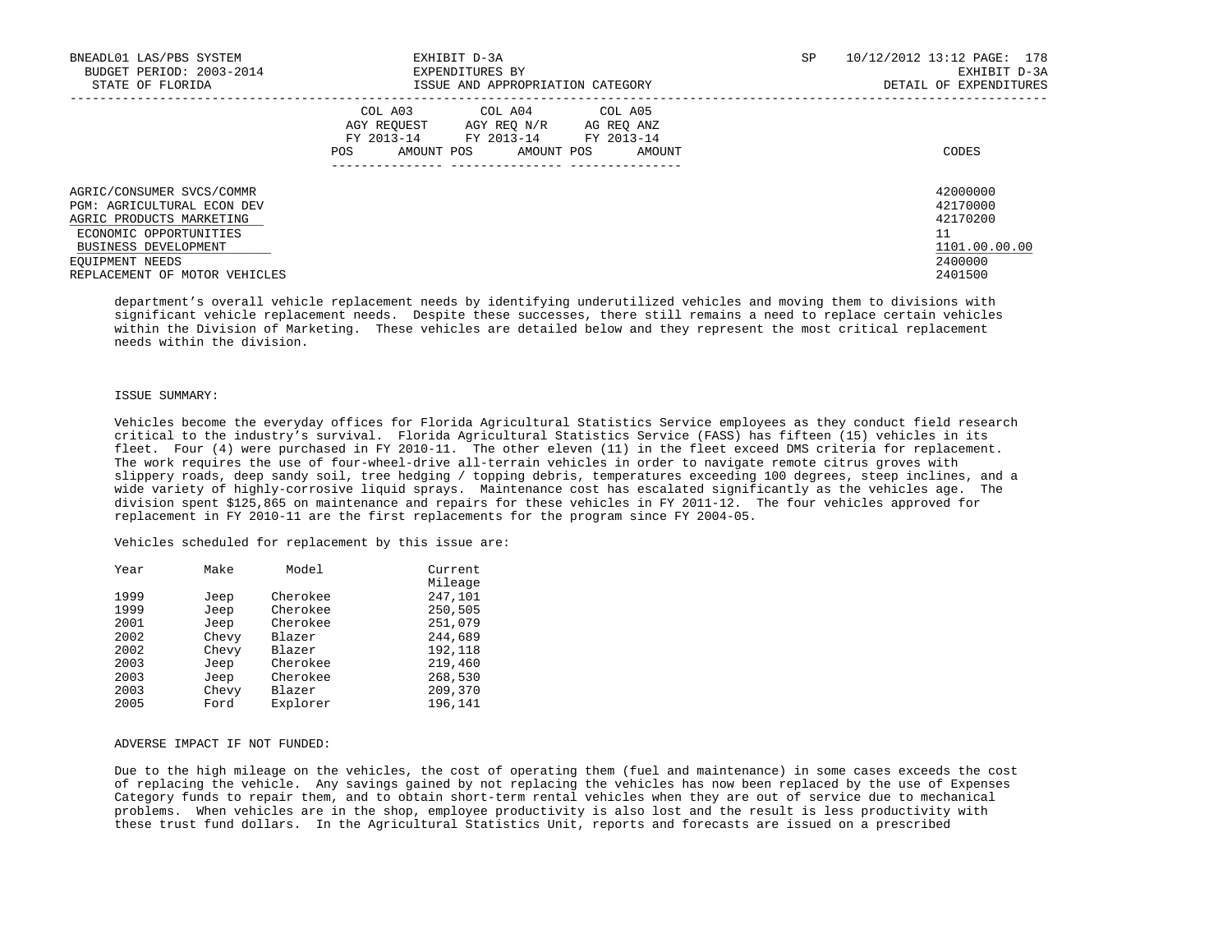| BNEADL01 LAS/PBS SYSTEM<br>BUDGET PERIOD: 2003-2014<br>STATE OF FLORIDA                                                                                                                          | EXHIBIT D-3A<br>EXPENDITURES BY<br>ISSUE AND APPROPRIATION CATEGORY                                                                                  | SP. | 10/12/2012 13:12 PAGE: 179<br>EXHIBIT D-3A<br>DETAIL OF EXPENDITURES          |
|--------------------------------------------------------------------------------------------------------------------------------------------------------------------------------------------------|------------------------------------------------------------------------------------------------------------------------------------------------------|-----|-------------------------------------------------------------------------------|
|                                                                                                                                                                                                  | COL A03<br>COL A04 COL A05<br>AGY REOUEST<br>AGY REQ N/R AG REQ ANZ<br>FY 2013-14 FY 2013-14 FY 2013-14<br>AMOUNT POS<br>AMOUNT POS<br>POS<br>AMOUNT |     | CODES                                                                         |
| AGRIC/CONSUMER SVCS/COMMR<br><b>PGM: AGRICULTURAL ECON DEV</b><br>AGRIC PRODUCTS MARKETING<br>ECONOMIC OPPORTUNITIES<br>BUSINESS DEVELOPMENT<br>EOUIPMENT NEEDS<br>REPLACEMENT OF MOTOR VEHICLES |                                                                                                                                                      |     | 42000000<br>42170000<br>42170200<br>11<br>1101.00.00.00<br>2400000<br>2401500 |

timetable and excessive delays result in missed reports.

 The cost of maintaining vehicles becomes excessive after four to five years and more than 150,000 miles, especially when they are used for off-road purposes. Replacement within the prescribed time frame helps hold expenses to a minimum. It also ensures that employees will be provided safe and reliable equipment to operate. Due to the high maintenance needed for current vehicles, the average cost per mile to operate them has nearly doubled over the past two years.

# COST SUMMARY:

FASS: Nine (9) mid-size utility vehicles, 4-wheel drive @\$26,200 = \$235,800.

SPECIAL CATEGORY: Replacement Motor Vehicles-100021

-----------------

|                                                 |                      |      | AMOUNT NEEDED |  |
|-------------------------------------------------|----------------------|------|---------------|--|
| DESCRIPTION<br>OUANTITY                         | CALCULATIONS         |      | FY 2013-14    |  |
|                                                 |                      |      |               |  |
| CITF - 4x4 Utility Vehicle (i.e. Jeep Cherokee) | \$26,200 each        |      | \$235,800     |  |
|                                                 |                      |      |               |  |
|                                                 | TOTAL ISSUE BY FUND: | CITF | \$235,800     |  |
|                                                 |                      |      |               |  |

| ANNUALIZATION OF ADMINISTERED<br>STATE HEALTH INSURANCE ADJUSTMENT |        |                                   |                                                                                      |
|--------------------------------------------------------------------|--------|-----------------------------------|--------------------------------------------------------------------------------------|
|                                                                    |        |                                   |                                                                                      |
|                                                                    |        |                                   |                                                                                      |
| $-STATE$                                                           | 5,650  |                                   |                                                                                      |
| $-$ STATE                                                          | 14,895 |                                   |                                                                                      |
| $-$ STATE                                                          | 16,650 |                                   |                                                                                      |
| $-$ STATE                                                          | 17,160 |                                   |                                                                                      |
| $-$ STATE                                                          | 26,365 |                                   |                                                                                      |
| $-$ STATE                                                          | 9,355  |                                   |                                                                                      |
| FL AGRIC PROM CAMPAIGN TF<br>-STATE                                | 470    |                                   |                                                                                      |
| TOTAL APPRO                                                        | 90,545 |                                   |                                                                                      |
|                                                                    |        | ================================= | 26A0000<br>26A1830<br>010000<br>1000<br>2093<br>2321<br>2360<br>2473<br>2609<br>2920 |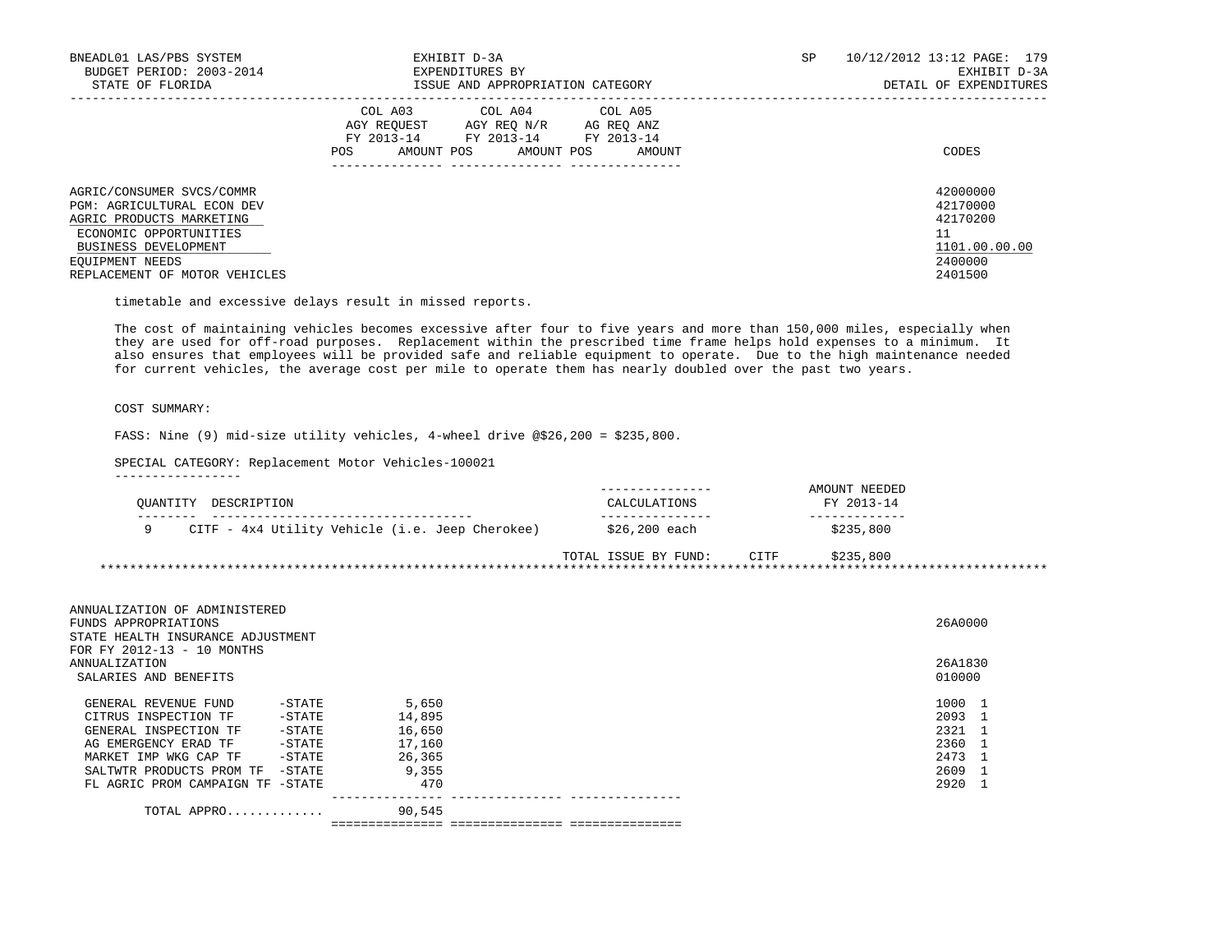| BNEADL01 LAS/PBS SYSTEM<br>BUDGET PERIOD: 2003-2014<br>STATE OF FLORIDA                                                                                                                                                                      | EXHIBIT D-3A<br>EXPENDITURES BY<br>ISSUE AND APPROPRIATION CATEGORY |                                                                                                   |  |                              |  | SP               | 10/12/2012 13:12 PAGE: 180<br>EXHIBIT D-3A<br>DETAIL OF EXPENDITURES |                                                                                                   |
|----------------------------------------------------------------------------------------------------------------------------------------------------------------------------------------------------------------------------------------------|---------------------------------------------------------------------|---------------------------------------------------------------------------------------------------|--|------------------------------|--|------------------|----------------------------------------------------------------------|---------------------------------------------------------------------------------------------------|
|                                                                                                                                                                                                                                              | <b>POS</b>                                                          | COL A03 COL A04 COL A05<br>AGY REQUEST AGY REQ N/R AG REQ ANZ<br>FY 2013-14 FY 2013-14 FY 2013-14 |  | AMOUNT POS AMOUNT POS AMOUNT |  |                  |                                                                      | CODES                                                                                             |
| AGRIC/CONSUMER SVCS/COMMR<br>PGM: AGRICULTURAL ECON DEV<br>AGRIC PRODUCTS MARKETING<br>ECONOMIC OPPORTUNITIES<br><b>BUSINESS DEVELOPMENT</b><br>WORKLOAD<br>BP DEEPWATER HORIZON OIL SPILL<br>SPECIAL CATEGORIES<br>G/A-DEEPWATER HORIZON/SO |                                                                     |                                                                                                   |  |                              |  |                  |                                                                      | 42000000<br>42170000<br>42170200<br>11<br>1101.00.00.00<br>3000000<br>3005110<br>100000<br>108037 |
| AG EMERGENCY ERAD TF  -STATE  500,000  500,000                                                                                                                                                                                               |                                                                     |                                                                                                   |  |                              |  |                  |                                                                      | 2360 1                                                                                            |
|                                                                                                                                                                                                                                              |                                                                     |                                                                                                   |  |                              |  |                  |                                                                      |                                                                                                   |
| AGENCY ISSUE NARRATIVE:<br>2013-2014 BUDGET YEAR NARRATIVE:                                                                                                                                                                                  |                                                                     |                                                                                                   |  |                              |  | IT COMPONENT? NO |                                                                      |                                                                                                   |

 BUREAU/SECTION/SUB-SECTION/OFFICE: Bureau of Seafood & Aquaculture Promotion ----------------------------------

 LONG RANGE PROGRAM PLAN MEASURE: Conduct Florida Agricultural (FAPC) and Related Promotional Activities --------------------------------

 DESCRIPTION OF ISSUE: This is to request spending authority in the amount of \$500,000 from the Agricultural Emergency Eradication Trust Fund in the Deepwater Horizon Special Category to spend funds provided by British Petroleum (BP) to continue the Division of Marketing's high-visibility seafood marketing campaign, and use the full funding provided by BP through a previously negotiated Memorandum of Understanding. This campaign is designed to assure consumers that strenuous testing undertaken by the department continues to show that Florida's seafood is safe and wholesome. The three year funding provided by BP under the terms of the Memorandum of Understanding will end in October, 2013.

 ISSUE SUMMARY: In response to the Deepwater Horizon oil spill, the department negotiated a Memorandum of Understanding (MOU) with BP for \$20 million over a three year period. The MOU allotted \$10 million for testing of Florida seafood and an additional \$10 million to market the results of the testing program, restore consumer confidence, and return demand for Florida seafood products harvested in the Gulf of Mexico and increase purchases.

 The department immediately operated with a sense of urgency in order to develop campaign components and execute activities to reassure the seafood consuming public that Florida seafood was being routinely tested and findings of the tests were nowhere near levels of concern for oil contaminants. The initial campaign resulted in a surge of spending. After messages were developed and initiatives were implemented, an independent, third party research firm polled Florida consumers and tested consumer confidence. Confidence was very slow to return. The department continued to measure consumer confidence every three months for one year following the Deepwater Horizon event.

 The department then enlisted the assistance of the University of Florida, Institute of Food and Agricultural Sciences, and began a series of focus groups and consumer messaging testing in an effort to target and focus, the campaign, based on consumer feedback. This effort has been time consuming but has been absolutely necessary to make the most efficient use of the funds and effort to maximize the impact of messaging to Florida consumers and reassure them of the safety and health benefits of eating seafood.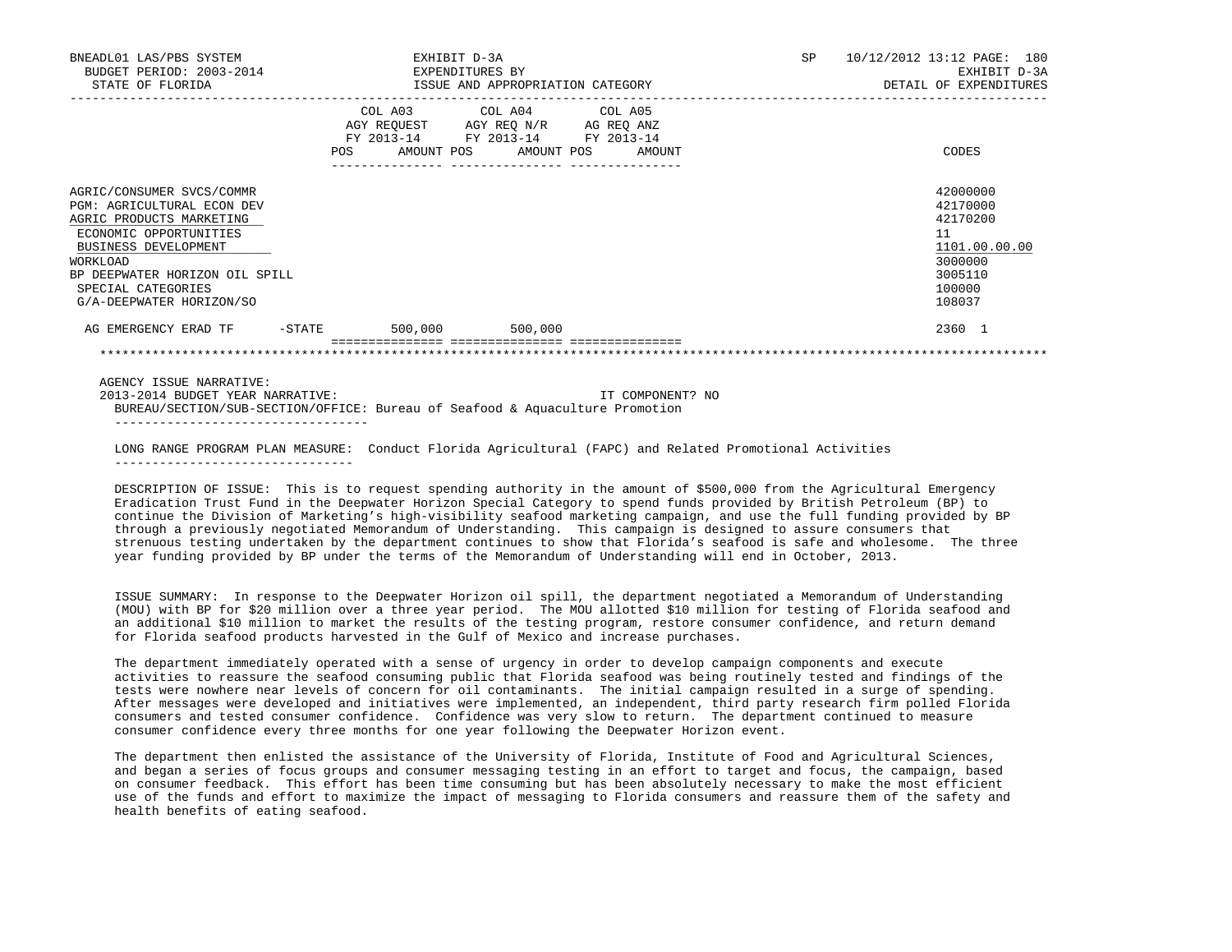| BNEADL01 LAS/PBS SYSTEM<br>BUDGET PERIOD: 2003-2014<br>STATE OF FLORIDA                                                                                                                    | EXHIBIT D-3A<br>EXPENDITURES BY<br>ISSUE AND APPROPRIATION CATEGORY                                                                                        | SP | 10/12/2012 13:12 PAGE: 181<br>EXHIBIT D-3A<br>DETAIL OF EXPENDITURES          |
|--------------------------------------------------------------------------------------------------------------------------------------------------------------------------------------------|------------------------------------------------------------------------------------------------------------------------------------------------------------|----|-------------------------------------------------------------------------------|
|                                                                                                                                                                                            | COL A04 COL A05<br>COL A03<br>AGY REOUEST<br>AGY REO N/R<br>AG REO ANZ<br>FY 2013-14 FY 2013-14<br>FY 2013-14<br>AMOUNT POS<br>AMOUNT POS<br>POS<br>AMOUNT |    | CODES                                                                         |
| AGRIC/CONSUMER SVCS/COMMR<br><b>PGM: AGRICULTURAL ECON DEV</b><br>AGRIC PRODUCTS MARKETING<br>ECONOMIC OPPORTUNITIES<br>BUSINESS DEVELOPMENT<br>WORKLOAD<br>BP DEEPWATER HORIZON OIL SPILL |                                                                                                                                                            |    | 42000000<br>42170000<br>42170200<br>11<br>1101.00.00.00<br>3000000<br>3005110 |

 The Division of Marketing has spent \$4,362,719 (includes certified expenditures) through June 30, 2012, and the department anticipates expenditures of \$5,137,281, which will include a Legislative Budget Commission budget amendment for FY 2012-13. This will leave a balance of \$500,000 to be requested in the FY 2013-14 Legislative Budget Request.

 In order to maximize the impact of promotional initiatives which have resulted from message testing and refinement, the Department requests this spending authority to make the expenditures necessary to continue the program incorporating the feedback from Florida consumers. The planned promotional initiatives include a mix of media advertising, promotional incentives programs, and sponsorships.

 The Division of Marketing is requesting \$500,000 in spending authority in the Agricultural Emergency Eradication Trust Fund in the Deepwater Horizon Special Category to spend funds provided by BP for the Division of Marketing for FY 2013-14.

 ADVERSE IMPACT IF NOT FUNDED: Without legislative authority to spend the funds, the initiatives which have been developed, measured and refined cannot be fully implemented. Florida's commercial seafood industry risks loss of the benefit of the marketing program and unspent dollars may be required to revert back to BP.

COST SUMMARY:

 SPECIAL CATEGORY: G/A Deepwater Horizon State Operations-108037 ---------------------------------------------------------------

| OUANTITY DESCRIPTION            | CALCULATIONS               | AMOUNT NEEDED<br>FY 2013-14 |
|---------------------------------|----------------------------|-----------------------------|
| Spending Authority for BP Funds |                            | \$500,000                   |
|                                 | TOTAL ISSUE BY FUND: AEETF | \$500,000                   |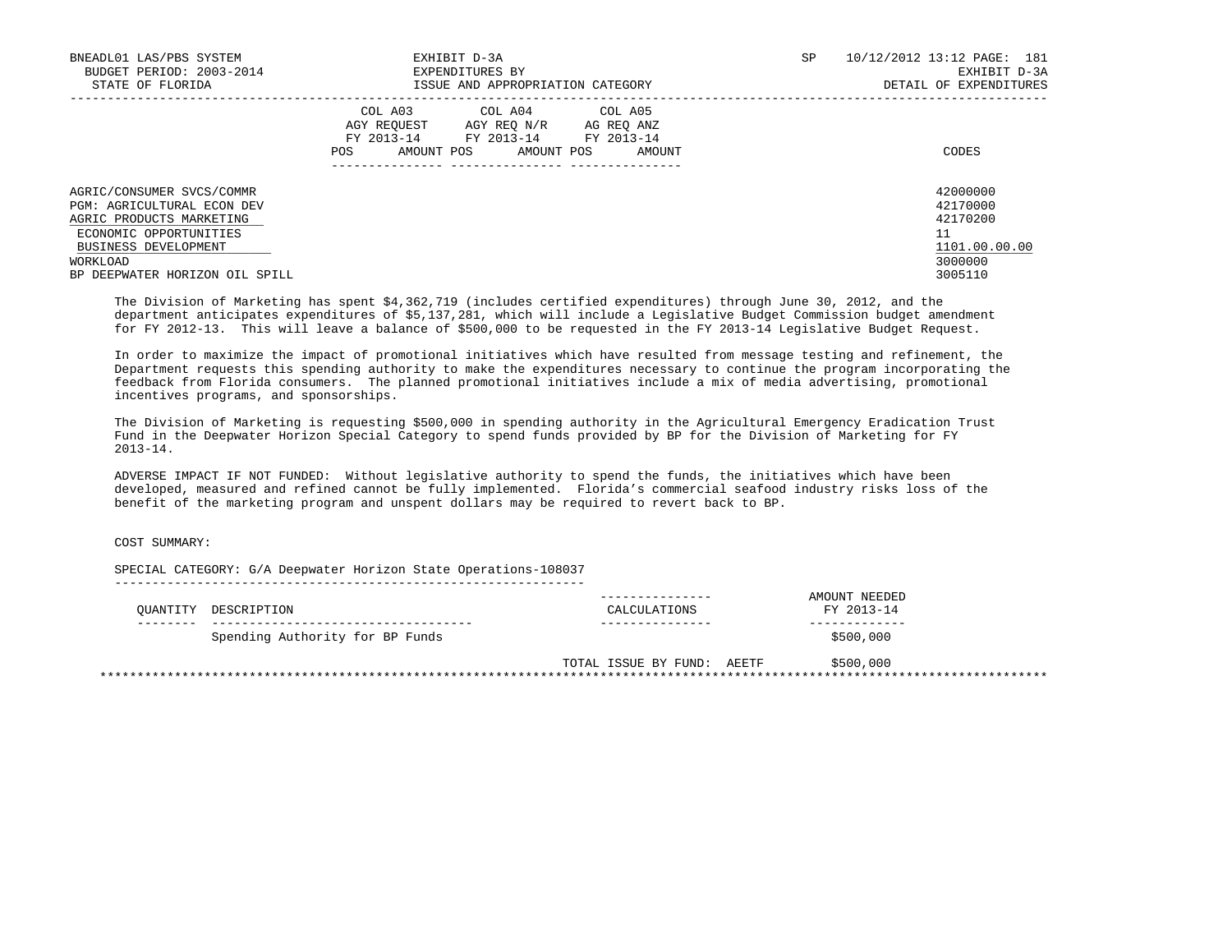| BNEADL01 LAS/PBS SYSTEM<br>STATE OF FLORIDA                                                                                                                                                                                                                                      | EXHIBIT D-3A<br>BUDGET PERIOD: 2003-2014 EXPENDITURES BY<br>ISSUE AND APPROPRIATION CATEGORY |                                                                                                                                       |                  | SP 10/12/2012 13:12 PAGE: 182<br>EXHIBIT D-3A<br>DETAIL OF EXPENDITURES                           |
|----------------------------------------------------------------------------------------------------------------------------------------------------------------------------------------------------------------------------------------------------------------------------------|----------------------------------------------------------------------------------------------|---------------------------------------------------------------------------------------------------------------------------------------|------------------|---------------------------------------------------------------------------------------------------|
|                                                                                                                                                                                                                                                                                  |                                                                                              | COL A03 COL A04 COL A05<br>AGY REQUEST AGY REQ N/R AG REQ ANZ<br>FY 2013-14 FY 2013-14 FY 2013-14<br>POS AMOUNT POS AMOUNT POS AMOUNT |                  | CODES                                                                                             |
| AGRIC/CONSUMER SVCS/COMMR<br><b>PGM: AGRICULTURAL ECON DEV</b><br>AGRIC PRODUCTS MARKETING<br>ECONOMIC OPPORTUNITIES<br>BUSINESS DEVELOPMENT<br>SPECIAL PROGRAM FUNDING<br>AGRICULTURE - SPECIALTY CROP BLOCK<br><b>GRANTS</b><br>SPECIAL CATEGORIES<br>FED VALUE-PROD SPEC CROP |                                                                                              |                                                                                                                                       |                  | 42000000<br>42170000<br>42170200<br>11<br>1101.00.00.00<br>4900000<br>4903990<br>100000<br>100262 |
| FEDERAL GRANTS TRUST FUND -FEDERL 1,000,000 1,000,000                                                                                                                                                                                                                            |                                                                                              |                                                                                                                                       |                  | 2261 3                                                                                            |
|                                                                                                                                                                                                                                                                                  |                                                                                              | =====================================                                                                                                 |                  |                                                                                                   |
| AGENCY ISSUE NARRATIVE:<br>2013-2014 BUDGET YEAR NARRATIVE:<br>BUREAU/SECTION/SUB-SECTION/OFFICE: Development & Information                                                                                                                                                      |                                                                                              |                                                                                                                                       | IT COMPONENT? NO |                                                                                                   |
| LONG RANGE PROGRAM PLAN REFERENCE: N.A.                                                                                                                                                                                                                                          |                                                                                              |                                                                                                                                       |                  |                                                                                                   |
| -------------------------------<br>BRIEF SUMMARY OF REOUEST:                                                                                                                                                                                                                     |                                                                                              |                                                                                                                                       |                  |                                                                                                   |

This issue is to request non-recurring authority in the Specialty Crop Special Category for \$1,000,000 from the Federal Grants Trust Fund.

 ISSUE SUMMARY: Florida is the second largest recipient of Specialty Crop Block Grant funding from the United States Department of Agriculture (USDA) - Agricultural Marketing Service. The amount has grown to over \$4,000,000 per federal program funding year with three to four funding years active at any given time given the multi-year contracts. Projects run across multiple state fiscal years and the department needs to have adequate authority to cover program expenses. The department has applied and received federal funds under the 2008 Farm Bill for the past several years. The department currently has recurring authority of \$6 million for this program. As the department awards these funds to sub-recipients the agreements allow for multiple years to complete the projects. The department is currently closing 2009 funding year projects with ongoing 2010 and 2011 active projects. The 2012 funding year has been approved and we will be executing agreements in the coming months.

 ADVERSE IMPACT IF NOT FUNDED: The department will not have the necessary spending authority to administer this program and funds could possibly be redistributed to other states that will benefit from these federally funded Specialty Crop Block Grants. If not funded, these funds will not be used to assist and enhance the competitiveness of Florida's numerous Specialty Crops and could hinder the competitiveness of this vital industry.

COST SUMMARY:

SPECIAL CATEGORY: 100262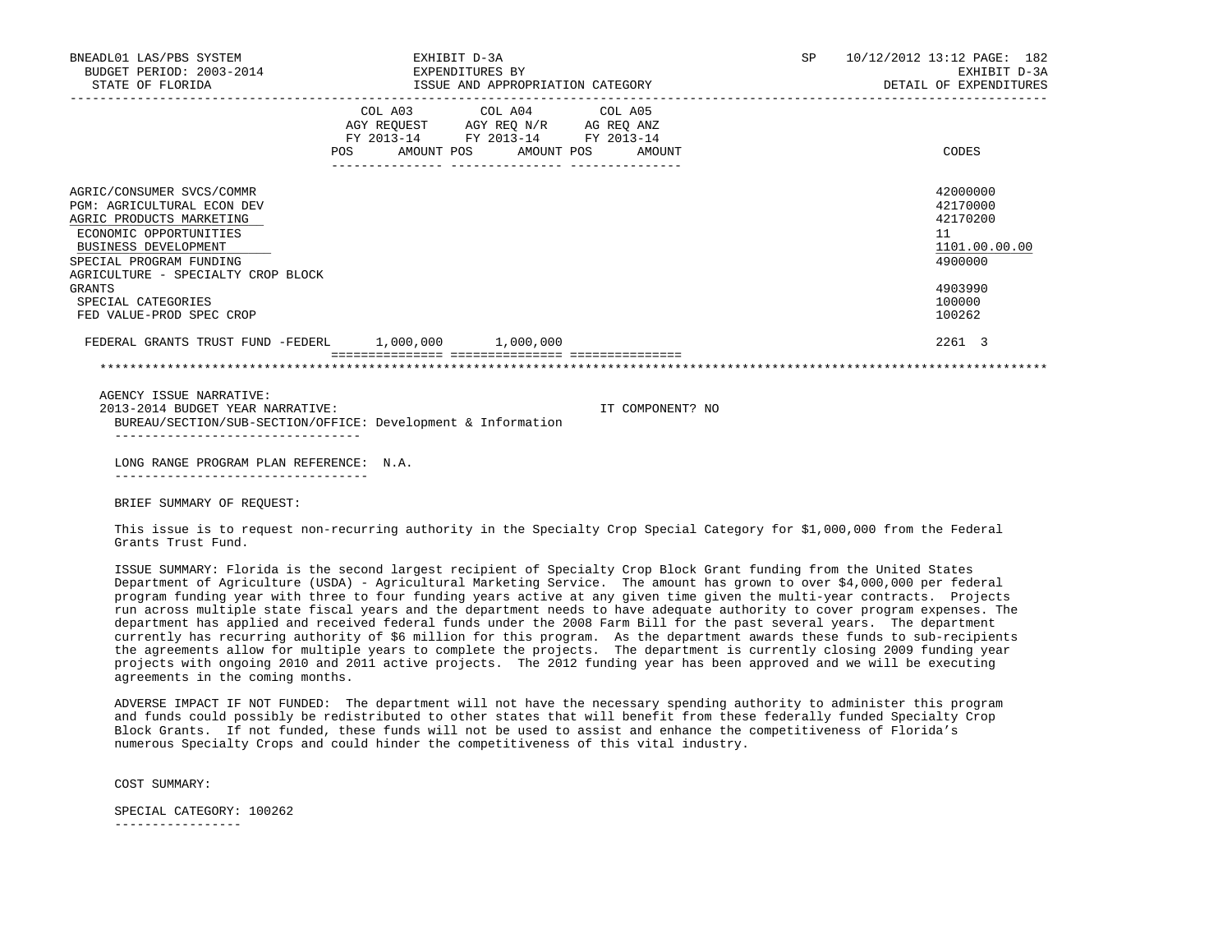| BNEADL01 LAS/PBS SYSTEM<br>BUDGET PERIOD: 2003-2014<br>STATE OF FLORIDA<br>-------------------                                                                                                                          | EXHIBIT D-3A<br>EXPENDITURES BY<br>ISSUE AND APPROPRIATION CATEGORY                                                                                                                                                                                                                                                                                                                                                                                                                                    |                                                     | SP                                           | 10/12/2012 13:12 PAGE: 183<br>EXHIBIT D-3A<br>DETAIL OF EXPENDITURES          |
|-------------------------------------------------------------------------------------------------------------------------------------------------------------------------------------------------------------------------|--------------------------------------------------------------------------------------------------------------------------------------------------------------------------------------------------------------------------------------------------------------------------------------------------------------------------------------------------------------------------------------------------------------------------------------------------------------------------------------------------------|-----------------------------------------------------|----------------------------------------------|-------------------------------------------------------------------------------|
|                                                                                                                                                                                                                         | FY 2013-14 FY 2013-14 FY 2013-14<br>POS AMOUNT POS AMOUNT POS                                                                                                                                                                                                                                                                                                                                                                                                                                          | AMOUNT                                              |                                              | CODES                                                                         |
| AGRIC/CONSUMER SVCS/COMMR<br>PGM: AGRICULTURAL ECON DEV<br>AGRIC PRODUCTS MARKETING<br>ECONOMIC OPPORTUNITIES<br>BUSINESS DEVELOPMENT<br>SPECIAL PROGRAM FUNDING<br>AGRICULTURE - SPECIALTY CROP BLOCK<br><b>GRANTS</b> |                                                                                                                                                                                                                                                                                                                                                                                                                                                                                                        |                                                     |                                              | 42000000<br>42170000<br>42170200<br>11<br>1101.00.00.00<br>4900000<br>4903990 |
| OUANTITY DESCRIPTION                                                                                                                                                                                                    |                                                                                                                                                                                                                                                                                                                                                                                                                                                                                                        | ________________<br>CALCULATIONS<br>--------------- | AMOUNT NEEDED<br>FY 2013-14<br>_____________ |                                                                               |
| $\mathbf{1}$                                                                                                                                                                                                            | Specialty Crop Special Category for Marketing:                                                                                                                                                                                                                                                                                                                                                                                                                                                         | FGTF                                                | \$1,000,000                                  |                                                                               |
| AGRICULTURAL RESEARCH<br>SPECIAL CATEGORIES<br>CITRUS RESEARCH                                                                                                                                                          |                                                                                                                                                                                                                                                                                                                                                                                                                                                                                                        | TOTAL ISSUE BY FUND: FGTF \$1,000,000               |                                              | 4908700<br>100000<br>100695                                                   |
| GENERAL REVENUE FUND                                                                                                                                                                                                    | $-$ STATE<br>8,000,000 8,000,000                                                                                                                                                                                                                                                                                                                                                                                                                                                                       |                                                     |                                              | 1000 1                                                                        |
|                                                                                                                                                                                                                         |                                                                                                                                                                                                                                                                                                                                                                                                                                                                                                        |                                                     |                                              |                                                                               |
| AGENCY ISSUE NARRATIVE:<br>2013-2014 BUDGET YEAR NARRATIVE:<br>____________________________________                                                                                                                     | BUREAU/SECTION/SUB-SECTION/OFFICE: Bureau of Development and Information                                                                                                                                                                                                                                                                                                                                                                                                                               | IT COMPONENT? NO                                    |                                              |                                                                               |
| LONG RANGE PROGRAM PLAN MEASURE: (N.A.)<br>---------------------------------                                                                                                                                            |                                                                                                                                                                                                                                                                                                                                                                                                                                                                                                        |                                                     |                                              |                                                                               |
| DESCRIPTION OF ISSUE:                                                                                                                                                                                                   | This is to request \$8,000,000 in General Revenue funding to be transferred to the Citrus Research and Development<br>Foundation, Inc. to conduct citrus research and curb the attrition rate of citrus trees due to Huanglongbing (HLB)<br>disease and increase new citrus tree plantings to a level that the number of trees currently planted increases.<br>1. Validation and delivery of chemicals to mitigate effects of HLB disease<br>2. Improve pest suppression tools through pest monitoring |                                                     |                                              |                                                                               |
|                                                                                                                                                                                                                         | 3. Develop optimal pesticide application plans for growers<br>4. Develop biological control agents targeting Asian citrus psyllid<br>5. Develop Asian citrus psyllid repellent(s)<br>6. Develop compounds that bait and kill Asian citrus psyllid                                                                                                                                                                                                                                                      |                                                     |                                              |                                                                               |

 The Florida citrus industry is an essential part of Florida's economy. It provides 75,827 jobs, adds \$4.62 billion to the state's gross domestic product and has a total economic revenue impact of \$8.91 billion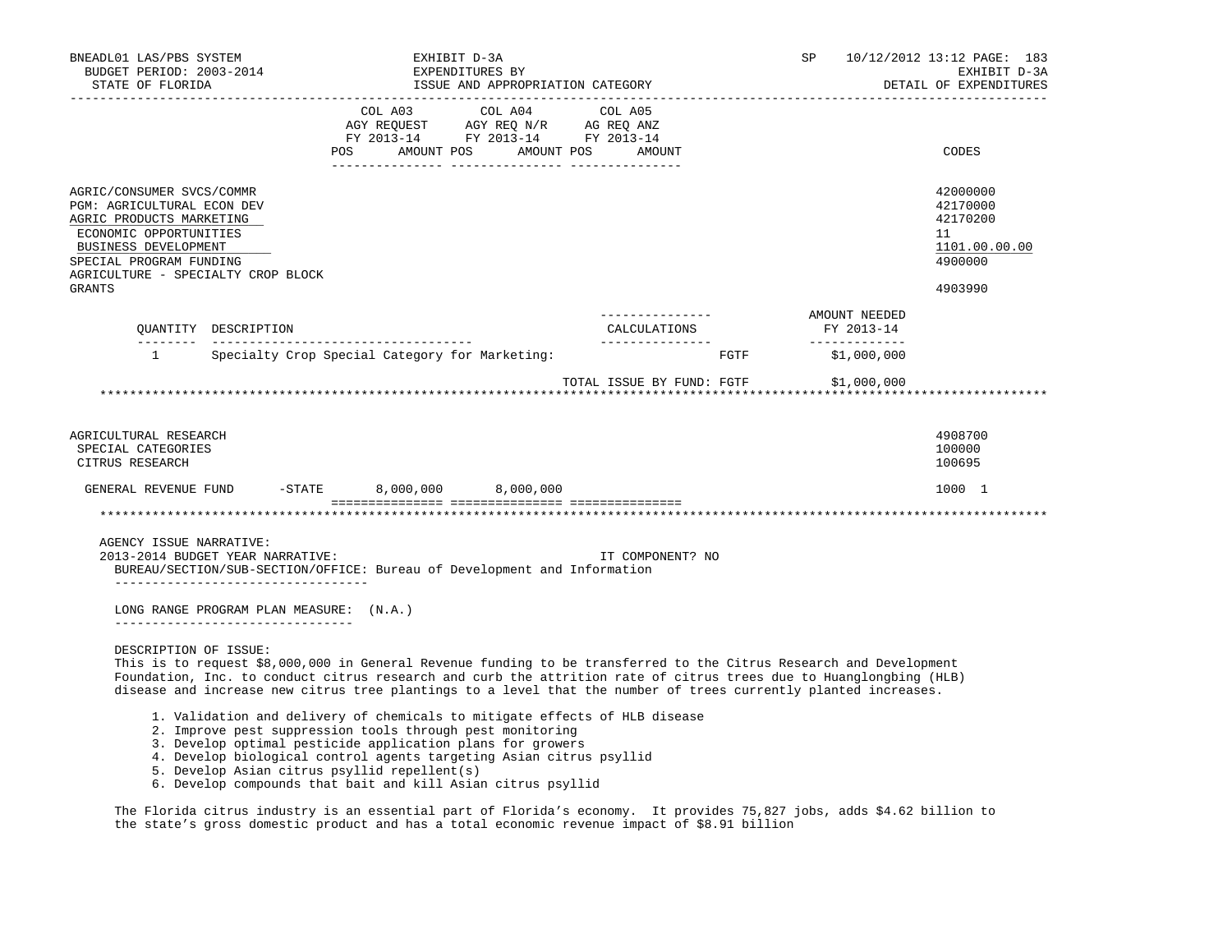| BNEADL01 LAS/PBS SYSTEM<br>BUDGET PERIOD: 2003-2014<br>STATE OF FLORIDA                                                                                                                   | EXHIBIT D-3A<br>EXPENDITURES BY<br>ISSUE AND APPROPRIATION CATEGORY                                                                                      | SP<br>10/12/2012 13:12 PAGE: 184<br>EXHIBIT D-3A<br>DETAIL OF EXPENDITURES |                                                                               |  |
|-------------------------------------------------------------------------------------------------------------------------------------------------------------------------------------------|----------------------------------------------------------------------------------------------------------------------------------------------------------|----------------------------------------------------------------------------|-------------------------------------------------------------------------------|--|
|                                                                                                                                                                                           | COL A04 COL A05<br>COL A03<br>AGY REOUEST<br>AGY REO N/R AG REO ANZ<br>FY 2013-14<br>FY 2013-14 FY 2013-14<br>AMOUNT POS<br>AMOUNT POS<br>POS.<br>AMOUNT |                                                                            | CODES                                                                         |  |
| AGRIC/CONSUMER SVCS/COMMR<br>PGM: AGRICULTURAL ECON DEV<br>AGRIC PRODUCTS MARKETING<br>ECONOMIC OPPORTUNITIES<br>BUSINESS DEVELOPMENT<br>SPECIAL PROGRAM FUNDING<br>AGRICULTURAL RESEARCH |                                                                                                                                                          |                                                                            | 42000000<br>42170000<br>42170200<br>11<br>1101.00.00.00<br>4900000<br>4908700 |  |

 The Florida citrus industry today faces an unprecedented challenge with invasive pests and diseases. If this challenge is not addressed, this iconic industry will soon fade away. Thousands of Florida jobs, including manufacturing jobs, will be lost and a major economic engine driving Florida's economy will shut down.

 The greatest pest or disease currently challenging the citrus industry is citrus greening disease (also known as huanglongbing disease or HLB). HLB is a bacterial disease that is spread tree to tree by an insect, the Asian citrus psyllid (ACP). HLB-infected citrus trees die. \$8,000,000.00 in funding for short term research is needed for the Florida department of agriculture and consumer services for the procurement of contract research services in order to develop new tools to combat HLB disease. The administration of the research grants funded by the appropriation will be managed by the citrus research and development foundation, inc., a direct support organization with specific expertise and experience. Research grants will largely be awarded to public/academic/government research institutions.

# ISSUE SUMMARY:

 Funds are needed to research ways to stop the spread of the citrus tree killing disease, HLB, which is spread by the Asian citrus pysllid and to research ways to keep trees alive that are infected by HLB and deliver useful solutions to the Florida citrus grower to implement. Specifically, funds will be applied to the most promising projects previously identified to have the shortest times before delivery of usable results. The public will benefit from preserving the state's citrus industry, which is an important economic driver for the state's economy. Maintenance and growth of the industry will generate economic activity, save jobs and new create jobs for Floridians.

### ADVERSE IMPACT IF NOT FUNDED

 There currently are no known solutions to mitigate or combat HLB disease. Research is needed to discover and develop solutions to the HLB problem. If solutions to HLB are not soon discovered and implemented, the state will gradually lose the citrus industry due to continued decline in the citrus tree population caused by HLB disease. Such loss would negatively impact the state economy, state employment, many allied industries and state and local government business tax revenues.

 Cost summary: (show how the amount requested was determined, quantities, unit cost, source of cost estimate, and detail your request by the appropriate appropriation category below):

#### SPECIAL CATEGORY:

|                        |                                                                                                                                                                                                                                                                                                    | ᄭᄗ<br>ΔM    |
|------------------------|----------------------------------------------------------------------------------------------------------------------------------------------------------------------------------------------------------------------------------------------------------------------------------------------------|-------------|
| : דודו<br>∵ידיו ∧ בדדר | ים הדרי                                                                                                                                                                                                                                                                                            |             |
|                        | Contract Research Services (<br>(includes purchase of goods)<br>$\mathcal{L}$ . The contract of the contract of the contract of the contract of the contract of the contract of the contract of the contract of the contract of the contract of the contract of the contract of the contract of th | \$8,000,000 |

Total Issue By Fund: GR \$8,000,000 \*\*\*\*\*\*\*\*\*\*\*\*\*\*\*\*\*\*\*\*\*\*\*\*\*\*\*\*\*\*\*\*\*\*\*\*\*\*\*\*\*\*\*\*\*\*\*\*\*\*\*\*\*\*\*\*\*\*\*\*\*\*\*\*\*\*\*\*\*\*\*\*\*\*\*\*\*\*\*\*\*\*\*\*\*\*\*\*\*\*\*\*\*\*\*\*\*\*\*\*\*\*\*\*\*\*\*\*\*\*\*\*\*\*\*\*\*\*\*\*\*\*\*\*\*\*\*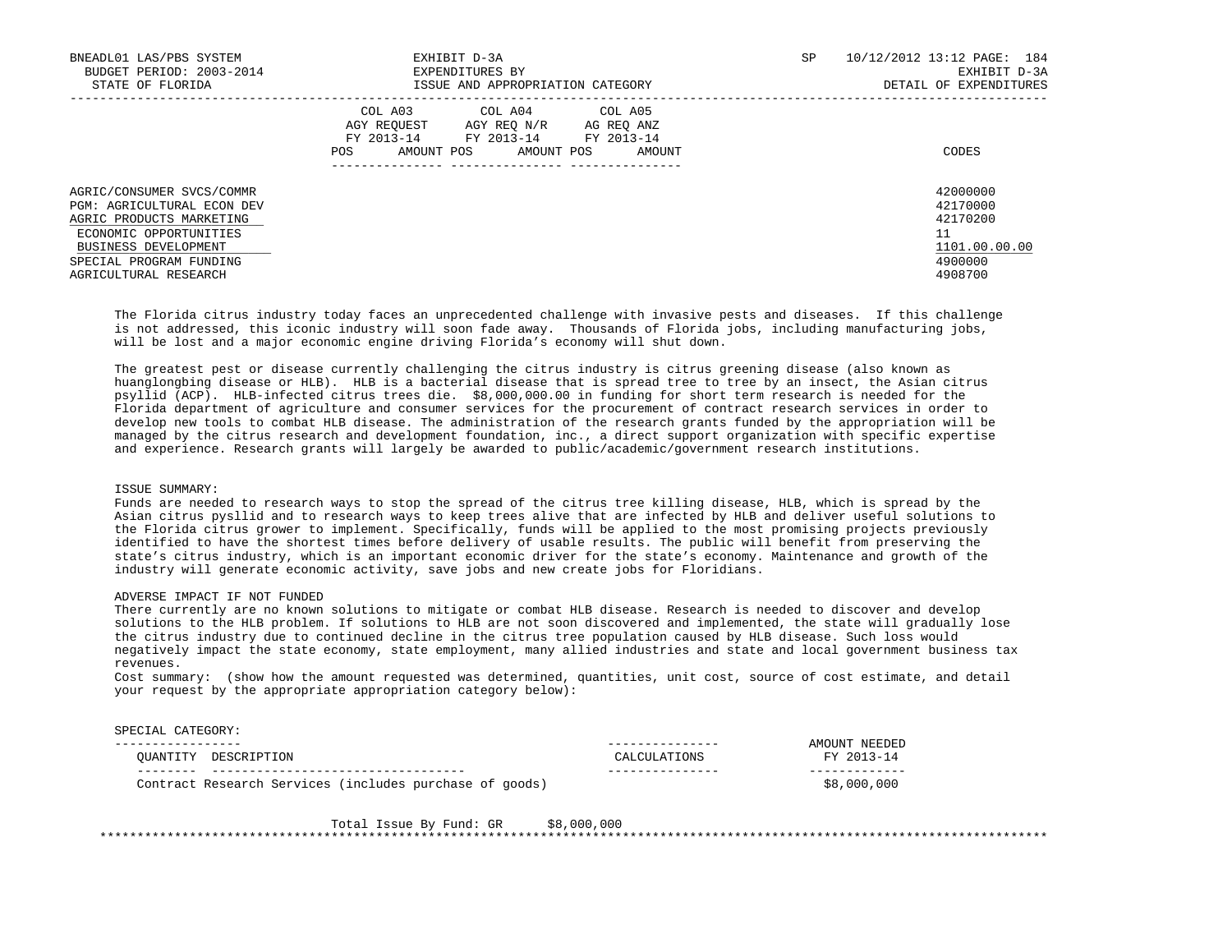| BNEADL01 LAS/PBS SYSTEM<br>BUDGET PERIOD: 2003-2014 | EXHIBIT D-3A<br>EXPENDITURES BY                                                                                                                                                                                                                                                                                                                                                                                                                                                                                                                                          |           | SP                     | 10/12/2012 13:12 PAGE: 185<br>EXHIBIT D-3A |
|-----------------------------------------------------|--------------------------------------------------------------------------------------------------------------------------------------------------------------------------------------------------------------------------------------------------------------------------------------------------------------------------------------------------------------------------------------------------------------------------------------------------------------------------------------------------------------------------------------------------------------------------|-----------|------------------------|--------------------------------------------|
| STATE OF FLORIDA                                    | ISSUE AND APPROPRIATION CATEGORY                                                                                                                                                                                                                                                                                                                                                                                                                                                                                                                                         |           | DETAIL OF EXPENDITURES |                                            |
|                                                     | COL A03<br>COL A04                                                                                                                                                                                                                                                                                                                                                                                                                                                                                                                                                       | COL A05   |                        |                                            |
|                                                     | AGY REQUEST AGY REQ N/R AG REQ ANZ<br>FY 2013-14 FY 2013-14 FY 2013-14                                                                                                                                                                                                                                                                                                                                                                                                                                                                                                   |           |                        |                                            |
|                                                     |                                                                                                                                                                                                                                                                                                                                                                                                                                                                                                                                                                          |           |                        |                                            |
|                                                     | POS AMOUNT POS AMOUNT POS AMOUNT                                                                                                                                                                                                                                                                                                                                                                                                                                                                                                                                         |           |                        | CODES                                      |
| AGRIC/CONSUMER SVCS/COMMR                           |                                                                                                                                                                                                                                                                                                                                                                                                                                                                                                                                                                          |           |                        | 42000000                                   |
| PGM: AGRICULTURAL ECON DEV                          |                                                                                                                                                                                                                                                                                                                                                                                                                                                                                                                                                                          |           |                        | 42170000                                   |
| AGRIC PRODUCTS MARKETING                            |                                                                                                                                                                                                                                                                                                                                                                                                                                                                                                                                                                          |           |                        | 42170200                                   |
| ECONOMIC OPPORTUNITIES                              |                                                                                                                                                                                                                                                                                                                                                                                                                                                                                                                                                                          |           |                        | 11                                         |
| BUSINESS DEVELOPMENT                                |                                                                                                                                                                                                                                                                                                                                                                                                                                                                                                                                                                          |           |                        | 1101.00.00.00                              |
| CAPITAL IMPROVEMENT PLAN                            |                                                                                                                                                                                                                                                                                                                                                                                                                                                                                                                                                                          |           |                        | 9900000                                    |
| CODE CORRECTIONS                                    |                                                                                                                                                                                                                                                                                                                                                                                                                                                                                                                                                                          |           |                        | 990C000                                    |
| FIXED CAPITAL OUTLAY                                |                                                                                                                                                                                                                                                                                                                                                                                                                                                                                                                                                                          |           |                        | 080000                                     |
| CODE/LIFE SAFE SFM-STW                              |                                                                                                                                                                                                                                                                                                                                                                                                                                                                                                                                                                          |           |                        | 083715                                     |
| MARKET IMP WKG CAP TF                               | $-STATE$ 310,000 310,000                                                                                                                                                                                                                                                                                                                                                                                                                                                                                                                                                 |           |                        | 2473 1                                     |
|                                                     |                                                                                                                                                                                                                                                                                                                                                                                                                                                                                                                                                                          |           |                        |                                            |
|                                                     | needed to correct code correction issues at ten of the state farmer's markets to bring them into compliance with code.<br>Many of the state farmers' market buildings were built in the 1930's. This request deals with code and life safety<br>issues that have been identified at markets throughout the state. If this issue is not funded, many markets will remain<br>in violation of state mandated safety standards. If funded, the state farmers' markets will be able to achieve<br>compliance, thereby increasing the safety and effectiveness of the program. |           |                        |                                            |
| Ft. Myers State Farmers' Market                     | This project is demolition of unit 2 & 10                                                                                                                                                                                                                                                                                                                                                                                                                                                                                                                                | $13 - 14$ | \$37,000               |                                            |
|                                                     |                                                                                                                                                                                                                                                                                                                                                                                                                                                                                                                                                                          |           |                        |                                            |
| Ft. Pierce State Farmers' Market                    |                                                                                                                                                                                                                                                                                                                                                                                                                                                                                                                                                                          |           |                        |                                            |
|                                                     | This project is adding security fencing                                                                                                                                                                                                                                                                                                                                                                                                                                                                                                                                  | $13 - 14$ | \$35,000               |                                            |
| Immokalee State Farmers' Market                     |                                                                                                                                                                                                                                                                                                                                                                                                                                                                                                                                                                          |           |                        |                                            |
|                                                     | This project is adding railing and steps for unit 7                                                                                                                                                                                                                                                                                                                                                                                                                                                                                                                      | $13 - 14$ | \$18,000               |                                            |
| Palatka State Farmers' Market                       |                                                                                                                                                                                                                                                                                                                                                                                                                                                                                                                                                                          |           |                        |                                            |
|                                                     | This project is cooler door replacement for Unit 2                                                                                                                                                                                                                                                                                                                                                                                                                                                                                                                       | $13 - 14$ | \$7,000                |                                            |
| Plant City State Farmers' Market                    |                                                                                                                                                                                                                                                                                                                                                                                                                                                                                                                                                                          |           |                        |                                            |
|                                                     | This project is fork lift ramp repairs for Unit 7                                                                                                                                                                                                                                                                                                                                                                                                                                                                                                                        | $13 - 14$ | \$20,000               |                                            |
|                                                     | This project is repairs to wall for unit #7                                                                                                                                                                                                                                                                                                                                                                                                                                                                                                                              | $13 - 14$ | \$42,000               |                                            |
|                                                     | This project is door replacement for unit #7                                                                                                                                                                                                                                                                                                                                                                                                                                                                                                                             | $13 - 14$ | \$25,000               |                                            |
| Pompano State Farmers' Market                       |                                                                                                                                                                                                                                                                                                                                                                                                                                                                                                                                                                          |           |                        |                                            |
|                                                     | This project is storm drainage repairs                                                                                                                                                                                                                                                                                                                                                                                                                                                                                                                                   | $13 - 14$ | \$10,000               |                                            |
| Sanford State Farmers' Market                       |                                                                                                                                                                                                                                                                                                                                                                                                                                                                                                                                                                          |           |                        |                                            |
|                                                     | This project is restroom renovations for Unit 1                                                                                                                                                                                                                                                                                                                                                                                                                                                                                                                          | $13 - 14$ | \$40,000               |                                            |
|                                                     | This project is replacement of doors and frames unit #1                                                                                                                                                                                                                                                                                                                                                                                                                                                                                                                  | $13 - 14$ | \$7,000                |                                            |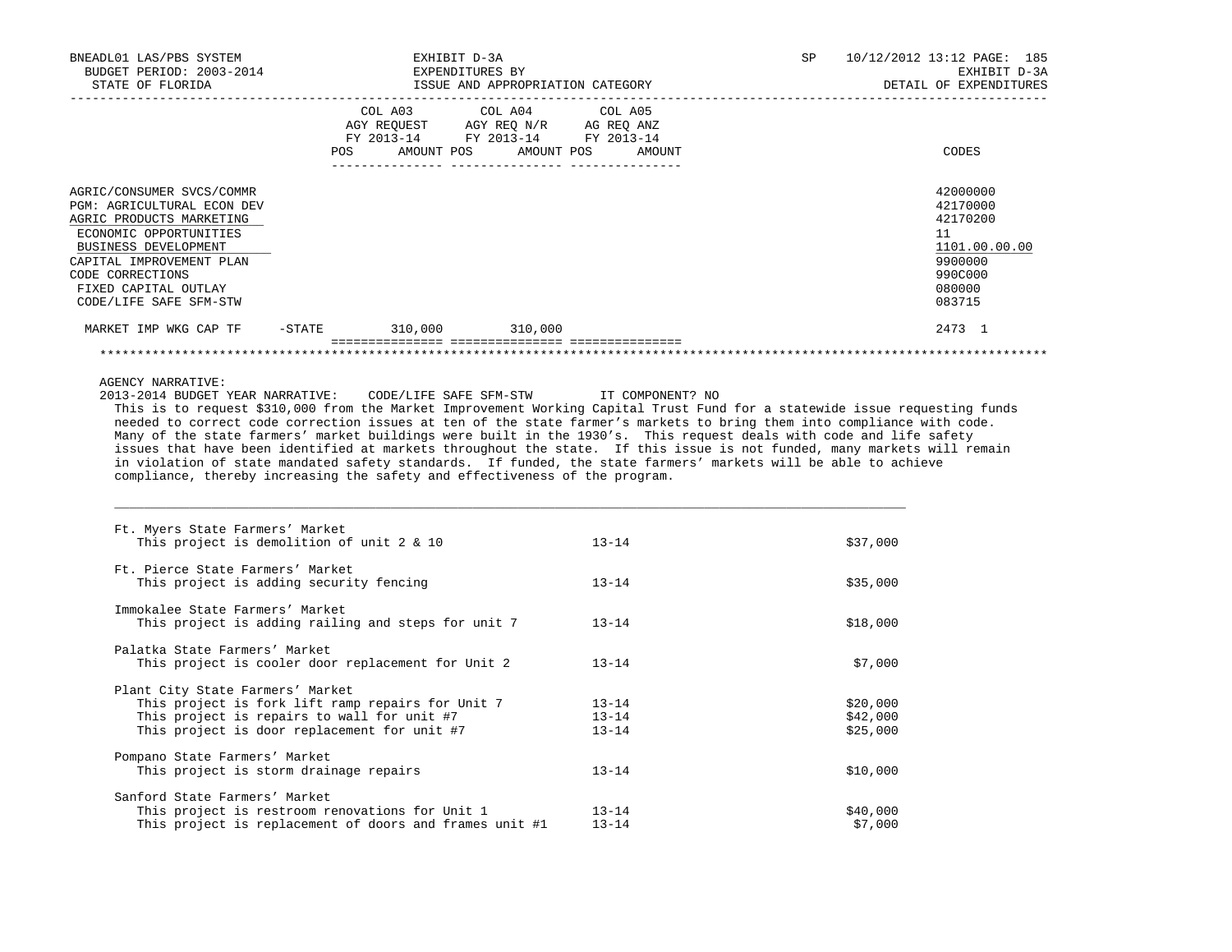| BNEADL01 LAS/PBS SYSTEM<br>BUDGET PERIOD: 2003-2014                                                                                                                                   | EXHIBIT D-3A<br>EXPENDITURES BY                                            |                        |                                  | SP 10/12/2012 13:12 PAGE: 186<br>EXHIBIT D-3A<br>DETAIL OF EXPENDITURES       |
|---------------------------------------------------------------------------------------------------------------------------------------------------------------------------------------|----------------------------------------------------------------------------|------------------------|----------------------------------|-------------------------------------------------------------------------------|
|                                                                                                                                                                                       | FY 2013-14 FY 2013-14 FY 2013-14<br>POS AMOUNT POS AMOUNT POS AMOUNT       |                        |                                  | CODES                                                                         |
| AGRIC/CONSUMER SVCS/COMMR<br>PGM: AGRICULTURAL ECON DEV<br>AGRIC PRODUCTS MARKETING<br>ECONOMIC OPPORTUNITIES<br>BUSINESS DEVELOPMENT<br>CAPITAL IMPROVEMENT PLAN<br>CODE CORRECTIONS |                                                                            |                        |                                  | 42000000<br>42170000<br>42170200<br>11<br>1101.00.00.00<br>9900000<br>990C000 |
|                                                                                                                                                                                       | This project is replacement of dock steps for unit #1                      | $13 - 14$              | \$5,000                          |                                                                               |
| Starke State Farmers' Market<br>This project is wall repairs to unit #3                                                                                                               |                                                                            | $13 - 14$              | \$18,000                         |                                                                               |
| Suwannee Valley State Farmers' Market<br>This project is HVAC upgrades to unit #4                                                                                                     |                                                                            | $13 - 14$              | \$10,000                         |                                                                               |
| Trenton State Farmers' Market<br>This project is HVAC upgrades to unit #8                                                                                                             | This project is wall repairs to unit #1 & 4                                | $13 - 14$<br>$13 - 14$ | \$30,000<br>\$6,000<br>--------- |                                                                               |
| Total Code & Life Safety FY2013-14                                                                                                                                                    |                                                                            |                        | \$310,000                        |                                                                               |
| County: Statewide                                                                                                                                                                     |                                                                            |                        |                                  |                                                                               |
| MAINTENANCE AND REPAIR<br>FIXED CAPITAL OUTLAY<br>MAIN/REP/CONST-STATEWIDE                                                                                                            |                                                                            |                        |                                  | 990M000<br>080000<br>083643                                                   |
|                                                                                                                                                                                       | GENERAL REVENUE FUND - STATE 1,008,847 1,008,847                           |                        |                                  | 1000 1                                                                        |
|                                                                                                                                                                                       |                                                                            |                        |                                  |                                                                               |
| <b>AGENCY NARRATIVE:</b>                                                                                                                                                              | 2013-2014 BUDGET YEAR NARRATIVE: MAIN/REP/CONST-STATEWIDE TT COMPONENT? NO |                        |                                  |                                                                               |

 This is to request \$1,008,847 from General Revenue for a building replacement at our Pompano State Farmer's Market and a new watermelon shed / cooler at the Immokalee State Farmer's Market.

 The restaurant at the Pompano State Farmers Market was constructed in the 1940's and is at the end of its useful life. The existing wood frame has termite damage and will not support the necessary repairs (Replacement of roof). A renovation of the existing restaurant would be more costly than razing the structure and rebuilding the restaurant. This market leases overnight parking for over 200 semi trucks and the restaurant serves these customers as it is the only restaurant within walking distance. It also serves our many other tenants on the market at lunch time. The reconstruction of a new restaurant will allow us to continue operating and maintain the revenue stream provided by the truck parking and restaurant.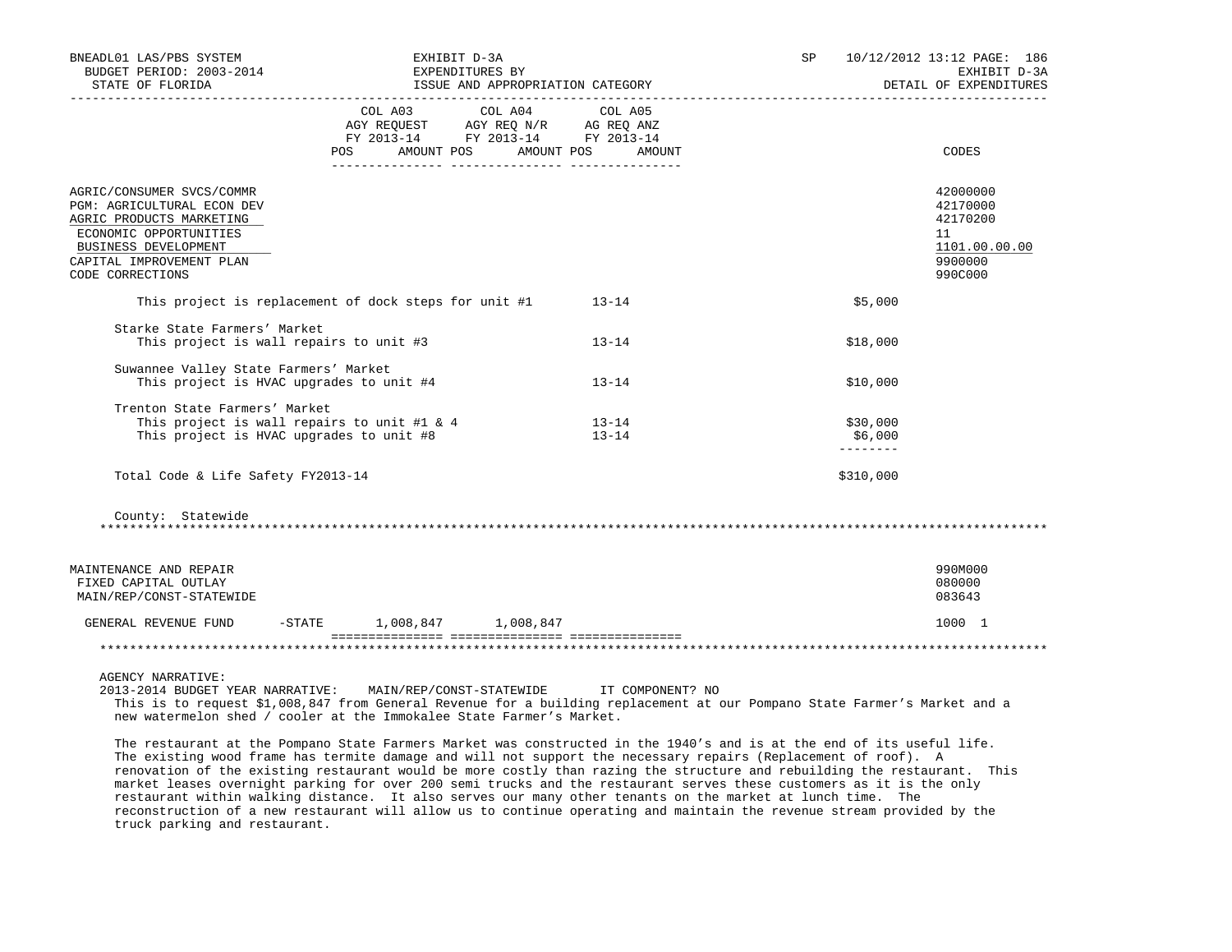| BNEADL01 LAS/PBS SYSTEM<br>BUDGET PERIOD: 2003-2014<br>STATE OF FLORIDA                                                                                                                     | EXHIBIT D-3A<br>EXPENDITURES BY<br>ISSUE AND APPROPRIATION CATEGORY                                                                                     | SP<br>10/12/2012 13:12 PAGE: 187<br>EXHIBIT D-3A<br>DETAIL OF EXPENDITURES    |
|---------------------------------------------------------------------------------------------------------------------------------------------------------------------------------------------|---------------------------------------------------------------------------------------------------------------------------------------------------------|-------------------------------------------------------------------------------|
|                                                                                                                                                                                             | COL A03<br>COL A04 COL A05<br>AGY REOUEST<br>AGY REO N/R<br>AG REO ANZ<br>FY 2013-14 FY 2013-14 FY 2013-14<br>AMOUNT POS<br>AMOUNT POS<br>POS<br>AMOUNT | CODES                                                                         |
| AGRIC/CONSUMER SVCS/COMMR<br>PGM: AGRICULTURAL ECON DEV<br>AGRIC PRODUCTS MARKETING<br>ECONOMIC OPPORTUNITIES<br>BUSINESS DEVELOPMENT<br>CAPITAL IMPROVEMENT PLAN<br>MAINTENANCE AND REPAIR |                                                                                                                                                         | 42000000<br>42170000<br>42170200<br>11<br>1101.00.00.00<br>9900000<br>990M000 |

 The Immokalee area is a large producer of watermelons and there is a severe shortage of space to pack them locally. The addition of this shed and cooler will give local space to the producers to process their harvest.

| Replacement of Restaurant Building  |         |         | $13 - 14$ | \$858,847   |        |
|-------------------------------------|---------|---------|-----------|-------------|--------|
| Immokalee State Farmers' Market     |         |         |           |             |        |
| Addition of new Shed w/ Cooler      |         |         | $13 - 14$ | \$150,000   |        |
| Total for Major Projects FY 2013-14 |         |         |           | \$1,008,847 |        |
| County: Statewide                   |         |         |           |             |        |
| MAINT/REP SFM-STW                   |         |         |           |             | 083703 |
| -STATE<br>GENERAL REVENUE FUND      | 600,000 | 600,000 |           |             | 1000 1 |
| MARKET IMP WKG CAP TF<br>$-$ STATE  | 610,000 | 610,000 |           |             | 2473 1 |
|                                     |         |         |           |             |        |

AGENCY NARRATIVE:

 2013-2014 BUDGET YEAR NARRATIVE: MAINT/REP SFM-STW IT COMPONENT? NO This request is for \$1,210,000, that includes \$600,000 from the General Revenue Fund and \$610,000 from Market Improvement Working Capital Trust Fund for a statewide issue dealing with minor maintenance and repairs that have been identified at markets throughout the state. Many of the state farmers' market buildings are between twenty (20) and sixty-five (65) years old. These funds will repair and maintain the most critical safety and functionality issues at the marketing facilities that don't necessarily involve a code deficiency. The buildings are in great need of deferred and routine maintenance. Failure to fund this issue will result in hastening the deterioration of the buildings and ultimately making them unusable, thereby preventing the program from accomplishing its statutory responsibilities. Funding this issue will allow completion of the deferred and routine maintenance plan, keeping the buildings in service for agricultural producers in the areas where markets are located.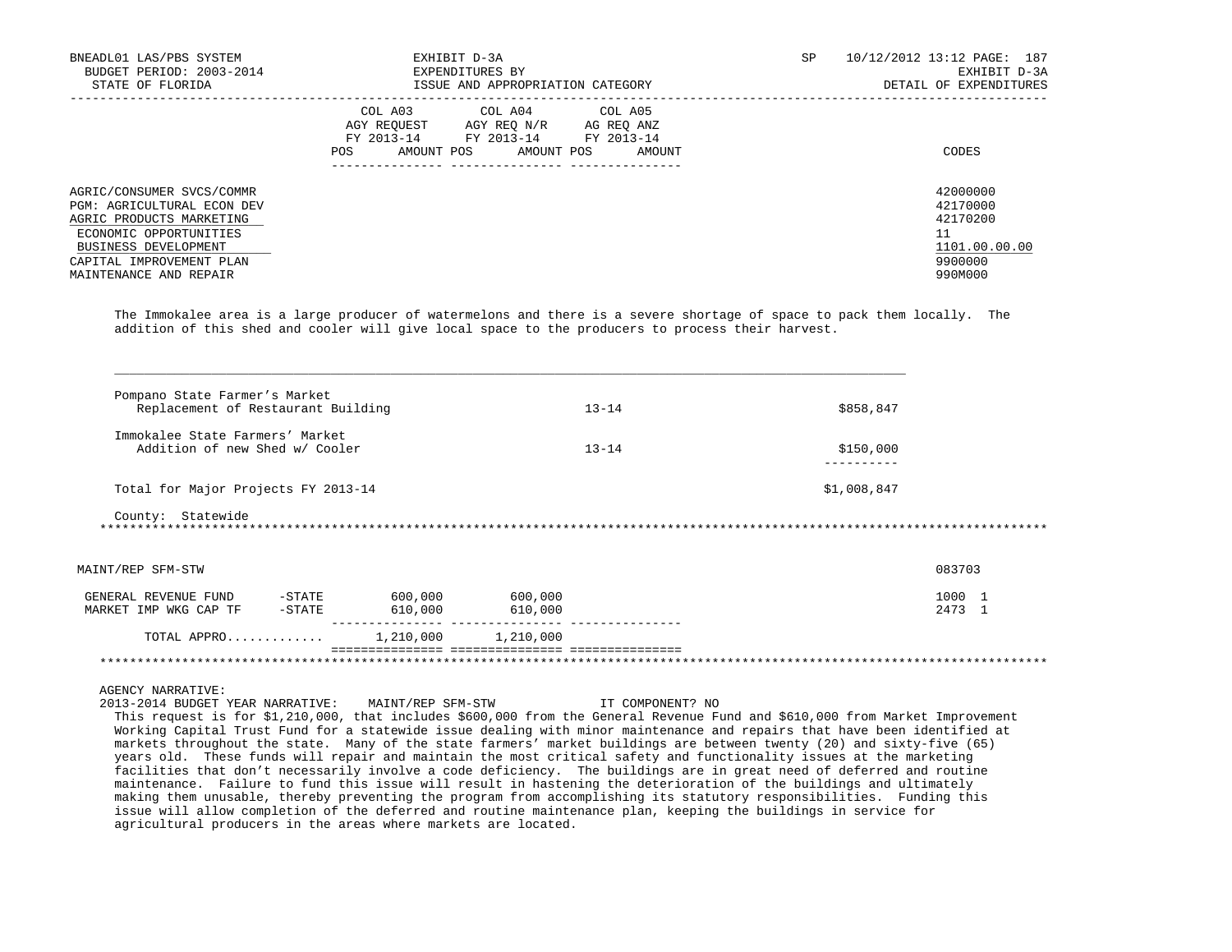|                                                                                                                                                                                             | $\begin{tabular}{lcccc} CDL A03 & CDL A04 & CDL A05 \\ AGY REQUEST & AGY REQ N/R & AG REQ ANZ \\ FY & 2013-14 & FY & 2013-14 & FY & 2013-14 \end{tabular}$<br>POS AMOUNT POS AMOUNT POS AMOUNT                            |                                              |                                             | CODES                                                                         |
|---------------------------------------------------------------------------------------------------------------------------------------------------------------------------------------------|---------------------------------------------------------------------------------------------------------------------------------------------------------------------------------------------------------------------------|----------------------------------------------|---------------------------------------------|-------------------------------------------------------------------------------|
| AGRIC/CONSUMER SVCS/COMMR<br>PGM: AGRICULTURAL ECON DEV<br>AGRIC PRODUCTS MARKETING<br>ECONOMIC OPPORTUNITIES<br>BUSINESS DEVELOPMENT<br>CAPITAL IMPROVEMENT PLAN<br>MAINTENANCE AND REPAIR |                                                                                                                                                                                                                           |                                              |                                             | 42000000<br>42170000<br>42170200<br>11<br>1101.00.00.00<br>9900000<br>990M000 |
|                                                                                                                                                                                             |                                                                                                                                                                                                                           |                                              |                                             |                                                                               |
| Florida City State Farmers' Market                                                                                                                                                          | This project is structural repairs to unit 10 13-14<br>This project is cooler repairs to unit 9 13-14<br>This project is cooler repairs to unit 3 13-14<br>This project is paving repairs to the site 13-14               |                                              | \$110,000<br>\$70,000<br>\$130,000          |                                                                               |
| Ft. Myers State Farmers' Market                                                                                                                                                             |                                                                                                                                                                                                                           |                                              | \$20,000                                    |                                                                               |
|                                                                                                                                                                                             | This project is paving repairs to the site                                                                                                                                                                                | $13 - 14$                                    | \$20,000                                    |                                                                               |
| Ft. Pierce State Farmers' Market                                                                                                                                                            | Plerce State Farmers' Market<br>This project is paving repairs to the site<br>This project is to pave 2 entrances to the site                                                                                             | $13 - 14$<br>$13 - 14$                       | \$20,000<br>\$40,000                        |                                                                               |
| Immokalee State Farmers' Market                                                                                                                                                             | This project is security fence repairs                                                                                                                                                                                    |                                              |                                             |                                                                               |
|                                                                                                                                                                                             | This project is paving repairs to the site                                                                                                                                                                                | $13 - 14$<br>$13 - 14$                       | \$10,000<br>\$15,000                        |                                                                               |
| Palatka State Farmers' Market                                                                                                                                                               | This project is structural repairs to unit $#2$ 13-14<br>This project is paving repairs to the site 13-14                                                                                                                 |                                              | \$50,000<br>\$20,000                        |                                                                               |
| Plant City State Farmers' Market                                                                                                                                                            | This project is repairs to 2 coolers at Unit #4 13-14<br>This project is adding dock bumpers to unit #4 13-14<br>This project is adding dock bumpers to unit #1 13-14<br>This project is paving repairs to the site 13-14 |                                              | \$200,000<br>\$6,000<br>\$8,000             |                                                                               |
|                                                                                                                                                                                             |                                                                                                                                                                                                                           |                                              | \$40,000                                    |                                                                               |
| Pompano State Farmers' Market                                                                                                                                                               | pano state rarmers' market<br>This project is roof repairs to unit 2B<br>This project is structural repairs to unit #3<br>This project is paving repairs to the site                                                      | $13 - 14$<br>$13 - 14$<br>$13 - 14$          | \$20,000<br>\$16,000<br>\$40,000            |                                                                               |
| Sanford State Farmers' Market                                                                                                                                                               | This project is installing security fencing<br>This project is cleaning out the storm drains<br>This project is roof repairs to unit #2<br>This project is paving repairs to the site                                     | $\frac{13-14}{12}$<br>$13 - 14$<br>$13 - 14$ | \$10,000<br>\$5,000<br>\$25,000<br>\$20,000 |                                                                               |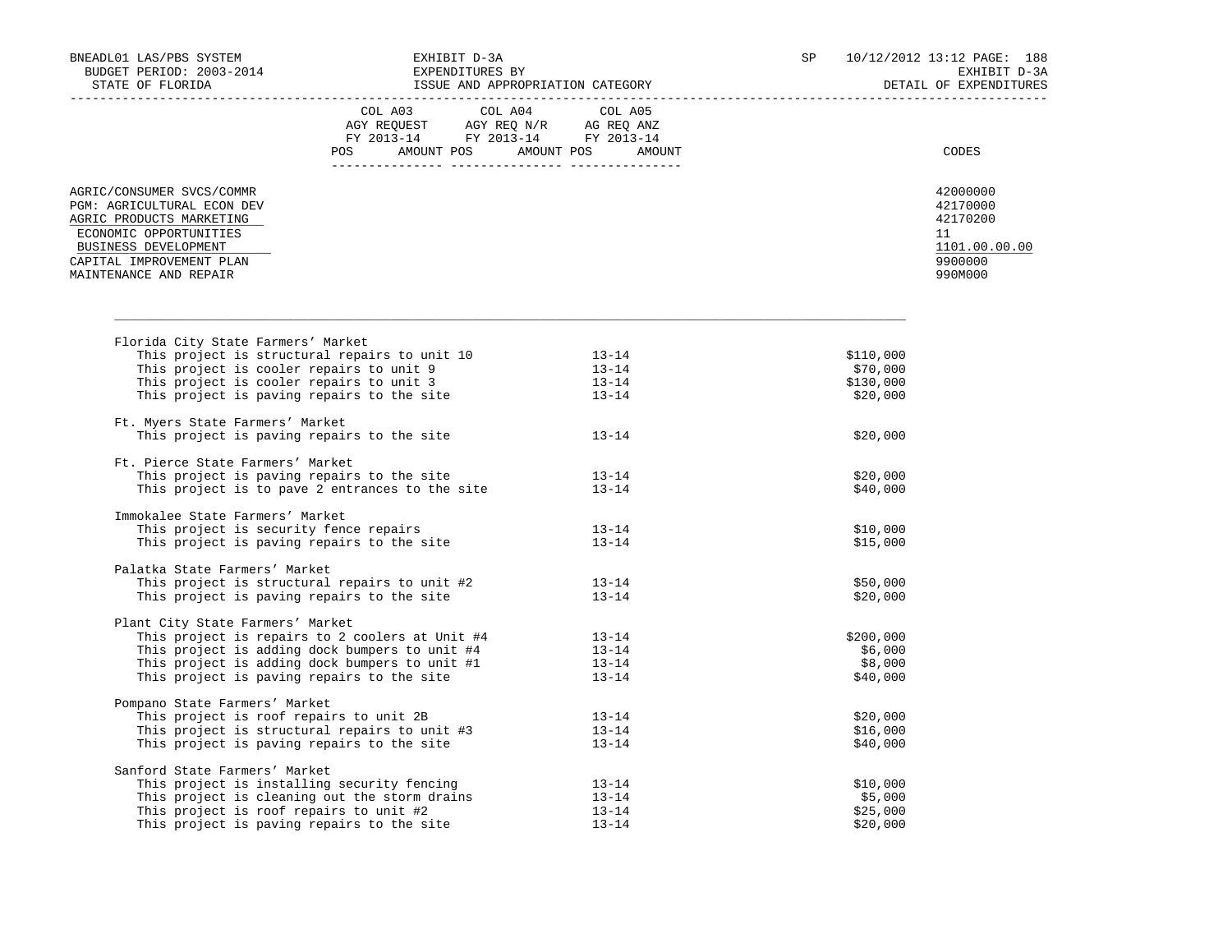| BNEADL01 LAS/PBS SYSTEM<br>WEADL01 LAS/PBS SYSTEM<br>BUDGET PERIOD: 2003-2014<br>STATE OF FLORIDA<br>STATE OF FLORIDA<br>STATE OF FLORIDA<br>STATE OF FLORIDA                               |                                                                                                                                       |                                     | SP |                                    | 10/12/2012 13:12 PAGE: 189<br>EXHIBIT D-3A<br>DETAIL OF EXPENDITURES          |
|---------------------------------------------------------------------------------------------------------------------------------------------------------------------------------------------|---------------------------------------------------------------------------------------------------------------------------------------|-------------------------------------|----|------------------------------------|-------------------------------------------------------------------------------|
|                                                                                                                                                                                             | COL A03 COL A04 COL A05<br>AGY REQUEST AGY REQ N/R AG REQ ANZ<br>FY 2013-14 FY 2013-14 FY 2013-14<br>POS AMOUNT POS AMOUNT POS AMOUNT |                                     |    |                                    | CODES                                                                         |
| AGRIC/CONSUMER SVCS/COMMR<br>PGM: AGRICULTURAL ECON DEV<br>AGRIC PRODUCTS MARKETING<br>ECONOMIC OPPORTUNITIES<br>BUSINESS DEVELOPMENT<br>CAPITAL IMPROVEMENT PLAN<br>MAINTENANCE AND REPAIR |                                                                                                                                       |                                     |    |                                    | 42000000<br>42170000<br>42170200<br>11<br>1101.00.00.00<br>9900000<br>990M000 |
| Starke State Farmers' Market<br>This project is roof repairs to unit #4                                                                                                                     |                                                                                                                                       | $13 - 14$                           |    | \$5,000                            |                                                                               |
| Suwannee Valley State Farmers' Market<br>This project is adding security fencing<br>This project is a ramp replacement unit #8<br>This project is paving repairs to the site                |                                                                                                                                       | $13 - 14$<br>$13 - 14$<br>$13 - 14$ |    | \$70,000<br>\$20,000<br>\$12,000   |                                                                               |
| Trenton State Farmers' Market<br>This project treat and coat steel, Units 1&4<br>This project is paving repairs to the site                                                                 |                                                                                                                                       | $13 - 14$<br>$13 - 14$              |    | \$85,000<br>\$8,000                |                                                                               |
| Wauchula State Farmers' Market<br>This project is Structural repairs to unit #14<br>This project is paving repairs to the site                                                              |                                                                                                                                       | $13 - 14$<br>$13 - 14$              |    | \$75,000<br>\$40,000<br>---------- |                                                                               |
| Total Maintenance & Repairs FY 2013-14                                                                                                                                                      |                                                                                                                                       |                                     |    | \$1,210,000                        |                                                                               |
| County: Statewide                                                                                                                                                                           |                                                                                                                                       |                                     |    |                                    |                                                                               |
| TOTAL: MAINTENANCE AND REPAIR                                                                                                                                                               |                                                                                                                                       |                                     |    |                                    | 990M000                                                                       |
| TOTAL: BUSINESS DEVELOPMENT<br>BY FUND TYPE                                                                                                                                                 |                                                                                                                                       |                                     |    |                                    | 1101.00.00.00                                                                 |
| GENERAL REVENUE FUND<br>TRUST FUNDS                                                                                                                                                         | $14, 721, 240$<br>29,585,068<br>2,749,300<br>2,000<br>2,000<br>2,000                                                                  |                                     |    |                                    | 1000<br>2000                                                                  |
| TOTAL POSITIONS 156.00<br>TOTAL PROG COMP 44,306,308 12,358,147<br>TOTAL SALARY RATE 5,715,137                                                                                              |                                                                                                                                       |                                     |    |                                    |                                                                               |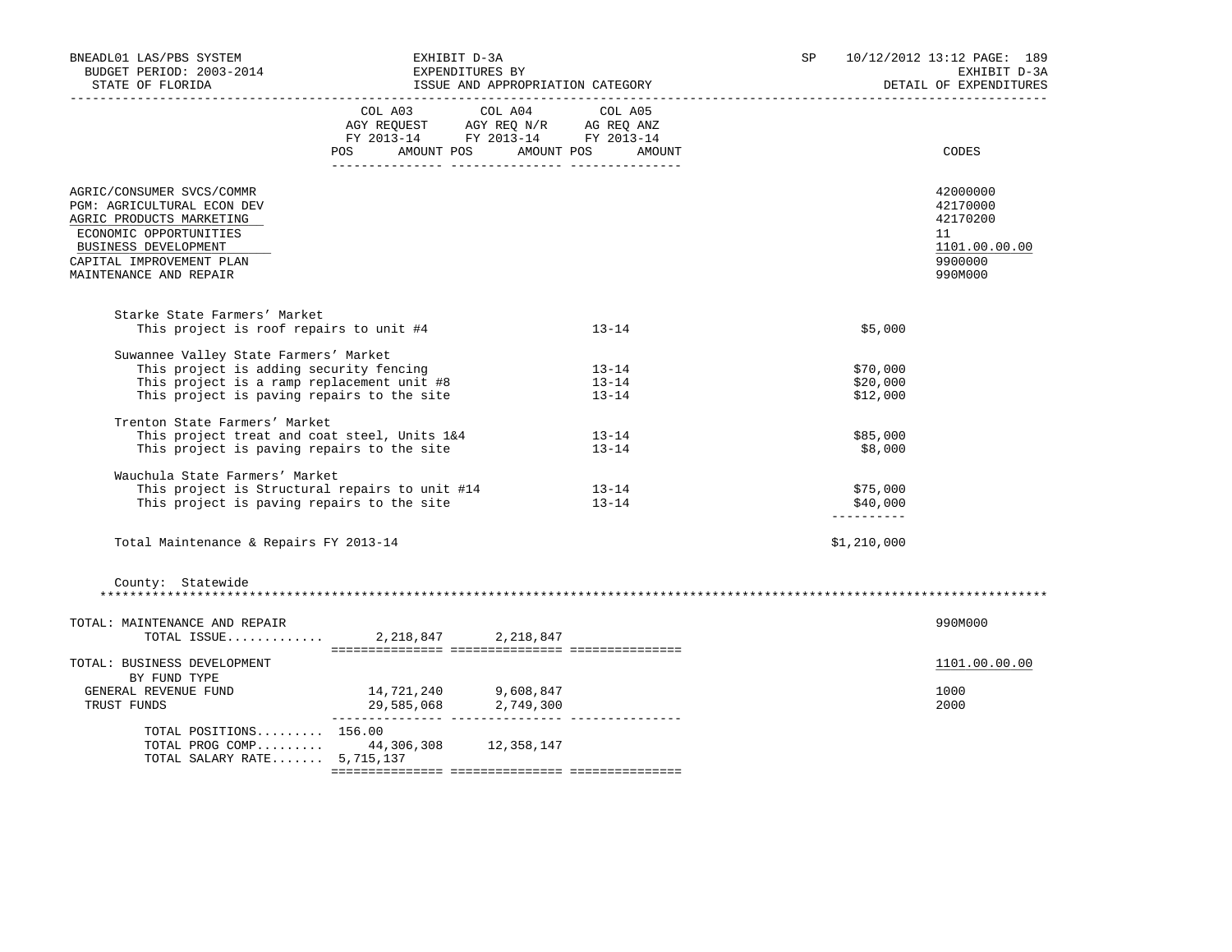| BNEADL01 LAS/PBS SYSTEM<br>BUDGET PERIOD: 2003-2014<br>STATE OF FLORIDA                                                                                                                                                            | EXHIBIT D-3A<br>EXPENDITURES BY                                                                                | ISSUE AND APPROPRIATION CATEGORY |                   | SP | 10/12/2012 13:12 PAGE: 190<br>EXHIBIT D-3A<br>DETAIL OF EXPENDITURES                    |
|------------------------------------------------------------------------------------------------------------------------------------------------------------------------------------------------------------------------------------|----------------------------------------------------------------------------------------------------------------|----------------------------------|-------------------|----|-----------------------------------------------------------------------------------------|
|                                                                                                                                                                                                                                    | COL A03<br>AGY REQUEST AGY REQ N/R AG REQ ANZ<br>FY 2013-14 FY 2013-14 FY 2013-14<br>POS AMOUNT POS AMOUNT POS | COL A04                          | COL A05<br>AMOUNT |    | CODES                                                                                   |
| AGRIC/CONSUMER SVCS/COMMR<br>PGM: AGRICULTURAL ECON DEV<br>AQUACULTURE<br>PUBLIC PROTECTION<br>CONSUMER SAFETY/PROTECTION<br>ESTIMATED EXPENDITURES<br>ESTIMATED EXPENDITURES - OPERATIONS<br>SALARY RATE<br>SALARY RATE 1,938,466 |                                                                                                                |                                  |                   |    | 42000000<br>42170000<br>42170300<br>12<br>1205.00.00.00<br>1000000<br>1001000<br>000000 |
| SALARIES AND BENEFITS                                                                                                                                                                                                              |                                                                                                                |                                  |                   |    | 010000                                                                                  |
| GENERAL REVENUE FUND -STATE 1,697,366<br>GENERAL INSPECTION TF                                                                                                                                                                     | $-STATE$ 931,848                                                                                               |                                  |                   |    | 1000 1<br>2321 1                                                                        |
| TOTAL POSITIONS 48.50<br>TOTAL APPRO 2,629,214                                                                                                                                                                                     |                                                                                                                |                                  |                   |    |                                                                                         |
| OTHER PERSONAL SERVICES                                                                                                                                                                                                            |                                                                                                                |                                  |                   |    | 030000                                                                                  |
| FEDERAL GRANTS TRUST FUND -FEDERL<br>GENERAL INSPECTION TF -STATE                                                                                                                                                                  | 219,700<br>30,532                                                                                              |                                  |                   |    | 2261 3<br>2321 1                                                                        |
| TOTAL APPRO                                                                                                                                                                                                                        | 250,232                                                                                                        |                                  |                   |    |                                                                                         |
| <b>EXPENSES</b>                                                                                                                                                                                                                    |                                                                                                                |                                  |                   |    | 040000                                                                                  |
| GENERAL REVENUE FUND -STATE 500,173<br>FEDERAL GRANTS TRUST FUND -FEDERL<br>GENERAL INSPECTION TF - STATE 285,966                                                                                                                  | 229,000                                                                                                        |                                  |                   |    | 1000 1<br>2261 3<br>2321 1                                                              |
| TOTAL APPRO $1,015,139$                                                                                                                                                                                                            |                                                                                                                |                                  |                   |    |                                                                                         |
| OPERATING CAPITAL OUTLAY                                                                                                                                                                                                           |                                                                                                                |                                  |                   |    | 060000                                                                                  |
| FEDERAL GRANTS TRUST FUND -FEDERL<br>GENERAL INSPECTION TF -STATE 12,600                                                                                                                                                           | 50,000                                                                                                         |                                  |                   |    | 2261 3<br>2321 1                                                                        |
| TOTAL APPRO                                                                                                                                                                                                                        | ____________<br>62,600                                                                                         |                                  |                   |    |                                                                                         |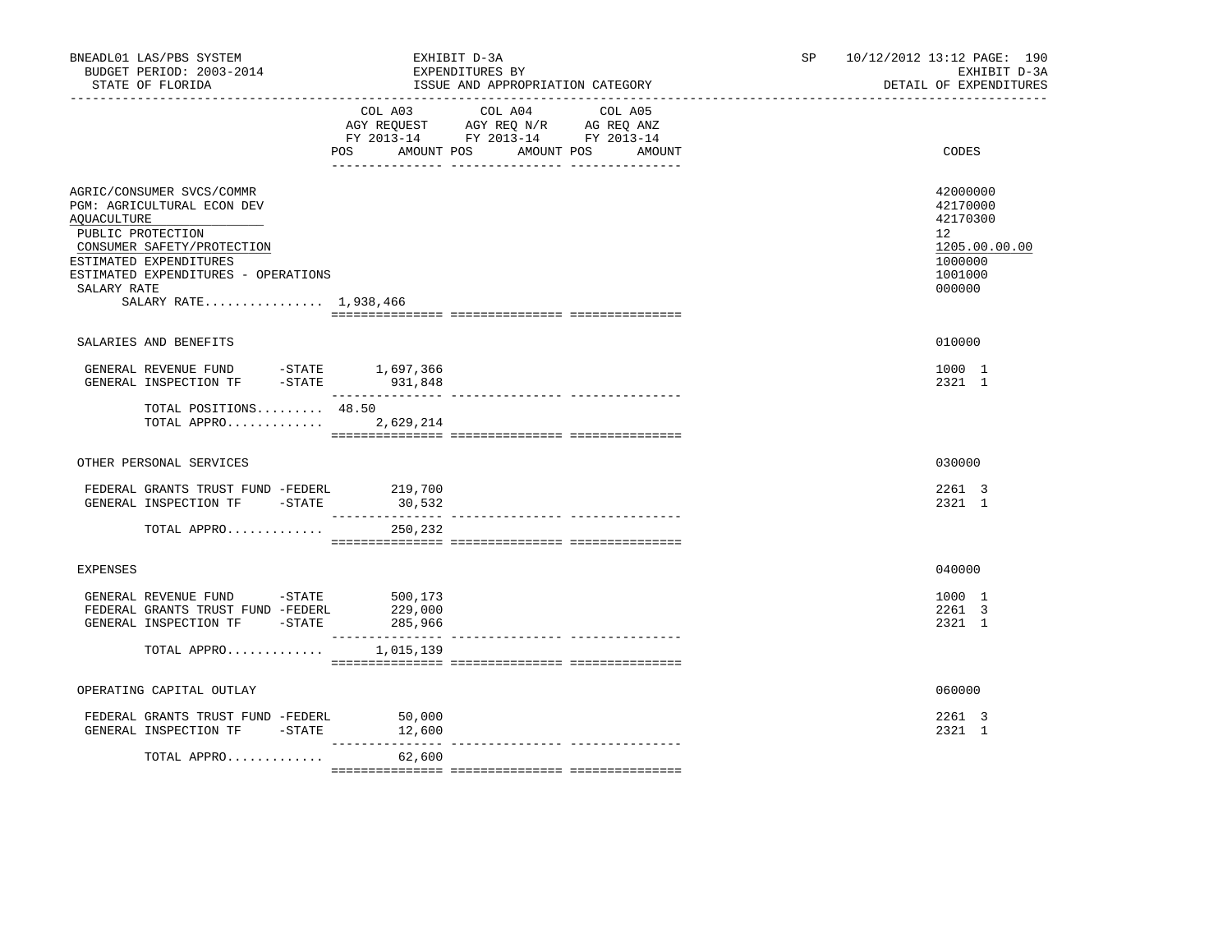| BNEADL01 LAS/PBS SYSTEM<br>BUDGET PERIOD: 2003-2014<br>STATE OF FLORIDA                                                                                                                                                                                                                                                                                                 |                 | EXHIBIT D-3A<br>EXPENDITURES BY<br>ISSUE AND APPROPRIATION CATEGORY                                                                                                                                                                                                                  | SP | 10/12/2012 13:12 PAGE: 191<br>EXHIBIT D-3A<br>DETAIL OF EXPENDITURES                                        |
|-------------------------------------------------------------------------------------------------------------------------------------------------------------------------------------------------------------------------------------------------------------------------------------------------------------------------------------------------------------------------|-----------------|--------------------------------------------------------------------------------------------------------------------------------------------------------------------------------------------------------------------------------------------------------------------------------------|----|-------------------------------------------------------------------------------------------------------------|
|                                                                                                                                                                                                                                                                                                                                                                         |                 | COL A03 COL A04 COL A05<br>$\begin{tabular}{lllllllll} \bf{AGY} & \bf{REQUEST} & \bf{AGY} & \bf{REQ} & \bf{N/R} & \bf{AG} & \bf{REQ} & \bf{ANZ} \\ \bf{FY} & \bf{2013-14} & \bf{FY} & \bf{2013-14} & \bf{FY} & \bf{2013-14} \\ \end{tabular}$<br>POS AMOUNT POS AMOUNT POS<br>AMOUNT |    | CODES                                                                                                       |
| AGRIC/CONSUMER SVCS/COMMR<br>PGM: AGRICULTURAL ECON DEV<br>AQUACULTURE<br>PUBLIC PROTECTION<br>CONSUMER SAFETY/PROTECTION<br>ESTIMATED EXPENDITURES<br>ESTIMATED EXPENDITURES - OPERATIONS<br>SPECIAL CATEGORIES<br>CONTRACTED SERVICES                                                                                                                                 |                 |                                                                                                                                                                                                                                                                                      |    | 42000000<br>42170000<br>42170300<br>$12^{\circ}$<br>1205.00.00.00<br>1000000<br>1001000<br>100000<br>100777 |
| FEDERAL GRANTS TRUST FUND -FEDERL<br>GENERAL INSPECTION TF -STATE 85,000                                                                                                                                                                                                                                                                                                | 700             |                                                                                                                                                                                                                                                                                      |    | 2261 3<br>2321 1                                                                                            |
| TOTAL APPRO                                                                                                                                                                                                                                                                                                                                                             | 85,700          |                                                                                                                                                                                                                                                                                      |    |                                                                                                             |
| OYSTER PLANTING                                                                                                                                                                                                                                                                                                                                                         |                 |                                                                                                                                                                                                                                                                                      |    | 102345                                                                                                      |
| FEDERAL GRANTS TRUST FUND -FEDERL 900,000                                                                                                                                                                                                                                                                                                                               |                 |                                                                                                                                                                                                                                                                                      |    | 2261 3                                                                                                      |
| RISK MANAGEMENT INSURANCE                                                                                                                                                                                                                                                                                                                                               |                 |                                                                                                                                                                                                                                                                                      |    | 103241                                                                                                      |
| GENERAL REVENUE FUND - STATE<br>GENERAL INSPECTION TF -STATE                                                                                                                                                                                                                                                                                                            | 15,319<br>7,632 |                                                                                                                                                                                                                                                                                      |    | 1000 1<br>2321 1                                                                                            |
| TOTAL APPRO                                                                                                                                                                                                                                                                                                                                                             | 22,951          |                                                                                                                                                                                                                                                                                      |    |                                                                                                             |
| AQUACULTURE DEVELOPMENT                                                                                                                                                                                                                                                                                                                                                 |                 |                                                                                                                                                                                                                                                                                      |    | 106969                                                                                                      |
| GENERAL REVENUE FUND -STATE 652,889                                                                                                                                                                                                                                                                                                                                     |                 |                                                                                                                                                                                                                                                                                      |    | 1000 1                                                                                                      |
| TR/DMS/HR SVCS/STW CONTRCT                                                                                                                                                                                                                                                                                                                                              |                 |                                                                                                                                                                                                                                                                                      |    | 107040                                                                                                      |
| $\begin{tabular}{llllll} \multicolumn{2}{llll} \multicolumn{2}{l}{{\small\bf GENERAL} & {REVENUE} & $\mathtt{FUND}$ & $\multicolumn{2}{l}{--}\mathtt{STATE}$ & $\multicolumn{2}{l}{13,010}$ \\ \multicolumn{2}{l}{\small\bf GENERAL} & {\small\bf INSPECITION} & $\mathtt{TF}$ & $\multicolumn{2}{l}{--}\mathtt{STATE}$ & $\multicolumn{2}{l}{3,468}$ \\ \end{tabular}$ | 3,468           |                                                                                                                                                                                                                                                                                      |    | 1000 1<br>2321 1                                                                                            |
| TOTAL APPRO                                                                                                                                                                                                                                                                                                                                                             | 16,478          |                                                                                                                                                                                                                                                                                      |    |                                                                                                             |
| TOTAL: ESTIMATED EXPENDITURES - OPERATIONS<br>TOTAL POSITIONS 48.50<br>TOTAL ISSUE<br>TOTAL SALARY RATE $1,938,466$                                                                                                                                                                                                                                                     | 5,635,203       |                                                                                                                                                                                                                                                                                      |    | 1001000                                                                                                     |
|                                                                                                                                                                                                                                                                                                                                                                         |                 |                                                                                                                                                                                                                                                                                      |    |                                                                                                             |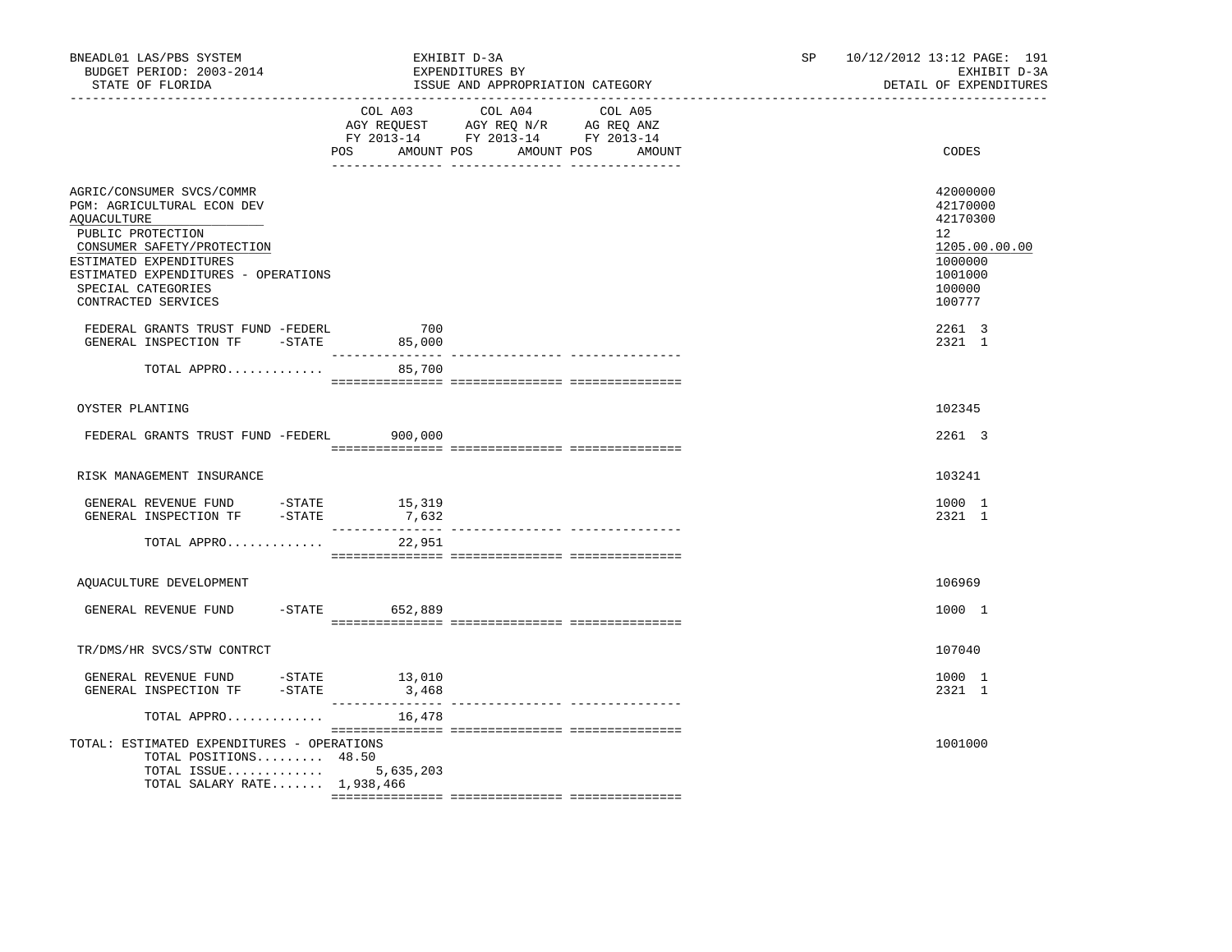| BNEADL01 LAS/PBS SYSTEM<br>BUDGET PERIOD: 2003-2014<br>STATE OF FLORIDA                                                                                                                                |          |                | EXHIBIT D-3A<br>EXPENDITURES BY<br>ISSUE AND APPROPRIATION CATEGORY                               |                              | SP and the set of the set of the set of the set of the set of the set of the set of the set of the set of the set of the set of the set of the set of the set of the set of the set of the set of the set of the set of the se | 10/12/2012 13:12 PAGE: 192<br>EXHIBIT D-3A<br>DETAIL OF EXPENDITURES          |
|--------------------------------------------------------------------------------------------------------------------------------------------------------------------------------------------------------|----------|----------------|---------------------------------------------------------------------------------------------------|------------------------------|--------------------------------------------------------------------------------------------------------------------------------------------------------------------------------------------------------------------------------|-------------------------------------------------------------------------------|
|                                                                                                                                                                                                        |          | POS            | COL A03 COL A04 COL A05<br>AGY REQUEST AGY REQ N/R AG REQ ANZ<br>FY 2013-14 FY 2013-14 FY 2013-14 | AMOUNT POS AMOUNT POS AMOUNT |                                                                                                                                                                                                                                | CODES                                                                         |
| AGRIC/CONSUMER SVCS/COMMR<br>PGM: AGRICULTURAL ECON DEV<br><b>AQUACULTURE</b><br>PUBLIC PROTECTION<br>CONSUMER SAFETY/PROTECTION<br>ESTIMATED EXPENDITURES<br>CASUALTY INSURANCE PREMIUM<br>ADJUSTMENT |          |                |                                                                                                   |                              |                                                                                                                                                                                                                                | 42000000<br>42170000<br>42170300<br>12<br>1205.00.00.00<br>1000000<br>1001090 |
| SPECIAL CATEGORIES<br>RISK MANAGEMENT INSURANCE<br>GENERAL REVENUE FUND -STATE<br>GENERAL INSPECTION TF -STATE                                                                                         |          | 993            |                                                                                                   |                              |                                                                                                                                                                                                                                | 100000<br>103241<br>1000 1                                                    |
| TOTAL APPRO $1,487$                                                                                                                                                                                    |          | 494            |                                                                                                   |                              |                                                                                                                                                                                                                                | 2321 1                                                                        |
| FLORIDA RETIREMENT SYSTEM<br>CONTRIBUTION ADJUSTMENT FOR<br>FISCAL YEAR 2012-2013<br>SALARIES AND BENEFITS                                                                                             |          |                |                                                                                                   |                              |                                                                                                                                                                                                                                | 1001240<br>010000                                                             |
| GENERAL REVENUE FUND -STATE<br>GENERAL INSPECTION TF -STATE                                                                                                                                            |          | 4,335<br>2,380 |                                                                                                   |                              |                                                                                                                                                                                                                                | 1000 1<br>2321 1                                                              |
| TOTAL APPRO                                                                                                                                                                                            |          | 6,715          |                                                                                                   |                              |                                                                                                                                                                                                                                |                                                                               |
| ADJUSTMENT TO STATE HEALTH<br>INSURANCE PREMIUM CONTRIBUTION -<br>FISCAL YEAR 2012-13<br>SALARIES AND BENEFITS                                                                                         |          |                |                                                                                                   |                              |                                                                                                                                                                                                                                | 1001830<br>010000                                                             |
| GENERAL REVENUE FUND -STATE<br>GENERAL INSPECTION TF                                                                                                                                                   | $-STATE$ | 3,422<br>1,878 |                                                                                                   |                              |                                                                                                                                                                                                                                | 1000 1<br>2321 1                                                              |
| TOTAL APPRO                                                                                                                                                                                            |          | 5,300          |                                                                                                   |                              |                                                                                                                                                                                                                                |                                                                               |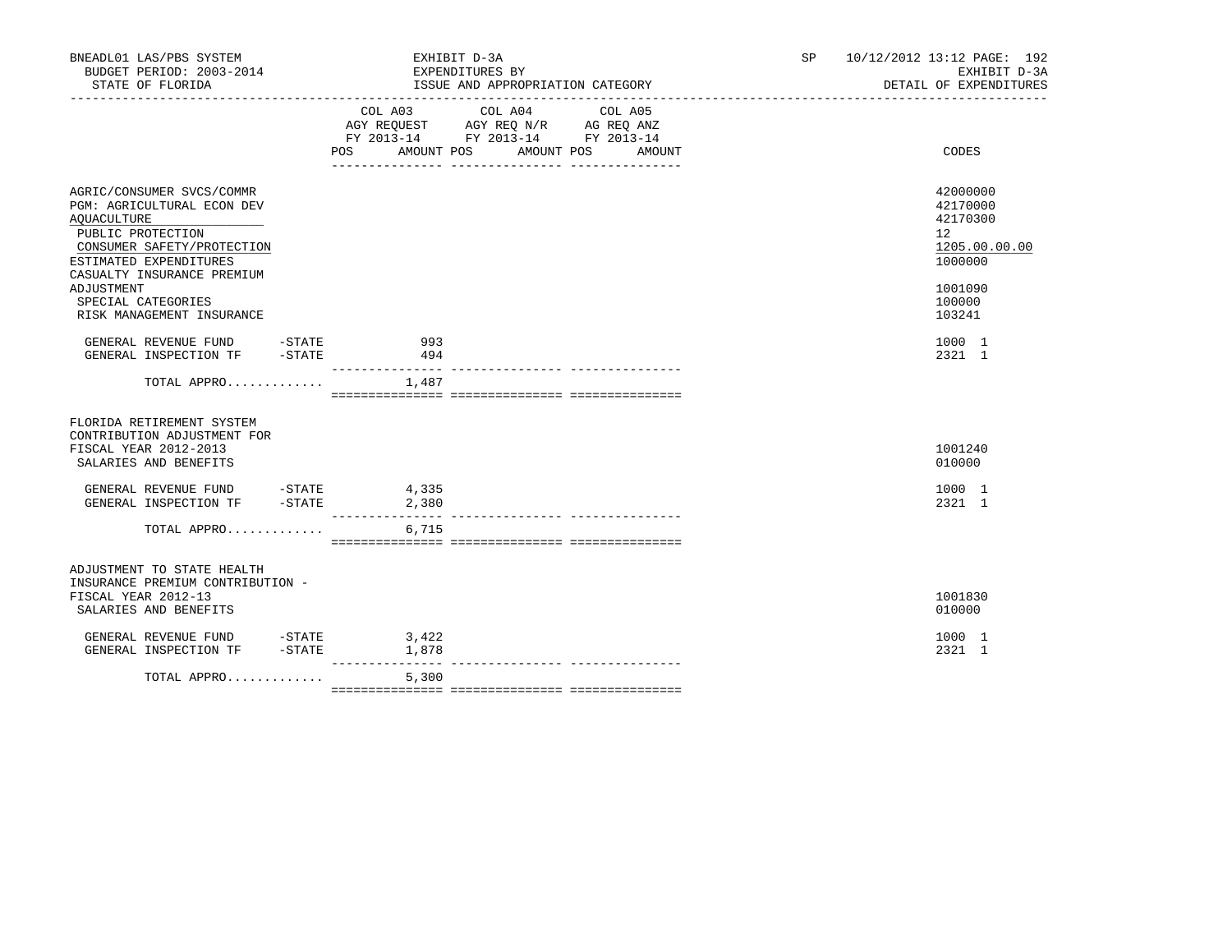| BNEADL01 LAS/PBS SYSTEM<br>BUDGET PERIOD: 2003-2014<br>STATE OF FLORIDA                                                                                                                                                   | EXHIBIT D-3A<br>EXPENDITURES BY<br>ISSUE AND APPROPRIATION CATEGORY                                                                                                                                                                                                                                         |                      | SP | 10/12/2012 13:12 PAGE: 193<br>EXHIBIT D-3A<br>DETAIL OF EXPENDITURES          |  |
|---------------------------------------------------------------------------------------------------------------------------------------------------------------------------------------------------------------------------|-------------------------------------------------------------------------------------------------------------------------------------------------------------------------------------------------------------------------------------------------------------------------------------------------------------|----------------------|----|-------------------------------------------------------------------------------|--|
|                                                                                                                                                                                                                           | COL A03 COL A04 COL A05<br>$\begin{tabular}{lllllll} \bf AGY \,\, &\bf REGUEST \,\, &\bf AGY \,\, &\bf REQ \,\, &\bf N/R \,\, &\bf AG \,\, &\bf REQ \,\, &\bf ANZ \,\, \\ \bf FY \,\, &\bf 2013-14 \,\, &\bf FY \,\, &\bf 2013-14 \,\, &\bf FY \,\, &\bf 2013-14 \end{tabular}$<br><b>POS</b><br>AMOUNT POS | AMOUNT POS<br>AMOUNT |    | CODES                                                                         |  |
| AGRIC/CONSUMER SVCS/COMMR<br>PGM: AGRICULTURAL ECON DEV<br><b>AQUACULTURE</b><br>PUBLIC PROTECTION<br>CONSUMER SAFETY/PROTECTION<br>ESTIMATED EXPENDITURES<br>REALLOCATION OF HUMAN RESOURCES<br>OUTSOURCING              |                                                                                                                                                                                                                                                                                                             |                      |    | 42000000<br>42170000<br>42170300<br>12<br>1205.00.00.00<br>1000000<br>1005900 |  |
| SPECIAL CATEGORIES<br>TR/DMS/HR SVCS/STW CONTRCT                                                                                                                                                                          |                                                                                                                                                                                                                                                                                                             |                      |    | 100000<br>107040                                                              |  |
| GENERAL REVENUE FUND -STATE<br>GENERAL INSPECTION TF -STATE                                                                                                                                                               | 241-<br>$64-$                                                                                                                                                                                                                                                                                               |                      |    | 1000 1<br>2321 1                                                              |  |
| TOTAL APPRO                                                                                                                                                                                                               | $305 -$                                                                                                                                                                                                                                                                                                     |                      |    |                                                                               |  |
| ADJUSTMENTS TO CURRENT YEAR<br>ESTIMATED EXPENDITURES<br>CONTINUATION OF BUDGET AMENDMENT<br>DACS-10/EOG-B112 TRANSFER OF FTE<br>AND ASSOCIATED RATE AND AUTHORITY                                                        |                                                                                                                                                                                                                                                                                                             |                      |    | 1600000                                                                       |  |
| BETWEEN BUDGET ENTITIES - DEDUCT<br>SALARY RATE<br>SALARY RATE $21,837-$                                                                                                                                                  |                                                                                                                                                                                                                                                                                                             |                      |    | 1604400<br>000000                                                             |  |
| SALARIES AND BENEFITS                                                                                                                                                                                                     |                                                                                                                                                                                                                                                                                                             |                      |    | 010000                                                                        |  |
| $-$ STATE<br>GENERAL INSPECTION TF                                                                                                                                                                                        | $.50-$<br>29,270-                                                                                                                                                                                                                                                                                           |                      |    | 2321 1                                                                        |  |
| TOTAL: CONTINUATION OF BUDGET AMENDMENT<br>DACS-10/EOG-B112 TRANSFER OF FTE<br>AND ASSOCIATED RATE AND AUTHORITY<br>BETWEEN BUDGET ENTITIES - DEDUCT<br>TOTAL POSITIONS 50-<br>TOTAL ISSUE<br>TOTAL SALARY RATE $21,837-$ | $29,270-$                                                                                                                                                                                                                                                                                                   |                      |    | 1604400                                                                       |  |
|                                                                                                                                                                                                                           |                                                                                                                                                                                                                                                                                                             |                      |    |                                                                               |  |
| AGENCY ISSUE NARRATIVE:<br>2013-2014 BUDGET YEAR NARRATIVE:<br>BUREAU/SECTION/SUB-SECTION/OFFICE: Aquaculture<br>____________________________________                                                                     |                                                                                                                                                                                                                                                                                                             | IT COMPONENT? NO     |    |                                                                               |  |

 DESCRIPTION OF ISSUE: This issue is to request the continuation of Budget Amendment DACS-010, EOG Log Number: B0112 into fiscal year 2013-14. This Budget Amendment was a balanced transfer of FTE's, salary rate, and associated salary and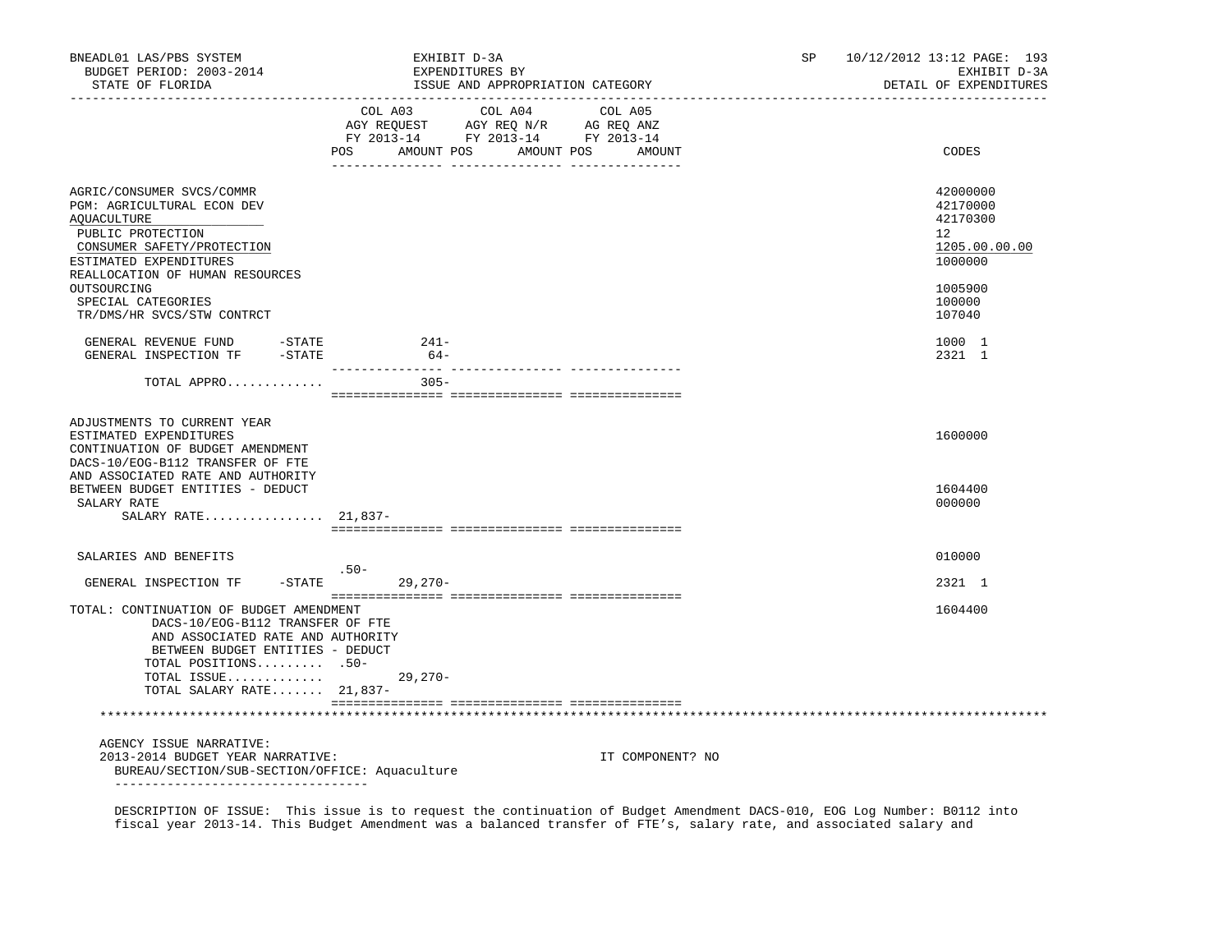| BNEADL01 LAS/PBS SYSTEM<br>BUDGET PERIOD: 2003-2014<br>STATE OF FLORIDA                                                                                  |                                                           | EXHIBIT D-3A<br>EXPENDITURES BY<br>ISSUE AND APPROPRIATION CATEGORY                    | SP     | 10/12/2012 13:12 PAGE: 194<br>EXHIBIT D-3A<br>DETAIL OF EXPENDITURES |
|----------------------------------------------------------------------------------------------------------------------------------------------------------|-----------------------------------------------------------|----------------------------------------------------------------------------------------|--------|----------------------------------------------------------------------|
|                                                                                                                                                          | COL A03<br>AGY REOUEST<br>FY 2013-14<br>AMOUNT POS<br>POS | COL A04 COL A05<br>AGY REQ N/R<br>AG REQ ANZ<br>FY 2013-14<br>FY 2013-14<br>AMOUNT POS | AMOUNT | CODES                                                                |
| AGRIC/CONSUMER SVCS/COMMR<br>PGM: AGRICULTURAL ECON DEV<br>AQUACULTURE<br>PUBLIC PROTECTION<br>CONSUMER SAFETY/PROTECTION<br>ADJUSTMENTS TO CURRENT YEAR |                                                           |                                                                                        |        | 42000000<br>42170000<br>42170300<br>12<br>1205.00.00.00              |
| ESTIMATED EXPENDITURES<br>CONTINUATION OF BUDGET AMENDMENT<br>DACS-10/EOG-B112 TRANSFER OF FTE<br>AND ASSOCIATED RATE AND AUTHORITY                      |                                                           |                                                                                        |        | 1600000                                                              |
| BETWEEN BUDGET ENTITIES - DEDUCT                                                                                                                         |                                                           |                                                                                        |        | 1604400                                                              |

benefit authority to and from various budget entities within the Department.

 ISSUE SUMMARY: During the 2011-12 fiscal year, the Department began an initiative to reduce the number of longstanding vacancies within the Department by hiring those vacant positions that were determined to be critical to the Department's mission and eliminating other vacant positions that were no longer considered necessary. In addition, as part of this initiative, Department staff also reviewed all longstanding vacant positions to determine if any such positions may be better utilized by other Divisions within the Department. This review resulted in the identification of the following positions:

 1. The Office of Agricultural Law Enforcement had a Program Planning Coordinator position that had been vacant for 306 days. We determined that this position could be better utilized by the Office of Agriculture Technology Services to provide program planning and project management support relating to information technology application development and security for the entire Department. To support the department's enterprise IT organization charged with providing infrastructure and application program oversight, this position will bring dedicated project management to the department's portfolio. As a result, this request transferred this position along with salary rate of \$75,000 and the associated salary and benefit authority of \$94,980 to the Office of Agriculture Technology Services.

 2. The Division of Aquaculture had a 1/2 time Biological Scientist IV position that had been vacant for 264 days. We determined that this position could be better utilized by the Division of Administration to provide administrative support, including legislative bill tracking, correspondence, appointments, and scheduling. The addition of new programs in recent years, including the Office of Energy and Food, Nutrition and Wellness have resulted in increased administrative duties without a corresponding increase in administrative staff. As a result, this request reclassified and transferred this position along with salary rate of \$21,837 and the associated salary and benefit authority of \$29,270 to the Division of Administration.

 3. The Division of Water Policy had a Agricultural Natural Resources Management Director position that had been vacant for 166 days. We determined that this position could be better utilized by the Division of Administration to provide high level policy analysis and support. As a result, this request transferred this position along with salary rate of \$70,000 and the associated salary and benefit authority of \$89,404 to the Division of Administration.

 ADVERSE IMPACT IF NOT FUNDED: This request is needed to allow the Department to further reduce the number of longstanding vacant positions and to continue to stay out in front of new challenges associated with an ever changing work environment.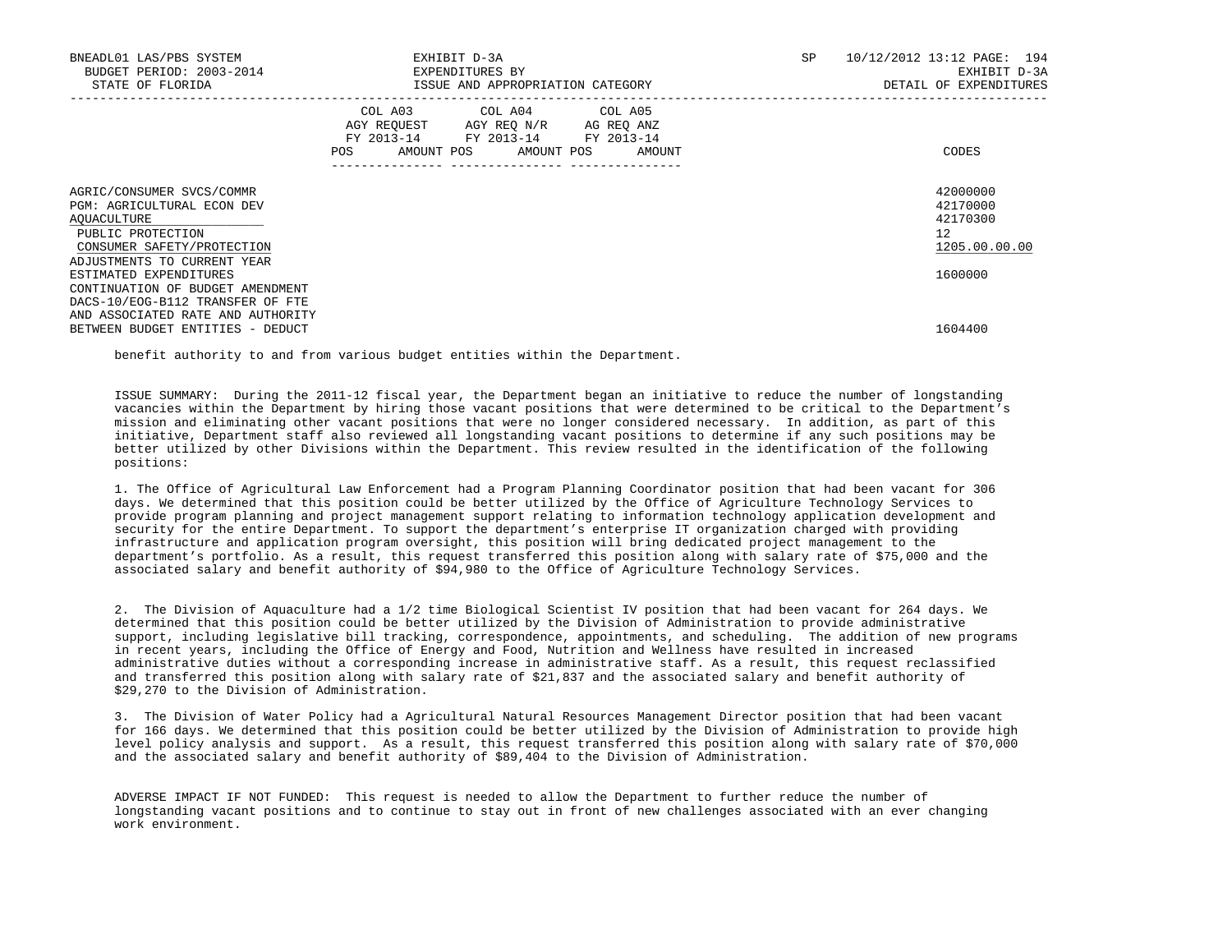| BNEADL01 LAS/PBS SYSTEM<br>BUDGET PERIOD: 2003-2014<br>STATE OF FLORIDA                                                                                            | EXHIBIT D-3A<br>EXPENDITURES BY<br>ISSUE AND APPROPRIATION CATEGORY                                                                                                                                                                                                                                                 |                          |                 |                                        | SP 10/12/2012 13:12 PAGE: 195<br>EXHIBIT D-3A<br>DETAIL OF EXPENDITURES |
|--------------------------------------------------------------------------------------------------------------------------------------------------------------------|---------------------------------------------------------------------------------------------------------------------------------------------------------------------------------------------------------------------------------------------------------------------------------------------------------------------|--------------------------|-----------------|----------------------------------------|-------------------------------------------------------------------------|
|                                                                                                                                                                    | COL A03 COL A04 COL A05<br>$\begin{tabular}{lllllll} \bf AGY \,\, &\bf REGUEST \,\, &\bf AGY \,\, &\bf REQ \,\, &\bf N/R \,\, &\bf AG \,\, &\bf REQ \,\, &\bf ANZ \,\, \\ \bf FY \,\, &\bf 2013-14 \,\, &\bf FY \,\, &\bf 2013-14 \,\, &\bf FY \,\, &\bf 2013-14 \end{tabular}$<br>POS AMOUNT POS AMOUNT POS AMOUNT |                          |                 |                                        | CODES                                                                   |
| AGRIC/CONSUMER SVCS/COMMR<br>PGM: AGRICULTURAL ECON DEV<br><b>AQUACULTURE</b><br>PUBLIC PROTECTION<br>CONSUMER SAFETY/PROTECTION                                   |                                                                                                                                                                                                                                                                                                                     |                          |                 |                                        | 42000000<br>42170000<br>42170300<br>12<br>1205.00.00.00                 |
| ADJUSTMENTS TO CURRENT YEAR<br>ESTIMATED EXPENDITURES<br>CONTINUATION OF BUDGET AMENDMENT<br>DACS-10/EOG-B112 TRANSFER OF FTE<br>AND ASSOCIATED RATE AND AUTHORITY |                                                                                                                                                                                                                                                                                                                     |                          |                 |                                        | 1600000                                                                 |
| BETWEEN BUDGET ENTITIES - DEDUCT                                                                                                                                   |                                                                                                                                                                                                                                                                                                                     |                          |                 |                                        | 1604400                                                                 |
| COST SUMMARY:                                                                                                                                                      |                                                                                                                                                                                                                                                                                                                     |                          |                 |                                        |                                                                         |
| SALARIES AND BENEFITS (POSITIONS REQUESTED):                                                                                                                       |                                                                                                                                                                                                                                                                                                                     |                          |                 |                                        |                                                                         |
|                                                                                                                                                                    |                                                                                                                                                                                                                                                                                                                     |                          |                 |                                        |                                                                         |
| CLASS CODE TITLE                                                                                                                                                   |                                                                                                                                                                                                                                                                                                                     | PAY GRADE<br>----------- |                 | NUMBER OF<br>POSITIONS<br>------------ |                                                                         |
| 5036 Biological Scientist IV                                                                                                                                       |                                                                                                                                                                                                                                                                                                                     | 025                      |                 | (0.50)                                 |                                                                         |
| POSITION DETAIL OF SALARIES AND BENEFITS:                                                                                                                          |                                                                                                                                                                                                                                                                                                                     |                          |                 |                                        |                                                                         |
|                                                                                                                                                                    | FTE BASE RATE ADDITIVES                                                                                                                                                                                                                                                                                             |                          | <b>BENEFITS</b> | SUBTOTAL                               | LAPSE LAPSED SALARIES<br>% AND BENEFITS                                 |
| A03 - AGY REQUEST FY 2013-14                                                                                                                                       |                                                                                                                                                                                                                                                                                                                     |                          |                 |                                        |                                                                         |
| CHANGES TO CURRENTLY AUTHORIZED POSITIONS                                                                                                                          |                                                                                                                                                                                                                                                                                                                     |                          |                 |                                        |                                                                         |
| 5036 BIOLOGICAL SCIENTIST IV<br>00373 001                                                                                                                          | $0.50 - 21,837 -$                                                                                                                                                                                                                                                                                                   |                          |                 |                                        | $7,891-29,728-0.00$ 29,728                                              |
| TOTALS FOR ISSUE BY FUND<br>2321 GENERAL INSPECTION TF                                                                                                             |                                                                                                                                                                                                                                                                                                                     |                          |                 |                                        | 29,728-                                                                 |
|                                                                                                                                                                    | $0.50 - 21,837 -$                                                                                                                                                                                                                                                                                                   |                          |                 | 7,891- 29,728-                         | ______________<br>29,728-                                               |
|                                                                                                                                                                    |                                                                                                                                                                                                                                                                                                                     |                          |                 |                                        | _______________                                                         |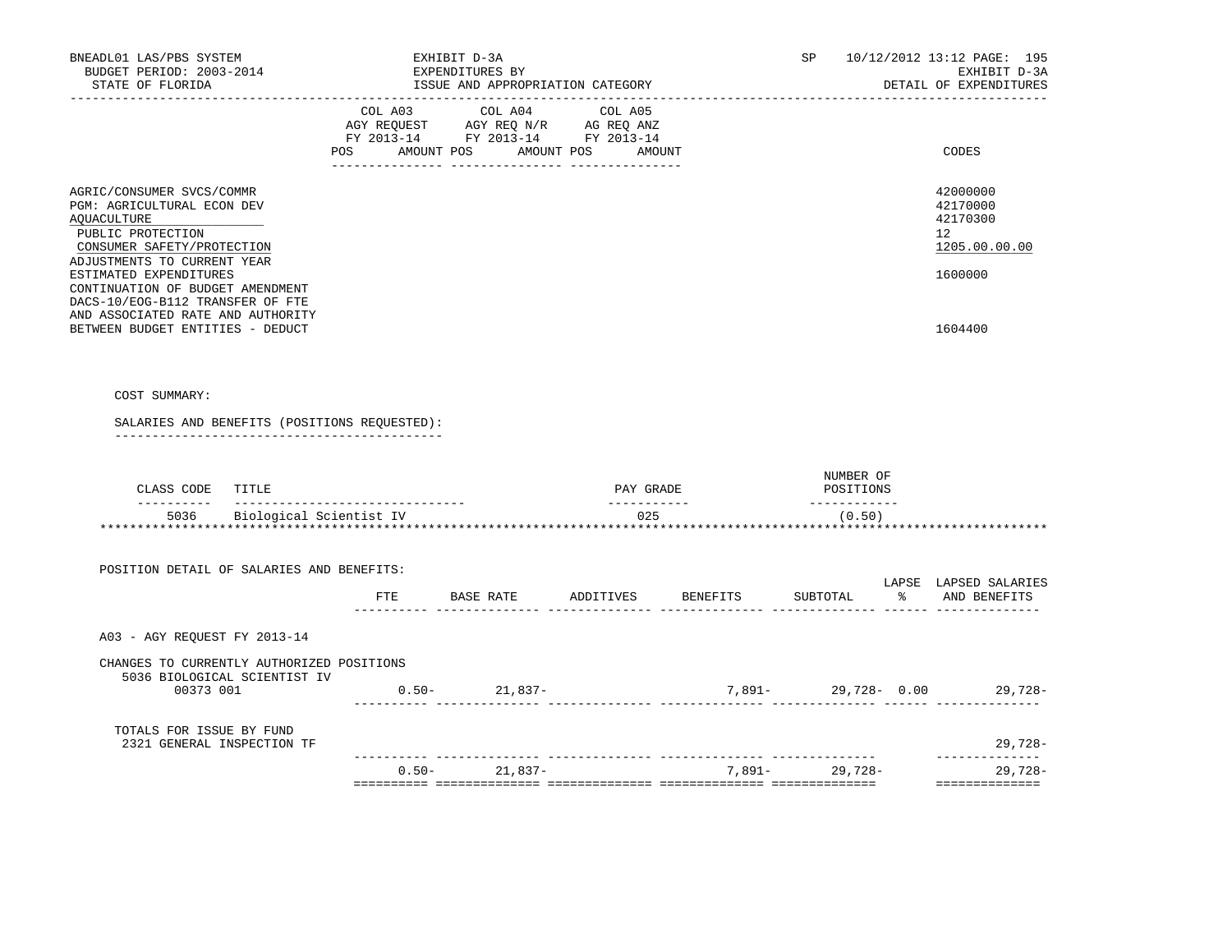| BNEADL01 LAS/PBS SYSTEM<br>BUDGET PERIOD: 2003-2014<br>STATE OF FLORIDA                                                                                                                                    |                                                                                                                                                                                                | EXHIBIT D-3A<br>EXPENDITURES BY<br>ISSUE AND APPROPRIATION CATEGORY |  |                                  | SP       | 10/12/2012 13:12 PAGE: 196<br>EXHIBIT D-3A<br>DETAIL OF EXPENDITURES |
|------------------------------------------------------------------------------------------------------------------------------------------------------------------------------------------------------------|------------------------------------------------------------------------------------------------------------------------------------------------------------------------------------------------|---------------------------------------------------------------------|--|----------------------------------|----------|----------------------------------------------------------------------|
|                                                                                                                                                                                                            | $\begin{tabular}{lcccc} COL A03 & COL A04 & COL A05 \\ AGY REQUEST & AGY REQ N/R & AG REQ ANZ \\ FY & 2013-14 & FY & 2013-14 & FY & 2013-14 \end{tabular}$<br>POS AMOUNT POS AMOUNT POS AMOUNT |                                                                     |  |                                  |          | CODES                                                                |
|                                                                                                                                                                                                            |                                                                                                                                                                                                |                                                                     |  |                                  |          |                                                                      |
| AGRIC/CONSUMER SVCS/COMMR<br>PGM: AGRICULTURAL ECON DEV<br>AQUACULTURE<br>PUBLIC PROTECTION<br>CONSUMER SAFETY/PROTECTION                                                                                  |                                                                                                                                                                                                |                                                                     |  |                                  |          | 42000000<br>42170000<br>42170300<br>12 <sup>°</sup><br>1205.00.00.00 |
| ADJUSTMENTS TO CURRENT YEAR<br>ESTIMATED EXPENDITURES<br>CONTINUATION OF BUDGET AMENDMENT<br>DACS-10/EOG-B112 TRANSFER OF FTE<br>AND ASSOCIATED RATE AND AUTHORITY                                         |                                                                                                                                                                                                |                                                                     |  |                                  |          | 1600000                                                              |
| BETWEEN BUDGET ENTITIES - DEDUCT                                                                                                                                                                           |                                                                                                                                                                                                |                                                                     |  |                                  |          | 1604400                                                              |
| POSITION DETAIL OF SALARIES AND BENEFITS:                                                                                                                                                                  |                                                                                                                                                                                                |                                                                     |  | FTE BASE RATE ADDITIVES BENEFITS | SUBTOTAL | LAPSE LAPSED SALARIES<br>% AND BENEFITS                              |
|                                                                                                                                                                                                            |                                                                                                                                                                                                |                                                                     |  |                                  |          |                                                                      |
| A03 - AGY REQUEST FY 2013-14                                                                                                                                                                               |                                                                                                                                                                                                |                                                                     |  |                                  |          |                                                                      |
| CHANGES TO CURRENTLY AUTHORIZED POSITIONS<br>OTHER SALARY AMOUNT<br>2321 GENERAL INSPECTION TF                                                                                                             |                                                                                                                                                                                                |                                                                     |  |                                  |          | 458                                                                  |
|                                                                                                                                                                                                            |                                                                                                                                                                                                |                                                                     |  |                                  |          | ______________<br>$29,270-$                                          |
|                                                                                                                                                                                                            |                                                                                                                                                                                                |                                                                     |  |                                  |          | ==============                                                       |
|                                                                                                                                                                                                            |                                                                                                                                                                                                |                                                                     |  |                                  |          |                                                                      |
| ESTIMATED EXPENDITURES REALIGNMENT<br>REALIGNMENT OF SALARY AND BENEFIT                                                                                                                                    |                                                                                                                                                                                                |                                                                     |  |                                  |          | 2000000                                                              |
| AUTHORITY ASSOCIATED WITH BUDGET<br>AMENDMENT DACS-10/EOG-B112 - DEDUCT<br>SALARIES AND BENEFITS                                                                                                           |                                                                                                                                                                                                |                                                                     |  |                                  |          | 2001510<br>010000                                                    |
| GENERAL INSPECTION TF<br>$-$ STATE                                                                                                                                                                         | $458 -$                                                                                                                                                                                        |                                                                     |  |                                  |          | 2321 1                                                               |
|                                                                                                                                                                                                            |                                                                                                                                                                                                |                                                                     |  |                                  |          |                                                                      |
|                                                                                                                                                                                                            |                                                                                                                                                                                                |                                                                     |  |                                  |          |                                                                      |
| AGENCY ISSUE NARRATIVE:<br>2013-2014 BUDGET YEAR NARRATIVE:<br>BUREAU/SECTION/SUB-SECTION/OFFICE: Division of Aquaculture<br>____________________________________                                          |                                                                                                                                                                                                |                                                                     |  | IT COMPONENT? NO                 |          |                                                                      |
| DESCRIPTION OF ISSUE: This issue is a technical adjustment relating to Budget Amendment DACS-010 / EOG-B112. This issue<br>deducts additional authority associated with health and retirement adjustments. |                                                                                                                                                                                                |                                                                     |  |                                  |          |                                                                      |

 ISSUE SUMMARY: This issue requests the deduction of salary and benefit authority in the General Inspection Trust Fund for the amount of (\$458) in the Division of Aquaculture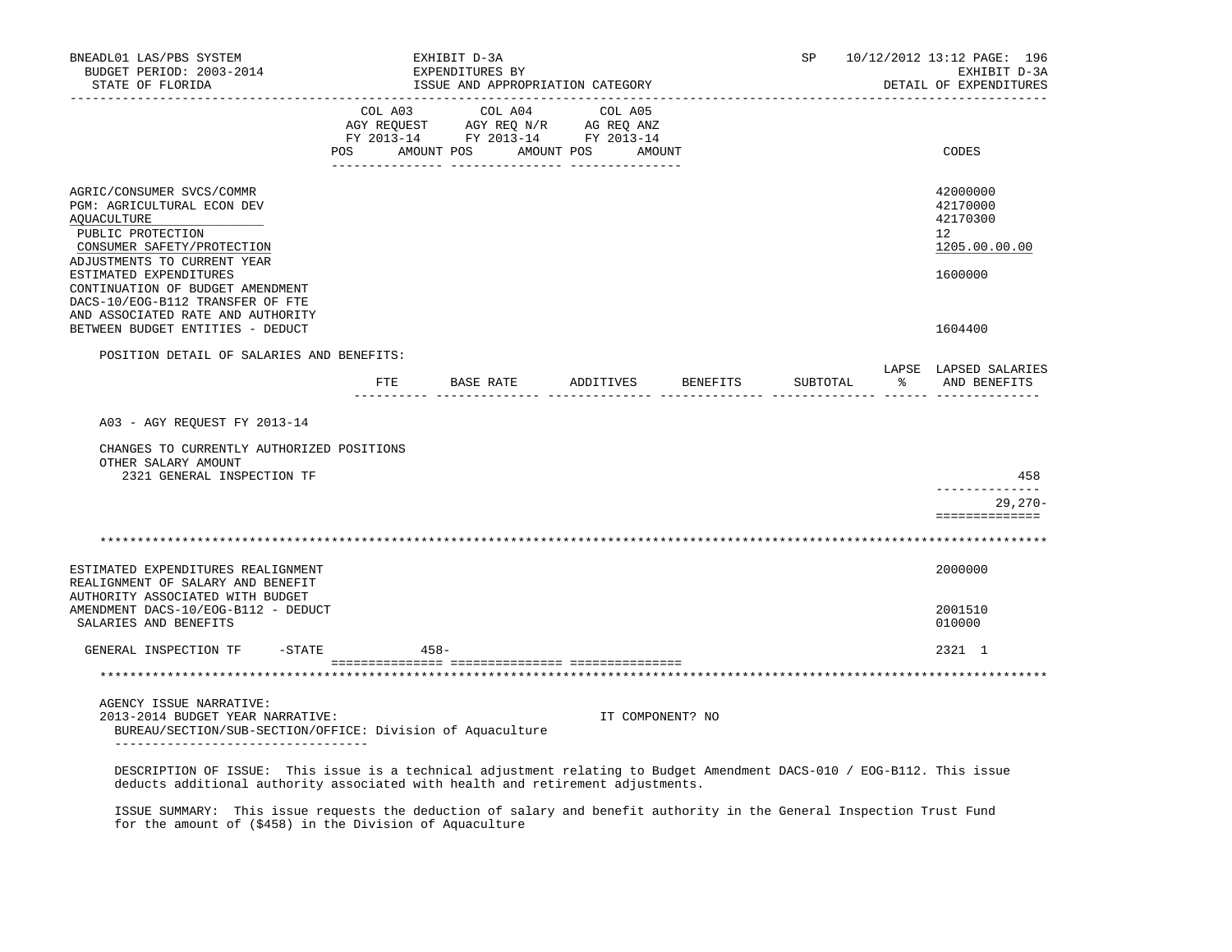| BNEADL01 LAS/PBS SYSTEM<br>BUDGET PERIOD: 2003-2014<br>STATE OF FLORIDA<br>__________________                                                                                                                                                                                   |                     | EXHIBIT D-3A<br>EXPENDITURES BY<br>ISSUE AND APPROPRIATION CATEGORY                               |                   |                                   | SP                          |               | 10/12/2012 13:12 PAGE: 197<br>EXHIBIT D-3A<br>DETAIL OF EXPENDITURES          |
|---------------------------------------------------------------------------------------------------------------------------------------------------------------------------------------------------------------------------------------------------------------------------------|---------------------|---------------------------------------------------------------------------------------------------|-------------------|-----------------------------------|-----------------------------|---------------|-------------------------------------------------------------------------------|
|                                                                                                                                                                                                                                                                                 | POS AMOUNT POS      | COL A03 COL A04 COL A05<br>AGY REQUEST AGY REQ N/R AG REQ ANZ<br>FY 2013-14 FY 2013-14 FY 2013-14 | AMOUNT POS AMOUNT |                                   |                             |               | CODES                                                                         |
| AGRIC/CONSUMER SVCS/COMMR<br>PGM: AGRICULTURAL ECON DEV<br>AQUACULTURE<br>PUBLIC PROTECTION<br>CONSUMER SAFETY/PROTECTION<br>ESTIMATED EXPENDITURES REALIGNMENT<br>REALIGNMENT OF SALARY AND BENEFIT<br>AUTHORITY ASSOCIATED WITH BUDGET<br>AMENDMENT DACS-10/EOG-B112 - DEDUCT |                     |                                                                                                   |                   |                                   |                             |               | 42000000<br>42170000<br>42170300<br>12<br>1205.00.00.00<br>2000000<br>2001510 |
| COST SUMMARY:                                                                                                                                                                                                                                                                   |                     |                                                                                                   |                   |                                   |                             |               |                                                                               |
| SPECIAL CATEGORY:<br>_________________                                                                                                                                                                                                                                          |                     |                                                                                                   |                   |                                   |                             |               |                                                                               |
| SALARIES AND BENEFITS                                                                                                                                                                                                                                                           |                     |                                                                                                   |                   | ---------------<br>CALCULATIONS   | AMOUNT NEEDED<br>FY 2013-14 |               |                                                                               |
| -----------------------<br>2321 General Inspection Trust Fund                                                                                                                                                                                                                   |                     |                                                                                                   |                   | ---------------<br>TOTAL BY FUND: | _____________<br>(\$458)    |               |                                                                               |
|                                                                                                                                                                                                                                                                                 |                     |                                                                                                   |                   | TOTAL ISSUE BY FUND:              | (\$458)                     |               |                                                                               |
| POSITION DETAIL OF SALARIES AND BENEFITS:                                                                                                                                                                                                                                       |                     | FTE BASE RATE ADDITIVES BENEFITS                                                                  |                   |                                   | SUBTOTAL                    | $\frac{1}{6}$ | LAPSE LAPSED SALARIES<br>AND BENEFITS                                         |
| A03 - AGY REQUEST FY 2013-14                                                                                                                                                                                                                                                    | ----------- ------- |                                                                                                   |                   |                                   |                             |               |                                                                               |
| CHANGES TO CURRENTLY AUTHORIZED POSITIONS<br>OTHER SALARY AMOUNT                                                                                                                                                                                                                |                     |                                                                                                   |                   |                                   |                             |               |                                                                               |
| 2321 GENERAL INSPECTION TF                                                                                                                                                                                                                                                      |                     |                                                                                                   |                   |                                   |                             |               | $458 -$<br>--------------<br>$458 -$                                          |
|                                                                                                                                                                                                                                                                                 |                     |                                                                                                   |                   |                                   |                             |               | ==============                                                                |
|                                                                                                                                                                                                                                                                                 |                     |                                                                                                   |                   |                                   |                             |               |                                                                               |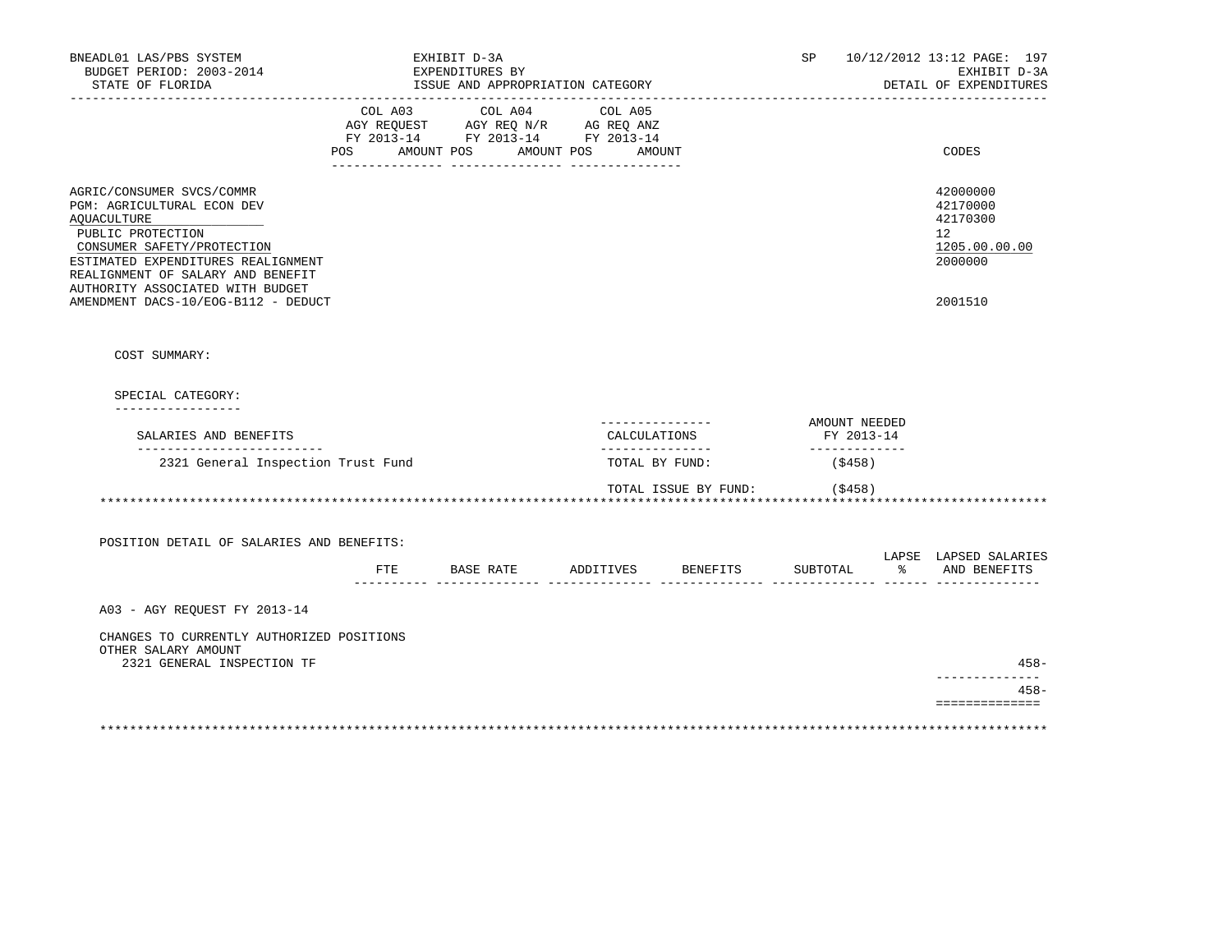| BNEADL01 LAS/PBS SYSTEM<br>BUDGET PERIOD: 2003-2014<br>STATE OF FLORIDA                                                          | EXHIBIT D-3A<br>EXPENDITURES BY<br>ISSUE AND APPROPRIATION CATEGORY                                                                      | 10/12/2012 13:12 PAGE: 198<br>SP <sub>2</sub><br>EXHIBIT D-3A<br>DETAIL OF EXPENDITURES |
|----------------------------------------------------------------------------------------------------------------------------------|------------------------------------------------------------------------------------------------------------------------------------------|-----------------------------------------------------------------------------------------|
|                                                                                                                                  | COL A03 COL A04 COL A05<br>AGY REQUEST AGY REQ N/R AG REQ ANZ<br>FY 2013-14 FY 2013-14 FY 2013-14<br>POS<br>AMOUNT POS AMOUNT POS AMOUNT | CODES                                                                                   |
| AGRIC/CONSUMER SVCS/COMMR<br>PGM: AGRICULTURAL ECON DEV<br><b>AQUACULTURE</b><br>PUBLIC PROTECTION<br>CONSUMER SAFETY/PROTECTION |                                                                                                                                          | 42000000<br>42170000<br>42170300<br>12 <sup>°</sup><br>1205.00.00.00                    |
| NONRECURRING EXPENDITURES<br>OYSTER RE-SEEDING AND REHAB<br>OTHER PERSONAL SERVICES                                              |                                                                                                                                          | 2100000<br>2103050<br>030000                                                            |
| FEDERAL GRANTS TRUST FUND -FEDERL 200,000-                                                                                       |                                                                                                                                          | 2261 3                                                                                  |
| <b>EXPENSES</b>                                                                                                                  |                                                                                                                                          | 040000                                                                                  |
| FEDERAL GRANTS TRUST FUND -FEDERL 200,000-                                                                                       |                                                                                                                                          | 2261 3                                                                                  |
| OPERATING CAPITAL OUTLAY                                                                                                         |                                                                                                                                          | 060000                                                                                  |
| FEDERAL GRANTS TRUST FUND -FEDERL                                                                                                | $50,000-$                                                                                                                                | 2261 3                                                                                  |
| SPECIAL CATEGORIES<br>OYSTER PLANTING                                                                                            |                                                                                                                                          | 100000<br>102345                                                                        |
| FEDERAL GRANTS TRUST FUND -FEDERL 900,000-                                                                                       |                                                                                                                                          | 2261 3                                                                                  |
| TOTAL: OYSTER RE-SEEDING AND REHAB<br>TOTAL ISSUE                                                                                | $1,350,000 -$                                                                                                                            | 2103050                                                                                 |
| AQUACULTURE PROGRAM<br>SPECIAL CATEGORIES<br>AQUACULTURE DEVELOPMENT                                                             |                                                                                                                                          | 2103153<br>100000<br>106969                                                             |
| GENERAL REVENUE FUND                                                                                                             | $-STATE$ 652,889-                                                                                                                        | 1000 1                                                                                  |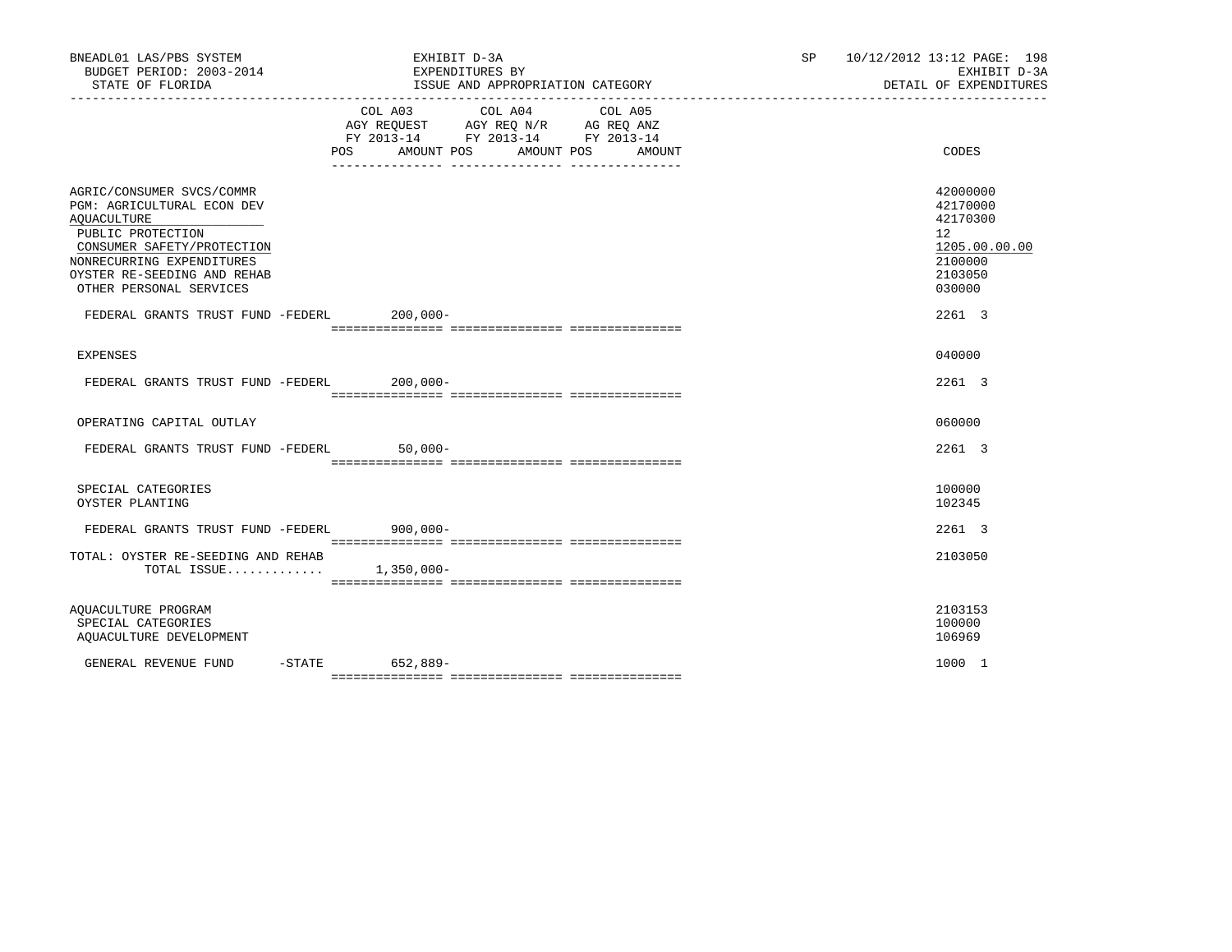| BNEADL01 LAS/PBS SYSTEM<br>BUDGET PERIOD: 2003-2014 EXPENDITURES BY<br>STATE OF FLORIDA                                                                                                                                                                                                                       | EXHIBIT D-3A       | ISSUE AND APPROPRIATION CATEGORY                                                                                                         | SP | 10/12/2012 13:12 PAGE: 199<br>EXHIBIT D-3A<br>DETAIL OF EXPENDITURES                    |
|---------------------------------------------------------------------------------------------------------------------------------------------------------------------------------------------------------------------------------------------------------------------------------------------------------------|--------------------|------------------------------------------------------------------------------------------------------------------------------------------|----|-----------------------------------------------------------------------------------------|
|                                                                                                                                                                                                                                                                                                               |                    | COL A03 COL A04 COL A05<br>AGY REQUEST AGY REQ N/R AG REQ ANZ<br>FY 2013-14 FY 2013-14 FY 2013-14<br>POS AMOUNT POS AMOUNT POS<br>AMOUNT |    | CODES                                                                                   |
| AGRIC/CONSUMER SVCS/COMMR<br><b>PGM: AGRICULTURAL ECON DEV</b><br>AQUACULTURE<br>PUBLIC PROTECTION<br>CONSUMER SAFETY/PROTECTION<br>ANNUALIZATION OF ADMINISTERED<br>FUNDS APPROPRIATIONS<br>STATE HEALTH INSURANCE ADJUSTMENT<br>FOR FY 2012-13 - 10 MONTHS<br><b>ANNUALIZATION</b><br>SALARIES AND BENEFITS |                    |                                                                                                                                          |    | 42000000<br>42170000<br>42170300<br>12<br>1205.00.00.00<br>26A0000<br>26A1830<br>010000 |
| GENERAL REVENUE FUND -STATE 17,110<br>GENERAL INSPECTION TF -STATE                                                                                                                                                                                                                                            | 9,390              |                                                                                                                                          |    | 1000 1<br>2321 1                                                                        |
| TOTAL APPRO                                                                                                                                                                                                                                                                                                   | 26,500             |                                                                                                                                          |    |                                                                                         |
| SPECIAL PROGRAM FUNDING<br>AOUACULTURE PROGRAM<br>SPECIAL CATEGORIES<br>AQUACULTURE DEVELOPMENT                                                                                                                                                                                                               |                    |                                                                                                                                          |    | 4900000<br>4900750<br>100000<br>106969                                                  |
| GENERAL REVENUE FUND                                                                                                                                                                                                                                                                                          | $-$ STATE 522, 211 | 522,211                                                                                                                                  |    | 1000 1                                                                                  |
|                                                                                                                                                                                                                                                                                                               |                    |                                                                                                                                          |    |                                                                                         |

AGENCY ISSUE NARRATIVE:

2013-2014 BUDGET YEAR NARRATIVE: IT COMPONENT? NO

DESCRIPTION OF ISSUE:

 This issue requests \$522,211 in General Revenue to fund projects identified by the Aquaculture Review Council (ARC) for continued success and growth of the aquaculture industry in Florida.

ISSUE SUMMARY:

 Aquaculture is Florida's most diverse agribusiness with over 900 aquaculturists producing the greatest variety of aquatic species of any state in the nation. Florida aquaculture products include aquarium and food fish, molluscs, reptiles, crustaceans, corals, and aquatic plants. The U.S. Department of Agriculture's 2007 Census of Agriculture (a voluntary survey) indicated that Florida ranked 7th in the nation in terms of aquaculture production.

 The Department of Agriculture and Consumer Services (FDACS) is the legislatively designated lead agency to coordinate and develop aquaculture in the state. This role is accomplished via activities such as aquaculture producer certification of compliance with our best management practices (in lieu of environmental permits), water quality monitoring, aquaculture lease management, shellfish safety and inspection, licensing, permitting assistance, and annual production of the Florida Aquaculture Plan.

 The industry plays a critical role in setting the priorities for the Division, primarily through the active participation of the Aquaculture Review Council (ARC). One of the statutory responsibilities of the ARC is to annually evaluate and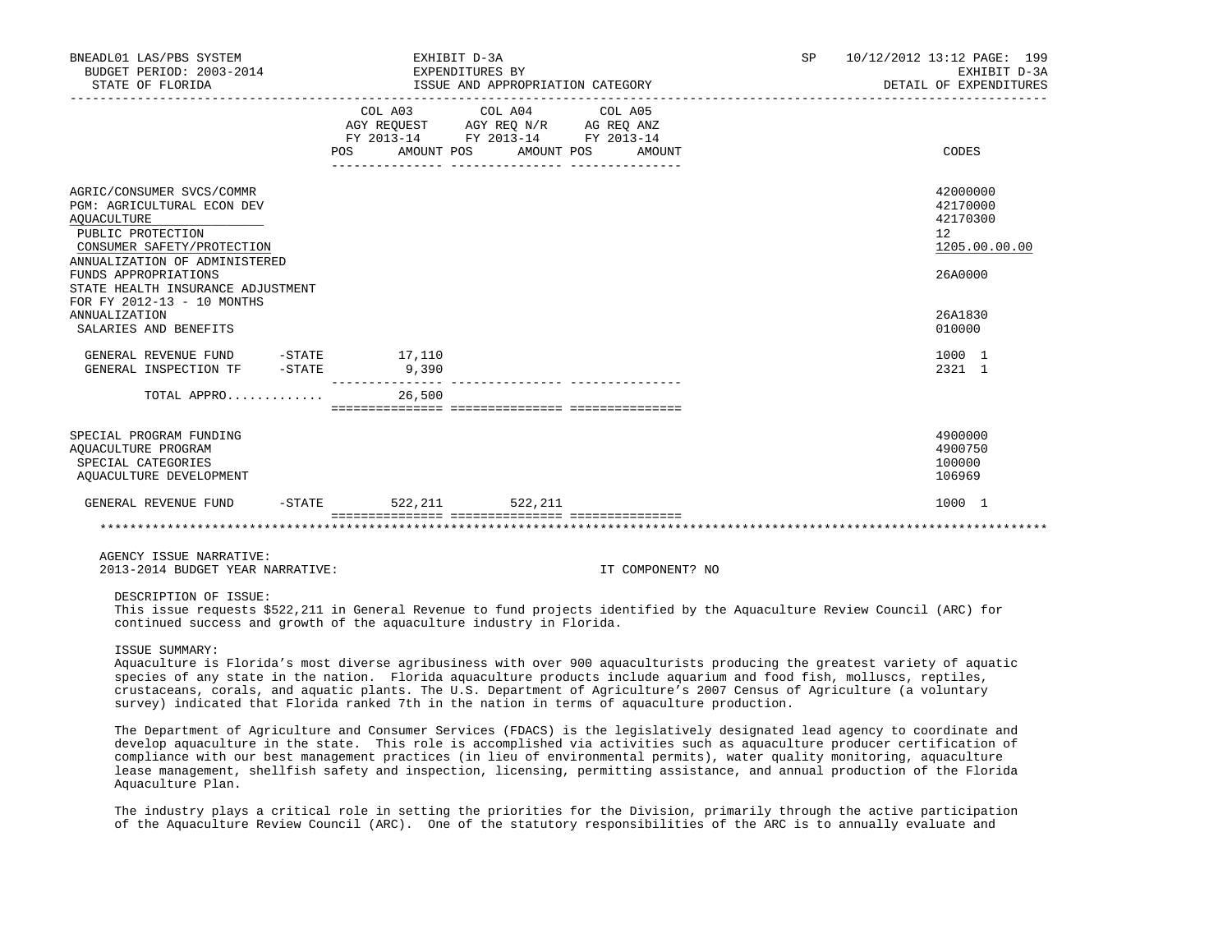| BNEADL01 LAS/PBS SYSTEM<br>BUDGET PERIOD: 2003-2014<br>STATE OF FLORIDA                                                                                                            | EXHIBIT D-3A<br>EXPENDITURES BY<br>ISSUE AND APPROPRIATION CATEGORY                                                                            | <b>SP</b> | 10/12/2012 13:12 PAGE: 200<br>EXHIBIT D-3A<br>DETAIL OF EXPENDITURES          |
|------------------------------------------------------------------------------------------------------------------------------------------------------------------------------------|------------------------------------------------------------------------------------------------------------------------------------------------|-----------|-------------------------------------------------------------------------------|
|                                                                                                                                                                                    | COL A03 COL A04 COL A05<br>AGY REQUEST AGY REQ N/R AG REQ ANZ<br>FY 2013-14 FY 2013-14 FY 2013-14<br>AMOUNT POS<br>AMOUNT POS<br>AMOUNT<br>POS |           | CODES                                                                         |
| AGRIC/CONSUMER SVCS/COMMR<br><b>PGM: AGRICULTURAL ECON DEV</b><br>AQUACULTURE<br>PUBLIC PROTECTION<br>CONSUMER SAFETY/PROTECTION<br>SPECIAL PROGRAM FUNDING<br>AOUACULTURE PROGRAM |                                                                                                                                                |           | 42000000<br>42170000<br>42170300<br>12<br>1205.00.00.00<br>4900000<br>4900750 |

 rank research proposals that are submitted to them for review through a Request for Proposals (RFP). Per Chapter 597.005(3), F.S., this prioritized list of research projects is then included in the FDACS legislative budget request for the upcoming fiscal year. This research helps to ensure Florida remains a leader in aquaculture technology and production.

 The projects requested below are those that researchers proposed for Fiscal Year 2013-14 and these projects were then reviewed by the Aquaculture Review Council (ARC) for ranking. The projects appear ranked in the order that the ARC gave them:

 (1) Advancement of Sunray Venus Clam, Macrocallista nimbosa, Aquaculture Through Evaluation of Alternative Grow-out and Harvesting Methods

| UF-Shellfish Aquaculture Research and Extension Program                                                                                                                 |    | 92,483  |
|-------------------------------------------------------------------------------------------------------------------------------------------------------------------------|----|---------|
| (2) Evaluation of Escapement of Non-native Fish from Aquaculture Facilities in Florida<br>UF-Tropical Aquaculture Laboratory                                            | Ś. | 88,401  |
| (3) A Critical Review of the Literature on the Ecological Risks of Tropical<br>Ornamental Fish in the United States<br>UF-Tropical Aquaculture Laboratory               |    | 19,634  |
| (4) Survey and Evaluation of Bio-security Practices in Florida Aquaculture<br>UF-Tropical Aquaculture Laboratory                                                        | Ś. | 99,482  |
| (5) Genomic tools for Improved Hard Clam Production<br>UF-Department of Wildlife Ecology and Conservation                                                               | Ś. | 27,629  |
| (6) Reducing Production Costs by Growing Multiple Crops and Incorporating Energy<br>Saving Systems in Commercial-Scale Re-circulating Systems<br>Mote Marine Laboratory |    | 194,582 |

ADVERSE IMPACT IF NOT FUNDED:

 There are no resources provided to the FDACS to implement these programs, or any other grant programs not contained within the already existing program areas of the Division. Because there is no surplus appropriation given in any category in any budget entity, this type of basic research is not able to be done without a specific appropriation.

COST SUMMARY:

SPECIAL CATEGORY:

-----------------

AMOUNT NEEDED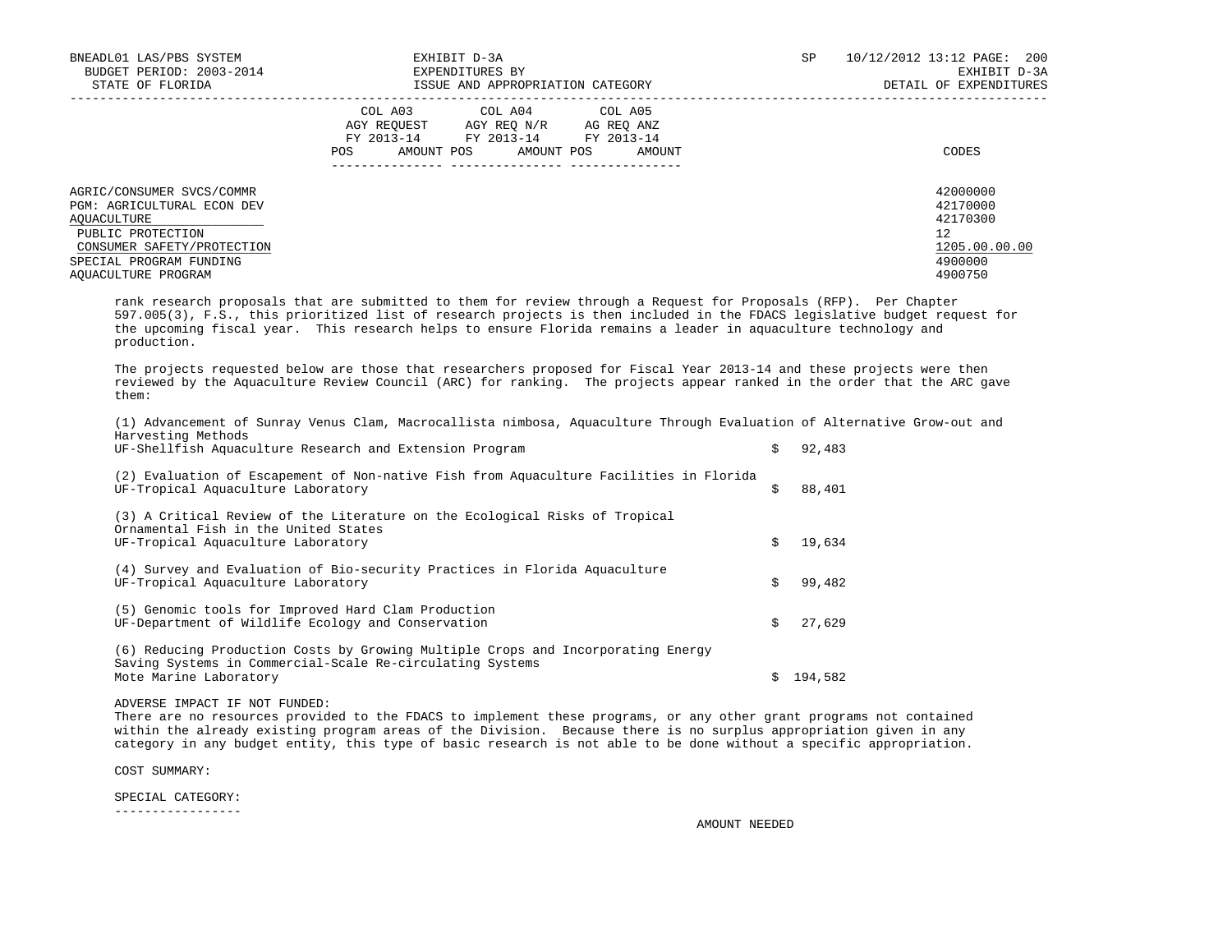| BNEADL01 LAS/PBS SYSTEM<br>STATE OF FLORIDA<br>---------------------                                                                                                               | BUDGET PERIOD: 2003-2014                        | EXHIBIT D-3A<br>SP<br>EXPENDITURES BY<br>ISSUE AND APPROPRIATION CATEGORY                                                                                                                                                                                                                                                                                                                                                                                                                                                                                                                                                                                                                                                                                                                                                                 |                                     |                   |                                                                       |  | 10/12/2012 13:12 PAGE: 201<br>EXHIBIT D-3A<br>DETAIL OF EXPENDITURES<br>_____________________________ |
|------------------------------------------------------------------------------------------------------------------------------------------------------------------------------------|-------------------------------------------------|-------------------------------------------------------------------------------------------------------------------------------------------------------------------------------------------------------------------------------------------------------------------------------------------------------------------------------------------------------------------------------------------------------------------------------------------------------------------------------------------------------------------------------------------------------------------------------------------------------------------------------------------------------------------------------------------------------------------------------------------------------------------------------------------------------------------------------------------|-------------------------------------|-------------------|-----------------------------------------------------------------------|--|-------------------------------------------------------------------------------------------------------|
|                                                                                                                                                                                    |                                                 | COL A03<br><b>POS</b>                                                                                                                                                                                                                                                                                                                                                                                                                                                                                                                                                                                                                                                                                                                                                                                                                     | COL A04<br>AMOUNT POS<br>AMOUNT POS | COL A05<br>AMOUNT |                                                                       |  | CODES                                                                                                 |
| AGRIC/CONSUMER SVCS/COMMR<br>PGM: AGRICULTURAL ECON DEV<br><b>AQUACULTURE</b><br>PUBLIC PROTECTION<br>CONSUMER SAFETY/PROTECTION<br>SPECIAL PROGRAM FUNDING<br>AQUACULTURE PROGRAM |                                                 |                                                                                                                                                                                                                                                                                                                                                                                                                                                                                                                                                                                                                                                                                                                                                                                                                                           |                                     |                   |                                                                       |  | 42000000<br>42170000<br>42170300<br>12 <sup>°</sup><br>1205.00.00.00<br>4900000<br>4900750            |
| ________                                                                                                                                                                           | OUANTITY DESCRIPTION                            |                                                                                                                                                                                                                                                                                                                                                                                                                                                                                                                                                                                                                                                                                                                                                                                                                                           |                                     |                   | FY 2013-14<br>_____________                                           |  |                                                                                                       |
| $\mathbf{1}$                                                                                                                                                                       | Facilities in Florida<br>Mote Marine Laboratory | Advancement of Sunray Venus Clam, Macrocallista nimbosa,<br>Aquaculture Through Evaluation of Alternative Grow-out and Harvesting Methods<br>UF-Shellfish Aquaculture Research and Extension Program<br>Evaluation of Escapement of Non-native Fish from Aquaculture<br>UF-Tropical Aquaculture Laboratory<br>A Critical Review of the Literature on the Ecological Risks of Tropical<br>Ornamental Fish in the United States<br>UF-Tropical Aquaculture Laboratory<br>Survey and Evaluation of Bio-security Practices in Florida Aquaculture<br>UF-Tropical Aquaculture Laboratory<br>Genomic tools for Improved Hard Clam Production<br>UF-Department of Wildlife Ecology and Conservation<br>Reducing Production Costs by Growing Multiple Crops and Incorporating<br>Energy Saving Systems in Commercial-Scale Re-circulating Systems |                                     |                   | \$92,483<br>\$88,401<br>\$19,634<br>\$99,482<br>\$27,629<br>\$194,582 |  |                                                                                                       |
|                                                                                                                                                                                    |                                                 |                                                                                                                                                                                                                                                                                                                                                                                                                                                                                                                                                                                                                                                                                                                                                                                                                                           | TOTAL BY FUND: General Revenue      |                   | \$522,211                                                             |  |                                                                                                       |
| OYSTER RE-SEEDING AND REHAB<br>OTHER PERSONAL SERVICES                                                                                                                             |                                                 |                                                                                                                                                                                                                                                                                                                                                                                                                                                                                                                                                                                                                                                                                                                                                                                                                                           |                                     |                   |                                                                       |  | 4900830<br>030000                                                                                     |

FEDERAL GRANTS TRUST FUND -FEDERL 10,000 10,000 1000 2261 3 =============== =============== ===============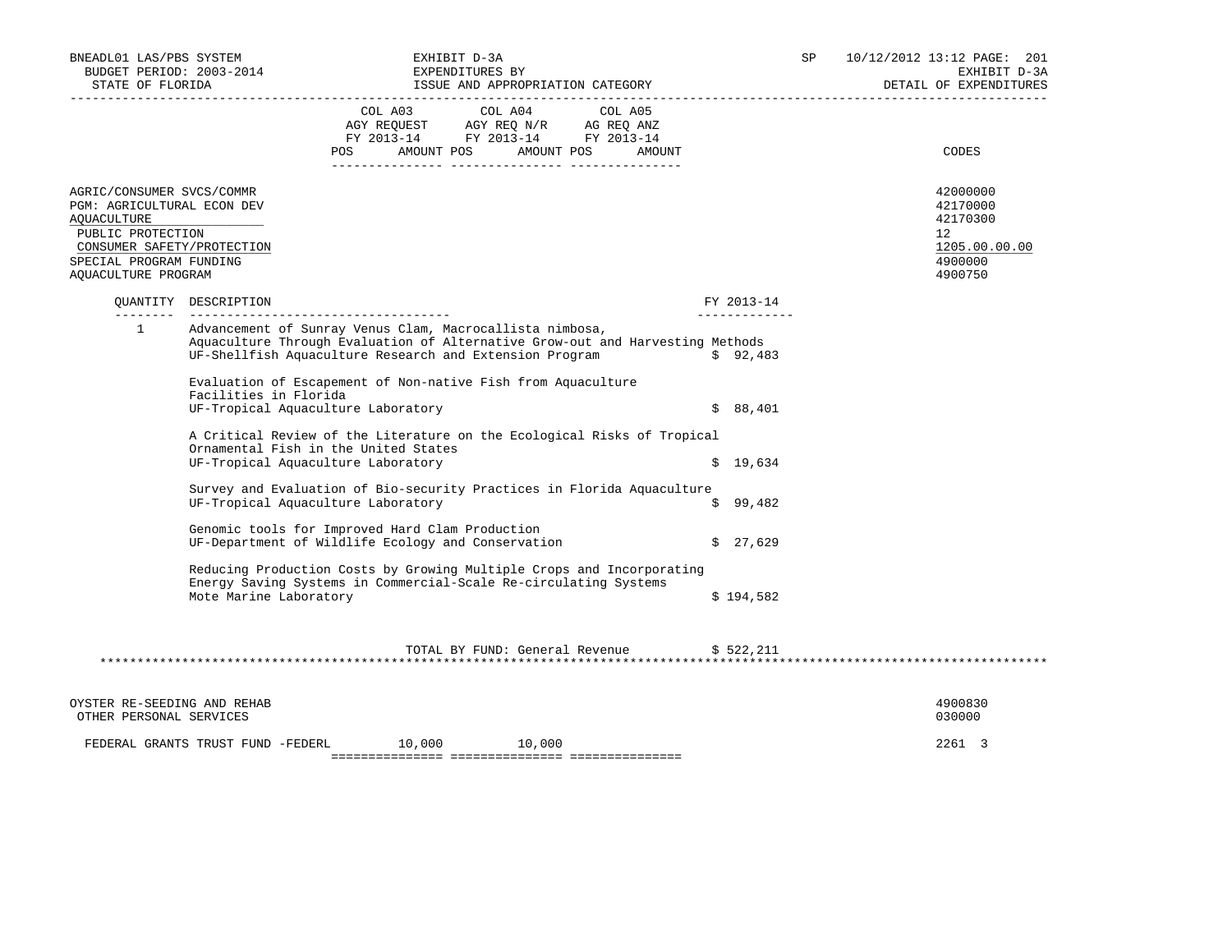| BNEADL01 LAS/PBS SYSTEM<br>BUDGET PERIOD: 2003-2014 EXPENDITURES BY<br>STATE OF FLORIDA                                                                                                                                             |                                  | EXHIBIT D-3A                                                                                      | ISSUE AND APPROPRIATION CATEGORY | SP 10/12/2012 13:12 PAGE: 202<br>EXHIBIT D-3A<br>DETAIL OF EXPENDITURES                           |
|-------------------------------------------------------------------------------------------------------------------------------------------------------------------------------------------------------------------------------------|----------------------------------|---------------------------------------------------------------------------------------------------|----------------------------------|---------------------------------------------------------------------------------------------------|
|                                                                                                                                                                                                                                     | POS AMOUNT POS AMOUNT POS AMOUNT | COL A03 COL A04 COL A05<br>AGY REQUEST AGY REQ N/R AG REQ ANZ<br>FY 2013-14 FY 2013-14 FY 2013-14 |                                  | CODES                                                                                             |
| AGRIC/CONSUMER SVCS/COMMR<br><b>PGM: AGRICULTURAL ECON DEV</b><br>AQUACULTURE<br>PUBLIC PROTECTION<br>CONSUMER SAFETY/PROTECTION<br>SPECIAL PROGRAM FUNDING<br>OYSTER RE-SEEDING AND REHAB<br>SPECIAL CATEGORIES<br>OYSTER PLANTING |                                  |                                                                                                   |                                  | 42000000<br>42170000<br>42170300<br>12<br>1205.00.00.00<br>4900000<br>4900830<br>100000<br>102345 |
| FEDERAL GRANTS TRUST FUND -FEDERL 190,000 190.000                                                                                                                                                                                   |                                  |                                                                                                   |                                  | 2261 3                                                                                            |
| TOTAL: OYSTER RE-SEEDING AND REHAB<br>TOTAL ISSUE 200,000 200,000                                                                                                                                                                   |                                  |                                                                                                   |                                  | 4900830                                                                                           |
|                                                                                                                                                                                                                                     |                                  |                                                                                                   |                                  |                                                                                                   |
| AGENCY ISSUE NARRATIVE:<br>2013-2014 BUDGET YEAR NARRATIVE:                                                                                                                                                                         |                                  |                                                                                                   | IT COMPONENT? NO                 |                                                                                                   |
| DESCRIPTION OF ISSUE:<br>This issue requests \$200,000 in the Federal Grants Trust Fund for the purpose of continued re-seeding, rehabilitation and<br>restoration of oyster reefs in Florida.                                      |                                  |                                                                                                   |                                  |                                                                                                   |

ISSUE SUMMARY:

 The Florida Department of Agriculture and Consumer Services (FDACS), Division of Aquaculture is responsible for oyster reef rehabilitation and restoration in the State. This role is accomplished primarily through oyster shell planting. To assist the Division in fulfilling its responsibilities, Congress appropriated to the State of Florida in Fiscal Year 2006-07, \$4 million dollars to cleanup, restore, reseed and protect Florida's Oyster Industry over the next several years. This agreement will expire in November 2013.

 For Fiscal Year 2013-14, the Division requests the authority to expend the remaining federally appropriated funds. This will allow FDACS the continued ability to buy, transport and plant shell and facilitate oyster relays in affected counties.

### ADVERSE IMPACT IF NOT FUNDED:

 The Division currently does not have sufficient spending authority to expend resources and perform these types of activities. Failure to approve this request will result in a loss of the remaining federal funding available to Florida. With no current state matching dollars, the Division will no longer be able to restore oyster reefs or engage in oyster relay activities.

COST SUMMARY:

 OTHER PERSONAL SERVICES: ------------------------

| -----<br>---- |      | -----<br>---- |                            |
|---------------|------|---------------|----------------------------|
| $\sim$        | . YE |               | <b>GITZ</b>                |
|               |      | _____<br>---- | INI'<br><b>NH</b><br>a IVI |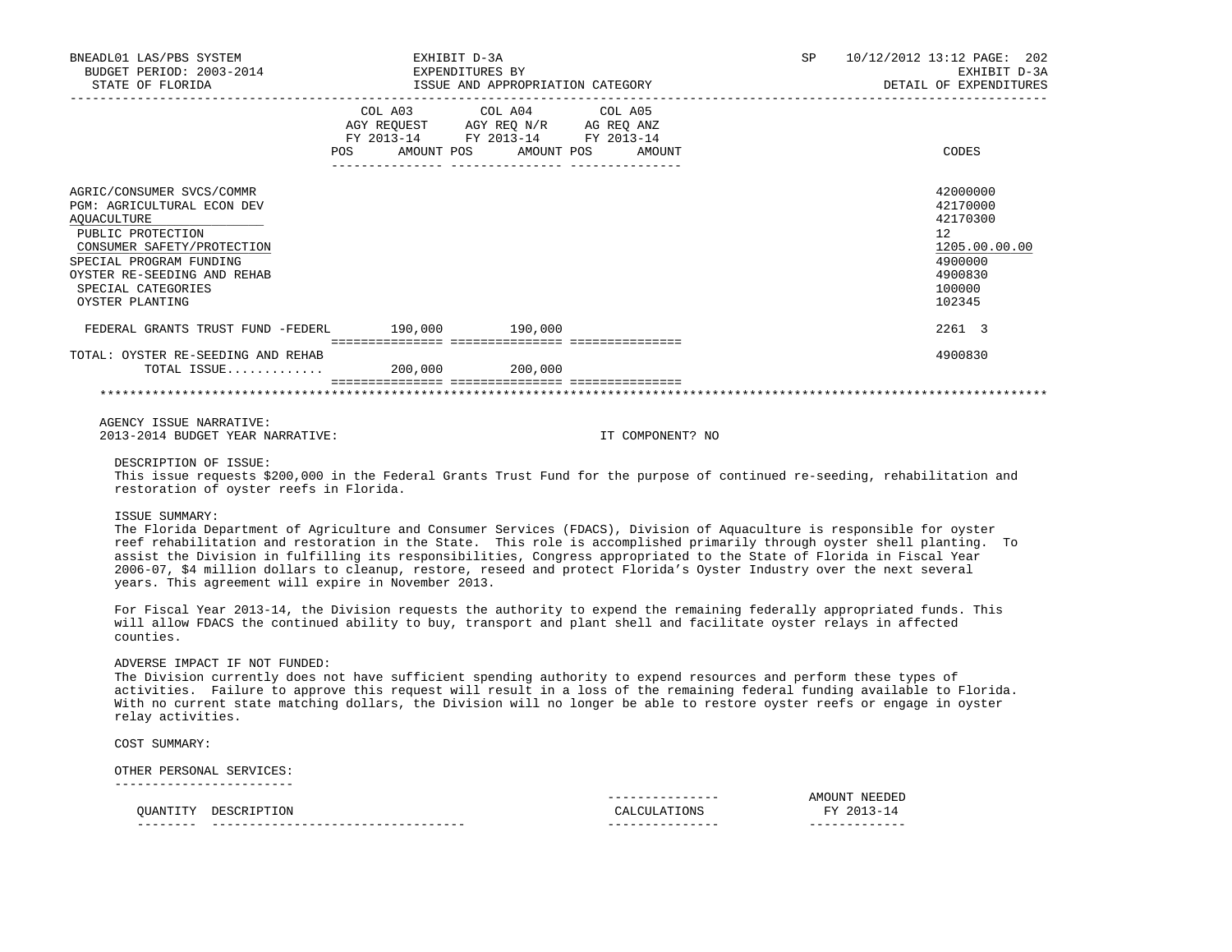| BNEADL01 LAS/PBS SYSTEM<br>BUDGET PERIOD: 2003-2014<br>STATE OF FLORIDA                                                                                                                    |                                   | EXHIBIT D-3A<br>EXPENDITURES BY                                                                                               | ISSUE AND APPROPRIATION CATEGORY |                                                | SP                          | 10/12/2012 13:12 PAGE: 203<br>EXHIBIT D-3A<br>DETAIL OF EXPENDITURES                    |
|--------------------------------------------------------------------------------------------------------------------------------------------------------------------------------------------|-----------------------------------|-------------------------------------------------------------------------------------------------------------------------------|----------------------------------|------------------------------------------------|-----------------------------|-----------------------------------------------------------------------------------------|
|                                                                                                                                                                                            |                                   | COL A03 COL A04 COL A05<br>AGY REQUEST AGY REQ N/R AG REQ ANZ<br>FY 2013-14 FY 2013-14 FY 2013-14<br><b>POS</b><br>AMOUNT POS | AMOUNT POS                       | AMOUNT                                         |                             | CODES                                                                                   |
| AGRIC/CONSUMER SVCS/COMMR<br>PGM: AGRICULTURAL ECON DEV<br><b>AQUACULTURE</b><br>PUBLIC PROTECTION<br>CONSUMER SAFETY/PROTECTION<br>SPECIAL PROGRAM FUNDING<br>OYSTER RE-SEEDING AND REHAB |                                   |                                                                                                                               |                                  |                                                |                             | 42000000<br>42170000<br>42170300<br>$12^{\circ}$<br>1205.00.00.00<br>4900000<br>4900830 |
| $\mathbf{1}$                                                                                                                                                                               | Part Time Marine Capt             |                                                                                                                               |                                  |                                                | \$10,000                    |                                                                                         |
| SPECIAL CATEGORY:<br>_________________                                                                                                                                                     |                                   |                                                                                                                               |                                  |                                                |                             |                                                                                         |
|                                                                                                                                                                                            | OUANTITY DESCRIPTION              |                                                                                                                               |                                  | _______________<br>CALCULATIONS                | AMOUNT NEEDED<br>FY 2013-14 |                                                                                         |
|                                                                                                                                                                                            | Infrastructure improvements       | 1 Oyster Re-seeding, Rehabilitation and                                                                                       |                                  | ________________                               | _____________<br>\$190,000  |                                                                                         |
|                                                                                                                                                                                            |                                   |                                                                                                                               |                                  | TOTAL ISSUE BY FUND: Federal Grants Trust Fund | \$200,000                   |                                                                                         |
| MARINE DEBRIS CLEANUP/AQUATIC<br>INVASIVE PROGRAM<br><b>EXPENSES</b>                                                                                                                       |                                   |                                                                                                                               |                                  |                                                |                             | 4907730<br>040000                                                                       |
|                                                                                                                                                                                            |                                   | FEDERAL GRANTS TRUST FUND -FEDERL 120,000 120,000                                                                             |                                  |                                                |                             | 2261 3                                                                                  |
| SPECIAL CATEGORIES<br>CONTRACTED SERVICES                                                                                                                                                  |                                   |                                                                                                                               |                                  |                                                |                             | 100000<br>100777                                                                        |
|                                                                                                                                                                                            | FEDERAL GRANTS TRUST FUND -FEDERL | $30,000$ 30,000                                                                                                               |                                  |                                                |                             | 2261 3                                                                                  |
| TOTAL: MARINE DEBRIS CLEANUP/AQUATIC                                                                                                                                                       | INVASIVE PROGRAM                  | TOTAL ISSUE 150,000 150,000                                                                                                   |                                  |                                                |                             | 4907730                                                                                 |
|                                                                                                                                                                                            |                                   |                                                                                                                               |                                  |                                                |                             |                                                                                         |
| AGENCY ISSUE NARRATIVE:                                                                                                                                                                    | 2013-2014 BUDGET YEAR NARRATIVE:  |                                                                                                                               |                                  | IT COMPONENT? NO                               |                             |                                                                                         |
| DESCRIPTION OF ISSUE:                                                                                                                                                                      |                                   |                                                                                                                               |                                  |                                                |                             |                                                                                         |

 This issue requests \$150,000 in the Expense and Contracted Services categories in the Federal Grants Trust Fund for the purpose of continued marine debris clean up as it pertains to the removal of any hazardous items that can be harmful to marine life (bottle caps, debris, fishing line, etc.) and control of invasive aquatic and fish species in Florida.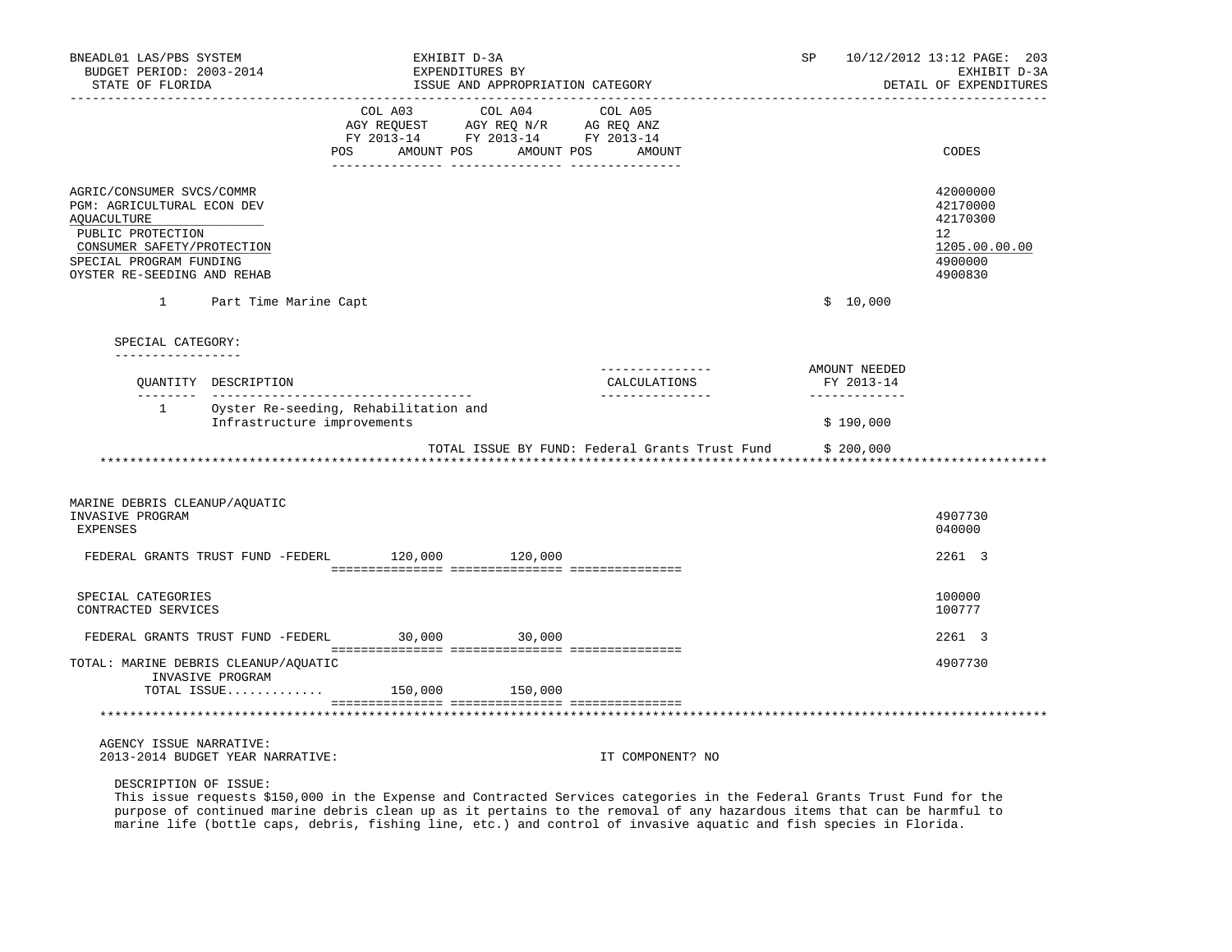| BNEADL01 LAS/PBS SYSTEM<br>BUDGET PERIOD: 2003-2014<br>STATE OF FLORIDA                                                                                                                                          | EXHIBIT D-3A<br>EXPENDITURES BY<br>ISSUE AND APPROPRIATION CATEGORY                                                                         | SP<br>10/12/2012 13:12 PAGE: 204<br>EXHIBIT D-3A<br>DETAIL OF EXPENDITURES              |
|------------------------------------------------------------------------------------------------------------------------------------------------------------------------------------------------------------------|---------------------------------------------------------------------------------------------------------------------------------------------|-----------------------------------------------------------------------------------------|
|                                                                                                                                                                                                                  | COL A03 COL A04 COL A05<br>AGY REQUEST AGY REQ N/R AG REQ ANZ<br>FY 2013-14 FY 2013-14 FY 2013-14<br>AMOUNT POS AMOUNT POS<br>POS<br>AMOUNT | CODES                                                                                   |
| AGRIC/CONSUMER SVCS/COMMR<br><b>PGM: AGRICULTURAL ECON DEV</b><br>AOUACULTURE<br>PUBLIC PROTECTION<br>CONSUMER SAFETY/PROTECTION<br>SPECIAL PROGRAM FUNDING<br>MARINE DEBRIS CLEANUP/AQUATIC<br>INVASIVE PROGRAM |                                                                                                                                             | 42000000<br>42170000<br>42170300<br>$12^{\circ}$<br>1205.00.00.00<br>4900000<br>4907730 |

ISSUE SUMMARY:

 The Florida Department of Agriculture and Consumer Services (FDACS), Division of Aquaculture is responsible for promoting the aquaculture industry in Florida. This entails environmental concerns and invasive fish and organisms that adversely affect the aquaculture industry in Florida. The division has received grants from National Oceanic and Atmospheric Administration (NOAA) and U.S. Fish and Wildlife Service (USFWS) to conduct activities of importance to the Aquaculture producers within Florida. One goal is to work with marine aqua culturalists to investigate and implement activities to prevent production gear loss for clam farmers. This will include non-regulatory approaches as well as possible revisions to existing Best Management Practices (BMP's) for clam farmers. Another goal is facilitating research in controlling invasive aquatic species through selective genetic reproduction. The division will receive a new agreement in April 2013.

#### ADVERSE IMPACT IF NOT FUNDED:

 The Division currently does not have sufficient spending authority to expend resources and perform these types of activities. Failure to approve this request will result in a loss of the remaining federal funding available to Florida. With no current state matching dollars, the division will no longer be able to be proactive in these areas.

COST SUMMARY:

#### Expenses

------------------------

| OUANTITY            | DESCRIPTION                          | CALCULATIONS                  | AMOUNT NEEDED<br>FY 2013-14 |
|---------------------|--------------------------------------|-------------------------------|-----------------------------|
|                     | Marine debris clean up, fuel, travel |                               | \$120,000                   |
|                     |                                      |                               |                             |
| Contracted Services |                                      |                               |                             |
|                     |                                      | ------------                  | AMOUNT NEEDED               |
| OUANTITY            | DESCRIPTION                          | CALCULATIONS<br>------------- | FY 2013-14<br>----------    |

 TOTAL ISSUE BY FUND: Federal Grants Trust Fund \$ 150,000 \*\*\*\*\*\*\*\*\*\*\*\*\*\*\*\*\*\*\*\*\*\*\*\*\*\*\*\*\*\*\*\*\*\*\*\*\*\*\*\*\*\*\*\*\*\*\*\*\*\*\*\*\*\*\*\*\*\*\*\*\*\*\*\*\*\*\*\*\*\*\*\*\*\*\*\*\*\*\*\*\*\*\*\*\*\*\*\*\*\*\*\*\*\*\*\*\*\*\*\*\*\*\*\*\*\*\*\*\*\*\*\*\*\*\*\*\*\*\*\*\*\*\*\*\*\*\*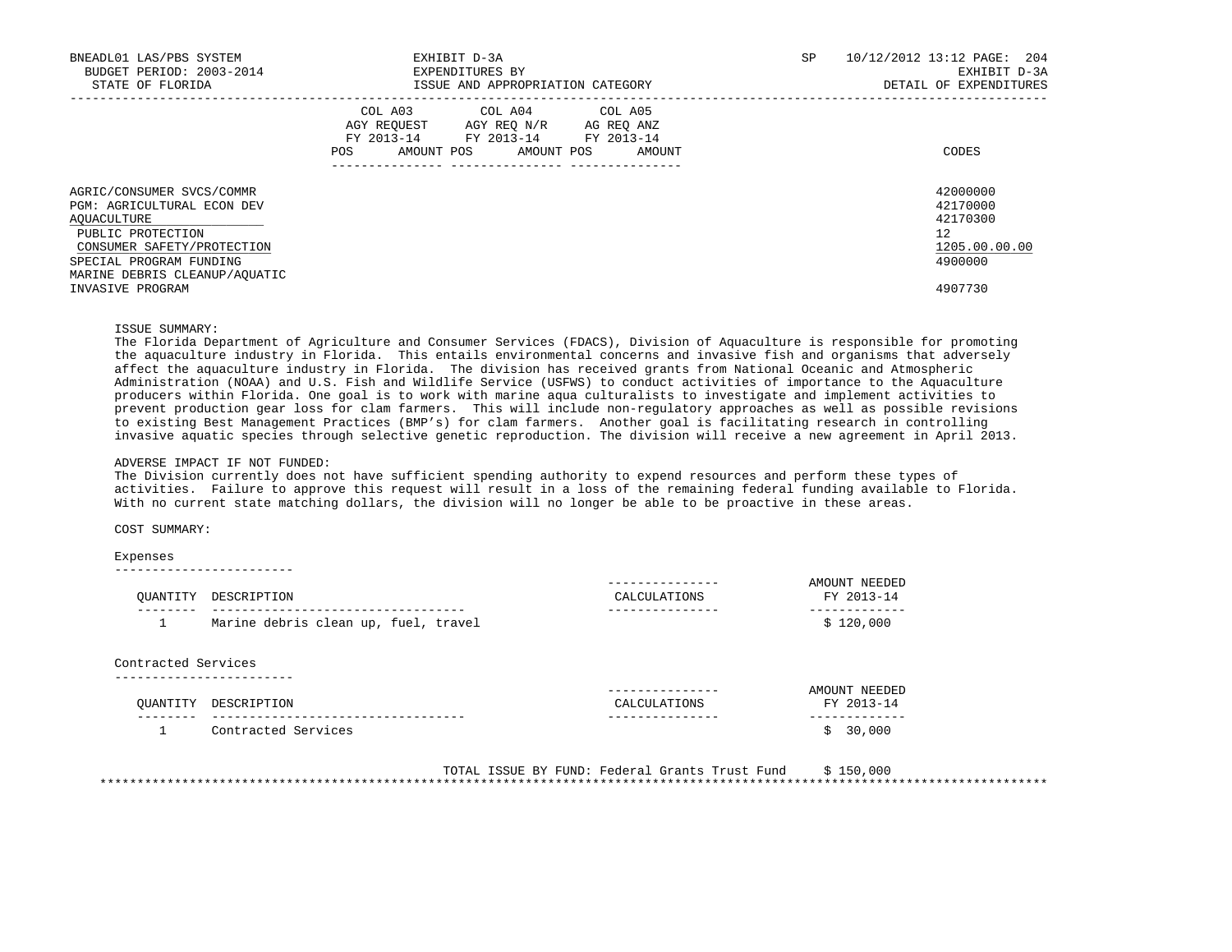| BNEADL01 LAS/PBS SYSTEM<br>BUDGET PERIOD: 2003-2014 EXPENDITURES BY<br>STATE OF FLORIDA                                          | EXHIBIT D-3A<br>ISSUE AND APPROPRIATION CATEGORY                                                           |                         |  | SP | 10/12/2012 13:12 PAGE: 205<br>EXHIBIT D-3A<br>DETAIL OF EXPENDITURES |  |
|----------------------------------------------------------------------------------------------------------------------------------|------------------------------------------------------------------------------------------------------------|-------------------------|--|----|----------------------------------------------------------------------|--|
|                                                                                                                                  | AGY REQUEST AGY REQ N/R AG REQ ANZ<br>FY 2013-14 FY 2013-14 FY 2013-14<br>POS AMOUNT POS AMOUNT POS AMOUNT | COL A03 COL A04 COL A05 |  |    | CODES                                                                |  |
| AGRIC/CONSUMER SVCS/COMMR<br><b>PGM: AGRICULTURAL ECON DEV</b><br>AQUACULTURE<br>PUBLIC PROTECTION<br>CONSUMER SAFETY/PROTECTION |                                                                                                            |                         |  |    | 42000000<br>42170000<br>42170300<br>12 <sup>°</sup><br>1205.00.00.00 |  |
| TOTAL: CONSUMER SAFETY/PROTECTION                                                                                                |                                                                                                            |                         |  |    | 1205.00.00.00                                                        |  |
| BY FUND TYPE<br>GENERAL REVENUE FUND<br>TRUST FUNDS                                                                              | 2,773,698 522,211<br>1,740,796                                                                             | 350,000                 |  |    | 1000<br>2000                                                         |  |
| TOTAL POSITIONS 48.00<br>TOTAL PROG COMP $4,514,494$<br>TOTAL SALARY RATE $1,916,629$                                            |                                                                                                            | 872,211                 |  |    |                                                                      |  |

=============== =============== ===============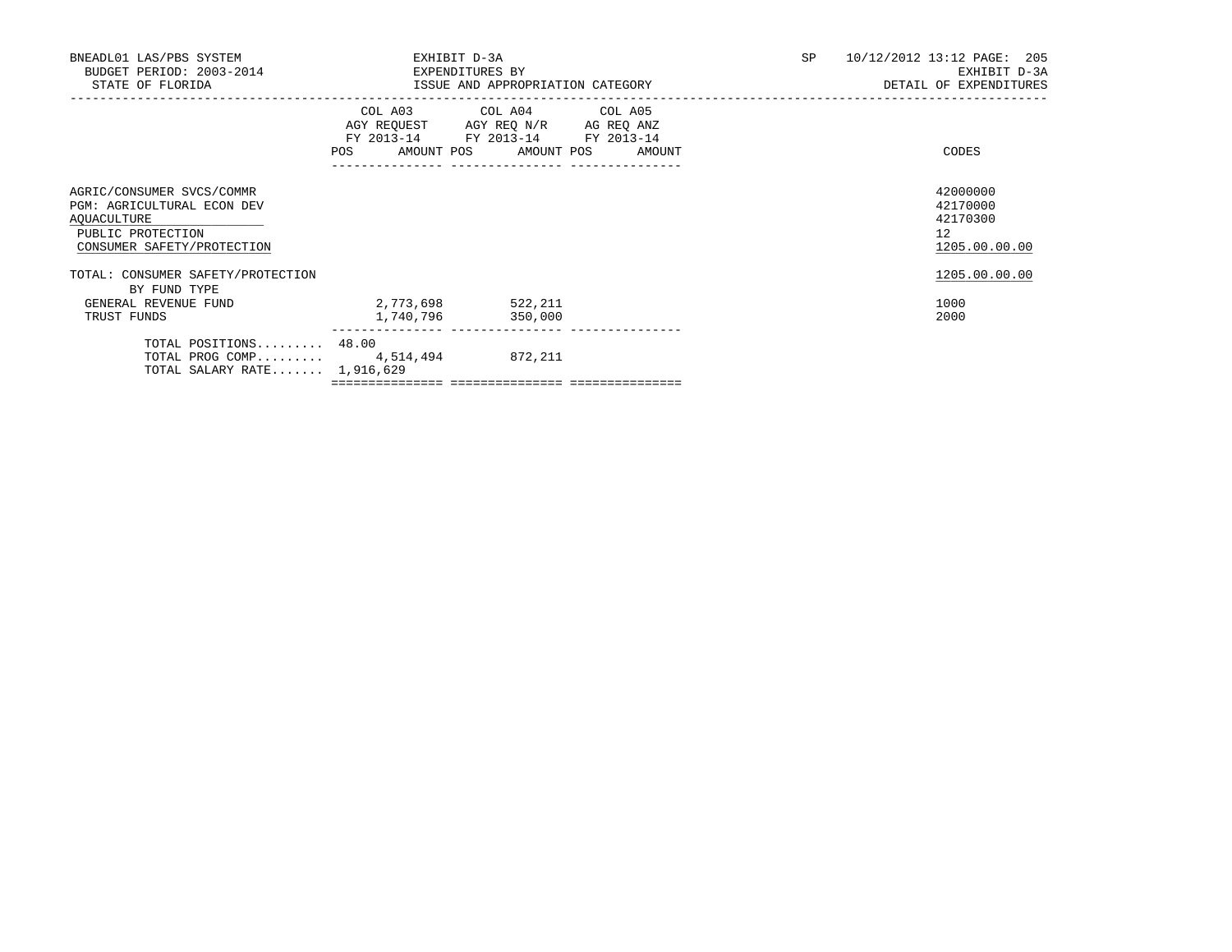| BNEADL01 LAS/PBS SYSTEM<br>BUDGET PERIOD: 2003-2014<br>STATE OF FLORIDA                                                                                                                                                                                                        | EXHIBIT D-3A                                                                                        | EXPENDITURES BY<br>ISSUE AND APPROPRIATION CATEGORY | SP                                     | 10/12/2012 13:12 PAGE: 206<br>EXHIBIT D-3A<br>DETAIL OF EXPENDITURES |                                                                                                      |
|--------------------------------------------------------------------------------------------------------------------------------------------------------------------------------------------------------------------------------------------------------------------------------|-----------------------------------------------------------------------------------------------------|-----------------------------------------------------|----------------------------------------|----------------------------------------------------------------------|------------------------------------------------------------------------------------------------------|
|                                                                                                                                                                                                                                                                                | AGY REQUEST AGY REQ N/R AG REQ ANZ<br>FY 2013-14 FY 2013-14 FY 2013-14<br>POS AMOUNT POS AMOUNT POS | COL A03 COL A04 COL A05                             | AMOUNT                                 |                                                                      | CODES                                                                                                |
| AGRIC/CONSUMER SVCS/COMMR<br>PGM: AGRICULTURAL ECON DEV<br>ANIMAL/PEST/DISEASE CONTRL<br>HEALTH AND HUMAN SERVICES<br>ENVIRONMENTAL HEALTH<br>ESTIMATED EXPENDITURES<br>ESTIMATED EXPENDITURES - OPERATIONS<br>SALARY RATE<br>SALARY RATE 5,291,390                            |                                                                                                     |                                                     |                                        |                                                                      | 42000000<br>42170000<br>42170500<br>13 <sup>°</sup><br>1302.00.00.00<br>1000000<br>1001000<br>000000 |
| SALARIES AND BENEFITS                                                                                                                                                                                                                                                          |                                                                                                     |                                                     |                                        |                                                                      | 010000                                                                                               |
| GENERAL REVENUE FUND -STATE<br>FEDERAL GRANTS TRUST FUND -FEDERL<br>$\begin{tabular}{lllllll} \multicolumn{2}{c}{\textbf{GENERAL}} & \textbf{INSPECTION TF} & & -\textbf{STATE} & & 488,263 \\ \textbf{AG EMERGENCY ERAD TF} & & -\textbf{STATE} & & 414,835 \\ \end{tabular}$ | 5,322,702<br>536,764                                                                                |                                                     |                                        |                                                                      | 1000 1<br>2261 3<br>2321 1<br>2360 1                                                                 |
| TOTAL POSITIONS 121.50<br>TOTAL APPRO                                                                                                                                                                                                                                          | 6,762,564                                                                                           |                                                     |                                        |                                                                      |                                                                                                      |
| OTHER PERSONAL SERVICES                                                                                                                                                                                                                                                        |                                                                                                     |                                                     |                                        |                                                                      | 030000                                                                                               |
| GENERAL REVENUE FUND -STATE<br>FEDERAL GRANTS TRUST FUND -FEDERL<br>GENERAL INSPECTION TF -STATE                                                                                                                                                                               | 11,866<br>95,703<br>61,642                                                                          |                                                     |                                        |                                                                      | 1000 1<br>2261 3<br>2321 1                                                                           |
| TOTAL APPRO                                                                                                                                                                                                                                                                    | 169,211                                                                                             |                                                     |                                        |                                                                      |                                                                                                      |
| <b>EXPENSES</b>                                                                                                                                                                                                                                                                |                                                                                                     |                                                     |                                        |                                                                      | 040000                                                                                               |
| GENERAL REVENUE FUND -STATE 365,981<br>FEDERAL GRANTS TRUST FUND -FEDERL<br>GENERAL INSPECTION TF -STATE                                                                                                                                                                       | 659,179<br>372,565<br>_________________                                                             |                                                     | ______________________________________ |                                                                      | 1000 1<br>2261 3<br>2321 1                                                                           |
| TOTAL APPRO                                                                                                                                                                                                                                                                    | 1,397,725                                                                                           |                                                     |                                        |                                                                      |                                                                                                      |
| OPERATING CAPITAL OUTLAY                                                                                                                                                                                                                                                       |                                                                                                     |                                                     |                                        |                                                                      | 060000                                                                                               |
| GENERAL REVENUE FUND - STATE<br>FEDERAL GRANTS TRUST FUND -FEDERL                                                                                                                                                                                                              | 50,949<br>25,000                                                                                    |                                                     |                                        |                                                                      | 1000 1<br>2261 3                                                                                     |
| TOTAL APPRO                                                                                                                                                                                                                                                                    | ---------------<br>75,949                                                                           |                                                     |                                        |                                                                      |                                                                                                      |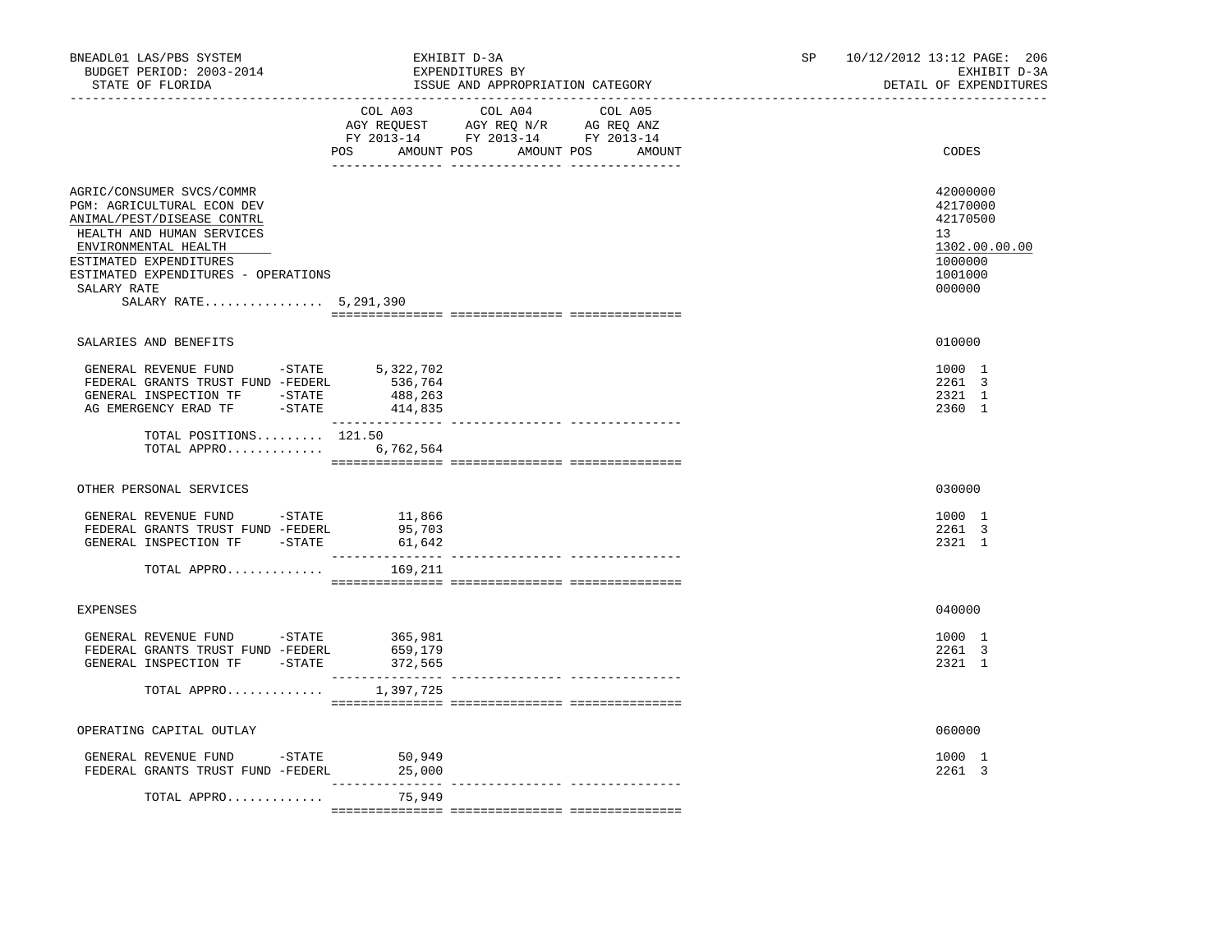| BNEADL01 LAS/PBS SYSTEM<br>BUDGET PERIOD: 2003-2014<br>STATE OF FLORIDA                                                                                                                                                                                  |                               | EXHIBIT D-3A<br>EXPENDITURES BY<br>ISSUE AND APPROPRIATION CATEGORY                                                               | 10/12/2012 13:12 PAGE: 207<br>SP<br>EXHIBIT D-3A<br>DETAIL OF EXPENDITURES |                                                                                             |  |
|----------------------------------------------------------------------------------------------------------------------------------------------------------------------------------------------------------------------------------------------------------|-------------------------------|-----------------------------------------------------------------------------------------------------------------------------------|----------------------------------------------------------------------------|---------------------------------------------------------------------------------------------|--|
|                                                                                                                                                                                                                                                          | POS                           | COL A03 COL A04 COL A05<br>AGY REQUEST AGY REQ N/R AG REQ ANZ<br>FY 2013-14 FY 2013-14 FY 2013-14<br>AMOUNT POS AMOUNT POS AMOUNT |                                                                            | CODES                                                                                       |  |
| AGRIC/CONSUMER SVCS/COMMR<br>PGM: AGRICULTURAL ECON DEV<br>ANIMAL/PEST/DISEASE CONTRL<br>HEALTH AND HUMAN SERVICES<br>ENVIRONMENTAL HEALTH<br>ESTIMATED EXPENDITURES<br>ESTIMATED EXPENDITURES - OPERATIONS<br>SPECIAL CATEGORIES<br>CONTRACTED SERVICES |                               |                                                                                                                                   | 13                                                                         | 42000000<br>42170000<br>42170500<br>1302.00.00.00<br>1000000<br>1001000<br>100000<br>100777 |  |
| FEDERAL GRANTS TRUST FUND -FEDERL<br>GENERAL INSPECTION TF -STATE                                                                                                                                                                                        | 601,300<br>300,373            |                                                                                                                                   |                                                                            | 2261 3<br>2321 1                                                                            |  |
| TOTAL APPRO                                                                                                                                                                                                                                              | 901,673                       |                                                                                                                                   |                                                                            |                                                                                             |  |
| RISK MANAGEMENT INSURANCE                                                                                                                                                                                                                                |                               |                                                                                                                                   |                                                                            | 103241                                                                                      |  |
| GENERAL REVENUE FUND -STATE 115,048<br>GENERAL INSPECTION TF -STATE 111,944                                                                                                                                                                              |                               | ----------- --------------- --------                                                                                              |                                                                            | 1000 1<br>2321 1                                                                            |  |
| TOTAL APPRO                                                                                                                                                                                                                                              | 226,992                       |                                                                                                                                   |                                                                            |                                                                                             |  |
| TR/DMS/HR SVCS/STW CONTRCT                                                                                                                                                                                                                               |                               |                                                                                                                                   |                                                                            | 107040                                                                                      |  |
| $\begin{tabular}{llllll} \multicolumn{2}{llll} \texttt{GENERAL} & \texttt{REVENUE} & \texttt{FUND} & & -\texttt{STATE} & & 41,962 \\ \texttt{GENERAL} & \texttt{INSPECTION TF} & & -\texttt{STATE} & & 4,869 \\ \end{tabular}$                           |                               |                                                                                                                                   |                                                                            | 1000 1<br>2321 1                                                                            |  |
| TOTAL APPRO                                                                                                                                                                                                                                              | 46,831                        |                                                                                                                                   |                                                                            |                                                                                             |  |
| TOTAL: ESTIMATED EXPENDITURES - OPERATIONS<br>TOTAL POSITIONS 121.50<br>TOTAL ISSUE<br>TOTAL SALARY RATE $5,291,390$                                                                                                                                     | 9,580,945                     |                                                                                                                                   |                                                                            | 1001000                                                                                     |  |
| CASUALTY INSURANCE PREMIUM<br>ADJUSTMENT<br>SPECIAL CATEGORIES<br>RISK MANAGEMENT INSURANCE                                                                                                                                                              |                               |                                                                                                                                   |                                                                            | 1001090<br>100000<br>103241                                                                 |  |
| GENERAL REVENUE FUND -STATE<br>GENERAL INSPECTION TF                                                                                                                                                                                                     | $10,316-$<br>$-STATE$ 10,037- |                                                                                                                                   |                                                                            | 1000 1<br>2321 1                                                                            |  |
| TOTAL APPRO                                                                                                                                                                                                                                              | _____________<br>20,353-      |                                                                                                                                   |                                                                            |                                                                                             |  |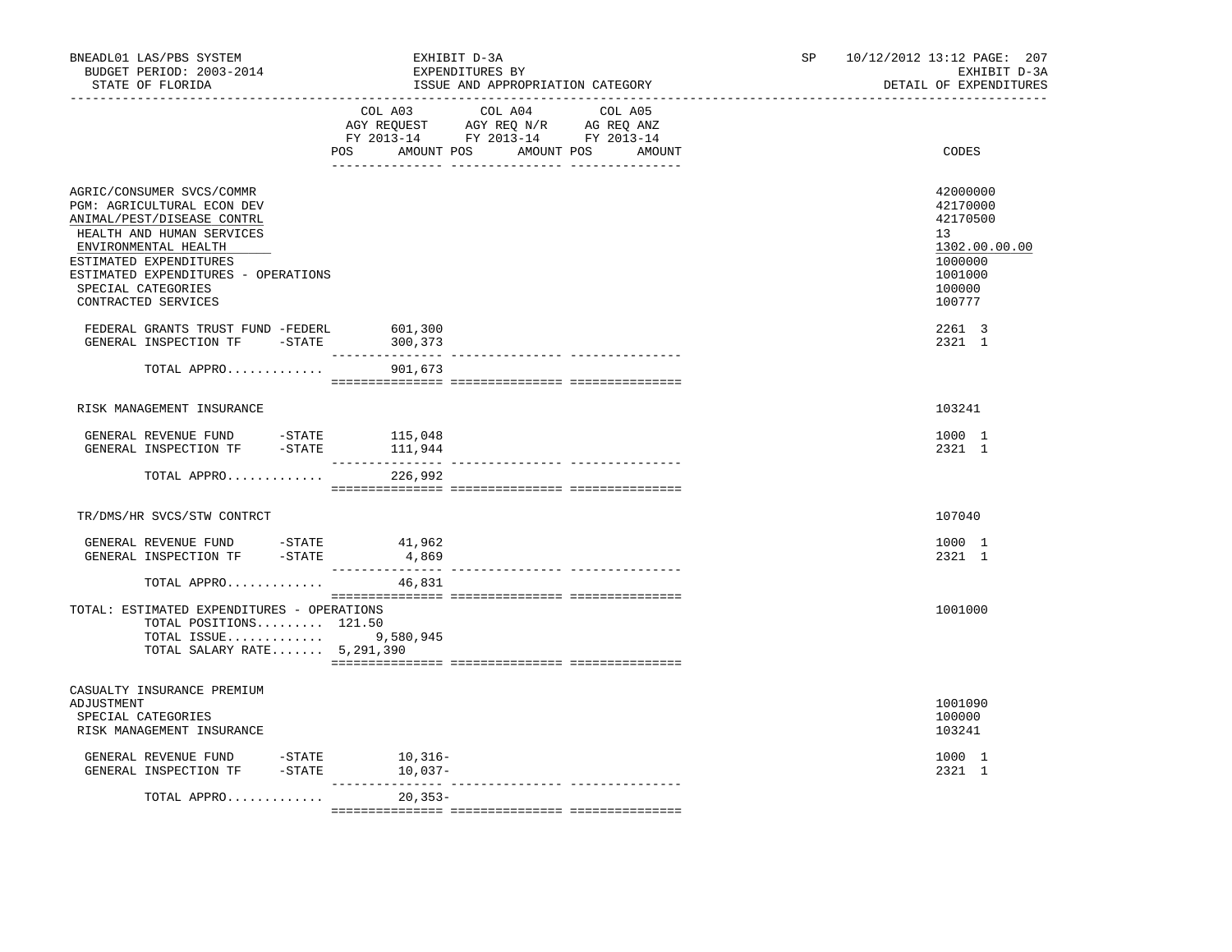| BNEADL01 LAS/PBS SYSTEM<br>BUDGET PERIOD: 2003-2014<br>STATE OF FLORIDA                                                                                                                                                          |                                   | EXHIBIT D-3A<br>EXPENDITURES BY<br>ISSUE AND APPROPRIATION CATEGORY                                            | SP                | 10/12/2012 13:12 PAGE: 208<br>EXHIBIT D-3A<br>DETAIL OF EXPENDITURES |                                                                    |
|----------------------------------------------------------------------------------------------------------------------------------------------------------------------------------------------------------------------------------|-----------------------------------|----------------------------------------------------------------------------------------------------------------|-------------------|----------------------------------------------------------------------|--------------------------------------------------------------------|
|                                                                                                                                                                                                                                  | COL A03                           | COL A04<br>AGY REQUEST AGY REQ N/R AG REQ ANZ<br>FY 2013-14 FY 2013-14 FY 2013-14<br>POS AMOUNT POS AMOUNT POS | COL A05<br>AMOUNT |                                                                      | CODES                                                              |
| AGRIC/CONSUMER SVCS/COMMR<br>PGM: AGRICULTURAL ECON DEV<br>ANIMAL/PEST/DISEASE CONTRL<br>HEALTH AND HUMAN SERVICES<br>ENVIRONMENTAL HEALTH<br>ESTIMATED EXPENDITURES<br>FLORIDA RETIREMENT SYSTEM<br>CONTRIBUTION ADJUSTMENT FOR |                                   |                                                                                                                |                   |                                                                      | 42000000<br>42170000<br>42170500<br>13<br>1302.00.00.00<br>1000000 |
| FISCAL YEAR 2012-2013<br>SALARIES AND BENEFITS                                                                                                                                                                                   |                                   |                                                                                                                |                   |                                                                      | 1001240<br>010000                                                  |
| ${\tt GENERAL}\;\; {\tt REVENUE}\;\; {\tt FUND}\;\qquad\qquad {\tt -STATE}\;\qquad\qquad\qquad 13\, , 848$<br>FEDERAL GRANTS TRUST FUND -FEDERL<br>GENERAL INSPECTION TF -STATE<br>AG EMERGENCY ERAD TF -STATE<br>TOTAL APPRO    | 1,397<br>1,270<br>1,078<br>17,593 |                                                                                                                |                   |                                                                      | 1000 1<br>2261 3<br>2321 1<br>2360 1                               |
| ADJUSTMENT TO STATE HEALTH                                                                                                                                                                                                       |                                   |                                                                                                                |                   |                                                                      |                                                                    |
| INSURANCE PREMIUM CONTRIBUTION -                                                                                                                                                                                                 |                                   |                                                                                                                |                   |                                                                      |                                                                    |
| FISCAL YEAR 2012-13<br>SALARIES AND BENEFITS                                                                                                                                                                                     |                                   |                                                                                                                |                   |                                                                      | 1001830<br>010000                                                  |
| GENERAL REVENUE FUND -STATE<br>FEDERAL GRANTS TRUST FUND -FEDERL<br>GENERAL INSPECTION TF -STATE<br>AG EMERGENCY ERAD TF -STATE                                                                                                  | 12,231<br>1,234<br>1,122<br>953   |                                                                                                                |                   |                                                                      | 1000 1<br>2261 3<br>2321 1<br>2360 1                               |
| TOTAL APPRO $15,540$                                                                                                                                                                                                             |                                   |                                                                                                                |                   |                                                                      |                                                                    |
| REALLOCATION OF HUMAN RESOURCES<br>OUTSOURCING<br>SPECIAL CATEGORIES<br>TR/DMS/HR SVCS/STW CONTRCT                                                                                                                               |                                   |                                                                                                                |                   |                                                                      | 1005900<br>100000<br>107040                                        |
| GENERAL REVENUE FUND -STATE 777-<br>GENERAL INSPECTION TF -STATE                                                                                                                                                                 | $90 -$                            |                                                                                                                |                   |                                                                      | 1000 1<br>2321 1                                                   |
| TOTAL APPRO                                                                                                                                                                                                                      | --------------- --<br>$867 -$     |                                                                                                                |                   |                                                                      |                                                                    |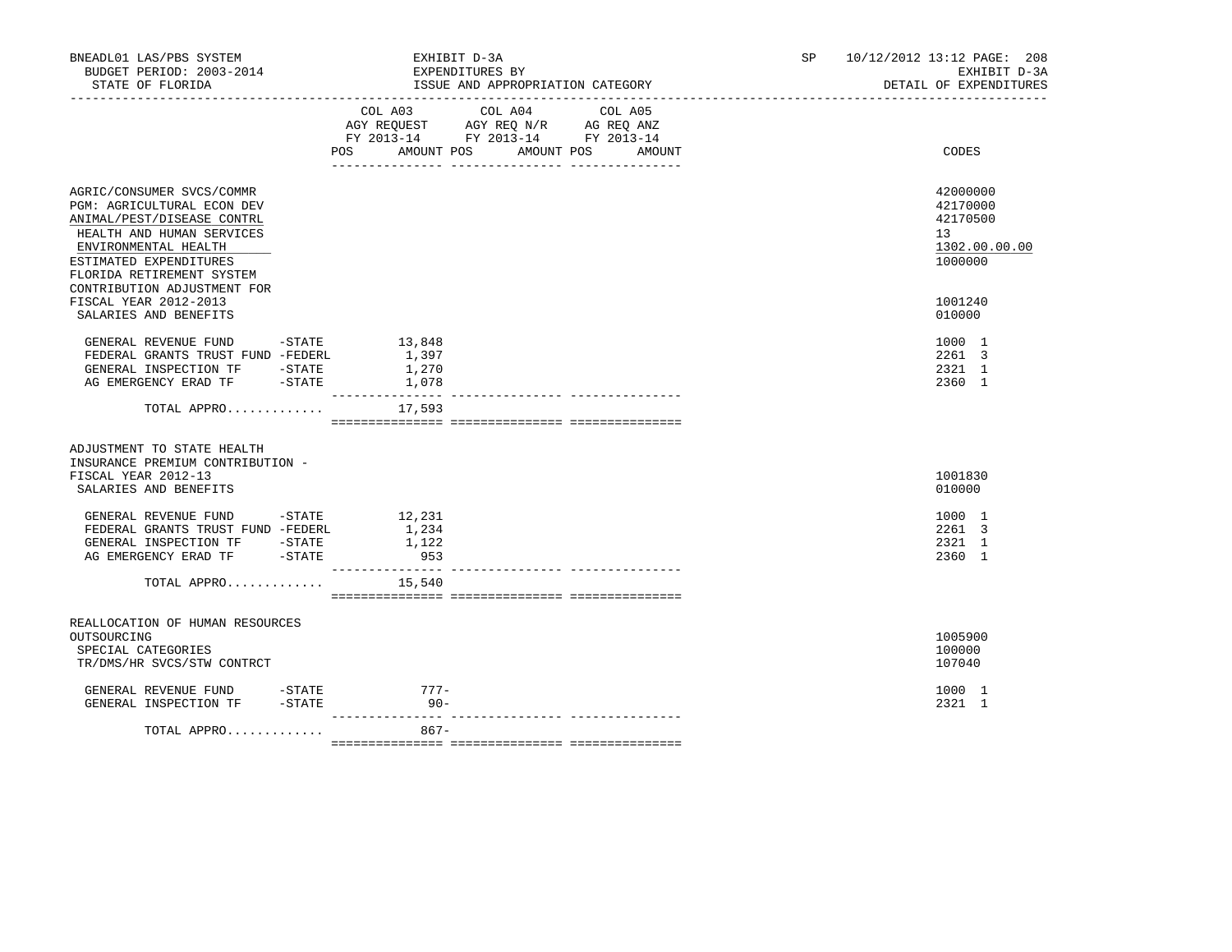| BNEADL01 LAS/PBS SYSTEM<br>BUDGET PERIOD: 2003-2014<br>STATE OF FLORIDA                                                                    | EXHIBIT D-3A<br>EXPENDITURES BY<br>ISSUE AND APPROPRIATION CATEGORY                                                                                                                                                                                                     | 10/12/2012 13:12 PAGE: 209<br>SP and the set of the set of the set of the set of the set of the set of the set of the set of the set of the set of the set of the set of the set of the set of the set of the set of the set of the set of the set of the se<br>EXHIBIT D-3A<br>DETAIL OF EXPENDITURES |
|--------------------------------------------------------------------------------------------------------------------------------------------|-------------------------------------------------------------------------------------------------------------------------------------------------------------------------------------------------------------------------------------------------------------------------|--------------------------------------------------------------------------------------------------------------------------------------------------------------------------------------------------------------------------------------------------------------------------------------------------------|
|                                                                                                                                            | COL A03 COL A04<br>COL A05<br>$\begin{tabular}{lllllll} AGY & \texttt{REQUEST} & \texttt{AGY} & \texttt{REG} & \texttt{N/R} & \texttt{AG} & \texttt{REQ} & \texttt{ANZ} \end{tabular}$<br>FY 2013-14 FY 2013-14 FY 2013-14<br>POS<br>AMOUNT POS<br>AMOUNT POS<br>AMOUNT | CODES                                                                                                                                                                                                                                                                                                  |
| AGRIC/CONSUMER SVCS/COMMR<br>PGM: AGRICULTURAL ECON DEV<br>ANIMAL/PEST/DISEASE CONTRL<br>HEALTH AND HUMAN SERVICES<br>ENVIRONMENTAL HEALTH |                                                                                                                                                                                                                                                                         | 42000000<br>42170000<br>42170500<br>13 <sup>°</sup><br>1302.00.00.00                                                                                                                                                                                                                                   |
| ANNUALIZATION OF ADMINISTERED<br>FUNDS APPROPRIATIONS<br>STATE HEALTH INSURANCE ADJUSTMENT<br>FOR FY 2012-13 - 10 MONTHS                   |                                                                                                                                                                                                                                                                         | 26A0000                                                                                                                                                                                                                                                                                                |
| <b>ANNUALIZATION</b><br>SALARIES AND BENEFITS                                                                                              |                                                                                                                                                                                                                                                                         | 26A1830<br>010000                                                                                                                                                                                                                                                                                      |
| GENERAL REVENUE FUND -STATE<br>FEDERAL GRANTS TRUST FUND -FEDERL<br>GENERAL INSPECTION TF -STATE<br>AG EMERGENCY ERAD TF -STATE            | 61,155<br>6,170<br>5,610<br>4,765<br>----------------                                                                                                                                                                                                                   | 1000 1<br>2261 3<br>2321 1<br>2360 1                                                                                                                                                                                                                                                                   |
| TOTAL APPRO                                                                                                                                | 77,700                                                                                                                                                                                                                                                                  |                                                                                                                                                                                                                                                                                                        |
| STATE FUNDING REDUCTIONS<br>CLOSURE OF THE LIVE OAK DIAGNOSTIC<br>LABORATORY<br>SALARY RATE                                                |                                                                                                                                                                                                                                                                         | 3300000<br>3300200<br>000000                                                                                                                                                                                                                                                                           |
| SALARY RATE 194,666-                                                                                                                       |                                                                                                                                                                                                                                                                         |                                                                                                                                                                                                                                                                                                        |
| SALARIES AND BENEFITS                                                                                                                      |                                                                                                                                                                                                                                                                         | 010000                                                                                                                                                                                                                                                                                                 |
| GENERAL REVENUE FUND -STATE<br>GENERAL INSPECTION TF                                                                                       | 259,538-<br>$-STATE$ 33,661-                                                                                                                                                                                                                                            | 1000 1<br>2321 1                                                                                                                                                                                                                                                                                       |
| TOTAL POSITIONS 7.00-<br>TOTAL APPRO 293,199-                                                                                              |                                                                                                                                                                                                                                                                         |                                                                                                                                                                                                                                                                                                        |
| <b>EXPENSES</b>                                                                                                                            |                                                                                                                                                                                                                                                                         | 040000                                                                                                                                                                                                                                                                                                 |
| $-$ STATE<br>GENERAL REVENUE FUND                                                                                                          | $53,815-$                                                                                                                                                                                                                                                               | 1000 1                                                                                                                                                                                                                                                                                                 |
| SPECIAL CATEGORIES<br>CONTRACTED SERVICES                                                                                                  |                                                                                                                                                                                                                                                                         | 100000<br>100777                                                                                                                                                                                                                                                                                       |
| GENERAL INSPECTION TF<br>-STATE                                                                                                            | $32,500-$                                                                                                                                                                                                                                                               | 2321 1                                                                                                                                                                                                                                                                                                 |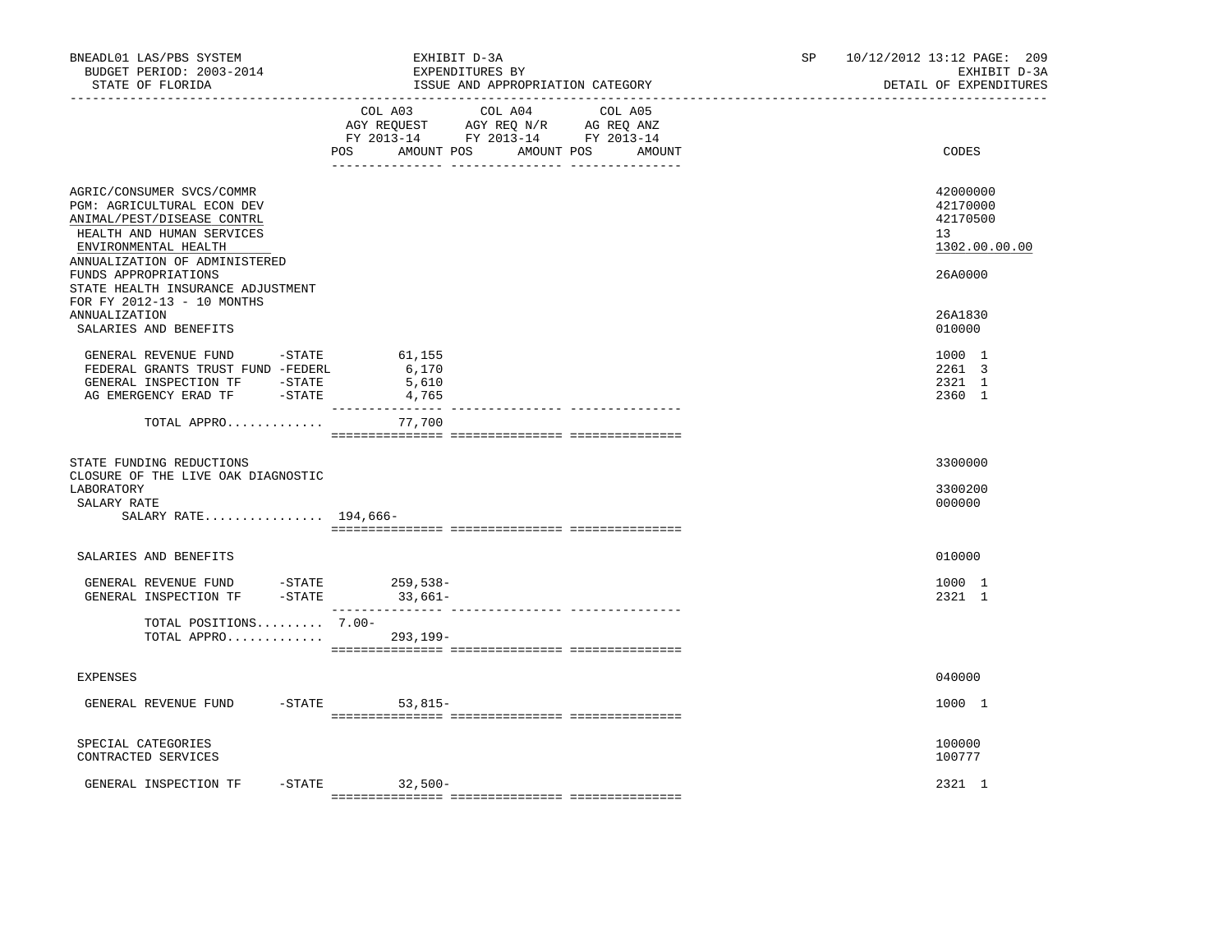| BNEADL01 LAS/PBS SYSTEM<br>BUDGET PERIOD: 2003-2014 EXPENDITURES BY<br>STATE OF FLORIDA                                                                                                                                           | EXHIBIT D-3A<br>ISSUE AND APPROPRIATION CATEGORY |                                                                                                   |                  | SP <sub>2</sub> | 10/12/2012 13:12 PAGE: 210<br>EXHIBIT D-3A<br>DETAIL OF EXPENDITURES          |
|-----------------------------------------------------------------------------------------------------------------------------------------------------------------------------------------------------------------------------------|--------------------------------------------------|---------------------------------------------------------------------------------------------------|------------------|-----------------|-------------------------------------------------------------------------------|
|                                                                                                                                                                                                                                   | POS AMOUNT POS AMOUNT POS                        | COL A03 COL A04 COL A05<br>AGY REQUEST AGY REQ N/R AG REQ ANZ<br>FY 2013-14 FY 2013-14 FY 2013-14 | AMOUNT           |                 | CODES                                                                         |
|                                                                                                                                                                                                                                   |                                                  |                                                                                                   |                  |                 |                                                                               |
| AGRIC/CONSUMER SVCS/COMMR<br><b>PGM: AGRICULTURAL ECON DEV</b><br>ANIMAL/PEST/DISEASE CONTRL<br>HEALTH AND HUMAN SERVICES<br>ENVIRONMENTAL HEALTH<br>STATE FUNDING REDUCTIONS<br>CLOSURE OF THE LIVE OAK DIAGNOSTIC<br>LABORATORY |                                                  |                                                                                                   |                  |                 | 42000000<br>42170000<br>42170500<br>13<br>1302.00.00.00<br>3300000<br>3300200 |
| TOTAL: CLOSURE OF THE LIVE OAK DIAGNOSTIC<br>LABORATORY                                                                                                                                                                           |                                                  |                                                                                                   |                  |                 | 3300200                                                                       |
| TOTAL POSITIONS 7.00-                                                                                                                                                                                                             |                                                  |                                                                                                   |                  |                 |                                                                               |
| TOTAL ISSUE 379,514-<br>TOTAL SALARY RATE $194.666-$                                                                                                                                                                              |                                                  |                                                                                                   |                  |                 |                                                                               |
|                                                                                                                                                                                                                                   |                                                  |                                                                                                   |                  |                 |                                                                               |
| AGENCY ISSUE NARRATIVE:                                                                                                                                                                                                           |                                                  |                                                                                                   |                  |                 |                                                                               |
| 2013-2014 BUDGET YEAR NARRATIVE:<br>DESCRIPTION OF ISSUE:<br>This issue is for the closure of the Live Oak Animal Disease Diagnostic Laboratory. The United States Department of                                                  |                                                  |                                                                                                   | IT COMPONENT? NO |                 |                                                                               |
| Agriculture (USDA) notified the Division of Animal Industry that, effective March 31, 2013, they would no longer be                                                                                                               |                                                  |                                                                                                   |                  |                 |                                                                               |

 utilizing the Live Oak Animal Disease Diagnostic Laboratory for testing of brucellosis surveillance samples. Those samples represent approximately 90% of the diagnostic tests performed at the Live Oak laboratory. USDA has made the decision to utilize a single federal laboratory to carry out this testing for all states and discontinue funding of state laboratories for this purpose. Based on that information, the difficult decision was made to cease laboratory operations at the Live Oak facility and move all remaining testing to the Bronson Animal Disease Diagnostic Laboratory located in Kissimmee, effective July 1, 2013. The division would cut seven (7) FTE. The remaining division employees located at the Live Oak facility are in the Bureau of Animal Disease Control and will continue to occupy the facility, as it is the district two (2) field headquarters for the division.

# IMPACT OF THE REDUCTION:

 Remaining state diagnostic testing performed at the Live Oak laboratory will have to be established at the Bronson Animal Disease Diagnostic Laboratory (BADDL) located in Kissimmee, Osceola County, Florida. A limited number of positions and personnel will need to be transferred to BADDL. Additional building/space will be required at BADDL for testing services, equipment and personnel moved from Live Oak.

CALCULATION OF REDUCTION AMOUNT:

## STATUTORY CHANGE(S):

585.61 Animal disease diagnostic laboratories.

 (1) There is hereby created and established an animal disease diagnostic laboratory in Osceola County and Suwannee County. The laboratory complex in Osceola County is designated as the Bronson Animal Disease Diagnostic Laboratory.

SALARIES AND BENEFITS: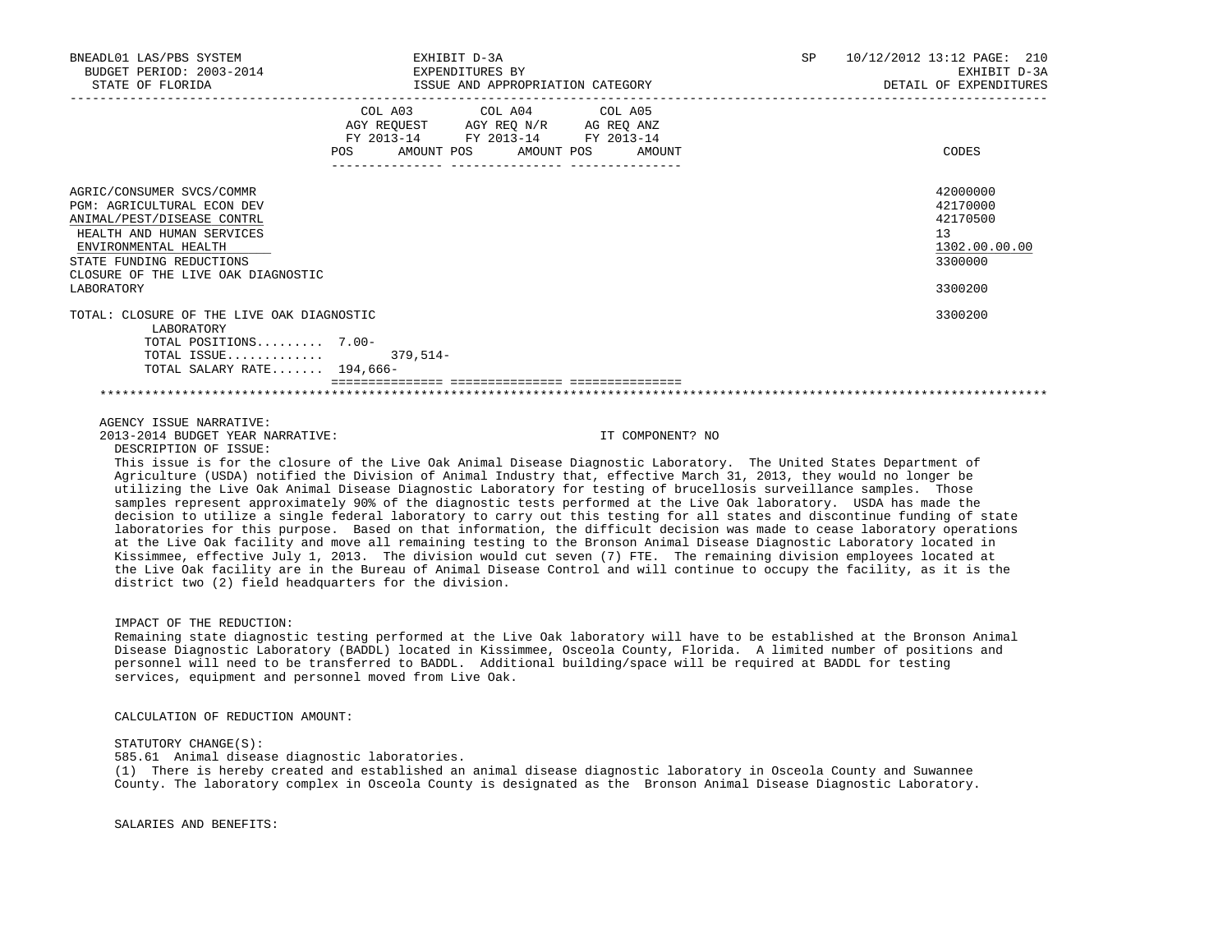| BNEADL01 LAS/PBS SYSTEM<br>EXPENDITURES BY<br>BUDGET PERIOD: 2003-2014<br>STATE OF FLORIDA STATE OF STATE AND APPROPRIATION CATEGORY                                                                                       |                                                                                                |     | EXHIBIT D-3A | SP and the set of the set of the set of the set of the set of the set of the set of the set of the set of the set of the set of the set of the set of the set of the set of the set of the set of the set of the set of the se                                                                                                                                                                                                                  | 10/12/2012 13:12 PAGE: 211<br>EXHIBIT D-3A<br>DETAIL OF EXPENDITURES |                                                                                             |                                                                               |
|----------------------------------------------------------------------------------------------------------------------------------------------------------------------------------------------------------------------------|------------------------------------------------------------------------------------------------|-----|--------------|-------------------------------------------------------------------------------------------------------------------------------------------------------------------------------------------------------------------------------------------------------------------------------------------------------------------------------------------------------------------------------------------------------------------------------------------------|----------------------------------------------------------------------|---------------------------------------------------------------------------------------------|-------------------------------------------------------------------------------|
|                                                                                                                                                                                                                            |                                                                                                |     |              | $\begin{tabular}{lllllllllllll} &\multicolumn{4}{c}{\text{COL A03}} &\multicolumn{4}{c}{\text{COL A04}} &\multicolumn{4}{c}{\text{COL A05}}\\ \text{AGY REQUEST} &\multicolumn{4}{c}{\text{AGY REQ N/R}} &\multicolumn{4}{c}{\text{AG REQ ANZ}}\\ \text{FY 2013--14} &\multicolumn{4}{c}{\text{FY 2013--14}} &\multicolumn{4}{c}{\text{FY 2013--14}} &\multicolumn{4}{c}{\text{FY 2013--14}} \end{tabular}$<br>POS AMOUNT POS AMOUNT POS AMOUNT |                                                                      |                                                                                             | CODES                                                                         |
| AGRIC/CONSUMER SVCS/COMMR<br>PGM: AGRICULTURAL ECON DEV<br>ANIMAL/PEST/DISEASE CONTRL<br>HEALTH AND HUMAN SERVICES<br>ENVIRONMENTAL HEALTH<br>STATE FUNDING REDUCTIONS<br>CLOSURE OF THE LIVE OAK DIAGNOSTIC<br>LABORATORY |                                                                                                |     |              |                                                                                                                                                                                                                                                                                                                                                                                                                                                 |                                                                      |                                                                                             | 42000000<br>42170000<br>42170500<br>13<br>1302.00.00.00<br>3300000<br>3300200 |
| ----------------------<br>CLASS<br>CODE TITLE : GRADE RATE POSITIONS TOTAL RATE FY 2013-14                                                                                                                                 |                                                                                                | PAY |              |                                                                                                                                                                                                                                                                                                                                                                                                                                                 |                                                                      | NUMBER OF FY2013-14 REDUCTION AMOUNT                                                        |                                                                               |
|                                                                                                                                                                                                                            |                                                                                                |     |              |                                                                                                                                                                                                                                                                                                                                                                                                                                                 |                                                                      | _________________<br>$-- - - - - - - -$<br>TOTAL POSITION REDUCTION BY FUND: GR (\$259,538) |                                                                               |
| CATEGORY: (i.e. EXPENSES)                                                                                                                                                                                                  |                                                                                                |     |              |                                                                                                                                                                                                                                                                                                                                                                                                                                                 |                                                                      | GITF (\$33,661)                                                                             |                                                                               |
| ___________________________<br>OUANTITY DESCRIPTION                                                                                                                                                                        |                                                                                                |     |              |                                                                                                                                                                                                                                                                                                                                                                                                                                                 | CALCULATIONS                                                         | -------------- REDUCTION AMOUNT<br>FY 2013-14                                               |                                                                               |
|                                                                                                                                                                                                                            | Expenses for the Live Oak Laboratory<br>(Testing supplies)                                     |     |              |                                                                                                                                                                                                                                                                                                                                                                                                                                                 |                                                                      | _________________<br>(\$53,815)                                                             |                                                                               |
|                                                                                                                                                                                                                            |                                                                                                |     |              |                                                                                                                                                                                                                                                                                                                                                                                                                                                 |                                                                      | TOTAL EXPENSE REDUCTION BY FUND: GR (\$53,815)                                              |                                                                               |
| CATEGORY: (i.e. CONTRACTED SERVICES)<br>___________________________<br>OUANTITY DESCRIPTION                                                                                                                                |                                                                                                |     |              |                                                                                                                                                                                                                                                                                                                                                                                                                                                 | ----------<br>CALCULATIONS                                           | REDUCTION AMOUNT<br>FY 2013-14                                                              |                                                                               |
|                                                                                                                                                                                                                            | Contracted Services for the Live Oak Laboratory<br>(Janitorial, Lawn Care, Sonitrol, Shipping) |     |              |                                                                                                                                                                                                                                                                                                                                                                                                                                                 |                                                                      | _________________<br>(\$32,500)                                                             |                                                                               |
|                                                                                                                                                                                                                            |                                                                                                |     |              |                                                                                                                                                                                                                                                                                                                                                                                                                                                 |                                                                      | TOTAL CONTRACTED SERVICES REDUCTION BY FUND: GITF (\$32,500)                                |                                                                               |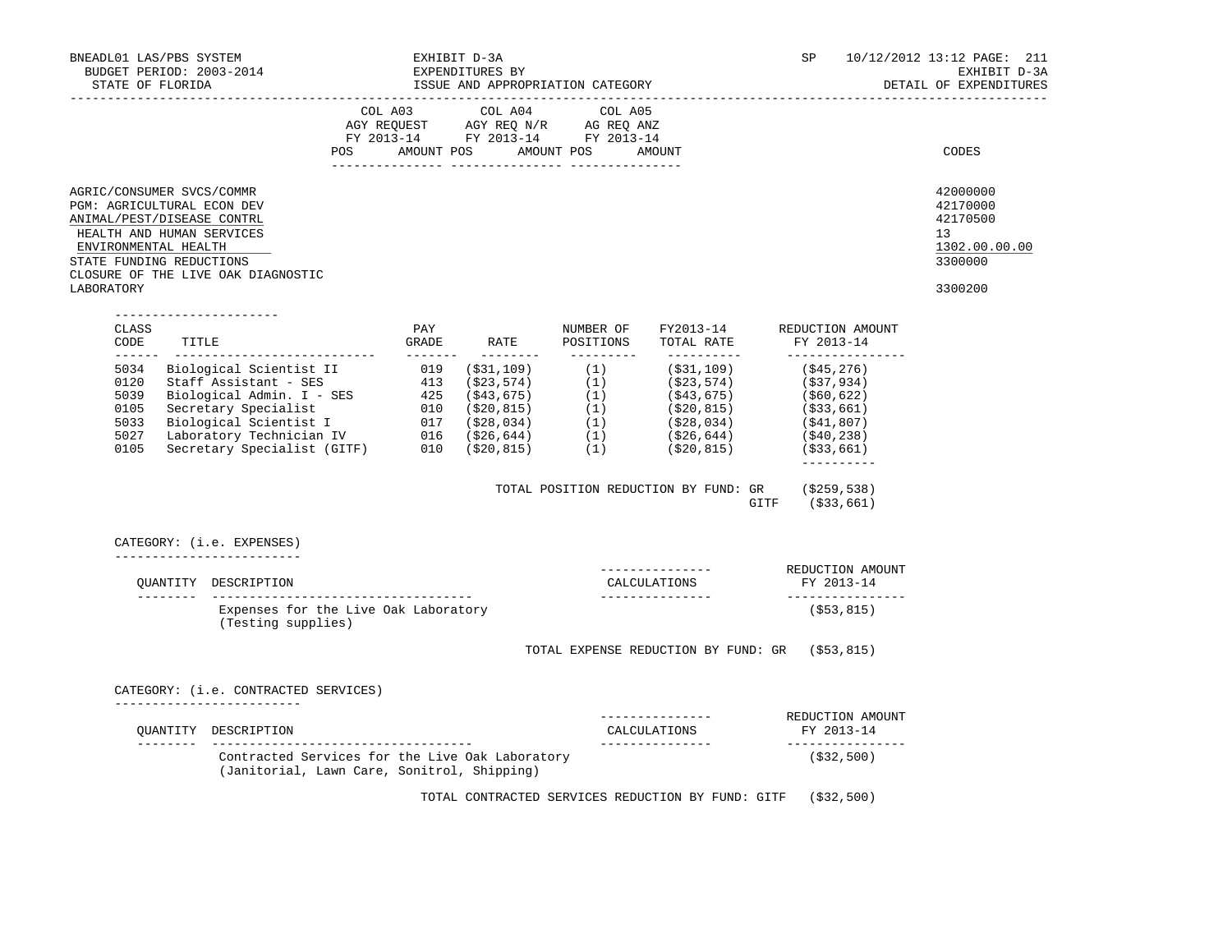| BNEADL01 LAS/PBS SYSTEM<br>BUDGET PERIOD: 2003-2014<br>STATE OF FLORIDA                                                                                                                                      |          | EXHIBIT D-3A<br>EXPENDITURES BY<br>ISSUE AND APPROPRIATION CATEGORY                                                                                                                                                                                                                                                                                                                                                                                                                                |             |                                                         | SP                            | 10/12/2012 13:12 PAGE: 212<br>EXHIBIT D-3A<br>DETAIL OF EXPENDITURES                                                                                 |
|--------------------------------------------------------------------------------------------------------------------------------------------------------------------------------------------------------------|----------|----------------------------------------------------------------------------------------------------------------------------------------------------------------------------------------------------------------------------------------------------------------------------------------------------------------------------------------------------------------------------------------------------------------------------------------------------------------------------------------------------|-------------|---------------------------------------------------------|-------------------------------|------------------------------------------------------------------------------------------------------------------------------------------------------|
|                                                                                                                                                                                                              |          | $\begin{tabular}{lllllllllllll} &\multicolumn{4}{c}{\text{COL A03}} &\multicolumn{4}{c}{\text{COL A04}} &\multicolumn{4}{c}{\text{COL A05}} \\ \multicolumn{4}{c}{\text{AGY REQUEST}} &\multicolumn{4}{c}{\text{AGY REQ N/R}} &\multicolumn{4}{c}{\text{AG REQ ANZ}} \\ \multicolumn{4}{c}{\text{FGULST}} &\multicolumn{4}{c}{\text{AGY REQ N/R}} &\multicolumn{4}{c}{\text{AG REQ ANZ}} \\ \multicolumn{4}{c}{\text{FY 2013--14}} &\multicolumn{4}{c}{\text{$<br>POS AMOUNT POS AMOUNT POS AMOUNT |             |                                                         |                               | CODES                                                                                                                                                |
|                                                                                                                                                                                                              |          |                                                                                                                                                                                                                                                                                                                                                                                                                                                                                                    |             |                                                         |                               |                                                                                                                                                      |
| AGRIC/CONSUMER SVCS/COMMR<br>PGM: AGRICULTURAL ECON DEV<br>ANIMAL/PEST/DISEASE CONTRL<br>HEALTH AND HUMAN SERVICES<br>ENVIRONMENTAL HEALTH<br>STATE FUNDING REDUCTIONS<br>CLOSURE OF THE LIVE OAK DIAGNOSTIC |          |                                                                                                                                                                                                                                                                                                                                                                                                                                                                                                    |             |                                                         |                               | 42000000<br>42170000<br>42170500<br>13<br>1302.00.00.00<br>3300000                                                                                   |
| LABORATORY                                                                                                                                                                                                   |          |                                                                                                                                                                                                                                                                                                                                                                                                                                                                                                    |             |                                                         |                               | 3300200                                                                                                                                              |
|                                                                                                                                                                                                              |          |                                                                                                                                                                                                                                                                                                                                                                                                                                                                                                    |             | TOTAL ISSUE BY FUND: GR (\$313,353)<br>GITF (\$ 66,161) |                               |                                                                                                                                                      |
|                                                                                                                                                                                                              |          |                                                                                                                                                                                                                                                                                                                                                                                                                                                                                                    | TOTAL ISSUE |                                                         | -----------<br>$($ \$379,514) |                                                                                                                                                      |
| POSITION DETAIL OF SALARIES AND BENEFITS:                                                                                                                                                                    |          |                                                                                                                                                                                                                                                                                                                                                                                                                                                                                                    |             | FTE BASE RATE ADDITIVES BENEFITS                        | SUBTOTAL                      | LAPSE LAPSED SALARIES<br>% AND BENEFITS                                                                                                              |
| A03 - AGY REOUEST FY 2013-14                                                                                                                                                                                 |          |                                                                                                                                                                                                                                                                                                                                                                                                                                                                                                    |             |                                                         |                               |                                                                                                                                                      |
| CHANGES TO CURRENTLY AUTHORIZED POSITIONS                                                                                                                                                                    |          |                                                                                                                                                                                                                                                                                                                                                                                                                                                                                                    |             |                                                         |                               |                                                                                                                                                      |
| 0105 SECRETARY SPECIALIST                                                                                                                                                                                    |          |                                                                                                                                                                                                                                                                                                                                                                                                                                                                                                    |             |                                                         |                               |                                                                                                                                                      |
| P0904 001<br>P0907 001                                                                                                                                                                                       |          | $1.00 20,815-$<br>$1.00 20,815-$                                                                                                                                                                                                                                                                                                                                                                                                                                                                   |             |                                                         |                               | $12,846-\qquad \qquad 33,661-\qquad 0.00 \qquad \qquad 33,661- \nonumber \\ 12,846-\qquad \qquad 33,661-\qquad 0.00 \qquad \qquad 33,661- \nonumber$ |
| 5027 LABORATORY TECHNICIAN IV                                                                                                                                                                                |          |                                                                                                                                                                                                                                                                                                                                                                                                                                                                                                    |             |                                                         |                               |                                                                                                                                                      |
| P0906 001 and the set of the set of the set of the set of the set of the set of the set of the set o                                                                                                         |          | $1.00 - 26,644 -$                                                                                                                                                                                                                                                                                                                                                                                                                                                                                  |             | 13,594-                                                 | $40,238 - 0.00$               | $40,238-$                                                                                                                                            |
| 5033 BIOLOGICAL SCIENTIST I<br>P0905 001                                                                                                                                                                     |          | $1.00 - 28,034 -$                                                                                                                                                                                                                                                                                                                                                                                                                                                                                  |             | 13,773-                                                 | $41,807 - 0.00$               | 41,807-                                                                                                                                              |
| 5034 BIOLOGICAL SCIENTIST II                                                                                                                                                                                 |          |                                                                                                                                                                                                                                                                                                                                                                                                                                                                                                    |             |                                                         |                               |                                                                                                                                                      |
| P0901 001                                                                                                                                                                                                    |          | $1.00 - 31,109 -$                                                                                                                                                                                                                                                                                                                                                                                                                                                                                  |             | 14,167-                                                 |                               | 45,276 - 0.00 45,276 -                                                                                                                               |
| 0120 STAFF ASSISTANT - SES<br>P0902 001                                                                                                                                                                      | $1.00 -$ | $23,574-$                                                                                                                                                                                                                                                                                                                                                                                                                                                                                          |             | 14,360-                                                 | $37,934 - 0.00$               | $37,934-$                                                                                                                                            |
| 5039 BIOLOGICAL ADMINISTRATOR I - SES                                                                                                                                                                        |          |                                                                                                                                                                                                                                                                                                                                                                                                                                                                                                    |             |                                                         |                               |                                                                                                                                                      |
| P0903 001                                                                                                                                                                                                    |          | $1.00 - 43,675 -$                                                                                                                                                                                                                                                                                                                                                                                                                                                                                  |             | 16,947-                                                 | $60,622 - 0.00$               | $60.622 -$                                                                                                                                           |
| TOTALS FOR ISSUE BY FUND<br>1000 GENERAL REVENUE FUND<br>2321 GENERAL INSPECTION TF                                                                                                                          |          |                                                                                                                                                                                                                                                                                                                                                                                                                                                                                                    |             |                                                         |                               | $259,538-$<br>33,661–                                                                                                                                |
|                                                                                                                                                                                                              |          | $7.00 - 194,666 -$                                                                                                                                                                                                                                                                                                                                                                                                                                                                                 |             |                                                         | 98,533-293,199-               | ______________<br>$293, 199 -$                                                                                                                       |
|                                                                                                                                                                                                              |          |                                                                                                                                                                                                                                                                                                                                                                                                                                                                                                    |             |                                                         |                               | ==============                                                                                                                                       |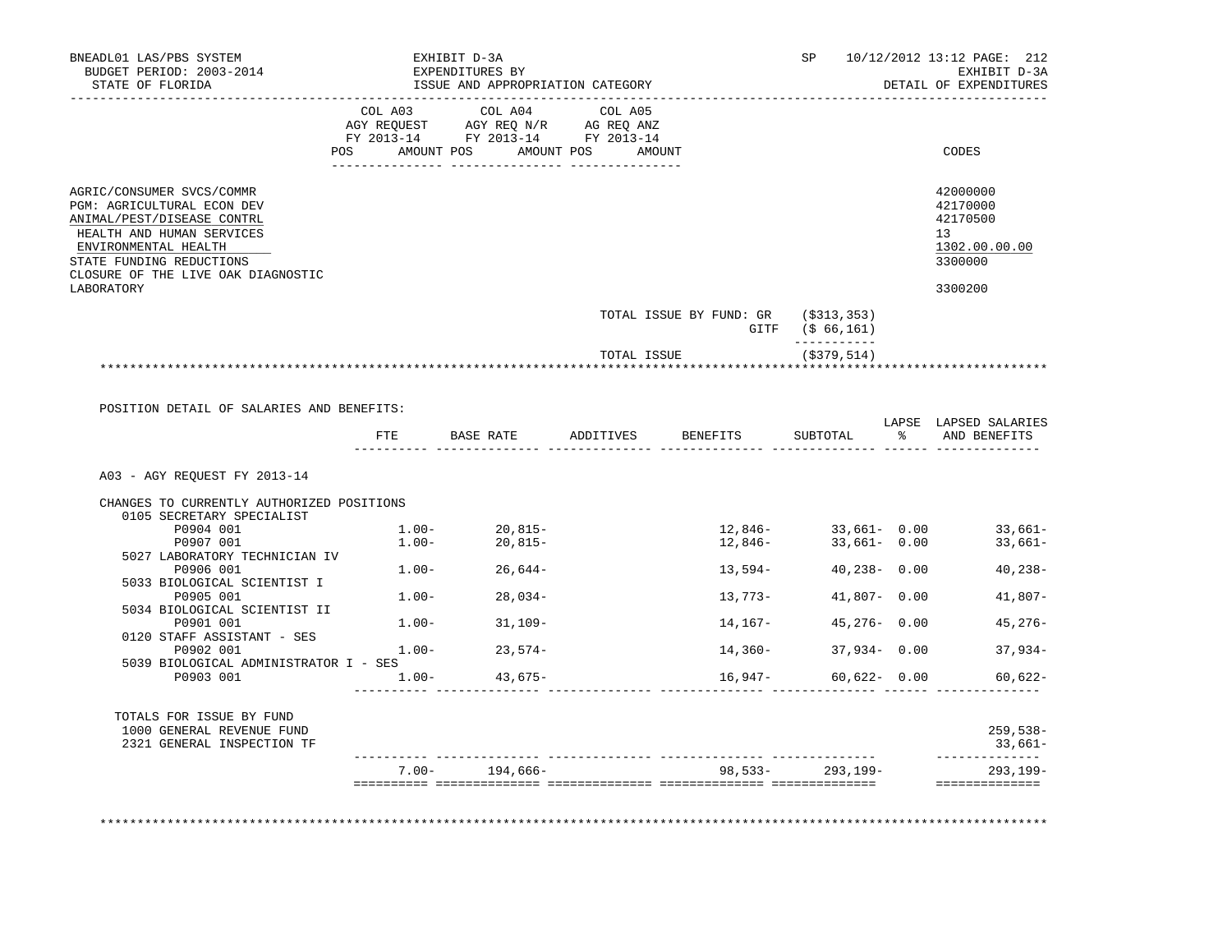| BNEADL01 LAS/PBS SYSTEM<br>BUDGET PERIOD: 2003-2014<br>STATE OF FLORIDA                                                                           | EXPENDITURES BY        | EXHIBIT D-3A<br>ISSUE AND APPROPRIATION CATEGORY                                                                                                                         | SP | 10/12/2012 13:12 PAGE: 213<br>EXHIBIT D-3A<br>DETAIL OF EXPENDITURES |
|---------------------------------------------------------------------------------------------------------------------------------------------------|------------------------|--------------------------------------------------------------------------------------------------------------------------------------------------------------------------|----|----------------------------------------------------------------------|
|                                                                                                                                                   |                        | COL A03 COL A04 COL A05<br>AGY REQUEST AGY REQ N/R AG REQ ANZ<br>FY 2013-14 FY 2013-14 FY 2013-14<br>POS AMOUNT POS AMOUNT POS AMOUNT<br>_______________________________ |    | CODES                                                                |
| AGRIC/CONSUMER SVCS/COMMR<br><b>PGM: AGRICULTURAL ECON DEV</b><br>ANIMAL/PEST/DISEASE CONTRL<br>HEALTH AND HUMAN SERVICES<br>ENVIRONMENTAL HEALTH |                        |                                                                                                                                                                          |    | 42000000<br>42170000<br>42170500<br>13<br>1302.00.00.00              |
| TOTAL: ENVIRONMENTAL HEALTH                                                                                                                       |                        |                                                                                                                                                                          |    | 1302.00.00.00                                                        |
| BY FUND TYPE<br>GENERAL REVENUE FUND<br>TRUST FUNDS                                                                                               | 5,671,296<br>3,619,748 |                                                                                                                                                                          |    | 1000<br>2000                                                         |
| TOTAL POSITIONS $114.50$<br>TOTAL PROG COMP 9,291,044<br>TOTAL SALARY RATE 5,096,724                                                              |                        |                                                                                                                                                                          |    |                                                                      |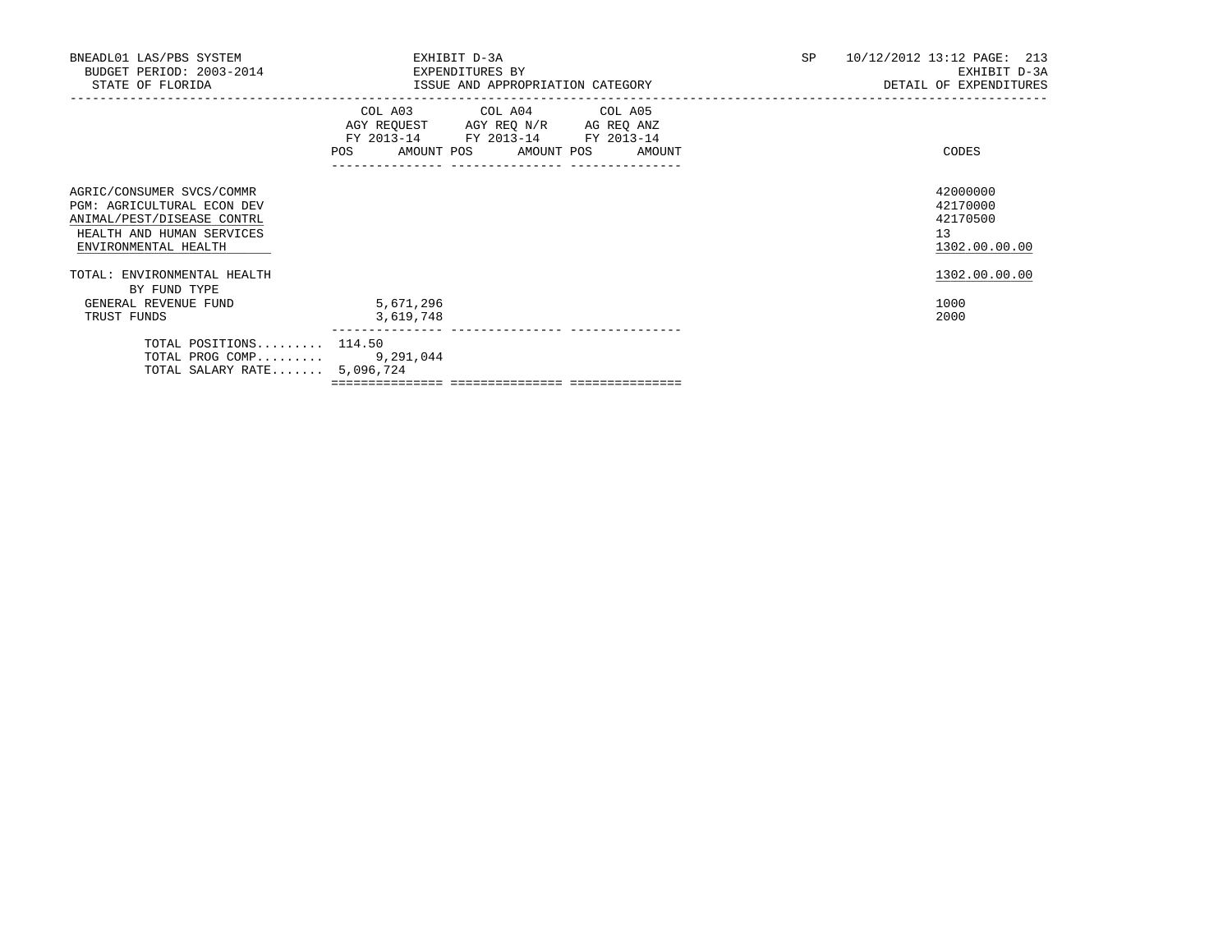| BNEADL01 LAS/PBS SYSTEM<br>BUDGET PERIOD: 2003-2014<br>STATE OF FLORIDA                                                                                                                                                                              |                                                                                    | EXHIBIT D-3A<br>EXPENDITURES BY<br>ISSUE AND APPROPRIATION CATEGORY                                                                 | SP and the set of the set of the set of the set of the set of the set of the set of the set of the set of the set of the set of the set of the set of the set of the set of the set of the set of the set of the set of the se | 10/12/2012 13:12 PAGE: 214<br>EXHIBIT D-3A<br>DETAIL OF EXPENDITURES                    |
|------------------------------------------------------------------------------------------------------------------------------------------------------------------------------------------------------------------------------------------------------|------------------------------------------------------------------------------------|-------------------------------------------------------------------------------------------------------------------------------------|--------------------------------------------------------------------------------------------------------------------------------------------------------------------------------------------------------------------------------|-----------------------------------------------------------------------------------------|
|                                                                                                                                                                                                                                                      | COL A03                                                                            | COL A04<br>COL A05<br>AGY REQUEST AGY REQ N/R AG REQ ANZ<br>FY 2013-14 FY 2013-14 FY 2013-14<br>POS AMOUNT POS AMOUNT POS<br>AMOUNT |                                                                                                                                                                                                                                | CODES                                                                                   |
| AGRIC/CONSUMER SVCS/COMMR<br>PGM: AGRICULTURAL ECON DEV<br>PLANT/PEST/DISEASE CONTROL<br>HEALTH AND HUMAN SERVICES<br>ENVIRONMENTAL HEALTH<br>ESTIMATED EXPENDITURES<br>ESTIMATED EXPENDITURES - OPERATIONS<br>SALARY RATE<br>SALARY RATE 13,618,211 |                                                                                    |                                                                                                                                     |                                                                                                                                                                                                                                | 42000000<br>42170000<br>42170600<br>13<br>1302.00.00.00<br>1000000<br>1001000<br>000000 |
| SALARIES AND BENEFITS                                                                                                                                                                                                                                |                                                                                    |                                                                                                                                     |                                                                                                                                                                                                                                | 010000                                                                                  |
| GENERAL REVENUE FUND -STATE<br>CITRUS INSPECTION TF -STATE<br>AG EMERGENCY ERAD TF - STATE<br>$-STATE$<br>PLANT INDUSTRY TF                                                                                                                          | 8,289,056<br>2,720,056<br>2,564,411<br>________________                            |                                                                                                                                     |                                                                                                                                                                                                                                | 1000 1<br>2093 1<br>2261 3<br>2360 1<br>2507 1                                          |
| TOTAL POSITIONS 350.00<br>TOTAL APPRO 18,799,661                                                                                                                                                                                                     |                                                                                    |                                                                                                                                     |                                                                                                                                                                                                                                |                                                                                         |
| OTHER PERSONAL SERVICES                                                                                                                                                                                                                              |                                                                                    |                                                                                                                                     |                                                                                                                                                                                                                                | 030000                                                                                  |
| GENERAL REVENUE FUND -STATE<br>CITRUS INSPECTION TF -STATE<br>FEDERAL GRANTS TRUST FUND -FEDERL<br>AG EMERGENCY ERAD TF -STATE<br>PLANT INDUSTRY TF<br>$-STATE$<br>TOTAL APPRO                                                                       | 21,170<br>1,000<br>669,808<br>19,817<br>533,560<br>________________<br>1,245,355   |                                                                                                                                     |                                                                                                                                                                                                                                | 1000 1<br>2093 1<br>2261 3<br>2360 1<br>2507 1                                          |
| <b>EXPENSES</b>                                                                                                                                                                                                                                      |                                                                                    |                                                                                                                                     |                                                                                                                                                                                                                                | 040000                                                                                  |
| GENERAL REVENUE FUND -STATE<br>CITRUS INSPECTION TF -STATE<br>FEDERAL GRANTS TRUST FUND -FEDERL<br>AG EMERGENCY ERAD TF -STATE<br>PLANT INDUSTRY TF<br>$-$ STATE<br>TOTAL APPRO                                                                      | 860,617<br>79,832<br>837,167<br>23,748<br>724,622<br>________________<br>2,525,986 |                                                                                                                                     |                                                                                                                                                                                                                                | 1000 1<br>2093 1<br>2261 3<br>2360 1<br>2507 1                                          |
|                                                                                                                                                                                                                                                      |                                                                                    |                                                                                                                                     |                                                                                                                                                                                                                                |                                                                                         |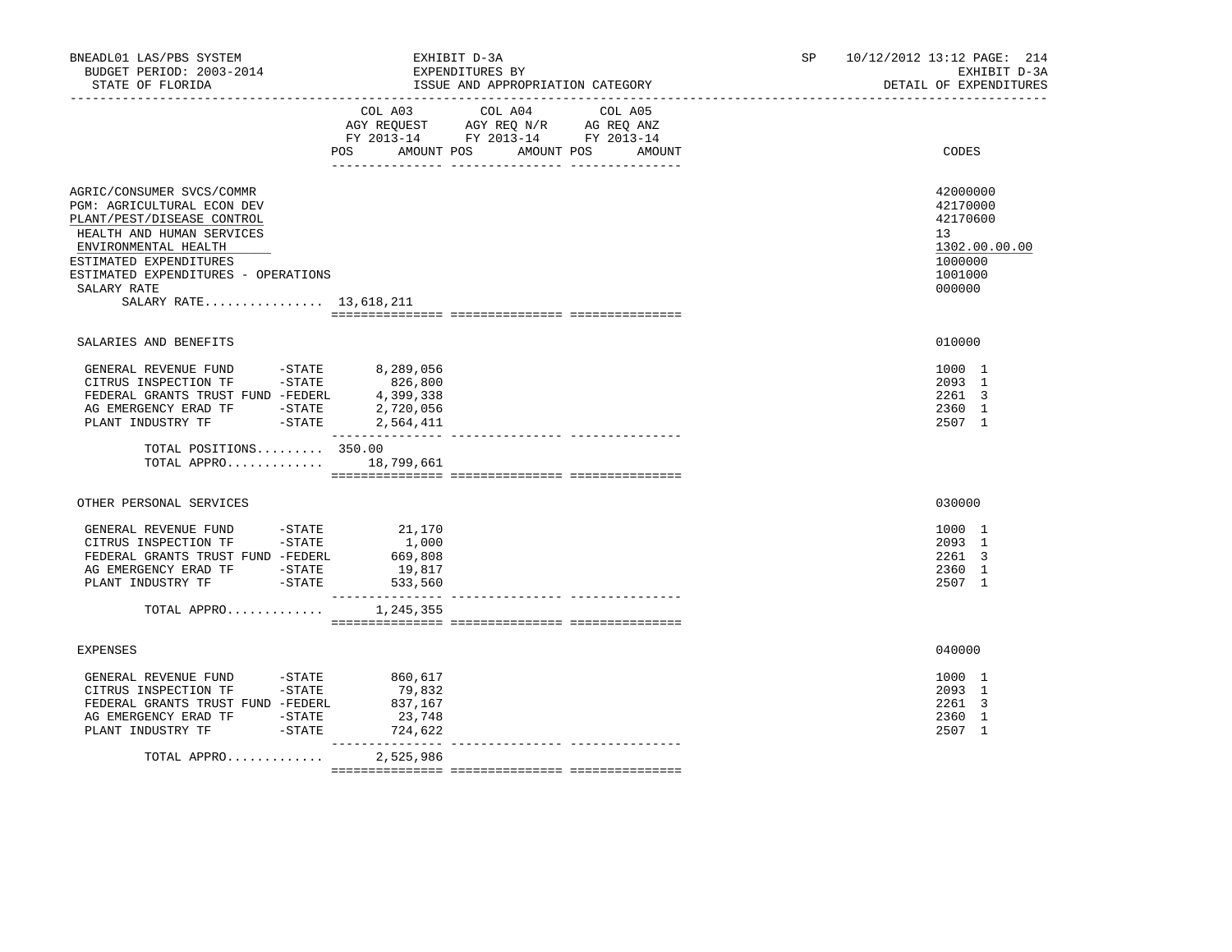| BNEADL01 LAS/PBS SYSTEM<br>BUDGET PERIOD: 2003-2014<br>STATE OF FLORIDA                                                                                                                                                                 | EXHIBIT D-3A<br>EXPENDITURES BY                                                                           | ISSUE AND APPROPRIATION CATEGORY           | SP | 10/12/2012 13:12 PAGE: 215<br>EXHIBIT D-3A<br>DETAIL OF EXPENDITURES                    |
|-----------------------------------------------------------------------------------------------------------------------------------------------------------------------------------------------------------------------------------------|-----------------------------------------------------------------------------------------------------------|--------------------------------------------|----|-----------------------------------------------------------------------------------------|
|                                                                                                                                                                                                                                         | COL A03<br>AGY REQUEST AGY REQ N/R AG REQ ANZ<br>FY 2013-14 FY 2013-14 FY 2013-14<br>POS DO<br>AMOUNT POS | COL A04<br>COL A05<br>AMOUNT POS<br>AMOUNT |    | CODES                                                                                   |
| AGRIC/CONSUMER SVCS/COMMR<br>PGM: AGRICULTURAL ECON DEV<br>PLANT/PEST/DISEASE CONTROL<br>HEALTH AND HUMAN SERVICES<br>ENVIRONMENTAL HEALTH<br>ESTIMATED EXPENDITURES<br>ESTIMATED EXPENDITURES - OPERATIONS<br>OPERATING CAPITAL OUTLAY |                                                                                                           |                                            |    | 42000000<br>42170000<br>42170600<br>13<br>1302.00.00.00<br>1000000<br>1001000<br>060000 |
| FEDERAL GRANTS TRUST FUND -FEDERL<br>PLANT INDUSTRY TF<br>$-STATE$                                                                                                                                                                      | 216,195<br>5,006                                                                                          |                                            |    | 2261 3<br>2507 1                                                                        |
| TOTAL APPRO                                                                                                                                                                                                                             | 221,201                                                                                                   |                                            |    |                                                                                         |
| LUMP SUM<br>GALS ERADICATION                                                                                                                                                                                                            |                                                                                                           |                                            |    | 090000<br>090016                                                                        |
| FEDERAL GRANTS TRUST FUND -FEDERL<br>AG EMERGENCY ERAD TF -STATE 1,499,250                                                                                                                                                              | 4,459,645                                                                                                 |                                            |    | 2261 3<br>2360 1                                                                        |
| TOTAL POSITIONS 10.00<br>TOTAL APPRO                                                                                                                                                                                                    | 5,958,895                                                                                                 |                                            |    |                                                                                         |
| SPECIAL CATEGORIES<br>ACQUISITION/MOTOR VEHICLES                                                                                                                                                                                        |                                                                                                           |                                            |    | 100000<br>100021                                                                        |
| FEDERAL GRANTS TRUST FUND -FEDERL 506,500                                                                                                                                                                                               |                                                                                                           |                                            |    | 2261 3                                                                                  |
| AGRI EMER MEDFLY PROGRAM                                                                                                                                                                                                                |                                                                                                           |                                            |    | 100101                                                                                  |
| AG EMERGENCY ERAD TF                                                                                                                                                                                                                    | -STATE 1,002,374                                                                                          |                                            |    | 2360 1                                                                                  |
| G/A-BOLL WEEVIL ERADICATE                                                                                                                                                                                                               |                                                                                                           |                                            |    | 100134                                                                                  |
| PLANT INDUSTRY TF                                                                                                                                                                                                                       | $-$ STATE 150,000                                                                                         |                                            |    | 2507 1                                                                                  |
| APIARIAN INDEMNITIES                                                                                                                                                                                                                    |                                                                                                           |                                            |    | 100140                                                                                  |
| $-$ STATE<br>AG EMERGENCY ERAD TF                                                                                                                                                                                                       | 36,000                                                                                                    |                                            |    | 2360 1                                                                                  |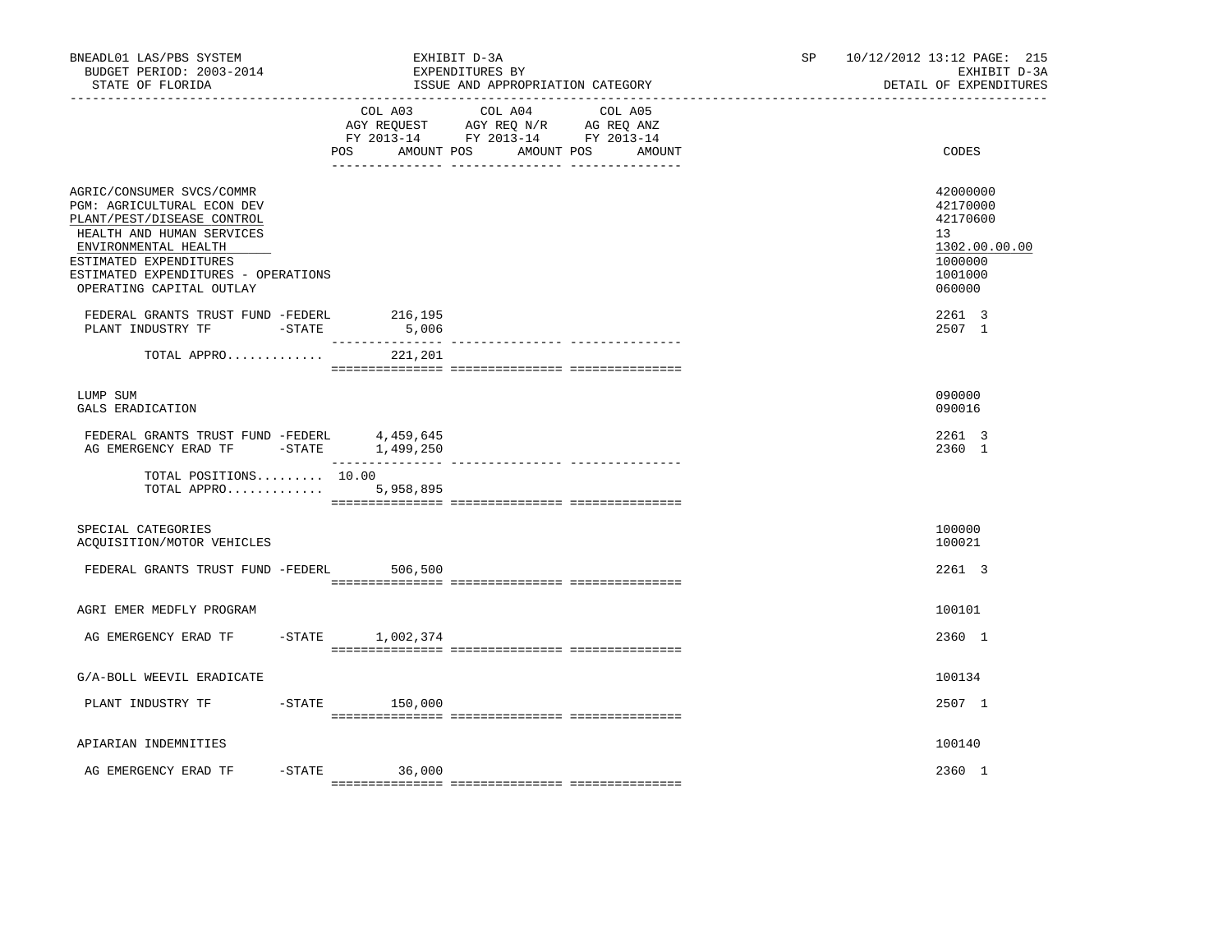| BNEADL01 LAS/PBS SYSTEM<br>BUDGET PERIOD: 2003-2014<br>STATE OF FLORIDA                                                                                                                                                                                       |                                                   | EXHIBIT D-3A<br>EXPENDITURES BY<br>ISSUE AND APPROPRIATION CATEGORY               | SP      | 10/12/2012 13:12 PAGE: 216<br>EXHIBIT D-3A<br>DETAIL OF EXPENDITURES |                                                                                                   |
|---------------------------------------------------------------------------------------------------------------------------------------------------------------------------------------------------------------------------------------------------------------|---------------------------------------------------|-----------------------------------------------------------------------------------|---------|----------------------------------------------------------------------|---------------------------------------------------------------------------------------------------|
|                                                                                                                                                                                                                                                               | COL A03<br>POS AMOUNT POS AMOUNT POS AMOUNT       | COL A04<br>AGY REQUEST AGY REQ N/R AG REQ ANZ<br>FY 2013-14 FY 2013-14 FY 2013-14 | COL A05 |                                                                      | CODES                                                                                             |
| AGRIC/CONSUMER SVCS/COMMR<br>PGM: AGRICULTURAL ECON DEV<br>PLANT/PEST/DISEASE CONTROL<br>HEALTH AND HUMAN SERVICES<br>ENVIRONMENTAL HEALTH<br>ESTIMATED EXPENDITURES<br>ESTIMATED EXPENDITURES - OPERATIONS<br>SPECIAL CATEGORIES<br>ENDANGERED PLANT SPECIES |                                                   |                                                                                   |         |                                                                      | 42000000<br>42170000<br>42170600<br>13<br>1302.00.00.00<br>1000000<br>1001000<br>100000<br>100207 |
| PLANT INDUSTRY TF -STATE 240,000                                                                                                                                                                                                                              |                                                   |                                                                                   |         |                                                                      | 2507 1                                                                                            |
| CIT HEALTH RESPONSE PROGRM                                                                                                                                                                                                                                    |                                                   |                                                                                   |         |                                                                      | 100444                                                                                            |
| FEDERAL GRANTS TRUST FUND -FEDERL<br>AG EMERGENCY ERAD TF -MATCH 1,022,159                                                                                                                                                                                    | 4,606,038                                         |                                                                                   |         |                                                                      | 2261 3<br>2360 2                                                                                  |
| TOTAL APPRO                                                                                                                                                                                                                                                   | 5,628,197                                         |                                                                                   |         |                                                                      |                                                                                                   |
| PLANT PEST & DISEASE CONTR                                                                                                                                                                                                                                    |                                                   |                                                                                   |         |                                                                      | 100671                                                                                            |
| FEDERAL GRANTS TRUST FUND -FEDERL 1,000,000                                                                                                                                                                                                                   |                                                   |                                                                                   |         |                                                                      | 2261 3                                                                                            |
| CONTRACTED SERVICES                                                                                                                                                                                                                                           |                                                   |                                                                                   |         |                                                                      | 100777                                                                                            |
| GENERAL REVENUE FUND -STATE<br>CITRUS INSPECTION TF -STATE<br>FEDERAL GRANTS TRUST FUND -FEDERL<br>AG EMERGENCY ERAD TF - STATE<br>PLANT INDUSTRY TF -STATE                                                                                                   | 104,481<br>7,144<br>112,538<br>105,000<br>118,049 |                                                                                   |         |                                                                      | 1000 1<br>2093 1<br>2261 3<br>2360 1<br>2507 1                                                    |
| TOTAL APPRO                                                                                                                                                                                                                                                   | 447,212                                           |                                                                                   |         |                                                                      |                                                                                                   |
| RISK MANAGEMENT INSURANCE                                                                                                                                                                                                                                     |                                                   |                                                                                   |         |                                                                      | 103241                                                                                            |
| GENERAL REVENUE FUND -STATE<br>AG EMERGENCY ERAD TF                                                                                                                                                                                                           | 489,796<br>$-$ STATE $145, 544$                   |                                                                                   |         |                                                                      | 1000 1<br>2360 1                                                                                  |
| TOTAL APPRO                                                                                                                                                                                                                                                   | _________________<br>635,340                      |                                                                                   |         |                                                                      |                                                                                                   |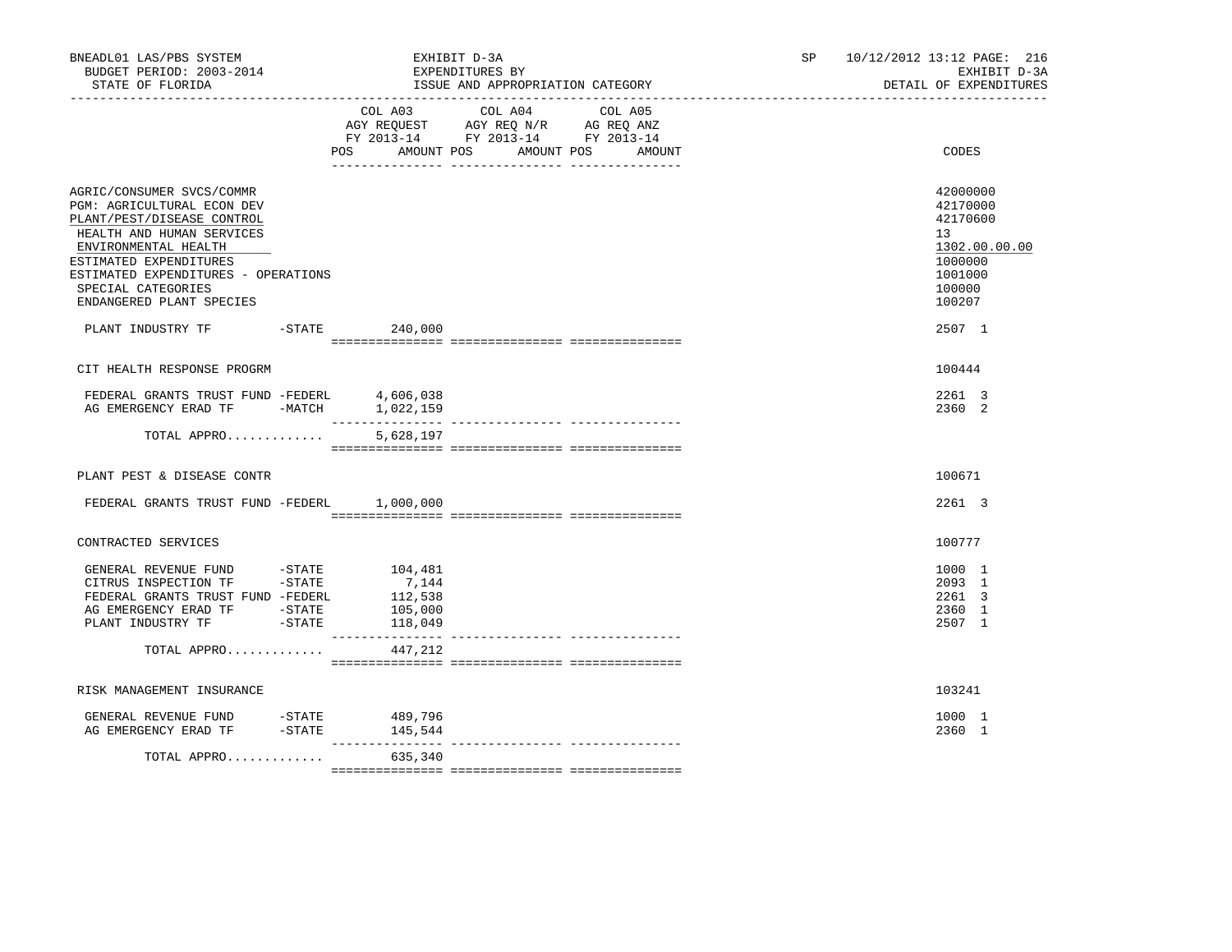| BNEADL01 LAS/PBS SYSTEM<br>BUDGET PERIOD: 2003-2014<br>STATE OF FLORIDA                                                                                                                                                                                       |                        |                                             | EXHIBIT D-3A<br>EXPENDITURES BY<br>ISSUE AND APPROPRIATION CATEGORY                               |  | SP and the set of the set of the set of the set of the set of the set of the set of the set of the set of the set of the set of the set of the set of the set of the set of the set of the set of the set of the set of the se | 10/12/2012 13:12 PAGE: 217<br>EXHIBIT D-3A<br>DETAIL OF EXPENDITURES                              |
|---------------------------------------------------------------------------------------------------------------------------------------------------------------------------------------------------------------------------------------------------------------|------------------------|---------------------------------------------|---------------------------------------------------------------------------------------------------|--|--------------------------------------------------------------------------------------------------------------------------------------------------------------------------------------------------------------------------------|---------------------------------------------------------------------------------------------------|
|                                                                                                                                                                                                                                                               |                        | POS AMOUNT POS AMOUNT POS AMOUNT            | COL A03 COL A04 COL A05<br>AGY REQUEST AGY REQ N/R AG REQ ANZ<br>FY 2013-14 FY 2013-14 FY 2013-14 |  |                                                                                                                                                                                                                                | CODES                                                                                             |
| AGRIC/CONSUMER SVCS/COMMR<br>PGM: AGRICULTURAL ECON DEV<br>PLANT/PEST/DISEASE CONTROL<br>HEALTH AND HUMAN SERVICES<br>ENVIRONMENTAL HEALTH<br>ESTIMATED EXPENDITURES<br>ESTIMATED EXPENDITURES - OPERATIONS<br>SPECIAL CATEGORIES<br>TR/IFAS/INVASIVE EXOTICS |                        |                                             |                                                                                                   |  |                                                                                                                                                                                                                                | 42000000<br>42170000<br>42170600<br>13<br>1302.00.00.00<br>1000000<br>1001000<br>100000<br>103810 |
| PLANT INDUSTRY TF -STATE 720,000                                                                                                                                                                                                                              |                        |                                             |                                                                                                   |  |                                                                                                                                                                                                                                | 2507 1                                                                                            |
| TR/DMS/HR SVCS/STW CONTRCT                                                                                                                                                                                                                                    |                        |                                             |                                                                                                   |  |                                                                                                                                                                                                                                | 107040                                                                                            |
|                                                                                                                                                                                                                                                               |                        |                                             |                                                                                                   |  |                                                                                                                                                                                                                                | 1000 1<br>2093 1<br>2507 1                                                                        |
| TOTAL APPRO                                                                                                                                                                                                                                                   |                        | 219,642                                     |                                                                                                   |  |                                                                                                                                                                                                                                |                                                                                                   |
| TOTAL: ESTIMATED EXPENDITURES - OPERATIONS<br>TOTAL POSITIONS 360.00<br>TOTAL ISSUE 39,336,363<br>TOTAL SALARY RATE 13,618,211                                                                                                                                |                        |                                             |                                                                                                   |  |                                                                                                                                                                                                                                | 1001000                                                                                           |
| CASUALTY INSURANCE PREMIUM<br>ADJUSTMENT<br>SPECIAL CATEGORIES<br>RISK MANAGEMENT INSURANCE                                                                                                                                                                   |                        |                                             |                                                                                                   |  |                                                                                                                                                                                                                                | 1001090<br>100000<br>103241                                                                       |
| GENERAL REVENUE FUND -STATE 19,521<br>AG EMERGENCY ERAD TF -STATE 5,800                                                                                                                                                                                       |                        |                                             |                                                                                                   |  |                                                                                                                                                                                                                                | 1000 1<br>2360 1                                                                                  |
| TOTAL APPRO                                                                                                                                                                                                                                                   |                        | 25,321                                      |                                                                                                   |  |                                                                                                                                                                                                                                |                                                                                                   |
| FLORIDA RETIREMENT SYSTEM<br>CONTRIBUTION ADJUSTMENT FOR<br>FISCAL YEAR 2012-2013<br>SALARIES AND BENEFITS                                                                                                                                                    |                        |                                             |                                                                                                   |  |                                                                                                                                                                                                                                | 1001240<br>010000                                                                                 |
| GENERAL REVENUE FUND<br>CITRUS INSPECTION TF -STATE<br>FEDERAL GRANTS TRUST FUND -FEDERL<br>AG EMERGENCY ERAD TF - STATE<br>PLANT INDUSTRY TF                                                                                                                 | $-$ STATE<br>$-$ STATE | 18,784<br>1,875<br>10,459<br>6,162<br>5,813 |                                                                                                   |  |                                                                                                                                                                                                                                | 1000 1<br>2093 1<br>2261 3<br>2360 1<br>2507 1                                                    |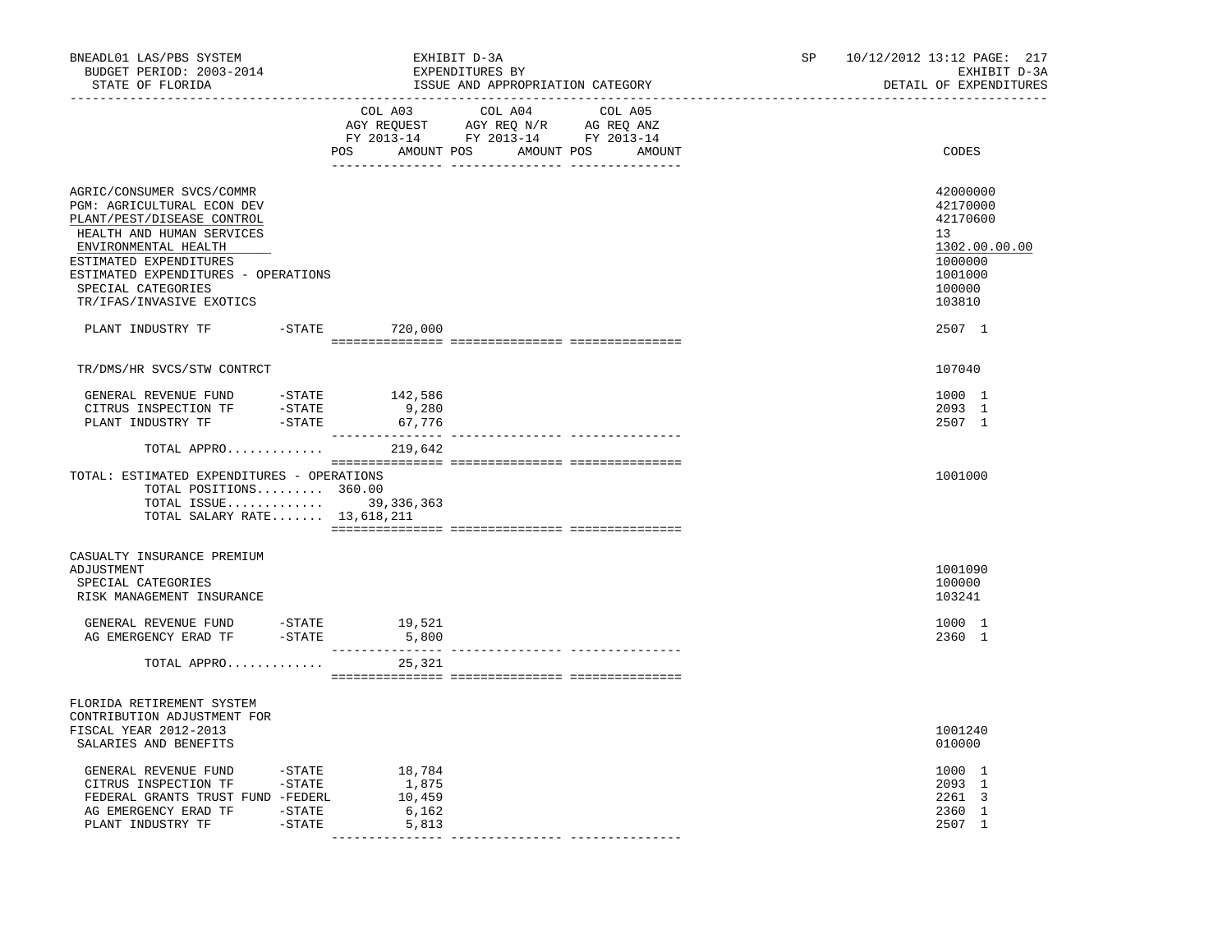| BNEADL01 LAS/PBS SYSTEM<br>BUDGET PERIOD: 2003-2014<br>STATE OF FLORIDA                                                                                                                                                                                                      | EXHIBIT D-3A<br>EXPENDITURES BY<br>ISSUE AND APPROPRIATION CATEGORY                                                                      | 10/12/2012 13:12 PAGE: 218<br>SP and the set of the set of the set of the set of the set of the set of the set of the set of the set of the set of the set of the set of the set of the set of the set of the set of the set of the set of the set of the se<br>EXHIBIT D-3A<br>DETAIL OF EXPENDITURES |
|------------------------------------------------------------------------------------------------------------------------------------------------------------------------------------------------------------------------------------------------------------------------------|------------------------------------------------------------------------------------------------------------------------------------------|--------------------------------------------------------------------------------------------------------------------------------------------------------------------------------------------------------------------------------------------------------------------------------------------------------|
|                                                                                                                                                                                                                                                                              | COL A03 COL A04 COL A05<br>AGY REQUEST AGY REQ N/R AG REQ ANZ<br>FY 2013-14 FY 2013-14 FY 2013-14<br>POS AMOUNT POS AMOUNT POS<br>AMOUNT | CODES                                                                                                                                                                                                                                                                                                  |
| AGRIC/CONSUMER SVCS/COMMR<br><b>PGM: AGRICULTURAL ECON DEV</b><br>PLANT/PEST/DISEASE CONTROL<br>HEALTH AND HUMAN SERVICES<br>ENVIRONMENTAL HEALTH<br>ESTIMATED EXPENDITURES<br>FLORIDA RETIREMENT SYSTEM<br>CONTRIBUTION ADJUSTMENT FOR                                      |                                                                                                                                          | 42000000<br>42170000<br>42170600<br>13<br>1302.00.00.00<br>1000000                                                                                                                                                                                                                                     |
| FISCAL YEAR 2012-2013<br>SALARIES AND BENEFITS<br>TOTAL APPRO 43,093                                                                                                                                                                                                         |                                                                                                                                          | 1001240<br>010000                                                                                                                                                                                                                                                                                      |
| ADJUSTMENT TO STATE HEALTH<br>INSURANCE PREMIUM CONTRIBUTION -<br>FISCAL YEAR 2012-13<br>SALARIES AND BENEFITS                                                                                                                                                               |                                                                                                                                          | 1001830<br>010000                                                                                                                                                                                                                                                                                      |
| GENERAL REVENUE FUND -STATE 19,436<br>CITRUS INSPECTION TF -STATE<br>FEDERAL GRANTS TRUST FUND -FEDERL<br>$\begin{tabular}{lllllll} \bf AG & \tt EMERGENCY & \tt ERAD & \tt TF & & & -STATE \\ \bf PLANT & \tt INDUSTRY & \tt TF & & & -STATE \\ \end{tabular}$              | 1,940<br>10,822<br>6,376<br>6,015<br>---------------                                                                                     | 1000 1<br>2093 1<br>2261 3<br>2360 1<br>2507 1                                                                                                                                                                                                                                                         |
| TOTAL APPRO                                                                                                                                                                                                                                                                  | 44,589                                                                                                                                   |                                                                                                                                                                                                                                                                                                        |
| REALLOCATION OF HUMAN RESOURCES<br>OUTSOURCING<br>SPECIAL CATEGORIES<br>TR/DMS/HR SVCS/STW CONTRCT                                                                                                                                                                           |                                                                                                                                          | 1005900<br>100000<br>107040                                                                                                                                                                                                                                                                            |
| $\begin{tabular}{lllllllllllll} \multicolumn{4}{c}{\tt GENERAL} & {\tt REVENUE} & {\tt FUND} & & -{\tt STATE} & & 2,639-- \\ {\tt CITRUS} & {\tt INSPECTION TF} & & -{\tt STATE} & & 172-- \\ {\tt PLANT} & {\tt INDUSTRY TF} & & -{\tt STATE} & & 1,254-- \\ \end{tabular}$ | $1,254-$                                                                                                                                 | 1000 1<br>2093 1<br>2507 1                                                                                                                                                                                                                                                                             |
| TOTAL APPRO                                                                                                                                                                                                                                                                  | 4,065-                                                                                                                                   |                                                                                                                                                                                                                                                                                                        |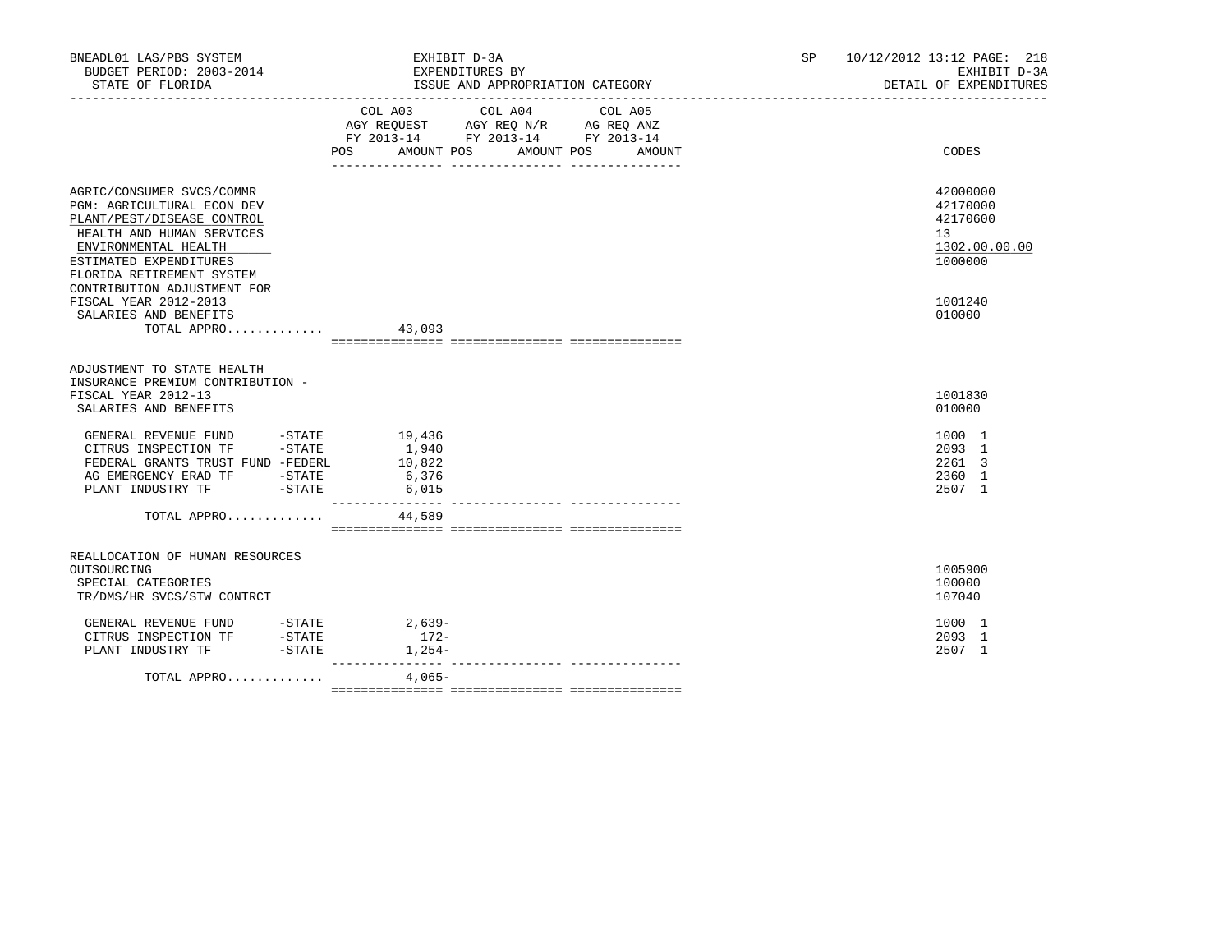| BNEADL01 LAS/PBS SYSTEM<br>BUDGET PERIOD: 2003-2014<br>STATE OF FLORIDA                                                                                                                                                                                      | EXHIBIT D-3A<br>EXPENDITURES BY<br>ISSUE AND APPROPRIATION CATEGORY                                                                            | 10/12/2012 13:12 PAGE: 219<br>SP <sub>2</sub><br>EXHIBIT D-3A<br>DETAIL OF EXPENDITURES           |
|--------------------------------------------------------------------------------------------------------------------------------------------------------------------------------------------------------------------------------------------------------------|------------------------------------------------------------------------------------------------------------------------------------------------|---------------------------------------------------------------------------------------------------|
|                                                                                                                                                                                                                                                              | COL A03<br>COL A04<br>COL A05<br>AGY REQUEST AGY REQ N/R AG REQ ANZ<br>FY 2013-14 FY 2013-14 FY 2013-14<br>POS AMOUNT POS AMOUNT POS<br>AMOUNT | CODES                                                                                             |
| AGRIC/CONSUMER SVCS/COMMR<br>PGM: AGRICULTURAL ECON DEV<br>PLANT/PEST/DISEASE CONTROL<br>HEALTH AND HUMAN SERVICES<br>ENVIRONMENTAL HEALTH<br>NONRECURRING EXPENDITURES<br>REPLACEMENT OF MOTOR VEHICLES<br>SPECIAL CATEGORIES<br>ACQUISITION/MOTOR VEHICLES |                                                                                                                                                | 42000000<br>42170000<br>42170600<br>13<br>1302.00.00.00<br>2100000<br>2103004<br>100000<br>100021 |
| FEDERAL GRANTS TRUST FUND -FEDERL 406,500-                                                                                                                                                                                                                   |                                                                                                                                                | 2261 3                                                                                            |
| CITRUS HEALTH RESPONSE PROGRAM<br>SPECIAL CATEGORIES<br>CIT HEALTH RESPONSE PROGRM<br>FEDERAL GRANTS TRUST FUND -FEDERL 4,606,038-<br>AG EMERGENCY ERAD TF -MATCH 1,022,159-                                                                                 |                                                                                                                                                | 2103052<br>100000<br>100444<br>2261 3<br>2360 2                                                   |
| TOTAL APPRO                                                                                                                                                                                                                                                  | $5,628,197-$                                                                                                                                   |                                                                                                   |
| GIANT AFRICAN LAND SNAIL<br>ERADICATION PROGRAM<br>LUMP SUM<br>GALS ERADICATION                                                                                                                                                                              |                                                                                                                                                | 2103149<br>090000<br>090016                                                                       |
| FEDERAL GRANTS TRUST FUND -FEDERL 4,459,645-<br>AG EMERGENCY ERAD TF -STATE 1,499,250-                                                                                                                                                                       |                                                                                                                                                | 2261 3<br>2360 1                                                                                  |
| TOTAL POSITIONS $10.00-$<br>TOTAL APPRO                                                                                                                                                                                                                      | $5,958,895-$                                                                                                                                   |                                                                                                   |
| APIARY PEST CONTROL DEVELOPMENT<br>SPECIAL CATEGORIES<br>CONTRACTED SERVICES                                                                                                                                                                                 |                                                                                                                                                | 2103223<br>100000<br>100777                                                                       |
| AG EMERGENCY ERAD TF                                                                                                                                                                                                                                         | $-STATE$ 105,000-                                                                                                                              | 2360 1                                                                                            |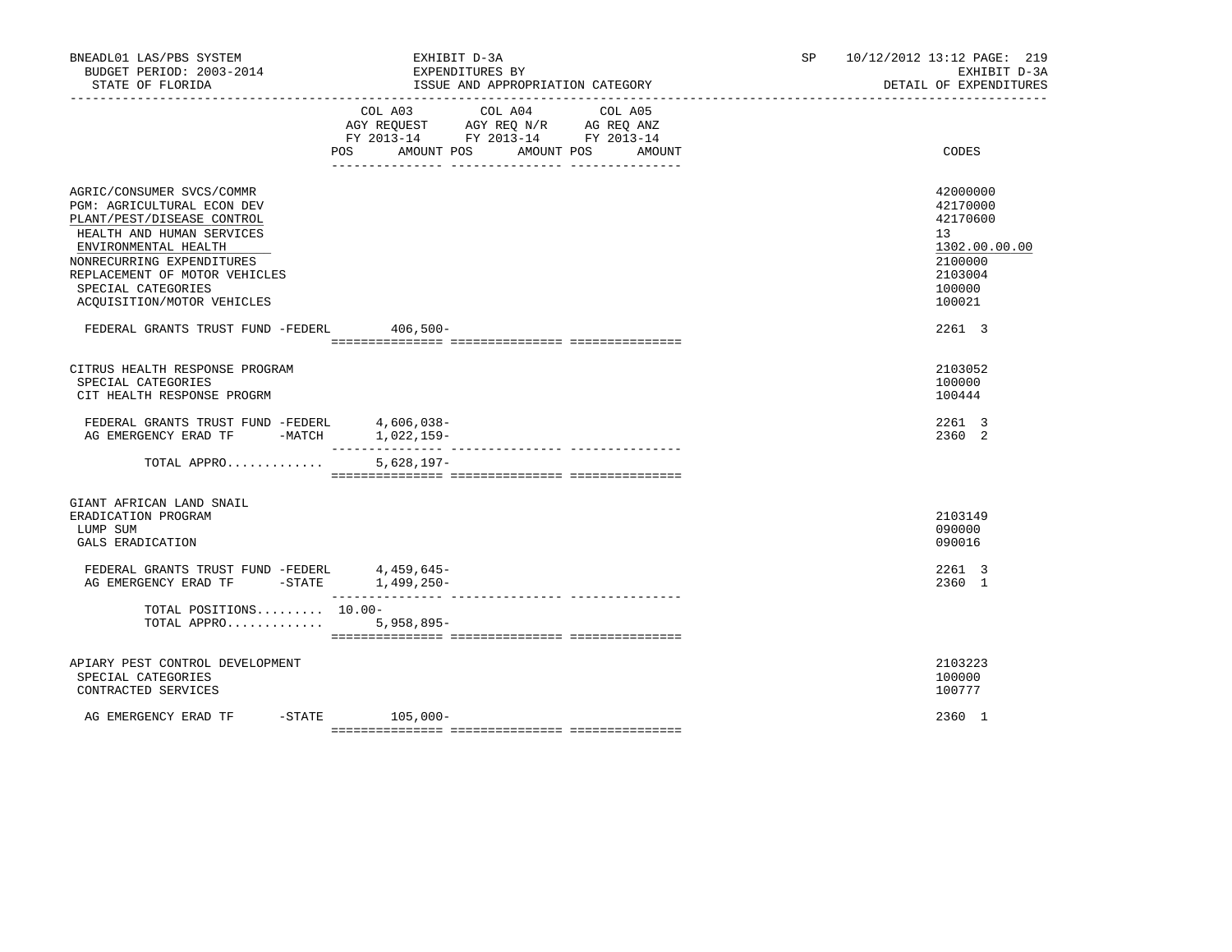| BNEADL01 LAS/PBS SYSTEM<br>BUDGET PERIOD: 2003-2014 EXPENDITURES BY<br>STATE OF FLORIDA                                                                                                                                                                   | EXHIBIT D-3A<br>ISSUE AND APPROPRIATION CATEGORY                                                                                                                                                                         |                  | SP 10/12/2012 13:12 PAGE: 220<br>EXHIBIT D-3A<br>DETAIL OF EXPENDITURES                           |
|-----------------------------------------------------------------------------------------------------------------------------------------------------------------------------------------------------------------------------------------------------------|--------------------------------------------------------------------------------------------------------------------------------------------------------------------------------------------------------------------------|------------------|---------------------------------------------------------------------------------------------------|
|                                                                                                                                                                                                                                                           | COL A03 COL A04 COL A05<br>$\begin{tabular}{lllllll} AGY & \texttt{REQUEST} & \texttt{AGY REQ} \texttt{N/R} & \texttt{AG REQ ANZ} \end{tabular}$<br>FY 2013-14 FY 2013-14 FY 2013-14<br>POS AMOUNT POS AMOUNT POS AMOUNT |                  | CODES                                                                                             |
| AGRIC/CONSUMER SVCS/COMMR<br><b>PGM: AGRICULTURAL ECON DEV</b><br>PLANT/PEST/DISEASE CONTROL<br>HEALTH AND HUMAN SERVICES<br>ENVIRONMENTAL HEALTH<br>EOUIPMENT NEEDS<br>REPLACEMENT OF MOTOR VEHICLES<br>SPECIAL CATEGORIES<br>ACOUISITION/MOTOR VEHICLES |                                                                                                                                                                                                                          |                  | 42000000<br>42170000<br>42170600<br>13<br>1302.00.00.00<br>2400000<br>2401500<br>100000<br>100021 |
| FEDERAL GRANTS TRUST FUND -FEDERL 324,615 324,615<br>AG EMERGENCY ERAD TF - STATE 159,885 159,885                                                                                                                                                         |                                                                                                                                                                                                                          |                  | 2261 3<br>2360 1                                                                                  |
| TOTAL APPRO 484,500 484,500                                                                                                                                                                                                                               |                                                                                                                                                                                                                          |                  |                                                                                                   |
|                                                                                                                                                                                                                                                           |                                                                                                                                                                                                                          |                  |                                                                                                   |
| AGENCY ISSUE NARRATIVE:<br>2013-2014 BUDGET YEAR NARRATIVE:<br>BUREAU/SECTION/SUB-SECTION/OFFICE: Pest Eradication and Control and Plant and Apiary Inspection<br>_________________________________                                                       |                                                                                                                                                                                                                          | IT COMPONENT? NO |                                                                                                   |

 LONG RANGE PROGRAM PLAN MEASURE: Inspect plants for plant pests, diseases or grade & inspect apiaries --------------------------------

 DESCRIPTION OF ISSUE: This is to request \$484,500, \$324,615 from the Federal Grants Trust Fund and \$159,885 from the Agricultural Emergency Eradication Trust Fund, to replace thirty (30) vehicles nine (9) 4x4s and twenty-one (21) 4x2s that far exceed the state replacement criteria (in accordance with AP&P 4-15). Fifteen (15) of the thirty (30) vehicles have over 200,000 miles (one of which has over 300,000 miles) and the other fifteen (15) have between 175,000 and 200,000 miles each. As a result of the aging and high mileage of the Division's fleet, the Division of Plant Industry (DPI) spent \$1,113,272 in vehicle repairs and maintenance in FY 2011-12. The majority of the repair expenditures were for our older high-mileage vehicles. Carrying out DPI plant protection mandates a response which requires a mobile workforce that is dependent upon safe and reliable vehicles.

 ISSUE SUMMARY: During the previous fiscal year, the Department started an initiative to reduce the vehicle replacement needs within each division by closely reviewing the utilization rates of our existing vehicles. This initiative reduced the Department's overall vehicle replacement needs by identifying underutilized vehicles and moving them to divisions with significant vehicle replacement needs. Despite these successes, there still remains a need to replace certain vehicles within the Division of Plant Industry. The vehicles are detailed below and they represent the most critical replacement needs within the Division to continue to conduct essential agricultural protection work in the field.

 The Division has a highly mobile inspection force that depends on vehicles for performance of our assigned duties and responsibilities in protecting Florida agricultural and natural resources. Some inspectors are traveling in excess of 20,000 miles per year to carry out important agricultural pest detection duties. They must have a vehicle that is operational and safe to move from point to point. With the acquisition of the requested vehicles, old and worn out vehicles will be removed from use, thus providing efficient, safe and cost effective transportation.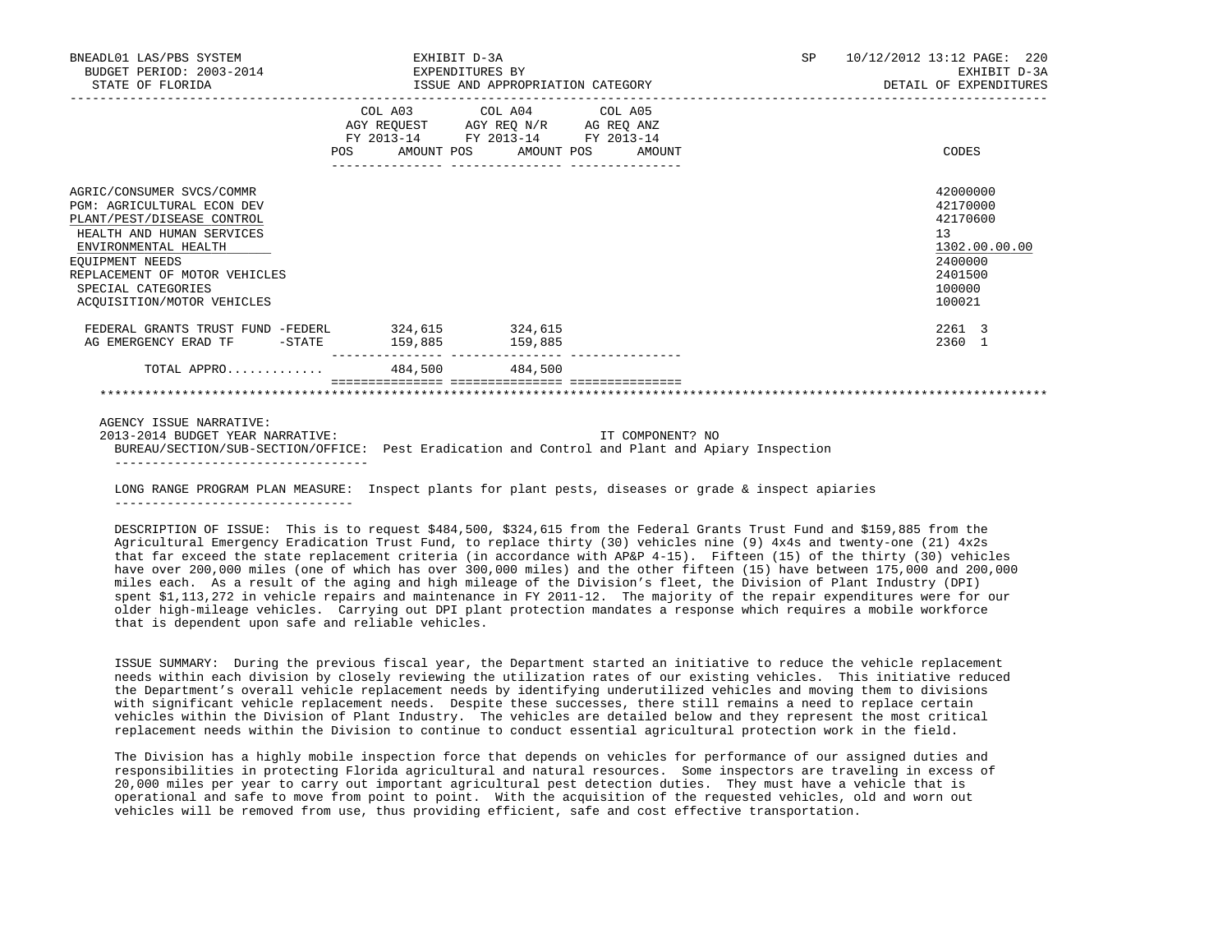| BNEADL01 LAS/PBS SYSTEM<br>BUDGET PERIOD: 2003-2014<br>STATE OF FLORIDA                                                                           | EXHIBIT D-3A<br>EXPENDITURES BY<br>ISSUE AND APPROPRIATION CATEGORY                                                                                                                                 | SP | 10/12/2012 13:12 PAGE: 221<br>EXHIBIT D-3A<br>DETAIL OF EXPENDITURES |
|---------------------------------------------------------------------------------------------------------------------------------------------------|-----------------------------------------------------------------------------------------------------------------------------------------------------------------------------------------------------|----|----------------------------------------------------------------------|
|                                                                                                                                                   | COL A04 COL A05<br>COL A03<br>AGY REOUEST AGY REO N/R AG REO ANZ<br>FY 2013-14 FY 2013-14<br>FY 2013-14<br><b>Contract Contract</b><br>AMOUNT POS<br>AMOUNT POS<br>POS<br>AMOUNT<br>--------------- |    | CODES                                                                |
| AGRIC/CONSUMER SVCS/COMMR<br><b>PGM: AGRICULTURAL ECON DEV</b><br>PLANT/PEST/DISEASE CONTROL<br>HEALTH AND HUMAN SERVICES<br>ENVIRONMENTAL HEALTH |                                                                                                                                                                                                     |    | 42000000<br>42170000<br>42170600<br>13<br>1302.00.00.00              |
| EOUIPMENT NEEDS<br>REPLACEMENT OF MOTOR VEHICLES                                                                                                  |                                                                                                                                                                                                     |    | 2400000<br>2401500                                                   |

 ADVERSE IMPACT IF NOT FUNDED: Without these new replacement vehicles, the Division's personnel will be forced to use vehicles that are not equipped for off-road use, are worn out and are subject to unanticipated breakdowns in remote areas resulting in delays and inspector safety concerns. When a vehicle reaches the replacement age or mileage, it begins to become uneconomical to repair and maintain. This cost only escalates with each succeeding year of use of each vehicle by the Division. With the majority of the Division's field personnel traveling in off-road, remote areas, any breakdown will be extremely expensive for towing, repair, and lost work time and will create a very unsafe situation for the Division's personnel.

| $No.+$<br>Of Veh. | Equipment<br>Number | Year | Make         | Model           | Type     | Odometer |
|-------------------|---------------------|------|--------------|-----------------|----------|----------|
| 1                 | ACS-11044           | 1999 | <b>DODGE</b> | <b>RAM 1500</b> | PUT/HTR2 | 302,440  |
| 2                 | ACS-11087           | 1999 | <b>CHEVR</b> | TAHOE 1500      | SUV/LRG4 | 293,699  |
| 3                 | ACS-11768           | 2001 | DODGE        | RAM 1500        | PUT/HTR2 | 268,779  |
| $\overline{4}$    | ACS-12432           | 2001 | <b>DODGE</b> | RAM 1500        | PUT/HTR2 | 246,205  |
| 5                 | ACS-12539           | 2000 | <b>GMC</b>   | K1500           | PUT/HTR4 | 243,754  |
| 6                 | ACS-12310           | 2000 | GMC          | K1500           | PUT/HTR4 | 233,403  |
| 7                 | ACS-09383           | 1993 | FORD         | F150            | PUT/HTR2 | 223,054  |
| 8                 | ACS-11259           | 1999 | <b>CHEVR</b> | TAHOE 1500      | SUV/LRG2 | 217,187  |
| 9                 | ACS-28209           | 2005 | <b>CHEVR</b> | C1500           | PUT/HTR2 | 212,557  |
| 10                | ACS-12194           | 2001 | <b>CHEVR</b> | C1500           | PUT/HTR2 | 208,929  |
| 11                | ACS-12139           | 2000 | <b>GMC</b>   | K1500           | PUT/HTR4 | 203,779  |
| 12                | ACS-11097           | 1999 | <b>GMC</b>   | SONOMA          | PUT/CPR2 | 202,432  |
| 13                | ACS-10950           | 1999 | FORD         | F150            | PUT/HTR2 | 202,083  |
| 14                | ACS-10480           | 1998 | FORD         | <b>RANGER</b>   | PUT/CPR2 | 201,995  |
| 15                | ACS-11774           | 2001 | DODGE        | RAM 1500        | PUT/HTR2 | 200,158  |
| 16                | ACS-11753           | 2000 | <b>CHEVR</b> | <b>ASTRO</b>    | VAN/COMP | 198,584  |
| 17                | ACS-12126           | 2000 | <b>CHEVR</b> | C1500           | PUT/HTR4 | 196,713  |
| 18                | ACS-10745           | 1999 | FORD         | F150            | PUT/HTR2 | 196,461  |
| 19                | ACS-11306           | 2000 | <b>CHEVR</b> | ASTRO           | VAN/COMP | 196,252  |
| 20                | ACS-10971           | 1999 | FORD         | F150            | PUT/HTR2 | 193,237  |
| 21                | ACS-12307           | 2000 | <b>GMC</b>   | K1500           | PUT/HTR4 | 193,106  |
| 22                | ACS-11045           | 1999 | <b>DODGE</b> | RAM 1500        | PUT/HTR2 | 192,522  |
| 23                | ACS-12358           | 2000 | GMC          | K1500           | PUT/HTR4 | 191,789  |
| 24                | ACS-11037           | 1999 | JEEP         | CHEROKEE        | SUV/MID4 | 186,576  |
| 25                | ACS-10928           | 1999 | <b>CHEVR</b> | ASTRO           | VAN/COMP | 185,144  |
| 26                | ACS-11678           | 2000 | DODGE        | RAM 1500        | PUT/HTR2 | 185,041  |
| 27                | ACS-12128           | 2000 | CHEVR        | C1500           | PUT/HTR4 | 183,008  |
| 28                | ACS-11922           | 2000 | FORD         | <b>RANGER</b>   | PUT/CPR2 | 182,305  |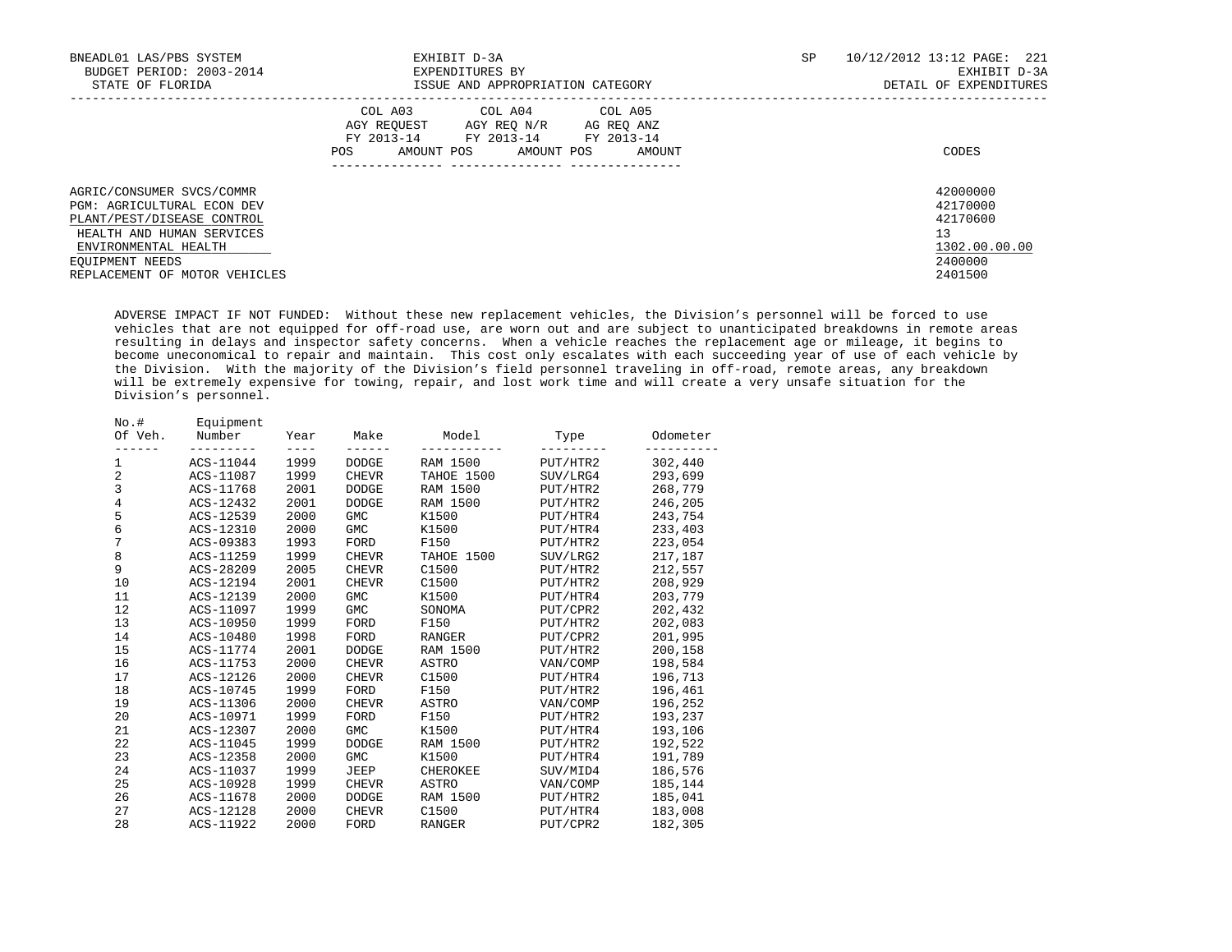| BNEADL01 LAS/PBS SYSTEM<br>BUDGET PERIOD: 2003-2014<br>STATE OF FLORIDA                                                                                                                        |                |           |                     | EXHIBIT D-3A<br>EXPENDITURES BY               | ISSUE AND APPROPRIATION CATEGORY                                                                                |                                                    |                                                                                 | SP             |                                              | 10/12/2012 13:12 PAGE: 222<br>EXHIBIT D-3A<br>DETAIL OF EXPENDITURES          |
|------------------------------------------------------------------------------------------------------------------------------------------------------------------------------------------------|----------------|-----------|---------------------|-----------------------------------------------|-----------------------------------------------------------------------------------------------------------------|----------------------------------------------------|---------------------------------------------------------------------------------|----------------|----------------------------------------------|-------------------------------------------------------------------------------|
|                                                                                                                                                                                                |                |           | POS                 | AMOUNT POS                                    | COL A03 COL A04 COL A05<br>AGY REQUEST AGY REQ N/R AG REQ ANZ<br>FY 2013-14 FY 2013-14 FY 2013-14<br>AMOUNT POS | AMOUNT                                             |                                                                                 |                |                                              | CODES                                                                         |
| AGRIC/CONSUMER SVCS/COMMR<br>PGM: AGRICULTURAL ECON DEV<br>PLANT/PEST/DISEASE CONTROL<br>HEALTH AND HUMAN SERVICES<br>ENVIRONMENTAL HEALTH<br>EQUIPMENT NEEDS<br>REPLACEMENT OF MOTOR VEHICLES |                |           |                     |                                               |                                                                                                                 |                                                    |                                                                                 |                |                                              | 42000000<br>42170000<br>42170600<br>13<br>1302.00.00.00<br>2400000<br>2401500 |
| 29<br>30<br>ACS-12191                                                                                                                                                                          | ACS-11031 1999 | 2000      | FORD<br>CHEVR       | RANGER<br>C1500                               | PUT/CPR2 182,089<br>PUT/HTR2                                                                                    | 181,448                                            |                                                                                 |                |                                              |                                                                               |
| SPECIAL CATEGORY: Acquisition of Motor Vehicles<br>__________________<br>OUANTITY DESCRIPTION<br>________                                                                                      |                |           |                     | ------------------------------------          |                                                                                                                 | ---------------<br>CALCULATIONS<br>_______________ |                                                                                 |                | AMOUNT NEEDED<br>FY 2013-14<br>_____________ |                                                                               |
| 30                                                                                                                                                                                             |                |           |                     |                                               |                                                                                                                 |                                                    | 9 4x4 and 21 4x2 Economy Pickup Trucks 30 Vehicles @ \$16,150 (est.) \$ 484,500 |                |                                              |                                                                               |
|                                                                                                                                                                                                |                |           |                     |                                               |                                                                                                                 |                                                    | TOTAL ISSUE BY FUND: FGTF<br>AEETF                                              | ************** | \$324,615<br>\$159,885                       |                                                                               |
| ANNUALIZATION OF ADMINISTERED<br>FUNDS APPROPRIATIONS<br>STATE HEALTH INSURANCE ADJUSTMENT<br>FOR FY 2012-13 - 10 MONTHS                                                                       |                |           |                     |                                               |                                                                                                                 |                                                    |                                                                                 |                |                                              | 26A0000                                                                       |
| <b>ANNUALIZATION</b><br>SALARIES AND BENEFITS                                                                                                                                                  |                |           |                     |                                               |                                                                                                                 |                                                    |                                                                                 |                |                                              | 26A1830<br>010000                                                             |
| GENERAL REVENUE FUND -STATE<br>CITRUS INSPECTION TF -STATE<br>FEDERAL GRANTS TRUST FUND -FEDERL<br>AG EMERGENCY ERAD TF -STATE<br>PLANT INDUSTRY TF                                            |                | $-$ STATE | $- - - - - - - - -$ | 97,180<br>9,700<br>54,110<br>31,880<br>30,075 |                                                                                                                 |                                                    |                                                                                 |                |                                              | 1000 1<br>2093 1<br>2261 3<br>2360 1<br>2507 1                                |
| TOTAL APPRO                                                                                                                                                                                    |                |           |                     | 222,945                                       |                                                                                                                 |                                                    |                                                                                 |                |                                              |                                                                               |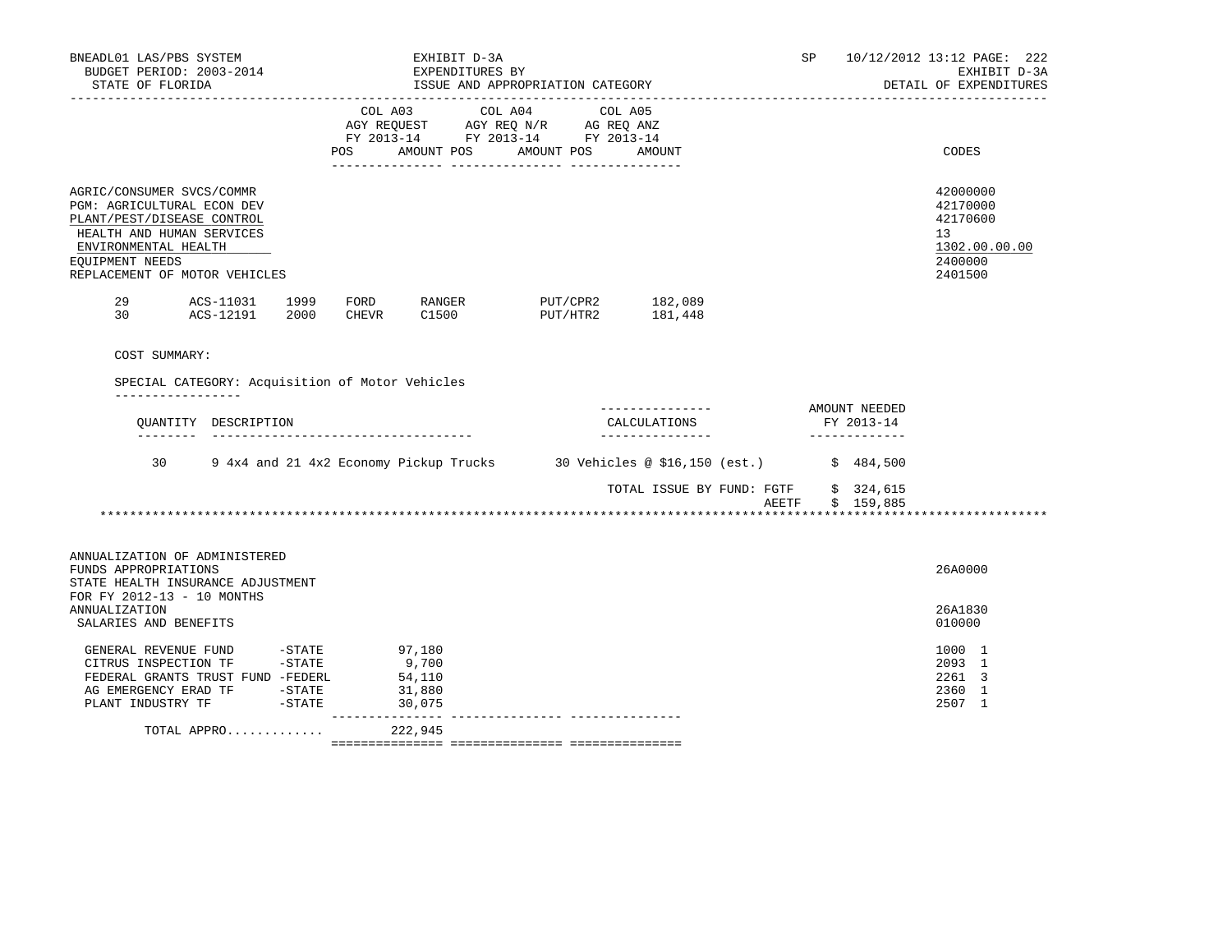| BNEADL01 LAS/PBS SYSTEM<br>BUDGET PERIOD: 2003-2014                                                                                                                                       | EXHIBIT D-3A<br>EXPENDITURES BY                                                                                                                                                                                                              | SP | 10/12/2012 13:12 PAGE: 223<br>EXHIBIT D-3A                         |
|-------------------------------------------------------------------------------------------------------------------------------------------------------------------------------------------|----------------------------------------------------------------------------------------------------------------------------------------------------------------------------------------------------------------------------------------------|----|--------------------------------------------------------------------|
| STATE OF FLORIDA                                                                                                                                                                          | ISSUE AND APPROPRIATION CATEGORY                                                                                                                                                                                                             |    | DETAIL OF EXPENDITURES                                             |
|                                                                                                                                                                                           | COL A03 COL A04 COL A05<br>AGY REQUEST AGY REQ N/R AG REQ ANZ<br>FY 2013-14 FY 2013-14 FY 2013-14<br>AMOUNT POS AMOUNT POS<br>POS FOR<br>AMOUNT                                                                                              |    | CODES                                                              |
| AGRIC/CONSUMER SVCS/COMMR<br>PGM: AGRICULTURAL ECON DEV<br>PLANT/PEST/DISEASE CONTROL<br>HEALTH AND HUMAN SERVICES<br>ENVIRONMENTAL HEALTH<br>WORKLOAD<br>CONVERT OTHER PERSONAL SERVICES |                                                                                                                                                                                                                                              |    | 42000000<br>42170000<br>42170600<br>13<br>1302.00.00.00<br>3000000 |
| (OPS) TO FULL-TIME EQUIVALENT (FTE)<br>POSITIONS<br>SALARY RATE<br>SALARY RATE 638,995                                                                                                    |                                                                                                                                                                                                                                              |    | 3004130<br>000000                                                  |
|                                                                                                                                                                                           |                                                                                                                                                                                                                                              |    |                                                                    |
| SALARIES AND BENEFITS                                                                                                                                                                     | 23.00                                                                                                                                                                                                                                        |    | 010000                                                             |
| FEDERAL GRANTS TRUST FUND -FEDERL                                                                                                                                                         | 955,025                                                                                                                                                                                                                                      |    | 2261 3                                                             |
| OTHER PERSONAL SERVICES                                                                                                                                                                   |                                                                                                                                                                                                                                              |    | 030000                                                             |
| FEDERAL GRANTS TRUST FUND -FEDERL 622,201-                                                                                                                                                |                                                                                                                                                                                                                                              |    | 2261 3                                                             |
| TOTAL: CONVERT OTHER PERSONAL SERVICES<br>(OPS) TO FULL-TIME EQUIVALENT (FTE)<br>POSITIONS<br>TOTAL POSITIONS $23.00$<br>TOTAL ISSUE<br>TOTAL SALARY RATE 638,995                         | 332,824                                                                                                                                                                                                                                      |    | 3004130                                                            |
|                                                                                                                                                                                           |                                                                                                                                                                                                                                              |    |                                                                    |
| AGENCY ISSUE NARRATIVE:<br>2013-2014 BUDGET YEAR NARRATIVE:<br>-----------------------------------                                                                                        | IT COMPONENT? NO<br>BUREAU/SECTION/SUB-SECTION/OFFICE: Plant and Apiary Inspection; Pest Eradication and Control; Entomology, Nematology,<br>Plant Pathology; Methods Development and Biological Controls                                    |    |                                                                    |
| ----------------------------------                                                                                                                                                        | LONG RANGE PROGRAM PLAN MEASURE: Number of plant, fruit fly trap and honeybee inspections performed                                                                                                                                          |    |                                                                    |
| DESCRIPTION OF ISSUE:                                                                                                                                                                     | This request is to convert twenty-three (23) Other Personal Services (OPS) positions to program-limited Full Time<br>Equivalent (FTE) positions out of the Federal Grants Trust Fund. These positions for conversion from the Other Personal |    |                                                                    |

 Services (OPS) to FTE positions have been identified in eight (8) federal grant programs that have been on-going for the past several years, and are anticipated to be funded in the future. The programs identified are Imported Fire Ant Regulatory; Imported Fire Ant-Bio Control; Citrus Health Response Program; Giant African Land Snail (GALS); Brown Marmorated Stink Bug-Bio Control; Cactus Moth-Bio Control; Air Potato-Bio Control; and a position in the Advanced Diagnostic Lab. These positions will only be filled so long as a cooperative agreement is in place and federal funding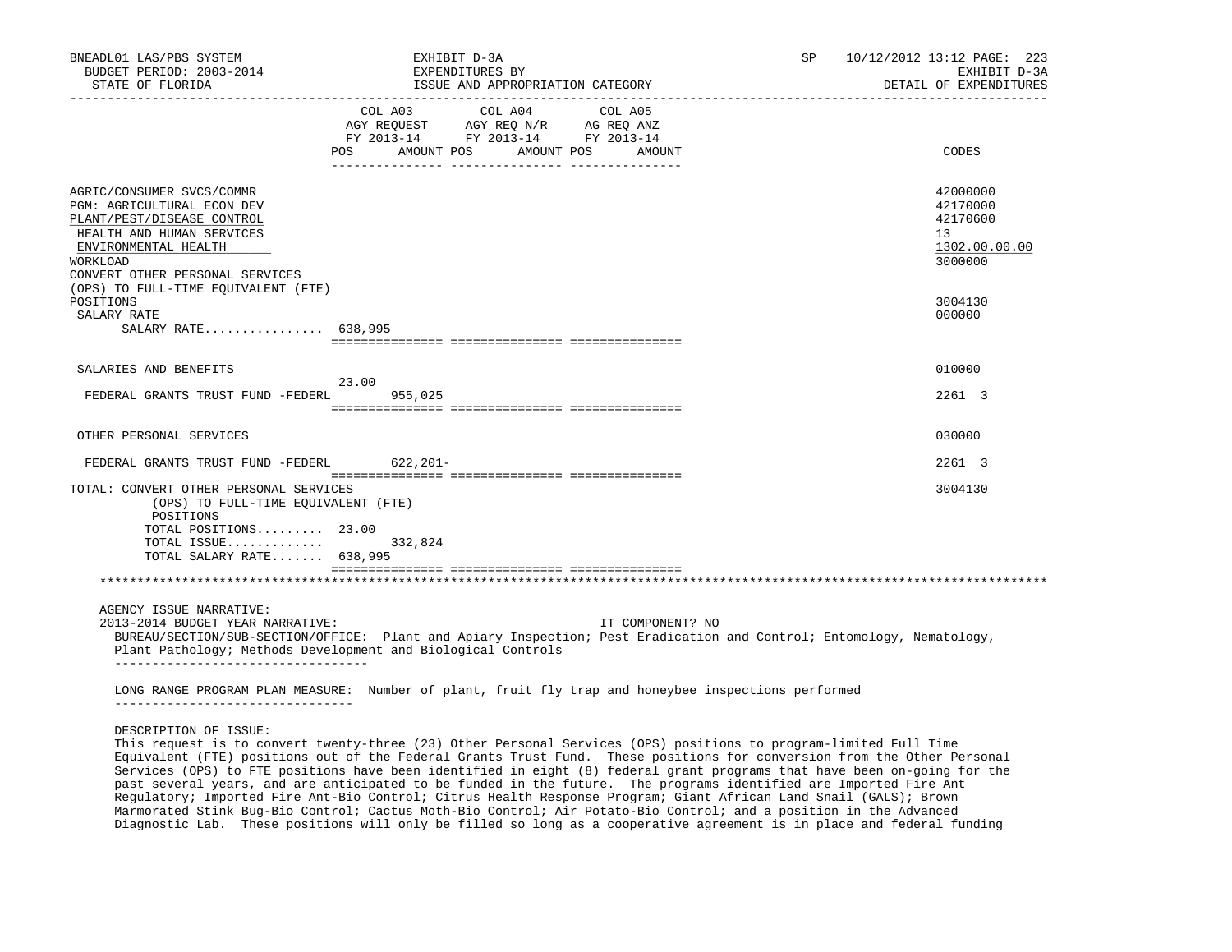| BNEADL01 LAS/PBS SYSTEM<br>BUDGET PERIOD: 2003-2014<br>STATE OF FLORIDA                                                                                                                   | ISSUE AND APPROPRIATION CATEGORY                                                                  | EXHIBIT D-3A<br>EXPENDITURES BY |  |                                  | SP | 10/12/2012 13:12 PAGE: 224<br>EXHIBIT D-3A<br>DETAIL OF EXPENDITURES |
|-------------------------------------------------------------------------------------------------------------------------------------------------------------------------------------------|---------------------------------------------------------------------------------------------------|---------------------------------|--|----------------------------------|----|----------------------------------------------------------------------|
|                                                                                                                                                                                           | COL A03 COL A04 COL A05<br>AGY REQUEST AGY REQ N/R AG REQ ANZ<br>FY 2013-14 FY 2013-14 FY 2013-14 |                                 |  | POS AMOUNT POS AMOUNT POS AMOUNT |    | CODES                                                                |
| AGRIC/CONSUMER SVCS/COMMR<br>PGM: AGRICULTURAL ECON DEV<br>PLANT/PEST/DISEASE CONTROL<br>HEALTH AND HUMAN SERVICES<br>ENVIRONMENTAL HEALTH<br>WORKLOAD<br>CONVERT OTHER PERSONAL SERVICES |                                                                                                   |                                 |  |                                  |    | 42000000<br>42170000<br>42170600<br>13<br>1302.00.00.00<br>3000000   |
| (OPS) TO FULL-TIME EQUIVALENT (FTE)<br>POSITIONS                                                                                                                                          |                                                                                                   |                                 |  |                                  |    | 3004130                                                              |

is awarded to provide for the salaries and benefits.

## ISSUE SUMMARY:

 The Division of Plant Industry (DPI) is presently engaged in thirty (30) cooperative agreements with the USDA to conduct various federally-funded programs involving plant pest and disease detection, delimitation, taxonomy, control, eradication, biological control methods development, various types of research and mass rearing of natural enemies. In most cases, the grant programs span multiple years and are based on written cooperative agreements and work/financial plans. Much of the work involved requires highly-specialized personnel. The type of work needed for these federal grant programs requires specific education, skill sets and experience (plant pest and disease inspection, diagnostic testing, taxonomic identification, biological control methods development and others). Currently, the Division of Plant Industry (DPI) uses the Other Personal Services (OPS) category to hire the employees needed for federally-funded programs. Where projects span multiple years, or where the work requires highly technical staff, the OPS category presents a number of impediments in our efforts to effectively and efficiently protect Florida's agricultural interests. For instance, many times qualified applicants turn down job offers when they discover that they will be hired under the OPS category which does not include fringe benefits. Even those that accept the positions do so hesitantly and with the intent to leave the Department as soon as they find something that provides better benefits. The Division often faces positions left vacant for months while the important work needed to protect Florida's agriculture goes undone. Also, unspent cooperative agreement funds must be reverted to the federal funding agency as a result of hiring delays. It also faces high turnover rates which increases training expenses and causes interruptions and inconsistencies in work flow processes. Lastly, OPS employees suffer morale problems as they are often asked to conduct the exact same tasks as career service and/or select exempt service FTE employees while receiving no fringe benefits (no annual or sick leave, health insurance, etc.). Although the Division has well over 100 federally-funded OPS employees in their current positions for over six (6) years (out of 30 federal grant programs), only twenty-three (23) are being requested from eight (8) federally funded programs. Individual details of the twenty-three (23) positions and eight (8) programs are provided on a separate spreadsheet and will be provided on request due to the volume of the information.

# ADVERSE IMPACT IF NOT FUNDED:

 The recruitment and retention problems currently being experienced by the Division of Plant Industry will continue if this issue is not funded. Specifically, long vacancy periods, high-turnover rates and low morale are some of the results of the OPS category when used to hire highly-specialized personnel. Inasmuch as the positions being requested will not be filled unless federal funding is made available, this request is a simple General Revenue (GR) neutral solution to a serious problem. Florida is a high-risk sentinel state that evidences the detection of at least one new exotic pest or disease each month. Recruiting and retaining the highest qualified and experienced personnel is critical to the success of protecting Florida's agricultural interests.

COST SUMMARY: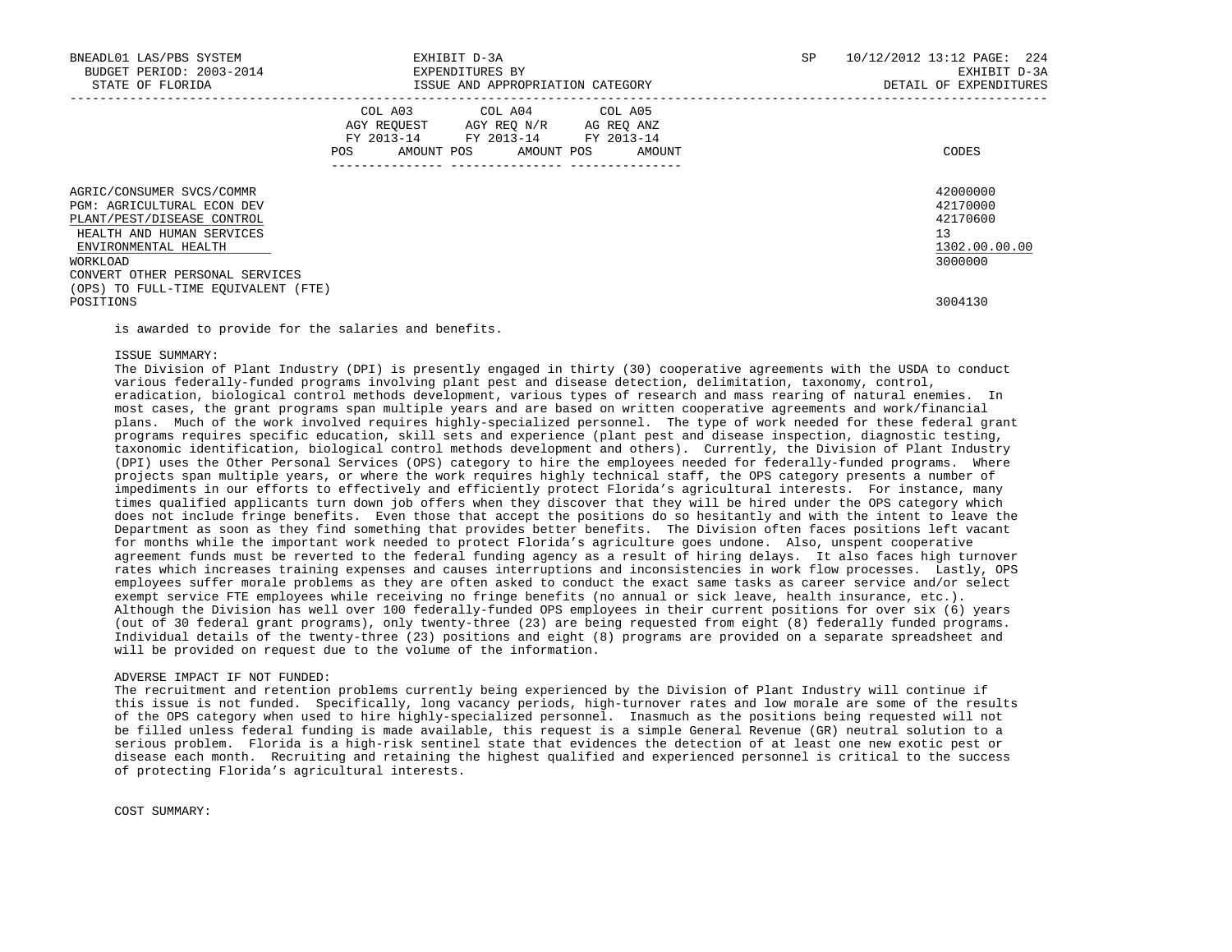| BNEADL01 LAS/PBS SYSTEM<br>BUDGET PERIOD: 2003-2014<br>STATE OF FLORIDA                                                                                                                                                                                                                                                                                                                                                                                       | EXHIBIT D-3A                                                                                                               | EXPENDITURES BY<br>ISSUE AND APPROPRIATION CATEGORY |                             |                      | SP and the set of the set of the set of the set of the set of the set of the set of the set of the set of the set of the set of the set of the set of the set of the set of the set of the set of the set of the set of the se | 10/12/2012 13:12 PAGE: 225<br>EXHIBIT D-3A<br>DETAIL OF EXPENDITURES          |
|---------------------------------------------------------------------------------------------------------------------------------------------------------------------------------------------------------------------------------------------------------------------------------------------------------------------------------------------------------------------------------------------------------------------------------------------------------------|----------------------------------------------------------------------------------------------------------------------------|-----------------------------------------------------|-----------------------------|----------------------|--------------------------------------------------------------------------------------------------------------------------------------------------------------------------------------------------------------------------------|-------------------------------------------------------------------------------|
|                                                                                                                                                                                                                                                                                                                                                                                                                                                               | COL A03 COL A04 COL A05<br>AGY REQUEST AGY REQ N/R AG REQ ANZ<br>FY 2013-14 FY 2013-14 FY 2013-14<br>POS                   | AMOUNT POS AMOUNT POS AMOUNT                        |                             |                      |                                                                                                                                                                                                                                | CODES                                                                         |
| AGRIC/CONSUMER SVCS/COMMR<br>PGM: AGRICULTURAL ECON DEV<br>PLANT/PEST/DISEASE CONTROL<br>HEALTH AND HUMAN SERVICES<br>ENVIRONMENTAL HEALTH<br><b>WORKLOAD</b><br>CONVERT OTHER PERSONAL SERVICES<br>(OPS) TO FULL-TIME EQUIVALENT (FTE)<br>POSITIONS                                                                                                                                                                                                          |                                                                                                                            |                                                     |                             |                      |                                                                                                                                                                                                                                | 42000000<br>42170000<br>42170600<br>13<br>1302.00.00.00<br>3000000<br>3004130 |
| SALARIES AND BENEFITS CATEGORY:<br>__________________________________<br>CLASS<br>CODE<br>TITLE                                                                                                                                                                                                                                                                                                                                                               | PAY<br>GRADE                                                                                                               |                                                     | RATE POSITIONS              | NUMBER OF FY 2013-14 | AMOUNT NEEDED<br>FY 2013-14<br>TOTAL RATE Salary and Benefits                                                                                                                                                                  |                                                                               |
| Laboratory Technician IV 016<br>5027<br>Example 10 11 20,815<br>Secretary Specialist 10 20,815<br>Secretary Specialist 10 20,815<br>Information Specialist II 015 25,577 1 25,577<br>Biological Scientist II 022 36,609 2 73,218<br>Biological Scientist IV 025 43,675 2 87,350<br><br>0004<br>0105<br>3733<br>5035<br>5036<br>7520<br>7530<br>Inspector<br>Total Salary and Benefits Request<br>OTHER PERSONAL SERVICES CATEGORY:<br>OUANTITY<br>DESCRIPTION | --------                                                                                                                   | ---------                                           | CALCULATIONS                | 26,644 9 239,796     | 362,145<br>103,696<br>33,661<br>39,035<br>102,964<br>118,909<br>33,661<br>160,954<br>$- - - - - - - - -$<br>955,025<br>AMOUNT NEEDED<br>FY 2013-14                                                                             |                                                                               |
| <u>________</u>                                                                                                                                                                                                                                                                                                                                                                                                                                               | ______________________________________<br>Other Personal Services includes historical<br>costs for OPS plus Medicare costs |                                                     | ___________________________ |                      | ______________<br>(\$622,201)<br>----------                                                                                                                                                                                    |                                                                               |
| Total OPS                                                                                                                                                                                                                                                                                                                                                                                                                                                     |                                                                                                                            |                                                     |                             |                      | $($ \$622,201)                                                                                                                                                                                                                 |                                                                               |
|                                                                                                                                                                                                                                                                                                                                                                                                                                                               |                                                                                                                            |                                                     |                             |                      | TOTAL BY FUND: FGTF \$ 332,824                                                                                                                                                                                                 |                                                                               |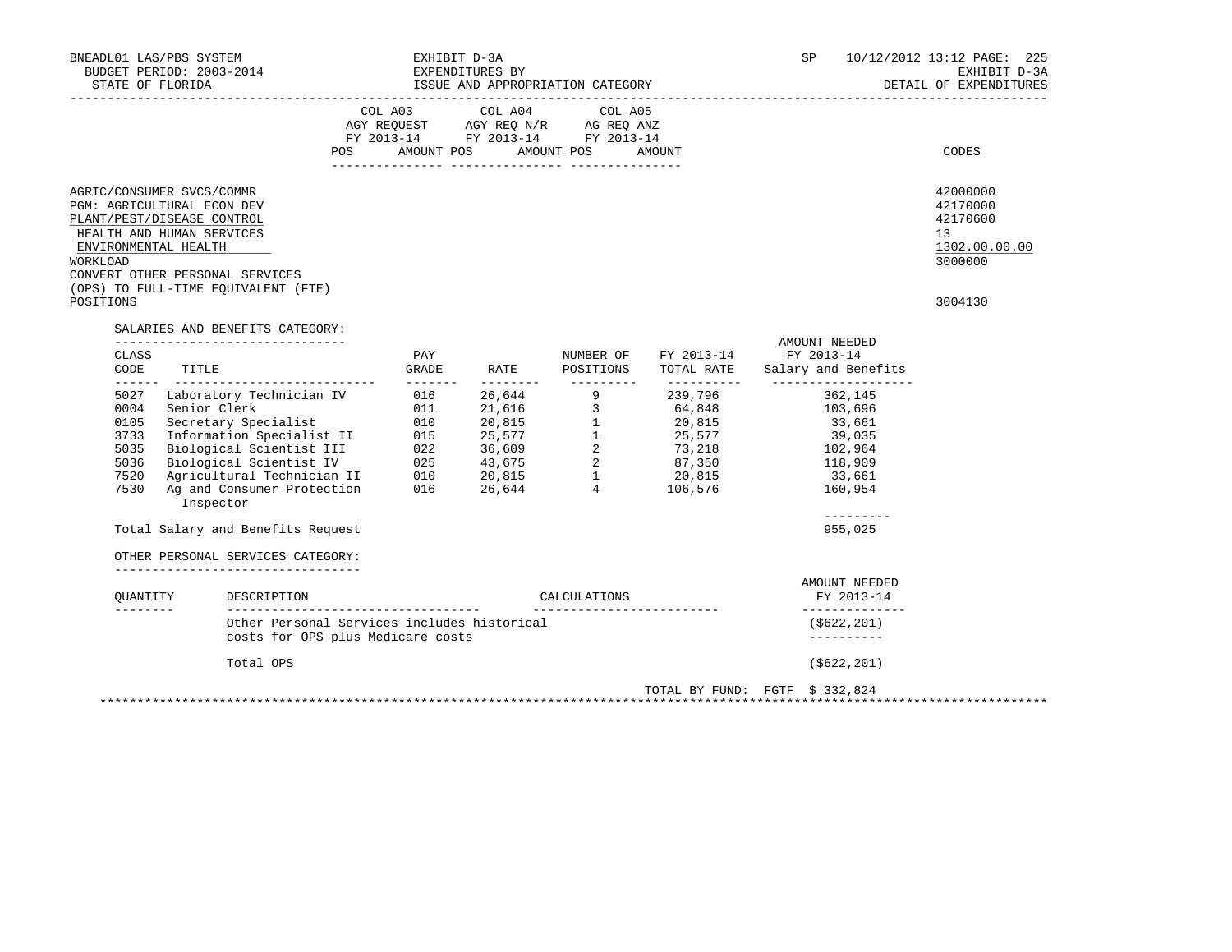| BNEADL01 LAS/PBS SYSTEM<br>BUDGET PERIOD: 2003-2014<br>STATE OF FLORIDA                                                                                                                                                          |         | EXHIBIT D-3A<br>EXPENDITURES BY<br>ISSUE AND APPROPRIATION CATEGORY                                                   |           |          | SP <sub>2</sub>    |      | 10/12/2012 13:12 PAGE: 226<br>EXHIBIT D-3A<br>DETAIL OF EXPENDITURES |
|----------------------------------------------------------------------------------------------------------------------------------------------------------------------------------------------------------------------------------|---------|-----------------------------------------------------------------------------------------------------------------------|-----------|----------|--------------------|------|----------------------------------------------------------------------|
|                                                                                                                                                                                                                                  | COL A03 | COL A04<br>AGY REQUEST AGY REQ N/R AG REQ ANZ<br>FY 2013-14 FY 2013-14 FY 2013-14<br>POS AMOUNT POS AMOUNT POS AMOUNT | COL A05   |          |                    |      | CODES                                                                |
| AGRIC/CONSUMER SVCS/COMMR<br>PGM: AGRICULTURAL ECON DEV<br>PLANT/PEST/DISEASE CONTROL<br>HEALTH AND HUMAN SERVICES<br>ENVIRONMENTAL HEALTH<br>WORKLOAD<br>CONVERT OTHER PERSONAL SERVICES<br>(OPS) TO FULL-TIME EOUIVALENT (FTE) |         |                                                                                                                       |           |          |                    |      | 42000000<br>42170000<br>42170600<br>13<br>1302.00.00.00<br>3000000   |
| POSITIONS                                                                                                                                                                                                                        |         |                                                                                                                       |           |          |                    |      | 3004130                                                              |
| POSITION DETAIL OF SALARIES AND BENEFITS:                                                                                                                                                                                        |         |                                                                                                                       |           |          |                    |      |                                                                      |
|                                                                                                                                                                                                                                  | FTE     | BASE RATE                                                                                                             | ADDITIVES | BENEFITS | SUBTOTAL           |      | LAPSE LAPSED SALARIES<br>% AND BENEFITS                              |
| A03 - AGY REOUEST FY 2013-14                                                                                                                                                                                                     |         |                                                                                                                       |           |          |                    |      |                                                                      |
| NEW POSITIONS                                                                                                                                                                                                                    |         |                                                                                                                       |           |          |                    |      |                                                                      |
| 0004 SENIOR CLERK<br>P0802 001                                                                                                                                                                                                   |         | 3.00 64,848                                                                                                           |           |          |                    |      | 38,848 103,696 0.00 103,696                                          |
| 0105 SECRETARY SPECIALIST                                                                                                                                                                                                        |         |                                                                                                                       |           |          |                    |      |                                                                      |
| P0803 001                                                                                                                                                                                                                        |         | 1.00 20,815                                                                                                           |           |          | 12,846 33,661 0.00 |      | 33,661                                                               |
| 3733 INFORMATION SPECIALIST II                                                                                                                                                                                                   |         |                                                                                                                       |           |          |                    |      |                                                                      |
| P0804 001                                                                                                                                                                                                                        |         | 1.00 25,577                                                                                                           |           | 13,458   | 39,035             | 0.00 | 39,035                                                               |
| 5027 LABORATORY TECHNICIAN IV                                                                                                                                                                                                    |         |                                                                                                                       |           |          |                    |      |                                                                      |
| P0801 001                                                                                                                                                                                                                        |         | 9.00 239,796                                                                                                          |           | 122,349  | 362,145            | 0.00 | 362,145                                                              |
| 5035 BIOLOGICAL SCIENTIST III<br>P0805 001                                                                                                                                                                                       |         | 2.00 73,218                                                                                                           |           | 29,746   | 102,964            | 0.00 | 102,964                                                              |
| 5036 BIOLOGICAL SCIENTIST IV                                                                                                                                                                                                     |         |                                                                                                                       |           |          |                    |      |                                                                      |
| P0806 001                                                                                                                                                                                                                        |         | 2.00 87,350                                                                                                           |           |          | 31,559 118,909     | 0.00 | 118,909                                                              |
| 7520 AGRICULTURAL TECHNICIAN II                                                                                                                                                                                                  |         |                                                                                                                       |           |          |                    |      |                                                                      |
| P0807 001                                                                                                                                                                                                                        |         | 1.00 20,815                                                                                                           |           | 12,846   | 33,661 0.00        |      | 33,661                                                               |
| 7530 AGRICULTURE & CONSUMER PROTECT INSPECTOR<br>P0808 001                                                                                                                                                                       | 4.00    | 106,576                                                                                                               |           | 54,378   | 160,954 0.00       |      | 160,954                                                              |
| TOTALS FOR ISSUE BY FUND                                                                                                                                                                                                         |         |                                                                                                                       |           |          |                    |      |                                                                      |
| 2261 FEDERAL GRANTS TRUST FUND                                                                                                                                                                                                   |         |                                                                                                                       |           |          |                    |      | 955,025                                                              |
|                                                                                                                                                                                                                                  |         | 23.00 638,995                                                                                                         |           |          | 316,030 955,025    |      | 955,025                                                              |
|                                                                                                                                                                                                                                  |         |                                                                                                                       |           |          |                    |      | ---------------                                                      |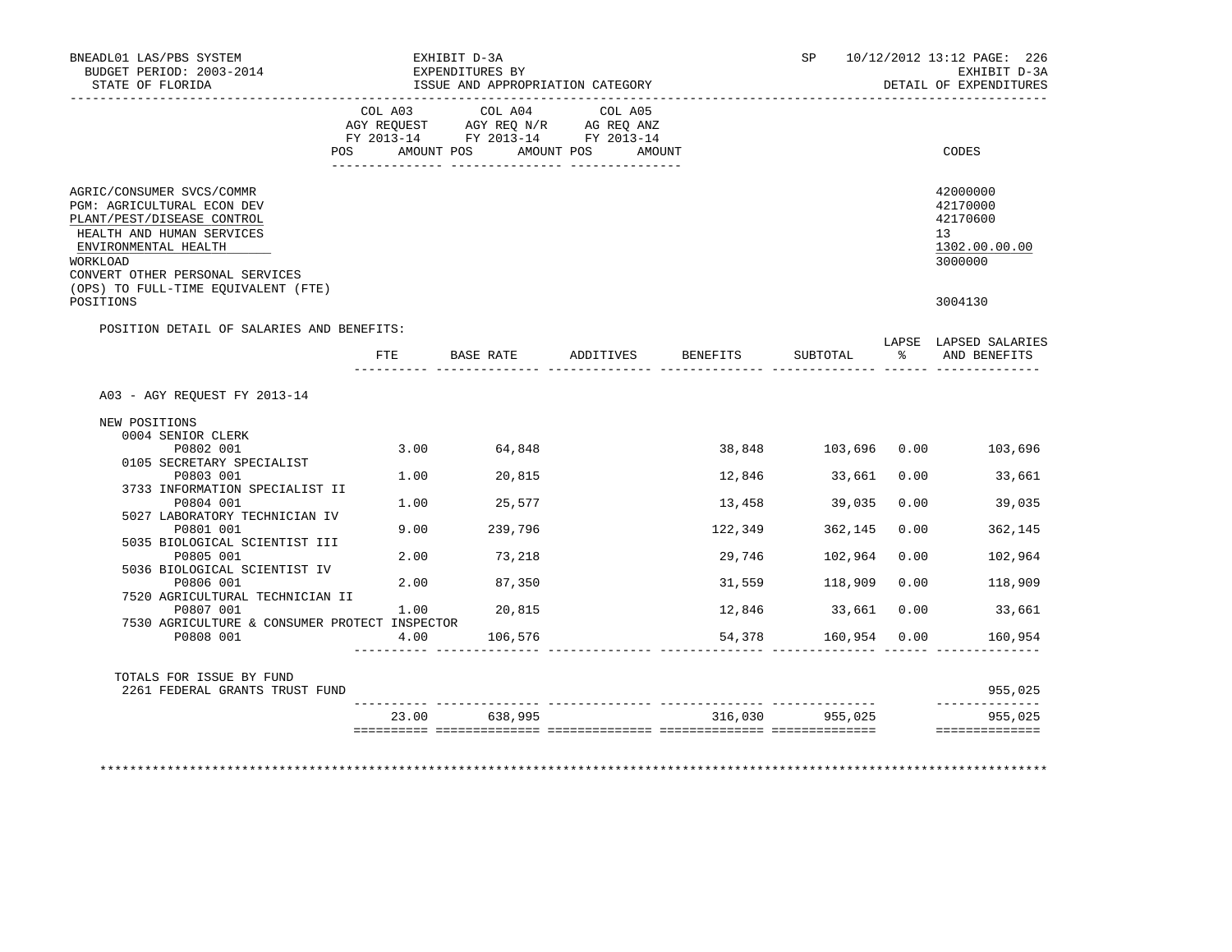| BNEADL01 LAS/PBS SYSTEM<br>BUDGET PERIOD: 2003-2014<br>STATE OF FLORIDA                                                                                                                                                                                                          | EXHIBIT D-3A<br>EXPENDITURES BY<br>ISSUE AND APPROPRIATION CATEGORY  |                                                                                                   |                  | SP 10/12/2012 13:12 PAGE: 227<br>EXHIBIT D-3A<br>DETAIL OF EXPENDITURES                                        |
|----------------------------------------------------------------------------------------------------------------------------------------------------------------------------------------------------------------------------------------------------------------------------------|----------------------------------------------------------------------|---------------------------------------------------------------------------------------------------|------------------|----------------------------------------------------------------------------------------------------------------|
|                                                                                                                                                                                                                                                                                  | POS AMOUNT POS AMOUNT POS AMOUNT<br>________________ _______________ | COL A03 COL A04 COL A05<br>AGY REQUEST AGY REQ N/R AG REQ ANZ<br>FY 2013-14 FY 2013-14 FY 2013-14 |                  | CODES                                                                                                          |
| AGRIC/CONSUMER SVCS/COMMR<br><b>PGM: AGRICULTURAL ECON DEV</b><br>PLANT/PEST/DISEASE CONTROL<br>HEALTH AND HUMAN SERVICES<br>ENVIRONMENTAL HEALTH<br>SPECIAL PROGRAM FUNDING<br>LAUREL WILT SURVEY AND MITIGATION<br>PROGRAM<br>SPECIAL CATEGORIES<br>LAUREL WILT SURVEY PROGRAM |                                                                      |                                                                                                   |                  | 42000000<br>42170000<br>42170600<br>13 <sup>7</sup><br>1302.00.00.00<br>4900000<br>4900150<br>100000<br>100475 |
| FEDERAL GRANTS TRUST FUND -FEDERL 1,900,000 1,900,000                                                                                                                                                                                                                            |                                                                      |                                                                                                   |                  | 2261 3                                                                                                         |
|                                                                                                                                                                                                                                                                                  |                                                                      |                                                                                                   |                  |                                                                                                                |
| AGENCY ISSUE NARRATIVE:<br>2013-2014 BUDGET YEAR NARRATIVE:                                                                                                                                                                                                                      |                                                                      |                                                                                                   | IT COMPONENT? NO |                                                                                                                |

 BUREAU/SECTION/SUB-SECTION/OFFICE: Plant and Apiary Inspection ----------------------------------

 LONG RANGE PROGRAM PLAN MEASURE: Number of plant, fruit fly trap and honeybee inspections performed --------------------------------

 DESCRIPTION OF ISSUE: This is a request for \$1.9 million in a special category, funded out of the Federal Grants Trust Fund (FGTF) to initiate an early detection and mitigation program for a fungal pathogen that is the causal agent for laurel wilt and its vector, the redbay ambrosia beetle (Xyleborus glabratus Eichoff). This is an industry initiative driven cooperative program involving the Florida Department of Agriculture and Consumer Services (FDACS), United States Department of Agriculture (USDA), Miami-Dade County and the Florida avocado industry. The primary objective of the project is to protect the Florida avocado industry by maintaining an early detection trap network and visual survey (including aerial survey) and methods development to mitigate the impact of laurel wilt for the redbay ambrosia beetle (RBAB) in Miami-Dade County. The majority of the funding will be passed through to two entities in the fight against laurel wilt. The University of Florida, Animal Plant Health Inspection Services (UF/APHIS) will handle the applied methods development and research for the eradication of the redbay ambrosia beetle, and the Avocado Administration Committee will conduct aerial surveys. The Department will use eight (8) currently employed OPS positions to oversee the grant project for compliance and the early detection trap network.

 ISSUE SUMMARY: Laurel wilt, a fungal disease, causes significant mortality of redbay (Persea borbonia (L.) Spreng), grows throughout the sapwood of trees, causing a hypersensitive reaction which leads to wilting from the reduced flow of water within the plants, ultimately killing the trees a few weeks after infection. Afflicted regions in the U.S. have lost from 75% to 90% of their native redbay. Redbay ambrosia beetles (RBAB) and laurel wilt has been detected in South Florida in close proximity to the commercial avocado industry. As avocado is a known host of this unwanted pest / pathogen complex there is great concern over the pending impact.

 This survey effort is important to the avocado industry of Florida located in southern Miami-Dade County as an early warning system for the movement of RBAB or laurel wilt disease into close proximity to commercial avocado production groves. This is a cooperative program between the FDACS, USDA APHIS PPQ, Miami-Dade County and the Florida avocado industry.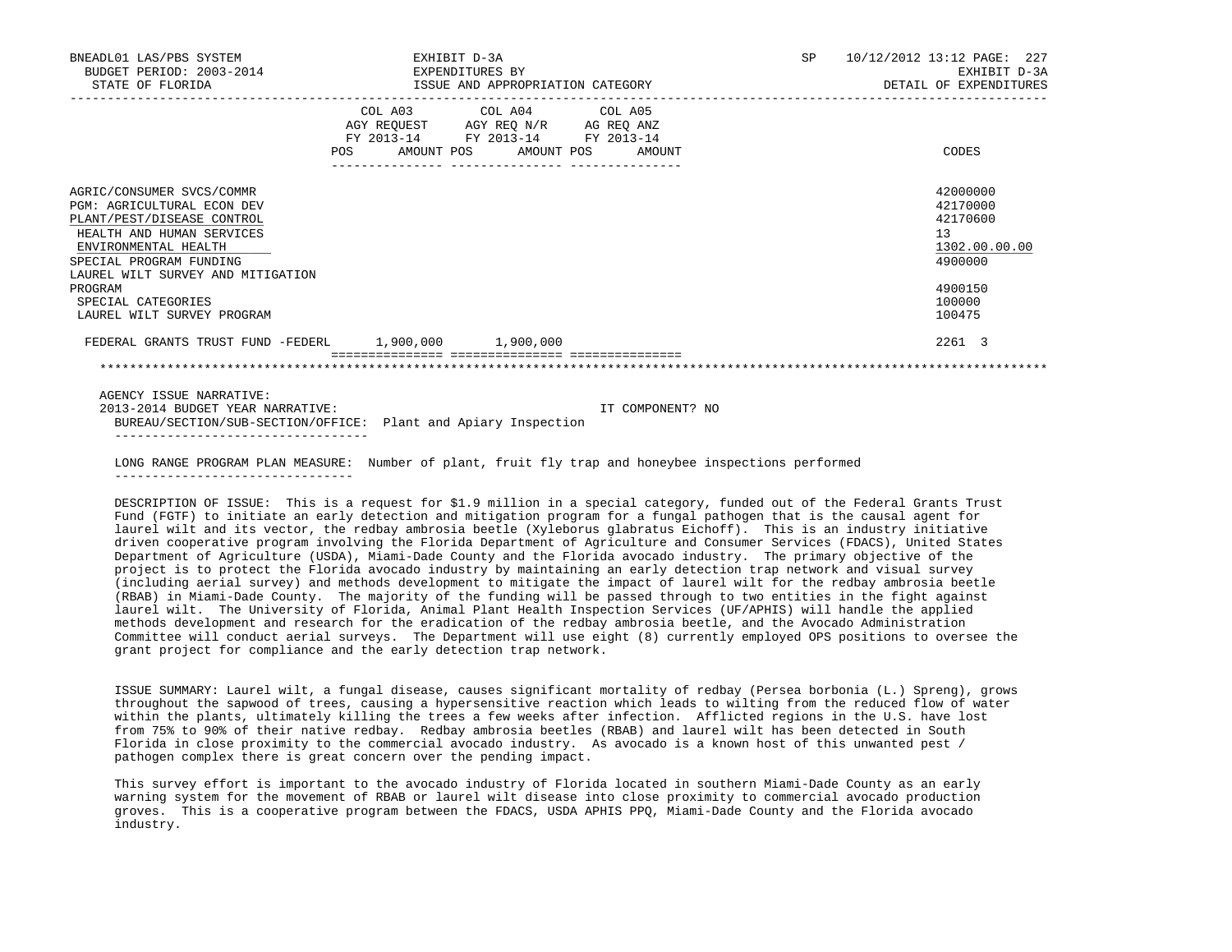| BNEADL01 LAS/PBS SYSTEM<br>BUDGET PERIOD: 2003-2014<br>STATE OF FLORIDA                                                                                                                                    | EXHIBIT D-3A<br>EXPENDITURES BY<br>ISSUE AND APPROPRIATION CATEGORY                                                                      | SP | 10/12/2012 13:12 PAGE: 228<br>EXHIBIT D-3A<br>DETAIL OF EXPENDITURES |
|------------------------------------------------------------------------------------------------------------------------------------------------------------------------------------------------------------|------------------------------------------------------------------------------------------------------------------------------------------|----|----------------------------------------------------------------------|
|                                                                                                                                                                                                            | COL A03 COL A04 COL A05<br>AGY REQUEST AGY REQ N/R AG REQ ANZ<br>FY 2013-14 FY 2013-14 FY 2013-14<br>AMOUNT POS AMOUNT POS AMOUNT<br>POS |    | CODES                                                                |
| AGRIC/CONSUMER SVCS/COMMR<br>PGM: AGRICULTURAL ECON DEV<br>PLANT/PEST/DISEASE CONTROL<br>HEALTH AND HUMAN SERVICES<br>ENVIRONMENTAL HEALTH<br>SPECIAL PROGRAM FUNDING<br>LAUREL WILT SURVEY AND MITIGATION |                                                                                                                                          |    | 42000000<br>42170000<br>42170600<br>13<br>1302.00.00.00<br>4900000   |
| PROGRAM                                                                                                                                                                                                    |                                                                                                                                          |    | 4900150                                                              |

 ADVERSE IMPACT IF NOT FUNDED: While the loss of redbay from the Florida landscape is of ecological significance, the loss of avocado would be of considerable economic and agricultural significance. The Florida avocado industry consists of about 7,000 fruit-bearing acres; more than 99% of which are located in southern Miami-Dade County. Avocados are a \$13 million industry in Florida. The infestation by the beetle and infection of avocado trees by the laurel wilt fungus could result in a permanent reduction in the long-term profitability of the Florida avocado industry and possibly lead to the demise of the industry. The early detection and development of mitigation tools and techniques for this type of pathogen and vector is a critical determinant of the success of the eradication or control effort. A lack of funding for this project would deny the avocado industry the early warning and subsequent response that could save it from the fate suffered by other infested regions where 75% to 90% of the trees were lost to laurel wilt.

COST SUMMARY:

SPECIAL CATEGORY: Laurel Wilt Survey Program - 100475

-----------------

| OUANTITY      | DESCRIPTION                       | CALCULATIONS                       | AMOUNT NEEDED<br>FY 2013-14 |
|---------------|-----------------------------------|------------------------------------|-----------------------------|
|               | Other Personal Services (OPS)     | \$13/hr x 8 Employees x 2080 hours | 216,320                     |
| Total OPS     |                                   |                                    | 216,320                     |
| Expenses      |                                   |                                    |                             |
| Fuel-Vehicles |                                   |                                    | 31,200                      |
|               | Travel, Parking Fees, Tolls, etc. |                                    | 27,350                      |
| Supplies      |                                   |                                    | 67,456                      |
| Postage       |                                   |                                    | 600                         |
| Chemicals     |                                   |                                    | 5,535                       |
| Telephones    |                                   |                                    | 3,500                       |
| Printing      |                                   |                                    | 11,332                      |
| Other         |                                   |                                    | 48,923                      |
|               | Total Expenses                    |                                    | 195,896                     |
|               |                                   |                                    |                             |

Contracted Services:

University of Florida/APHIS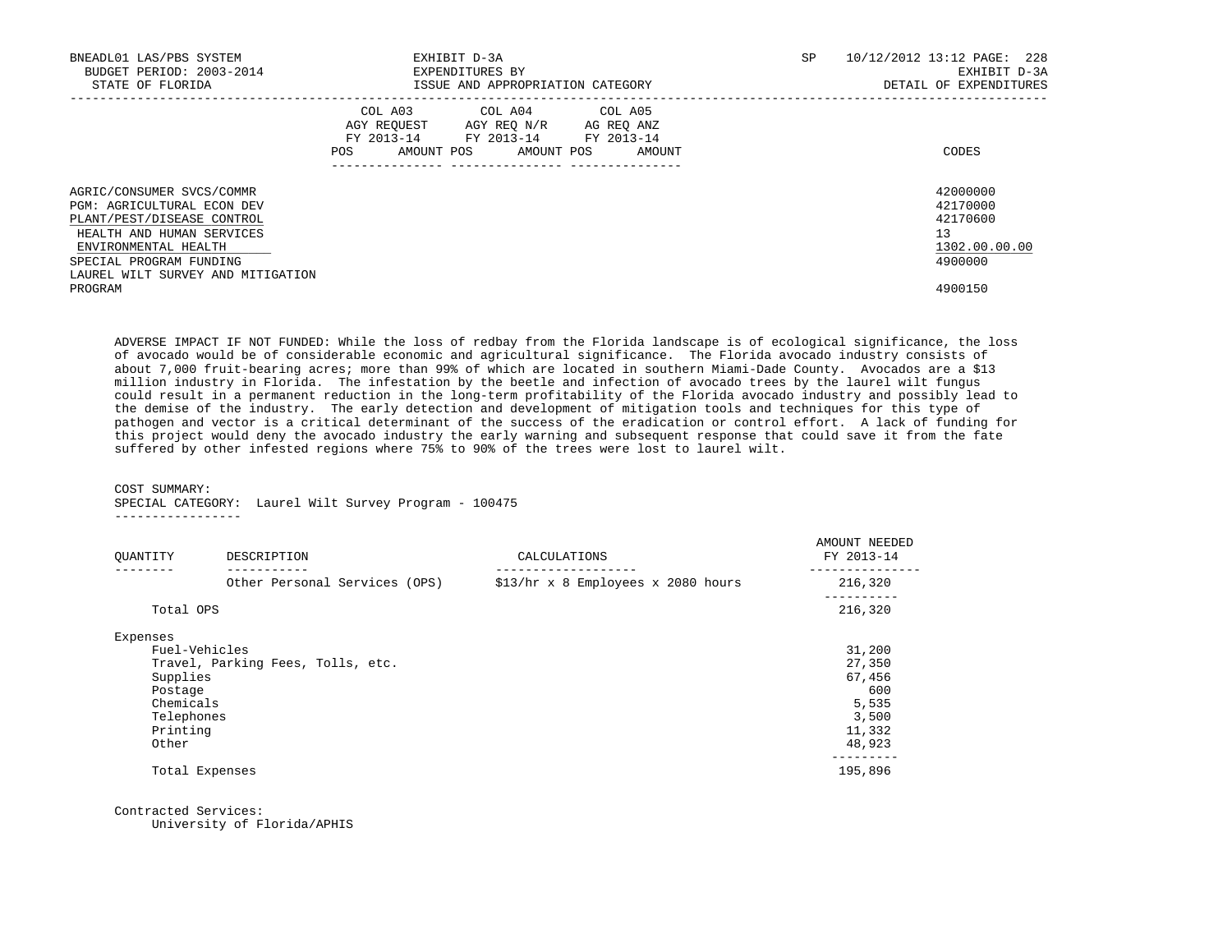| BNEADL01 LAS/PBS SYSTEM<br>BUDGET PERIOD: 2003-2014<br>STATE OF FLORIDA                                                                                                                                                                                             |                                  | EXHIBIT D-3A<br>EXPENDITURES BY<br>ISSUE AND APPROPRIATION CATEGORY |                             | SP |                         | 10/12/2012 13:12 PAGE: 229<br>EXHIBIT D-3A<br>DETAIL OF EXPENDITURES          |
|---------------------------------------------------------------------------------------------------------------------------------------------------------------------------------------------------------------------------------------------------------------------|----------------------------------|---------------------------------------------------------------------|-----------------------------|----|-------------------------|-------------------------------------------------------------------------------|
|                                                                                                                                                                                                                                                                     | POS AMOUNT POS AMOUNT POS AMOUNT | FY 2013-14 FY 2013-14 FY 2013-14                                    |                             |    |                         | CODES                                                                         |
| AGRIC/CONSUMER SVCS/COMMR<br>PGM: AGRICULTURAL ECON DEV<br>PLANT/PEST/DISEASE CONTROL<br>HEALTH AND HUMAN SERVICES<br>ENVIRONMENTAL HEALTH<br>SPECIAL PROGRAM FUNDING<br>LAUREL WILT SURVEY AND MITIGATION<br>PROGRAM                                               |                                  |                                                                     |                             |    |                         | 42000000<br>42170000<br>42170600<br>13<br>1302.00.00.00<br>4900000<br>4900150 |
| Avocado Administration Committee                                                                                                                                                                                                                                    |                                  |                                                                     |                             |    |                         |                                                                               |
| Total Contracted Services                                                                                                                                                                                                                                           |                                  |                                                                     |                             |    | 1,487,784<br>---------- |                                                                               |
|                                                                                                                                                                                                                                                                     |                                  |                                                                     | TOTAL REQUEST BY Fund: FGTF |    | \$1,900,000             |                                                                               |
|                                                                                                                                                                                                                                                                     |                                  |                                                                     | TOTAL REQUEST:              |    | \$1,900,000             |                                                                               |
| GIANT AFRICAN LAND SNAIL<br>ERADICATION PROGRAM<br>SALARY RATE<br>SALARY RATE 324,552                                                                                                                                                                               |                                  |                                                                     |                             |    |                         | 4900210<br>000000                                                             |
| SALARIES AND BENEFITS                                                                                                                                                                                                                                               |                                  |                                                                     |                             |    |                         | 010000                                                                        |
| FEDERAL GRANTS TRUST FUND -FEDERL 478,424                                                                                                                                                                                                                           | 10.00                            |                                                                     |                             |    |                         | 2261 3                                                                        |
| OTHER PERSONAL SERVICES                                                                                                                                                                                                                                             |                                  |                                                                     |                             |    |                         | 030000                                                                        |
| GENERAL REVENUE FUND -STATE 186,012 186,012<br>FEDERAL GRANTS TRUST FUND -FEDERL $1,448,088$ $1,448,088$                                                                                                                                                            |                                  |                                                                     |                             |    |                         | 1000 1<br>2261 3                                                              |
| TOTAL APPRO                                                                                                                                                                                                                                                         | 1,634,100                        | 1,634,100                                                           |                             |    |                         |                                                                               |
| <b>EXPENSES</b>                                                                                                                                                                                                                                                     |                                  |                                                                     |                             |    |                         | 040000                                                                        |
| ${\small \begin{tabular}{lcccccc} \texttt{GENERAL} & \texttt{REVENUE} & \texttt{FUND} & -\texttt{STATE} & & 310,020 & & 310,020 \\ \texttt{FEDERAL} & \texttt{GRANTS} & \texttt{FUST} & \texttt{FUND} & -\texttt{FEDERL} & & 698,623 & & 698,623 \\ \end{tabular}}$ |                                  |                                                                     |                             |    |                         | 1000 1<br>2261 3                                                              |
| TOTAL APPRO                                                                                                                                                                                                                                                         |                                  | 1,008,643 1,008,643                                                 |                             |    |                         |                                                                               |
|                                                                                                                                                                                                                                                                     |                                  |                                                                     |                             |    |                         |                                                                               |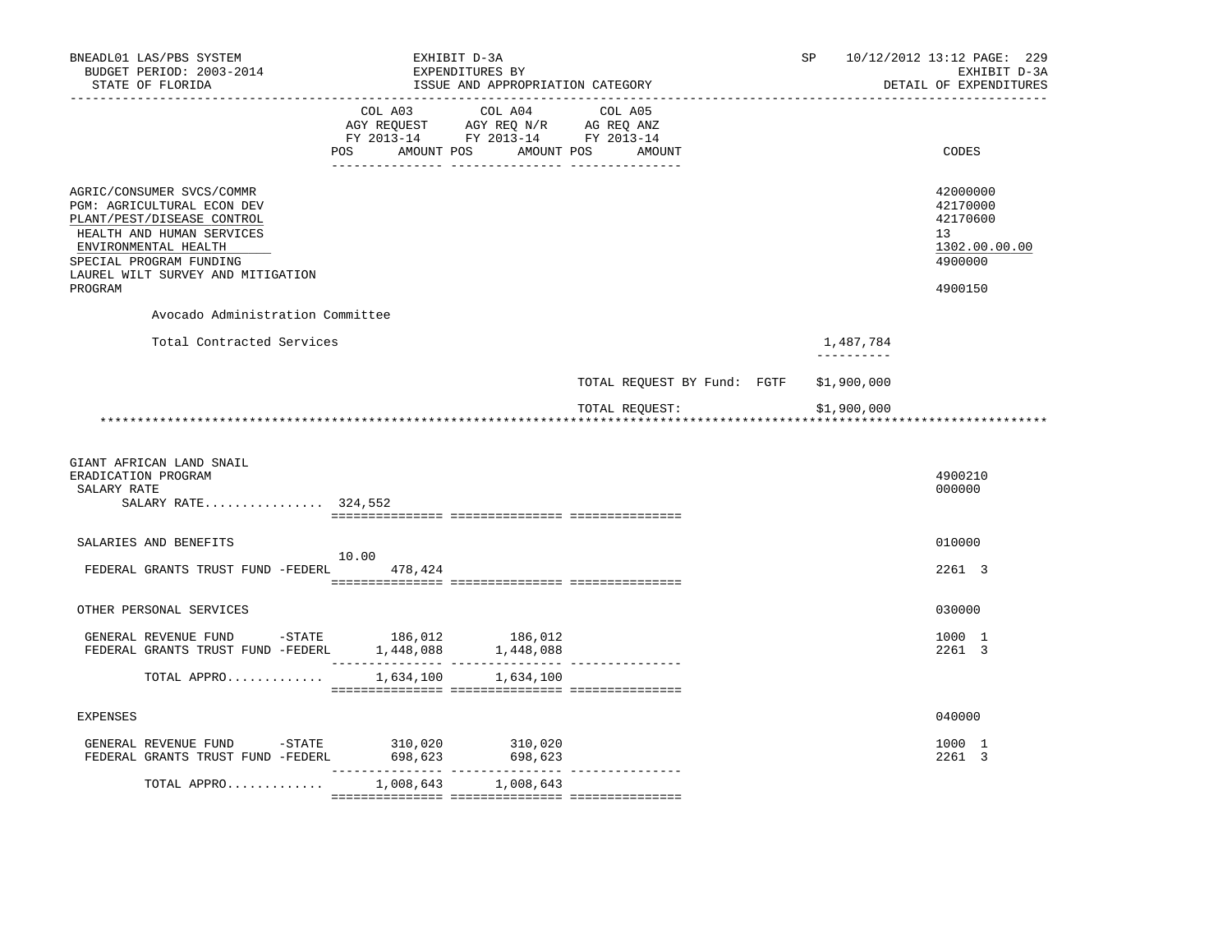| BNEADL01 LAS/PBS SYSTEM<br>BUDGET PERIOD: 2003-2014<br>STATE OF FLORIDA<br>______________________________________                                                                                 |                           | EXHIBIT D-3A<br>EXPENDITURES BY<br>ISSUE AND APPROPRIATION CATEGORY                               | SP <sub>2</sub>  | 10/12/2012 13:12 PAGE: 230<br>EXHIBIT D-3A<br>DETAIL OF EXPENDITURES |                                                                    |
|---------------------------------------------------------------------------------------------------------------------------------------------------------------------------------------------------|---------------------------|---------------------------------------------------------------------------------------------------|------------------|----------------------------------------------------------------------|--------------------------------------------------------------------|
|                                                                                                                                                                                                   | POS AMOUNT POS AMOUNT POS | COL A03 COL A04 COL A05<br>AGY REQUEST AGY REQ N/R AG REQ ANZ<br>FY 2013-14 FY 2013-14 FY 2013-14 | AMOUNT           |                                                                      | CODES                                                              |
| AGRIC/CONSUMER SVCS/COMMR<br>PGM: AGRICULTURAL ECON DEV<br>PLANT/PEST/DISEASE CONTROL<br>HEALTH AND HUMAN SERVICES<br>ENVIRONMENTAL HEALTH<br>SPECIAL PROGRAM FUNDING<br>GIANT AFRICAN LAND SNAIL |                           |                                                                                                   |                  |                                                                      | 42000000<br>42170000<br>42170600<br>13<br>1302.00.00.00<br>4900000 |
| ERADICATION PROGRAM<br>SPECIAL CATEGORIES<br>ACQUISITION/MOTOR VEHICLES                                                                                                                           |                           |                                                                                                   |                  |                                                                      | 4900210<br>100000<br>100021                                        |
| GENERAL REVENUE FUND $-$ STATE 50,937<br>FEDERAL GRANTS TRUST FUND $-$ FEDERL 203,748                                                                                                             |                           | 50,937<br>203,748                                                                                 |                  |                                                                      | 1000 1<br>2261 3                                                   |
| TOTAL APPRO                                                                                                                                                                                       |                           | 254,685 254,685                                                                                   |                  |                                                                      |                                                                    |
| CONTRACTED SERVICES                                                                                                                                                                               |                           |                                                                                                   |                  |                                                                      | 100777                                                             |
| GENERAL REVENUE FUND -STATE 124,007<br>FEDERAL GRANTS TRUST FUND -FEDERL 310,337                                                                                                                  |                           | 124,007<br>310,337                                                                                |                  |                                                                      | 1000 1<br>2261 3                                                   |
| TOTAL APPRO                                                                                                                                                                                       |                           | 434, 344 434, 344                                                                                 |                  |                                                                      |                                                                    |
| TR/DMS/HR SVCS/STW CONTRCT                                                                                                                                                                        |                           |                                                                                                   |                  |                                                                      | 107040                                                             |
| FEDERAL GRANTS TRUST FUND -FEDERL 3,540 3,540                                                                                                                                                     |                           |                                                                                                   |                  |                                                                      | 2261 3                                                             |
| TOTAL: GIANT AFRICAN LAND SNAIL<br>ERADICATION PROGRAM<br>TOTAL POSITIONS 10.00<br>TOTAL ISSUE 3,813,736 3,335,312<br>TOTAL SALARY RATE 324,552                                                   |                           |                                                                                                   |                  |                                                                      | 4900210                                                            |
|                                                                                                                                                                                                   |                           |                                                                                                   |                  |                                                                      |                                                                    |
| AGENCY ISSUE NARRATIVE:<br>2013-2014 BUDGET YEAR NARRATIVE:<br>BUREAU/SECTION/SUB-SECTION/OFFICE: Pest Eradication and Control                                                                    |                           |                                                                                                   | IT COMPONENT? NO |                                                                      |                                                                    |
| LONG RANGE PROGRAM PLAN MEASURE: Number of plant, fruit fly trap and honeybee inspections performed                                                                                               |                           |                                                                                                   |                  |                                                                      |                                                                    |

 DESCRIPTION OF ISSUE: This is to request \$3,813,736 for the Giant African Land Snail Eradication Program. This includes \$3,142,760 from the Federal Grants Trust Fund and includes Salary and Benefits for ten (10) FTE positions, and \$670,976 from the General Revenue Fund. This eradication program has been established to protect both the health of Florida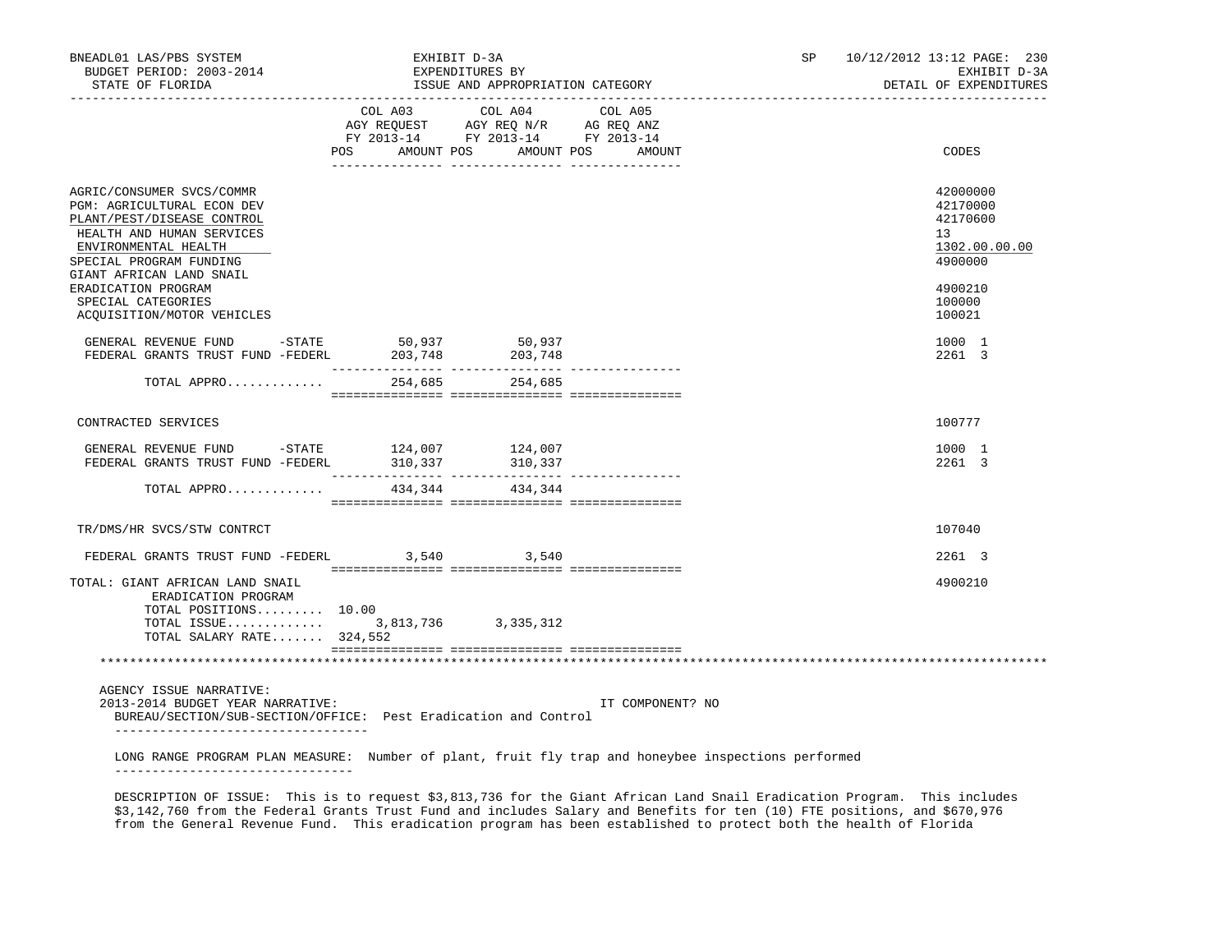| BNEADL01 LAS/PBS SYSTEM<br>BUDGET PERIOD: 2003-2014<br>STATE OF FLORIDA                                                                                                                                  | EXHIBIT D-3A<br>EXPENDITURES BY<br>ISSUE AND APPROPRIATION CATEGORY                                                                            | SP | 10/12/2012 13:12 PAGE: 231<br>EXHIBIT D-3A<br>DETAIL OF EXPENDITURES |
|----------------------------------------------------------------------------------------------------------------------------------------------------------------------------------------------------------|------------------------------------------------------------------------------------------------------------------------------------------------|----|----------------------------------------------------------------------|
|                                                                                                                                                                                                          | COL A03 COL A04 COL A05<br>AGY REQUEST AGY REQ N/R AG REQ ANZ<br>FY 2013-14 FY 2013-14 FY 2013-14<br>AMOUNT POS<br>AMOUNT POS<br>POS<br>AMOUNT |    | CODES                                                                |
| AGRIC/CONSUMER SVCS/COMMR<br><b>PGM: AGRICULTURAL ECON DEV</b><br>PLANT/PEST/DISEASE CONTROL<br>HEALTH AND HUMAN SERVICES<br>ENVIRONMENTAL HEALTH<br>SPECIAL PROGRAM FUNDING<br>GIANT AFRICAN LAND SNAIL |                                                                                                                                                |    | 42000000<br>42170000<br>42170600<br>13<br>1302.00.00.00<br>4900000   |
| ERADICATION PROGRAM                                                                                                                                                                                      |                                                                                                                                                |    | 4900210                                                              |

residents and its agriculture industries and horticultural resources.

 GALS were first introduced into Florida in 1966 by a tourist returning from Hawaii who subsequently released the snails into the family garden. The infestation was not discovered by the division until 1969 at which time an eradication effort was launched. By the time eradication was declared nearly six years later (1975) and at a cost of over \$1 million, approximately 18,000 snails had been collected. This remains the only successful eradication of GALS on record.

 The current infestation, discovered in September 2011, was detected as a result of a homeowner showing a FDACS fruit fly detection inspector a snail found in her yard (a product of the Department's pest and disease detection and outreach network). The eradication effort is expected to last two years past the last GALS detection as repeated persistent inspections will be required. As such, ten FTEs (classifications identified below) were authorized in the FY 2012-13 as a non-recurring appropriation to manage the program as well as sixty (60) OPS employees to conduct surveys, control, regulatory and public relations operations. The Florida Department of Agriculture and Consumer Services, Division of Plant Industry will contribute \$169,136 of in-kind hours to this project. Additionally, as a mobile field inspection force is a requirement of this program, it is necessary to replace program vehicles that are on temporary loan from the USDA. In that field inspectors require pickup trucks (treatment and decontamination chemicals must be carried in the open bed of a truck), fifteen pickup trucks are needed.

 ISSUE SUMMARY: In early September, 2011, GALS was confirmed in the Coral Gables area of Miami-Dade County. A unified command within the incident command system, in cooperation with the United States Department of Agriculture, was quickly established to determine the extent of the infestation and to effect immediate eradication operations. By the end of the first 30 days of emergency operations delimitation survey and control operations had detected and destroyed over 27,000 GALS with more being captured every day. Over the first year of the GALS program 75,000 snails ranging from adult to neonates have been collected from 335 properties in 17 core areas of Miami Dade County.

 GALS pose a serious threat to human health due to their ability to spread diseases to animals and humans. Specifically, these snails are known to transmit the rat lungworm, Angiostrongylus cantonensis, which in humans produces eosinophilic meningitis. It should be noted that this parasite is present in the United States. This pest also poses a serious and immediate threat to Florida agriculture as well as a public nuisance. GALS have a voracious appetite with a host range of over 500 fruits, vegetables and ornamental plants, many of which are products of Florida agriculture and are part of the South Florida landscape. GALS will also attach to and feed on the stucco walls of houses and other concrete substrates to extract calcium to build their shells and leave behind slime and excrement.

 GALS have the potential to reproduce at an alarming rate as they have no natural enemies in South Florida. Each snail is capable of laying 1,200 eggs per year. With a possible life expectancy of nine years, each snail can produce well over 10,000 offspring in its lifetime. Additionally, South Florida's climate, humidity and tropical flora pose a near ideal environment for this pest to flourish. The major nuisance factor associated with GALS has resulted in overwhelming public support of the eradication effort.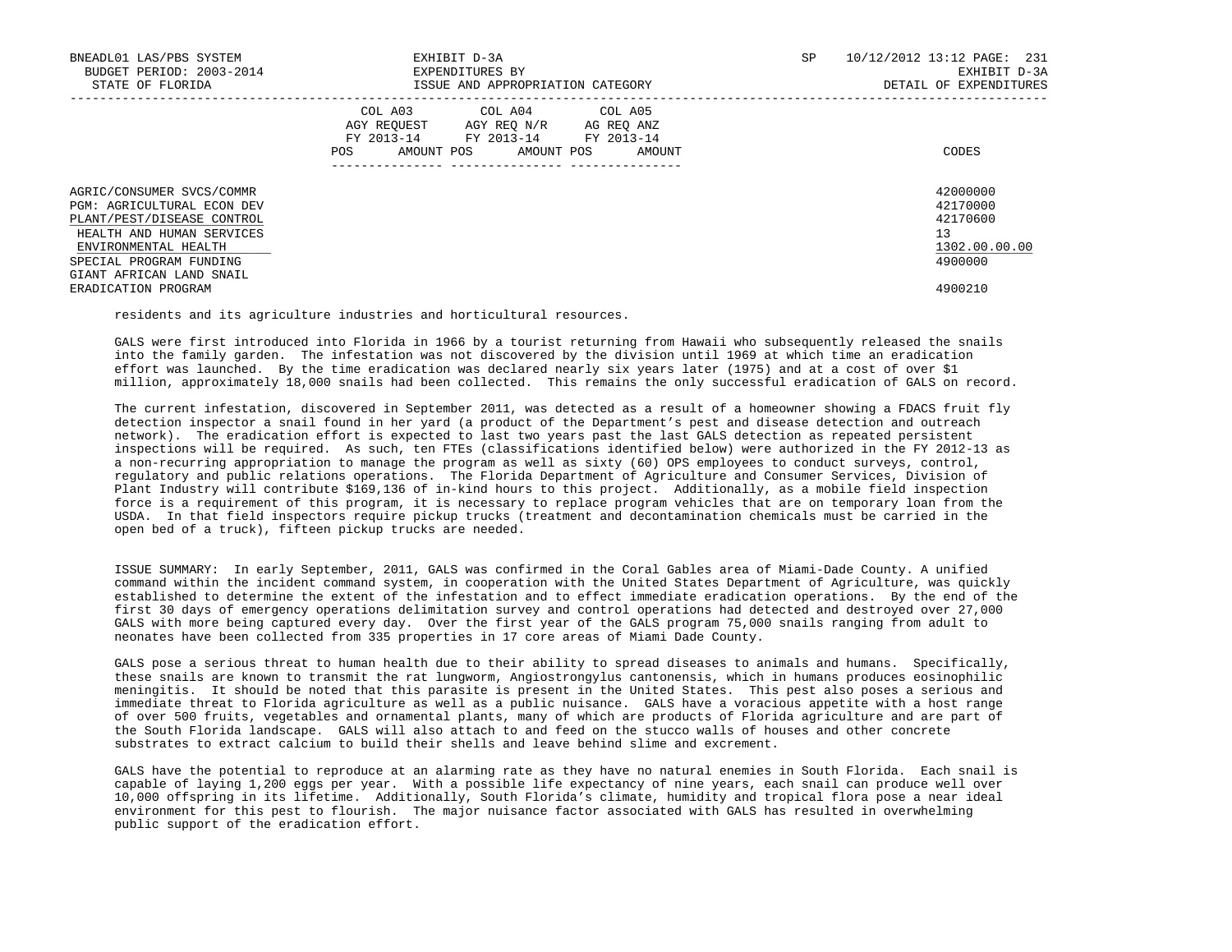| BNEADL01 LAS/PBS SYSTEM<br>BUDGET PERIOD: 2003-2014<br>STATE OF FLORIDA                                                                                                                                  | EXHIBIT D-3A<br>EXPENDITURES BY<br>ISSUE AND APPROPRIATION CATEGORY                                                                            | SP | 10/12/2012 13:12 PAGE: 232<br>EXHIBIT D-3A<br>DETAIL OF EXPENDITURES |
|----------------------------------------------------------------------------------------------------------------------------------------------------------------------------------------------------------|------------------------------------------------------------------------------------------------------------------------------------------------|----|----------------------------------------------------------------------|
|                                                                                                                                                                                                          | COL A03 COL A04 COL A05<br>AGY REOUEST AGY REO N/R AG REO ANZ<br>FY 2013-14 FY 2013-14 FY 2013-14<br>AMOUNT POS<br>AMOUNT POS<br>POS<br>AMOUNT |    | CODES                                                                |
| AGRIC/CONSUMER SVCS/COMMR<br><b>PGM: AGRICULTURAL ECON DEV</b><br>PLANT/PEST/DISEASE CONTROL<br>HEALTH AND HUMAN SERVICES<br>ENVIRONMENTAL HEALTH<br>SPECIAL PROGRAM FUNDING<br>GIANT AFRICAN LAND SNAIL |                                                                                                                                                |    | 42000000<br>42170000<br>42170600<br>13<br>1302.00.00.00<br>4900000   |
| ERADICATION PROGRAM                                                                                                                                                                                      |                                                                                                                                                |    | 4900210                                                              |

 ADVERSE IMPACT IF NOT FUNDED: There are several critical impacts that will occur if funding for this important eradication project is not provided:

 1.) There is a significant health risk in the possible development in humans of eosinophilic meningitis via the rat lungworm parasite that the snails can harbor. Bacterial diseases are also associated with the snails. Other countries have reported dozens of deaths, as recently as 2010 in Colombia, resulting from the human consumption of raw, undercooked, infected snail meat and fluids, or contaminated produce.

 2.) South Florida is an important area of the State for nursery stock and fruit and vegetable production. GALS have already been captured less than one mile from commercial nurseries and papaya farms (a preferred host for this particular snail) in southern Miami. Further spread of GALS will result in additional state/federal quarantines that will adversely impact our state's agricultural producers. Many of the fruits, vegetables and ornamental plants on the GALS host list are commercially grown throughout Florida. If this pest is allowed to propagate and spread throughout the state, there will be a devastating economic impact on all agricultural industries, especially the ornamental horticulture industry. It will result in massive perishable product losses and a subsequent loss of domestic and foreign market share for Florida agriculture products that is difficult to regain once lost.

 3.) There is a major nuisance factor associated with GALS in that they build up in high numbers and attach themselves to external walls of houses and feed on stucco or other concrete/calcium substances to build a larger shell. They leave behind slime and excrement on walls and sidewalks. They can be a dangerous projectile if run over by lawn mowers and are very invasive in the urban/suburban landscape. Their shells, broken or intact, also pose an injury risk when people walk across lawns while barefoot. Public support for the elimination of this nuisance has been very high with over 1,870 toll free HELP LINE calls received reporting snails or seeking further information on the eradication program.

 The FDACS/DPI detected and eradicated GALS in the 1960s using public outreach, persistent surveys, hand collection and a snail bait treatment program. Employing the latest technology and the above program strategies, and given appropriate state and federal resources and time, the FDACS and USDA can again achieve GALS eradication.

COST SUMMARY:

SALARIES AND BENEFITS CATEGORY:

| CLASS<br>CODE | TITLE                       | PAY<br>GRADE | RATE   | NUMBER OF<br>POSITIONS | FY 2013-14<br>TOTAL RATE | AMOUNT NEEDED<br>FY 2013-14<br>Salary and Benefits |
|---------------|-----------------------------|--------------|--------|------------------------|--------------------------|----------------------------------------------------|
| 4812          | Environmental Spec. III-SES | 024          | 41,106 |                        | 41,106                   | 57,723                                             |
| 0120          | Staff Assistant             | 013          | 23.574 |                        | 23,574                   | 36,774                                             |
| 4813          | Environmental Supr. I-SES   | 422          | 36,609 |                        | 73,218                   | 105,294                                            |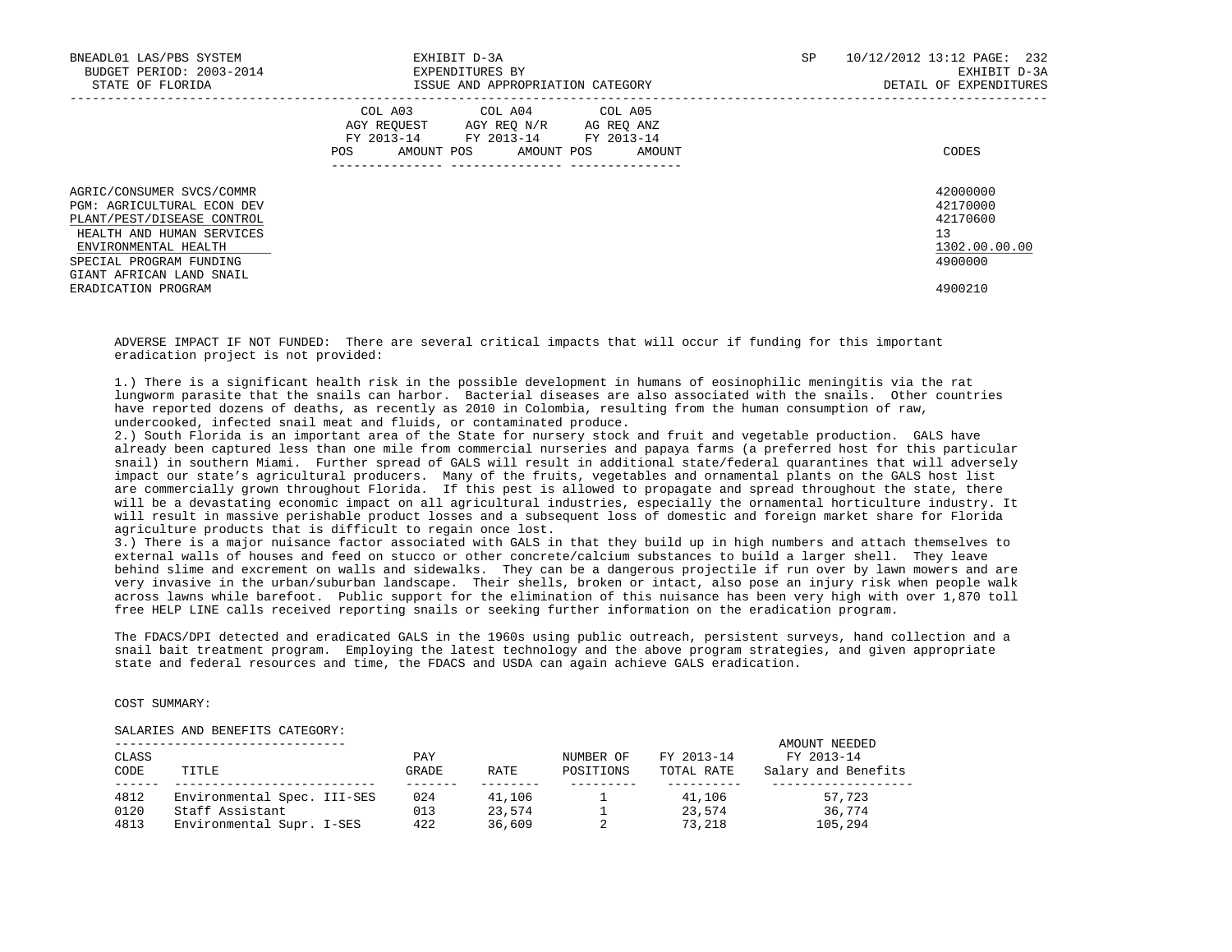| BNEADL01 LAS/PBS SYSTEM                                                                                                                                                                                                  | -----------------------------------                                                                                                                       |                                                                                                                | EXHIBIT D-3A                                                                                                                                                                                                                                           |                          |                                                                                                          | SP.                                  |                                                                                        | 10/12/2012 13:12 PAGE: 233<br>EXHIBIT D-3A<br>DETAIL OF EXPENDITURES          |
|--------------------------------------------------------------------------------------------------------------------------------------------------------------------------------------------------------------------------|-----------------------------------------------------------------------------------------------------------------------------------------------------------|----------------------------------------------------------------------------------------------------------------|--------------------------------------------------------------------------------------------------------------------------------------------------------------------------------------------------------------------------------------------------------|--------------------------|----------------------------------------------------------------------------------------------------------|--------------------------------------|----------------------------------------------------------------------------------------|-------------------------------------------------------------------------------|
|                                                                                                                                                                                                                          |                                                                                                                                                           | POS FOR THE POST OF THE STATE STATE STATE STATE STATE STATE STATE STATE STATE STATE STATE STATE STATE STATE ST | COL A03 COL A04 COL A05<br>$\begin{tabular}{lllllll} \bf AGY \,\, REQUEST \,\, &\bf AGY \,\, REQ \,\, N/R &\bf AG \,\, REQ \,\, ANZ \\ \bf FY \,\, 2013-14 &\bf FY \,\, 2013-14 &\bf FY \,\, 2013-14 \\ \end{tabular}$<br>AMOUNT POS AMOUNT POS AMOUNT |                          |                                                                                                          |                                      |                                                                                        | CODES                                                                         |
| AGRIC/CONSUMER SVCS/COMMR<br>PGM: AGRICULTURAL ECON DEV<br>PLANT/PEST/DISEASE CONTROL<br>HEALTH AND HUMAN SERVICES<br>ENVIRONMENTAL HEALTH<br>SPECIAL PROGRAM FUNDING<br>GIANT AFRICAN LAND SNAIL<br>ERADICATION PROGRAM |                                                                                                                                                           |                                                                                                                |                                                                                                                                                                                                                                                        |                          |                                                                                                          |                                      |                                                                                        | 42000000<br>42170000<br>42170600<br>13<br>1302.00.00.00<br>4900000<br>4900210 |
| 4806                                                                                                                                                                                                                     | Environmental Spec. I-SES 419 31,109 6 186,654 278,633                                                                                                    |                                                                                                                |                                                                                                                                                                                                                                                        |                          |                                                                                                          |                                      | -----------                                                                            |                                                                               |
|                                                                                                                                                                                                                          | Total Salary and Benefits Request                                                                                                                         |                                                                                                                |                                                                                                                                                                                                                                                        |                          | Federal Grants Trust Fund 478,424                                                                        |                                      |                                                                                        |                                                                               |
| OPS CATEGORY:<br>--------------                                                                                                                                                                                          | QUANTITY DESCRIPTION CALCULATIONS                                                                                                                         |                                                                                                                |                                                                                                                                                                                                                                                        |                          |                                                                                                          | AMOUNT NEEDED<br>FY2013-14           |                                                                                        |                                                                               |
|                                                                                                                                                                                                                          | Other Personal Services (OPS) $2080$ hours @ \$13/hr 60 $1,622,400$                                                                                       |                                                                                                                |                                                                                                                                                                                                                                                        |                          |                                                                                                          | ______________                       |                                                                                        |                                                                               |
| Overtime                                                                                                                                                                                                                 |                                                                                                                                                           |                                                                                                                |                                                                                                                                                                                                                                                        |                          | 10 hrs @ $$19.50/hr$ 60                                                                                  |                                      | 11,700                                                                                 |                                                                               |
|                                                                                                                                                                                                                          |                                                                                                                                                           |                                                                                                                | Total OPS<br>Total By Fund:<br>OPS - General Revenue \$ 186,012<br>OPS - Federal Grants Trust Fund \$1,448,088                                                                                                                                         |                          |                                                                                                          | $- - - - - - - - -$<br>1,634,100     |                                                                                        |                                                                               |
| EXPENSES CATEGORY:                                                                                                                                                                                                       |                                                                                                                                                           |                                                                                                                |                                                                                                                                                                                                                                                        |                          |                                                                                                          |                                      |                                                                                        |                                                                               |
| ___________________                                                                                                                                                                                                      | OUANTITY DESCRIPTION                                                                                                                                      |                                                                                                                | CALCULATIONS                                                                                                                                                                                                                                           |                          |                                                                                                          | AMOUNT NEEDED<br>FY2013-14           |                                                                                        |                                                                               |
|                                                                                                                                                                                                                          | Fuel-Vehicles<br>Travel, Parking Fees, Tolls, etc.<br>Supplies<br>Postage<br>Operational IT Costs (AGMIC)<br>Chemicals<br>Telephones<br>Printing<br>Other |                                                                                                                |                                                                                                                                                                                                                                                        | ________________________ |                                                                                                          | _____________<br>$- - - - - - - - -$ | 145,600<br>583,700<br>16,642<br>600<br>18,700<br>175,535<br>14,939<br>11,332<br>41,595 |                                                                               |
|                                                                                                                                                                                                                          |                                                                                                                                                           |                                                                                                                | Total Expenses<br>Total By Fund:                                                                                                                                                                                                                       |                          |                                                                                                          | 1,008,643                            |                                                                                        |                                                                               |
|                                                                                                                                                                                                                          |                                                                                                                                                           |                                                                                                                |                                                                                                                                                                                                                                                        |                          | Expenses - General Revenue $\qquad \qquad$ \$ 310,020<br>Expenses - Federal Grants Trust Fund \$ 698,623 |                                      |                                                                                        |                                                                               |

SPECIAL CATEGORY: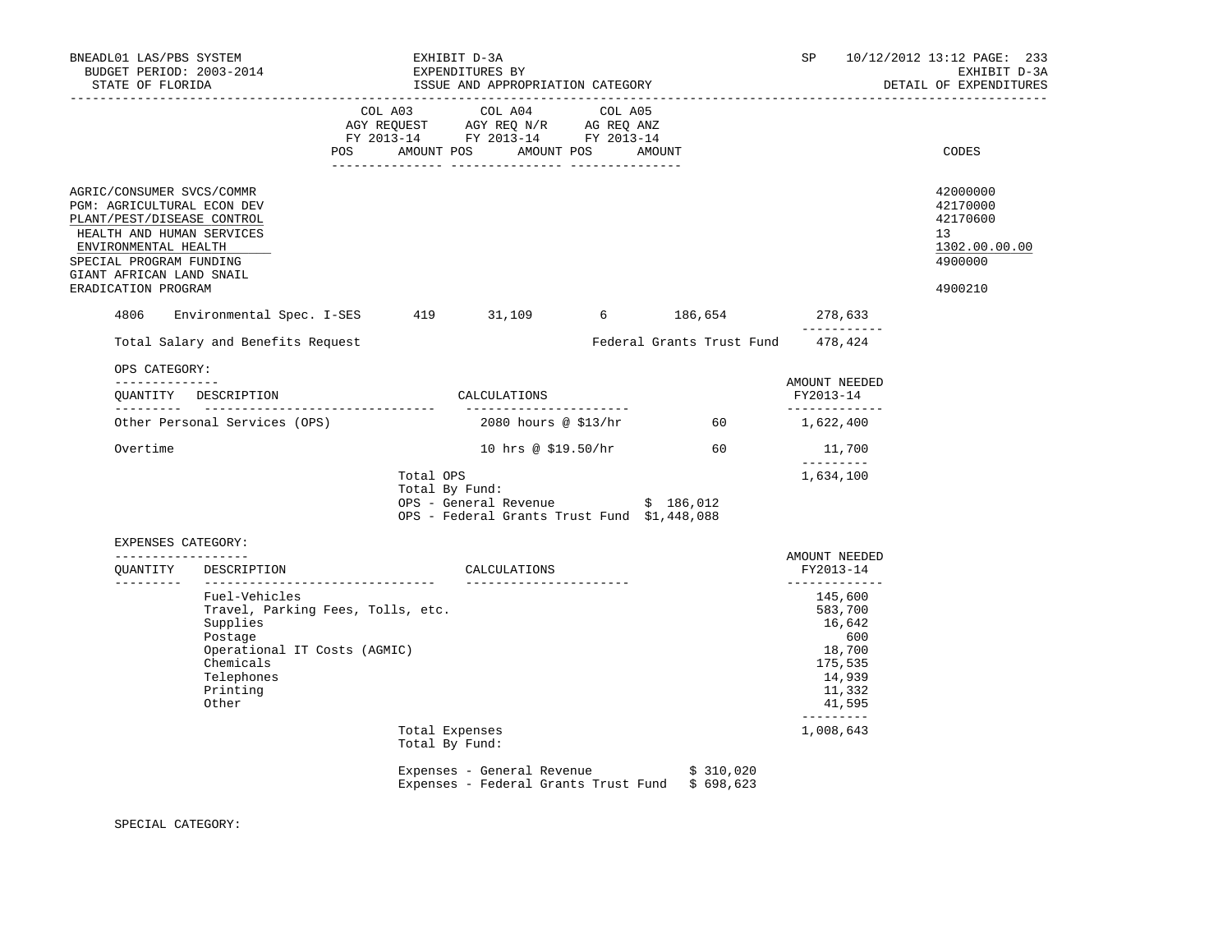| BNEADL01 LAS/PBS SYSTEM<br>BUDGET PERIOD: 2003-2014<br>STATE OF FLORIDA                                                                                                                                                  | EXHIBIT D-3A                                                                                                                                                | SP                                     | 10/12/2012 13:12 PAGE: 234<br>EXHIBIT D-3A<br>DETAIL OF EXPENDITURES          |
|--------------------------------------------------------------------------------------------------------------------------------------------------------------------------------------------------------------------------|-------------------------------------------------------------------------------------------------------------------------------------------------------------|----------------------------------------|-------------------------------------------------------------------------------|
| POS                                                                                                                                                                                                                      | COL A03 COL A04 COL A05<br>AGY REQUEST AGY REQ N/R AG REQ ANZ<br>FY 2013-14 FY 2013-14 FY 2013-14<br>AMOUNT POS AMOUNT POS AMOUNT                           |                                        | CODES                                                                         |
| AGRIC/CONSUMER SVCS/COMMR<br>PGM: AGRICULTURAL ECON DEV<br>PLANT/PEST/DISEASE CONTROL<br>HEALTH AND HUMAN SERVICES<br>ENVIRONMENTAL HEALTH<br>SPECIAL PROGRAM FUNDING<br>GIANT AFRICAN LAND SNAIL<br>ERADICATION PROGRAM |                                                                                                                                                             |                                        | 42000000<br>42170000<br>42170600<br>13<br>1302.00.00.00<br>4900000<br>4900210 |
| OUANTITY DESCRIPTION                                                                                                                                                                                                     | CALCULATIONS                                                                                                                                                | AMOUNT NEEDED<br>FY2013-14             |                                                                               |
| ----------                                                                                                                                                                                                               | Acquisition of Vehicles (100021) (15 4x4 mid-sized trucks @ \$16,979/each) 254,685                                                                          | -------------                          |                                                                               |
|                                                                                                                                                                                                                          | Total Acquisition of Motor Vehicles By Fund:<br>Acq. $M/V$ - General Revenue $$50,937$<br>Acq. M/V - Federal Grants Trust Fund \$ 203,748                   |                                        |                                                                               |
| Contracted Services (100777)                                                                                                                                                                                             |                                                                                                                                                             | 434,344                                |                                                                               |
|                                                                                                                                                                                                                          | Total Contracted Services By Fund:<br>Contracted Services - General Revenue $\dot{y}$ 124,007<br>Contracted Services - Federal Grants Trust Fund \$ 310,337 |                                        |                                                                               |
| HR Services (107040)                                                                                                                                                                                                     | $( $354 \times 10$ FTE)                                                                                                                                     | 3,540                                  |                                                                               |
|                                                                                                                                                                                                                          | Total HR Services By Fund:<br>Federal Grants Trust Fund \$ 3,540<br>Total Special Category                                                                  | 692,569<br>----------                  |                                                                               |
|                                                                                                                                                                                                                          | TOTAL ISSUE BY FUND: GR<br>FGTF                                                                                                                             | \$670,976<br>\$3,142,760<br>__________ |                                                                               |
|                                                                                                                                                                                                                          | Total Request                                                                                                                                               | \$3,813,736                            |                                                                               |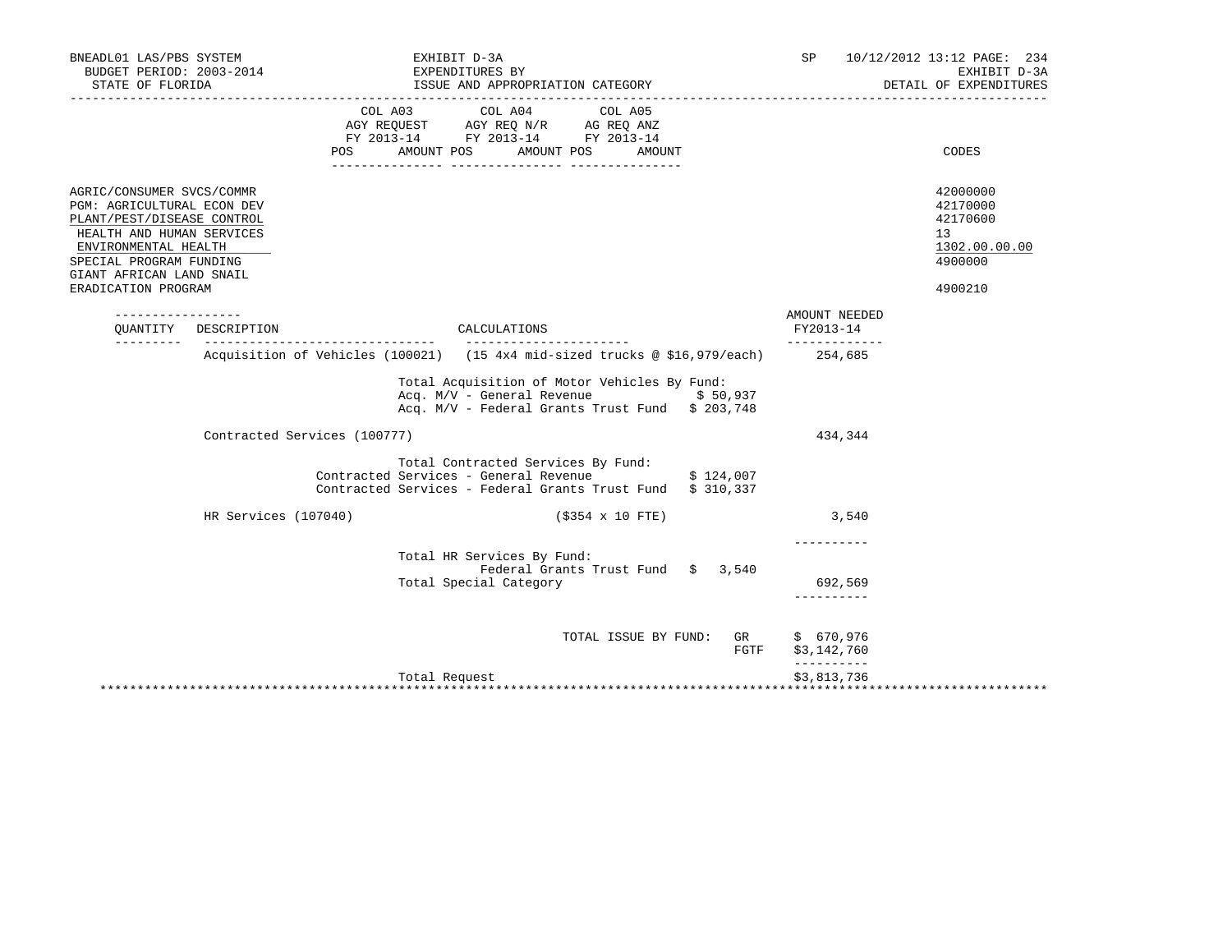| BNEADL01 LAS/PBS SYSTEM<br>BUDGET PERIOD: 2003-2014<br>STATE OF FLORIDA                                                                                                                           |       | EXHIBIT D-3A<br>EXPENDITURES BY<br>ISSUE AND APPROPRIATION CATEGORY                                                                   |                  |                     | SP 10/12/2012 13:12 PAGE: 235<br>EXHIBIT D-3A<br>DETAIL OF EXPENDITURES |
|---------------------------------------------------------------------------------------------------------------------------------------------------------------------------------------------------|-------|---------------------------------------------------------------------------------------------------------------------------------------|------------------|---------------------|-------------------------------------------------------------------------|
|                                                                                                                                                                                                   |       | COL A03 COL A04 COL A05<br>AGY REQUEST AGY REQ N/R AG REQ ANZ<br>FY 2013-14 FY 2013-14 FY 2013-14<br>POS AMOUNT POS AMOUNT POS AMOUNT |                  |                     | CODES                                                                   |
| AGRIC/CONSUMER SVCS/COMMR<br>PGM: AGRICULTURAL ECON DEV<br>PLANT/PEST/DISEASE CONTROL<br>HEALTH AND HUMAN SERVICES<br>ENVIRONMENTAL HEALTH<br>SPECIAL PROGRAM FUNDING<br>GIANT AFRICAN LAND SNAIL |       |                                                                                                                                       |                  |                     | 42000000<br>42170000<br>42170600<br>13<br>1302.00.00.00<br>4900000      |
| ERADICATION PROGRAM                                                                                                                                                                               |       |                                                                                                                                       |                  |                     | 4900210                                                                 |
| POSITION DETAIL OF SALARIES AND BENEFITS:                                                                                                                                                         |       | FTE BASE RATE ADDITIVES                                                                                                               | BENEFITS         | SUBTOTAL            | LAPSE LAPSED SALARIES<br>% AND BENEFITS                                 |
| A03 - AGY REQUEST FY 2013-14                                                                                                                                                                      |       |                                                                                                                                       |                  |                     |                                                                         |
| NEW POSITIONS                                                                                                                                                                                     |       |                                                                                                                                       |                  |                     |                                                                         |
| 0120 STAFF ASSISTANT<br>P0802 001                                                                                                                                                                 |       | $1.00$ 23,574                                                                                                                         |                  |                     | 13,200 36,774 0.00 36,774                                               |
| 4806 ENVIRONMENTAL SPECIALIST I - SES<br>P0804 001                                                                                                                                                |       | $6.00$ 186,654                                                                                                                        |                  |                     | 91,979 278,633 0.00 278,633                                             |
| 4812 ENVIRONMENTAL SPECIALIST III - SES<br>1.00<br>P0801 001                                                                                                                                      |       | 41,106                                                                                                                                |                  | 16,617 57,723 0.00  | 57,723                                                                  |
| 4813 ENVIRONMENTAL SUPERVISOR I - SES<br>P0803 001                                                                                                                                                | 2.00  | 73,218                                                                                                                                |                  | 32,076 105,294 0.00 | 105,294                                                                 |
|                                                                                                                                                                                                   |       |                                                                                                                                       |                  |                     |                                                                         |
| TOTALS FOR ISSUE BY FUND<br>2261 FEDERAL GRANTS TRUST FUND                                                                                                                                        |       |                                                                                                                                       |                  |                     | 478,424<br>--------------                                               |
|                                                                                                                                                                                                   | 10.00 | 324,552                                                                                                                               |                  | 153,872 478,424     | 478,424<br>==============                                               |
|                                                                                                                                                                                                   |       |                                                                                                                                       |                  |                     |                                                                         |
|                                                                                                                                                                                                   |       |                                                                                                                                       |                  |                     |                                                                         |
| APIARY PEST CONTROL DEVELOPMENT<br>SPECIAL CATEGORIES<br>CONTRACTED SERVICES                                                                                                                      |       |                                                                                                                                       |                  |                     | 4900930<br>100000<br>100777                                             |
| AG EMERGENCY ERAD TF                                                                                                                                                                              |       | $-$ STATE 105,000 105,000                                                                                                             |                  |                     | 2360 1                                                                  |
|                                                                                                                                                                                                   |       |                                                                                                                                       |                  |                     |                                                                         |
| AGENCY ISSUE NARRATIVE:<br>2013-2014 BUDGET YEAR NARRATIVE:<br>BUREAU/SECTION/SUB-SECTION/OFFICE: Plant and Apiary Inspection/Apiary Inspection                                                   |       |                                                                                                                                       | IT COMPONENT? NO |                     |                                                                         |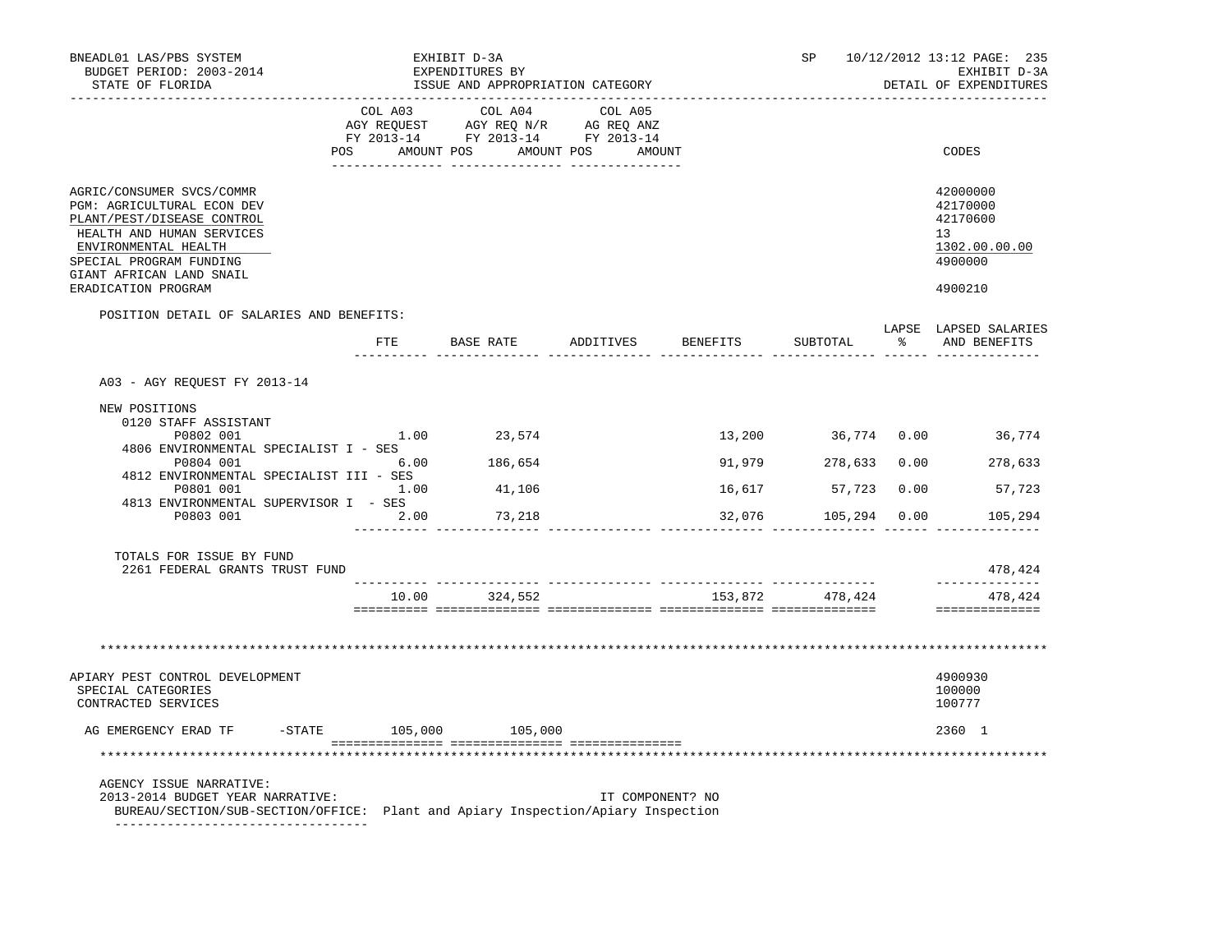| BNEADL01 LAS/PBS SYSTEM<br>BUDGET PERIOD: 2003-2014<br>STATE OF FLORIDA                                                                                                                                         | EXHIBIT D-3A<br>EXPENDITURES BY<br>ISSUE AND APPROPRIATION CATEGORY                                                                                     | 10/12/2012 13:12 PAGE: 236<br>SP<br>EXHIBIT D-3A<br>DETAIL OF EXPENDITURES    |
|-----------------------------------------------------------------------------------------------------------------------------------------------------------------------------------------------------------------|---------------------------------------------------------------------------------------------------------------------------------------------------------|-------------------------------------------------------------------------------|
|                                                                                                                                                                                                                 | COL A03<br>COL A04<br>COL A05<br>AGY REQUEST AGY REQ N/R AG REQ ANZ<br>FY 2013-14<br>FY 2013-14 FY 2013-14<br>AMOUNT POS<br>POS<br>AMOUNT POS<br>AMOUNT | CODES                                                                         |
| AGRIC/CONSUMER SVCS/COMMR<br><b>PGM: AGRICULTURAL ECON DEV</b><br>PLANT/PEST/DISEASE CONTROL<br>HEALTH AND HUMAN SERVICES<br>ENVIRONMENTAL HEALTH<br>SPECIAL PROGRAM FUNDING<br>APIARY PEST CONTROL DEVELOPMENT |                                                                                                                                                         | 42000000<br>42170000<br>42170600<br>13<br>1302.00.00.00<br>4900000<br>4900930 |

 LONG RANGE PROGRAM PLAN MEASURE: Number of plant, fruit fly trap and honeybee inspections performed --------------------------------

 DESCRIPTION OF ISSUE: This request is for \$105,000 in the Agricultural Emergency Eradication Trust Fund authority to continue funding two positions at the Varroa Research Consortium. The Apiary Industry in Florida is under considerable stress on several fronts: Africanized honey bees (AHB), the serious decline of honey bee health due to Colony Collapse Disorder, Varroa mites and environmental stressors. A great many crops in Florida rely on honey bee pollination for successful crop production. Research into the aforementioned pests and diseases is vital to ensure Florida's agricultural viability. Pests and diseases of honey bees threaten Florida crops by reducing the number of pollinating honey bees without which Florida could not grow many economically important crops such as citrus, seedless watermelons, blueberries, strawberries, avocados, cucumbers, squash, okra and many more. In addition, Florida's beekeepers and honey bees provide pollination services for many crops throughout the United States, thus the national food supply is threatened as well.

 ISSUE SUMMARY: The Varroa mite (Varroa destructor), a bee parasite that feeds on honey bee blood, is without argument considered the cause of approximately 80% of all honey bee health problems within the industry. Florida's Division of Plant Industry (DPI) has collaborated with the University of Florida to form a Varroa Research Consortium, partnering with the USDA, to share resources and facilities. A postdoctoral research scientist and a research technician are currently employed using funds appropriated by the legislature to work solely on new efficacious, safe and cost-effective Varroa mite controls. Originally from Asia, Varroa mites continue to debilitate Florida Apiaries and are implicated in Colony Collapse Disorder. The Varroa mite acts as a vector or transmission pathway for bacteria and viruses which further weakens the honey bee populations leading to premature death of entire colonies. Currently the Varroa mite exhibits an increased resistance to labeled miticides for use on honey bees. Research trials conducted and coordinated by Division of Plant Industry's Apiary Section are in place and have shown positive preliminary data for Varroa mite control methods, but additional and immediate research and methods development is vital to provide cost effective and consistent mite control strategies to the Industry.

 ADVERSE IMPACT IF NOT FUNDED: The apiary industry will experience acceleration in its collapse without continued funding. Commercial honey production is a poor business model at this time due to cheap imported honey products. Crop pollination enterprises may be the new business model, but without strong, healthy honey bees maximum revenue cannot be collected. The commercial industry is in transition to a fee-based pollination service business if beekeepers can simply keep their honey bee colonies alive long enough to make a profit. The profit margin for the apiary industry makes it difficult for beekeepers to provide additional financial resources to fund necessary research.

 The spread of the markedly defensive and aggressive AHB in Florida is a landmark environmental event for the State. This introduced invasive honey bee race is responsible for approximately 300 human fatalities in Brazil every year. There have been twenty (20) human fatalities in the Southwestern United States (US) since AHB crossed into the US from Mexico, along with hundreds of livestock and pet losses, and thousands of non-fatal public stinging incidents. Florida has a separate isolated population of AHB distinct from the primary invasive population in the Southwest US requiring a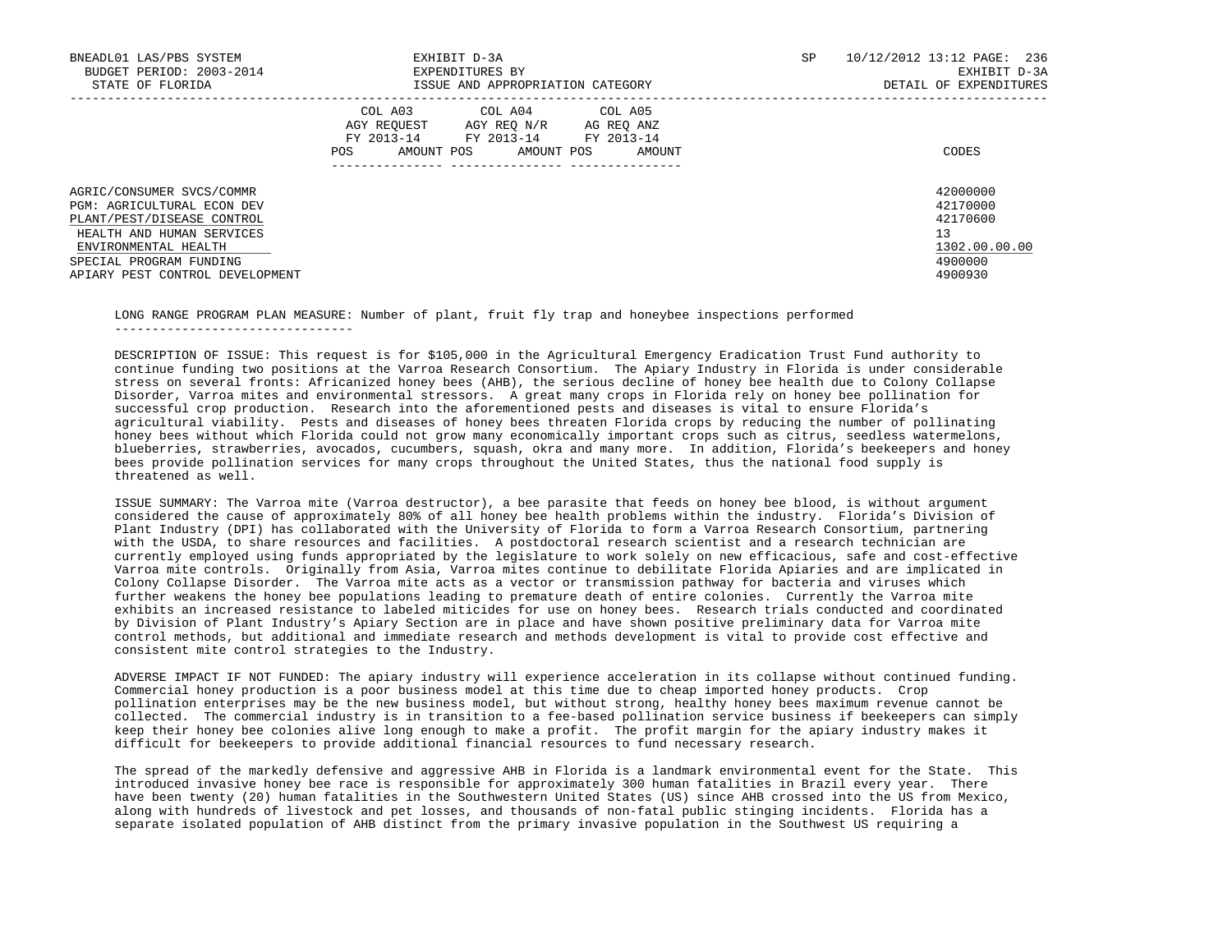| BNEADL01 LAS/PBS SYSTEM<br>BUDGET PERIOD: 2003-2014<br>STATE OF FLORIDA                                                                                                                                         | EXHIBIT D-3A<br>EXPENDITURES BY<br>ISSUE AND APPROPRIATION CATEGORY                                                                                  | SP | 10/12/2012 13:12 PAGE: 237<br>EXHIBIT D-3A<br>DETAIL OF EXPENDITURES          |
|-----------------------------------------------------------------------------------------------------------------------------------------------------------------------------------------------------------------|------------------------------------------------------------------------------------------------------------------------------------------------------|----|-------------------------------------------------------------------------------|
|                                                                                                                                                                                                                 | COL A04 COL A05<br>COL A03<br>AGY REOUEST AGY REO N/R<br>AG REQ ANZ<br>FY 2013-14 FY 2013-14 FY 2013-14<br>AMOUNT POS<br>AMOUNT POS<br>AMOUNT<br>POS |    | CODES                                                                         |
| AGRIC/CONSUMER SVCS/COMMR<br><b>PGM: AGRICULTURAL ECON DEV</b><br>PLANT/PEST/DISEASE CONTROL<br>HEALTH AND HUMAN SERVICES<br>ENVIRONMENTAL HEALTH<br>SPECIAL PROGRAM FUNDING<br>APIARY PEST CONTROL DEVELOPMENT |                                                                                                                                                      |    | 42000000<br>42170000<br>42170600<br>13<br>1302.00.00.00<br>4900000<br>4900930 |

 definitive action plan. We have already suffered one human fatality and hundreds of non-fatal human stinging events as well as losing livestock and pets to the growing population of AHB. Simply stated, public safety is in jeopardy and the industry will be compromised if AHB survey and control development work is hindered or lost due to lack of funds.

 COST SUMMARY: Contractual arrangements with Varroa mite consortium researchers and AHB activities will cost \$105,000. Their primary goals will be to identify control strategies and provide recommendations to the industry. Work plans are already in development for USDA and state cooperators to initiate or continue important research with honey bees and honey bee pests. Important research topics that are crucial to the survival of the Apiary industry include: understanding and stopping Colony Collapse Disorder; environmentally safe and effective controls for Varroa mite and tracheal mites (parasites of honeybees) including biocontrol and biorationals; and AHB identification and mitigation strategies.

## CONTRACTUAL SERVICES:

------------------------

| OUANTITY | DESCRIPTION                    | ---------------<br>CALCULATIONS | AMOUNT NEEDED<br>FY 2013-14 |
|----------|--------------------------------|---------------------------------|-----------------------------|
|          | Contractual Service Agreements | \$105.000                       | \$105.000                   |

 TOTAL ISSUE BY FUND: AEETF \$105,000 \*\*\*\*\*\*\*\*\*\*\*\*\*\*\*\*\*\*\*\*\*\*\*\*\*\*\*\*\*\*\*\*\*\*\*\*\*\*\*\*\*\*\*\*\*\*\*\*\*\*\*\*\*\*\*\*\*\*\*\*\*\*\*\*\*\*\*\*\*\*\*\*\*\*\*\*\*\*\*\*\*\*\*\*\*\*\*\*\*\*\*\*\*\*\*\*\*\*\*\*\*\*\*\*\*\*\*\*\*\*\*\*\*\*\*\*\*\*\*\*\*\*\*\*\*\*\*

| CITRUS HEALTH RESPONSE PROGRAM<br>SPECIAL CATEGORIES<br>CIT HEALTH RESPONSE PROGRM                      |                                   |                                   | 4906600<br>100000<br>100444 |
|---------------------------------------------------------------------------------------------------------|-----------------------------------|-----------------------------------|-----------------------------|
| $-MATCH$<br>GENERAL REVENUE FUND<br>FEDERAL GRANTS TRUST FUND -FEDERL<br>-MATCH<br>AG EMERGENCY ERAD TF | 500,000<br>4,606,038<br>1,022,159 | 500,000<br>4,606,038<br>1,022,159 | 1000 2<br>2261<br>2360 2    |
| TOTAL APPRO                                                                                             | 6,128,197                         | 6,128,197                         |                             |

## \*\*\*\*\*\*\*\*\*\*\*\*\*\*\*\*\*\*\*\*\*\*\*\*\*\*\*\*\*\*\*\*\*\*\*\*\*\*\*\*\*\*\*\*\*\*\*\*\*\*\*\*\*\*\*\*\*\*\*\*\*\*\*\*\*\*\*\*\*\*\*\*\*\*\*\*\*\*\*\*\*\*\*\*\*\*\*\*\*\*\*\*\*\*\*\*\*\*\*\*\*\*\*\*\*\*\*\*\*\*\*\*\*\*\*\*\*\*\*\*\*\*\*\*\*\*\*

AGENCY ISSUE NARRATIVE:

 2013-2014 BUDGET YEAR NARRATIVE: IT COMPONENT? NO BUREAU/SECTION/SUB-SECTION/OFFICE: Pest Eradication and Control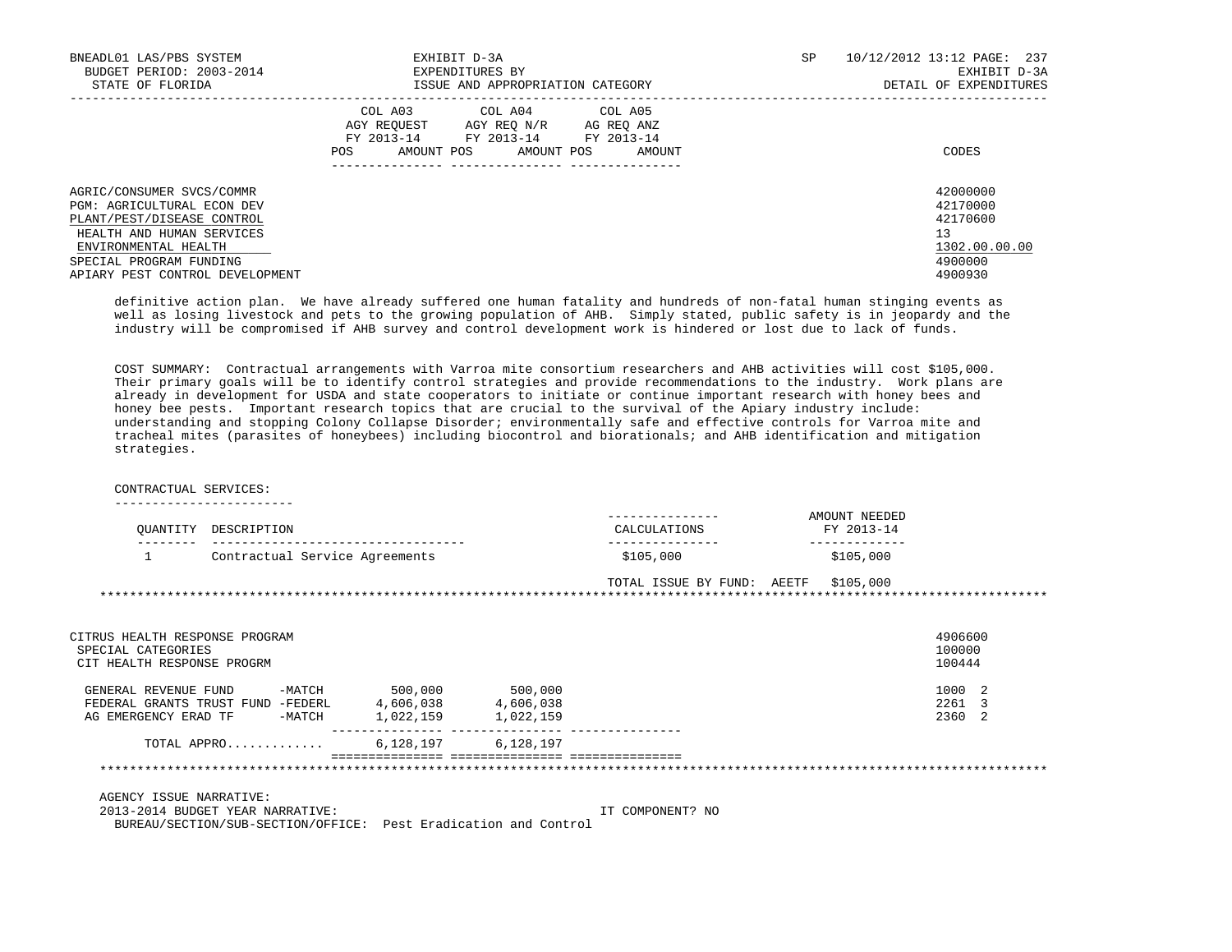| BNEADL01 LAS/PBS SYSTEM<br>BUDGET PERIOD: 2003-2014<br>STATE OF FLORIDA                                                                                                                                        | EXHIBIT D-3A<br>EXPENDITURES BY<br>ISSUE AND APPROPRIATION CATEGORY                                                                                        | 10/12/2012 13:12 PAGE: 238<br>SP.<br>EXHIBIT D-3A<br>DETAIL OF EXPENDITURES   |
|----------------------------------------------------------------------------------------------------------------------------------------------------------------------------------------------------------------|------------------------------------------------------------------------------------------------------------------------------------------------------------|-------------------------------------------------------------------------------|
|                                                                                                                                                                                                                | COL A04 COL A05<br>COL A03<br>AGY REOUEST<br>AGY REO N/R<br>AG REQ ANZ<br>FY 2013-14<br>FY 2013-14 FY 2013-14<br>POS<br>AMOUNT POS<br>AMOUNT POS<br>AMOUNT | CODES                                                                         |
| AGRIC/CONSUMER SVCS/COMMR<br><b>PGM: AGRICULTURAL ECON DEV</b><br>PLANT/PEST/DISEASE CONTROL<br>HEALTH AND HUMAN SERVICES<br>ENVIRONMENTAL HEALTH<br>SPECIAL PROGRAM FUNDING<br>CITRUS HEALTH RESPONSE PROGRAM |                                                                                                                                                            | 42000000<br>42170000<br>42170600<br>13<br>1302.00.00.00<br>4900000<br>4906600 |

----------------------------------

 LONG RANGE PROGRAM PLAN MEASURE: Number of commercial citrus acres surveyed for citrus canker. --------------------------------

 DESCRIPTION OF ISSUE: This is to request \$6,128,197 that includes \$500,000 in General Revenue (GR), \$4,606,038 in the Federal Grants Trust Fund (FGTF) and \$1,022,159 in Agricultural Emergency Eradication Trust Fund (AEETF) in a special category funding for the Citrus Health Response Program (CHRP). The program has been authorized since the 2006-2007 fiscal year to protect the economic well-being of the Florida Citrus Industry from citrus canker, citrus greening and other exotic citrus diseases such as the latest introduction, citrus black spot. The addition of \$500,000 in General Revenue is being requested by the citrus industry to restore CHRP funding to previous FY 2012-13 funding levels. These additional funds will be utilizied for the Citrus Health Management Area (CHMA) program (part of the CHRP activities).

 ISSUE SUMMARY: The FY 2012-13 appropriations are non-recurring and funds must be re-appropriated to continue this program. The Citrus Health Response Program (CHRP) is responsible for surveying citrus groves for pests and diseases of citrus, such as citrus canker, citrus greening, Asian citrus psyllid, and citrus black spot, as well as ensuring growers are taking appropriate measures to suppress disease incidence and minimize the spread of citrus canker, citrus greening and citrus black spot. The CHMA program has been identified as a high priority for Florida citrus growers to slow the spread of citrus greening disease and preserve the current Florida commercial citrus acreage through coordination of psyllid control efforts with citrus growers. There are approximately 500,000 acres of citrus which requires several different inspection regimes annually. The program also requires regulatory oversight of mandatory decontamination and harvesting operations. It is anticipated that the Department will conduct 60,000 regulatory compliance checks per year under the program.

 Another important component of the program is the enhanced Citrus Nursery Inspection Program. There are currently 66 citrus propagating nurseries that require inspections on a 30-day cycle as per the United States Department of Agriculture (USDA) rule on citrus canker and citrus greening. This helps to ensure that trees free of citrus canker and citrus greening are sold or moved for planting in Florida citrus groves or dooryards in accordance with legislation and administrative rules that require all citrus nursery stock be produced in approved structures on approved sites beginning January 1, 2007.

 The day-to-day activities of our citrus health responses rely significantly upon a mobile workforce and the use of reliable off-road vehicles. The Division of Plant Industry has requested authorization to replace 20 vehicles with mileage over 150,000 miles and ranging between 10 and 27 years of use. In addition to high mileage and years of service these vehicles have been subjected to corrosive decontamination treatments over their lifetime resulting in deterioration of their structural integrity. The approximate replacement cost is \$339,580.

 ADVERSE IMPACT IF NOT FUNDED: If not funded, citrus canker, citrus greening, citrus black spot and other economic pests and diseases of citrus will spread quickly to commercial groves and the citrus nursery trees used to reset groves and to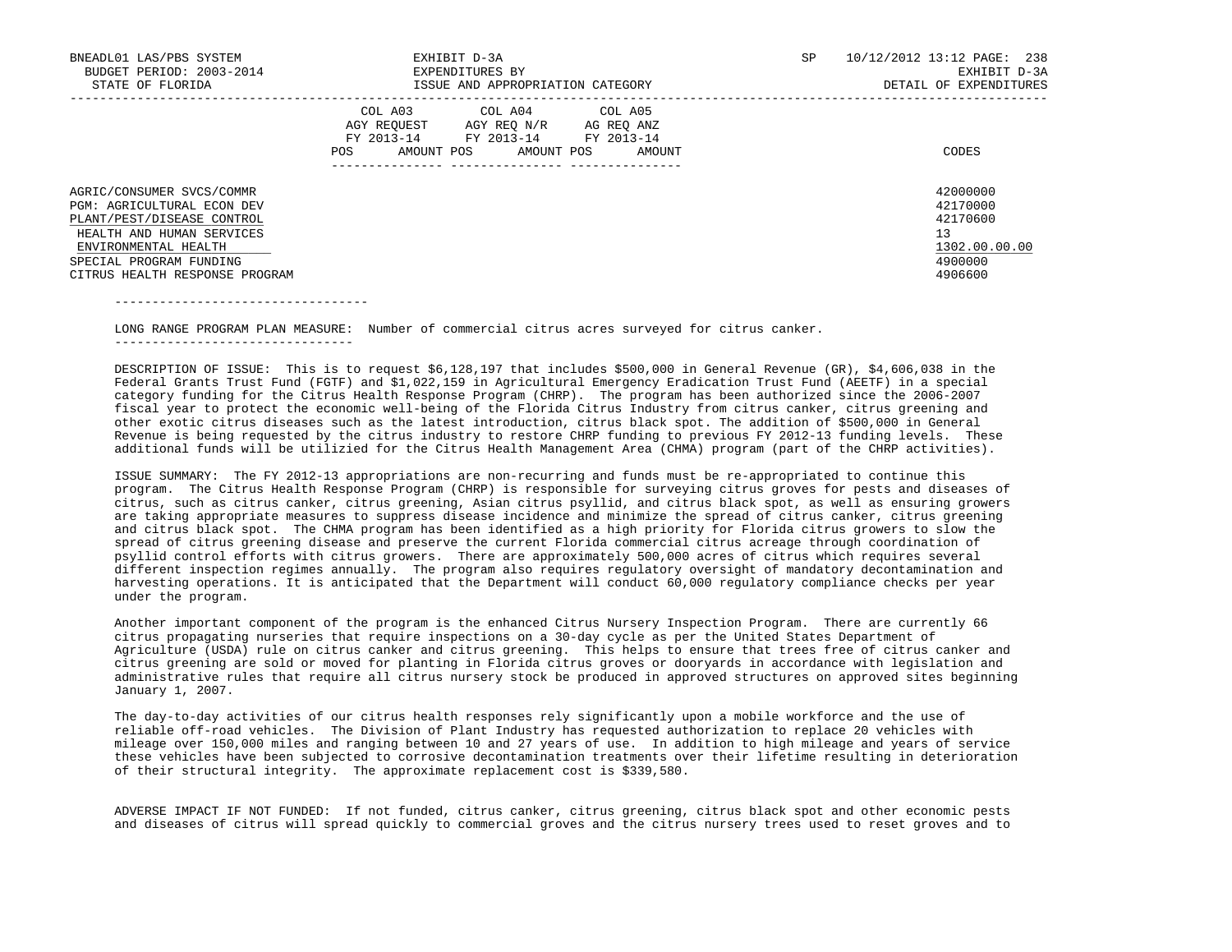| BNEADL01 LAS/PBS SYSTEM<br>BUDGET PERIOD: 2003-2014<br>STATE OF FLORIDA                                                                                                                                        | EXHIBIT D-3A<br>EXPENDITURES BY<br>ISSUE AND APPROPRIATION CATEGORY                                                                            | 10/12/2012 13:12 PAGE: 239<br>SP<br>EXHIBIT D-3A<br>DETAIL OF EXPENDITURES    |
|----------------------------------------------------------------------------------------------------------------------------------------------------------------------------------------------------------------|------------------------------------------------------------------------------------------------------------------------------------------------|-------------------------------------------------------------------------------|
|                                                                                                                                                                                                                | COL A03 COL A04 COL A05<br>AGY REOUEST AGY REO N/R<br>AG REO ANZ<br>FY 2013-14 FY 2013-14 FY 2013-14<br>POS<br>AMOUNT POS AMOUNT POS<br>AMOUNT | CODES                                                                         |
| AGRIC/CONSUMER SVCS/COMMR<br><b>PGM: AGRICULTURAL ECON DEV</b><br>PLANT/PEST/DISEASE CONTROL<br>HEALTH AND HUMAN SERVICES<br>ENVIRONMENTAL HEALTH<br>SPECIAL PROGRAM FUNDING<br>CITRUS HEALTH RESPONSE PROGRAM |                                                                                                                                                | 42000000<br>42170000<br>42170600<br>13<br>1302.00.00.00<br>4900000<br>4906600 |

 establish new groves. If a grower plants a citrus nursery tree that is infected with citrus greening, that tree will not survive long enough to produce a profitable crop. The economic impact to the citrus industry, which provides over 100,000 jobs and contributes over \$10 billion annually to the state's economy, will be devastating if this program is not funded.

# COST SUMMARY:

## SPECIAL CATEGORY: -----------------

| OUANTITY DESCRIPTION                                                         | CALCULATIONS | AMOUNT NEEDED<br>FY 2013-14 |
|------------------------------------------------------------------------------|--------------|-----------------------------|
| Special Category 100444:                                                     |              |                             |
| Personnel                                                                    |              |                             |
| Other Personal Services (OPS) (99)<br>99 OPS x \$27,040 (2080 hrs X \$13/hr) | 2,676,960    |                             |
| Benefits (7.65% of OPS)                                                      | \$206,560    |                             |
| Overtime- $(99 \times 10 \text{ hrs} \times 19.5 \text{ (time and a half)})$ | 23,166       |                             |
| Insurance-Unemployment/Worker's Compensation                                 | 500,000      |                             |
| Total Personnel                                                              | 3,406,686    |                             |
| Expenses                                                                     |              |                             |
| Fuel - Vehicles                                                              | 500,000      |                             |
| Repair & Maintenance-Vehicles & Equipment                                    | 100,488      |                             |
| Travel, Parking Fees, Tolls, etc.                                            | 139,925      |                             |
| Rent                                                                         | 98,044       |                             |
| Office & Data Processing Supplies                                            | 190,472      |                             |
| Equipment                                                                    | 221,360      |                             |
| Postage                                                                      | 8,636        |                             |
| Chemicals                                                                    | 4,007        |                             |
| Telephones                                                                   | 22,123       |                             |
| Printing                                                                     | 8,758        |                             |
| Public Relations/Outreach                                                    | 12,836       |                             |
| Legal Services                                                               | 350,356      |                             |
| Acquisition of Vehicles                                                      | 339,580      |                             |
| Contracted Services                                                          | 284,372      |                             |
| Miscellaneous (utilities, insurance, etc.)                                   | 440,553      |                             |
| Total Expenses                                                               | 2,721,512    |                             |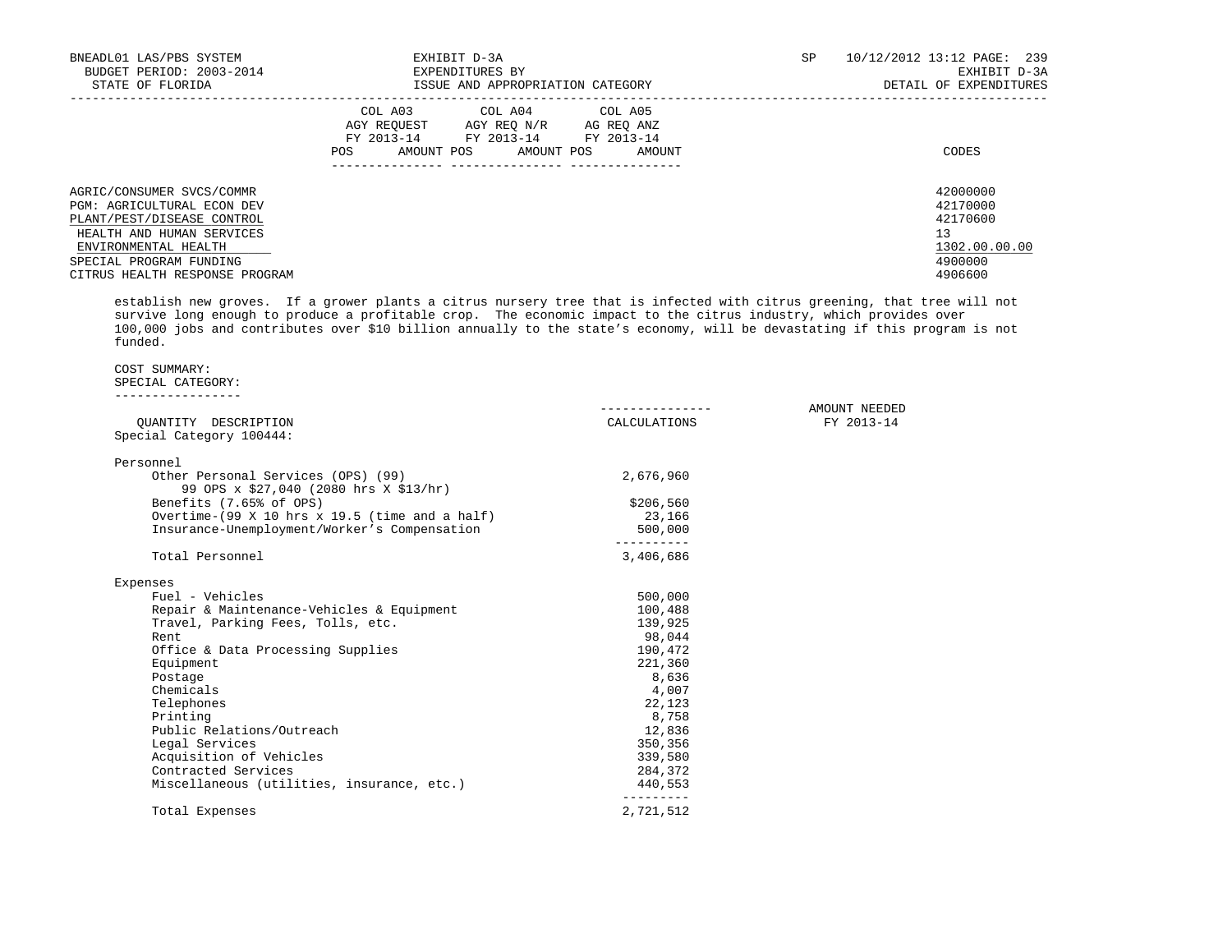| BNEADL01 LAS/PBS SYSTEM<br>BUDGET PERIOD: 2003-2014                                               |            | EXHIBIT D-3A<br>EXPENDITURES BY |                  |                                                                                                                 |                                       | <b>SP</b><br>10/12/2012 13:12 PAGE: 240<br>EXHIBIT D-3A |                                         |                                        |
|---------------------------------------------------------------------------------------------------|------------|---------------------------------|------------------|-----------------------------------------------------------------------------------------------------------------|---------------------------------------|---------------------------------------------------------|-----------------------------------------|----------------------------------------|
| STATE OF FLORIDA                                                                                  |            |                                 |                  | ISSUE AND APPROPRIATION CATEGORY                                                                                |                                       |                                                         |                                         | DETAIL OF EXPENDITURES                 |
|                                                                                                   | <b>POS</b> | AMOUNT POS                      |                  | COL A03 COL A04 COL A05<br>AGY REQUEST AGY REQ N/R AG REQ ANZ<br>FY 2013-14 FY 2013-14 FY 2013-14<br>AMOUNT POS | AMOUNT                                |                                                         |                                         | CODES                                  |
| AGRIC/CONSUMER SVCS/COMMR<br><b>PGM: AGRICULTURAL ECON DEV</b>                                    |            |                                 | ---------------- |                                                                                                                 |                                       |                                                         |                                         | 42000000<br>42170000                   |
| PLANT/PEST/DISEASE CONTROL<br>HEALTH AND HUMAN SERVICES<br>ENVIRONMENTAL HEALTH                   |            |                                 |                  |                                                                                                                 |                                       |                                                         |                                         | 42170600<br>13<br>1302.00.00.00        |
| SPECIAL PROGRAM FUNDING<br>CITRUS HEALTH RESPONSE PROGRAM                                         |            |                                 |                  |                                                                                                                 |                                       |                                                         |                                         | 4900000<br>4906600                     |
| Total Special Category Request                                                                    |            |                                 |                  |                                                                                                                 |                                       |                                                         | 6,128,197                               |                                        |
|                                                                                                   |            |                                 |                  |                                                                                                                 | TOTAL BY FUND:<br>GR<br>AEETF<br>FGTF |                                                         | \$500,000<br>\$1,022,159<br>\$4,606,038 |                                        |
|                                                                                                   |            |                                 |                  |                                                                                                                 |                                       |                                                         |                                         |                                        |
| CAPITAL IMPROVEMENT PLAN<br>SPECIAL PURPOSE<br>FIXED CAPITAL OUTLAY<br>CONS-CITRUS BUDWOOD GRNHSE |            |                                 |                  |                                                                                                                 |                                       |                                                         |                                         | 9900000<br>990S000<br>080000<br>083818 |
| GENERAL REVENUE FUND<br>$-$ STATE                                                                 |            | 500,000                         | 500,000          |                                                                                                                 |                                       |                                                         |                                         | 1000 1                                 |
|                                                                                                   |            |                                 |                  |                                                                                                                 |                                       |                                                         |                                         |                                        |

AGENCY NARRATIVE:

 2013-2014 BUDGET YEAR NARRATIVE: CONS-CITRUS BUDWOOD GRNHSE IT COMPONENT? NO PURPOSE:

 This is to request \$500,000 in Fixed Capital Outlay appropriation from the General Revenue Fund for the construction of a greenhouse at the Citrus Budwood Facility in Chiefland. The purpose of this expansion plan is to maximize citrus budwood production at the Chiefland location. The Chiefland foundation greenhouses are the primary budwood cutting and distribution facility for supplying the citrus nursery industry with propagating material. Commercial citrus nurseries are required to use foundation budwood from Chiefland to establish scion and increase blocks.

 The purpose of the new greenhouse is to increase the availability of major commercial citrus varieties to the citrus industry. The expansion of the Chiefland greenhouses will also provide space for incorporating new varieties to help the industry compete in the marketplace. It is anticipated that thirty (30) new varieties will be coming out of the University of Florida's Institute of Food and Agricultural Sciences (U of F/IFAS) and the United States Department of Agriculture (USDA) breeding programs and the Citrus Germplasm Introduction Program each year. There are currently seventy-two (72) new potential parent trees in Winter Haven that are being shoot-tip grafted and fifteen (15) new introductions at Gainesville for inclusion at Chiefland. A minimum of two (2) trees of each selection is necessary. Once a new variety is closer to the time of industry release, additional trees will need to be planted to increase budwood supply. Half of the space is proposed to be allocated for supplying the industry with commercial budwood and the other half for new varieties to help secure the future of the industry. The building of a 156' by 240' greenhouse would allow for seven hundred and eighty (780) additional tree spaces (if trees are planted 3.5' apart). This should allow enough space for continual planting of trees (if we are vigilant in reducing tree numbers of selections once initial release demand is satisfied).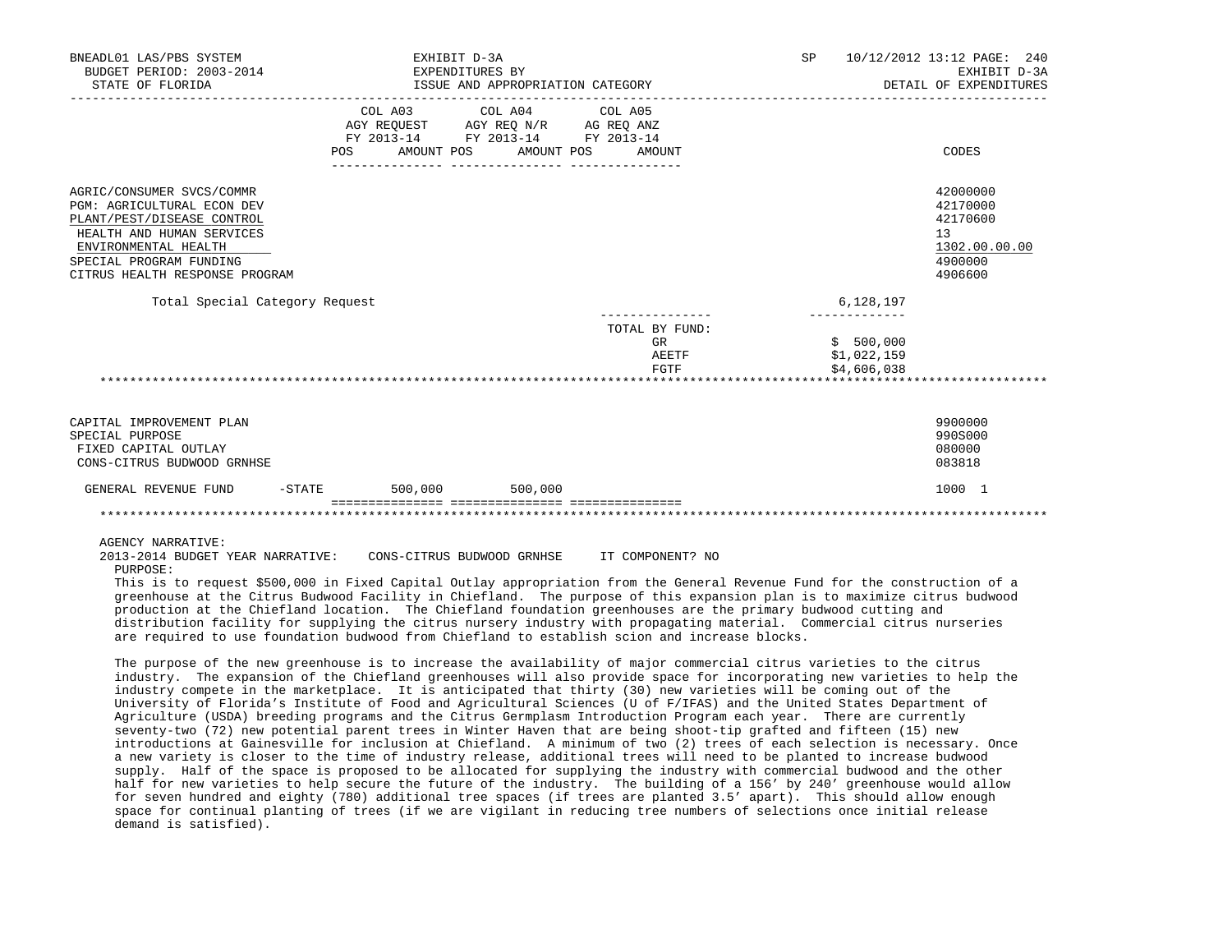| BNEADL01 LAS/PBS SYSTEM<br>BUDGET PERIOD: 2003-2014<br>STATE OF FLORIDA                                                                                                                   | EXHIBIT D-3A<br>EXPENDITURES BY<br>ISSUE AND APPROPRIATION CATEGORY                                                                               | SP | 10/12/2012 13:12 PAGE: 241<br>EXHIBIT D-3A<br>DETAIL OF EXPENDITURES          |
|-------------------------------------------------------------------------------------------------------------------------------------------------------------------------------------------|---------------------------------------------------------------------------------------------------------------------------------------------------|----|-------------------------------------------------------------------------------|
|                                                                                                                                                                                           | COL A04 COL A05<br>COL A03<br>AGY REOUEST AGY REO N/R AG REO ANZ<br>FY 2013-14 FY 2013-14 FY 2013-14<br>AMOUNT POS<br>POS<br>AMOUNT POS<br>AMOUNT |    | CODES                                                                         |
| AGRIC/CONSUMER SVCS/COMMR<br>PGM: AGRICULTURAL ECON DEV<br>PLANT/PEST/DISEASE CONTROL<br>HEALTH AND HUMAN SERVICES<br>ENVIRONMENTAL HEALTH<br>CAPITAL IMPROVEMENT PLAN<br>SPECIAL PURPOSE |                                                                                                                                                   |    | 42000000<br>42170000<br>42170600<br>13<br>1302.00.00.00<br>9900000<br>990S000 |

#### NEED:

 The establishment in Florida of serious citrus diseases such as citrus canker and citrus greening required the relocation of Florida's foundation citrus budwood and citrus nursery stock production within enclosed structures. Due to the costs associated with these drastic but necessary changes, the capacity of the state's available budwood was reduced, as was the corresponding number of registered citrus nurseries between the years of 2007-2010. Initially this did not present a major problem as citrus growers during this time frame were fairly conservative in grove resetting and new plantings in the face of the citrus greening epidemic. However, with recent favorable returns on the citrus crop, the demand for citrus nursery stock has rebounded in the last two years and has outpaced citrus nursery production and citrus budwood capacity. Furthermore, there are several new citrus nurseries under construction and several in the planning stages that will raise the demand for clean citrus budwood.

# SCOPE:

 Therefore, it is proposed that the state increase its certified citrus budwood production capacity at the Citrus Budwood Facility in Chiefland to meet the increasing demand for citrus nursery stock. To accomplish this, a new free-standing greenhouse structure (168' x 240') would be built for approximately \$500,000. This structure would be one-half the size of existing greenhouses at the facility and would add an increased availability of citrus budwood incrementally at 25,000 + budeyes per year, maxing out at 500,000 eyes annually after six years. When utilized as increase and scion trees by nurseries, the amount of available budwood would again increase dramatically.

 Additional staffing would not be necessary as cross-training and creative scheduling would be used to cover the increased work.

### RELATIONSHIP OF PROJECT TO AGENCY OBJECTIVES:

 Our objective is to supply nurseries with high yielding, pathogen tested, quality budlines that impact the citrus industry in productivity and prosperity. It has been our mission for almost sixty (60) years to assist growers and nurserymen in producing citrus nursery trees that are disease free and productive. All nursery stock is required to originate from the foundation trees at Chiefland and this project will allow nurseries to obtain greater quantities of propagating material as well as access to new varieties.

 County: Levy \*\*\*\*\*\*\*\*\*\*\*\*\*\*\*\*\*\*\*\*\*\*\*\*\*\*\*\*\*\*\*\*\*\*\*\*\*\*\*\*\*\*\*\*\*\*\*\*\*\*\*\*\*\*\*\*\*\*\*\*\*\*\*\*\*\*\*\*\*\*\*\*\*\*\*\*\*\*\*\*\*\*\*\*\*\*\*\*\*\*\*\*\*\*\*\*\*\*\*\*\*\*\*\*\*\*\*\*\*\*\*\*\*\*\*\*\*\*\*\*\*\*\*\*\*\*\*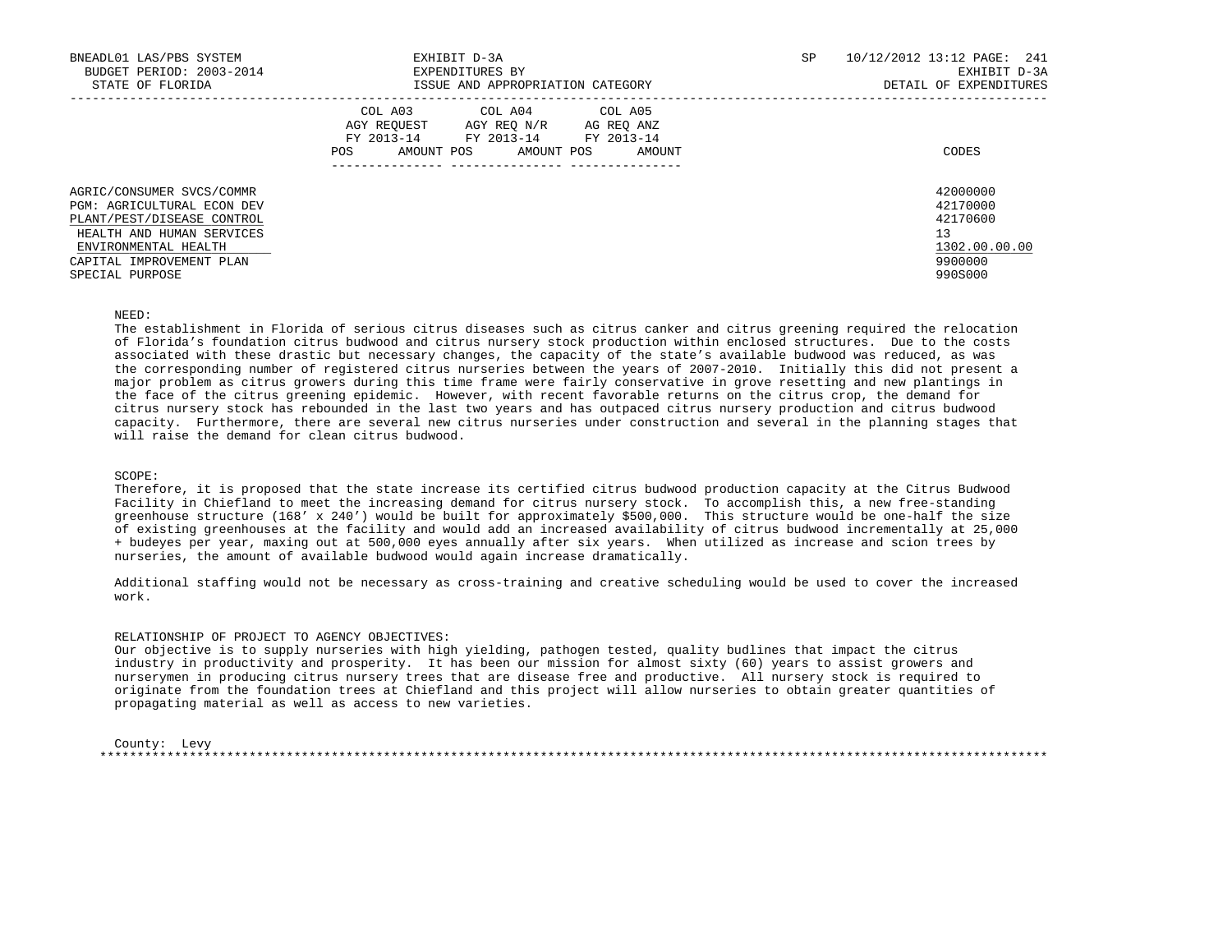| BNEADL01 LAS/PBS SYSTEM<br>BUDGET PERIOD: 2003-2014<br>STATE OF FLORIDA                                                                           | EXHIBIT D-3A<br>EXPENDITURES BY<br>ISSUE AND APPROPRIATION CATEGORY |                                                                                                                       |  |  | 10/12/2012 13:12 PAGE: 242<br><b>SP</b><br>EXHIBIT D-3A<br>DETAIL OF EXPENDITURES |                                                         |  |
|---------------------------------------------------------------------------------------------------------------------------------------------------|---------------------------------------------------------------------|-----------------------------------------------------------------------------------------------------------------------|--|--|-----------------------------------------------------------------------------------|---------------------------------------------------------|--|
|                                                                                                                                                   | POS AMOUNT POS AMOUNT POS AMOUNT                                    | COL A03 COL A04 COL A05<br>AGY REQUEST AGY REQ N/R AG REQ ANZ<br>FY 2013-14 FY 2013-14 FY 2013-14<br>---------------- |  |  |                                                                                   | CODES                                                   |  |
| AGRIC/CONSUMER SVCS/COMMR<br><b>PGM: AGRICULTURAL ECON DEV</b><br>PLANT/PEST/DISEASE CONTROL<br>HEALTH AND HUMAN SERVICES<br>ENVIRONMENTAL HEALTH |                                                                     |                                                                                                                       |  |  |                                                                                   | 42000000<br>42170000<br>42170600<br>13<br>1302.00.00.00 |  |
| TOTAL: ENVIRONMENTAL HEALTH                                                                                                                       |                                                                     |                                                                                                                       |  |  |                                                                                   | 1302.00.00.00                                           |  |
| BY FUND TYPE<br>GENERAL REVENUE FUND<br>TRUST FUNDS                                                                                               | 11,730,964 1,670,976                                                | 29,102,947 10,782,033                                                                                                 |  |  |                                                                                   | 1000<br>2000                                            |  |
| $TOTAL$ $POSITIONS$ 383.00<br>TOTAL PROG COMP 40,833,911 12,453,009<br>TOTAL SALARY RATE 14,581,758                                               |                                                                     |                                                                                                                       |  |  |                                                                                   |                                                         |  |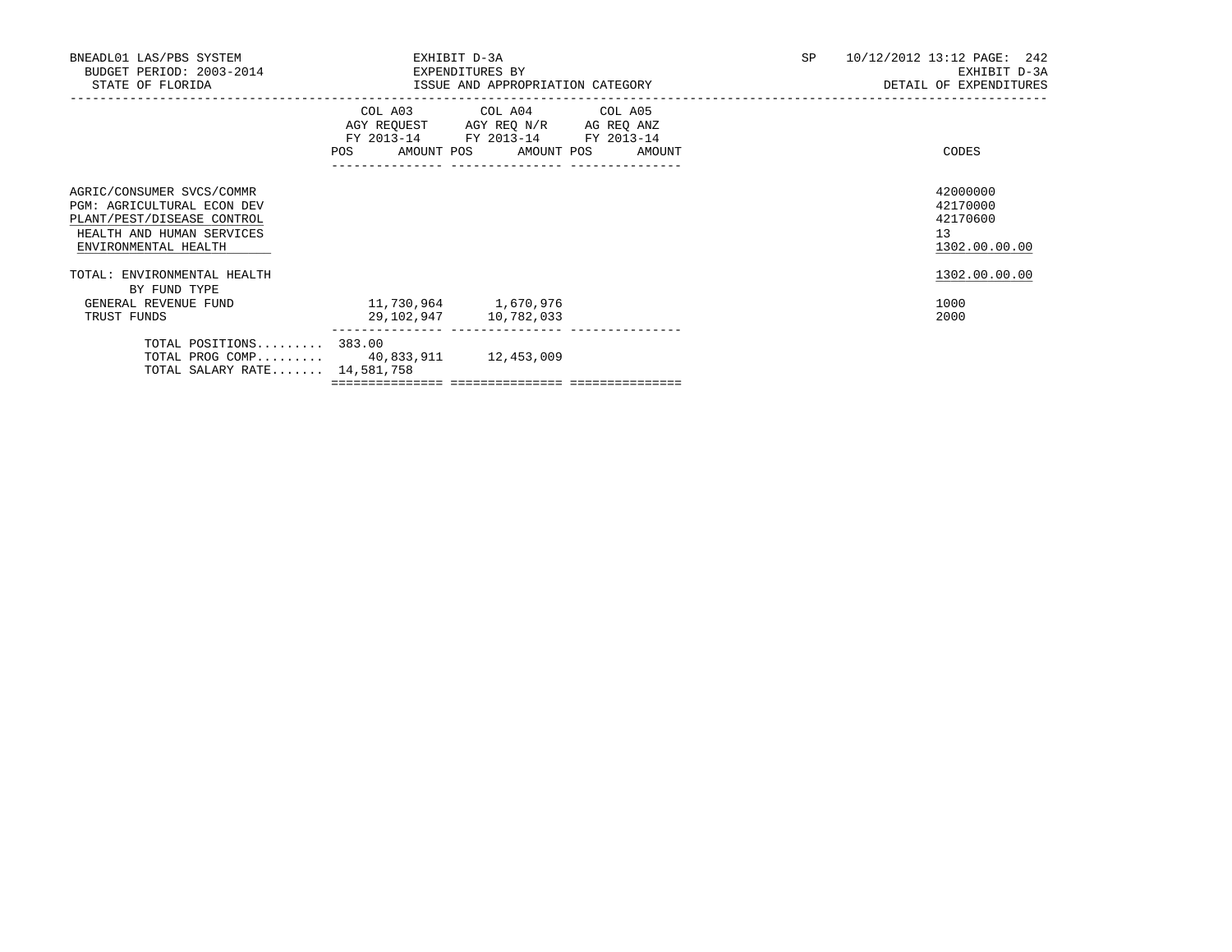| BNEADL01 LAS/PBS SYSTEM<br>BUDGET PERIOD: 2003-2014<br>STATE OF FLORIDA<br>---------------------<br>----------------                                                                                                                    | EXHIBIT D-3A<br>EXPENDITURES BY<br>ISSUE AND APPROPRIATION CATEGORY                                                                   | SP<br>10/12/2012 13:12 PAGE: 243<br>EXHIBIT D-3A<br>DETAIL OF EXPENDITURES              |
|-----------------------------------------------------------------------------------------------------------------------------------------------------------------------------------------------------------------------------------------|---------------------------------------------------------------------------------------------------------------------------------------|-----------------------------------------------------------------------------------------|
|                                                                                                                                                                                                                                         | COL A03 COL A04 COL A05<br>AGY REQUEST AGY REQ N/R AG REQ ANZ<br>FY 2013-14 FY 2013-14 FY 2013-14<br>POS AMOUNT POS AMOUNT POS AMOUNT | CODES                                                                                   |
| AGRIC/CONSUMER SVCS/COMMR<br>PGM: AGRICULTURAL ECON DEV<br>FOOD, NUTRITION, WELLNESS<br>EDUCATION<br>ELEMENTARY & SECONDARY ED<br>ESTIMATED EXPENDITURES<br>ESTIMATED EXPENDITURES - OPERATIONS<br>SALARY RATE<br>SALARY RATE 2,712,194 |                                                                                                                                       | 42000000<br>42170000<br>42170700<br>03<br>0304.00.00.00<br>1000000<br>1001000<br>000000 |
| SALARIES AND BENEFITS                                                                                                                                                                                                                   |                                                                                                                                       | 010000                                                                                  |
| GENERAL REVENUE FUND -STATE 150,000<br>FEDERAL GRANTS TRUST FUND -FEDERL 833,715<br>FOOD & NUTRITION SVCS TF -FEDERL 2,602,512                                                                                                          |                                                                                                                                       | 1000 1<br>2261 3<br>2315 3                                                              |
| TOTAL POSITIONS $64.50$<br>TOTAL APPRO 3,586,227                                                                                                                                                                                        |                                                                                                                                       |                                                                                         |
| OTHER PERSONAL SERVICES                                                                                                                                                                                                                 |                                                                                                                                       | 030000                                                                                  |
| FOOD & NUTRITION SVCS TF -FEDERL 127,020                                                                                                                                                                                                |                                                                                                                                       | 2315 3                                                                                  |
| EXPENSES                                                                                                                                                                                                                                |                                                                                                                                       | 040000                                                                                  |
| GENERAL REVENUE FUND - STATE<br>FEDERAL GRANTS TRUST FUND -FEDERL<br>FOOD & NUTRITION SVCS TF -FEDERL<br>GENERAL INSPECTION TF - STATE                                                                                                  | 50,000<br>242,345<br>1,042,297<br>174,160                                                                                             | 1000 1<br>2261 3<br>2315 3<br>2321 1                                                    |
| TOTAL APPRO                                                                                                                                                                                                                             | 1,508,802                                                                                                                             |                                                                                         |
| AID TO LOCAL GOVERNMENTS<br>G/A-SCHOOL LUNCH PROGRAM                                                                                                                                                                                    |                                                                                                                                       | 050000<br>051113                                                                        |
| FOOD & NUTRITION SVCS TF -FEDERL 1067,958,003                                                                                                                                                                                           |                                                                                                                                       | 2315 3                                                                                  |
| G/A-SCH LUNCH PRG/ST MATCH                                                                                                                                                                                                              |                                                                                                                                       | 051123                                                                                  |
| GENERAL REVENUE FUND                                                                                                                                                                                                                    | -STATE 7,720,849<br>-MATCH 9,165,197                                                                                                  | 1000 1<br>1000 2                                                                        |
| TOTAL GENERAL REVENUE FUND                                                                                                                                                                                                              | 16,886,046                                                                                                                            | 1000                                                                                    |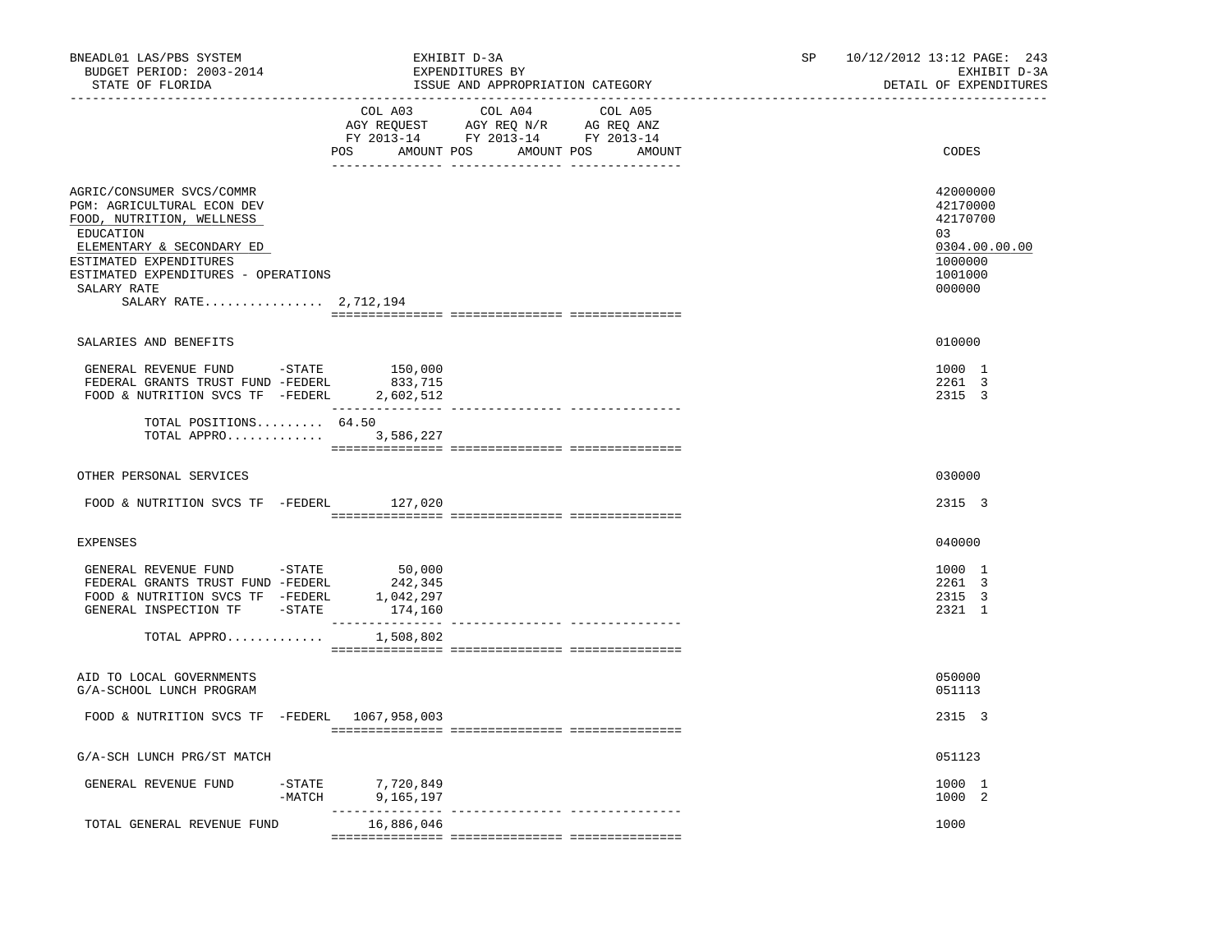| BNEADL01 LAS/PBS SYSTEM<br>BUDGET PERIOD: 2003-2014<br>STATE OF FLORIDA                                                                                                                                                                                                  | EXHIBIT D-3A<br>EXPENDITURES BY<br>ISSUE AND APPROPRIATION CATEGORY                                                                         | 10/12/2012 13:12 PAGE: 244<br>SP and the set of the set of the set of the set of the set of the set of the set of the set of the set of the set of the set of the set of the set of the set of the set of the set of the set of the set of the set of the se<br>EXHIBIT D-3A<br>DETAIL OF EXPENDITURES |
|--------------------------------------------------------------------------------------------------------------------------------------------------------------------------------------------------------------------------------------------------------------------------|---------------------------------------------------------------------------------------------------------------------------------------------|--------------------------------------------------------------------------------------------------------------------------------------------------------------------------------------------------------------------------------------------------------------------------------------------------------|
|                                                                                                                                                                                                                                                                          | COL A03 COL A04 COL A05<br>AGY REQUEST AGY REQ N/R AG REQ ANZ<br>FY 2013-14 FY 2013-14 FY 2013-14<br>POS AMOUNT POS<br>AMOUNT POS<br>AMOUNT | CODES                                                                                                                                                                                                                                                                                                  |
| AGRIC/CONSUMER SVCS/COMMR<br>PGM: AGRICULTURAL ECON DEV<br>FOOD, NUTRITION, WELLNESS<br>EDUCATION<br>ELEMENTARY & SECONDARY ED<br>ESTIMATED EXPENDITURES<br>ESTIMATED EXPENDITURES - OPERATIONS<br>AID TO LOCAL GOVERNMENTS<br>G/A-SCH LUNCH PRG/ST MATCH<br>TOTAL APPRO | 16,886,046                                                                                                                                  | 42000000<br>42170000<br>42170700<br>03<br>0304.00.00.00<br>1000000<br>1001000<br>050000<br>051123                                                                                                                                                                                                      |
| OPERATING CAPITAL OUTLAY                                                                                                                                                                                                                                                 |                                                                                                                                             | 060000                                                                                                                                                                                                                                                                                                 |
| FOOD & NUTRITION SVCS TF -FEDERL                                                                                                                                                                                                                                         | 57,438                                                                                                                                      | 2315 3                                                                                                                                                                                                                                                                                                 |
| SPECIAL CATEGORIES<br>SUPPORT FOR FOOD BANK                                                                                                                                                                                                                              |                                                                                                                                             | 100000<br>100449                                                                                                                                                                                                                                                                                       |
| GENERAL REVENUE FUND -STATE 250,000<br>$-$ STATE<br>GENERAL INSPECTION TF                                                                                                                                                                                                | 150,000<br>________________<br>---------------- ----------------                                                                            | 1000 1<br>2321 1                                                                                                                                                                                                                                                                                       |
| TOTAL APPRO                                                                                                                                                                                                                                                              | 400,000                                                                                                                                     |                                                                                                                                                                                                                                                                                                        |
| CONTRACTED SERVICES                                                                                                                                                                                                                                                      |                                                                                                                                             | 100777                                                                                                                                                                                                                                                                                                 |
| FEDERAL GRANTS TRUST FUND -FEDERL 354,400<br>FOOD & NUTRITION SVCS TF -FEDERL<br>GENERAL INSPECTION TF -STATE                                                                                                                                                            | 6,333,646<br>45,840                                                                                                                         | 2261 3<br>2315 3<br>2321 1                                                                                                                                                                                                                                                                             |
| TOTAL APPRO                                                                                                                                                                                                                                                              | 6,733,886                                                                                                                                   |                                                                                                                                                                                                                                                                                                        |
| FARM SHARE PROGRAM                                                                                                                                                                                                                                                       |                                                                                                                                             | 101278                                                                                                                                                                                                                                                                                                 |
| GENERAL REVENUE FUND -STATE 750,000                                                                                                                                                                                                                                      |                                                                                                                                             | 1000 1                                                                                                                                                                                                                                                                                                 |
| G/A-EMER FEEDING ORG                                                                                                                                                                                                                                                     |                                                                                                                                             | 102878                                                                                                                                                                                                                                                                                                 |
| FEDERAL GRANTS TRUST FUND -FEDERL 4,571,184                                                                                                                                                                                                                              |                                                                                                                                             | 2261 3                                                                                                                                                                                                                                                                                                 |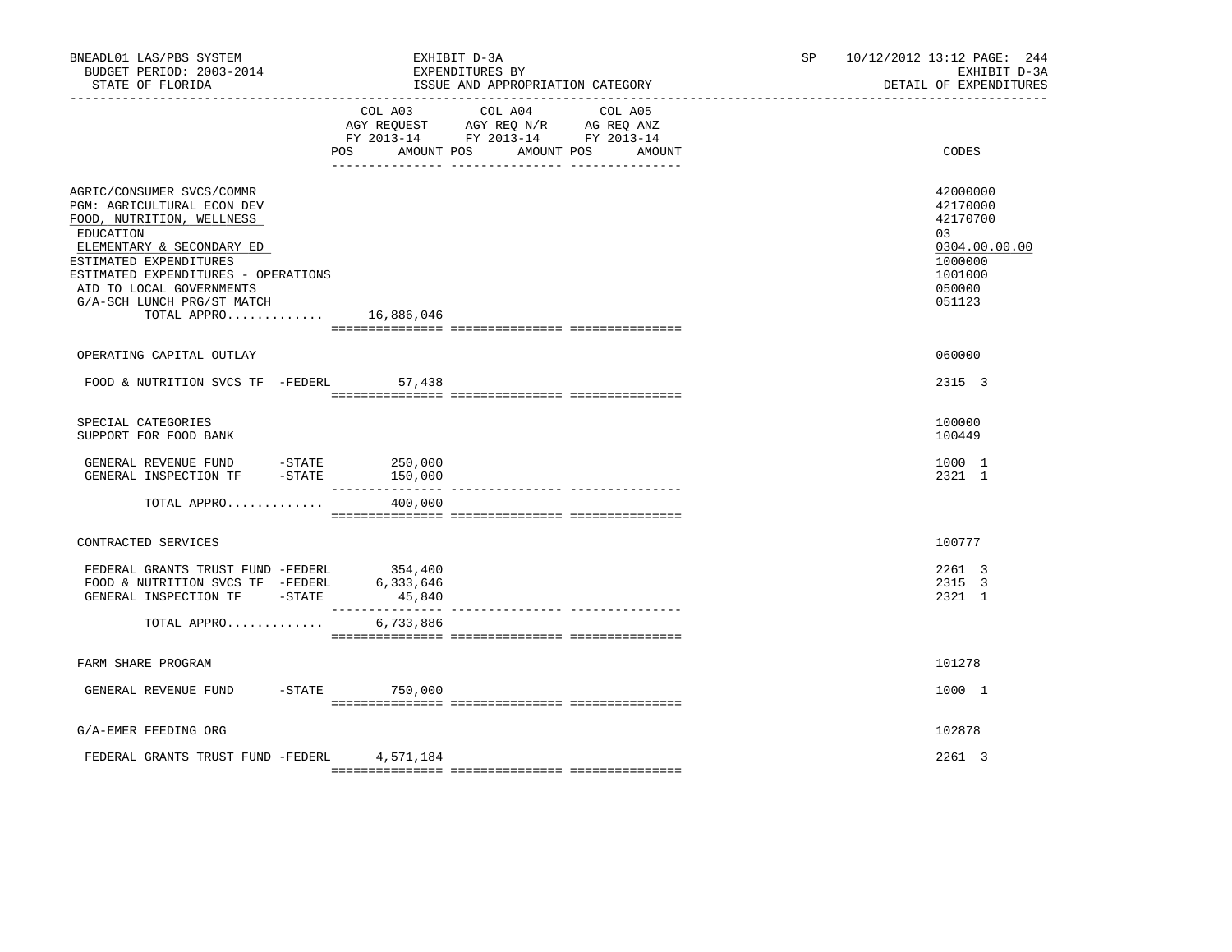| BNEADL01 LAS/PBS SYSTEM<br>BUDGET PERIOD: 2003-2014<br>STATE OF FLORIDA                                                                                                                                                                            | EXHIBIT D-3A<br>SP<br>EXPENDITURES BY<br>ISSUE AND APPROPRIATION CATEGORY |                                                                                                                                     |  | 10/12/2012 13:12 PAGE: 245<br>EXHIBIT D-3A<br>DETAIL OF EXPENDITURES                              |
|----------------------------------------------------------------------------------------------------------------------------------------------------------------------------------------------------------------------------------------------------|---------------------------------------------------------------------------|-------------------------------------------------------------------------------------------------------------------------------------|--|---------------------------------------------------------------------------------------------------|
|                                                                                                                                                                                                                                                    | COL A03                                                                   | COL A04<br>COL A05<br>AGY REQUEST AGY REQ N/R AG REQ ANZ<br>FY 2013-14 FY 2013-14 FY 2013-14<br>POS AMOUNT POS AMOUNT POS<br>AMOUNT |  | CODES                                                                                             |
| AGRIC/CONSUMER SVCS/COMMR<br>PGM: AGRICULTURAL ECON DEV<br>FOOD, NUTRITION, WELLNESS<br>EDUCATION<br>ELEMENTARY & SECONDARY ED<br>ESTIMATED EXPENDITURES<br>ESTIMATED EXPENDITURES - OPERATIONS<br>SPECIAL CATEGORIES<br>RISK MANAGEMENT INSURANCE |                                                                           |                                                                                                                                     |  | 42000000<br>42170000<br>42170700<br>03<br>0304.00.00.00<br>1000000<br>1001000<br>100000<br>103241 |
| GENERAL REVENUE FUND -STATE<br>FOOD & NUTRITION SVCS TF -FEDERL 23,904                                                                                                                                                                             | 4,626                                                                     |                                                                                                                                     |  | 1000 1<br>2315 3                                                                                  |
| TOTAL APPRO 28,530                                                                                                                                                                                                                                 |                                                                           |                                                                                                                                     |  |                                                                                                   |
| TR/DMS/HR SVCS/STW CONTRCT                                                                                                                                                                                                                         |                                                                           |                                                                                                                                     |  | 107040                                                                                            |
| FEDERAL GRANTS TRUST FUND -FEDERL<br>FOOD & NUTRITION SVCS TF -FEDERL 17,728<br>TOTAL APPRO                                                                                                                                                        | 2,373<br>20,101                                                           |                                                                                                                                     |  | 2261 3<br>2315 3                                                                                  |
| TOTAL: ESTIMATED EXPENDITURES - OPERATIONS<br>TOTAL POSITIONS 64.50<br>TOTAL ISSUE 1102,627,237<br>TOTAL SALARY RATE 2,712,194                                                                                                                     |                                                                           |                                                                                                                                     |  | 1001000                                                                                           |
| CASUALTY INSURANCE PREMIUM<br>ADJUSTMENT<br>SPECIAL CATEGORIES<br>RISK MANAGEMENT INSURANCE                                                                                                                                                        |                                                                           |                                                                                                                                     |  | 1001090<br>100000<br>103241                                                                       |
| GENERAL REVENUE FUND -STATE $3,622-F00D$ & NUTRITION SVCS TF -FEDERL $18,715-$                                                                                                                                                                     | __________                                                                |                                                                                                                                     |  | 1000 1<br>2315 3                                                                                  |
| TOTAL APPRO                                                                                                                                                                                                                                        | 22,337-                                                                   | -------------- ----------------                                                                                                     |  |                                                                                                   |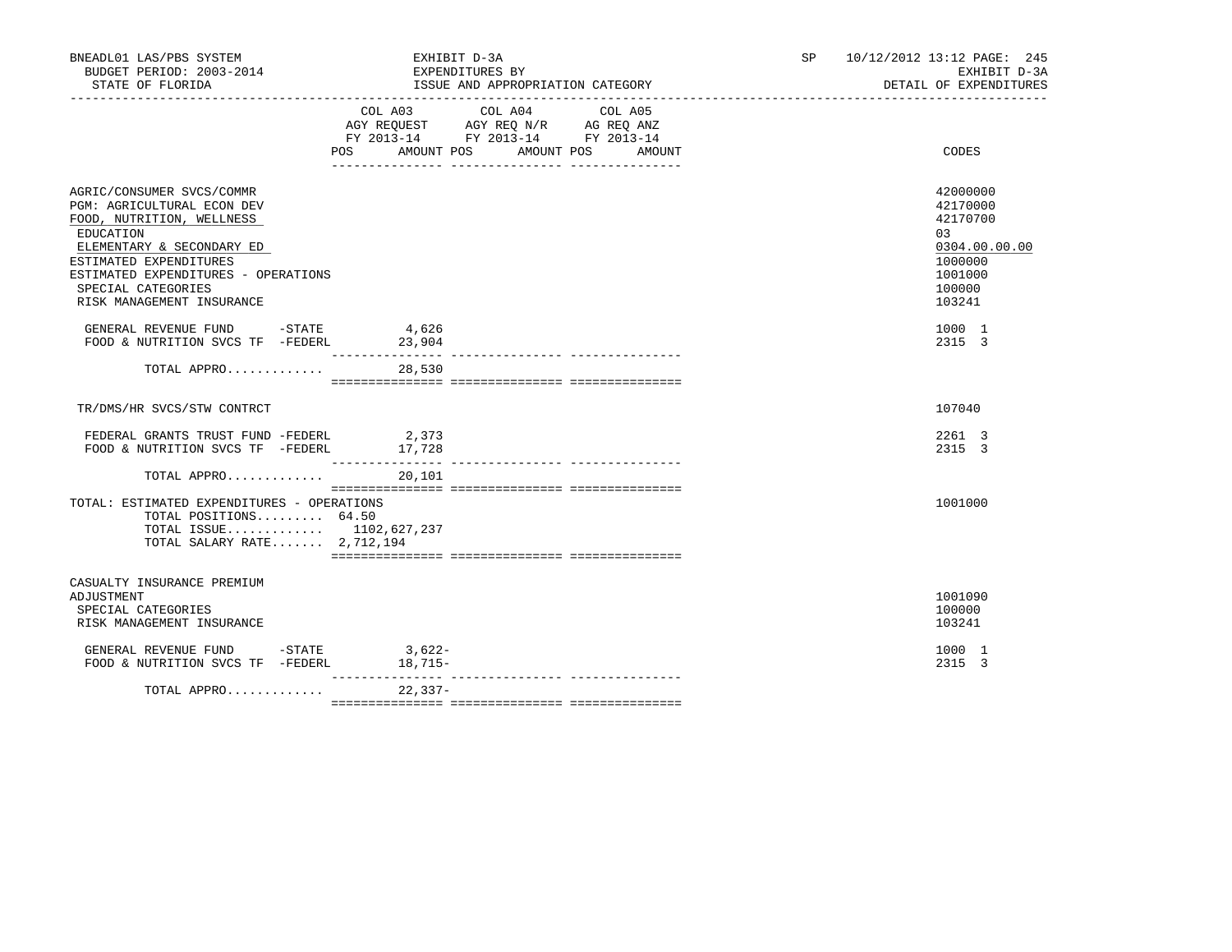| BNEADL01 LAS/PBS SYSTEM<br>BUDGET PERIOD: 2003-2014<br>STATE OF FLORIDA                                                                                                               | EXHIBIT D-3A<br>EXPENDITURES BY            | ISSUE AND APPROPRIATION CATEGORY                                                                                                    | SP | 10/12/2012 13:12 PAGE: 246<br>EXHIBIT D-3A<br>DETAIL OF EXPENDITURES |
|---------------------------------------------------------------------------------------------------------------------------------------------------------------------------------------|--------------------------------------------|-------------------------------------------------------------------------------------------------------------------------------------|----|----------------------------------------------------------------------|
|                                                                                                                                                                                       | COL A03                                    | COL A04<br>COL A05<br>AGY REQUEST AGY REQ N/R AG REQ ANZ<br>FY 2013-14 FY 2013-14 FY 2013-14<br>POS AMOUNT POS AMOUNT POS<br>AMOUNT |    | CODES                                                                |
| AGRIC/CONSUMER SVCS/COMMR<br>PGM: AGRICULTURAL ECON DEV<br>FOOD, NUTRITION, WELLNESS<br>EDUCATION<br>ELEMENTARY & SECONDARY ED<br>ESTIMATED EXPENDITURES<br>FLORIDA RETIREMENT SYSTEM |                                            |                                                                                                                                     |    | 42000000<br>42170000<br>42170700<br>03<br>0304.00.00.00<br>1000000   |
| CONTRIBUTION ADJUSTMENT FOR<br>FISCAL YEAR 2012-2013<br>SALARIES AND BENEFITS                                                                                                         |                                            |                                                                                                                                     |    | 1001240<br>010000                                                    |
| GENERAL REVENUE FUND -STATE<br>FEDERAL GRANTS TRUST FUND -FEDERL<br>FOOD & NUTRITION SVCS TF -FEDERL                                                                                  | 340<br>1,892<br>5,904<br>_________________ |                                                                                                                                     |    | 1000 1<br>2261 3<br>2315 3                                           |
| TOTAL APPRO                                                                                                                                                                           | 8,136                                      |                                                                                                                                     |    |                                                                      |
| ADJUSTMENT TO STATE HEALTH<br>INSURANCE PREMIUM CONTRIBUTION -<br>FISCAL YEAR 2012-13<br>SALARIES AND BENEFITS                                                                        |                                            |                                                                                                                                     |    | 1001830<br>010000                                                    |
| GENERAL REVENUE FUND -STATE<br>FEDERAL GRANTS TRUST FUND -FEDERL<br>FOOD & NUTRITION SVCS TF -FEDERL                                                                                  | 264<br>1,467<br>4,581<br>---------------   |                                                                                                                                     |    | 1000 1<br>2261 3<br>2315 3                                           |
| TOTAL APPRO                                                                                                                                                                           | 6,312                                      |                                                                                                                                     |    |                                                                      |
| REALLOCATION OF HUMAN RESOURCES<br>OUTSOURCING<br>SPECIAL CATEGORIES<br>TR/DMS/HR SVCS/STW CONTRCT                                                                                    |                                            |                                                                                                                                     |    | 1005900<br>100000<br>107040                                          |
| FEDERAL GRANTS TRUST FUND -FEDERL<br>FOOD & NUTRITION SVCS TF -FEDERL                                                                                                                 | $44-$<br>$328 -$                           |                                                                                                                                     |    | 2261 3<br>2315 3                                                     |
| TOTAL APPRO                                                                                                                                                                           | $372-$                                     |                                                                                                                                     |    |                                                                      |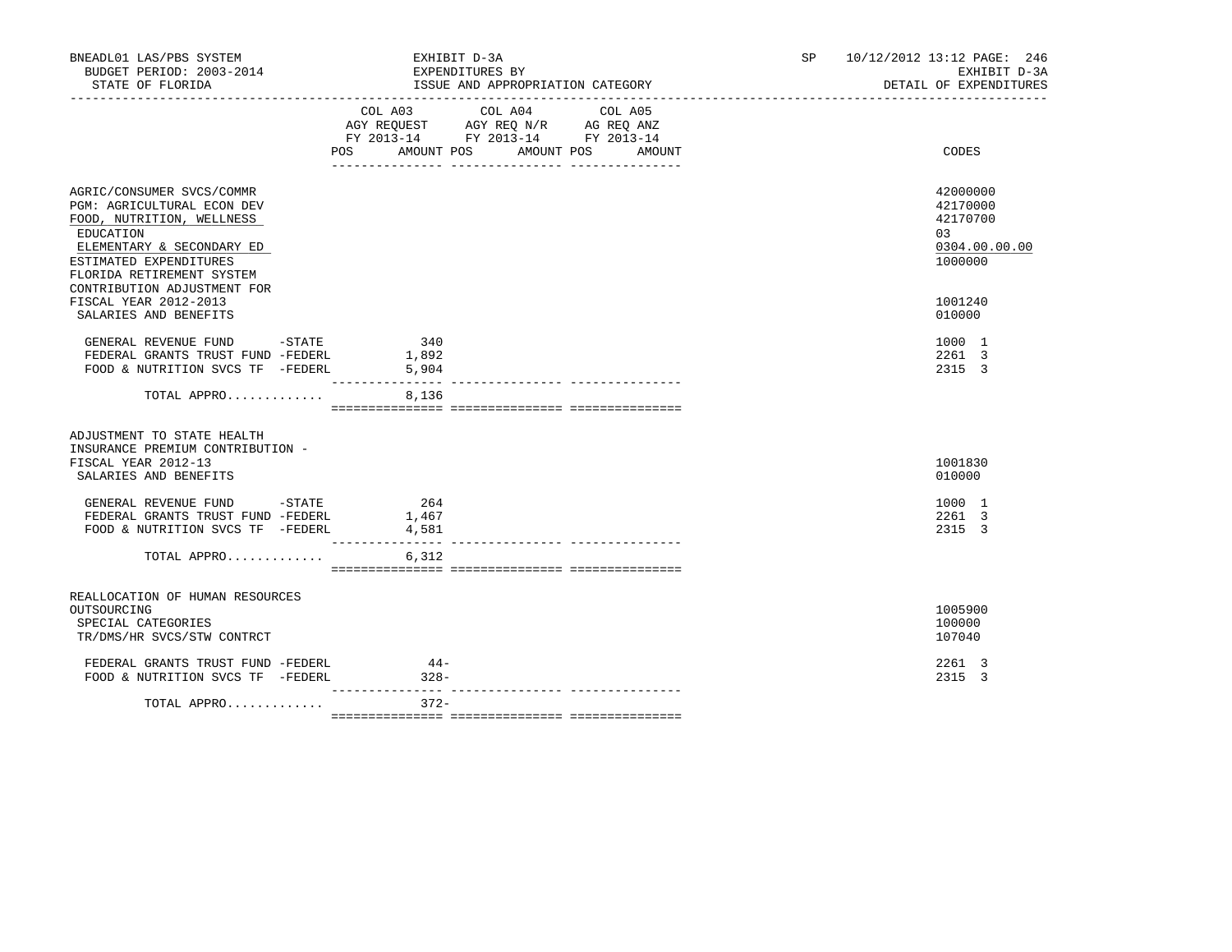| BNEADL01 LAS/PBS SYSTEM<br>BUDGET PERIOD: 2003-2014<br>STATE OF FLORIDA                                                                                                                                                                                             | EXHIBIT D-3A<br>EXPENDITURES BY<br>ISSUE AND APPROPRIATION CATEGORY                                                                      | 10/12/2012 13:12 PAGE: 247<br>SP<br>EXHIBIT D-3A<br>DETAIL OF EXPENDITURES |
|---------------------------------------------------------------------------------------------------------------------------------------------------------------------------------------------------------------------------------------------------------------------|------------------------------------------------------------------------------------------------------------------------------------------|----------------------------------------------------------------------------|
|                                                                                                                                                                                                                                                                     | COL A03 COL A04<br>COL A05<br>AGY REQUEST AGY REQ N/R AG REQ ANZ<br>FY 2013-14 FY 2013-14 FY 2013-14<br>POS AMOUNT POS AMOUNT POS AMOUNT | CODES                                                                      |
| AGRIC/CONSUMER SVCS/COMMR<br>PGM: AGRICULTURAL ECON DEV<br>FOOD, NUTRITION, WELLNESS<br>EDUCATION<br>ELEMENTARY & SECONDARY ED<br>INTRA-AGENCY REORGANIZATIONS<br>CHANGE PROGRAM COMPONENT OF FOOD<br>DISTRIBUTION PROGRAMS WITHIN<br>FOOD, NUTRITION AND WELLNES - |                                                                                                                                          | 42000000<br>42170000<br>42170700<br>03<br>0304.00.00.00<br>1800000         |
| <b>DEDUCT</b><br>SALARY RATE<br>SALARY RATE 707,302-                                                                                                                                                                                                                |                                                                                                                                          | 1800190<br>000000                                                          |
| SALARIES AND BENEFITS                                                                                                                                                                                                                                               |                                                                                                                                          | 010000                                                                     |
| GENERAL REVENUE FUND -STATE 151,924-<br>FEDERAL GRANTS TRUST FUND -FEDERL                                                                                                                                                                                           | 844,409-                                                                                                                                 | 1000 1<br>2261 3                                                           |
| TOTAL POSITIONS 19.00-<br>TOTAL APPRO 996,333-                                                                                                                                                                                                                      | _________________                                                                                                                        |                                                                            |
| <b>EXPENSES</b>                                                                                                                                                                                                                                                     |                                                                                                                                          | 040000                                                                     |
| GENERAL REVENUE FUND -STATE 50,000-<br>FEDERAL GRANTS TRUST FUND -FEDERL<br>GENERAL INSPECTION TF -STATE                                                                                                                                                            | 242,345-<br>174,160-                                                                                                                     | 1000 1<br>2261 3<br>2321 1                                                 |
| TOTAL APPRO                                                                                                                                                                                                                                                         | 466,505-                                                                                                                                 |                                                                            |
| SPECIAL CATEGORIES<br>CONTRACTED SERVICES                                                                                                                                                                                                                           |                                                                                                                                          | 100000<br>100777                                                           |
| FEDERAL GRANTS TRUST FUND -FEDERL 354,400-<br>GENERAL INSPECTION TF -STATE                                                                                                                                                                                          | 45,840-                                                                                                                                  | 2261 3<br>2321 1                                                           |
| TOTAL APPRO                                                                                                                                                                                                                                                         | 400,240-                                                                                                                                 |                                                                            |
| G/A-EMER FEEDING ORG                                                                                                                                                                                                                                                |                                                                                                                                          | 102878                                                                     |
| FEDERAL GRANTS TRUST FUND -FEDERL 4,571,184-                                                                                                                                                                                                                        |                                                                                                                                          | 2261 3                                                                     |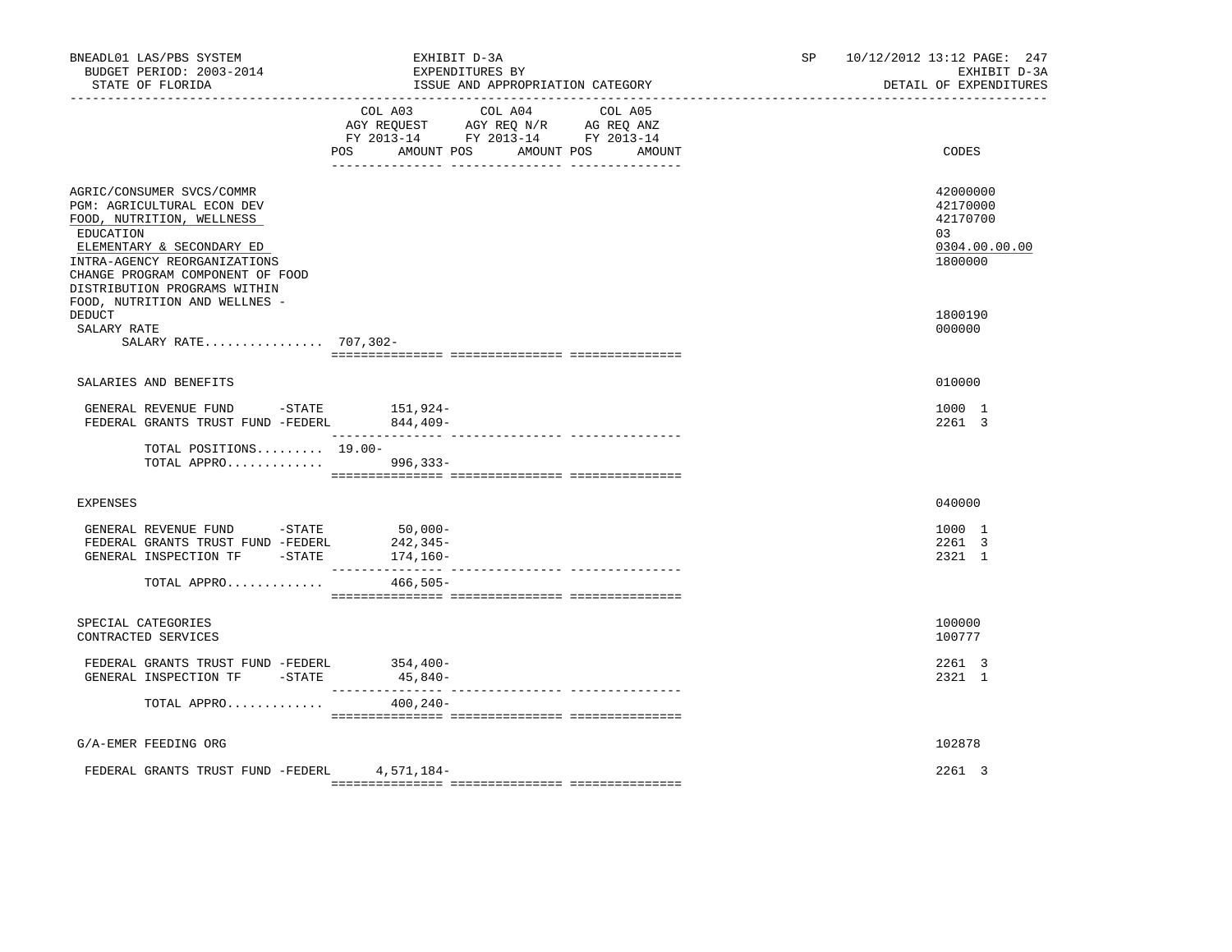| BNEADL01 LAS/PBS SYSTEM<br>BUDGET PERIOD: 2003-2014<br>STATE OF FLORIDA                                                                                                                                                            |                    | EXHIBIT D-3A<br>EXPENDITURES BY<br>ISSUE AND APPROPRIATION CATEGORY                                        | <b>SP</b>         | 10/12/2012 13:12 PAGE: 248<br>EXHIBIT D-3A<br>DETAIL OF EXPENDITURES |                                                                     |
|------------------------------------------------------------------------------------------------------------------------------------------------------------------------------------------------------------------------------------|--------------------|------------------------------------------------------------------------------------------------------------|-------------------|----------------------------------------------------------------------|---------------------------------------------------------------------|
|                                                                                                                                                                                                                                    | COL A03<br>POS DO  | COL A04<br>AGY REQUEST AGY REQ N/R AG REQ ANZ<br>FY 2013-14 FY 2013-14 FY 2013-14<br>AMOUNT POS AMOUNT POS | COL A05<br>AMOUNT |                                                                      | CODES                                                               |
| AGRIC/CONSUMER SVCS/COMMR<br>PGM: AGRICULTURAL ECON DEV<br>FOOD, NUTRITION, WELLNESS<br>EDUCATION<br>ELEMENTARY & SECONDARY ED<br>INTRA-AGENCY REORGANIZATIONS<br>CHANGE PROGRAM COMPONENT OF FOOD<br>DISTRIBUTION PROGRAMS WITHIN |                    |                                                                                                            |                   |                                                                      | 42000000<br>42170000<br>42170700<br>0.3<br>0304.00.00.00<br>1800000 |
| FOOD, NUTRITION AND WELLNES -<br><b>DEDUCT</b><br>SPECIAL CATEGORIES<br>RISK MANAGEMENT INSURANCE                                                                                                                                  |                    |                                                                                                            |                   |                                                                      | 1800190<br>100000<br>103241                                         |
| GENERAL REVENUE FUND                                                                                                                                                                                                               | $-$ STATE $1,004-$ |                                                                                                            |                   |                                                                      | 1000 1                                                              |
| TR/DMS/HR SVCS/STW CONTRCT                                                                                                                                                                                                         |                    |                                                                                                            |                   |                                                                      | 107040                                                              |
| FEDERAL GRANTS TRUST FUND -FEDERL                                                                                                                                                                                                  | $2,329-$           |                                                                                                            |                   |                                                                      | 2261 3                                                              |
| TOTAL: CHANGE PROGRAM COMPONENT OF FOOD<br>DISTRIBUTION PROGRAMS WITHIN<br>FOOD, NUTRITION AND WELLNES -<br>DEDUCT<br>TOTAL POSITIONS 19.00-<br>TOTAL ISSUE 6,437,595-<br>TOTAL SALARY RATE 707,302-                               |                    |                                                                                                            |                   |                                                                      | 1800190                                                             |
|                                                                                                                                                                                                                                    |                    |                                                                                                            |                   |                                                                      |                                                                     |
| AGENCY ISSUE NARRATIVE:<br>2013-2014 BUDGET YEAR NARRATIVE:<br>BUREAU/SECTION/SUB-SECTION/OFFICE: Bureau of Food Distribution                                                                                                      |                    |                                                                                                            | IT COMPONENT? NO  |                                                                      |                                                                     |
| -------------------------------<br>LONG RANGE PROGRAM PLAN REFERENCE: Florida Emergency Feeding and Food Recovery Programs                                                                                                         |                    |                                                                                                            |                   |                                                                      |                                                                     |
| ISSUE SUMMARY: This request is to transfer the Bureau of Food Distribution within the Division of Food, Nutrition and                                                                                                              |                    |                                                                                                            |                   |                                                                      |                                                                     |

 Wellness from the 0304 (Elementary and Secondary Education) program component to the 1304 program component (Services to Most Vulnerable), which more accurately reflects the services provided by this program.

 ADVERSE IMPACT IF NOT FUNDED: Food Distribution programs will continue to be listed under the Elementary and Secondary Education program component, which does not accurately reflect the services provided by the program.

COST SUMMARY: This is a transfer of the Bureau of Food Distribution and all its existing budget and positions, from one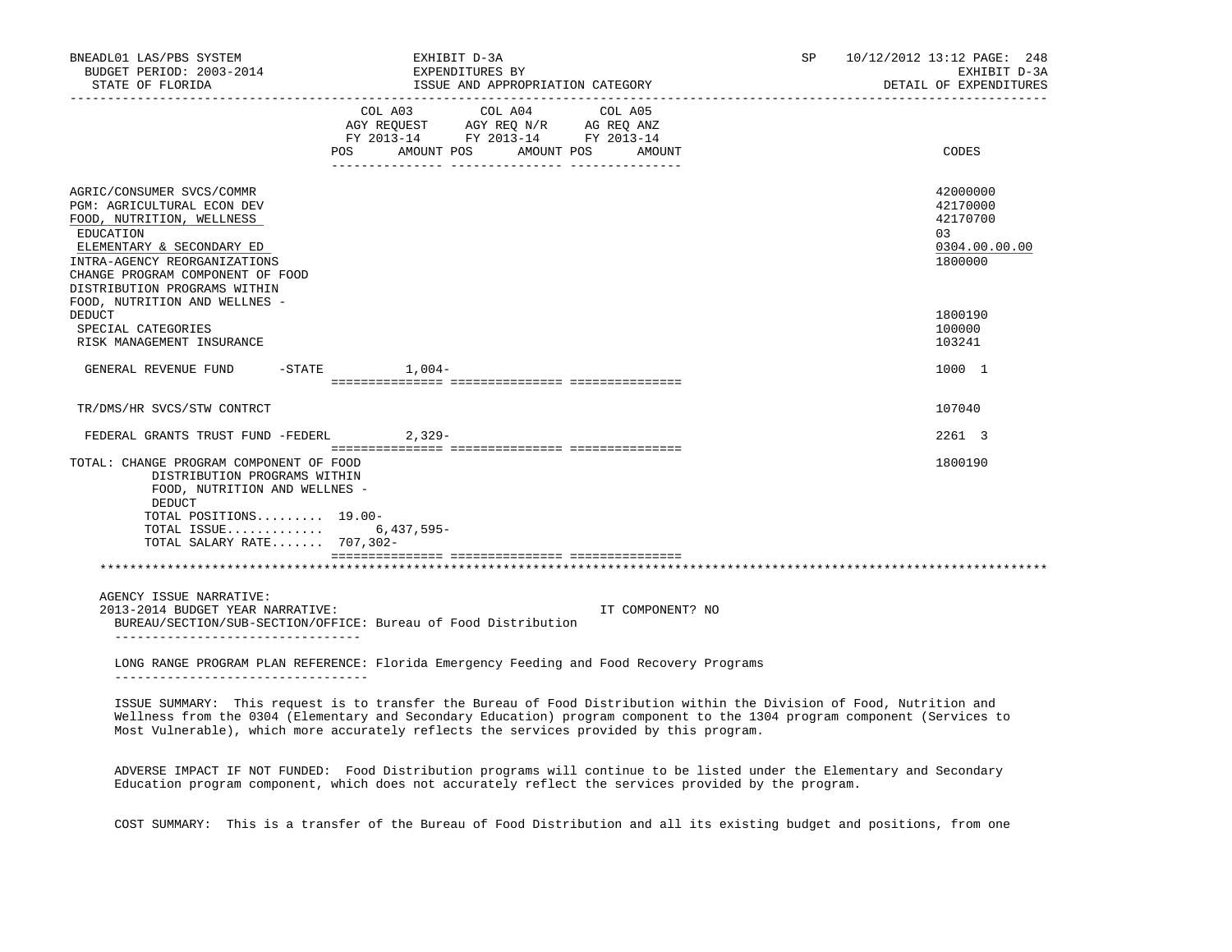| BNEADL01 LAS/PBS SYSTEM<br>BUDGET PERIOD: 2003-2014<br>STATE OF FLORIDA                                                                                               | EXHIBIT D-3A<br>EXPENDITURES BY<br>ISSUE AND APPROPRIATION CATEGORY                                                                      | 10/12/2012 13:12 PAGE: 249<br>SP.<br>EXHIBIT D-3A<br>DETAIL OF EXPENDITURES |
|-----------------------------------------------------------------------------------------------------------------------------------------------------------------------|------------------------------------------------------------------------------------------------------------------------------------------|-----------------------------------------------------------------------------|
|                                                                                                                                                                       | COL A03 COL A04 COL A05<br>AGY REQUEST AGY REQ N/R AG REQ ANZ<br>FY 2013-14 FY 2013-14 FY 2013-14<br>POS<br>AMOUNT POS AMOUNT POS AMOUNT | CODES                                                                       |
| AGRIC/CONSUMER SVCS/COMMR<br><b>PGM: AGRICULTURAL ECON DEV</b><br>FOOD, NUTRITION, WELLNESS<br>EDUCATION<br>ELEMENTARY & SECONDARY ED<br>INTRA-AGENCY REORGANIZATIONS |                                                                                                                                          | 42000000<br>42170000<br>42170700<br>03<br>0304.00.00.00<br>1800000          |
| CHANGE PROGRAM COMPONENT OF FOOD<br>DISTRIBUTION PROGRAMS WITHIN<br>FOOD, NUTRITION AND WELLNES -<br>DEDUCT                                                           |                                                                                                                                          | 1800190                                                                     |

program component to another.

# SALARIES AND BENEFITS (POSITIONS REQUESTED):

--------------------------------------------

| <b>FTE</b>     | CLASS CODE | TITLE                                   | PAY GRADE | RATE              | SALARY AND<br><b>BENEFITS</b> |
|----------------|------------|-----------------------------------------|-----------|-------------------|-------------------------------|
| 1              | 7855       | Chief of Food Distribution              | 520       | $($ \$ 81,089)    |                               |
| $\overline{2}$ | 2225       | Senior Management Analyst II - SES      | 426       | ( \$118, 549)     |                               |
| $\mathbf{1}$   | 2224       | Senior Management Analyst I - SES       | 422       | (S, 36, 608)      |                               |
| 1              | 0120       | Staff Assistant - SES                   | 413       | (S, 30, 771)      |                               |
| 1              | 2225       | Government Analyst II                   | 026       | (S 51, 826)       |                               |
| $\overline{2}$ | 2224       | Government Analyst I                    | 022       | $($ \$ 73,216)    |                               |
| 1              | 2415       | Grants Specialist V                     | 020       | (S, 36, 186)      |                               |
| 4              | 0442       | Regulatory Consultant                   | 020       | ( \$132, 454)     |                               |
| $\mathbf{1}$   | 0440       | Regulatory Specialist I                 | 015       | (S, 30, 115)      |                               |
| $\sqrt{2}$     | 0120       | Staff Assistant                         | 013       | $($ \$48,868)     |                               |
| $\sqrt{2}$     | 0093       | Senior Word Processing Systems Operator | 012       | $($ \$45,080)     |                               |
| $\mathbf{1}$   | 0108       | Administrative Secretary                | 012       | (S 22, 540)       |                               |
| 19             | Total      |                                         |           | (S707, 302)       | $($ \$996,333)                |
|                |            |                                         |           | TOTAL BY FUND: GR | (\$151,924)                   |
|                |            |                                         |           | FGTF              | $($ \$844,409)                |
| EXPENSES:      |            |                                         |           |                   |                               |
|                |            |                                         |           |                   | AMOUNT NEEDED                 |

| OUANTITY DESCRIPTION                                                                             | CALCULATIONS | AMOUNI NEEDED<br>FY 2013-14 |
|--------------------------------------------------------------------------------------------------|--------------|-----------------------------|
| Expense Budget-Food Distribution Program<br>Transfer to Division of Food, Nutrition and Wellness |              | (S 466, 505)                |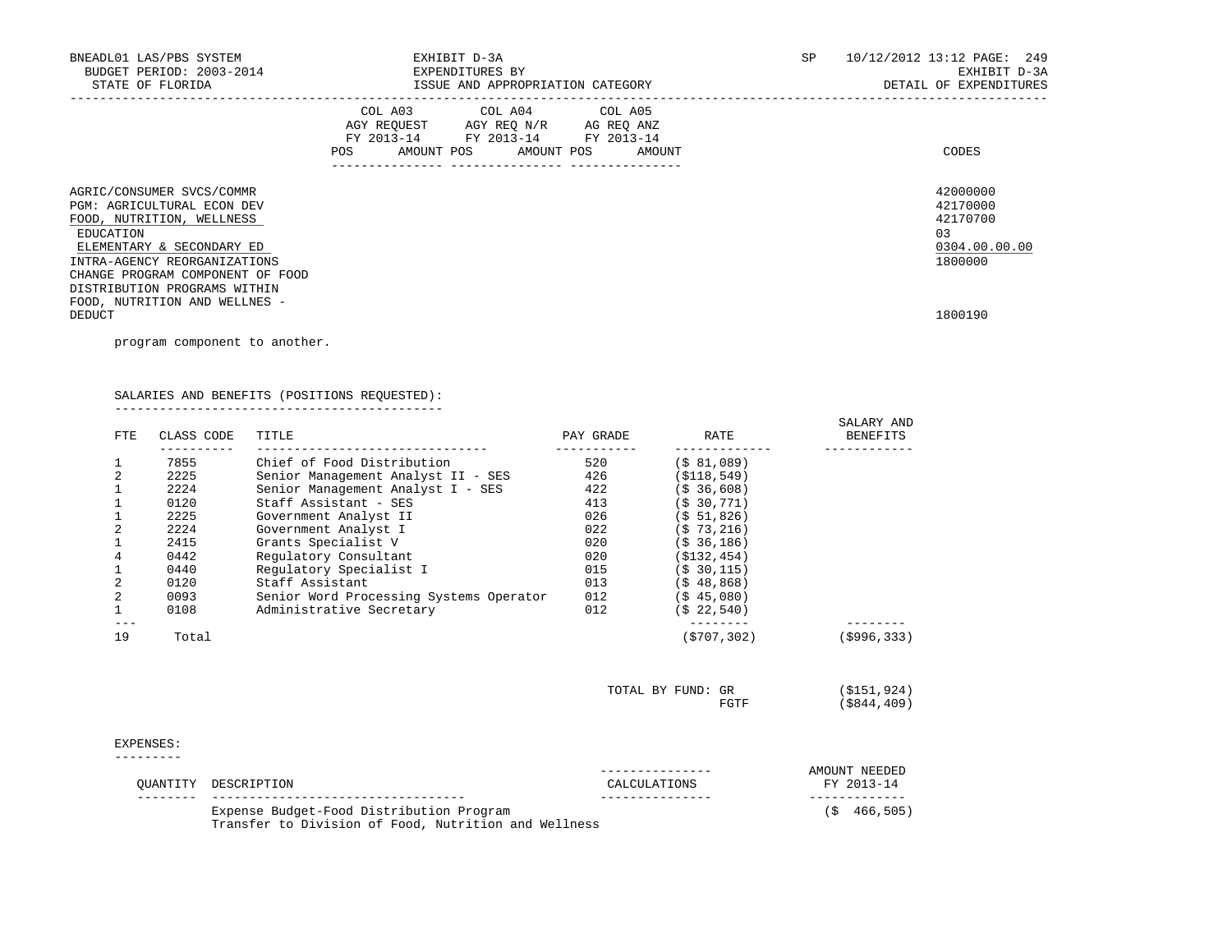| BNEADL01 LAS/PBS SYSTEM<br>BUDGET PERIOD: 2003-2014<br>STATE OF FLORIDA<br>_____________________________________                                                                                                                                                    |                                                                                     | EXHIBIT D-3A<br>EXPENDITURES BY<br>ISSUE AND APPROPRIATION CATEGORY |                                                                                                                                                            |  |  |                                 |              |  |                      |                                                                                 | 10/12/2012 13:12 PAGE: 250<br>EXHIBIT D-3A<br>DETAIL OF EXPENDITURES |  |
|---------------------------------------------------------------------------------------------------------------------------------------------------------------------------------------------------------------------------------------------------------------------|-------------------------------------------------------------------------------------|---------------------------------------------------------------------|------------------------------------------------------------------------------------------------------------------------------------------------------------|--|--|---------------------------------|--------------|--|----------------------|---------------------------------------------------------------------------------|----------------------------------------------------------------------|--|
|                                                                                                                                                                                                                                                                     |                                                                                     | POS AMOUNT POS AMOUNT POS AMOUNT                                    | $\begin{tabular}{lcccc} COL A03 & COL A04 & COL A05 \\ AGY REQUEST & AGY REQ N/R & AG REQ ANZ \\ FY & 2013-14 & FY & 2013-14 & FY & 2013-14 \end{tabular}$ |  |  |                                 |              |  |                      |                                                                                 | CODES                                                                |  |
| AGRIC/CONSUMER SVCS/COMMR<br>PGM: AGRICULTURAL ECON DEV<br>FOOD, NUTRITION, WELLNESS<br>EDUCATION<br>ELEMENTARY & SECONDARY ED<br>INTRA-AGENCY REORGANIZATIONS<br>CHANGE PROGRAM COMPONENT OF FOOD<br>DISTRIBUTION PROGRAMS WITHIN<br>FOOD, NUTRITION AND WELLNES - |                                                                                     |                                                                     |                                                                                                                                                            |  |  |                                 |              |  |                      |                                                                                 | 42000000<br>42170000<br>42170700<br>03<br>0304.00.00.00<br>1800000   |  |
| DEDUCT                                                                                                                                                                                                                                                              |                                                                                     |                                                                     |                                                                                                                                                            |  |  | TOTAL BY FUND: GR               | FGTF<br>GITF |  |                      | $($ \$50,000)<br>$(\$ 242, 345)$<br>$(\$ 174, 160)$                             | 1800190                                                              |  |
| SPECIAL CATEGORY:<br>_________________                                                                                                                                                                                                                              |                                                                                     |                                                                     |                                                                                                                                                            |  |  |                                 |              |  |                      |                                                                                 |                                                                      |  |
| --------                                                                                                                                                                                                                                                            | QUANTITY DESCRIPTION                                                                |                                                                     |                                                                                                                                                            |  |  | CALCULATIONS<br>_______________ |              |  |                      | AMOUNT NEEDED<br>FY 2013-14<br>_____________                                    |                                                                      |  |
|                                                                                                                                                                                                                                                                     | Transfer Bureau of Food Distribution<br>To Division of Food, Nutrition and Wellness |                                                                     |                                                                                                                                                            |  |  |                                 |              |  |                      |                                                                                 |                                                                      |  |
|                                                                                                                                                                                                                                                                     | Contracted Services - Category 100777                                               |                                                                     |                                                                                                                                                            |  |  |                                 |              |  |                      | $($ \$400,240)                                                                  |                                                                      |  |
|                                                                                                                                                                                                                                                                     |                                                                                     |                                                                     |                                                                                                                                                            |  |  | TOTAL BY FUND: FGTF             | GITF         |  |                      | $($ \$354,400)<br>$($ \$45,840)                                                 |                                                                      |  |
|                                                                                                                                                                                                                                                                     | Emergency Feeding - Category 102878                                                 |                                                                     |                                                                                                                                                            |  |  |                                 |              |  |                      | ( \$4, 571, 184)                                                                |                                                                      |  |
|                                                                                                                                                                                                                                                                     |                                                                                     |                                                                     |                                                                                                                                                            |  |  | TOTAL BY FUND: FGTF             |              |  |                      | $($ \$4,571,184)                                                                |                                                                      |  |
|                                                                                                                                                                                                                                                                     | Risk Management Insurance                                                           |                                                                     |                                                                                                                                                            |  |  |                                 |              |  |                      | $($ \$ 1,004)                                                                   |                                                                      |  |
|                                                                                                                                                                                                                                                                     | TR/DMS/HR SVCS/STW CONTRACT                                                         |                                                                     |                                                                                                                                                            |  |  | TOTAL BY FUND: GR               |              |  | (\$<br>(\$           | 1,004)<br>2,329)                                                                |                                                                      |  |
|                                                                                                                                                                                                                                                                     |                                                                                     |                                                                     |                                                                                                                                                            |  |  | TOTAL BY FUND: FGTF             |              |  | $(\hat{\mathbf{s}})$ | 2,329                                                                           |                                                                      |  |
|                                                                                                                                                                                                                                                                     |                                                                                     |                                                                     |                                                                                                                                                            |  |  |                                 |              |  |                      | TOTAL ISSUE BY FUND: GR (\$ 202,928)<br>FGTF (\$6,014,667)<br>GITF (\$ 220,000) |                                                                      |  |
|                                                                                                                                                                                                                                                                     |                                                                                     |                                                                     |                                                                                                                                                            |  |  | TOTAL ISSUE:                    |              |  |                      | (\$6,437,595)                                                                   |                                                                      |  |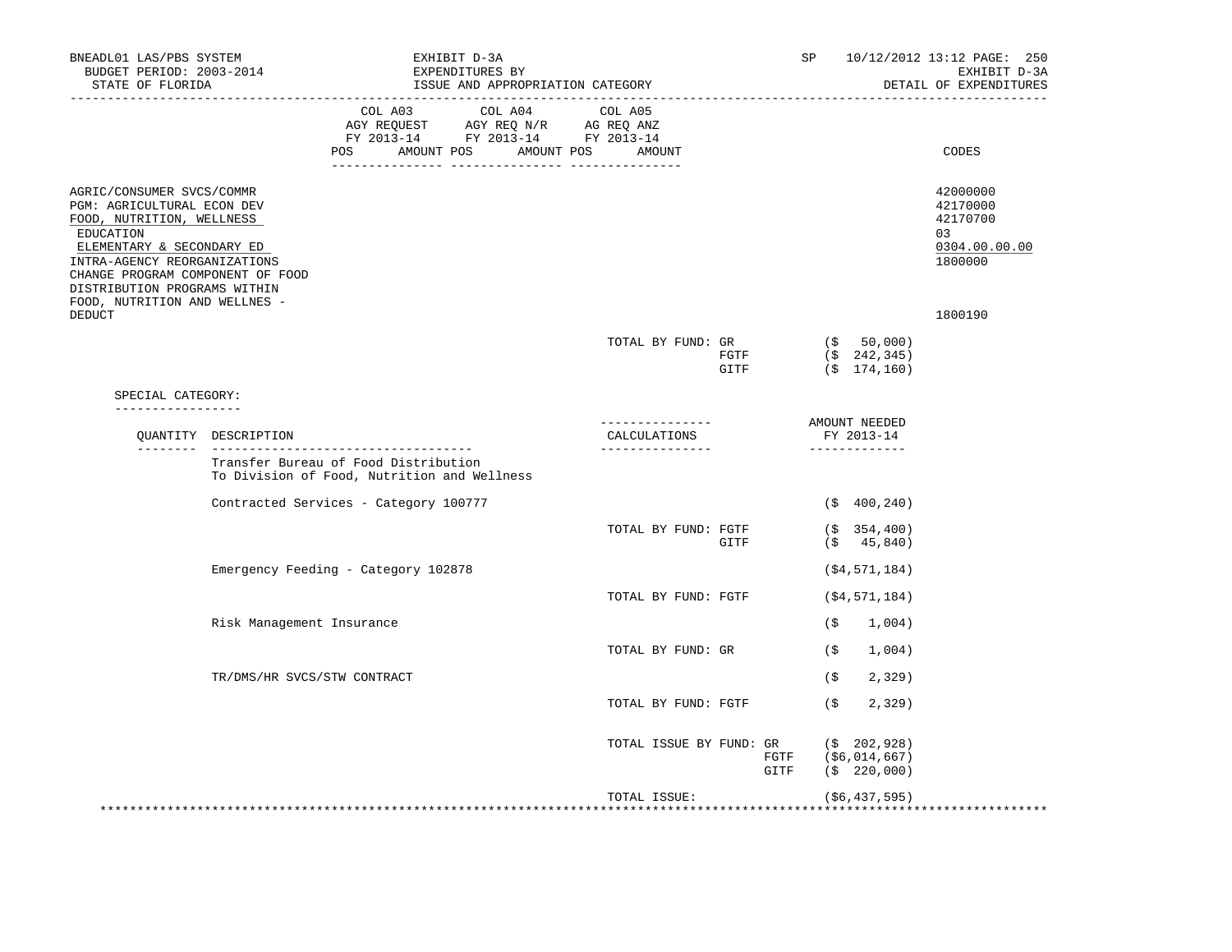| BNEADL01 LAS/PBS SYSTEM<br>BUDGET PERIOD: 2003-2014<br>STATE OF FLORIDA                                                                                                                                                                                             |          | EXHIBIT D-3A<br>EXPENDITURES BY<br>ISSUE AND APPROPRIATION CATEGORY                                                   | SP                  |          | 10/12/2012 13:12 PAGE: 251<br>EXHIBIT D-3A<br>DETAIL OF EXPENDITURES |     |                                                                    |
|---------------------------------------------------------------------------------------------------------------------------------------------------------------------------------------------------------------------------------------------------------------------|----------|-----------------------------------------------------------------------------------------------------------------------|---------------------|----------|----------------------------------------------------------------------|-----|--------------------------------------------------------------------|
|                                                                                                                                                                                                                                                                     | COL A03  | COL A04<br>AGY REQUEST AGY REQ N/R AG REQ ANZ<br>FY 2013-14 FY 2013-14 FY 2013-14<br>POS AMOUNT POS AMOUNT POS AMOUNT | COL A05             |          |                                                                      |     | CODES                                                              |
| AGRIC/CONSUMER SVCS/COMMR<br>PGM: AGRICULTURAL ECON DEV<br>FOOD, NUTRITION, WELLNESS<br>EDUCATION<br>ELEMENTARY & SECONDARY ED<br>INTRA-AGENCY REORGANIZATIONS<br>CHANGE PROGRAM COMPONENT OF FOOD<br>DISTRIBUTION PROGRAMS WITHIN<br>FOOD, NUTRITION AND WELLNES - |          |                                                                                                                       |                     |          |                                                                      |     | 42000000<br>42170000<br>42170700<br>03<br>0304.00.00.00<br>1800000 |
| DEDUCT                                                                                                                                                                                                                                                              |          |                                                                                                                       |                     |          |                                                                      |     | 1800190                                                            |
| POSITION DETAIL OF SALARIES AND BENEFITS:                                                                                                                                                                                                                           | ETE      |                                                                                                                       | BASE RATE ADDITIVES | BENEFITS | SUBTOTAL                                                             | န္က | LAPSE LAPSED SALARIES<br>AND BENEFITS                              |
| A03 - AGY REQUEST FY 2013-14<br>CHANGES TO CURRENTLY AUTHORIZED POSITIONS<br>0093 SENIOR WORD PROCESSING SYSTEMS OPERATOR                                                                                                                                           |          |                                                                                                                       |                     |          |                                                                      |     |                                                                    |
| P0115 001<br>0108 ADMINISTRATIVE SECRETARY<br>P0116 001                                                                                                                                                                                                             |          | $2.00 - 45,080 -$<br>$1.00 - 22.540 -$                                                                                |                     | 13,068-  | $26,136 - 71,216 - 0.00$<br>$35,608 - 0.00$                          |     | 71,216-<br>$35,608-$                                               |
| 0120 STAFF ASSISTANT                                                                                                                                                                                                                                                |          |                                                                                                                       |                     |          |                                                                      |     |                                                                    |
| P0114 001<br>0440 REGULATORY SPECIALIST I                                                                                                                                                                                                                           |          | $2.00 - 48,868 -$                                                                                                     |                     | 26,621-  | 75,489- 0.00                                                         |     | 75,489-                                                            |
| P0113 001<br>0442 REGULATORY CONSULTANT                                                                                                                                                                                                                             |          | $1.00 - 30,115 -$                                                                                                     |                     |          | $14,040-44,155-0.00$                                                 |     | 44,155-                                                            |
| P0112 001                                                                                                                                                                                                                                                           |          | $4.00 - 132,454 -$                                                                                                    |                     | 57,698-  | 190,152- 0.00                                                        |     | 190,152-                                                           |
| 2224 GOVERNMENT ANALYST I<br>P0110 001                                                                                                                                                                                                                              |          | $2.00 - 73,216 -$                                                                                                     |                     |          | 29,746- 102,962- 0.00                                                |     | $102,962-$                                                         |
| 2225 GOVERNMENT ANALYST II<br>P0109 001                                                                                                                                                                                                                             | $1.00 -$ | 51,826-                                                                                                               |                     | 16,826-  | 68,652- 0.00                                                         |     | 68,652-                                                            |
| 2415 GRANTS SPECIALIST V<br>P0111 001                                                                                                                                                                                                                               |          | $1.00 - 36,186 -$                                                                                                     |                     | 14,818-  | $51,004 - 0.00$                                                      |     | $51,004-$                                                          |
| 0120 STAFF ASSISTANT - SES                                                                                                                                                                                                                                          |          |                                                                                                                       |                     |          |                                                                      |     |                                                                    |
| P0108 001<br>2224 SENIOR MANAGEMENT ANALYST I - SES                                                                                                                                                                                                                 | $1.00 -$ | 30,771-                                                                                                               |                     | 15,287-  | $46,058 - 0.00$                                                      |     | $46,058-$                                                          |
| P0107 001<br>2225 SENIOR MANAGEMENT ANALYST II - SES                                                                                                                                                                                                                | $1.00 -$ | 36,608-                                                                                                               |                     | 16,038-  | 52,646-0.00                                                          |     | 52,646-                                                            |
| P0106 001                                                                                                                                                                                                                                                           |          | $2.00 - 118,549 -$                                                                                                    |                     | 37,910-  | $156,459 - 0.00$                                                     |     | $156, 459 -$                                                       |
| 7855 CHIEF OF FOOD DISTRIBUTION-DACS<br>P0105 001                                                                                                                                                                                                                   |          | $1.00 - 81,089 -$                                                                                                     |                     | 21,762-  | $102,851 - 0.00$                                                     |     | $102,851-$                                                         |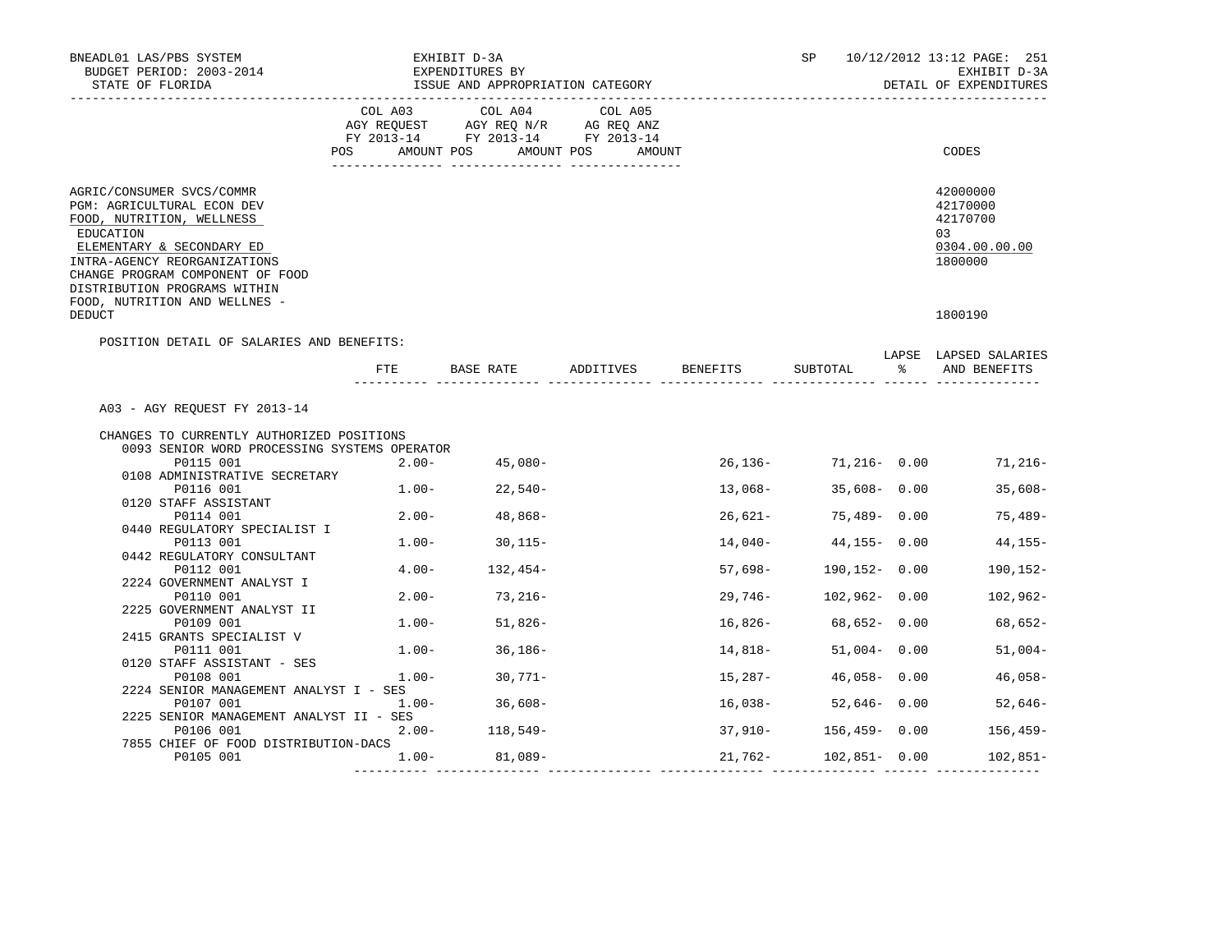| BNEADL01 LAS/PBS SYSTEM<br>BUDGET PERIOD: 2003-2014<br>STATE OF FLORIDA                                                                                                                                                            |            |                       | EXHIBIT D-3A<br>EXPENDITURES BY | ISSUE AND APPROPRIATION CATEGORY                                                                        |           |                                                                 | SP                |          |               | 10/12/2012 13:12 PAGE: 252<br>EXHIBIT D-3A<br>DETAIL OF EXPENDITURES |
|------------------------------------------------------------------------------------------------------------------------------------------------------------------------------------------------------------------------------------|------------|-----------------------|---------------------------------|---------------------------------------------------------------------------------------------------------|-----------|-----------------------------------------------------------------|-------------------|----------|---------------|----------------------------------------------------------------------|
|                                                                                                                                                                                                                                    | <b>POS</b> | COL A03<br>AMOUNT POS |                                 | COL A04 COL A05<br>AGY REQUEST AGY REQ N/R AG REQ ANZ<br>FY 2013-14 FY 2013-14 FY 2013-14<br>AMOUNT POS | AMOUNT    |                                                                 |                   |          |               | CODES                                                                |
| AGRIC/CONSUMER SVCS/COMMR<br>PGM: AGRICULTURAL ECON DEV<br>FOOD, NUTRITION, WELLNESS<br>EDUCATION<br>ELEMENTARY & SECONDARY ED<br>INTRA-AGENCY REORGANIZATIONS<br>CHANGE PROGRAM COMPONENT OF FOOD<br>DISTRIBUTION PROGRAMS WITHIN |            |                       |                                 |                                                                                                         |           |                                                                 |                   |          |               | 42000000<br>42170000<br>42170700<br>03<br>0304.00.00.00<br>1800000   |
| FOOD, NUTRITION AND WELLNES -<br><b>DEDUCT</b>                                                                                                                                                                                     |            |                       |                                 |                                                                                                         |           |                                                                 |                   |          |               | 1800190                                                              |
| POSITION DETAIL OF SALARIES AND BENEFITS:                                                                                                                                                                                          | FTE        |                       | BASE RATE                       |                                                                                                         | ADDITIVES | BENEFITS                                                        |                   | SUBTOTAL | $\frac{5}{6}$ | LAPSE LAPSED SALARIES<br>AND BENEFITS                                |
| A03 - AGY REQUEST FY 2013-14                                                                                                                                                                                                       |            |                       |                                 |                                                                                                         |           |                                                                 |                   |          |               |                                                                      |
| CHANGES TO CURRENTLY AUTHORIZED POSITIONS                                                                                                                                                                                          |            |                       |                                 |                                                                                                         |           |                                                                 |                   |          |               |                                                                      |
| TOTALS FOR ISSUE BY FUND<br>1000 GENERAL REVENUE FUND<br>2261 FEDERAL GRANTS TRUST FUND                                                                                                                                            |            |                       |                                 |                                                                                                         |           |                                                                 |                   |          |               | 149,588-<br>$847,664-$                                               |
|                                                                                                                                                                                                                                    |            |                       |                                 | $19.00 - 707,302 -$                                                                                     |           | soccoccos consecuentes consecuentes possecuentes consecuentes ( | 289,950- 997,252- |          |               | ______________<br>$997.252 -$<br>==============                      |
| OTHER SALARY AMOUNT<br>2261 FEDERAL GRANTS TRUST FUND<br>1000 GENERAL REVENUE FUND                                                                                                                                                 |            |                       |                                 |                                                                                                         |           |                                                                 |                   |          |               | 3,255<br>$2,336-$                                                    |
|                                                                                                                                                                                                                                    |            |                       |                                 |                                                                                                         |           |                                                                 |                   |          |               | $996, 333 -$<br>==============                                       |
|                                                                                                                                                                                                                                    |            |                       |                                 |                                                                                                         |           |                                                                 |                   |          |               |                                                                      |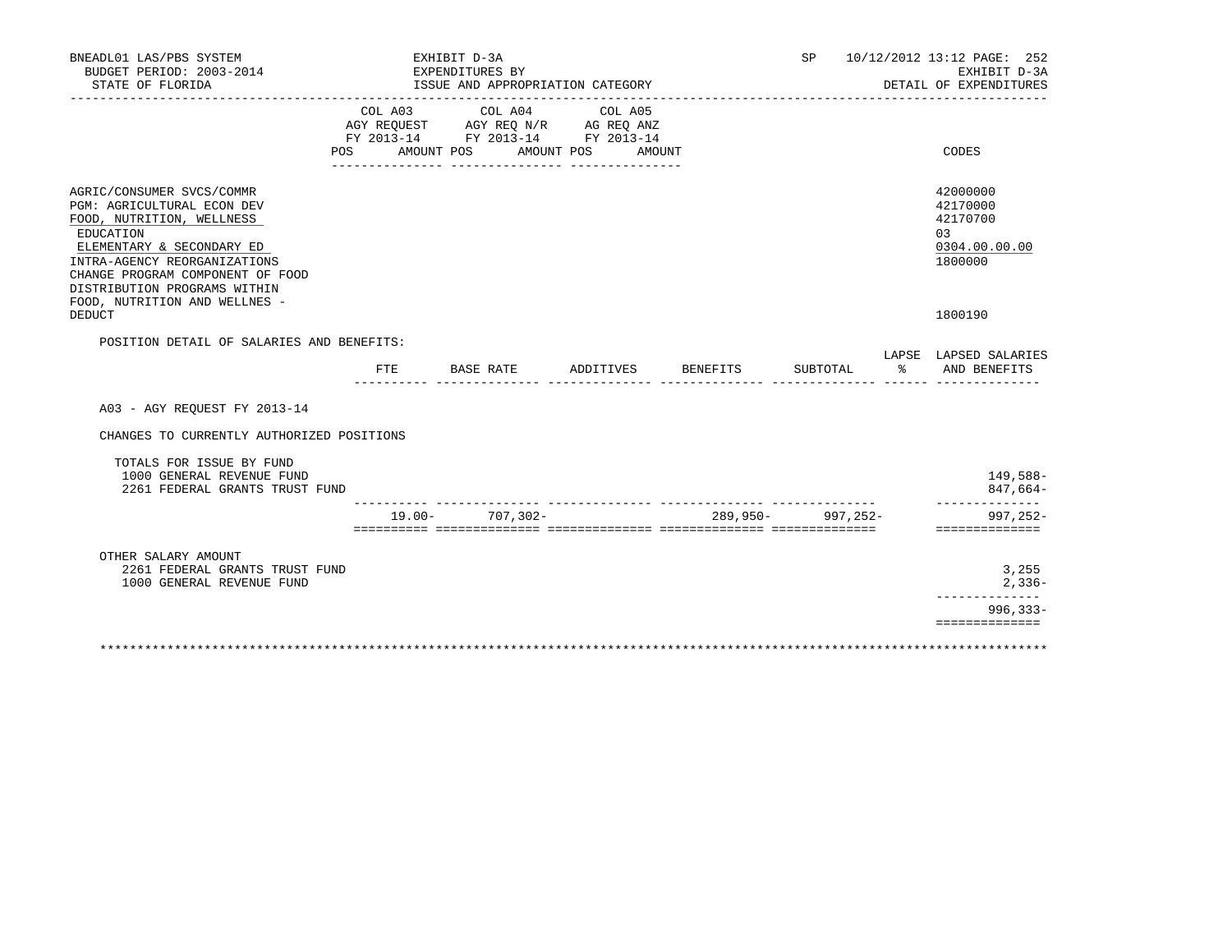| BNEADL01 LAS/PBS SYSTEM<br>BUDGET PERIOD: 2003-2014<br>STATE OF FLORIDA                                                                                                                                           |         | EXHIBIT D-3A<br>EXPENDITURES BY<br>ISSUE AND APPROPRIATION CATEGORY                                                                   | SP | 10/12/2012 13:12 PAGE: 253<br>EXHIBIT D-3A<br>DETAIL OF EXPENDITURES |
|-------------------------------------------------------------------------------------------------------------------------------------------------------------------------------------------------------------------|---------|---------------------------------------------------------------------------------------------------------------------------------------|----|----------------------------------------------------------------------|
|                                                                                                                                                                                                                   |         | COL A03 COL A04 COL A05<br>AGY REQUEST AGY REQ N/R AG REQ ANZ<br>FY 2013-14 FY 2013-14 FY 2013-14<br>POS AMOUNT POS AMOUNT POS AMOUNT |    | CODES                                                                |
| AGRIC/CONSUMER SVCS/COMMR<br><b>PGM: AGRICULTURAL ECON DEV</b><br>FOOD, NUTRITION, WELLNESS<br>EDUCATION<br>ELEMENTARY & SECONDARY ED<br>ESTIMATED EXPENDITURES REALIGNMENT<br>REALIGNMENT OF CONTRACTED SERVICES |         |                                                                                                                                       |    | 42000000<br>42170000<br>42170700<br>0.3<br>0304.00.00.00<br>2000000  |
| TO SALARIES AND BENEFITS - ADD<br>SALARIES AND BENEFITS                                                                                                                                                           |         |                                                                                                                                       |    | 2001400<br>010000                                                    |
| FOOD & NUTRITION SVCS TF -FEDERL                                                                                                                                                                                  | 200,444 |                                                                                                                                       |    | 2315 3                                                               |

AGENCY ISSUE NARRATIVE:

2013-2014 BUDGET YEAR NARRATIVE: IT COMPONENT? NO

 DESCRIPTION OF ISSUE: This request is for the transfer of \$200,444 of Contracted Services authority to Salaries and Benefits authority within the Food and Nutrition Services Trust Fund to fund State level administration and personnel actions resulting from organizational changes within the program.

\*\*\*\*\*\*\*\*\*\*\*\*\*\*\*\*\*\*\*\*\*\*\*\*\*\*\*\*\*\*\*\*\*\*\*\*\*\*\*\*\*\*\*\*\*\*\*\*\*\*\*\*\*\*\*\*\*\*\*\*\*\*\*\*\*\*\*\*\*\*\*\*\*\*\*\*\*\*\*\*\*\*\*\*\*\*\*\*\*\*\*\*\*\*\*\*\*\*\*\*\*\*\*\*\*\*\*\*\*\*\*\*\*\*\*\*\*\*\*\*\*\*\*\*\*\*\*

 ISSUE SUMMARY: There is insufficient budget authority in the Salaries and Benefits category to continue funding State level administration of the Child Nutrition Programs. Chapter 2011-217 of the Laws of Florida transferred the administration of child nutrition programs from the Florida Department of Education (FDOE) to the Florida Department of Agriculture and Consumer Services (FDACS) effective January 1, 2012.

 At the time of this transfer, Food, Nutrition and Wellness had a funding shortfall in Salary and Benefit authority of \$105,444, as evidenced by a negative \$105,444 OAD adjustment included in supplemental budget issue 1708300 from the prior year. Since that time, this funding shortfall has increased due to organizational changes within the program. These changes required position re-classifications to support the new organizational structure. As a result, this request seeks to increase existing salary and benefit authority by \$200,445 to eliminate the funding shortfall that existed when the program was transferred from FDOE and to fund personnel changes resulting from organizational changes within the program.

 The additional Salary and Benefit authority associated with this issue will be funded through annual State Administrative Expense (SAE) funding provided by United States Department of Agriculture. Estimated 13-14 SAE funding is not expected to be sufficient to cover existing budget authority and the increased authority included in this issue. As a result, this request includes an offsetting decrease of \$200,444 to the Contracted Services category, which has historically reverted authority in excess of this amount. This issue will result in no additional costs to the program.

2013-14 Estimated USDA SAE Allocations

| July 2012-September 2012   |             | \$1,927,358 (4th Ouarter of 2012 Award)       |
|----------------------------|-------------|-----------------------------------------------|
| 2013 Grant Award Carryover |             | \$180,657 (2011 Award Carryover)              |
| October 2012-December 2012 |             | \$1,997,116 (1st Ouarter of 2013 Award)       |
| January 2013-July 2013     |             | \$3,994,232 (2nd & 3rd Ouarter of 2013 Award) |
| Total Available SAE Funds  | \$8,099,363 |                                               |

2013-14 Estimated SAE Expenditures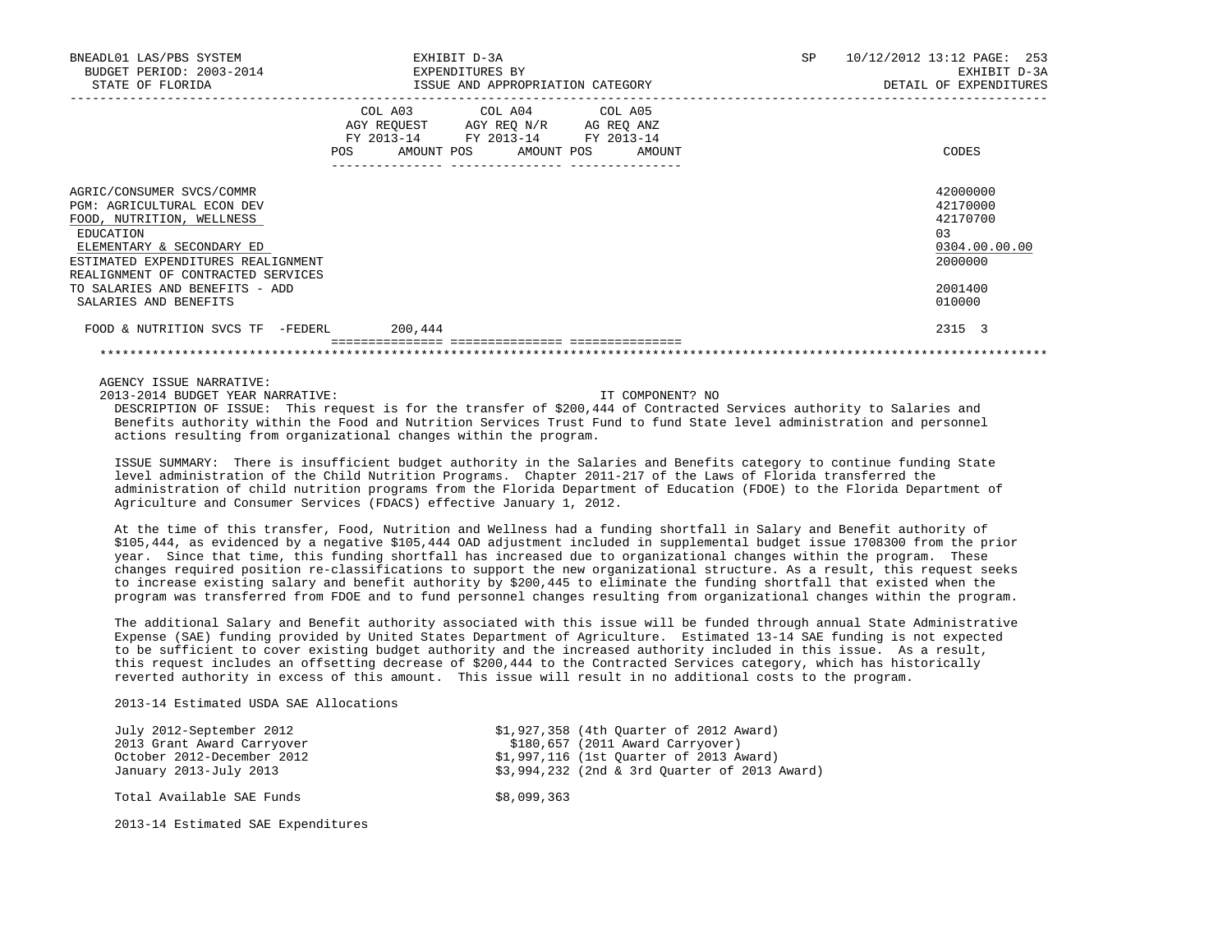| BNEADL01 LAS/PBS SYSTEM<br>BUDGET PERIOD: 2003-2014 EXPENDITURES BY                                                                                                                                                                                 | EXHIBIT D-3A |                                                                                                                                       |  |                                                                                                                                                                                                                                                                                                                                                                                                       |  | 10/12/2012 13:12 PAGE: 254<br>EXHIBIT D-3A<br>DETAIL OF EXPENDITURES          |  |
|-----------------------------------------------------------------------------------------------------------------------------------------------------------------------------------------------------------------------------------------------------|--------------|---------------------------------------------------------------------------------------------------------------------------------------|--|-------------------------------------------------------------------------------------------------------------------------------------------------------------------------------------------------------------------------------------------------------------------------------------------------------------------------------------------------------------------------------------------------------|--|-------------------------------------------------------------------------------|--|
|                                                                                                                                                                                                                                                     |              | COL A03 COL A04 COL A05<br>AGY REQUEST AGY REQ N/R AG REQ ANZ<br>FY 2013-14 FY 2013-14 FY 2013-14<br>POS AMOUNT POS AMOUNT POS AMOUNT |  |                                                                                                                                                                                                                                                                                                                                                                                                       |  | CODES                                                                         |  |
| AGRIC/CONSUMER SVCS/COMMR<br><b>PGM: AGRICULTURAL ECON DEV</b><br>FOOD, NUTRITION, WELLNESS<br>EDUCATION<br>ELEMENTARY & SECONDARY ED<br>ESTIMATED EXPENDITURES REALIGNMENT<br>REALIGNMENT OF CONTRACTED SERVICES<br>TO SALARIES AND BENEFITS - ADD |              |                                                                                                                                       |  |                                                                                                                                                                                                                                                                                                                                                                                                       |  | 42000000<br>42170000<br>42170700<br>03<br>0304.00.00.00<br>2000000<br>2001400 |  |
| Salary and Benefits<br><b>OPS</b><br>Expenses<br>OCO<br>Contracted Services<br>Risk Mgt Insurance<br>HR Services Assmt<br>SWCAP<br>Admin Assmt<br>AGMIC Assmt                                                                                       |              |                                                                                                                                       |  | \$2,635,902 (13-14 Start Up Authority)<br>$$127,020$ (13-14 Start Up Authority)<br>\$1,042,297 (13-14 Start Up Authority)<br>$$57,438$ (13-14 Start Up Authority)<br>\$3,749,539 (13-14 Start Up Authority)<br>$$5,189$ (13-14 Start Up Authority)<br>$$17,400$ (13-14 Start Up Authority)<br>\$12,969 (13-14 Sch 1 Estimate)<br>\$282,613 (13-14 Sch 1 Estimate)<br>\$190,067 (13-14 Sch 1 Estimate) |  |                                                                               |  |
| Total Estimated SAE Expenditures                                                                                                                                                                                                                    |              | \$8,120,434                                                                                                                           |  |                                                                                                                                                                                                                                                                                                                                                                                                       |  |                                                                               |  |
| Difference                                                                                                                                                                                                                                          |              |                                                                                                                                       |  | $(21, 071)$ (Est. funding and costs are almost equal)                                                                                                                                                                                                                                                                                                                                                 |  |                                                                               |  |

 ADVERSE IMPACT IF NOT FUNDED: There will be insufficient budget authority in the Salary and Benefits category to continue paying employees.

 COST SUMMARY: This request is for the transfer of budget authority from the Contracted Services category to the Salaries and Benefits category to cover the costs of the positions paid from the Food and Nutrition Services Trust Fund. The request amount has been determined partially from a funding shortfall that existed at the time the Child Nutrition Programs were transferred from FDOE to FDACS and the remaining is from personnel changes resulting from organizational changes within the program.

#### SALARIES AND BENEFITS: -------------------------

| OUANTITY | DESCRIPTION                                                                                                                   | CALCULATIONS                         | AMOUNT NEEDED<br>FY 2013-14 |
|----------|-------------------------------------------------------------------------------------------------------------------------------|--------------------------------------|-----------------------------|
|          | FY 2012-2013 Base Budget Authority:<br>FY 2011-12 Transferred Budget Deficit:<br>Additional Funds for Fully Staffed Division: | \$2,602,512<br>\$105,444<br>\$95,000 |                             |
|          | Estimated FY 2013-2014 Total Staffing Costs:<br>Less FY 2012-2013 Base Budget Authority:                                      | \$2,802,957<br>(\$2,602,512)         |                             |
|          | Budget Authority Requested                                                                                                    | \$200,444                            | \$200.444                   |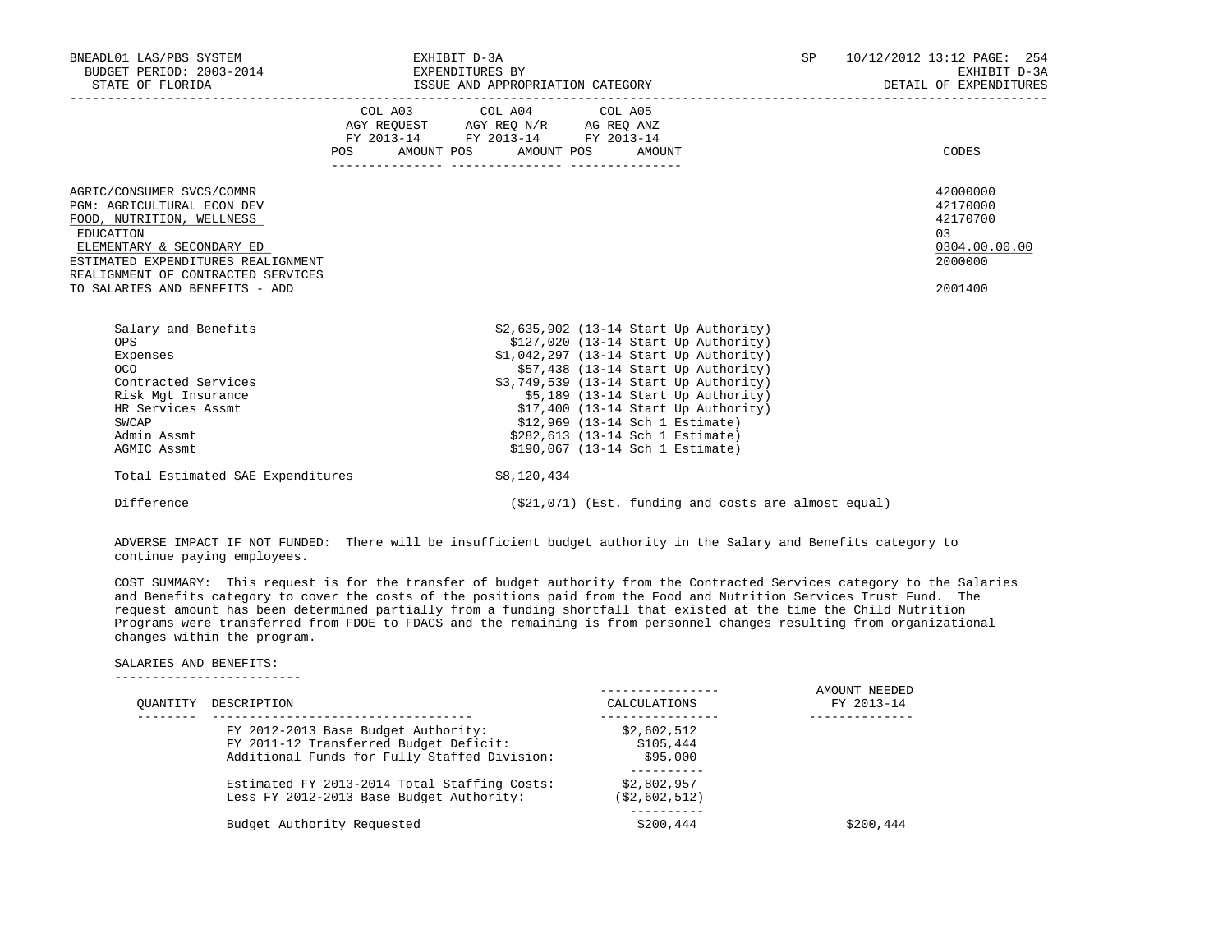| BNEADL01 LAS/PBS SYSTEM<br>BUDGET PERIOD: 2003-2014<br>STATE OF FLORIDA                                                                                                                                                                      |            | EXHIBIT D-3A<br>EXPENDITURES BY<br>ISSUE AND APPROPRIATION CATEGORY  |                                        |                      |           | SP 10/12/2012 13:12 PAGE: 255<br>EXHIBIT D-3A<br>DETAIL OF EXPENDITURES       |
|----------------------------------------------------------------------------------------------------------------------------------------------------------------------------------------------------------------------------------------------|------------|----------------------------------------------------------------------|----------------------------------------|----------------------|-----------|-------------------------------------------------------------------------------|
|                                                                                                                                                                                                                                              |            | FY 2013-14 FY 2013-14 FY 2013-14<br>POS AMOUNT POS AMOUNT POS AMOUNT |                                        |                      |           | CODES                                                                         |
| AGRIC/CONSUMER SVCS/COMMR<br>PGM: AGRICULTURAL ECON DEV<br>FOOD, NUTRITION, WELLNESS<br>EDUCATION<br>ELEMENTARY & SECONDARY ED<br>ESTIMATED EXPENDITURES REALIGNMENT<br>REALIGNMENT OF CONTRACTED SERVICES<br>TO SALARIES AND BENEFITS - ADD |            |                                                                      |                                        |                      |           | 42000000<br>42170000<br>42170700<br>03<br>0304.00.00.00<br>2000000<br>2001400 |
|                                                                                                                                                                                                                                              |            |                                                                      | Food and Nutrition Services Trust Fund | TOTAL ISSUE BY FUND: | \$200,444 |                                                                               |
| POSITION DETAIL OF SALARIES AND BENEFITS:                                                                                                                                                                                                    |            | FTE BASE RATE ADDITIVES BENEFITS                                     |                                        |                      |           | LAPSE LAPSED SALARIES<br>SUBTOTAL % AND BENEFITS                              |
| A03 - AGY REQUEST FY 2013-14                                                                                                                                                                                                                 |            |                                                                      |                                        |                      |           |                                                                               |
| NEW POSITIONS<br>OTHER SALARY AMOUNT<br>2315 FOOD & NUTRITION SVCS TF                                                                                                                                                                        |            |                                                                      |                                        |                      |           | 200,444<br>_____________                                                      |
|                                                                                                                                                                                                                                              |            |                                                                      |                                        |                      |           | 200,444<br>==============                                                     |
|                                                                                                                                                                                                                                              |            |                                                                      |                                        |                      |           |                                                                               |
| REALIGNMENT OF CONTRACTED SERVICES<br>TO SALARIES AND BENEFITS - DEDUCT<br>SPECIAL CATEGORIES<br>CONTRACTED SERVICES                                                                                                                         |            |                                                                      |                                        |                      |           | 2001410<br>100000<br>100777                                                   |
| FOOD & NUTRITION SVCS TF -FEDERL                                                                                                                                                                                                             | $200,444-$ |                                                                      |                                        |                      |           | 2315 3                                                                        |
| ***********************************                                                                                                                                                                                                          |            |                                                                      |                                        |                      |           |                                                                               |
| AGENCY ISSUE NARRATIVE:<br>2013-2014 BUDGET YEAR NARRATIVE:                                                                                                                                                                                  |            |                                                                      | IT COMPONENT? NO                       |                      |           |                                                                               |

 DESCRIPTION OF ISSUE: This request is for the transfer of \$200,444 of Contracted Services authority to Salaries and Benefits authority within the Food and Nutrition Services Trust Fund to fund State level administration and personnel actions resulting organizational changes within the program.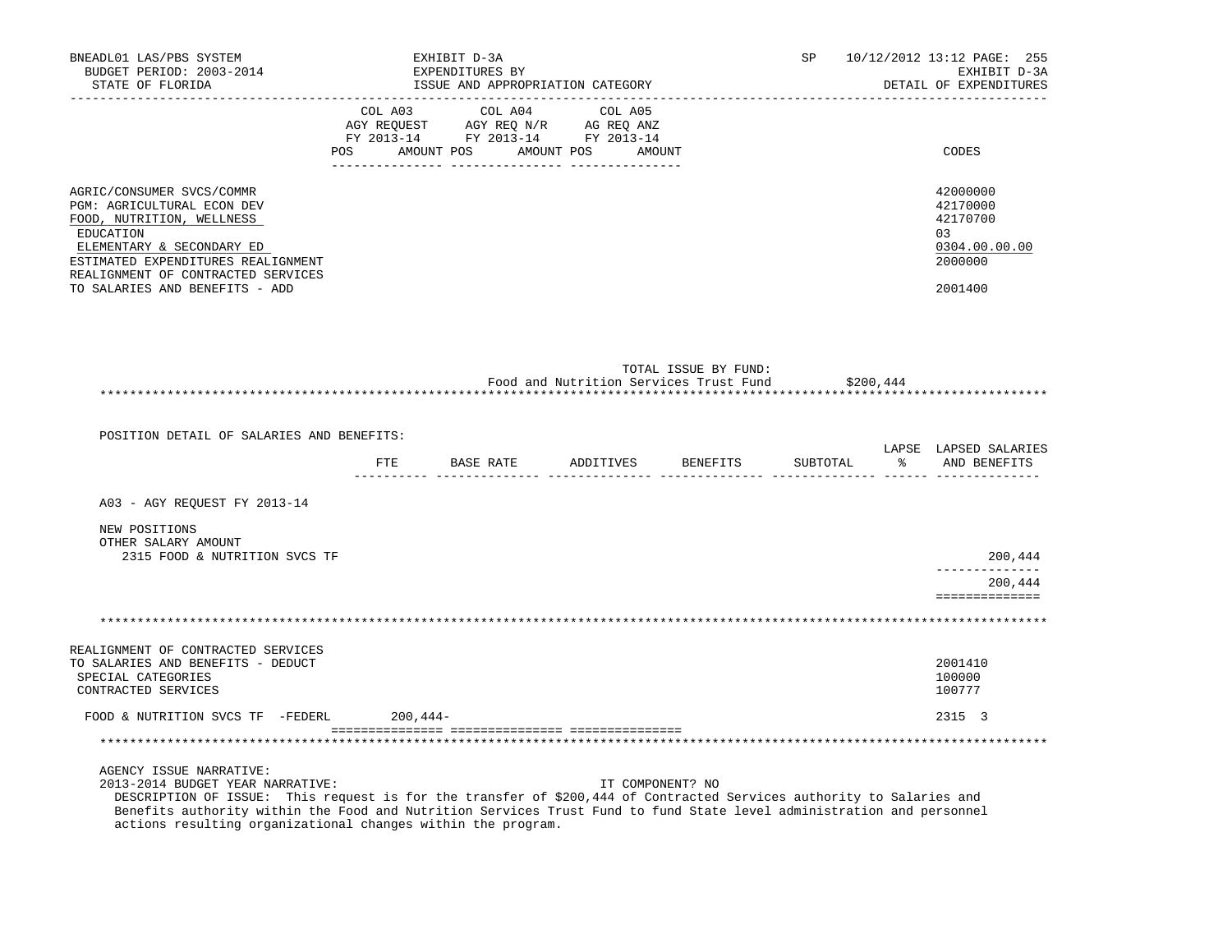| BNEADL01 LAS/PBS SYSTEM<br>BUDGET PERIOD: 2003-2014<br>STATE OF FLORIDA                                                                                                                                           | EXHIBIT D-3A<br>EXPENDITURES BY<br>ISSUE AND APPROPRIATION CATEGORY                                                                            | SP | 10/12/2012 13:12 PAGE: 256<br>EXHIBIT D-3A<br>DETAIL OF EXPENDITURES |
|-------------------------------------------------------------------------------------------------------------------------------------------------------------------------------------------------------------------|------------------------------------------------------------------------------------------------------------------------------------------------|----|----------------------------------------------------------------------|
|                                                                                                                                                                                                                   | COL A03 COL A04 COL A05<br>AGY REQUEST AGY REO N/R AG REO ANZ<br>FY 2013-14 FY 2013-14 FY 2013-14<br>AMOUNT POS<br>POS<br>AMOUNT POS<br>AMOUNT |    | CODES                                                                |
| AGRIC/CONSUMER SVCS/COMMR<br><b>PGM: AGRICULTURAL ECON DEV</b><br>FOOD, NUTRITION, WELLNESS<br>EDUCATION<br>ELEMENTARY & SECONDARY ED<br>ESTIMATED EXPENDITURES REALIGNMENT<br>REALIGNMENT OF CONTRACTED SERVICES |                                                                                                                                                |    | 42000000<br>42170000<br>42170700<br>03<br>0304.00.00.00<br>2000000   |
| TO SALARIES AND BENEFITS - DEDUCT                                                                                                                                                                                 |                                                                                                                                                |    | 2001410                                                              |

 ISSUE SUMMARY: There is insufficient budget authority in the Salaries and Benefits category to continue funding State level administration of the Child Nutrition Programs. Chapter 2011-217 of the Laws of Florida transferred the administration of child nutrition programs from the Florida Department of Education (FDOE) to the Florida Department of Agriculture and Consumer Services (FDACS) effective January 1, 2012.

 At the time of this transfer, Food, Nutrition and Wellness had a funding shortfall in Salary and Benefit authority of \$105,444, as evidenced by a negative \$105,444 OAD adjustment included in supplemental budget issue 1708300 from the prior year. Since that time, this funding shortfall has increased due to organizational changes within the program. These changes required position re-classifications to support the new organizational structure. As a result, this request seeks to increase existing salary and benefit authority by \$200,445 to eliminate the funding shortfall that existed when the program was transferred from FDOE and to fund personnel changes resulting from organizational changes within the program.

 The additional Salary and Benefit authority associated with this issue will be funded through annual State Administrative Expense (SAE) funding provided by United States Department of Agriculture. Estimated 13-14 SAE funding is not expected to be sufficient to cover existing budget authority and the increased authority included in this issue. As a result, this request includes an offsetting decrease of \$200,444 to the Contracted Services category, which has historically reverted authority in excess of this amount. This issue will result in no additional costs to the program.

# 2013-14 Estimated USDA SAE Allocations

| July 2012-September 2012           | \$1,927,358 (4th Ouarter of 2012 Award)       |
|------------------------------------|-----------------------------------------------|
| 2013 Grant Award Carryover         | \$180,657 (2011 Award Carryover)              |
| October 2012-December 2012         | \$1,997,116 (1st Ouarter of 2013 Award)       |
| January 2013-July 2013             | \$3,994,232 (2nd & 3rd Ouarter of 2013 Award) |
| Total Available SAE Funds          | \$8,099,363                                   |
| 2013-14 Estimated SAE Expenditures |                                               |
| Salary and Benefits                | $$2,635,902$ (13-14 Start Up Authority)       |
| <b>OPS</b>                         | $$127,020$ (13-14 Start Up Authority)         |
| Expenses                           | $$1,042,297$ (13-14 Start Up Authority)       |
| OCO.                               | $$57,438$ (13-14 Start Up Authority)          |
| Contracted Services                | \$3,749,539 (13-14 Start Up Authority)        |
| Risk Mgt Insurance                 | $$5,189$ (13-14 Start Up Authority)           |
| HR Services Assmt                  | $$17,400$ (13-14 Start Up Authority)          |
| SWCAP                              | \$12,969 (13-14 Sch 1 Estimate)               |
| Admin Assmt                        | \$282,613 (13-14 Sch 1 Estimate)              |
|                                    |                                               |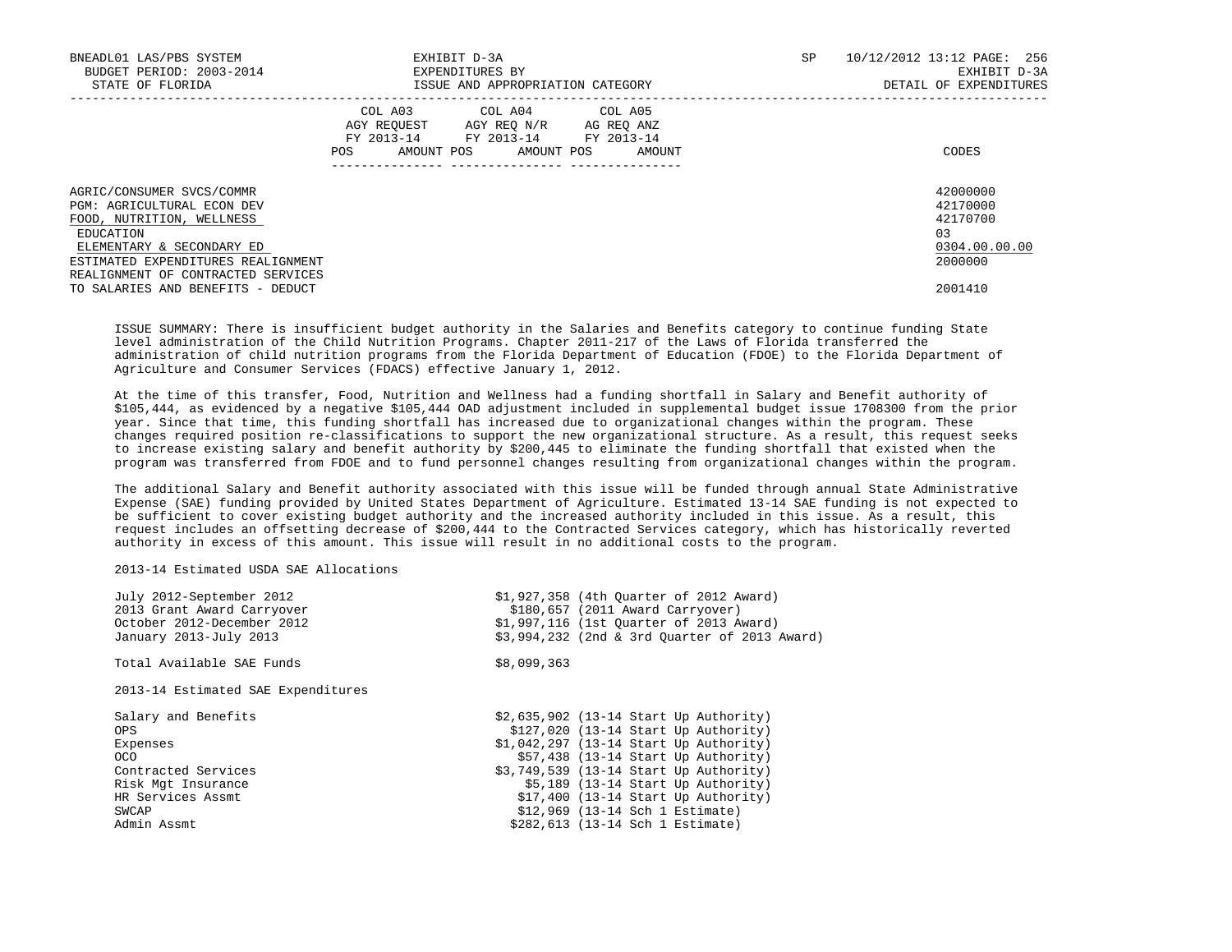| BNEADL01 LAS/PBS SYSTEM<br>BUDGET PERIOD: 2003-2014 EXPENDITURES BY<br>STATE OF FLORIDA                                                                                                                                                         | EXHIBIT D-3A<br><b>SP</b><br>ISSUE AND APPROPRIATION CATEGORY                                                                                                                                                                                       | 10/12/2012 13:12 PAGE: 257<br>EXHIBIT D-3A<br>DETAIL OF EXPENDITURES           |
|-------------------------------------------------------------------------------------------------------------------------------------------------------------------------------------------------------------------------------------------------|-----------------------------------------------------------------------------------------------------------------------------------------------------------------------------------------------------------------------------------------------------|--------------------------------------------------------------------------------|
|                                                                                                                                                                                                                                                 | COL A03 COL A04 COL A05<br>AGY REQUEST AGY REQ N/R AG REQ ANZ<br>FY 2013-14 FY 2013-14 FY 2013-14<br>POS FOR THE POST OF THE STATE STATE STATE STATE STATE STATE STATE STATE STATE STATE STATE STATE STATE STATE ST<br>AMOUNT POS AMOUNT POS AMOUNT | CODES                                                                          |
| AGRIC/CONSUMER SVCS/COMMR<br>PGM: AGRICULTURAL ECON DEV<br>FOOD, NUTRITION, WELLNESS<br>EDUCATION<br>ELEMENTARY & SECONDARY ED<br>ESTIMATED EXPENDITURES REALIGNMENT<br>REALIGNMENT OF CONTRACTED SERVICES<br>TO SALARIES AND BENEFITS - DEDUCT |                                                                                                                                                                                                                                                     | 42000000<br>42170000<br>42170700<br>0.3<br>0304.00.00.00<br>2000000<br>2001410 |
| AGMIC Assmt                                                                                                                                                                                                                                     | \$190,067 (13-14 Sch 1 Estimate)                                                                                                                                                                                                                    |                                                                                |
| Total Estimated SAE Expenditures                                                                                                                                                                                                                | \$8,120,434                                                                                                                                                                                                                                         |                                                                                |
| Difference                                                                                                                                                                                                                                      | (\$21,071) (Est. funding and costs are almost equal)                                                                                                                                                                                                |                                                                                |

 ADVERSE IMPACT IF NOT FUNDED: There will be insufficient budget authority in the Salary and Benefits category to continue paying employees.

 COST SUMMARY: This request is for the transfer of budget authority from the Contracted Services category to the Salaries and Benefits category to cover the costs of the positions paid from the Food and Nutrition Services Trust Fund. The request amount has been determined partially from a funding shortfall that existed at the time the Child Nutrition Programs were transferred from FDOE to FDACS and the remaining is from personnel changes resulting from organizational changes within the program.

 SPECIAL CATEGORY: CONTRACTED SERVICES -------------------------

|          |                     | ---<br>.                    | NEEDED<br>\ T\AT.                         |
|----------|---------------------|-----------------------------|-------------------------------------------|
| QUANTITY | DESCRIPTION         | TONS<br>$\cap$ $\Delta$ T.( | <b>FV</b><br>$2013 - 1$<br>$\overline{ }$ |
|          |                     |                             |                                           |
|          | Contracted Services |                             | 444<br>\$200                              |

|                                        | TOTAL ISSUE BY FUND: |             |
|----------------------------------------|----------------------|-------------|
| Food and Nutrition Services Trust Fund |                      | (\$200,444) |
|                                        |                      |             |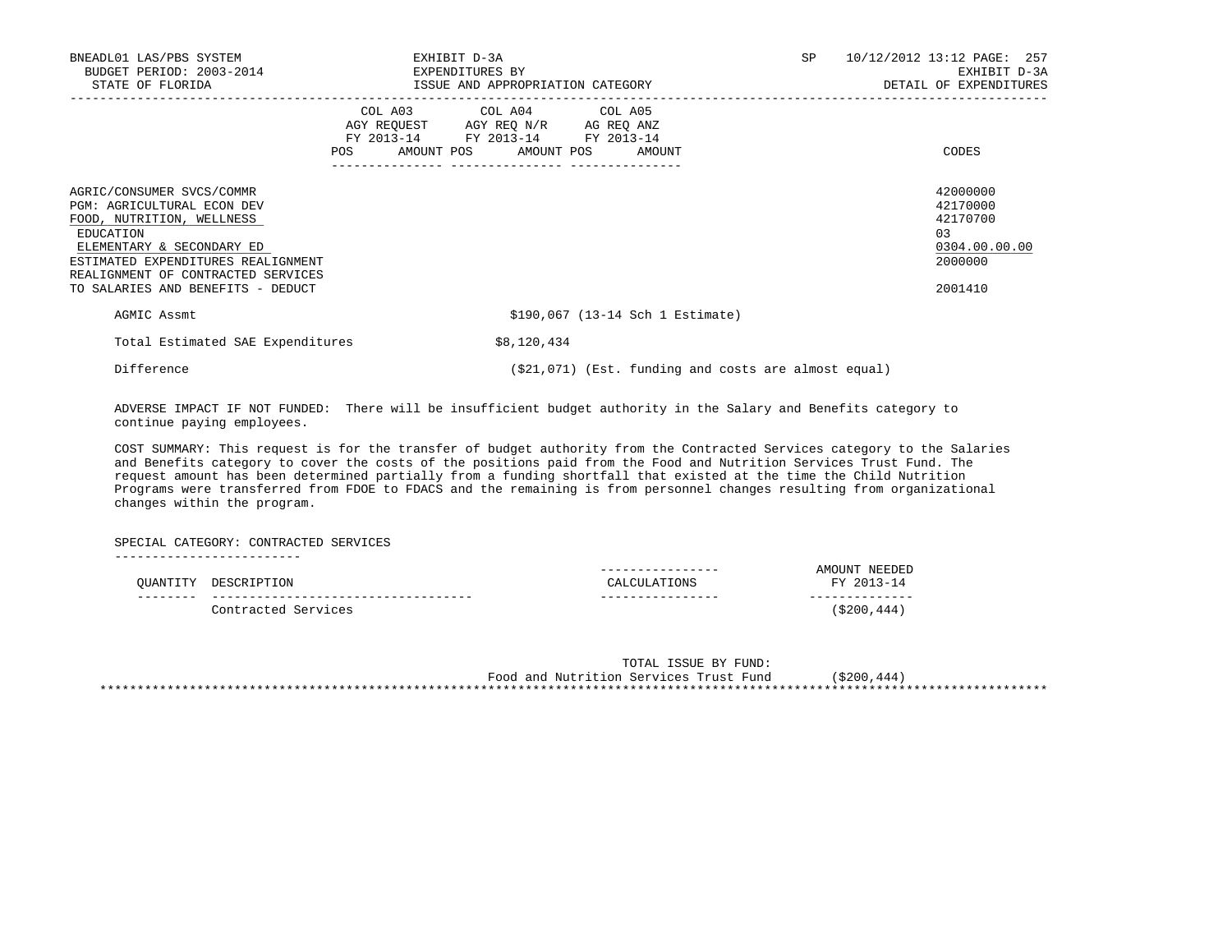| BNEADL01 LAS/PBS SYSTEM<br>BUDGET PERIOD: 2003-2014<br>STATE OF FLORIDA                                                                                                                                                       |                            | EXHIBIT D-3A<br>EXPENDITURES BY<br>ISSUE AND APPROPRIATION CATEGORY                                        | SP.               | 10/12/2012 13:12 PAGE: 258<br>EXHIBIT D-3A<br>DETAIL OF EXPENDITURES |                                                                                                   |
|-------------------------------------------------------------------------------------------------------------------------------------------------------------------------------------------------------------------------------|----------------------------|------------------------------------------------------------------------------------------------------------|-------------------|----------------------------------------------------------------------|---------------------------------------------------------------------------------------------------|
|                                                                                                                                                                                                                               | COL A03<br>POS             | COL A04<br>AGY REQUEST AGY REQ N/R AG REQ ANZ<br>FY 2013-14 FY 2013-14 FY 2013-14<br>AMOUNT POS AMOUNT POS | COL A05<br>AMOUNT |                                                                      | CODES                                                                                             |
| AGRIC/CONSUMER SVCS/COMMR<br>PGM: AGRICULTURAL ECON DEV<br>FOOD, NUTRITION, WELLNESS<br>EDUCATION<br>ELEMENTARY & SECONDARY ED<br>NONRECURRING EXPENDITURES<br>FARM SHARE PROGRAM<br>SPECIAL CATEGORIES<br>FARM SHARE PROGRAM |                            |                                                                                                            |                   |                                                                      | 42000000<br>42170000<br>42170700<br>03<br>0304.00.00.00<br>2100000<br>2103031<br>100000<br>101278 |
| GENERAL REVENUE FUND                                                                                                                                                                                                          | -STATE 750,000-            |                                                                                                            |                   |                                                                      | 1000 1                                                                                            |
| SUPPORT FOR FOOD BANK<br>SPECIAL CATEGORIES<br>SUPPORT FOR FOOD BANK                                                                                                                                                          |                            |                                                                                                            |                   |                                                                      | 2103032<br>100000<br>100449                                                                       |
| GENERAL REVENUE FUND -STATE 250,000-<br>GENERAL INSPECTION TF -STATE 150,000-                                                                                                                                                 |                            |                                                                                                            |                   |                                                                      | 1000 1<br>2321 1                                                                                  |
| TOTAL APPRO                                                                                                                                                                                                                   | 400,000-                   |                                                                                                            |                   |                                                                      |                                                                                                   |
| CHILD NUTRITION PROGRAMS<br>SPECIAL CATEGORIES<br>CONTRACTED SERVICES                                                                                                                                                         |                            |                                                                                                            |                   |                                                                      | 2103154<br>100000<br>100777                                                                       |
| FOOD & NUTRITION SVCS TF -FEDERL                                                                                                                                                                                              | $2.584.107 -$              |                                                                                                            |                   |                                                                      | 2315 3                                                                                            |
| ANNUALIZATION OF ADMINISTERED<br>FUNDS APPROPRIATIONS<br>STATE HEALTH INSURANCE ADJUSTMENT<br>FOR FY 2012-13 - 10 MONTHS                                                                                                      |                            |                                                                                                            |                   |                                                                      | 26A0000                                                                                           |
| <b>ANNUALIZATION</b><br>SALARIES AND BENEFITS                                                                                                                                                                                 |                            |                                                                                                            |                   |                                                                      | 26A1830<br>010000                                                                                 |
| GENERAL REVENUE FUND - STATE<br>FEDERAL GRANTS TRUST FUND -FEDERL<br>FOOD & NUTRITION SVCS TF -FEDERL                                                                                                                         | 1,320<br>7,335<br>22,905   |                                                                                                            |                   |                                                                      | 1000 1<br>2261 3<br>2315 3                                                                        |
| TOTAL APPRO                                                                                                                                                                                                                   | ________________<br>31,560 |                                                                                                            |                   |                                                                      |                                                                                                   |

=============== =============== ===============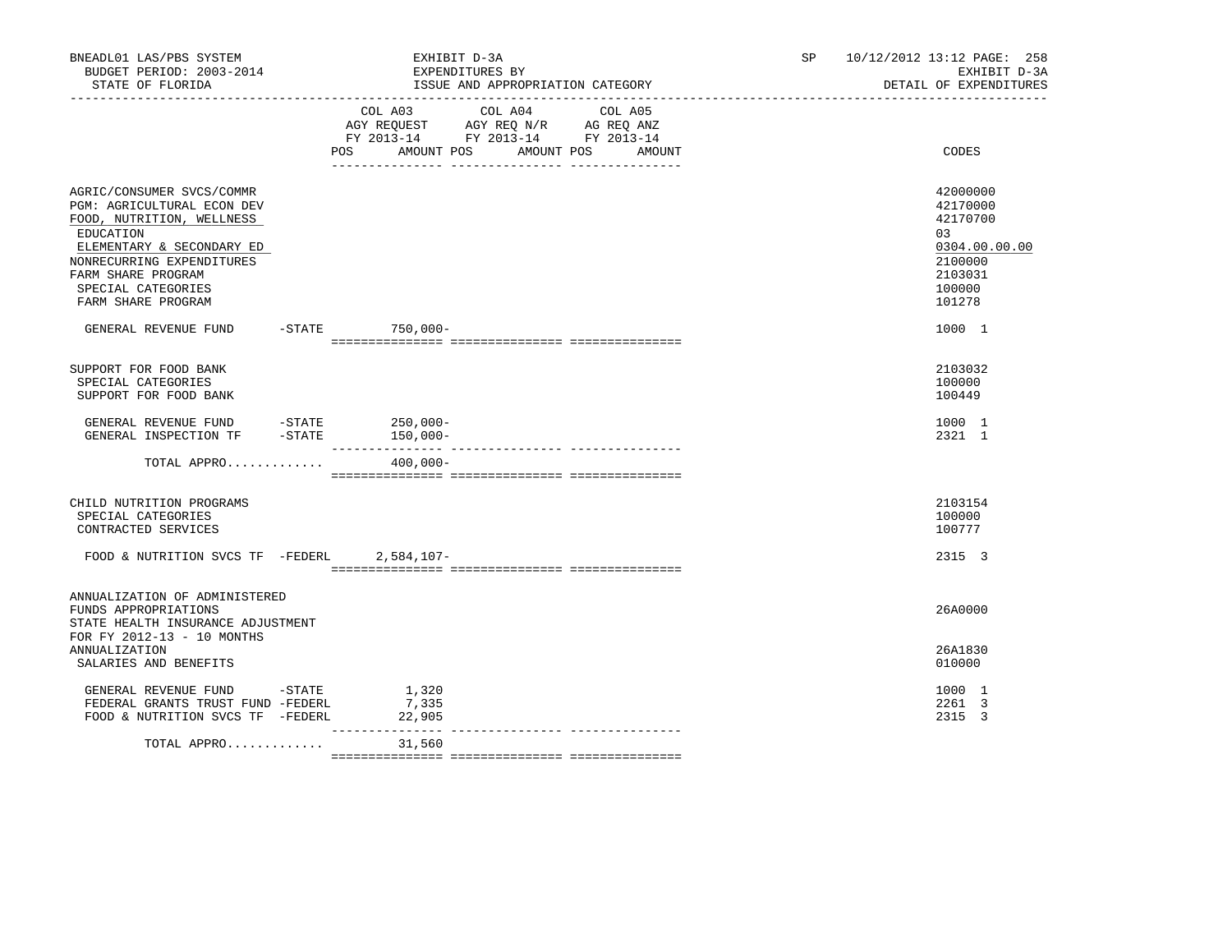| BNEADL01 LAS/PBS SYSTEM<br>BUDGET PERIOD: 2003-2014<br>STATE OF FLORIDA                                                                                                                                            | EXHIBIT D-3A<br>EXPENDITURES BY                                                                                                | ISSUE AND APPROPRIATION CATEGORY |        | SP <sub>2</sub> | 10/12/2012 13:12 PAGE: 259<br>EXHIBIT D-3A<br>DETAIL OF EXPENDITURES |  |
|--------------------------------------------------------------------------------------------------------------------------------------------------------------------------------------------------------------------|--------------------------------------------------------------------------------------------------------------------------------|----------------------------------|--------|-----------------|----------------------------------------------------------------------|--|
|                                                                                                                                                                                                                    | COL A03 COL A04 COL A05<br>AGY REQUEST AGY REQ N/R AG REQ ANZ<br>FY 2013-14 FY 2013-14 FY 2013-14<br>POS AMOUNT POS AMOUNT POS |                                  | AMOUNT |                 | CODES                                                                |  |
| AGRIC/CONSUMER SVCS/COMMR<br><b>PGM: AGRICULTURAL ECON DEV</b><br>FOOD, NUTRITION, WELLNESS<br>EDUCATION<br>ELEMENTARY & SECONDARY ED<br>WORKLOAD<br>FOOD, NUTRITION AND WELLNESS                                  |                                                                                                                                |                                  |        |                 | 42000000<br>42170000<br>42170700<br>0.3<br>0304.00.00.00<br>3000000  |  |
| INCREASED FTE AND REDUCED<br>CONTRACTED SERVICES FOR NEW FEDERAL<br>REGULATIONS AND PROGRAM CHANGES-ADD<br>SALARY RATE<br>SALARY RATE 220,749                                                                      |                                                                                                                                |                                  |        |                 | 3006150<br>000000                                                    |  |
| SALARIES AND BENEFITS                                                                                                                                                                                              |                                                                                                                                |                                  |        |                 | 010000                                                               |  |
| FOOD & NUTRITION SVCS TF -FEDERL 305,041                                                                                                                                                                           | 5.50                                                                                                                           |                                  |        |                 | 2315 3                                                               |  |
| SPECIAL CATEGORIES<br>TR/DMS/HR SVCS/STW CONTRCT                                                                                                                                                                   |                                                                                                                                |                                  |        |                 | 100000<br>107040                                                     |  |
| FOOD & NUTRITION SVCS TF $-FEDERL$ 1,947                                                                                                                                                                           |                                                                                                                                |                                  |        |                 | 2315 3                                                               |  |
| TOTAL: FOOD, NUTRITION AND WELLNESS<br>INCREASED FTE AND REDUCED<br>CONTRACTED SERVICES FOR NEW FEDERAL<br>REGULATIONS AND PROGRAM CHANGES-ADD<br>TOTAL POSITIONS 5.50<br>TOTAL ISSUE<br>TOTAL SALARY RATE 220,749 | 306,988                                                                                                                        |                                  |        |                 | 3006150                                                              |  |
|                                                                                                                                                                                                                    |                                                                                                                                |                                  |        |                 |                                                                      |  |

AGENCY ISSUE NARRATIVE:

2013-2014 BUDGET YEAR NARRATIVE: IT COMPONENT? NO

 DESCRIPTION OF ISSUE: This request is for the addition of five (5) full time positions and one half (.5) time position to implement new Federal requirements, which encompass significant changes. These positions will require an estimated \$305,041 of Salaries and Benefits authority and \$1,947 of Human Resources (HR) outsourcing authority, for an estimated total of \$306,988. These costs will be funded through an offsetting reduction to Contracted Services authority within the Food and Nutrition Services Trust Fund.

 ISSUE SUMMARY: Under the new Federal law, there is a significant change to the new meal pattern regulations, financial reporting, and to the review cycle for every sponsor of the National School Lunch Program. The review cycle is transitioning from a required review every five (5) years to a review of each sponsor every three (3) years. A typical Coordinated Review Effort (CRE) Administrative Review entails reviewing both critical and general areas of school food service operations in accordance with regulations as prescribed in the Code of Federal Regulations 210.18. The reviews also include reviewing other areas of a School Food Service Authority's operations determined to be important to the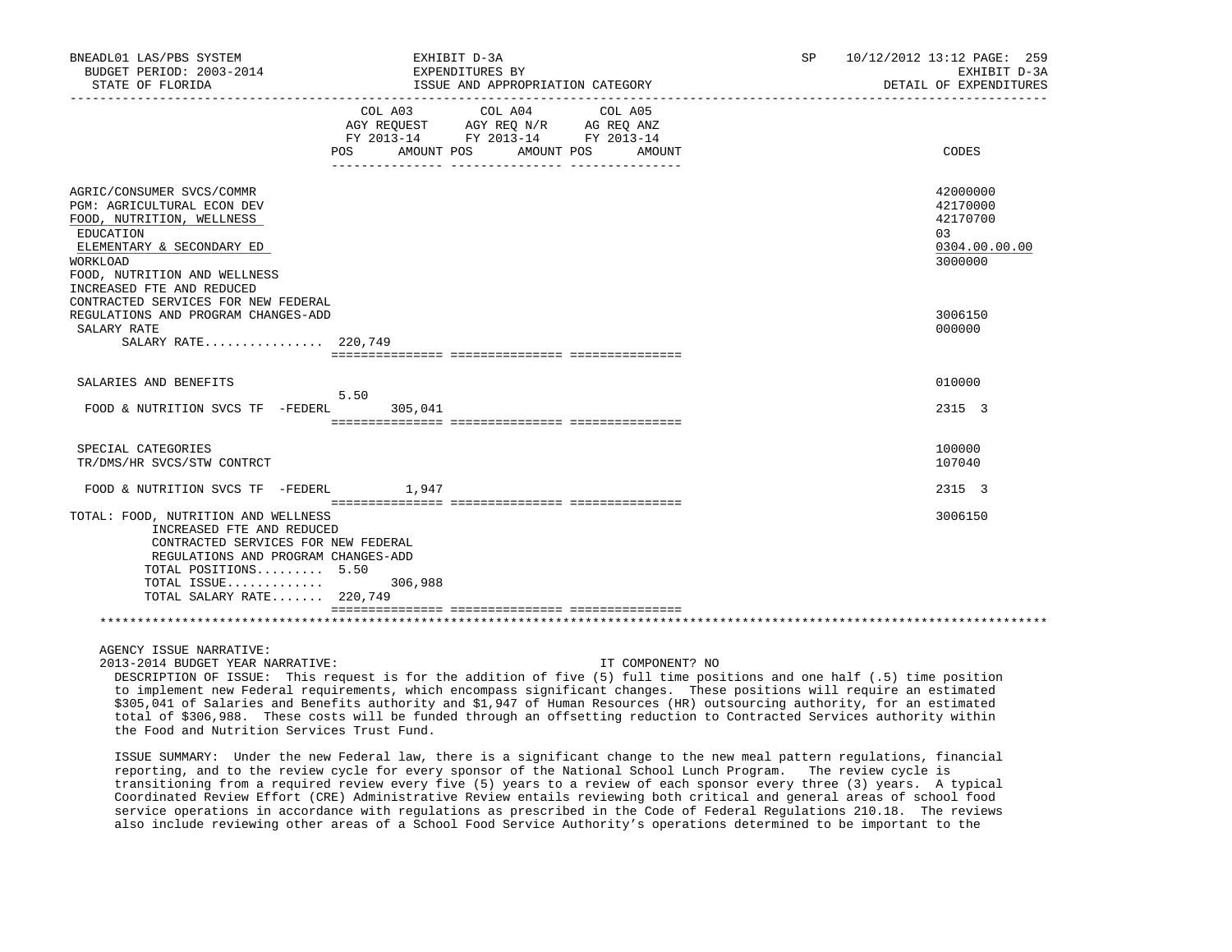| BNEADL01 LAS/PBS SYSTEM<br>BUDGET PERIOD: 2003-2014<br>STATE OF FLORIDA                                                                                                           | EXHIBIT D-3A<br>EXPENDITURES BY<br>ISSUE AND APPROPRIATION CATEGORY                                                               | 10/12/2012 13:12 PAGE: 260<br>SP<br>EXHIBIT D-3A<br>DETAIL OF EXPENDITURES |
|-----------------------------------------------------------------------------------------------------------------------------------------------------------------------------------|-----------------------------------------------------------------------------------------------------------------------------------|----------------------------------------------------------------------------|
|                                                                                                                                                                                   | COL A03 COL A04 COL A05<br>AGY REQUEST AGY REQ N/R AG REQ ANZ<br>FY 2013-14 FY 2013-14 FY 2013-14<br>AMOUNT POS AMOUNT POS<br>POS | CODES<br>AMOUNT                                                            |
| AGRIC/CONSUMER SVCS/COMMR<br><b>PGM: AGRICULTURAL ECON DEV</b><br>FOOD, NUTRITION, WELLNESS<br>EDUCATION<br>ELEMENTARY & SECONDARY ED<br>WORKLOAD<br>FOOD, NUTRITION AND WELLNESS |                                                                                                                                   | 42000000<br>42170000<br>42170700<br>0.3<br>0304.00.00.00<br>3000000        |
| INCREASED FTE AND REDUCED<br>CONTRACTED SERVICES FOR NEW FEDERAL<br>REGULATIONS AND PROGRAM CHANGES-ADD                                                                           |                                                                                                                                   | 3006150                                                                    |

 program performance. Staff typically monitor food safety, correct portion sizes, understanding of regulations by school staff, food quality, special dietary needs, and commodities.

 The program currently has 286 sponsors and there is continued growth in the Child Nutrition Programs. This growth requires additional compliance from all aspects of the Child Nutrition Programs. The new meal pattern regulations are providing additional funds for two (2) years, but additional staff is essential to sustain compliance with all of these regulations for years to come. Four (4) Program Specialist III positions are being requested to accommodate the new three year review cycle, provide training, technical assistance, and evaluation; and to ensure ongoing compliance with the new regulations.

 One (1) and a half (.5) Program Specialist IV positions are also being requested due to internal reorganizations within the program and the continued growth of the Child Nutrition Programs. The one (1) position requested is necessary to fill the gap that was created when the Program Operations Director (POD) position was reclassified to the Assistant Division Director. The new POD was part of the Program Operations Section and took on the POD responsibilities in addition to retaining duties from the previous position. The Child Nutrition Programs continue to grow in scope at the Federal, State and local levels and have increased this section' s realm of responsibility. The replacement position is essential to the operations at the State and sponsor level. The half (.5) position will complete an existing half (.5) position to provide assistance with grant opportunities at State and local levels. This half (.5) position came with Food, Nutrition and Wellness when transferred to the Department.

 The additional salaries and benefits associated with these positions will be funded through annual State Administrative Expense (SAE) funding provided by United States Department of Agriculture. Estimated 13-14 SAE funding is not expected to be sufficient to cover existing budget authority and the increased authority included in this issue. As a result, this request includes an offsetting decrease of \$327,158 to the contracted services category, which has historically reverted authority in excess of this amount.

2013-14 Estimated USDA SAE Allocations

| July 2012-September 2012           |             | \$1,927,358 (4th Ouarter of 2012 Award)       |
|------------------------------------|-------------|-----------------------------------------------|
| 2013 Grant Award Carryover         |             | $$180,657$ (2011 Award Carryover)             |
| October 2012-December 2012         |             | \$1,997,116 (1st Ouarter of 2013 Award)       |
| January 2013-July 2013             |             | \$3,994,232 (2nd & 3rd Ouarter of 2013 Award) |
| Total Available SAE Funds          | \$8,099,363 |                                               |
|                                    |             |                                               |
| 2012 14 Fetimated CAF Funeraitween |             |                                               |

2013-14 Estimated SAE Expenditures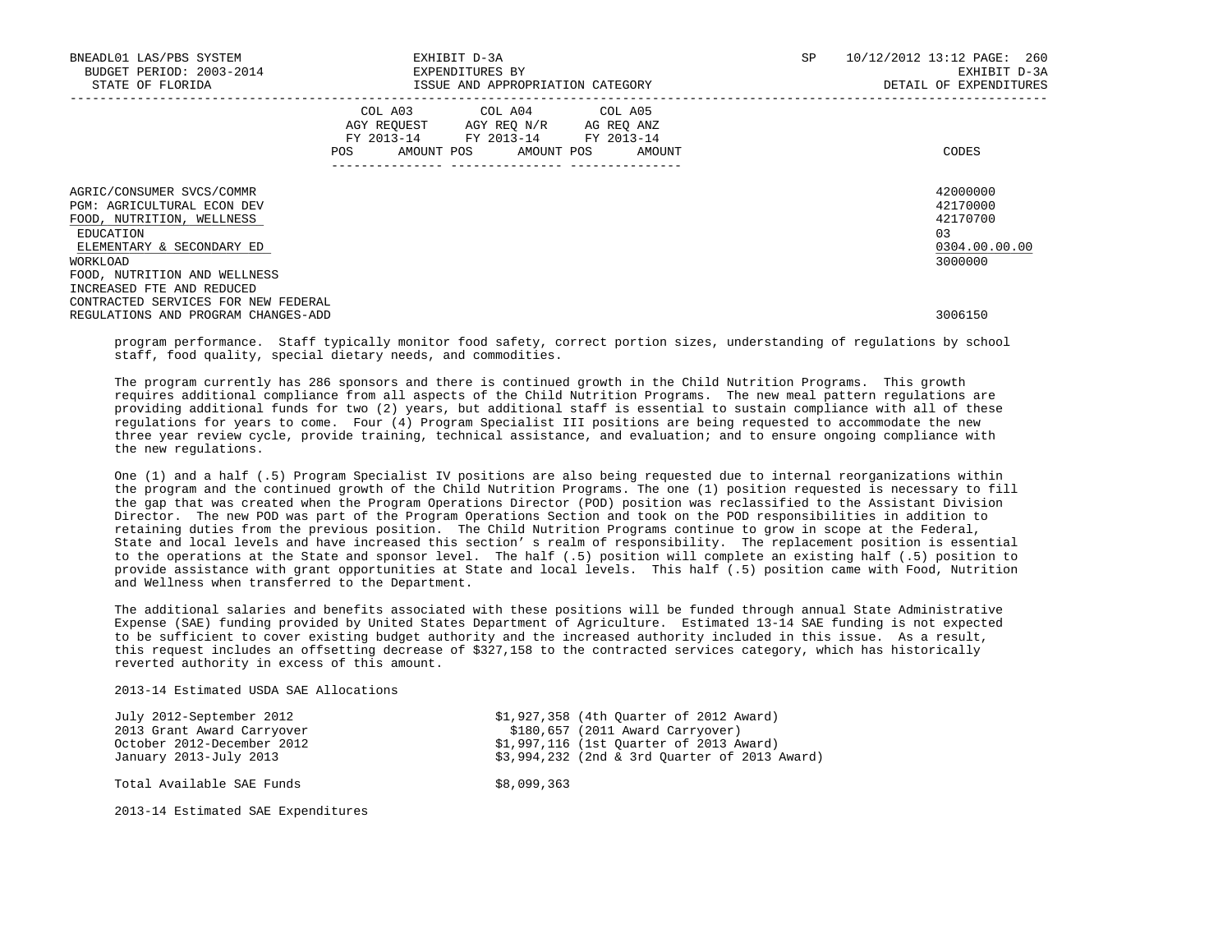| BNEADL01 LAS/PBS SYSTEM<br>BUDGET PERIOD: 2003-2014 EXPENDITURES BY                                                                                                                                                                            |         | EXHIBIT D-3A                                                                                                               |                                                                                                                                                                                                                                                                                                                                                                                                       | SP and the set of the set of the set of the set of the set of the set of the set of the set of the set of the set of the set of the set of the set of the set of the set of the set of the set of the set of the set of the se | 10/12/2012 13:12 PAGE: 261<br>EXHIBIT D-3A                         |
|------------------------------------------------------------------------------------------------------------------------------------------------------------------------------------------------------------------------------------------------|---------|----------------------------------------------------------------------------------------------------------------------------|-------------------------------------------------------------------------------------------------------------------------------------------------------------------------------------------------------------------------------------------------------------------------------------------------------------------------------------------------------------------------------------------------------|--------------------------------------------------------------------------------------------------------------------------------------------------------------------------------------------------------------------------------|--------------------------------------------------------------------|
|                                                                                                                                                                                                                                                | POS FOR | COL A03 COL A04 COL A05<br>AGY REQUEST AGY REQ N/R AG REQ ANZ<br>FY 2013-14 FY 2013-14 FY 2013-14<br>AMOUNT POS AMOUNT POS | AMOUNT                                                                                                                                                                                                                                                                                                                                                                                                |                                                                                                                                                                                                                                | CODES                                                              |
| AGRIC/CONSUMER SVCS/COMMR<br>PGM: AGRICULTURAL ECON DEV<br>FOOD, NUTRITION, WELLNESS<br>EDUCATION<br>ELEMENTARY & SECONDARY ED<br>WORKLOAD<br>FOOD, NUTRITION AND WELLNESS<br>INCREASED FTE AND REDUCED<br>CONTRACTED SERVICES FOR NEW FEDERAL |         |                                                                                                                            |                                                                                                                                                                                                                                                                                                                                                                                                       |                                                                                                                                                                                                                                | 42000000<br>42170000<br>42170700<br>03<br>0304.00.00.00<br>3000000 |
| REGULATIONS AND PROGRAM CHANGES-ADD                                                                                                                                                                                                            |         |                                                                                                                            |                                                                                                                                                                                                                                                                                                                                                                                                       |                                                                                                                                                                                                                                | 3006150                                                            |
| Salary and Benefits<br>OPS.<br>Expenses<br>OCO<br>Contracted Services<br>Risk Mgt Insurance<br>HR Services Assmt<br>SWCAP<br>Admin Assmt<br>AGMIC Assmt<br>Total Estimated SAE Expenditures                                                    |         | \$8,120,434                                                                                                                | \$2,635,902 (13-14 Start Up Authority)<br>$$127,020$ (13-14 Start Up Authority)<br>\$1,042,297 (13-14 Start Up Authority)<br>$$57,438$ (13-14 Start Up Authority)<br>\$3,749,539 (13-14 Start Up Authority)<br>$$5,189$ (13-14 Start Up Authority)<br>$$17,400$ (13-14 Start Up Authority)<br>\$12,969 (13-14 Sch 1 Estimate)<br>\$282,613 (13-14 Sch 1 Estimate)<br>\$190,067 (13-14 Sch 1 Estimate) |                                                                                                                                                                                                                                |                                                                    |
| Difference                                                                                                                                                                                                                                     |         |                                                                                                                            | $(21, 071)$ (Est. funding and costs are almost equal)                                                                                                                                                                                                                                                                                                                                                 |                                                                                                                                                                                                                                |                                                                    |

 ADVERSE IMPACT IF NOT FUNDED: The staff will not be able to meet the federally mandated requirements. The additional positions are required to meet the new three (3) year review cycle and with the increasing number of sponsors the current staff would not be able to accomplish this.

 COST SUMMARY: This request is for budget authority for five and a half (5.5) Career Service full time equivalents and the associated Human Resources Services cost. The Bureau of Implementation and Accountability request four (4) Program Specialist III positions and the Program Operations Section request one and a half (1.5) Program Specialist IV positions.

 ---------------------- CLASS PAY NUMBER OF FY2013-14 AMOUNT NEEDED POSITIONS TOTAL RATE Salary and Benefits ------ --------------------------- ------- -------- --------- ---------- ------------------- 4117 Program Specialist III 025 \$38,809 4.0 \$155,236 \$215,857 4118 Program Specialist IV 023 \$43,675 1.5 \$65,513 \$89,184 ------------

Total Salaries and Benefits: \$305,041

SPECIAL CATEGORY-HUMAN RESOURCES SERVICES:

----------------

SALARIES AND BENEFITS: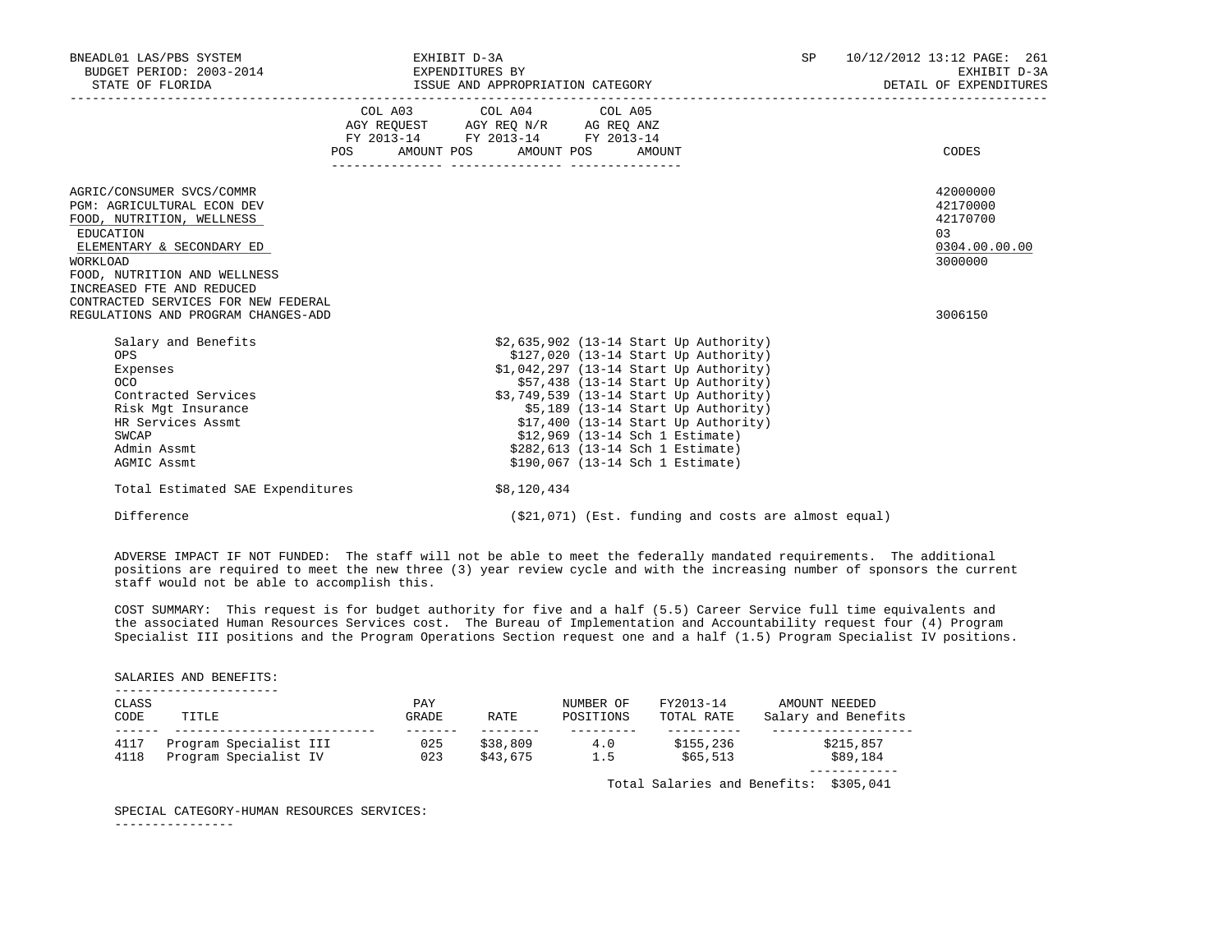|                                                                                                                                                                                                                                                                                                                                            |                                                                                                   |             |                                                                                                                                                                                                              |                                                                | 10/12/2012 13:12 PAGE: 262<br>EXHIBIT D-3A<br>DETAIL OF EXPENDITURES                                                                                                                                                                                                       |
|--------------------------------------------------------------------------------------------------------------------------------------------------------------------------------------------------------------------------------------------------------------------------------------------------------------------------------------------|---------------------------------------------------------------------------------------------------|-------------|--------------------------------------------------------------------------------------------------------------------------------------------------------------------------------------------------------------|----------------------------------------------------------------|----------------------------------------------------------------------------------------------------------------------------------------------------------------------------------------------------------------------------------------------------------------------------|
|                                                                                                                                                                                                                                                                                                                                            |                                                                                                   |             |                                                                                                                                                                                                              |                                                                | CODES                                                                                                                                                                                                                                                                      |
|                                                                                                                                                                                                                                                                                                                                            |                                                                                                   |             |                                                                                                                                                                                                              |                                                                | 42000000<br>42170000<br>42170700<br>0.3<br>0304.00.00.00<br>3000000<br>3006150                                                                                                                                                                                             |
|                                                                                                                                                                                                                                                                                                                                            |                                                                                                   |             |                                                                                                                                                                                                              |                                                                |                                                                                                                                                                                                                                                                            |
|                                                                                                                                                                                                                                                                                                                                            |                                                                                                   | 5.5 X \$354 |                                                                                                                                                                                                              | \$1,947                                                        |                                                                                                                                                                                                                                                                            |
|                                                                                                                                                                                                                                                                                                                                            |                                                                                                   |             |                                                                                                                                                                                                              |                                                                |                                                                                                                                                                                                                                                                            |
| BNEADL01 LAS/PBS SYSTEM<br>STATE OF FLORIDA<br>AGRIC/CONSUMER SVCS/COMMR<br><b>PGM: AGRICULTURAL ECON DEV</b><br>FOOD, NUTRITION, WELLNESS<br>ELEMENTARY & SECONDARY ED<br>FOOD, NUTRITION AND WELLNESS<br>INCREASED FTE AND REDUCED<br>CONTRACTED SERVICES FOR NEW FEDERAL<br>REGULATIONS AND PROGRAM CHANGES-ADD<br>OUANTITY DESCRIPTION | EXHIBIT D-3A<br>BUDGET PERIOD: 2003-2014 EXPENDITURES BY<br>5.5 Human Resources Services (107040) |             | ISSUE AND APPROPRIATION CATEGORY<br>COL A03 COL A04 COL A05<br>AGY REQUEST AGY REQ N/R AG REQ ANZ<br>FY 2013-14 FY 2013-14 FY 2013-14<br>POS AMOUNT POS AMOUNT POS AMOUNT<br>CALCULATIONS<br>--------------- | TOTAL ISSUE BY FUND:<br>Food and Nutrition Services Trust Fund | SP and the set of the set of the set of the set of the set of the set of the set of the set of the set of the set of the set of the set of the set of the set of the set of the set of the set of the set of the set of the se<br>AMOUNT NEEDED<br>FY 2013-14<br>\$306,988 |

| POSITION DETAIL OF SALARIES AND BENEFITS:                                    |      |           |           |          |              | LAPSE         | LAPSED SALARIES |
|------------------------------------------------------------------------------|------|-----------|-----------|----------|--------------|---------------|-----------------|
|                                                                              | FTE  | BASE RATE | ADDITIVES | BENEFITS | SUBTOTAL     | $\frac{1}{2}$ | AND BENEFITS    |
| A03 - AGY REQUEST FY 2013-14                                                 |      |           |           |          |              |               |                 |
| CHANGES TO CURRENTLY AUTHORIZED POSITIONS<br>4117 PROGRAM SPECIALIST III-DOE |      |           |           |          |              |               |                 |
| P0101 001<br>4118 PROGRAM SPECIALIST IV-DOE                                  | 4.00 | 155,236   |           | 60,621   | 215,857 0.00 |               | 215,857         |
| P0102 001                                                                    | 1.50 | 65,513    |           | 23,671   | 89,184 0.00  |               | 89,184          |
| TOTALS FOR ISSUE BY FUND<br>2315 FOOD & NUTRITION SVCS TF                    |      |           |           |          |              |               | 305,041         |
|                                                                              | 5.50 | 220,749   |           | 84,292   | 305,041      |               | 305,041         |

\*\*\*\*\*\*\*\*\*\*\*\*\*\*\*\*\*\*\*\*\*\*\*\*\*\*\*\*\*\*\*\*\*\*\*\*\*\*\*\*\*\*\*\*\*\*\*\*\*\*\*\*\*\*\*\*\*\*\*\*\*\*\*\*\*\*\*\*\*\*\*\*\*\*\*\*\*\*\*\*\*\*\*\*\*\*\*\*\*\*\*\*\*\*\*\*\*\*\*\*\*\*\*\*\*\*\*\*\*\*\*\*\*\*\*\*\*\*\*\*\*\*\*\*\*\*\*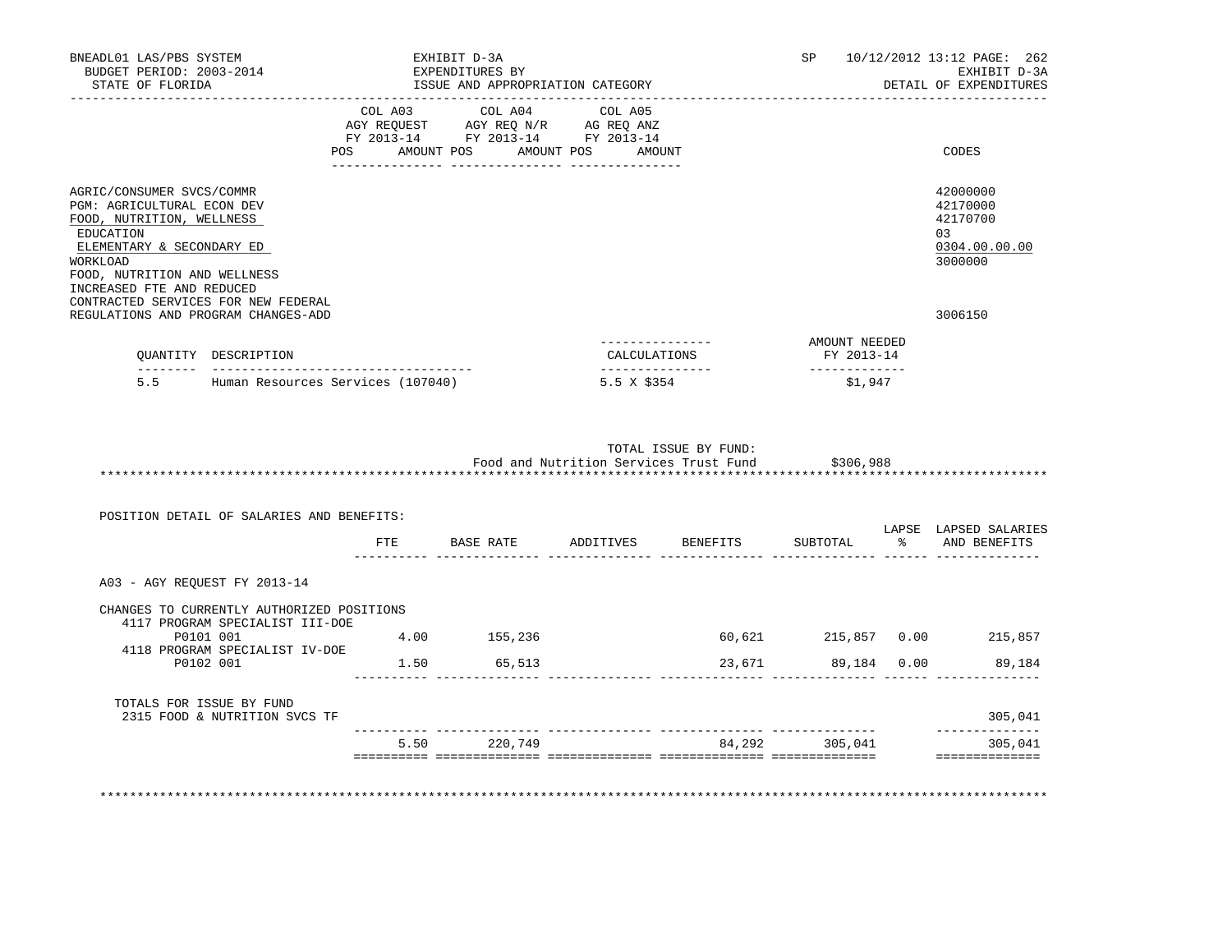| BNEADL01 LAS/PBS SYSTEM<br>BUDGET PERIOD: 2003-2014 EXPENDITURES BY<br>STATE OF FLORIDA                                                                                                                 | EXHIBIT D-3A<br>ISSUE AND APPROPRIATION CATEGORY                                                                                      | 10/12/2012 13:12 PAGE: 263<br>SP and the set of the set of the set of the set of the set of the set of the set of the set of the set of the set of the set of the set of the set of the set of the set of the set of the set of the set of the set of the se<br>EXHIBIT D-3A<br>DETAIL OF EXPENDITURES |
|---------------------------------------------------------------------------------------------------------------------------------------------------------------------------------------------------------|---------------------------------------------------------------------------------------------------------------------------------------|--------------------------------------------------------------------------------------------------------------------------------------------------------------------------------------------------------------------------------------------------------------------------------------------------------|
|                                                                                                                                                                                                         | COL A03 COL A04 COL A05<br>AGY REQUEST AGY REQ N/R AG REQ ANZ<br>FY 2013-14 FY 2013-14 FY 2013-14<br>POS AMOUNT POS AMOUNT POS AMOUNT | CODES                                                                                                                                                                                                                                                                                                  |
| AGRIC/CONSUMER SVCS/COMMR<br>PGM: AGRICULTURAL ECON DEV<br>FOOD, NUTRITION, WELLNESS<br>EDUCATION<br>ELEMENTARY & SECONDARY ED<br>WORKLOAD<br>FOOD, NUTRITION AND WELLNESS<br>INCREASED FTE AND REDUCED |                                                                                                                                       | 42000000<br>42170000<br>42170700<br>0.3<br>0304.00.00.00<br>3000000                                                                                                                                                                                                                                    |
| CONTRACTED SERVICES FOR NEW FED<br>REGULATIONS AND PROG CHANGES-DEDUCT<br>SPECIAL CATEGORIES<br>CONTRACTED SERVICES                                                                                     |                                                                                                                                       | 3006160<br>100000<br>100777                                                                                                                                                                                                                                                                            |
| FOOD & NUTRITION SVCS TF -FEDERL 306,988-                                                                                                                                                               |                                                                                                                                       | 2315 3                                                                                                                                                                                                                                                                                                 |
|                                                                                                                                                                                                         |                                                                                                                                       |                                                                                                                                                                                                                                                                                                        |

AGENCY ISSUE NARRATIVE:

2013-2014 BUDGET YEAR NARRATIVE: IT COMPONENT? NO

 DESCRIPTION OF ISSUE: This request is for the addition of five (5) full time positions and one half (.5) time position to implement new Federal requirements, which encompass significant changes. These positions will require an estimated \$305,041 of Salaries and Benefits authority and \$1,947 of Human Resources (HR) outsourcing authority, for an estimated total of \$306,988. These costs will be funded through an offsetting reduction to Contracted Services authority within the Food and Nutrition Services Trust Fund.

 ISSUE SUMMARY: Under the new Federal law, there is a significant change to the new meal pattern regulations, financial reporting, and to the review cycle for every sponsor of the National School Lunch Program. The review cycle is transitioning from a required review every five (5) years to a review of each sponsor every three (3) years. A typical Coordinated Review Effort (CRE) Administrative Review entails reviewing both critical and general areas of school food service operations in accordance with regulations as prescribed in the Code of Federal Regulations 210.18. The reviews also include reviewing other areas of a School Food Service Authority's operations determined to be important to the program performance. Staff typically monitor food safety, correct portion sizes, understanding of regulations by school staff, food quality, special dietary needs, and commodities.

 The program currently has 286 sponsors and there is continued growth in the Child Nutrition Programs. This growth requires additional compliance from all aspects of the Child Nutrition Programs. The new meal pattern regulations are providing additional funds for two (2) years, but additional staff is essential to sustain compliance with all of these regulations for years to come. Four (4) Program Specialist III positions are being requested to accommodate the new three year review cycle, provide training, technical assistance, and evaluation; and to ensure ongoing compliance with the new regulations.

 One (1) and a half (.5) Program Specialist IV positions are also being requested due to internal reorganizations within the program and the continued growth of the Child Nutrition Programs. The one (1) position requested is necessary to fill the gap that was created when the Program Operations Director (POD) position was reclassified to the Assistant Division Director. The new POD was part of the Program Operations Section and took on the POD responsibilities in addition to retaining duties from the previous position. The Child Nutrition Programs continue to grow in scope at the Federal, State and local levels and have increased this section's realm of responsibility. The replacement position is essential to the operations at the State and sponsor level. The half (.5) position will complete an existing half (.5) position to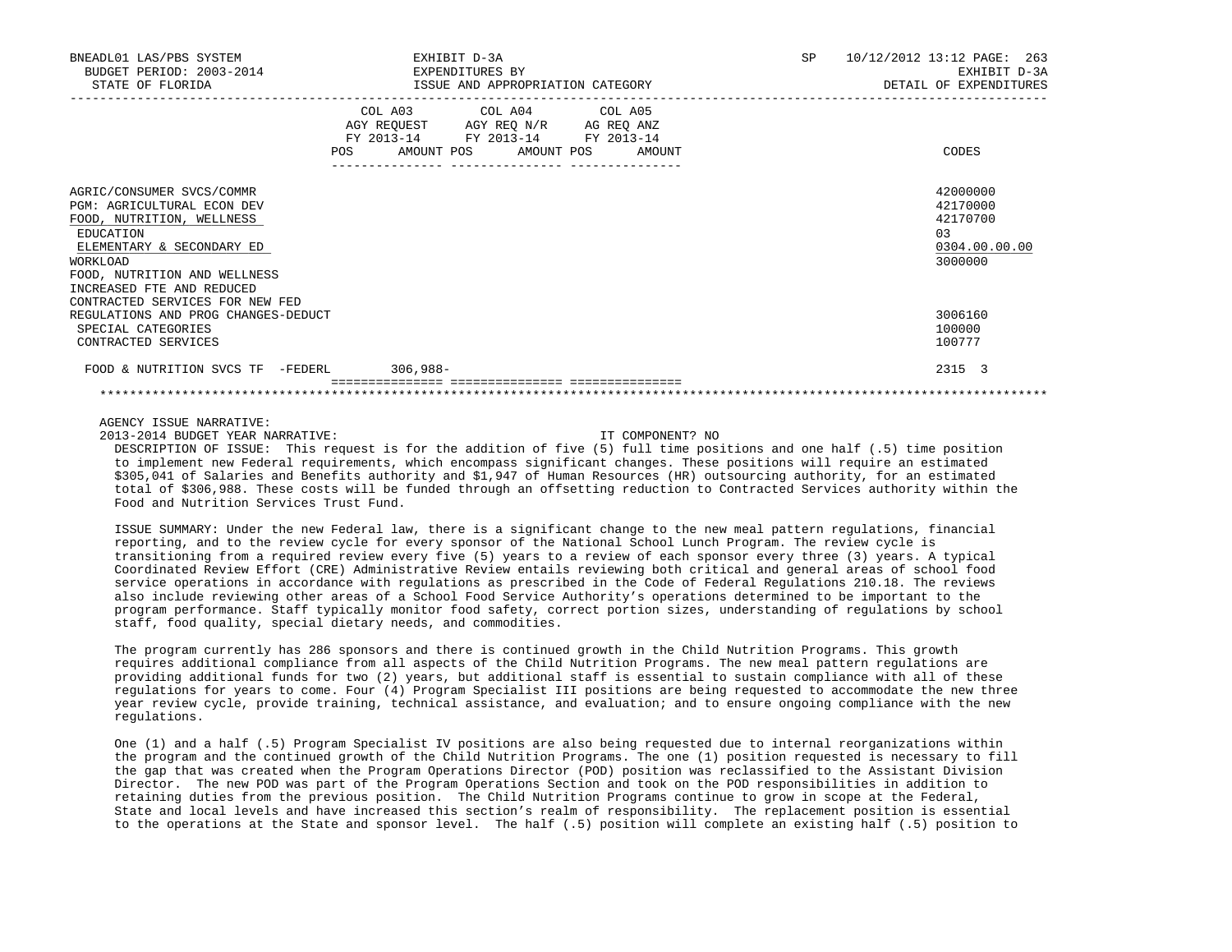| BNEADL01 LAS/PBS SYSTEM<br>BUDGET PERIOD: 2003-2014<br>STATE OF FLORIDA                                                                                                           | EXHIBIT D-3A<br>EXPENDITURES BY<br>ISSUE AND APPROPRIATION CATEGORY                                                                             | SP<br>10/12/2012 13:12 PAGE: 264<br>EXHIBIT D-3A<br>DETAIL OF EXPENDITURES |
|-----------------------------------------------------------------------------------------------------------------------------------------------------------------------------------|-------------------------------------------------------------------------------------------------------------------------------------------------|----------------------------------------------------------------------------|
|                                                                                                                                                                                   | COL A03 COL A04 COL A05<br>AGY REQUEST AGY REQ N/R AG REQ ANZ<br>FY 2013-14 FY 2013-14 FY 2013-14<br>AMOUNT POS AMOUNT POS AMOUNT<br><b>POS</b> | CODES                                                                      |
| AGRIC/CONSUMER SVCS/COMMR<br><b>PGM: AGRICULTURAL ECON DEV</b><br>FOOD, NUTRITION, WELLNESS<br>EDUCATION<br>ELEMENTARY & SECONDARY ED<br>WORKLOAD<br>FOOD, NUTRITION AND WELLNESS |                                                                                                                                                 | 42000000<br>42170000<br>42170700<br>0.3<br>0304.00.00.00<br>3000000        |
| INCREASED FTE AND REDUCED<br>CONTRACTED SERVICES FOR NEW FED<br>REGULATIONS AND PROG CHANGES-DEDUCT                                                                               |                                                                                                                                                 | 3006160                                                                    |

 provide assistance with grant opportunities at State and local levels. This half (.5) position came with Food, Nutrition and Wellness when transferred to the Department.

 The additional salaries and benefits associated with these positions will be funded through annual State Administrative Expense (SAE) funding provided by United States Department of Agriculture. Estimated 13-14 SAE funding is not expected to be sufficient to cover existing budget authority and the increased authority included in this issue. As a result, this request includes an offsetting decrease of \$327,158 to the contracted services category, which has historically reverted authority in excess of this amount.

2013-14 Estimated USDA SAE Allocations

| \$180,657 (2011 Award Carryover)<br>2013 Grant Award Carryover<br>October 2012-December 2012<br>\$1,997,116 (1st Ouarter of 2013 Award)<br>January 2013-July 2013<br>\$3,994,232 (2nd & 3rd Ouarter of 2013 Award)<br>Total Available SAE Funds<br>\$8,099,363<br>2013-14 Estimated SAE Expenditures<br>Salary and Benefits<br>\$2,635,902 (13-14 Start Up Authority)<br>\$127,020 (13-14 Start Up Authority)<br>OPS<br>\$1,042,297 (13-14 Start Up Authority)<br>Expenses<br>$$57,438$ (13-14 Start Up Authority)<br>OCO.<br>\$3,749,539 (13-14 Start Up Authority)<br>Contracted Services<br>$$5,189$ (13-14 Start Up Authority)<br>Risk Mgt Insurance<br>$$17,400$ (13-14 Start Up Authority)<br>HR Services Assmt<br>\$12,969 (13-14 Sch 1 Estimate)<br>SWCAP<br>Admin Assmt<br>\$282,613 (13-14 Sch 1 Estimate)<br>\$190,067 (13-14 Sch 1 Estimate)<br>AGMIC Assmt<br>Total Estimated SAE Expenditures<br>\$8,120,434<br>Difference | July 2012-September 2012 | \$1,927,358 (4th Quarter of 2012 Award)                |
|------------------------------------------------------------------------------------------------------------------------------------------------------------------------------------------------------------------------------------------------------------------------------------------------------------------------------------------------------------------------------------------------------------------------------------------------------------------------------------------------------------------------------------------------------------------------------------------------------------------------------------------------------------------------------------------------------------------------------------------------------------------------------------------------------------------------------------------------------------------------------------------------------------------------------------------|--------------------------|--------------------------------------------------------|
|                                                                                                                                                                                                                                                                                                                                                                                                                                                                                                                                                                                                                                                                                                                                                                                                                                                                                                                                          |                          |                                                        |
|                                                                                                                                                                                                                                                                                                                                                                                                                                                                                                                                                                                                                                                                                                                                                                                                                                                                                                                                          |                          |                                                        |
|                                                                                                                                                                                                                                                                                                                                                                                                                                                                                                                                                                                                                                                                                                                                                                                                                                                                                                                                          |                          |                                                        |
|                                                                                                                                                                                                                                                                                                                                                                                                                                                                                                                                                                                                                                                                                                                                                                                                                                                                                                                                          |                          |                                                        |
|                                                                                                                                                                                                                                                                                                                                                                                                                                                                                                                                                                                                                                                                                                                                                                                                                                                                                                                                          |                          |                                                        |
|                                                                                                                                                                                                                                                                                                                                                                                                                                                                                                                                                                                                                                                                                                                                                                                                                                                                                                                                          |                          |                                                        |
|                                                                                                                                                                                                                                                                                                                                                                                                                                                                                                                                                                                                                                                                                                                                                                                                                                                                                                                                          |                          |                                                        |
|                                                                                                                                                                                                                                                                                                                                                                                                                                                                                                                                                                                                                                                                                                                                                                                                                                                                                                                                          |                          |                                                        |
|                                                                                                                                                                                                                                                                                                                                                                                                                                                                                                                                                                                                                                                                                                                                                                                                                                                                                                                                          |                          |                                                        |
|                                                                                                                                                                                                                                                                                                                                                                                                                                                                                                                                                                                                                                                                                                                                                                                                                                                                                                                                          |                          |                                                        |
|                                                                                                                                                                                                                                                                                                                                                                                                                                                                                                                                                                                                                                                                                                                                                                                                                                                                                                                                          |                          |                                                        |
|                                                                                                                                                                                                                                                                                                                                                                                                                                                                                                                                                                                                                                                                                                                                                                                                                                                                                                                                          |                          |                                                        |
|                                                                                                                                                                                                                                                                                                                                                                                                                                                                                                                                                                                                                                                                                                                                                                                                                                                                                                                                          |                          |                                                        |
|                                                                                                                                                                                                                                                                                                                                                                                                                                                                                                                                                                                                                                                                                                                                                                                                                                                                                                                                          |                          |                                                        |
|                                                                                                                                                                                                                                                                                                                                                                                                                                                                                                                                                                                                                                                                                                                                                                                                                                                                                                                                          |                          |                                                        |
|                                                                                                                                                                                                                                                                                                                                                                                                                                                                                                                                                                                                                                                                                                                                                                                                                                                                                                                                          |                          |                                                        |
|                                                                                                                                                                                                                                                                                                                                                                                                                                                                                                                                                                                                                                                                                                                                                                                                                                                                                                                                          |                          | $(\$21,071)$ (Est. funding and costs are almost equal) |

ADVERSE IMPACT IF NOT FUNDED: The staff will not be able to meet the federally mandated requirements. The additional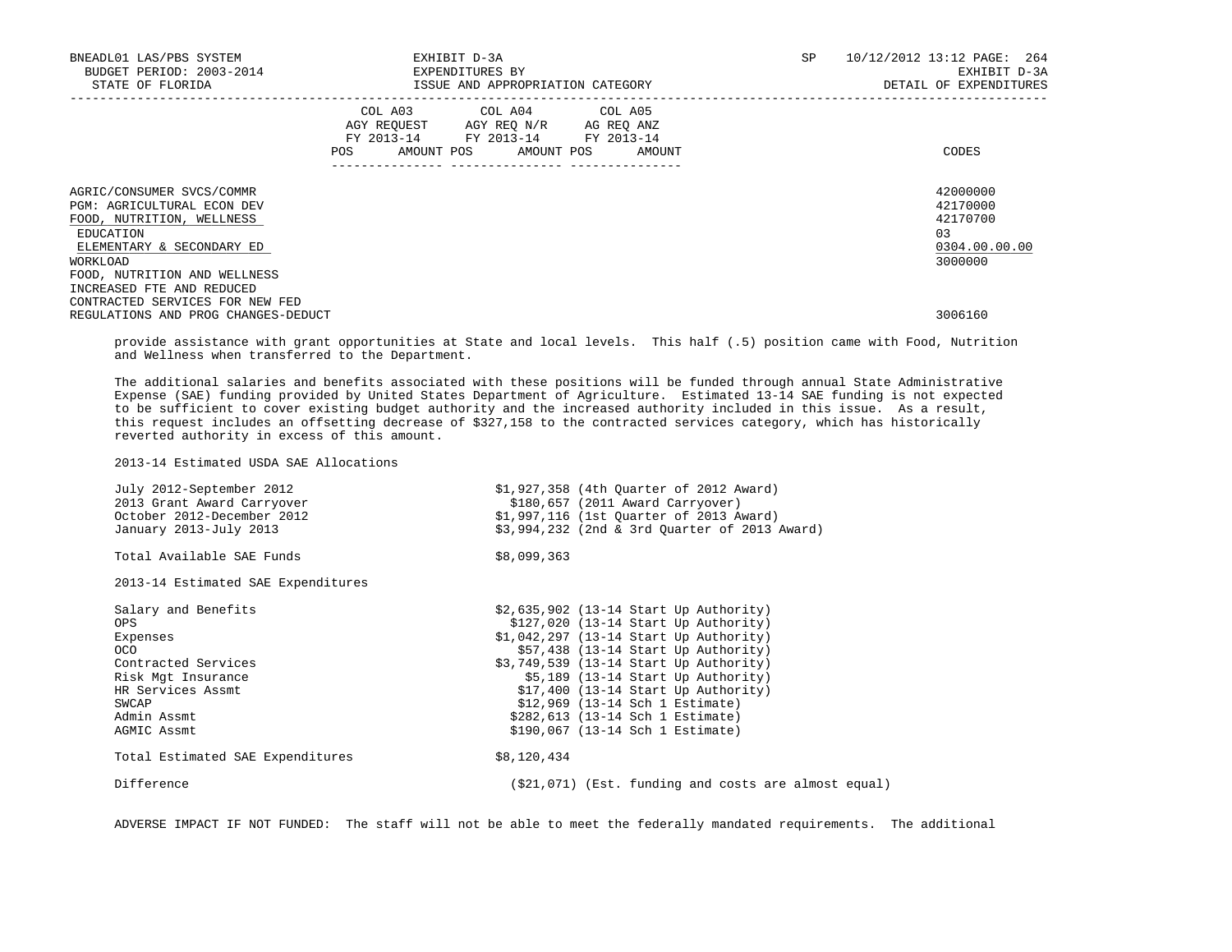| BNEADL01 LAS/PBS SYSTEM<br>BUDGET PERIOD: 2003-2014<br>STATE OF FLORIDA                                                                                                           |                                                                                                                | EXHIBIT D-3A<br>EXPENDITURES BY<br>ISSUE AND APPROPRIATION CATEGORY                                                               | SP. | 10/12/2012 13:12 PAGE: 265<br>EXHIBIT D-3A<br>DETAIL OF EXPENDITURES |
|-----------------------------------------------------------------------------------------------------------------------------------------------------------------------------------|----------------------------------------------------------------------------------------------------------------|-----------------------------------------------------------------------------------------------------------------------------------|-----|----------------------------------------------------------------------|
|                                                                                                                                                                                   | POS FOR THE POST OF THE POST OF THE POST OF THE POST OF THE POST OF THE POST OF THE POST OF THE POST OF THE PO | COL A03 COL A04 COL A05<br>AGY REQUEST AGY REQ N/R AG REQ ANZ<br>FY 2013-14 FY 2013-14 FY 2013-14<br>AMOUNT POS AMOUNT POS AMOUNT |     | CODES                                                                |
| AGRIC/CONSUMER SVCS/COMMR<br><b>PGM: AGRICULTURAL ECON DEV</b><br>FOOD, NUTRITION, WELLNESS<br>EDUCATION<br>ELEMENTARY & SECONDARY ED<br>WORKLOAD<br>FOOD, NUTRITION AND WELLNESS |                                                                                                                |                                                                                                                                   |     | 42000000<br>42170000<br>42170700<br>03<br>0304.00.00.00<br>3000000   |
| INCREASED FTE AND REDUCED<br>CONTRACTED SERVICES FOR NEW FED<br>REGULATIONS AND PROG CHANGES-DEDUCT                                                                               |                                                                                                                |                                                                                                                                   |     | 3006160                                                              |

 positions are required to meet the new three (3) year review cycle and with the increasing number of sponsors the current staff would not be able to accomplish this.

 COST SUMMARY: This request is for budget authority for five and a half (5.5) Career Service full time equivalents and the associated Human Resources Services cost. The Bureau of Implementation and Accountability request four (4) Program Specialist III positions and the Program Operations Section request one and a half (1.5) Program Specialist IV positions.

SPECIAL CATEGORY-CONTRACTED SERVICES:

----------------

|                 |                                   |                                  | NEEDED<br><b>MOTINT</b> |
|-----------------|-----------------------------------|----------------------------------|-------------------------|
| <u>ΩΠΑΝΤΙΤΎ</u> | DESCRIPTION                       |                                  | FY 2013-14              |
| -----           |                                   |                                  |                         |
|                 | 100777)<br>SERVICES<br>CONTRACTED | Reduction equal to issue 3006150 | $($ \$306,988)          |

|                                                  | TOTAL ISSUE BY FUND:<br>Food and Nutrition Services Trust Fund | ( \$306, 988) |
|--------------------------------------------------|----------------------------------------------------------------|---------------|
|                                                  |                                                                |               |
|                                                  |                                                                |               |
| SPECIAL PROGRAM FUNDING                          |                                                                | 4900000       |
| CHILD NUTRITION PROGRAMS                         |                                                                | 4901790       |
| SPECIAL CATEGORIES                               |                                                                | 100000        |
| CONTRACTED SERVICES                              |                                                                | 100777        |
| 2,585,459<br>-FEDERL<br>FOOD & NUTRITION SVCS TF | 2,585,459                                                      | 2315 3        |
|                                                  |                                                                |               |

AGENCY ISSUE NARRATIVE:

2013-2014 BUDGET YEAR NARRATIVE: IT COMPONENT? NO

 DESCRIPTION OF ISSUE: This request is for an increase in Contracted Services authority of \$2,585,459 within the Food and Nutrition Services Trust Fund to utilize additional grant funds awarded to the Department to implement new meal patterns for the National School Lunch Program and School Breakfast Program pursuant to the Healthy, Hunger-Free Kids Act of 2010.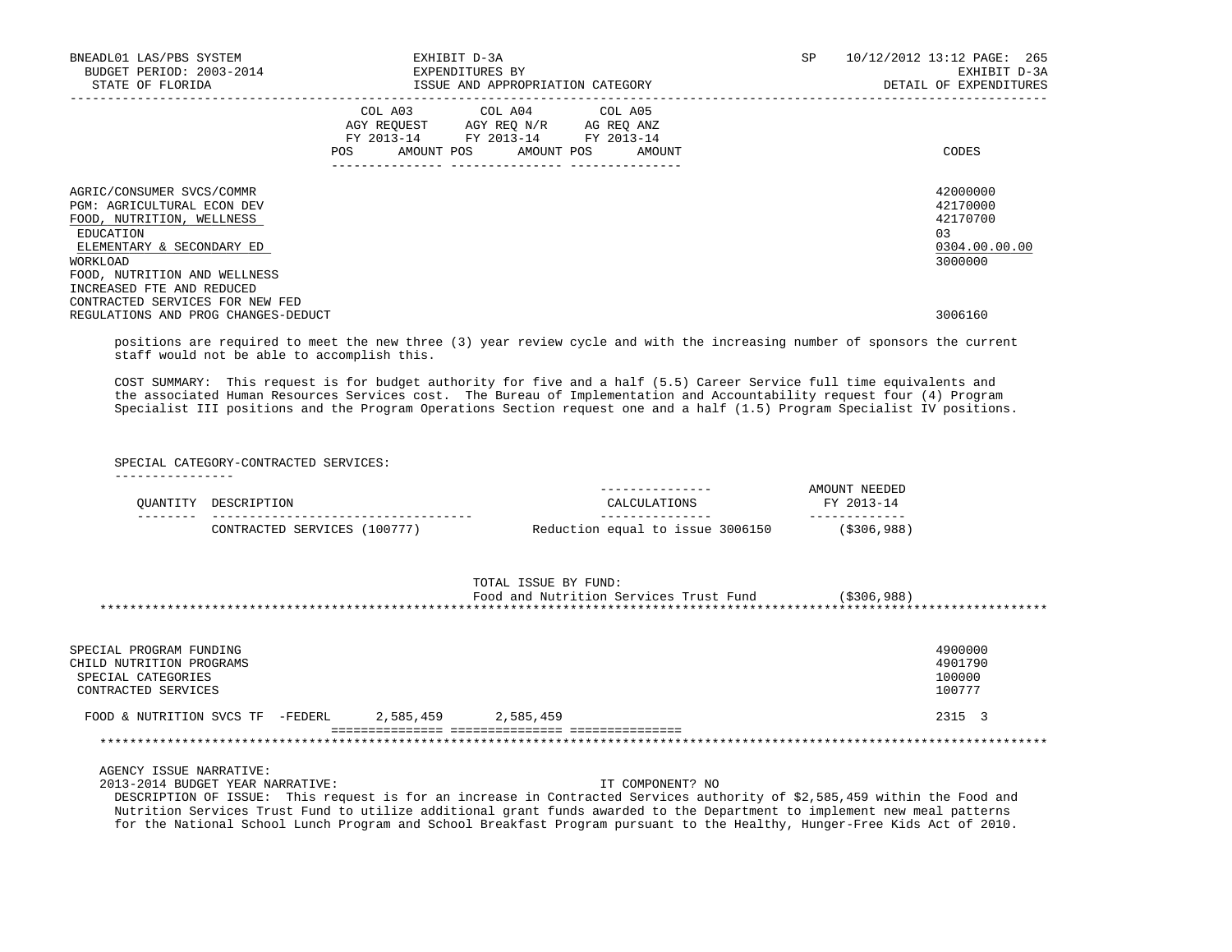| BNEADL01 LAS/PBS SYSTEM<br>BUDGET PERIOD: 2003-2014<br>STATE OF FLORIDA                                                                                                                      | EXHIBIT D-3A<br>EXPENDITURES BY<br>ISSUE AND APPROPRIATION CATEGORY                                                                                     | SP | 10/12/2012 13:12 PAGE: 266<br>EXHIBIT D-3A<br>DETAIL OF EXPENDITURES          |
|----------------------------------------------------------------------------------------------------------------------------------------------------------------------------------------------|---------------------------------------------------------------------------------------------------------------------------------------------------------|----|-------------------------------------------------------------------------------|
|                                                                                                                                                                                              | COL A03<br>COL A04 COL A05<br>AGY REOUEST AGY REO N/R<br>AG REO ANZ<br>FY 2013-14<br>FY 2013-14 FY 2013-14<br>AMOUNT POS<br>AMOUNT POS<br>AMOUNT<br>POS |    | CODES                                                                         |
| AGRIC/CONSUMER SVCS/COMMR<br><b>PGM: AGRICULTURAL ECON DEV</b><br>FOOD, NUTRITION, WELLNESS<br>EDUCATION<br>ELEMENTARY & SECONDARY ED<br>SPECIAL PROGRAM FUNDING<br>CHILD NUTRITION PROGRAMS |                                                                                                                                                         |    | 42000000<br>42170000<br>42170700<br>03<br>0304.00.00.00<br>4900000<br>4901790 |

 This Act requires state agencies to aid school food authorities in implementing new meal patterns and to certify whether they are in compliance with the new requirements and, therefore, eligible to receive performance based cash assistance for each reimbursable lunch served. The United States Department of Agriculture (USDA) has allocated administrative funds for State costs of the implementation, training, and education of the New Meal Patterns for the National School Lunch and School Breakfast Programs.

 ISSUE SUMMARY: The Healthy, Hunger-Free Kids Act of 2010, Section 201, requires performance-based cash assistance for school food authorities (SFAs) certified compliant with the new meal pattern and nutrient standards. This provision requires State agencies to certify whether participating SFAs are in compliance with meal requirements and eligible to receive the performance-based cash assistance. Additional resources for training and assisting with compliance are needed to accomplish this using the additional grant funds. The USDA has allocated \$2,585,459 in funding to Florida to assist with these efforts.

 ADVERSE IMPACT IF NOT FUNDED: The funds are critical in accomplishing required compliance with the New Meal Patterns and nutrient standards. The Federal funds allocated by USDA to Florida will not be able to be utilized without this additional budget authority.

COST SUMMARY: Florida's allocation from USDA is set at \$2,585,459.

SPECIAL CATEGORY-CONTRACTED SERVICES

|                                                |                   | AMOUNT NEEDED |
|------------------------------------------------|-------------------|---------------|
| OUANTITY DESCRIPTION                           | CALCULATIONS      | FY 2013-14    |
|                                                |                   |               |
| Contracted Services - New Meal Pattern Funding | Allocation Amount | \$2,585,459   |

TOTAL ISSUE BY FUND:

| Food and Nutrition Services Trust Fund | \$2,585,459 |  |
|----------------------------------------|-------------|--|
|                                        |             |  |

| TOTAL: ELEMENTARY & SECONDARY ED |              |           | 0304.00.00.00 |
|----------------------------------|--------------|-----------|---------------|
| BY FUND TYPE                     |              |           |               |
| GENERAL REVENUE FUND             | 16,886,046   |           | 1000          |
| TRUST FUNDS                      | 1078,178,247 | 2,585,459 | 2000          |
| TOTAL POSITIONS 51.00            |              |           |               |
| TOTAL PROG COMP 1095,064,293     |              | 2,585,459 |               |
| TOTAL SALARY RATE $2,225,641$    |              |           |               |
|                                  |              |           |               |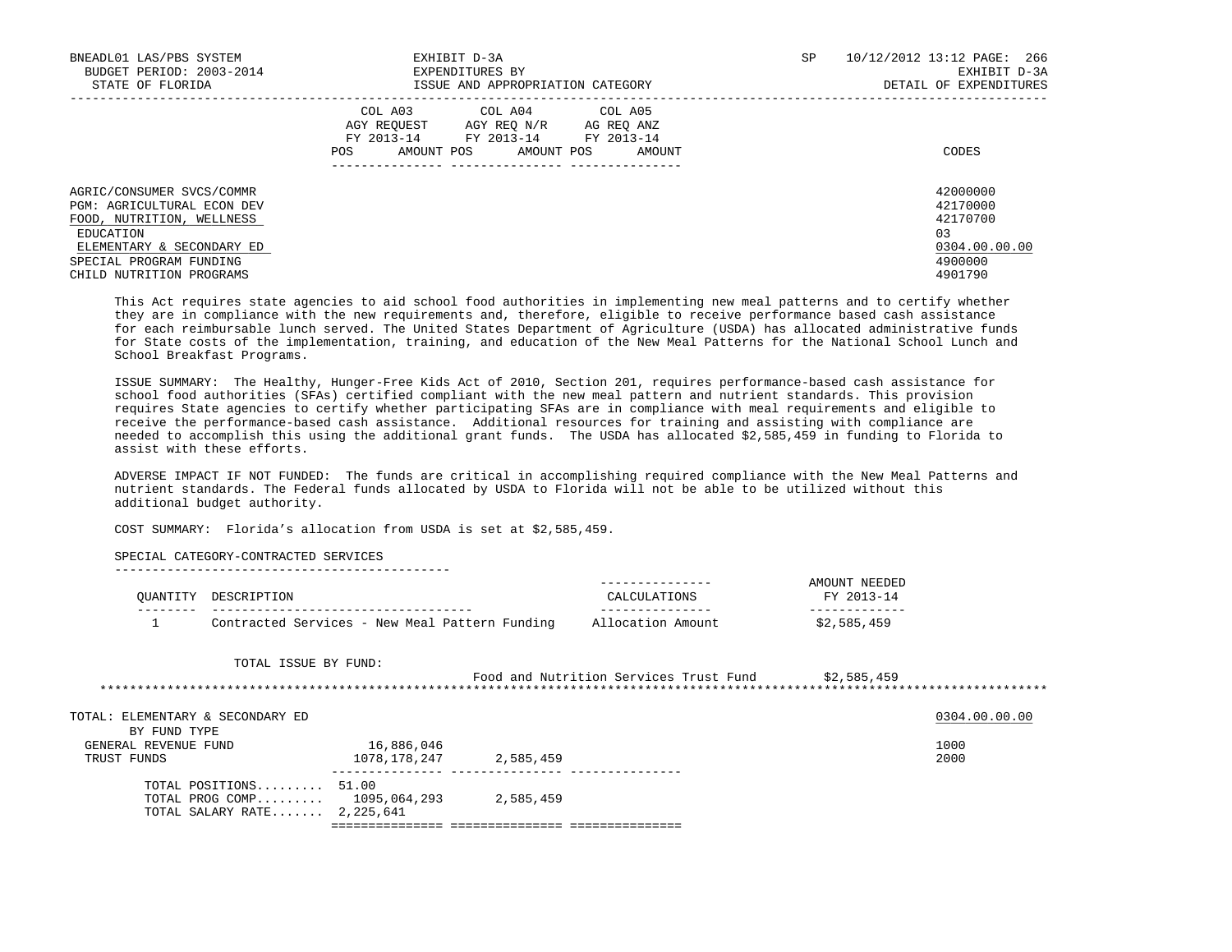| BNEADL01 LAS/PBS SYSTEM<br>BUDGET PERIOD: 2003-2014<br>STATE OF FLORIDA                                                                                                                                           | EXHIBIT D-3A<br>EXPENDITURES BY | ISSUE AND APPROPRIATION CATEGORY<br>--------------------------------                                                 | SP <sub>2</sub> | 10/12/2012 13:12 PAGE: 267<br>EXHIBIT D-3A<br>DETAIL OF EXPENDITURES |
|-------------------------------------------------------------------------------------------------------------------------------------------------------------------------------------------------------------------|---------------------------------|----------------------------------------------------------------------------------------------------------------------|-----------------|----------------------------------------------------------------------|
|                                                                                                                                                                                                                   | COL A03<br>POS<br>AMOUNT POS    | COL A04<br>COL A05<br>AGY REQUEST AGY REQ N/R AG REQ ANZ<br>FY 2013-14 FY 2013-14 FY 2013-14<br>AMOUNT POS<br>AMOUNT |                 | CODES                                                                |
| AGRIC/CONSUMER SVCS/COMMR<br>PGM: AGRICULTURAL ECON DEV<br>FOOD, NUTRITION, WELLNESS<br>HEALTH AND HUMAN SERVICES<br>SERVICES/MOST VULNERABLE<br>INTRA-AGENCY REORGANIZATIONS<br>CHANGE PROGRAM COMPONENT OF FOOD |                                 |                                                                                                                      |                 | 42000000<br>42170000<br>42170700<br>13<br>1304.00.00.00<br>1800000   |
| DISTRIBUTION PROGRAMS WITHIN FOOD,<br>NUTRITION AND WELLNESS - ADD<br>SALARY RATE<br>SALARY RATE 707,302                                                                                                          |                                 |                                                                                                                      |                 | 1800200<br>000000                                                    |
| SALARIES AND BENEFITS                                                                                                                                                                                             |                                 |                                                                                                                      |                 | 010000                                                               |
| GENERAL REVENUE FUND -MATCH<br>FEDERAL GRANTS TRUST FUND -FEDERL                                                                                                                                                  | 151,924<br>844,409              |                                                                                                                      |                 | 1000 2<br>2261 3                                                     |
| TOTAL POSITIONS 19.00<br>TOTAL APPRO                                                                                                                                                                              | 996,333                         |                                                                                                                      |                 |                                                                      |
| EXPENSES                                                                                                                                                                                                          |                                 |                                                                                                                      |                 | 040000                                                               |
| GENERAL REVENUE FUND -MATCH<br>FEDERAL GRANTS TRUST FUND -FEDERL<br>GENERAL INSPECTION TF -MATCH                                                                                                                  | 50,000<br>242,345<br>174,160    |                                                                                                                      |                 | 1000 2<br>2261 3<br>2321 2                                           |
| TOTAL APPRO                                                                                                                                                                                                       | ________________<br>466,505     | ________________ _________                                                                                           |                 |                                                                      |
| SPECIAL CATEGORIES<br>CONTRACTED SERVICES                                                                                                                                                                         |                                 |                                                                                                                      |                 | 100000<br>100777                                                     |
| FEDERAL GRANTS TRUST FUND -FEDERL<br>GENERAL INSPECTION TF -MATCH                                                                                                                                                 | 354,400<br>45,840               |                                                                                                                      |                 | 2261 3<br>2321 2                                                     |
| TOTAL APPRO                                                                                                                                                                                                       | 400,240                         |                                                                                                                      |                 |                                                                      |
| G/A-EMER FEEDING ORG                                                                                                                                                                                              |                                 |                                                                                                                      |                 | 102878                                                               |
| FEDERAL GRANTS TRUST FUND -FEDERL 4,571,184                                                                                                                                                                       |                                 |                                                                                                                      |                 | 2261 3                                                               |
|                                                                                                                                                                                                                   |                                 |                                                                                                                      |                 |                                                                      |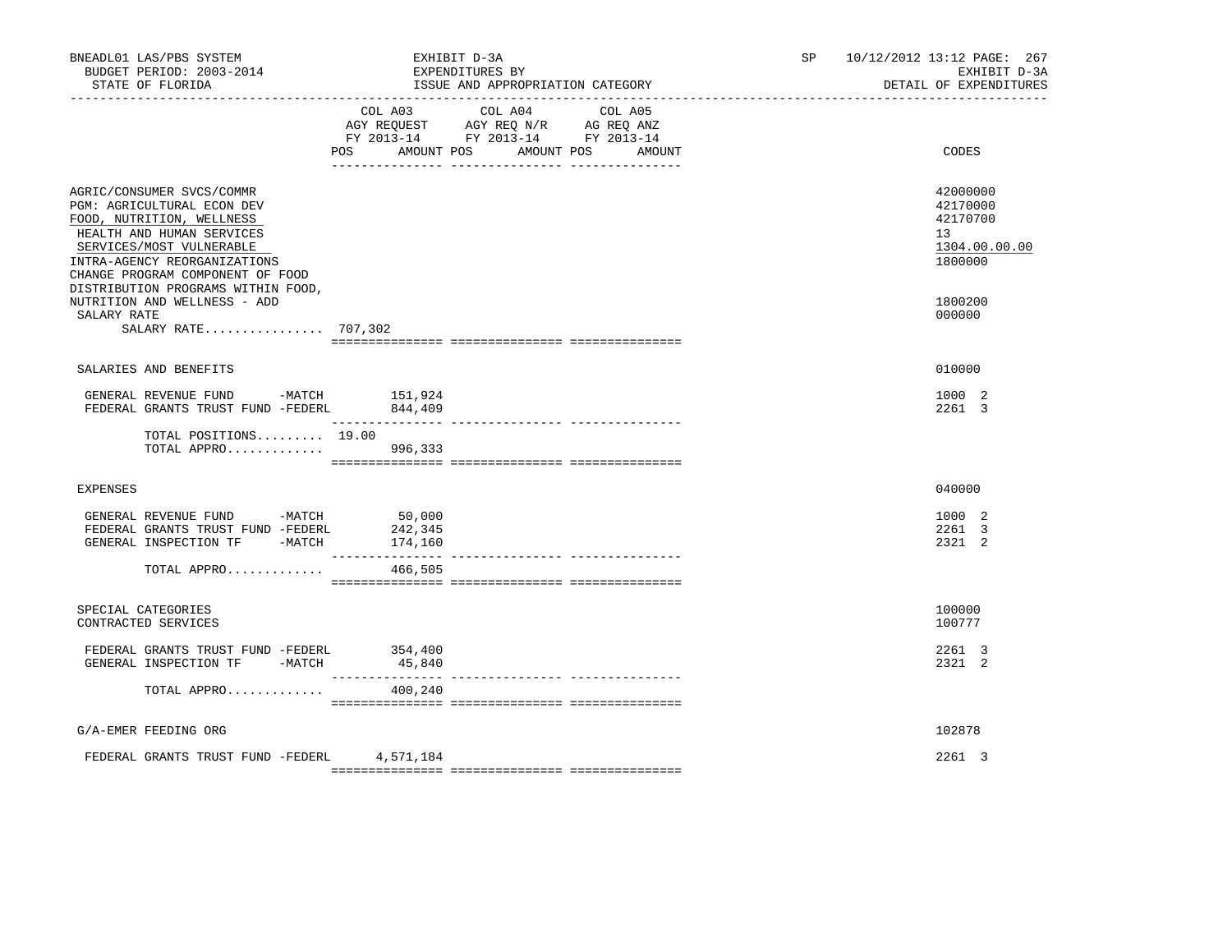| BNEADL01 LAS/PBS SYSTEM<br>BUDGET PERIOD: 2003-2014<br>STATE OF FLORIDA                                                                                                                                                                                 | EXHIBIT D-3A<br>EXPENDITURES BY<br>ISSUE AND APPROPRIATION CATEGORY                                                                                                                                                                                           |                  | <b>SP</b> | 10/12/2012 13:12 PAGE: 268<br>EXHIBIT D-3A<br>DETAIL OF EXPENDITURES |
|---------------------------------------------------------------------------------------------------------------------------------------------------------------------------------------------------------------------------------------------------------|---------------------------------------------------------------------------------------------------------------------------------------------------------------------------------------------------------------------------------------------------------------|------------------|-----------|----------------------------------------------------------------------|
|                                                                                                                                                                                                                                                         | COL A03 COL A04 COL A05<br>$\begin{tabular}{lllllll} \bf AGY \,\, REQUEST \,\, &\bf AGY \,\, REQ \,\, N/R &\bf AG \,\, REQ \,\, ANZ \\ \bf FY \,\, 2013-14 &\bf FY \,\, 2013-14 &\bf FY \,\, 2013-14 \\ \end{tabular}$<br>AMOUNT POS<br>AMOUNT POS<br>POS FOR | AMOUNT           |           | CODES                                                                |
| AGRIC/CONSUMER SVCS/COMMR<br>PGM: AGRICULTURAL ECON DEV<br>FOOD, NUTRITION, WELLNESS<br>HEALTH AND HUMAN SERVICES<br>SERVICES/MOST VULNERABLE<br>INTRA-AGENCY REORGANIZATIONS<br>CHANGE PROGRAM COMPONENT OF FOOD<br>DISTRIBUTION PROGRAMS WITHIN FOOD, |                                                                                                                                                                                                                                                               |                  |           | 42000000<br>42170000<br>42170700<br>13<br>1304.00.00.00<br>1800000   |
| NUTRITION AND WELLNESS - ADD<br>SPECIAL CATEGORIES<br>RISK MANAGEMENT INSURANCE                                                                                                                                                                         |                                                                                                                                                                                                                                                               |                  |           | 1800200<br>100000<br>103241                                          |
| GENERAL REVENUE FUND -MATCH                                                                                                                                                                                                                             | 1,004                                                                                                                                                                                                                                                         |                  |           | 1000 2                                                               |
| TR/DMS/HR SVCS/STW CONTRCT                                                                                                                                                                                                                              |                                                                                                                                                                                                                                                               |                  |           | 107040                                                               |
| FEDERAL GRANTS TRUST FUND -FEDERL                                                                                                                                                                                                                       | 2,329                                                                                                                                                                                                                                                         |                  |           | 2261 3                                                               |
| TOTAL: CHANGE PROGRAM COMPONENT OF FOOD<br>DISTRIBUTION PROGRAMS WITHIN FOOD,<br>NUTRITION AND WELLNESS - ADD<br>TOTAL POSITIONS 19.00<br>TOTAL ISSUE 6,437,595<br>TOTAL SALARY RATE 707,302                                                            |                                                                                                                                                                                                                                                               |                  |           | 1800200                                                              |
|                                                                                                                                                                                                                                                         |                                                                                                                                                                                                                                                               |                  |           |                                                                      |
| AGENCY ISSUE NARRATIVE:<br>2013-2014 BUDGET YEAR NARRATIVE:<br>____________________________________                                                                                                                                                     | BUREAU/SECTION/SUB-SECTION/OFFICE: Bureau of Food Distribution                                                                                                                                                                                                | IT COMPONENT? NO |           |                                                                      |
| ____________________________________                                                                                                                                                                                                                    | LONG RANGE PROGRAM PLAN REFERENCE: Florida Emergency Feeding and Food Recovery Programs                                                                                                                                                                       |                  |           |                                                                      |

 ISSUE SUMMARY: This request is to transfer the Bureau of Food Distribution within the Division of Food, Nutrition and Wellness from the 0304 (Elementary and Secondary Education) program component to the 1304 program component (Services to Most Vulnerable), which more accurately reflects the services provided by this program.

 ADVERSE IMPACT IF NOT FUNDED: Food Distribution programs will continue to be listed under the Elementary and Secondary Education program component, which does not accurately reflect the services provided by the program.

 COST SUMMARY: This is a transfer of the Bureau of Food Distribution and all its existing budget and positions, from one program component to another.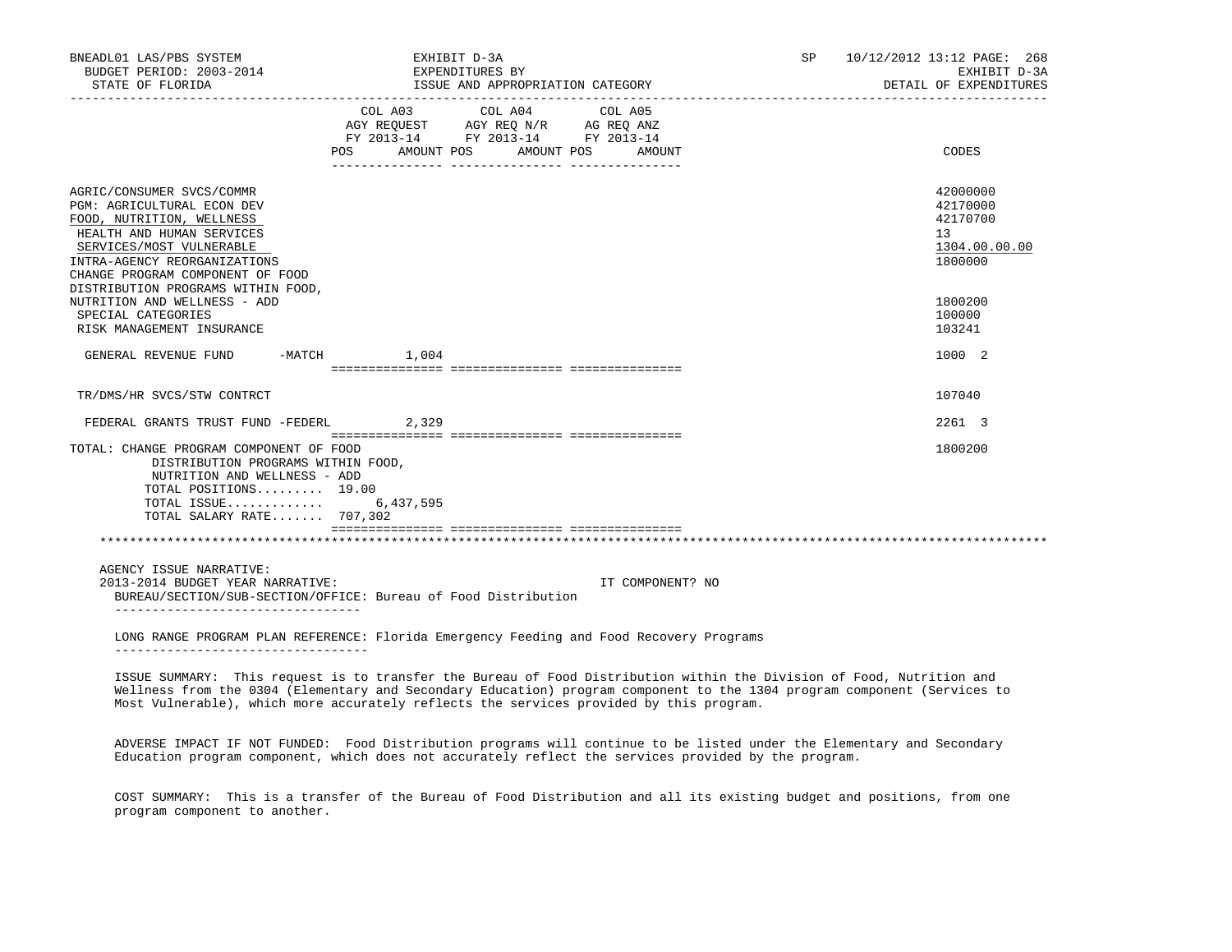| BNEADL01 LAS/PBS SYSTEM<br>BUDGET PERIOD: 2003-2014<br>STATE OF FLORIDA                     | EXHIBIT D-3A<br>EXPENDITURES BY<br>ISSUE AND APPROPRIATION CATEGORY |                                                                                                   |  |  |  |                              | SP | 10/12/2012 13:12 PAGE: 269<br>EXHIBIT D-3A<br>DETAIL OF EXPENDITURES |
|---------------------------------------------------------------------------------------------|---------------------------------------------------------------------|---------------------------------------------------------------------------------------------------|--|--|--|------------------------------|----|----------------------------------------------------------------------|
|                                                                                             | POS                                                                 | COL A03 COL A04 COL A05<br>AGY REQUEST AGY REQ N/R AG REQ ANZ<br>FY 2013-14 FY 2013-14 FY 2013-14 |  |  |  | AMOUNT POS AMOUNT POS AMOUNT |    | CODES                                                                |
| AGRIC/CONSUMER SVCS/COMMR<br><b>PGM: AGRICULTURAL ECON DEV</b><br>FOOD, NUTRITION, WELLNESS |                                                                     |                                                                                                   |  |  |  |                              |    | 42000000<br>42170000<br>42170700                                     |
| HEALTH AND HUMAN SERVICES<br>SERVICES/MOST VULNERABLE<br>INTRA-AGENCY REORGANIZATIONS       |                                                                     |                                                                                                   |  |  |  |                              |    | 13<br>1304.00.00.00<br>1800000                                       |
| CHANGE PROGRAM COMPONENT OF FOOD<br>DISTRIBUTION PROGRAMS WITHIN FOOD,                      |                                                                     |                                                                                                   |  |  |  |                              |    |                                                                      |
| NUTRITION AND WELLNESS - ADD                                                                |                                                                     |                                                                                                   |  |  |  |                              |    | 1800200                                                              |

# SALARIES AND BENEFITS (POSITIONS REQUESTED):

--------------------------------------------

| FTE.           | CLASS CODE | TITLE                                   | PAY GRADE | RATE      | SALARY AND<br><b>BENEFITS</b> |
|----------------|------------|-----------------------------------------|-----------|-----------|-------------------------------|
|                | 7855       | Chief of Food Distribution              | 520       | \$81,089  |                               |
| $\overline{2}$ | 2225       | Senior Management Analyst II - SES      | 426       | \$118,549 |                               |
|                | 2224       | Senior Management Analyst I - SES       | 422       | \$36,608  |                               |
|                | 0120       | Staff Assistant - SES                   | 413       | \$30.771  |                               |
|                | 2225       | Government Analyst II                   | 026       | \$51.826  |                               |
| $\overline{2}$ | 2224       | Government Analyst I                    | 022       | \$73,216  |                               |
|                | 2415       | Grants Specialist V                     | 020       | \$36.186  |                               |
| 4              | 0442       | Regulatory Consultant                   | 020       | \$132,454 |                               |
|                | 0440       | Requlatory Specialist I                 | 015       | \$30,115  |                               |
| 2              | 0120       | Staff Assistant                         | 013       | \$48.868  |                               |
| $\overline{2}$ | 0093       | Senior Word Processing Systems Operator | 012       | \$45,080  |                               |
|                | 0108       | Administrative Secretary                | 012       | \$22.540  |                               |
| 19             | Total      |                                         |           | \$707,302 | \$996,333                     |

| TOTAL BY FUND: GR |               | \$151,924 |
|-------------------|---------------|-----------|
|                   | ECHE<br>HGTT. | \$844,409 |

### EXPENSES:

---------

| OUANTITY DESCRIPTION                                                                             | CALCULATIONS      |              |    | AMOUNT NEEDED<br>FY 2013-14  |
|--------------------------------------------------------------------------------------------------|-------------------|--------------|----|------------------------------|
| Expense Budget-Food Distribution Program<br>Transfer to Division of Food, Nutrition and Wellness |                   |              | S. | 466,505                      |
|                                                                                                  | TOTAL BY FUND: GR | FGTF<br>GITF |    | 50,000<br>242,345<br>174,160 |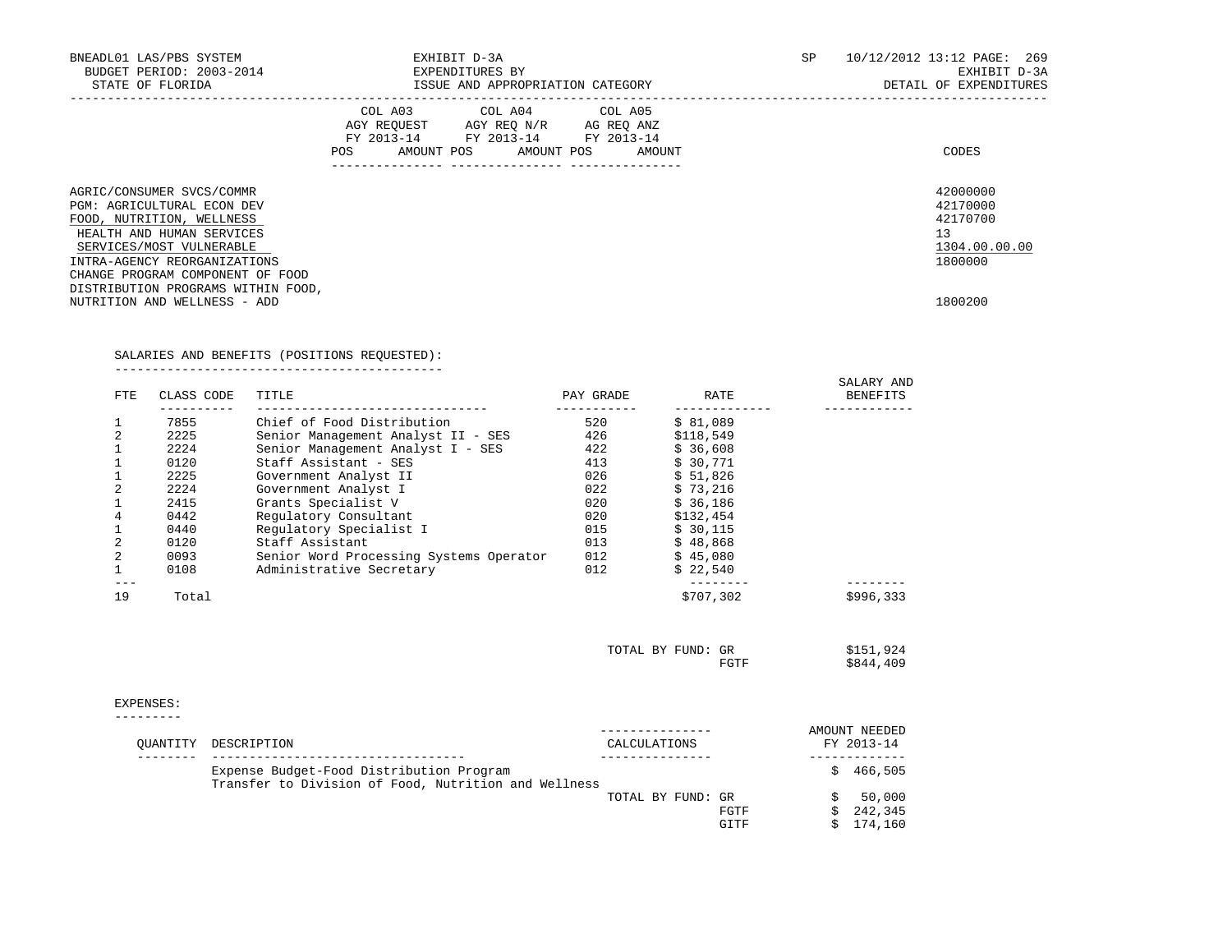| BNEADL01 LAS/PBS SYSTEM<br>BUDGET PERIOD: 2003-2014<br>STATE OF FLORIDA                                                                                                                                                                                 |                             | EXHIBIT D-3A<br>EXPENDITURES BY<br>ISSUE AND APPROPRIATION CATEGORY                 |                                                                                                                                                                                                                                                                                                             |                                                    |      |              | SP |                                              | 10/12/2012 13:12 PAGE: 270<br>EXHIBIT D-3A<br>DETAIL OF EXPENDITURES |
|---------------------------------------------------------------------------------------------------------------------------------------------------------------------------------------------------------------------------------------------------------|-----------------------------|-------------------------------------------------------------------------------------|-------------------------------------------------------------------------------------------------------------------------------------------------------------------------------------------------------------------------------------------------------------------------------------------------------------|----------------------------------------------------|------|--------------|----|----------------------------------------------|----------------------------------------------------------------------|
|                                                                                                                                                                                                                                                         |                             | <b>POS</b>                                                                          | COL A03 COL A04 COL A05<br>$\begin{tabular}{lllllll} \bf AGY \,\, &\bf REGUEST \,\, &\bf AGY \,\, &\bf REQ \,\, &\bf N/R \,\, &\bf AG \,\, &\bf REQ \,\, &\bf ANZ \,\, \\ \bf FY \,\, &\bf 2013-14 \,\, &\bf FY \,\, &\bf 2013-14 \,\, &\bf FY \,\, &\bf 2013-14 \end{tabular}$<br>AMOUNT POS<br>AMOUNT POS | AMOUNT                                             |      |              |    |                                              | CODES                                                                |
| AGRIC/CONSUMER SVCS/COMMR<br>PGM: AGRICULTURAL ECON DEV<br>FOOD, NUTRITION, WELLNESS<br>HEALTH AND HUMAN SERVICES<br>SERVICES/MOST VULNERABLE<br>INTRA-AGENCY REORGANIZATIONS<br>CHANGE PROGRAM COMPONENT OF FOOD<br>DISTRIBUTION PROGRAMS WITHIN FOOD, |                             |                                                                                     |                                                                                                                                                                                                                                                                                                             |                                                    |      |              |    |                                              | 42000000<br>42170000<br>42170700<br>13<br>1304.00.00.00<br>1800000   |
| NUTRITION AND WELLNESS - ADD                                                                                                                                                                                                                            |                             |                                                                                     |                                                                                                                                                                                                                                                                                                             |                                                    |      |              |    |                                              | 1800200                                                              |
| SPECIAL CATEGORY:                                                                                                                                                                                                                                       |                             |                                                                                     |                                                                                                                                                                                                                                                                                                             |                                                    |      |              |    |                                              |                                                                      |
|                                                                                                                                                                                                                                                         | OUANTITY DESCRIPTION        |                                                                                     |                                                                                                                                                                                                                                                                                                             | ---------------<br>CALCULATIONS<br>_______________ |      |              |    | AMOUNT NEEDED<br>FY 2013-14<br>_____________ |                                                                      |
|                                                                                                                                                                                                                                                         |                             | Transfer Bureau of Food Distribution<br>To Division of Food, Nutrition and Wellness |                                                                                                                                                                                                                                                                                                             |                                                    |      |              |    |                                              |                                                                      |
|                                                                                                                                                                                                                                                         |                             | Contracted Services - Category 100777                                               |                                                                                                                                                                                                                                                                                                             |                                                    |      |              |    | \$400, 240                                   |                                                                      |
|                                                                                                                                                                                                                                                         |                             |                                                                                     |                                                                                                                                                                                                                                                                                                             | TOTAL BY FUND: FGTF                                | GITF |              |    | \$354,400<br>\$45,840                        |                                                                      |
|                                                                                                                                                                                                                                                         |                             | Emergency Feeding - Category 102878                                                 |                                                                                                                                                                                                                                                                                                             |                                                    |      |              |    | \$4,571,184                                  |                                                                      |
|                                                                                                                                                                                                                                                         |                             |                                                                                     |                                                                                                                                                                                                                                                                                                             | TOTAL BY FUND: FGTF                                |      |              |    | \$4,571,184                                  |                                                                      |
|                                                                                                                                                                                                                                                         | Risk Management Insurance   |                                                                                     |                                                                                                                                                                                                                                                                                                             |                                                    |      |              | \$ | 1,004                                        |                                                                      |
|                                                                                                                                                                                                                                                         |                             |                                                                                     |                                                                                                                                                                                                                                                                                                             | TOTAL BY FUND: GR                                  |      |              | \$ | 1,004                                        |                                                                      |
|                                                                                                                                                                                                                                                         | TR/DMS/HR SVCS/STW CONTRACT |                                                                                     |                                                                                                                                                                                                                                                                                                             |                                                    |      |              | Ŝ. | 2,329                                        |                                                                      |
|                                                                                                                                                                                                                                                         |                             |                                                                                     |                                                                                                                                                                                                                                                                                                             | TOTAL BY FUND: FGTF                                |      |              | \$ | 2,329                                        |                                                                      |
|                                                                                                                                                                                                                                                         |                             |                                                                                     |                                                                                                                                                                                                                                                                                                             | TOTAL ISSUE BY FUND: GR                            |      | FGTF<br>GITF |    | \$202,928<br>\$6,014,667<br>\$220,000        |                                                                      |
|                                                                                                                                                                                                                                                         |                             |                                                                                     |                                                                                                                                                                                                                                                                                                             | TOTAL ISSUE:                                       |      |              |    | \$6,437,595                                  |                                                                      |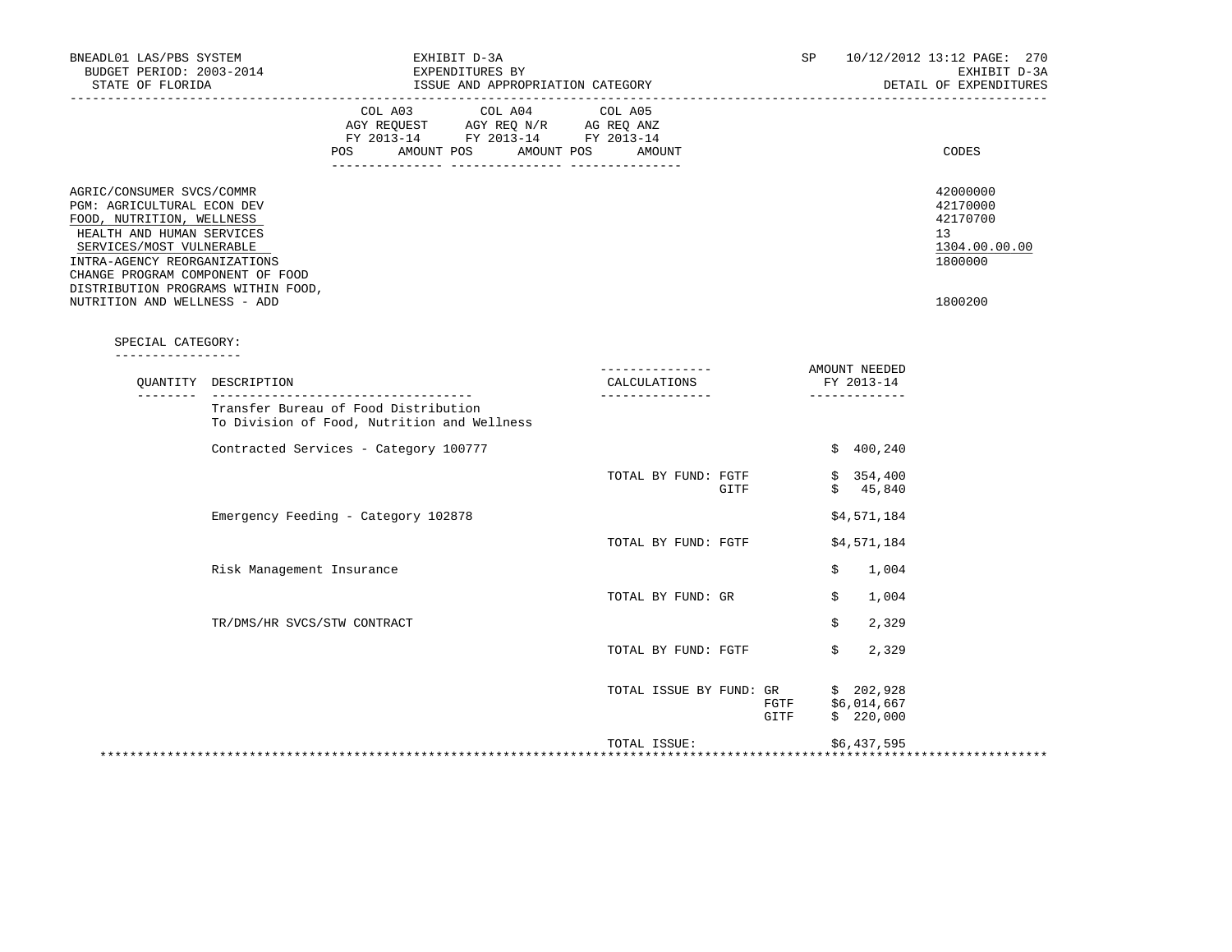| BNEADL01 LAS/PBS SYSTEM<br>BUDGET PERIOD: 2003-2014<br>STATE OF FLORIDA                                                                                                                                                                                 |         | EXHIBIT D-3A<br>EXPENDITURES BY<br>ISSUE AND APPROPRIATION CATEGORY |                                                                                             |          | SP                  |               | 10/12/2012 13:12 PAGE: 271<br>EXHIBIT D-3A<br>DETAIL OF EXPENDITURES |
|---------------------------------------------------------------------------------------------------------------------------------------------------------------------------------------------------------------------------------------------------------|---------|---------------------------------------------------------------------|---------------------------------------------------------------------------------------------|----------|---------------------|---------------|----------------------------------------------------------------------|
|                                                                                                                                                                                                                                                         | COL A03 | COL A04<br>POS AMOUNT POS AMOUNT POS                                | COL A05<br>AGY REQUEST AGY REQ N/R AG REQ ANZ<br>FY 2013-14 FY 2013-14 FY 2013-14<br>AMOUNT |          |                     |               | CODES                                                                |
| AGRIC/CONSUMER SVCS/COMMR<br>PGM: AGRICULTURAL ECON DEV<br>FOOD, NUTRITION, WELLNESS<br>HEALTH AND HUMAN SERVICES<br>SERVICES/MOST VULNERABLE<br>INTRA-AGENCY REORGANIZATIONS<br>CHANGE PROGRAM COMPONENT OF FOOD<br>DISTRIBUTION PROGRAMS WITHIN FOOD, |         |                                                                     |                                                                                             |          |                     |               | 42000000<br>42170000<br>42170700<br>13<br>1304.00.00.00<br>1800000   |
| NUTRITION AND WELLNESS - ADD                                                                                                                                                                                                                            |         |                                                                     |                                                                                             |          |                     |               | 1800200                                                              |
| POSITION DETAIL OF SALARIES AND BENEFITS:                                                                                                                                                                                                               | FTE.    | BASE RATE ADDITIVES                                                 |                                                                                             | BENEFITS | SUBTOTAL            | $\sim$ $\sim$ | LAPSE LAPSED SALARIES<br>AND BENEFITS                                |
| A03 - AGY REQUEST FY 2013-14                                                                                                                                                                                                                            |         |                                                                     |                                                                                             |          |                     |               |                                                                      |
| CHANGES TO CURRENTLY AUTHORIZED POSITIONS                                                                                                                                                                                                               |         |                                                                     |                                                                                             |          |                     |               |                                                                      |
| 0093 SENIOR WORD PROCESSING SYSTEMS OPERATOR                                                                                                                                                                                                            |         |                                                                     |                                                                                             |          |                     |               |                                                                      |
| P0115 001                                                                                                                                                                                                                                               |         | 2.00 45,080                                                         |                                                                                             |          | 26,136 71,216 0.00  |               | 71,216                                                               |
| 0108 ADMINISTRATIVE SECRETARY                                                                                                                                                                                                                           |         |                                                                     |                                                                                             |          |                     |               |                                                                      |
| P0116 001                                                                                                                                                                                                                                               |         | 1.00 22,540                                                         |                                                                                             | 13,068   | 35,608              | 0.00          | 35,608                                                               |
| 0120 STAFF ASSISTANT                                                                                                                                                                                                                                    |         |                                                                     |                                                                                             |          |                     |               |                                                                      |
| P0114 001                                                                                                                                                                                                                                               |         | 2.00 48,868                                                         |                                                                                             | 26,621   | 75,489              | 0.00          | 75,489                                                               |
| 0440 REGULATORY SPECIALIST I                                                                                                                                                                                                                            |         |                                                                     |                                                                                             |          |                     |               |                                                                      |
| P0113 001                                                                                                                                                                                                                                               |         | 1.00 30,115                                                         |                                                                                             | 14,040   | 44,155              | 0.00          | 44,155                                                               |
| 0442 REGULATORY CONSULTANT                                                                                                                                                                                                                              |         |                                                                     |                                                                                             |          |                     |               |                                                                      |
| P0112 001<br>2224 GOVERNMENT ANALYST I                                                                                                                                                                                                                  |         | 4.00 132,454                                                        |                                                                                             |          | 57,698 190,152      | 0.00          | 190,152                                                              |
| P0110 001                                                                                                                                                                                                                                               |         | 2.00 73,216                                                         |                                                                                             |          | 29,746 102,962      | 0.00          | 102,962                                                              |
| 2225 GOVERNMENT ANALYST II                                                                                                                                                                                                                              |         |                                                                     |                                                                                             |          |                     |               |                                                                      |
| P0109 001                                                                                                                                                                                                                                               |         | 1.00 51,826                                                         |                                                                                             |          | 16,826 68,652       | 0.00          | 68,652                                                               |
| 2415 GRANTS SPECIALIST V                                                                                                                                                                                                                                |         |                                                                     |                                                                                             |          |                     |               |                                                                      |
| P0111 001                                                                                                                                                                                                                                               |         | 1.00 36,186                                                         |                                                                                             | 14,818   | 51,004              | 0.00          | 51,004                                                               |
| 0120 STAFF ASSISTANT - SES                                                                                                                                                                                                                              |         |                                                                     |                                                                                             |          |                     |               |                                                                      |
| P0108 001                                                                                                                                                                                                                                               | 1.00    | 30,771                                                              |                                                                                             | 15,287   | 46,058              | 0.00          | 46,058                                                               |
| 2224 SENIOR MANAGEMENT ANALYST I - SES                                                                                                                                                                                                                  |         |                                                                     |                                                                                             |          |                     |               |                                                                      |
| P0107 001                                                                                                                                                                                                                                               | 1.00    | 36,608                                                              |                                                                                             | 16,038   | 52,646              |               | 0.00<br>52,646                                                       |
| 2225 SENIOR MANAGEMENT ANALYST II - SES<br>P0106 001                                                                                                                                                                                                    | 2.00    | 118,549                                                             |                                                                                             |          | 37,910 156,459      | 0.00          | 156,459                                                              |
| 7855 CHIEF OF FOOD DISTRIBUTION-DACS                                                                                                                                                                                                                    |         |                                                                     |                                                                                             |          |                     |               |                                                                      |
| P0105 001                                                                                                                                                                                                                                               | 1.00    | 81,089                                                              |                                                                                             |          | 21,762 102,851 0.00 |               | 102,851                                                              |
|                                                                                                                                                                                                                                                         |         |                                                                     |                                                                                             |          |                     |               |                                                                      |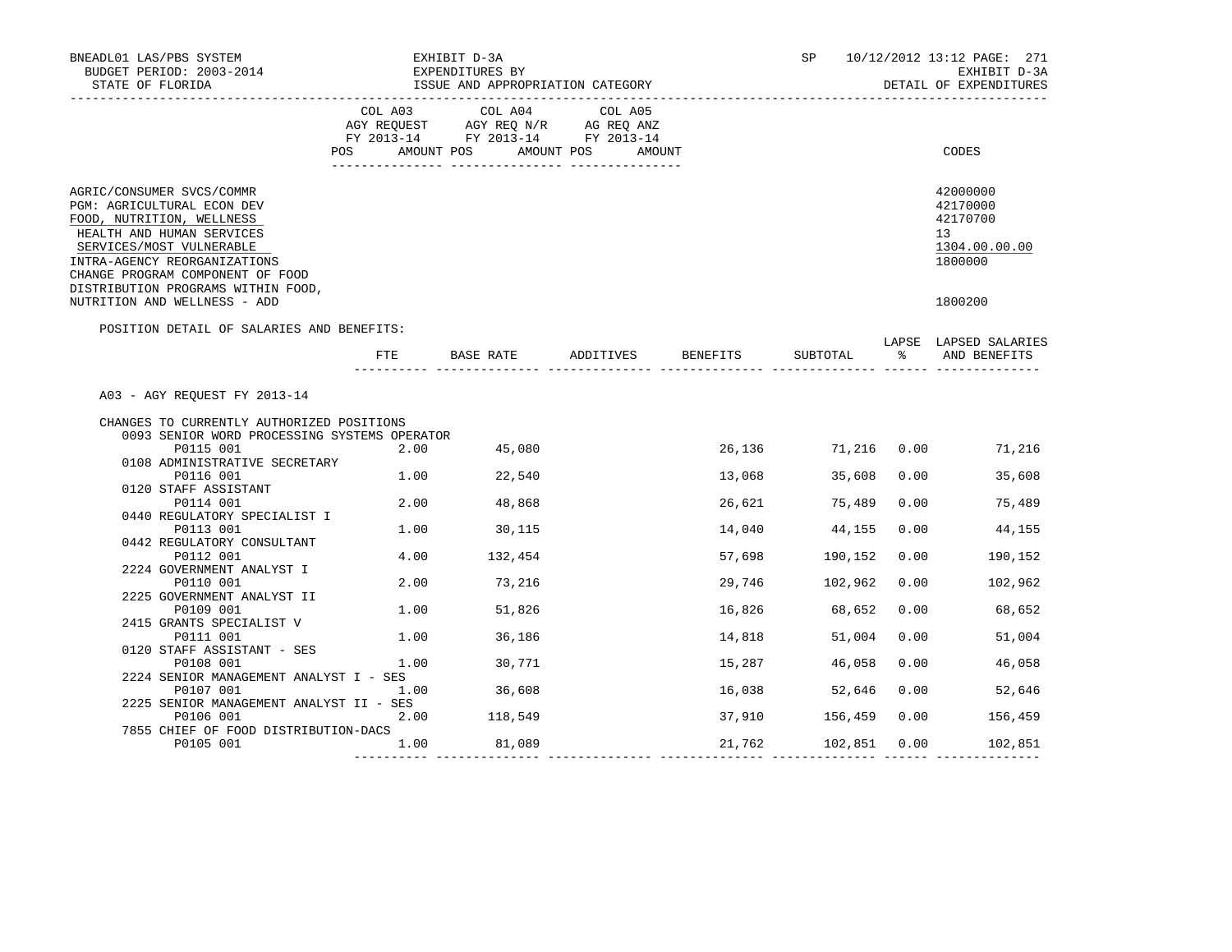| BNEADL01 LAS/PBS SYSTEM<br>BUDGET PERIOD: 2003-2014<br>STATE OF FLORIDA                                                                                                                                                                                                                 |                       | EXHIBIT D-3A<br>EXPENDITURES BY<br>ISSUE AND APPROPRIATION CATEGORY                                     |                   |                 | SP              |               | 10/12/2012 13:12 PAGE: 272<br>EXHIBIT D-3A<br>DETAIL OF EXPENDITURES                       |
|-----------------------------------------------------------------------------------------------------------------------------------------------------------------------------------------------------------------------------------------------------------------------------------------|-----------------------|---------------------------------------------------------------------------------------------------------|-------------------|-----------------|-----------------|---------------|--------------------------------------------------------------------------------------------|
|                                                                                                                                                                                                                                                                                         | COL A03<br><b>POS</b> | COL A04 COL A05<br>AGY REQUEST AGY REQ N/R AG REQ ANZ<br>FY 2013-14 FY 2013-14 FY 2013-14<br>AMOUNT POS | AMOUNT POS AMOUNT |                 |                 |               | CODES                                                                                      |
| AGRIC/CONSUMER SVCS/COMMR<br>PGM: AGRICULTURAL ECON DEV<br>FOOD, NUTRITION, WELLNESS<br>HEALTH AND HUMAN SERVICES<br>SERVICES/MOST VULNERABLE<br>INTRA-AGENCY REORGANIZATIONS<br>CHANGE PROGRAM COMPONENT OF FOOD<br>DISTRIBUTION PROGRAMS WITHIN FOOD,<br>NUTRITION AND WELLNESS - ADD |                       |                                                                                                         |                   |                 |                 |               | 42000000<br>42170000<br>42170700<br>13 <sup>°</sup><br>1304.00.00.00<br>1800000<br>1800200 |
| POSITION DETAIL OF SALARIES AND BENEFITS:                                                                                                                                                                                                                                               |                       |                                                                                                         |                   |                 |                 |               | LAPSE LAPSED SALARIES                                                                      |
|                                                                                                                                                                                                                                                                                         | FTE                   | BASE RATE                                                                                               | ADDITIVES         | <b>BENEFITS</b> | SUBTOTAL        | $\frac{1}{6}$ | AND BENEFITS                                                                               |
| A03 - AGY REOUEST FY 2013-14                                                                                                                                                                                                                                                            |                       |                                                                                                         |                   |                 |                 |               |                                                                                            |
| CHANGES TO CURRENTLY AUTHORIZED POSITIONS                                                                                                                                                                                                                                               |                       |                                                                                                         |                   |                 |                 |               |                                                                                            |
| TOTALS FOR ISSUE BY FUND<br>1000 GENERAL REVENUE FUND<br>2261 FEDERAL GRANTS TRUST FUND                                                                                                                                                                                                 |                       |                                                                                                         |                   |                 |                 |               | 149,588<br>847,664                                                                         |
|                                                                                                                                                                                                                                                                                         | 19.00                 | 707,302                                                                                                 |                   |                 | 289,950 997,252 |               | 997,252<br>==============                                                                  |
| OTHER SALARY AMOUNT<br>1000 GENERAL REVENUE FUND<br>2261 FEDERAL GRANTS TRUST FUND                                                                                                                                                                                                      |                       |                                                                                                         |                   |                 |                 |               | 2,336<br>$3,255-$<br>------------                                                          |
|                                                                                                                                                                                                                                                                                         |                       |                                                                                                         |                   |                 |                 |               | 996,333<br>==============                                                                  |
|                                                                                                                                                                                                                                                                                         |                       |                                                                                                         |                   |                 |                 |               |                                                                                            |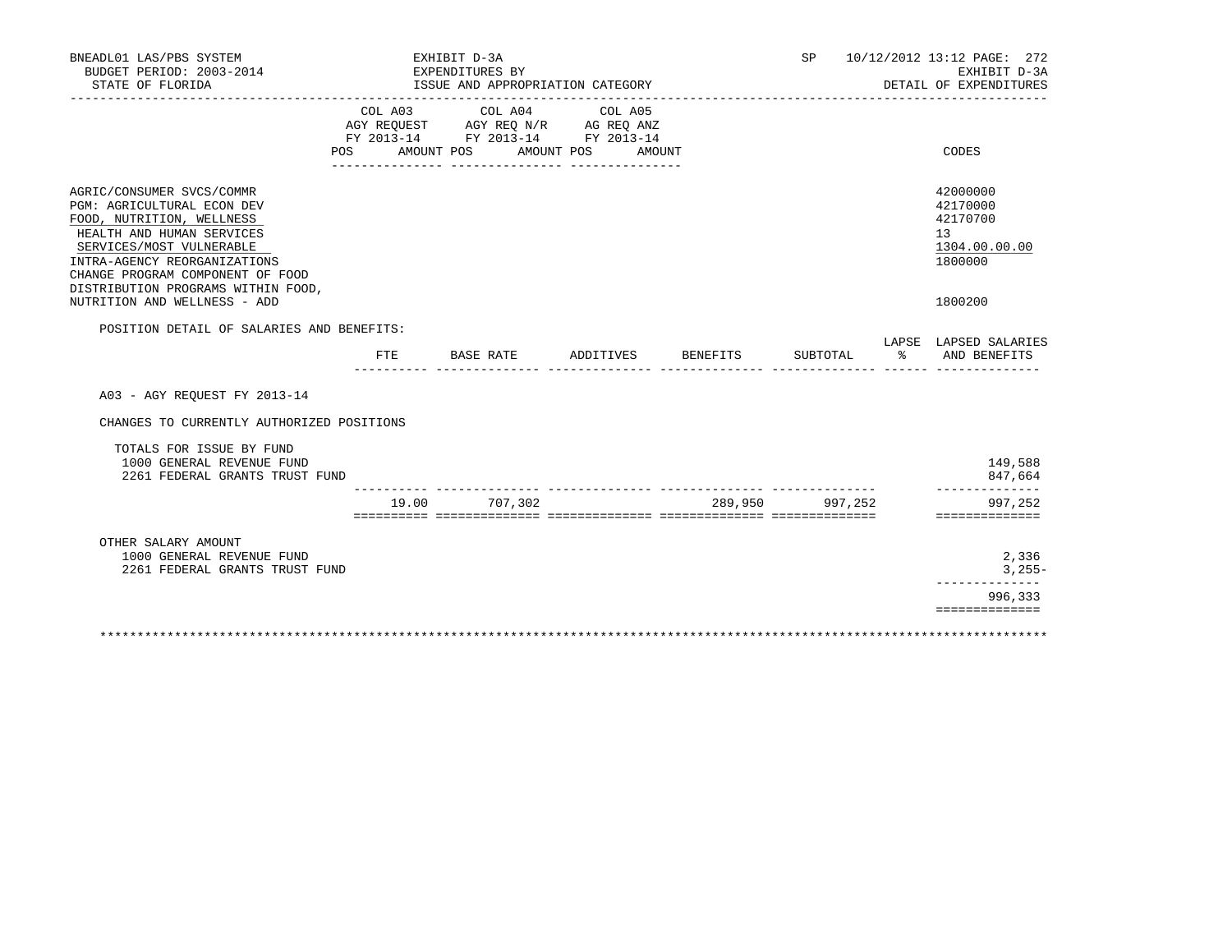| BNEADL01 LAS/PBS SYSTEM<br>BUDGET PERIOD: 2003-2014<br>STATE OF FLORIDA                                                                                                                                                                           | EXHIBIT D-3A<br>EXPENDITURES BY<br>ISSUE AND APPROPRIATION CATEGORY                                                                   |                              |  | SP | 10/12/2012 13:12 PAGE: 273<br>EXHIBIT D-3A<br>DETAIL OF EXPENDITURES |                                                                                                   |
|---------------------------------------------------------------------------------------------------------------------------------------------------------------------------------------------------------------------------------------------------|---------------------------------------------------------------------------------------------------------------------------------------|------------------------------|--|----|----------------------------------------------------------------------|---------------------------------------------------------------------------------------------------|
|                                                                                                                                                                                                                                                   | COL A03 COL A04 COL A05<br>AGY REQUEST AGY REQ N/R AG REQ ANZ<br>FY 2013-14 FY 2013-14 FY 2013-14<br>________________ _______________ | AMOUNT POS AMOUNT POS AMOUNT |  |    |                                                                      | CODES                                                                                             |
| AGRIC/CONSUMER SVCS/COMMR<br><b>PGM: AGRICULTURAL ECON DEV</b><br>FOOD, NUTRITION, WELLNESS<br>HEALTH AND HUMAN SERVICES<br>SERVICES/MOST VULNERABLE<br>SPECIAL PROGRAM FUNDING<br>FARM SHARE PROGRAM<br>SPECIAL CATEGORIES<br>FARM SHARE PROGRAM |                                                                                                                                       |                              |  |    |                                                                      | 42000000<br>42170000<br>42170700<br>13<br>1304.00.00.00<br>4900000<br>4900730<br>100000<br>101278 |
| GENERAL INSPECTION TF -STATE 200,000 200,000                                                                                                                                                                                                      |                                                                                                                                       |                              |  |    |                                                                      | 2321 1                                                                                            |
|                                                                                                                                                                                                                                                   |                                                                                                                                       |                              |  |    |                                                                      |                                                                                                   |
| AGENCY ISSUE NARRATIVE:                                                                                                                                                                                                                           |                                                                                                                                       |                              |  |    |                                                                      |                                                                                                   |

 2013-2014 BUDGET YEAR NARRATIVE: IT COMPONENT? NO BUREAU/SECTION/SUB-SECTION/OFFICE: Bureau of Food Distribution ----------------------------------

 LONG RANGE PROGRAM PLAN MEASURE: Pass-through funds to Farm Share to provide food to the needy --------------------------------

## DESCRIPTION OF ISSUE:

 Farm Share, Inc., a private food recovery organization in Miami-Dade County, is seeking \$200,000 in non-recurring General Revenue (GR) funding in a Special Category. There are no Department FTEs associated with this program. The funds will be utilized for storage, transportation and other related costs associated with the recovery and distribution of fresh produce to needy people throughout the state, directly or through their sub-distributors. The 2012 Legislature approved \$750,000 in state appropriation for the program (\$750,000 GR).

#### ISSUE SUMMARY:

 This issue seeks \$200,000 in non-recurring GR authority for Farm Share, Inc. to aid in the recovery and distribution of fresh produce to needy people throughout the state.

# ADVERSE IMPACT IF NOT FUNDED:

 Farm Share provides fresh, nutritious, Florida-grown fruits and vegetables to Florida's needy in all 67 counties. The food is distributed to food banks and other feeding organizations at no cost to the agencies or recipients. State funding helps make that possible.

# COST SUMMARY:

 By providing this funding, Farm Share will be able to recover and deliver produce to a larger number of needy people throughout the state.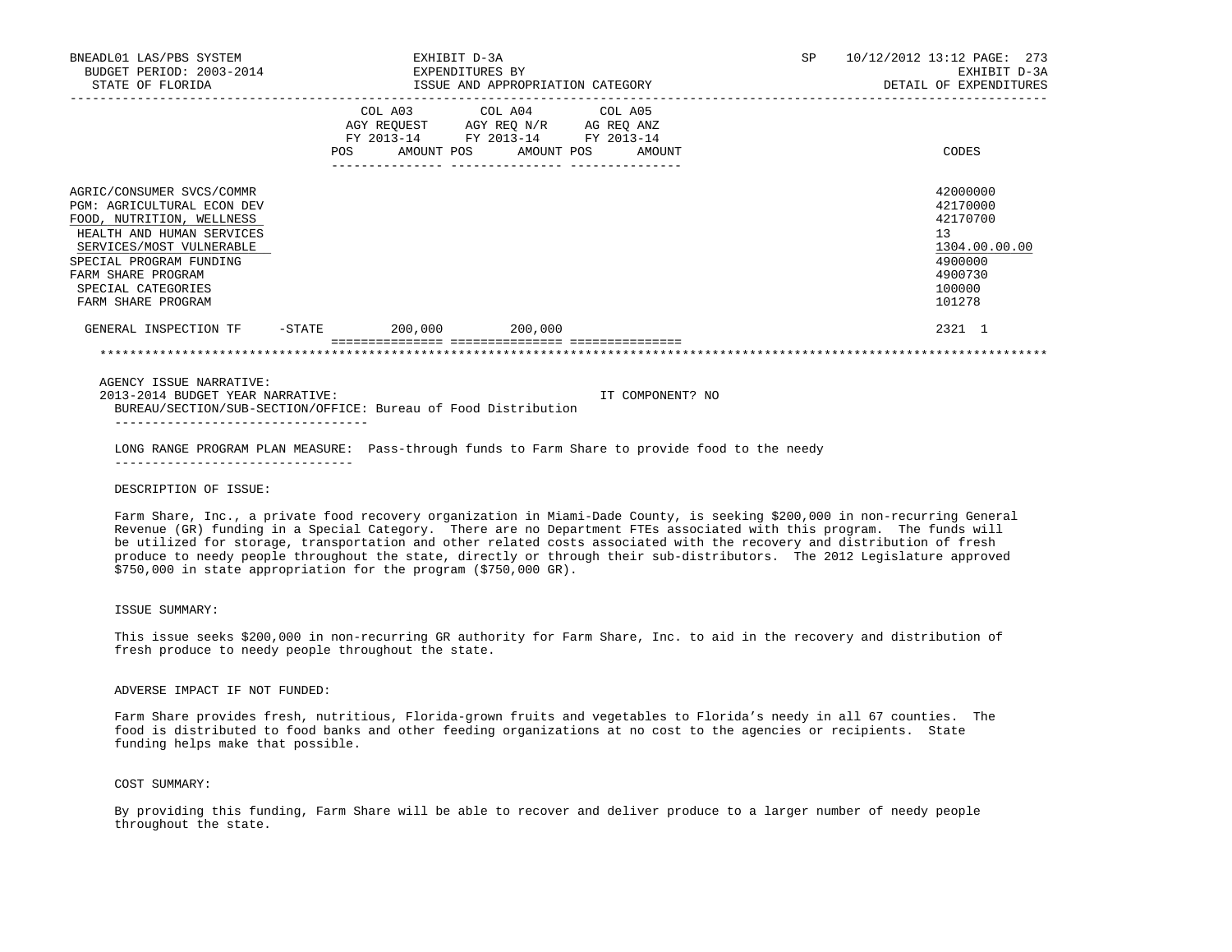| BNEADL01 LAS/PBS SYSTEM<br>BUDGET PERIOD: 2003-2014<br>STATE OF FLORIDA                                                                                                                               | EXHIBIT D-3A<br>EXPENDITURES BY                                                                                                                                                             | ISSUE AND APPROPRIATION CATEGORY      |                         | SP and the set of the set of the set of the set of the set of the set of the set of the set of the set of the set of the set of the set of the set of the set of the set of the set of the set of the set of the set of the se | 10/12/2012 13:12 PAGE: 274<br>EXHIBIT D-3A<br>DETAIL OF EXPENDITURES                       |
|-------------------------------------------------------------------------------------------------------------------------------------------------------------------------------------------------------|---------------------------------------------------------------------------------------------------------------------------------------------------------------------------------------------|---------------------------------------|-------------------------|--------------------------------------------------------------------------------------------------------------------------------------------------------------------------------------------------------------------------------|--------------------------------------------------------------------------------------------|
|                                                                                                                                                                                                       | $\begin{tabular}{lllllll} AGY & \texttt{REQUEST} & \texttt{AGY REQ} & \texttt{N/R} & \texttt{AG REQ} & \texttt{ANZ} \end{tabular}$<br>FY 2013-14 FY 2013-14 FY 2013-14<br>AMOUNT POS<br>POS | COL A03 COL A04 COL A05<br>AMOUNT POS | AMOUNT                  |                                                                                                                                                                                                                                | CODES                                                                                      |
| AGRIC/CONSUMER SVCS/COMMR<br><b>PGM: AGRICULTURAL ECON DEV</b><br>FOOD, NUTRITION, WELLNESS<br>HEALTH AND HUMAN SERVICES<br>SERVICES/MOST VULNERABLE<br>SPECIAL PROGRAM FUNDING<br>FARM SHARE PROGRAM |                                                                                                                                                                                             |                                       |                         |                                                                                                                                                                                                                                | 42000000<br>42170000<br>42170700<br>13 <sup>°</sup><br>1304.00.00.00<br>4900000<br>4900730 |
| SPECIAL CATEGORY:<br>-----------------                                                                                                                                                                |                                                                                                                                                                                             |                                       |                         |                                                                                                                                                                                                                                |                                                                                            |
| OUANTITY DESCRIPTION                                                                                                                                                                                  |                                                                                                                                                                                             |                                       | CALCULATIONS            | AMOUNT NEEDED<br>FY 2013-14                                                                                                                                                                                                    |                                                                                            |
|                                                                                                                                                                                                       | 1 Farm Share Food Distribution GR Support                                                                                                                                                   |                                       |                         | -------------<br>\$200,000                                                                                                                                                                                                     |                                                                                            |
|                                                                                                                                                                                                       |                                                                                                                                                                                             |                                       | TOTAL ISSUE BY FUND: GR | \$200,000                                                                                                                                                                                                                      |                                                                                            |
| SUPPORT FOR FOOD BANK<br>SPECIAL CATEGORIES<br>SUPPORT FOR FOOD BANK                                                                                                                                  |                                                                                                                                                                                             |                                       |                         |                                                                                                                                                                                                                                | 4904007<br>100000<br>100449                                                                |
| GENERAL INSPECTION TF                                                                                                                                                                                 | -STATE 200,000 200,000                                                                                                                                                                      |                                       |                         |                                                                                                                                                                                                                                | 2321 1                                                                                     |
|                                                                                                                                                                                                       |                                                                                                                                                                                             |                                       |                         |                                                                                                                                                                                                                                |                                                                                            |
| AGENCY ISSUE NARRATIVE:<br>2013-2014 BUDGET YEAR NARRATIVE:<br>BUREAU/SECTION/SUB-SECTION/OFFICE: Food Distribution Bureau                                                                            |                                                                                                                                                                                             |                                       | IT COMPONENT? NO        |                                                                                                                                                                                                                                |                                                                                            |
| ____________________________________<br>LONG RANGE PROGRAM PLAN MEASURE: Pass-through funds to support the Florida Association of Food Banks                                                          |                                                                                                                                                                                             |                                       |                         |                                                                                                                                                                                                                                |                                                                                            |

DESCRIPTION OF ISSUE:

 This request seeks \$200,000 of non-recurring General Revenue funding for The Florida Association of Food Banks (FAFB) in a special category. There are no Department FTEs associated with this program. Funding received from the State in FY 12-13 totaled \$400,000 (\$250,000 GR, \$150,000 General Inspection Trust Fund), a fraction of the costs incurred by food banks to transport food to those in need. FAFB and its network of 3,000 community-based non-profit partners distributed 148 million pounds of food and served more than 3.6 million people during the 2011 fiscal year. These funds will be used to cover the costs associated with the acquisition, storage and distribution of food and grocery products to needy people throughout the state.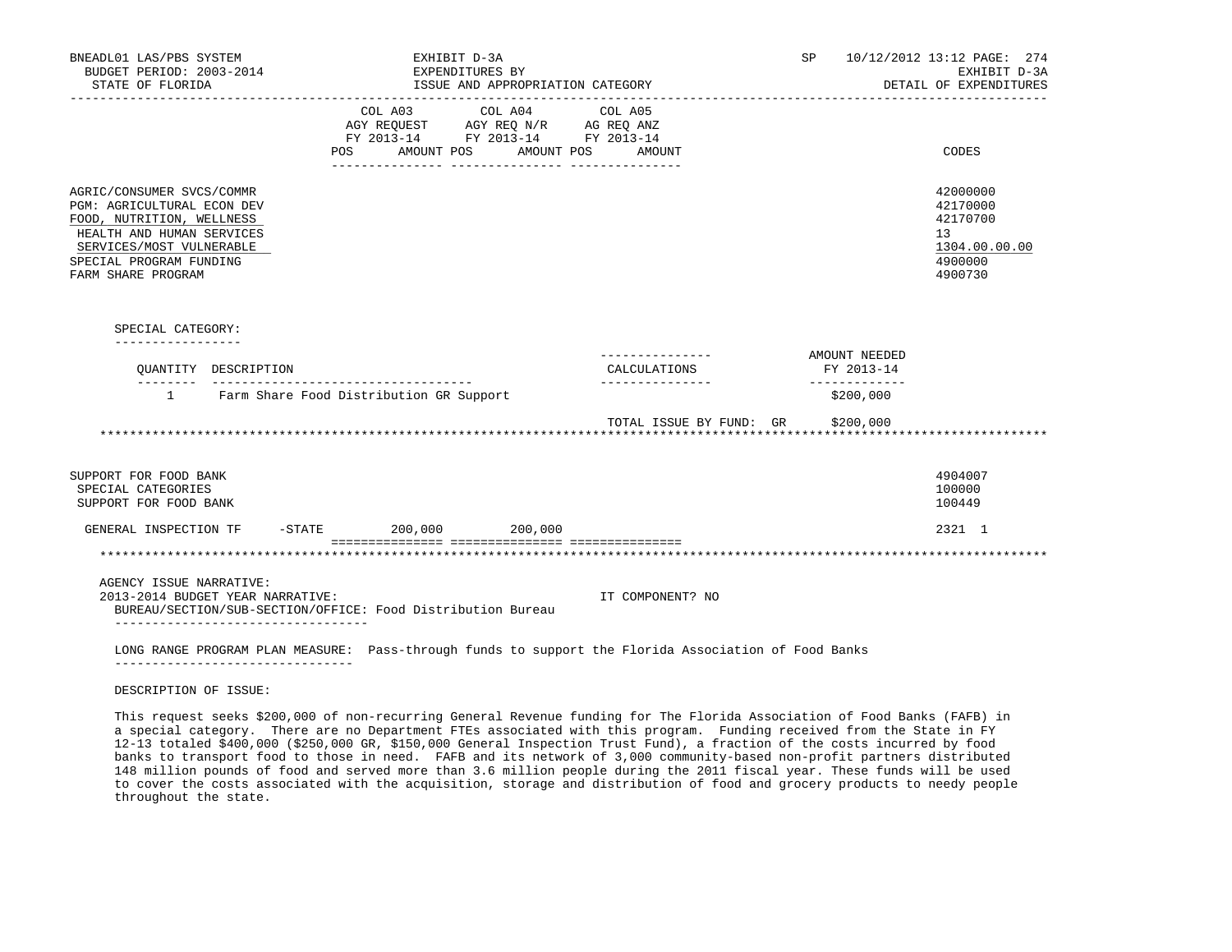| BNEADL01 LAS/PBS SYSTEM<br>BUDGET PERIOD: 2003-2014<br>STATE OF FLORIDA                                                                                                                                  | EXHIBIT D-3A<br>EXPENDITURES BY<br>ISSUE AND APPROPRIATION CATEGORY                                                                                  | SP | 10/12/2012 13:12 PAGE: 275<br>EXHIBIT D-3A<br>DETAIL OF EXPENDITURES          |
|----------------------------------------------------------------------------------------------------------------------------------------------------------------------------------------------------------|------------------------------------------------------------------------------------------------------------------------------------------------------|----|-------------------------------------------------------------------------------|
|                                                                                                                                                                                                          | COL A04 COL A05<br>COL A03<br>AGY REOUEST AGY REO N/R AG REO ANZ<br>FY 2013-14 FY 2013-14<br>FY 2013-14<br>AMOUNT POS<br>AMOUNT POS<br>POS<br>AMOUNT |    | CODES                                                                         |
| AGRIC/CONSUMER SVCS/COMMR<br><b>PGM: AGRICULTURAL ECON DEV</b><br>FOOD, NUTRITION, WELLNESS<br>HEALTH AND HUMAN SERVICES<br>SERVICES/MOST VULNERABLE<br>SPECIAL PROGRAM FUNDING<br>SUPPORT FOR FOOD BANK |                                                                                                                                                      |    | 42000000<br>42170000<br>42170700<br>13<br>1304.00.00.00<br>4900000<br>4904007 |

#### ISSUE SUMMARY:

 FAFB and its members are partners of Feeding America, the nation's largest hunger relief organization. FAFB's 14 regional Food Banks serve all 67 Florida counties. Funds will be used to cover the costs associated with the acquisition, storage and distribution of food and grocery products to needy people throughout the state.

 Unemployment and other economic conditions in Florida have resulted in unprecedented levels of need for food assistance. Among the 3.6 million people served by the FAFB network, nearly half are children and fifty percent of those served have to choose between paying for food and paying for utilities, rent or mortgage.

 In recent years FAFB has launched Farmers Feeding Florida, a collaborative partnership with the Florida agriculture industry that is designed to increase donations of surplus but unmarketable fresh produce to people in need. This funding will help FAFB's agriculture partners offset some of the costs incurred when donating fresh fruits and vegetables, such as harvesting and packing costs.

# ADVERSE IMPACT IF NOT FUNDED:

 State funding is critically needed to continue expansion of these programs, bringing more food to Florida, adding new stores and produce companies to our food sources, and increasing mobile pantries, thereby increasing the amount of food available to needy Floridians.

#### COST SUMMARY:

 FAFB receives private sources of funding; however, as the number of Floridians in need increases, so do the costs related to developing new sources of food. State funding will help FAFB members to offset the costs of commercial transportation for out-of-state donations.

### SPECIAL CATEGORY:

-----------------

| OUANTITY DESCRIPTION                          | - - - - - - - - - - - - -<br>CALCULATIONS | AMOUNT NEEDED<br>FY 2013-14 |  |
|-----------------------------------------------|-------------------------------------------|-----------------------------|--|
| Support for Florida Association of Food Banks |                                           | \$200,000                   |  |
|                                               | TOTAL ISSUE BY FUND: GR                   | \$200,000                   |  |